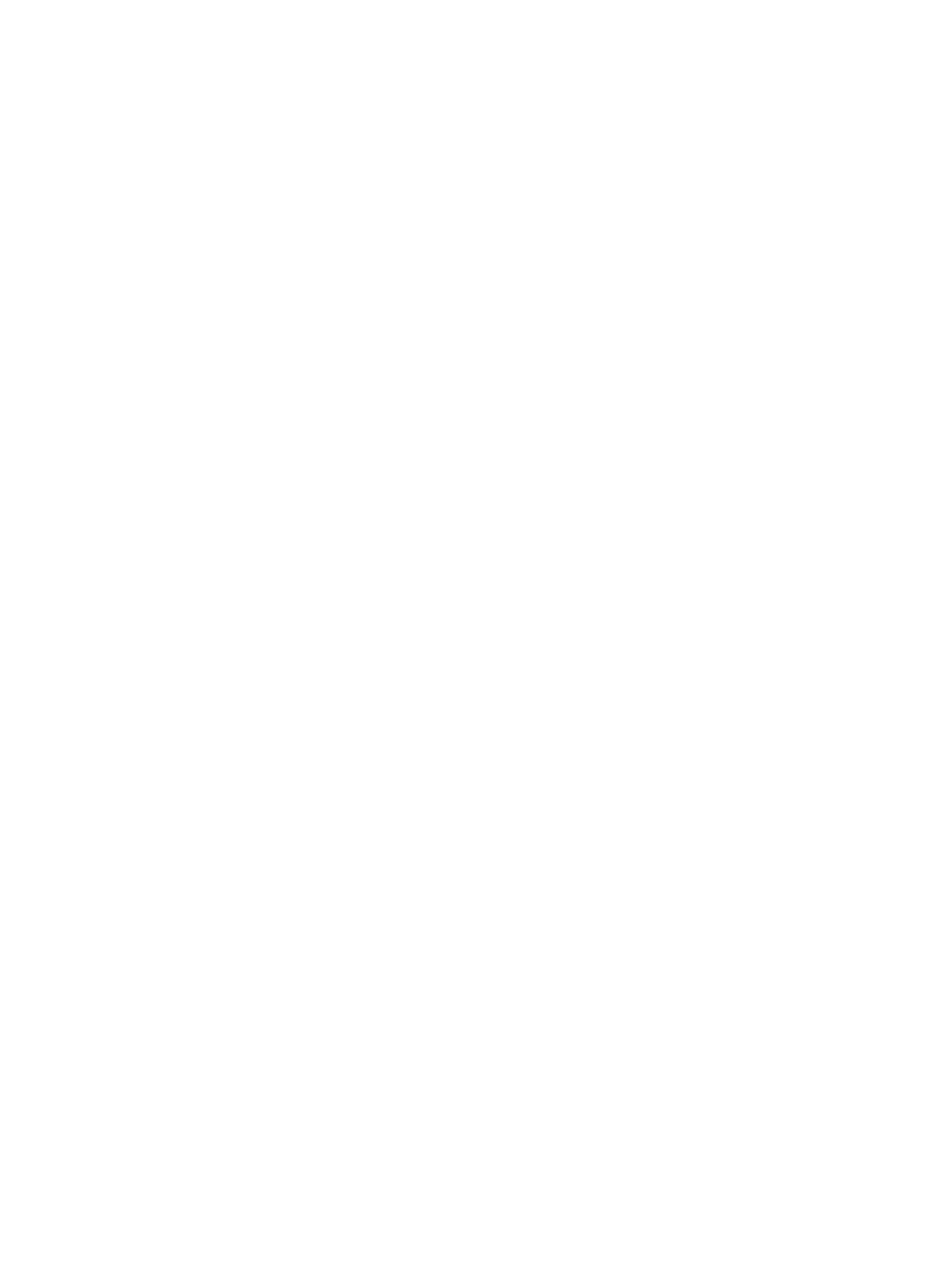## Introduction

National Analysis Centre for Iron and Steel (NACIS ) is a research and development centre of analysis & test technology for iron and steel. It is an arbitration centre of material analysis, a promoting and training centre for new analysis technology. NACIS is responsible for management of national chemical standard analysis methods of iron, steel, alloy in P. R China.

Based on China Iron and Steel Reasearch Institute group, The largest Institute in China, NACIS has advanced equipment and technology for analysis inspection.

NACIS has a long history in research of a wide variety of reference mateals and production of metal, alloy, ore, ferrousalloy CRMs etc.. NACIS which is the earliest CRM producer in China from 1952 is a comprehensive unit for CRM production, accreditation and sales. NACIS has enough qualified staffs tor CRM production and qualiy control.

From 1980, NACIS entered the international CRM market and up to now has distributors in more than 20 countries like Japan, Germany, United States, Sweden etc.. In national CRMs market, NACIS holds the largest market share and has 35 distributors.

The CRMs in this catalog are the CRMs from many producers under NACIS accreditation. You can also get CRMs which are available in China from NACIS even not listed in this catalog.

Address: No. 76 Xueyan Nanlu Haidian District

Beijing China 100081

Tel : 86-10-62176511

Fax: 86-10-62187223

E-mail: nacis @ncscrm. com

Website: www.ncsstandard.com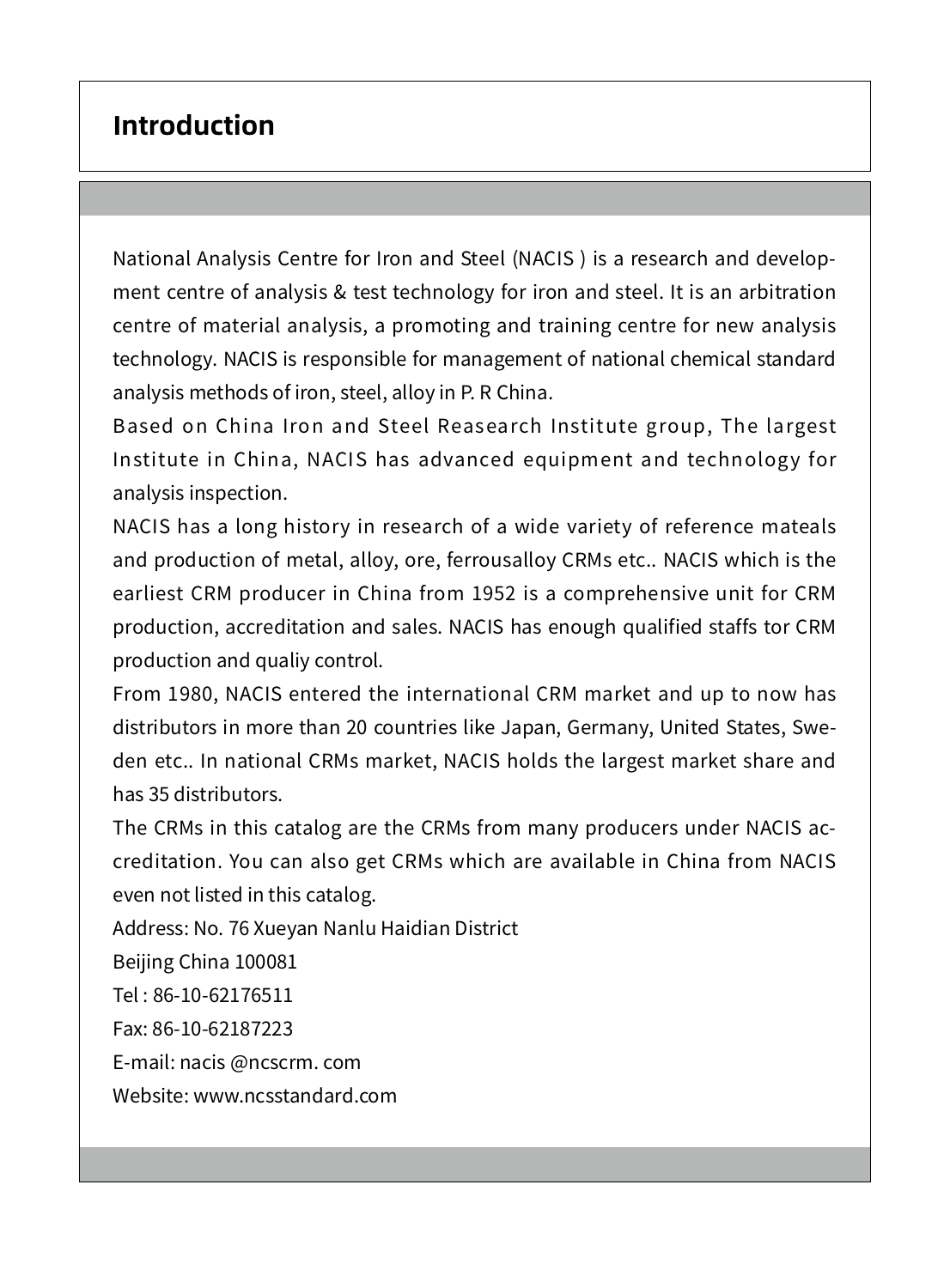# Certified Reference Material Index

| Section 1: Iron, Steel & Alloy (Chip) <b>Contract Contract Contract Contract Contract Contract Contract Contract Contract Contract Contract Contract Contract Contract Contract Contract Contract Contract Contract Contract Con</b>                                             | 1  |
|----------------------------------------------------------------------------------------------------------------------------------------------------------------------------------------------------------------------------------------------------------------------------------|----|
|                                                                                                                                                                                                                                                                                  | 1  |
| 2) Non-Alloy Steel <b>Access 20</b> Non-Alloy Steel <b>20</b> Non-Alloy Steel <b>20</b> Non-Alloy Steel <b>20</b> Non-Alloy Steel <b>20</b> Non-Alloy Steel <b>20</b> Non-Alloy Steel <b>20</b> Non-Alloy Steel <b>20</b> Non-Alloy Steel <b>20</b> Non-Alloy Steel <b>20</b> No | 7  |
|                                                                                                                                                                                                                                                                                  | 11 |
| 4) Alloy Steel <b>Example 20</b> and 20 and 20 and 20 and 20 and 20 and 20 and 20 and 20 and 20 and 20 and 20 and 20 and 20 and 20 and 20 and 20 and 20 and 20 and 20 and 20 and 20 and 20 and 20 and 20 and 20 and 20 and 20 and 2                                              | 20 |
| 5) Tool Steel <b>Executive Steel Executive Steel Executive Steel  CONSTERN STEED BEING STEEL ASSESSED AT A STEEL AND STEEL ASSESSED AT A STEEL AND STEEL AND STEEL ASSESSED AT A STEEL AND STEEL ASSESSED AT A STEEL AND S</b>                                                   | 25 |
| 6) Superalloy, Precious Alloy & Heat Resisting Alloy <b>Construct Act Act 2014</b>                                                                                                                                                                                               | 27 |
| Section 2: Iron, Steel & Alloy (Disk) <b>Construction Control and Section 2: Iron</b> , Steel & Alloy (Disk)                                                                                                                                                                     | 29 |
| Section 3: Ferroalloy (Powder) <b>Communicates</b> 2014 12: 10:00 12:00 13:00 14:00 14:00 14:00 14:00 14:00 14:00 14:00 14:00 14:00 14:00 14:00 14:00 14:00 14:00 14:00 14:00 14:00 14:00 14:00 14:00 14:00 14:00 14:00 14:00 14:00                                              | 44 |
| Section 4: Mineral & Geology (Powder) <b>Contract Contract Contract Contract Contract Contract Contract Contract Contract Contract Contract Contract Contract Contract Contract Contract Contract Contract Contract Contract Con</b>                                             |    |
| Section 5: Slag, Refractory (Powder) <b>Manual Community Contract Contract Contract Contract Contract Contract Contract Contract Contract Contract Contract Contract Contract Contract Contract Contract Contract Contract Contr</b>                                             |    |
| Section 6: Gas In Metal <b>Election 6: Gas In Metal</b> 104                                                                                                                                                                                                                      |    |
| Section 7: Nonferrous Metal (Chip) <b>Example 20</b> 110                                                                                                                                                                                                                         |    |
|                                                                                                                                                                                                                                                                                  |    |
| 2) Copper & Copper Alloy <b>Copper Alloy</b> 2)                                                                                                                                                                                                                                  |    |
|                                                                                                                                                                                                                                                                                  |    |
| 4) Tin Base Alloy <b>Exercise Contract Contract Contract Contract Contract Contract Contract Contract Contract Contract Contract Contract Contract Contract Contract Contract Contract Contract Contract Contract Contract Contr</b>                                             |    |
| 5) Zinc Alloy <u>2000 million</u> 2015                                                                                                                                                                                                                                           |    |
|                                                                                                                                                                                                                                                                                  |    |
| Section 8: Nonferrous Metal (Disk) <b>Accord Accord Accord 217</b> and 217                                                                                                                                                                                                       |    |
|                                                                                                                                                                                                                                                                                  |    |
| 2) Copper & Copper Alloy <b>Copper Alloy</b> 2)                                                                                                                                                                                                                                  |    |
| 3) Magnesium & Other Metal <b>Machinesis</b> 31 Magnesium 230                                                                                                                                                                                                                    |    |
| Section 9: Coal (Powder) <b>COAL</b> (Powder) 232                                                                                                                                                                                                                                |    |
| Section 10: Environmental <b>continuum continuum continuum continuum continuum continuum continuum continuum</b> 137                                                                                                                                                             |    |
| Section 11: Set-up Sample <b>Construction</b> and a set of the set of the set of the 147                                                                                                                                                                                         |    |
| 147 Iron, steel & Alloy (Disk) <b>Alloy</b> (Cisk)                                                                                                                                                                                                                               |    |
|                                                                                                                                                                                                                                                                                  |    |
| Section 12: Solution Standard <b>Election Standard</b> 255                                                                                                                                                                                                                       |    |
| Section 13: Accelerator And Others <b>Entity of the Contract of the Contract of the Contract of the Contract of the Contract of the Contract of the Contract of the Contract of the Contract of the Contract of the Contract of </b>                                             |    |
|                                                                                                                                                                                                                                                                                  |    |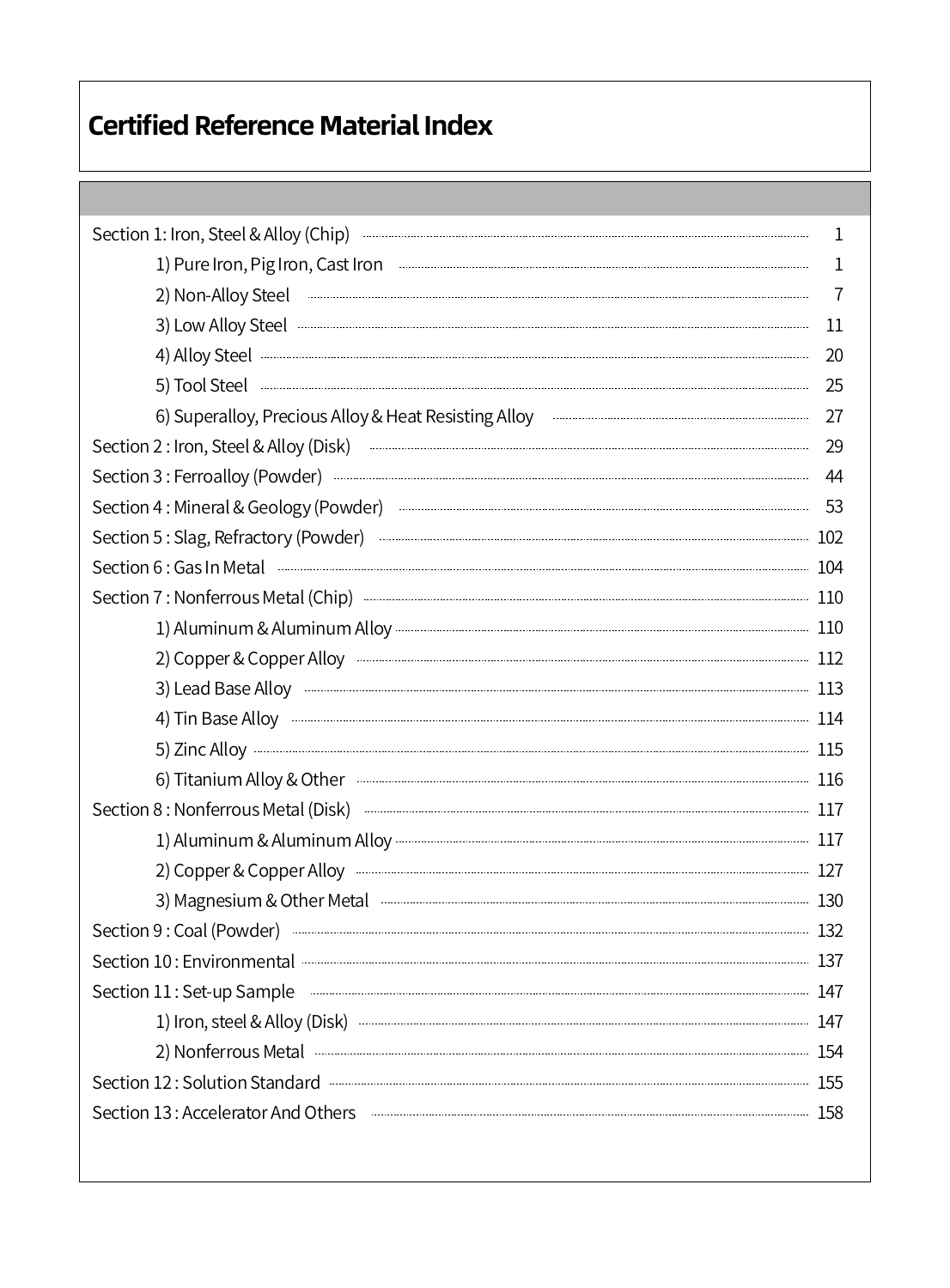| <b>Number</b>                              | <b>Name</b>                           | $\mathsf{C}$ | Si.                                 | Mn              | P              | S                   | Cr              | <b>Chemical Composition</b> (Percent)<br>Ni.  | <b>Cu</b>        | Al             | $\vee$          | TI.       | Mo                                                                                                                                               | Co     | <b>Unit Size</b>           |
|--------------------------------------------|---------------------------------------|--------------|-------------------------------------|-----------------|----------------|---------------------|-----------------|-----------------------------------------------|------------------|----------------|-----------------|-----------|--------------------------------------------------------------------------------------------------------------------------------------------------|--------|----------------------------|
| NCS HC 11003                               | Cast Iron                             | 3.77         | 1.47                                | 0.659           | 0.230          | 0.129               |                 |                                               |                  |                |                 |           |                                                                                                                                                  |        | (in g)<br>100              |
| NCSHC 11003a Cast Iron                     |                                       | 3.36         | 1.39                                | 0.561           | 0.166          | 0.176               |                 |                                               |                  |                |                 |           |                                                                                                                                                  |        | 100                        |
| NCSHC 11003b Cast Iron                     |                                       | 3.36         | 1.82                                | 0.386           | 0.135          | 0.154               |                 |                                               |                  |                |                 |           |                                                                                                                                                  |        | 100                        |
| <b>NCS HC 11004</b>                        | Cast Iron                             | 2.72         | 2.56                                | 0.359           | 0.124          | 0.115               |                 |                                               |                  |                |                 |           |                                                                                                                                                  |        | 100                        |
| <b>NCS HC 11005</b>                        | Cast Iron                             | 2.19         | 3.07                                | 0.219           | 0.047          | 0.048               |                 |                                               |                  |                |                 |           |                                                                                                                                                  |        | 100                        |
| <b>NCS HC 11006</b>                        | Cast Iron                             | 3.11         | 1.37                                | 0.850           | 0.270          | 0.130               |                 |                                               |                  |                |                 |           |                                                                                                                                                  |        | 100                        |
| <b>NCS HC 11007</b>                        | Pig Iron                              | 2.70         | 1.72                                | 1.66            | 0.201          | 0.102               | 0.589           |                                               | 0.031            |                | 0.0067          | 0.014     |                                                                                                                                                  |        | 100                        |
| <b>NCS HC 11008</b>                        | Pig Iron                              | 1.90         | 2.72                                | 1.96            | 0.060          | 0.097               | 0.766           |                                               | 0.041            |                | 0.0075          | 0.013     |                                                                                                                                                  |        | 100                        |
| <b>NCS HC 11009</b>                        | <b>Pig Iron</b>                       | 3.26         | 1.18                                | 1.98            | 0.385          | 0.081               | 0.373           |                                               | 0.020            |                | 0.0074          | 0.024     |                                                                                                                                                  |        | 100                        |
| NCSHC11011b Pure Iron                      |                                       | 0.0023       | 0.0023                              | 0.013           | 0.0014         |                     |                 |                                               |                  |                |                 |           | 0.0014 0.0066 0.0027 0.0045 (<0.0001) (<0.0001) (<0.0001) 0.00030 0.0012                                                                         |        | 50                         |
| <b>NCS HC 11012</b>                        | High Chromium Cast Iron               | 1.95         | 0.59                                | 0.926           |                | 0.0084 0.0079       | 13.11           |                                               |                  |                | 0.137           | 0.064     | 0.52                                                                                                                                             |        | 100                        |
| <b>NCS HC 11013</b>                        | High Chromium Cast Iron               | 2.35         | 1.05                                | 1.05            | 0.010          | 0.0094              | 15.06           |                                               |                  |                | 0.16            | 0.062     | 2.84                                                                                                                                             |        | 100                        |
|                                            |                                       |              |                                     |                 |                |                     |                 |                                               |                  |                |                 |           |                                                                                                                                                  |        |                            |
| NCSHC 11011b Pure Iron                     |                                       | N.           | Zn                                  | <b>Sb</b>       | Sn             | As                  | B.              | Ca                                            | Bi               | Mg             | Pb              | <b>Nb</b> | W.<br>$0.0045$ $0.00015$ $0.00029$ $0.00015$ $0.0026$ $0.00023$ $0.0003$ $(0.00001)$ $(0.00006)$ $(0.00002)$ $(0.00004)$ $(0.00004)$ $(0.00004)$ | Ta     |                            |
|                                            |                                       |              |                                     |                 |                |                     |                 |                                               |                  |                |                 |           |                                                                                                                                                  |        |                            |
|                                            |                                       | $La^*$       | $Se^{#}$                            | Cd <sup>#</sup> | $Te^{\#}$      | $Zr^{\#}$           | Ce <sup>#</sup> | $Hf^{\#}$                                     |                  |                |                 |           |                                                                                                                                                  |        |                            |
| NCSHC 11011b Pure Iron                     |                                       | < 0.00001    | $< 0.00001$ $< 0.00001$ $< 0.00001$ |                 |                | < 0.00001           |                 | < 0.00001 < 0.00002                           |                  |                |                 |           |                                                                                                                                                  |        |                            |
| <b>Number</b>                              | <b>Name</b>                           | $\mathsf{C}$ | Si.                                 | Mn              | P              | S                   | Cr              | <b>Chemical Composition (Percent)</b><br>Ni.  | Cu               | B.             | Ti.             | Co        | V                                                                                                                                                | W.     | <b>Unit Size</b><br>(in g) |
| <b>NCS HC 11015</b>                        | Rare Earth Magnesium Cast Iron        | 2.74         | 2.32                                | 0.473           | 0.022          | 0.0009              | 0.040           | 0.627                                         | 0.031            | 0.0030         | 0.015           | 0.011     | 0.031                                                                                                                                            | 0.0032 | 80                         |
| <b>NCSHC11016</b>                          | Pig Iron                              | 2.99         | 1.67                                | 0.431           | 0.048          | 0.033               | 0.249           | 1.02                                          | 0.03             | 0.0045         | 0.092           |           | 0.012                                                                                                                                            | 0.0043 | 100                        |
| <b>NCSHC11017</b>                          | Pig Iron                              | 3.81         | 1.56                                | 0.262           | 0.048          | 0.055               | 0.278           | 0.324                                         | 0.394            | 0.015          | 0.042           |           | 0.093                                                                                                                                            | 0.119  | 100                        |
|                                            |                                       |              |                                     |                 |                |                     |                 |                                               |                  |                |                 |           |                                                                                                                                                  |        |                            |
|                                            |                                       | Mo           | Mg                                  | Sn              | N              | La                  | Ce.             | Als                                           | <b>As</b>        | R <sub>F</sub> | S <sub>b</sub>  | <b>Nb</b> | Alt                                                                                                                                              |        |                            |
| <b>NCS HC 11015</b>                        | Rare Earth Magnesium Cast Iron 0.0016 |              | 0.012                               | 0.0037          | 0.0047         | 0.013               | 0.019           | 0.021                                         | 0.011            | 0.036          | (0.0005)        |           |                                                                                                                                                  |        |                            |
| <b>NCS HC 11016</b>                        | Pig Iron                              | 0.297        |                                     | 0.0054<br>0.06  |                |                     |                 | 0.0053                                        | 0.0101<br>0.0043 |                | 0.0032<br>0.026 | 0.0061    | 0.0059                                                                                                                                           |        |                            |
| <b>NCS HC 11017</b>                        | Pig Iron                              | 0.196        |                                     |                 |                |                     |                 | 0.116<br><b>Chemical Composition(Percent)</b> |                  |                |                 | 0.02      | 0.119                                                                                                                                            |        | <b>Unit Size</b>           |
| <b>Number</b>                              | <b>Name</b>                           | $\mathsf{C}$ | Si.                                 | Mn              | P              | $S_{-}$             | Cr              | Ni.                                           | Cu               | $\vee$         | TL.             | Mo        |                                                                                                                                                  |        | (in g)_                    |
| <b>NCS HC 13004</b>                        | High Chromium Cast Iron               | 2.46         | 0.320                               | 1.63            | 0.383          | 0.012               | 12.95           | 0.122                                         | 0.73             | 0.026          | 0.0092          | 0.76      |                                                                                                                                                  |        | 100                        |
| <b>NCS HC 13005</b>                        | High Chromium Cast Iron               | 2.86         | 0.365                               | 1.07            | 0.058          | 0.028               | 22.53           | 0.250                                         | 0.42             | 0.039          | 0.005           | 1.14      |                                                                                                                                                  |        | 100                        |
| <b>NCS HC 13006</b>                        | High Chromium Cast Iron               | 2.31         | 0.59                                | 0.828           | 0.064          | 0.043               | 26.48           | 0.49                                          | 0.355            | 0.040          | 0.0053          | 2.70      |                                                                                                                                                  |        | 100                        |
| <b>NCS HC 13007</b>                        | Alloy Cast Iron                       | 3.95         | 1.30                                | 0.271           | 0.129          | 0.233               | 4.31            | 0.029                                         | 0.011            | 0.012          | 0.016           | 0.36      |                                                                                                                                                  |        | 100                        |
| <b>NCS HC 13008</b>                        | Alloy Cast Iron                       | 3.46         | 3.15                                | 1.05            | 0.252          | 0.062               | 0.202           | 0.132                                         | 0.263            | 0.0070         | 0.047           | 0.047     |                                                                                                                                                  |        | 100                        |
| <b>NCS HC 13010</b>                        | Alloy Cast Iron                       | 3.35         | 2.44                                | 0.699           | 0.147          | 0.045               | 0.96            | 0.300                                         | 0.018            |                |                 | 2.39      |                                                                                                                                                  |        | 100                        |
| <b>NCS HC 13011</b>                        | Alloy Cast Iron                       | 3.23         | 4.30                                | 1.20            | 0.310          | 0.045               | 1.36            | 0.919                                         | 0.243            |                |                 | 0.639     |                                                                                                                                                  |        | 100                        |
| <b>NCS HC 13013</b>                        | Iron Powder                           | 0.0041       | 0.018                               | 0.126           | 0.0085         | 0.021               |                 |                                               |                  |                |                 |           |                                                                                                                                                  |        | 150                        |
| <b>NCS HC 13015</b>                        | Pig Iron                              | 2.51         | 4.08                                | 0.62            | 0.104          | 0.020               |                 |                                               |                  |                |                 |           |                                                                                                                                                  |        | 150                        |
| <b>NCS HC 13016</b><br><b>NCS HC 13020</b> | Pig Iron<br>Pig Iron                  | 2.99<br>2.72 | 1.29<br>1.32                        | 1.30            | 0.278<br>0.105 | 0.100<br>0.024      |                 |                                               |                  |                |                 |           |                                                                                                                                                  |        | 150<br>100                 |
| <b>NCS HC 13021</b>                        |                                       | 2.52         |                                     | 0.508           | 0.273          | 0.060               |                 |                                               |                  |                |                 |           |                                                                                                                                                  |        | 100                        |
| <b>NCS HC 13022</b>                        | Pig Iron                              | 2.85         | 1.41<br>3.02                        | 1.46            | 0.071          | 0.027               |                 |                                               |                  |                |                 |           |                                                                                                                                                  |        |                            |
| <b>NCS HC 13024</b>                        | Pig Iron<br>Pig Iron                  | 1.88         | 4.13                                | 0.821<br>0.472  | 0.160          | 0.034               |                 |                                               |                  |                |                 |           |                                                                                                                                                  |        | 100<br>100                 |
| <b>NCS HC 13025</b>                        | Pig Iron                              | 2.51         | 2.28                                | 0.301           | 0.087          | 0.081               |                 |                                               |                  |                |                 |           |                                                                                                                                                  |        | 100                        |
| NCSHC13026                                 | Cast Iron                             | 1.28         | 0.644                               | 0.741           |                | 0.0285 0.0054 21.12 |                 | 1.12                                          | 0.044            | 0.287          | 0.060           | 0.335     |                                                                                                                                                  |        | 100                        |
| NCSHC13027                                 | Cast Iron                             | 1.34         | 0.843                               | 0.969           |                | 0.0310 0.0035 22.40 |                 | 1.60                                          | 0.028            | 0.035          | 0.106           | 0.546     |                                                                                                                                                  |        | 100                        |
| <b>NCS HC 13028</b>                        | Cast Iron                             | 1.58         | 1.11                                | 1.37            | 0.032          | 0.0038              | 24.73           | 2.07                                          | 0.0290           | 0.032          | 0.184           | 0842      |                                                                                                                                                  |        | 100                        |
|                                            |                                       |              |                                     |                 |                |                     |                 | <b>Chemical Composition(Percent)</b>          |                  |                |                 |           |                                                                                                                                                  |        | <b>Unit Size</b>           |
| Number                                     | Name                                  | $\mathsf{C}$ | Si.                                 | Mn              | P              | S.                  | Cr              | Ni.                                           | Cu               | Als            | V               | Ti.       | Mo                                                                                                                                               | Co     | (in g)                     |
| NCS HC 14003                               | Pig Iron                              | 2.03         | 1.50                                | 0.402           | 0.077          | 0.042               |                 |                                               | 0.085            |                |                 |           |                                                                                                                                                  |        | 100                        |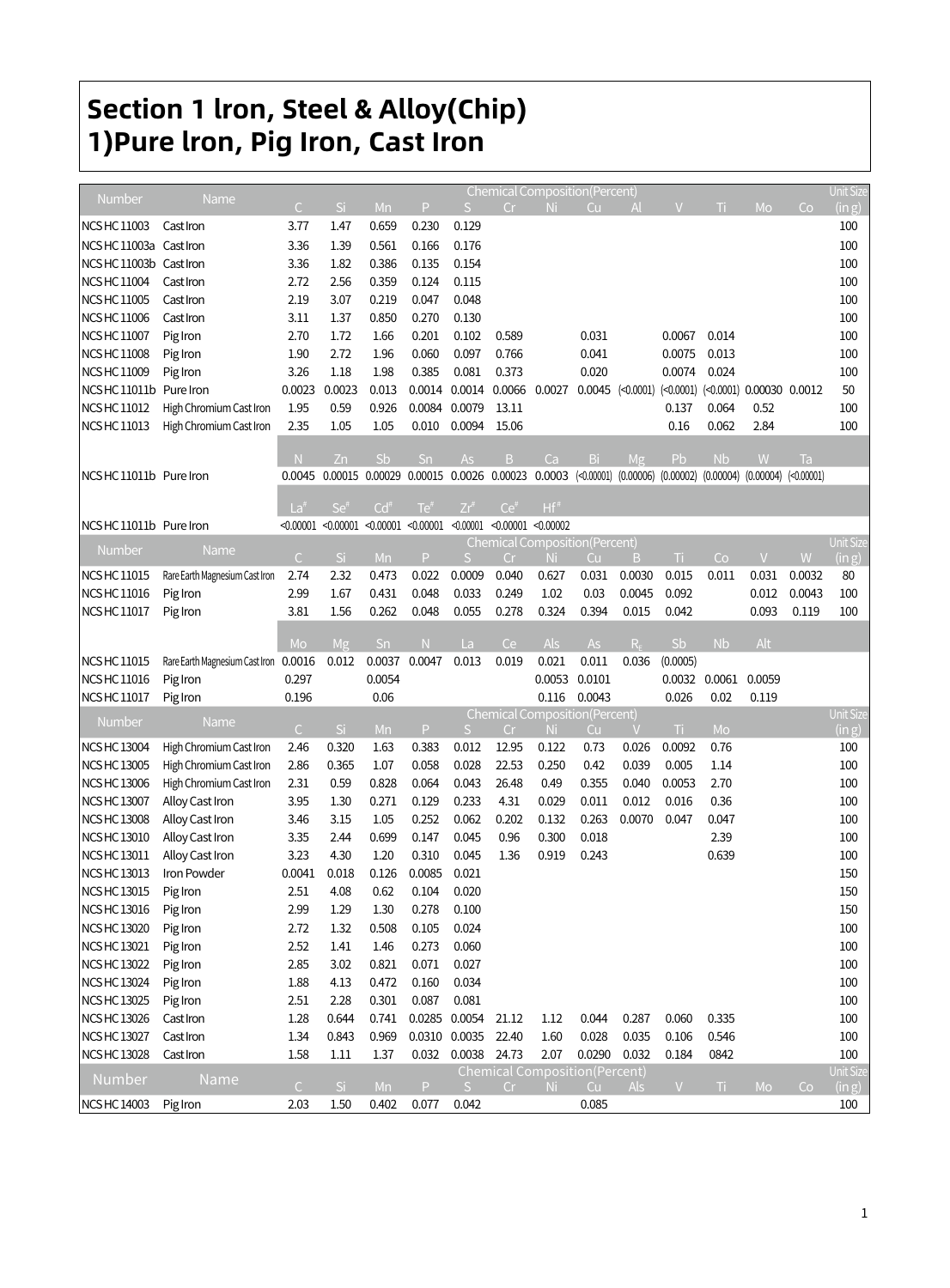| <b>Number</b>           |                     |              |                                                                                                 |                               |               |           | <b>Chemical Composition (Percent)</b>       |        |                      |                                                  |           |     |                         |                | <b>Unit Size</b>           |
|-------------------------|---------------------|--------------|-------------------------------------------------------------------------------------------------|-------------------------------|---------------|-----------|---------------------------------------------|--------|----------------------|--------------------------------------------------|-----------|-----|-------------------------|----------------|----------------------------|
|                         | Name                | $\mathsf{C}$ | Si.                                                                                             | Mn                            | P             | S         | Cr                                          | Ni     | Cu                   | Al                                               | $\vee$    | TI. | <b>Mo</b>               | Co             | (in g)                     |
| NCS HC 15002g Pure Iron |                     | 0.0013       |                                                                                                 | $0.0014$ $0.00018$ $(0.0001)$ |               | 0.001     |                                             |        |                      | 0.00019 0.0052 0.00024 0.00065 (0.0001) (0.0001) |           |     | 0.0033                  | (0.0001)       | 15                         |
| <b>NCS HC 15006</b>     | Pure Iron           | 0.080        | 0.171                                                                                           | 0.043                         | 0.0159        | 0.0075    | 0.043                                       | 0.147  | 0.135                | 0.088                                            |           |     |                         |                | 100                        |
| <b>NCS HC 15011</b>     | Pig Iron            | 2.58         | 2.76                                                                                            | 1.00                          | 0.087         | 0.068     |                                             |        |                      |                                                  | Ν         |     |                         |                | 100                        |
| NCS HC 15003a Pure Iron |                     | 0.012        | 0.017                                                                                           | 0.034                         | 0.0019        | 0.020     | 0.016                                       | 0.030  | 0.021                | 0.060                                            | 0.015     |     |                         |                | 100                        |
| NCS HC 15004a Pure Iron |                     | 0.027        | 0.018                                                                                           | 0.195                         | 0.014         | 0.0063    | 0.048                                       | 0.116  | 0.089                | 0.290                                            | 0.016     |     |                         |                | 100                        |
| NCS HC 15005a Pure Iron |                     | 0.030        | 0.182                                                                                           | 0.106                         | 0.0061        | 0.025     | 0.147                                       | 0.162  | 0.123                | 0.205                                            | 0.011     |     |                         |                | 100                        |
| NCS HC 15006a Pure Iron |                     | 0.061        | 0.341                                                                                           | 0.254                         | 0.021         | 0.0058    | 0.114                                       | 0.182  | 0.168                | 0.412                                            | 0.012     |     |                         |                | 100                        |
| NCS HC 15007a Pure Iron |                     | 0.080        | 0.506                                                                                           | 0.358                         | 0.036         | 0.031     | 0.170                                       | 0.203  | 0.254                | 0.432                                            | 0.018     |     |                         |                | 100                        |
| <b>NCS HC 15014</b>     | Pure Iron( $DT_4$ ) | 0.0208       | 0.0922                                                                                          | 0.246                         | 0.0121        | 0.007     | 0.013                                       | 0.0202 | 0.020                | 0.046                                            |           |     |                         |                | 100                        |
|                         |                     |              |                                                                                                 |                               |               |           | <b>Chemical Composition (Percent)</b>       |        |                      |                                                  |           |     |                         |                |                            |
|                         |                     | Ca           | Mg                                                                                              | Cd                            | Zn            | <b>As</b> | <b>Sb</b>                                   | Bi     | Sn                   | <b>Pb</b>                                        |           |     |                         |                |                            |
| NCS HC 15002g Pure Iron |                     |              | $0.0017$ $0.00022$ $(0.0001)$ $(0.0001)$ $(0.0001)$ $(0.0001)$ $(0.0001)$ $(0.0001)$ $(0.0001)$ |                               |               |           |                                             |        |                      |                                                  |           |     |                         |                |                            |
| <b>NCS HC 15014</b>     | Pure $lron(DT_A)$   |              |                                                                                                 |                               |               | 0.0002    | 0.0005                                      |        | 0.0012               | 0.000085                                         |           |     |                         |                |                            |
| Number                  | Name                |              |                                                                                                 |                               |               |           | <b>Chemical Composition (Percent)</b>       |        |                      |                                                  |           |     |                         |                |                            |
|                         |                     | $\mathsf{C}$ | Si.                                                                                             | Mn                            | P             | S         | Cu                                          | Cr     | Ni.                  | Ai.                                              | N         |     |                         |                |                            |
| <b>NCS HC 15015</b>     | Pure Iron           | 0.017        | 0.214                                                                                           | 0.151                         | 0.01          | 0.0022    | 0.118                                       | 0.017  | 0.105                | 0.413                                            | 0.0064    |     |                         |                | 100                        |
| <b>NCS HC 15016</b>     | Pure Iron           | 0.022        | 0.199                                                                                           | 0.201                         | 0.0072 0.0027 |           | 0.066                                       | 0.032  | 0.066                | 0.217                                            | 0.0123    |     |                         |                | 100                        |
| <b>NCS HC 15017</b>     | Pure Iron           | 0.061        | 0.166                                                                                           | 0.319                         | 0.04          | 0.005     | 0.02                                        | 0.022  | 0.02                 | 0.284                                            | 0.0146    |     |                         |                | 100                        |
| <b>NCSHC15018</b>       | Pure Iron           | 0.022        | 0.422                                                                                           | 0.436                         | 0.036         | 0.0032    | 0.2                                         | 0.205  | 0.323                | 0.515                                            |           |     |                         |                | 100                        |
| <b>Number</b>           | Name                | $\mathsf{C}$ | Si.                                                                                             | Mn                            | P             | S         | <b>Chemical Composition (Percent)</b><br>Cr | Ni.    | Cu                   | m.                                               | <b>Mo</b> | Sn  | As.                     | S <sub>b</sub> | <b>Unit Size</b><br>(in g) |
| NCSHC16003b Pig Iron    |                     | 3.53         | 1.83                                                                                            | 1.10                          | 0.066         | 0.048     |                                             |        | 0.258                | 0.025                                            |           |     |                         |                | 100                        |
| <b>NCS HC 16006</b>     | Pig Iron            | 2.809        | 0.856                                                                                           | 1.48                          | 0.039         | 0.062     |                                             |        | 0.045                | 0.0118                                           |           |     |                         |                | 100                        |
| NCSHC16006b Pig Iron    |                     | 2.71         | 1.14                                                                                            | 0.98                          | 0.077         | 0.089     |                                             |        | 0.036                | 0.007                                            |           |     |                         |                | 100                        |
| <b>NCS HC 16008</b>     | Pig Iron            | 3.58         | 1.59                                                                                            | 1.66                          | 0.039         | 0.044     |                                             |        | 0.024                | 0.030                                            |           |     |                         |                | 100                        |
| NCSHC16008b Pig Iron    |                     | 3.45         | 1.44                                                                                            | 1.84                          | 0.046         | 0.018     |                                             |        | 0.015                | 0.019                                            |           |     |                         |                | 100                        |
| <b>NCS HC 16009</b>     | Pig Iron            | 2.202        | 0.378                                                                                           | 0.528                         | 0.0226        | 0.080     |                                             |        | 0.063                | 0.0094                                           |           |     |                         |                | 100                        |
| NCSHC16009b Pig Iron    |                     | 2.31         | 2.28                                                                                            | 0.509                         | 0.025         | 0.100     |                                             |        | 0.038                | 0.030                                            |           |     |                         |                | 100                        |
| NCSHC16010b Pig Iron    |                     | 3.90         | 0.93                                                                                            | 0.414                         | 0.044         | 0.044     |                                             |        | 0.010                | 0.001                                            |           |     |                         |                | 100                        |
| NCSHC16001b Pig Iron    |                     | 3.04         | 1.34                                                                                            | 1.22                          | 0.072         | 0.052     |                                             |        | 0.025                | 0.008                                            |           |     |                         |                | 100                        |
| NCSHC16002b Pig Iron    |                     | 2.38         | 0.48                                                                                            | 0.700                         | 0.082         | 0.034     |                                             |        | 0.026                | 0.006                                            |           |     |                         |                | 100                        |
| NCSHC16004b Pig Iron    |                     | 3.39         | 3.41                                                                                            | 0.94                          | 0.113         | 0.016     |                                             |        | 0.202                | 0.058                                            |           |     |                         |                | 100                        |
| <b>NCS HC 16022</b>     | Pig Iron            | 2.83         | 2.19                                                                                            | 0.721                         | 0.094         | 0.067     |                                             |        |                      |                                                  |           |     |                         |                | 100                        |
| <b>NCS HC 16023</b>     | Pig Iron            | 3.8          | 1.42                                                                                            | 0.929                         | 0.171         | 0.016     |                                             |        |                      |                                                  |           |     |                         |                | 150                        |
| <b>NCS HC 16024</b>     | Pig Iron            | 3.59         | 1.96                                                                                            | 0.514                         | 0.315         | 0.033     |                                             |        |                      |                                                  |           |     |                         |                | 150                        |
| <b>NCS HC 16026</b>     | Pig Iron            | 3.22         | 2.25                                                                                            | 0.726                         | 0.085         | 0.059     |                                             |        |                      |                                                  |           |     |                         |                | 150                        |
|                         |                     |              |                                                                                                 |                               |               |           | <b>Chemical Composition (Percent)</b>       |        |                      |                                                  |           |     |                         |                | <b>Unit Size</b>           |
| <b>Number</b>           | Name                | $\mathsf{C}$ | Si.                                                                                             | Mn                            | P             | S         | Cr                                          | Ni     | Cu                   |                                                  | Ti.       | Mo  | Sn                      | Zn             | (in g)                     |
| <b>NCS HC 16027</b>     | Pig Iron            | 4.06         | 0.725                                                                                           | 0.094                         | 0.038         | 0.029     | 0.010                                       |        | 0.0023 0.0023 0.0064 |                                                  | 0.026     |     | 0.0027 0.00014 (0.0003) |                | 100                        |
| <b>NCS HC 16028</b>     | Pig Iron            | 4.00         | 1.55                                                                                            | 0.634                         | 0.046         | 0.0073    | 0.036                                       |        | 0.0045 0.0051        | 0.018                                            | 0.084     |     | 0.0089 0.00018 (0.0002) |                | 100                        |
|                         |                     |              |                                                                                                 |                               |               |           |                                             |        |                      |                                                  |           |     |                         |                |                            |
|                         |                     | Pb           | Bi                                                                                              | Sb                            | <b>As</b>     |           |                                             |        |                      |                                                  |           |     |                         |                |                            |
| <b>NCS HC 16027</b>     | Pig Iron            |              | $\leq 0.0002$ $\leq 0.00005$ 0.00013 0.0011                                                     |                               |               |           |                                             |        |                      |                                                  |           |     |                         |                |                            |
| <b>NCS HC 16028</b>     | Pig Iron            |              | $\leq 0.0002$ $\leq 0.00005$ 0.00016 0.0012                                                     |                               |               |           |                                             |        |                      |                                                  |           |     |                         |                |                            |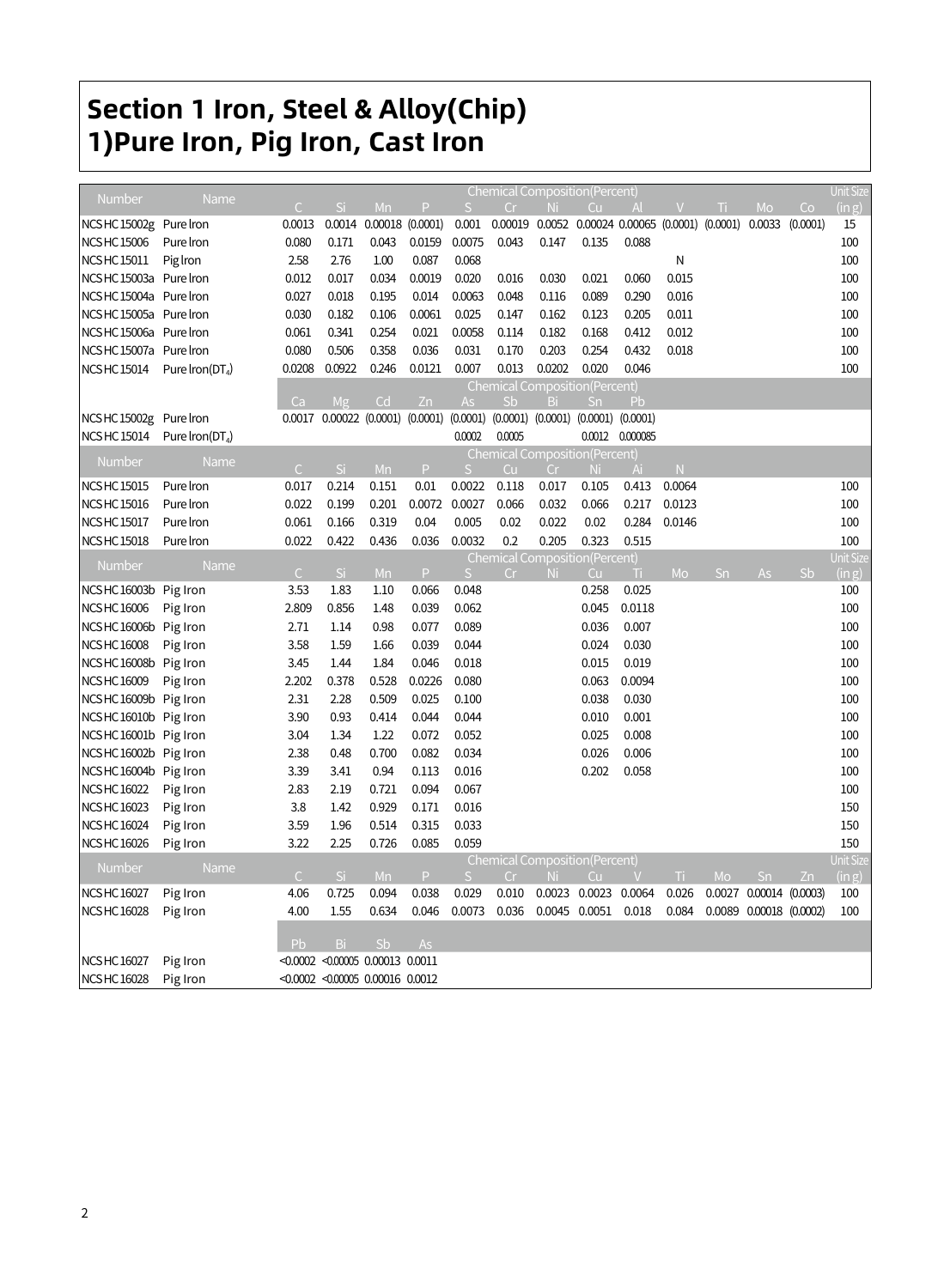| <b>Number</b>       | Name                     |              |        |        |       |        |        | <b>Chemical Composition(Percent)</b>        |       |        |              |           |       |    | <b>Unit Size</b>           |
|---------------------|--------------------------|--------------|--------|--------|-------|--------|--------|---------------------------------------------|-------|--------|--------------|-----------|-------|----|----------------------------|
|                     |                          | $\mathsf{C}$ | Si.    | Mn     | P     | S      | As     | RE.                                         | Mg    |        |              |           |       |    | (in g)                     |
| <b>NCS HC 18002</b> | Cast Iron                | 2.67         | 2.94   | 1.36   | 0.051 | 0.031  |        |                                             |       |        |              |           |       |    | 150                        |
| <b>NCS HC 18003</b> | Pig Iron                 | 3.18         | 1.43   | 0.0732 | 0.243 | 0.049  | 0.064  |                                             |       |        |              |           |       |    | 100                        |
| <b>NCS HC 18005</b> | Pig Iron                 | 2.89         | 2.01   | 0.733  | 0.108 | 0.0058 | 0.091  |                                             |       |        |              |           |       |    | 100                        |
| <b>NCS HC 18006</b> | Pig Iron                 | 2.65         | 1.99   | 0.75   | 0.114 | 0.0057 | 0.092  |                                             |       |        |              |           |       |    | 100                        |
| <b>NCS HC 18008</b> | Pig Iron                 | 4.13         | 1.02   | 0.348  | 0.078 | 0.023  | 0.016  |                                             |       |        |              |           |       |    | 100                        |
| <b>NCS HC 18009</b> | Pig Iron                 | 3.83         | 1.88   | 0.74   | 0.186 | 0.023  | 0.025  |                                             |       |        |              |           |       |    | 100                        |
| <b>NCS HC 18010</b> | Pig Iron                 | 3.66         | 2.40   | 0.59   | 0.145 | 0.041  | 0.036  | 0.024                                       | 0.030 |        |              |           |       |    | 100                        |
| <b>NCS HC 18011</b> | Pig Iron                 | 3.43         | 1.93   | 0.729  | 0.079 | 0.0082 | 0.036  |                                             |       |        |              |           |       |    | 100                        |
| <b>NCS HC 18012</b> | Pig Iron                 | 3.23         | 1.93   | 0.74   | 0.079 | 0.0080 | 0.037  |                                             |       |        |              |           |       |    | 100                        |
| <b>NCS HC 18013</b> | Pig Iron                 | 3.40         | 2.12   | 0.79   | 0.049 | 0.0087 | 0.013  |                                             |       |        |              |           |       |    | 100                        |
| <b>NCS HC 18014</b> | Pig Iron                 | 3.36         | 2.136  | 0.792  | 0.049 | 0.0087 | 0.012  |                                             |       |        |              |           |       |    | 100                        |
| <b>NCSHC18016</b>   | Pig Iron                 | 3.20         | 2.91   | 0.42   | 0.104 | 0.0092 | 0.092  |                                             |       |        |              |           |       |    | 100                        |
| <b>Number</b>       | Name                     |              |        |        |       |        |        | <b>Chemical Composition(Percent)</b>        |       |        |              |           |       |    | <b>Unit Size</b>           |
|                     |                          | $\mathsf{C}$ | Si.    | Mn     | P     | S      | Cr     | Ni.                                         | Cu    | V      | Ti.          | <b>Mo</b> | Co    |    | (in g)                     |
| <b>NCS HC 19002</b> | V Ti Pig Iron            | 3.00         | 1.42   | 0.869  | 0.048 | 0.145  | 0.033  | 0.027                                       | 0.066 | 0.29   | 0.254        |           | 0.033 |    | 100                        |
| NCSHC 19004         | V Ti Pig Iron            | 2.38         | 2.12   | 1.28   | 0.069 | 0.0077 | 0.039  | 0.028                                       | 0.070 | 0.40   | 0.314        |           | 0.034 |    | 100                        |
| <b>NCS HC 19007</b> | Nodular Cast Iron        | 2.855        | 2.615  | 0.977  | 0.050 | 0.021  | 0.0433 | 0.032                                       | 0.046 | 0.536  | 0.106        |           | 0.036 |    | 100                        |
| <b>NCS HC 19008</b> | Nodular Cast Iron        | 2.486        | 2.529  | 0.734  | 0.080 | 0.015  | 0.0425 | 0.030                                       | 0.044 | 0.394  | 0.096        |           | 0.035 |    | 100                        |
| <b>NCS HC 19010</b> | V Ti RE Spherulitic Iron | 2.69         | 2.92   | 0.79   | 0.029 | 0.023  | 0.227  | 0.025                                       | 0.042 | 0.236  | 0.109        | 0.0016    |       |    | 100                        |
| <b>NCS HC 19016</b> | V Ti Pig Iron            | 2.21         | 3.78   | 0.420  | 0.014 | 0.012  | 0.040  | 0.032                                       | 0.047 | 0.310  | 0.066        |           | 0.037 |    | 100                        |
| <b>NCS HC 19017</b> | V Ti Pig Iron            | 2.77         | 2.52   | 0.570  | 0.015 | 0.014  | 0.042  | 0.031                                       | 0.046 | 0.356  | 0.072        |           | 0.037 |    | 100                        |
| <b>NCS HC 19018</b> | V Ti Pig Iron            | 2.70         | 3.10   | 0.625  | 0.024 | 0.011  | 0.043  | 0.031                                       | 0.049 | 0.405  | 0.125        |           | 0.035 |    | 100                        |
|                     |                          |              |        |        |       |        |        |                                             |       |        |              |           |       |    |                            |
|                     |                          | Ca           | Mg     | RE.    |       |        |        |                                             |       |        |              |           |       |    |                            |
| <b>NCS HC 19002</b> | V Ti Pig Iron            | 0.0079       |        |        |       |        |        |                                             |       |        |              |           |       |    |                            |
| <b>NCS HC 19004</b> | V Ti Pig Iron            | 0.0073       |        |        |       |        |        |                                             |       |        |              |           |       |    |                            |
| <b>NCS HC 19007</b> | Nodular Cast Iron        |              | 0.036  | 0.040  |       |        |        |                                             |       |        |              |           |       |    |                            |
| <b>NCS HC 19008</b> | Nodular Cast Iron        |              | 0.0106 | 0.0185 |       |        |        |                                             |       |        |              |           |       |    |                            |
| <b>NCS HC 19010</b> | V Ti RE Spherulitic Iron |              | 0.028  | 0.040  |       |        |        |                                             |       |        |              |           |       |    |                            |
| <b>NCS HC 19016</b> | V Ti Pig Iron            |              | 0.090  | 0.099  |       |        |        |                                             |       |        |              |           |       |    |                            |
| <b>NCS HC 19017</b> | V Ti Pig Iron            |              | 0.067  | 0.070  |       |        |        |                                             |       |        |              |           |       |    |                            |
| <b>NCS HC 19018</b> | V Ti Pig Iron            |              | 0.071  | 0.083  |       |        |        |                                             |       |        |              |           |       |    |                            |
| <b>Number</b>       | Name                     | $\mathsf{C}$ | Si     | Mn     | P     | S      | Cr     | <b>Chemical Composition (Percent)</b><br>Ni | Cu.   | $\vee$ | $\mathsf{T}$ | Mo        | Co    | Sn | <b>Unit Size</b><br>(in g) |
| <b>NCS HC 28012</b> | Cast Iron                | 3.06         | 1.36   | 0.77   | 0.071 | 0.094  | 0.0325 | 0.0415                                      | 0.068 |        | 0.032        |           |       |    | 150                        |
| <b>NCS HC 28013</b> | Cast Iron                | 2.65         | 2.29   | 0.575  | 0.450 | 0.098  | 0.041  | 0.0675                                      | 0.086 |        | 0.041        |           |       |    | 150                        |
| <b>NCS HC 28014</b> | Cast Iron                | 3.05         | 2.67   | 0.57   | 0.300 | 0.079  | 0.022  | 0.018                                       | 0.194 |        |              |           |       |    | 150                        |
| NCSHC 28015         | Cast Iron                | 3.58         | 3.02   | 0.97   | 0.080 | 0.014  |        | 0.0075 0.0125                               | 0.091 |        |              |           |       |    | 150                        |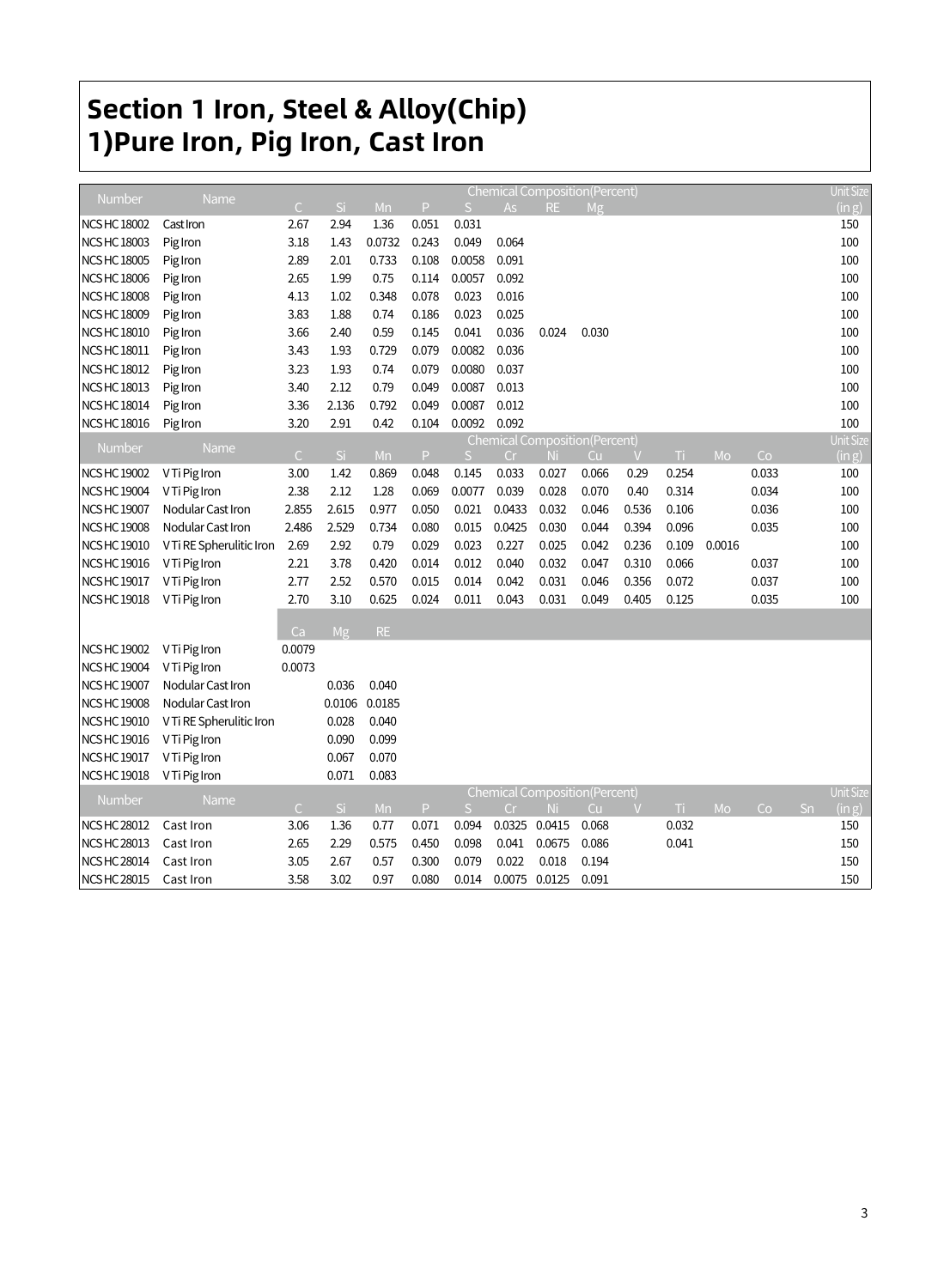|                        |                                     |                |              |       |       |               |       | <b>Chemical Composition(Percent)</b>               |                |              |                |                |             |     | <b>Unit Size</b>           |
|------------------------|-------------------------------------|----------------|--------------|-------|-------|---------------|-------|----------------------------------------------------|----------------|--------------|----------------|----------------|-------------|-----|----------------------------|
| <b>Number</b>          | Name                                | $\mathsf{C}$   | Si           | Mn    | P     | S.            | Cr    | Ni                                                 | $\overline{C}$ | $\mathsf{A}$ | $\overline{V}$ | Ti             | <b>Mo</b>   | Sn. | (in g)                     |
| NCS HC 28025           | High Phosphorus Cast Iron           | 2.98           | 1.80         | 0.698 | 1.80  | 0.087         | 0.081 |                                                    | 0.201          |              |                |                |             |     | 150                        |
| <b>NCS HC 28026</b>    | High Phosphorus Cast Iron           | 2.91           | 1.81         | 0.702 | 1.91  | 0.124         | 0.086 |                                                    | 0.245          |              |                |                |             |     | 150                        |
| <b>NCS HC 28028</b>    | Alloy Cast Iron                     | 3.11           | 1.71         | 0.605 | 0.250 | 0.088         | 0.280 |                                                    | 1.03           |              | 0.023          | 0.0494         |             |     | 100                        |
| <b>NCS HC 28029</b>    | Alloy Cast Iron                     | 2.84           | 1.91         | 0.85  | 0.086 | 0.0995        | 0.316 |                                                    | 0.865          |              | 0.017          | 0.033          |             |     | 100                        |
| NCSHC 28034            | Alloy Cast Iron                     | 3.15           | 1.67         | 0.795 | 0.321 | 0.082         | 0.464 |                                                    | 1.04           |              |                | 0.053          | 0.515       |     | 100                        |
| NCSHC 28035            | Alloy Cast Iron                     | 3.15           | 1.44         | 0.685 | 0.49  | 0.076         |       |                                                    | 0.915          |              |                |                |             |     | 100                        |
| NCSHC <sub>28041</sub> | Rare Earth Cast Iron                | 1.59           | 2.13         | 0.44  | 0.067 | 0.004         | 0.052 |                                                    | 0.024          |              |                |                |             |     | 150                        |
| <b>Number</b>          | Name                                |                |              |       |       |               |       | <b>Chemical Composition(Percent)</b>               |                |              |                |                |             |     | <b>Unit Size</b>           |
|                        |                                     | $\overline{C}$ | <sub>S</sub> | Si    | Mn    | P             | Cr    | Ni                                                 | Mo             | <b>Nb</b>    | Mg             | Cu.            | $\Sigma$ RE | Ce. | (in g)                     |
| <b>NCS HC 28054</b>    | Alloy Cast Iron                     | 3.01           | 0.011        | 2.03  | 0.645 | 0.188         | 0.619 | 1.19                                               | 0.355          | 0.095        | 0.047          |                |             |     | 100                        |
| <b>Number</b>          | Name                                |                |              |       |       |               |       | <b>Chemical Composition (Percent)</b>              |                |              |                |                |             |     | <b>Unit Size</b>           |
|                        |                                     | $\mathsf{C}$   | Si.          | Mn    | P     | <sub>S</sub>  | Cr    | Ni                                                 | Cu             | Mo           |                |                |             |     | $\overline{\text{(in g)}}$ |
| <b>NCSHC37001</b>      | High Chromium Cast Iron             | 3.40           | 1.35         | 0.89  | 0.060 | 0.054         | 13.54 | 0.63                                               | 1.22           | 1.03         |                |                |             |     | 80                         |
| NCSHC37002             | High Chromium Cast Iron             | 3.42           | 1.05         | 0.71  | 0.058 | 0.064         | 8.93  | 0.23                                               | 0.90           | 1.74         |                |                |             |     | 80                         |
| NCS HC37003            | High Chromium Cast Iron             | 2.95           | 1.32         | 1.72  | 0.062 | 0.034         | 15.39 | 1.05                                               | 1.06           | 1.12         |                |                |             |     | 80                         |
| <b>Number</b>          | Name                                | $\overline{C}$ | Si.          | Mn    | P     | $\mathcal{S}$ | Cr    | <b>Chemical Composition (Percent)</b><br><b>Ni</b> | <b>Cu</b>      | Mo           | $M\sigma$      | R <sub>r</sub> | <b>Bi</b>   |     | <b>Unit Size</b>           |
| <b>NCS HC 37005</b>    | R <sub>F</sub> -Mg Spherulitic Iron | 1.92           | 3.36         | 0.955 | 0.041 | 0.0064        |       |                                                    | 0.181          | 0.128        | 0.073          | 0.059          |             |     | (in g)<br>80               |
| <b>NCS HC 37008</b>    | R <sub>F</sub> -Mg Spherulitic Iron | 2.59           | 3.08         | 0.373 | 0.042 | 0.012         |       |                                                    | 0.288          | 0.514        | 0.014          | 0.011          |             |     | 80                         |
| <b>NCS HC 37010</b>    | Cast Iron                           | 3.63           | 2.82         | 0.762 | 0.187 | 0.070         |       |                                                    |                |              |                |                |             |     | 80                         |
| <b>NCS HC 37011</b>    | Cast Iron                           | 3.73           | 2.58         | 0.565 | 0.117 | 0.067         |       |                                                    |                |              |                |                |             |     | 80                         |
| NCSHC37013             |                                     | 2.11           | 1.70         | 0.353 | 0.167 | 0.139         | 0.119 |                                                    |                |              |                |                | 0.0025      |     | 80                         |
| <b>NCS HC 37018</b>    | Wrought Iron                        | 2.78           | 5.96         | 6.80  | 0.12  | 0.0027        |       |                                                    |                |              | 0.049          | 0.041          |             |     |                            |
| NCSHC37019             | Manganese Spherulitic Iron          | 3.06           | 5.80         | 6.72  | 0.11  | 0.0041        |       |                                                    |                |              | 0.054          | 0.049          |             |     | 80<br>80                   |
|                        | Manganese Spherulitic Iron          |                |              |       |       |               |       |                                                    |                |              |                |                |             |     |                            |
| NCS HC37020            | Manganese Spherulitic Iron          | 2.88           | 3.75         | 6.40  | 0.11  | 0.0035        |       |                                                    |                |              | 0.068          | 0.047          |             |     | 80                         |
| <b>NCS HC 37021</b>    | Manganese Spherulitic Iron          | 2.79           | 6.58         | 8.77  | 0.10  | 0.0060        |       |                                                    |                |              | 0.028          | 0.045          |             |     | 80                         |
| <b>Number</b>          | Name                                | $\overline{C}$ | <b>Si</b>    | Mn    | P     | S.            | Cr    | <b>Chemical Composition (Percent)</b><br>Ni        | Cп             |              | Co             |                |             |     | <b>Unit Size</b>           |
| NCSHC <sub>28057</sub> | Nickel-iron                         | 2.15           | 4.10         | 0.065 | 0.020 | 0.235         | 2.77  | 12.25                                              | 0.022          | 0.034        | 0.226          |                |             |     | (in g)<br>75               |
| NCS HC 28058           | Nickel-iron                         | 2.87           | 2.07         | 0.072 | 0.110 | 1.00          | 1.68  | 10.19                                              | 0.033          | 0.027        | 0.236          |                |             |     | 75                         |
| <b>NCS HC 28059</b>    | Nickel-iron                         | 2.17           | 2.72         | 0.066 | 0.014 | 0.276         | 1.71  | 13.96                                              | 0.038          | 0.027        | 0.320          |                |             |     | 75                         |
|                        |                                     |                |              |       |       |               |       |                                                    |                |              |                |                |             |     |                            |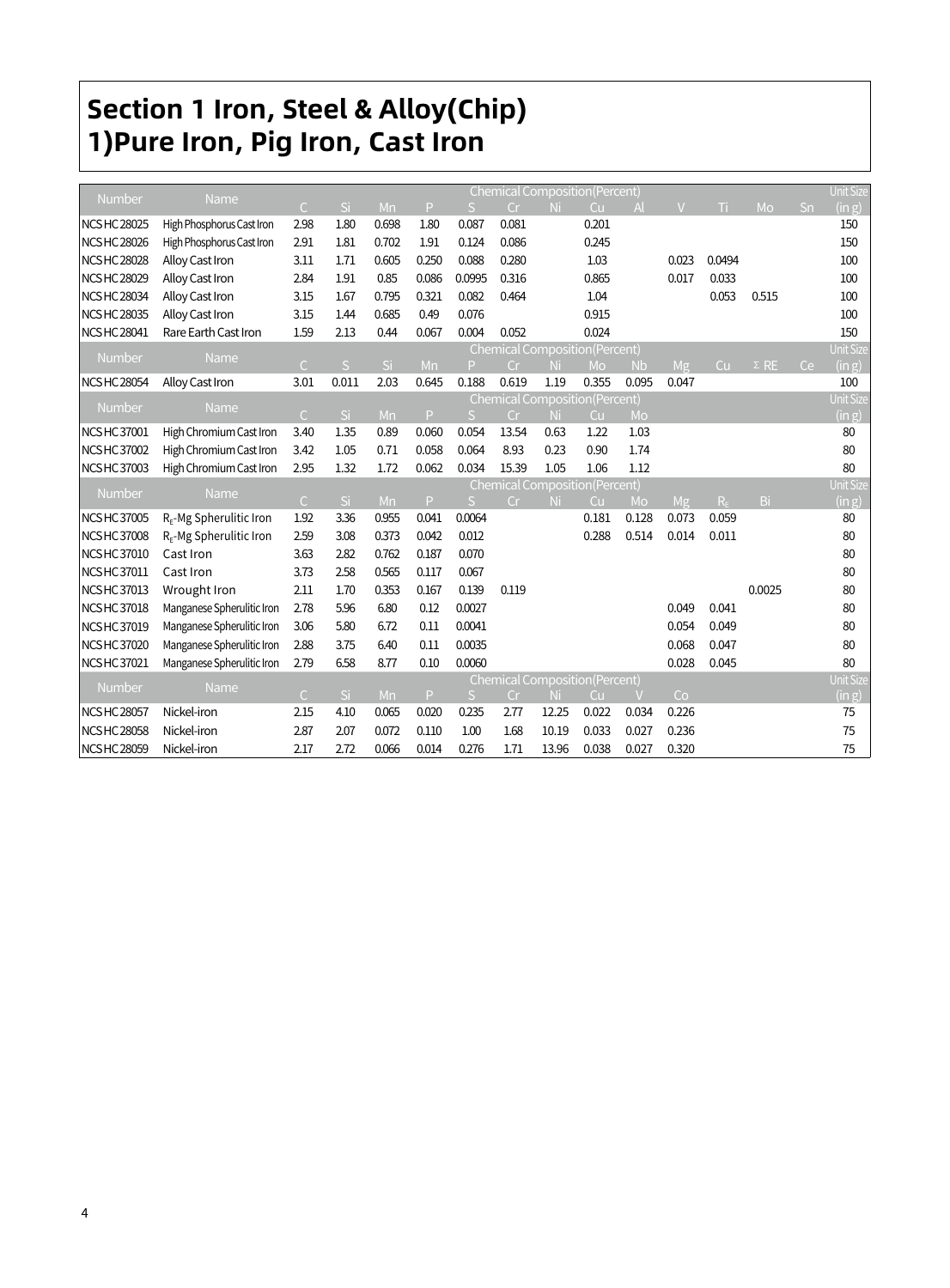| <b>Number</b>       | Name                   | $\mathsf{C}$ | Si.   | Mn    | P     | S.    | Cr    | Ni.  | <b>Chemical Composition (Percent)</b><br>Cu. | Mo   | Mg | $R_{\rm r}$ | Bi.    | <b>Unit Size</b><br>(in g) |
|---------------------|------------------------|--------------|-------|-------|-------|-------|-------|------|----------------------------------------------|------|----|-------------|--------|----------------------------|
| <b>NCS HC 37029</b> | Pig Iron               | 2.15         | 2.69  | 1.08  | 0.451 | 0.068 | 0.221 |      | 0.752                                        |      |    |             |        | 100                        |
| <b>NCS HC 37030</b> | Pig Iron               | 2.22         | 2.20  | 0.869 | 0.339 | 0.101 | 0.142 |      | 0.501                                        |      |    |             |        | 100                        |
| <b>NCS HC 37032</b> | Pig Iron               | 2.28         | 1.34  | 0.358 | 0.086 | 0.161 | 0.028 |      | 0.041                                        |      |    |             |        | 100                        |
| <b>NCS HC 37034</b> | Pig Iron               | 3.73         | 2.58  | 0.565 | 0.117 | 0.067 |       |      |                                              |      |    |             |        | 100                        |
| <b>NCS HC 37035</b> | Pig Iron               | 3.75         | 2.15  | 0.730 | 0.152 | 0.068 |       |      |                                              |      |    |             |        | 100                        |
| <b>NCS HC 37036</b> | Cast Iron              | 1.67         | 1.90  | 1.05  | 0.085 | 0.024 | 0.055 |      |                                              |      |    |             | 0.0034 | 100                        |
| <b>NCS HC 37037</b> | Cast Iron              | 1.90         | 2.34  | 0.780 | 0.110 | 0.055 | 0.024 |      |                                              |      |    |             | 0.0038 | 100                        |
| <b>NCS HC 37038</b> | Cast Iron              | 2.01         | 1.44  | 0.677 | 0.057 | 0.115 | 0.113 |      |                                              |      |    |             | 0.0015 | 100                        |
| <b>NCS HC 37039</b> | Cast Iron              | 2.04         | 3.37  | 1.34  | 0.479 | 0.038 | 0.197 |      | 0.642                                        |      |    |             |        | 100                        |
| <b>NCS HC 37040</b> | Cast Iron              | 2.15         | 2.69  | 1.08  | 0.451 | 0.068 | 0.221 |      | 0.752                                        |      |    |             |        | 100                        |
| <b>NCS HC 37041</b> | Cast Iron              | 2.22         | 2.20  | 0.869 | 0.339 | 0.101 | 0.142 |      | 0.501                                        |      |    |             |        | 100                        |
| NCSHC37042          | Cast Iron              | 2.04         | 1.86  | 0.670 | 0.226 | 0.103 | 0.054 |      | 0.176                                        |      |    |             |        | 100                        |
| NCSHC37043          | Cast Iron              | 2.28         | 1.34  | 0.358 | 0.086 | 0.161 | 0.028 |      | 0.041                                        |      |    |             |        | 100                        |
| NCSHC37051          | Cast Iron              | 2.69         | 0.59  | 0.65  | 0.072 | 0.088 | 10.51 | 0.43 | 0.63                                         | 0.50 |    |             |        | 50                         |
|                     |                        | $\vee$       | -Ti   |       |       |       |       |      |                                              |      |    |             |        |                            |
| <b>NCSHC37051</b>   | Cast Iron              | 0.56         | 0.013 |       |       |       |       |      |                                              |      |    |             |        |                            |
|                     |                        |              |       |       |       |       |       |      | <b>Chemical Composition (Percent)</b>        |      |    |             |        | <b>Unit Size</b>           |
| <b>Number</b>       | Name                   | $\mathsf{C}$ | Si.   | Mn    | P     | S.    | B     |      |                                              |      |    |             |        | (in g)                     |
| <b>NCS HC 39001</b> | Cast Iron              | 2.85         | 2.48  | 0.38  | 0.081 | 0.096 |       |      |                                              |      |    |             |        | 100                        |
| <b>NCS HC 39002</b> | Cast Iron              | 2.81         | 1.71  | 0.57  | 0.062 | 0.134 |       |      |                                              |      |    |             |        | 100                        |
| <b>NCS HC 39003</b> | Cast Iron              | 2.95         | 1.49  | 0.26  | 0.143 | 0.085 |       |      |                                              |      |    |             |        | 100                        |
| <b>NCS HC 39004</b> | Cast Iron              | 2.78         | 2.17  | 0.78  | 0.066 | 0.082 |       |      |                                              |      |    |             |        | 100                        |
| <b>NCS HC 39008</b> | Cast Iron              | 2.59         | 2.17  | 0.859 | 0.187 | 0.093 |       |      |                                              |      |    |             |        | 100                        |
| <b>NCS HC 39009</b> | Cast Iron              | 2.47         | 3.33  | 1.56  | 0.318 | 0.057 |       |      |                                              |      |    |             |        | 100                        |
| <b>NCS HC 39010</b> | Cast Iron              | 2.65         | 1.29  | 0.331 | 0.113 | 0.134 |       |      |                                              |      |    |             |        | 100                        |
| <b>NCS HC 39011</b> | Boron Cast Iron        | 2.96         | 1.67  | 0.57  | 0.082 | 0.058 | 0.061 |      |                                              |      |    |             |        | 100                        |
| NCSHC39013          | <b>Boron Cast Iron</b> | 2.86         | 2.35  | 0.56  | 0.106 | 0.052 | 0.101 |      |                                              |      |    |             |        | 100                        |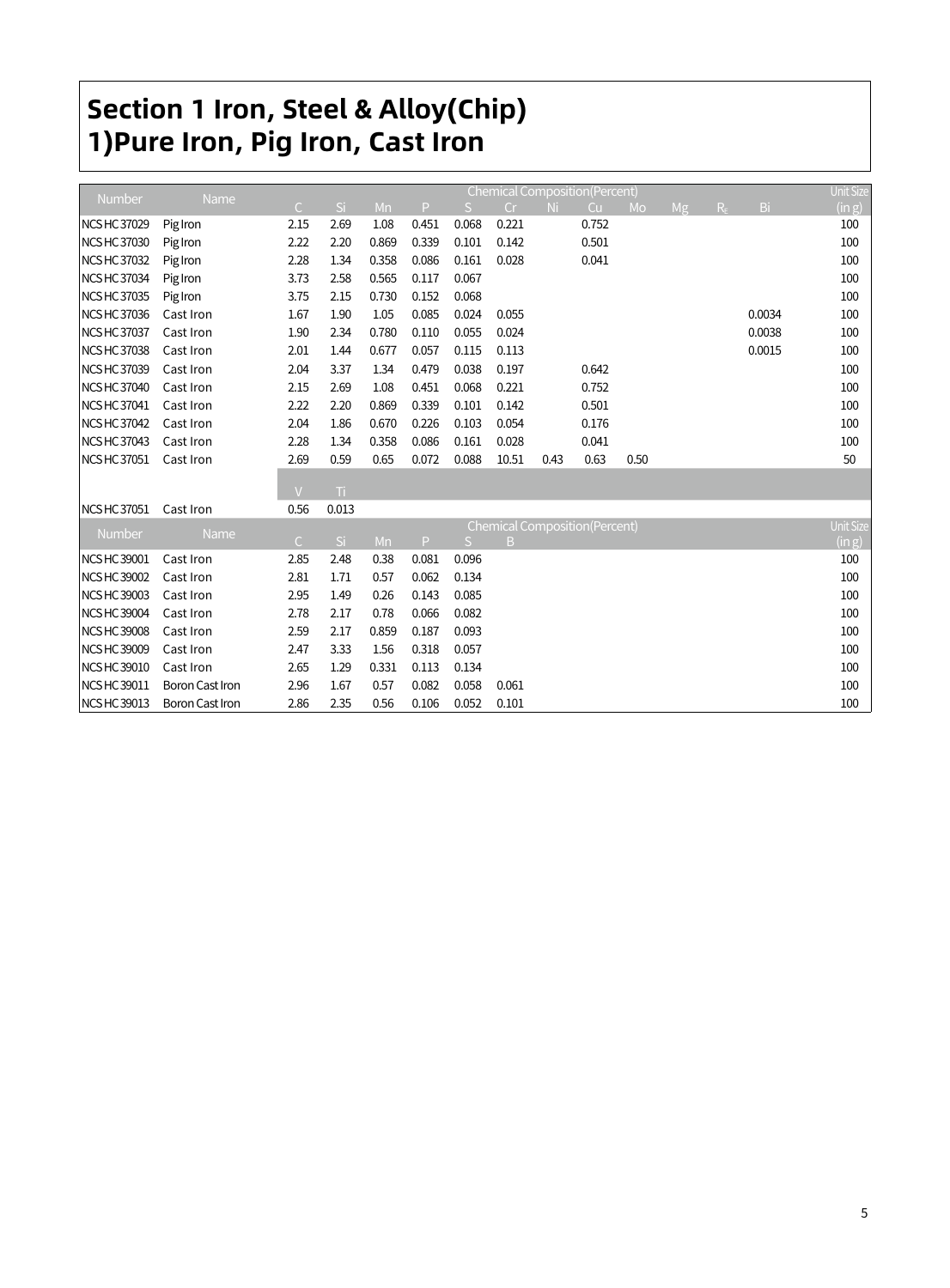| Number              |                 |                |           |       |       |       |       |       | Chemical Composition(Percent)         |       |       |             |             |    | <b>Unit Size</b> |
|---------------------|-----------------|----------------|-----------|-------|-------|-------|-------|-------|---------------------------------------|-------|-------|-------------|-------------|----|------------------|
|                     | <b>Name</b>     | $\overline{C}$ | Si.       | Mn    | P     |       | Сr    |       | Cп                                    | A     |       |             | Mo          | Sn | (in g)           |
| NCSHC41002          | DT4             | 0.023          | 0.075     | 0.178 | 0.016 | 0.009 |       |       |                                       | 0.309 |       |             |             |    | 150              |
| <b>NCSHC41010</b>   | Cast Iron       | 2.64           | 1.49      | 0.540 | 0.089 | 0.029 | 0.086 | 0.030 | 0.056                                 |       | 0.011 | 0.024       | 0.021       |    | 150              |
| NCSHC41011          | Cast Iron       | 2.64           | 2.23      | 0.725 | 0.177 | 0.033 | 0.151 | 0.035 | 0.146                                 |       | 0.014 | 0.031       | 0.105       |    | 150              |
| <b>NCSHC41012</b>   | Cast Iron       | 2.52           | 3.86      | 1.24  | 0.635 | 0.032 | 0.115 | 0.037 | 0.114                                 |       | 0.017 | 0.033       | 0.071       |    | 150              |
|                     |                 |                |           |       |       |       |       |       |                                       |       |       |             |             |    |                  |
|                     |                 | As             | Sb        | Pb    | Ali   |       |       |       |                                       |       |       |             |             |    |                  |
| <b>NCSHC41002</b>   | DT4             |                |           |       | 0.003 |       |       |       |                                       |       |       |             |             |    |                  |
| <b>Number</b>       | <b>Name</b>     |                |           |       |       |       |       |       | <b>Chemical Composition (Percent)</b> |       |       |             |             |    | <b>Unit Size</b> |
|                     |                 | $\subset$      | <b>Si</b> | Mn    | P     |       |       |       |                                       |       |       |             |             |    | (in g)           |
| <b>NCS HC 93001</b> | pig iron        | 4.01           | 1.49      | 1.15  | 0.097 | 0.069 |       |       |                                       |       |       |             |             |    | 100              |
| <b>Numberw</b>      | <b>Name</b>     |                |           |       |       |       |       |       | <b>Chemical Composition (Percent)</b> |       |       |             |             |    | <b>Unit Size</b> |
|                     |                 | $\mathsf{C}$   | S.        | Si    | Mu    |       | Cr    | Ni    | <b>Mo</b>                             | Cu    |       | $\Sigma$ Re | $V^{\star}$ |    | (in g)           |
| <b>NCS HC 93002</b> | Alloy cast iron | 1.82           | 0.097     | 3.54  | 1.84  | 0.072 | 0.6   | 0.95  | 0.16                                  | 0.24  | 0.46  | 0.024       | 0.2         |    | 100              |
| <b>NCS HC 93003</b> | Alloy cast iron | 2.4            | 0.084     | 2.47  | 1.19  | 0.072 | 0.97  | 0.23  | 0.11                                  | 2.18  | 0.13  | 0.025       | 0.16        |    | 100              |
| NCSHC93004          | Alloy cast iron | 3.28           | 0.018     | 2     | 0.48  | 0.34  | 0.21  | 0.33  | 1.1                                   | 0.82  | 0.035 | 0.01        | 0.06        |    | 100              |
| <b>NCSHC93005</b>   | Alloy cast iron | 2.76           | 0.058     | 1.37  | 0.69  | 0.14  | 0.39  | 0.59  | 0.65                                  | 1.36  | 0.15  | 0.007       | 0.3         |    | 100              |
| NCSHC93006          | Alloy cast iron | 2.64           | 0.079     | 1.21  | 0.29  | 0.43  | 1.92  | 2.65  | 0.25                                  | 0.35  | 0.029 | 0.044       | 0.02        |    | 100              |
| NCSHC93007          | Alloy cast iron | 3.94           | 0.028     | 0.82  | 0.14  | 0.058 | 0.14  | 1.56  | 0.42                                  | 0.49  | 0.08  | 0.027       | 0.58        |    | 100              |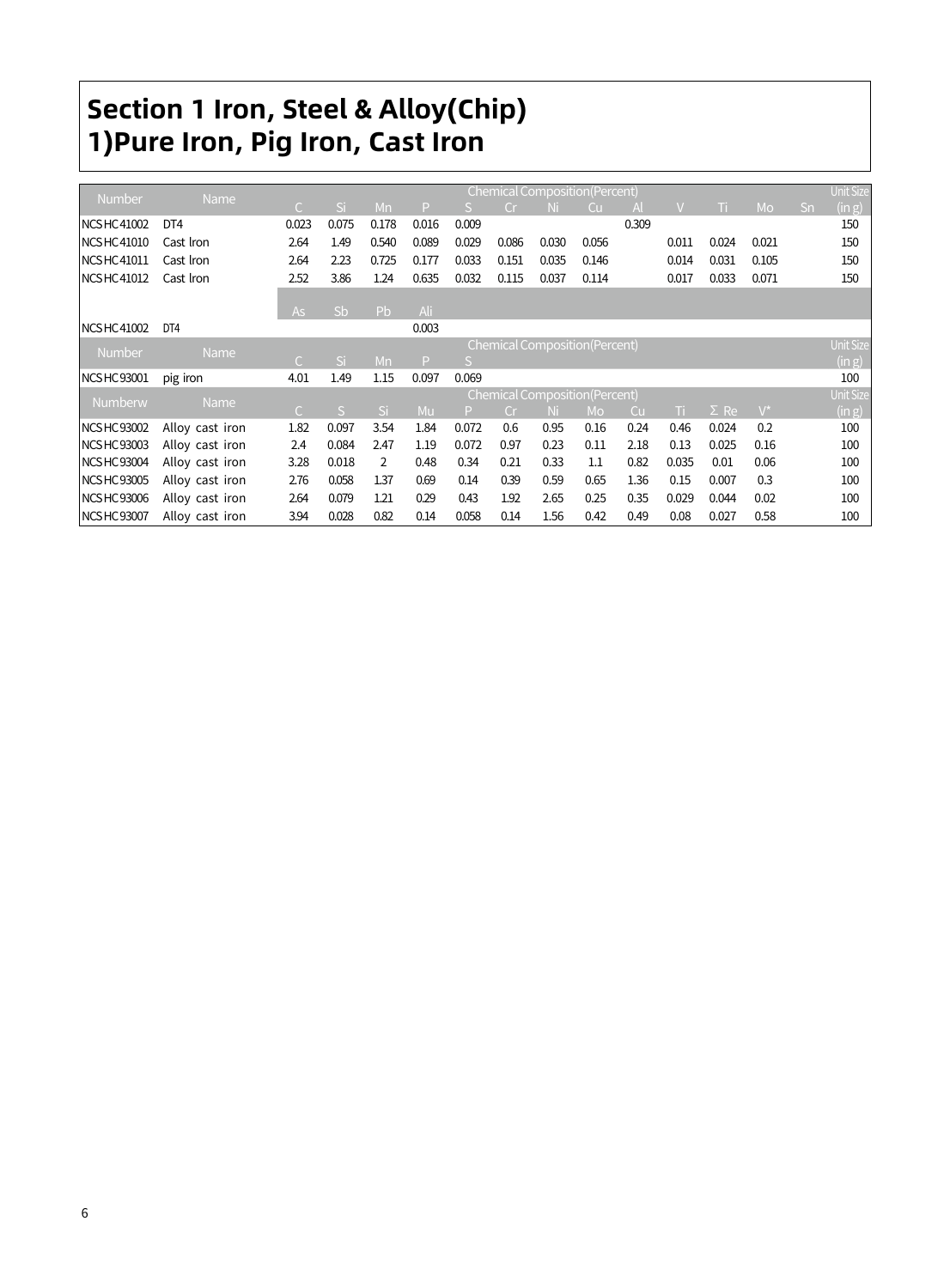| <b>Number</b>                            | Name                            |               |               |              |                |                | Chemical Composition(Percent)         |                      |                |                |        |                      |       |       | <b>Unit Size</b> |
|------------------------------------------|---------------------------------|---------------|---------------|--------------|----------------|----------------|---------------------------------------|----------------------|----------------|----------------|--------|----------------------|-------|-------|------------------|
|                                          |                                 | $\mathsf{C}$  | Si.           | Mn           | P.             | S              | Cr                                    | Ni.                  | Cu.            | Al.            | $\vee$ | Ti.                  | Al.   | Ti.   | (in g)           |
| <b>NCSHC11101</b>                        | Carbon Steel, 10#<br>60Mn       | 0.127<br>0.56 | 0.219<br>0.72 | 0.481        | 0.017          | 0.024<br>0.004 | 0.0058<br>0.102                       | 0.015                | 0.257<br>0.041 |                |        |                      |       |       | 150<br>150       |
| <b>NCS HC 11102</b><br>NCSHC 11102a 60Mn |                                 | 0.61          | 0.24          | 0.69<br>0.82 | 0.016<br>0.023 | 0.014          | 0.015                                 | 0.60<br>0.028        | 0.016          |                |        |                      |       |       | 150              |
| <b>NCS HC 11103</b>                      | Carbon Steel                    | 0.183         | 0.277         | 0.622        | 0.029          | 0.011          | 0.028                                 | 0.033                | 0.185          |                |        |                      |       |       | 150              |
| <b>NCSHC11110</b>                        | Carbon Steel, 25#               | 0.239         | 0.187         | 0.552        | 0.014          | 0.018          | 0.026                                 | 0.039                | 0.202          |                |        |                      |       |       | 150              |
|                                          | NCS HC 11110a Carbon Steel.25 # | 0.242         | 0.260         | 0.506        | 0.014          | 0.023          | 0.078                                 | 0.048                | 0.119          |                |        |                      |       |       | 150              |
| <b>NCSHC11111</b>                        | <b>Easy Cutting Steel</b>       | 0.188         | 0.114         | 0.64         | 0.015          | 0.119          | 0.016                                 | 0.037                | 0.031          |                |        |                      |       |       | 150              |
|                                          | NCSHC 11111a Easy Cutting Steel | 0.72          | 0.22          | 0.37         | 0.13           | 0.13           |                                       |                      |                |                |        |                      |       |       | 150              |
|                                          | NCSHC 11111b Easy Cutting Steel | 0.09          | 0.27          | 0.96         | 0.094          | 0.12           | 0.090                                 | 0.049                | 0.091          |                |        |                      |       |       | 150              |
| <b>NCSHC11112</b>                        | Carbon Steel, 20 #              | 0.183         | 0.105         | 0.632        | 0.007          | 0.016          | 0.172                                 | 0.108                | 0.106          |                |        |                      |       |       | 150              |
| <b>NCS HC 11115</b>                      | Carbon Steel, 15#               | 0.136         | 0.054         | 0.317        | 0.007          | 0.011          | 0.026                                 | 0.017                | 0.028          |                |        |                      |       |       | 150              |
| <b>NCSHC11116</b>                        | 15Mn                            | 0.156         | 0.277         | 0.879        | 0.015          | 0.0105         | 0.058                                 | 0.054                | 0.124          |                |        |                      |       |       | 150              |
| <b>NCSHC11118</b>                        | Carbon Steel                    | 0.23          | 0.25          | 0.55         | 0.026          | 0.0035         |                                       |                      |                |                |        |                      |       |       | 150              |
| <b>NCSHC11119</b>                        | 65Mn                            | 0.68          | 0.30          | 1.11         | 0.018          | 0.009          | 0.066                                 | 0.037                | 0.11           |                |        |                      |       |       | 150              |
| <b>NCSHC11120</b>                        | Carbon Steel, 35#               | 0.338         | 0.262         | 0.555        | 0.016          | 0.014          | 0.155                                 | 0.072                | 0.140          |                |        |                      |       |       | 150              |
| <b>NCSHC11121</b>                        | 25MnSi                          | 0.234         | 0.508         | 1.33         | 0.021          | 0.029          | 0.056                                 | 0.046                | 0.067          |                |        |                      |       |       | 150              |
| <b>NCS HC 11122</b>                      | 20MnSi                          | 0.201         | 0.748         | 1.32         | 0.026          | 0.027          |                                       |                      |                |                |        |                      |       |       | 150              |
| <b>NCS HC 11124</b>                      | Carbon Steel                    | 0.109         | 0.520         | 0.750        | 0.034          | 0.010          | 0.206                                 | 0.121                | 0.243          | Als0.031       | 0.254  | Tis0.015             | 0.036 | 0.016 | 150              |
| <b>NCS HC 11125</b>                      | Carbon Steel                    | 0.341         | 0.416         | 0.923        | 0.051          | 0.010          | 0.069                                 | 0.143                | 0.187          | Als0.067       | 0.136  | Tis0.054             | 0.072 | 0.055 | 150              |
| <b>NCS HC 11126</b>                      | Carbon Steel                    | 0.664         | 0.164         | 1.25         | 0.071          | 0.028          | 0.073                                 | 0.240                |                | 0.142 Als0.097 | 0.077  | Tis0.093             | 0.099 | 0.093 | 150              |
| <b>NCS HC 11127</b>                      | Carbon Steel                    | 1.03          | 0.176         | 1.63         | 0.086          | 0.030          | 0.063                                 | 0.320                | 0.122          | Als0.171       | 0.031  | Tis0.154             | 0.174 | 0.156 | 150              |
| <b>NCS HC 11128</b>                      | Carbon Steel                    | 1.23          | 0.805         | 1.87         | 0.093          | 0.032          | 0.321                                 | 0.445                | 0.082          | Als0.202       |        | 0.011 Tis0.263 0.206 |       | 0.266 | 150              |
| <b>NCS HC 11130</b>                      | Carbon Steel                    | 0.157         | 0.114         | 0.211        | 0.034          | 0.037          | 0.12                                  | 0.066                | 0.047          | 0.045          | 0.163  | 0.071                |       |       | 150              |
| <b>NCS HC 11132</b>                      | Carbon Steel                    | 0.464         | 0.814         | 0.376        | 0.062          | 0.043          | 0.20                                  | 0.36                 | 0.295          | 0.131          | 0.156  | 0.157                |       |       | 150              |
| <b>NCS HC 11133</b>                      | Carbon Steel                    | 0.582         | 0.389         | 0.891        | 0.050          | 0.019          | 0.16                                  | 0.18                 | 0.227          | 0.056          | 0.023  | 0.083                |       |       | 150              |
| <b>NCSHC11134</b>                        | Carbon Steel                    | 0.741         | 0.821         | 1.39         | 0.012          | 0.056          | 0.016                                 | 0.016                |                | 0.0154 0.0025  | 0.157  | 0.006                |       |       | 150              |
|                                          |                                 |               |               |              |                |                | <b>Chemical Composition (Percent)</b> |                      |                |                |        |                      |       |       | <b>Unit Size</b> |
| Number                                   | Name                            | $\mathsf{C}$  | Si.           | Mn           | P              | S              | Cr                                    | Ni.                  | <b>Cu</b>      | As             |        |                      |       |       | (in g)           |
| <b>NCS HC 13101</b>                      | Carbon Steel                    | 0.725         | 0.24          | 1.28         | 0.016          | 0.030          |                                       |                      |                |                |        |                      |       |       | 150              |
| <b>NCS HC 13102</b>                      | Carbon Steel                    | 0.295         | 0.255         | 0.506        | 0.019          | 0.030          |                                       | 0.0062 0.0039        | 0.005          |                |        |                      |       |       | 100              |
| <b>NCS HC 13103</b>                      | Carbon Steel                    | 0.409         | 0.261         | 0.629        | 0.0127         | 0.032          | 0.0076                                | 0.0073 0.0087        |                |                |        |                      |       |       | 100              |
| <b>NCS HC 13104</b>                      | Carbon Steel                    | 0.239         | 0.242         | 0.490        | 0.014          | 0.024          | 0.013                                 | 0.015                | 0.017          |                |        |                      |       |       | 100              |
| <b>NCS HC 13105</b>                      | Carbon Steel                    | 0.153         | 0.222         | 0.457        | 0.0062         | 0.026          | 0.013                                 | 0.010                | 0.023          |                |        |                      |       |       | 100              |
| <b>NCS HC 13106</b>                      | Carbon Steel                    | 0.480         | 0.271         | 0.653        | 0.016          | 0.028          |                                       | 0.0088 0.0055 0.0061 |                |                |        |                      |       |       | 100              |
| <b>NCS HC 13107</b>                      | Carbon Steel, 30#               | 0.30          | 0.26          | 0.51         | 0.019          | 0.030          |                                       | 0.0061 0.0038 0.0054 |                |                |        |                      |       |       | 100              |
| <b>NCS HC 13108</b>                      | Carbon Steel, 40#               | 0.41          | 0.26          | 0.63         | 0.013          | 0.032          | 0.0076                                | 0.0074               | 0.0087         |                |        |                      |       |       | 100              |
| <b>NCS HC 13109</b>                      | Carbon Steel, 25#               | 0.24          | 0.24          | 0.49         | 0.014          | 0.024          | 0.013                                 | 0.015                | 0.017          | 0.0022         |        |                      |       |       | 100              |
| <b>NCS HC 13110</b>                      | Carbon Steel, 15#               | 0.15          | 0.22          | 0.46         | 0.0062         | 0.026          | 0.013                                 | 0.010                | 0.023          | 0.0034         |        |                      |       |       | 100              |
| <b>NCSHC13111</b>                        | Carbon Steel, 60#               | 0.59          | 0.25          | 0.73         | 0.0098         | 0.025          | 0.014                                 | 0.008                | 0.015          | 0.0019         |        |                      |       |       | 100              |
| <b>NCS HC 13112</b>                      | Carbon Steel, 50#               | 0.48          | 0.27          | 0.65         | 0.016          | 0.028          | 0.009                                 | 0.006                | 0.006          | 0.0011         |        |                      |       |       | 100              |
| <b>NCS HC 13114</b>                      | Carbon Steel, 45 #              | 0.47          | 0.26          | 0.70         | 0.019          | 0.030          | 0.008                                 | 0.004                | 0.006          | 0.005          |        |                      |       |       | 100              |
| <b>NCS HC 13116</b>                      | Carbon Steel                    | 0.42          | 0.36          | 1.11         | 0.084          | 0.049          |                                       |                      |                |                |        |                      |       |       | 100              |
| <b>NCS HC 13118</b>                      | Carbon Steel                    | 0.72          | 0.66          | 0.56         | 0.063          | 0.010          |                                       |                      |                |                |        |                      |       |       | 100              |
| NCS HC 13121                             | Carbon Steel                    | 0.33          | 0.62          | 0.41         | 0.036          | 0.012          |                                       |                      |                |                |        |                      |       |       | 100              |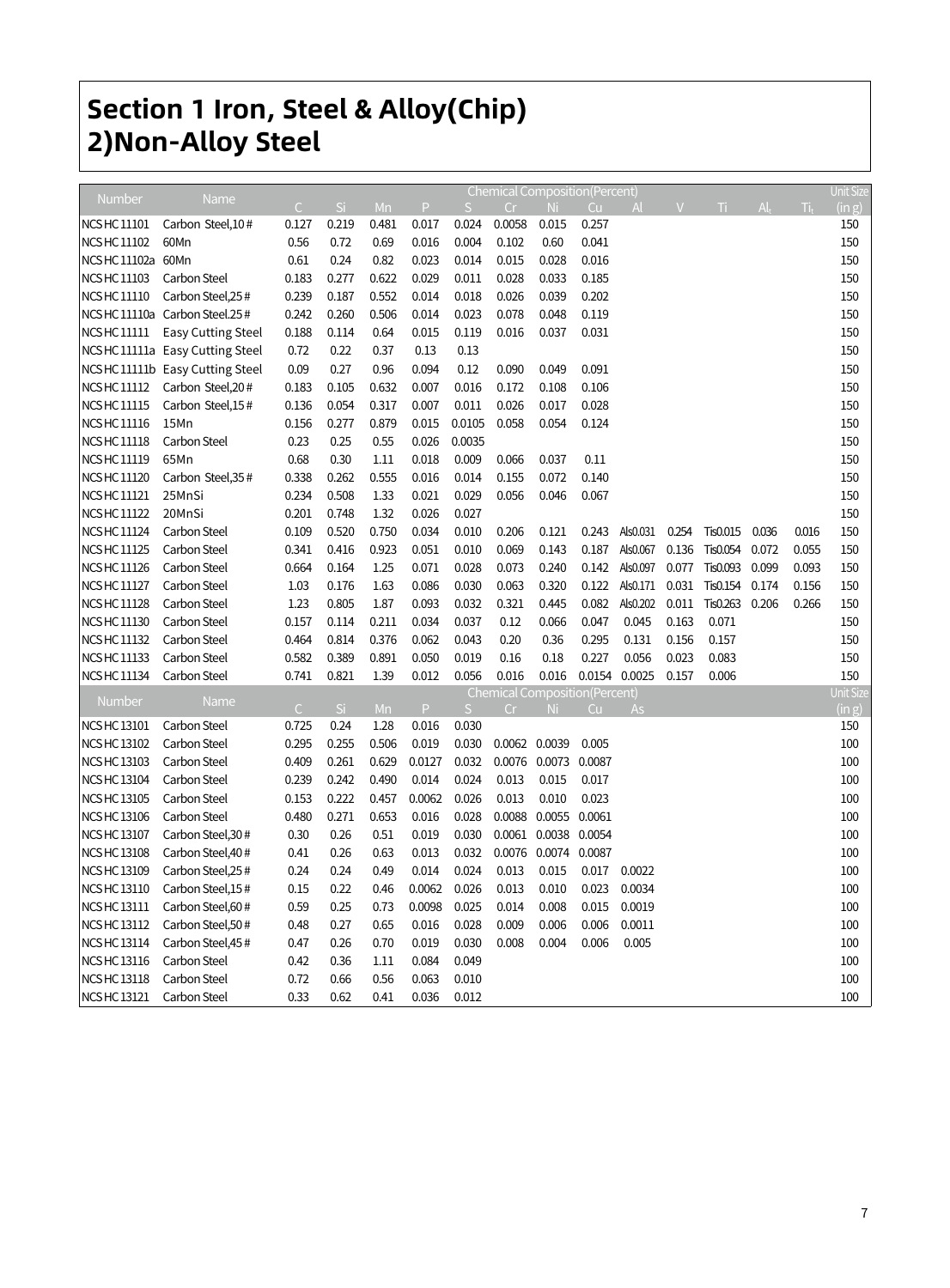| <b>Number</b>       | Name                             |                      |             |            |              |             |                      | Chemical Composition(Percent)                 |              |               |                      |        |       | <b>Unit Size</b>           |
|---------------------|----------------------------------|----------------------|-------------|------------|--------------|-------------|----------------------|-----------------------------------------------|--------------|---------------|----------------------|--------|-------|----------------------------|
| <b>NCS HC 13122</b> | Carbon Steel                     | $\mathsf{C}$<br>0.29 | Si.<br>1.43 | Mn<br>1.16 | P<br>0.017   | S<br>0.012  | Ni.<br>0.008         | Cr<br>0.015                                   | Cu.<br>0.006 | As:<br>0.0022 | Als<br>0.063         |        |       | (in g)<br>100              |
| <b>NCS HC 13124</b> | Carbon Steel                     | 0.60                 | 0.31        | 0.89       | 0.018        | 0.017       | 0.007                | 0.013                                         | 0.006        | 0.0022        | 0.056                |        |       | 100                        |
| <b>NCS HC 13125</b> | Carbon Steel                     | 0.68                 | 0.36        | 0.61       | 0.017        | 0.014       | 0.004                | 0.012                                         | 0.005        | 0.0022        | 0.031                |        |       | 100                        |
| <b>NCS HC 13126</b> | Carbon Steel                     | 0.71                 | 0.30        | 1.02       | 0.020        | 0.017       | 0.005                | 0.013                                         | 0.006        | 0.0023        | 0.040                |        |       | 100                        |
| <b>NCS HC 13127</b> | Carbon Steel                     | 0.71                 | 0.33        | 1.29       | 0.019        | 0.010       | 0.007                |                                               |              |               |                      |        |       | 100                        |
|                     |                                  |                      |             |            |              |             |                      | <b>Chemical Composition(Percent)</b>          |              |               |                      |        |       | <b>Unit Size</b>           |
| <b>Number</b>       | Name                             | $\mathsf{C}$         | Si.         | Mn         | P            | S           | Cr                   | Ni.                                           |              |               |                      |        |       | (in g)                     |
| <b>NCS HC 14101</b> | Carbon Steel                     | 0.090                | 0.154       | 0.403      | 0.0146       | 0.049       | 0.020                | 0.026                                         |              |               |                      |        |       | 100                        |
| <b>NCS HC 14102</b> | Carbon Steel                     | 0.542                | 0.140       | 0.520      | 0.0205       | 0.022       | 0.237                | 0.031                                         |              |               |                      |        |       | 100                        |
| <b>NCS HC 14103</b> | Carbon Steel                     | 0.343                | 0.305       | 0.696      | 0.0231       | 0.037       | 0.056                | 0.130                                         |              |               |                      |        |       | 100                        |
| <b>NCS HC 14104</b> | Carbon Steel                     | 0.477                | 0.203       | 0.674      | 0.0244       | 0.031       | 0.0023               | 0.036                                         |              |               |                      |        |       | 100                        |
| <b>NCSHC14105</b>   | Carbon Steel                     | 0.596                | 0.303       | 0.699      |              |             | 0.0193 0.0085 0.0052 | 0.026                                         |              |               |                      |        |       | 100                        |
| <b>NCSHC14106</b>   | Carbon Steel                     | 0.205                | 0.346       | 0.291      | 0.0320       | 0.020       | 0.155                | 0.010                                         |              |               |                      |        |       | 100                        |
| <b>NCS HC 14107</b> | Carbon Steel                     | 0.219                | 0.377       | 0.280      | 0.0405       | 0.111       | 0.182                | 0.022                                         |              |               |                      |        |       | 100                        |
| Numberw             | Name                             | $\mathsf{C}$         | Si.         | Mn         | P            | S.          | Cr                   | <b>Chemical Composition (Percent)</b><br>Ni.  | <b>Cu</b>    |               |                      |        |       | <b>Unit Size</b><br>(in g) |
| <b>NCS HC 15101</b> | Carbon Steel                     | 0.118                | 0.252       | 0.483      | 0.0132       | 0.017       | 0.020                | 0.020                                         | 0.022        |               |                      |        |       | 150                        |
| <b>NCS HC 15103</b> | Carbon Steel                     | 0.454                | 0.283       | 0.636      | 0.0223       | 0.010       | 0.016                | 0.0083                                        | 0.009        |               |                      |        |       | 150                        |
| <b>NCS HC 15104</b> | <b>Carbon Steel</b>              | 0.265                | 0.282       | 0.590      | 0.0066       | 0.016       | 0.016                | 0.028                                         | 0.012        |               |                      |        |       | 100                        |
| <b>NCS HC 15105</b> | Carbon Steel                     | 0.467                | 0.295       | 0.624      | 0.027        | 0.012       |                      |                                               |              |               |                      |        |       | 100                        |
|                     |                                  |                      |             |            |              |             |                      | <b>Chemical Composition (Percent)</b>         |              |               |                      |        |       | <b>Unit Size</b>           |
| <b>Number</b>       | Name                             | $\mathsf{C}$         | Si.         | Mn         | P            | S.          |                      |                                               |              |               |                      |        |       | (in g)                     |
| <b>NCS HC 16101</b> | Carbon Steel                     | 0.472                | 0.261       | 0.657      | 0.0136       | 0.012       |                      |                                               |              |               |                      |        |       | 150                        |
| <b>NCS HC 16102</b> | Carbon Steel                     | 0.206                | 0.238       | 0.551      | 0.0103       | 0.009       |                      |                                               |              |               |                      |        |       | 150                        |
| <b>NCS HC 16103</b> | Carbon Steel                     | 0.343                | 0.276       | 0.636      | 0.0144       | 0.010       |                      |                                               |              |               |                      |        |       | 150                        |
| <b>Number</b>       | Name                             | $\mathsf{C}$         | Si.         | Mn         | P            | S           | Cr                   | Chemical Composition(Percent)<br>Ni.          | <b>Cu</b>    |               |                      |        |       | <b>Unit Size</b><br>(in g) |
| <b>NCS HC 18101</b> | Carbon Steel                     | 0.168                | 0.318       | 0.605      | 0.028        | 0.019       | 0.315                | 0.275                                         | 0.308        |               |                      |        |       | 150                        |
| <b>NCS HC 18102</b> | Carbon Steel                     | 0.585                | 0.564       | 0.748      | 0.052        | 0.042       | 0.100                | 0.097                                         | 0.116        |               |                      |        |       | 150                        |
| <b>NCS HC 18103</b> | Carbon Steel                     | 0.474                | 0.269       | 0.658      | 0.023        | 0.024       | 0.246                | 0.181                                         | 0.175        |               |                      |        |       | 150                        |
| <b>NCS HC 18104</b> | Carbon Steel                     | 0.324                | 0.252       | 0.573      | 0.033        | 0.016       | 0.124                | 0.036                                         | 0.203        |               |                      |        |       | 150                        |
| <b>NCS HC 18105</b> | 20MnSi                           | 0.219                | 0.545       | 1.54       | 0.046        | 0.035       | 0.031                | 0.029                                         | 0.094        |               |                      |        |       | 100                        |
| <b>NCS HC 18106</b> | Q235 Steel                       | 0.203                | 0.254       | 0.418      | 0.011        | 0.022       | 0.033                | 0.022                                         | 0.078        |               |                      |        |       | 100                        |
| <b>Number</b>       | Name                             |                      |             |            |              |             |                      | <b>Chemical Composition (Percent)</b>         |              |               |                      |        |       | <b>Unit Size</b>           |
|                     |                                  | $\mathsf{C}$         | Si.         | Mn         | P            | S           | Cr                   | Ni.                                           | Cu.          | AL.           | TL.                  | Co     |       | $\overline{(\text{in g})}$ |
| <b>NCS HC 19101</b> | Carbon Steel                     | 0.458                | 0.347       | 0.655      | 0.0195       | 0.016       |                      |                                               |              |               |                      |        |       | 100                        |
| <b>NCS HC 19102</b> | Carbon Structure<br><b>Steel</b> | 0.73                 | 0.243       | 1.22       | 0.014        | 0.030       | 0.015                | 0.029                                         | 0.078        |               | 0.012 0.0034         | 0.038  |       | 100                        |
| <b>Number</b>       | <b>Name</b>                      |                      |             |            |              |             |                      | <b>Chemical Composition (Percent)</b>         |              |               |                      |        |       | <b>Unit Size</b>           |
|                     |                                  | $\mathsf{C}$         | Si.         | Mn         | P            |             | ∣ Uri                | - NE                                          | - Cu         |               |                      |        |       | $(\ln g)$                  |
| <b>NCS HC 20104</b> | Carbon Steel                     | 0.181                | 0.294       | 0.147      | 0.0084       | 0.060       | 0.290                | 0.107                                         | 0.083        |               |                      |        |       | 100                        |
| <b>NCS HC 20106</b> | Carbon Steel                     | 0.341                | 0.194       | 0.585      | 0.012        | 0.028       | 0.220                | 0.055                                         | 0.209        |               |                      |        |       | 100                        |
| <b>NCS HC 20108</b> | Carbon Steel                     | 0.303                | 0.323       | 0.649      | 0.022        | 0.012       | 0.059                | 0.033                                         | 0.114        |               |                      |        |       | 100                        |
| <b>NCS HC 20112</b> | Carbon Steel                     | 0.484                | 0.297       | 0.611      | 0.022        | 0.0082      | 0.052                | 0.0451                                        | 0.088        |               |                      |        |       | 100                        |
| <b>NCS HC 20113</b> | 20MnSi                           | 0.199                | 0.595       | 1.46       | 0.024        |             | 0.143                | 0.079                                         | 0.157        |               |                      |        |       | 100                        |
| <b>Number</b>       | <b>Name</b>                      | $\mathsf{C}$         | Si.         | Mn         | $\mathsf{P}$ | $S_{\perp}$ | Cr                   | <b>Chemical Composition (Percent)</b><br>Ni . | Cu           | Al a          | <b>W</b>             | Mo     | Sn Sn | <b>Unit Size</b><br>(in g) |
| <b>NCS HC 21101</b> | Carbon Steel                     | 0.113                | 0.239       | 0.452      | 0.011        | 0.012       | 0.027                | 0.026                                         | 0.079        |               |                      |        |       | 100                        |
| <b>NCS HC 21102</b> | Carbon Steel                     | 0.228                | 0.279       | 0.516      | 0.020        | 0.021       | 0.071                | 0.029                                         | 0.080        |               |                      |        |       | 100                        |
| <b>NCS HC 21103</b> | Carbon Steel                     | 0.449                | 0.317       | 0.660      | 0.019        | 0.014       | 0.066                | 0.033                                         | 0.088        | 0.012         | 0.0055 0.0093 0.0114 |        |       | 100                        |
| <b>NCS HC 21104</b> | 20MnSi                           | 0.205                | 0.759       | 1.376      | 0.0225       | 0.0268      | 0.108                | 0.096                                         | 0.121        |               | 0.033                | 0.036  |       | 100                        |
|                     |                                  |                      |             |            |              |             |                      | Chemical Composition(Percent)                 |              |               |                      |        |       | <b>Unit Size</b>           |
| <b>Number</b>       | <b>Name</b>                      | $\mathsf{C}$         | Si.         | Mn         | $\mathsf{P}$ | S           | Cr                   | Ni.                                           | <b>Cu</b>    | Al            | $\vee$               | -Ti-   |       | $\overline{(\text{in g})}$ |
| <b>NCS HC 22101</b> | Carbon Steel                     | 0.091                | 0.266       | 0.569      | 0.0123       | 0.031       | 0.093                | 0.241                                         | 0.196        | 0.095         | 0.011                | 0.0098 |       | 100                        |
| <b>NCS HC 22102</b> | Carbon Steel                     | 0.188                | 0.150       | 0.461      | 0.0269       | 0.052       | 0.128                | 0.175                                         | 0.268        | 0.048         | 0.0048               | 0.028  |       | 100                        |
| NCSHC 22103         | Carbon Steel                     | 0.338                | 0.475       | 0.856      | 0.038        | 0.012       | 0.270                | 0.042                                         | 0.053        |               | 0.0079 0.0026 0.0030 |        |       | 100                        |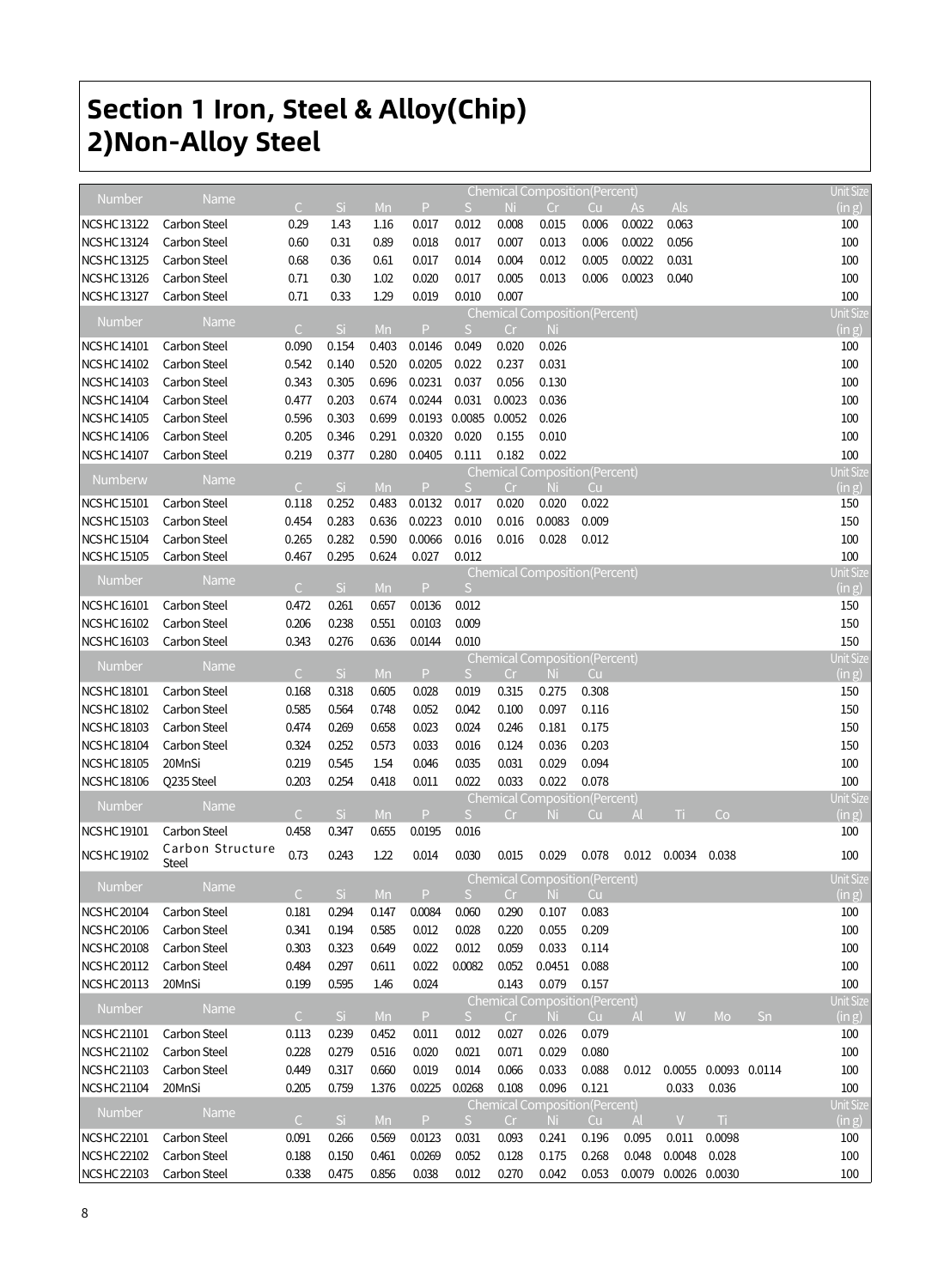| <b>Number</b>              |                                |              |                |                               |              |               |               | <b>Chemical Composition (Percent)</b> |        |               |   |    |                       |       | <b>Unit Size</b>  |
|----------------------------|--------------------------------|--------------|----------------|-------------------------------|--------------|---------------|---------------|---------------------------------------|--------|---------------|---|----|-----------------------|-------|-------------------|
|                            | Name                           | $\mathsf{C}$ | Si             | Mn                            | P            | S             | Cr            | Ni.                                   | Cu     | $\mathsf{Al}$ | V | Mo | Co                    | Sn    | $\frac{1}{\ln g}$ |
| <b>NCS HC 28104</b>        | Carbon Steel                   | 0.327        | 0.300          | 0.511                         | 0.0214       | 0.023         | 0.024         | 0.036                                 | 0.212  | 0.051         |   |    | 0.0060 0.0011         | 0.049 | 100               |
| <b>NCS HC 28106</b>        | Carbon Steel                   | 0.736        | 0.292          | 0.673                         | 0.0320       | 0.019         | 0.0064        | 0.010                                 | 0.028  | 0.036         |   |    | 0.0031 0.0076 0.0013  |       | 100               |
| <b>NCS HC 28107</b>        | Carbon Steel                   | 0.523        | 0.287          | 0.726                         | 0.0101       | 0.017         | 0.026         | 0.022                                 | 0.030  | 0.021         |   |    | 0.0025 0.0077 0.00085 |       | 100               |
| <b>NCS HC 28108</b>        | Carbon Steel                   | 0.090        | 0.153          | 0.600                         | 0.0165       | 0.025         | 0.0125        | 0.0090                                | 0.021  |               |   |    |                       |       | 100               |
| <b>NCS HC 28110</b>        | Carbon Steel                   | 0.204        | 0.253          | 0.441                         | 0.028        | 0.025         | 0.012         | 0.0059 0.0215                         |        |               |   |    |                       |       | 100               |
| <b>NCS HC 28112</b>        | Carbon Steel                   | 0.302        | 0.206          | 0.503                         | 0.0350       | 0.0165        | 0.011         | 0.0078                                | 0.028  |               |   |    |                       |       | 100               |
| <b>NCS HC 28113</b>        | Carbon Steel                   | 0.463        | 0.262          | 0.638                         | 0.0195       | 0.020         | 0.070         | 0.039                                 | 0.115  |               |   |    |                       |       | 100               |
| NCS HC 28114a Carbon Steel |                                | 0.736        | 0.297          | 0.67                          | 0.032        | 0.019         | 0.0065        | 0.010                                 | 0.028  |               |   |    |                       |       | 100               |
| <b>NCS HC 28115</b>        | 15Mn                           | 0.127        | 0.262          | 0.779                         | 0.255        |               | 0.0315 0.0105 | 0.010                                 | 0.0145 |               |   |    |                       |       | 100               |
| <b>NCS HC 28116</b>        | 15Mn                           | 0.157        | 0.351          | 0.854                         | 0.018        | 0.024         | 0.019         | 0.0081                                | 0.016  |               |   |    |                       |       | 100               |
| <b>NCS HC 28117</b>        | 20Mn                           | 0.190        | 0.273          | 0.810                         | 0.034        | 0.0300        | 0.014         | 0.010                                 | 0.018  |               |   |    |                       |       | 100               |
| <b>NCS HC 28118</b>        | 70Mn                           | 0.722        | 0.564          | 1.10                          | 0.041        | 0.0255        | 0.202         | 0.096                                 | 0.109  |               |   |    |                       |       | 100               |
| <b>NCSHC 28119</b>         | Carbon Steel                   | 0.620        | 0.408          | 0.749                         | 0.031        | 0.0255        | 0.333         | 0.227                                 | 0.127  |               |   |    |                       |       | 100               |
| <b>NCS HC 28121</b>        | 45Mn                           | 0.422        | 0.298          | 1.631                         | 0.015        | 0.017         | 0.0115        | 0.021                                 | 0.014  |               |   |    |                       |       | 100               |
| <b>NCS HC 28123</b>        | Carbon Steel                   | 0.152        | 0.175          | 0.491                         | 0.019        | 0.019         | 0.027         | 0.030                                 | 0.108  |               |   |    |                       |       | 150               |
| <b>NCS HC 28125</b>        | Carbon Steel                   | 0.327        | 0.304          | 0.515                         | 0.0079       | 0.026         |               |                                       |        |               |   |    |                       |       | 150               |
| <b>NCS HC 28127</b>        | Carbon Steel                   | 0.170        | 0.475          | 1.00                          | 0.027        | 0.018         | 0.018         | 0.019                                 | 0.029  |               |   |    |                       |       | 150               |
| <b>NCS HC 28128</b>        | Ship Construction Steel        | 0.157        | 0.351          | 0.854                         | 0.018        | 0.024         | 0.019         | 0.0081                                | 0.016  |               |   |    |                       |       | 100               |
| <b>NCS HC 28129</b>        | <b>Ship Construction Steel</b> | 0.190        | 0.273          | 0.810                         | 0.034        | 0.030         | 0.014         | 0.010                                 | 0.018  |               |   |    |                       |       | 100               |
|                            |                                |              |                |                               |              |               |               |                                       |        |               |   |    |                       |       |                   |
|                            |                                | <b>As</b>    | S <sub>b</sub> | P <sub>b</sub>                | <b>Bi</b>    |               |               |                                       |        |               |   |    |                       |       |                   |
| <b>NCS HC 28104</b>        | Carbon Steel                   | 0.010        | 0.012          | $0.00062$ < $0.00001$         |              |               |               |                                       |        |               |   |    |                       |       |                   |
| <b>NCS HC 28106</b>        | Carbon Steel                   | 0.0094       |                | $0.0010$ $0.00062$ <0.00001   |              |               |               |                                       |        |               |   |    |                       |       |                   |
| <b>NCS HC 28107</b>        | Carbon Steel                   | 0.0030       |                | $0.00061$ $0.000027$ <0.00001 |              |               |               |                                       |        |               |   |    |                       |       |                   |
| <b>Number</b>              | <b>Name</b>                    | $\mathsf{C}$ | Si.            | Mn                            | $\mathsf{P}$ | S             | Cr            | <b>Chemical Composition</b> (Percent) | Cu     |               |   |    |                       |       | <b>Unit Size</b>  |
| <b>NCS HC 31103</b>        | Carbon Steel                   | 0.274        | 0.300          | 0.580                         | 0.014        | 0.0064        | 0.08          | Ni.<br>0.056                          | 0.082  |               |   |    |                       |       | (in g)<br>100     |
| <b>NCS HC 31109</b>        | Carbon Steel                   | 0.683        | 0.432          | 0.971                         |              | 0.0452 0.0163 | 0.288         | 0.450                                 | 0.098  |               |   |    |                       |       | 100               |
|                            |                                |              |                |                               |              |               |               | <b>Chemical Composition (Percent)</b> |        |               |   |    |                       |       | <b>Unit Size</b>  |
| <b>Number</b>              | <b>Name</b>                    | $\mathsf{C}$ | Si.            | Mn                            | P            | $S_{\perp}$   | Cr            | Ni.                                   | Cu     |               |   |    |                       |       | (in g)            |
| <b>NCSHC37101</b>          | Carbon Steel                   | 0.518        | 0.344          | 0.616                         | 0.025        | 0.0063        | 0.050         | 0.040                                 |        |               |   |    |                       |       | 100               |
| <b>NCS HC 37102</b>        | Carbon Steel                   | 0.139        | 0.152          | 0.601                         | 0.024        | 0.030         | 0.042         | 0.042                                 | 0.151  |               |   |    |                       |       | 100               |
| <b>NCS HC 37103</b>        | Carbon Steel                   | 0.170        | 0.224          | 0.407                         | 0.036        | 0.049         | 0.052         | 0.044                                 | 0.127  |               |   |    |                       |       | 100               |
| <b>NCSHC37104</b>          | Carbon Steel                   | 0.349        | 0.343          | 0.603                         | 0.015        | 0.022         | 0.016         | 0.029                                 | 0.050  |               |   |    |                       |       | 100               |
| <b>NCS HC 37105</b>        | Carbon Steel                   | 0.659        | 0.275          | 0.742                         | 0.012        | 0.0074        | 0.017         | 0.056                                 | 0.113  |               |   |    |                       |       | 100               |
| <b>NCS HC 37106</b>        | Carbon Steel                   | 0.168        | 0.270          | 0.510                         | 0.013        | 0.027         |               |                                       |        |               |   |    |                       |       | 100               |
| <b>NCS HC 37107</b>        | Carbon Steel                   | 0.236        | 0.274          | 0.595                         | 0.019        | 0.022         |               |                                       |        |               |   |    |                       |       | 100               |
| NCSHC37108                 | Carbon Steel                   | 0.168        | 0.270          | 0.510                         | 0.013        | 0.027         | 0.222         | 0.052                                 | 0.118  |               |   |    |                       |       | 100               |
| <b>NCSHC37109</b>          | Carbon Steel                   | 0.308        | 0.232          | 0.517                         |              |               |               |                                       |        |               |   |    |                       |       | 100               |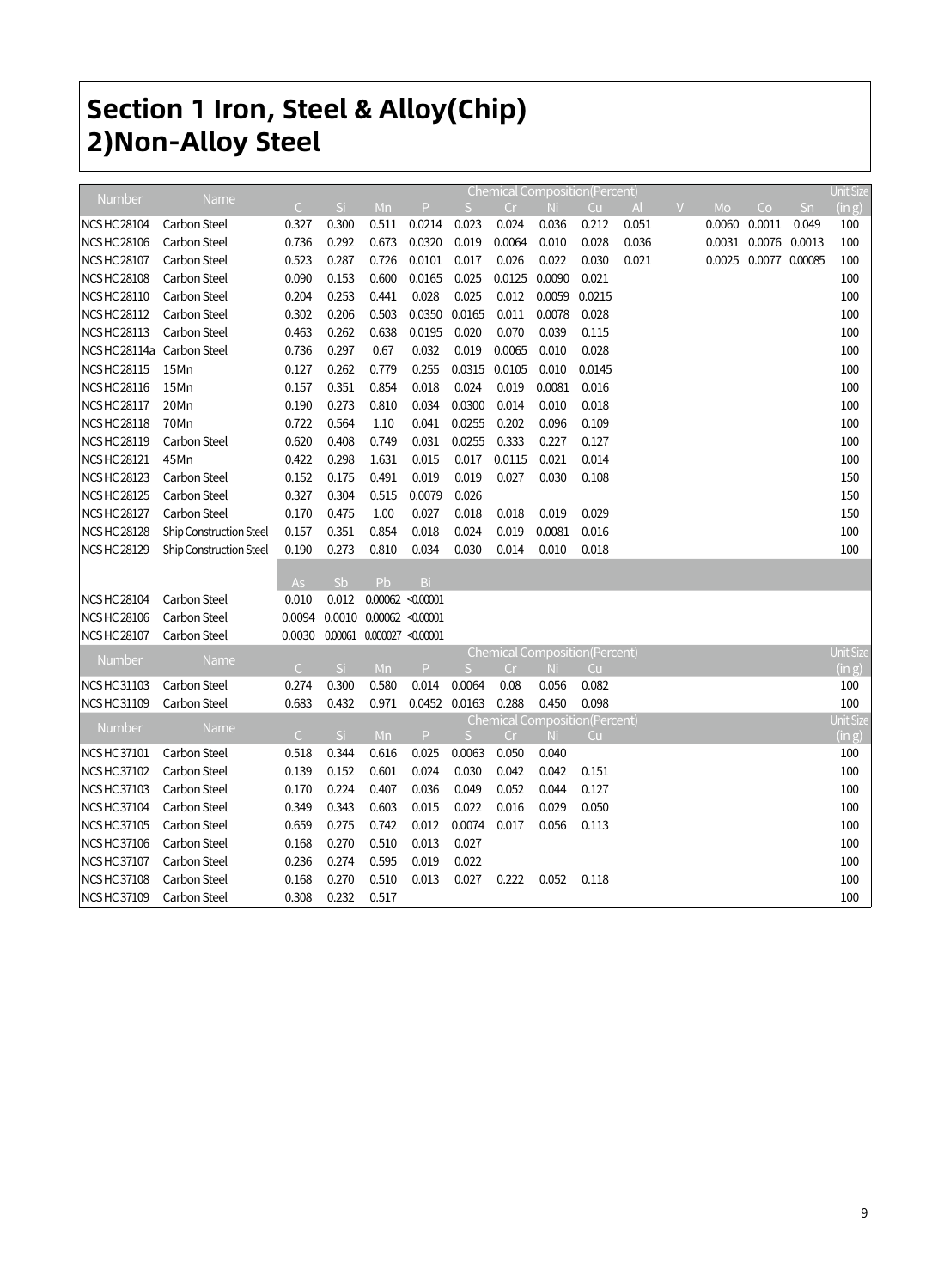|                            |                     |              |       |           |              |           |       | <b>Chemical Composition (Percent)</b> |           |       |         |          |           |       | Unit Size |
|----------------------------|---------------------|--------------|-------|-----------|--------------|-----------|-------|---------------------------------------|-----------|-------|---------|----------|-----------|-------|-----------|
| Number                     | Name                | $\mathsf{C}$ | Si.   | Mn        | $\mathsf{P}$ | S.        | Cr    | Ni                                    | <b>Cu</b> | Al    | V       | <b>W</b> | <b>Mo</b> | Co    | (in g)    |
| <b>NCSHC41102</b>          | Carbon Steel        | 0.652        | 0.160 | 0.416     | 0.038        | 0.050     | 0.054 | 0.028                                 | 0.140     | 0.040 | 0.003   |          | 0.007     |       | 150       |
| <b>NCSHC41109</b>          | Carbon Steel        | 0.064        | 0.601 | 0.246     | 0.0082       | 0.044     | 0.012 | 0.035                                 | 0.072     | 0.173 | 0.0012  |          | 0.0061    | 0.009 | 150       |
| NCSHC41111b                | <b>Carbon Steel</b> | 0.233        | 0.254 | 0.404     | 0.011        | 0.016     | 0.121 | 0.031                                 | 0.132     |       |         |          |           |       | 100       |
| <b>NCSHC41113</b>          | Carbon Steel        | 0.166        | 0.198 | 0.533     | 0.032        | 0.024     | 0.005 | 0.009                                 | 0.007     |       | 0.0007  | 0.0042   | 0.0047    |       | 150       |
| <b>NCSHC41116</b>          | Carbon Steel        | 0.354        | 0.305 | 0.608     | 0.021        | 0.0105    | 0.031 | 0.021                                 | 0.118     | 0.014 | 0.002   |          |           |       | 150       |
| NCS HC 41116c Carbon Steel |                     | 0.364        | 0.250 | 0.572     | 0.010        | 0.0089    | 0.038 | 0.048                                 | 0.110     |       |         |          |           |       | 100       |
| <b>NCSHC41117</b>          | Carbon Steel        | 0.433        | 0.226 | 0.631     | 0.016        | 0.0135    | 0.027 | 0.021                                 | 0.108     | 0.044 | 0.001   |          |           |       | 150       |
| <b>NCSHC41119</b>          | Carbon Steel        | 0.528        | 0.287 | 0.665     | 0.020        | 0.010     | 0.029 | 0.023                                 | 0.081     |       | 0.002   |          |           |       | 100       |
| <b>NCSHC41120</b>          | Carbon Steel        | 0.202        | 0.293 | 0.452     | 0.012        | 0.0125    | 0.056 | 0.031                                 | 0.074     |       | 0.002   |          |           |       | 150       |
| <b>NCSHC41121</b>          | Carbon Steel        | 0.092        | 0.125 | 0.315     | 0.015        | 0.041     |       |                                       |           |       |         |          |           |       | 150       |
| <b>NCS HC 41122</b>        | Carbon Steel        | 0.158        | 0.221 | 0.459     | 0.011        | 0.012     |       |                                       |           |       |         |          |           |       | 150       |
| <b>NCS HC 41123</b>        | Carbon Steel        | 0.083        | 0.107 | 0.275     | 0.0097       | 0.038     | 0.056 | 0.032                                 | 0.089     |       | (0.001) |          |           |       | 150       |
| <b>NCSHC41124</b>          | Carbon Steel        | 0.178        | 0.311 | 0.420     | 0.018        | 0.0135    | 0.047 | 0.029                                 | 0.074     |       | (0.003) |          |           |       | 150       |
| NCSHC41125                 | Carbon Steel        | 0.811        | 0.582 | 1.11      | 0.066        | 0.011     | 0.060 | 0.260                                 | 0.292     |       | (0.005) |          |           |       | 150       |
| <b>NCS HC 41126</b>        | Carbon Steel        | 0.420        | 0.249 | 0.610     | 0.048        | 0.074     | 0.186 | 0.186                                 | 0.205     |       | (0.003) |          |           |       | 150       |
| <b>NCSHC41128</b>          | Carbon Steel        | 0.642        | 0.287 | 0.673     | 0.029        | 0.0042    |       |                                       |           |       | (0.003) |          |           |       | 150       |
| <b>NCSHC41129</b>          | Carbon Steel        | 0.587        | 0.265 | 0.641     | 0.018        | 0.011     | 0.022 | 0.021                                 | 0.087     |       | 0.001   |          |           |       | 150       |
| <b>NCS HC 41130</b>        | Carbon Steel        | 0.706        | 0.297 | 0.508     | 0.0195       | 0.010     | 0.063 | 0.053                                 | 0.078     |       | 0.001   |          |           |       | 150       |
| <b>NCS HC 41132</b>        | 20Mn Si             | 0.207        | 0.536 | 1.45      | 0.029        | 0.012     | 0.034 | 0.035                                 | 0.082     |       |         |          |           |       | 150       |
| <b>NCSHC41133</b>          | 35Si Mn             | 0.335        | 0.612 | 1.33      | 0.020        | 0.0085    | 0.032 | 0.030                                 | 0.068     |       | 0.0020  |          |           |       | 150       |
| <b>NCS HC 41134</b>        | Carbon Steel        | 0.112        | 0.367 | 0.644     | 0.033        | 0.017     | 0.426 | 0.033                                 | 0.030     |       |         |          |           |       | 100       |
| <b>NCSHC41135</b>          | Carbon Steel        | 0.437        | 0.612 | 0.533     | 0.031        | 0.033     | 0.189 | 0.229                                 | 0.185     |       |         |          |           |       | 100       |
|                            |                     |              |       |           |              |           |       |                                       |           |       |         |          |           |       |           |
|                            |                     | Sn           | As    | <b>Sb</b> | Pb           | <b>Ns</b> | Ali   | <b>Nt</b>                             |           |       |         |          |           |       |           |
| <b>NCSHC41102</b>          | Carbon Steel        |              | 0.015 | (0.001)   |              |           | 0.007 |                                       |           |       |         |          |           |       |           |
| <b>NCS HC 41109</b>        | Carbon Steel        | 0.0074       | 0.010 |           |              |           | 0.002 |                                       |           |       |         |          |           |       |           |
| <b>NCSHC41116</b>          | Carbon Steel        |              |       |           |              |           | 0.005 |                                       |           |       |         |          |           |       |           |
| NCSHC41117                 | Carbon Steel        |              |       |           |              |           | 0.005 |                                       |           |       |         |          |           |       |           |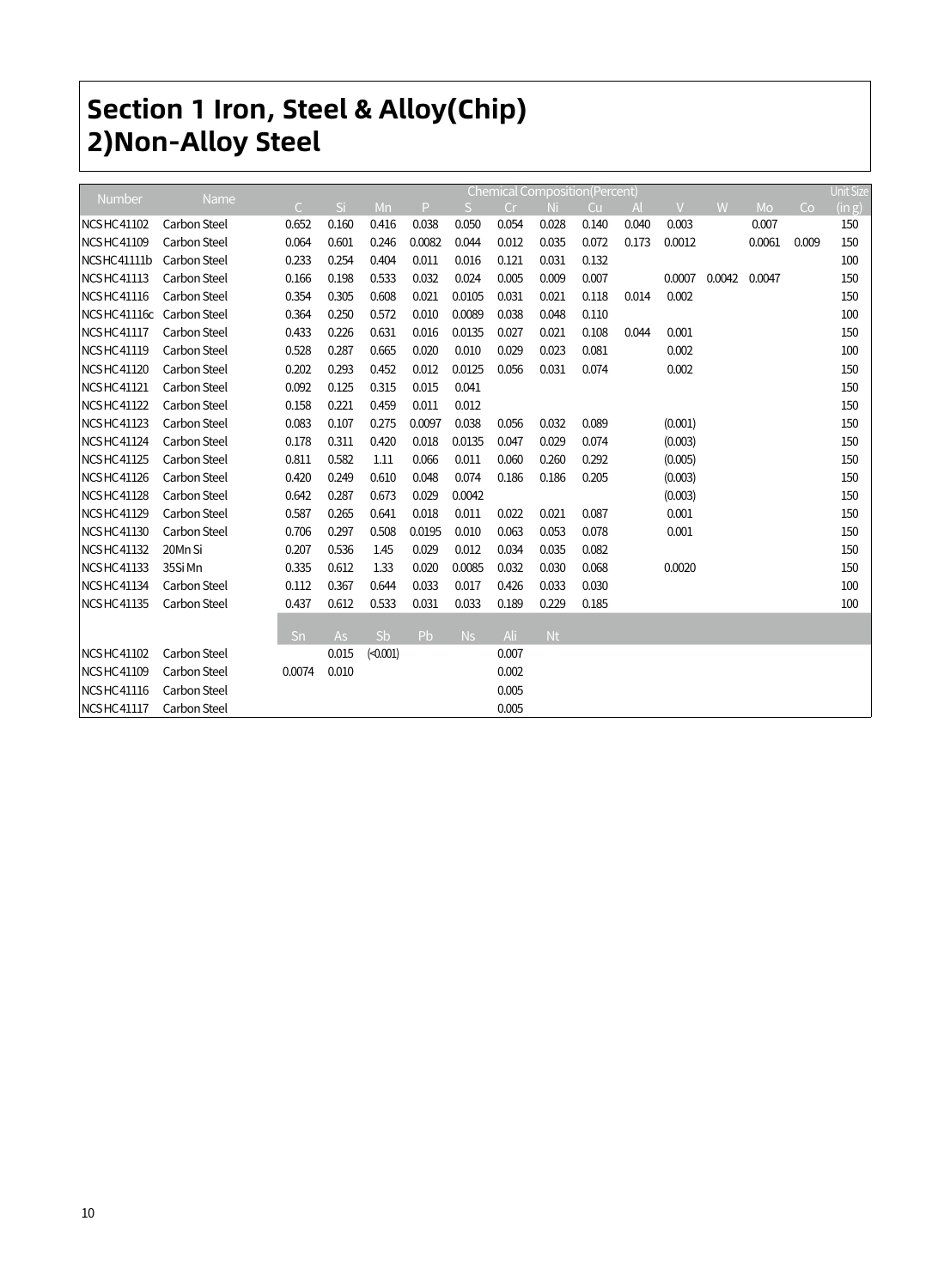|                                            |                            |                      |               |              |                        |            |             | <b>Chemical Composition(Percent)</b> |            |                |           |       |          |              | <b>Unit Size</b>           |
|--------------------------------------------|----------------------------|----------------------|---------------|--------------|------------------------|------------|-------------|--------------------------------------|------------|----------------|-----------|-------|----------|--------------|----------------------------|
| <b>Number</b>                              | <b>Name</b>                | $\mathsf{C}$         | Si.           | Mn           | P                      | S          | Cr          | Ni.                                  | Cu         | $\mathsf{A}$   | V         | TI.   | <b>W</b> | Mo           | $\overline{(\text{in }g)}$ |
| <b>NCS HC 11201</b>                        | MoB                        | 0.24                 | 0.63          | 0.17         | 0.010                  | 0.005      | 0.073       | 0.034                                | 0.052      | 0.65           |           |       |          |              | 150                        |
| <b>NCS HC 11202</b>                        | 5CrNiMo                    | 0.58                 | 0.34          | 0.80         | 0.031                  | 0.004      | 0.54        | 1.71                                 |            |                |           |       |          | 0.29         | 150                        |
| <b>NCS HC 11203</b>                        | 4Cr <sub>3</sub> SiMnWV    | 0.45                 | 1.07          | 1.54         | 0.036                  | 0.004      | 2.78        | 0.10                                 | 0.20       |                | 0.29      |       | 0.95     |              | 150                        |
| <b>NCS HC 11204</b>                        | Cr <sub>2</sub> SiMoTi     | 0.14                 | 1.33          | 0.48         | 0.021                  | 0.006      | 2.17        | 0.24                                 | 0.18       |                |           | 0.19  |          | 0.52         | 150                        |
| <b>NCS HC 11205</b>                        | 38CrWVAI                   | 0.32                 | 0.41          | 0.26         | 0.031                  | 0.011      | 1.64        | 0.13                                 | 0.061      | 0.17           | 0.20      |       |          |              | 150                        |
| <b>NCS HC 11206</b>                        | 38CrMoAl                   | 0.42                 | 0.48          | 0.68         | 0.069                  | 0.005      | 1.67        | 0.28                                 | 0.055      | 0.77           |           |       |          | 0.26         | 150                        |
| <b>NCS HC 11207</b>                        | 30CrSiMoV                  | 0.34                 | 0.90          | 0.70         | 0.016                  | 0.004      | 1.16        | 0.34                                 | 0.21       |                | 0.36      |       |          | 0.45         | 150                        |
| <b>NCS HC 11208</b>                        | 20Cr <sub>3</sub> MoWV     | 0.17                 | 0.14          | 0.36         | 0.013                  | 0.008      | 2.59        | 0.18                                 | 0.17       |                | 0.79      |       | 0.38     | 0.64         | 150                        |
| <b>NCS HC 11209</b>                        | W <sub>3</sub> CrV         | 1.60                 | 0.41          | 0.59         | 0.044                  |            | 0.38        |                                      |            |                | 0.26      |       | 2.70     |              | 100                        |
| NCS HC 11209a W3MoV                        |                            | 1.56                 | 0.41          | 0.76         | 0.029                  | 0.006      | 0.47        |                                      |            |                | 0.36      |       | 3.14     |              | 150                        |
| <b>NCS HC 11210</b>                        | 3CrAl                      | 0.43                 | 0.75          | 0.24         | 0.013                  |            | 1.35        | 0.020                                | 0.020      | 0.62           |           |       |          |              | 150                        |
| <b>NCSHC11211</b>                          | 9V                         | 1.05                 | 0.33          | 0.41         | 0.011                  | 0.009      | 0.63        | 0.021                                | 0.022      |                | 0.23      |       |          |              | 150                        |
| <b>NCS HC 11212</b>                        | 30CrMoWV                   | 0.30                 | 0.22          | 0.55         | 0.017                  | 0.006      | 2.65        |                                      | 0.12       |                | 0.75      |       | 0.65     | 0.56         | 150                        |
| <b>NCS HC 11213</b>                        | 35CrMnSiNi2Mo              | 0.35                 | 0.96          | 1.15         | 0.018                  | 0.004      | 0.84        | 1.96                                 | 0.059      |                | 0.058     |       |          | 0.33         | 150                        |
| <b>NCSHC11214</b>                          | GCr15                      | 0.997                | 0.281         | 0.287        | 0.013                  | 0.007      | 1.53        | 0.019                                | 0.028      |                |           |       |          |              | 150                        |
| <b>NCS HC 11222</b>                        | $40$ SiMn <sub>2</sub>     | 0.38                 | 0.89          | 1.65         | 0.011                  | 0.005      | 0.11        |                                      | 0.045      |                |           |       |          |              | 150                        |
| NCSHC 11222a 40SiMn <sub>2</sub>           |                            | 0.39                 | 0.98          | 1.69         | 0.041                  | 0.012      | 0.17        | 0.35                                 | 0.055      |                |           |       |          |              | 150                        |
| <b>NCS HC 11223</b>                        | 20MnTiB                    | 0.18                 | 0.24          | 1.42         | 0.026                  | 0.007      | 0.020       |                                      | 0.026      |                |           | 0.054 |          |              | 150                        |
| <b>NCS HC 11224</b>                        | 45B                        | 0.43                 | 0.36          | 1.15         | 0.020                  | 0.010      | 0.062       | 0.20                                 | 0.046      | 0.075          |           |       |          |              | 150                        |
| <b>NCS HC 11225</b>                        | 18CrMnTi                   | 0.16                 | 0.33          | 1.01         | 0.020                  | 0.007      | 1.08        | 0.14                                 |            |                |           | 0.049 |          |              | 150                        |
| <b>NCSHC11226</b>                          | 40Cr                       | 0.40                 | 0.26          | 0.79         | 0.014                  | 0.017      | 1.01        | 0.076                                | 0.036      |                |           |       |          |              | 150                        |
| <b>NCSHC11227</b>                          | 60Si <sub>2</sub> Mn       | 0.60                 | 2.05          | 0.84         | 0.051                  | 0.008      | 0.016       | 0.039                                | 0.046      |                |           |       |          |              | 150                        |
| NCSHC11228                                 | 15MnVN                     | 0.18                 | 0.23          | 1.38         | 0.015                  | 0.011      |             | 0.30                                 | 0.18       |                | 0.091     |       |          |              | 150                        |
| NCSHC11229                                 | 40Si <sub>2</sub> V        | 0.44                 | 1.66          | 0.74         | 0.018                  | 0.006      |             | 0.20                                 | 0.13       |                | 0.14      |       |          |              | 150                        |
| <b>NCS HC 11230</b>                        | 08MnPR <sub>F</sub>        | 0.092                | 0.36          | 1.07         | 0.058                  | 0.011      |             |                                      |            |                |           |       |          |              | 150                        |
| <b>NCS HC 11231</b>                        | 14MnVTiR <sub>F</sub>      | 0.22                 | 0.36          | 1.60         | 0.067                  | 0.009      |             |                                      |            |                | 0.067     | 0.10  |          |              | 150                        |
| <b>NCS HC 11232</b>                        | 20CrMo                     | 0.212                | 0.270         | 0.460        | 0.0174                 | 0.0117     | 0.972       |                                      | 0.031      |                |           |       |          | 0.191        | 100                        |
| <b>NCS HC 11233</b>                        | 60Si <sub>2</sub> Mn       | 0.661                | 1.82          | 0.805        | 0.027                  | 0.017      | 0.021       | 0.020                                | 0.136      |                |           |       |          |              | 150                        |
| <b>NCS HC 11234</b>                        | GCr15Si Mn                 | 0.993                | 0.582         | 0.996        | 0.017                  | 0.0060     | 1.47        | 0.053                                | 0.152      |                |           |       |          | 0.029        | 100                        |
| <b>NCS HC 11235</b>                        | Medium Low Alloy Steel     | 0.658                | 0.069         | 0.120        | 0.0044                 | 0.0018     | 0.350       | 0.774                                | 0.385      | 1.51           | 0.447     | 0.483 | 0.897    | 0.266        | 150                        |
| <b>NCS HC 11236</b>                        | Low alloy                  | 0.211                | 0.174         | 1.36         | 0.046                  | 0.021      | 0.124       | 0.487                                | 0.233      | 0.866          | 0.619     | 0.812 | 1.60     | 0.472        | 150                        |
| <b>NCS HC 11240</b>                        | Alloy steel                | 0.747                | 0.46          | 0.801        | 0.014                  | 0.012      | 0.212       | 0.036                                | 0.05       |                | 0.1       |       | 0.121    | 0.088        |                            |
|                                            |                            |                      |               |              |                        |            |             |                                      |            |                |           |       |          |              |                            |
|                                            |                            | Co                   | B             | Sn           | As                     | Ca         | <b>Pb</b>   | N                                    | Bi         | R <sub>F</sub> | <b>Nb</b> | Zr    | Als      | Alt          |                            |
| <b>NCS HC 11201</b>                        | MoB                        | 0.008                | 1.21          |              |                        |            |             |                                      |            |                |           |       |          |              |                            |
| <b>NCS HC 11223</b>                        | 20MnTiB                    |                      | 0.0022        |              |                        |            |             |                                      |            |                |           |       |          |              |                            |
| NCSHC11224                                 | 45B                        |                      | 0.0052        |              |                        |            |             |                                      |            |                |           |       |          |              |                            |
| <b>NCS HC 11228</b>                        | 15MnVN                     |                      |               |              |                        |            |             | 0.009                                |            |                |           |       |          |              |                            |
| <b>NCS HC 11230</b>                        | 08MnPR <sub>E</sub>        |                      |               |              |                        |            |             |                                      |            | 0.028          |           |       |          |              |                            |
| <b>NCS HC 11231</b>                        | 14MnVTiR <sub>E</sub>      |                      |               |              |                        |            |             |                                      |            | 0.069          |           |       |          |              |                            |
| <b>NCS HC 11233</b>                        | 60Si <sub>2</sub> Mn       | 0.011                |               |              | 0.016                  |            |             |                                      |            |                |           |       |          |              |                            |
| <b>NCS HC 11235</b>                        | Medium Low Alloy Steel     | 0.340                |               | 0.011        | 0.012                  |            |             |                                      |            |                | 0.025     | 0.156 |          |              |                            |
| <b>NCS HC 11240</b>                        | Alloy steel                | 0.026                |               |              | 0.0046 0.0066 (0.0004) |            |             |                                      |            |                |           |       | 0.012    | 0.016        |                            |
| Number                                     | Name                       |                      |               |              |                        |            |             | <b>Chemical Composition(Percent)</b> |            |                |           |       |          |              | <b>Unit Size</b>           |
| <b>NCS HC 13201</b>                        | 90Mn <sub>2</sub>          | $\mathsf{C}$<br>0.91 | Si.<br>0.056  | Mn<br>2.09   | P<br>0.054             | S<br>0.030 | Cr<br>0.105 | Ni.<br>0.076                         | Cu<br>0.20 | Al.<br>0.015   | V         | m.    | Mo       | $\mathsf{B}$ | (in g)<br>150              |
|                                            | 09SiMnCr <sub>3</sub>      | 0.056                |               |              | 0.127                  | 0.093      | 2.88        |                                      | 0.073      | 0.405          |           |       |          |              | 150                        |
| <b>NCS HC 13202</b><br><b>NCS HC 13203</b> | 7Cr <sub>2</sub>           | 0.70                 | 1.07<br>0.041 | 1.20<br>0.28 | 0.083                  | 0.064      | 1.45        | 0.66<br>0.93                         | 0.12       | (0.0007)       |           |       |          |              | 150                        |
| <b>NCS HC 13204</b>                        | 09MnCr                     | 0.097                | 0.29          | 0.87         | 0.011                  | 0.096      | 0.76        | 0.29                                 | 0.034      | 0.073          |           |       |          |              | 150                        |
| <b>NCS HC 13207</b>                        | 30Ml <sub>2</sub> MoVTiAlB | 0.294                | 0.070         | 1.48         | 0.036                  | 0.009      | 0.037       | 0.019                                | 0.035      | 0.029          | 0.025     | 0.023 | 0.038    | 0.011        | 150                        |
| <b>NCS HC 13208</b>                        | 9Si <sub>2</sub> MoVTiAlB  | 1.085                | 1.42          | 0.308        | 0.013                  | 0.004      | 0.045       | 0.021                                | 0.036      | 0.115          | 0.50      | 0.30  | 0.89     | 0.016        | 150                        |
|                                            |                            |                      |               |              |                        |            |             |                                      |            |                |           |       |          |              |                            |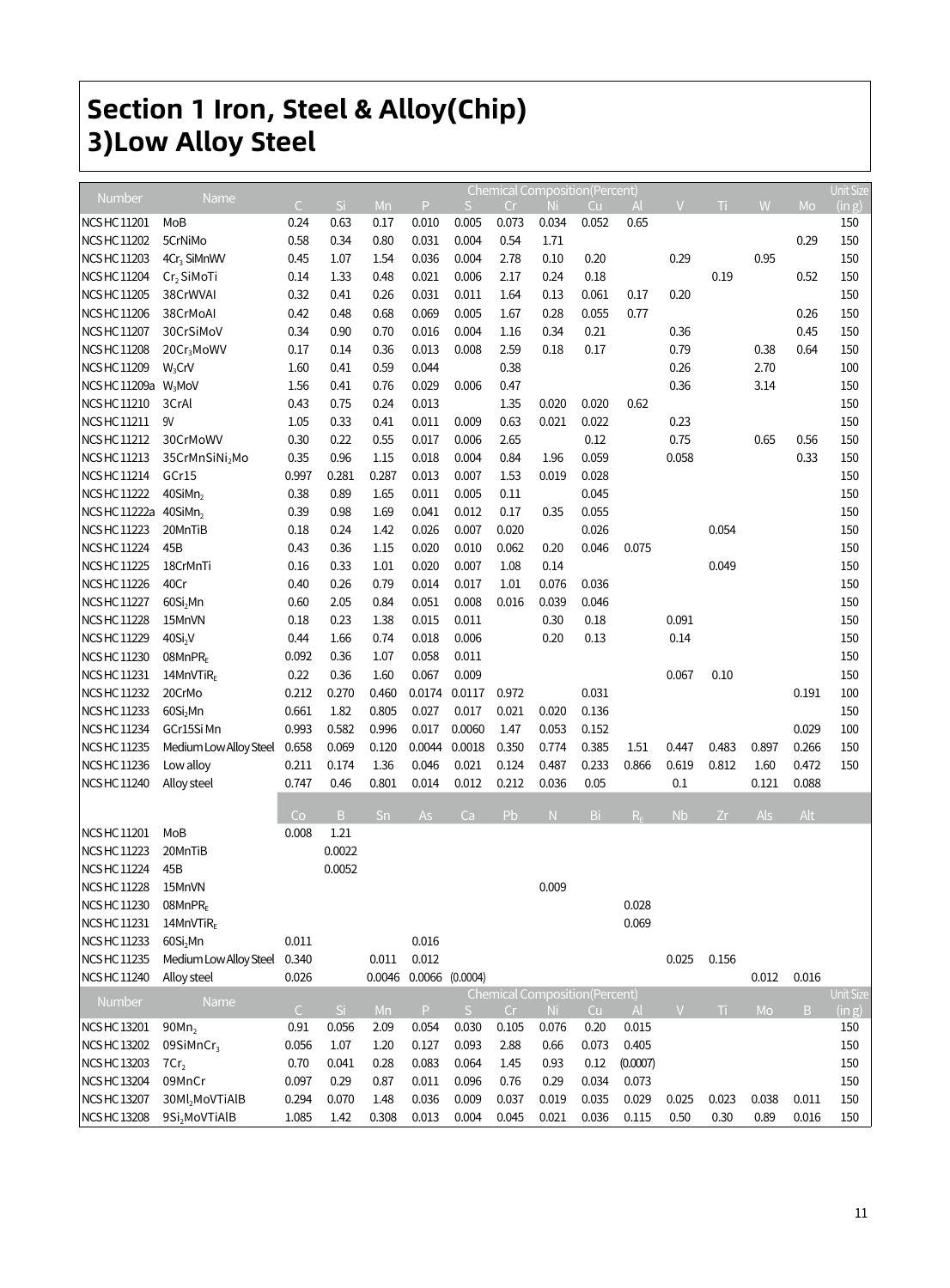| <b>Number</b>        | Name                          |              |        |                |          |                | <b>Chemical Composition (Percent)</b>      |        |                      |               |        |          |           |        | <b>Unit Size</b>           |
|----------------------|-------------------------------|--------------|--------|----------------|----------|----------------|--------------------------------------------|--------|----------------------|---------------|--------|----------|-----------|--------|----------------------------|
|                      |                               | $\mathsf{C}$ | Si.    | Mn             | P.       | $\overline{S}$ | Cr                                         | Ni     | Сu                   | Al            | $\vee$ | Ti.      | <b>Mo</b> | B      | (in g)                     |
| <b>NCS HC 13210</b>  | 8SiMnMoVTiAlB                 | 0.78         | 0.88   | 0.675          | 0.013    | 0.122          | 0.019                                      | 0.021  | 0.036                | 0.10          | 0.33   | 0.39     | 0.65      | 0.0058 | 100                        |
| <b>Number</b>        | <b>Name</b>                   | $\mathsf{C}$ | Si     | Mn             | P        | $\mathcal{L}$  | <b>Chemical Composition(Percent)</b><br>Cr | Ni.    | Cu                   | Al            | V      | $\top$   | Mo        | B      | <b>Unit Size</b><br>(in g) |
| <b>NCS HC 13212</b>  | 09SiMoVTiAlB                  | 0.045        | 0.46   | 0.396          | 0.054    | 0.069          | (0.0095)                                   | 0.016  | 0.030                | 0.028         | 0.051  | 0.041    | 0.11      | 0.028  | 100                        |
| <b>NCS HC 13214</b>  | Low Alloy Steel               | 0.395        | 0.792  | 1.84           | 0.146    | 0.018          |                                            |        |                      |               |        |          |           |        | 100                        |
| <b>NCS HC 13215</b>  | Low Alloy Steel               | 0.361        | 1.69   | 0.989          | 0.096    | 0.019          |                                            |        |                      |               |        |          |           |        | 100                        |
| <b>NCS HC 13216</b>  | Low Alloy Steel               | 0.214        | 0.389  | 1.37           | 0.056    | 0.020          |                                            |        |                      |               |        |          |           |        | 100                        |
| <b>NCS HC 13217</b>  | Low Alloy Steel               | 0.284        | 1.11   | 0.749          | 0.037    | 0.018          |                                            |        |                      |               |        |          |           |        | 100                        |
| <b>NCS HC 13219</b>  | Low Alloy Steel               | 0.520        | 1.03   | 1.04           | 0.0654   | 0.0247         |                                            |        |                      |               |        |          |           |        | 100                        |
| <b>NCS HC 13221</b>  | Low Alloy Steel               | 0.065        | 0.38   | 0.96           | 0.174    |                | 0.016                                      |        |                      |               |        | 0.061    | 0.10      |        | 150                        |
|                      |                               |              |        |                |          |                |                                            |        |                      |               |        |          |           |        |                            |
|                      |                               | <b>Nb</b>    | Zr     | R <sub>c</sub> | Co       | N              | Alt                                        | Als    |                      |               |        |          |           |        |                            |
| <b>NCS HC 13221</b>  | Low Alloy Steel               | 0.165        |        | 0.014          |          |                | 0.085                                      | 0.081  |                      |               |        |          |           |        |                            |
| <b>Number</b>        | Name                          |              |        |                |          |                | <b>Chemical Composition(Percent)</b>       |        |                      |               |        |          |           |        | <b>Unit Size</b>           |
|                      |                               | $\mathsf{C}$ | Si     | Mn             | P        | S              | Cr                                         | Ni.    | <b>Cu</b>            | $\mathsf{Al}$ | $\vee$ | <b>W</b> | Mo        | Co     | (in g)                     |
| <b>NCS HC 14201</b>  | Low Alloy Steel               | 0.39         | 0.293  | 0.558          | 0.019    | 0.0105         | 0.84                                       | 0.035  | 0.215                | 0.047         | 0.007  |          | 0.193     | 0.023  | 150                        |
| <b>NCS HC 14201a</b> | Low Alloy Steel               | 0.358        | 0.272  | 0.573          | 0.014    | 0.0086         | 1.03                                       | 0.020  | 0.150                |               |        |          | 0.137     |        | 100                        |
| <b>NCS HC 14202</b>  | Low Alloy Steel               | 0.118        | 0.405  | 0.433          | 0.017    | 0.012          |                                            |        | 0.421                | 0.389         |        | 0.519    |           |        | 100                        |
| <b>NCS HC 14203</b>  | Low Alloy Steel               | 0.082        | 0.177  | 0.222          | 0.012    | 0.024          |                                            |        | 0.274                | 0.190         |        | 0.249    |           |        | 100                        |
| <b>NCS HC 14204</b>  | Low Alloy Steel               | 0.080        | 0.583  | 0.636          | 0.024    | 0.012          |                                            |        | 0.363                | 0.317         |        | 0.149    |           |        | 100                        |
| <b>NCS HC 14205</b>  | Low Alloy Steel               | 0.076        | 0.037  | 0.303          | 0.033    | 0.061          |                                            |        | 0.220                | 0.334         |        | 0.144    |           |        | 100                        |
| <b>NCS HC 14206</b>  | Low Alloy Steel               | 0.089        | 0.389  | 0.540          | 0.013    | 0.022          |                                            |        | 0.314                | 0.465         |        | 0.089    |           |        | 100                        |
| <b>NCS HC 14207</b>  | Low Alloy Steel               | 0.135        | 0.435  | 1.25           | 0.041    | 0.020          |                                            |        | 0.165                |               | 0.090  |          |           |        | 150                        |
| <b>NCS HC 14208</b>  | Low Alloy Steel               | 0.39         | 1.82   | 0.97           | 0.014    | 0.009          |                                            |        | 0.43                 |               | 0.153  |          |           |        | 150                        |
| <b>NCS HC 14209</b>  | Low Alloy Steel               | 0.562        | 1.72   | 0.714          | 0.020    | 0.0054         | 0.173                                      | 0.201  |                      |               |        |          |           |        | 150                        |
| <b>NCS HC 14210</b>  | 40Cr                          | 0.445        | 0.308  | 0.659          | 0.027    | 0.0068         | 1.00                                       | 0.017  | 0.049                |               |        |          |           |        | 150                        |
| <b>NCS HC 14211</b>  | Low Alloy Steel               | 0.192        | 0.276  | 1.72           | 0.0071   | 0.0022         | 0.283                                      | 0.194  | 0.311                |               | 0.093  |          |           |        | 100                        |
| <b>NCS HC 14213</b>  | Silicon Steel                 | 0.076        | 3.18   | 0.081          | 0.0090   | 0.023          |                                            |        | 0.066                |               |        |          |           |        | 100                        |
| <b>NCS HC 14214</b>  | Silicon Steel                 | 0.044        | 3.15   | 0.060          | 0.0081   | 0.025          |                                            |        | 0.162                |               |        |          |           |        | 100                        |
| <b>NCS HC 14215</b>  | Silicon Steel                 | 0.0032       | 0.477  | 0.256          | 0.080    | 0.0076         |                                            |        | 0.033                |               |        |          |           |        | 100                        |
| <b>NCS HC11241</b>   | <b>Alloy Steel</b>            | 0.185        | 0.377  | 1.32           | 0.016    | 0.0057         | 0.038                                      | 0.024  | 0.042                |               | 0.12   | 0.017    | 0.011     | 0.018  | 100                        |
| <b>NCS HC11242</b>   | Alloy Structure Steel         | 0.081        | 0.271  | 0.537          | 0.014    | 0.0073         | 4.37                                       | 0.037  | 0.046                |               | 0.032  | 0.037    | 0.446     | 0.011  | 100                        |
| <b>NCS HC11243</b>   | Alloy Structure Steel         | 0.398        | 0.725  | 1.44           | 0.017    | 0.024          | 0.081                                      | 0.025  | 0.045                |               | 0.127  | 0.047    | 0.03      | 0.015  | 100                        |
|                      |                               |              |        |                |          |                |                                            |        |                      |               |        |          |           |        |                            |
|                      |                               | Als          | N.     | Ti             | Ca       | Alt            | <b>As</b>                                  | Sn     | <b>Bs</b>            | <b>Bt</b>     |        |          |           |        |                            |
|                      | NCS HC 14201a Low Alloy Steel | 0.061        |        |                |          |                |                                            |        |                      |               |        |          |           |        |                            |
| <b>NCS HC 14213</b>  | Silicon Steel                 | 0.031        | 0.0081 |                |          |                |                                            |        |                      |               |        |          |           |        |                            |
| <b>NCS HC 14214</b>  | Silicon Steel                 | 0.0014       | 0.0040 |                |          |                |                                            |        |                      |               |        |          |           |        |                            |
| <b>NCS HC 14215</b>  | Silicon Steel                 | 0.022        | 0.0020 |                |          |                |                                            |        |                      |               |        |          |           |        |                            |
| <b>NCS HC11241</b>   | <b>Alloy Steel</b>            | 0.038        |        |                | 0.001    | 0.04           | 0.009                                      |        | 0.0045 0.0022 0.0025 |               |        |          |           |        |                            |
| <b>NCS HC11242</b>   | Alloy Structure Steel         | 0.022        |        |                | (0.0004) | 0.026          | 0.0067                                     | 0.0023 |                      |               |        |          |           |        |                            |
| NCS HC11243          | Alloy Structure Steel         | 0.0023       |        |                | (0.0003) | (0.004)        | 0.0086                                     | 0.0047 |                      |               |        |          |           |        |                            |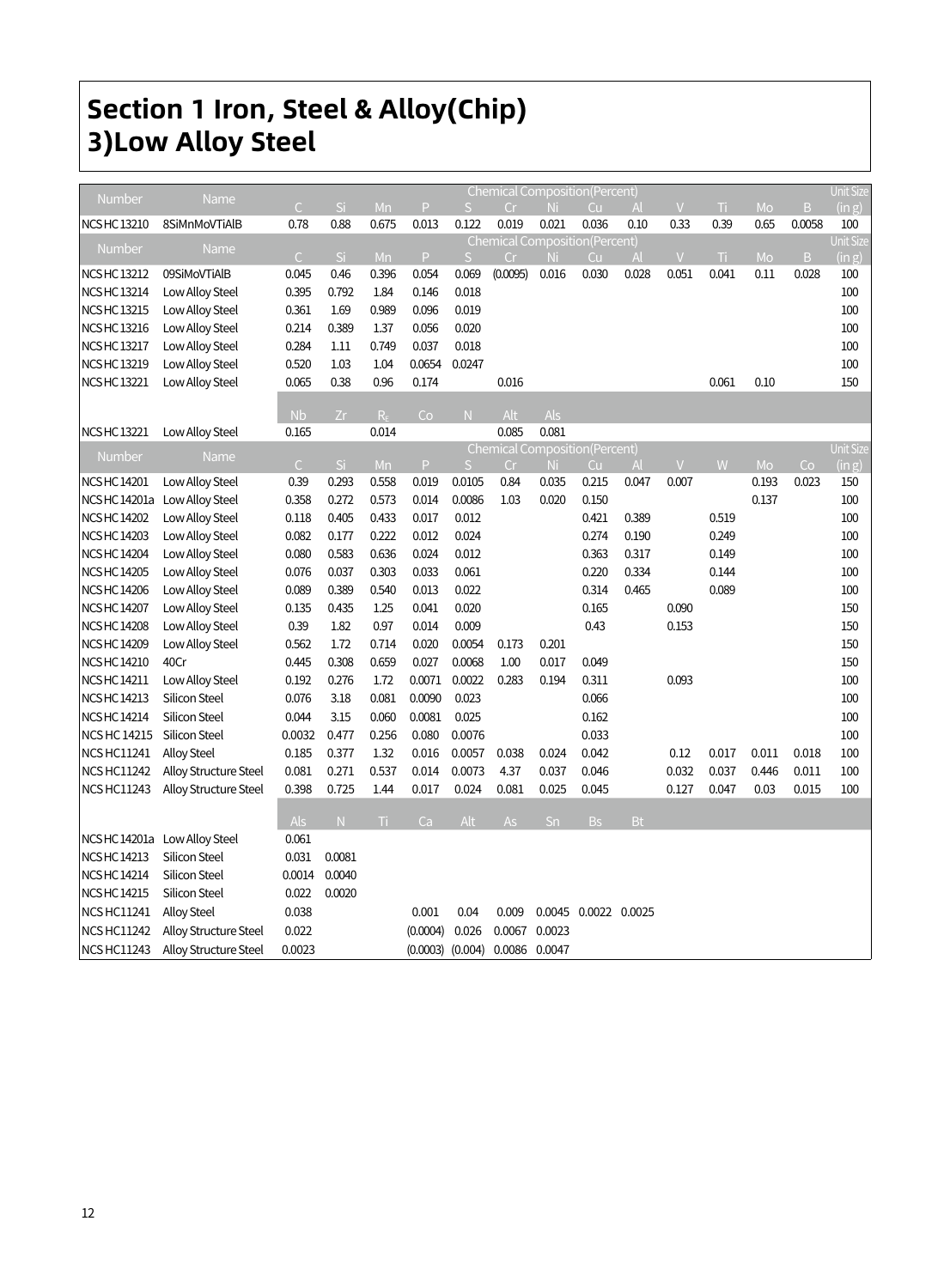|                                            |                                     |               |                |                |                         |               |              |                | <b>Chemical Composition (Percent)</b>              |               |               |          |                |                  | <b>Unit Size</b>           |
|--------------------------------------------|-------------------------------------|---------------|----------------|----------------|-------------------------|---------------|--------------|----------------|----------------------------------------------------|---------------|---------------|----------|----------------|------------------|----------------------------|
| <b>Number</b>                              | <b>Name</b>                         | $\mathsf{C}$  | Si.            | Mn             | P                       | S             | Cr           | Ni.            | Cu.                                                | Al.           | V             | m        | W.             | Mo               | (in g)                     |
| <b>NCS HC 15216</b>                        | ML15MnVB                            | 0.166         | 0.162          | 1.33           | 0.014                   | 0.022         | 0.027        | 0.040          | 0.017                                              | 0.029         | 0.110         |          |                | 0.003            | 100                        |
| <b>NCS HC 15217</b>                        | <b>Bearing Steel</b>                | 1.005         | 0.584          | 0.905          | 0.009                   | 0.005         | 0.032        | 0.033          |                                                    |               | 0.245         |          |                | 0.301            | 100                        |
|                                            |                                     |               |                |                |                         |               |              |                |                                                    |               |               |          |                |                  |                            |
|                                            |                                     | B             | Bi             |                |                         |               |              |                |                                                    |               |               |          |                |                  |                            |
| <b>NCS HC 15216</b>                        | ML15MnVB                            |               | 0.0011         |                |                         |               |              |                |                                                    |               |               |          |                |                  |                            |
| <b>Number</b>                              | Name                                | $\mathsf{C}$  | Si.            | Mn             | P                       | S.            | Alt          | Also           | <b>Chemical Composition (Percent)</b><br><b>Bt</b> | Bs            | $\mathsf{Al}$ | N        |                |                  | <b>Unit Size</b><br>(in g) |
| <b>NCS HC 15218</b>                        | Low carbon Silicon Steel            | 0.0045        | 1.54           | 0.247          | 0.010                   | 0.0054        | 0.050        | 0.048          |                                                    | 0.0026 0.0018 |               |          |                |                  | 100                        |
| <b>NCS HC 15219</b>                        | Low carbon Silicon Steel            | 0.0070        | 1.54           | 0.227          | 0.0098                  | 0.0065        | 0.025        | 0.023          | 0.0026                                             | 0.009         |               |          |                |                  | 100                        |
| <b>NCS HC 15220</b>                        | Silicon Steel                       | 0.094         | 0.83           | 0.51           | 0.163                   | 0.0059        |              |                |                                                    |               | 0.046         |          |                |                  | 100                        |
| <b>NCS HC 15221</b>                        | Silicon Steel                       | 0.083         | 1.26           | 0.45           | 0.194                   | 0.005         |              |                |                                                    |               | 0.066         |          |                |                  | 100                        |
| <b>NCS HC 15222</b>                        | Silicon Steel                       | 0.073         | 1.55           | 0.39           | 0.259                   | 0.0053        |              |                |                                                    |               | 0.156         |          |                |                  | 100                        |
| <b>NCS HC 15223</b>                        | Silicon Steel                       | 0.081         | 1.79           | 0.36           | 0.251                   | 0.0042        |              |                |                                                    |               | 0.101         |          |                |                  | 100                        |
| <b>NCS HC 15224</b>                        | Silicon Steel                       | 0.089         | 2.26           | 0.28           |                         | 0.212 0.0048  |              |                |                                                    |               | 0.130         | 0.0083   |                |                  | 100                        |
| <b>NCS HC 15227</b>                        | Silicon Steel                       | 0.074         | 2.86           | 0.24           |                         | 0.0156 0.0045 |              |                |                                                    |               | 0.021         |          |                |                  | 100                        |
| <b>NCS HC 15228</b>                        | Silicon Steel                       | 0.060         | 3.21           | 0.20           |                         | 0.0146 0.0049 |              |                |                                                    |               | 0.236         |          |                |                  | 100                        |
| <b>NCS HC 15229</b>                        | Silicon Steel                       | 0.063         | 2.96           | 0.192          |                         | 0.0124 0.0035 |              |                |                                                    |               | 0.045         | 0.0118   |                |                  | 100                        |
| <b>NCS HC 15231</b>                        | Silicon Steel                       | 0.038         | 3.66           | 0.154          |                         | 0.0135 0.0027 |              |                |                                                    |               | 0.158         |          |                |                  | 100                        |
| <b>NCS HC 15233</b>                        | Silicon Steel                       | 0.041         | 4.18           | 0.084          |                         | 0.0110 0.0033 |              |                |                                                    |               | 0.124         |          |                |                  | 100                        |
| <b>NCS HC 15234</b>                        | Silicon Steel                       | 0.0385        | 5.21           | 0.072          |                         | 0.0090 0.0047 |              |                |                                                    |               | 0.057         |          |                |                  | 100                        |
| <b>NCS HC 15235</b>                        | Silicon Steel                       | 0.059         | 4.72           | 0.087          |                         | 0.0085 0.0053 |              |                |                                                    |               | 0.055         |          |                |                  | 100                        |
| <b>NCS HC 15236</b>                        | Silicon Steel                       | 0.038         | 5.22           | 0.070          |                         | 0.0092 0.0050 |              |                |                                                    |               | 0.056         |          |                |                  | 100                        |
| <b>Number</b>                              | Name                                |               |                |                |                         |               |              |                | Chemical Composition(Percent)                      |               |               |          |                |                  | <b>Unit Size</b>           |
|                                            |                                     | $\mathsf{C}$  | Si.            | Mn             | P                       | S.            | Cr           | Ni.            | <b>Cu</b>                                          | V             | Ti.           | <b>W</b> | Mo             | B                | (in g)                     |
| <b>NCS HC 16201</b>                        | 25SiMnMoV                           | 0.25          | 0.195          | 2.20           | 0.0192 0.019            |               | 0.236        | 0.25           | 0.097                                              | 0.105         |               |          | 0.37           |                  | 150                        |
| <b>NCS HC 16202</b>                        | 35SiMn <sub>2</sub> MoV             | 0.332         | 1.626          | 1.691<br>1.651 | 0.0182 0.0127<br>0.0233 | 0.056         | 0.24<br>0.24 | 0.242          | 0.388<br>0.192                                     | 0.174         |               |          | 0.381<br>0.447 |                  | 150<br>150                 |
| <b>NCS HC 16204</b><br><b>NCS HC 16205</b> | 37SiMn <sub>2</sub> WV<br>30MnMoTiB | 0.374<br>0.30 | 0.717<br>0.443 | 1.442          | 0.0207                  | 0.015         | 0.305        | 0.257<br>0.316 |                                                    | 0.085         | 0.0625        | 0.925    |                |                  |                            |
| <b>NCS HC 16206</b>                        | 40MnWB                              | 0.411         | 0.277          | 1.154          | 0.0213                  | 0.013         | 0.137        | 0.171          |                                                    |               |               | 0.611    |                | 0.0014<br>0.0044 | 150<br>150                 |
|                                            |                                     |               |                |                |                         |               |              |                | Chemical Composition(Percent)                      |               |               |          |                |                  | <b>Unit Size</b>           |
| <b>Number</b>                              | Name                                | $\mathsf{C}$  | Si.            | Mn             | P                       | S.            | Cr           | <b>Ni</b>      | Cu                                                 |               | TI            | <b>W</b> | Mo             | B.               | (in g)                     |
| <b>NCS HC 16207</b>                        | $15$ SiMn <sub>3</sub> Mo           | 0.121         | 1.160          | 3.320          | 0.0242                  | 0.0490        | 0.215        | 0.201          | 0.210                                              |               |               |          | 0.560          |                  | 150                        |
| <b>NCS HC 16208</b>                        | 30Mn <sub>2</sub> MoV               | 0.310         | 0.300          | 1.970          | 0.0174 0.024            |               | 0.283        | 0.300          | 0.239                                              |               |               | 0.740    | 0.460          |                  | 150                        |
| <b>NCS HC 16209</b>                        | 12CrMoV                             | 0.106         | 0.320          | 0.701          | 0.0268                  | 0.034         | 0.542        | 0.045          | 0.029                                              | 0.269         |               |          | 0.322          |                  | 150                        |
| <b>NCS HC 16210</b>                        | 20SiMnV                             | 0.192         | 0.636          | 1.52           | 0.0207                  | 0.021         | 0.255        | 0.202          |                                                    | 0.110         |               |          |                |                  | 150                        |
| <b>NCS HC 16211</b>                        | 25Cr <sub>2</sub> Mo2V              | 0.254         | 0.303          | 0.753          | 0.0209                  | 0.012         | 2.34         | 0.035          | 0.029                                              | 0.422         |               |          | 1.02           |                  | 150                        |
| <b>NCS HC 16212</b>                        | 30Mn <sub>2</sub> MoTi              | 0.301         | 0.309          | 1.56           | 0.0182                  | 0.013         | 0.188        | 0.175          |                                                    |               | 0.052         |          | 0.361          |                  | 150                        |
| <b>NCS HC 16213</b>                        | 40MnVB                              | 0.425         | 0.364          | 1.22           |                         | 0.0158 0.0020 | 0.072        | 0.035          | 0.034                                              | 0.106         |               |          |                | (0.0002)         | 150                        |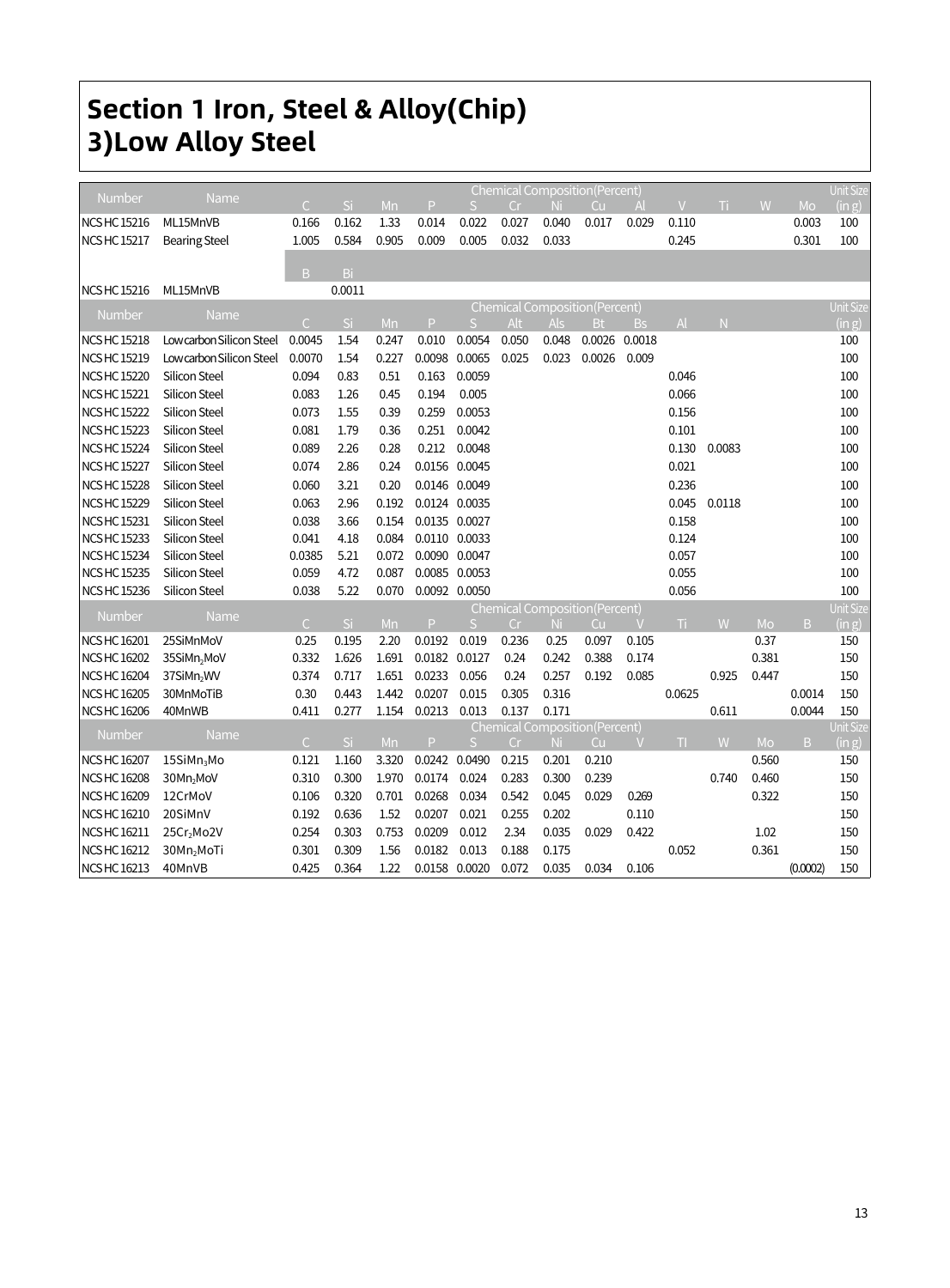|                     |                        |              |       |        |                 |                 | <b>Chemical Composition (Percent</b> |       |       |       |        |       |          |       | <b>Unit Size</b>    |
|---------------------|------------------------|--------------|-------|--------|-----------------|-----------------|--------------------------------------|-------|-------|-------|--------|-------|----------|-------|---------------------|
| <b>Number</b>       | Name                   | $\mathsf{C}$ | Si.   | Mn     | P               | S               | Cr                                   | Ni    | Cu    | Al    | $\vee$ | Ti.   | <b>W</b> | Mo    | $(in \overline{g})$ |
| <b>NCS HC 17201</b> | SiMnB                  | 0.0332       | 1.50  | 0.230  | 0.0128          | 0.022           | 0.473                                | 0.078 | 0.320 | 0.066 | 0.050  | 0.247 |          |       | 100                 |
| <b>NCS HC 17203</b> | SiMnB                  | 0.283        | 1.09  | 0.438  | 0.0220          | 0.023           | 0.300                                | 0.224 | 0.247 |       | 0.144  | 0.171 |          |       | 100                 |
| <b>NCS HC 17204</b> | SiMnB                  | 0.392        | 0.626 | 1.08   | 0.0285          | 0.019           | 0.174                                | 0.241 | 0.030 |       | 0.023  | 0.116 |          |       | 100                 |
| <b>NCS HC 17208</b> | Low Alloy Steel        | 0.082        | 0.694 | 0.952  | 0.0155          | 0.057           | 0.371                                | 1.80  | 0.034 |       |        |       |          | 0.569 | 100                 |
| <b>NCS HC 17211</b> | Low Alloy Steel        | 0.510        | 0.148 | 0.151  | 0.0283          | 0.007           | 1.70                                 | 0.522 | 0.27  |       |        |       |          | 0.445 | 100                 |
| <b>NCS HC 17212</b> | Low Alloy Steel        | 0.290        | 0.579 | 0.770  | 0.0143          | 0.012           | 1.28                                 | 0.858 | 1.06  |       |        |       |          | 0.298 | 100                 |
| <b>NCS HC 17213</b> | Low Alloy Steel        | 0.75         | 0.232 | 1.428  | 0.0128          | 0.0068          | 0.88                                 | 0.984 |       |       | 0.238  | 0.432 |          |       | 100                 |
| <b>NCS HC 17214</b> | Low Alloy Steel        | 0.619        | 0.303 | 0.884  | 0.0134          | 0.0148          | 0.935                                | 1.492 |       |       | 0.430  | 0.643 |          |       | 100                 |
| <b>NCS HC 17215</b> | Low Alloy Steel        | 0.553        | 0.420 | 0.646  | 0.0137          | 0.0059          | 0.978                                | 2.482 |       |       | 0.699  | 0.927 |          |       | 100                 |
| <b>NCS HC 17216</b> | Low Alloy Steel        | 0.156        | 0.557 | 0.481  | 0.0238          | 0.0092          | 1.652                                | 3.47  |       |       | 0.114  | 1.455 |          |       | 100                 |
| <b>NCS HC 17217</b> | Low Alloy Steel        | 0.055        | 0.808 | 0.477  | 0.031           | 0.0069          | 1.21                                 | 4.58  |       |       | 0.065  | 2.34  |          |       | 100                 |
| <b>NCS HC 17218</b> | Low Alloy Steel        | 0.296        | 0.213 | 1.193  | 0.0117          | 0.002           | 0.702                                | 0.431 | 0.42  |       |        |       |          | 1.05  | 100                 |
| <b>NCS HC 17219</b> | Low Alloy Steel        | 0.672        | 0.216 | 0.382  | 0.0172          | 0.0261          | 0.074                                | 0.053 | 0.063 |       |        |       |          | 0.081 | 100                 |
| <b>NCS HC 17224</b> | 18CrMnTi               | 0.184        | 0.351 | 0.981  | 0.0074          | 0.035           | 1.14                                 | 0.085 | 0.190 |       |        |       |          |       | 150                 |
| <b>NCS HC 17225</b> | 45CrNi                 | 0.476        | 0.273 | 0.675  | 0.0204          | 0.016           | 0.62                                 | 1.24  | 0.203 |       |        |       |          |       | 150                 |
| <b>NCS HC 17226</b> | 5CrMnMo                | 0.558        | 0.507 | 1.47   | 0.0235          | 0.032           | 0.74                                 | 0.246 | 0.161 |       |        |       |          | 0.245 | 150                 |
| <b>NCS HC 17227</b> | 12CrMoV                | 0.103        | 0.256 | 0.502  | 0.0204          | 0.024           | 0.51                                 | 0.176 | 0.184 |       | 0.25   |       |          | 0.298 | 150                 |
| <b>NCS HC 17229</b> | 37SiMn <sub>2</sub> WV | 0.399        | 0.684 | 1.79   | 0.0251          | 0.0258          | 0.283                                | 0.27  | 0.182 |       |        |       |          | 0.476 | 150                 |
| <b>NCS HC 17232</b> | 5CrWSi                 | 0.503        | 0.592 | 0.376  | 0.0212          | 0.015           | 1.14                                 | 0.140 | 0.028 |       |        |       |          |       | 150                 |
| <b>NCS HC 17234</b> | Low Alloy Steel        | 0.15         | 1.065 | 0.91   | 0.0044          | 0.045           | 1.035                                | 0.906 | 0.277 | 0.035 |        | 0.40  |          |       | 150                 |
|                     |                        |              |       |        |                 |                 |                                      |       |       |       |        |       |          |       |                     |
|                     |                        | <b>Nb</b>    | Zr    | B.     | RE <sup>1</sup> | Al <sub>r</sub> | <b>Bt</b>                            |       |       |       |        |       |          |       |                     |
| <b>NCS HC 17201</b> | SiMnB                  |              |       | 0.0016 |                 | 0.069           | 0.0067                               |       |       |       |        |       |          |       |                     |
| <b>NCS HC 17203</b> | SiMnB                  |              |       | 0.0041 |                 | 0.132           | 0.0045                               |       |       |       |        |       |          |       |                     |
| <b>NCS HC 17204</b> | SiMnB                  |              |       | 0.0037 |                 | 0.086           | 0.0042                               |       |       |       |        |       |          |       |                     |
| <b>NCS HC 17214</b> | Low Alloy Steel        | 0.262        | 0.049 |        | 0.0222          |                 |                                      |       |       |       |        |       |          |       |                     |
| <b>NCS HC 17215</b> | Low Alloy Steel        | 0.469        | 0.088 |        | 0.037           |                 |                                      |       |       |       |        |       |          |       |                     |
| <b>NCS HC 17216</b> | Low Alloy Steel        | 0.735        | 0.132 |        | 0.0376          |                 |                                      |       |       |       |        |       |          |       |                     |
| <b>NCS HC 17217</b> | Low Alloy Steel        | 1.143        | 0.121 |        | 0.043           |                 |                                      |       |       |       |        |       |          |       |                     |
| NCS HC 17224        | Low Alloy Steel        |              |       | 0.0069 |                 |                 |                                      |       |       |       |        |       |          |       |                     |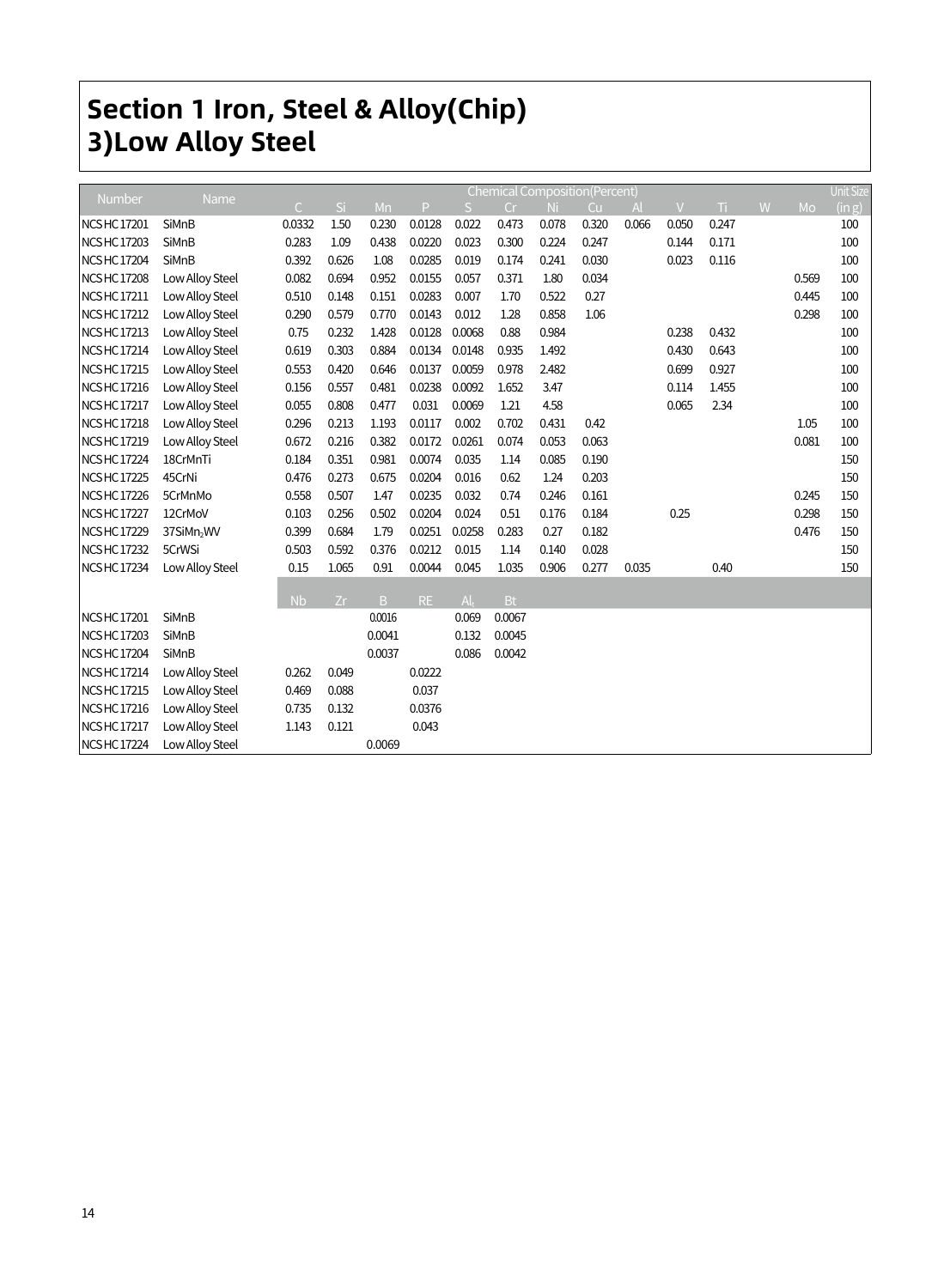| Number             | Name                 |                |       |           |        |                 |             | <b>Chemical Composition (Percent)</b> |                |       |       |          |                 |        | <b>Unit Size</b>   |
|--------------------|----------------------|----------------|-------|-----------|--------|-----------------|-------------|---------------------------------------|----------------|-------|-------|----------|-----------------|--------|--------------------|
|                    |                      | C              | Si.   | Mn        | P      | S               | Cr          | Ni.                                   | $\overline{C}$ |       | Ti.   | $Al_{r}$ | Al <sub>c</sub> | Bt     | (in g)             |
| NCSHC17201a        | Low Alloy Steel      | 0.087          | 1.41  | 0.234     | 0.0067 | 0.049           | 0.653       | 0.480                                 | 0.371          | 0.536 | 0.046 | 0.392    | 0.386           | 0.0054 | 100                |
| NCSHC17203a        | Low Alloy Steel      | 0.337          | 1.06  | 0.449     | 0.031  | 0.067           | 0.267       | 0.111                                 | 0.251          | 0.147 | 0.248 | 0.193    | 0.188           | 0.0057 | 100                |
| NCSHC17204a        | Low Alloy Steel      | 0.396          | 0.195 | 0.887     | 0.026  | 0.015           | 0.215       | 0.262                                 | 0.116          | 0.101 | 0.058 | 0.049    | 0.048           | 0.0040 | 100                |
|                    |                      |                |       |           |        |                 |             |                                       |                |       |       |          |                 |        |                    |
|                    |                      | <b>Bs</b>      |       |           |        |                 |             |                                       |                |       |       |          |                 |        |                    |
| NCSHC17201a        | Low Alloy Steel      | 0.0044         |       |           |        |                 |             |                                       |                |       |       |          |                 |        |                    |
| <b>NCSHC17203a</b> | Low Alloy Steel      | 0.0047         |       |           |        |                 |             |                                       |                |       |       |          |                 |        |                    |
| NCSHC17204a        | Low Alloy Steel      | 0.0032         |       |           |        |                 |             |                                       |                |       |       |          |                 |        |                    |
| <b>Number</b>      | Name                 |                |       |           |        |                 |             | <b>Chemical Composition (Percent)</b> |                |       |       |          |                 |        | <b>Unit Size</b>   |
|                    | 42CrMo               | $\mathsf{C}$   | Si.   | Mn        | P      | S               | Cr<br>0.933 | Ni                                    | CLI            |       | m     | Mo       | <b>Nb</b>       | B      | (in g)             |
| <b>NCSHC18208</b>  |                      | 0.413          | 0.260 | 0.542     | 0.025  | 0.025           |             | 0.319                                 | 0.199          |       |       |          | 0.233           |        | 150                |
| <b>NCSHC18209</b>  | ZG35CrMo             | 0.321          | 0.406 | 0.514     | 0.035  | 0.0029          | 0.933       | 0.376                                 | 0.180          |       |       |          | 0.324           |        | 150                |
| <b>NCSHC18210</b>  | 40Cr                 | 0.41           | 0.26  | 0.54      | 0.025  | 0.025           | 0.93        | 0.32                                  | 0.20           |       |       |          |                 |        | 100                |
| <b>NCSHC18211</b>  | 60Si <sub>2</sub> Mn | 0.592          | 1.84  | 0.735     | 0.016  | 0.022           |             |                                       | 0.037          |       |       |          |                 |        | 100                |
| <b>NCSHC18212</b>  | 20CrMnTi             | 0.219          | 0.417 | 1.02      | 0.016  | 0.015           | 1.14        |                                       |                |       |       | 0.060    |                 |        | 100                |
| <b>NCSHC18213</b>  | 20CrMo               | 0.220          | 0.217 | 0.473     | 0.016  | 0.020           | 1.00        |                                       |                |       |       |          | 0.231           |        | 100                |
| <b>NCSHC18214</b>  | Low Alloy Steel      | 0.355          | 0.273 | 0.57      | 0.01   | 0.033           | 0.93        | 0.057                                 | 0.075          |       |       | 0.154    |                 |        | 100                |
| <b>NCSHC18215</b>  | Low Alloy Steel      | 0.152          | 0.305 | 1.26      | 0.012  | 0.023           | 0.121       | 0.034                                 | 0.077          |       |       |          |                 |        | 100                |
|                    |                      | S <sub>n</sub> | As    | <b>Pb</b> | $Al+$  | Al <sub>c</sub> | Zn          |                                       |                |       |       |          |                 |        |                    |
| <b>NCSHC18214</b>  | Low Alloy Steel      |                | 0.011 | 0.57      | 0.035  | 0.029           |             |                                       |                |       |       |          |                 |        |                    |
| <b>NCSHC18215</b>  | Low Alloy Steel      |                | 0.018 |           |        |                 |             |                                       |                |       |       |          |                 |        |                    |
|                    |                      |                |       |           |        |                 |             | <b>Chemical Composition (Percent)</b> |                |       |       |          |                 |        | <b>Unit Size</b>   |
| <b>Number</b>      | Name                 | $\mathsf{C}$   | Si.   | Mn        | P      | S.              | Cr          | <b>Ni</b>                             | Cu             | V     | Mo    | Co       | B.              |        | $(in\overline{g})$ |
| <b>NCSHC19201</b>  | 20Cr                 | 0.175          | 0.285 | 0.610     | 0.0203 | 0.020           | 0.81        |                                       |                |       |       |          |                 |        | 100                |
| <b>NCSHC19202</b>  | 40Cr                 | 0.435          | 0.274 | 0.698     | 0.0139 | 0.010           | 0.97        |                                       |                |       |       |          |                 |        | 100                |
| <b>NCSHC19204</b>  | <b>Axle Steel</b>    | 0.444          | 0.280 | 0.680     | 0.010  | 0.030           | 0.013       | 0.025                                 | 0.037          | 0.011 |       | 0.036    |                 |        | 100                |
| <b>NCSHC19205</b>  | 09V                  | 0.093          | 0.486 | 0.87      | 0.010  | 0.036           | 0.016       | 0.039                                 | 0.110          | 0.085 |       |          |                 |        | 100                |
| <b>NCSHC19206</b>  | 38CrMoAl             | 0.402          | 0.364 | 0.430     | 0.0154 | 0.009           | 1.51        |                                       |                |       | 0.198 |          |                 |        | 100                |
| <b>NCSHC19207</b>  | 27MnMoVB             | 0.306          | 0.232 | 1.33      | 0.0195 | 0.014           |             |                                       |                | 0.125 | 0.388 |          | (0.0014)        |        | 100                |
| NCSHC19208         | 18CrMnTi             | 0.192          | 0.299 | 0.975     | 0.0104 | 0.010           | 1.22        |                                       |                |       |       |          |                 |        | 100                |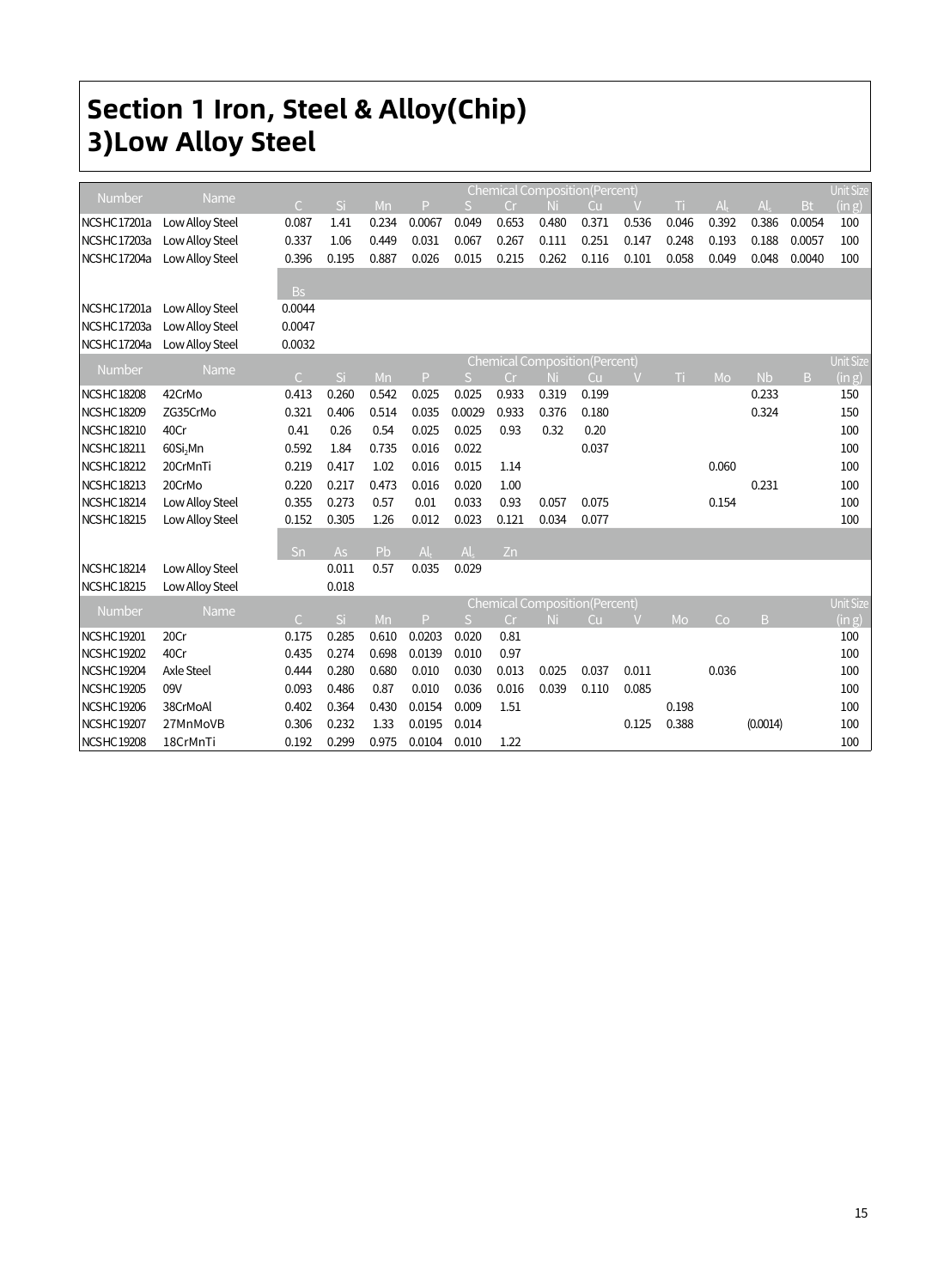| <b>Number</b>                              | Name                    |                |                      |                |                 |                   |                |                | <b>Chemical Composition (Percent)</b> |                |                  |                  |                  |                  | <b>Unit Size</b> |
|--------------------------------------------|-------------------------|----------------|----------------------|----------------|-----------------|-------------------|----------------|----------------|---------------------------------------|----------------|------------------|------------------|------------------|------------------|------------------|
|                                            |                         | $\mathsf{C}$   | Si.                  | Mn             | P               | S                 | Cr             | Ni.            | Cu.                                   | Al.            | V                | Ti.              | <b>W</b>         | Mo               | (in g)           |
| NCS HC 20201<br><b>NCS HC 20202</b>        | 20Cr<br>40Cr            | 0.209<br>0.409 | 0.298<br>0.376       | 0.609<br>0.742 | 0.015<br>0.015  | 0.014<br>0.011    | 0.808<br>1.053 | 0.093<br>0.063 | 0.089<br>0.086                        |                | 0.0032<br>0.0023 |                  |                  | 0.0088<br>0.0088 | 100<br>100       |
| <b>NCS HC 20203</b>                        | 20Cr                    | 0.21           | 0.30                 | 0.61           | 0.015           | 0.014             | 0.81           | 0.094          | 0.090                                 |                |                  |                  |                  |                  | 100              |
| <b>NCS HC 20204</b>                        | 20Mn <sub>2</sub>       | 0.201          | 0.313                | 1.63           | 0.022           | 0.018             | 0.300          | 0.265          | 0.169                                 | 0.021          | 0.0025           | 0.0033           | 0.0081           | 0.043            | 100              |
| <b>NCS HC 20207</b>                        | 15CrMnMoV               | 0.137          | 0.102                | 1.03           | 0.014           | 0.012             | 1.36           | 0.035          | 0.080                                 | 0.031          | 0.272            | 0.0045           | 0.032            | 0.910            | 100              |
| <b>NCS HC 20208</b>                        | 35SiMn                  | 0.374          | 1.15                 | 1.26           | 0.019           | 0.011             | 0.113          | 0.034          | 0.085                                 |                |                  |                  |                  |                  | 100              |
| <b>NCS HC 20210</b>                        | Silicon Steel           | 0.057          | 3.36                 | 0.225          | 0.0072          | 0.019             | 0.259          | 0.316          | 0.314                                 |                |                  |                  |                  | 0.0036           | 100              |
|                                            |                         |                |                      | 0.674          |                 |                   |                |                |                                       |                |                  |                  |                  |                  |                  |
| <b>NCS HC 20214</b><br><b>NCS HC 20215</b> | 15MnCrNiCu<br>40CrNiMoA | 0.123<br>0.385 | 0.314<br>0.271       | 0.667          | 0.022<br>0.013  | 0.024<br>0.020    | 0.782<br>0.781 | 0.387<br>1.54  | 0.254<br>0.150                        | 0.011<br>0.011 | 0.0032<br>0.0062 | 0.0026<br>0.0038 | 0.0052<br>0.0066 | 0.027<br>0.215   | 100<br>100       |
|                                            |                         | Co             |                      |                |                 |                   |                |                |                                       |                |                  |                  |                  |                  |                  |
| <b>NCS HC 20204</b>                        | 20Mn <sub>2</sub>       | 0.019          |                      |                |                 |                   |                |                |                                       |                |                  |                  |                  |                  |                  |
| <b>NCS HC 20207</b>                        | 15CrMnMoV               | 0.010          |                      |                |                 |                   |                |                |                                       |                |                  |                  |                  |                  |                  |
| <b>NCS HC 20214</b>                        | 15MnCrNiCu              | 0.011          |                      |                |                 |                   |                |                |                                       |                |                  |                  |                  |                  |                  |
| <b>NCS HC 20215</b>                        | 40CrNiMoA               | 0.011          |                      |                |                 |                   |                |                |                                       |                |                  |                  |                  |                  |                  |
| <b>Number</b>                              | Name                    | $\mathsf{C}$   | Si.                  | Mn             | P               | S.                |                |                | <b>Chemical Composition (Percent)</b> |                | $\vee$           |                  | W.               | Mo               | <b>Unit Size</b> |
| <b>NCSHC 21201</b>                         | GCr15                   | 1.090          | 0.431                | 0.433          | 0.0112          | (0.0005)          | Cr<br>1.442    | Ni.<br>0.134   | Cu<br>0.158                           | Al<br>0.0363   |                  | Ti.<br>0.0074    |                  | 0.060            | (in g)<br>100    |
| NCSHC21201b                                | <b>Bearing Steel</b>    | 0.990          | 0.239                | 0.315          | 0.0065          | 0.0054            | 1.47           | 0.042          | 0.086                                 |                |                  |                  |                  | 0.032            | 100              |
| <b>NCS HC 21202</b>                        | GCr <sub>15</sub> SiMn  | 1.006          | 0.550                | 1.063          |                 | 0.0065            | 1.506          | 0.046          | 0.126                                 | 0.042          |                  | 0.0072           |                  | 0.011            | 100              |
| <b>NCS HC 21203</b>                        | GCr15                   | 1.01           | 0.305                | 0.37           | 0.012           | (0.0004)          | 1.55           | 0.046          | 0.081                                 |                |                  |                  |                  |                  | 100              |
| <b>NCS HC 21204</b>                        | GCr15                   | 1.019          | 0.151                | 0.338          | 0.020           | (0.019)           | 1.539          |                | 0.086                                 |                |                  |                  |                  |                  | 100              |
| <b>NCS HC 21205</b>                        | GCr15                   | 0.953          | 0.193                | 0.282          | 0.0276          | 0.012             | 1.634          |                | 0.233                                 |                |                  |                  |                  |                  | 100              |
| <b>NCS HC 21206</b>                        | GCr <sub>15</sub> SiMn  | 0.98           | 0.404                | 0.99           | 0.023           | 0.005             | 1.38           |                |                                       |                |                  |                  |                  |                  | 100              |
| <b>NCS HC 21207</b>                        | 60Si <sub>2</sub> Mn    | 0.501          | 2.15                 | 0.600          | 0.0149          | 0.0174            | 0.362          | 0.276          | 0.195                                 | 0.065          | 0.043            |                  | 0.77             | 0.160            | 100              |
| <b>NCS HC 21208</b>                        | 60Si <sub>2</sub> Mn    | 0.400          | 2.91                 | 0.437          | 0.0064          | 0.0029            | 0.159          | 0.064          | 0.064                                 | 0.113          |                  |                  | 1.18             | 0.012            | 100              |
| <b>NCS HC 21209</b>                        | 60Si <sub>2</sub> Mn    | 0.599          | 1.69                 | 1.14           | 0.0209          | 0.0291            | 1.13           | 0.124          | 0.095                                 | 0.018          | 0.084            |                  | 0.025            | 0.091            | 100              |
| <b>NCS HC 21210</b>                        | 60Si <sub>2</sub> Mn    | 0.706          | 1.10                 | 0.857          | 0.0256          | 0.0374            | 0.760          | 0.393          | 0.3.03                                | 0.158          | 0.168            |                  | 0.176            | 0.273            | 100              |
|                                            |                         |                | 1.74                 | 0.752          | 0.0144          | 0.0190            |                | 0.018          |                                       | 0.132          |                  |                  |                  |                  |                  |
| <b>NCSHC 21211</b>                         | 60Si <sub>2</sub> Mn    | 0.666          |                      |                |                 |                   | 0.071          |                | 0.147                                 |                | 0.129            |                  | 0.40             | 0.051            | 100              |
| <b>NCS HC 21212</b>                        | H08Mo <sub>2</sub> SiA  | 0.087          | 0.827<br>0.42        | 1.90           | 0.0107<br>0.013 | 0.0156<br>< 0.001 | 0.035<br>0.030 | 0.061          | 0.091<br>0.13                         | 0.52           |                  |                  |                  |                  | 100              |
| NCSHC21215                                 | 35MoVAlTiR <sub>F</sub> | 0.37           |                      | 1.15           |                 |                   |                | 0.061          |                                       |                |                  |                  |                  | 1.05             | 100              |
| <b>NCS HC 21218</b>                        | CrMnV+Mo                | 0.09           | 0.775                | 9.88           | 0.0464          | 0.012             | 18.80          | 4.97           | 0.0.396                               |                | 0.024            |                  |                  | 3.10             | 100              |
| NCS HC 21220                               | CrMnV                   | 0.09           | 0.82                 | 13.56          | 0.100           | 0.026             | 15.89          | 7.114          | 0.080                                 |                | 0.027            |                  |                  |                  | 100              |
| <b>NCS HC 21221</b>                        | 20MnSi                  | 0.218          |                      | 1.28           | 0.020           | 0.025             | 0.239          | 0.094          | 0.136                                 |                | 0.094            | 0.028            |                  | 0.061            | 100              |
|                                            |                         | $\mathsf{B}$   | <b>Sn</b>            | As             | <b>Sb</b>       | N                 | Ce             |                |                                       |                |                  |                  |                  |                  |                  |
| <b>NCS HC 21201</b>                        | GCr15                   |                | 0.0273               | 0.023          | 0.025           |                   |                |                |                                       |                |                  |                  |                  |                  |                  |
| NCS HC 21201b Bearin Steel                 |                         |                | 0.020                | 0.0092         |                 |                   |                |                |                                       |                |                  |                  |                  |                  |                  |
| <b>NCSHC 21202</b>                         | GCr <sub>15</sub> SiMn  |                | 0.0031 0.0107 0.0110 |                | 0.022           |                   |                |                |                                       |                |                  |                  |                  |                  |                  |
| NCSHC 21204                                | GCr15                   |                | 0.049                |                |                 |                   |                |                |                                       |                |                  |                  |                  |                  |                  |
| <b>NCS HC 21205</b>                        | GCr15                   |                | 0.038                | 0.0334         |                 |                   |                |                |                                       |                |                  |                  |                  |                  |                  |
| <b>NCS HC 21206</b>                        | GCr <sub>15</sub> SiMn  |                |                      | 0.022          |                 |                   |                |                |                                       |                |                  |                  |                  |                  |                  |
| <b>NCS HC 21210</b>                        | 60Si <sub>2</sub> Mn    | 0.0012         |                      |                |                 |                   |                |                |                                       |                |                  |                  |                  |                  |                  |
| <b>NCS HC 21211</b>                        | 60Si <sub>2</sub> Mn    | 0.0013         |                      |                |                 |                   |                |                |                                       |                |                  |                  |                  |                  |                  |
| <b>NCS HC 21218</b>                        | CrMnV+Mo                |                |                      |                |                 | 0.097             |                |                |                                       |                |                  |                  |                  |                  |                  |
| <b>NCS HC 21220</b>                        | CrMnN                   |                |                      |                |                 | 0.29              |                |                |                                       |                |                  |                  |                  |                  |                  |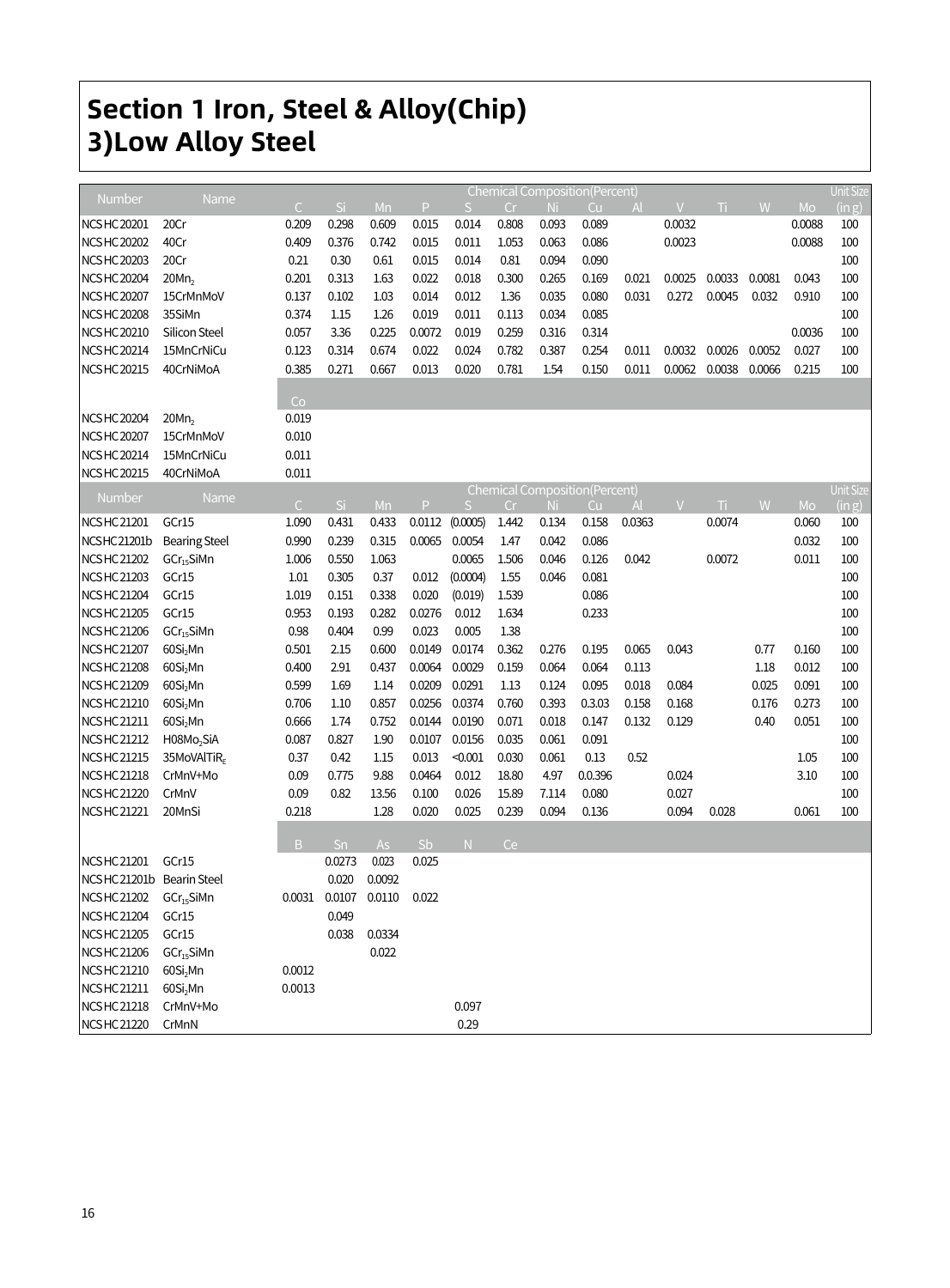| <b>Number</b>      | <b>Name</b>             |                |                |        |              |        |       | <b>Chemical Composition (Percent)</b>       |       |               |           |           |          |       | <b>Unit Size</b>    |
|--------------------|-------------------------|----------------|----------------|--------|--------------|--------|-------|---------------------------------------------|-------|---------------|-----------|-----------|----------|-------|---------------------|
|                    |                         | $\mathsf{C}$   | Mn             | P.     | <sub>S</sub> | Si     | Ni    | Cr                                          | Cu    | Mo            | W         | Als       | Alt      | Sn    | (in g)              |
| <b>NCSHC21222</b>  | 65Mn                    | 0.649          | 1.02           | 0.012  | 0.0062       | 0.279  | 0.040 | 0.048                                       | 0.147 | 0.0069        | 0.0019    | 0.0051    | 0.0061   | 0.014 | 100                 |
| <b>Number</b>      | Name                    |                |                |        |              |        |       | <b>Chemical Composition (Percent)</b>       |       |               |           |           |          |       | Unit Size           |
|                    |                         | $\overline{C}$ | $\overline{S}$ | P.     | Si           | Mn     | Cr    | Ni                                          | Cп    | <b>Nb</b>     | <b>Re</b> | Al(s)     | N        |       | (in g)              |
| <b>NCSHC 22201</b> | Alloy structure steel   | 0.073          | 0.0053         | 0.0253 | 0.438        | 0.675  | 0.090 | 0.096                                       | 0.089 | 0.044         | 0.048     | 0.093     | 0.013    |       | 100                 |
| <b>NCSHC 22203</b> | Alloy structure steel   | 0.124          | 0.0045         | 0.0125 | 0.674        | 0.821  | 0.127 | 0.055                                       | 0.094 | 0.122         | 0.098     | 0.177     |          |       | 100                 |
| <b>Number</b>      | Name                    | $\mathsf{C}$   | Si.            | Mn     | P            | S      | Cr    | <b>Chemical Composition(Percent)</b><br>Ni. | Cu    | $\mathsf{Al}$ | V         | TL.       | <b>W</b> | Mo    | <b>Unit Size</b>    |
| <b>NCSHC23205</b>  | 12CrNi3                 | 0.124          | 0.183          | 0.527  | 0.021        | 0.021  | 0.740 | 2.82                                        | 0.195 | 0.052         |           |           | 0.202    | 0.141 | (in g)<br>100       |
| <b>NCSHC23206</b>  | 30CrMnSi                | 0.289          | 1.15           | 0.930  | 0.014        | 0.023  | 0.943 | 0.162                                       | 0.152 | 0.089         |           |           | 0.216    | 0.150 | 100                 |
| <b>NCSHC23208</b>  | 45CrV                   | 0.41           | 0.364          | 0.67   | 0.0184       | 0.0165 | 0.96  | 0.139                                       | 0.095 |               |           |           |          |       | 150                 |
| <b>NCSHC23209</b>  | 38CrMoAl                | 0.360          | 0.310          | 0.490  | 0.0310       | 0.0140 | 1.540 | 0.410                                       | 0.185 | 1.13          |           |           |          | 0.270 | 150                 |
| <b>NCSHC23210</b>  | 38CrMoAl                | 0.39           | 0.335          | 0.425  | 0.0246       | 0.011  | 1.44  | 0.238                                       | 0.275 | 0.93          |           |           |          | 0.17  | 150                 |
| <b>NCSHC23211</b>  | PCrNi <sub>4</sub> Mo   | 0.367          | 0.375          | 0.56   | 0.018        | 0.027  | 0.957 | 3.95                                        |       |               |           |           |          | 0.43  | 150                 |
|                    |                         |                |                |        |              |        |       |                                             | 0.060 |               |           |           |          |       |                     |
| <b>NCSHC23214</b>  | 30CrMnMoTi              | 0.328          | 0.326          | 0.770  | 0.0205       | 0.021  | 1.160 | 0.058                                       |       |               |           |           |          | 0.270 | 150                 |
| <b>NCSHC23215</b>  | $65Si2MnW$              | 0.691          | 1.836          | 0.813  | 0.019        | 0.0223 | 0.227 | 0.273                                       | 0.038 |               |           |           | 1.03     |       | 150                 |
| <b>NCSHC23217</b>  | 45CrNiMoY               | 0.43           | 0.337          | 0.635  | 0.027        | 0.016  | 0.994 | 1.64                                        | 0.206 |               | 0.15      |           |          | 0.28  | 150                 |
| <b>NCSHC23218</b>  | 35MnWMoVB               | 0.33           | 0.40           | 1.02   | 0.032        | 0.024  | 0.18  | 0.26                                        | 0.17  |               | 0.25      |           | 0.50     | 0.137 | 150                 |
| <b>NCSHC23220</b>  | 12CrNiA                 | 0.144          | 0.24           | 0.49   | 0.0247       | 0.011  | 0.82  | 2.41                                        | 0.11  |               |           |           |          |       | 150                 |
| <b>NCSHC23221</b>  | 38CrA                   | 0.375          | 0.345          | 0.69   | 0.026        | 0.0315 | 1.00  | 0.26                                        | 0.16  | 0.17          |           |           |          |       | 150                 |
| <b>NCSHC23222</b>  | 45CrNiWV                | 0.467          | 0.47           | 0.687  | 0.022        | 0.0248 | 1.03  | 1.515                                       |       |               | 0.146     |           | 0.693    |       | 150                 |
| <b>NCSHC23223</b>  | 30CrMnSiNi <sub>2</sub> | 0.30           | 1.07           | 0.885  | 0.0197       | 0.0186 | 1.03  | 1.56                                        | 0.161 | 0.080         |           |           | 0.195    | 0.126 | 100                 |
|                    |                         | Co             | Nb             | Zr     | B            | N      | RE.   |                                             |       |               |           |           |          |       |                     |
| <b>NCSHC23218</b>  | 35MnWMoVB               |                |                | 0.0034 |              |        |       |                                             |       |               |           |           |          |       |                     |
|                    |                         |                |                |        |              |        |       | <b>Chemical Composition (Percent)</b>       |       |               |           |           |          |       | <b>Unit Size</b>    |
| <b>Number</b>      | Name                    | C.             | Si             | Mn     | P            | S.     | Cr    | Νi                                          | Cп    | Al            | <b>W</b>  | Mo        |          |       | $(in \overline{g})$ |
| <b>NCSHC24202</b>  | 70Si <sub>2</sub> CrA   | 0.673          | 1.58           | 0.504  | 0.018        | 0.012  | 0.29  | 0.040                                       | 0.073 |               |           |           |          |       | 100                 |
| <b>Number</b>      | Name                    |                |                |        |              |        |       | <b>Chemical Composition (Percent)</b>       |       |               |           |           |          |       | <b>Unit Size</b>    |
|                    |                         | $\mathsf{C}$   | Si.            | Mn     | P            | S      | Cr    | Ni                                          | Cu.   | $\mathsf{Al}$ | Ti.       | <b>Mo</b> | B        | Bt    | (in g)              |
| <b>NCSHC28201</b>  | 20Cr                    | 0.197          | 0.252          | 0.738  | 0.0195       | 0.015  | 0.785 | 0.026                                       | 0.029 |               |           |           |          |       | 150                 |
| <b>NCSHC28202</b>  | 40Cr                    | 0.44           | 0.335          | 0.665  | 0.014        | 0.0055 | 0.998 | 0.053                                       | 0.741 |               |           |           |          |       | 150                 |
| <b>NCSHC28204</b>  | 35CrMo                  | 0.390          | 0.304          | 0.558  | 0.029        | 0.0054 | 0.948 | 0.070                                       | 0.096 |               |           | 0.137     |          |       | 100                 |
| <b>NCSHC28205</b>  | 45Mn <sub>2</sub>       | 0.422          | 0.298          | 1.63   | 0.015        | 0.017  | 0.012 | 0.021                                       | 0.014 |               |           |           |          |       | 100                 |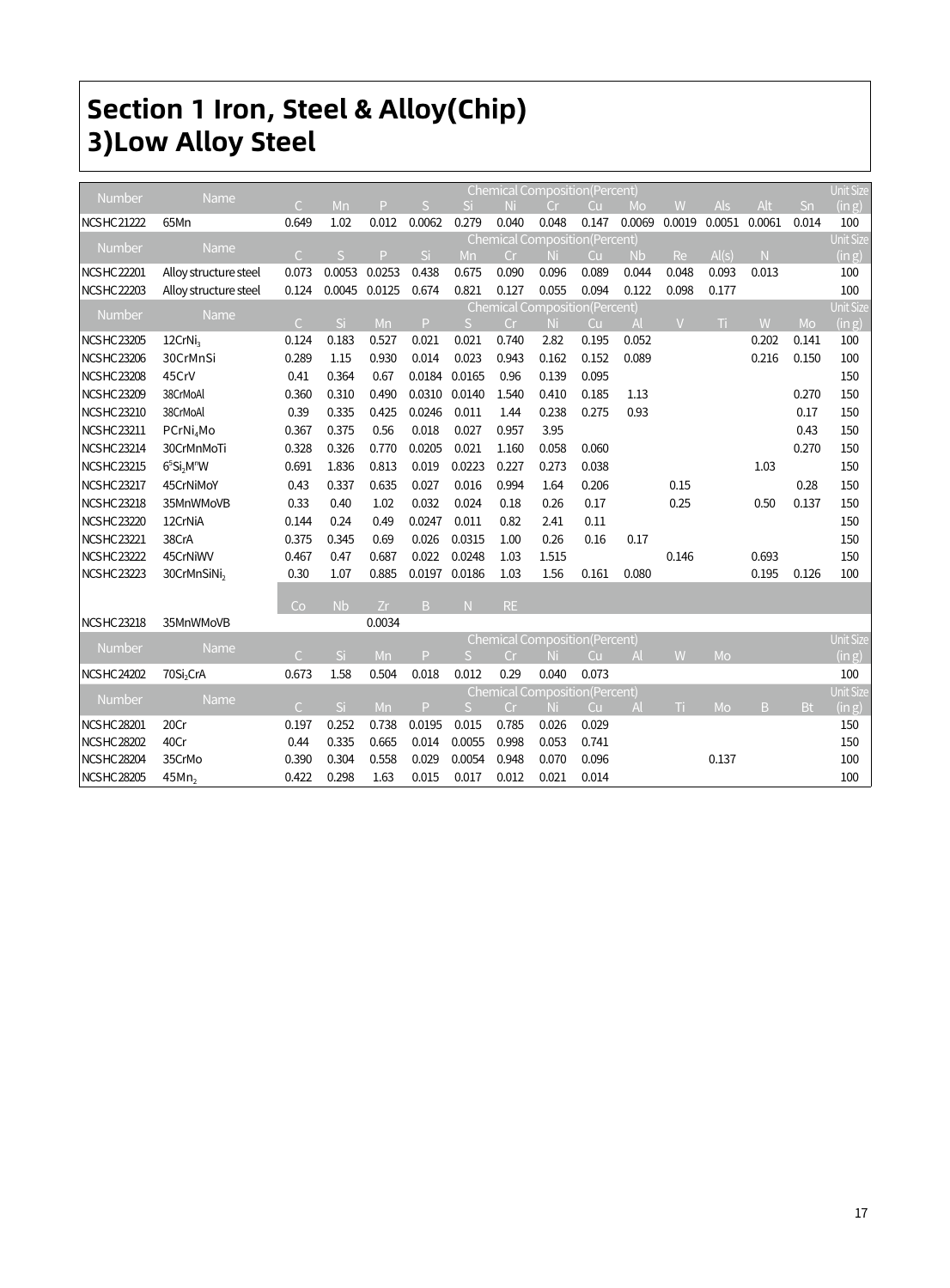| 0.205<br>0.284<br>0.011<br>0.0073<br>1.53<br>0.0026<br>0.0015<br>0.011<br>0.010<br>0.993<br>0.056<br>0.168<br>0.012<br>100<br>NCS HC 28206<br><b>Bearing Steel</b><br>0.232<br>0.0030<br>0.0003<br>100<br><b>NCS HC 28207</b><br>1.08<br>0.284<br>0.019<br>0.0097<br>1.36<br>0.051<br>0.180<br>0.0007<br>0.0093<br>0.0029<br><b>Bearing Steel</b><br>0.221<br>0.502<br>0.020<br>0.018<br>0.907<br>0.050<br>0.181<br>0.0010<br>0.0024<br>0.194<br>100<br><b>NCS HC 28208</b><br>0.203<br>0.012<br>Alloy structure Steel<br>0.202<br>0.225<br>1.02<br>0.011<br>0.0014<br>0.0053<br>0.236<br>0.020<br>100<br><b>NCS HC 28209</b><br>Alloy structure Steel<br>0.017<br>1.21<br>0.047<br>0.141<br>0.0020<br>0.254<br>100<br><b>NCS HC 28210</b><br>0.224<br>0.288<br>0.764<br>0.026<br>0.0083<br>6.21<br>0.452<br>0.175<br>0.0018<br>0.0051<br>Alloy structure Steel<br>0.070<br>0.011<br>100<br><b>NCS HC 28211</b><br>0.265<br>0.312<br>0.934<br>0.013<br>0.014<br>1.13<br>0.082<br>0.148<br>0.018<br>Alloy structure Steel<br><b>NCS HC 28212</b><br>0.506<br>0.304<br>0.664<br>0.014<br>0.022<br>1.04<br>0.109<br>0.208<br>0.0021<br>0.016<br>0.002<br>100<br>Alloy structure Steel<br>Anchor Chain Steel<br>0.014<br>0.082<br>0.024<br>0.017<br>100<br><b>NCS HC 28213</b><br>0.202<br>0.271<br>1.19<br>0.015<br>0.128<br>0.223<br>0.0016<br>0.040<br>Anchor Chain Steel<br>0.023<br>100<br>NCSHC <sub>28214</sub><br>0.312<br>0.292<br>1.35<br>0.023<br>0.017<br>0.069<br>0.117<br>0.243<br>0.0022<br>0.010<br>0.040<br>0.308<br>0.476<br>0.093<br>0.024<br>0.295<br>(0.004)<br>0.0015<br>100<br>NCSHC28215<br>Structural Steel<br>0.104<br>0.016<br>0.011<br>0.0005<br><b>NCS HC 28216</b><br>Carbon Steel<br>0.162<br>0.21<br>0.373<br>0.019<br>0.015<br>0.129<br>0.137<br>0.091<br>0.0047<br>0.024<br>0.0046<br>0.0018<br>100<br><b>Alloy Steel</b><br>0.345<br>0.318<br>0.424<br>0.022<br>0.011<br>1.58<br>0.099<br>0.116<br>0.0036<br>0.0053<br>0.171<br>0.0047<br>0.807<br>100<br><b>NCS HC 28217</b><br>0.21<br>0.013<br>0.0208<br>0.101<br>0.0009<br><b>NCS HC 28218</b><br><b>Alloy Steel</b><br>0.385<br>1.295<br>0.169<br>0.099<br>0.161<br>0.015<br>0.0054<br>0.054<br>100<br><b>Alloy Steel</b><br>0.237<br>0.257<br>0.023<br>0.023<br>0.147<br>0.154<br>0.354<br>0.109<br>0.013<br>0.02<br>0.0048<br>0.101<br>100<br><b>NCS HC 28219</b><br>0.118<br><b>NCS HC 28220</b><br>0.397<br>$\mathbf{1}$<br>0.701<br>0.013<br>0.012<br>1.91<br>1.29<br>0.091<br>0.081<br>$1.2\,$<br>0.446<br>0.0057<br>0.01<br>100<br><b>Alloy Steel</b><br><b>NCS HC 28221</b><br><b>Alloy Steel</b><br>0.249<br>0.464<br>0.444<br>0.016<br>0.021<br>1.64<br>1.73<br>0.097<br>0.043<br>0.583<br>0.426<br>0.021<br>0.0042<br>100<br>0.0024<br>0.022<br>100<br><b>NCS HC 28223</b><br>Line Steel<br>0.055<br>0.29<br>1.81<br>0.011<br>0.283<br>0.201<br>0.205<br>0.116<br>0.026<br>100<br><b>NCS HC 28224</b><br>Line Steel<br>0.058<br>0.202<br>1.41<br>0.0072<br>0.0063<br>0.049<br>0.012<br>0.013<br>0.016<br>0.0014<br>0.026<br>0.01<br>0.003<br>0.002<br>100<br>NCS HC 28225<br>Line Steel<br>0.083<br>0.194<br>0.559<br>0.007<br>0.024<br>0.009<br>0.02<br>0.021<br>0.246<br>1.2<br>0.011<br>0.006<br>0.022<br>0.01<br>0.0012<br>100<br><b>NCS HC 28226</b><br>Line Steel<br>0.086<br>0.008<br>0.015<br>0.015<br>0.0087<br>0.0041<br>0.023<br>0.02<br>100<br><b>NCS HC 28227</b><br>Line Steel<br>0.105<br>0.325<br>1.31<br>0.0089<br>0.016<br>0.0013<br>0.022<br>0.108<br>0.279<br>1.23<br>0.013<br>0.006<br>0.026<br>0.0061<br>0.01<br>0.001<br>0.022<br>100<br><b>NCS HC 28228</b><br>Line Steel<br>0.01<br>Ali<br><b>As</b><br>$\vee$<br><b>Nb</b><br>Sb<br>Alt<br>Co<br>B.<br>Zn<br>Ca<br>N.<br>$R_{r}$<br><b>NCS HC 28206</b><br>0.0013<br>0.013<br>0.0099<br><b>Bearing Steel</b><br>0.0021<br>0.013<br>0.0097<br><b>NCS HC 28207</b><br><b>Bearin Steel</b><br>0.0022<br>0.013<br>0.0025<br><b>NCS HC 28208</b><br>Alloy Stucture Steel<br>0.0020<br>0.013<br>0.0035<br><b>NCS HC 28209</b><br>Alloy Stucture Steel<br><b>NCS HC 28210</b><br>0.0036<br>0.013<br>0.0033<br>Alloy Stucture Steel<br><b>NCS HC 28211</b><br>Alloy Stucture Steel<br>0.0019<br>0.012<br>0.0038<br>0.014<br>0.154<br><b>NCS HC 28212</b><br>0.0029<br>Alloy Stucture Steel<br><b>NCS HC 28213</b><br><b>Anchor Chain Steel</b><br>0.0019<br>0.011<br>0.0013<br>0.013<br>0.0013<br>NCSHC <sub>28214</sub><br>Anchor Chain Steel<br>0.0021<br>0.0057<br>0.0034<br><b>NCS HC 28215</b><br>Structural Steel<br>$< 0.001$ 0.0022<br>0.0011<br><b>NCS HC 28216</b><br>Carbon Steel<br>0.0068<br>0.0019<br>0.0029<br>0.0002<br>0.0004<br>0.0071<br>0.0034<br>0.002<br>0.824<br>0.0003<br>0.02<br><b>NCS HC 28217</b><br><b>Carbon Steel</b><br>0.0092<br>0.0061<br>0.0056<br>0.011<br>0.061<br>0.0003<br><b>NCS HC 28218</b><br>Carbon Steel<br>0.0064<br>0.0019<br>0.0006<br><b>NCS HC 28219</b><br>0.0093<br>0.0067<br>0.0023<br>0.0003<br>Carbon Steel<br>0.0023<br>0.106<br>0.0023<br><b>NCS HC 28220</b><br>Carbon Steel<br>0.0064<br>0.377<br>0.002<br>0.0013 0.0014<br>0.021<br>0.012<br>0.0087<br>0.0003 0.0014<br>0.024<br>0.0087<br>0.218<br>0.0056<br><b>NCS HC 28221</b><br>Carbon Steel<br><b>NCS HC 28223</b><br>Line Steel<br>0.004<br>0.0043<br>0.103<br>0.027<br>0.0009<br>0.0053<br>0.042<br>0.0012 0.004<br>Line Steel<br>0.0032<br>0.05<br>0.028<br><b>NCS HC 28224</b><br>0.0009<br>0.0017 0.0053<br><b>NCS HC 28225</b><br>Line Steel<br>0.0034<br>0.011<br>0.023<br>0.0014<br>0.0059<br><b>NCS HC 28226</b><br>Line Steel<br>0.0043<br>0.022<br>0.016<br>0.0035<br>0.0033<br>0.038<br>0.035<br>0.0067<br>Line Steel<br>0.023<br>0.002<br><b>NCS HC 28227</b><br>0.0013 0.0074 | Number              | <b>Name</b> | $\mathsf{C}$ | Si. | Mn | P. | S     | Cr | <b>Chemical Composition (Percent)</b><br>Ni. | Cu    | m | <b>W</b> | Mo | Sn | Als | <b>Unit Size</b><br>(in g) |
|--------------------------------------------------------------------------------------------------------------------------------------------------------------------------------------------------------------------------------------------------------------------------------------------------------------------------------------------------------------------------------------------------------------------------------------------------------------------------------------------------------------------------------------------------------------------------------------------------------------------------------------------------------------------------------------------------------------------------------------------------------------------------------------------------------------------------------------------------------------------------------------------------------------------------------------------------------------------------------------------------------------------------------------------------------------------------------------------------------------------------------------------------------------------------------------------------------------------------------------------------------------------------------------------------------------------------------------------------------------------------------------------------------------------------------------------------------------------------------------------------------------------------------------------------------------------------------------------------------------------------------------------------------------------------------------------------------------------------------------------------------------------------------------------------------------------------------------------------------------------------------------------------------------------------------------------------------------------------------------------------------------------------------------------------------------------------------------------------------------------------------------------------------------------------------------------------------------------------------------------------------------------------------------------------------------------------------------------------------------------------------------------------------------------------------------------------------------------------------------------------------------------------------------------------------------------------------------------------------------------------------------------------------------------------------------------------------------------------------------------------------------------------------------------------------------------------------------------------------------------------------------------------------------------------------------------------------------------------------------------------------------------------------------------------------------------------------------------------------------------------------------------------------------------------------------------------------------------------------------------------------------------------------------------------------------------------------------------------------------------------------------------------------------------------------------------------------------------------------------------------------------------------------------------------------------------------------------------------------------------------------------------------------------------------------------------------------------------------------------------------------------------------------------------------------------------------------------------------------------------------------------------------------------------------------------------------------------------------------------------------------------------------------------------------------------------------------------------------------------------------------------------------------------------------------------------------------------------------------------------------------------------------------------------------------------------------------------------------------------------------------------------------------------------------------------------------------------------------------------------------------------------------------------------------------------------------------------------------------------------------------------------------------------------------------------------------------------------------------------------------------------------------------------------------------------------------------------------------------------------------------------------------------------------------------------------------------------------------------------------------------------------------------------------------------------------------------------------------------------------------------------------------------------------------------------------------------------------------------------------------------------------------------------------------------------------------------------------------------------------------------------------------------------------------------------------------------------------------------------------------------------------------------------------------------------------------------------------------------------------------------------------------------------------------------|---------------------|-------------|--------------|-----|----|----|-------|----|----------------------------------------------|-------|---|----------|----|----|-----|----------------------------|
|                                                                                                                                                                                                                                                                                                                                                                                                                                                                                                                                                                                                                                                                                                                                                                                                                                                                                                                                                                                                                                                                                                                                                                                                                                                                                                                                                                                                                                                                                                                                                                                                                                                                                                                                                                                                                                                                                                                                                                                                                                                                                                                                                                                                                                                                                                                                                                                                                                                                                                                                                                                                                                                                                                                                                                                                                                                                                                                                                                                                                                                                                                                                                                                                                                                                                                                                                                                                                                                                                                                                                                                                                                                                                                                                                                                                                                                                                                                                                                                                                                                                                                                                                                                                                                                                                                                                                                                                                                                                                                                                                                                                                                                                                                                                                                                                                                                                                                                                                                                                                                                                                                                                                                                                                                                                                                                                                                                                                                                                                                                                                                                                                                                                                |                     |             |              |     |    |    |       |    |                                              |       |   |          |    |    |     |                            |
|                                                                                                                                                                                                                                                                                                                                                                                                                                                                                                                                                                                                                                                                                                                                                                                                                                                                                                                                                                                                                                                                                                                                                                                                                                                                                                                                                                                                                                                                                                                                                                                                                                                                                                                                                                                                                                                                                                                                                                                                                                                                                                                                                                                                                                                                                                                                                                                                                                                                                                                                                                                                                                                                                                                                                                                                                                                                                                                                                                                                                                                                                                                                                                                                                                                                                                                                                                                                                                                                                                                                                                                                                                                                                                                                                                                                                                                                                                                                                                                                                                                                                                                                                                                                                                                                                                                                                                                                                                                                                                                                                                                                                                                                                                                                                                                                                                                                                                                                                                                                                                                                                                                                                                                                                                                                                                                                                                                                                                                                                                                                                                                                                                                                                |                     |             |              |     |    |    |       |    |                                              |       |   |          |    |    |     |                            |
|                                                                                                                                                                                                                                                                                                                                                                                                                                                                                                                                                                                                                                                                                                                                                                                                                                                                                                                                                                                                                                                                                                                                                                                                                                                                                                                                                                                                                                                                                                                                                                                                                                                                                                                                                                                                                                                                                                                                                                                                                                                                                                                                                                                                                                                                                                                                                                                                                                                                                                                                                                                                                                                                                                                                                                                                                                                                                                                                                                                                                                                                                                                                                                                                                                                                                                                                                                                                                                                                                                                                                                                                                                                                                                                                                                                                                                                                                                                                                                                                                                                                                                                                                                                                                                                                                                                                                                                                                                                                                                                                                                                                                                                                                                                                                                                                                                                                                                                                                                                                                                                                                                                                                                                                                                                                                                                                                                                                                                                                                                                                                                                                                                                                                |                     |             |              |     |    |    |       |    |                                              |       |   |          |    |    |     |                            |
|                                                                                                                                                                                                                                                                                                                                                                                                                                                                                                                                                                                                                                                                                                                                                                                                                                                                                                                                                                                                                                                                                                                                                                                                                                                                                                                                                                                                                                                                                                                                                                                                                                                                                                                                                                                                                                                                                                                                                                                                                                                                                                                                                                                                                                                                                                                                                                                                                                                                                                                                                                                                                                                                                                                                                                                                                                                                                                                                                                                                                                                                                                                                                                                                                                                                                                                                                                                                                                                                                                                                                                                                                                                                                                                                                                                                                                                                                                                                                                                                                                                                                                                                                                                                                                                                                                                                                                                                                                                                                                                                                                                                                                                                                                                                                                                                                                                                                                                                                                                                                                                                                                                                                                                                                                                                                                                                                                                                                                                                                                                                                                                                                                                                                |                     |             |              |     |    |    |       |    |                                              |       |   |          |    |    |     |                            |
|                                                                                                                                                                                                                                                                                                                                                                                                                                                                                                                                                                                                                                                                                                                                                                                                                                                                                                                                                                                                                                                                                                                                                                                                                                                                                                                                                                                                                                                                                                                                                                                                                                                                                                                                                                                                                                                                                                                                                                                                                                                                                                                                                                                                                                                                                                                                                                                                                                                                                                                                                                                                                                                                                                                                                                                                                                                                                                                                                                                                                                                                                                                                                                                                                                                                                                                                                                                                                                                                                                                                                                                                                                                                                                                                                                                                                                                                                                                                                                                                                                                                                                                                                                                                                                                                                                                                                                                                                                                                                                                                                                                                                                                                                                                                                                                                                                                                                                                                                                                                                                                                                                                                                                                                                                                                                                                                                                                                                                                                                                                                                                                                                                                                                |                     |             |              |     |    |    |       |    |                                              |       |   |          |    |    |     |                            |
|                                                                                                                                                                                                                                                                                                                                                                                                                                                                                                                                                                                                                                                                                                                                                                                                                                                                                                                                                                                                                                                                                                                                                                                                                                                                                                                                                                                                                                                                                                                                                                                                                                                                                                                                                                                                                                                                                                                                                                                                                                                                                                                                                                                                                                                                                                                                                                                                                                                                                                                                                                                                                                                                                                                                                                                                                                                                                                                                                                                                                                                                                                                                                                                                                                                                                                                                                                                                                                                                                                                                                                                                                                                                                                                                                                                                                                                                                                                                                                                                                                                                                                                                                                                                                                                                                                                                                                                                                                                                                                                                                                                                                                                                                                                                                                                                                                                                                                                                                                                                                                                                                                                                                                                                                                                                                                                                                                                                                                                                                                                                                                                                                                                                                |                     |             |              |     |    |    |       |    |                                              |       |   |          |    |    |     |                            |
|                                                                                                                                                                                                                                                                                                                                                                                                                                                                                                                                                                                                                                                                                                                                                                                                                                                                                                                                                                                                                                                                                                                                                                                                                                                                                                                                                                                                                                                                                                                                                                                                                                                                                                                                                                                                                                                                                                                                                                                                                                                                                                                                                                                                                                                                                                                                                                                                                                                                                                                                                                                                                                                                                                                                                                                                                                                                                                                                                                                                                                                                                                                                                                                                                                                                                                                                                                                                                                                                                                                                                                                                                                                                                                                                                                                                                                                                                                                                                                                                                                                                                                                                                                                                                                                                                                                                                                                                                                                                                                                                                                                                                                                                                                                                                                                                                                                                                                                                                                                                                                                                                                                                                                                                                                                                                                                                                                                                                                                                                                                                                                                                                                                                                |                     |             |              |     |    |    |       |    |                                              |       |   |          |    |    |     |                            |
|                                                                                                                                                                                                                                                                                                                                                                                                                                                                                                                                                                                                                                                                                                                                                                                                                                                                                                                                                                                                                                                                                                                                                                                                                                                                                                                                                                                                                                                                                                                                                                                                                                                                                                                                                                                                                                                                                                                                                                                                                                                                                                                                                                                                                                                                                                                                                                                                                                                                                                                                                                                                                                                                                                                                                                                                                                                                                                                                                                                                                                                                                                                                                                                                                                                                                                                                                                                                                                                                                                                                                                                                                                                                                                                                                                                                                                                                                                                                                                                                                                                                                                                                                                                                                                                                                                                                                                                                                                                                                                                                                                                                                                                                                                                                                                                                                                                                                                                                                                                                                                                                                                                                                                                                                                                                                                                                                                                                                                                                                                                                                                                                                                                                                |                     |             |              |     |    |    |       |    |                                              |       |   |          |    |    |     |                            |
|                                                                                                                                                                                                                                                                                                                                                                                                                                                                                                                                                                                                                                                                                                                                                                                                                                                                                                                                                                                                                                                                                                                                                                                                                                                                                                                                                                                                                                                                                                                                                                                                                                                                                                                                                                                                                                                                                                                                                                                                                                                                                                                                                                                                                                                                                                                                                                                                                                                                                                                                                                                                                                                                                                                                                                                                                                                                                                                                                                                                                                                                                                                                                                                                                                                                                                                                                                                                                                                                                                                                                                                                                                                                                                                                                                                                                                                                                                                                                                                                                                                                                                                                                                                                                                                                                                                                                                                                                                                                                                                                                                                                                                                                                                                                                                                                                                                                                                                                                                                                                                                                                                                                                                                                                                                                                                                                                                                                                                                                                                                                                                                                                                                                                |                     |             |              |     |    |    |       |    |                                              |       |   |          |    |    |     |                            |
|                                                                                                                                                                                                                                                                                                                                                                                                                                                                                                                                                                                                                                                                                                                                                                                                                                                                                                                                                                                                                                                                                                                                                                                                                                                                                                                                                                                                                                                                                                                                                                                                                                                                                                                                                                                                                                                                                                                                                                                                                                                                                                                                                                                                                                                                                                                                                                                                                                                                                                                                                                                                                                                                                                                                                                                                                                                                                                                                                                                                                                                                                                                                                                                                                                                                                                                                                                                                                                                                                                                                                                                                                                                                                                                                                                                                                                                                                                                                                                                                                                                                                                                                                                                                                                                                                                                                                                                                                                                                                                                                                                                                                                                                                                                                                                                                                                                                                                                                                                                                                                                                                                                                                                                                                                                                                                                                                                                                                                                                                                                                                                                                                                                                                |                     |             |              |     |    |    |       |    |                                              |       |   |          |    |    |     |                            |
|                                                                                                                                                                                                                                                                                                                                                                                                                                                                                                                                                                                                                                                                                                                                                                                                                                                                                                                                                                                                                                                                                                                                                                                                                                                                                                                                                                                                                                                                                                                                                                                                                                                                                                                                                                                                                                                                                                                                                                                                                                                                                                                                                                                                                                                                                                                                                                                                                                                                                                                                                                                                                                                                                                                                                                                                                                                                                                                                                                                                                                                                                                                                                                                                                                                                                                                                                                                                                                                                                                                                                                                                                                                                                                                                                                                                                                                                                                                                                                                                                                                                                                                                                                                                                                                                                                                                                                                                                                                                                                                                                                                                                                                                                                                                                                                                                                                                                                                                                                                                                                                                                                                                                                                                                                                                                                                                                                                                                                                                                                                                                                                                                                                                                |                     |             |              |     |    |    |       |    |                                              |       |   |          |    |    |     |                            |
|                                                                                                                                                                                                                                                                                                                                                                                                                                                                                                                                                                                                                                                                                                                                                                                                                                                                                                                                                                                                                                                                                                                                                                                                                                                                                                                                                                                                                                                                                                                                                                                                                                                                                                                                                                                                                                                                                                                                                                                                                                                                                                                                                                                                                                                                                                                                                                                                                                                                                                                                                                                                                                                                                                                                                                                                                                                                                                                                                                                                                                                                                                                                                                                                                                                                                                                                                                                                                                                                                                                                                                                                                                                                                                                                                                                                                                                                                                                                                                                                                                                                                                                                                                                                                                                                                                                                                                                                                                                                                                                                                                                                                                                                                                                                                                                                                                                                                                                                                                                                                                                                                                                                                                                                                                                                                                                                                                                                                                                                                                                                                                                                                                                                                |                     |             |              |     |    |    |       |    |                                              |       |   |          |    |    |     |                            |
|                                                                                                                                                                                                                                                                                                                                                                                                                                                                                                                                                                                                                                                                                                                                                                                                                                                                                                                                                                                                                                                                                                                                                                                                                                                                                                                                                                                                                                                                                                                                                                                                                                                                                                                                                                                                                                                                                                                                                                                                                                                                                                                                                                                                                                                                                                                                                                                                                                                                                                                                                                                                                                                                                                                                                                                                                                                                                                                                                                                                                                                                                                                                                                                                                                                                                                                                                                                                                                                                                                                                                                                                                                                                                                                                                                                                                                                                                                                                                                                                                                                                                                                                                                                                                                                                                                                                                                                                                                                                                                                                                                                                                                                                                                                                                                                                                                                                                                                                                                                                                                                                                                                                                                                                                                                                                                                                                                                                                                                                                                                                                                                                                                                                                |                     |             |              |     |    |    |       |    |                                              |       |   |          |    |    |     |                            |
|                                                                                                                                                                                                                                                                                                                                                                                                                                                                                                                                                                                                                                                                                                                                                                                                                                                                                                                                                                                                                                                                                                                                                                                                                                                                                                                                                                                                                                                                                                                                                                                                                                                                                                                                                                                                                                                                                                                                                                                                                                                                                                                                                                                                                                                                                                                                                                                                                                                                                                                                                                                                                                                                                                                                                                                                                                                                                                                                                                                                                                                                                                                                                                                                                                                                                                                                                                                                                                                                                                                                                                                                                                                                                                                                                                                                                                                                                                                                                                                                                                                                                                                                                                                                                                                                                                                                                                                                                                                                                                                                                                                                                                                                                                                                                                                                                                                                                                                                                                                                                                                                                                                                                                                                                                                                                                                                                                                                                                                                                                                                                                                                                                                                                |                     |             |              |     |    |    |       |    |                                              |       |   |          |    |    |     |                            |
|                                                                                                                                                                                                                                                                                                                                                                                                                                                                                                                                                                                                                                                                                                                                                                                                                                                                                                                                                                                                                                                                                                                                                                                                                                                                                                                                                                                                                                                                                                                                                                                                                                                                                                                                                                                                                                                                                                                                                                                                                                                                                                                                                                                                                                                                                                                                                                                                                                                                                                                                                                                                                                                                                                                                                                                                                                                                                                                                                                                                                                                                                                                                                                                                                                                                                                                                                                                                                                                                                                                                                                                                                                                                                                                                                                                                                                                                                                                                                                                                                                                                                                                                                                                                                                                                                                                                                                                                                                                                                                                                                                                                                                                                                                                                                                                                                                                                                                                                                                                                                                                                                                                                                                                                                                                                                                                                                                                                                                                                                                                                                                                                                                                                                |                     |             |              |     |    |    |       |    |                                              |       |   |          |    |    |     |                            |
|                                                                                                                                                                                                                                                                                                                                                                                                                                                                                                                                                                                                                                                                                                                                                                                                                                                                                                                                                                                                                                                                                                                                                                                                                                                                                                                                                                                                                                                                                                                                                                                                                                                                                                                                                                                                                                                                                                                                                                                                                                                                                                                                                                                                                                                                                                                                                                                                                                                                                                                                                                                                                                                                                                                                                                                                                                                                                                                                                                                                                                                                                                                                                                                                                                                                                                                                                                                                                                                                                                                                                                                                                                                                                                                                                                                                                                                                                                                                                                                                                                                                                                                                                                                                                                                                                                                                                                                                                                                                                                                                                                                                                                                                                                                                                                                                                                                                                                                                                                                                                                                                                                                                                                                                                                                                                                                                                                                                                                                                                                                                                                                                                                                                                |                     |             |              |     |    |    |       |    |                                              |       |   |          |    |    |     |                            |
|                                                                                                                                                                                                                                                                                                                                                                                                                                                                                                                                                                                                                                                                                                                                                                                                                                                                                                                                                                                                                                                                                                                                                                                                                                                                                                                                                                                                                                                                                                                                                                                                                                                                                                                                                                                                                                                                                                                                                                                                                                                                                                                                                                                                                                                                                                                                                                                                                                                                                                                                                                                                                                                                                                                                                                                                                                                                                                                                                                                                                                                                                                                                                                                                                                                                                                                                                                                                                                                                                                                                                                                                                                                                                                                                                                                                                                                                                                                                                                                                                                                                                                                                                                                                                                                                                                                                                                                                                                                                                                                                                                                                                                                                                                                                                                                                                                                                                                                                                                                                                                                                                                                                                                                                                                                                                                                                                                                                                                                                                                                                                                                                                                                                                |                     |             |              |     |    |    |       |    |                                              |       |   |          |    |    |     |                            |
|                                                                                                                                                                                                                                                                                                                                                                                                                                                                                                                                                                                                                                                                                                                                                                                                                                                                                                                                                                                                                                                                                                                                                                                                                                                                                                                                                                                                                                                                                                                                                                                                                                                                                                                                                                                                                                                                                                                                                                                                                                                                                                                                                                                                                                                                                                                                                                                                                                                                                                                                                                                                                                                                                                                                                                                                                                                                                                                                                                                                                                                                                                                                                                                                                                                                                                                                                                                                                                                                                                                                                                                                                                                                                                                                                                                                                                                                                                                                                                                                                                                                                                                                                                                                                                                                                                                                                                                                                                                                                                                                                                                                                                                                                                                                                                                                                                                                                                                                                                                                                                                                                                                                                                                                                                                                                                                                                                                                                                                                                                                                                                                                                                                                                |                     |             |              |     |    |    |       |    |                                              |       |   |          |    |    |     |                            |
|                                                                                                                                                                                                                                                                                                                                                                                                                                                                                                                                                                                                                                                                                                                                                                                                                                                                                                                                                                                                                                                                                                                                                                                                                                                                                                                                                                                                                                                                                                                                                                                                                                                                                                                                                                                                                                                                                                                                                                                                                                                                                                                                                                                                                                                                                                                                                                                                                                                                                                                                                                                                                                                                                                                                                                                                                                                                                                                                                                                                                                                                                                                                                                                                                                                                                                                                                                                                                                                                                                                                                                                                                                                                                                                                                                                                                                                                                                                                                                                                                                                                                                                                                                                                                                                                                                                                                                                                                                                                                                                                                                                                                                                                                                                                                                                                                                                                                                                                                                                                                                                                                                                                                                                                                                                                                                                                                                                                                                                                                                                                                                                                                                                                                |                     |             |              |     |    |    |       |    |                                              |       |   |          |    |    |     |                            |
|                                                                                                                                                                                                                                                                                                                                                                                                                                                                                                                                                                                                                                                                                                                                                                                                                                                                                                                                                                                                                                                                                                                                                                                                                                                                                                                                                                                                                                                                                                                                                                                                                                                                                                                                                                                                                                                                                                                                                                                                                                                                                                                                                                                                                                                                                                                                                                                                                                                                                                                                                                                                                                                                                                                                                                                                                                                                                                                                                                                                                                                                                                                                                                                                                                                                                                                                                                                                                                                                                                                                                                                                                                                                                                                                                                                                                                                                                                                                                                                                                                                                                                                                                                                                                                                                                                                                                                                                                                                                                                                                                                                                                                                                                                                                                                                                                                                                                                                                                                                                                                                                                                                                                                                                                                                                                                                                                                                                                                                                                                                                                                                                                                                                                |                     |             |              |     |    |    |       |    |                                              |       |   |          |    |    |     |                            |
|                                                                                                                                                                                                                                                                                                                                                                                                                                                                                                                                                                                                                                                                                                                                                                                                                                                                                                                                                                                                                                                                                                                                                                                                                                                                                                                                                                                                                                                                                                                                                                                                                                                                                                                                                                                                                                                                                                                                                                                                                                                                                                                                                                                                                                                                                                                                                                                                                                                                                                                                                                                                                                                                                                                                                                                                                                                                                                                                                                                                                                                                                                                                                                                                                                                                                                                                                                                                                                                                                                                                                                                                                                                                                                                                                                                                                                                                                                                                                                                                                                                                                                                                                                                                                                                                                                                                                                                                                                                                                                                                                                                                                                                                                                                                                                                                                                                                                                                                                                                                                                                                                                                                                                                                                                                                                                                                                                                                                                                                                                                                                                                                                                                                                |                     |             |              |     |    |    |       |    |                                              |       |   |          |    |    |     |                            |
|                                                                                                                                                                                                                                                                                                                                                                                                                                                                                                                                                                                                                                                                                                                                                                                                                                                                                                                                                                                                                                                                                                                                                                                                                                                                                                                                                                                                                                                                                                                                                                                                                                                                                                                                                                                                                                                                                                                                                                                                                                                                                                                                                                                                                                                                                                                                                                                                                                                                                                                                                                                                                                                                                                                                                                                                                                                                                                                                                                                                                                                                                                                                                                                                                                                                                                                                                                                                                                                                                                                                                                                                                                                                                                                                                                                                                                                                                                                                                                                                                                                                                                                                                                                                                                                                                                                                                                                                                                                                                                                                                                                                                                                                                                                                                                                                                                                                                                                                                                                                                                                                                                                                                                                                                                                                                                                                                                                                                                                                                                                                                                                                                                                                                |                     |             |              |     |    |    |       |    |                                              |       |   |          |    |    |     |                            |
|                                                                                                                                                                                                                                                                                                                                                                                                                                                                                                                                                                                                                                                                                                                                                                                                                                                                                                                                                                                                                                                                                                                                                                                                                                                                                                                                                                                                                                                                                                                                                                                                                                                                                                                                                                                                                                                                                                                                                                                                                                                                                                                                                                                                                                                                                                                                                                                                                                                                                                                                                                                                                                                                                                                                                                                                                                                                                                                                                                                                                                                                                                                                                                                                                                                                                                                                                                                                                                                                                                                                                                                                                                                                                                                                                                                                                                                                                                                                                                                                                                                                                                                                                                                                                                                                                                                                                                                                                                                                                                                                                                                                                                                                                                                                                                                                                                                                                                                                                                                                                                                                                                                                                                                                                                                                                                                                                                                                                                                                                                                                                                                                                                                                                |                     |             |              |     |    |    |       |    |                                              |       |   |          |    |    |     |                            |
|                                                                                                                                                                                                                                                                                                                                                                                                                                                                                                                                                                                                                                                                                                                                                                                                                                                                                                                                                                                                                                                                                                                                                                                                                                                                                                                                                                                                                                                                                                                                                                                                                                                                                                                                                                                                                                                                                                                                                                                                                                                                                                                                                                                                                                                                                                                                                                                                                                                                                                                                                                                                                                                                                                                                                                                                                                                                                                                                                                                                                                                                                                                                                                                                                                                                                                                                                                                                                                                                                                                                                                                                                                                                                                                                                                                                                                                                                                                                                                                                                                                                                                                                                                                                                                                                                                                                                                                                                                                                                                                                                                                                                                                                                                                                                                                                                                                                                                                                                                                                                                                                                                                                                                                                                                                                                                                                                                                                                                                                                                                                                                                                                                                                                |                     |             |              |     |    |    |       |    |                                              |       |   |          |    |    |     |                            |
|                                                                                                                                                                                                                                                                                                                                                                                                                                                                                                                                                                                                                                                                                                                                                                                                                                                                                                                                                                                                                                                                                                                                                                                                                                                                                                                                                                                                                                                                                                                                                                                                                                                                                                                                                                                                                                                                                                                                                                                                                                                                                                                                                                                                                                                                                                                                                                                                                                                                                                                                                                                                                                                                                                                                                                                                                                                                                                                                                                                                                                                                                                                                                                                                                                                                                                                                                                                                                                                                                                                                                                                                                                                                                                                                                                                                                                                                                                                                                                                                                                                                                                                                                                                                                                                                                                                                                                                                                                                                                                                                                                                                                                                                                                                                                                                                                                                                                                                                                                                                                                                                                                                                                                                                                                                                                                                                                                                                                                                                                                                                                                                                                                                                                |                     |             |              |     |    |    |       |    |                                              |       |   |          |    |    |     |                            |
|                                                                                                                                                                                                                                                                                                                                                                                                                                                                                                                                                                                                                                                                                                                                                                                                                                                                                                                                                                                                                                                                                                                                                                                                                                                                                                                                                                                                                                                                                                                                                                                                                                                                                                                                                                                                                                                                                                                                                                                                                                                                                                                                                                                                                                                                                                                                                                                                                                                                                                                                                                                                                                                                                                                                                                                                                                                                                                                                                                                                                                                                                                                                                                                                                                                                                                                                                                                                                                                                                                                                                                                                                                                                                                                                                                                                                                                                                                                                                                                                                                                                                                                                                                                                                                                                                                                                                                                                                                                                                                                                                                                                                                                                                                                                                                                                                                                                                                                                                                                                                                                                                                                                                                                                                                                                                                                                                                                                                                                                                                                                                                                                                                                                                |                     |             |              |     |    |    |       |    |                                              |       |   |          |    |    |     |                            |
|                                                                                                                                                                                                                                                                                                                                                                                                                                                                                                                                                                                                                                                                                                                                                                                                                                                                                                                                                                                                                                                                                                                                                                                                                                                                                                                                                                                                                                                                                                                                                                                                                                                                                                                                                                                                                                                                                                                                                                                                                                                                                                                                                                                                                                                                                                                                                                                                                                                                                                                                                                                                                                                                                                                                                                                                                                                                                                                                                                                                                                                                                                                                                                                                                                                                                                                                                                                                                                                                                                                                                                                                                                                                                                                                                                                                                                                                                                                                                                                                                                                                                                                                                                                                                                                                                                                                                                                                                                                                                                                                                                                                                                                                                                                                                                                                                                                                                                                                                                                                                                                                                                                                                                                                                                                                                                                                                                                                                                                                                                                                                                                                                                                                                |                     |             |              |     |    |    |       |    |                                              |       |   |          |    |    |     |                            |
|                                                                                                                                                                                                                                                                                                                                                                                                                                                                                                                                                                                                                                                                                                                                                                                                                                                                                                                                                                                                                                                                                                                                                                                                                                                                                                                                                                                                                                                                                                                                                                                                                                                                                                                                                                                                                                                                                                                                                                                                                                                                                                                                                                                                                                                                                                                                                                                                                                                                                                                                                                                                                                                                                                                                                                                                                                                                                                                                                                                                                                                                                                                                                                                                                                                                                                                                                                                                                                                                                                                                                                                                                                                                                                                                                                                                                                                                                                                                                                                                                                                                                                                                                                                                                                                                                                                                                                                                                                                                                                                                                                                                                                                                                                                                                                                                                                                                                                                                                                                                                                                                                                                                                                                                                                                                                                                                                                                                                                                                                                                                                                                                                                                                                |                     |             |              |     |    |    |       |    |                                              |       |   |          |    |    |     |                            |
|                                                                                                                                                                                                                                                                                                                                                                                                                                                                                                                                                                                                                                                                                                                                                                                                                                                                                                                                                                                                                                                                                                                                                                                                                                                                                                                                                                                                                                                                                                                                                                                                                                                                                                                                                                                                                                                                                                                                                                                                                                                                                                                                                                                                                                                                                                                                                                                                                                                                                                                                                                                                                                                                                                                                                                                                                                                                                                                                                                                                                                                                                                                                                                                                                                                                                                                                                                                                                                                                                                                                                                                                                                                                                                                                                                                                                                                                                                                                                                                                                                                                                                                                                                                                                                                                                                                                                                                                                                                                                                                                                                                                                                                                                                                                                                                                                                                                                                                                                                                                                                                                                                                                                                                                                                                                                                                                                                                                                                                                                                                                                                                                                                                                                |                     |             |              |     |    |    |       |    |                                              |       |   |          |    |    |     |                            |
|                                                                                                                                                                                                                                                                                                                                                                                                                                                                                                                                                                                                                                                                                                                                                                                                                                                                                                                                                                                                                                                                                                                                                                                                                                                                                                                                                                                                                                                                                                                                                                                                                                                                                                                                                                                                                                                                                                                                                                                                                                                                                                                                                                                                                                                                                                                                                                                                                                                                                                                                                                                                                                                                                                                                                                                                                                                                                                                                                                                                                                                                                                                                                                                                                                                                                                                                                                                                                                                                                                                                                                                                                                                                                                                                                                                                                                                                                                                                                                                                                                                                                                                                                                                                                                                                                                                                                                                                                                                                                                                                                                                                                                                                                                                                                                                                                                                                                                                                                                                                                                                                                                                                                                                                                                                                                                                                                                                                                                                                                                                                                                                                                                                                                |                     |             |              |     |    |    |       |    |                                              |       |   |          |    |    |     |                            |
|                                                                                                                                                                                                                                                                                                                                                                                                                                                                                                                                                                                                                                                                                                                                                                                                                                                                                                                                                                                                                                                                                                                                                                                                                                                                                                                                                                                                                                                                                                                                                                                                                                                                                                                                                                                                                                                                                                                                                                                                                                                                                                                                                                                                                                                                                                                                                                                                                                                                                                                                                                                                                                                                                                                                                                                                                                                                                                                                                                                                                                                                                                                                                                                                                                                                                                                                                                                                                                                                                                                                                                                                                                                                                                                                                                                                                                                                                                                                                                                                                                                                                                                                                                                                                                                                                                                                                                                                                                                                                                                                                                                                                                                                                                                                                                                                                                                                                                                                                                                                                                                                                                                                                                                                                                                                                                                                                                                                                                                                                                                                                                                                                                                                                |                     |             |              |     |    |    |       |    |                                              |       |   |          |    |    |     |                            |
|                                                                                                                                                                                                                                                                                                                                                                                                                                                                                                                                                                                                                                                                                                                                                                                                                                                                                                                                                                                                                                                                                                                                                                                                                                                                                                                                                                                                                                                                                                                                                                                                                                                                                                                                                                                                                                                                                                                                                                                                                                                                                                                                                                                                                                                                                                                                                                                                                                                                                                                                                                                                                                                                                                                                                                                                                                                                                                                                                                                                                                                                                                                                                                                                                                                                                                                                                                                                                                                                                                                                                                                                                                                                                                                                                                                                                                                                                                                                                                                                                                                                                                                                                                                                                                                                                                                                                                                                                                                                                                                                                                                                                                                                                                                                                                                                                                                                                                                                                                                                                                                                                                                                                                                                                                                                                                                                                                                                                                                                                                                                                                                                                                                                                |                     |             |              |     |    |    |       |    |                                              |       |   |          |    |    |     |                            |
|                                                                                                                                                                                                                                                                                                                                                                                                                                                                                                                                                                                                                                                                                                                                                                                                                                                                                                                                                                                                                                                                                                                                                                                                                                                                                                                                                                                                                                                                                                                                                                                                                                                                                                                                                                                                                                                                                                                                                                                                                                                                                                                                                                                                                                                                                                                                                                                                                                                                                                                                                                                                                                                                                                                                                                                                                                                                                                                                                                                                                                                                                                                                                                                                                                                                                                                                                                                                                                                                                                                                                                                                                                                                                                                                                                                                                                                                                                                                                                                                                                                                                                                                                                                                                                                                                                                                                                                                                                                                                                                                                                                                                                                                                                                                                                                                                                                                                                                                                                                                                                                                                                                                                                                                                                                                                                                                                                                                                                                                                                                                                                                                                                                                                |                     |             |              |     |    |    |       |    |                                              |       |   |          |    |    |     |                            |
|                                                                                                                                                                                                                                                                                                                                                                                                                                                                                                                                                                                                                                                                                                                                                                                                                                                                                                                                                                                                                                                                                                                                                                                                                                                                                                                                                                                                                                                                                                                                                                                                                                                                                                                                                                                                                                                                                                                                                                                                                                                                                                                                                                                                                                                                                                                                                                                                                                                                                                                                                                                                                                                                                                                                                                                                                                                                                                                                                                                                                                                                                                                                                                                                                                                                                                                                                                                                                                                                                                                                                                                                                                                                                                                                                                                                                                                                                                                                                                                                                                                                                                                                                                                                                                                                                                                                                                                                                                                                                                                                                                                                                                                                                                                                                                                                                                                                                                                                                                                                                                                                                                                                                                                                                                                                                                                                                                                                                                                                                                                                                                                                                                                                                |                     |             |              |     |    |    |       |    |                                              |       |   |          |    |    |     |                            |
|                                                                                                                                                                                                                                                                                                                                                                                                                                                                                                                                                                                                                                                                                                                                                                                                                                                                                                                                                                                                                                                                                                                                                                                                                                                                                                                                                                                                                                                                                                                                                                                                                                                                                                                                                                                                                                                                                                                                                                                                                                                                                                                                                                                                                                                                                                                                                                                                                                                                                                                                                                                                                                                                                                                                                                                                                                                                                                                                                                                                                                                                                                                                                                                                                                                                                                                                                                                                                                                                                                                                                                                                                                                                                                                                                                                                                                                                                                                                                                                                                                                                                                                                                                                                                                                                                                                                                                                                                                                                                                                                                                                                                                                                                                                                                                                                                                                                                                                                                                                                                                                                                                                                                                                                                                                                                                                                                                                                                                                                                                                                                                                                                                                                                |                     |             |              |     |    |    |       |    |                                              |       |   |          |    |    |     |                            |
|                                                                                                                                                                                                                                                                                                                                                                                                                                                                                                                                                                                                                                                                                                                                                                                                                                                                                                                                                                                                                                                                                                                                                                                                                                                                                                                                                                                                                                                                                                                                                                                                                                                                                                                                                                                                                                                                                                                                                                                                                                                                                                                                                                                                                                                                                                                                                                                                                                                                                                                                                                                                                                                                                                                                                                                                                                                                                                                                                                                                                                                                                                                                                                                                                                                                                                                                                                                                                                                                                                                                                                                                                                                                                                                                                                                                                                                                                                                                                                                                                                                                                                                                                                                                                                                                                                                                                                                                                                                                                                                                                                                                                                                                                                                                                                                                                                                                                                                                                                                                                                                                                                                                                                                                                                                                                                                                                                                                                                                                                                                                                                                                                                                                                |                     |             |              |     |    |    |       |    |                                              |       |   |          |    |    |     |                            |
|                                                                                                                                                                                                                                                                                                                                                                                                                                                                                                                                                                                                                                                                                                                                                                                                                                                                                                                                                                                                                                                                                                                                                                                                                                                                                                                                                                                                                                                                                                                                                                                                                                                                                                                                                                                                                                                                                                                                                                                                                                                                                                                                                                                                                                                                                                                                                                                                                                                                                                                                                                                                                                                                                                                                                                                                                                                                                                                                                                                                                                                                                                                                                                                                                                                                                                                                                                                                                                                                                                                                                                                                                                                                                                                                                                                                                                                                                                                                                                                                                                                                                                                                                                                                                                                                                                                                                                                                                                                                                                                                                                                                                                                                                                                                                                                                                                                                                                                                                                                                                                                                                                                                                                                                                                                                                                                                                                                                                                                                                                                                                                                                                                                                                |                     |             |              |     |    |    |       |    |                                              |       |   |          |    |    |     |                            |
|                                                                                                                                                                                                                                                                                                                                                                                                                                                                                                                                                                                                                                                                                                                                                                                                                                                                                                                                                                                                                                                                                                                                                                                                                                                                                                                                                                                                                                                                                                                                                                                                                                                                                                                                                                                                                                                                                                                                                                                                                                                                                                                                                                                                                                                                                                                                                                                                                                                                                                                                                                                                                                                                                                                                                                                                                                                                                                                                                                                                                                                                                                                                                                                                                                                                                                                                                                                                                                                                                                                                                                                                                                                                                                                                                                                                                                                                                                                                                                                                                                                                                                                                                                                                                                                                                                                                                                                                                                                                                                                                                                                                                                                                                                                                                                                                                                                                                                                                                                                                                                                                                                                                                                                                                                                                                                                                                                                                                                                                                                                                                                                                                                                                                |                     |             |              |     |    |    |       |    |                                              |       |   |          |    |    |     |                            |
|                                                                                                                                                                                                                                                                                                                                                                                                                                                                                                                                                                                                                                                                                                                                                                                                                                                                                                                                                                                                                                                                                                                                                                                                                                                                                                                                                                                                                                                                                                                                                                                                                                                                                                                                                                                                                                                                                                                                                                                                                                                                                                                                                                                                                                                                                                                                                                                                                                                                                                                                                                                                                                                                                                                                                                                                                                                                                                                                                                                                                                                                                                                                                                                                                                                                                                                                                                                                                                                                                                                                                                                                                                                                                                                                                                                                                                                                                                                                                                                                                                                                                                                                                                                                                                                                                                                                                                                                                                                                                                                                                                                                                                                                                                                                                                                                                                                                                                                                                                                                                                                                                                                                                                                                                                                                                                                                                                                                                                                                                                                                                                                                                                                                                |                     |             |              |     |    |    |       |    |                                              |       |   |          |    |    |     |                            |
|                                                                                                                                                                                                                                                                                                                                                                                                                                                                                                                                                                                                                                                                                                                                                                                                                                                                                                                                                                                                                                                                                                                                                                                                                                                                                                                                                                                                                                                                                                                                                                                                                                                                                                                                                                                                                                                                                                                                                                                                                                                                                                                                                                                                                                                                                                                                                                                                                                                                                                                                                                                                                                                                                                                                                                                                                                                                                                                                                                                                                                                                                                                                                                                                                                                                                                                                                                                                                                                                                                                                                                                                                                                                                                                                                                                                                                                                                                                                                                                                                                                                                                                                                                                                                                                                                                                                                                                                                                                                                                                                                                                                                                                                                                                                                                                                                                                                                                                                                                                                                                                                                                                                                                                                                                                                                                                                                                                                                                                                                                                                                                                                                                                                                |                     |             |              |     |    |    |       |    |                                              |       |   |          |    |    |     |                            |
|                                                                                                                                                                                                                                                                                                                                                                                                                                                                                                                                                                                                                                                                                                                                                                                                                                                                                                                                                                                                                                                                                                                                                                                                                                                                                                                                                                                                                                                                                                                                                                                                                                                                                                                                                                                                                                                                                                                                                                                                                                                                                                                                                                                                                                                                                                                                                                                                                                                                                                                                                                                                                                                                                                                                                                                                                                                                                                                                                                                                                                                                                                                                                                                                                                                                                                                                                                                                                                                                                                                                                                                                                                                                                                                                                                                                                                                                                                                                                                                                                                                                                                                                                                                                                                                                                                                                                                                                                                                                                                                                                                                                                                                                                                                                                                                                                                                                                                                                                                                                                                                                                                                                                                                                                                                                                                                                                                                                                                                                                                                                                                                                                                                                                |                     |             |              |     |    |    |       |    |                                              |       |   |          |    |    |     |                            |
|                                                                                                                                                                                                                                                                                                                                                                                                                                                                                                                                                                                                                                                                                                                                                                                                                                                                                                                                                                                                                                                                                                                                                                                                                                                                                                                                                                                                                                                                                                                                                                                                                                                                                                                                                                                                                                                                                                                                                                                                                                                                                                                                                                                                                                                                                                                                                                                                                                                                                                                                                                                                                                                                                                                                                                                                                                                                                                                                                                                                                                                                                                                                                                                                                                                                                                                                                                                                                                                                                                                                                                                                                                                                                                                                                                                                                                                                                                                                                                                                                                                                                                                                                                                                                                                                                                                                                                                                                                                                                                                                                                                                                                                                                                                                                                                                                                                                                                                                                                                                                                                                                                                                                                                                                                                                                                                                                                                                                                                                                                                                                                                                                                                                                |                     |             |              |     |    |    |       |    |                                              |       |   |          |    |    |     |                            |
|                                                                                                                                                                                                                                                                                                                                                                                                                                                                                                                                                                                                                                                                                                                                                                                                                                                                                                                                                                                                                                                                                                                                                                                                                                                                                                                                                                                                                                                                                                                                                                                                                                                                                                                                                                                                                                                                                                                                                                                                                                                                                                                                                                                                                                                                                                                                                                                                                                                                                                                                                                                                                                                                                                                                                                                                                                                                                                                                                                                                                                                                                                                                                                                                                                                                                                                                                                                                                                                                                                                                                                                                                                                                                                                                                                                                                                                                                                                                                                                                                                                                                                                                                                                                                                                                                                                                                                                                                                                                                                                                                                                                                                                                                                                                                                                                                                                                                                                                                                                                                                                                                                                                                                                                                                                                                                                                                                                                                                                                                                                                                                                                                                                                                |                     |             |              |     |    |    |       |    |                                              |       |   |          |    |    |     |                            |
|                                                                                                                                                                                                                                                                                                                                                                                                                                                                                                                                                                                                                                                                                                                                                                                                                                                                                                                                                                                                                                                                                                                                                                                                                                                                                                                                                                                                                                                                                                                                                                                                                                                                                                                                                                                                                                                                                                                                                                                                                                                                                                                                                                                                                                                                                                                                                                                                                                                                                                                                                                                                                                                                                                                                                                                                                                                                                                                                                                                                                                                                                                                                                                                                                                                                                                                                                                                                                                                                                                                                                                                                                                                                                                                                                                                                                                                                                                                                                                                                                                                                                                                                                                                                                                                                                                                                                                                                                                                                                                                                                                                                                                                                                                                                                                                                                                                                                                                                                                                                                                                                                                                                                                                                                                                                                                                                                                                                                                                                                                                                                                                                                                                                                |                     |             |              |     |    |    |       |    |                                              |       |   |          |    |    |     |                            |
| 0.0044 0.0012                                                                                                                                                                                                                                                                                                                                                                                                                                                                                                                                                                                                                                                                                                                                                                                                                                                                                                                                                                                                                                                                                                                                                                                                                                                                                                                                                                                                                                                                                                                                                                                                                                                                                                                                                                                                                                                                                                                                                                                                                                                                                                                                                                                                                                                                                                                                                                                                                                                                                                                                                                                                                                                                                                                                                                                                                                                                                                                                                                                                                                                                                                                                                                                                                                                                                                                                                                                                                                                                                                                                                                                                                                                                                                                                                                                                                                                                                                                                                                                                                                                                                                                                                                                                                                                                                                                                                                                                                                                                                                                                                                                                                                                                                                                                                                                                                                                                                                                                                                                                                                                                                                                                                                                                                                                                                                                                                                                                                                                                                                                                                                                                                                                                  | <b>NCS HC 28228</b> | Line Steel  |              |     |    |    | 0.023 |    |                                              | 0.023 |   |          |    |    |     |                            |
| <b>Chemical Composition (Percent)</b><br>Number<br>Name                                                                                                                                                                                                                                                                                                                                                                                                                                                                                                                                                                                                                                                                                                                                                                                                                                                                                                                                                                                                                                                                                                                                                                                                                                                                                                                                                                                                                                                                                                                                                                                                                                                                                                                                                                                                                                                                                                                                                                                                                                                                                                                                                                                                                                                                                                                                                                                                                                                                                                                                                                                                                                                                                                                                                                                                                                                                                                                                                                                                                                                                                                                                                                                                                                                                                                                                                                                                                                                                                                                                                                                                                                                                                                                                                                                                                                                                                                                                                                                                                                                                                                                                                                                                                                                                                                                                                                                                                                                                                                                                                                                                                                                                                                                                                                                                                                                                                                                                                                                                                                                                                                                                                                                                                                                                                                                                                                                                                                                                                                                                                                                                                        |                     |             |              |     |    |    |       |    |                                              |       |   |          |    |    |     | <b>Unit Size</b>           |
| Mn<br>Si.<br>P<br>$\mathbf{V}$<br>W<br>Mo<br>$\mathsf{C}$<br>S.<br>Cr<br><b>Cu</b><br>Al.<br>TL.<br>Ni.                                                                                                                                                                                                                                                                                                                                                                                                                                                                                                                                                                                                                                                                                                                                                                                                                                                                                                                                                                                                                                                                                                                                                                                                                                                                                                                                                                                                                                                                                                                                                                                                                                                                                                                                                                                                                                                                                                                                                                                                                                                                                                                                                                                                                                                                                                                                                                                                                                                                                                                                                                                                                                                                                                                                                                                                                                                                                                                                                                                                                                                                                                                                                                                                                                                                                                                                                                                                                                                                                                                                                                                                                                                                                                                                                                                                                                                                                                                                                                                                                                                                                                                                                                                                                                                                                                                                                                                                                                                                                                                                                                                                                                                                                                                                                                                                                                                                                                                                                                                                                                                                                                                                                                                                                                                                                                                                                                                                                                                                                                                                                                        |                     |             |              |     |    |    |       |    |                                              |       |   |          |    |    |     | (in g)                     |
| 0.992<br>0.396<br>0.291<br>0.031<br>0.030<br>0.362<br>0.090<br>NCSHC29215<br><b>Bearing Steel</b><br>0.067<br>0.019<br>0.009<br>0.0086<br>0.010<br>150                                                                                                                                                                                                                                                                                                                                                                                                                                                                                                                                                                                                                                                                                                                                                                                                                                                                                                                                                                                                                                                                                                                                                                                                                                                                                                                                                                                                                                                                                                                                                                                                                                                                                                                                                                                                                                                                                                                                                                                                                                                                                                                                                                                                                                                                                                                                                                                                                                                                                                                                                                                                                                                                                                                                                                                                                                                                                                                                                                                                                                                                                                                                                                                                                                                                                                                                                                                                                                                                                                                                                                                                                                                                                                                                                                                                                                                                                                                                                                                                                                                                                                                                                                                                                                                                                                                                                                                                                                                                                                                                                                                                                                                                                                                                                                                                                                                                                                                                                                                                                                                                                                                                                                                                                                                                                                                                                                                                                                                                                                                         |                     |             |              |     |    |    |       |    |                                              |       |   |          |    |    |     |                            |
| 0.0202 0.0051<br>0.909<br>0.168<br>1.01<br>1.00<br>0.066<br>0.046<br>0.188<br>0.011<br>0.013<br>0.013<br>150<br><b>NCSHC 29216</b><br>Bearing Steel                                                                                                                                                                                                                                                                                                                                                                                                                                                                                                                                                                                                                                                                                                                                                                                                                                                                                                                                                                                                                                                                                                                                                                                                                                                                                                                                                                                                                                                                                                                                                                                                                                                                                                                                                                                                                                                                                                                                                                                                                                                                                                                                                                                                                                                                                                                                                                                                                                                                                                                                                                                                                                                                                                                                                                                                                                                                                                                                                                                                                                                                                                                                                                                                                                                                                                                                                                                                                                                                                                                                                                                                                                                                                                                                                                                                                                                                                                                                                                                                                                                                                                                                                                                                                                                                                                                                                                                                                                                                                                                                                                                                                                                                                                                                                                                                                                                                                                                                                                                                                                                                                                                                                                                                                                                                                                                                                                                                                                                                                                                            |                     |             |              |     |    |    |       |    |                                              |       |   |          |    |    |     |                            |
| Sn<br>As<br>S <sub>b</sub><br>P <sub>b</sub><br><b>Bt</b><br>$\mathsf{B}$                                                                                                                                                                                                                                                                                                                                                                                                                                                                                                                                                                                                                                                                                                                                                                                                                                                                                                                                                                                                                                                                                                                                                                                                                                                                                                                                                                                                                                                                                                                                                                                                                                                                                                                                                                                                                                                                                                                                                                                                                                                                                                                                                                                                                                                                                                                                                                                                                                                                                                                                                                                                                                                                                                                                                                                                                                                                                                                                                                                                                                                                                                                                                                                                                                                                                                                                                                                                                                                                                                                                                                                                                                                                                                                                                                                                                                                                                                                                                                                                                                                                                                                                                                                                                                                                                                                                                                                                                                                                                                                                                                                                                                                                                                                                                                                                                                                                                                                                                                                                                                                                                                                                                                                                                                                                                                                                                                                                                                                                                                                                                                                                      |                     |             |              |     |    |    |       |    |                                              |       |   |          |    |    |     |                            |
| 0.0078 0.0013 0.0005<br>NCSHC29215<br>0.018<br><b>Bearing Steel</b>                                                                                                                                                                                                                                                                                                                                                                                                                                                                                                                                                                                                                                                                                                                                                                                                                                                                                                                                                                                                                                                                                                                                                                                                                                                                                                                                                                                                                                                                                                                                                                                                                                                                                                                                                                                                                                                                                                                                                                                                                                                                                                                                                                                                                                                                                                                                                                                                                                                                                                                                                                                                                                                                                                                                                                                                                                                                                                                                                                                                                                                                                                                                                                                                                                                                                                                                                                                                                                                                                                                                                                                                                                                                                                                                                                                                                                                                                                                                                                                                                                                                                                                                                                                                                                                                                                                                                                                                                                                                                                                                                                                                                                                                                                                                                                                                                                                                                                                                                                                                                                                                                                                                                                                                                                                                                                                                                                                                                                                                                                                                                                                                            |                     |             |              |     |    |    |       |    |                                              |       |   |          |    |    |     |                            |
| NCSHC29216<br>0.013  0.0020  0.0011<br><b>Bearing Steel</b><br>0.0057                                                                                                                                                                                                                                                                                                                                                                                                                                                                                                                                                                                                                                                                                                                                                                                                                                                                                                                                                                                                                                                                                                                                                                                                                                                                                                                                                                                                                                                                                                                                                                                                                                                                                                                                                                                                                                                                                                                                                                                                                                                                                                                                                                                                                                                                                                                                                                                                                                                                                                                                                                                                                                                                                                                                                                                                                                                                                                                                                                                                                                                                                                                                                                                                                                                                                                                                                                                                                                                                                                                                                                                                                                                                                                                                                                                                                                                                                                                                                                                                                                                                                                                                                                                                                                                                                                                                                                                                                                                                                                                                                                                                                                                                                                                                                                                                                                                                                                                                                                                                                                                                                                                                                                                                                                                                                                                                                                                                                                                                                                                                                                                                          |                     |             |              |     |    |    |       |    |                                              |       |   |          |    |    |     |                            |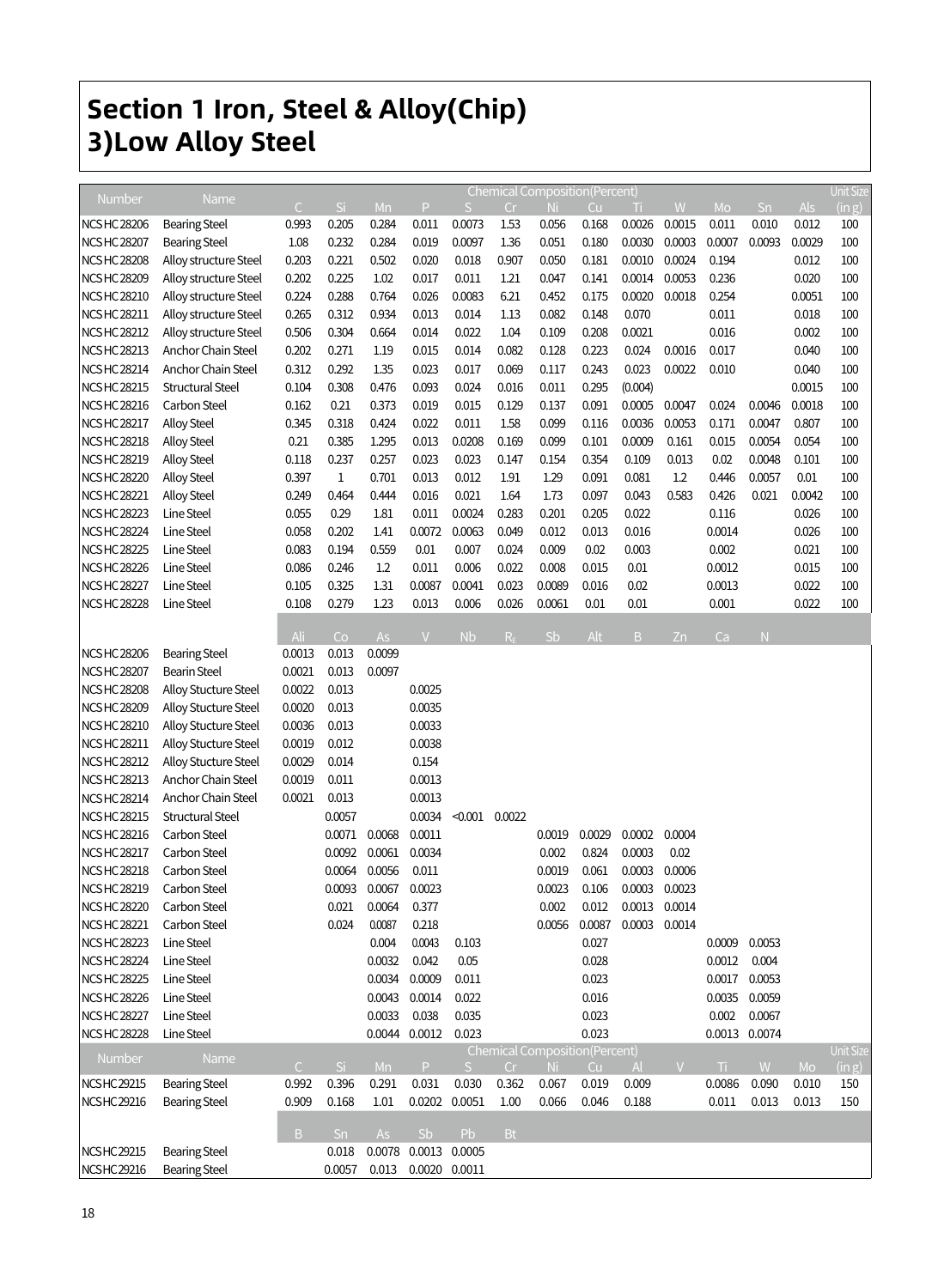| <b>Number</b>                          | <b>Name</b>                                                      |                |                |                |                         |                 | <b>Chemical Composition (Percent)</b>          |               |                |              |                |                 |                |                | <b>Unit Size</b>        |
|----------------------------------------|------------------------------------------------------------------|----------------|----------------|----------------|-------------------------|-----------------|------------------------------------------------|---------------|----------------|--------------|----------------|-----------------|----------------|----------------|-------------------------|
|                                        |                                                                  | $\mathsf{C}$   | Si.            | Mn             | P.                      | S               | Cr                                             | Ni .          | Cu             | V            | W              |                 |                |                | (in g)                  |
| <b>NCSHC30201</b>                      | 40Cr                                                             | 0.42           | 0.325          | 0.614          | 0.0206 0.0123<br>0.0213 |                 | 0.96                                           |               | 0.222          |              |                |                 |                |                | 150                     |
| <b>NCSHC30202</b>                      | 60Si <sub>2</sub> Ni <sub>2</sub>                                | 0.613          | 1.71           | 0.628          |                         | 0.009           | 0.239                                          | 1.54          | 0.218          |              |                |                 |                |                | 150                     |
| <b>NCSHC30204</b>                      | 60Si <sub>2</sub> MnW                                            | 0.638          | 1.502          | 0.834          |                         | 0.0124 0.0258   | 0.132<br><b>Chemical Composition (Percent)</b> | 0.0525        | 0.16           |              | 0.928          |                 |                |                | 150<br><b>Unit Size</b> |
| <b>Number</b>                          | Name                                                             | $\mathsf{C}$   | Si.            | Mn             | P                       | S.              | Cr                                             | Ni .          | Cu             | $\mathbf{V}$ | W.             | Mo              | Co             | Sn.            | (in g)                  |
| <b>NCSHC31202</b>                      | 30CrMoSiA                                                        | 0.313          | 1.245          | 0.952          | 0.0147                  | 0.010           | 1.05                                           |               |                |              |                |                 |                |                | 100                     |
| Number                                 | Name                                                             |                |                |                |                         |                 | <b>Chemical Composition (Percent)</b>          |               |                |              |                |                 |                |                | <b>Unit Size</b>        |
|                                        |                                                                  | $\mathsf{C}$   | Si.            | Mn             | P                       | S.              | Cr                                             | Ni.           | Cu             | Al.          | V              | TT.             | W              | <b>Mo</b>      | (in g)                  |
| <b>NCSHC41202</b>                      | $GCr_{15}$                                                       | 0.982          | 0.301          | 0.282          | 0.014                   | 0.0061          | 1.52                                           | 0.42          | 0.064          | Ali0.040     | 0.002          | 0.0073          | 0.0049         | 0.010          | 150                     |
| NCSHC41203                             | GCr <sub>15</sub> SiMn                                           | 1.01           | 0.529          | 1.11           | 0.0135                  | 0.005           | 1.50                                           |               |                |              | 0.005          |                 |                |                | 150                     |
| <b>NCSHC41204</b>                      | Silicon Steel                                                    | 0.054          | 2.33           | 0.183          | 0.017                   | 0.0325          |                                                |               |                | 0.008        | Ali0.005       |                 |                |                | 150                     |
| <b>NCSHC41205</b>                      | Silicon Steel                                                    | 0.049          | 3.27           | 0.245          | 0.012                   | 0.005           |                                                |               |                | 0.024        | Ali0.006       |                 |                |                | 150                     |
| <b>NCSHC41206</b>                      | Silicon Steel                                                    | 0.050          | 4.38           | 0.091          | 0.0095                  | 0.002           |                                                |               |                | 0.028        | Ali0.002       |                 |                |                | 150                     |
| <b>NCSHC41207</b>                      | 20Cr                                                             | 0.244          | 0.304          | 0.668          | 0.0155                  | 0.010           | 0.881                                          |               |                |              | 0.002          |                 |                |                | 100                     |
| <b>NCSHC41208</b>                      | 40Cr                                                             | 0.443          | 0.282          | 0.795          |                         | 0.0265 0.0105   | 1.004                                          |               |                |              | 0.003          |                 |                |                | 100                     |
| <b>NCSHC41209</b><br><b>NCSHC41210</b> | 45CrV                                                            | 0.425<br>0.446 | 0.277<br>0.239 | 0.667<br>0.680 | 0.024<br>0.018          | 0.0090<br>0.014 | 0.973                                          | 0.083         | 0.146<br>0.057 |              | 0.175          |                 |                |                | 150                     |
| <b>NCSHC41211</b>                      | 45CrNiMoV<br>40CrMo                                              | 0.398          | 0.303          | 0.612          | 0.0225                  | 0.012           | 1.00<br>1.11                                   | 1.56<br>0.139 | 0.162          |              | 0.150<br>0.006 |                 | 0.013<br>0.016 | 0.286<br>0.229 | 150<br>150              |
| <b>NCSHC41212</b>                      | 38SiMnMo                                                         | 0.411          | 1.33           | 1.31           | 0.0205                  | 0.010           |                                                |               |                |              |                |                 |                | 0.254          | 150                     |
| <b>NCSHC41213</b>                      |                                                                  | 0.473          | 0.970          | 0.167          | 0.018                   | 0.0051          | 1.47                                           |               |                |              | 1.05           |                 | 3.85           | 1.29           | 150                     |
| NCSHC41214                             | W4Cr <sub>2</sub> MoVSiAl<br>18Cr <sub>2</sub> ni <sub>4</sub> W | 1.45           | 0.311          | 0.402          | 0.100                   | 0.0060          | 1.45                                           | 4.32          |                |              | 0.0028         |                 | 0.85           |                | 150                     |
| <b>NCSHC41215</b>                      | 20MnMo                                                           | 0.205          | 0.317          | 1.37           | 0.021                   | 0.0079          | 0.137                                          |               | 0.129          | 0.028        |                | 0.002 Ali0.0017 | 0.016          | 0.295          | 150                     |
| <b>NCSHC41216</b>                      | 25CrMoV                                                          | 0.235          | 0.246          | 0.703          |                         | 0.0072 0.0016   | 1.07                                           |               | 0.027          | 0.0011       | 0.294          | Ali0.0029       | 0.0074         | 1.03           | 150                     |
| NCSHC41217                             |                                                                  | 0.237          | 0.011          | 0.240          |                         | 0.0062 0.0062   | 1.62                                           | 3.87          | 0.038          | 0.0005       |                | 0.092 Ali0.0003 | 0.002          | 0.367          | 150                     |
| <b>NCSHC41218</b>                      | 26Cr <sub>2</sub> Ni <sub>4</sub> MoV                            | 0.489          | 0.633          | 0.263          | 0.017                   | 0.0032          | 1.09                                           | 0.058         | 0.082          |              | 0.001          |                 | 2.21           | 0.051          | 150                     |
|                                        | 5CrW <sub>2</sub> Si                                             |                |                | 0.534          | 0.014                   | 0.0085          |                                                |               |                |              |                |                 |                |                |                         |
| NCSHC41219b                            | 35CrMo                                                           | 0.368          | 0.288          |                |                         | 0.0165 0.0063   | 0.934                                          | 0.051         | 0.164<br>0.086 |              |                |                 |                | 0.156          | 100                     |
| <b>NCSHC41220</b><br>NCSHC41221        | 20CrMoA<br>25CrMoNiSiA                                           | 0.188<br>0.309 | 0.272<br>1.08  | 0.538<br>1.14  |                         | 0.0145 0.0060   | 0.931<br>1.13                                  | 0.130<br>1.62 | 0.087          | 0.011        | 0.004          | 0.002 Ali0.0049 |                | 0.202          | 150<br>150              |
| <b>NCSHC41222</b>                      | 40CrNiMoA                                                        | 0.447          | 0.329          | 0.693          |                         | 0.0155 0.0145   | 0.741                                          | 1.31          | 0.197          | 0.008        | 0.003          | Ali0.005        |                | 0.179          | 150                     |
| NCSHC41223                             | 20MnV                                                            | 0.184          | 0.306          | 1.44           | 0.025                   | 0.0154          | 0.035                                          | 0.026         | 0.079          |              | 0.108          |                 |                |                | 150                     |
| <b>NCSHC41224</b>                      | 60Si <sub>2</sub> Mn                                             | 0.603          | 1.76           | 0.710          | 0.019                   | 0.011           |                                                |               |                |              | (0.003)        |                 |                |                | 150                     |
| NCSHC41226                             | 5CrMnMo                                                          | 0.559          | 0.420          | 1.44           | 0.014                   | 0.0080          | 0.743                                          | 0.035         | 0.090          | 0.005        |                | 0.0055 0.0033   |                | 0.237          | 150                     |
| <b>NCSHC41227</b>                      | 9CrSi                                                            | 0.858          | 1.31           | 0.427          | 0.012                   | 0.0071          | 0.976                                          | 0.032         | 0.067          | 0.014        | 0.003          | 0.0070          |                | 0.0077         | 150                     |
| NCSHC41228                             | CrWMn                                                            | 1.00           | 0.238          | 0.925          |                         | 0.0190 0.0036   | 1.08                                           | 0.049         | 0.074          |              | 0.003          |                 | 1.40           |                | 150                     |
| NCSHC41229                             | 35CrMoV                                                          | 0.347          | 0.263          | 0.520          | 0.205                   | 0.0062          | 1.14                                           | 0.059         | 0.070          | Ali0.009     | 0.145          | 0.0017          | 0.033          | 0.259          | 100                     |
|                                        |                                                                  |                |                |                |                         |                 |                                                |               |                |              |                |                 |                |                |                         |
|                                        |                                                                  | Co             | <b>Nb</b>      | <b>Sn</b>      | As                      | S <sub>b</sub>  | P <sub>b</sub>                                 | N             |                |              |                |                 |                |                |                         |
| <b>NCS HC 41202</b>                    | $GCr_{15}$                                                       | 0.11           |                | 0.011          | 0.006                   | 0.0013          |                                                |               |                |              |                |                 |                |                |                         |
| <b>NCSHC41215</b>                      | 20MnMo                                                           | 0.0090         |                | 0.018          |                         |                 | 0.0090 0.0030 0.00056 0.0092                   |               |                |              |                |                 |                |                |                         |
| <b>NCS HC 41216</b>                    | 25CrMoV                                                          | 0.0053         |                |                |                         |                 | 0.0029 0.0041 0.00097 0.00006 0.0065           |               |                |              |                |                 |                |                |                         |
| <b>NCS HC 41217</b>                    | 26Cr <sub>2</sub> Ni <sub>4</sub> Mov                            | 0.006          |                |                |                         |                 | 0.0066 0.0038 0.0019 0.00003 0.0048            |               |                |              |                |                 |                |                |                         |
| NCSHC41220                             | 20CrMoA                                                          |                |                |                | 0.0077                  |                 |                                                |               |                |              |                |                 |                |                |                         |
| <b>NCS HC 41222</b>                    | 40CrNiMoA                                                        |                |                |                | 0.010                   |                 |                                                |               |                |              |                |                 |                |                |                         |
| NCSHC41226                             | 5CrMnMo                                                          | 0.0083         |                | 0.0081         | 0.010                   | 0.0022          |                                                | 0.0067        |                |              |                |                 |                |                |                         |
| NCSHC41227                             | 9CrSi                                                            | 0.0070         |                | 0.011          | 0.0085                  | 0.0020          |                                                | 0.0062        |                |              |                |                 |                |                |                         |
| NCSHC41228                             | CrWMn                                                            | 0.010          |                | 0.010          | 0.010                   |                 |                                                |               |                |              |                |                 |                |                |                         |
| <b>NCS HC 41229</b>                    | 35CrMoV                                                          | 0.012          |                | 0.0030         | 0.013                   | 0.0012          |                                                | 0.012         |                |              |                |                 |                |                |                         |
| Number                                 | Name                                                             |                |                |                |                         |                 | <b>Chemical Composition (Percent)</b>          |               |                |              |                |                 |                |                | <b>Unit Size</b>        |
|                                        |                                                                  | $\mathsf{C}$   | Si.            | Mn             | P                       | S.              | Cr                                             | Ni .          | Cu             |              |                |                 |                |                | (in g)                  |
| <b>NCS HC 37201</b>                    | 40Cr                                                             | 0.414          | 0.220          | 0.638          | 0.026                   | 0.026           | 0.969                                          | 0.038         | 0.135          |              |                |                 |                |                | 100                     |
| <b>NCS HC 37202</b>                    | 20Cr                                                             | 0.233          | 0.356          | 0.683          | 0.023                   | 0.017           | 0.907                                          | 0.084         | 0.124          |              |                |                 |                |                | 100                     |
| <b>NCS HC 37203</b>                    | 50Cr                                                             | 0.527          | 0.312          | 0.599          | 0.018                   | 0.027           | 0.833                                          | 0.046         | 0.126          |              |                |                 |                |                | 100                     |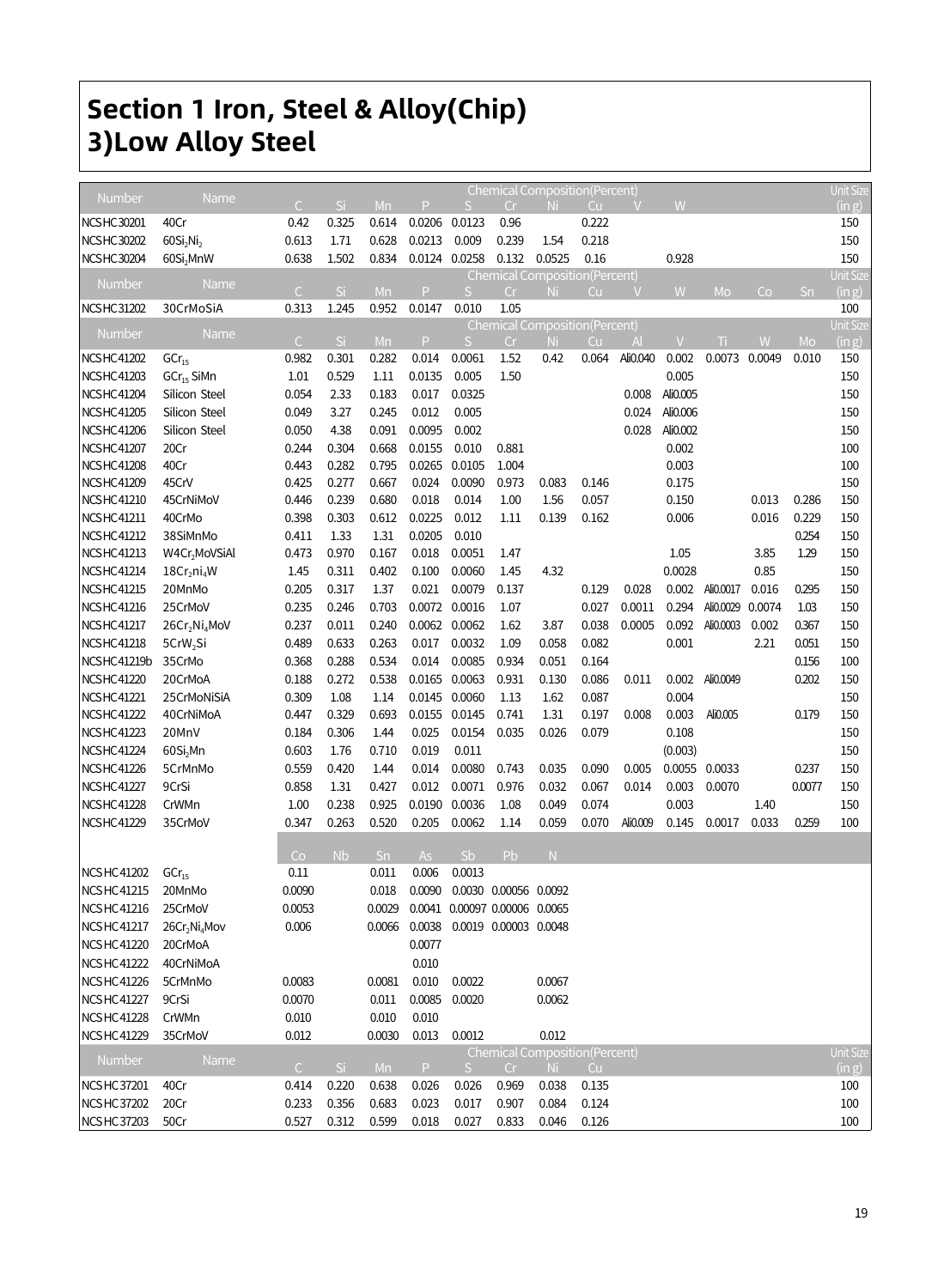|                                                               |                                      |              |           |       |           |           |       |       | <b>Chemical Composition(Percent)</b> |       |       |       |          |       | <b>Unit Size</b> |
|---------------------------------------------------------------|--------------------------------------|--------------|-----------|-------|-----------|-----------|-------|-------|--------------------------------------|-------|-------|-------|----------|-------|------------------|
| <b>Number</b>                                                 | Name                                 | $\mathsf{C}$ | Si.       | Mn    | P         | S         | Cr    | Ni.   | Cu                                   | Al.   | V     | m     | <b>W</b> | Mo    | (in g)           |
| <b>NCS HC 11301</b>                                           | $Cr_{18}Mn_{10}Ni_5Mo_3$             | 0.059        | 0.94      | 10.03 | 0.018     | 0.003     | 17.82 | 5.72  |                                      |       |       |       |          | 2.92  | 100              |
| <b>NCS HC 11302</b>                                           | 4Cr <sub>3</sub> Si <sub>4</sub>     | 0.46         | 4.01      | 0.52  | 0.035     | 0.010     | 3.08  | 0.40  |                                      |       |       |       |          |       | 100              |
| <b>NCS HC 11303</b>                                           | $Cr20Al5Co2$                         | 0.08         | 0.70      | 0.48  | 0.019     |           | 20.09 | 0.51  |                                      | 5.35  |       |       |          |       | 100              |
| <b>NCSHC11304</b>                                             | Cr <sub>24</sub> AlSi                | 0.11         | 1.34      | 1.08  | 0.020     |           | 23.27 | 0.13  |                                      | 2.08  |       |       |          |       | 100              |
| <b>NCS HC 11307</b>                                           | $Cr_{13}Ni_5Mn_9$                    | 0.19         | 0.69      | 9.94  | 0.099     | 0.009     | 12.49 | 4.86  | 0.031                                |       |       |       |          |       | 100              |
| NCSHC 11307a Cr <sub>13</sub> Ni <sub>5</sub> Mn <sub>9</sub> |                                      | 0.17         | 0.47      | 8.14  | 0.043     | 0.021     | 12.07 | 5.02  | 0.031                                |       | 0.022 |       |          |       | 100              |
| <b>NCS HC 11308</b>                                           | $Cr_{13}Al_4$                        | 0.11         | 1.43      | 0.61  | 0.018     |           | 13.54 | 0.10  | 0.019                                | 4.05  |       |       |          |       | 100              |
| <b>NCS HC 11309</b>                                           | $Cr_{17}Al_4Si$                      | 0.09         | 1.95      | 0.55  | 0.019     |           | 17.32 | 0.13  | 0.019                                | 3.34  |       |       |          |       | 100              |
| <b>NCSHC 11310</b>                                            | Cr <sub>25</sub> Al <sub>5</sub>     | 0.094        | 1.86      | 0.51  | 0.020     |           | 26.96 | 0.20  | 0.019                                | 3.54  |       |       |          |       | 100              |
| <b>NCSHC11311</b>                                             | $Cr_{20}Ni_{11}Mn_6$                 | 0.19         | 0.71      | 6.52  | 0.022     |           | 19.32 | 11.18 | 0.044                                |       |       |       |          |       | 100              |
| <b>NCSHC11312</b>                                             | $Cr_{18}Ni_{14}Mo_{3}Ti$             | 0.28         | 0.56      | 1.73  | 0.018     | 0.004     | 17.13 | 14.21 |                                      |       |       | 0.369 |          | 3.38  | 100              |
| <b>NCS HC 11313</b>                                           | $Cr_{12}$                            | 2.03         | 0.306     | 0.268 | 0.021     | 0.012     | 12.34 | 0.102 | 0.100                                |       |       |       |          |       | 100              |
| <b>NCSHC11314</b>                                             | 1Cr <sub>18</sub> Ni <sub>9</sub> Ti | 0.093        | 0.841     | 1.42  | 0.030     | 0.0049    | 17.61 | 9.77  | 0.098                                |       | 0.041 | 0.320 |          |       | 100              |
|                                                               | NCS HC 11315b High Manganese Steel   | 1.14         | 0.666     | 12.34 | 0.059     | 0.0031    | 0.176 | 0.093 | 0.164                                |       | 0.074 |       |          | 0.022 | 100              |
| NCSHC11316                                                    | High Manganese Steel                 | 1.11         | 0.683     | 13.95 | 0.044     | 0.0070    | 0.295 | 0.189 | 0.073                                |       | 0.074 |       |          |       | 100              |
| <b>NCSHC11317</b>                                             | $Cr_{18}Ni_{11}Nb$                   | 0.10         | 1.06      | 1.61  | 0.024     | 0.042     | 17.31 | 11.25 | 0.22                                 |       |       |       |          |       | 100              |
| <b>NCSHC 11318</b>                                            | $3Cr_{13}$                           | 0.31         | 0.57      | 0.35  | 0.057     | 0.008     | 13.27 | 0.11  |                                      |       |       |       |          |       | 100              |
| <b>NCS HC 11319</b>                                           | 4Cr <sub>9</sub> Si <sub>2</sub>     | 0.327        | 2.36      | 0.896 | 0.018     | 0.0084    | 9.11  | 0.129 | 0.068                                |       |       |       |          |       | 100              |
| <b>NCS HC 11320</b>                                           | $Cr_{24}Ni_7SiN$                     | 0.26         | 1.29      | 1.21  | 0.018     | 0.0085    | 24.45 |       |                                      |       |       |       |          | 0.007 | 100              |
| NCSHC 11321 $Cr7Al7$                                          |                                      | 0.12         | 1.02      | 0.47  | 0.011     |           | 7.68  |       |                                      | 7.99  |       |       |          |       | 100              |
| NCSHC 11321a Cr <sub>7</sub> Al <sub>7</sub>                  |                                      | 0.15         | 0.66      | 0.73  | 0.037     | 0.037     | 7.09  | 0.52  |                                      | 7.06  |       |       |          |       | 100              |
| <b>NCS HC 11324</b>                                           | <b>Stainless Steel</b>               | 0.060        | 0.762     | 1.14  | 0.021     | 0.0047    | 17.07 | 12.10 | 0.073                                | 0.086 | 0.037 | 0.321 | 0.096    | 2.93  | 100              |
| <b>NCS HC 11325</b>                                           | <b>Stainless Steel</b>               | 0.315        | 2.00      | 2.42  | 0.004     | 0.006     | 28.30 | 23.99 | 0.651                                | 0.006 | 0.510 | 0.050 | 0.003    | 0.495 | 100              |
| <b>NCS HC 11326</b>                                           | <b>Stainless Steel</b>               | 0.094        | 0.165     | 0.722 | 0.038     | 0.015     | 24.01 | 4.33  | 0.060                                | 1.78  | 0.038 | 0.140 | 0.105    | 1.05  | 100              |
| <b>NCS HC 11330</b>                                           | Stainless Steel                      | 0.205        | 1.39      | 1.95  | 0.010     | 0.050     | 11.61 | 20.10 | 3.12                                 | 0.045 | 0.215 | 0.580 | 0.093    | 3.25  | 100              |
|                                                               |                                      |              |           |       |           |           |       |       |                                      |       |       |       |          |       |                  |
|                                                               |                                      | Co           | <b>Nb</b> | N     | <b>Sn</b> | <b>As</b> | Pb    | Alt   |                                      |       |       |       |          |       |                  |
| <b>NCS HC 11301</b>                                           | $Cr_{18}Mn_{10}Ni_5Mo_3$             |              |           | 0.022 |           |           |       |       |                                      |       |       |       |          |       |                  |
| <b>NCS HC 11303</b>                                           | $Cr20Al5Co2$                         | 2.02         |           |       |           |           |       |       |                                      |       |       |       |          |       |                  |
| NCSHC11307a Cr <sub>13</sub> Ni <sub>5</sub> Mn <sub>9</sub>  |                                      | 0.027        |           |       |           |           |       |       |                                      |       |       |       |          |       |                  |
|                                                               | NCS HC 11315b High Manganese Steel   | 0.021        |           |       |           |           |       | 0.038 |                                      |       |       |       |          |       |                  |
| <b>NCSHC11317</b>                                             | $Cr_{18}Ni_{11}Nb$                   | 0.019        | 0.84      |       |           |           |       |       |                                      |       |       |       |          |       |                  |
| <b>NCS HC 11320</b>                                           | Cr <sub>24</sub> Ni <sub>7</sub> SiN |              |           | 0.261 |           |           |       |       |                                      |       |       |       |          |       |                  |
| <b>NCS HC 11324</b>                                           | <b>Stainless Steel</b>               | 0.081        |           |       |           |           |       |       |                                      |       |       |       |          |       |                  |
| <b>NCS HC 11325</b>                                           | <b>Stainless Steel</b>               | 0.006        | 0.053     | 0.19  | 0.001     | 0.001     | 0.001 |       |                                      |       |       |       |          |       |                  |
| <b>NCS HC 11326</b>                                           | <b>Stainless Steel</b>               | 0.492        | 2.28      | 0.009 | 0.03      | 0.009     | 0.001 |       |                                      |       |       |       |          |       |                  |
| <b>NCSHC11330</b>                                             | <b>Stainless Steel</b>               | 0.070        | 1.33      | 0.013 | 0.01      | 0.004     | 0.001 |       |                                      |       |       |       |          |       |                  |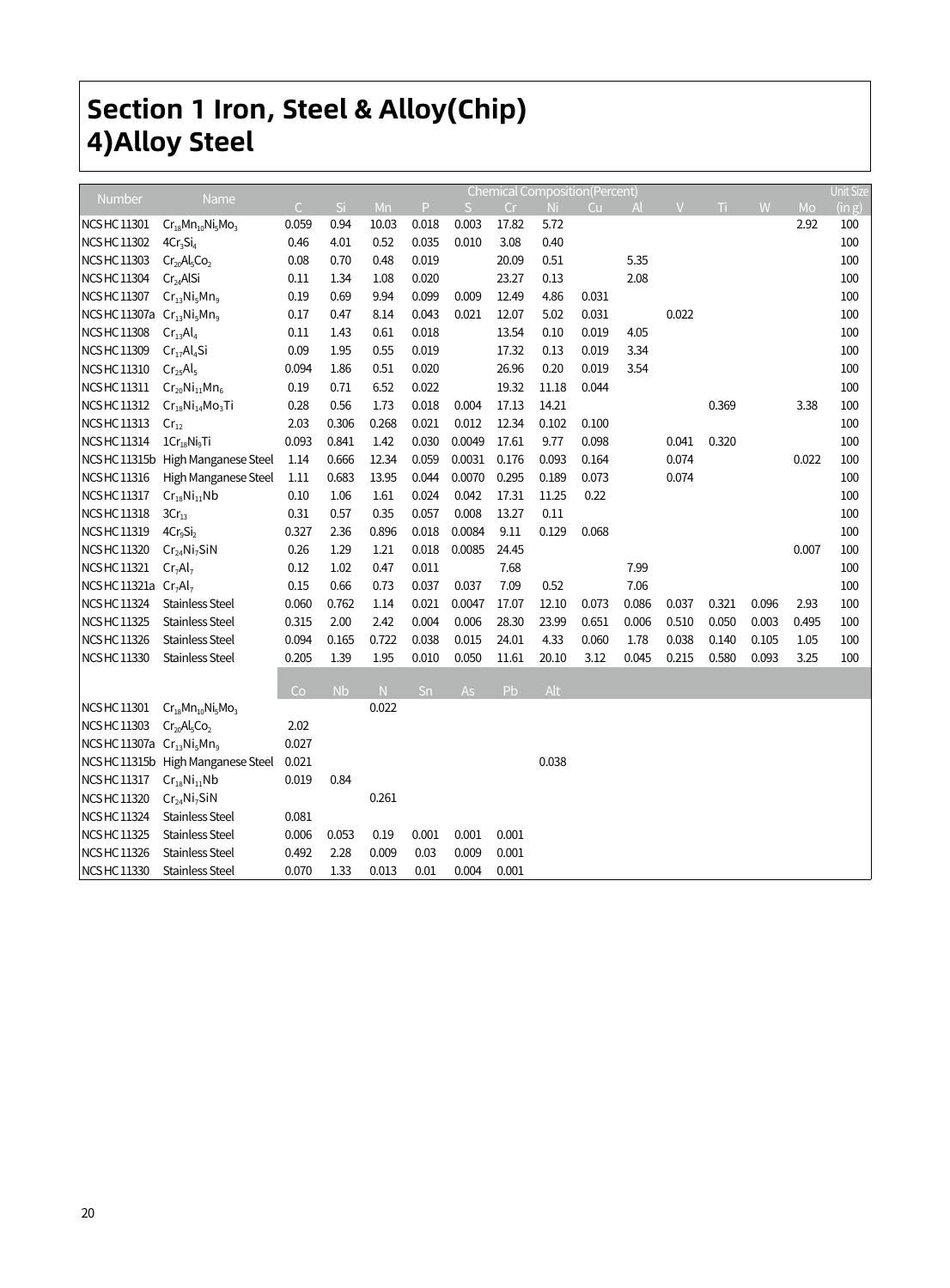| <b>Number</b>                       | Name                                                                       | $\mathsf{C}$          | <b>Si</b>        | Mn                                  | P            | S                                |                     | <b>Chemical Composition(Percent)</b>       |               |              |             |              |               |       | <b>Unit Size</b><br>(in g) |
|-------------------------------------|----------------------------------------------------------------------------|-----------------------|------------------|-------------------------------------|--------------|----------------------------------|---------------------|--------------------------------------------|---------------|--------------|-------------|--------------|---------------|-------|----------------------------|
| <b>NCS HC 13302</b>                 | High Manganese Steel 1.28                                                  |                       | 0.48             | 12.68                               | 0.063        | 0.017                            |                     |                                            |               |              |             |              |               |       | 150                        |
| <b>Number</b>                       | Name                                                                       |                       |                  |                                     |              |                                  |                     | Chemical Composition(Percent)              |               |              |             |              |               |       | <b>Unit Size</b>           |
|                                     |                                                                            | $\mathsf{C}$<br>0.057 | Si.<br>0.344     | Mn<br>0.362                         | P<br>0.048   | S.<br>0.008                      | Cr<br>15.66         | Ni.<br>0.293                               | Cu<br>0.028   | Al.<br>0.238 | m<br>0.0065 | Mo<br>0.085  | N             | Co    | (in g)<br>100              |
| NCS HC 15302<br><b>NCS HC 15307</b> | $0Cr_{13}$<br>$2Cr_{13}$                                                   | 0.181                 | 0.424            | 0.482                               | 0.0194       | 0.012                            | 12.45               | 0.142                                      | 0.020         | 0.103        | 0.0068      |              |               |       | 100                        |
| <b>NCS HC 15308</b>                 | $1Cr_{18}Ni_{9}Ti$                                                         | 0.053                 | 0.630            | 0.971                               | 0.0214       | 0.006                            | 17.35               | 10.13                                      |               | 0.15         | 0.69        |              |               |       | 100                        |
| <b>NCS HC 15309</b>                 | $Cr_{23}Ni_{13}$                                                           | 0.100                 | 0.667            | 1.24                                | 0.0151 0.007 |                                  | 22.11               | 14.60                                      |               |              |             |              |               |       | 100                        |
| <b>NCS HC 15310</b>                 | <b>Stainless Steel</b>                                                     | 0.023                 | 0.659            | 1.16                                | 0.030        | 0.0019 17.35                     |                     | 11.13                                      | 0.314         |              |             | 2.12         | 0.046         | 0.104 | 100                        |
| <b>NCS HC 15311</b>                 | alloy steel                                                                | 0.838                 | 1.05             | 8.00                                | 0.038        | 0.020                            | 20.50               | 0.821                                      | 0.145         |              | 0.275       | 1.98         | 0.026         |       | 100                        |
| <b>NCS HC 15312</b>                 | alloy steel                                                                | 0.170                 | 0.684            | 16.13                               | 0.020        | 0.0047                           | 8.74                | 3.47                                       | 1.17          |              | 0.405       | 3.15         | 0.020         |       | 100                        |
| <b>NCS HC 15313</b>                 | alloy steel                                                                | 0.443                 | 0.481            | 1.77                                | 0.020        | 0.019                            | 29.22               | 1.23                                       | 0.065         |              | 0.545       | 0.185        | 0.023         |       | 100                        |
| NCS <sub>HC</sub> 15314             | alloy steel                                                                | 0.028                 | 0.034            | 0.100                               | 0.0066       | 0.0065                           | 11.53               | 15.01                                      | 2.03          |              | 0.0024      | 0.511        | 0.025         |       | 100                        |
| <b>NCS HC 15315</b>                 | alloy steel                                                                | 0.116                 | 0.675            | 1.14                                | 0.030        | 0.095                            | 22.93               | 7.03                                       | 0.209         |              | 0.117       | 0.151        | 0.065         |       | 100                        |
|                                     |                                                                            |                       |                  |                                     |              |                                  |                     |                                            |               |              |             |              |               |       |                            |
|                                     |                                                                            | <b>Nb</b>             | Ca               | B                                   | Sn           | As                               | Pb                  | Alt                                        | Als           | Bi           |             |              |               |       |                            |
| <b>NCS HC 15310</b>                 | <b>Stainless Steel</b>                                                     |                       |                  |                                     |              |                                  |                     | 0.0039                                     | 0.0034        |              |             |              |               |       |                            |
| <b>NCS HC 15311</b>                 | alloy steel                                                                | 0.205                 |                  | 0.00054 0.0019 0.0011 0.0116 0.0019 |              |                                  |                     | 0.190                                      | 0.187         | 0.0029       |             |              |               |       |                            |
| <b>NCS HC 15312</b>                 | alloy steel                                                                | 0.613                 | $0.0010$ $0.011$ |                                     | 0.023        |                                  | 0.0043 0.0020 0.040 |                                            | 0.038         | 0.0014       |             |              |               |       |                            |
| <b>NCS HC 15313</b>                 | alloy steel                                                                | 0.024                 |                  | 0.0003 0.0015 0.0058 0.0050 0.0003  |              |                                  |                     | 0.403                                      | 0.401         | 0.0013       |             |              |               |       |                            |
| <b>NCS HC 15314</b>                 | alloy steel                                                                | 0.037                 |                  | 0.0002 0.0004 0.058                 |              |                                  | 0.0015 0.0058       | 0.0066                                     | 0.0051 0.0004 |              |             |              |               |       |                            |
| NCS <sub>HC</sub> 15315             | alloy steel                                                                | 0.062                 |                  | 0.0004 0.0008 0.0070                |              | 0.0035 0.0020 0.021              |                     |                                            | 0.019         | 0.0016       |             |              |               |       |                            |
| <b>Number</b>                       | Name                                                                       | $\mathsf{C}$          | Si.              | Mn                                  | $\mathsf{P}$ | S                                | Ni.                 | <b>Chemical Composition(Percent)</b><br>Cr | Cu            | Mo           | $\vee$      | N            | Co            | As    | <b>Unit Size</b><br>(in g) |
| <b>NCS HC18301</b>                  | $M_2$ Al(W <sub>6</sub> Mo <sub>5</sub> Cr <sub>4</sub> V <sub>2</sub> Al) | 1.05                  | 0.44             | 0.3                                 | 0.023        | 0.0014                           | 0.18                | 4.31                                       | 0.17          | 5.1          | 1.87        |              | 0.28          |       | 100                        |
| <b>NCS HC18302</b>                  | 4Cr <sub>4</sub> Mn <sub>18</sub>                                          | 0.42                  | 0.48             | 17.1                                | 0.016        | 0.042                            | 0.06                | 4.03                                       | 0.1           |              |             |              |               | 0.014 | 100                        |
| NCS HC18303                         | $2Cr_{13}$                                                                 | 0.189                 | 0.452            | 0.348                               | 0.021        | 0.0034                           | 0.132               | 12.58                                      | 0.079         |              |             |              |               | 0.014 | 100                        |
| NCS HC18304                         | 214N                                                                       | 0.533                 | 0.222            | 9.34                                | 0.025        | 0.0059                           | 3.92                | 21.14                                      | 0.159         | 0.057        | 0.066       | 0.42         | 0.08          |       | 100                        |
| NCS HC18305                         | 318                                                                        | 0.254                 | 1.31             | 0.547                               | 0.023        | 0.0027                           | 6.6                 | 16.95                                      | 0.095         | 2.13         | 0.077       | 0.144        | 0.044         |       | 100                        |
| <b>NCSHC18306</b>                   | $0Cr_{17}$                                                                 | 0.027                 | 0.617            | 0.408                               | 0.031        | 0.0056                           | 0.415               | 16.51                                      | 0.072         |              |             |              |               | 0.008 | 100                        |
| NCS HC18307                         | 4Cr <sub>9</sub> Si <sub>2</sub>                                           | 0.466                 | 2.08             | 0.612                               | 0.036        | 0.026                            | 0.543               | 8.64                                       | 0.112         | 0.055        | 0.033       |              |               | 0.017 | 100                        |
| NCS HC18308                         | $4Cr_{10}Si2Mo$                                                            | 0.355                 | 2.56             | 0.425                               | 0.035        | 0.023                            | 0.346               | 10.53                                      | 0.128         | 0.798        | 0.051       |              |               | 0.017 | 100                        |
| <b>NCS HC18309</b>                  | 3Cr <sub>2</sub> W <sub>8</sub> V                                          | 0.4                   | 0.25             | 0.25                                | 0.017        | 0.016                            | 0.46                | 2.72                                       | 0.05          |              |             |              |               |       | 100                        |
| <b>NCS HC18310</b>                  | H13(4Cr <sub>5</sub> MoSiV <sub>1</sub> )                                  | 0.34                  | 1.17             | 0.4                                 | 0.017        | 0.01                             | 0.15                | 5.3                                        | 0.08          | 1.18         | 1.04        |              |               | 0.029 | 100                        |
|                                     |                                                                            |                       |                  |                                     |              |                                  |                     |                                            |               |              |             |              |               |       |                            |
|                                     |                                                                            | W                     | $\mathsf{Al}$    |                                     |              |                                  |                     |                                            |               |              |             |              |               |       |                            |
| NCS HC18301                         | $M_2$ Al(W <sub>6</sub> Mo <sub>5</sub> Cr <sub>4</sub> V <sub>2</sub> Al) | 6.18                  | 0.96             |                                     |              |                                  |                     |                                            |               |              |             |              |               |       |                            |
| <b>NCS HC18309</b>                  | 3Cr <sub>2</sub> W <sub>8</sub> V                                          | 8.14                  |                  |                                     |              |                                  |                     |                                            |               |              |             |              |               |       |                            |
| <b>NCS HC18310</b>                  | H13(4Cr <sub>5</sub> MoSiV <sub>1</sub> )                                  |                       | 0.06             |                                     |              |                                  |                     |                                            |               |              |             |              |               |       |                            |
| <b>Number</b>                       | Name                                                                       | $\mathsf{C}$          | Mn               | -Si -                               | $\mathsf{P}$ | S.                               | Ni.                 | Chemical Composition(Percent)<br>Cr        | Cu            | Mo           | - Ti        | Co.          | $\mathsf{Al}$ | V     | Unit Size<br>(in g)        |
| NCS HC 41313                        | Stainless steel                                                            | 0.085                 | 1.63             | 1.29                                | 0.025        | 0.016                            | 9.95                | 16.98                                      | 0.940         | 2.74         | 0.418       | 0.300        | 0.585         | 0.036 | 100                        |
| <b>NCS HC 41314</b>                 | Stainless steel                                                            | 0.037                 | 0.615            | 1.10                                | 0.017        | 0.0040                           | 4.04                | 15.67                                      | 2.97          | 0.983        | 0.147       | 0.105        | 0.111         | 0.021 | 100                        |
| <b>NCS HC 41315</b>                 | Stainless steel                                                            | 0.122                 | 0.927            | 1.85                                | 0.031        | 0.022                            | 19.27               | 24.56                                      | 0.293         | 0.396        | 0.077       | 0.194        | 0.514         | 0.057 | 100                        |
| NCSHC41317                          | Stainless steel                                                            | 0.053                 | 1.03             | 0.571                               | 0.032        | 0.00071                          | 9.19                | 17.17                                      | 0.383         | 0.154        | 0.309       | 0.132        |               | 0.059 | 100                        |
| NCSHC41318                          | Stainless steel                                                            | 0.023                 | 1.25             | 0.421                               | 0.030        | 0.0013                           | 4.85                | 22.26                                      | 0.136         | 3.11         |             | 0.0014 0.047 |               | 0.038 | 100                        |
|                                     |                                                                            |                       |                  |                                     |              |                                  |                     |                                            |               |              |             |              |               |       |                            |
|                                     |                                                                            | N                     | N <sub>b</sub>   | Sn                                  | W            | As                               |                     |                                            |               |              |             |              |               |       |                            |
| NCS HC 41313                        | Stainless steel                                                            | 0.029                 |                  | (0.0034)                            |              | $(0.017)$ $(0.0042)$             |                     |                                            |               |              |             |              |               |       |                            |
| NCSHC41314                          | Stainless steel                                                            | 0.042                 | 0.437            |                                     |              | $(0.0018)$ $(0.0014)$ $(0.0032)$ |                     |                                            |               |              |             |              |               |       |                            |
| NCSHC41315                          | Stainless steel                                                            | 0.072                 |                  |                                     |              | $(0.0057)$ $(0.010)$ $(0.0035)$  |                     |                                            |               |              |             |              |               |       |                            |
| NCSHC41317                          | Stainless steel                                                            |                       | 0.0095           | 0.013                               | 0.018        | 0.0047                           |                     |                                            |               |              |             |              |               |       |                            |
| NCSHC41318                          | Stainless steel                                                            | 0.175                 | 0.014            | 0.0032 0.011 0.0085                 |              |                                  |                     |                                            |               |              |             |              |               |       |                            |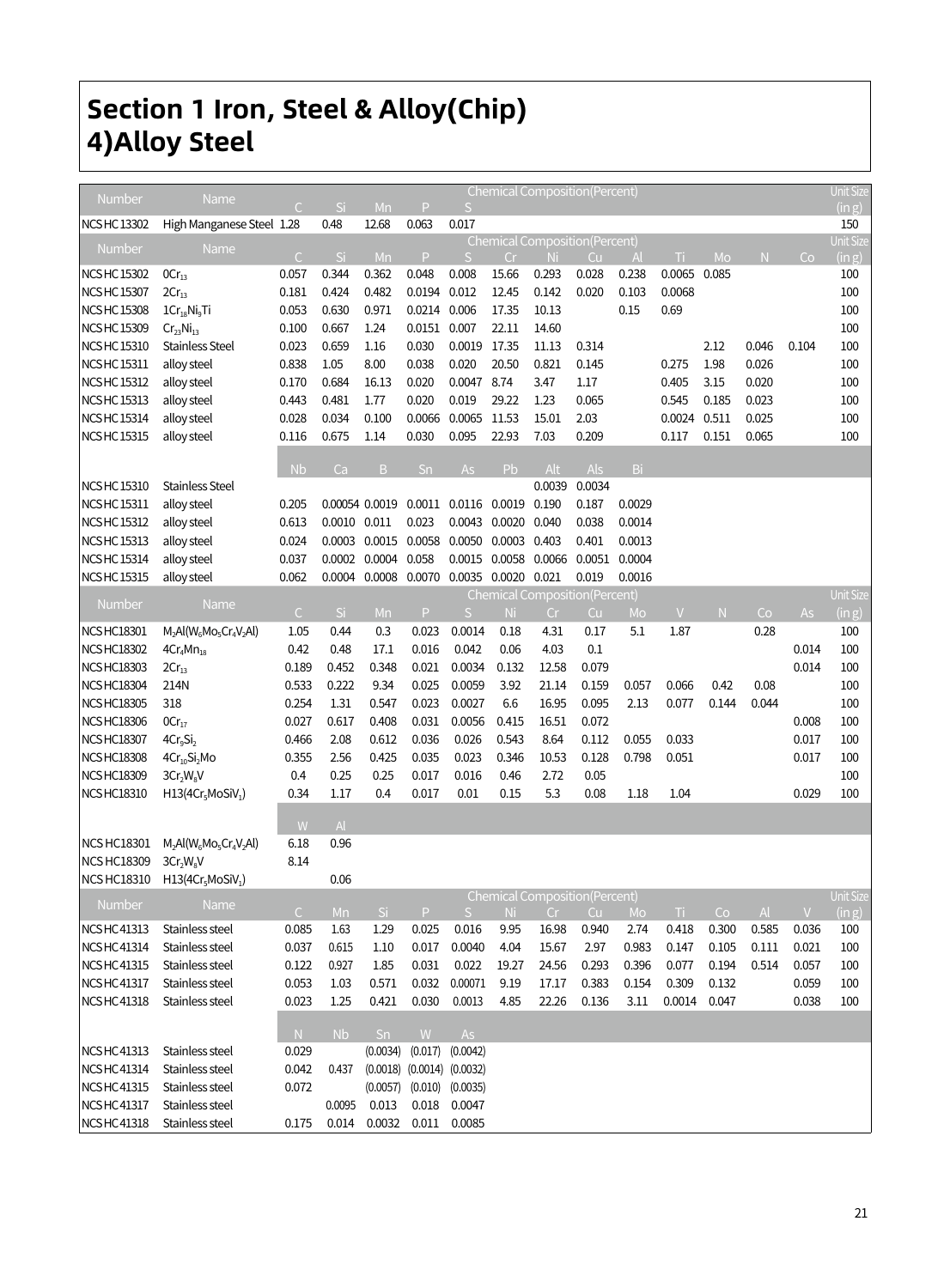|                     |                                                     |              |           |               |                |               |        | <b>Chemical Composition (Percent)</b>       |           |               |                      |        |        |           | <b>Unit Size</b>           |
|---------------------|-----------------------------------------------------|--------------|-----------|---------------|----------------|---------------|--------|---------------------------------------------|-----------|---------------|----------------------|--------|--------|-----------|----------------------------|
| <b>Number</b>       | Name                                                | $\mathsf{C}$ | Si.       | Mn            | P              | S             | Cr     | Ni.                                         | <b>Cu</b> | $\mathsf{Al}$ | $\mathbf{V}$         | m      | W      | <b>Mo</b> | (in g)                     |
| <b>NCS HC 20301</b> | $1Cr_{21}$                                          | 0.090        | 0.375     | 0.573         | 0.021          | 0.0077        | 12.94  | 0.102                                       | 0.051     | 0.0037        | 0.022                | 0.0015 | 0.0019 | 0.0088    | 100                        |
| <b>NCS HC 20302</b> | $H00Cr_{21}Ni_{10}$                                 | 0.029        | 0.520     | 1.71          | 0.031          | 0.014         | 20.49  | 9.72                                        | 0.134     | 0.0035        | 0.034                | 0.0036 | 0.011  | 0.158     | 100                        |
| <b>NCS HC 20306</b> | OCr <sub>4</sub> Ni <sub>22</sub>                   | 0.032        | 0.238     | 0.578         | 0.013          | 0.0036        | 4.04   | 22.43                                       | 0.030     |               | 0.0024 0.0047 0.0018 |        | 0.001  | 0.0019    | 100                        |
| <b>NCS HC 20311</b> | 1Cr <sub>18</sub> Ni <sub>9</sub> Ti                | 0.079        | 0.878     | 1.42          | 0.028          | 0.0095        | 17.92  | 8.83                                        | 0.113     | 0.125         | 0.062                | 0.561  | 0.014  | 0.172     | 100                        |
| <b>NCS HC 20312</b> | $YoCr_{18}Ni_9MoS_1$                                | 0.071        | 0.619     | 1.60          | 0.031          | 0.061         | 17.66  | 8.48                                        | 0.222     | 0.0043        | 0.033                |        | 0.022  | 0.502     | 100                        |
| <b>NCS HC 20313</b> | $Ni_{25}Cr_{18}Mo_{2}Cu_{2}$                        | 0.082        | 0.465     | 0.526         | 0.027          | 0.0050        | 17.37  | 26.44                                       | 1.71      | 0.0099        | 0.023                |        | 0.031  | 2.63      | 100                        |
|                     |                                                     |              |           |               |                |               |        |                                             |           |               |                      |        |        |           |                            |
|                     |                                                     | Co           | <b>Sn</b> | <b>As</b>     | N              |               |        |                                             |           |               |                      |        |        |           |                            |
| <b>NCS HC 20301</b> | $1Cr_{13}$                                          | 0.021        | 0.0056    | 0.0091        |                |               |        |                                             |           |               |                      |        |        |           |                            |
| <b>NCS HC 20302</b> | $H00Cr_{21}Ni_{10}$                                 | 0.369        |           | 0.0060 0.0088 |                |               |        |                                             |           |               |                      |        |        |           |                            |
| <b>NCS HC 20306</b> | OCr <sub>4</sub> Ni <sub>22</sub>                   | 0.011        |           | 0.0022 0.0026 | 0.011          |               |        |                                             |           |               |                      |        |        |           |                            |
| <b>NCS HC 20311</b> | $1Cr_{18}Ni_{9}Ti$                                  | 0.086        | 0.010     | 0.0071        |                |               |        |                                             |           |               |                      |        |        |           |                            |
| <b>NCS HC 20312</b> | YoCr <sub>18</sub> Ni <sub>9</sub> MoS <sub>1</sub> | 0.176        | 0.012     | 0.0073        |                |               |        |                                             |           |               |                      |        |        |           |                            |
| <b>NCS HC 20313</b> | $Ni_{25}Cr_{18}Mo_{2}Cu_{2}$                        | 0.097        |           | 0.0070 0.0052 |                |               |        |                                             |           |               |                      |        |        |           |                            |
| <b>Number</b>       | <b>Name</b>                                         |              |           |               |                |               |        | <b>Chemical Composition(Percent)</b>        |           |               |                      |        |        |           | <b>Unit Size</b>           |
|                     |                                                     | $\mathsf{C}$ | Si.       | Mn            | P              | S.            | Cr     | Ni.                                         | Cu        | $\mathsf{A}$  | V                    | Ti.    | W      | Mo        | (in g)                     |
| NCSHC 21301         | $1Cr_{17}Ni_{2}Ti$                                  | 0.126        | 0.560     | 0.563         | 0.0126         | 0.017         | 16.66  | 1.95                                        | 0.107     |               |                      |        |        |           | 100                        |
| <b>NCS HC 21302</b> | R00Cr <sub>18</sub> Mo <sub>2</sub> Ca              | 0.019        | 0.845     | 0.286         | 0.0284         | 0.0141        | 17.45  | 0.235                                       | 0.082     |               | 0.027                |        |        | 2.11      | 100                        |
| <b>NCS HC 21305</b> | $Cr_{12}$                                           | 2.223        | 0.171     | 0.146         |                | 0.0226 0.0094 | 12.18  | 0.095                                       | 0.041     |               | 0.030                |        | 0.028  | 0.0067    | 100                        |
| <b>NCS HC 21306</b> | $2Cr_{13}$                                          | 0.200        | 0.177     | 0.501         |                | 0.0238 0.0160 | 12.49  | 0.256                                       | 0.009     |               | 0.0167               |        | 0.016  | 0.0219    | 100                        |
|                     |                                                     |              |           |               |                |               |        |                                             |           |               |                      |        |        |           |                            |
|                     |                                                     | Co           | <b>Sn</b> | As            | Pb             | N             | Ca     |                                             |           |               |                      |        |        |           |                            |
| <b>NCS HC 21302</b> | R00Cr <sub>18</sub> Mo <sub>2</sub> Ca              |              |           |               |                |               | 0.0048 |                                             |           |               |                      |        |        |           |                            |
| <b>Number</b>       | Name                                                | $\mathsf{C}$ | Mn        | P             | S              | Si.           | Ni     | <b>Chemical Composition (Percent)</b><br>Cr | Cu        | Mo            | W                    | Als    | Alt    | <b>As</b> | <b>Unit Size</b><br>(in g) |
| <b>NCS HC 21309</b> | Shape Memory Alloy                                  | 0.026        | 15.95     | 0.027         | 0.0008         | 5.21          | 6.69   | 12.04                                       | 0.086     | 0.257         | 0.099                | 0.047  |        |           | 100                        |
|                     |                                                     |              |           |               |                |               |        |                                             |           |               |                      |        |        |           |                            |
|                     |                                                     | Co           | Ti.       | $\mathsf{V}$  | Sn             | <b>Nb</b>     |        |                                             |           |               |                      |        |        |           |                            |
| NCS HC 21309        | Shape Memory Alloy                                  | 0.031        | 0.015     | 0.035         | 0.0064         | 0.108         |        |                                             |           |               |                      |        |        |           |                            |
| Number              | Name                                                |              |           |               |                |               |        | <b>Chemical Composition (Percent)</b>       |           |               |                      |        |        |           | <b>Unit Size</b>           |
|                     |                                                     | $\mathsf{C}$ | Si.       | Mn            | $\mathsf{P}$   | S.            | Cr     | Ni.                                         | Cu        | $\Delta$      | $\mathbf{V}$         | m      | W      | Mo        | $\overline{(\text{in g})}$ |
| <b>NCS HC 23301</b> | 18Cr <sub>2</sub> Ni <sub>4</sub> W                 | 0.171        | 0.273     | 0.486         |                | 0.0215 0.0188 | 1.726  | 4.22                                        |           |               |                      |        | 0.994  |           | 150                        |
| <b>Number</b>       | Name                                                |              |           |               |                |               |        | <b>Chemical Composition(Percent)</b>        |           |               |                      |        |        |           | <b>Unit Size</b>           |
|                     |                                                     | $\mathsf{C}$ | Si.       | Mn            | P              | S             | Cr     | Ni.                                         | Cu        | Al.           | V                    | TI.    | W      | <b>Mo</b> | (in g)                     |
| <b>NCS HC 24312</b> | Cr <sub>14</sub> MO <sub>4</sub> VRE                | 1.067        | 0.254     | 0.098         | 0.014          | 0.0036        | 14.83  |                                             |           |               | 1.35                 |        |        | 4.06      | 100                        |
|                     |                                                     |              | <b>Nb</b> |               |                |               |        |                                             |           |               |                      |        |        |           |                            |
|                     |                                                     | Co           |           | Fe.           | R <sub>c</sub> |               |        |                                             |           |               |                      |        |        |           |                            |
| <b>NCS HC 24312</b> | Cr <sub>14</sub> Mo <sub>4</sub> VRE                |              |           |               | 0.041          |               |        |                                             |           |               |                      |        |        |           |                            |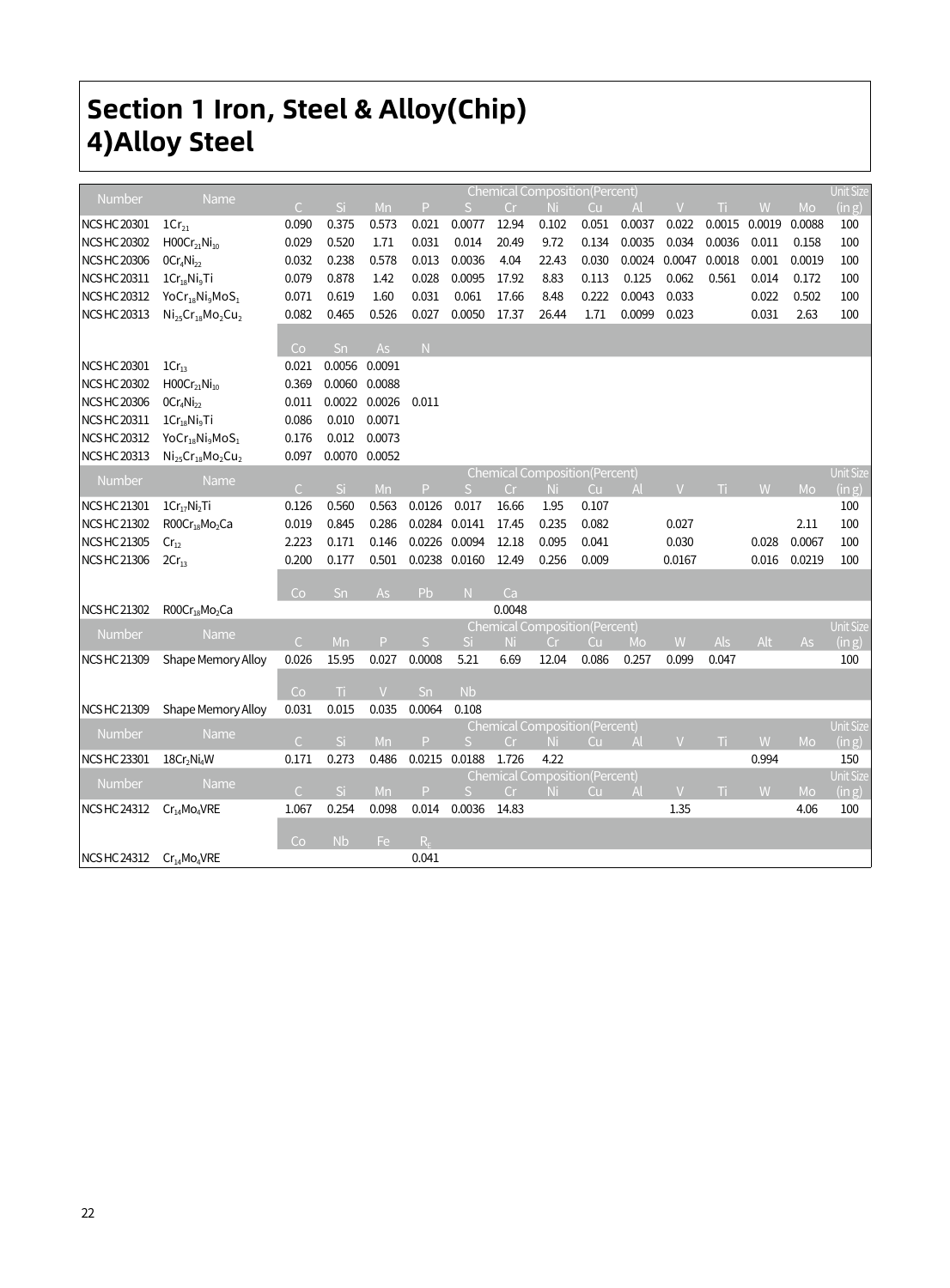| <b>Number</b>       | Name                   |              |              |                           |             |               |        |                      | <b>Chemical Composition (Percent)</b> |          |           |                      |               |        | <b>Unit Size</b> |
|---------------------|------------------------|--------------|--------------|---------------------------|-------------|---------------|--------|----------------------|---------------------------------------|----------|-----------|----------------------|---------------|--------|------------------|
|                     |                        | $\mathsf{C}$ | Si.          | Mn                        | P.          | S             | Cr     | <b>Ni</b>            | Cu                                    | W        | <b>Mo</b> | Sn                   | <b>Als</b>    | $\vee$ | (in g)           |
| <b>NCS HC 28302</b> | Stainless steel        | 0.049        | 0.583        | 0.876                     | 0.024       | 0.0057        | 17.23  | 9.47                 | 0.063                                 | 0.0034   | 0.042     | 0.0036               | 0.033         | 0.042  | 100              |
| <b>NCS HC 28303</b> | Stainless steel        | 0.196        | 0.776        | 0.324                     | 0.017       | 0.0043        | 12.24  | 0.086                | 0.012                                 | 0.022    | 0.0034    |                      |               | 0.024  | 100              |
| <b>NCS HC 28304</b> | Die Steel              | 0.407        | 1.06         | 0.315                     | 0.015       | 0.013         | 5.08   | 0.037                | 0.017                                 | (0.0038) | 1.20      |                      | 0.0056        | 0.946  | 100              |
| <b>NCS HC 28305</b> | Stainless steel        | 0.322        | 0.613        | 0.83                      | 0.018       | 0.017         | 8.63   | 0.148                | 0.47                                  | 0.004    | 0.016     | 0.0037               | 0.023         | 0.014  | 100              |
| <b>NCS HC 28306</b> | Stainless steel        | 0.329        | 0.397        | 0.433                     | 0.018       | 0.027         | 11.95  | 2.66                 | 0.08                                  | 0.0031   | 0.026     |                      | 0.0049 0.0019 | 0.016  | 100              |
| <b>NCS HC 28307</b> | <b>Stainless Steel</b> | 0.193        | 0.905        | 0.49                      | 0.022       | 0.01          | 19.4   | 6.48                 | 0.079                                 | 0.0052   | 0.021     | 0.0028               | 0.034         | 0.029  | 100              |
| <b>NCSHC 28308</b>  | Heat resisting alloy   | 0.392        | 2.41         | 0.508                     | 0.019       | 0.022         | 10.09  | 0.247                | 0.093                                 | 0.0065   | 1.09      |                      | 0.0047 0.0031 | 0.015  | 100              |
| <b>NCSHC 28309</b>  | Heat resisting alloy   | 0.54         | 0.433        | 0.321                     | 0.016       | 0.014         | 14.75  | 13.68                | 0.079                                 | 1.88     | 0.466     | 0.0052               | 0.035         | 0.024  | 100              |
| <b>NCSHC 28310</b>  | Heat resisting alloy   | 0.157        | 0.827        | 0.8                       | 0.021       | 0.023         | 13.31  | 13.9                 | 0.03                                  | 2.75     | 0.24      | 0.004                | 0.067         | 0.02   | 100              |
| <b>NCSHC28311</b>   | Heat resisting alloy   | 0.182        | 0.865        | 0.37                      | 0.019       | 0.025         | 17.3   | 1.33                 | 0.074                                 | 0.0032   | 0.023     | 0.004                | 0.0025        | 0.021  | 100              |
| <b>NCS HC 28312</b> | Heat resisting alloy   | 0.178        | 0.542        | 2.37                      | 0.023       | 0.0084        | 22.71  | 16.2                 | 0.058                                 |          |           | 0.0034 0.0071 0.0023 | 0.045         | 0.031  | 100              |
|                     |                        | Co           | As           | Ti.                       | <b>Alis</b> | Alt           | B      | Zn                   | Sb                                    |          |           |                      |               |        |                  |
| <b>NCS HC 28302</b> | Stainless steel        | 0.041        | 0.0041       | 0.233                     |             |               |        |                      |                                       |          |           |                      |               |        |                  |
| <b>NCS HC 28303</b> | Stainless steel        | 0.018        | 0.0022       | 0.0011                    |             |               |        |                      |                                       |          |           |                      |               |        |                  |
| <b>NCS HC 28304</b> | Die Steel              | 0.011        | (0.0021)     | 0.0049                    |             | 0.0040 0.0096 |        |                      |                                       |          |           |                      |               |        |                  |
| <b>NCS HC 28305</b> | Stainless steel        | 0.019        | 0.0054       | 0.076                     |             | 0.027         |        | 0.0002 0.0034 0.0018 |                                       |          |           |                      |               |        |                  |
| <b>NCS HC 28306</b> | Stainless steel        | 0.057        | 0.0049       | 0.029                     |             | 0.0073        |        |                      | 0.0018 0.0016                         |          |           |                      |               |        |                  |
| <b>NCS HC 28307</b> | <b>Stainless Steel</b> | 0.095        | 0.0046       | 0.206                     |             | 0.037         |        |                      | 0.0016 0.0015                         |          |           |                      |               |        |                  |
| <b>NCS HC 28308</b> | Heat resisting alloy   | 0.019        | 0.0054       | 0.0032                    |             | 0.0057        |        |                      | 0.0009 0.0021                         |          |           |                      |               |        |                  |
| <b>NCS HC 28309</b> | Heat resisting alloy   | 0.035        | 0.009        | 0.0011                    |             | 0.038         |        | 0.0003 0.0018 0.0016 |                                       |          |           |                      |               |        |                  |
| <b>NCS HC 28310</b> | Heat resisting alloy   | 0.147        | 0.0041       | 0.0011                    |             | 0.074         | 0.0004 | 0.005                | 0.0004                                |          |           |                      |               |        |                  |
| <b>NCS HC 28311</b> | Heat resisting alloy   | 0.051        | 0.0051       | 0.0011                    |             | 0.0061        |        | 0.002                | 0.0016                                |          |           |                      |               |        |                  |
| <b>NCS HC 28312</b> | Heat resisting alloy   | 0.186        | 0.0038       | 0.051                     |             | 0.053         |        |                      | 0.0036 0.0006                         |          |           |                      |               |        |                  |
|                     |                        |              |              |                           |             |               |        |                      | <b>Chemical Composition (Percent)</b> |          |           |                      |               |        | <b>Unit Size</b> |
| <b>Number</b>       | Name                   | $\mathsf{C}$ | Si.          | Mn                        | P           | S             | Cr     | Ni.                  | Cu                                    | Mo       | $\vee$    | TI.                  | Al(t)         | Co     | (in g)           |
| <b>NCS HC 28313</b> | <b>Stainless Steel</b> | 0.039        | 0.425        | 1.07                      | 0.037       | 0.016         | 18.31  | 8.19                 | 0.399                                 | 0.027    | 0.106     | $0.002*$             |               | 0.208  | 50               |
| <b>NCS HC 28314</b> | <b>Stainless Steel</b> | 0.021        | 0.414        | 0.94                      | 0.034       | 0.0028        | 18.21  | 8.11                 | 0.043                                 | 0.025    | 0.089     | 0.006                |               | 0.216  | 50               |
| <b>NCS HC 28315</b> | <b>Stainless Steel</b> | 0.11         | 0.78         | 0.841                     | 0.024       | 0.0082        | 23.71  | 18.02                | 0.089                                 | 0.115    | 0.077     | $0.003*$             | 0.0056        | 0.102  | 50               |
| <b>NCS HC 28316</b> | <b>Stainless Steel</b> | 0.067        | 0.435        | 1.1                       | 0.028       | 0.021         | 16.8   | 10.39                | 0.166                                 | 2.01     | 0.048     | $0.006*$             | 0.012         | 0.063  | 50               |
| <b>NCS HC 28317</b> | <b>Stainless Steel</b> | 0.018        | 0.317        | 1.17                      | 0.042       | 0.0057        | 16.61  | 10.34                | 0.334                                 | 2.05     | 0.07      | $0.002*$             |               | 0.185  | 50               |
| <b>NCS HC 28318</b> | <b>Stainless Steel</b> | 0.134        | 0.505        | 0.456                     | 0.027       | 0.0067        | 16.26  | 1.78                 | 0.127                                 | 0.152    | 0.074     | 0.002                |               | 0.051  | 50               |
| <b>NCS HC 28319</b> | <b>Stainless Steel</b> | 0.046        | 0.643        | 0.742                     | 0.027       | 0.013         | 15.88  | 3.85                 | 3.24                                  | 0.259    | 0.075     | 0.002                |               | 0.115  | 50               |
| <b>NCS HC 28320</b> | <b>Stainless Steel</b> | 0.013        | 0.464        | 1.17                      | 0.033       | 0.0021        | 19.67  | 24.23                | 1.49                                  | 4.47     | 0.086     | $0.002*$             | 0.024         | 0.096  | 50               |
|                     |                        |              |              |                           |             |               |        |                      |                                       |          |           |                      |               |        |                  |
| <b>NCS HC 28313</b> | <b>Stainless Steel</b> | <b>Nb</b>    | Sn<br>0.0051 | Pb<br>$0.0001* 0.0035$    | As          |               |        |                      |                                       |          |           |                      |               |        |                  |
| <b>NCS HC 28314</b> | <b>Stainless Steel</b> |              |              | $0.0001* 0.0001* 0.0025$  |             |               |        |                      |                                       |          |           |                      |               |        |                  |
| <b>NCS HC 28315</b> | <b>Stainless Steel</b> | 0.016        | 0.0025       | 0.0004 0.0042             |             |               |        |                      |                                       |          |           |                      |               |        |                  |
| <b>NCS HC 28316</b> | <b>Stainless Steel</b> | 0.027        | 0.0034       | 0.0005 0.0037             |             |               |        |                      |                                       |          |           |                      |               |        |                  |
| <b>NCS HC 28317</b> | <b>Stainless Steel</b> |              |              | 0.0073 0.0001* 0.0055     |             |               |        |                      |                                       |          |           |                      |               |        |                  |
| <b>NCS HC 28318</b> | <b>Stainless Steel</b> |              | 0.0058       | $0.0001* 0.0064$          |             |               |        |                      |                                       |          |           |                      |               |        |                  |
| <b>NCS HC 28319</b> | <b>Stainless Steel</b> | 0.232        |              | 0.0064 0.0002* 0.0048     |             |               |        |                      |                                       |          |           |                      |               |        |                  |
| <b>NCS HC 28320</b> | <b>Stainless Steel</b> | 0.042        |              | $0.0043$ $0.0001*$ 0.0053 |             |               |        |                      |                                       |          |           |                      |               |        |                  |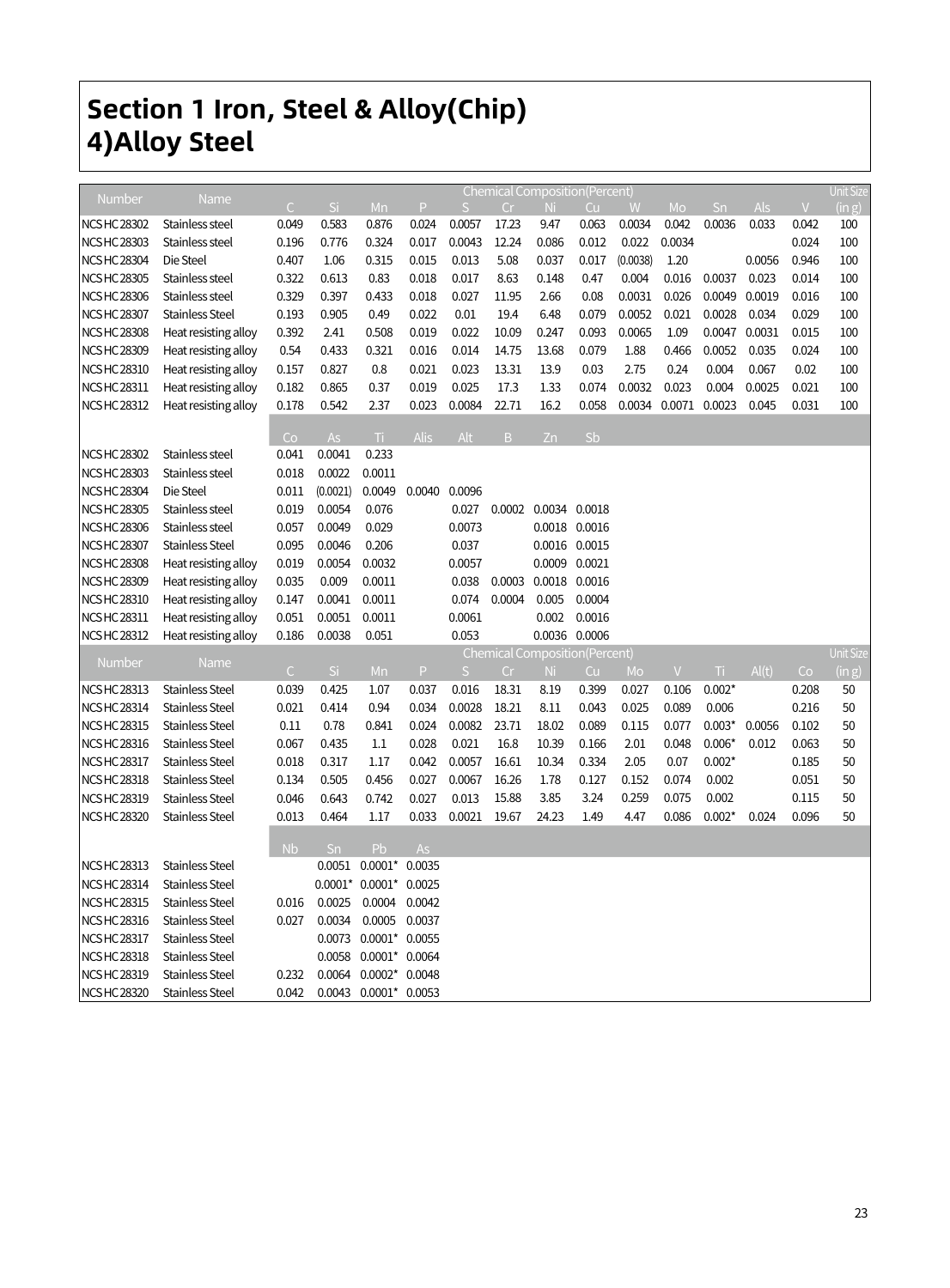| <b>Number</b>          | <b>Name</b>                           |              |           |           |           |        |       | <b>Chemical Composition(Percent)</b>  |           |        |        |              |              |        | <b>Unit Size</b> |
|------------------------|---------------------------------------|--------------|-----------|-----------|-----------|--------|-------|---------------------------------------|-----------|--------|--------|--------------|--------------|--------|------------------|
|                        |                                       | $\mathsf{C}$ | <b>Si</b> | Mn        | P         |        | Сı    |                                       |           |        | Fe     | Mo           | Cu           | $\vee$ | (in g)           |
| NCS HC 29322           | $Cr_{14}$                             | 0.077        | 1.487     | 13.49     | 0.074     | 0.0166 | 14.00 | 1.63                                  |           |        |        |              |              |        | 150              |
| <b>NCS HC 29323</b>    | $Cr_{13}$ SiAl                        | 0.153        | 1.086     | 0.646     | 0.029     | 0.029  | 12.46 | 0.510                                 | 0.702     |        |        |              |              |        | 150              |
| Number                 | Name                                  |              |           |           |           |        |       | <b>Chemical Composition(Percent)</b>  |           |        |        |              |              |        | <b>Unit Size</b> |
|                        |                                       | $\mathsf{C}$ | Si.       | Mn        | P         |        | Cr    | Ni.                                   | <b>Mo</b> |        |        |              |              |        | (in g)           |
| NCS HC 37301           | High Manganese Steel                  | 1.25         | 0.464     | 11.59     | 0.073     | 0.0056 |       |                                       |           |        |        |              |              |        | 20               |
| NCS HC 37302b          | High Manganese Steel                  | 1.26         | 0.595     | 12.00     | 0.079     | 0.013  |       |                                       |           |        |        |              |              |        | 20               |
| NCSHC37303             | <b>Stainless Steel</b>                | 0.032        | 0.78      | 1.45      | 0.026     | 0.019  | 16.14 | 10.30                                 | 2.28      |        |        |              |              |        | 100              |
| NCSHC37304             | $OCr_{18}Ni9$                         | 0.075        | 0.77      | 1.44      | 0.033     | 0.025  | 8.56  |                                       |           |        |        |              |              |        | 100              |
| NCSHC37305             | OCr <sub>18</sub> Ni <sub>10</sub> Ti | 0.086        | 0.84      | 1.45      | 0.032     | 0.014  | 17.45 |                                       |           |        |        |              |              |        | 100              |
| NCSHC37306             | 1Cr <sub>18</sub> Ni <sub>9</sub> Ti  | 0.134        | 0.021     | 1.06      | 0.033     | 0.021  | 17.01 |                                       |           |        |        |              |              |        | 100              |
| NCSHC37307             | $1Cr_{13}$                            | 0.144        | 0.56      | 0.71      | 0.038     | 0.028  | 12.07 |                                       |           |        |        |              |              |        | 100              |
| <b>NCS HC 37308</b>    | $2Cr_{13}$                            | 0.232        | 0.82      | 0.80      | 0.042     | 0.027  | 12.42 |                                       |           |        |        |              |              |        | 100              |
| Number                 | Name                                  |              |           |           |           |        |       | <b>Chemical Composition (Percent)</b> |           |        |        |              |              |        | Unit Size        |
|                        |                                       | $\mathsf{C}$ | Si.       | Mn        | P         |        | Cr    | Ni                                    | Cu        | Al     | $\vee$ | m.           | W            | Mo     | (in g)           |
| <b>NCSHC41301</b>      | $Ni_{80}Cr_{20}$                      | 0.051        | 1.15      | 0.601     | 0.0015    | 0.0023 | 21.50 | 75.10                                 | 0.012     | 0.080  |        | 0.221        |              |        | 150              |
| NCSHC41303             | $6Cr_4W_2MO_2$                        | 0.600        | 0.980     | 0.968     | 0.023     | 0.0079 | 4.45  |                                       | 0.084     |        | 0.938  |              | 2.14         | 2.44   | 150              |
| NCSHC41307c 1Cr18NigTi |                                       | 0.050        | 0.512     | 0.803     | 0.029     | 0.0050 | 18.56 | 9.86                                  | 0.179     |        | 0.057  | 0.473        | 0.057        | 0.151  | 100              |
| <b>NCS HC 41308</b>    | $Cr_{12}$                             | 2.20         | 0.258     | 0.312     | 0.22      | 0.0105 | 12.62 | 0.109                                 | 0.088     |        | 0.054  |              |              | 0.094  | 150              |
| NCSHC41309             | $2Cr_{12}$                            | 0.334        | 0.519     | 0.211     | 0.025     | 0.0073 | 12.79 | 0.126                                 | 0.048     |        | 0.039  |              |              | 0.016  | 150              |
| NCSHC41310b CrNi       |                                       | 0.06         | 0.27      | 0.9       | 0.041     | 0.014  | 18.04 | 8.06                                  | 0.47      |        | 0.066  |              |              | 0.35   | 150              |
|                        |                                       |              |           |           |           |        |       |                                       |           |        |        |              |              |        |                  |
|                        |                                       | Co           | Sn        | <b>As</b> | <b>Sb</b> | N      | Fe    | Alt                                   | Als       | B      | N.     | $Al^{\star}$ | $Ti^{\star}$ |        |                  |
| <b>NCSHC41301</b>      | $Ni_{80}Cr_{20}$                      |              |           |           |           |        | 1.23  |                                       |           |        |        |              |              |        |                  |
| NCSHC41307c 1Cr18NigTi |                                       | 0.052        | 0.017     | 0.0067    |           | 0.015  |       | 0.083                                 | 0.084     |        |        |              |              |        |                  |
| NCSHC41310b CrNi       |                                       | 0.164        | 0.012     | 0.0061    |           |        |       |                                       |           | 0.0053 | 0.125  | 0.005        | 0.001        |        |                  |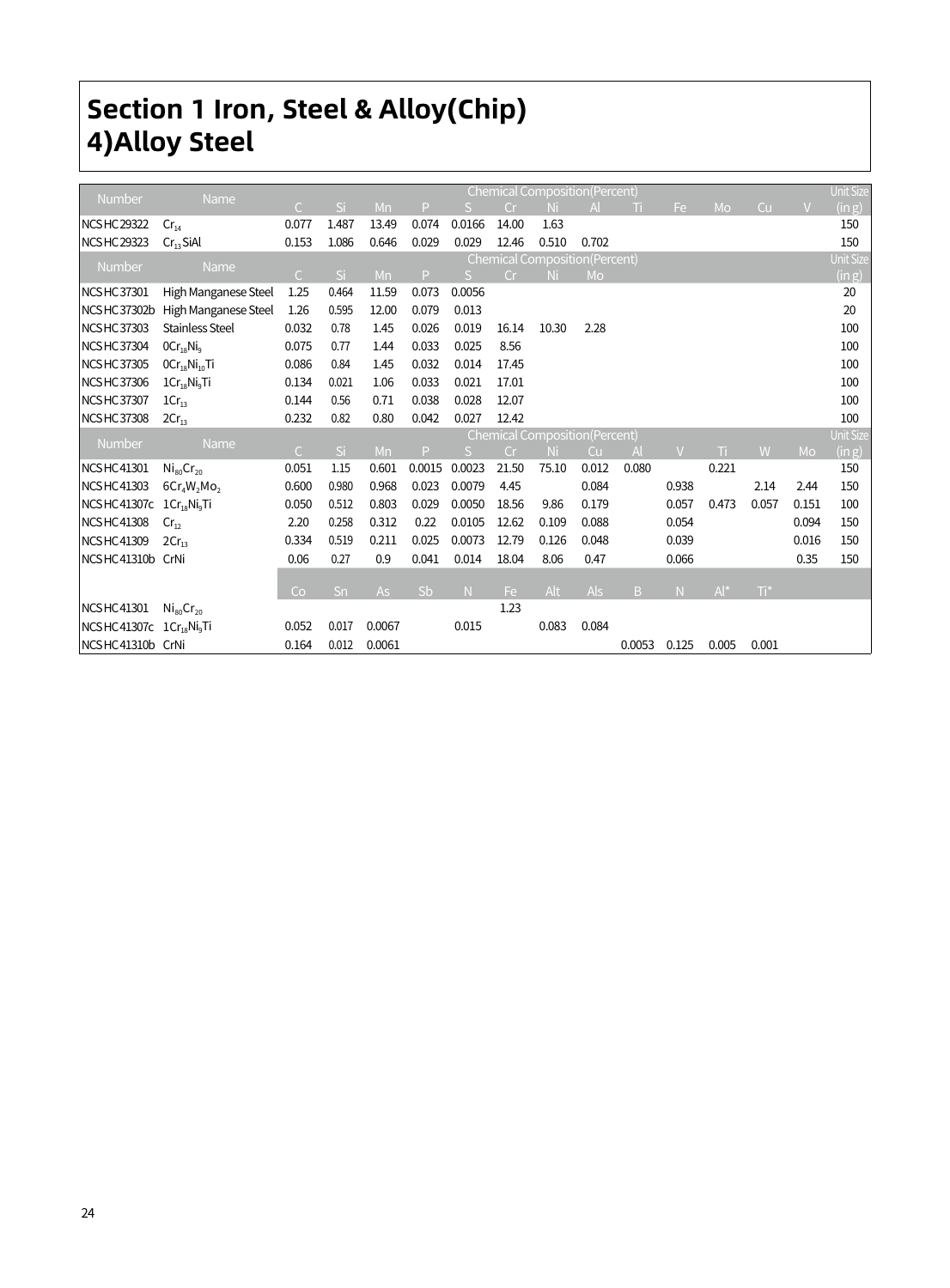|                                          |                                                      |              |       |       |               |              |       | <b>Chemical Composition (Percent)</b> |       |       |       |       |       |       | <b>Unit Size</b>           |
|------------------------------------------|------------------------------------------------------|--------------|-------|-------|---------------|--------------|-------|---------------------------------------|-------|-------|-------|-------|-------|-------|----------------------------|
| <b>Number</b>                            | <b>Name</b>                                          | $\mathsf{C}$ | Si.   | Mn    | P             | S            | Cr    | Ni.                                   | Cu.   | V     | W     | Mo    |       |       | (in g)                     |
| <b>NCS HC 11401</b>                      | $W_{18}Cr_4V$                                        | 0.71         | 0.33  | 0.33  | 0.024         | 0.006        | 4.10  |                                       |       | 1.44  | 16.13 | 0.14  |       |       | 150                        |
| NCS HC 11401a $W_{18}$ Cr <sub>4</sub> V |                                                      | 0.87         | 0.23  | 0.24  | 0.044         | 0.004        | 3.72  |                                       |       | 1.19  | 19.16 | 0.28  |       |       | 150                        |
| <b>NCS HC 11402</b>                      | $W_6$ Mo <sub>5</sub> Cr <sub>4</sub> V <sub>2</sub> | 0.72         | 0.10  | 0.28  | 0.027         | 0.007        | 3.90  |                                       |       | 2.09  | 6.77  | 4.88  |       |       | 150                        |
| <b>NCS HC 11403</b>                      | $Cr_{12}W$                                           | 2.00         | 0.297 | 0.294 | 0.049         | 0.0053       | 11.71 | 0.113                                 |       |       | 0.96  |       |       |       | 150                        |
| NCSHC11403a Cr12W                        |                                                      | 1.96         | 0.18  | 0.31  | 0.048         | 0.088        | 11.99 | 0.12                                  | 0.061 |       | 0.97  |       |       |       | 150                        |
| <b>NCS HC 11404</b>                      | 5CrNiMo                                              | 0.52         | 0.16  | 0.56  | 0.020         | 0.005        | 0.57  | 1.55                                  |       |       |       | 0.20  |       |       | 150                        |
| <b>NCS HC 11405</b>                      | $W_2$                                                | 1.14         | 0.274 | 0.287 | 0.014         | 0.0046       | 0.183 | 0.073                                 | 0.040 |       | 2.31  |       |       |       | 150                        |
| NCS HC 11405a W <sub>2</sub>             |                                                      | 1.25         | 0.16  | 0.38  | 0.035         |              | 0.14  | 0.18                                  |       |       | 2.27  |       |       |       | 150                        |
| NCSHC11406                               | 6SiMnW                                               | 0.65         | 1.23  | 0.65  | 0.017         | 0.016        | 0.026 |                                       |       |       | 1.42  |       |       |       | 150                        |
| NCSHC11406a 6SiMnW                       |                                                      | 0.64         | 0.97  | 0.75  | 0.011         | 0.009        |       | 0.23                                  | 0.032 |       | 1.44  |       |       |       | 150                        |
| <b>NCS HC 11407</b>                      | $3W_4Cr_2V$                                          | 0.34         | 0.30  | 0.11  | 0.013         | 0.009        | 2.44  | 0.087                                 | 0.034 | 0.65  | 3.61  |       |       |       | 150                        |
| NCSHC11408                               | 9V                                                   | 1.07         | 0.18  | 0.44  | 0.044         | 0.006        |       | 0.24                                  |       | 0.41  |       |       |       |       | 150                        |
| <b>NCS HC 11409</b>                      | SiMnV                                                | 1.42         | 0.64  | 0.74  | 0.052         | 0.033        |       | 0.27                                  |       | 0.31  |       |       |       |       | 150                        |
| <b>NCS HC 11410</b>                      | 9Mn <sub>2</sub> V                                   | 0.84         | 0.23  | 2.02  | 0.051         | 0.006        | 0.10  | 0.034                                 |       | 0.16  |       |       |       |       | 150                        |
| <b>NCSHC11411</b>                        | 5CrW <sub>2</sub> Si                                 | 0.50         | 0.60  | 0.40  | 0.030         | 0.031        | 1.15  | 0.14                                  | 0.048 |       | 2.30  |       |       |       | 150                        |
| <b>NCS HC 11412</b>                      | T <sub>7</sub>                                       | 0.66         | 0.27  | 0.66  | 0.030         | 0.019        | 0.31  | 0.24                                  | 0.023 |       |       |       |       |       | 150                        |
| NCS HC 11412a T <sub>7</sub>             |                                                      | 0.70         | 0.26  | 0.79  | 0.035         | 0.028        | 0.005 | 0.019                                 | 0.024 |       |       |       |       |       | 150                        |
| NCSHC 11412b $T_7$                       |                                                      | 0.72         | 0.34  | 0.18  | 0.013         | 0.003        |       | 0.013                                 | 0.024 |       |       |       |       |       | 150                        |
| <b>NCS HC 11413</b>                      | $T_8$                                                | 0.79         | 0.25  | 0.28  | 0.029         | 0.007        |       |                                       |       |       |       |       |       |       | 150                        |
| NCSHC11413a T <sub>8</sub>               |                                                      | 0.82         | 0.30  | 0.78  | 0.021         | 0.015        |       |                                       |       |       |       |       |       |       | 150                        |
| <b>NCS HC 11414</b>                      | $T_{10}$                                             | 1.05         | 0.33  | 0.41  | 0.011         | 0.009        | 0.63  | 0.021                                 | 0.022 | 0.23  |       |       |       |       | 150                        |
| <b>NCS HC 11415</b>                      | $\mathsf{T}_{\mathsf{1}\mathsf{1}}$                  | 1.15         | 0.24  | 0.34  | 0.019         | 0.005        | 0.050 | 0.039                                 | 0.023 |       |       |       |       |       | 150                        |
| <b>NCS HC 11416</b>                      | $T_{12}$                                             | 1.20         | 0.21  | 0.19  | 0.012         | 0.009        | 0.044 | 0.030                                 | 0.095 |       |       |       |       |       | 150                        |
| <b>Number</b>                            | Name                                                 |              |       |       |               |              |       | <b>Chemical Composition (Percent)</b> |       |       |       |       |       |       | <b>Unit Size</b>           |
|                                          |                                                      | $\mathsf{C}$ | Si.   | Mn    | P             | S            |       |                                       |       |       |       |       |       |       | (in g)                     |
| <b>NCS HC 13401</b>                      | $T_8A$                                               | 0.81         | 0.18  | 0.23  | 0.013         | 0.0065       |       |                                       |       |       |       |       |       |       | 150                        |
| <b>NCS HC 13402</b>                      | $T_{13}A$                                            | 1.26         | 0.25  | 0.28  | 0.018         | 0.0105       |       |                                       |       |       |       |       |       |       | 150                        |
| <b>NCS HC 13403</b>                      | $T_{11}A$                                            | 1.155        | 0.46  | 1.14  | 0.043         | 0.038        |       |                                       |       |       |       |       |       |       | 150                        |
| <b>NCS HC 13404</b>                      | $T_{12}A$                                            | 1.18         | 0.32  | 0.70  | 0.010         | 0.0065       |       |                                       |       |       |       |       |       |       | 150                        |
| <b>Number</b>                            | Name                                                 | $\mathsf{C}$ | Si    | Mn    | P             | S            | Cu    | <b>Chemical Composition (Percent)</b> |       |       |       |       |       |       | <b>Unit Size</b><br>(in g) |
| <b>NCS HC 14401</b>                      | $T_8$                                                | 0.785        | 0.563 | 0.614 | 0.0115        | 0.029        | 0.064 |                                       |       |       |       |       |       |       | 150                        |
|                                          |                                                      |              |       |       |               |              |       | Chemical Composition(Percent)         |       |       |       |       |       |       | Unit Size                  |
| <b>Number</b>                            | Name                                                 | $\mathsf{C}$ | Si.   | Mn    | P             | S            | Cr    | Ni.                                   | Cu    | Al.   | V     | W     | Mo    | Co    | (in g)                     |
| <b>NCS HC 17401</b>                      | $W_{18}$ Cr <sub>4</sub> V                           | 0.762        | 0.241 | 0.280 | 0.0241        | 0.026        | 4.03  | 0.040                                 | 0.038 |       | 1.30  | 18.16 | 0.245 |       | 100                        |
| <b>NCS HC 17402</b>                      | $W_6MO_5Cr_4V_2$                                     | 0.855        | 0.232 | 0.275 | 0.0261        | 0.011        | 4.08  | 0.046                                 | 0.041 |       | 2.02  | 5.99  | 4.84  |       | 100                        |
| <b>NCS HC 17403</b>                      | 3Cr <sub>2</sub> W <sub>8</sub> V                    | 0.359        | 0.170 | 0.298 | 0.0211        | 0.021        | 2.48  | 0.0208                                | 0.030 |       | 0.27  | 8.39  | 0.055 |       | 100                        |
| <b>NCS HC 17405</b>                      | High Speed Steel                                     | 0.941        | 0.521 | 0.441 | 0.023         | 0.028        | 1.99  | 0.095                                 |       |       | 0.18  | 19.22 | 0.122 |       | 100                        |
| <b>NCSHC17406</b>                        | High Speed Steel                                     | 0.78         | 0.230 | 0.427 | 0.024         | 0.020        | 3.64  | 0.134                                 |       |       | 0.44  | 18.72 | 0.176 |       | 100                        |
| <b>NCSHC17407</b>                        | High Speed Steel                                     | 0.710        | 0.183 | 0.268 | 0.029         | 0.0064       | 4.29  | 0.187                                 |       |       | 1.05  | 17.64 | 0.266 |       | 100                        |
| <b>NCSHC17408</b>                        | High Speed Steel                                     | 0.577        | 0.383 | 0.233 | 0.015         | 0.0043       | 2.70  | 0.231                                 |       |       | 0.81  | 16.24 | 0.330 |       | 100                        |
| <b>NCS HC 17409</b>                      | High Speed Steel                                     | 0.493        | 0.493 | 0.343 |               | 0.304 0.0048 | 4.78  | 0.278                                 |       |       | 1.49  | 14.96 | 0.411 |       | 100                        |
| <b>NCS HC 17414</b>                      | <b>High Speed Steel</b>                              | 0.332        | 1.16  | 2.719 | 0.0228 0.0177 |              | 4.43  | 0.862                                 |       | 1.955 | 1.083 | 9.22  | 6.16  | 2.989 | 100                        |
|                                          |                                                      | <b>Nb</b>    |       |       |               |              |       |                                       |       |       |       |       |       |       |                            |
| NCSHC17414                               | High Speed Steel                                     | 0.497        |       |       |               |              |       |                                       |       |       |       |       |       |       |                            |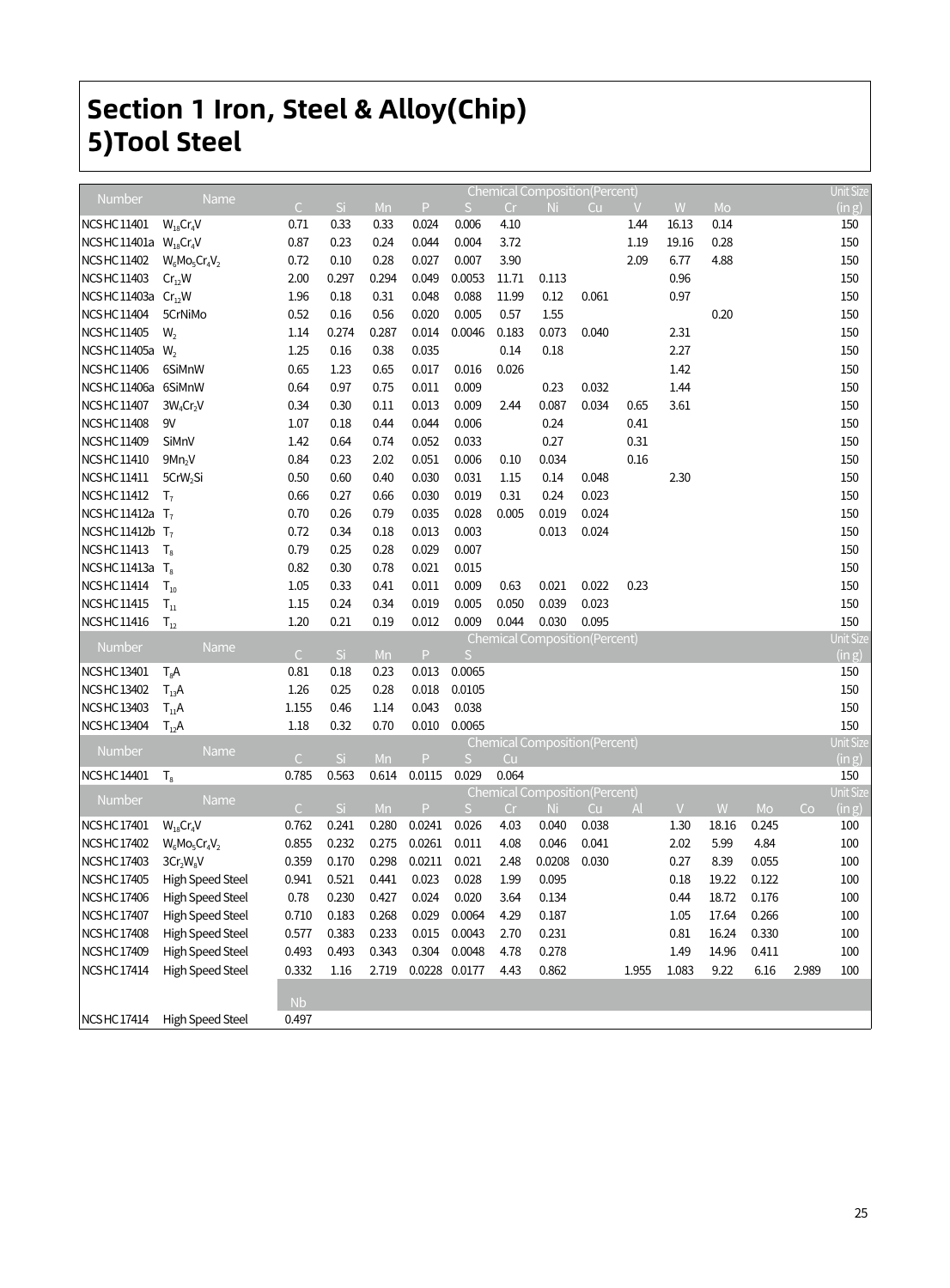| <b>Number</b>       | Name                                             |              |       |       |       |        |       |           | <b>Chemical Composition(Percent)</b>         |               |                |      |                |           | <b>Unit Size</b> |
|---------------------|--------------------------------------------------|--------------|-------|-------|-------|--------|-------|-----------|----------------------------------------------|---------------|----------------|------|----------------|-----------|------------------|
|                     |                                                  | $\mathsf{C}$ | Si.   | Mn    | P.    | S.     | Cr    | Ni        | Cu                                           |               | <b>W</b>       | Mo   | Sn.            | Co        | (in g)           |
| <b>NCS HC 21401</b> | <b>High Speed Steel</b>                          | 0.828        | 0.226 | 0.283 | 0.028 | 0.0065 | 4.08  | 0.083     | 0.140                                        | 1.33          | 9.23           | 3.13 | 0.017          | 0.018     | 150              |
|                     |                                                  |              |       |       |       |        |       |           |                                              |               |                |      |                |           |                  |
|                     |                                                  | TT.          | Als   |       |       |        |       |           |                                              |               |                |      |                |           |                  |
|                     |                                                  | 0.0044       | 0.013 |       |       |        |       |           |                                              |               |                |      |                |           |                  |
| Number              | <b>Name</b>                                      | $\mathsf{C}$ | Si    | Mn    | P.    | S.     | Cr    | Ni        | <b>Chemical Composition (Percent)</b><br>CLI |               | W              | Mo   | R <sub>F</sub> |           | <b>Unit Size</b> |
| <b>NCS HC 23402</b> | $Cr_4MO_4VR_F$                                   | 0.85         | 0.39  | 0.35  | 0.034 | 0.014  | 4.07  |           |                                              | 0.99          |                | 4.38 | 0.035          |           | (in g)<br>150    |
| <b>NCS HC 23403</b> | W <sub>9</sub> Mo <sub>3</sub> Cr <sub>4</sub> V | 0.81         | 0.322 | 0.349 | 0.028 | 0.012  | 3.91  | 0.076     | 0.137                                        | 1.49          | 8.84           | 2.92 |                |           | 150              |
| <b>NCS HC 23404</b> | W <sub>9</sub> Mo <sub>3</sub> Cr <sub>4</sub> V | 0.823        | 0.303 | 0.303 | 0.027 | 0.017  | 3.99  | 0.100     | 0.138                                        | 1.44          | 9.17           | 2.92 |                |           | 100              |
| <b>NCS HC 23405</b> | High-speed tool Steel                            | 0.888        | 0.267 | 0.308 | 0.026 | 0.018  | 3.99  | 0.103     | 0.147                                        | 1.94          | 6.13           | 4.85 |                |           | 100              |
|                     |                                                  |              |       |       |       |        |       |           | <b>Chemical Composition (Percent)</b>        |               |                |      |                |           | <b>Unit Size</b> |
| <b>Number</b>       | <b>Name</b>                                      | $\mathsf{C}$ | Si    | Mn    | P.    | S.     | Cr    | Ni        | Cu                                           | $\mathsf{Al}$ | $\overline{V}$ | Ti   | <b>W</b>       | <b>Mo</b> | (in g)           |
| <b>NCS HC 24403</b> | <b>High Speed Steel</b>                          | 0.731        | 0.207 | 0.286 | 0.22  | 0.22   | 2.96  | 0.156     | 0.249                                        |               | 0.44           |      | 15.99          | 0.42      | 100              |
| <b>NCS HC 24404</b> | <b>High Speed Steel</b>                          | 0.909        | 0.309 | 0.244 | 0.025 | 0.026  | 3.25  | 0.203     | 0.223                                        |               | 0.84           |      | 14.41          | 0.88      | 100              |
| <b>NCS HC 24405</b> | <b>High Speed Steel</b>                          | 0.821        | 0.443 | 0.307 | 0.025 | 0.024  | 3.54  | 0.383     | 0.211                                        | 0.059         | 1.23           |      | 11.71          | 1.57      | 100              |
| <b>NCSHC 24407</b>  | High Speed Steel                                 | 1.09         | 0.352 | 0.405 | 0.034 | 0.034  | 4.26  | 0.201     | 0.248                                        |               | 2.77           |      | 6.85           | 3.75      | 100              |
| <b>NCS HC 24408</b> | <b>High Speed Steel</b>                          | 0.996        | 0.648 | 0.293 | 0.026 | 0.026  | 5.19  | 0.224     | 0.203                                        | 0.128         | 4.51           |      | 1.80           | 6.52      | 100              |
|                     |                                                  |              |       |       |       |        |       |           | Chemical Composition(Percent)                |               |                |      |                |           | <b>Unit Size</b> |
| <b>Number</b>       | Name                                             | $\mathsf{C}$ | Si.   | Mn    | P     | S.     | Cr    | <b>Ni</b> | Cu                                           |               | W              | Mo   | Co             | Ti.       | (in g)           |
| <b>NCSHC 28401</b>  | $T_{10}$                                         | 0.985        | 0.286 | 0.211 | 0.027 | 0.012  | 0.070 | 0.037     | 0.086                                        |               |                |      |                |           | 100              |
| <b>NCS HC 28402</b> | <b>High Speed Steel</b>                          | 0.847        | 0.190 | 0.296 | 0.023 | 0.012  | 3.99  | 0.096     | 0.122                                        | 1.93          | 6.14           | 5.06 | 0.023          | 0.0013    | 100              |
|                     |                                                  | Als          |       |       |       |        |       |           |                                              |               |                |      |                |           |                  |
| <b>NCS HC 28402</b> | <b>High Speed Steel</b>                          | 0.0020       |       |       |       |        |       |           |                                              |               |                |      |                |           |                  |
| Number              | Name                                             |              |       |       |       |        |       |           | <b>Chemical Composition (Percent)</b>        |               |                |      |                |           | <b>Unit Size</b> |
|                     |                                                  | $\mathsf{C}$ | Si    | Mn    | P     | S      | ۲r    | Ni        | Cп                                           | $\mathsf{A}$  | $\overline{V}$ | Ti   | W              | <b>Mo</b> | (in g)           |
| <b>NCSHC41401</b>   | $T_{\rm R}$                                      | 0.822        | 0.223 | 0.267 | 0.008 | 0.0075 | 0.101 | 0.035     | 0.084                                        |               | 0.001          |      |                |           | 150              |
| <b>NCS HC 41403</b> | $T_{q}$                                          | 0.890        | 0.209 | 0.252 | 0.021 | 0.0115 |       |           |                                              |               |                |      |                |           | 150              |
| <b>NCS HC 41404</b> | $W_{18}$ Cr <sub>4</sub> V                       | 0.740        | 0.165 | 0.178 | 0.025 | 0.0015 | 4.18  |           |                                              |               | 1.30           |      | 17.97          |           | 150              |
| NCSHC41406          | $W_6MO_5Cr_4V_2$                                 | 0.874        | 0.367 | 0.301 | 0.020 | 0.017  | 4.12  | 0.317     | 0.080                                        |               | 1.76           |      | 6.15           | 4.73      | 150              |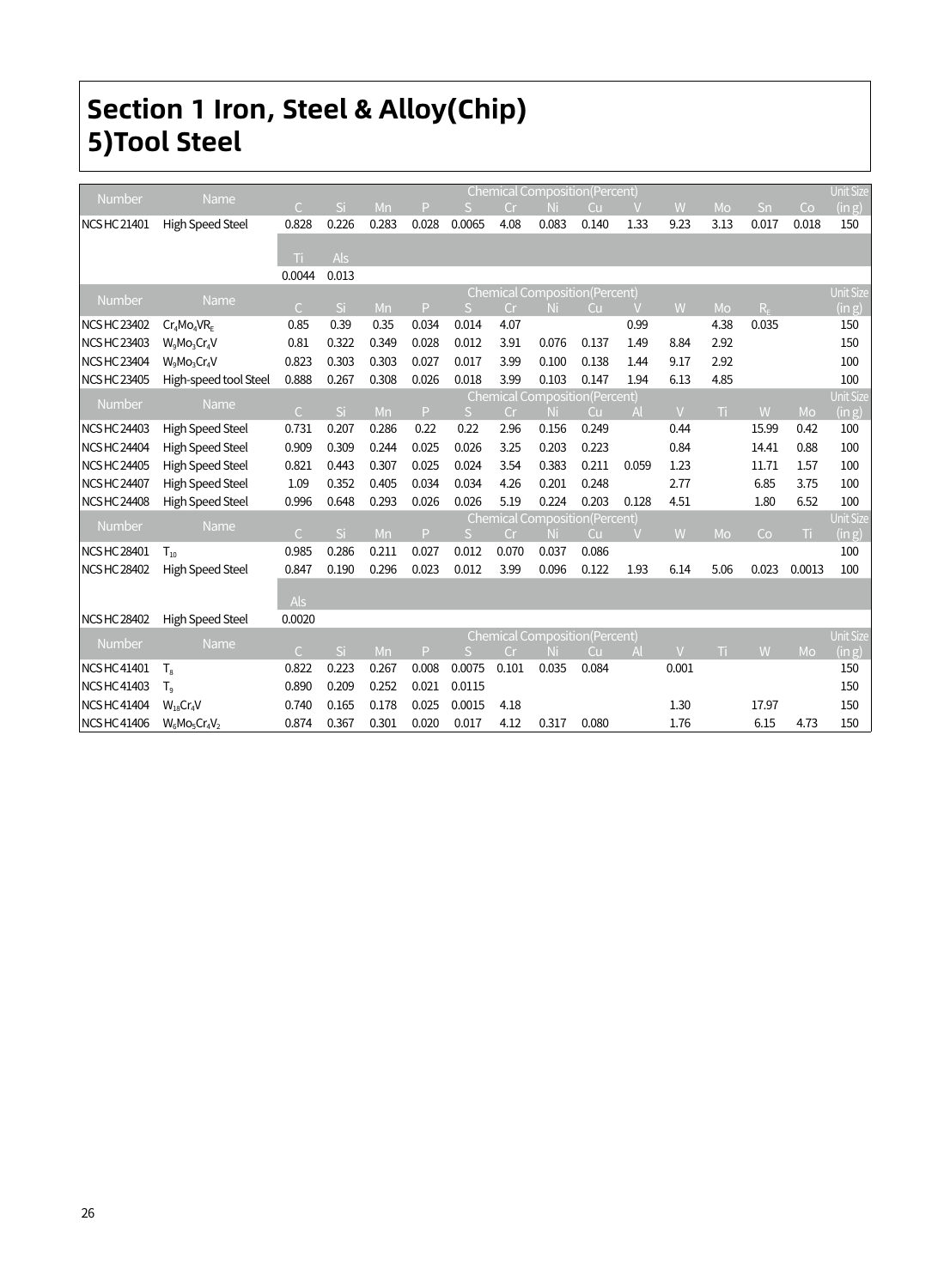### Section 1 Iron, Steel & Alloy(Chip) 6)Superalloy, Precious Alloy & Heat Resisting Alloy

| <b>Number</b>       | Name                                                  | $\mathsf{C}$ | Si.             | Mn    | P        | S.          | Cr     | <b>Chemical Composition (Percent)</b><br>Ni.                                         | Cu             | $\mathsf{Al}$  | V                                         | TL.                  | W    | Mo    | <b>Unit Size</b><br>(in g) |
|---------------------|-------------------------------------------------------|--------------|-----------------|-------|----------|-------------|--------|--------------------------------------------------------------------------------------|----------------|----------------|-------------------------------------------|----------------------|------|-------|----------------------------|
| <b>NCS HC 11501</b> | GH49                                                  | 0.032        |                 |       |          |             | 9.60   |                                                                                      |                | 3.56           | 0.30                                      | 1.83                 | 5.82 | 5.45  | 100                        |
| <b>NCS HC 11502</b> | GH43                                                  | 0.035        | 0.52            | 0.46  |          |             | 16.98  |                                                                                      |                | 1.40           |                                           | 2.54                 | 2.78 | 4.74  | 100                        |
| <b>NCS HC 11503</b> | GH37                                                  | 0.10         | 0.59            | 0.45  | 0.009    | 0.013       | 16.02  |                                                                                      |                | 2.27           | 0.38                                      | 2.29                 | 6.93 | 4.04  | 100                        |
| <b>NCS HC 11505</b> | GH143                                                 | 0.19         | 0.08            | 0.92  | 0.0015   | 0.004       | 15.13  |                                                                                      |                | 4.83           |                                           | 1.32                 |      | 5.57  | 100                        |
| <b>NCS HC 11506</b> | GH130                                                 |              | 0.04            |       | 0.004    | 0.0013      | 14.97  | 37.53                                                                                |                | 1.95           |                                           | 2.93                 | 5.07 |       | 100                        |
| <b>NCS HC 11507</b> | GH140                                                 | 0.10         | 0.35            | 0.55  | 0.016    | 0.011       | 23.15  | 38.16                                                                                |                | 0.42           |                                           | 0.94                 | 1.72 | 2.27  | 100                        |
| <b>NCS HC 11508</b> | GH131                                                 | 0.08         | 0.72            | 0.73  | 0.012    | 0.003       | 20.94  | 27.75                                                                                |                |                |                                           |                      | 5.66 | 2.96  | 100                        |
| <b>NCS HC 11509</b> | GH135                                                 | 0.062        | 0.48            | 0.43  | 0.009    | 0.017       | 14.94  | 34.25                                                                                |                | 2.58           |                                           | 2.42                 | 1.96 | 1.94  | 100                        |
| <b>NCS HC 11510</b> | GH35-1                                                | 0.13         | 0.80            | 0.75  | 0.016    | 0.016       | 23.00  | 36.43                                                                                |                | 0.50           |                                           | 1.19                 | 3.38 |       | 100                        |
| <b>NCSHC11511</b>   | GH35-2                                                | 0.10         | 0.62            | 0.61  | 0.013    | 0.029       | 21.00  | 35.95                                                                                |                | 0.44           |                                           |                      | 2.66 |       | 100                        |
| <b>NCS HC 11512</b> | GH36                                                  | 0.37         | 0.43            | 8.56  | 0.012    | 0.029       | 12.81  | 8.52                                                                                 |                |                | 1.41                                      | 0.06                 |      | 1.28  | 100                        |
| <b>NCSHC11513</b>   | GH39                                                  | 0.031        | 0.056           | 0.30  |          | 0.004       | 18.94  |                                                                                      | 0.009          | 0.25           |                                           | 0.60                 |      | 1.90  | 100                        |
| <b>NCSHC11514</b>   | GH128                                                 | 0.025        | 0.55            | 0.28  |          | 0.004       | 20.10  |                                                                                      |                | 0.34           |                                           |                      | 8.15 | 8.09  | 100                        |
| NCSHC11515          | K3                                                    | 0.15         | 0.06            |       |          | 0.003       | 10.92  |                                                                                      |                | 5.53           |                                           | 2.72                 | 4.91 | 3.98  | 100                        |
| <b>NCSHC11516</b>   | K13                                                   | 0.059        | 0.11            | 0.044 | 0.006    | 0.004       | 14.91  | 35.37                                                                                |                | 1.82           |                                           | 3.58                 |      |       | 100                        |
|                     |                                                       |              |                 |       |          |             |        |                                                                                      |                |                |                                           |                      |      |       |                            |
| NCSHC11517          | 4J29                                                  |              | 0.077           | 0.35  |          |             | 0.21   | 28.91                                                                                |                |                |                                           |                      |      |       | 100                        |
| <b>NCSHC11518</b>   | Cr <sub>14</sub> Ni <sub>14</sub> W <sub>2</sub> MoTi | 0.09         | 0.66            | 0.80  | 0.027    |             | 12.34  | 14.03                                                                                | 0.23           |                |                                           | 0.48                 | 2.20 | 0.58  | 100                        |
| <b>NCS HC 11519</b> | <b>Heat Resisting Steel</b>                           | 0.400        | 1.85            | 0.95  | 0.015    | 0.0041      | 25.58  | 34.86                                                                                |                |                | 0.041                                     |                      | 0.93 | 0.348 | 100                        |
| NCS HC 11531 GH153  |                                                       | 0.04         | 0.18            | 0.34  | 0.005    | 0.004       | 19.96  |                                                                                      |                | 0.48           |                                           | 0.46                 | 8.03 | 8.00  | 100                        |
|                     |                                                       | Co           | <b>Nb</b>       | Zr    | B        | $\mathsf N$ | Fe     | Ce.                                                                                  |                |                |                                           |                      |      |       |                            |
| <b>NCS HC 11501</b> | GH49                                                  | 14.87        |                 |       | 0.028    |             | (0.48) | 0.0023                                                                               |                |                |                                           |                      |      |       |                            |
| <b>NCS HC 11502</b> | GH43                                                  |              | 1.01            |       | 0.030    |             | (4.84) |                                                                                      |                |                |                                           |                      |      |       |                            |
| <b>NCS HC 11503</b> | GH37                                                  |              |                 |       | 0.025    |             | (4.09) |                                                                                      |                |                |                                           |                      |      |       |                            |
| <b>NCS HC 11505</b> | GH143                                                 | 19.73        |                 |       | 0.017    |             | (1.07) |                                                                                      |                |                |                                           |                      |      |       |                            |
| <b>NCS HC 11506</b> | GH130                                                 |              |                 |       | 0.018    |             |        |                                                                                      |                |                |                                           |                      |      |       |                            |
| <b>NCS HC 11508</b> | GH131                                                 |              | 1.03            |       | 0.0015   | 0.11        |        |                                                                                      |                |                |                                           |                      |      |       |                            |
| <b>NCS HC 11509</b> | GH135                                                 |              |                 |       | 0.017    |             |        |                                                                                      |                |                |                                           |                      |      |       |                            |
| <b>NCSHC11510</b>   | GH35-1                                                |              |                 |       |          |             |        | 0.014                                                                                |                |                |                                           |                      |      |       |                            |
| <b>NCS HC 11511</b> | GH35-2                                                |              | 1.43            |       |          |             |        | 0.013                                                                                |                |                |                                           |                      |      |       |                            |
| NCSHC11512          | GH36                                                  |              | 0.44            |       |          |             |        |                                                                                      |                |                |                                           |                      |      |       |                            |
| NCSHC11513          | GH39                                                  |              | 0.82            |       |          |             | (0.42) |                                                                                      |                |                |                                           |                      |      |       |                            |
| <b>NCS HC 11514</b> | GH128                                                 |              |                 | 0.032 | 0.007    |             | (1.94) | 0.007                                                                                |                |                |                                           |                      |      |       |                            |
| NCSHC11515          | K3                                                    | 5.41         |                 | 0.096 | 0.034    |             | (0.22) | 0.015                                                                                |                |                |                                           |                      |      |       |                            |
| NCSHC11516          | K13                                                   |              |                 |       | 0.100    |             |        |                                                                                      |                |                |                                           |                      |      |       |                            |
| NCSHC11517          | 4J29                                                  | 17.17        |                 |       |          |             |        |                                                                                      |                |                |                                           |                      |      |       |                            |
| <b>NCS HC 11531</b> | GH153                                                 |              |                 | 0.12  | 0.002    |             | 1.12   | 0.005                                                                                |                |                |                                           |                      |      |       |                            |
| Number              | Name                                                  |              |                 |       |          |             |        | <b>Chemical Composition(Percent)</b>                                                 |                |                |                                           |                      |      |       | <b>Unit Size</b>           |
| <b>NCS HC 11530</b> | Nickel Base Super Alloy                               | $\mathsf{C}$ | <b>Si</b><br>Mn | P     | S.<br>Cr | Fe i        | Mo     | B.<br>Al <sub>2</sub><br>0.120 0.249 0.276 0.0077 0.0046 12.81 0.454 4.53 0.011 6.14 | N <sub>b</sub> | Zr             | TI.<br>2.15 0.094 0.850 0.00023 (0.00006) | Bi<br>P <sub>b</sub> |      |       | $(in g)$  <br>50           |
|                     |                                                       |              |                 |       |          |             |        | Chemical Composition(µg/g)                                                           |                |                |                                           |                      |      |       | <b>Unit Size</b>           |
| Number              | Name                                                  | Ag           | <b>As</b>       | Bi.   | Ca       | Cd          | $\ln$  | Mg                                                                                   | <b>Pb</b>      | S <sub>b</sub> | So                                        | Sn                   | Te   | TI.   | (in g)                     |
| NCS HC 11520        | Superalloy Trace Elements                             | 3.5          | 17              | 4.2   | 42       | 7.0         | 11     | 82                                                                                   | 12             | 204            | 43                                        | 103                  | 3.0  | 8.5   | 150                        |
| <b>NCS HC 11521</b> | Superalloy Trace Elements                             | 4.6          | 11              | 0.4   | 21       | 4.6         | 2.6    | 16                                                                                   | 4.1            | 95             | 16                                        | 53                   | 11   | 22    | 150                        |
| <b>NCS HC 11522</b> | Superalloy Trace Elements                             | 5.3          | 15              | 0.4   | 11       | 1.8         | 30     | 15                                                                                   | 11             | 59             | 11                                        | 72                   | 2.1  | 51    | 150                        |
| <b>NCS HC 11523</b> | Superalloy Trace Elements                             | 0.3          | 72              | 0.5   | 32       | 1.9         | 0.4    | 53                                                                                   | 2.2            | 7.4            | 43                                        | 1040                 | 0.5  | 83    | 150                        |
| <b>NCS HC 11524</b> | Superalloy Trace Elements                             | 0.7          | 72              | 3.4   | 5.3      | 1.6         | 9.2    | 111                                                                                  | 91             | 6.2            | 53                                        | 92                   | 83   | 8.1   | 150                        |
|                     |                                                       | Zn           | Ga              |       |          |             |        |                                                                                      |                |                |                                           |                      |      |       |                            |
| <b>NCS HC 11520</b> | Superalloy Trace Elements                             | 24           | 29              |       |          |             |        |                                                                                      |                |                |                                           |                      |      |       |                            |
| <b>NCS HC 11521</b> | Superalloy Trace Elements                             | 32           | 32              |       |          |             |        |                                                                                      |                |                |                                           |                      |      |       |                            |
| <b>NCS HC 11522</b> | Superalloy Trace Elements                             | 105          | 108             |       |          |             |        |                                                                                      |                |                |                                           |                      |      |       |                            |
| <b>NCS HC 11523</b> | Superalloy Trace Elements                             | 20           | 28              |       |          |             |        |                                                                                      |                |                |                                           |                      |      |       |                            |
| <b>NCS HC 11524</b> | Superalloy Trace Elements                             | 6.0          | 63              |       |          |             |        |                                                                                      |                |                |                                           |                      |      |       |                            |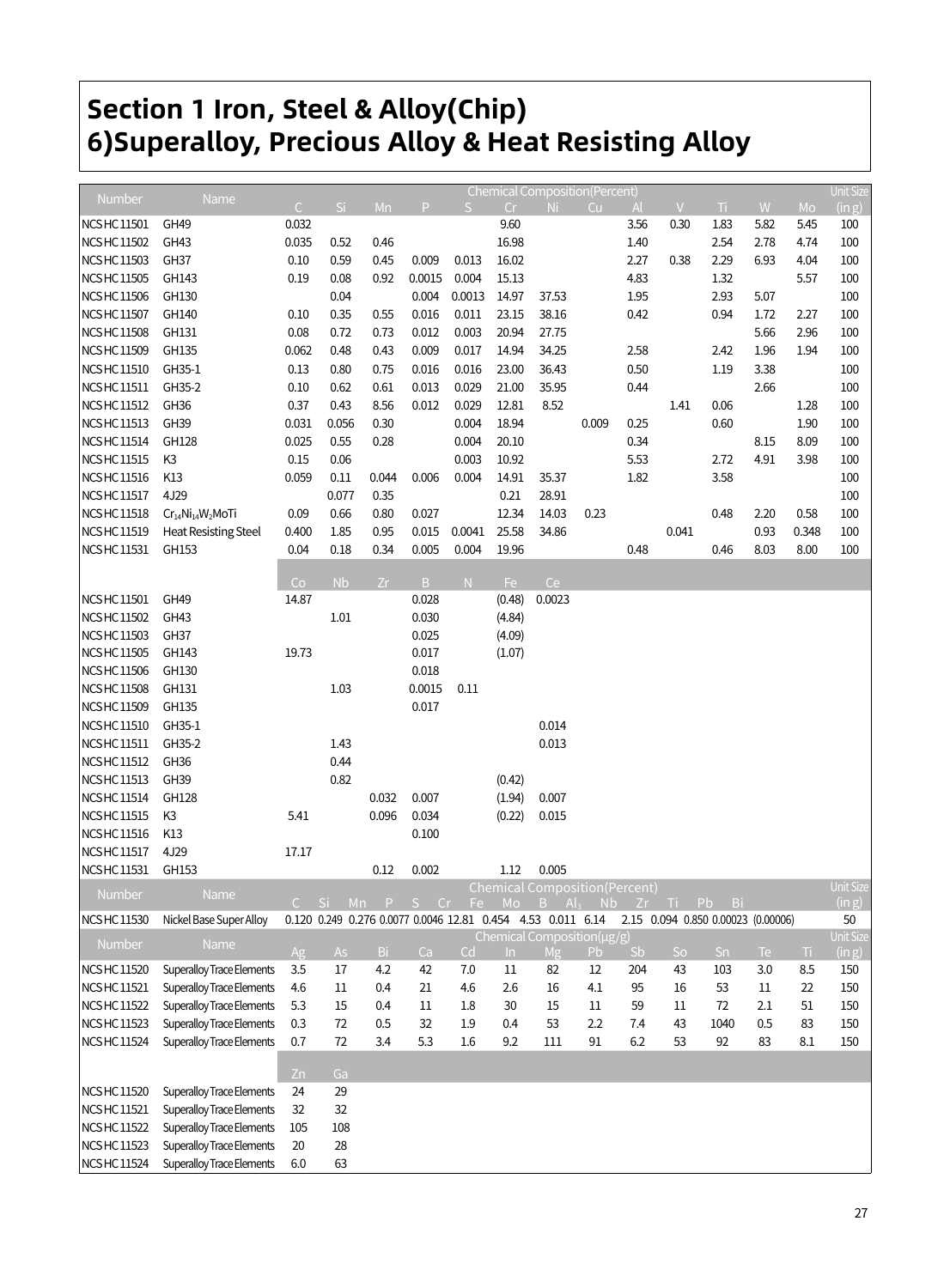### Section 1 Iron, Steel & Alloy(Chip) 6)Superalloy, Precious Alloy & Heat Resisting Alloy

|                     |                              |                         |                      |           |                |                                 |       |            | Chemical Composition(µg/g)                         |               |                |             |       |                | <b>Unit Size</b>        |
|---------------------|------------------------------|-------------------------|----------------------|-----------|----------------|---------------------------------|-------|------------|----------------------------------------------------|---------------|----------------|-------------|-------|----------------|-------------------------|
| <b>Number</b>       | Name                         | Ag                      | As                   | B.        | Bi.            | Cd                              | Ce    | Ci.        | Hf                                                 | Ga            | Ge             | $\ln$       | P.    | P <sub>b</sub> | (in g)                  |
| <b>NCS HC 11525</b> | Trace elements in superalloy | 0.78                    | 6.7                  | 90        | 0.14           | 0.31                            | 0.38  | 571        | 3.5                                                | 31            | 13             | 0.88        | 41    | 3.4            | 100                     |
| <b>NCS HC 11526</b> | Trace elements in superalloy | 1.0                     | 14                   | 47        | 0.19           | < 0.02                          | 1.8   | 363        | 7.4                                                | 34            | 24             | 7.2         | 36    | 3.7            | 100                     |
| <b>NCS HC 11527</b> | Trace elements in superalloy | 2.5                     | 96                   | 25        | 1.2            | < 0.02                          | 0.45  | 172        | 3.8                                                | 38            | 38             | 2.6         | 55    | 4.7            | 100                     |
| <b>NCS HC 11528</b> | Trace elements in superalloy | 4.4                     | 44                   | 24        | 2.0            | < 0.02                          | 0.028 | 94         | 33                                                 | 52            | 75             | 31          | 131   | 8.2            | 100                     |
| <b>NCS HC 11529</b> | Trace elements in superalloy | 5.4                     | 25                   | 13        | 1.8            | < 0.02                          | 0.19  | 53         | 12                                                 | 49            | 27             | 10          | 80    | 11             | 100                     |
|                     |                              |                         |                      |           |                |                                 |       |            |                                                    |               |                |             |       |                |                         |
|                     |                              | Sb                      | <b>Sc</b>            | Se        | Sn             | Te                              | Ti.   | Zn         |                                                    |               |                |             |       |                |                         |
| <b>NCS HC 11525</b> | Trace elements in superalloy | 1.4                     | 1.3                  | 9.8       | 3.2            | 28                              | 0.13  | 12         |                                                    |               |                |             |       |                |                         |
| <b>NCS HC 11526</b> | Trace elements in superalloy | 3.3                     | 2.7                  | 12        | 8.3            | 31                              | 0.16  | 13         |                                                    |               |                |             |       |                |                         |
| <b>NCS HC 11527</b> | Trace elements in superalloy | 16                      | 1.2                  | 4.1       | 18             | 7.5                             | 4.3   | 14         |                                                    |               |                |             |       |                |                         |
| <b>NCS HC 11528</b> | Trace elements in superalloy | 49                      | 1.2                  | 2.5       | 45             | 2.3                             | 3.9   | 15         |                                                    |               |                |             |       |                |                         |
| <b>NCS HC 11529</b> | Trace elements in superalloy | 33                      | 0.6                  | 2.2       | 43             | 1.3                             | 1.1   | 13         |                                                    |               |                |             |       |                |                         |
| <b>Number</b>       | Name                         | $\mathsf{C}$            | Si.                  | Mn        | P              | S.                              | Cr    | Ni.        | <b>Chemical Composition</b> (Percent)<br><b>Cu</b> | Ai            | Ti.            | W           | Mo    | Co             | <b>Unit Size</b>        |
| <b>NCS HC 20503</b> | 4J29                         | 0.0015                  | 0.106                | 0.307     | 0.0019         | 0.0056                          | 0.148 | 28.80      | 0.072                                              |               | 0.0040         |             | 4.13  | 17.77          | (in g)<br>100           |
| <b>NCS HC 20504</b> | 1J79                         | 0.008                   | 0.36                 | 1.08      | 0.0009         | 0.0030                          |       |            |                                                    |               |                |             |       |                | 150                     |
| <b>NCS HC 20505</b> | 2J64                         | 0.73                    | 0.25                 | 0.26      | 0.009          | 0.004                           |       | 79.56      | 0.072                                              |               |                |             | 3.98  |                | 150                     |
|                     |                              |                         |                      |           |                |                                 |       |            | <b>Chemical Composition (Percent)</b>              |               |                |             |       |                | <b>Unit Size</b>        |
| <b>Number</b>       | Name                         | $\mathsf{C}$            | Si                   | Mn        | P              | S.                              | Cr    | Ni.        | <b>Cu</b>                                          | $\mathsf{Al}$ | $\vee$         | TI.         | W     | Mo             | (in g)                  |
| <b>NCS HC 23505</b> | GH130                        | 0.038                   | 0.19                 | 0.28      | 0.08           | 0.05                            | 14.28 | 37.83      |                                                    | 1.88          |                | 2.89        | 5.87  |                | 100                     |
| <b>NCS HC 23507</b> | G263                         | 0.06                    | 0.26                 | 0.47      |                | 0.0028                          | 20.08 |            | 0.078                                              | 0.33          |                | 2.15        |       |                | 100                     |
| <b>NCS HC 23511</b> | F176                         | 0.057                   | 0.61                 | 0.91      | 0.023          | 0.059                           | 16.05 | 9.20       | 0.12                                               |               |                |             | 0.04  | 0.75           | 100                     |
|                     |                              |                         |                      |           |                |                                 |       |            |                                                    |               |                |             |       |                |                         |
|                     |                              | Co                      | <b>N<sub>b</sub></b> | Zr        | $\overline{B}$ | Sb                              | N     | Ce.        | <b>Se</b>                                          | Fe i          | In.            | Ga          |       |                |                         |
| <b>NCS HC 23505</b> | GH130                        |                         |                      |           | 0.016          |                                 |       |            | 0.106                                              |               |                |             |       |                |                         |
| NCS HC 23507 G263   |                              | 20.58                   |                      |           | 0.0038         |                                 |       |            |                                                    | 0.255         |                |             |       |                |                         |
| <b>Number</b>       | Name                         |                         |                      |           |                |                                 |       |            | <b>Chemical Composition (Percent)</b>              |               |                |             |       |                | <b>Unit Size</b>        |
|                     |                              | $\overline{C}$<br>0.070 | Si.                  | Mn        | P              | $\overline{S}$<br>0.0038 0.0079 | Cr    | Ni<br>0.93 | Cп                                                 | $\mathsf{A}$  | $\vee$         | Co<br>52.08 | W     | <b>Mo</b>      | (in g)                  |
| <b>NCS HC 24513</b> | 2J9                          |                         | 0.61                 | 0.74      |                |                                 |       |            | <b>Chemical Composition (Percent)</b>              |               | 8.82           |             |       |                | 100<br><b>Unit Size</b> |
| <b>Number</b>       | Name                         | $\overline{C}$          | Si.                  | Mn        | P              | $\mathcal{L}$                   | Cr    | Ni.        | Cп                                                 | Al            | $\overline{V}$ | -Till       | W     | Mo             | (in g)                  |
| <b>NCS HC 57511</b> | GH4169                       | 0.019                   | 0.084                | $0.0016*$ |                | 0.0012 0.0056                   | 18.59 | 52.36      | 0.0021                                             | 0.42          | 0.16           | 0.93        | 0.23  | 3.08           | 100                     |
|                     |                              |                         |                      |           |                |                                 |       |            |                                                    |               |                |             |       |                |                         |
|                     |                              | Co                      | B                    | <b>Nb</b> | <b>Zr</b>      |                                 |       |            |                                                    |               |                |             |       |                |                         |
| <b>NCSHC57511</b>   | GH4169                       | 1.03                    | 0.011                | 5.09      | 0.018          |                                 |       |            |                                                    |               |                |             |       |                |                         |
| <b>Number</b>       | Name                         |                         |                      |           |                |                                 |       |            | <b>Chemical Composition (Percent)</b>              |               |                |             |       |                | <b>Unit Size</b>        |
|                     |                              | $\overline{C}$          | Si.                  | Mn        | P              | S                               | Cr    | Ni.        | Cu.                                                | $\mathsf{Al}$ | Fe.            | Ti.         | Co    | <b>Mo</b>      | (in g)                  |
| <b>NCS HC 41501</b> | Nickel-based superalloy      | 0.043                   | 0.071                | 0.124     | 0.0023         | 0.0006                          | 20.69 | 63.72      |                                                    | 0.016         | 3.50           | 0.011       |       | 8.37           | 100                     |
| <b>NCS HC 41502</b> | Nickel-based superalloy      | 0.027                   | 0.080                | 0.057     | 0.0033         | 0.0005                          | 18.56 | 52.27      | 0.023                                              | 0.635         | 18.54          | 1.03        | 0.111 | 3.28           | 100                     |
| <b>NCS HC 41503</b> | Corrosion-resisting alloy    | 0.071                   | 0.36                 | 0.807     | 0.015          | 0.0006                          | 20.72 | 32.27      | 0.038                                              | 0.299         |                | 0.49        | 0.050 | 0.297          | 100                     |
|                     |                              | <b>Nb</b>               |                      | B         | $Co*$          |                                 |       |            |                                                    |               |                |             |       |                |                         |
| <b>NCS HC 41501</b> | Nickel-based superalloy      | 3.19                    | $Ta^*$               |           | 0.011          | $Ta^{\star\star}$<br>0.001      |       |            |                                                    |               |                |             |       |                |                         |
| <b>NCS HC 41502</b> | Nickel-based superalloy      | 5.15                    | 0.008                | 0.0025    |                |                                 |       |            |                                                    |               |                |             |       |                |                         |
|                     |                              |                         |                      |           |                |                                 |       |            |                                                    |               |                |             |       |                |                         |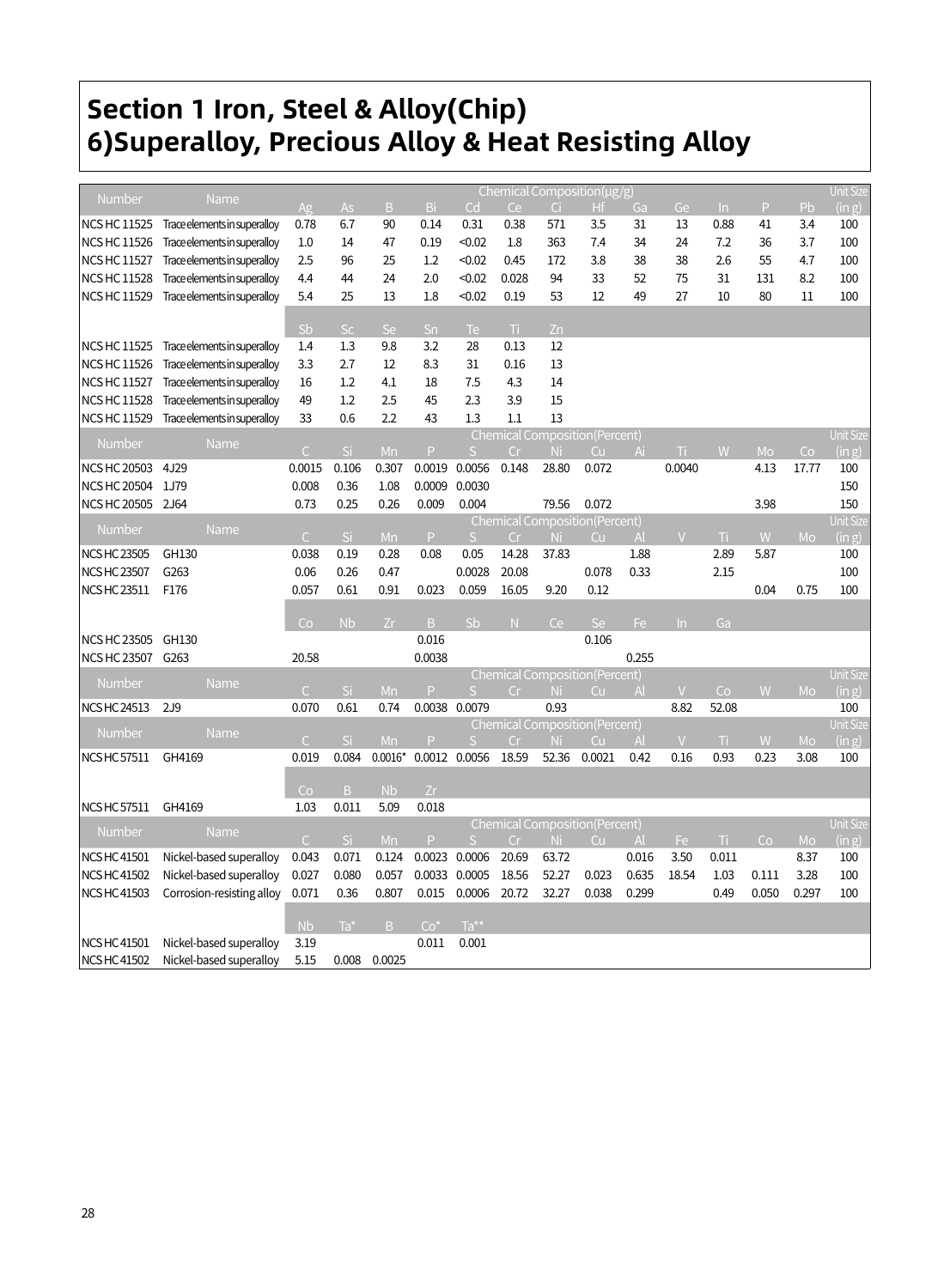| <b>Number</b>       | Name                   | $\mathsf{C}$           | Si.        | Mn            | P.          | S.                  | Cr             | <b>Chemical Composition(Percent)</b><br>Mo         | Ni.         | Cu           | Zn         | <b>Sb</b>   | <b>Unit Size</b><br>(mm) |
|---------------------|------------------------|------------------------|------------|---------------|-------------|---------------------|----------------|----------------------------------------------------|-------------|--------------|------------|-------------|--------------------------|
| NCS HS11011b        | Pure iron              | 0.0023                 | 0.0023     | 0.013         | 0.0014      | 0.0014              | 0.0066         | 0.0003                                             | 0.0027      | 0.0045       | 0.00015    | 0.00029     | ø38×40                   |
|                     |                        |                        |            |               |             |                     |                |                                                    |             |              |            |             |                          |
|                     |                        | Sn                     | <b>As</b>  | B             | Ca          |                     | N              | $\mathsf{V}$                                       | AI          | Bi.          | Mg         | Ti.         |                          |
| <b>NCS HS11011b</b> | Pure iron              | 0.00015                | 0.0026     | 0.00023       | 0.0003      | 0.0012              | 0.0045         | (0.0001)                                           | (<0.0001)   | (<0.00001)   | (0.00006)  | (<0.0001)   |                          |
|                     |                        |                        |            |               |             |                     |                |                                                    |             |              |            |             |                          |
|                     |                        | <b>Pb</b>              | <b>Nb</b>  | <b>W</b>      | Ta          | Ce#                 | Hf#            | La <sup>#</sup>                                    | Se#         | Cd#          | Te#        | Zr#         |                          |
| <b>NCS HS11011b</b> | Pure iron              | (0.00002)              | (0.00004)  | (0.00004)     | (0.00001)   | < 0.00001           | < 0.00002      | < 0.00001<br><b>Chemical Composition (Percent)</b> | < 0.00001   | < 0.00001    | < 0.00001  | < 0.00001   | <b>Unit Size</b>         |
| <b>Number</b>       | Name                   | $\mathsf{C}$           | Si         | Mn            | P.          | S.                  | Cr             | Ni.                                                | Cu          | Ti.          | Zr         | B           | (mm)                     |
| NCS HS 11706-3      | Silicon Steel          | 0.106                  | 1.03       | 0.546         | 0.045       | 0.029               | 0.187          | 0.571                                              | 0.146       | 0.026        | 0.017      | 0.012       | ø38×30                   |
| NCS HS 11706-5      | Silicon Steel          | 0.040                  | 4.16       | 1.10          | 0.020       | 0.031               | 0.042          | 0.101                                              | 0.063       | 0.010        | 0.0035     | 0.0054      | ø38×30                   |
|                     |                        |                        |            |               |             |                     |                |                                                    |             |              |            |             |                          |
|                     |                        | Sn                     | Sb         | N             | Als         | $\overline{Al}_{1}$ |                |                                                    |             |              |            |             |                          |
| NCS HS 11706-3      | Silicon Steel          | 0.019                  | 0.0012     | (0.0058)      | 0.779       | 0.783               |                |                                                    |             |              |            |             |                          |
| NCS HS 11706-5      | Silicon Steel          | 0.0055                 | 0.022      | 0.0026        | 0.065       | 0.068               |                | <b>Chemical Composition(Percent)</b>               |             |              |            |             | <b>Unit Size</b>         |
| <b>Number</b>       | Name                   | $\mathsf{C}$           | Si.        | Mn            | P.          | S.                  | Cr             | Ni.                                                | Cu          | Mo           | $\vee$     | Ti .        | (mm)                     |
| NCS HS 11708a-1     | Alloy structure steel  | 0.200                  | 0.222      | 0.680         | 0.038       | 0.0084              | 2.97           | 3.53                                               | 0.355       | 0.210        | 0.189      | 0.161       | ø38X30                   |
| NCS HS 11708a-2     | Alloy structure steel  | 0.144                  | 0.132      | 3.60          | 0.053       | 0.074               | 0.95           | 4.33                                               | 0.016       | 0.019        | 0.478      | 0.226       | ø38X30                   |
| NCS HS 11708a-3     | Alloy structure steel  | 0.288                  | 0.290      | 0.89          | 0.035       | 0.027               | 2.27           | 1.29                                               | 0.136       | 0.556        | 0.346      | 0.296       | ø38X30                   |
| NCS HS 11708a-4     | Alloy structure steel  | 0.046                  | 0.051      | 2.42          | 0.048       | 0.017               | 4.40           | 2.54                                               | 0.441       | 1.40         | 0.449      | 0.035       | ø38X30                   |
| NCS HS 11708a-5     | Alloy structure steel  | 0.251                  | 0.605      | 1.04          | 0.025       | 0.031               | 1.36           | 1.77                                               | 0.046       | 0.864        | 0.118      | 0.073       | ø38X30                   |
| NCS HS 11708a-6     | Alloy structure steel  | 0.315                  | 0.391      | 1.88          | 0.029       | 0.049               | 3.27           | 1.02                                               | 0.245       | 0.118        | 0.273      | 0.136       | ø38X30                   |
| NCS HS 11708a-7     | Alloy structure steel  | 0.505                  | 1.10       | 0.325         | 0.0062      | 0.065               | 0.703          | 0.773                                              | 0.518       | 0.305        | 0.013      | 0.028       | ø38X30                   |
| NCS HS 11708a-8     | Alloy structure steel  | 0.425                  | 0.830      | 0.553         | 0.017       | 0.0009              | 0.177          | 0.621                                              | 0.636       | 0.423        | 0.055      | 0.061       | ø38X30                   |
|                     |                        | W                      | Alt        | <b>As</b>     | Sn          | P <sub>b</sub>      | $\overline{B}$ | Ce                                                 | N           |              |            |             |                          |
| NCS HS 11708a-1     | Alloy structure steel  | 0.429                  | 0.016      | 0.048         | 0.048       | (0.0008)            | 0.0064         | (0.0002)                                           | 0.014       |              |            |             |                          |
| NCS HS 11708a-2     | Alloy structure steel  | 0.092                  | 0.012      | 0.054         | 0.057       | (0.0003)            | 0.0006         |                                                    | 0.007       |              |            |             |                          |
| NCS HS 11708a-3     | Alloy structure steel  | 0.804                  | 0.100      | 0.021         | 0.017       | 0.0034              | 0.0029         |                                                    | 0.0085      |              |            |             |                          |
| NCS HS 11708a-4     | Alloy structure steel  | 1.98                   | 0.0067     | 0.032         | 0.036       | 0.0015              | 0.0016         | (0.0001)                                           | 0.020       |              |            |             |                          |
| NCS HS 11708a-5     | Alloy structure steel  | 1.23                   | 0.0098     | 0.093         | 0.011       | 0.0024              | 0.0055         | (0.00009)                                          | 0.010       |              |            |             |                          |
| NCS HS 11708a-6     | Alloy structure steel  | 0.201                  | 0.147      | 0.056         | 0.027       | (0.0002)            | 0.0096         |                                                    | 0.015       |              |            |             |                          |
| NCS HS 11708a-7     | Alloy structure steel  | 0.602                  | 0.311      | 0.0067        | 0.0042      | 0.0019              | 0.025          | (0.0001)                                           | 0.0027      |              |            |             |                          |
| NCS HS 11708a-8     | Alloy structure steel  | 0.362                  | 0.602      | 0.0086        | 0.0087      | 0.0013              | 0.019          | 0.045                                              | 0.0028      |              |            |             |                          |
| <b>Number</b>       | Name                   |                        |            |               |             |                     |                | <b>Chemical Composition (Percent)</b>              |             |              |            |             | <b>Unit Size</b>         |
| NCS HS 11709a-1     | <b>Stainless Steel</b> | $\mathsf{C}$<br>0.0035 | Si<br>1.13 | Mn            | P.<br>0.065 | S.<br>0.049         | Cr<br>28.00    | Ni.<br>4.76                                        | Cu<br>0.202 | TL.<br>0.053 | W<br>0.032 | Mo<br>0.040 | (mm)<br>ø38×30           |
| NCS HS 11709a-2     | <b>Stainless Steel</b> | 0.139                  | 0.555      | 0.343<br>1.06 | 0.022       | 0.013               | 14.37          | 14.58                                              | 0.133       | 0.475        | 0.577      | 0.305       | ø38×30                   |
| NCS HS 11709a-3     | <b>Stainless Steel</b> | 0.183                  | 0.352      | 0.981         | 0.015       | 0.0098              | 10.66          | 19.13                                              | 0.057       | 0.577        | 0.735      | 0.606       | ø38×30                   |
| NCS HS 11709a-4     | Stainless Steel        | 0.060                  | 0.971      | 0.704         | 0.035       | 0.032               | 19.73          | 11.24                                              | 0.258       | 0.253        | 0.198      | 0.169       | ø38×30                   |
| NCS HS 11709a-5     | <b>Stainless Steel</b> | 0.224                  | 0.154      | 1.92          | 0.0057      | 0.0045              | 7.65           | 22.77                                              | 0.014       | 0.774        | 0.432      | 0.809       | ø38×30                   |
| NCS HS 11709a-6     | <b>Stainless Steel</b> | 0.027                  | 1.06       | 0.595         | 0.057       | 0.042               | 24.40          | 7.34                                               | 0.326       | 0.170        | 0.078      | 0.053       | ø38×30                   |
| NCS HS 11709a-7     | <b>Stainless Steel</b> | 0.084                  | 0.765      | 1.31          | 0.039       | 0.025               | 17.57          | 8.72                                               | 0.405       | 0.336        | 0.873      | 0.973       | ø38×30                   |
|                     |                        |                        |            |               |             |                     |                |                                                    |             |              |            |             |                          |
|                     |                        | Co                     | Sn         | As            | Pb          | $Al_{t}$            |                |                                                    |             |              |            |             |                          |
| NCS HS 11709a-1     | Stainless Steel        | 0.012                  | 0.051      | 0.0027        | 0.0004      | 0.107               |                |                                                    |             |              |            |             |                          |
| NCSHS11709a-2       | <b>Stainless Steel</b> | 0.166                  | 0.015      | 0.021         | 0.00017     | 0.029               |                |                                                    |             |              |            |             |                          |
| NCS HS 11709a-3     | <b>Stainless Steel</b> | 0.222                  | 0.0089     | 0.024         | 0.00013     | 0.019               |                |                                                    |             |              |            |             |                          |
| NCS HS 11709a-4     | <b>Stainless Steel</b> | 0.078                  | 0.033      | 0.011         | 0.00030     | 0.096               |                |                                                    |             |              |            |             |                          |
| NCS HS 11709a-5     | <b>Stainless Steel</b> | 0.131                  | 0.0027     | 0.030         | 0.0003      | 0.015               |                |                                                    |             |              |            |             |                          |
| NCS HS 11709a-6     | <b>Stainless Steel</b> | 0.031                  | 0.042      | 0.0066        | 0.0002      | 0.174               |                |                                                    |             |              |            |             |                          |
| NCS HS 11709a-7     | <b>Stainless Steel</b> | 0.265                  | 0.018      | 0.016         | 0.00017     | 0.041               |                |                                                    |             |              |            |             |                          |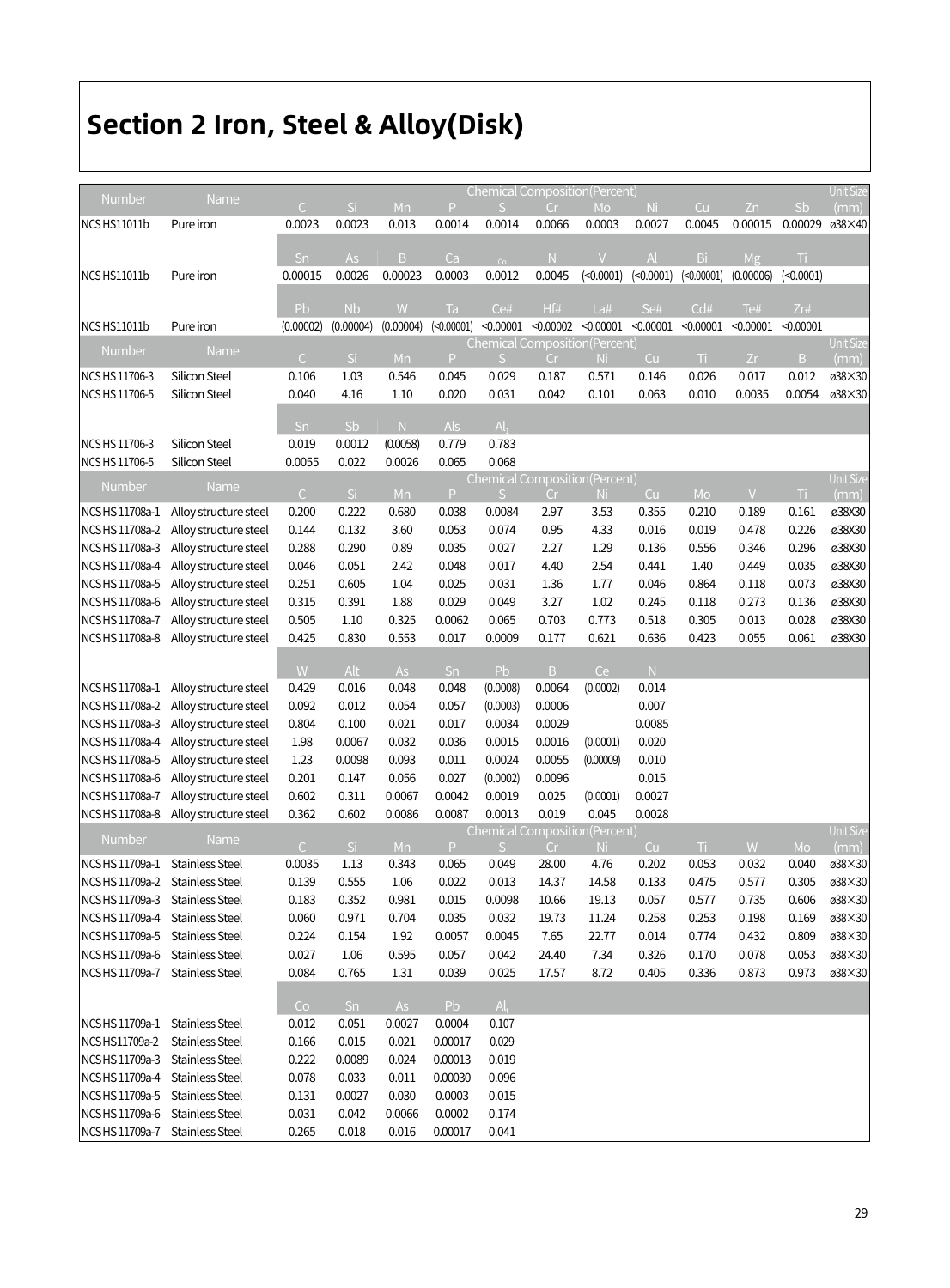| Number                             | Name                                  |              |                    |                             |          |           | <b>Chemical Composition (Percent)</b>                  |            |                |                                                    |           |           |             |                              | <b>Unit Size</b> |
|------------------------------------|---------------------------------------|--------------|--------------------|-----------------------------|----------|-----------|--------------------------------------------------------|------------|----------------|----------------------------------------------------|-----------|-----------|-------------|------------------------------|------------------|
|                                    |                                       | $\mathsf{C}$ | Si.                | Mn                          | P        | S         | Cr                                                     | Ni.        | Cu.            | <b>Mo</b>                                          | V         | Mg        | Sn          | N                            | (mm)             |
| NCS HS 11712a-1 Nitrogen Cast Iron |                                       | 1.75         | 3.40               | 0.080                       | 0.580    | 0.119     | 2.48                                                   | 0.030      | 0.025          | 0.031                                              | 0.021     | 0.0006    | 0.0031      | 0.015                        | ø28×30           |
| NCS HS 11712a-2 Nitrogen Cast Iron |                                       | 2.22         | 2.44               | 0.301                       | 0.043    | 0.058     | 2.13                                                   | 0.341      | 0.458          | 0.087                                              | 0.055     | 0.0085    | 0.044       | 0.024                        | ø28×30           |
| NCS HS 11712a-3 Nitrogen Cast Iron |                                       | 2.55         | 1.50               | 0.878                       | 0.071    | 0.045     | 0.417                                                  | 0.519      | 0.641          | 0.354                                              | 0.085     | 0.024     | 0.021       | 0.024                        | ø28×30           |
| NCS HS 11712a-4 Nitrogen Cast Iron |                                       | 3.16         | 1.96               | 0.462                       | 0.396    | 0.017     | 1.40                                                   | 0.778      | 0.921          | 0.428                                              | 0.166     | 0.025     | 0.024       |                              | 0.0073 ø28×30    |
| NCS HS 11712a-5 Nitrogen Cast Iron |                                       | 3.52         | 1.17               | 0.311                       | 0.420    | 0.019     | 0.766                                                  | 1.03       | 0.389          | 0.629                                              | 0.324     | 0.021     | 0.013       | 0.0047                       | ø28×30           |
| NCSHS 11712a-6                     | Nitrogen Cast Iron                    | 4.02         | 0.163              | 1.41                        | 0.021    | 0.026     | 0.112                                                  | 1.89       | 1.83           | 0.726                                              | 0.509     | 0.104     | 0.057       | 0.013                        | ø28×30           |
| NCS HS 11712a-7 Nitrogen Cast Iron |                                       | 3.94         | 0.918              | 1.38                        | 0.085    | 0.0048    | 1.05                                                   | 1.37       | 1.10           | 0.168                                              | 0.309     | 0.056     | 0.134       | $0.0063$ $\varnothing$ 28×30 |                  |
|                                    |                                       | TI.          | $\mathsf{Al}$      | La                          | Ce       |           |                                                        |            |                |                                                    |           |           |             |                              |                  |
| NCS HS 11712a-1 Nitrogen Cast Iron |                                       | 0.038        | 0.248              | < 0.0001                    | < 0.0001 |           |                                                        |            |                |                                                    |           |           |             |                              |                  |
| NCS HS 11712a-2 Nitrogen Cast Iron |                                       | 0.065        | 0.060              | 0.010                       | 0.0010   |           |                                                        |            |                |                                                    |           |           |             |                              |                  |
| NCS HS 11712a-3 Nitrogen Cast Iron |                                       | 0.027        | 0.034              | 0.0061                      | 0.027    |           |                                                        |            |                |                                                    |           |           |             |                              |                  |
| NCSHS 11712a-4                     | Nitrogen Cast Iron                    | 0.065        | 0.0073             | $\leq 0.0001 \leq 0.0001$   |          |           |                                                        |            |                |                                                    |           |           |             |                              |                  |
| NCS HS 11712a-5 Nitrogen Cast Iron |                                       | 0.161        |                    | $\leq 0.0001 \leq 0.0001$   |          |           |                                                        |            |                |                                                    |           |           |             |                              |                  |
| NCSHS 11712a-6                     | Nitrogen Cast Iron                    | 0.238        | 0.019              | $\leq 0.0001$ $\leq 0.0001$ |          |           |                                                        |            |                |                                                    |           |           |             |                              |                  |
| NCS HS 11712a-7 Nitrogen Cast Iron |                                       | 0.114        | 0.214              | $\leq 0.0001$ $\leq 0.0001$ |          |           |                                                        |            |                |                                                    |           |           |             |                              |                  |
|                                    |                                       |              |                    |                             |          |           | <b>Chemical Composition (Percent)</b>                  |            |                |                                                    |           |           |             |                              | <b>Unit Size</b> |
| Number                             | Name                                  | $\mathsf{C}$ | Si.                | Mn                          | P        | S         | Cr                                                     | <b>Mo</b>  | Ni.            | Cu.                                                | V         | <b>Nb</b> | W           | Co                           | (mm)             |
|                                    | NCS HS11714a-1 Medium-Low Alloy Steel | 1.17         | 0.394              | 1.91                        | 0.0052   | 0.034     | 4.48                                                   | 0.063      | 0.097          | 0.045                                              | 0.033     | 0.302     | 0.42        | 0.031                        | $D38 \times 30$  |
|                                    | NCS HS11714a-2 Medium-Low Alloy Steel | 0.075        | 0.97               | 0.131                       | 0.027    | 0.012     | 1.99                                                   | 1.23       | 1.19           | 0.253                                              | 0.24      | 0.191     | 1.94        | 0.172                        | D38×30           |
|                                    | NCS HS11714a-3 Medium-Low Alloy Steel | 0.921        | 1.17               | 1.14                        | 0.011    | 0.065     | 3.39                                                   | 0.301      | 0.628          | 0.478                                              | 0.061     | 0.272     | 0.754       | 0.508                        | $D38 \times 30$  |
|                                    | NCS HS11714a-4 Medium-Low Alloy Steel | 0.44         | 1.99               | 0.793                       | 0.033    | 0.027     | 1.06                                                   | 0.91       | 2.05           | 0.338                                              | 0.498     | 0.142     | 1.58        | 0.25                         | D38×30           |
|                                    | NCS HS11714a-5 Medium-Low Alloy Steel | 0.73         | 0.113              | 1.58                        | 0.055    | 0.0051    | 0.215                                                  | 0.606      | 4.57           | 0.607                                              | 0.114     | 0.016     | 0.027       | 0.073                        | D38×30           |
|                                    | NCS HS11714a-6 Medium-Low Alloy Steel | 0.249        | 0.85               | 0.402                       | 0.04     | 0.017     | 0.6                                                    | 1.49       | 2.95           | 0.123                                              | 0.388     | 0.045     | 1.17        | 0.361                        | $D38 \times 30$  |
|                                    |                                       |              |                    |                             |          |           |                                                        |            |                |                                                    |           |           |             |                              |                  |
|                                    |                                       | <b>Tis</b>   | <b>Tit</b>         | $\mathsf{Als}\xspace$       | Alt      | <b>Bs</b> | <b>Bt</b>                                              | As         | S <sub>n</sub> | Pb                                                 | <b>Sb</b> | Zr        | Bi          | Ca                           |                  |
|                                    | NCS HS11714a-1 Medium-Low Alloy Steel | 0.478        | 0.489              | 0.223                       | 0.226    | 0.02      | 0.026                                                  | 0.0073     |                | 0.0012 0.0006                                      | 0.0004    | 0.0054    | 0.0007      | (0.0004)                     |                  |
|                                    | NCS HS11714a-2 Medium-Low Alloy Steel | 0.188        | 0.19               | 0.77                        | 0.78     | 0.0094    | 0.011                                                  |            |                | 0.0012 0.0004 0.00007# (0.0002)                    |           | 0.024     |             | < 0.0001# (0.0005)           |                  |
|                                    | NCS HS11714a-3 Medium-Low Alloy Steel | 0.319        | 0.322              | 0.071                       | 0.072    | 0.013     | 0.017                                                  | 0.0017     |                | 0.0069 (0.0001) 0.0003                             |           | 0.0064    | 0.0004      | (0.0005)                     |                  |
|                                    | NCS HS11714a-4 Medium-Low Alloy Steel | 0.029        | 0.03               | 0.025                       | 0.026    | 0.0051    |                                                        |            |                | 0.0063 0.0012 (0.0007) (0.0006) 0.0019             |           | 0.0019    | $< 0.0001*$ | (0.0005)                     |                  |
|                                    | NCS HS11714a-5 Medium-Low Alloy Steel | 0.078        | 0.078              | 1.13                        | 1.14     |           | $(0.0002)$ $(0.0004)$ $0.0031$ $0.0018$                |            |                | 0.003<br>0.0007 0.0007 0.0012 0.0106 0.0011 0.0082 | 0.0082    | 0.218     | (0.0001)    | (0.0004)                     |                  |
|                                    | NCS HS11714a-6 Medium-Low Alloy Steel | 0.107        | 0.11               | 0.542                       | 0.552    |           | <b>Chemical Composition (Percent)</b>                  |            |                |                                                    |           | 0.113     |             | $0.0006$ $(0.0005)$          | <b>Unit Size</b> |
| Number                             | Name                                  | $\mathsf{C}$ | Si.                | Mn                          | P        | S.        | Cr                                                     | Ni.        | Cu             | <b>Mo</b>                                          | V         | Co        | Als         | Alt                          | (mm)             |
| NCSHS11715a-1                      | <b>Stainless Steel</b>                | 0.298        | 1.89               | 2.56                        | 0.0069   | 0.0037    | 27.89                                                  | 23.11      | 0.791          | 0.483                                              | 0.558     | 0.039     | (0.004)     | (0.006)                      | ø36x30           |
| NCSHS11715a-2                      | <b>Stainless Steel</b>                | 0.084        | 0.289              | 0.629                       | 0.033    | 0.020     | 23.62                                                  | 4.68       | 0.282          | 1.10                                               | 0.087     | 0.459     | 1.77        | 1.80                         | ø36x30           |
| NCSHS11715a-3                      | <b>Stainless Steel</b>                | 0.040        | 0.652              | 0.821                       | 0.021    | 0.021     | 20.62                                                  | 8.72       | 1.41           | 0.069                                              | 0.252     | 0.229     | 0.344       | 0.351                        | ø36x30           |
| NCS HS 11715a-4 Stainless Steel    |                                       | 0.011        | 0.980              | 1.19                        | 0.026    | 0.028     | 17.94                                                  | 12.11      | 4.13           | 2.13                                               | 0.440     | 0.158     | 0.085       | 0.088                        | ø36x30           |
| NCSHS11715a-5 Stainless Steel      |                                       | 0.0052       | 0.112              | 0.221                       | 0.051    | 0.037     | 15.39                                                  | 15.02      | 0.458          | 0.281                                              | 0.106     | 0.212     | 1.21        | 1.22                         | ø36x30           |
| NCS HS11715a-6 Stainless Steel     |                                       | 0.213        | 1.50               | 1.91                        | 0.019    | 0.044     | 11.14                                                  | 19.01      | 3.05           | 2.93                                               | 0.319     | 0.075     | 0.034       | 0.037                        | ø36x30           |
|                                    |                                       |              |                    |                             |          |           |                                                        |            |                |                                                    |           |           |             |                              |                  |
| NCSHS11715a-1 Stainless Steel      |                                       | TL.<br>0.080 | <b>Nb</b><br>0.077 | W                           | As       | Sn        | P <sub>b</sub><br>$(0.0007)$ 0.0007 0.0005 $(0.00005)$ | N<br>0.027 |                |                                                    |           |           |             |                              |                  |
| NCS HS 11715a-2 Stainless Steel    |                                       | (0.280)      | 2.42               | 0.217                       | 0.0095   | 0.023     | $(0.00009)$ $(0.064)$                                  |            |                |                                                    |           |           |             |                              |                  |
| NCSHS11715a-3 Stainless Steel      |                                       | 0.562        |                    | 0.311                       | 0.018    | 0.012     | $(0.0003)$ 0.019                                       |            |                |                                                    |           |           |             |                              |                  |
| NCS HS11715a-4 Stainless Steel     |                                       | 0.170        | 0.494              | 0.544                       |          |           | 0.0066 0.0029 (0.0004) 0.0091                          |            |                |                                                    |           |           |             |                              |                  |
| NCSHS11715a-5 Stainless Steel      |                                       | (0.623)      | 1.04               | 0.709                       | 0.016    | 0.014     | 0.0008                                                 | (0.020)    |                |                                                    |           |           |             |                              |                  |
|                                    |                                       |              | 0.173              |                             |          |           |                                                        |            |                |                                                    |           |           |             |                              |                  |
| NCSHS11715a-6 Stainless Steel      |                                       | 0.742        | 1.41               | 0.160                       | 0.0058   | 0.018     | $(0.0002)$ 0.0058                                      |            |                |                                                    |           |           |             |                              |                  |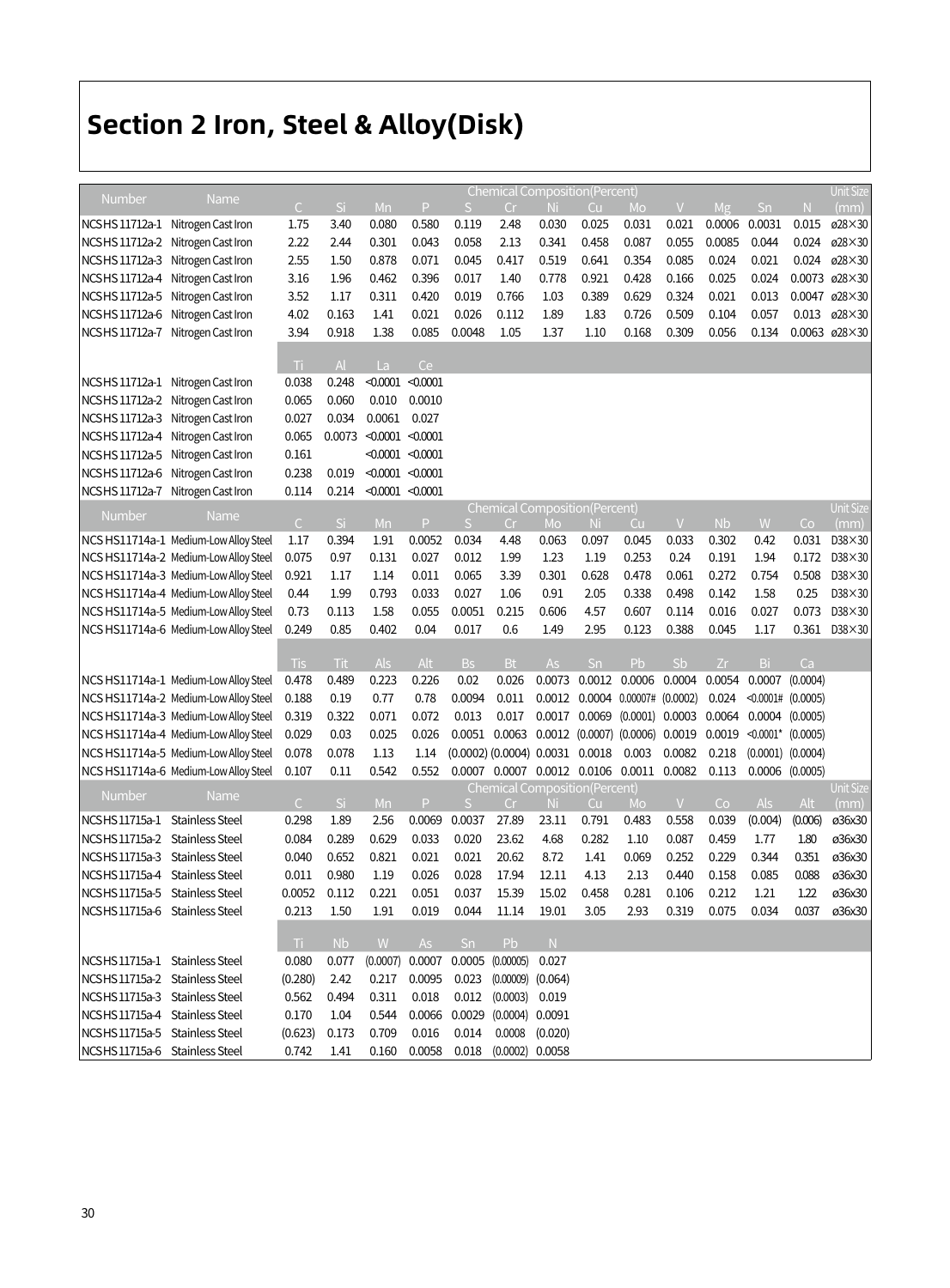|                                 |                         |              |               |                                  |               |        |        | <b>Chemical Composition(Percent)</b>  |       |        |        |               |           |                | <b>Unit Size</b> |
|---------------------------------|-------------------------|--------------|---------------|----------------------------------|---------------|--------|--------|---------------------------------------|-------|--------|--------|---------------|-----------|----------------|------------------|
| <b>Number</b>                   | <b>Name</b>             | $\mathsf{C}$ | Si.           | Mn                               | P             | S      | Cr     | <b>Ni</b>                             | Cu    | $\vee$ | TL.    | Mo            | <b>Nb</b> | Alt            | (mm)             |
| NCSHS 11716a-1                  | High Chromium Cast Iron | 1.8          | 2.72          | 0.687                            | 0.106         | 0.046  | 32.6   | 0.272                                 | 0.314 | 0.217  | 0.081  | 0.201         | 0.12      | 0.075          | ø33x21           |
| NCSHS 11716a-2                  | High Chromium Cast Iron | 1.99         | 1.12          | 1.19                             | 0.051         | 0.015  | 10.97  | 0.319                                 | 1.34  | 0.15   | 0.04   | 0.716         | 0.272     | 0.051          | ø33x21           |
| NCS HS 11716a-3                 | High Chromium Cast Iron | 3.35         | 1.42          | 1.25                             | 0.056         | 0.046  | 25.83  | 0.662                                 | 0.877 | 0.447  | 0.188  | 0.461         | 0.068     | 0.141          | ø33x21           |
| NCSHS 11716a-4                  | High Chromium Cast Iron | 2.63         | 0.572         | 2.09                             | 0.021         | 0.05   | 14.64  | 1.49                                  | 1.64  | 0.086  | 0.086  | 3.51          | 0.261     | 0.139          | ø33x21           |
| NCSHS 11716a-5                  | High Chromium Cast Iron | 2.27         | 0.713         | 1.4                              | 0.186         | 0.046  | 18.28  | 2.16                                  | 0.884 | 0.607  | 0.028  | 2.42          | 0.437     | 0.044          | ø33x21           |
| NCSHS 11716a-6                  | High Chromium Cast Iron | 3.02         | 1.72          | 1.76                             | 0.249         | 0.093  | 23.76  | 0.811                                 | 0.617 | 0.479  | 0.114  | 1.29          | 0.128     | 0.18           | ø33x21           |
|                                 |                         |              |               |                                  |               |        |        |                                       |       |        |        |               |           |                |                  |
|                                 |                         | Co           | W             |                                  |               |        |        |                                       |       |        |        |               |           |                |                  |
| NCSHS 11716a-1                  | High Chromium Cast Iron | 0.037        | 0.29          |                                  |               |        |        |                                       |       |        |        |               |           |                |                  |
| NCSHS 11716a-2                  | High Chromium Cast Iron | 0.018        | 0.352         |                                  |               |        |        |                                       |       |        |        |               |           |                |                  |
| NCSHS 11716a-3                  | High Chromium Cast Iron | 0.357        | 0.519         |                                  |               |        |        |                                       |       |        |        |               |           |                |                  |
| NCS HS 11716a-4                 | High Chromium Cast Iron | 0.124        | 0.025         |                                  |               |        |        |                                       |       |        |        |               |           |                |                  |
| NCSHS 11716a-5                  | High Chromium Cast Iron | 0.031        | 0.071         |                                  |               |        |        |                                       |       |        |        |               |           |                |                  |
| NCSHS 11716a-6                  | High Chromium Cast Iron | 0.206        | 0.18          |                                  |               |        |        |                                       |       |        |        |               |           |                |                  |
| <b>Number</b>                   | Name                    |              |               |                                  |               |        |        | <b>Chemical Composition (Percent)</b> |       |        |        |               |           |                | <b>Unit Size</b> |
|                                 |                         | $\mathsf{C}$ | Si.           | Mn                               | P             | S      | Cr     | Ni.                                   | Сu    | Mo     | V      | m.            | Co        | P <sub>b</sub> | (mm)             |
| NCS HS 11718a-1 Alloy Cast Iron |                         | 1.84         | 3.52          | 1.52                             | 0.036         | 0.060  | 0.815  | 0.740                                 | 0.085 | 0.071  | 0.107  | 0.082         |           | 0.0059 0.0008  | ø32X20           |
| NCS HS 11718a-2 Alloy Cast Iron |                         | 2.53         | 2.59          | 1.04                             | 0.066         | 0.029  | 1.49   | 0.118                                 | 1.79  | 0.153  | 0.158  | 0.042         |           | 0.0062 0.0008  | ø32X20           |
| NCS HS 11718a-3 Alloy Cast Iron |                         | 3.70         | 2.04          | 0.520                            | 0.270         | 0.039  | 0.211  | 0.288                                 | 0.767 | 0.600  | 0.059  | 0.140         |           | 0.0027 0.0010  | ø32X20           |
| NCS HS 11718a-4 Alloy Cast Iron |                         | 3.32         | 1.47          | 0.762                            | 0.151         | 0.017  | 0.523  | 0.489                                 | 1.03  | 0.791  | 0.322  | 0.160         |           | 0.0037 0.0004  | ø32X20           |
| NCS HS 11718a-5 Alloy Cast Iron |                         | 2.88         | 1.01          | 0.331                            | 0.703         | 0.172  | 1.98   | 1.53                                  | 0.407 | 0.301  | 0.066  | 0.033         | 0.011     | 0.0002         | ø32X20           |
| NCS HS 11718a-6 Alloy Cast Iron |                         | 4.03         | 0.570         | 0.103                            | 0.042         | 0.019  | 0.058  | 1.20                                  | 1.26  | 1.18   | 0.579  | 0.057         | 0.020     | 0.0004 ø32X20  |                  |
|                                 |                         | As           | Alt           | W                                | <b>Nb</b>     | Sb     | B      | Sn                                    |       |        |        |               |           |                |                  |
| NCS HS 11718a-1 Alloy Cast Iron |                         | 0.012        | 0.018         | 0.76                             | 0.114         | 0.103  | 0.0078 | 0.098                                 |       |        |        |               |           |                |                  |
| NCS HS 11718a-2 Alloy Cast Iron |                         | 0.030        | 0.098         | 0.076                            | 0.068         | 0.0041 | 0.012  | 0.034                                 |       |        |        |               |           |                |                  |
| NCS HS 11718a-3 Alloy Cast Iron |                         | 0.0080       | 0.113         | 0.025                            | 0.250         | 0.084  | 0.043  | 0.143                                 |       |        |        |               |           |                |                  |
| NCS HS 11718a-4                 | Alloy Cast Iron         | 0.013        | 0.154         | 0.283                            | 0.5114        | 0.084  | 0.071  | 0.0068                                |       |        |        |               |           |                |                  |
| NCS HS 11718a-5                 | Alloy Cast Iron         | 0.016        | 0.058         | 0.494                            | 0.045         | 0.025  | 0.026  | 0.069                                 |       |        |        |               |           |                |                  |
| NCS HS 11718a-6 Alloy Cast Iron |                         | 0.0053       | 0.172         | 0.103                            | 0.092         | 0.198  | 0.072  | 0.051                                 |       |        |        |               |           |                |                  |
|                                 |                         |              |               |                                  |               |        |        | Chemical Composition(Percent)         |       |        |        |               |           |                | <b>Unit Size</b> |
| <b>Number</b>                   | <b>Name</b>             | $\mathsf{C}$ | Si            | Mn                               | P             | S      | Cr     | Ni.                                   | Mo    | Cu     | $\top$ | $\mathsf{Al}$ | V         | Sb             | (mm)             |
| NCS HS 11722-1                  | Ductile Cast Iron       | 2.12         | 3.88          | 0.26                             | 0.38          | 0.004  | 0.040  | 0.026                                 | 0.77  | 0.21   | 0.37   | 0.17          | 0.031     | 0.003          | ø36X15           |
| NCS HS 11722-2                  | Ductile Cast Iron       | 2.46         | 1.44          | 1.09                             | 0.074         | 0.035  | 0.083  | 0.025                                 | 0.56  | 1.51   | 0.143  | 0.070         | 0.067     | 0.052          | ø36X15           |
| NCS HS 11722-3                  | Ductile Cast Iron       | 3.62         | 1.85          | 0.60                             | 0.049         | 0.012  | 0.069  | 0.017                                 | 0.38  | 0.76   | 0.13   | 0.094         | 0.10      | 0.094          | ø36X15           |
| NCS HS 11722-4                  | Ductile Cast Iron       | 3.24         | 2.84          | 0.46                             | 0.049         | 0.016  | 0.093  | 0.078                                 | 0.16  | 0.24   | 0.082  | 0.083         | 0.11      | 0.038          | ø36X15           |
| NCS HS 11722-5                  | Ductile Cast Iron       | 2.70         | 2.03          | 0.77                             | 0.16          | 0.087  | 0.045  | 0.023                                 | 0.12  | 1.23   | 0.20   | 0.13          | 0.30      | 0.12           | ø36X15           |
| <b>NCS HS 11722-6</b>           | Ductile Cast Iron       | 4.04         | 0.88          | 0.89                             | 0.29          | 0.14   | 0.13   | 0.035                                 | 0.079 | 0.61   | 0.053  | 0.044         | 0.50      | 0.20           | ø36X15           |
|                                 |                         |              |               |                                  |               |        |        |                                       |       |        |        |               |           |                |                  |
| NCS HS 11722-1                  | Ductile Cast Iron       | Sn.          | Mg            | La                               | Ce.           |        |        |                                       |       |        |        |               |           |                |                  |
| NCS HS 11722-2                  | Ductile Cast Iron       | 0.30<br>0.24 | 0.07<br>0.041 | 0.06<br>0.018                    | 0.20<br>0.062 |        |        |                                       |       |        |        |               |           |                |                  |
|                                 |                         |              |               |                                  |               |        |        |                                       |       |        |        |               |           |                |                  |
| NCS HS 11722-3                  | Ductile Cast Iron       | 0.18         | 0.060         | 0.045                            | 0.11          |        |        |                                       |       |        |        |               |           |                |                  |
| NCS HS 11722-4                  | Ductile Cast Iron       | 0.090        | 0.033         | 0.002                            | 0.004         |        |        |                                       |       |        |        |               |           |                |                  |
| <b>NCS HS 11722-5</b>           | Ductile Cast Iron       | 0.065        | 0.004         | $(0.0005)$ $(0.003)$<br>(0.0005) |               |        |        |                                       |       |        |        |               |           |                |                  |
| NCS HS 11722-6                  | Ductile Cast Iron       | 0.016        | 0.007         |                                  | (0.003)       |        |        |                                       |       |        |        |               |           |                |                  |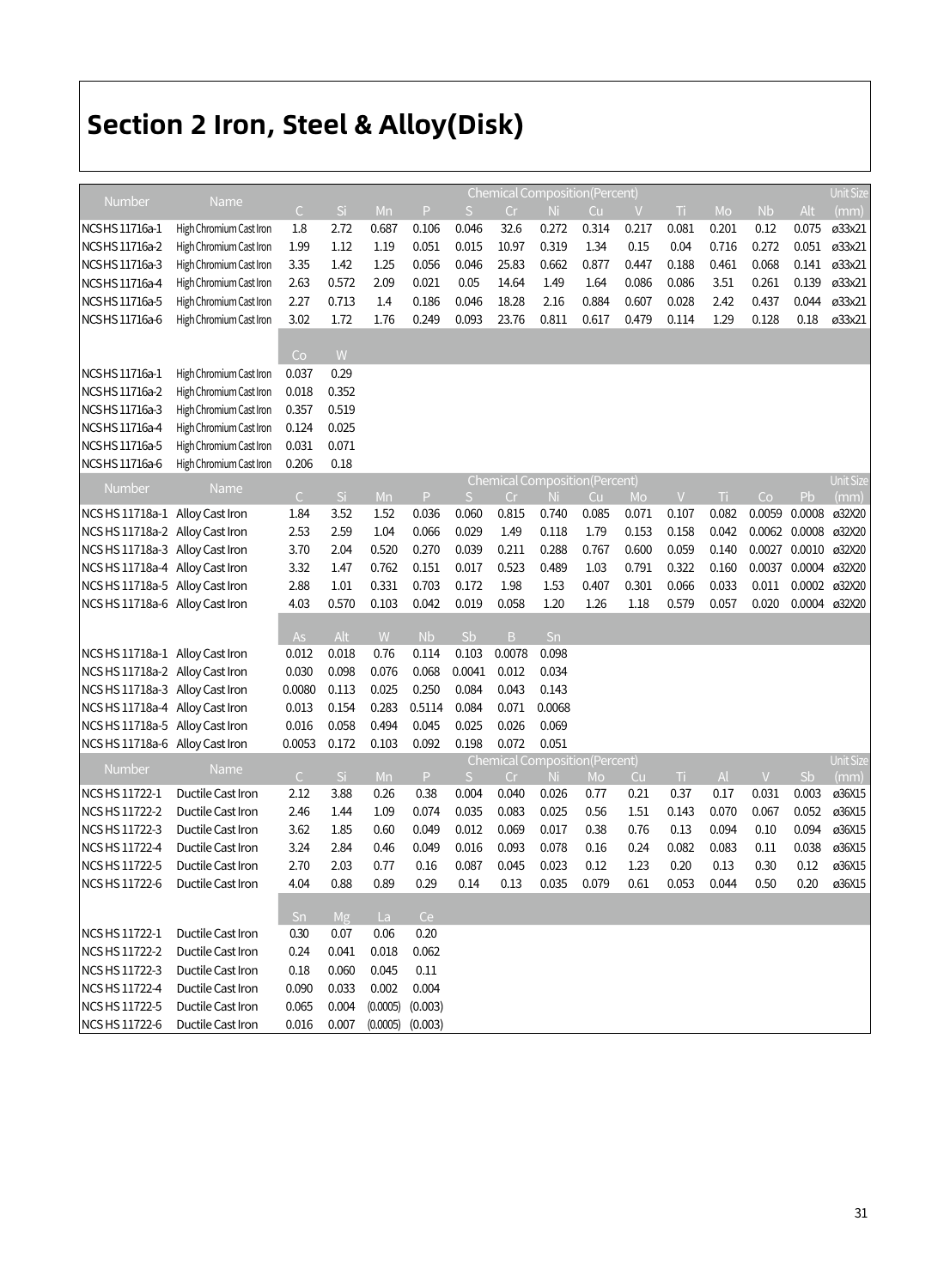| Number                                                               | Name              | $\mathsf{C}$   | Si             | Mn             | P                               | S.             | Cr             | <b>Chemical Composition (Percent)</b><br>Ni. | Cu.                              | V.                       | <b>Als</b>       | Alt              | <b>Tis</b>       | <b>Unit Size</b><br>(mm) |
|----------------------------------------------------------------------|-------------------|----------------|----------------|----------------|---------------------------------|----------------|----------------|----------------------------------------------|----------------------------------|--------------------------|------------------|------------------|------------------|--------------------------|
| NCS HS 11719-1                                                       | Carbon steel      | 0.963          | 0.241          | 0.586          | 0.022                           | 0.010          | 0.131          | 0.206                                        | 0.111                            | 0.035                    | 0.017            | 0.019            | 0.015            | ø38×30                   |
| NCS HS 11719-2                                                       | Carbon steel      | 0.042          | 0.154          | 0.048          | 0.105                           | 0.0053         | 0.247          | 0.432                                        | 0.411                            | 0.207                    | 0.292            | 0.296            | 0.154            | ø38×30                   |
| NCS HS 11719-3                                                       | Carbon steel      | 0.435          | 0.163          | 1.14           | 0.045                           | 0.020          | 0.086          | 0.114                                        | 0.160                            | 0.099                    | 0.016            | 0.019            | 0.023            | ø38×30                   |
| NCS HS 11719-4                                                       | Carbon steel      | 0.140          | 0.526          | 1.30           | 0.084                           | 0.020          | 0.198          | 0.344                                        | 0.276                            | 0.153                    | 0.155            | 0.160            | 0.128            | ø38×30                   |
| NCS HS 11719-5                                                       | Carbon steel      | 1.19           | 0.751          | 2.20           | 0.011                           | 0.013          | 0.439          | 0.164                                        | 0.046                            | 0.0082                   | 0.034            | 0.036            | 0.028            | ø38×30                   |
| NCS HS 11719-6                                                       | Carbon steel      | 0.0060         | 0.014          | 0.163          | 0.0053                          | 0.035          | 0.021          | 0.013                                        | 0.0032                           | 0.363                    | 0.0016           | 0.0021           | 0.0008           | ø38×30                   |
| NCS HS 11719-7                                                       | Carbon steel      | 0.0048         | 0.055          | 0.145          | 0.0076                          | 0.069          | 0.061          | 0.048                                        | 0.018                            | 0.362                    | 0.0011           | 0.0014           | 0.0012           | ø38×30                   |
|                                                                      |                   | <b>Tit</b>     |                |                |                                 |                |                |                                              |                                  |                          |                  |                  |                  |                          |
| NCS HS 11719-1                                                       | Carbon steel      | 0.016          |                |                |                                 |                |                |                                              |                                  |                          |                  |                  |                  |                          |
| NCS HS 11719-2                                                       | Carbon steel      | 0.161          |                |                |                                 |                |                |                                              |                                  |                          |                  |                  |                  |                          |
| NCS HS 11719-3                                                       | Carbon steel      | 0.024          |                |                |                                 |                |                |                                              |                                  |                          |                  |                  |                  |                          |
| NCS HS 11719-4                                                       | Carbon steel      | 0.132          |                |                |                                 |                |                |                                              |                                  |                          |                  |                  |                  |                          |
| NCS HS 11719-5                                                       | Carbon steel      | 0.029          |                |                |                                 |                |                |                                              |                                  |                          |                  |                  |                  |                          |
| NCS HS 11719-6                                                       | Carbon steel      | 0.0010         |                |                |                                 |                |                |                                              |                                  |                          |                  |                  |                  |                          |
| NCS HS 11719-7                                                       | Carbon steel      | 0.0014         |                |                |                                 |                |                |                                              |                                  |                          |                  |                  |                  |                          |
| Number                                                               | Name              |                |                |                |                                 |                |                | <b>Chemical Composition (Percent)</b>        |                                  |                          |                  |                  |                  | <b>Unit Size</b>         |
|                                                                      |                   | $\mathsf{C}$   | Si.            | Mn             | P                               | S.             | Cr             | Mo                                           | Ni.                              | Cu                       | Als              | Alt              | TI.              | (mm)                     |
| NCS HS11717a-1                                                       | Micro Alloy Steel | 0.0023         | 0.0054         | 0.018          | 0.012                           | 0.0027         | 0.023          | 0.0053                                       | 0.011                            | 0.0036                   | 0.0069           | 0.0078           | 0.0002           | $D38\times30$            |
| NCS HS11717a-3                                                       | Micro Alloy Steel | 0.032          | 1.55           | 0.303          | 0.018                           | 0.067          | 0.236          | 0.034                                        | 0.563                            | 0.403                    | 0.295            | 0.298            | 0.049            | D38×30                   |
| NCS HS11717a-4 Micro Alloy Steel                                     |                   | 0.096          | 1.09           | 0.669          | 0.012                           | (0.05)         | 0.102          | 0.144                                        | 0.4                              | 0.316                    | 0.214            | 0.216            | 0.202            | $D38 \times 30$          |
| NCS HS11717a-5                                                       | Micro Alloy Steel | 0.243          | 0.769          | 1.04           | 0.03                            | 0.042          | 0.106          | 0.105                                        | 0.393                            | 0.248                    | 0.101            | 0.104            | 0.178            | D38×30                   |
| NCS HS11717a-6 Micro Alloy Steel                                     |                   | 0.387          | 0.436          | 1.47           | 0.038                           | 0.03           | 0.409          | 0.071                                        | 0.206                            | 0.167                    | 0.05             | 0.051            | 0.124            | D38×30                   |
| NCS HS11717a-7 Micro Alloy Steel                                     |                   | 0.498          | 0.176          | 2.1            | 0.05                            | 0.022          | 0.612          | 0.196                                        | 0.107                            | 0.075                    | 0.022            | 0.024            | 0.088            | D38×30                   |
|                                                                      |                   |                |                |                |                                 |                |                |                                              |                                  |                          |                  |                  |                  |                          |
|                                                                      |                   |                |                |                |                                 |                |                |                                              |                                  |                          |                  |                  |                  |                          |
|                                                                      |                   | $\vee$         | Co             | <b>Nb</b>      | P <sub>b</sub>                  | Sn             | As             | <b>Sb</b>                                    | <b>Bi</b>                        | Ca                       | <b>Bs</b>        | <b>Bt</b>        | N                |                          |
| NCS HS11717a-1 Micro Alloy Steel                                     |                   | $-0.0001$      | 0.0015         |                | $(\leq 0.0005)$ $(\leq 0.0001)$ | 0.0002         | 0.0034         |                                              | $0.00041$ (<0.00001) $0.0001$ #  |                          | 0.0002           | 0.0004           | 0.0016           |                          |
| NCS HS11717a-2 Micro Alloy Steel                                     |                   | 0.011          | 0.058          | 0.031          | (<0.0001)                       | 0.0073         | 0.011          |                                              | $0.00031$ (<0.00001) $0.0001$ #  |                          | 0.0011           | 0.0012           | 0.0017           |                          |
| NCS HS11717a-3 Micro Alloy Steel                                     |                   | 0.052          | 0.099          | 0.079          | (0.0001)                        | 0.016          | 0.019          |                                              | $0.00041$ (<0.00001) $0.0001$ #  |                          | 0.0018           | 0.002            | 0.0032           |                          |
| NCS HS11717a-4 Micro Alloy Steel                                     |                   | 0.098          | 0.146          | 0.223          | (0.0001)                        | 0.049          | 0.073          |                                              | $0.00044$ $(0.00001)$ $0.0001$ # |                          | 0.0085           | 0.0096           | 0.0031           |                          |
| NCS HS11717a-5 Micro Alloy Steel                                     |                   | 0.257          | 0.296          | 0.318          | (<0.0001)                       | 0.099          | 0.071          |                                              | $0.00052$ $(0.00001)$ $0.0001$ # |                          | 0.0071           | 0.0074           | 0.0048           |                          |
| NCS HS11717a-6 Micro Alloy Steel                                     |                   | 0.201          | 0.248          | 0.106          | (<0.0001)                       | 0.151          | 0.045          |                                              | 0.00048 (0.00001) 0.0001#        |                          | 0.0047           | 0.0049           | 0.0049           |                          |
| NCS HS11717a-7 Micro Alloy Steel                                     |                   | 0.147          | 0.198          | 0.153          | (0.0001)                        | 0.197          | 0.034          | 0.0005                                       |                                  | (0.00001) 0.0001# 0.0031 |                  | 0.0033           | 0.0063           |                          |
| Number                                                               | Name              | $\mathsf{C}$   | Si.            | Mn             | P                               | S              | Cr             | <b>Chemical Composition(Percent)</b><br>Mo   | Ni.                              | Cu                       | Als              | Alt              | $\mathsf T$      | <b>Unit Size</b><br>(mm) |
| NCS HS11717b-1 Micro Alloy Steel                                     |                   | 0.452          | 0.161          | 0.414          | 0.035                           | 0.017          | 0.212          | 0.157                                        | 0.432                            | 0.155                    | 0.074            | 0.075            | 0.11             | $D38 \times 30$          |
| NCS HS11717b-2 Micro Alloy Steel                                     |                   | 0.011          | 1.6            | 0.646          | 0.043                           | 0.0049         | 0.127          | 0.208                                        | 0.236                            | 0.116                    | 0.3              | 0.302            | 0.071            | D38×30                   |
| NCS HS11717b-3 Micro Alloy Steel                                     |                   | 0.028          | 0.822          | 1.96           | 0.049                           | 0.048          | 0.64           | 0.306                                        | 0.125                            | 0.026                    | 0.279            | 0.283            | 0.028            | $D38 \times 30$          |
| NCS HS11717b-4 Micro Alloy Steel                                     |                   | 0.0025         | 0.168          | 0.176          | 0.0084                          | 0.0061         | 0.098          | 0.071                                        | 0.048                            | 0.279                    | 0.012            | 0.013            | 0.206            | D38×30                   |
| NCS HS11717b-5 Micro Alloy Steel                                     |                   | 0.078          | 0.567          | 1.64           | 0.015                           | 0.011          | 0.436          | 0.257                                        | 0.332                            | 0.048                    | 0.029            | 0.03             | 0.191            | $D38 \times 30$          |
| NCS HS11717b-6 Micro Alloy Steel                                     |                   | 0.236          | 0.122          | 1.05           | 0.021                           | 0.022          | 0.374          | 0.104                                        | 0.104                            | 0.236                    | 0.061            | 0.061            | 0.159            | D38×30                   |
| NCS HS11717b-7 Micro Alloy Steel                                     |                   | 0.369          | 0.065          | 0.117          | 0.0075                          | 0.043          | 0.077          | 0.029                                        | 0.21                             | 0.367                    | 0.238            | 0.242            | 0.299            | $D38 \times 30$          |
|                                                                      |                   |                |                |                |                                 |                |                |                                              |                                  |                          |                  |                  |                  |                          |
|                                                                      |                   | V              | Co             | <b>Nb</b>      | Pb                              | Sn             | As             | Sb                                           | Bi                               | Ca                       | <b>Bs</b>        | <b>Bt</b>        | N                |                          |
| NCS HS11717a-1 Micro Alloy Steel                                     |                   | 0.01           | 0.145          | 0.125          | 0.0012                          | 0.039          | 0.016          | 0.028                                        | 0.0006                           | 0.0001#                  | 0.015            | 0.016            | 0.0039           |                          |
| NCS HS11717a-2 Micro Alloy Steel                                     |                   | 0.062          | 0.21           | 0.056          | 0.0005                          | 0.027          | 0.021          | 0.016                                        | 0.0015                           | 0.0008                   | 0.0019           | 0.0024           | 0.004            |                          |
| NCS HS11717a-3 Micro Alloy Steel                                     |                   | 0.149          | 0.021          | 0.24           | 0.0038                          | 0.069          | 0.0022         | 0.01                                         |                                  |                          | 0.0031           | 0.0033           | 0.023            |                          |
| NCS HS11717a-4 Micro Alloy Steel                                     |                   | 0.215          | 0.236          | 0.038          | 0.0009                          | 0.0016         | 0.039          | 0.0087                                       |                                  | $0.0007$ $0.0001#$       | 0.0018           | 0.002            | 0.0037           |                          |
| NCS HS11717a-5 Micro Alloy Steel                                     |                   | 0.105          | 0.042          | 0.014          | 0.0051                          | 0.012          | 0.01           | 0.0051                                       | 0.0003                           | 0.0002                   | 0.011            | 0.012            | 0.006            |                          |
| NCS HS11717a-6 Micro Alloy Steel<br>NCS HS11717a-7 Micro Alloy Steel |                   | 0.042<br>0.326 | 0.087<br>0.296 | 0.065<br>0.303 | 0.0003                          | 0.015<br>0.103 | 0.012<br>0.098 | 0.0022<br>0.0004                             | 0.0002                           | 0.0004                   | 0.0056<br>0.0005 | 0.0059<br>0.0006 | 0.0063<br>0.0035 |                          |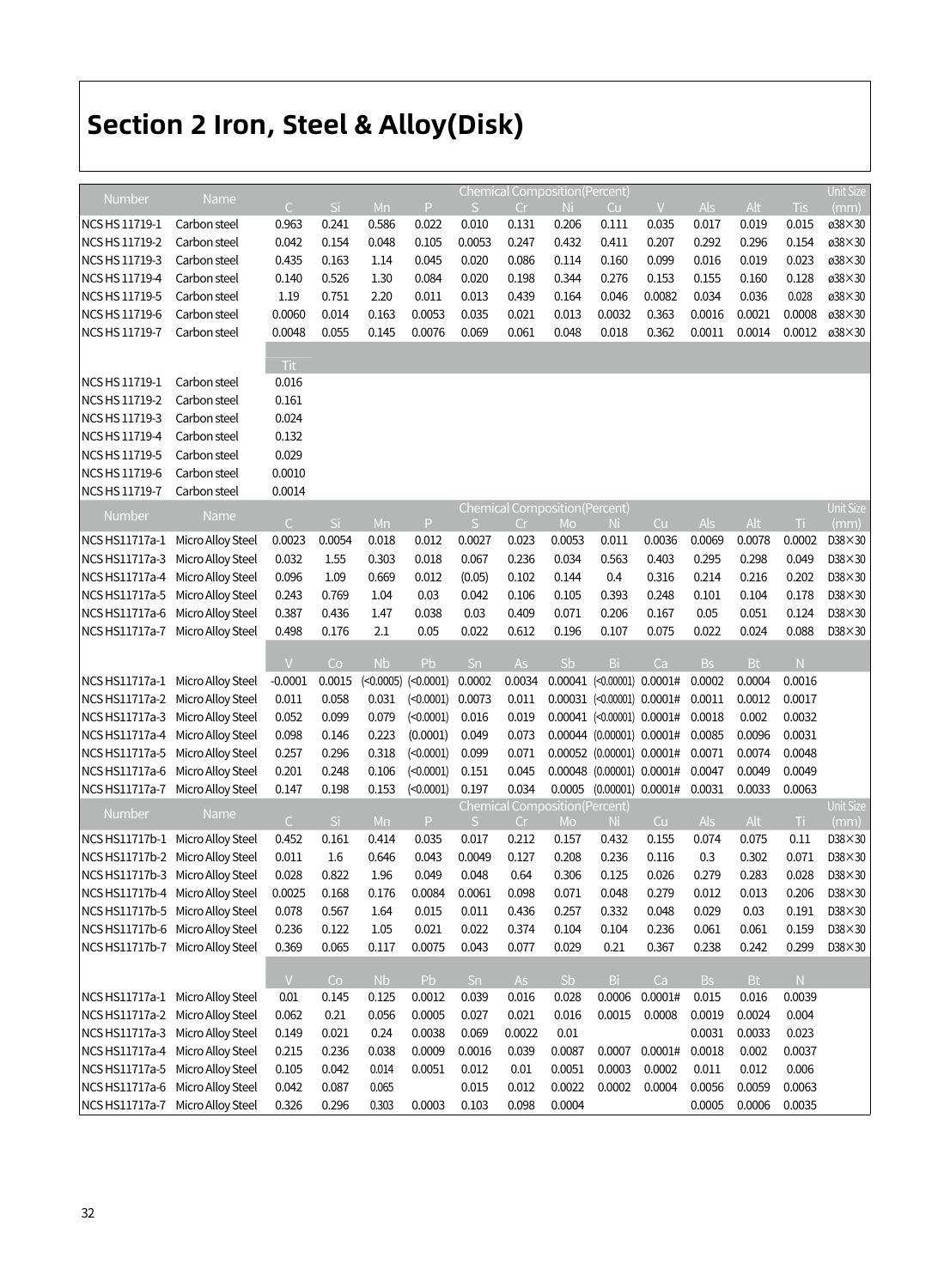| Number                           | <b>Name</b>                                      |                       |                |                  |               |                |            | <b>Chemical Composition(Percent)</b>        |                   |               |                |                 |              |               | <b>Unit Size</b>                    |
|----------------------------------|--------------------------------------------------|-----------------------|----------------|------------------|---------------|----------------|------------|---------------------------------------------|-------------------|---------------|----------------|-----------------|--------------|---------------|-------------------------------------|
| NCS HS 11720-1                   | High Manganese Alloy                             | C.<br>1.96            | Si.<br>0.348   | Mn<br>22.96      | P<br>0.188    | S.<br>0.0063   | Cr<br>3.01 | Ni.<br>0.045                                | Cu<br>0.025       | Co.<br>0.0094 | Mo<br>0.0095   | $\vee$<br>0.034 | B.<br>0.0021 | Ti.<br>0.0041 | (mm)<br>ø30×24                      |
| NCS HS 11720-2                   | High Manganese Alloy                             | 1.61                  | 0.652          | 10.66            | 0.052         | 0.054          | 0.467      | 0.328                                       | 0.221             | 0.010         | 0.118          | 0.132           | 0.0038       | 0.047         | ø30×24                              |
| NCS HS 11720-3                   | High Manganese Alloy                             | 1.16                  | 1.16           | 16.75            | 0.077         | 0.055          | 0.257      | 0.152                                       | 0.143             | 0.091         | 0.589          | 0.53            | 0.0013       | 0.03          | ø30×24                              |
| <b>NCS HS 11720-4</b>            | High Manganese Alloy                             | 1.06                  | 1.47           | 15.04            | 0.044         | 0.059          | 1.45       | 1.66                                        | 0.089             | 0.0093        | 0.881          | 0.567           | 0.0023       | 0.013         | ø30×24                              |
| NCS HS 11720-5                   | High Manganese Alloy                             | 0.75                  | 1.01           | 12.2             | 0.118         | 0.037          | 0.68       | 0.838                                       | 0.449             | 0.007         | 0.302          | 0.273           | 0.0009       | 0.018         | ø30×24                              |
| NCS HS 11720-6                   | High Manganese Alloy                             | 2.38                  | 1.69           | 5.36             | 0.029         | 0.108          | 0.084      | 3.43                                        | 0.474             | 0.107         | 1.51           | 0.837           | 0.017        | 0.218         | ø30×24                              |
|                                  |                                                  |                       |                |                  |               |                |            |                                             |                   |               |                |                 |              |               |                                     |
|                                  |                                                  | $\overline{N}$        |                |                  |               |                |            |                                             |                   |               |                |                 |              |               |                                     |
| NCS HS 11720-1                   | High Manganese Alloy                             | 0.091                 |                |                  |               |                |            |                                             |                   |               |                |                 |              |               |                                     |
| NCS HS 11720-2                   | High Manganese Alloy                             | 0.054                 |                |                  |               |                |            |                                             |                   |               |                |                 |              |               |                                     |
| NCS HS 11720-3                   | High Manganese Alloy                             | 0.033                 |                |                  |               |                |            |                                             |                   |               |                |                 |              |               |                                     |
| NCS HS 11720-4                   | High Manganese Alloy 0.072                       |                       |                |                  |               |                |            |                                             |                   |               |                |                 |              |               |                                     |
| NCS HS 11720-5                   | High Manganese Alloy                             | 0.026                 |                |                  |               |                |            |                                             |                   |               |                |                 |              |               |                                     |
| NCS HS 11720-6                   | High Manganese Alloy 0.016                       |                       |                |                  |               |                |            |                                             |                   |               |                |                 |              |               |                                     |
| Number                           | Name                                             |                       |                |                  |               |                |            | <b>Chemical Composition (Percent)</b>       |                   |               |                |                 |              |               | <b>Unit Size</b>                    |
| NCS HS 11721-1                   | <b>Stainless Steel</b>                           | $\mathsf{C}$<br>0.583 | Si.<br>$1.1\,$ | Mn<br>1.47       | P.<br>0.033   | S<br>0.032     | Cr<br>8.55 | Ni.<br>1.98                                 | <b>Mo</b><br>1.86 | Co<br>0.289   | Cu.<br>0.321   | TL.<br>0.463    | V<br>0.329   | Alt<br>0.248  | (mm)<br>ø38×30                      |
| NCS HS 11721-2                   | <b>Stainless Steel</b>                           | 0.371                 | 0.958          | 1.17             | 0.03          | 0.053          | 10.08      | 1.43                                        | 0.503             | 0.276         | 0.279          | 0.694           | 0.298        | 0.196         | ø38×30                              |
| NCS HS 11721-3                   | <b>Stainless Steel</b>                           | 0.189                 | 0.76           | 0.882            | 0.019         | 0.021          | 2.09       | 0.638                                       | 0.734             | 0.213         | 0.217          | 0.369           | 0.189        | 0.091         | ø38×30                              |
| NCS HS 11721-4                   | <b>Stainless Steel</b>                           | 0.093                 | 0.506          | 0.531            | 0.029         | 0.026          | 17.43      | 0.632                                       | 0.089             | 0.176         | 0.169          | 0.288           | 0.241        | 0.124         | ø38×30                              |
| NCS HS 11721-5                   | <b>Stainless Steel</b>                           | 0.052                 | 0.584          | 0.675            | 0.022         | 0.027          | 21.49      | 1.01                                        | 0.263             | 0.126         | 0.12           | 0.141           | 0.142        | 0.026         | ø38×30                              |
| NCS HS 11721-6                   | <b>Stainless Steel</b>                           | 0.0021                | 0.301          | 0.366            | 0.011         | 0.014          | 26.29      | 0.37                                        | 1.03              | 0.074         | 0.072          | 0.092           | 0.099        | 0.0065        | ø38×30                              |
| NCS HS 11721-7                   | <b>Stainless Steel</b>                           | 0.0014                | 0.117          | 0.198            | 0.0064        | 0.0055         | 28.38      | 0.04                                        | 1.57              | 0.0085        | 0.0045         | 0.0053          | 0.016        |               | $0.0026$ $0.038 \times 30$          |
|                                  |                                                  |                       |                |                  |               |                |            |                                             |                   |               |                |                 |              |               |                                     |
|                                  |                                                  | As                    | Sn             | <b>Pb</b>        | N.            | <b>Nb</b>      |            |                                             |                   |               |                |                 |              |               |                                     |
| NCS HS 11721-1                   | <b>Stainless Steel</b>                           | 0.0027                | 0.0042         | (0.0002)         | 0.0084        | 0.55           |            |                                             |                   |               |                |                 |              |               |                                     |
| NCS HS 11721-2                   | <b>Stainless Steel</b>                           | 0.0051                | 0.01           | 0.00037          | 0.0081        | 0.763          |            |                                             |                   |               |                |                 |              |               |                                     |
| NCS HS 11721-3                   | <b>Stainless Steel</b>                           | 0.017                 | 0.039          | 0.0009           | 0.015         | 0.387          |            |                                             |                   |               |                |                 |              |               |                                     |
| NCS HS 11721-4                   | <b>Stainless Steel</b>                           | 0.022                 | 0.034          | (0.0002)         | 0.023         | 0.291          |            |                                             |                   |               |                |                 |              |               |                                     |
| NCS HS 11721-5                   | <b>Stainless Steel</b>                           | 0.013                 | 0.026          | 0.0007<br>0.0007 | 0.037         | 0.137<br>0.092 |            |                                             |                   |               |                |                 |              |               |                                     |
| NCS HS 11721-6<br>NCS HS 11721-7 | <b>Stainless Steel</b><br><b>Stainless Steel</b> | 0.024<br>0.036        | 0.017<br>0.051 | 0.0021           | 0.043<br>0.01 | 0.009          |            |                                             |                   |               |                |                 |              |               |                                     |
|                                  |                                                  |                       |                |                  |               |                |            | <b>Chemical Composition (Percent)</b>       |                   |               |                |                 |              |               | <b>Unit Size</b>                    |
| Number                           | Name                                             | $\mathsf{C}$          | Si             | Mn               | P             | S.             | Cr         | Mo                                          | W                 | $\vee$        | B <sub>1</sub> | B <sub>2</sub>  |              |               | (mm)                                |
| NCS HS 13704-1                   | 12CrMoWVB                                        | 0.068                 | 0.510          | 1.096            | 0.012         | 0.047          | 0.281      | 1.46                                        | 0.298             | 0.394         | 0.0012         | 0.0010          |              |               | ø35×25                              |
| NCS HS 13704-2                   | 12CrMoWVB                                        | 0.100                 | 0.290          | 0.853            | 0.016         | 0.071          | 0.486      | 1.19                                        | 0.438             | 0.206         |                | 0.0021 0.0016   |              |               | ø35×25                              |
| NCS HS 13704-3                   | 12CrMoWVB                                        | 0.176                 | 0.272          | 0.585            | 0.023         | 0.028          | 0.775      | 0.747                                       | 0.796             | 0.251         | 0.0038         | 0.0030          |              |               | ø35×25                              |
| NCS HS 13704-4                   | 12CrMoWVB                                        | 0.193                 | 0.173          | 0.396            | 0.039         | 0.027          | 1.19       | 0.472                                       | 1.44              | 0.061         |                | 0.0068 0.0058   |              |               | ø35×25                              |
| NCS HS 13704-5 12CrMoWVB         |                                                  | 0.256                 | 0.055          | 0.269            | 0.048         | 0.010          | 1.46       | 0.301                                       | 1.94              | 0.041         | 0.0090 0.0081  |                 |              |               | ø35×25                              |
| <b>Number</b>                    | Name                                             | $\mathsf{C}$          | Si.            | Mn               | P             | S              | Cr         | <b>Chemical Composition (Percent)</b><br>Mo | W                 | V             | B <sub>r</sub> | $B_{s}$         | Ni.          | Cu            | <b>Unit Size</b><br>(mm)            |
| NCS HS 13705-1                   | Alloy Cast Iron                                  | 1.81                  | 3.20           | 1.21             | 0.0233        | 0.011          | 3.08       | 0.627                                       | 0.207             | 0.507         |                | 0.0031 0.0023   | 4.67         | 0.680         | ø30×30                              |
| NCS HS 13705-2                   | Alloy Cast Iron                                  | 2.46                  | 2.59           | 1.72             | 0.472         | 0.0185         | 0.227      | 0.191                                       | 0.404             | 0.406         |                | 0.0065 0.0060   | 1.92         | 0.206         | ø30×30                              |
| NCSHS13705-3                     | Alloy Cast Iron                                  | 2.97                  | 1.99           | 1.48             | 0.313         | 0.0224         | 0.485      | 0.380                                       | 0.303             | 0.308         | 0.015          | 0.012           | 2.44         | 0.432         | ø30×30                              |
| NCSHS13705-4                     | Alloy Cast Iron                                  | 3.21                  | 1.44           | 0.142            | 1.57          | 0.121          | 1.47       | 0.0679                                      | 0.333             | 0.213         |                | 0.0310 0.0294   | 3.02         | 1.24          | ø30×30                              |
| NCSHS13705-5                     | Alloy Cast Iron                                  | 3.33                  | 1.02           | 0.947            | 0.142         | 0.0556         | 1.12       | 0.751                                       | 0.169             | 0.156         | 0.059          | 0.051           | 0.971        | 0.753         | ø30×30                              |
| NCSHS13705-6                     | Alloy Cast Iron                                  | 3.65                  | 0.551          | 0.480            |               | 0.0582 0.0732  | 1.96       | 1.37                                        | 0.111             |               | 0.0746 0.0846  | 0.0815          | 0.446        | 1.03          | ø30×30                              |
| NCS HS 13705-7                   | Alloy Cast Iron                                  | 3.99                  | 0.284          | 1.98             | 0.211         | 0.0375         | 0.208      | 2.20                                        | 0.447             | 0.0321        | 0.124          | 0.105           |              |               | $0.0713$ 0.0609 $\varnothing$ 30×30 |
|                                  |                                                  | TL.                   |                |                  |               |                |            |                                             |                   |               |                |                 |              |               |                                     |
| NCS HS 13705-1                   | Alloy Cast Iron                                  | 0.268                 |                |                  |               |                |            |                                             |                   |               |                |                 |              |               |                                     |
| NCSHS13705-2                     | Alloy Cast Iron                                  | 0.354                 |                |                  |               |                |            |                                             |                   |               |                |                 |              |               |                                     |
| NCSHS13705-3                     | Alloy Cast Iron                                  | 0.462                 |                |                  |               |                |            |                                             |                   |               |                |                 |              |               |                                     |
| NCSHS13705-4                     | Alloy Cast Iron                                  | 0.156                 |                |                  |               |                |            |                                             |                   |               |                |                 |              |               |                                     |
| NCSHS 13705-5                    | Alloy Cast Iron                                  | 0.104                 |                |                  |               |                |            |                                             |                   |               |                |                 |              |               |                                     |
| NCSHS13705-6                     | Alloy Cast Iron                                  | 0.116                 |                |                  |               |                |            |                                             |                   |               |                |                 |              |               |                                     |
| NCSHS13705-7                     | Alloy Cast Iron                                  | 0.0213                |                |                  |               |                |            |                                             |                   |               |                |                 |              |               |                                     |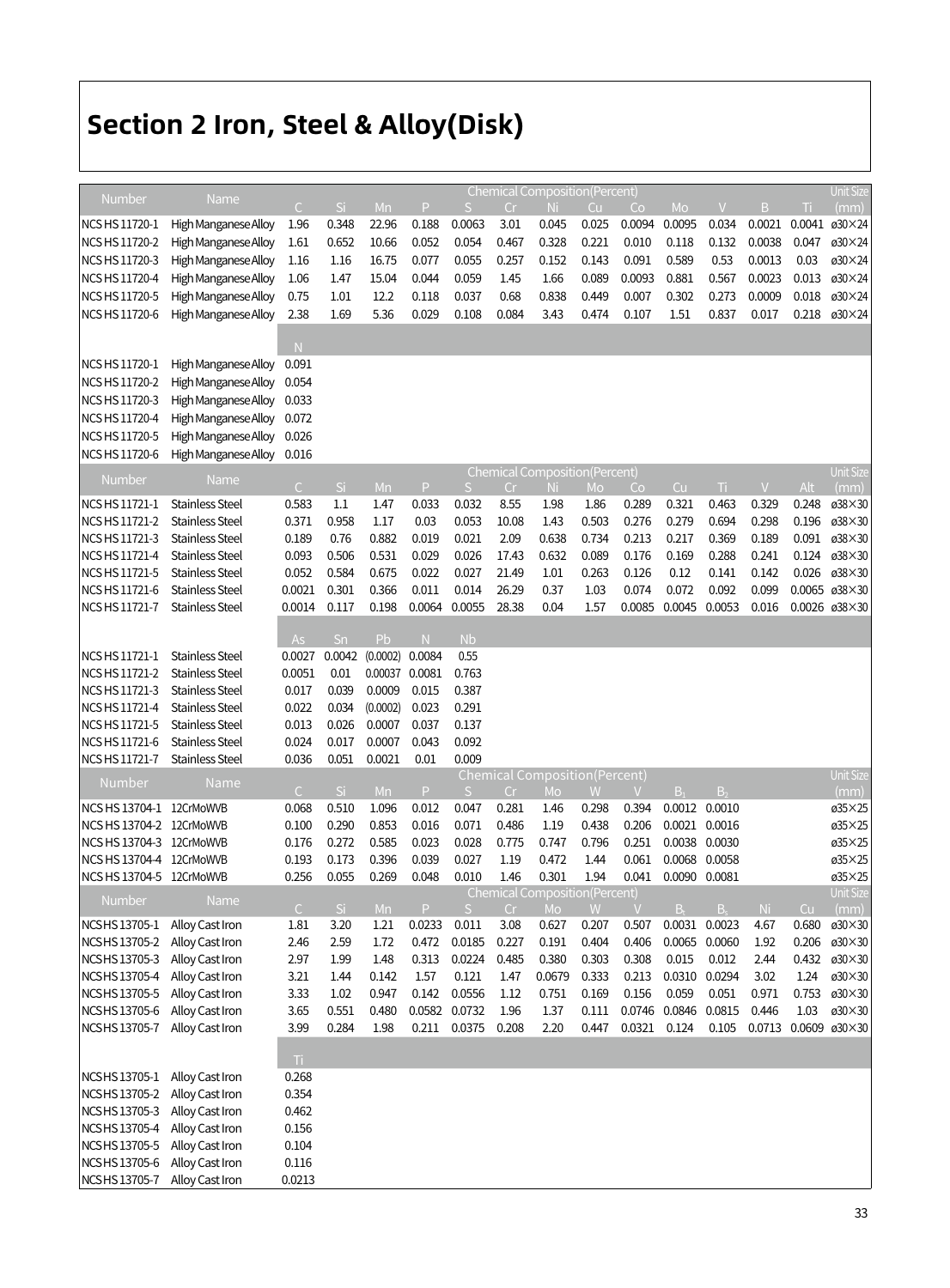| <b>Number</b>                        | <b>Name</b>                   |              |                |                |        |        | <b>Chemical Composition (Percent)</b>         |           |                                       |               |             |        |       |       | <b>Unit Size</b>         |
|--------------------------------------|-------------------------------|--------------|----------------|----------------|--------|--------|-----------------------------------------------|-----------|---------------------------------------|---------------|-------------|--------|-------|-------|--------------------------|
|                                      |                               | $\mathsf{C}$ | <b>Si</b>      | Mn             | P      | S.     | Cr                                            | Ni.       | Cu                                    | $\mathsf{Al}$ | Mo          |        |       |       | (mm)                     |
| NCS HS 16704-1 38CrMoAl              |                               | 0.196        | 0.447<br>0.581 | 0.543<br>0.790 | 0.0106 | 0.0101 | 2.22                                          | 0.460     | 0.082                                 | 0.383         | 0.476       |        |       |       | ø32×48<br>ø32×48         |
| NCS HS 16704-2 38CrMoAl              |                               | 0.141        |                |                | 0.0102 | 0.0100 | 1.86                                          | 0.103     | 0.054                                 | 0.508         | 0.341       |        |       |       |                          |
| NCS HS 16704-3                       | 38CrMoAl                      | 0.370        | 0.239          | 0.469          | 0.0166 | 0.0492 | 1.58                                          | 0.197     | 0.463                                 | 0.790         | 0.148       |        |       |       | ø32×48                   |
| <b>NCS HS 16704-4</b>                | 38CrMoAl                      | 0.706        | 0.224          | 0.196          | 0.0397 | 0.0375 | 1.97                                          | 0.479     | 0.07                                  | 0.247         | 0.391       |        |       |       | ø32×48                   |
| NCS HS 16704-5 38CrMoAl              |                               | 0.238        | 0.364          | 0.546          | 0.0268 | 0.0104 | 1.16                                          | 0.067     | 0.295                                 | 0.962         | 0.092       |        |       |       | ø32×48                   |
| NCS HS 16704-6 38CrMoAl              |                               | 0.532        | 0.310          | 0.421          | 0.0379 | 0.0093 | 0.99<br><b>Chemical Composition</b> (Percent) | 0.045     | 0.120                                 | 1.38          | 0.044       |        |       |       | ø32×48                   |
| <b>Number</b>                        | Name                          | $\mathsf{C}$ | <b>Si</b>      | Mn             | P      | S      | Cr                                            | <b>Ni</b> | $\vee$                                | Ti.           | As          | Mo     |       |       | <b>Unit Size</b><br>(mm) |
| NCS HS 19701-1 Pig Iron              |                               | 2.45         | 0.099          | 0.072          | 0.011  | 0.019  | 0.513                                         | 0.183     | 0.009                                 | 0.006         | 0.005       |        |       |       | ø30×30                   |
| NCS HS 19701-2 Pig Iron              |                               | 2.98         | 0.937          | 0.329          | 0.033  | 0.038  | 0.08                                          | 0.194     | 0.044                                 | 0.216         | 0.024       |        |       |       | ø30×30                   |
| NCS HS 19701-3 Pig Iron              |                               | 3.29         | 0.689          | 1.22           | 0.044  | 0.056  | 0.03                                          | 0.045     | 0.071                                 | 0.043         | 0.009       |        |       |       | ø30×30                   |
| NCS HS 19701-4 Pig Iron              |                               | 3.7          | 0.45           | 0.857          | 0.087  | 0.076  | 0.118                                         | 0.032     | 0.158                                 | 0.03          | 0.002       | 0.031  |       |       | ø30×30                   |
| NCS HS 19701-5 Pig Iron              |                               | 3.67         | 0.18           | 0.596          | 0.072  | 0.117  | 0.17                                          | 0.504     | 0.335                                 | 0.066         | 0.002       | 0.68   |       |       | ø30×30                   |
| NCS HS 19701-6                       | Pig Iron                      | 3.93         | 0.99           | 1.46           | 0.168  | 0.124  | 0.388                                         | 0.094     | 0.506                                 | 0.105         | 0.002       | 0.112  |       |       | ø30×30                   |
| NCS HS 19701-7 Pig Iron              |                               | 4.13         | 1.85           | 2.06           | 0.306  | 0.111  | 0.157                                         | 0.026     | 0.822                                 | 0.403         | 0.043       |        |       |       | ø30×30                   |
|                                      |                               |              |                |                |        |        |                                               |           | <b>Chemical Composition (Percent)</b> |               |             |        |       |       | <b>Unit Size</b>         |
| <b>Number</b>                        | Name                          | $\mathsf{C}$ | Si             | Mn             | P      | S      | Cr                                            | Ni.       | Cu                                    | V             | $\mathsf T$ | W      | Mo    | Co    | (mm)                     |
| NCS HS 23703-1                       | $Cr_{13}$                     | 0.040        | 0.223          | 0.130          | 0.0062 | 0.0028 | 14.26                                         | 0.500     | 0.056                                 | 0.059         | 0.041       | 0.058  | 0.064 | 0.016 | ø33×33                   |
| NCS HS 23703-2                       | $Cr_{13}$                     | 0.245        | 0.420          | 0.337          | 0.0103 | 0.032  | 11.03                                         | 0.393     | 0.284                                 | 0.151         | 0.079       | 0.27   | 0.353 | 0.054 | ø33×33                   |
| NCS HS 23703-3                       | $Cr_{13}$                     | 0.159        | 0.568          | 0.495          | 0.0165 | 0.017  | 12.52                                         | 0.207     | 0.171                                 | 0.089         | 0.091       | 0.19   | 0.157 | 0.036 | ø33×33                   |
| NCS HS 23703-4                       | $Cr_{13}$                     | 0.340        | 0.772          | 0.740          | 0.0262 | 0.0054 | 9.37                                          | 0.461     | 0.374                                 | 0.201         | 0.371       | 0.38   | 0.244 | 0.078 | ø33×33                   |
| NCS HS 23703-5                       | $Cr_{13}$                     | 0.472        | 0.487          | 0.983          | 0.043  | 0.041  | 7.84                                          | 0.771     | 0.522                                 | 0.287         | 0.187       | 0.50   | 0.487 | 0.116 | ø33×33                   |
|                                      |                               |              |                |                |        |        |                                               |           | <b>Chemical Composition (Percent)</b> |               |             |        |       |       | <b>Unit Size</b>         |
| <b>Number</b>                        | Name                          | $\mathsf{C}$ | Si.            | Mn             | P      | S      | Cr                                            | Ni.       | Cu                                    | V             | Mo          |        |       |       | (mm)                     |
| NCS HS 23707a-1 GSiMnMoV             |                               | 1.2          | 0.901          | 0.201          | 0.0036 | 0.048  | 0.108                                         | 0.454     | 0.514                                 | 0.045         | 0.086       |        |       |       | ø35×35                   |
| NCS HS 23707a-2                      | GSiMnMoV                      | 0.471        | 0.318          | 0.922          | 0.03   | 0.031  | 0.351                                         | 0.146     | 0.113                                 | 0.151         | 0.452       |        |       |       | ø35×35                   |
| NCS HS 23707a-3                      | GSiMnMoV                      | 0.176        | 0.083          | 1.25           | 0.043  | 0.011  | 0.45                                          | 0.107     | 0.086                                 | 0.434         | 0.563       |        |       |       | ø35×35                   |
| NCS HS 23707a-4                      | GSiMnMoV                      | 0.936        | 0.747          | 0.511          | 0.012  | 0.0094 | 0.24                                          | 0.356     | 0.274                                 | 0.335         | 0.252       |        |       |       | ø35×35                   |
| NCS HS 23707a-5 GSiMnMoV             |                               | 0.663        | 0.548          | 0.684          | 0.021  | 0.05   | 0.093                                         | 0.303     | 0.438                                 | 0.243         | 0.354       |        |       |       | ø35×35                   |
|                                      |                               |              |                |                |        |        |                                               |           | <b>Chemical Composition (Percent)</b> |               |             |        |       |       | <b>Unit Size</b>         |
| <b>Number</b>                        | <b>Name</b>                   | $\mathsf{C}$ | Si             | Mn             | P      | S      | Cr                                            | Ni.       | Cu                                    | Mo            | V           | Alt    | W     | Co    | (mm)                     |
| NCS HS 23716-1                       | Heat Die Steel                | 0.763        | 0.36           | 0.216          | 0.032  | 0.013  | 3.24                                          | 0.291     | 0.092                                 | 0.767         | 0.27        | 0.0069 | 1.45  | 0.028 | ø35×30                   |
| NCS HS 23716-2 Heat Die Steel        |                               | 1.11         | 0.29           | 0.104          | 0.038  | 0.005  | 5.6                                           | 0.407     | 0.075                                 | 0.5           | 0.05        | 0.0051 | 2     | 0.009 | ø35×30                   |
| NCS HS 23716-3 Heat Die Steel        |                               | 0.393        | 1.37           | 0.842          | 0.017  | 0.029  | 4.38                                          | 0.148     | 0.205                                 | 1.26          | 0.8         | 0.077  | 0.5   | 0.105 | ø35×30                   |
| NCS HS 23716-4 Heat Die Steel        |                               | 0.599        | 0.08           | 0.432          | 0.021  | 0.034  | 3.84                                          | 0.199     | 0.136                                 | 0.946         | 0.66        | 0.019  | 0.97  | 0.049 | ø35×30                   |
| NCS HS 23716-5 Heat Die Steel        |                               | 0.088        | 1.09           | 1.67           | 0.005  | 0.021  | 2.43                                          | 0.084     | 0.474                                 | 1.94          | 1.17        | 0.087  | 0.08  | 1.98  | ø35×30                   |
| NCS HS 23716-6 Heat Die Steel        |                               | 0.2          | 065            | 1.21           | 0.01   | 0.045  | 4.91                                          | 0.095     | 0.301                                 | 1.61          | 1.01        | 0.084  | 0.2   | 1.49  | ø35×30                   |
|                                      |                               |              |                |                |        |        |                                               |           |                                       |               |             |        |       |       |                          |
|                                      |                               | Sn           | Pb             |                |        |        |                                               |           |                                       |               |             |        |       |       |                          |
| NCS HS 23716-1 Heat Die Steel 0.0075 |                               |              | 0.011          |                |        |        |                                               |           |                                       |               |             |        |       |       |                          |
| NCS HS 23716-2 Heat Die Steel        |                               | 0.007        | 0.074          |                |        |        |                                               |           |                                       |               |             |        |       |       |                          |
| NCS HS 23716-3 Heat Die Steel 0.0076 |                               |              | 0.0087         |                |        |        |                                               |           |                                       |               |             |        |       |       |                          |
| NCS HS 23716-4 Heat Die Steel        |                               | 0.02         | (0.0001)       |                |        |        |                                               |           |                                       |               |             |        |       |       |                          |
| NCS HS 23716-5 Heat Die Steel        |                               | 0.052        | 0.0053         |                |        |        |                                               |           |                                       |               |             |        |       |       |                          |
|                                      | NCS HS 23716-6 Heat Die Steel | 0.032        | (0.0001)       |                |        |        |                                               |           |                                       |               |             |        |       |       |                          |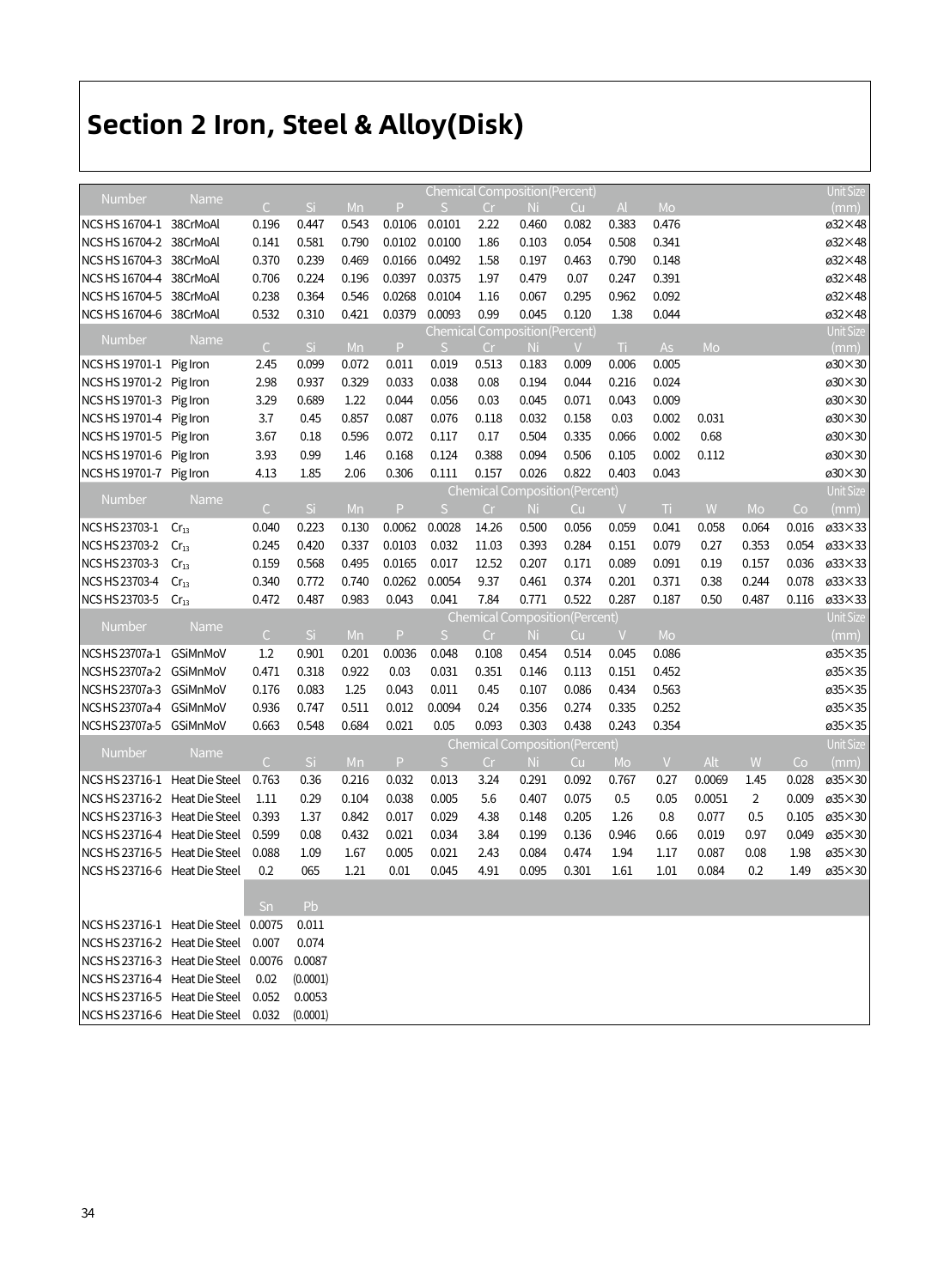|                                         |                                                     |                |                    |       |              |        |      | <b>Chemical Composition(Percent)</b>  |       |       |              |        |          |        | <b>Unit Size</b>         |
|-----------------------------------------|-----------------------------------------------------|----------------|--------------------|-------|--------------|--------|------|---------------------------------------|-------|-------|--------------|--------|----------|--------|--------------------------|
| <b>Number</b>                           | Name                                                | $\mathsf{C}$   | Si                 | Mn    | P            | S.     | Cr   | <b>Ni</b>                             | Cu    | Mo    | $\mathbf{V}$ | W      | Co       |        | (mm)                     |
| NCSHS23717-1                            | <b>Cold Die Steel</b>                               | 2.19           | 0.37               | 0.369 | 0.015        | 0.001  | 11.7 | 0.096                                 | 0.085 | 0.022 | 0.04         | 0.61   | 0.014    |        | ø35×30                   |
| <b>NCSHS23717-2</b>                     | Cold Die Steel                                      | 1.57           | 0.29               | 0.333 | 0.019        | 0.014  | 11.5 | 0.194                                 | 0.172 | 0.574 | 0.64         | 0.47   | 0.064    |        | ø35×30                   |
| <b>NCSHS23717-3</b>                     | Cold Die Steel                                      | 1.31           | 0.38               | 0.473 | 0.0072       | 0.023  | 10.1 | 0.094                                 | 0.131 | 0.854 | 0.48         | 0.69   | 0.035    |        | $\varphi$ 35 $\times$ 30 |
| <b>NCSHS23717-4</b>                     | Cold Die Steel                                      | 0.869          | 0.05               | 0.044 | 0.044        | 0.003  | 14.2 | 0.436                                 | 0.364 | 0.082 | 1.07         | 0.07   | 0.166    |        | ø35×30                   |
| <b>NCSHS23717-5</b>                     | <b>Cold Die Steel</b>                               | 1.88           | 0.18               | 0.16  | 0.03         | 0.005  | 12.7 | 0.297                                 | 0.228 | 0.333 | 0.82         | 0.31   | 0.096    |        | ø35×30                   |
|                                         |                                                     |                |                    |       |              |        |      | <b>Chemical Composition (Percent)</b> |       |       |              |        |          |        | Unit Size                |
| <b>Number</b>                           | Name                                                | $\mathsf{C}$   | Si.                | Mn    | $\mathsf{P}$ | S      | Cr   | <b>Ni</b>                             | Cu    | Mo    | $\vee$       | TL.    | Alt      |        | (mm)                     |
| NCS HS 23718-1                          | Middle-Low alloy                                    | 0.496          | 0.25               | 0.732 | 0.051        | 0.014  | 0.81 | 1.47                                  | 0.439 | 0.504 | 0.52         | 0.325  | 0.02     |        | ø35×30                   |
| <b>NCS HS 23718-2</b>                   | Middle-Low alloy                                    | 0.115          | 0.79               | 2.02  | 0.06         | 0.006  | 1.78 | 0.494                                 | 0.082 | 0.079 | 0.12         | 0.105  | 0.06     |        | $\varphi$ 35 $\times$ 30 |
| NCS HS 23718-3                          | Middle-Low alloy                                    | 0.201          | 0.7                | 1.24  | 0.015        | 0.049  | 0.4  | 1.02                                  | 0.299 | 0.251 | 0.22         | 0.232  | 0.661    |        | ø35×30                   |
| <b>NCS HS 23718-4</b>                   | Middle-Low allov                                    | 0.356          | 0.42               | 1.68  | 0.0042       | 0.089  | 1.35 | 0.238                                 | 0.144 | 0.107 | 0.34         | 0.402  | 0.142    |        | ø35×30                   |
| NCS HS 23718-5                          | Middle-Low alloy                                    | 0.657          | 0.15               | 0.463 | 0.033        | 0.025  | 2.29 | 0.117                                 | 0.07  | 0.974 | 0.06         | 0.497  | 0.27     |        | ø35×30                   |
|                                         | NCS HS 23718-6 Middle-Low alloy                     | 0.048          | 0.07               | 0.102 | 0.018        | 0.003  | 0.1  | 2                                     | 0.561 | 0.686 | 0.03         | 0.011  | 0.569    |        | ø35×30                   |
| <b>Number</b>                           | Name                                                |                |                    |       |              |        |      | <b>Chemical Composition (Percent)</b> |       |       |              |        |          |        | <b>Unit Size</b>         |
|                                         |                                                     | $\mathsf{C}$   | Si                 | Mn    | P            | S.     | Cr   | Ni                                    | Cu    | Mo    | $\mathsf{V}$ | Alt    | <b>W</b> | Co     | (mm)                     |
| NCS HS 23720-1                          | Middle-Low alloy                                    | 0.763          | 0.359              | 0.216 | 0.032        | 0.013  | 3.24 | 0.291                                 | 0.092 | 0.767 | 0.268        | 0.0069 | 1.45     | 0.028  | ø35×30                   |
| NCS HS 23720-2                          | Middle-Low alloy                                    | 1.11           | 0.286              | 0.104 | 0.038        | 0.0047 | 5.60 | 0.407                                 | 0.075 | 0.50  | 0.053        | 0.0051 | 2.00     | 0.0086 | ø35×30                   |
| <b>NCS HS 23720-3</b>                   | Middle-Low alloy                                    | 0.393          | 1.37               | 0.842 | 0.017        | 0.029  | 4.38 | 0.148                                 | 0.205 | 1.26  | 0.80         | 0.077  | 0.496    | 0.105  | ø35×30                   |
| <b>NCS HS 23720-4</b>                   | Middle-Low alloy                                    | 0.599          | 0.080              | 0.432 | 0.021        | 0.034  | 3.94 | 0.199                                 | 0.136 | 0.946 | 0.66         | 0.019  | 0.97     | 0.049  | ø35×30                   |
| <b>NCS HS 23720-5</b>                   | Middle-Low allov                                    | 0.088          | 1.09               | 1.67  | 0.0050       | 0.021  | 2.43 | 0.084                                 | 0.474 | 1.94  | 1.17         | 0.087  | 0.082    | 1.98   | ø35×30                   |
| NCS HS 23720-6                          | Middle-Low alloy                                    | 0.200          | 0.649              | 1.21  | 0.010        | 0.045  | 4.91 | 0.095                                 | 0.301 | 1.61  | 1.01         | 0.084  | 0.204    | 1.49   | ø35×30                   |
|                                         |                                                     |                |                    |       |              |        |      |                                       |       |       |              |        |          |        |                          |
| NCS HS 23720-1                          | Middle-Low alloy                                    | Sn<br>0.0075   | Pb<br>0.011        |       |              |        |      |                                       |       |       |              |        |          |        |                          |
|                                         |                                                     | 0.0070         | 0.074              |       |              |        |      |                                       |       |       |              |        |          |        |                          |
| NCS HS 23720-2<br>NCS HS 23720-3        | Middle-Low alloy<br>Middle-Low alloy                | 0.0076         | 0.0087             |       |              |        |      |                                       |       |       |              |        |          |        |                          |
|                                         |                                                     |                |                    |       |              |        |      |                                       |       |       |              |        |          |        |                          |
| NCS HS 23720-4<br><b>NCS HS 23720-5</b> | Middle-Low alloy                                    | 0.020<br>0.052 | (0.0001)<br>0.0053 |       |              |        |      |                                       |       |       |              |        |          |        |                          |
|                                         | Middle-Low alloy<br>NCS HS 23720-6 Middle-Low alloy |                | (0.0001)           |       |              |        |      |                                       |       |       |              |        |          |        |                          |
|                                         |                                                     | 0.032          |                    |       |              |        |      |                                       |       |       |              |        |          |        |                          |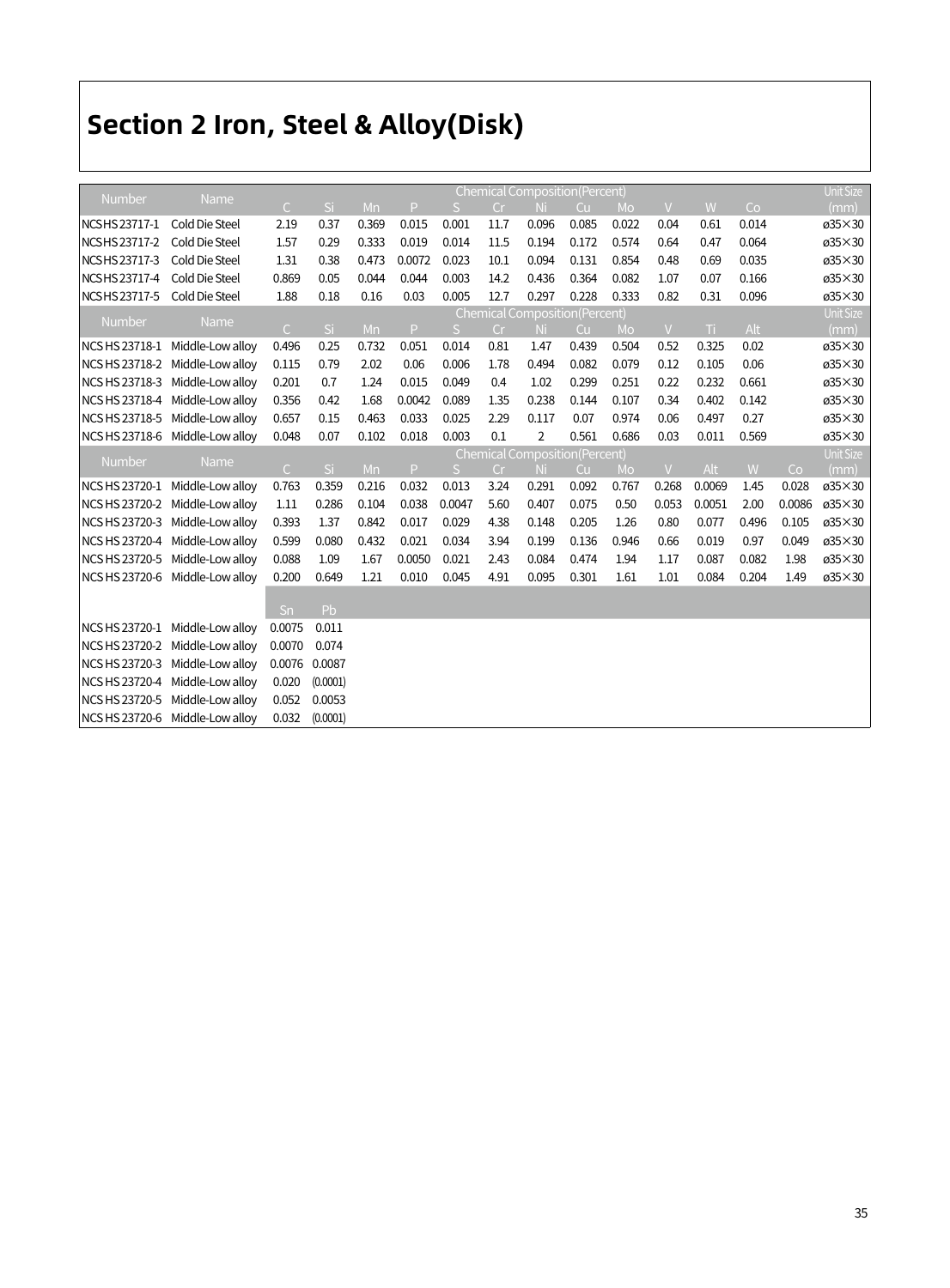|                       |                   |                |        |                 |        |        |               | <b>Chemical Composition(Percent)</b>  |           |               |           |        |        |       | <b>Unit Size</b>             |
|-----------------------|-------------------|----------------|--------|-----------------|--------|--------|---------------|---------------------------------------|-----------|---------------|-----------|--------|--------|-------|------------------------------|
| Number                | Name              | $\overline{C}$ | Si.    | Mn              | P.     | S      | Cr            | Ni                                    | Cu        | Mo            | W.        | $\vee$ | Alt    |       | (mm)                         |
| NCS HS 24703-1        | High Speed steel  | 0.757          | 0.065  | 0.069           | 0.0042 | 0.0043 | 2.55          | 0.072                                 | 0.046     | 0.16          | 18.68     | 0.154  |        |       | ø35×30                       |
| NCS HS 24703-2        | High Speed steel  | 0.731          | 0.207  | 0.286           | 0.022  | 0.022  | 2.96          | 0.156                                 | 0.249     | 0.42          | 15.99     | 0.44   |        |       | ø35×30                       |
| NCS HS 24703-3        | High Speed steel  | 0.909          | 0.309  | 0.244           | 0.025  | 0.026  | 3.25          | 0.203                                 | 0.223     | 0.88          | 14.41     | 0.84   | 0.079  |       | ø35×30                       |
| NCS HS 24703-4        | High Speed steel  | 0.821          | 0.443  | 0.307           | 0.025  | 0.024  | 3.54          | 0.383                                 | 0.211     | 1.57          | 11.71     | 1.23   | 0.059  |       | ø35×30                       |
| NCS HS 24703-5        | High Speed steel  | 1.11           | 0.349  | 0.313           | 0.049  | 0.036  | 3.90          | 0.196                                 | 0.348     | 2.51          | 9.27      | 2.03   | 0.101  |       | ø35×30                       |
| <b>NCS HS 24703-6</b> | High Speed steel  | 1.09           | 0.352  | 0.405           | 0.034  | 0.034  | 4.26          | 0.201                                 | 0.248     | 3.75          | 6.85      | 2.77   |        |       | ø35×30                       |
| NCS HS 24703-7        | High Speed steel  | 0.996          | 0.648  | 0.293           | 0.026  | 0.026  | 5.19          | 0.224                                 | 0.203     | 6.52          | 1.80      | 4.51   | 0.128  |       | ø35×30                       |
| NCS HS 24703-8        | High Speed steel  | 0.917          | 0.281  | 0.616           | 0.020  | 0.040  | 4.59          | 0.245                                 | 0.148     | 4.93          | 4.33      | 3.56   |        |       | ø35×30                       |
| <b>Number</b>         | Name              |                |        |                 |        |        |               | <b>Chemical Composition (Percent)</b> |           |               |           |        |        |       | <b>Unit Size</b>             |
|                       |                   | $\mathsf{C}$   | Si.    | Mn              | P      | S.     | Cr            | <b>Ni</b>                             | Cu        | <b>Mo</b>     | $\vee$    | Ti.    | Nb     | Alt   | (mm)                         |
| NCS HS28702a-1        | Nodular Cast Iron | 2.43           | 3.08   | 0.178           | 0.031  | 0.0037 | 1.98          | 3.7                                   | 1.35      | 2.06          | 0.45      | 0.057  | 0.054  | 0.007 | ø30×30                       |
| NCS HS28702a-2        | Nodular Cast Iron | 2.86           | 1.67   | 0.384           | 0.042  | 0.0068 | 1.54          | 0.985                                 | 0.987     | 1.55          | 0.396     | 0.095  | 0.035  | 0.016 | ø30×30                       |
| NCS HS28702a-3        | Nodular Cast Iron | 3.18           | 2.17   | 0.783           | 0.119  | 0.025  | 1.01          | 2.17                                  | 0.815     | $\mathbf{1}$  | 0.3       | 0.074  | 0.02   | 0.041 | ø30×30                       |
| <b>NCS HS28702a-4</b> | Nodular Cast Iron | 3.59           | 1.25   | 1.17            | 0.076  | 0.028  | 0.755         | 0.705                                 | 0.525     | 0.665         | 0.234     | 0.044  | 0.021  | 0.141 | ø30×30                       |
| NCS HS28702a-5        | Nodular Cast Iron | 3.99           | 0.601  | 1.39            | 0.211  | 0.045  | 0.415         | 0.201                                 | 0.306     | 0.355         | 0.098     | 0.032  | 0.012  | 0.027 | ø30×30                       |
| <b>NCS HS28702a-6</b> | Nodular Cast Iron | 3.48           | 0.275  | 1.69            | 0.554  | 0.052  | 0.164         | 4.18                                  | 0.068     | 0.076         | 0.055     | 0.031  | 0.0041 |       | $0.0051$ $\varnothing$ 30×30 |
|                       |                   | Mg             | Ce     | $\, {\bf B} \,$ | As     | Sb     | Pb            | La                                    |           |               |           |        |        |       |                              |
| NCS HS28702a-1        | Nodular Cast Iron | 0.11           |        | 0.171           | 0.051  | 0.0073 | 0.002         |                                       |           |               |           |        |        |       |                              |
| <b>NCS HS28702a-2</b> | Nodular Cast Iron | 0.04           | 0.088  | 0.114           | 0.033  |        | 0.0062 0.0017 | 0.011                                 |           |               |           |        |        |       |                              |
| NCS HS28702a-3        | Nodular Cast Iron | 0.033          | 0.0089 | 0.053           | 0.037  | 0.0052 | 0.0048        | 0.0017                                |           |               |           |        |        |       |                              |
| <b>NCS HS28702a-4</b> | Nodular Cast Iron | 0.017          | 0.044  | 0.028           | 0.024  | 0.015  | 0.011         | 0.0074                                |           |               |           |        |        |       |                              |
| <b>NCS HS28702a-5</b> | Nodular Cast Iron | 0.011          | 0.017  | 0.012           | 0.032  | 0.0071 | 0.0043 0.0024 |                                       |           |               |           |        |        |       |                              |
| <b>NCS HS28702a-6</b> | Nodular Cast Iron | 0.0039         |        | 0.0077          | 0.081  |        | 0.0022 0.0006 |                                       |           |               |           |        |        |       |                              |
|                       |                   |                |        |                 |        |        |               | <b>Chemical Composition(Percent)</b>  |           |               |           |        |        |       | <b>Unit Size</b>             |
| Number                | Name              | $\mathsf{C}$   | Si.    | Mn              | P      | S      | Cr            | Ni.                                   | <b>Mo</b> | $\vee$        | <b>Cu</b> | N      | Nb     | Ti.   | (mm)                         |
| <b>NCS HS 28706-1</b> | Line steel        | 0.055          | 0.29   | 1.81            | 0.011  | 0.0024 | 0.283         | 0.201                                 | 0.116     | 0.0043        | 0.205     | 0.0053 | 0.103  | 0.022 | ø40×40                       |
| NCS HS 28706-2        | Line steel        | 0.058          | 0.202  | 1.41            | 0.0072 | 0.0063 | 0.049         | 0.012                                 | 0.0014    | 0.042         | 0.013     | 0.004  | 0.05   | 0.016 | ø40×40                       |
| NCS HS 28706-3        | Line steel        | 0.083          | 0.194  | 0.559           | 0.01   | 0.007  | 0.024         | 0.009                                 | 0.002     | 0.0009        | 0.02      | 0.0053 | 0.011  | 0.003 | ø40×40                       |
| <b>NCS HS 28706-4</b> | Line steel        | 0.086          | 0.246  | 1.2             | 0.011  | 0.006  | 0.022         | 0.008                                 |           | 0.0012 0.0014 | 0.015     | 0.0059 | 0.022  | 0.01  | ø40×40                       |
| <b>NCS HS 28706-5</b> | Line steel        | 0.105          | 0.325  | 1.31            | 0.0087 | 0.0041 | 0.023         | 0.0089                                | 0.0013    | 0.038         | 0.016     | 0.0067 | 0.035  | 0.02  | ø40×40                       |
| <b>NCS HS 28706-6</b> | Line steel        | 0.108          | 0.279  | 1.23            | 0.013  | 0.006  | 0.026         | 0.0061                                | 0.001     | 0.0012        | 0.01      | 0.0074 | 0.023  | 0.01  | ø40×40                       |
|                       |                   |                |        |                 |        |        |               |                                       |           |               |           |        |        |       |                              |
|                       |                   | <b>As</b>      | Alt    | Als             | Ca     |        |               |                                       |           |               |           |        |        |       |                              |
| <b>NCS HS 28706-1</b> | Line steel        | 0.004          | 0.027  | 0.026           | 0.0009 |        |               |                                       |           |               |           |        |        |       |                              |
| <b>NCS HS 28706-2</b> | Line steel        | 0.0032         | 0.028  | 0.026           | 0.0012 |        |               |                                       |           |               |           |        |        |       |                              |
| NCS HS 28706-3        | Line steel        | 0.0034         | 0.023  | 0.021           | 0.0017 |        |               |                                       |           |               |           |        |        |       |                              |
| NCS HS 28706-4        | Line steel        | 0.0043         | 0.016  | 0.015           | 0.0035 |        |               |                                       |           |               |           |        |        |       |                              |
| <b>NCS HS 28706-5</b> | Line steel        | 0.0033         | 0.023  | 0.022           | 0.002  |        |               |                                       |           |               |           |        |        |       |                              |
| NCS HS 28706-6        | Line steel        | 0.0044         | 0.023  | 0.022           | 0.0013 |        |               |                                       |           |               |           |        |        |       |                              |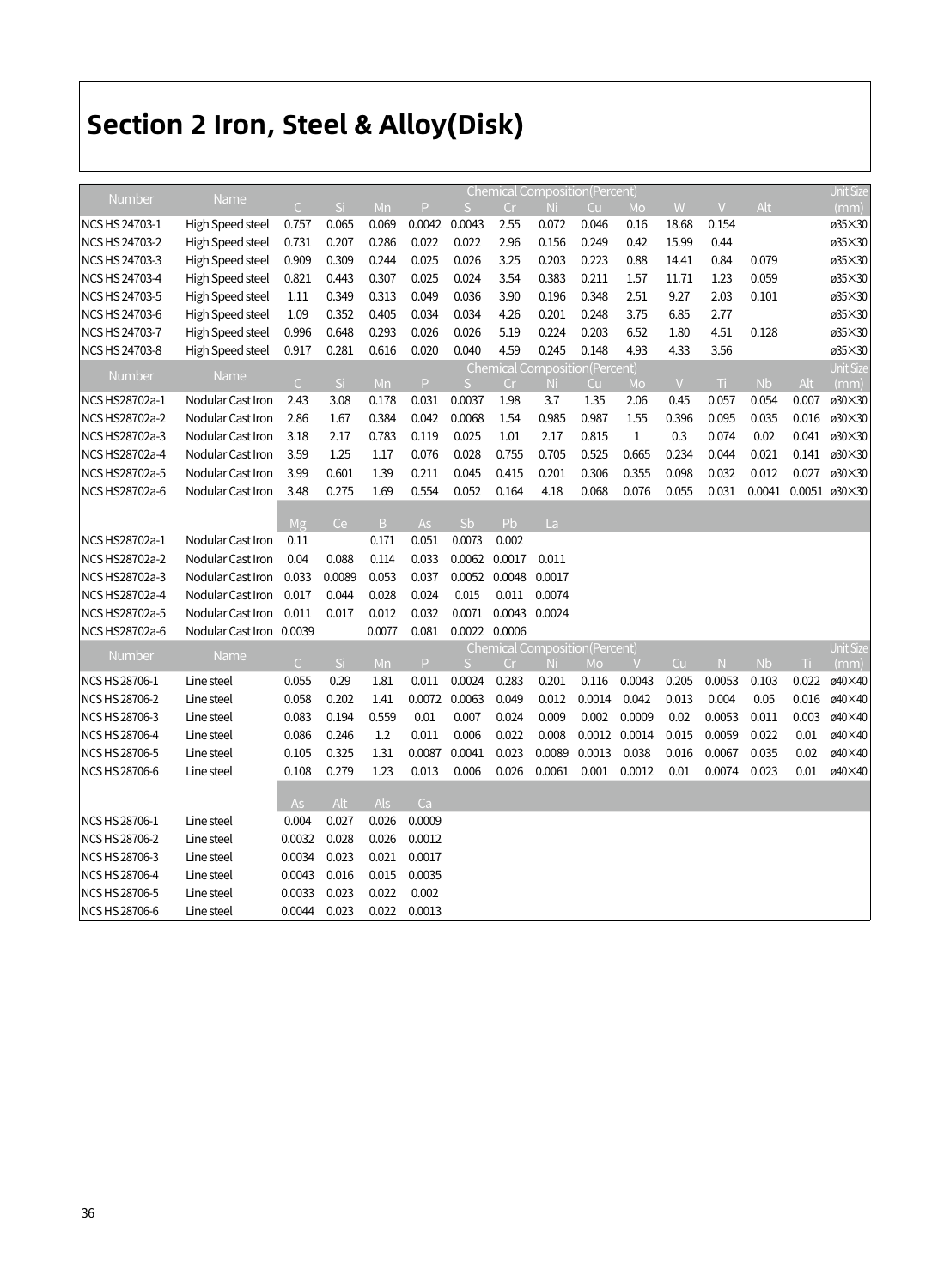| Number                      | Name                                            |                       |                     |             |             |                    | <b>Chemical Composition (Percent)</b> |                    |                    |                     |       |                 |                             |             | <b>Unit Size</b>          |
|-----------------------------|-------------------------------------------------|-----------------------|---------------------|-------------|-------------|--------------------|---------------------------------------|--------------------|--------------------|---------------------|-------|-----------------|-----------------------------|-------------|---------------------------|
|                             |                                                 | $\overline{C}$        | Si.                 | Mn          | P           | S                  | Cr                                    | Ni.                | Cu                 | $\mathsf{Al}$       |       |                 |                             |             | (mm)                      |
| NCS HS 39701-1 Carbon Steel |                                                 | 0.108                 | 0.029               | 1.15        | 0.0038      | 0.070              | 0.379                                 | 0.252              | 0.276              | 0.073               |       |                 |                             |             | ø33×35                    |
| NCS HS 39701-2 Carbon Steel |                                                 | 0.172                 | 0.103               | 1.07        | 0.014       | 0.012              | 0.241                                 | 0.210              | 0.14               |                     |       |                 |                             |             | ø33×35                    |
| NCS HS 39701-3 Carbon Steel |                                                 | 0.29                  | 0.156               | 0.62        | 0.032       | 0.026              | 0.153                                 | 0.181              | 0.193              |                     |       |                 |                             |             | ø33×35                    |
| NCS HS 39701-4 Carbon Steel |                                                 | 0.30                  | 0.247               | 0.86        | 0.023       | 0.040              | 0.092                                 | 0.065              | 0.097              |                     |       |                 |                             |             | ø33×35                    |
| NCS HS 39701-5 Carbon Steel |                                                 | 0.44                  | 0.46                | 0.41        | 0.039       | 0.040              | 0.275                                 | 0.062              | 0.325              | 0.40                |       |                 |                             |             | ø33×35                    |
| NCS HS 39701-6 Carbon Steel |                                                 | 0.58                  | 0.374               | 0.163       | 0.054       | 0.0033             | 0.34                                  | 0.343              | 0.38               | 0.463               |       |                 |                             |             | ø33×35                    |
| Number                      | Name                                            |                       |                     |             |             |                    | <b>Chemical Composition (Percent)</b> |                    |                    |                     |       |                 |                             |             | <b>Unit Size</b>          |
| <b>NCS HS 11751</b>         | 60Si <sub>2</sub> Mn                            | $\mathsf{C}$<br>0.661 | Si<br>1.82          | Mn<br>0.805 | P.<br>0.027 | $\leq$<br>0.017    | Cr<br>0.021                           | Ni<br>0.020        | <b>Cu</b><br>0.136 | $\vee$              | TI.   | Co<br>0.011     | <b>W</b>                    | As<br>0.016 | (mm)<br>ø38×45            |
|                             |                                                 |                       |                     |             |             |                    | <b>Chemical Composition (Percent)</b> |                    |                    |                     |       |                 |                             |             | <b>Unit Size</b>          |
| <b>Number</b>               | Name                                            | $\mathsf{C}$          | Si                  | Mn          | P           | S                  | Cr                                    | Ni.                | Cu.                | $\vee$              | m     | Al <sub>t</sub> | B                           |             | (mm)                      |
| <b>NCS HS 11759</b>         | Carbon Steel                                    | 0.101                 | 0.249               | 0.400       | 0.043       | 0.030              | 0.068                                 | 0.066              | 0.086              |                     |       | 0.264           | 0.0014                      |             | ø37×45                    |
| <b>NCS HS 11760</b>         | Carbon Steel                                    | 0.202                 | 0.512               | 1.34        | 0.046       | 0.032              | 0.078                                 | 0.050              | 0.057              |                     |       | 0.092           | 0.0012                      |             | ø37×45                    |
| <b>NCS HS 11763</b>         | Carbon Steel                                    | 0.543                 | 0.361               | 0.663       | 0.024       | 0.024              | 0.169                                 | 0.164              | 0.118              |                     |       | 0.089           | 0.621                       |             | ø37×45                    |
| <b>NCS HS 11764</b>         | Carbon Steel                                    | 0.235                 | 0.318               | 0.632       | 0.037       | 0.028              | 0.076                                 | 0.103              | 0.106              |                     |       | 0.071           |                             |             | ø37×40                    |
| <b>NCS HS 11774</b>         | $GCr_{15}$                                      | 1.02                  | 0.250               | 0.340       | 0.015       | 0.023              | 1.48                                  | 0.036              | 0.037              | 0.022               |       |                 |                             |             | ø36×50                    |
|                             |                                                 |                       |                     |             |             |                    |                                       |                    |                    |                     |       |                 |                             |             |                           |
|                             |                                                 | Sb                    | Sn                  | <b>As</b>   | Pb          |                    |                                       |                    |                    |                     |       |                 |                             |             |                           |
| <b>NCS HS 11759</b>         | Carbon Steel                                    |                       | 0.0024              | 0.0058      |             |                    |                                       |                    |                    |                     |       |                 |                             |             |                           |
| <b>NCS HS 11760</b>         | Carbon Steel                                    |                       | 0.0059              | 0.012       |             |                    |                                       |                    |                    |                     |       |                 |                             |             |                           |
| <b>NCS HS 11763</b>         | Carbon Steel                                    |                       | 0.0026              | 0.012       |             |                    |                                       |                    |                    |                     |       |                 |                             |             |                           |
| <b>NCS HS 11764</b>         | Carbon Steel                                    | 0.14                  | 0.024               | 0.15        | 0.0011      |                    |                                       |                    |                    |                     |       |                 |                             |             |                           |
| Number                      | Name                                            |                       |                     |             |             |                    | <b>Chemical Composition(Percent)</b>  |                    |                    |                     |       |                 |                             |             | <b>Unit Size</b>          |
|                             |                                                 | $\mathsf{C}$          | Si                  | Mn          | P           | S                  | Cr                                    | Ni.                | Cu                 | Mo                  | m     | $\vee$          | <b>As</b>                   | Sn          | (mm)                      |
| <b>NCS HS 11775</b>         | <b>Alloy Steel</b>                              | 0.084                 | 0.787               | 1.62        | 0.029       | 0.002              | 25.53                                 | 20.72              |                    |                     |       |                 |                             |             | ø35×20                    |
| <b>NCS HS 11782</b>         | Gray Iron                                       | 3.21                  | 1.64                | 1.09        | 0.088       | 0.035              | 0.061                                 | 0.014              | 0.042              | 0.0048              | 0.027 | 0.0079          | 0.0065                      |             | $\varnothing$ 31×28       |
| <b>NCS HS 11783</b>         | Gray Iron                                       | 3.33                  | 1.73                | 0.756       | 0.083       | 0.09               | 0.386                                 | 0.304              | 0.666              | 0.238               | 0.057 | 0.174           | 0.0085                      | 0.066       | ø31×28                    |
| <b>NCS HS 11784</b>         | High phosphorus Cast Iron                       | 3.3                   | 2.68                | 0.528       | 0.78        | 0.031              | 0.812                                 | 0.024              | 0.015              | 0.142               | 0.084 | 0.02            |                             | 0.0005      | ø31×28                    |
| <b>NCS HS 11785</b>         | High phosphorus Cast Iron                       | 3.19                  | 2.52                | 0.482       | 0.79        | 0.03               | 0.817                                 | 0.031              | 0.021              | 0.139               | 0.076 | 0.018           |                             | 0.001       | ø31×28                    |
| <b>NCS HS 11786</b>         | High phosphorus Cast Iron                       | 2.82                  | 2.05                | 0.768       | 1.7         | 0.064              | 1.98                                  | 0.048              | 0.044              | 0.251               | 0.102 | 0.029           |                             |             | $0.0062$ $0.31 \times 28$ |
| <b>NCS HS 11787</b>         | High Nickel pig Iron                            | 2.65                  | 2.07                | 1.08        | 0.067       | 0.037              | 1.98                                  | 19.84              | 0.306              | 0.0014              | 0.022 |                 | 0.0096 0.0075 0.0054 ø31×28 |             |                           |
| <b>NCS HS 11788</b>         | High Nickel pig Iron                            | 2.97                  | 3.29                | 1.62        | 0.191       | 0.01               | 2.56                                  | 17.77              | 0.51               | 0.0013              | 0.043 | 0.017           | 0.014                       |             | $0.0003$ $031 \times 28$  |
| <b>NCS HS 11789</b>         | High Nickel pig Iron                            | 1.97                  | 2.58                | 1.08        | 0.048       | 0.076              | 2.51                                  | 17.8               | 6.39               | 0.062               | 0.011 |                 | 0.0093 0.0076               | 0.014       | $\varnothing$ 31×28       |
|                             |                                                 | Sb                    | <b>Nb</b>           | Pb          | Bi          | <b>As</b>          | Alt                                   | W                  | B                  | Co                  |       |                 |                             |             |                           |
| <b>NCS HS 11783</b>         | Gray Iron                                       | 0.142                 |                     |             |             |                    |                                       |                    |                    |                     |       |                 |                             |             |                           |
| <b>NCS HS 11784</b>         | High phosphorus Cast Iron 0.0007 0.0012* 0.0002 |                       |                     |             | 0.0083      | $0.0041$ $0.0012*$ |                                       |                    |                    |                     |       |                 |                             |             |                           |
| <b>NCS HS 11785</b>         | High phosphorus Cast Iron 0.0005                |                       | $(0.0009)$ $0.0002$ |             | 0.013       |                    | 0.0049 0.0030*                        |                    |                    |                     |       |                 |                             |             |                           |
| <b>NCS HS 11786</b>         | High phosphorus Cast Iron 0.0008                |                       | 0.012               | 0.0003      | 0.015       |                    | 0.0075 0.0094*                        |                    |                    |                     |       |                 |                             |             |                           |
| <b>NCS HS 11787</b>         | High Nickel pig Iron                            |                       | 0.0006*             |             | $0.042*$    |                    | $0.085*$                              | $0.0002*$          |                    | $0.0007$ $(0.0054)$ |       |                 |                             |             |                           |
| <b>NCS HS 11788</b>         | High Nickel pig Iron                            |                       | 0.0006*             |             | $0.031*$    |                    |                                       | $(0.0023) 0.0002*$ |                    | 0.0008 (0.0063)     |       |                 |                             |             |                           |
| <b>NCS HS 11789</b>         | High Nickel pig Iron                            |                       | $0.0005*$           | 0.015       | 0.067       |                    | 0.061                                 | $0.0002*$          |                    | $0.0008$ $(0.0075)$ |       |                 |                             |             |                           |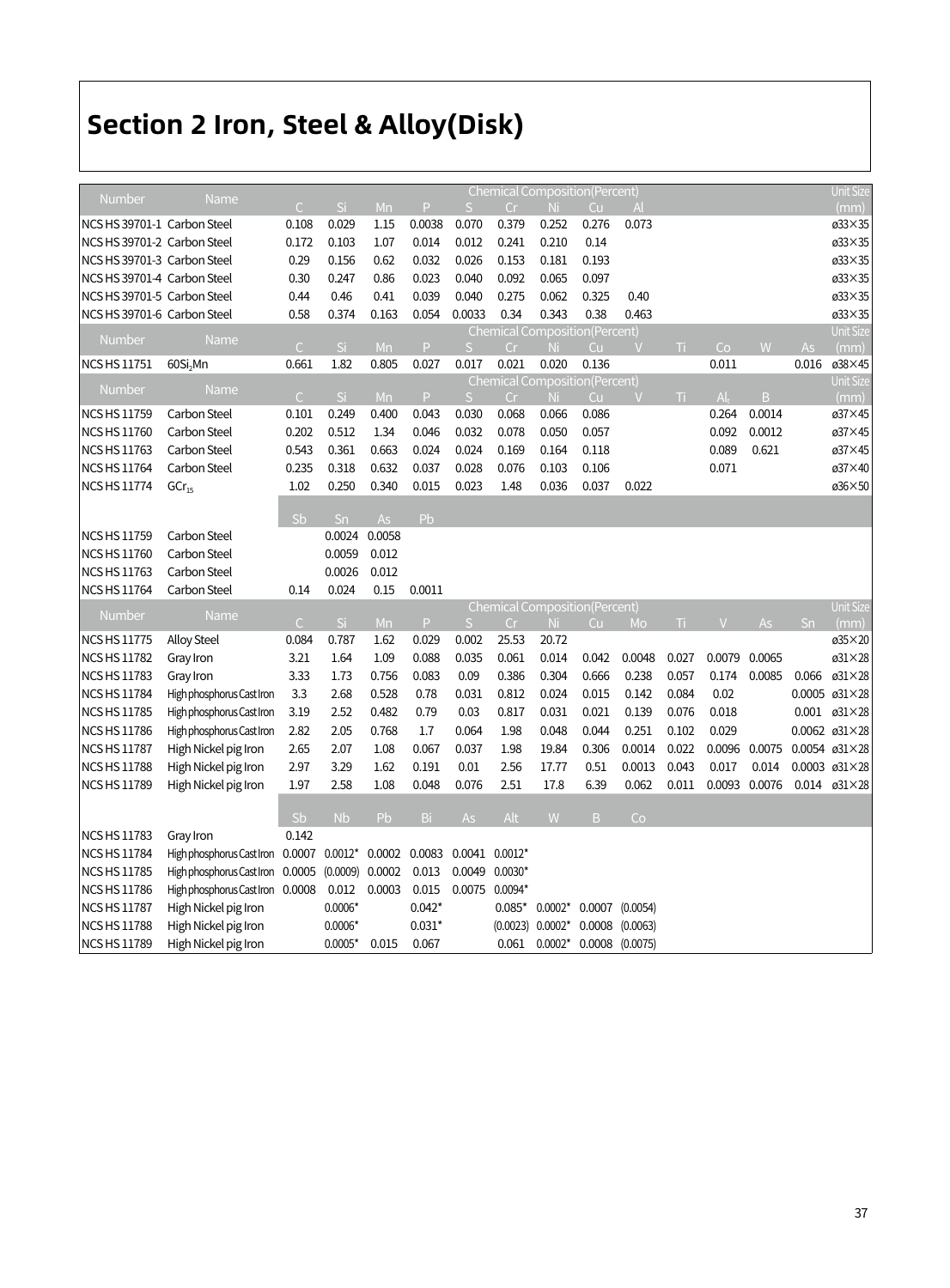| <b>Number</b>       | Name                                  |              |        |                |           |               |                | <b>Chemical Composition(Percent)</b>                          |                |                 |                       |                       |           |           | <b>Unit Size</b> |
|---------------------|---------------------------------------|--------------|--------|----------------|-----------|---------------|----------------|---------------------------------------------------------------|----------------|-----------------|-----------------------|-----------------------|-----------|-----------|------------------|
|                     |                                       | $\mathsf{C}$ | Si.    | Mn             | P         | S             | Cr             | Ni.                                                           | <b>Cu</b>      | Als             | Alt                   | Ti.                   | <b>Nb</b> | V         | (mm)             |
| <b>NCS HS 11790</b> | Silicon Steel                         | 0.338        | 0.841  | 0.386          | 0.081     | 0.0066        | 0.73           | 1.52                                                          | 0.027          | 0.536           | 0.538                 | 0.234                 | 0.278     | 0.035     | ø37×40           |
| <b>NCS HS 11791</b> | Silicon Steel                         | 0.095        | 3.08   | 1.9            | 0.0063    | 0.023         | 0.032          | 0.022                                                         | 0.066          | 0.34            | 0.35                  | 0.012                 | 0.0037    | (0.0006)  | ø37×40           |
| <b>NCS HS 11792</b> | Pipe line steel                       | 0.045        | 0.183  | 1.96           | 0.0075    | 0.0011        | 0.363          | 0.423                                                         | 0.224          | 0.043           | 0.044                 | 0.016                 | 0.097     | 0.011     | ø37×40           |
| <b>NCS HS 11793</b> | Low alloy steel                       | 0.037        | 0.257  | 1.59           | 0.126     | 0.015         | 0.452          | 0.08                                                          | 0.15           |                 |                       | 0.239                 |           | 0.064     | ø37×40           |
|                     |                                       |              |        |                |           |               |                |                                                               |                |                 |                       |                       |           |           |                  |
|                     |                                       | <b>Mo</b>    | As     | S <sub>b</sub> | Sn.       | Zr            | Ca             | <b>Bt</b>                                                     |                |                 |                       |                       |           |           |                  |
| <b>NCS HS 11790</b> | Silicon Steel                         | 0.809        | 0.032  | 0.0011         | 0.00073   | 0.013         |                |                                                               |                |                 |                       |                       |           |           |                  |
| <b>NCS HS 11791</b> | Silicon Steel                         | 0.038        | 0.062  | 0.0018         | 0.023     | 0.023         |                |                                                               |                |                 |                       |                       |           |           |                  |
| <b>NCS HS 11792</b> | Pipe line steel                       | 0.324        | 0.0015 |                |           |               | 0.002          | (0.0003)                                                      |                |                 |                       |                       |           |           |                  |
| <b>NCS HS 11793</b> | Low alloy steel                       |              |        | 0.015          | 0.042     |               |                |                                                               |                |                 |                       |                       |           |           | <b>Unit Size</b> |
| <b>Number</b>       | Name                                  | $\mathsf{C}$ | Si.    | Mn             | P         | S             | Cr             | <b>Chemical Composition(Percent)</b><br>Ni.                   | Cu             | <b>Mo</b>       | <b>W</b>              | V                     | Ti .      | <b>Nb</b> | (mm)             |
| NCS HS 93703-1      | Medium-Low Alloy Steel                | 1.08         | 0.681  | 2.35           | 0.0057    | (0.008)       | 3.98           | 0.028                                                         | 0.048          | 0.0077          | 0.293                 | 0.0090                | 0.473     | 0.351     | ø33×35           |
| NCS HS 93703-2      | Medium-Low Alloy Steel                | 0.055        | 0.827  | 0.021          | 0.027     | 0.0033        | 3.09           | 1.09                                                          | 0.422          | 1.56            | 1.97                  | 0.376                 | 0.346     | 0.254     | ø33×35           |
| NCS HS 93703-3      | Medium-Low Alloy Steel                | 0.792        | 1.09   | 1.34           | 0.013     | 0.038         | 2.11           | 0.533                                                         | 0.532          | 0.397           | 0.755                 | 0.071                 | 0.016     | 0.506     | ø33×35           |
| NCS HS 93703-4      | Medium-Low Alloy Steel                | 0.475        | 2.57   | 0.612          | 0.015     | 0.015         | 1.31           | 2.01                                                          | 0.687          | 0.977           | 1.48                  | 0.709                 | 0.035     | 0.167     | ø33×35           |
| NCS HS 93703-5      | Medium-Low Alloy Steel                | 0.651        | 0.024  | 1.53           | 0.036     | 0.0052        | 0.021          | 2.98                                                          | 0.236          | 0.631           | 0.05                  | 0.231                 | 0.111     | 0.0057    | ø33×35           |
| NCS HS 93703-6      |                                       | 0.246        | 0.274  | 0.211          | 0.045     | 0.0058        | 0.505          | 3.83                                                          | 0.092          | 0.203           | 1.04                  | 0.526                 | 0.246     | 0.070     | ø33×35           |
|                     | Medium-Low Alloy Steel                |              |        |                |           |               |                |                                                               |                |                 |                       |                       |           |           |                  |
|                     |                                       | Alt          | Also   | Co             | <b>Bt</b> | Bs            | P <sub>b</sub> | Sn.                                                           | As             | Sh              | Bi.                   | Ca                    | Zr        |           |                  |
|                     | NCS HS 93703-1 Medium-Low Alloy Steel | 0.387        | 0.381  | 0.0047         | 0.025     | 0.023         | 0.0016         | 0.014                                                         | 0.032          | (0.0001)        | 0.0011                | 0.0009                | 0.0031    |           |                  |
| NCS HS 93703-2      | Medium-Low Alloy Steel                | 0.92         | 0.91   | 0.262          | 0.0083    | 0.0080        | 0.0008         | 0.0069                                                        | 0.0034         | 0.0020          | 0.0006                | 0.0010                | 0.087     |           |                  |
| NCS HS 93703-3      | Medium-Low Alloy Steel                | 0.107        | 0.103  | 0.488          | 0.0041    | 0.0037        | 0.0007         | 0.054                                                         | 0.0019         | 0.0040          | 0.0004                | 0.0010                | 0.014     |           |                  |
| NCS HS 93703-4      | Medium-Low Alloy Steel                | 0.083        | 0.078  | 0.403          | 0.0050    | 0.0048        | 0.0006         | 0.012                                                         | 0.056          | 0.0095          |                       | $(0.0002)$ $(0.0001)$ | 0.069     |           |                  |
| NCS HS 93703-5      | Medium-Low Alloy Steel                | (1.29)       | (1.27) | 0.094          | 0.0017    | 0.0015        | 0.0007         | 0.015                                                         | 0.0064         | 0.010           |                       | 0.0015 0.0007         | 0.41      |           |                  |
| NCS HS 93703-6      | Medium-Low Alloy Steel                | 0.64         | 0.63   | 0.145          |           | 0.0033 0.0030 | 0.0011         | 0.017                                                         | 0.011          | 0.0006          | $(0.0002)$ $(0.0001)$ |                       | 0.22      |           |                  |
|                     |                                       |              |        |                |           |               |                | <b>Chemical Composition (Percent)</b>                         |                |                 |                       |                       |           |           | <b>Unit Size</b> |
| <b>Number</b>       | Name                                  | $\mathsf{C}$ | Si.    | Mn             | P.        | S             | Cr             | $\mathsf{Al}_\varepsilon$                                     | Cп             | Al.             | $\overline{V}$        | TL.                   | Mo        |           | (mm)             |
| <b>NCS HS 13750</b> | Low Alloy Steel                       | 0.131        | 0.175  | 0.523          |           | 0.0126 0.0257 | 0.970          |                                                               |                |                 |                       |                       | 0.172     |           | ø38×38           |
| <b>NCS HS 13752</b> | Low Alloy Steel                       | 0.517        | 0.204  | 0.986          | 0.0261    | 0.0108        | 0.685          |                                                               |                |                 | 0.094                 |                       | 0.258     |           | ø38×38           |
| <b>NCS HS 13753</b> | Low Alloy Steel                       | 0.592        | 0.464  | 0.481          | 0.040     | 0.0397        | 0.752          |                                                               |                |                 | 0.122                 | 0.0084                | 0.302     |           | ø38×38           |
| <b>NCS HS 13754</b> | Low Alloy Steel                       | 0.136        | 0.444  | 0.624          | 0.131     | 0.021         | 0.856          |                                                               | 0.384          |                 | 0.192                 |                       | 0.378     |           | ø38×38           |
| <b>NCS HS 13755</b> | Low Alloy Steel                       | 0.420        | 0.301  | 0.924          | 0.024     | 0.020         | 0.960          |                                                               |                |                 |                       |                       | 0.187     |           | ø38×38           |
| <b>Number</b>       | Name                                  |              |        |                |           |               |                | Chemical Composition(Percent)                                 |                |                 |                       |                       |           |           | <b>Unit Size</b> |
|                     |                                       | $\mathsf{C}$ | Si.    | Mn             | P.        | S             | Cr             | $\mathsf{Al}_{\leq}$                                          | Cu             | Al <sub>r</sub> | $\vee$                | Ti.                   | Mo        |           | (mm)             |
| <b>NCS HS 13758</b> | Low Alloy Steel                       | 0.165        | 0.502  | 1.451          | 0.0176    | 0.0221        | 0.34           |                                                               |                |                 |                       | 0.173                 | 0.143     |           | ø38×35           |
| <b>NCS HS 13759</b> | Low Alloy Steel                       | 0.199        | 0.410  | 1.302          | 0.0171    | 0.022         | 0.384          |                                                               |                |                 |                       |                       | 0.161     |           | ø38×35           |
| <b>Number</b>       | Name                                  | $\mathsf{C}$ | Si.    | Mn             | P         | S             | Cr             | <b>Chemical Composition (Percent)</b><br>$\mathsf{Al}_{\leq}$ | $\overline{C}$ |                 | <b>As</b>             | Ti.                   | <b>Mo</b> |           | <b>Unit Size</b> |
| <b>NCS HS 18741</b> | 35CrMo                                | 0.355        | 0.273  | 0.57           | 0.01      | 0.033         | 0.93           | 0.029                                                         | 0.075          | Al.             | 0.057                 | 0.011                 | 0.154     |           | $\mathsf{m}$     |
|                     |                                       |              |        |                |           |               |                |                                                               |                | 0.035           |                       |                       |           |           | ø37×30           |
| <b>NCS HS 18742</b> | 16Mn                                  | 0.152        | 0.305  | 1.26           | 0.012     | 0.023         | 0.121          |                                                               | 0.077          |                 | 0.034                 | 0.018                 |           |           | ø37×30           |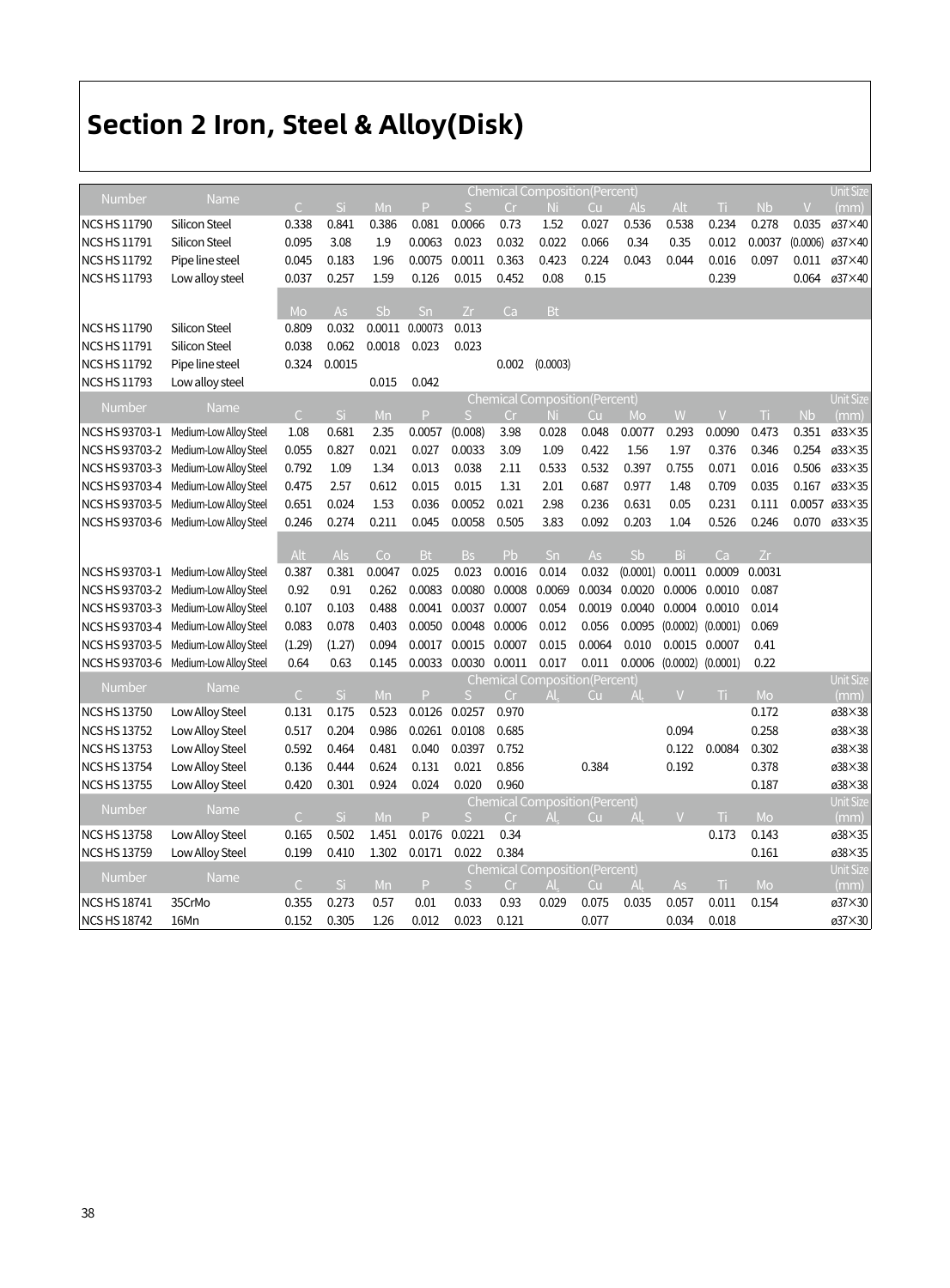|                     |                                                 |              |           |               |          |        |       | <b>Chemical Composition(Percent)</b>       |       |        |       |        |       | <b>Unit Size</b>           |
|---------------------|-------------------------------------------------|--------------|-----------|---------------|----------|--------|-------|--------------------------------------------|-------|--------|-------|--------|-------|----------------------------|
| Number              | Name                                            | $\mathsf{C}$ | Si.       | Mn            | P        | S      | Ni.   | Cr                                         | W     | Cu     | Mo    | V      | N     | (mm)                       |
| <b>NCS HS18743</b>  | $M2Al(W6MO5Cr4V2Al)$                            | 1.05         | 0.44      | 0.3           | 0.023    | 0.0014 | 0.18  | 4.31                                       | 6.18  | 0.17   | 5.1   | 1.87   |       | $D35 \times 35$            |
| <b>NCS HS18744</b>  | 4Cr <sub>4</sub> Mn <sub>18</sub>               | 0.42         | 0.48      | 17.1          | 0.016    | 0.042  | 0.06  | 4.03                                       |       | 0.1    |       |        |       | $D35 \times 35$            |
| <b>NCS HS18745</b>  | $2Cr_{13}$                                      | 0.189        | 0.452     | 0.348         | 0.021    | 0.0034 | 0.132 | 12.58                                      |       | 0.079  |       |        |       | $D35 \times 35$            |
| <b>NCS HS18746</b>  | 214N                                            | 0.533        | 0.222     | 9.34          | 0.025    | 0.0059 | 3.92  | 21.14                                      |       | 0.159  | 0.057 | 0.066  | 0.42  | D35×35                     |
| <b>NCS HS18747</b>  | 318                                             | 0.254        | 1.31      | 0.547         | 0.023    | 0.0027 | 6.6   | 16.95                                      |       | 0.095  | 2.13  | 0.077  | 0.144 | $D35 \times 35$            |
| <b>NCS HS18748</b>  | $0Cr_{17}$                                      | 0.027        | 0.617     | 0.408         | 0.031    | 0.0056 | 0.415 | 16.51                                      |       | 0.072  |       |        |       | $D35 \times 35$            |
| <b>NCS HS18749</b>  | 4Cr <sub>9</sub> Si <sub>2</sub>                | 0.466        | 2.08      | 0.612         | 0.036    | 0.026  | 0.543 | 8.64                                       |       | 0.112  | 0.055 | 0.033  |       | $D35 \times 35$            |
| <b>NCS HS18750</b>  | 4Cr <sub>10</sub> Si <sub>2</sub> Mo            | 0.355        | 2.56      | 0.425         | 0.035    | 0.023  | 0.346 | 10.53                                      |       | 0.128  | 0.798 | 0.051  |       | $D35 \times 35$            |
| <b>NCS HS18751</b>  | 3Cr <sub>2</sub> W <sub>8</sub> V               | 0.4          | 0.25      | 0.25          | 0.017    | 0.016  | 0.46  | 2.72                                       | 8.14  | 0.05   |       |        |       | $D35 \times 35$            |
| <b>NCS HS18752</b>  | $H_{13}$ (4Cr <sub>5</sub> MoSiV <sub>1</sub> ) | 0.34         | 1.17      | 0.4           | 0.017    | 0.01   | 0.15  | 5.3                                        |       | 0.08   | 1.18  | 1.04   |       | $D35 \times 35$            |
|                     |                                                 |              |           |               |          |        |       |                                            |       |        |       |        |       |                            |
|                     |                                                 | Co           | <b>As</b> | $\mathsf{Al}$ |          |        |       |                                            |       |        |       |        |       |                            |
| <b>NCS HS18743</b>  | $M2Al(W6Mo5Cr4V2Al)$                            | 0.28         |           | 0.96          |          |        |       |                                            |       |        |       |        |       |                            |
| <b>NCS HS18744</b>  | 4Cr <sub>4</sub> Mn <sub>18</sub>               |              | 0.014     |               |          |        |       |                                            |       |        |       |        |       |                            |
| <b>NCS HS18745</b>  | $2Cr_{13}$                                      |              | 0.014     |               |          |        |       |                                            |       |        |       |        |       |                            |
| <b>NCS HS18746</b>  | 214N                                            | 0.08         |           |               |          |        |       |                                            |       |        |       |        |       |                            |
| <b>NCS HS18747</b>  | 318                                             | 0.044        |           |               |          |        |       |                                            |       |        |       |        |       |                            |
| <b>NCS HS18748</b>  | $0Cr_{17}$                                      |              | 0.008     |               |          |        |       |                                            |       |        |       |        |       |                            |
| <b>NCS HS18749</b>  | 4Cr <sub>9</sub> Si <sub>2</sub>                |              | 0.017     |               |          |        |       |                                            |       |        |       |        |       |                            |
| <b>NCS HS18750</b>  | $4Cr_{10}Si2Mo$                                 |              | 0.017     |               |          |        |       |                                            |       |        |       |        |       |                            |
| <b>NCS HS18751</b>  | 3Cr <sub>2</sub> W <sub>8</sub> V               |              |           |               |          |        |       |                                            |       |        |       |        |       |                            |
| <b>NCS HS18752</b>  | $H_{13}$ (4Cr <sub>5</sub> MoSiV <sub>1</sub> ) |              | 0.029     | 0.06          |          |        |       |                                            |       |        |       |        |       |                            |
|                     |                                                 |              |           |               |          |        |       |                                            |       |        |       |        |       |                            |
|                     |                                                 |              |           |               |          |        |       | <b>Chemical Composition (Percent)</b>      |       |        |       |        |       | <b>Unit Size</b>           |
| <b>Number</b>       | Name                                            | $\mathsf{C}$ | Si.       | Mn            | P        | S      | Cr    | Alt                                        | Als   | N      | V     | Ti.    | Mo    | (mm)                       |
| NCS HS 20741        | $1Cr_{13}$ Mo                                   | 0.125        | 0.0045    | 0.957         | 0.017    | 0.0045 | 12.91 |                                            |       |        |       |        | 0.41  | ø35×40                     |
| <b>NCS HS 20742</b> | $1Cr_{17}$                                      | 0.083        | 0.636     | 1.02          | 0.015    | 0.0035 | 16.58 |                                            |       |        |       |        |       | ø35×40                     |
| <b>NCS HS 20743</b> | $0Cr_{11}Ti$                                    | 0.015        | 0.97      | 0.949         | 0.038    | 0.0055 | 11.88 | 0.022                                      | 0.021 | 0.0155 |       | 0.411  |       | ø35×40                     |
| <b>NCS HS 20744</b> | (08F)                                           | 0.068        | 0.022     | 0.331         | 0.018    | 0.03   |       |                                            |       |        |       |        |       | ø35×40                     |
| <b>NCS HS 20745</b> | 10PCuRE                                         | 0.068        | 0.33      | 0.813         | 0.1      | 0.024  |       |                                            |       |        | 0.022 |        |       | ø35×40                     |
| NCS HS 20747 09MnNb |                                                 | 0.083        | 0.472     | 0.967         | 0.02     | 0.015  |       |                                            |       |        |       |        |       | ø35×40                     |
|                     |                                                 |              |           |               |          |        |       |                                            |       |        |       |        |       |                            |
|                     |                                                 | Cu           | Ce        | <b>Nb</b>     | La       |        |       |                                            |       |        |       |        |       |                            |
| <b>NCS HS 20745</b> | 10PCuRE                                         | 0.297        | 0.014     |               | 0.0076   |        |       |                                            |       |        |       |        |       |                            |
| <b>NCS HS 20747</b> | 09MnNb                                          |              |           | 0.052         |          |        |       |                                            |       |        |       |        |       |                            |
| Number              | Name                                            |              |           |               |          |        |       | <b>Chemical Composition (Percent)</b>      |       |        |       |        |       | <b>Unit Size</b>           |
|                     |                                                 | Cu           | Pb        | Zn            | P.       | Fe     | Sn    | Sb                                         | Bi    | Mn     | Ni.   | Si.    |       | (mm)                       |
| <b>NCS HS 28749</b> | <b>Lead Brass</b>                               | 57.09        | 1.74      | 41.11         | < 0.0015 | 0.017  | 0.017 | < 0.0015 < 0.0010                          |       | 0.0015 | 0.013 | 0.0012 |       | ø38×30<br><b>Unit Size</b> |
| <b>Number</b>       | Name                                            | $\mathsf{C}$ | S         | Si            | Mn       | P      | Cr    | <b>Chemical Composition(Percent)</b><br>Ni | Mo    | Cu     | V     | Ti.    |       | (mm)                       |
|                     | NCS HS 37701-1 High Chromium Cast Iron          | 3.43         | 0.010     | 0.055         | 1.59     | 0.161  | 1.35  | 1.55                                       | 3.11  | 0.193  | 1.01  | 0.008  |       | ø30×25                     |
|                     | NCS HS 37701-2 High Chromium Cast Iron          | 3.00         | 0.016     | 0.56          | 1.42     | 0.133  | 7.23  | 1.43                                       | 2.48  | 0.324  | 0.88  | 0.015  |       | ø30×25                     |
|                     | NCS HS 37701-3 High Chromium Cast Iron          | 2.73         | 0.036     | 0.99          | 1.09     | 0.105  | 12.97 | 1.20                                       | 2.08  | 0.451  | 0.66  | 0.045  |       | ø30×25                     |
|                     | NCS HS 37701-4 High Chromium Cast Iron          | 2.31         | 0.046     | 1.40          | 0.725    | 0.071  | 17.60 | 0.914                                      | 1.44  | 0.739  | 0.46  | 0.084  |       | ø30×25                     |
|                     | NCS HS 37701-5 High Chromium Cast Iron          | 1.83         | 0.091     | 1.80          | 0.466    | 0.043  | 23.40 | 0.517                                      | 0.739 | 0.904  | 0.26  | 0.068  |       | ø30×25                     |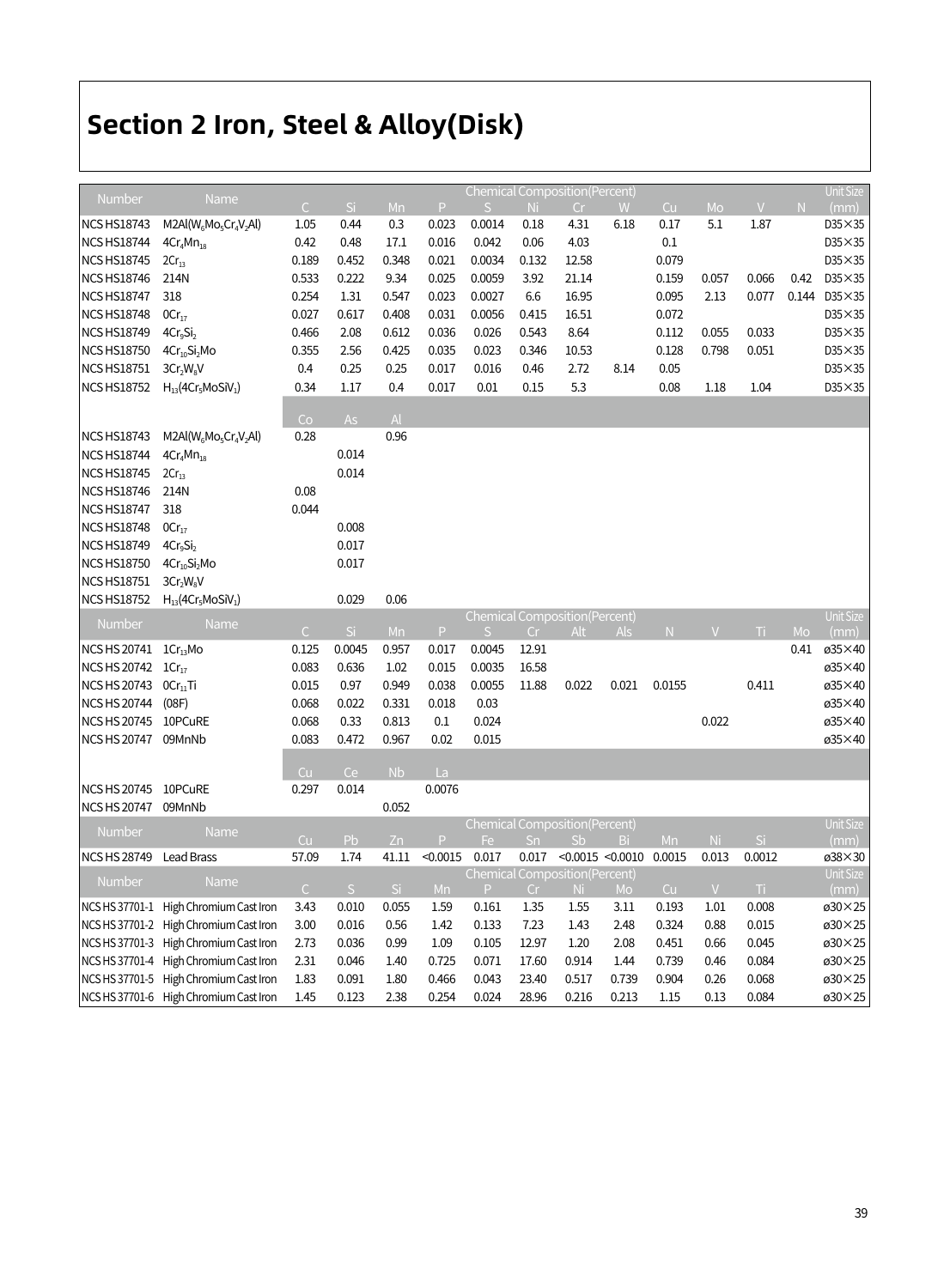| <b>Number</b>                                                | <b>Name</b>                   | $\mathsf{C}$   | Si.           | Mn               | P            | S                | Cr    | <b>Chemical Composition</b> (Percent)<br>Νi       | Al    | Co        | Ti.   | Mo       | Cu        |        | <b>Unit Size</b><br>(mm)  |
|--------------------------------------------------------------|-------------------------------|----------------|---------------|------------------|--------------|------------------|-------|---------------------------------------------------|-------|-----------|-------|----------|-----------|--------|---------------------------|
| <b>NCS HS 31741</b>                                          | $3Cr_{13}$                    | 0.298          | 0.277         | 0.330            | 0.026        | 0.019            | 12.75 | 0.271                                             |       | 0.035     |       | 0.067    | 0.109     |        | ø38×30                    |
| <b>NCS HS 31742</b>                                          | $1Cr_{18}Ni_{9}Ti$            | 0.096          | 0.566         | 1.27             | 0.030        | 0.005            | 17.25 | 8.22                                              | 0.098 | 0.112     | 0.555 | 0.132    | 0.307     |        | ø38×30                    |
|                                                              |                               |                |               |                  |              |                  |       | <b>Chemical Composition(Percent)</b>              |       |           |       |          |           |        | <b>Unit Size</b>          |
| <b>Number</b>                                                | Name                          | $\mathsf{C}$   | Si.           | Mn               | P            | S                | Cr    | <b>Ni</b>                                         | Mo    | <b>Nb</b> | Cu    | As       | Sn.       | V      | (mm)                      |
| <b>NCS HS 41742</b>                                          | Stainless steel               | 0.026          | 0.386         | 0.659            | 0.031        | 0.00052          | 25.05 | 6.38                                              | 3.45  | 0.011     | 0.155 | 0.0045   | 0.0039    | 0.049  | ø38×38                    |
| <b>NCS HS 41743</b>                                          | Stainless steel               | 0.047          | 0.542         | 0.691            | 0.035        | 0.0044           | 15.85 | 3.53                                              | 0.195 | 0.202     | 3.37  | 0.0097   | 0.013     | 0.067  | ø38×38                    |
| <b>NCS HS 41744</b>                                          | Stainless steel               | 0.137          | 0.297         | 7.98             | 0.045        | 0.0091           | 16.01 | 4.12                                              | 0.052 |           | 0.123 | 0.0043   | 0.0046    | 0.049  | ø38×38                    |
|                                                              |                               | Co             | W             | ${\sf N}$        |              |                  |       |                                                   |       |           |       |          |           |        |                           |
| <b>NCS HS 41742</b>                                          | Stainless steel               | 0.063          | 0.018         | 0.237            |              |                  |       |                                                   |       |           |       |          |           |        |                           |
| <b>NCS HS 41743</b>                                          | Stainless steel               | 0.063          | 0.058         | 0.014            |              |                  |       |                                                   |       |           |       |          |           |        |                           |
| <b>NCS HS 41744</b>                                          | Stainless steel               | 0.078          | 0.0055        | 0.049            |              |                  |       |                                                   |       |           |       |          |           |        |                           |
| <b>Number</b>                                                | Name                          |                |               |                  |              |                  |       | <b>Chemical Composition(Percent)</b>              |       |           |       |          |           |        | <b>Unit Size</b>          |
|                                                              |                               | $\mathsf{C}$   | Si            | Mn               | P.           | S                | Cr    | Ni.                                               | Mo    | <b>Nb</b> | Cu    | Pb.      | <b>As</b> | Sn     | (mm)                      |
| NCSHS93701-1                                                 | Middle low alloy              | 0.062          | 1.23          | 0.093            | 0.024        | 0.0060           | 1.85  | 0.30                                              | 4.19  | 0.85      | 0.22  | 0.038    | 0.004     | 0.0020 | ø36×30                    |
|                                                              | NCSHS93701-2 Middle low alloy | 0.111          | 0.32          | 0.934            | 0.015        | 0.0041           | 2.48  | 0.59                                              | 4.05  | 1.04      | 0.177 | 0.017    | 0.011     | 0.0083 | $\alpha$ 36 $\times$ 30   |
|                                                              | NCSHS93701-3 Middle low alloy | 0.164          | 0.98          | 0.379            |              | 0.0099 0.0133    | 3.86  | 0.813                                             | 2.43  | 0.72      | 0.109 | 0.012    | 0.0146    | 0.0215 | ø36×30                    |
|                                                              | NCSHS93701-4 Middle low alloy | 0.309          | 0.198         | 1.06             |              | 0.0081 0.0126    | 4.83  | 0.480                                             | 1.86  | 0.290     | 0.31  | 0.007    | 0.0174    | 0.0180 | ø36×30                    |
|                                                              | NCSHS93701-5 Middle low alloy | 0.429          | 0.71          | 0.76             |              | 0.0082 0.0398    | 3.08  | 0.930                                             | 2.93  | 0.472     | 0.38  | 0.0066   | 0.069     | 0.037  | ø36×30                    |
|                                                              |                               | Sb             | <b>Bi</b>     | Zr               |              |                  |       |                                                   |       |           |       |          |           |        |                           |
|                                                              | NCSHS93701-1 Middle low alloy | 0.0515         | 0.0019        | 0.103            |              |                  |       |                                                   |       |           |       |          |           |        |                           |
|                                                              | NCSHS93701-2 Middle low alloy | 0.035          | 0.0064        | 0.57             |              |                  |       |                                                   |       |           |       |          |           |        |                           |
|                                                              | NCSHS93701-3 Middle low alloy | 0.032          | 0.0102        | 0.436            |              |                  |       |                                                   |       |           |       |          |           |        |                           |
|                                                              | NCSHS93701-4 Middle low alloy | 0.0077         | 0.013         | 0.112            |              |                  |       |                                                   |       |           |       |          |           |        |                           |
|                                                              | NCSHS93701-5 Middle low alloy | 0.00403 0.0203 |               | 0.234            |              |                  |       |                                                   |       |           |       |          |           |        |                           |
|                                                              |                               |                |               |                  |              |                  |       |                                                   |       |           |       |          |           |        |                           |
| <b>Number</b>                                                | Name                          | $\mathsf{C}$   | Si            | Mn               | P            | S                | Cr    | <b>Chemical Composition(Percent)</b><br><b>Ni</b> |       |           |       |          |           |        | <b>Unit Size</b><br>(mm)  |
| NCSHS93702-1 Alloy steel                                     |                               | 0.053          | 1.37          | 5.02             | 0.055        | 0.0027           | 17.51 | 2.44                                              |       |           |       |          |           |        | ø38×30                    |
| NCSHS93702-2 Alloy steel                                     |                               | 0.18           | 1.04          | 6.60             | 0.038        | 0.010            | 15.26 | 3.61                                              |       |           |       |          |           |        | ø38×30                    |
| NCSHS93702-3 Alloy steel                                     |                               | 0.28           | 0.94          | 8.37             | 0.024        | 0.016            | 12.67 | 4.56                                              |       |           |       |          |           |        | ø38×30                    |
| NCSHS93702-4 Alloy steel                                     |                               | 0.35           | 0.74          | 11.00            | 0.018        | 0.025            | 10.72 | 5.67                                              |       |           |       |          |           |        | ø38×30                    |
| NCSHS93702-5 Alloy steel                                     |                               | 0.42           | 0.40          | 12.93            | 0.011        | 0.033            | 8.22  | 6.68                                              |       |           |       |          |           |        | ø38×30                    |
| <b>Number</b>                                                | Name                          |                |               |                  |              |                  |       | <b>Chemical Composition (Percent)</b>             |       |           |       |          |           |        | <b>Unit Size</b>          |
|                                                              |                               | $\mathsf{C}$   | Si.           | Mn               | P            | S                | Cr    | Ni.                                               | Cu    | Mo        | V     | Ti.      | Alt       | Co     | (mm)                      |
| <b>NCS HS 28741</b>                                          | <b>Stainless Steel</b>        | 0.039          | 0.425         | 1.07             | 0.037        | 0.016            | 18.31 | 8.19                                              | 0.399 | 0.027     | 0.106 | $0.002*$ |           | 0.208  | ø38×35                    |
| <b>NCS HS 28742</b>                                          | <b>Stainless Steel</b>        | 0.021          | 0.414         | 0.94             | 0.034        | 0.0028           | 18.2  | 8.11                                              | 0.043 | 0.025     | 0.089 | 0.006    |           | 0.216  | ø38×35                    |
| <b>NCS HS 28743</b>                                          | <b>Stainless Steel</b>        | 0.11           | 0.78          | 0.841            | 0.024        | 0.0082           | 23.71 | 18.02                                             | 0.089 | 0.115     | 0.077 | $0.003*$ | 0.0056    | 0.102  | ø38×35                    |
| <b>NCS HS 28745</b>                                          | <b>Stainless Steel</b>        | 0.018          | 0.317         | 1.17             | 0.042        | 0.0057           | 16.61 | 10.34                                             | 0.334 | 2.05      | 0.07  | $0.002*$ |           | 0.185  | ø38×35                    |
| NCS HS 28746 Stainless Steel                                 |                               | 0.021          | 0.51          | 1.87             |              | 0.031 0.0009     | 17.19 | 8.24                                              | 0.34  | 0.069     | 0.096 | 0.184    | 0.086     |        | $0.191$ $0.88 \times 35$  |
| NCS HS 28747 Stainless Steel                                 |                               | 0.132          | 0.502         | 0.453            | 0.027        | 0.0068           | 16.24 | 1.79                                              | 0.126 | 0.153     | 0.075 | $0.002*$ |           |        | $0.051$ $0.038 \times 35$ |
| NCS HS 28748 Stainless Steel                                 |                               | 0.045          | 0.644         | 0.742            | 0.028        | 0.013            | 15.88 | 3.85                                              | 3.23  | 0.259     | 0.076 | $0.002*$ |           | 0.119  | ø38×35                    |
|                                                              |                               | N <sub>b</sub> |               | Sn Pb            | N            | <b>As</b>        |       |                                                   |       |           |       |          |           |        |                           |
| NCS HS 28741 Stainless Steel                                 |                               |                |               | 0.0051 0.0001    | 0.069        | 0.0035           |       |                                                   |       |           |       |          |           |        |                           |
| NCS HS 28742 Stainless Steel                                 |                               |                |               | $0.0001* 0.0001$ | 0.059        | 0.0025           |       |                                                   |       |           |       |          |           |        |                           |
| NCS HS 28743 Stainless Steel                                 |                               | 0.016          |               | 0.0025 0.0004    | 0.057        | 0.0042           |       |                                                   |       |           |       |          |           |        |                           |
| NCS HS 28745 Stainless Steel                                 |                               |                | 0.0073 0.0001 |                  | 0.07         | 0.0055           |       |                                                   |       |           |       |          |           |        |                           |
| NCS HS 28746 Stainless Steel                                 |                               |                |               | 0.0065 0.0002    | 0.011        | 0.0032           |       |                                                   |       |           |       |          |           |        |                           |
| NCS HS 28747 Stainless Steel<br>NCS HS 28748 Stainless Steel |                               | 0.23           | 0.0057 0.0001 | 0.0063 0.0001    | 0.03<br>0.03 | 0.0063<br>0.0047 |       |                                                   |       |           |       |          |           |        |                           |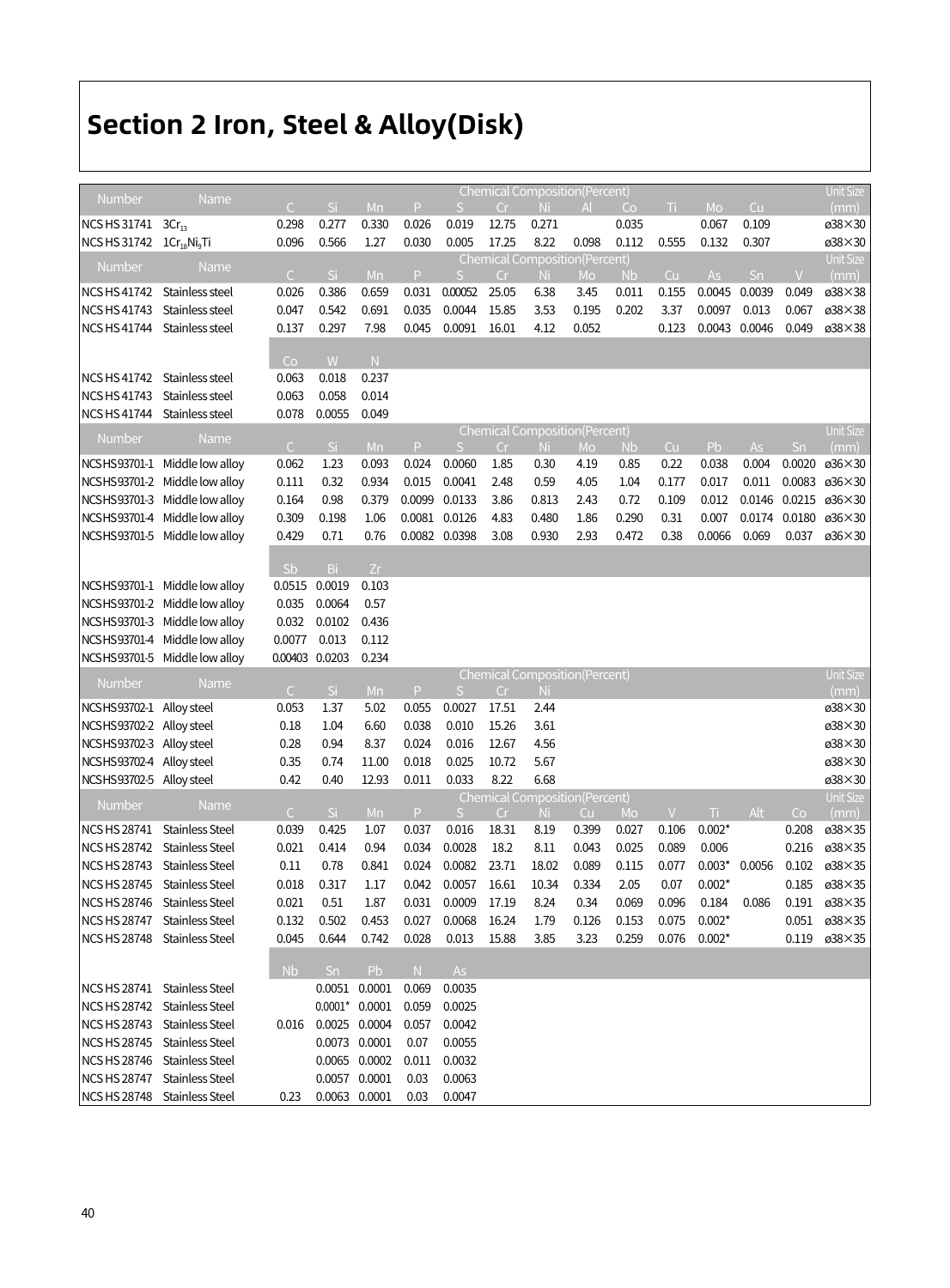| 0.043<br>0.0006<br>0.124<br>0.071<br>0.0023<br>63.72<br>20.69<br>3.50<br>8.37<br>0.011<br>ø40×30<br><b>NCS HS 41745</b><br>Nickel-based superalloy<br>0.016<br><b>NCS HS 41746</b><br>Nickel-based superalloy<br>0.027<br>0.0005<br>0.057<br>0.080<br>0.0033<br>52.27<br>18.56<br>18.54<br>3.28<br>1.03<br>0.635<br>0.023<br>ø40×30<br>0.807<br>0.015<br>32.27<br>20.72<br>0.297<br><b>NCS HS 41747</b><br>0.071<br>0.0006<br>0.36<br>0.49<br>0.299<br>0.038<br>ø38×30<br>Corrosion-resisting alloy<br><b>Stainless Steel</b><br>0.194<br>0.011<br>0.62<br>0.016<br>0.077<br>12.70<br>ø38×38<br><b>NCS HS 41748</b><br>0.54<br>0.010<br>0.008<br>0.048<br>0.21<br>12.27<br><b>NCS HS 41749</b><br><b>Stainless Steel</b><br>0.012<br>0.39<br>0.56<br>0.023<br>1.52<br>1.15<br>0.074<br>ø38×38<br>0.075<br>16.31<br>ø38×38<br><b>NCS HS 41750</b><br><b>Stainless Steel</b><br>0.012<br>1.43<br>0.33<br>0.031<br>6.35<br>0.107<br>0.009<br>0.276<br>0.064<br>NCS HS 41751a Stainless Steel<br>0.075<br>0.16<br>1.7<br>0.71<br>0.035<br>8.07<br>17.41<br>0.33<br>0.26<br>0.068<br>ø38×38<br>0.0016<br>0.023<br>0.057<br>ø38×38<br>NCS HS 41752 Stainless Steel<br>0.97<br>0.46<br>0.48<br>0.192<br>17.61<br>0.082<br>0.088<br>NCS HS 41753a Stainless Steel<br>0.012<br>0.013<br>0.973<br>0.48<br>0.021<br>24.28<br>19.16<br>0.004<br>1.26<br>0.075<br>ø38×38<br><b>Nb</b><br>Mo<br>W<br>$Ta^{\star\star}$<br>B<br>$Al^{\star}$<br>$Nb*$<br>Co<br>$Co*$<br>N.<br>Ti*<br>$Pb^*$<br>$Ta^*$<br><b>NCS HS 41745</b><br>Nickel-based superalloy<br>0.001<br>3.19<br>0.011<br><b>NCS HS 41746</b><br>Nickel-based superalloy<br>0.008<br>0.0025<br>5.15<br>0.111<br><b>NCS HS 41747</b><br>Corrosion-resisting alloy<br>0.050<br><b>Stainless Steel</b><br><b>NCS HS 41749</b><br>0.158<br><b>NCS HS 41750</b><br><b>Stainless Steel</b><br>0.058<br>0.001<br>NCS HS 41751a Stainless Steel<br>0.13<br>0.077<br>0.032<br><b>NCS HS 41752</b><br><b>Stainless Steel</b><br>0.812<br>4.25<br>0.041<br>0.058<br>NCS HS 41753a Stainless Steel<br>0.18<br>0.004<br><b>Chemical Composition (Percent)</b><br><b>Unit Size</b><br>Name<br><b>Number</b><br>$\mathsf{C}$<br>Mn<br>Si.<br>Mo<br>$S_{\rm c}$<br>P.<br>$\mathsf{Al}$<br>$\mathbf{V}$<br>Ti.<br>Cr<br>Ni.<br>Cu<br>Mo<br>(mm)<br>0.0055<br>0.008<br>0.26<br>0.005<br>Alloy Structure Steel<br>0.197<br>1.01<br>0.28<br>0.060<br>0.010<br>0.017<br>0.003<br>ø38×32<br><b>NCS HS 41754</b><br>1.33<br>Alloy Structure Steel<br>0.23<br>0.004<br>0.27<br>0.044<br>0.0046<br>1.64<br>3.40<br>0.37<br>ø38×38<br><b>NCS HS 41755</b><br>Alloy Structure Steel<br>0.205<br>0.60<br>0.25<br>0.011<br>0.93<br>0.008<br>0.17<br>0.004<br>ø38×32<br><b>NCS HS 41756</b><br>0.002<br>0.012<br>0.004<br>0.079<br><b>Easy cutting Steel</b><br>0.28<br>1.01<br>0.018<br>0.055<br>0.047<br>0.058<br>0.17<br>0.012<br>ø38×32<br><b>NCS HS 41757</b><br><b>Easy cutting Steel</b><br>0.079<br>0.30<br>0.015<br>0.056<br>0.023<br>0.051<br>0.049<br>ø38×32<br><b>NCS HS 41758</b><br>0.986<br>0.15<br><b>NCS HS 41759</b><br>Alloy Structure Steel<br>0.21<br>0.008<br>0.57<br>0.21<br>0.012<br>0.78<br>0.015<br>0.025<br>0.017<br>0.003<br>0.0034<br>ø38×32<br><b>NCS HS 41760</b><br>Stainless steel<br>0.153<br>0.0071<br>0.56<br>0.26<br>0.035<br>16.30<br>1.92<br>0.078<br>0.055<br>0.005<br>0.081<br>0.002<br>ø38×38<br>0.121<br>0.0026<br>0.463<br>0.335<br>0.014<br>8.71<br>0.064<br>0.055<br>0.93<br>0.005<br>Alloy Structure Steel<br>0.21<br>ø38×38<br>NCS HS 41761<br>$\mathsf{V}$<br><b>Nb</b><br>Sn<br>Pb<br><b>As</b><br>N<br>Alloy Structure Steel<br>0.080<br><b>NCS HS 41755</b><br>Easy cutting Steel<br>0.019<br>0.26<br>0.025<br><b>NCS HS 41757</b><br>Easy cutting Steel<br>0.020<br>0.018<br>0.026<br><b>NCS HS 41758</b><br>Stainless steel<br><b>NCS HS 41760</b><br>0.012<br>0.040<br>NCS HS 41761 Alloy Structure Steel<br>0.072<br><b>Unit Size</b><br>Chemical Composition(Percent)<br>Name<br><b>Number</b><br>$\mathsf{C}$<br>W<br>Si<br>Mn<br>P.<br>S.<br>B<br>Cr<br>Ni.<br>Mo<br>V<br>Cu.<br>m<br>(mm)<br>NCS HS 92703-1 High Chromium Cast Iron<br>3.31<br>0.098<br>1.54<br>0.369<br>0.004/<br>1.17<br>2.5/<br>1.47<br>0.952<br>0.449<br>0.015<br>0.0077<br>NCS HS 92703-2 High Chromium Cast Iron<br>2.96<br>0.491<br>1.24<br>0.211<br>9.75<br>1.99<br>2.17<br>0.669<br>1.57<br>0.300<br>1.99<br>0.015<br>NCS HS92703-3 High Chromium Cast Iron<br>0.821<br>1.06<br>0.115<br>13.30<br>1.55<br>0.869<br>0.482<br>0.953<br>1.57<br>2.40<br>0.171<br>NCS HS92703-4 High Chromium Cast Iron<br>1.16<br>0.803<br>0.090<br>0.025<br>18.28<br>0.598<br>0.380<br>0.738<br>0.087<br>1.05<br>2.00<br>1.07<br>NCS HS 92703-5 High Chromium Cast Iron<br>0.579<br>0.041<br>0.058<br>22.55<br>0.708<br>0.359<br>0.314<br>0.583<br>0.056<br>0.694<br>1.48<br>1.37<br>NCS HS92703-6 High Chromium Cast Iron<br>0.302<br>0.033<br>0.086<br>25.76<br>0.289<br>0.150<br>0.146<br>0.845<br>0.019<br>0.370<br>1.16<br>1.44<br>NCS HS92703-7 High Chromium Cast Iron<br>0.201<br>0.024<br>0.116<br>31.26<br>0.129<br>0.086<br>0.087<br>0.154<br>0.033<br>3.13<br>2.48<br><b>Nb</b><br>NCS HS 92703-1 High Chromium Cast Iron<br>0.018<br>NCS HS92703-2 High Chromium Cast Iron<br>0.182<br>NCS HS92703-3 High Chromium Cast Iron<br>0.149<br>NCS HS92703-4 High Chromium Cast Iron<br>0.071<br>NCS HS92703-5 High Chromium Cast Iron<br>0.022<br>NCS HS92703-6 High Chromium Cast Iron<br>0.014<br>NCS HS92703-7 High Chromium Cast Iron<br>0.010 | <b>Number</b> | Name |              |   |    |    |   |    | <b>Chemical Composition(Percent)</b> |    |    |     |               |    |        | Unit Size |
|---------------------------------------------------------------------------------------------------------------------------------------------------------------------------------------------------------------------------------------------------------------------------------------------------------------------------------------------------------------------------------------------------------------------------------------------------------------------------------------------------------------------------------------------------------------------------------------------------------------------------------------------------------------------------------------------------------------------------------------------------------------------------------------------------------------------------------------------------------------------------------------------------------------------------------------------------------------------------------------------------------------------------------------------------------------------------------------------------------------------------------------------------------------------------------------------------------------------------------------------------------------------------------------------------------------------------------------------------------------------------------------------------------------------------------------------------------------------------------------------------------------------------------------------------------------------------------------------------------------------------------------------------------------------------------------------------------------------------------------------------------------------------------------------------------------------------------------------------------------------------------------------------------------------------------------------------------------------------------------------------------------------------------------------------------------------------------------------------------------------------------------------------------------------------------------------------------------------------------------------------------------------------------------------------------------------------------------------------------------------------------------------------------------------------------------------------------------------------------------------------------------------------------------------------------------------------------------------------------------------------------------------------------------------------------------------------------------------------------------------------------------------------------------------------------------------------------------------------------------------------------------------------------------------------------------------------------------------------------------------------------------------------------------------------------------------------------------------------------------------------------------------------------------------------------------------------------------------------------------------------------------------------------------------------------------------------------------------------------------------------------------------------------------------------------------------------------------------------------------------------------------------------------------------------------------------------------------------------------------------------------------------------------------------------------------------------------------------------------------------------------------------------------------------------------------------------------------------------------------------------------------------------------------------------------------------------------------------------------------------------------------------------------------------------------------------------------------------------------------------------------------------------------------------------------------------------------------------------------------------------------------------------------------------------------------------------------------------------------------------------------------------------------------------------------------------------------------------------------------------------------------------------------------------------------------------------------------------------------------------------------------------------------------------------------------------------------------------------------------------------------------------------------------------------------------------------------------------------------------------------------------------------------------------------------------------------------------------------------------------------------------------------------------------------------------------------------------------------------------------------------------------------------------------------------------------------------------------------------------------------------------------------------------------------------------------------------------------------------------------------------------------------------------------------------------------------------------------------------------------|---------------|------|--------------|---|----|----|---|----|--------------------------------------|----|----|-----|---------------|----|--------|-----------|
|                                                                                                                                                                                                                                                                                                                                                                                                                                                                                                                                                                                                                                                                                                                                                                                                                                                                                                                                                                                                                                                                                                                                                                                                                                                                                                                                                                                                                                                                                                                                                                                                                                                                                                                                                                                                                                                                                                                                                                                                                                                                                                                                                                                                                                                                                                                                                                                                                                                                                                                                                                                                                                                                                                                                                                                                                                                                                                                                                                                                                                                                                                                                                                                                                                                                                                                                                                                                                                                                                                                                                                                                                                                                                                                                                                                                                                                                                                                                                                                                                                                                                                                                                                                                                                                                                                                                                                                                                                                                                                                                                                                                                                                                                                                                                                                                                                                                                                                                                                                                                                                                                                                                                                                                                                                                                                                                                                                                                                                                                             |               |      | $\mathsf{C}$ | S | Mn | Si | P | Ni | Cr                                   | Fe | Mo | Ti. | $\mathsf{Al}$ | Cu | $\vee$ | (mm)      |
| $0.142$ $0.030 \times 30$<br>$0.102$ $0.30 \times 30$<br>$0.086$ $0.086$<br>$0.076$ $0.078$<br>$0.055$ $0.030 \times 30$<br>$0.175$ 0.015 $\varnothing 30 \times 30$                                                                                                                                                                                                                                                                                                                                                                                                                                                                                                                                                                                                                                                                                                                                                                                                                                                                                                                                                                                                                                                                                                                                                                                                                                                                                                                                                                                                                                                                                                                                                                                                                                                                                                                                                                                                                                                                                                                                                                                                                                                                                                                                                                                                                                                                                                                                                                                                                                                                                                                                                                                                                                                                                                                                                                                                                                                                                                                                                                                                                                                                                                                                                                                                                                                                                                                                                                                                                                                                                                                                                                                                                                                                                                                                                                                                                                                                                                                                                                                                                                                                                                                                                                                                                                                                                                                                                                                                                                                                                                                                                                                                                                                                                                                                                                                                                                                                                                                                                                                                                                                                                                                                                                                                                                                                                                                        |               |      |              |   |    |    |   |    |                                      |    |    |     |               |    |        |           |
|                                                                                                                                                                                                                                                                                                                                                                                                                                                                                                                                                                                                                                                                                                                                                                                                                                                                                                                                                                                                                                                                                                                                                                                                                                                                                                                                                                                                                                                                                                                                                                                                                                                                                                                                                                                                                                                                                                                                                                                                                                                                                                                                                                                                                                                                                                                                                                                                                                                                                                                                                                                                                                                                                                                                                                                                                                                                                                                                                                                                                                                                                                                                                                                                                                                                                                                                                                                                                                                                                                                                                                                                                                                                                                                                                                                                                                                                                                                                                                                                                                                                                                                                                                                                                                                                                                                                                                                                                                                                                                                                                                                                                                                                                                                                                                                                                                                                                                                                                                                                                                                                                                                                                                                                                                                                                                                                                                                                                                                                                             |               |      |              |   |    |    |   |    |                                      |    |    |     |               |    |        |           |
| $0.177$ $0.00 \times 30$                                                                                                                                                                                                                                                                                                                                                                                                                                                                                                                                                                                                                                                                                                                                                                                                                                                                                                                                                                                                                                                                                                                                                                                                                                                                                                                                                                                                                                                                                                                                                                                                                                                                                                                                                                                                                                                                                                                                                                                                                                                                                                                                                                                                                                                                                                                                                                                                                                                                                                                                                                                                                                                                                                                                                                                                                                                                                                                                                                                                                                                                                                                                                                                                                                                                                                                                                                                                                                                                                                                                                                                                                                                                                                                                                                                                                                                                                                                                                                                                                                                                                                                                                                                                                                                                                                                                                                                                                                                                                                                                                                                                                                                                                                                                                                                                                                                                                                                                                                                                                                                                                                                                                                                                                                                                                                                                                                                                                                                                    |               |      |              |   |    |    |   |    |                                      |    |    |     |               |    |        |           |
|                                                                                                                                                                                                                                                                                                                                                                                                                                                                                                                                                                                                                                                                                                                                                                                                                                                                                                                                                                                                                                                                                                                                                                                                                                                                                                                                                                                                                                                                                                                                                                                                                                                                                                                                                                                                                                                                                                                                                                                                                                                                                                                                                                                                                                                                                                                                                                                                                                                                                                                                                                                                                                                                                                                                                                                                                                                                                                                                                                                                                                                                                                                                                                                                                                                                                                                                                                                                                                                                                                                                                                                                                                                                                                                                                                                                                                                                                                                                                                                                                                                                                                                                                                                                                                                                                                                                                                                                                                                                                                                                                                                                                                                                                                                                                                                                                                                                                                                                                                                                                                                                                                                                                                                                                                                                                                                                                                                                                                                                                             |               |      |              |   |    |    |   |    |                                      |    |    |     |               |    |        |           |
|                                                                                                                                                                                                                                                                                                                                                                                                                                                                                                                                                                                                                                                                                                                                                                                                                                                                                                                                                                                                                                                                                                                                                                                                                                                                                                                                                                                                                                                                                                                                                                                                                                                                                                                                                                                                                                                                                                                                                                                                                                                                                                                                                                                                                                                                                                                                                                                                                                                                                                                                                                                                                                                                                                                                                                                                                                                                                                                                                                                                                                                                                                                                                                                                                                                                                                                                                                                                                                                                                                                                                                                                                                                                                                                                                                                                                                                                                                                                                                                                                                                                                                                                                                                                                                                                                                                                                                                                                                                                                                                                                                                                                                                                                                                                                                                                                                                                                                                                                                                                                                                                                                                                                                                                                                                                                                                                                                                                                                                                                             |               |      |              |   |    |    |   |    |                                      |    |    |     |               |    |        |           |
|                                                                                                                                                                                                                                                                                                                                                                                                                                                                                                                                                                                                                                                                                                                                                                                                                                                                                                                                                                                                                                                                                                                                                                                                                                                                                                                                                                                                                                                                                                                                                                                                                                                                                                                                                                                                                                                                                                                                                                                                                                                                                                                                                                                                                                                                                                                                                                                                                                                                                                                                                                                                                                                                                                                                                                                                                                                                                                                                                                                                                                                                                                                                                                                                                                                                                                                                                                                                                                                                                                                                                                                                                                                                                                                                                                                                                                                                                                                                                                                                                                                                                                                                                                                                                                                                                                                                                                                                                                                                                                                                                                                                                                                                                                                                                                                                                                                                                                                                                                                                                                                                                                                                                                                                                                                                                                                                                                                                                                                                                             |               |      |              |   |    |    |   |    |                                      |    |    |     |               |    |        |           |
|                                                                                                                                                                                                                                                                                                                                                                                                                                                                                                                                                                                                                                                                                                                                                                                                                                                                                                                                                                                                                                                                                                                                                                                                                                                                                                                                                                                                                                                                                                                                                                                                                                                                                                                                                                                                                                                                                                                                                                                                                                                                                                                                                                                                                                                                                                                                                                                                                                                                                                                                                                                                                                                                                                                                                                                                                                                                                                                                                                                                                                                                                                                                                                                                                                                                                                                                                                                                                                                                                                                                                                                                                                                                                                                                                                                                                                                                                                                                                                                                                                                                                                                                                                                                                                                                                                                                                                                                                                                                                                                                                                                                                                                                                                                                                                                                                                                                                                                                                                                                                                                                                                                                                                                                                                                                                                                                                                                                                                                                                             |               |      |              |   |    |    |   |    |                                      |    |    |     |               |    |        |           |
|                                                                                                                                                                                                                                                                                                                                                                                                                                                                                                                                                                                                                                                                                                                                                                                                                                                                                                                                                                                                                                                                                                                                                                                                                                                                                                                                                                                                                                                                                                                                                                                                                                                                                                                                                                                                                                                                                                                                                                                                                                                                                                                                                                                                                                                                                                                                                                                                                                                                                                                                                                                                                                                                                                                                                                                                                                                                                                                                                                                                                                                                                                                                                                                                                                                                                                                                                                                                                                                                                                                                                                                                                                                                                                                                                                                                                                                                                                                                                                                                                                                                                                                                                                                                                                                                                                                                                                                                                                                                                                                                                                                                                                                                                                                                                                                                                                                                                                                                                                                                                                                                                                                                                                                                                                                                                                                                                                                                                                                                                             |               |      |              |   |    |    |   |    |                                      |    |    |     |               |    |        |           |
|                                                                                                                                                                                                                                                                                                                                                                                                                                                                                                                                                                                                                                                                                                                                                                                                                                                                                                                                                                                                                                                                                                                                                                                                                                                                                                                                                                                                                                                                                                                                                                                                                                                                                                                                                                                                                                                                                                                                                                                                                                                                                                                                                                                                                                                                                                                                                                                                                                                                                                                                                                                                                                                                                                                                                                                                                                                                                                                                                                                                                                                                                                                                                                                                                                                                                                                                                                                                                                                                                                                                                                                                                                                                                                                                                                                                                                                                                                                                                                                                                                                                                                                                                                                                                                                                                                                                                                                                                                                                                                                                                                                                                                                                                                                                                                                                                                                                                                                                                                                                                                                                                                                                                                                                                                                                                                                                                                                                                                                                                             |               |      |              |   |    |    |   |    |                                      |    |    |     |               |    |        |           |
|                                                                                                                                                                                                                                                                                                                                                                                                                                                                                                                                                                                                                                                                                                                                                                                                                                                                                                                                                                                                                                                                                                                                                                                                                                                                                                                                                                                                                                                                                                                                                                                                                                                                                                                                                                                                                                                                                                                                                                                                                                                                                                                                                                                                                                                                                                                                                                                                                                                                                                                                                                                                                                                                                                                                                                                                                                                                                                                                                                                                                                                                                                                                                                                                                                                                                                                                                                                                                                                                                                                                                                                                                                                                                                                                                                                                                                                                                                                                                                                                                                                                                                                                                                                                                                                                                                                                                                                                                                                                                                                                                                                                                                                                                                                                                                                                                                                                                                                                                                                                                                                                                                                                                                                                                                                                                                                                                                                                                                                                                             |               |      |              |   |    |    |   |    |                                      |    |    |     |               |    |        |           |
|                                                                                                                                                                                                                                                                                                                                                                                                                                                                                                                                                                                                                                                                                                                                                                                                                                                                                                                                                                                                                                                                                                                                                                                                                                                                                                                                                                                                                                                                                                                                                                                                                                                                                                                                                                                                                                                                                                                                                                                                                                                                                                                                                                                                                                                                                                                                                                                                                                                                                                                                                                                                                                                                                                                                                                                                                                                                                                                                                                                                                                                                                                                                                                                                                                                                                                                                                                                                                                                                                                                                                                                                                                                                                                                                                                                                                                                                                                                                                                                                                                                                                                                                                                                                                                                                                                                                                                                                                                                                                                                                                                                                                                                                                                                                                                                                                                                                                                                                                                                                                                                                                                                                                                                                                                                                                                                                                                                                                                                                                             |               |      |              |   |    |    |   |    |                                      |    |    |     |               |    |        |           |
|                                                                                                                                                                                                                                                                                                                                                                                                                                                                                                                                                                                                                                                                                                                                                                                                                                                                                                                                                                                                                                                                                                                                                                                                                                                                                                                                                                                                                                                                                                                                                                                                                                                                                                                                                                                                                                                                                                                                                                                                                                                                                                                                                                                                                                                                                                                                                                                                                                                                                                                                                                                                                                                                                                                                                                                                                                                                                                                                                                                                                                                                                                                                                                                                                                                                                                                                                                                                                                                                                                                                                                                                                                                                                                                                                                                                                                                                                                                                                                                                                                                                                                                                                                                                                                                                                                                                                                                                                                                                                                                                                                                                                                                                                                                                                                                                                                                                                                                                                                                                                                                                                                                                                                                                                                                                                                                                                                                                                                                                                             |               |      |              |   |    |    |   |    |                                      |    |    |     |               |    |        |           |
|                                                                                                                                                                                                                                                                                                                                                                                                                                                                                                                                                                                                                                                                                                                                                                                                                                                                                                                                                                                                                                                                                                                                                                                                                                                                                                                                                                                                                                                                                                                                                                                                                                                                                                                                                                                                                                                                                                                                                                                                                                                                                                                                                                                                                                                                                                                                                                                                                                                                                                                                                                                                                                                                                                                                                                                                                                                                                                                                                                                                                                                                                                                                                                                                                                                                                                                                                                                                                                                                                                                                                                                                                                                                                                                                                                                                                                                                                                                                                                                                                                                                                                                                                                                                                                                                                                                                                                                                                                                                                                                                                                                                                                                                                                                                                                                                                                                                                                                                                                                                                                                                                                                                                                                                                                                                                                                                                                                                                                                                                             |               |      |              |   |    |    |   |    |                                      |    |    |     |               |    |        |           |
|                                                                                                                                                                                                                                                                                                                                                                                                                                                                                                                                                                                                                                                                                                                                                                                                                                                                                                                                                                                                                                                                                                                                                                                                                                                                                                                                                                                                                                                                                                                                                                                                                                                                                                                                                                                                                                                                                                                                                                                                                                                                                                                                                                                                                                                                                                                                                                                                                                                                                                                                                                                                                                                                                                                                                                                                                                                                                                                                                                                                                                                                                                                                                                                                                                                                                                                                                                                                                                                                                                                                                                                                                                                                                                                                                                                                                                                                                                                                                                                                                                                                                                                                                                                                                                                                                                                                                                                                                                                                                                                                                                                                                                                                                                                                                                                                                                                                                                                                                                                                                                                                                                                                                                                                                                                                                                                                                                                                                                                                                             |               |      |              |   |    |    |   |    |                                      |    |    |     |               |    |        |           |
|                                                                                                                                                                                                                                                                                                                                                                                                                                                                                                                                                                                                                                                                                                                                                                                                                                                                                                                                                                                                                                                                                                                                                                                                                                                                                                                                                                                                                                                                                                                                                                                                                                                                                                                                                                                                                                                                                                                                                                                                                                                                                                                                                                                                                                                                                                                                                                                                                                                                                                                                                                                                                                                                                                                                                                                                                                                                                                                                                                                                                                                                                                                                                                                                                                                                                                                                                                                                                                                                                                                                                                                                                                                                                                                                                                                                                                                                                                                                                                                                                                                                                                                                                                                                                                                                                                                                                                                                                                                                                                                                                                                                                                                                                                                                                                                                                                                                                                                                                                                                                                                                                                                                                                                                                                                                                                                                                                                                                                                                                             |               |      |              |   |    |    |   |    |                                      |    |    |     |               |    |        |           |
|                                                                                                                                                                                                                                                                                                                                                                                                                                                                                                                                                                                                                                                                                                                                                                                                                                                                                                                                                                                                                                                                                                                                                                                                                                                                                                                                                                                                                                                                                                                                                                                                                                                                                                                                                                                                                                                                                                                                                                                                                                                                                                                                                                                                                                                                                                                                                                                                                                                                                                                                                                                                                                                                                                                                                                                                                                                                                                                                                                                                                                                                                                                                                                                                                                                                                                                                                                                                                                                                                                                                                                                                                                                                                                                                                                                                                                                                                                                                                                                                                                                                                                                                                                                                                                                                                                                                                                                                                                                                                                                                                                                                                                                                                                                                                                                                                                                                                                                                                                                                                                                                                                                                                                                                                                                                                                                                                                                                                                                                                             |               |      |              |   |    |    |   |    |                                      |    |    |     |               |    |        |           |
|                                                                                                                                                                                                                                                                                                                                                                                                                                                                                                                                                                                                                                                                                                                                                                                                                                                                                                                                                                                                                                                                                                                                                                                                                                                                                                                                                                                                                                                                                                                                                                                                                                                                                                                                                                                                                                                                                                                                                                                                                                                                                                                                                                                                                                                                                                                                                                                                                                                                                                                                                                                                                                                                                                                                                                                                                                                                                                                                                                                                                                                                                                                                                                                                                                                                                                                                                                                                                                                                                                                                                                                                                                                                                                                                                                                                                                                                                                                                                                                                                                                                                                                                                                                                                                                                                                                                                                                                                                                                                                                                                                                                                                                                                                                                                                                                                                                                                                                                                                                                                                                                                                                                                                                                                                                                                                                                                                                                                                                                                             |               |      |              |   |    |    |   |    |                                      |    |    |     |               |    |        |           |
|                                                                                                                                                                                                                                                                                                                                                                                                                                                                                                                                                                                                                                                                                                                                                                                                                                                                                                                                                                                                                                                                                                                                                                                                                                                                                                                                                                                                                                                                                                                                                                                                                                                                                                                                                                                                                                                                                                                                                                                                                                                                                                                                                                                                                                                                                                                                                                                                                                                                                                                                                                                                                                                                                                                                                                                                                                                                                                                                                                                                                                                                                                                                                                                                                                                                                                                                                                                                                                                                                                                                                                                                                                                                                                                                                                                                                                                                                                                                                                                                                                                                                                                                                                                                                                                                                                                                                                                                                                                                                                                                                                                                                                                                                                                                                                                                                                                                                                                                                                                                                                                                                                                                                                                                                                                                                                                                                                                                                                                                                             |               |      |              |   |    |    |   |    |                                      |    |    |     |               |    |        |           |
|                                                                                                                                                                                                                                                                                                                                                                                                                                                                                                                                                                                                                                                                                                                                                                                                                                                                                                                                                                                                                                                                                                                                                                                                                                                                                                                                                                                                                                                                                                                                                                                                                                                                                                                                                                                                                                                                                                                                                                                                                                                                                                                                                                                                                                                                                                                                                                                                                                                                                                                                                                                                                                                                                                                                                                                                                                                                                                                                                                                                                                                                                                                                                                                                                                                                                                                                                                                                                                                                                                                                                                                                                                                                                                                                                                                                                                                                                                                                                                                                                                                                                                                                                                                                                                                                                                                                                                                                                                                                                                                                                                                                                                                                                                                                                                                                                                                                                                                                                                                                                                                                                                                                                                                                                                                                                                                                                                                                                                                                                             |               |      |              |   |    |    |   |    |                                      |    |    |     |               |    |        |           |
|                                                                                                                                                                                                                                                                                                                                                                                                                                                                                                                                                                                                                                                                                                                                                                                                                                                                                                                                                                                                                                                                                                                                                                                                                                                                                                                                                                                                                                                                                                                                                                                                                                                                                                                                                                                                                                                                                                                                                                                                                                                                                                                                                                                                                                                                                                                                                                                                                                                                                                                                                                                                                                                                                                                                                                                                                                                                                                                                                                                                                                                                                                                                                                                                                                                                                                                                                                                                                                                                                                                                                                                                                                                                                                                                                                                                                                                                                                                                                                                                                                                                                                                                                                                                                                                                                                                                                                                                                                                                                                                                                                                                                                                                                                                                                                                                                                                                                                                                                                                                                                                                                                                                                                                                                                                                                                                                                                                                                                                                                             |               |      |              |   |    |    |   |    |                                      |    |    |     |               |    |        |           |
|                                                                                                                                                                                                                                                                                                                                                                                                                                                                                                                                                                                                                                                                                                                                                                                                                                                                                                                                                                                                                                                                                                                                                                                                                                                                                                                                                                                                                                                                                                                                                                                                                                                                                                                                                                                                                                                                                                                                                                                                                                                                                                                                                                                                                                                                                                                                                                                                                                                                                                                                                                                                                                                                                                                                                                                                                                                                                                                                                                                                                                                                                                                                                                                                                                                                                                                                                                                                                                                                                                                                                                                                                                                                                                                                                                                                                                                                                                                                                                                                                                                                                                                                                                                                                                                                                                                                                                                                                                                                                                                                                                                                                                                                                                                                                                                                                                                                                                                                                                                                                                                                                                                                                                                                                                                                                                                                                                                                                                                                                             |               |      |              |   |    |    |   |    |                                      |    |    |     |               |    |        |           |
|                                                                                                                                                                                                                                                                                                                                                                                                                                                                                                                                                                                                                                                                                                                                                                                                                                                                                                                                                                                                                                                                                                                                                                                                                                                                                                                                                                                                                                                                                                                                                                                                                                                                                                                                                                                                                                                                                                                                                                                                                                                                                                                                                                                                                                                                                                                                                                                                                                                                                                                                                                                                                                                                                                                                                                                                                                                                                                                                                                                                                                                                                                                                                                                                                                                                                                                                                                                                                                                                                                                                                                                                                                                                                                                                                                                                                                                                                                                                                                                                                                                                                                                                                                                                                                                                                                                                                                                                                                                                                                                                                                                                                                                                                                                                                                                                                                                                                                                                                                                                                                                                                                                                                                                                                                                                                                                                                                                                                                                                                             |               |      |              |   |    |    |   |    |                                      |    |    |     |               |    |        |           |
|                                                                                                                                                                                                                                                                                                                                                                                                                                                                                                                                                                                                                                                                                                                                                                                                                                                                                                                                                                                                                                                                                                                                                                                                                                                                                                                                                                                                                                                                                                                                                                                                                                                                                                                                                                                                                                                                                                                                                                                                                                                                                                                                                                                                                                                                                                                                                                                                                                                                                                                                                                                                                                                                                                                                                                                                                                                                                                                                                                                                                                                                                                                                                                                                                                                                                                                                                                                                                                                                                                                                                                                                                                                                                                                                                                                                                                                                                                                                                                                                                                                                                                                                                                                                                                                                                                                                                                                                                                                                                                                                                                                                                                                                                                                                                                                                                                                                                                                                                                                                                                                                                                                                                                                                                                                                                                                                                                                                                                                                                             |               |      |              |   |    |    |   |    |                                      |    |    |     |               |    |        |           |
|                                                                                                                                                                                                                                                                                                                                                                                                                                                                                                                                                                                                                                                                                                                                                                                                                                                                                                                                                                                                                                                                                                                                                                                                                                                                                                                                                                                                                                                                                                                                                                                                                                                                                                                                                                                                                                                                                                                                                                                                                                                                                                                                                                                                                                                                                                                                                                                                                                                                                                                                                                                                                                                                                                                                                                                                                                                                                                                                                                                                                                                                                                                                                                                                                                                                                                                                                                                                                                                                                                                                                                                                                                                                                                                                                                                                                                                                                                                                                                                                                                                                                                                                                                                                                                                                                                                                                                                                                                                                                                                                                                                                                                                                                                                                                                                                                                                                                                                                                                                                                                                                                                                                                                                                                                                                                                                                                                                                                                                                                             |               |      |              |   |    |    |   |    |                                      |    |    |     |               |    |        |           |
|                                                                                                                                                                                                                                                                                                                                                                                                                                                                                                                                                                                                                                                                                                                                                                                                                                                                                                                                                                                                                                                                                                                                                                                                                                                                                                                                                                                                                                                                                                                                                                                                                                                                                                                                                                                                                                                                                                                                                                                                                                                                                                                                                                                                                                                                                                                                                                                                                                                                                                                                                                                                                                                                                                                                                                                                                                                                                                                                                                                                                                                                                                                                                                                                                                                                                                                                                                                                                                                                                                                                                                                                                                                                                                                                                                                                                                                                                                                                                                                                                                                                                                                                                                                                                                                                                                                                                                                                                                                                                                                                                                                                                                                                                                                                                                                                                                                                                                                                                                                                                                                                                                                                                                                                                                                                                                                                                                                                                                                                                             |               |      |              |   |    |    |   |    |                                      |    |    |     |               |    |        |           |
|                                                                                                                                                                                                                                                                                                                                                                                                                                                                                                                                                                                                                                                                                                                                                                                                                                                                                                                                                                                                                                                                                                                                                                                                                                                                                                                                                                                                                                                                                                                                                                                                                                                                                                                                                                                                                                                                                                                                                                                                                                                                                                                                                                                                                                                                                                                                                                                                                                                                                                                                                                                                                                                                                                                                                                                                                                                                                                                                                                                                                                                                                                                                                                                                                                                                                                                                                                                                                                                                                                                                                                                                                                                                                                                                                                                                                                                                                                                                                                                                                                                                                                                                                                                                                                                                                                                                                                                                                                                                                                                                                                                                                                                                                                                                                                                                                                                                                                                                                                                                                                                                                                                                                                                                                                                                                                                                                                                                                                                                                             |               |      |              |   |    |    |   |    |                                      |    |    |     |               |    |        |           |
|                                                                                                                                                                                                                                                                                                                                                                                                                                                                                                                                                                                                                                                                                                                                                                                                                                                                                                                                                                                                                                                                                                                                                                                                                                                                                                                                                                                                                                                                                                                                                                                                                                                                                                                                                                                                                                                                                                                                                                                                                                                                                                                                                                                                                                                                                                                                                                                                                                                                                                                                                                                                                                                                                                                                                                                                                                                                                                                                                                                                                                                                                                                                                                                                                                                                                                                                                                                                                                                                                                                                                                                                                                                                                                                                                                                                                                                                                                                                                                                                                                                                                                                                                                                                                                                                                                                                                                                                                                                                                                                                                                                                                                                                                                                                                                                                                                                                                                                                                                                                                                                                                                                                                                                                                                                                                                                                                                                                                                                                                             |               |      |              |   |    |    |   |    |                                      |    |    |     |               |    |        |           |
|                                                                                                                                                                                                                                                                                                                                                                                                                                                                                                                                                                                                                                                                                                                                                                                                                                                                                                                                                                                                                                                                                                                                                                                                                                                                                                                                                                                                                                                                                                                                                                                                                                                                                                                                                                                                                                                                                                                                                                                                                                                                                                                                                                                                                                                                                                                                                                                                                                                                                                                                                                                                                                                                                                                                                                                                                                                                                                                                                                                                                                                                                                                                                                                                                                                                                                                                                                                                                                                                                                                                                                                                                                                                                                                                                                                                                                                                                                                                                                                                                                                                                                                                                                                                                                                                                                                                                                                                                                                                                                                                                                                                                                                                                                                                                                                                                                                                                                                                                                                                                                                                                                                                                                                                                                                                                                                                                                                                                                                                                             |               |      |              |   |    |    |   |    |                                      |    |    |     |               |    |        |           |
|                                                                                                                                                                                                                                                                                                                                                                                                                                                                                                                                                                                                                                                                                                                                                                                                                                                                                                                                                                                                                                                                                                                                                                                                                                                                                                                                                                                                                                                                                                                                                                                                                                                                                                                                                                                                                                                                                                                                                                                                                                                                                                                                                                                                                                                                                                                                                                                                                                                                                                                                                                                                                                                                                                                                                                                                                                                                                                                                                                                                                                                                                                                                                                                                                                                                                                                                                                                                                                                                                                                                                                                                                                                                                                                                                                                                                                                                                                                                                                                                                                                                                                                                                                                                                                                                                                                                                                                                                                                                                                                                                                                                                                                                                                                                                                                                                                                                                                                                                                                                                                                                                                                                                                                                                                                                                                                                                                                                                                                                                             |               |      |              |   |    |    |   |    |                                      |    |    |     |               |    |        |           |
|                                                                                                                                                                                                                                                                                                                                                                                                                                                                                                                                                                                                                                                                                                                                                                                                                                                                                                                                                                                                                                                                                                                                                                                                                                                                                                                                                                                                                                                                                                                                                                                                                                                                                                                                                                                                                                                                                                                                                                                                                                                                                                                                                                                                                                                                                                                                                                                                                                                                                                                                                                                                                                                                                                                                                                                                                                                                                                                                                                                                                                                                                                                                                                                                                                                                                                                                                                                                                                                                                                                                                                                                                                                                                                                                                                                                                                                                                                                                                                                                                                                                                                                                                                                                                                                                                                                                                                                                                                                                                                                                                                                                                                                                                                                                                                                                                                                                                                                                                                                                                                                                                                                                                                                                                                                                                                                                                                                                                                                                                             |               |      |              |   |    |    |   |    |                                      |    |    |     |               |    |        |           |
|                                                                                                                                                                                                                                                                                                                                                                                                                                                                                                                                                                                                                                                                                                                                                                                                                                                                                                                                                                                                                                                                                                                                                                                                                                                                                                                                                                                                                                                                                                                                                                                                                                                                                                                                                                                                                                                                                                                                                                                                                                                                                                                                                                                                                                                                                                                                                                                                                                                                                                                                                                                                                                                                                                                                                                                                                                                                                                                                                                                                                                                                                                                                                                                                                                                                                                                                                                                                                                                                                                                                                                                                                                                                                                                                                                                                                                                                                                                                                                                                                                                                                                                                                                                                                                                                                                                                                                                                                                                                                                                                                                                                                                                                                                                                                                                                                                                                                                                                                                                                                                                                                                                                                                                                                                                                                                                                                                                                                                                                                             |               |      |              |   |    |    |   |    |                                      |    |    |     |               |    |        |           |
|                                                                                                                                                                                                                                                                                                                                                                                                                                                                                                                                                                                                                                                                                                                                                                                                                                                                                                                                                                                                                                                                                                                                                                                                                                                                                                                                                                                                                                                                                                                                                                                                                                                                                                                                                                                                                                                                                                                                                                                                                                                                                                                                                                                                                                                                                                                                                                                                                                                                                                                                                                                                                                                                                                                                                                                                                                                                                                                                                                                                                                                                                                                                                                                                                                                                                                                                                                                                                                                                                                                                                                                                                                                                                                                                                                                                                                                                                                                                                                                                                                                                                                                                                                                                                                                                                                                                                                                                                                                                                                                                                                                                                                                                                                                                                                                                                                                                                                                                                                                                                                                                                                                                                                                                                                                                                                                                                                                                                                                                                             |               |      |              |   |    |    |   |    |                                      |    |    |     |               |    |        |           |
|                                                                                                                                                                                                                                                                                                                                                                                                                                                                                                                                                                                                                                                                                                                                                                                                                                                                                                                                                                                                                                                                                                                                                                                                                                                                                                                                                                                                                                                                                                                                                                                                                                                                                                                                                                                                                                                                                                                                                                                                                                                                                                                                                                                                                                                                                                                                                                                                                                                                                                                                                                                                                                                                                                                                                                                                                                                                                                                                                                                                                                                                                                                                                                                                                                                                                                                                                                                                                                                                                                                                                                                                                                                                                                                                                                                                                                                                                                                                                                                                                                                                                                                                                                                                                                                                                                                                                                                                                                                                                                                                                                                                                                                                                                                                                                                                                                                                                                                                                                                                                                                                                                                                                                                                                                                                                                                                                                                                                                                                                             |               |      |              |   |    |    |   |    |                                      |    |    |     |               |    |        |           |
|                                                                                                                                                                                                                                                                                                                                                                                                                                                                                                                                                                                                                                                                                                                                                                                                                                                                                                                                                                                                                                                                                                                                                                                                                                                                                                                                                                                                                                                                                                                                                                                                                                                                                                                                                                                                                                                                                                                                                                                                                                                                                                                                                                                                                                                                                                                                                                                                                                                                                                                                                                                                                                                                                                                                                                                                                                                                                                                                                                                                                                                                                                                                                                                                                                                                                                                                                                                                                                                                                                                                                                                                                                                                                                                                                                                                                                                                                                                                                                                                                                                                                                                                                                                                                                                                                                                                                                                                                                                                                                                                                                                                                                                                                                                                                                                                                                                                                                                                                                                                                                                                                                                                                                                                                                                                                                                                                                                                                                                                                             |               |      |              |   |    |    |   |    |                                      |    |    |     |               |    |        |           |
|                                                                                                                                                                                                                                                                                                                                                                                                                                                                                                                                                                                                                                                                                                                                                                                                                                                                                                                                                                                                                                                                                                                                                                                                                                                                                                                                                                                                                                                                                                                                                                                                                                                                                                                                                                                                                                                                                                                                                                                                                                                                                                                                                                                                                                                                                                                                                                                                                                                                                                                                                                                                                                                                                                                                                                                                                                                                                                                                                                                                                                                                                                                                                                                                                                                                                                                                                                                                                                                                                                                                                                                                                                                                                                                                                                                                                                                                                                                                                                                                                                                                                                                                                                                                                                                                                                                                                                                                                                                                                                                                                                                                                                                                                                                                                                                                                                                                                                                                                                                                                                                                                                                                                                                                                                                                                                                                                                                                                                                                                             |               |      |              |   |    |    |   |    |                                      |    |    |     |               |    |        |           |
|                                                                                                                                                                                                                                                                                                                                                                                                                                                                                                                                                                                                                                                                                                                                                                                                                                                                                                                                                                                                                                                                                                                                                                                                                                                                                                                                                                                                                                                                                                                                                                                                                                                                                                                                                                                                                                                                                                                                                                                                                                                                                                                                                                                                                                                                                                                                                                                                                                                                                                                                                                                                                                                                                                                                                                                                                                                                                                                                                                                                                                                                                                                                                                                                                                                                                                                                                                                                                                                                                                                                                                                                                                                                                                                                                                                                                                                                                                                                                                                                                                                                                                                                                                                                                                                                                                                                                                                                                                                                                                                                                                                                                                                                                                                                                                                                                                                                                                                                                                                                                                                                                                                                                                                                                                                                                                                                                                                                                                                                                             |               |      |              |   |    |    |   |    |                                      |    |    |     |               |    |        |           |
|                                                                                                                                                                                                                                                                                                                                                                                                                                                                                                                                                                                                                                                                                                                                                                                                                                                                                                                                                                                                                                                                                                                                                                                                                                                                                                                                                                                                                                                                                                                                                                                                                                                                                                                                                                                                                                                                                                                                                                                                                                                                                                                                                                                                                                                                                                                                                                                                                                                                                                                                                                                                                                                                                                                                                                                                                                                                                                                                                                                                                                                                                                                                                                                                                                                                                                                                                                                                                                                                                                                                                                                                                                                                                                                                                                                                                                                                                                                                                                                                                                                                                                                                                                                                                                                                                                                                                                                                                                                                                                                                                                                                                                                                                                                                                                                                                                                                                                                                                                                                                                                                                                                                                                                                                                                                                                                                                                                                                                                                                             |               |      |              |   |    |    |   |    |                                      |    |    |     |               |    |        |           |
|                                                                                                                                                                                                                                                                                                                                                                                                                                                                                                                                                                                                                                                                                                                                                                                                                                                                                                                                                                                                                                                                                                                                                                                                                                                                                                                                                                                                                                                                                                                                                                                                                                                                                                                                                                                                                                                                                                                                                                                                                                                                                                                                                                                                                                                                                                                                                                                                                                                                                                                                                                                                                                                                                                                                                                                                                                                                                                                                                                                                                                                                                                                                                                                                                                                                                                                                                                                                                                                                                                                                                                                                                                                                                                                                                                                                                                                                                                                                                                                                                                                                                                                                                                                                                                                                                                                                                                                                                                                                                                                                                                                                                                                                                                                                                                                                                                                                                                                                                                                                                                                                                                                                                                                                                                                                                                                                                                                                                                                                                             |               |      |              |   |    |    |   |    |                                      |    |    |     |               |    |        |           |
|                                                                                                                                                                                                                                                                                                                                                                                                                                                                                                                                                                                                                                                                                                                                                                                                                                                                                                                                                                                                                                                                                                                                                                                                                                                                                                                                                                                                                                                                                                                                                                                                                                                                                                                                                                                                                                                                                                                                                                                                                                                                                                                                                                                                                                                                                                                                                                                                                                                                                                                                                                                                                                                                                                                                                                                                                                                                                                                                                                                                                                                                                                                                                                                                                                                                                                                                                                                                                                                                                                                                                                                                                                                                                                                                                                                                                                                                                                                                                                                                                                                                                                                                                                                                                                                                                                                                                                                                                                                                                                                                                                                                                                                                                                                                                                                                                                                                                                                                                                                                                                                                                                                                                                                                                                                                                                                                                                                                                                                                                             |               |      |              |   |    |    |   |    |                                      |    |    |     |               |    |        |           |
|                                                                                                                                                                                                                                                                                                                                                                                                                                                                                                                                                                                                                                                                                                                                                                                                                                                                                                                                                                                                                                                                                                                                                                                                                                                                                                                                                                                                                                                                                                                                                                                                                                                                                                                                                                                                                                                                                                                                                                                                                                                                                                                                                                                                                                                                                                                                                                                                                                                                                                                                                                                                                                                                                                                                                                                                                                                                                                                                                                                                                                                                                                                                                                                                                                                                                                                                                                                                                                                                                                                                                                                                                                                                                                                                                                                                                                                                                                                                                                                                                                                                                                                                                                                                                                                                                                                                                                                                                                                                                                                                                                                                                                                                                                                                                                                                                                                                                                                                                                                                                                                                                                                                                                                                                                                                                                                                                                                                                                                                                             |               |      |              |   |    |    |   |    |                                      |    |    |     |               |    |        |           |
|                                                                                                                                                                                                                                                                                                                                                                                                                                                                                                                                                                                                                                                                                                                                                                                                                                                                                                                                                                                                                                                                                                                                                                                                                                                                                                                                                                                                                                                                                                                                                                                                                                                                                                                                                                                                                                                                                                                                                                                                                                                                                                                                                                                                                                                                                                                                                                                                                                                                                                                                                                                                                                                                                                                                                                                                                                                                                                                                                                                                                                                                                                                                                                                                                                                                                                                                                                                                                                                                                                                                                                                                                                                                                                                                                                                                                                                                                                                                                                                                                                                                                                                                                                                                                                                                                                                                                                                                                                                                                                                                                                                                                                                                                                                                                                                                                                                                                                                                                                                                                                                                                                                                                                                                                                                                                                                                                                                                                                                                                             |               |      |              |   |    |    |   |    |                                      |    |    |     |               |    |        |           |
|                                                                                                                                                                                                                                                                                                                                                                                                                                                                                                                                                                                                                                                                                                                                                                                                                                                                                                                                                                                                                                                                                                                                                                                                                                                                                                                                                                                                                                                                                                                                                                                                                                                                                                                                                                                                                                                                                                                                                                                                                                                                                                                                                                                                                                                                                                                                                                                                                                                                                                                                                                                                                                                                                                                                                                                                                                                                                                                                                                                                                                                                                                                                                                                                                                                                                                                                                                                                                                                                                                                                                                                                                                                                                                                                                                                                                                                                                                                                                                                                                                                                                                                                                                                                                                                                                                                                                                                                                                                                                                                                                                                                                                                                                                                                                                                                                                                                                                                                                                                                                                                                                                                                                                                                                                                                                                                                                                                                                                                                                             |               |      |              |   |    |    |   |    |                                      |    |    |     |               |    |        |           |
|                                                                                                                                                                                                                                                                                                                                                                                                                                                                                                                                                                                                                                                                                                                                                                                                                                                                                                                                                                                                                                                                                                                                                                                                                                                                                                                                                                                                                                                                                                                                                                                                                                                                                                                                                                                                                                                                                                                                                                                                                                                                                                                                                                                                                                                                                                                                                                                                                                                                                                                                                                                                                                                                                                                                                                                                                                                                                                                                                                                                                                                                                                                                                                                                                                                                                                                                                                                                                                                                                                                                                                                                                                                                                                                                                                                                                                                                                                                                                                                                                                                                                                                                                                                                                                                                                                                                                                                                                                                                                                                                                                                                                                                                                                                                                                                                                                                                                                                                                                                                                                                                                                                                                                                                                                                                                                                                                                                                                                                                                             |               |      |              |   |    |    |   |    |                                      |    |    |     |               |    |        |           |
|                                                                                                                                                                                                                                                                                                                                                                                                                                                                                                                                                                                                                                                                                                                                                                                                                                                                                                                                                                                                                                                                                                                                                                                                                                                                                                                                                                                                                                                                                                                                                                                                                                                                                                                                                                                                                                                                                                                                                                                                                                                                                                                                                                                                                                                                                                                                                                                                                                                                                                                                                                                                                                                                                                                                                                                                                                                                                                                                                                                                                                                                                                                                                                                                                                                                                                                                                                                                                                                                                                                                                                                                                                                                                                                                                                                                                                                                                                                                                                                                                                                                                                                                                                                                                                                                                                                                                                                                                                                                                                                                                                                                                                                                                                                                                                                                                                                                                                                                                                                                                                                                                                                                                                                                                                                                                                                                                                                                                                                                                             |               |      |              |   |    |    |   |    |                                      |    |    |     |               |    |        |           |
|                                                                                                                                                                                                                                                                                                                                                                                                                                                                                                                                                                                                                                                                                                                                                                                                                                                                                                                                                                                                                                                                                                                                                                                                                                                                                                                                                                                                                                                                                                                                                                                                                                                                                                                                                                                                                                                                                                                                                                                                                                                                                                                                                                                                                                                                                                                                                                                                                                                                                                                                                                                                                                                                                                                                                                                                                                                                                                                                                                                                                                                                                                                                                                                                                                                                                                                                                                                                                                                                                                                                                                                                                                                                                                                                                                                                                                                                                                                                                                                                                                                                                                                                                                                                                                                                                                                                                                                                                                                                                                                                                                                                                                                                                                                                                                                                                                                                                                                                                                                                                                                                                                                                                                                                                                                                                                                                                                                                                                                                                             |               |      |              |   |    |    |   |    |                                      |    |    |     |               |    |        |           |
|                                                                                                                                                                                                                                                                                                                                                                                                                                                                                                                                                                                                                                                                                                                                                                                                                                                                                                                                                                                                                                                                                                                                                                                                                                                                                                                                                                                                                                                                                                                                                                                                                                                                                                                                                                                                                                                                                                                                                                                                                                                                                                                                                                                                                                                                                                                                                                                                                                                                                                                                                                                                                                                                                                                                                                                                                                                                                                                                                                                                                                                                                                                                                                                                                                                                                                                                                                                                                                                                                                                                                                                                                                                                                                                                                                                                                                                                                                                                                                                                                                                                                                                                                                                                                                                                                                                                                                                                                                                                                                                                                                                                                                                                                                                                                                                                                                                                                                                                                                                                                                                                                                                                                                                                                                                                                                                                                                                                                                                                                             |               |      |              |   |    |    |   |    |                                      |    |    |     |               |    |        |           |
|                                                                                                                                                                                                                                                                                                                                                                                                                                                                                                                                                                                                                                                                                                                                                                                                                                                                                                                                                                                                                                                                                                                                                                                                                                                                                                                                                                                                                                                                                                                                                                                                                                                                                                                                                                                                                                                                                                                                                                                                                                                                                                                                                                                                                                                                                                                                                                                                                                                                                                                                                                                                                                                                                                                                                                                                                                                                                                                                                                                                                                                                                                                                                                                                                                                                                                                                                                                                                                                                                                                                                                                                                                                                                                                                                                                                                                                                                                                                                                                                                                                                                                                                                                                                                                                                                                                                                                                                                                                                                                                                                                                                                                                                                                                                                                                                                                                                                                                                                                                                                                                                                                                                                                                                                                                                                                                                                                                                                                                                                             |               |      |              |   |    |    |   |    |                                      |    |    |     |               |    |        |           |
|                                                                                                                                                                                                                                                                                                                                                                                                                                                                                                                                                                                                                                                                                                                                                                                                                                                                                                                                                                                                                                                                                                                                                                                                                                                                                                                                                                                                                                                                                                                                                                                                                                                                                                                                                                                                                                                                                                                                                                                                                                                                                                                                                                                                                                                                                                                                                                                                                                                                                                                                                                                                                                                                                                                                                                                                                                                                                                                                                                                                                                                                                                                                                                                                                                                                                                                                                                                                                                                                                                                                                                                                                                                                                                                                                                                                                                                                                                                                                                                                                                                                                                                                                                                                                                                                                                                                                                                                                                                                                                                                                                                                                                                                                                                                                                                                                                                                                                                                                                                                                                                                                                                                                                                                                                                                                                                                                                                                                                                                                             |               |      |              |   |    |    |   |    |                                      |    |    |     |               |    |        |           |
|                                                                                                                                                                                                                                                                                                                                                                                                                                                                                                                                                                                                                                                                                                                                                                                                                                                                                                                                                                                                                                                                                                                                                                                                                                                                                                                                                                                                                                                                                                                                                                                                                                                                                                                                                                                                                                                                                                                                                                                                                                                                                                                                                                                                                                                                                                                                                                                                                                                                                                                                                                                                                                                                                                                                                                                                                                                                                                                                                                                                                                                                                                                                                                                                                                                                                                                                                                                                                                                                                                                                                                                                                                                                                                                                                                                                                                                                                                                                                                                                                                                                                                                                                                                                                                                                                                                                                                                                                                                                                                                                                                                                                                                                                                                                                                                                                                                                                                                                                                                                                                                                                                                                                                                                                                                                                                                                                                                                                                                                                             |               |      |              |   |    |    |   |    |                                      |    |    |     |               |    |        |           |
|                                                                                                                                                                                                                                                                                                                                                                                                                                                                                                                                                                                                                                                                                                                                                                                                                                                                                                                                                                                                                                                                                                                                                                                                                                                                                                                                                                                                                                                                                                                                                                                                                                                                                                                                                                                                                                                                                                                                                                                                                                                                                                                                                                                                                                                                                                                                                                                                                                                                                                                                                                                                                                                                                                                                                                                                                                                                                                                                                                                                                                                                                                                                                                                                                                                                                                                                                                                                                                                                                                                                                                                                                                                                                                                                                                                                                                                                                                                                                                                                                                                                                                                                                                                                                                                                                                                                                                                                                                                                                                                                                                                                                                                                                                                                                                                                                                                                                                                                                                                                                                                                                                                                                                                                                                                                                                                                                                                                                                                                                             |               |      |              |   |    |    |   |    |                                      |    |    |     |               |    |        |           |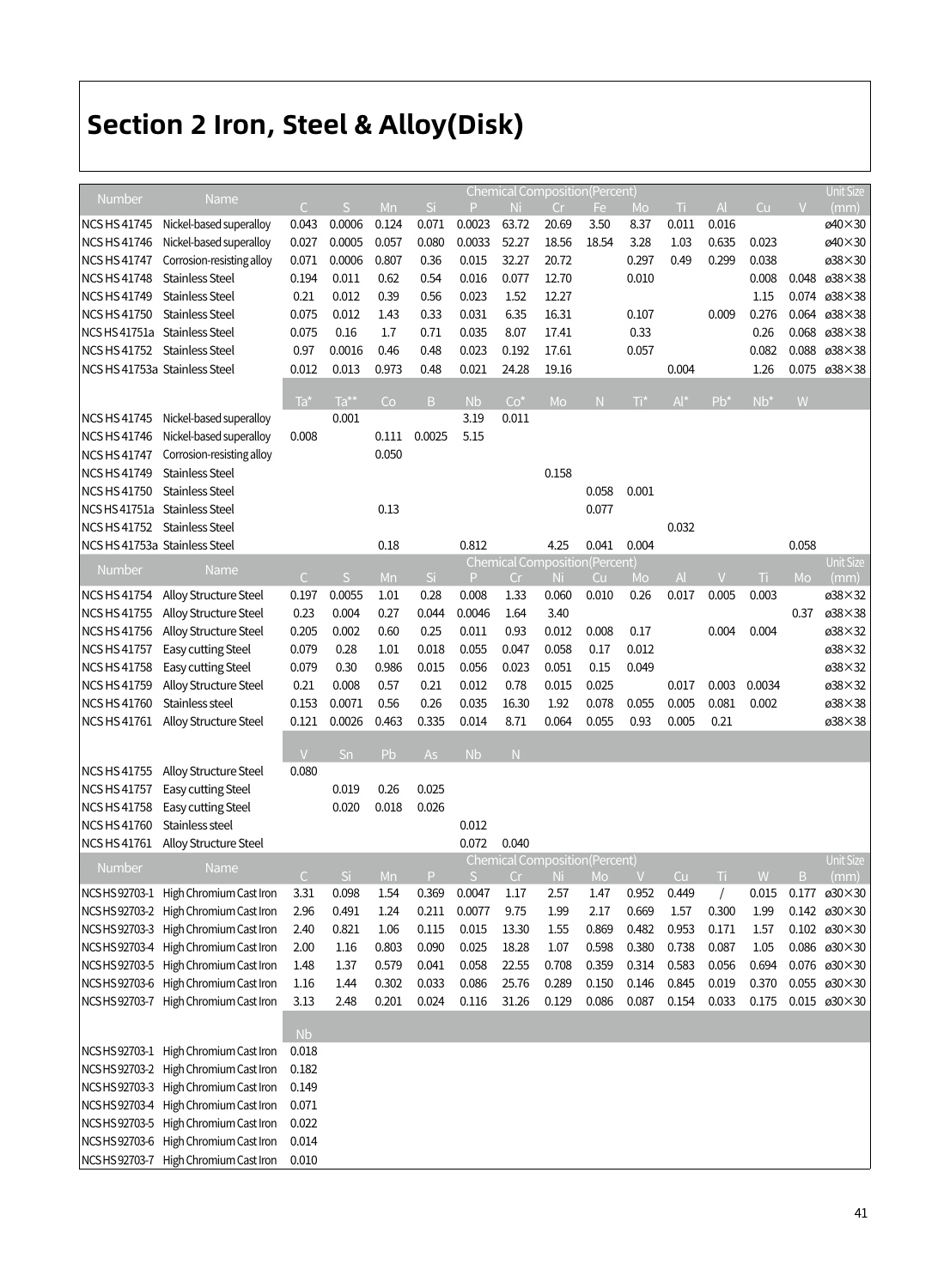|                         |                           |                |               |        |           |              |           | <b>Chemical Composition(Percent)</b>  |        |        |       |            | Unit Size        |
|-------------------------|---------------------------|----------------|---------------|--------|-----------|--------------|-----------|---------------------------------------|--------|--------|-------|------------|------------------|
| Number                  | Name                      | $\mathsf{C}$   | Si.           | Mn     | P.        | S            | Cr        | <b>Ni</b>                             | Mo     | V      | Cu    | Mg         | (mm)             |
| NCS HS92744             | Alloy Cast Iron           | 3.58           | 1.74          | 0.44   | 0.034     | 0.018        | 0.50      | 0.59                                  | 0.18   | 0.20   | 0.26  | 0.039      | ø30×27           |
| <b>NCS HS 92745</b>     | Alloy Cast Iron           | 3.69           | 1.50          | 0.49   | 0.063     | 0.049        | 0.47      | 0.23                                  | 0.22   | 0.11   | 0.34  |            | ø30×30           |
| <b>NCS HS 92746</b>     | Alloy Cast Iron           | 3.36           | 2.44          | 0.231  | 0.040     | 0.0060       | 0.16      | 2.24                                  |        |        |       | 0.033      | ø30×30           |
|                         |                           |                |               |        |           |              |           |                                       |        |        |       |            |                  |
|                         |                           | Ti.            | B             | Sn     | Sb        | Ce           |           |                                       |        |        |       |            |                  |
| NCS HS 92744            | Alloy Cast Iron           | 0.055          | 0.019         | 0.0045 |           |              |           |                                       |        |        |       |            |                  |
| <b>NCS HS 92745</b>     | Alloy Cast Iron           |                |               |        | 0.12      |              |           |                                       |        |        |       |            |                  |
| <b>NCS HS 92746</b>     | Alloy Cast Iron           | 0.073          |               |        |           | 0.0060       |           |                                       |        |        |       |            |                  |
| Number                  | Name                      |                |               |        |           |              |           | <b>Chemical Composition (Percent)</b> |        |        |       |            | <b>Unit Size</b> |
|                         |                           | $\mathsf{C}$   | Si.           | Mn     | P         | S.<br>0.0013 | Cr        | Ni.                                   | Cu     | Mo     | V     | <b>Nb</b>  | (mm)             |
| <b>NCS HS 93743</b>     | <b>Stainless Steel</b>    | 0.044          | 0.723         | 1.2    | 0.035     |              | 18.45     | 9.21                                  | 0.148  | 0.405  | 0.068 | 0.504      | D37X35           |
| <b>NCS HS 93744</b>     | <b>Stainless Steel</b>    | 0.014          | 0.185         | 0.85   | 0.021     | 0.0031       | 19.62     | 23.45                                 | 1.23   | 4.4    | 0.054 | 0.086      | D37X35           |
| <b>NCS HS 93745</b>     | <b>Stainless Steel</b>    | 0.206          | 0.3           | 0.474  | 0.014     | 0.0036       | 10.5      | 0.639                                 | 0.072  | 0.748  | 0.196 | 0.353      | D37X35           |
|                         |                           | Co             | Ti.           | Alt    | W         | Sn           | ${\sf N}$ |                                       |        |        |       |            |                  |
| <b>NCS HS 93743</b>     | <b>Stainless Steel</b>    | 0.118          |               |        |           |              |           |                                       |        |        |       |            |                  |
| <b>NCS HS 93744</b>     | <b>Stainless Steel</b>    | 0.169          | 0.01          | 0.161  | 0.086     |              |           |                                       |        |        |       |            |                  |
| <b>NCS HS 93745</b>     | <b>Stainless Steel</b>    | 0.032          |               |        |           | 0.005        | 0.071     |                                       |        |        |       |            |                  |
|                         |                           |                |               |        |           |              |           | <b>Chemical Composition(Percent)</b>  |        |        |       |            | Unit Size        |
| Number                  | Name                      | $\mathsf{C}$   | Si.           | Mn     | P         | S            | Ni.       | Cr                                    | Cu     | Mo     | V     | $\rm Ti$ . | (mm)             |
| NCS HS28705a-1 Pig Iron |                           | 4.3            | 0.228         | 1.48   | 0.014     | 0.153        | 0.012     | 0.022                                 | 0.0079 | 0.0035 | 0.558 | 0.0093     | ø30×30           |
| NCS HS28705a-2 Pig Iron |                           | 3.73           | 0.61          | 1.34   | 0.056     | 0.147        | 0.06      | 0.077                                 | 0.071  | 0.071  | 0.489 | 0.032      | ø30×30           |
| NCS HS28705a-3 Pig Iron |                           | 3.5            | 1.32          | 1.12   | 0.188     | 0.114        | 0.18      | 0.142                                 | 0.136  | 0.147  | 0.356 | 0.225      | ø30×30           |
| NCS HS28705a-4 Pig Iron |                           | 3.27           | 1.96          | 0.85   | 0.147     | 0.09         | 0.371     | 0.233                                 | 0.233  | 0.261  | 0.257 | 0.248      | ø30×30           |
| NCS HS28705a-5 Pig Iron |                           | 2.91           | 2.54          | 0.65   | 0.104     | 0.053        | 0.54      | 0.382                                 | 0.326  | 0.347  | 0.173 | 0.287      | ø30×30           |
| NCS HS28705a-6 Pig Iron |                           | 2.44           | 3.31          | 0.403  | 0.298     | 0.03         | 0.792     | 0.46                                  | 0.404  | 0.427  | 0.067 | 0.342      | ø30×30           |
| NCS HS28705a-7 Pig Iron |                           | 1.72           | 3.94          | 0.172  | 0.452     | 0.0091       | 0.99      | 0.525                                 | 0.51   | 0.524  | 0.016 | 0.586      | ø30×30           |
|                         |                           |                |               |        |           |              |           |                                       |        |        |       |            |                  |
|                         |                           | Alt            | Als           | Sn     | Co        | Pb           | B         | Sb                                    | Zn     | As     |       |            |                  |
| NCS HS28705a-1 Pig Iron |                           | 0.031          | 0.028         | 0.0006 | 0.082     | 0.0015       | 0.0008    | 0.0006                                | 0.0006 | 0.0033 |       |            |                  |
| NCS HS28705a-2 Pig Iron |                           | 0.0047         | 0.004         | 0.43   | 0.108     | 0.0002       | 0.0031    | 0.08                                  | 0.0009 | 0.0046 |       |            |                  |
| NCS HS28705a-3 Pig Iron |                           | 0.076          | 0.074         | 0.033  | 0.056     | 0.0046       | 0.019     | 0.038                                 | 0.001  | 0.061  |       |            |                  |
| NCS HS28705a-4 Pig Iron |                           | 0.052          | 0.05          | 0.065  | 0.038     | 0.017        | 0.075     | 0.052                                 | 0.0016 | 0.082  |       |            |                  |
| NCS HS28705a-5 Pig Iron |                           | 0.125          | 0.12          | 0.108  | 0.02      | 0.0042       | 0.088     | 0.077                                 | 0.002  | 0.046  |       |            |                  |
| NCS HS28705a-6 Pig Iron |                           | 0.065          | 0.061         | 0.187  | 0.0061    | 0.016        | 0.133     | 0.13                                  | 0.0025 | 0.015  |       |            |                  |
| NCS HS28705a-7 Pig Iron |                           | 0.19           | 0.182         | 0.294  | 0.0048    | 0.022        | 0.225     | 0.228                                 | 0.0034 | 0.0061 |       |            |                  |
| <b>Number</b>           | Name                      |                |               |        |           |              |           | <b>Chemical Composition(Percent)</b>  |        |        |       |            | <b>Unit Size</b> |
|                         |                           | $\overline{C}$ | Si.           | Mn     | S.        | Cu           | Fe        | Cr                                    | Mo     | Co     | V     | W          | (mm)             |
| NCS HS35740             | Corrosion-resistant alloy | 0.026          | 0.493         | 1.27   | $0.0018*$ | 0.024        | 4.03      | 15.62                                 | 19.72  | 2.49   | 0.149 | 3.59       | ø35 x 20         |
| <b>NCS HS35741</b>      | Corrosion-resistant alloy | 0.046          | 1.22          | 0.909  | 0.016     |              | 2.97      | 16.46                                 | 18.44  | 1.7    | 0.282 | 4.02       | ø35 x 20         |
| NCS HS35742             | Corrosion-resistant alloy | 0.2            | $1.4\,$       | 0.1    | 0.035     | 0.45         | 8         | 20                                    | 15.9   | 0.055  | 0.62  | 6          | ø35 x 20         |
| NCS HS35743             | Corrosion-resistant alloy | 0.084          | 1.01          | 0.597  | 0.031     | 0.019        | 5.94      | 0.375                                 | 27.94  | 1.7    | 0.212 | 0.096      | ø35 x 20         |
|                         |                           |                | $\mathsf{Al}$ | N      | $Ni*$     | P            | <b>Nb</b> | $Zr^{\star}$                          | Ni     |        |       |            |                  |
| NCS HS35740             | Corrosion-resistant alloy | Ti.<br>0.267   | 0.008         | 0.004  |           |              |           |                                       |        |        |       |            |                  |
| <b>NCS HS35741</b>      | Corrosion-resistant alloy |                |               | 0.0091 |           | 0.05         |           |                                       |        |        |       |            |                  |
| NCS HS35742             | Corrosion-resistant alloy | 0.181<br>0.2   | 0.005<br>0.7  | 0.008  | 53.8      |              |           |                                       |        |        |       |            |                  |
|                         |                           |                |               |        |           |              |           |                                       |        |        |       |            |                  |
| <b>NCS HS35743</b>      | Corrosion-resistant alloy | 0.034          | 0.016         | 0.0013 |           | 0.049        | 0.056     | 0.016                                 | 61.8   |        |       |            |                  |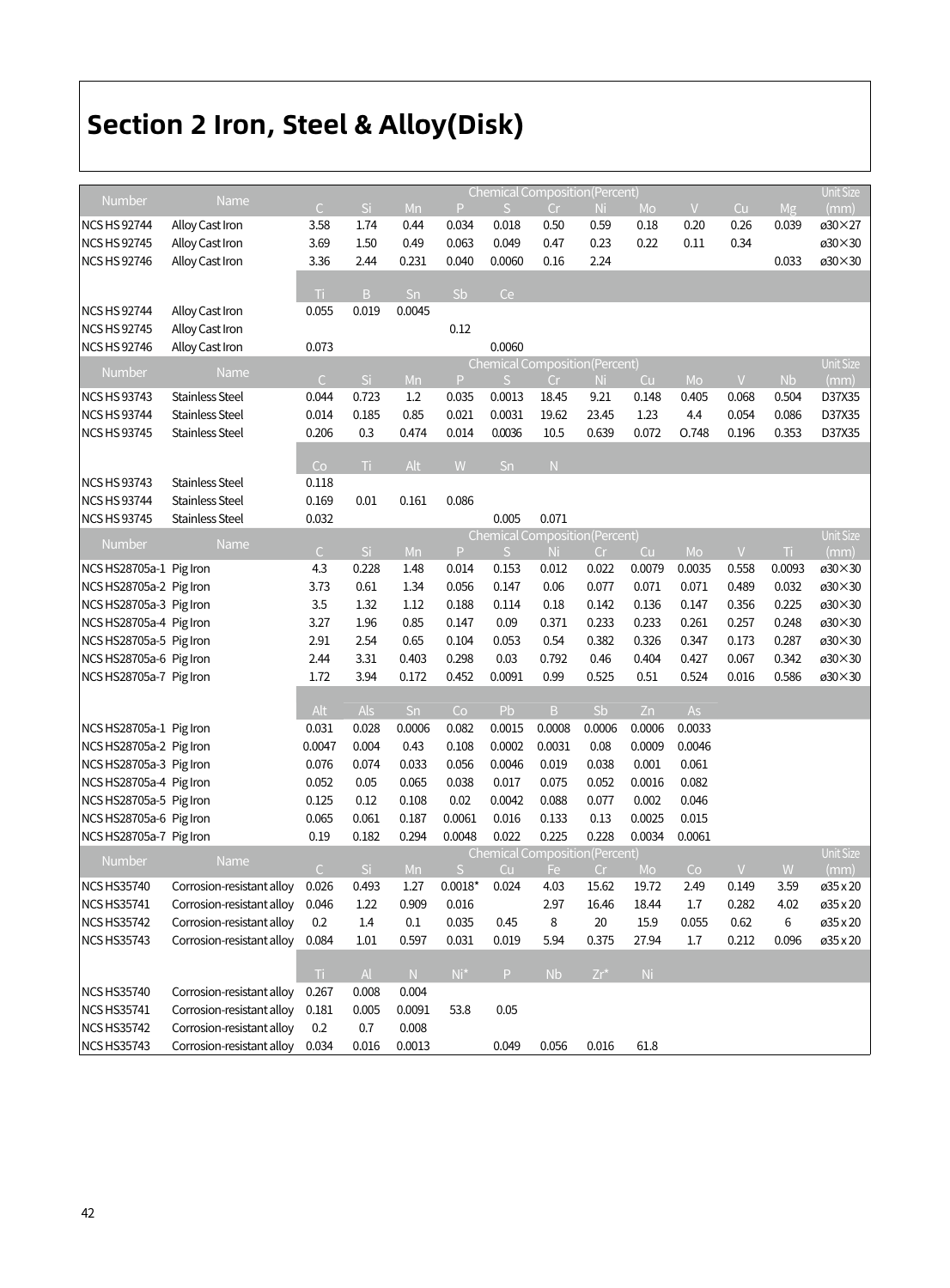| <b>Number</b>        | <b>Name</b>            |                |              |           |                      |        | <b>Chemical Composition (Percent)</b> |       |           |       |       |       |       | <b>Unit Size</b>    |
|----------------------|------------------------|----------------|--------------|-----------|----------------------|--------|---------------------------------------|-------|-----------|-------|-------|-------|-------|---------------------|
|                      |                        | $\overline{C}$ | Si           | Mn        | Р                    |        | Γr                                    | Ni    | <b>Mo</b> | Cu    |       | m     | W     | (mm)                |
| <b>NCS HS37702-1</b> | Medium-Low Alloy Steel | 0.957          | 0.146        | 2.07      | 0.053                | 0.009  | 0.127                                 | 0.124 | 0.498     | 0.134 | 0.061 | 0.013 | 0.055 | $\varphi$ 36×36     |
| <b>NCS HS37702-2</b> | Medium-Low Alloy Steel | 0.747          | 0.255        | 1.62      | 0.043                | 0.023  | 0.638                                 | 0.49  | 0.421     | 0.215 | 0.161 | 0.007 | 0.114 | $\varphi$ 36×36     |
| NCS HS37702-3        | Medium-Low Alloy Steel | 0.566          | 0.475        | 1.26      | 0.028                | 0.039  | 1.23                                  | 1.07  | 0.312     | 0.299 | 0.264 | 0.209 | 0.227 | $\varphi$ 36×36     |
| NCS HS37702-4        | Medium-Low Alloy Steel | 0.441          | 0.707        | 0.854     | 0.036                | 0.064  | 1.86                                  | 1.61  | 0.214     | 0.398 | 0.365 | 0.298 | 0.431 | $\varphi$ 36×36     |
| NCS HS37702-5        | Medium-Low Alloy Steel | 0.197          | 0.777        | 0.432     | 0.02                 | 0.111  | 2.54                                  | 2.52  | 0.117     | 0.452 | 0.453 | 0.065 | 0.397 | $\varnothing$ 36×36 |
| <b>NCS HS37702-6</b> | Medium-Low Alloy Steel | 0.03           | 1.11         | 0.143     | 0.012                |        | 2.98                                  | 2.17  | 0.063     | 0.526 | 0.563 | 0.024 | 0.507 | $\varnothing$ 36×36 |
|                      |                        |                |              |           |                      |        |                                       |       |           |       |       |       |       |                     |
|                      |                        | <b>Nb</b>      | N            | <b>As</b> | $\mathsf{Al}$        |        |                                       |       |           |       |       |       |       |                     |
| NCS HS37702-1        | Medium-Low Alloy Steel | 0.023          | 0.007        | 0.004     | 0.301                |        |                                       |       |           |       |       |       |       |                     |
| <b>NCS HS37702-2</b> | Medium-Low Alloy Steel | 0.064          | 0.012        | 0.008     | 0.297                |        |                                       |       |           |       |       |       |       |                     |
| NCS HS37702-3        | Medium-Low Alloy Steel | 0.116          | 0.014        | 0.006     | 0.124                |        |                                       |       |           |       |       |       |       |                     |
| <b>NCS HS37702-4</b> | Medium-Low Alloy Steel | 0.158          | 0.015        | 0.006     | 0.19                 |        |                                       |       |           |       |       |       |       |                     |
| <b>NCS HS37702-5</b> | Medium-Low Alloy Steel | 0.225          | 0.053        | 0.003     | 0.184                |        |                                       |       |           |       |       |       |       |                     |
| NCS HS37702-6        | Medium-Low Alloy Steel | 0.237          | 0.052        | 0.002     | 0.043                |        |                                       |       |           |       |       |       |       |                     |
|                      |                        |                |              |           |                      |        | <b>Chemical Composition (Percent)</b> |       |           |       |       |       |       | <b>Unit Size</b>    |
| <b>Number</b>        | <b>Name</b>            | C.             | Si.          | Mn        | P                    |        | Γī                                    |       | Mo        | Cu    | Ti    |       | Sn    | (mm)                |
| <b>NCS HS93750</b>   | Heat - resisting alloy | 0.365          | 2.34         | 0.94      | 0.025                | 0.001  | 24.56                                 | 19.19 | 0.038     | 0.022 | 0.016 | 0.082 | 0.016 | ø38×40              |
|                      |                        |                |              |           |                      |        |                                       |       |           |       |       |       |       |                     |
|                      |                        | $As*$          | $Al^{\star}$ | $B^*$     | <b>N<sub>b</sub></b> | $Sb^*$ | $Pb^*$                                | Co    | W         | N     |       |       |       |                     |
| NCS HS93750          | Heat - resisting alloy | 0.002          | 0.005        | 0.0005    | 1.37                 | 0.009  | 0.002                                 | 0.029 | 0.013     | 0.064 |       |       |       |                     |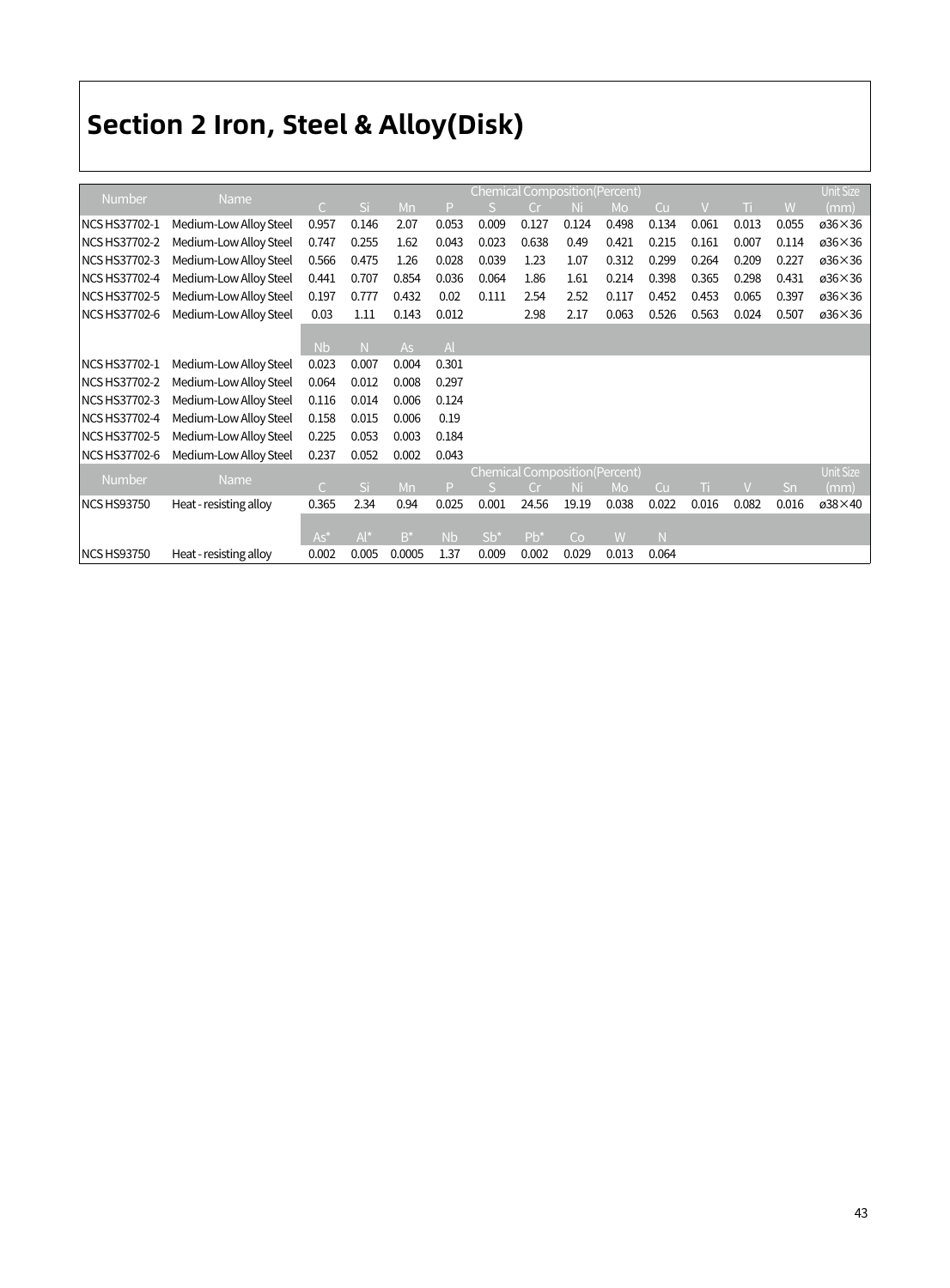| <b>Number</b>               | Name                                     | C                     | Si.          | Mn           | P             | S.          | Cr       | Cu     | Chemical Composition(Percent)<br>Al.         | Ca           | Fe                    |              |       |                | <b>Unit Size</b><br>(in g) |
|-----------------------------|------------------------------------------|-----------------------|--------------|--------------|---------------|-------------|----------|--------|----------------------------------------------|--------------|-----------------------|--------------|-------|----------------|----------------------------|
| NCS HC 11601a Ferro Silicon |                                          | 0.073                 | 73.75        | 0.26         | 0.023         | 0.003       | 0.085    | 0.031  | 1.14                                         | 0.34         |                       |              |       |                | 100                        |
|                             | NCS HC 11602a High Carbon Ferromanganese | 6.69                  | 0.08         | 68.94        | 0.143         | 0.005       |          |        |                                              |              |                       |              |       |                | 70                         |
|                             | NCS HC 11602b High Carbon Ferromanganese | 6.82                  | 0.111        | 75.41        | 0.134         | 0.005       |          |        |                                              |              |                       |              |       |                | 70                         |
|                             | NCS HC 11602c High Carbon Ferromanganese | 6.15                  | 1.88         | 66.2         | 0.11          | 0.013       |          |        |                                              |              |                       |              |       |                | 70                         |
| NCS HC 11603a Mn-Si Alloy   |                                          | 1.33                  | 17.49        | 65.67        | 0.065         | 0.011       |          |        |                                              |              |                       |              |       |                | 100                        |
| NCS HC 11603b Mn-Si Alloy   |                                          | 1.34                  | 17.63        | 66.37        | 0.065         | 0.008       |          |        |                                              |              |                       |              |       |                | 100                        |
| NCS HC 11603c Mn-Si Alloy   |                                          | 1.26                  | 18.45        | 66.65        | 0.115         | 0.018       |          |        |                                              |              |                       |              |       |                | 70                         |
| NCS HC 11604a Si-Ca Alloy   |                                          | 0.94                  | 56.02        | 0.037        | 0.054         | 0.073       |          |        | 1.97                                         | 30.45        | 6.93                  |              |       |                | 50                         |
| <b>NCS HC 11606</b>         | High Carbon Ferrochromium                | 6.37                  | 4.29         | 0.32         | 0.023         | 0.013       | 64.17    |        |                                              |              |                       |              |       |                | 100                        |
| <b>Number</b>               | <b>Name</b>                              |                       |              |              |               |             |          |        | <b>Chemical Composition(Percent)</b>         |              |                       |              |       |                | <b>Unit Size</b>           |
| <b>NCS HC 11605</b>         | Si-Ca-Ba-Sr                              | $\mathsf{C}$<br>0.385 | Si.<br>53.46 | Mn<br>0.075  | P<br>0.014    | S<br>0.039  | $\vee$   | As     | Cu<br>0.079                                  | Ni.<br>0.023 | $\mathsf{Al}$<br>2.34 | Ta           | TL.   | N <sub>b</sub> | (in g)<br>60               |
| <b>NCS HC 11607</b>         | Ferro Vanadium                           | 0.235                 | 1.67         | 0.321        | 0.121         | 0.01        | 49.4     | 0.021  | 0.022                                        |              |                       |              |       |                | 70                         |
| <b>NCS HC 11608</b>         | Ferro Vanadium                           | 0.109                 | 0.653        | 0.106        | 0.021         | 0.035       | 79.27    | 0.0024 | 0.0089                                       | 0.01         | 1.41                  |              |       |                | 70                         |
| <b>NCS HC 11609</b>         | Ferro Niobium                            | 0.114                 | 1.34         | 0.37         | 0.172         | 0.014       |          |        | 0.059                                        |              | 0.711                 | 0.087        | 0.87  | 64.89          | 70                         |
| <b>NCSHC11610</b>           | Nitride Ferrochrome                      | 0.04                  | 0.525        | 0.313        | 0.02          | 0.042       |          |        |                                              |              |                       |              |       |                | 70                         |
| <b>NCS HC 11611</b>         | Ferrosilicon                             | 0.035                 | 74.03        | 0.25         | 0.02          | 0.0023      |          |        |                                              |              | 1.41                  |              |       |                | 60                         |
| <b>NCS HC 11612</b>         | Ferroboron                               | 0.086                 | 0.353        | 0.305        | 0.02          | 0.0018      |          | 20.82  |                                              |              | 0.018                 |              |       |                | 70                         |
| <b>NCS HC 11613</b>         | Ferroboron                               | 0.181                 | 0.549        | 0.35         | 0.03          | 0.0023      |          | 17.65  |                                              |              | 0.035                 |              |       |                | 70                         |
| <b>NCS HC 11614</b>         | Ferro Phosphorus                         | 0.032                 | 0.6          | 0.638        | 25.81         | 0.0038      |          |        |                                              |              |                       |              | 2.14  |                | 70                         |
| <b>NCSHC11615</b>           | Ferro Phosphorus                         | 0.13                  | 0.382        | 1.07         | 21.49         | 0.061       |          |        |                                              |              |                       |              | 0.62  |                | 70                         |
| <b>NCS HC 11616</b>         | Ferro Nickel                             | 2.12                  | 3.25         | 0.051        | 0.039         | 0.283       |          |        | 0.022                                        | 13.34        |                       |              |       |                | 60                         |
| <b>NCS HC 11617</b>         | Ferro Nickel                             | 1.85                  | 3.11         | 0.041        | 0.037         | 0.213       |          |        | 0.021                                        | 16.45        |                       |              |       |                | 60                         |
| <b>NCS HC 11618</b>         | Ferro Nickel                             | 1.65                  | 2.54         | 0.053        | 0.032         | 0.211       |          |        | 0.021                                        | 10.7         |                       |              |       |                | 60                         |
| <b>NCSHC11619</b>           |                                          | 0.55                  | 61.11        | 0.053        | 0.048         | 0.029       |          |        |                                              |              | 2.15                  |              |       |                | 50                         |
|                             | Si-Ca Alloy                              |                       |              |              |               |             |          |        |                                              |              |                       |              |       |                |                            |
|                             |                                          | Cr                    | N            | Ca           | B             | Co          | Fe:      | Mg     | Ba                                           | TFe          | <b>Sr</b>             |              |       |                |                            |
| <b>NCS HC 11605</b>         | Si-Ca-Ba-Sr                              | 0.054                 |              | 13.22        |               |             |          | 0.022  | 14.02                                        | 13.57        | 0.235                 |              |       |                |                            |
| <b>NCS HC 11610</b>         | Nitride Ferrochrome                      | 58.83                 | 4.76         |              |               |             |          |        |                                              |              |                       |              |       |                |                            |
| <b>NCS HC 11611</b>         | Ferrosilicon                             | 0.063                 |              | 0.208        |               |             |          |        |                                              |              |                       |              |       |                |                            |
| <b>NCS HC 11612</b>         | Ferroboron                               |                       |              |              | 20.82         |             |          |        |                                              |              |                       |              |       |                |                            |
| <b>NCS HC 11613</b>         | Ferroboron                               |                       |              |              | 17.65         |             |          |        |                                              |              |                       |              |       |                |                            |
| <b>NCS HC 11616</b>         | Ferro Nickel                             | 1.98                  |              |              |               | 0.247       |          |        |                                              |              |                       |              |       |                |                            |
| <b>NCS HC 11617</b>         | <b>Ferro Nickel</b>                      | 1.87                  |              |              |               | 0.241       |          |        |                                              |              |                       |              |       |                |                            |
| <b>NCSHC11618</b>           | Ferro Nickel                             | 1.56                  |              |              |               | 0.198       |          |        |                                              |              |                       |              |       |                |                            |
| <b>NCSHC11619</b>           | Si-Ca Alloy                              |                       |              | 27.15        |               |             | 6.61     |        |                                              |              |                       |              |       |                |                            |
| <b>Number</b>               | Name                                     | Si.                   | Ca           | Ba           | $\mathsf{Al}$ | Mn          | P.       | r.     | <b>Chemical Composition(Percent)</b>         | Fe           |                       |              |       |                | <b>Unit Size</b><br>(in g) |
| NCS HC 13602 Si-Al-Ba-Alloy |                                          | 32.01                 | 1.17         | 7.41         | 32.55         | 0.197 0.017 |          | 0.27   | 0.0096 20.59                                 |              | 0.85                  |              |       |                | 50                         |
| <b>Number</b>               | Name                                     | $\mathsf{C}$          | Si           | Mn           | P             | S.          | Cr       | Cu     | <b>Chemical Composition (Percent)</b><br>Al. | Ca           | Fe                    | Ni.          | Ba    |                | <b>Unit Size</b><br>(in g) |
| <b>NCS HC 14602</b>         | Si-Al-Ba                                 | 0.14                  | 19.21        | 0.25         | 0.015         | 0.013       | 0.017    | 0.137  | 32.82                                        | 0.85         | 38.09                 | 0.014        | 6.52  |                | 70                         |
| <b>NCS HC 14603</b>         | Si-Al-Ba                                 | 0.13                  | 24.12        | 0.14         | 0.015         | 0.015       | 0.085    | 0.061  | 32.84                                        | 0.71         | 33.54                 | 0.042        | 7.57  |                | 70                         |
| <b>NCS HC 14604</b>         | Si-Al-Ba                                 | 0.24                  | 19.21        | 0.25         | 0.011         | 0.011       | 0.053    | 0.172  | 25.44                                        | 0.44         | 49.14                 | 0.018        | 2.64  |                | 70                         |
| <b>NCS HC 14605</b>         | Si-Al-Ba                                 | 0.13                  | 25.94        | 0.12         | 0.018         | 0.012       | 0.152    | 0.045  | 36.67                                        | 1.35         | 24.97                 | 0.167        | 9.12  |                | 60                         |
| <b>NCS HC 14608</b>         | Si-Al-Ca-Ba Alloy                        | 0.13                  | 0.021        | 0.17         | 0.022         | 0.021       | 0.021    | 0.176  | 9.14                                         | 8.28         | 14.22                 | 0.0061       | 12.39 |                | 60                         |
| <b>NCS HC 14609</b>         | Si-Al-Ca-Ba Alloy                        | 0.22                  | 33.41        | 0.33         | 0.018         | 0.017       | 0.116    | 0.32   | 14.46                                        | 5.74         | 35.46                 | 0.016        | 7.72  |                | 60                         |
| <b>NCS HC 14610</b>         | Si-Al-Ca-Ba Alloy                        | 0.24                  | 40.58        | 0.23         | 0.021         | 0.025       | 0.032    | 0.29   | 13.47                                        | 8.25         | 23.25                 | 0.012        | 10.70 |                | 60                         |
| <b>NCS HC 14611</b>         | Si-Al-Ca-Ba Alloy                        | 1.56                  | 56.74        | 0.065        | 0.016         | 0.14        | 0.0044   | 0.0097 | 1.47                                         | 13.61        | 5.77                  | 0.0020 17.00 |       |                | 60                         |
|                             |                                          |                       |              |              |               |             |          |        |                                              |              |                       |              |       |                |                            |
|                             |                                          | V                     | Co           | $\mathbf{T}$ | B             | Mo          | Mg       | Sn     | As                                           | $\circ$      | <b>Sr</b>             |              |       |                |                            |
| <b>NCS HC 14608</b>         | Si-Al-Ca-Ba Alloy                        |                       | 0.0022       | 0.084        |               |             | 0.21     |        |                                              |              | 0.132                 |              |       |                |                            |
| <b>NCS HC 14609</b>         | Si-Al-Ca-Ba Alloy                        |                       |              | 0.055        |               |             | $0.18\,$ |        |                                              |              | 0.092                 |              |       |                |                            |
| <b>NCS HC 14610</b>         | Si-Al-Ca-Ba Alloy                        |                       |              | 0.124        |               |             | 0.12     |        |                                              |              | 0.094                 |              |       |                |                            |
| <b>NCSHC14611</b>           | Si-Al-Ca-Ba Alloy                        |                       |              | 0.126        |               |             | 0.045    |        |                                              |              | 0.22                  |              |       |                |                            |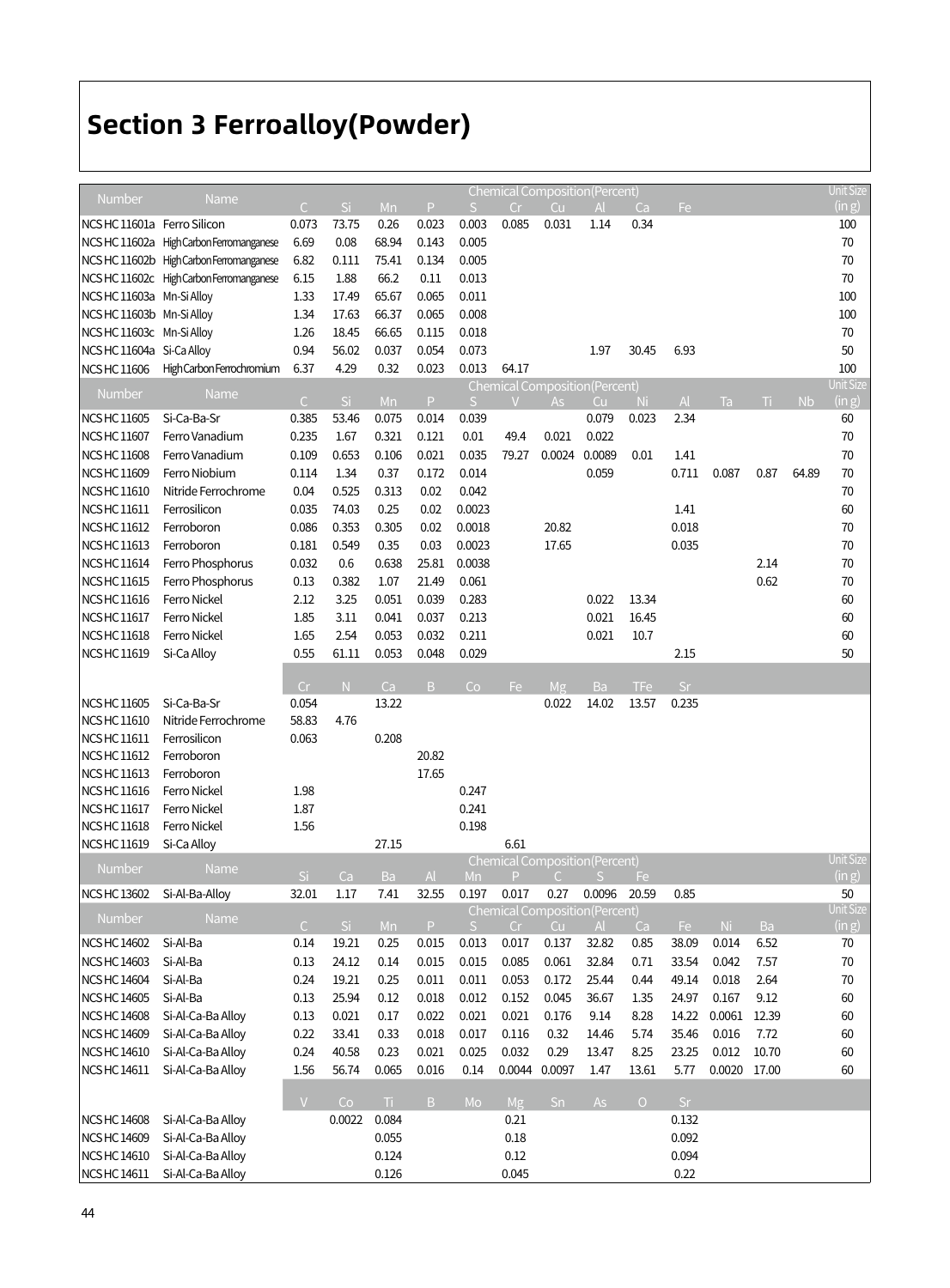| Number                                     | Name                                    | $\mathsf{C}$         | Si.          | Mn           | $\mathsf{P}$          | <sub>S</sub> | <b>Chemical Composition (Percent)</b><br>Cr | <b>Ni</b> | <b>Cu</b>             | Mg         | Al.    | Ca     | Ba          | <b>TFe</b>     | Unit Size<br>(in g) |
|--------------------------------------------|-----------------------------------------|----------------------|--------------|--------------|-----------------------|--------------|---------------------------------------------|-----------|-----------------------|------------|--------|--------|-------------|----------------|---------------------|
| <b>NCS HC 14612</b>                        | Ferro Silicon                           | 0.016                | 77.49        | 0.02         | 0.0074                | 0.003        | 0.0044                                      | 0.016     | 0.011                 |            | 0.0074 | 0.0067 | 22.12       |                | 60                  |
| NCS HC 14613                               | High Carbon Ferrochromium               | 7.56                 | 2.58         | 0.18         | 0.02                  | 0.032        | 54.04                                       |           |                       |            |        |        |             |                | 50                  |
|                                            | NCS HC 14614 High Carbon Ferrochromium  | 7.67                 | 2.57         | 0.28         | 0.018                 | 0.032        | 55.81                                       |           |                       |            |        |        |             |                | 50                  |
| <b>NCS HC 14615</b>                        | High Carbon Ferrochromium               | 8.07                 | 2.3          | 0.23         | 0.017                 | 0.045        | 56.16                                       |           |                       |            |        |        |             |                | 50                  |
|                                            | NCS HC 14615a High Carbon Ferrochromium | 8.00                 | 1.96         | 0.24         | 0.017                 | 0.015        | 57.44                                       | 0.23      |                       |            |        |        |             |                |                     |
|                                            |                                         | Co                   | Ti.          | B.           | $\vee$                | Fe           |                                             |           |                       |            |        |        |             |                |                     |
| NCS HC 14612 Ferro Silicon                 |                                         | 0.0012               | 0.011        | 0.0022       |                       |              |                                             |           |                       |            |        |        |             |                |                     |
|                                            | NCS HC 14615a High Carbon Ferrochromium |                      |              |              | 0.28                  | 31.46        |                                             |           |                       |            |        |        |             |                |                     |
| Number                                     | Name                                    |                      |              |              |                       |              | <b>Chemical Composition (Percent)</b>       |           |                       |            |        |        |             |                | <b>Unit Size</b>    |
|                                            |                                         | $\mathsf{C}$         | Si.          | Mn           | P                     | S.           | Cr                                          | Cu        | Ai.                   | Ca         | Fe     | Ni.    | -Ti         | Mo             | (in g)              |
| NCS HC 15601                               | Ferro Titanium                          | 0.057                | 1.47         | 0.106        | 0.0071                | 0.0047       | 0.039                                       | 0.037     | 0.3                   |            | 26.57  | 0.29   | 70.02       | 0.028          | 50                  |
| NCS HC 15602 Ferro Silicon                 |                                         | 0.0074               | 75.9         | 0.149        | 0.014                 | 0.0035       | 0.077                                       | 0.057     | 0.011                 | 0.0013     | 23.65  | 0.026  | 0.027       |                | 50                  |
|                                            |                                         | $\vee$               |              |              |                       |              |                                             |           |                       |            |        |        |             |                |                     |
|                                            | NCS HC 15601 Ferro Titanium             | 0.011                |              |              |                       |              |                                             |           |                       |            |        |        |             |                |                     |
|                                            | NCS HC 15602 Ferro Titanium             | 0.0036               |              |              |                       |              |                                             |           |                       |            |        |        |             |                |                     |
| <b>Number</b>                              | Name                                    |                      |              |              |                       |              | <b>Chemical Composition (Percent)</b>       |           |                       |            |        |        |             |                | <b>Unit Size</b>    |
| <b>NCS HC 18601</b>                        | Ferro Silicon                           | $\mathsf{C}$<br>0.19 | Si.<br>72.44 | Mn<br>0.205  | $\mathsf{P}$<br>0.019 | S<br>0.010   | Cr<br>0.109                                 | Cu        | $\mathsf{Al}$<br>2.16 | Ca<br>0.64 | Ni.    | TL.    | <b>Nb</b>   | T <sub>a</sub> | (ing)<br>50         |
|                                            |                                         |                      | 17.21        | 66.70        |                       | 0.025        |                                             |           |                       |            |        |        |             |                | 50                  |
| <b>NCS HC 18603</b><br><b>NCS HC 18604</b> | Si-Mn alloy<br>Ferro Titanium           | 1.70<br>0.065        | 4.68         | 2.67         | 0.183<br>0.043        | 0.013        |                                             | 0.117     |                       |            |        | 27.93  |             |                |                     |
| <b>NCS HC 18606</b>                        | Ferro Niobium                           | 0.070                | 1.09         |              |                       | 0.008        |                                             |           | 5.38                  |            |        |        |             |                | 50                  |
| <b>NCS HC 18608</b>                        | Ferro Vanadium                          | 0.403                | 0.76         | 0.29<br>0.26 | 0.159<br>0.049        | 0.043        |                                             |           | 1.35<br>0.158         |            |        | 0.78   | 66.24 0.084 |                | 50<br>50            |
|                                            |                                         |                      |              |              |                       |              |                                             |           |                       |            |        |        |             |                |                     |
|                                            |                                         | Mo                   | $\mathsf{V}$ |              |                       |              |                                             |           |                       |            |        |        |             |                |                     |
|                                            | NCS HC 18608 Ferro Vanadium             |                      | 48.93        |              |                       |              |                                             |           |                       |            |        |        |             |                |                     |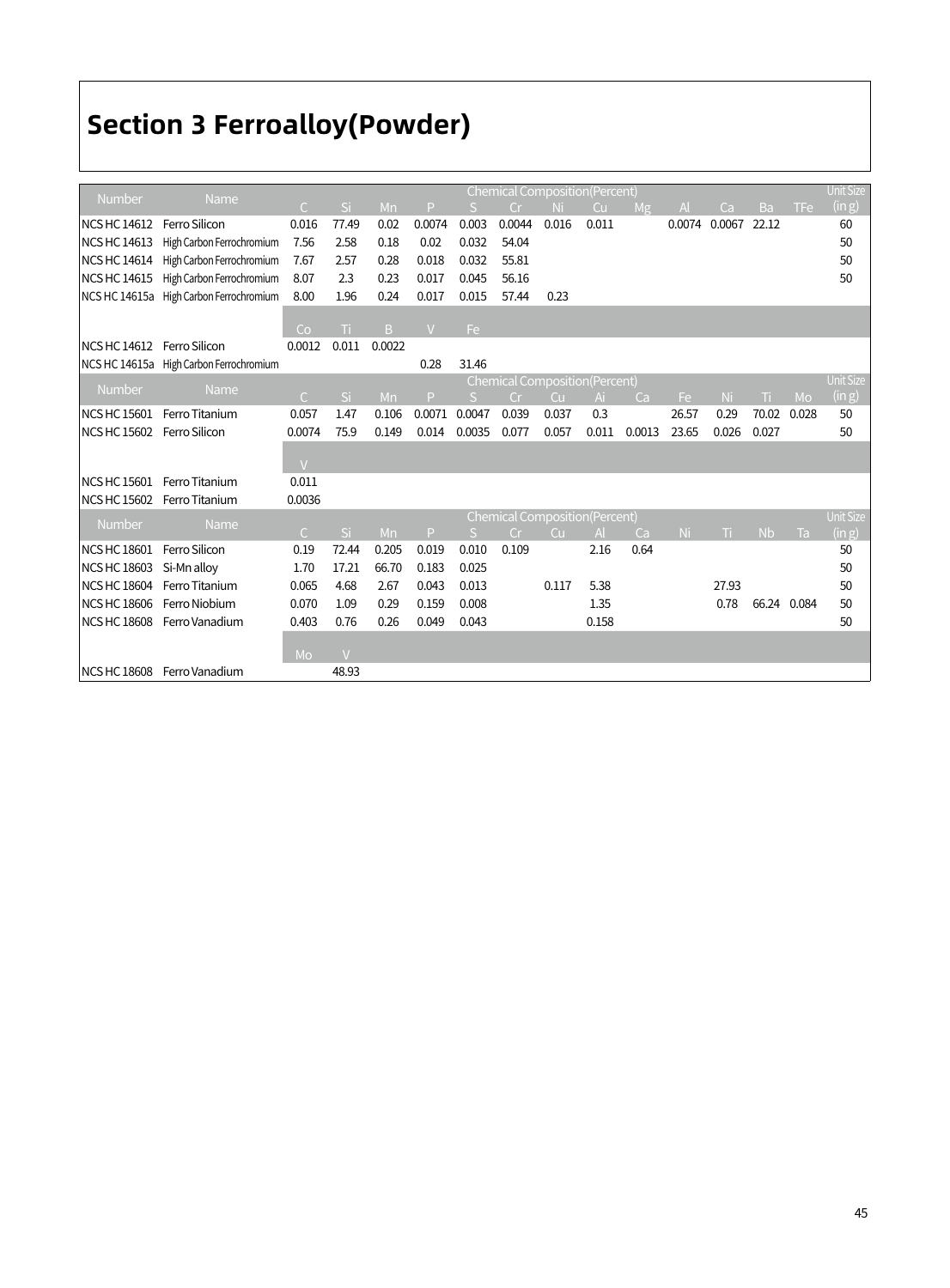| <b>Number</b>             | Name                                    | $\mathsf{C}$ | Si.           | Mn               | P               | Cr.                                   | Al        | Ca     | <b>Chemical Composition(Percent)</b><br>Fe. | S.             | $\vee$ | Sn     | TL.   | <b>Unit Size</b><br>(in g) |
|---------------------------|-----------------------------------------|--------------|---------------|------------------|-----------------|---------------------------------------|-----------|--------|---------------------------------------------|----------------|--------|--------|-------|----------------------------|
| <b>NCS HC 19602</b>       | Ferro Silicon                           | 0.12         | 69.47         | 0.308            | 0.027           | 0.077                                 | 2.45      | 2.47   | 23.81                                       |                |        |        |       | 50                         |
| <b>NCS HC 19604</b>       | Ferro Titanium                          | 0.041        | 3.46          | 1.59             | 0.051           |                                       | 10.64     |        |                                             | 0.011          | 0.158  | 0.056  | 43.82 | 100                        |
| <b>NCS HC 19605</b>       | Ferro Titanium                          | 0.032        | 4.20          | 0.81             | 0.032           |                                       | 8.58      |        |                                             | 0.009          | 0.303  | 0.061  | 38.78 | 100                        |
| <b>NCS HC 19606</b>       | Ferro Vanadium                          | 0.565        | 0.68          | 0.43             | 0.087           | 0.32                                  | 0.084     |        |                                             | 0.010          | 51.14  |        |       | 50                         |
| NCSHC19606a               | Ferrovanadium                           | 0.171        | 0.901         | 0.39             | 0.042           | 0.194                                 | 0.70      |        |                                             | 0.028          | 54.68  |        | 0.079 | 100                        |
| <b>NCS HC 19607</b>       | Silicon Manganese Alloy                 | $1.56\,$     | 18.41         | 66.2             | 0.126           |                                       |           |        |                                             | 0.022          |        |        |       | 50                         |
| <b>NCS HC 19608</b>       |                                         | 0.042        | 0.32          |                  | 0.032           |                                       |           |        |                                             | 0.073          |        |        |       | 50                         |
|                           | Ferro Molybdenum                        |              | $0.039*$      |                  | 0.041           |                                       |           |        |                                             | 0.085          |        |        |       |                            |
| <b>NCS HC 19609</b>       | Ferro Molybdenum                        | 0.039        |               |                  |                 |                                       |           |        |                                             | 0.014          |        |        |       | 25                         |
| <b>NCS HC 19610</b>       | Vanadium pentoxide                      |              | 0.40          |                  | 0.007           | 0.099                                 |           |        | 0.43                                        |                |        |        |       | 50                         |
| <b>NCS HC 19611</b>       | Vanadium pentoxide<br>Ferrovanadium     |              | 0.102<br>0.68 |                  | 0.010           | 0.018                                 |           |        | 0.061                                       | 0.011<br>0.041 |        |        | 0.025 | 50<br>100                  |
| <b>NCS HC 19612</b>       |                                         | 0.151        |               | 0.12             | 0.025           | 0.146                                 | 1.26      |        |                                             |                | 80.10  |        |       |                            |
|                           |                                         | <b>Cu</b>    | $V_2O_5$      | K <sub>2</sub> O | Na <sub>2</sub> | <b>As</b>                             | <b>Mo</b> | Ni.    |                                             |                |        |        |       |                            |
| <b>NCSHC19606a</b>        | Ferrovanadium                           |              |               |                  |                 |                                       | 0.0026    | 0.015  |                                             |                |        |        |       |                            |
| <b>NCS HC 19608</b>       | Ferro Molybdenum                        | 0.134        |               |                  |                 |                                       | 61.20     |        |                                             |                |        |        |       |                            |
| <b>NCS HC 19609</b>       | Ferro Molybdenum                        | 0.36         |               |                  |                 |                                       | 58.13     |        |                                             |                |        |        |       |                            |
| <b>NCS HC 19610</b>       | Vanadium pentoxide                      |              | 96.68         | 0.18             | 0.96            | < 0.001                               |           |        |                                             |                |        |        |       |                            |
|                           | NCS HC 19611 Vanadium pentoxide         |              | 98.80         | 0.14             | 1.03            | < 0.001                               |           |        |                                             |                |        |        |       |                            |
|                           | NCS HC 19612 Ferrovanadium              |              |               |                  |                 |                                       | 0.0016    | 0.008  |                                             |                |        |        |       |                            |
|                           |                                         |              |               |                  |                 | <b>Chemical Composition (Percent)</b> |           |        |                                             |                |        |        |       | <b>Unit Size</b>           |
| <b>Number</b>             | Name                                    | TV           | Si            | P                | S               | Mn                                    | Fe        | Cr     | TL.                                         | K              | Na     |        |       | (in g)                     |
| <b>NCS HC19613</b>        | Vanadium Pentoxide                      | 54.40        | 0.137         | 0.0078           | 0.192           | 0.055                                 | 0.30      | 0.128  | 0.063                                       | 0.11           | 0.31   |        |       | 25                         |
| NCS HC19613a              | Vanadium Pentoxide                      | 54.60        | 0.120         | 0.0065           | 0.160           | 0.030                                 | 0.183     | 0.133  | 0.042                                       | 0.11           | 0.27   |        |       | 25                         |
|                           | NCS HC19613b Vanadium Pentoxide         | 54.39        | 0.112         | 0.0074           | 0.172           | 0.018                                 | 0.119     | 0.147  | 0.022                                       | 0.11           | 0.25   |        |       | 25                         |
| <b>Number</b>             | Name                                    |              |               |                  |                 | <b>Chemical Composition (Percent)</b> |           |        |                                             |                |        |        |       | <b>Unit Size</b>           |
|                           |                                         | $\mathsf{C}$ | Si            | Mn               | P               | S                                     | Cr        | Cu     | AL                                          | TI.            | W      | B.     | Ca    | (in g)                     |
| NCS <sub>HC</sub> 25602a  | Ferromolybdenum                         | 0.020        | 0.20          |                  | 0.031           | 0.042                                 |           | 0.159  |                                             |                |        |        |       | 50                         |
| NCSHC 25603b              | High Carbon Ferro Chrome                | 7.37         | 1.27          | 0.31             | 0.020           | 0.015                                 | 65.27     |        |                                             | 0.104          |        |        |       | 50                         |
| NCSHC 25605a              | Si-Mn alloy                             | 1.09         | 18.28         | 66.3             | 0.145           | 0.0104                                |           |        |                                             | 0.18           |        | 0.0063 |       | 50                         |
| NCSHC 25605b              | Si-Mn Alloy                             |              | 14.20         | 69.77            | 0.153           | 0.0052                                |           |        |                                             |                |        |        | 2.21  | 50                         |
| NCSHC 25605c              | Si-Mn Alloy                             | 0.456        | 21.87         | 67.2             | 0.132           | 0.0076                                | 0.029     | 0.019  |                                             | 0.175          |        | 0.010  |       | 50                         |
| <b>NCSHC25606</b>         | Ferro Tungsten                          | 0.055        | 0.34          | 0.12             | (0.028)         | 0.048                                 |           | 0.043  |                                             |                | 76.66  |        |       | 50                         |
| NCSHC 25606a              | Ferro Tungsten                          | 0.036        | 0.34          | 0.102            | 0.033           | 0.052                                 |           | 0.079  |                                             |                | 76.24  |        |       | 50                         |
| NCSHC 25616               | Ferro Silicon                           | 0.081        | 76.74         | 0.17             | 0.02            | 0.004                                 | 0.14      |        | 1.80                                        |                |        |        | 0.30  | 50                         |
| NCS HC 25618              | Ferro Silicon                           | 0.066        | 76.42         | 0.14             | 0.025           | 0.003                                 | 0.097     |        | 0.78                                        |                |        |        | 0.19  | 50                         |
| NCS HC 25619a             | Medium Carbon Ferro Manganese           | 1.18         | 0.75          | 81.95            | 0.163           | 0.0018                                |           |        |                                             |                |        |        |       | 50                         |
| NCSHC 25619b              | Medium Carbon Ferro Manganese           | 1.2          | 0.75          | 81.74            | 0.163           | 0.0018                                |           |        |                                             |                |        |        |       | 50                         |
| <b>NCSHC 25620</b>        | Medium Carbon Ferro Manganese           | 1.50         | 0.94          | 80.48            | 0.153           | 0.0030                                |           |        |                                             |                |        |        |       | 50                         |
| <b>NCSHC25621</b>         | Medium Carbon Ferro Manganese           | 1.40         | 1.51          | 79.44            | 0.344           | 0.0029                                |           |        |                                             |                |        |        |       | 50                         |
| <b>NCSHC 25627</b>        | Ferro Silicon                           | 0.081        | 76.74         | 0.172            | 0.023           | 0.004                                 | 0.140     |        | 1.80                                        |                |        |        | 0.30  | 50                         |
| <b>NCSHC 25629</b>        | Low Carbon Ferro Manganese              | 0.300        | 0.63          | 84.28            | 0.196           | 0.0018                                |           |        |                                             |                |        |        |       | 50                         |
|                           | NCSHC 25629a Low Carbon Ferro Manganese | 0.31         | 1.06          | 81.68            | 0.196           | 0.0022                                |           |        |                                             |                |        |        |       | 50                         |
|                           | NCSHC25629b Low Carbon Ferro Manganese  | 0.560        | 0.96          | 80.79            | 0.169           | 0.0024                                |           |        |                                             |                |        |        |       | 50                         |
|                           |                                         |              |               |                  |                 |                                       |           |        |                                             |                |        |        |       |                            |
|                           |                                         | Co           | <b>Ni</b>     | $\vee$           | Fe              | Sn                                    | As        | Mo     |                                             |                |        |        |       |                            |
|                           | NCS HC 25602a Ferromolybdenum           |              |               |                  |                 |                                       |           | 62.19  |                                             |                |        |        |       |                            |
|                           | NCS HC 25603b High Carbon Ferro Chrome  | 0.044        | 0.39          | 0.138            | 24.90           |                                       |           |        |                                             |                |        |        |       |                            |
| NCS HC 25605c Si-Mn Alloy |                                         | 0.020        | 0.013         | 0.040            | 10.01           |                                       |           |        |                                             |                |        |        |       |                            |
|                           | NCS HC 25606a Ferro Tungsten            |              |               |                  |                 | 0.041                                 | 0.041     |        |                                             |                |        |        |       |                            |
| <b>Number</b>             | Name                                    | Cr           | Si.           | P                | $\mathsf{C}$    | S                                     | Mn        | $\vee$ | <b>Chemical Composition(Percent)</b><br>Ni. |                |        |        |       | <b>Unit Size</b>           |
| NCSHC25635a               | Low Carbon Ferrochromium                | 63.44        | 1.07          | 0.035            | 0.218           | 0.0033                                | 0.44      | 0.093  |                                             |                |        |        |       | $(\text{in } g)$<br>50     |
| NCSHC25636b               | Low Carbon Ferro Chrome                 | 67.76        | 0.28          | 0.026            | 0.048           | 0.0044                                | 0.298     |        | 0.331                                       |                |        |        |       | 50                         |
| NCSHC25651a               | Medium Carbon Ferrochromium             | 61.07        | 1.25          | 0.028            | 0.81            | 0.0028                                | 0.83      | 0.11   |                                             |                |        |        |       | 50                         |
|                           |                                         |              |               |                  |                 |                                       |           |        |                                             |                |        |        |       |                            |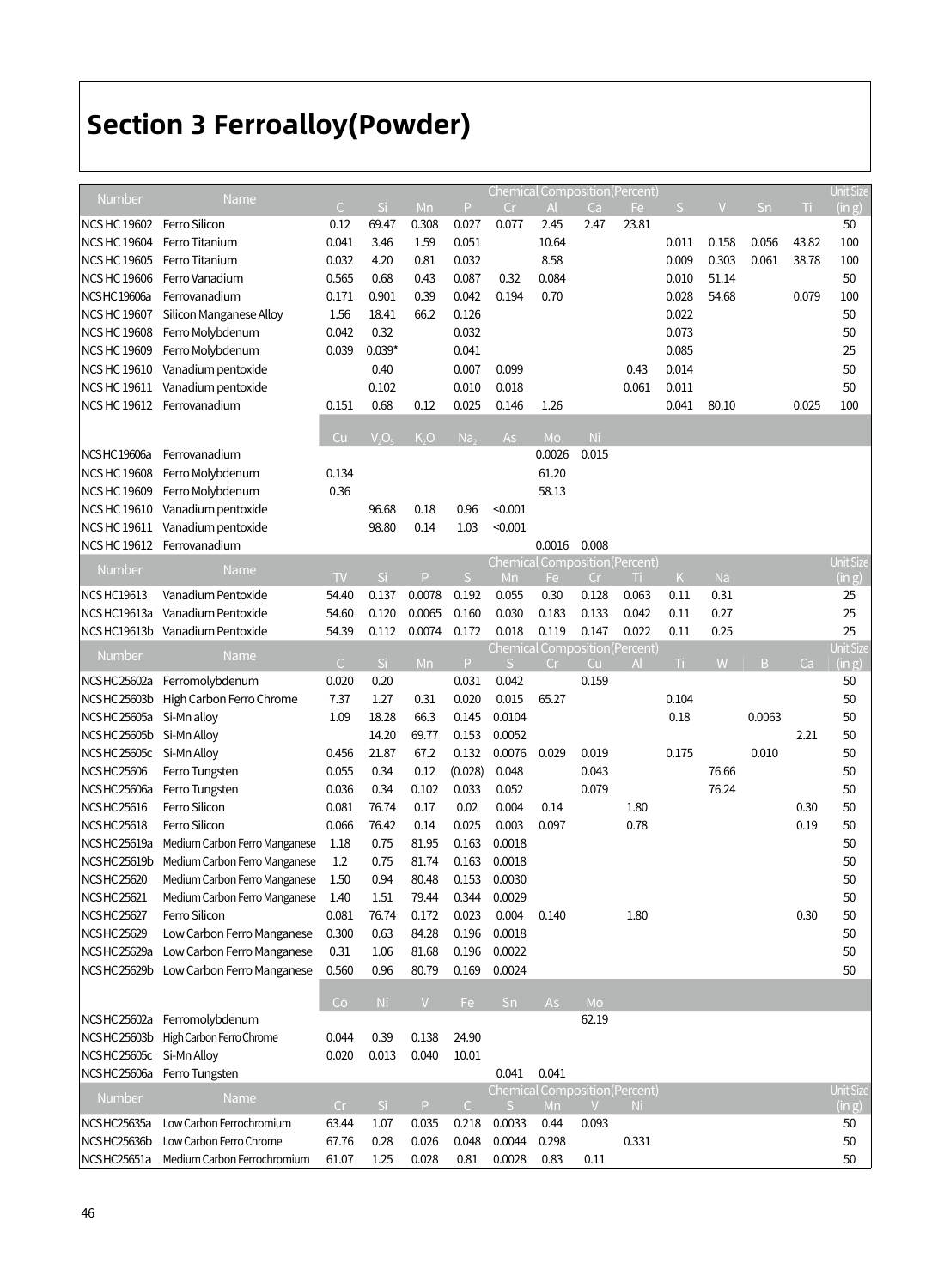| <b>Number</b>        | <b>Name</b>                                 | Cr      | <b>Si</b> | Mn            | P         | $\mathsf{C}$ | <b>Chemical Composition(Percent)</b><br>S            | Al.           | Ca        | $\overline{\text{Cu}}$   | Ni.          | B.           | m.    | N            | <b>Unit Size</b><br>(in g) |
|----------------------|---------------------------------------------|---------|-----------|---------------|-----------|--------------|------------------------------------------------------|---------------|-----------|--------------------------|--------------|--------------|-------|--------------|----------------------------|
|                      | NCS HC 25632 High Carbon Ferro Manganese    |         | 0.69      | 78.41         | 0.204     | 6.68         | 0.0086                                               |               |           |                          |              |              |       |              | 50                         |
|                      | NCS HC 25633 Silicon chrome Alloy           | 33.90   | 44.06     | 0.29          | 0.013     | 0.045        | 0.002                                                | 1.00          |           |                          |              |              |       |              | 50                         |
|                      | NCS HC 25635a Low Carbon Ferro Chrome       | 63.44   | 1.07      | 0.44          | 0.035     | 0.218        | 0.0033                                               |               |           |                          |              |              |       |              | 50                         |
|                      | NCS HC 25636a Extra Low Carbon Ferro Chrome | 62.81   | 0.32      | 0.39          | 0.028     | 0.028        | 0.028                                                |               |           | 0.032                    | 0.34         |              |       |              | 50                         |
| <b>NCS HC 25640</b>  | Si-Mn alloy                                 | 66.85   | 24.74     | 65.85         | 0.104     | 0.181        | 0.010                                                |               |           |                          | 0.30         |              |       |              | 50                         |
| <b>NCS HC 25640a</b> | Si-Mn Alloy                                 |         | 24.47     | 65.50         | 0.117     | 0.197        | 0.0079                                               |               |           |                          |              |              |       |              | 50                         |
| <b>NCS HC 25641</b>  | Silicox Manganese                           |         | 27.88     | 60.29         | 0.078     | 0.082        | 0.0069                                               |               |           |                          | 0.30         | 0.021        | 0.11  |              | 50                         |
| <b>NCS HC 25642</b>  | Nitrided Ferro Manganese                    |         | 1.70      | 71.02         | 0.183     | 1.11         | 0.0065                                               |               |           |                          |              |              |       | 1.92         | 50                         |
| <b>NCS HC 25643</b>  | Silicon chrome                              | 32.62   | 19.17     | 0.129         | 0.0083    | 0.018        | 0.0025                                               | 1.24          |           |                          |              |              |       |              | 50                         |
|                      | NCS HC 25644 High nitrogen Fe-Cr            | 62.57   | 0.75      |               | 0.024     | 0.0064       | 0.029                                                |               |           |                          |              |              |       | 8.69         | 50                         |
| <b>NCS HC 25646</b>  | Si-Mn alloy                                 |         | 32.90     | 59.34         | 0.043     | 0.018        | 0.0034                                               |               |           |                          |              | 0.048        | 0.24  |              | 50                         |
| <b>NCS HC 25647</b>  | Low carbon Fe-Si                            | 0.010   | 77.42     | 0.074         | 0.012     | 0.0068       | 0.003                                                | 0.011         | 0.003     |                          |              |              | 0.043 |              | 50                         |
| <b>NCS HC 25648</b>  | Silicon                                     |         |           |               | 0.0065    |              |                                                      | 0.026         | 0.055     |                          |              |              | 0.023 |              | 50                         |
| <b>NCS HC 25649</b>  | Silicon                                     |         |           |               | 0.0067    |              |                                                      | 0.032         | 0.06      |                          |              |              | 0.026 |              | 50                         |
|                      | NCS HC 25650 Ferro niobium                  |         |           |               | 0.085     | 0.074        | 0.028                                                | 0.89          |           | 0.023                    |              |              | 0.49  |              | 50                         |
|                      | NCS HC 25651 Medium carbon Fe-Cr            | 63.31   | 2.04      | 0.47          | 0.023     | 2.55         | 0.047                                                |               |           |                          |              |              |       |              | 50                         |
| <b>NCS HC 25652</b>  | Nitride Fe-Si                               |         | 51.85     |               | 0.014     | 0.35         | 0.003                                                |               |           |                          |              |              | 0.052 | 28.15        | 50                         |
|                      | NCS HC 25653 High carbon Fe-Cr              | 62.49   | 0.15      | 0.11          | 0.025     | 8.70         | 0.024                                                |               |           |                          |              |              | 0.016 |              | 50                         |
| NCS HC 25654         | Silicon manganese                           |         | 19.26     | 65.29         | 0.109     | 0.876        | 0.0122                                               |               |           |                          |              | 0.022        | 0.19  |              | 50                         |
| <b>NCS HC 25655</b>  | Manganese                                   |         | 0.28      | 97.43         | 0.018     | 0.080        | 0.016                                                |               |           |                          |              |              |       |              | 50                         |
| <b>NCS HC 25656</b>  | Ferro nickel                                | 3.63    | 1.04      |               | 0.039     | 3.06         | 0.246                                                |               |           |                          | 12.16        |              |       |              | 50                         |
| <b>NCS HC 25657</b>  | Si-Mn alloy                                 |         | 25.03     | 67.96         | 0.065     | 0.58         | 0.011                                                |               |           |                          |              |              | 0.18  |              | 50                         |
| <b>NCS HC 25658</b>  | Ferro boron                                 |         | 1.68      |               | 0.017     | 0.022        | 0.016                                                | 0.99          |           |                          |              | 20.58        |       |              | 50                         |
|                      |                                             |         |           |               |           |              |                                                      |               |           |                          |              |              |       |              |                            |
|                      |                                             | Co      | $\vee$    | Fe            |           |              |                                                      |               |           |                          |              |              |       |              |                            |
|                      | NCS HC 25635a Low Carbon Ferro Chrome       |         | 0.093     |               |           |              |                                                      |               |           |                          |              |              |       |              |                            |
|                      | NCS HC 25636a Extra Low Carbon Ferro Chrome | 0.16    | 0.098     | 35.56         |           |              |                                                      |               |           |                          |              |              |       |              |                            |
| <b>Number</b>        | Name                                        | Cr      | <b>Si</b> | Mn            | P         | $\mathsf{C}$ | <b>Chemical Composition(Percent)</b><br><sub>S</sub> | $Al^{\star}$  | <b>Mo</b> | <b>Cu</b>                | Ni.          | V            | Ti.   | $Zn^*$       | <b>Unit Size</b><br>(in g) |
|                      | NCS HC 26607b High Carbon Ferrochrome       | 65.86   | 2.18      | 0.38          | 0.017     | 7.23         | 0.020                                                |               |           |                          | 0.29         |              | 0.15  |              | 50                         |
|                      | NCS HC 26608b Ferro Vanadium                | 0.70    | 0.84      | 1.64          | 0.051     | 0.22         | 0.0044                                               | 0.002         |           |                          |              | 50.57        |       | 0.0024       | 50                         |
|                      | NCS HC 26608c Ferro Vanadium                | 0.71    | 0.81      | 2.00          | 0.043     | 0.17         |                                                      | 0.0040 0.0025 |           |                          |              | 53.78        |       | 0.004        | 50                         |
|                      | NCS HC 26610a Ferro Molybdenum              |         | 0.10      |               | 0.044     | 0.021        | 0.077                                                |               | 64.84     | 0.33                     |              |              |       |              | 50                         |
|                      | NCS HC 26610b Ferro Molybdenum              |         | 1.54      |               | 0.036     | 0.042        | 0.059                                                |               | 61.85     | 0.29                     |              |              |       |              | 50                         |
|                      | NCS HC 26611b Silicon Manganese Alloy       |         | 18.24     | 67.44         | 0.080     | 1.24         | 0.009                                                |               |           |                          |              |              |       |              | 50                         |
|                      | NCS HC 26612a Vanadium Pentoxide            |         | 0.080     |               | 0.022     |              |                                                      |               |           |                          |              |              |       |              | 25                         |
| <b>NCS HC 26620</b>  | Silicon Manganese Alloy                     |         | 19.15     | 54.97         | 0.060     | 0.40         | 0.011                                                |               |           |                          |              |              | 0.24  |              | 50                         |
| <b>NCS HC 26621</b>  | Silicon Manganese Alloy                     |         | 27.49     | 61.49         | 0.072     | 0.039        | 0.009                                                |               |           |                          |              |              | 0.24  |              | 50                         |
|                      |                                             |         |           |               |           |              |                                                      |               |           |                          |              |              |       |              |                            |
|                      |                                             | Pb      | Sn        | <b>Sb</b>     | <b>As</b> | W.           | $V_2O_5$                                             | $S^*$         |           | $K_2O$ Na <sub>2</sub> O | $As*$        | Fe           | Al    | $Mo^{\star}$ |                            |
|                      | NCS HC 26610a Ferro Molybdenum              | (0.002) | (0.002)   | (0.01)        | 0.015     | 0.011        |                                                      |               |           |                          |              |              |       |              |                            |
|                      | NCS HC 26610b Ferro Molybdenum              |         | (0.008)   | (0.002)       | 0.008     | 0.060        |                                                      |               |           |                          |              |              |       |              |                            |
|                      | NCS HC 26612a Vanadium Pentoxide            |         |           |               |           |              | 98.99                                                | 0.001         | 0.12      | 0.58                     | 0.0008 0.078 |              |       | 0.015 0.0009 |                            |
| Number               | Name                                        | Si.     | Mn        | $\mathsf{Al}$ | Cr        | P.           | <b>Chemical Composition(Percent)</b><br>Ca           | $\mathsf{C}$  | S.        | Ti.                      | Ni.          | $Mo^{\star}$ |       |              | <b>Unit Size</b>           |
| <b>NCS HC 25627a</b> | Ferrosilicon                                | 74.58   | 0.179     | 0.74          | 0.48      | 0.023        | 0.056                                                | 0.075         | 0.0038    |                          |              |              |       |              | (in g)<br>50               |
| NCS HC 26607c        | High-Carbon Ferro Chromium                  | 0.2     | 0.19      |               | 69.53     | 0.011        |                                                      | 8.28          | 0.024     | 0.039                    | 0.25         |              |       |              | 50                         |
| <b>NCS HC 26621a</b> | Silicon Manganese Alloy                     | 23.02   | 63.94     | 0.003         |           | 0.06         |                                                      | 0.29          | 0.01      | 0.34                     |              | 0.0008       |       |              | 50                         |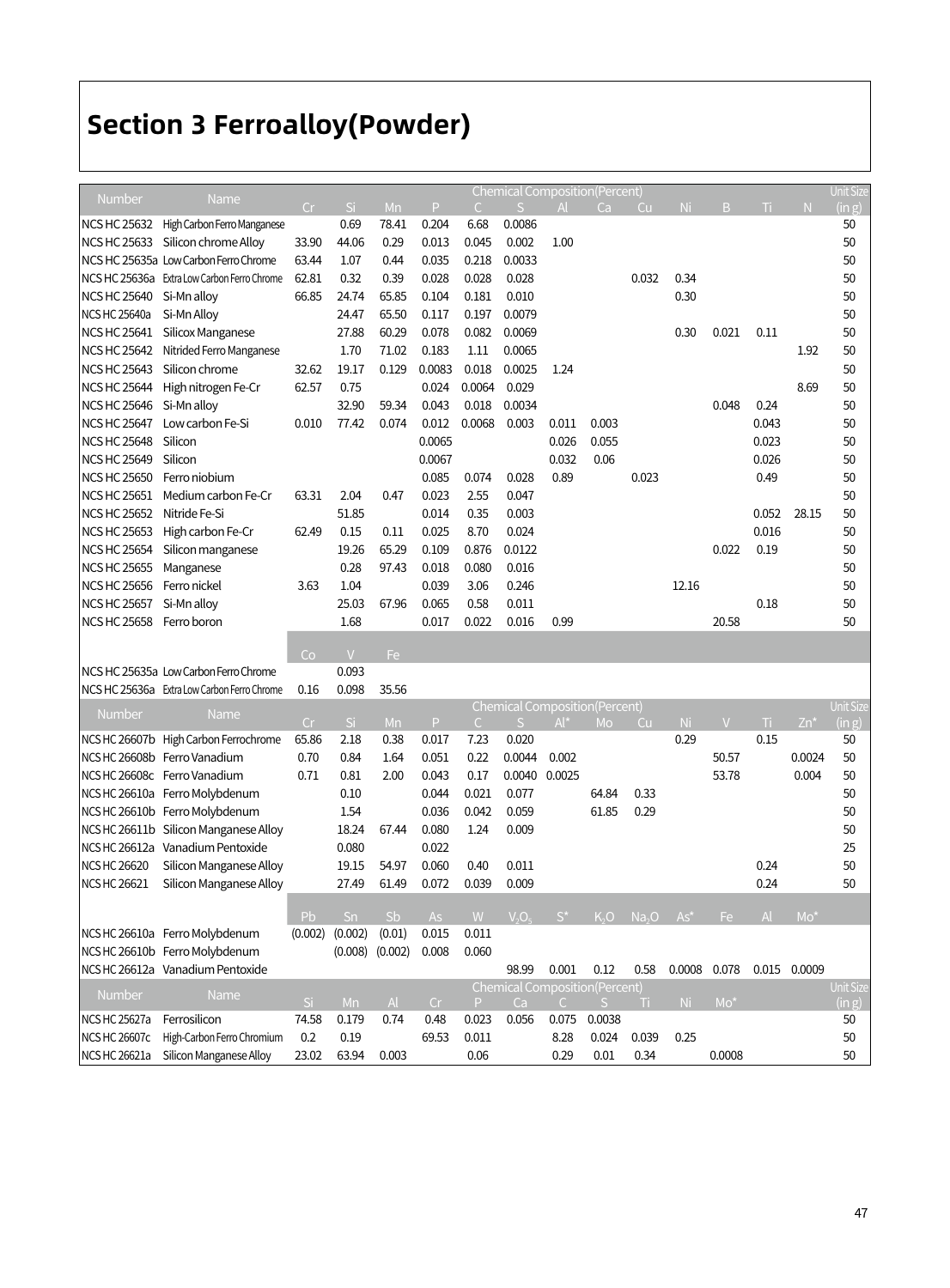|                                            |                                             |                 |                  |                                |                   |       |             | <b>Chemical Composition(Percent)</b>  |                  |                      |                |                |                  |                  | <b>Unit Size</b> |
|--------------------------------------------|---------------------------------------------|-----------------|------------------|--------------------------------|-------------------|-------|-------------|---------------------------------------|------------------|----------------------|----------------|----------------|------------------|------------------|------------------|
| <b>Number</b>                              | Name                                        | $\overline{C}$  | Si.              | Mn                             | P                 | S     | Cr          | Cu.                                   | Al.              | m                    | Fe.            | $\vee$         | <b>Mo</b>        | As               | (in g)           |
| <b>NCS HC 26612</b>                        | Ferro Vanadium                              |                 | 0.17             |                                | 0.027             | 0.014 |             |                                       |                  |                      | 0.16           |                |                  | 0.016            | 25               |
| <b>NCS HC 26613</b>                        | Ferro Titanium                              | 0.019           | 1.84             | 1.11                           | 0.020             | 0.013 |             | 0.005                                 |                  | 30.24                |                | 0.20           |                  |                  | 50               |
| <b>NCS HC 26615</b>                        | Nitride manganese                           |                 | 0.0086           | 91.56                          |                   | 0.031 |             | 0.0071                                |                  |                      | 0.038          |                |                  |                  | 50               |
|                                            |                                             |                 |                  |                                |                   |       |             |                                       |                  |                      |                |                |                  |                  |                  |
|                                            |                                             | $V_2O_3$        | $K_2O$           | Na <sub>2</sub> O              | Alt               | Also  |             |                                       |                  |                      |                |                |                  |                  |                  |
| <b>NCS HC 26612</b>                        | Ferro Vanadium                              | 98.09           | 0.15             | 1.11                           |                   |       |             |                                       |                  |                      |                |                |                  |                  |                  |
| <b>NCS HC 26613</b>                        | Ferro Titanium                              |                 |                  |                                | 8.16              | 8.10  |             |                                       |                  |                      |                |                |                  |                  |                  |
| <b>Number</b>                              | Name                                        |                 |                  |                                |                   |       |             | <b>Chemical Composition (Percent)</b> |                  |                      |                |                |                  |                  | <b>Unit Size</b> |
|                                            |                                             | $Cr_2O_3$       | SiO <sub>2</sub> | Fe <sub>3</sub> O <sub>3</sub> | Crs               | T.C   | T.S         | As                                    | ZrO <sub>2</sub> | $\overline{A}I_2O_3$ | CaO            | <b>MgO</b>     | TiO <sub>2</sub> |                  | (in g)           |
| <b>NCS HC 26617</b>                        | Chrome oxide                                | 96.19           | 0.26             | 0.054                          | 1.34              | 0.006 | 0.002       | (0.0001)                              |                  |                      |                |                |                  |                  | 20               |
| <b>NCS HC 26618</b>                        | Zirconium dioxide                           |                 | 0.11             | 0.054                          |                   |       |             |                                       | 99.48            | 0.009                | 0.17           | 0.093          |                  |                  | 20               |
| <b>NCS HC 26619</b>                        | Titanium dioxide                            |                 |                  | 0.006                          | 1.34              | 0.011 | 0.006       |                                       |                  | 0.65                 |                |                | 98.21            |                  | 20               |
| <b>Number</b>                              | Name                                        | Si.             | Mn               |                                |                   | Ca    |             | Chemical Composition(Percent)<br>RE   |                  | La                   | P              | $\subset$      | $\overline{S}$   | Cr               | <b>Unit Size</b> |
| <b>NCS HC 28609</b>                        |                                             | 43.90           | 0.70             | TI.<br>0.54                    | Fe<br>(31.67)     | 1.01  | Mg<br>10.20 | 8.66                                  | Ce.              |                      |                |                |                  |                  | (in g)<br>80     |
| <b>NCS HC 28610</b>                        | R <sub>E</sub> -Mg Alloy                    | 42.05           | 0.46             | 0.275                          | (43.4)            | 0.76  | 5.52        | 3.71                                  | (1.86)           |                      |                |                |                  |                  | 80               |
|                                            | $R_F$ -Mg Alloy                             | 43.22           | 0.55             | 0.362                          |                   | 0.84  | 5.70        | 5.10                                  |                  | (0.88)               |                |                |                  |                  | 80               |
| <b>NCS HC 28611</b><br><b>NCS HC 28612</b> | $R_F$ -Mg Alloy                             | 43.44           | 0.63             | 0.435                          | (40.7)<br>(36.43) | 0.90  | 8.25        | 6.42                                  |                  |                      |                |                |                  |                  | 80               |
| <b>NCS HC 28615</b>                        | $R_F$ -Mg Alloy<br>Rare-earth Ferro Silicon | 41.02           | 0.390            | 0.235                          |                   | 5.60  |             | 20.00                                 |                  |                      |                |                |                  |                  | 100              |
| <b>NCS HC 28616</b>                        |                                             | 14.33           | 62.530           | 0.222                          | 20,000            |       |             |                                       |                  |                      | 0.205          | 2.28           | 0.020            | 0.060            | 50               |
| <b>NCS HC 28617</b>                        | Silicon Manganese Alloy                     |                 | 64.970           | 0.221                          | 15.160            |       |             |                                       |                  |                      | 0.127          | 1.570          | 0.018            | 0.055            | 50               |
|                                            | Silicon Manganese Alloy                     | 17.590          | 67.400           | 0.255                          | 11.650            |       |             |                                       |                  |                      | 0.107          | 1.050          | 0.017            |                  | 50               |
| <b>NCS HC 28618</b>                        | Silicon Manganese Alloy                     | 19.340<br>4.250 |                  | 0.412                          | 30.220            |       |             |                                       |                  |                      |                | 7.280          | 0.024            | 0.045            | 50               |
| <b>NCS HC 28619</b>                        | High-Carbon Ferro Chromium                  |                 | 0.300            |                                |                   |       |             |                                       |                  |                      | 0.023          |                |                  | 56.760           |                  |
| <b>NCS HC 28620</b>                        | High-Carbon Ferro Chromium                  | 3.950<br>1.450  | 0.382            | 0.423                          | 31.410<br>27.090  |       |             |                                       |                  |                      | 0.022<br>0.026 | 7.600          | 0.031            | 55.770<br>62.540 | 50<br>50         |
| <b>NCS HC 28621</b>                        | High-Carbon Ferro Chromium                  |                 | 0.307<br>0.340   | 0.166<br>0.261                 | 28.65             |       |             |                                       |                  |                      | 0.025          | 7.780          | 0.033            | 60.000           | 50               |
| <b>NCS HC 28622</b>                        | High-Carbon Ferro Chromium                  | 2.430           |                  |                                |                   |       |             |                                       |                  |                      |                | 7.720          | 0.033            |                  |                  |
| <b>NCS HC 28624</b>                        | Ferro Molybdenum                            | 0.367           | 0.039<br>65.98   | 0.081                          | 37.220            |       | 0.0006      |                                       |                  |                      | 0.044          | 0.019<br>6.140 | 0.078<br>0.0034  | 0.052<br>0.014   | 50<br>50         |
| <b>NCS HC 28625</b>                        | HighCarbon Ferro Manganese                  | 0.525           |                  |                                | 26.420            |       |             |                                       |                  |                      | 0.805          |                |                  |                  |                  |
| <b>NCS HC 28626</b>                        | HighCarbon Ferro Manganese                  | 0.073           | 66.44            | 0.0035                         | 26.620<br>26,600  |       | 0.0054      |                                       |                  |                      | 0.268          | 6.260<br>6.230 | 0.0014<br>0.0023 | 0.032<br>0.026   | 50<br>50         |
| <b>NCS HC 28627</b>                        | HighCarbon Ferro Manganese                  | 0.208           | 66.27            | 0.027                          |                   |       | 0.004       |                                       |                  |                      | 0.428          |                |                  |                  |                  |
| <b>NCS HC 28628</b>                        | Medium Carbon Ferromanganese                | 1.840           | 76.55            | 0.0065                         | 17.860            |       | 0.0036      |                                       |                  |                      | 0.265          | 1.840          | 0.017            | 0.124            | 50               |
| <b>NCS HC 28629</b>                        | Low Carbon Ferromanganese                   | 0.475           | 82.61            |                                | 16.470            |       | 0.0012      |                                       |                  |                      | 0.080          | 0.296          | 0.0022           | 0.033            | 50               |
| <b>NCS HC 28631</b>                        | Ferroboron                                  | 0.180           | 0.310            | 0.017                          |                   |       |             |                                       |                  |                      | 0.025          | 0.400          | 0.0023           | 0.025            | 50               |
| <b>NCS HC 28632</b>                        | Ferroboron                                  | 0.650           | 0.575            | 0.030                          |                   |       |             |                                       |                  |                      | 0.027          | 0.190          | 0.002            | 0.260            | 50               |
| <b>NCS HC 28633</b>                        | Ferrovanadium                               | 0.682           | 0.663            |                                |                   |       | 0.022       |                                       |                  |                      | 0.056          | 0.285          | 0.0044           | 0.110            | 50               |
| <b>NCS HC 28634</b>                        | Ferrovanadium                               | 1.890           | 0.365            |                                |                   |       | 0.115       |                                       |                  |                      | 0.093          | 0.475          | 0.014            | 0.289            | 50               |
| <b>NCS HC 28635</b>                        | SiCaAl                                      | 43.60           | 0.095            |                                | 17.53             |       | 15.18       |                                       |                  |                      | 0.051          | 1.000          | 0.040            | 0.054            | 50               |
| <b>NCS HC 28636</b>                        | SiBaAl                                      | 50.36           | 0.110            |                                | 16.68             |       | 1.44        |                                       |                  |                      | 0.016          | 0.34           | 0.038            | 0.083            | 50               |
| <b>NCS HC 28637</b>                        | SiCaBaAl                                    | 52.76           | 0.150            |                                | 10.54             |       | 11.10       |                                       |                  |                      | 0.024          | 0.63           | 0.073            | 0.031            | 50               |
| <b>NCS HC 28638</b>                        | Ferro Titanium                              | 4.51            | 0.362            | 27.34                          |                   |       |             |                                       |                  |                      | 0.015          | 0.033          | 0.0048           | 0.055            | 50               |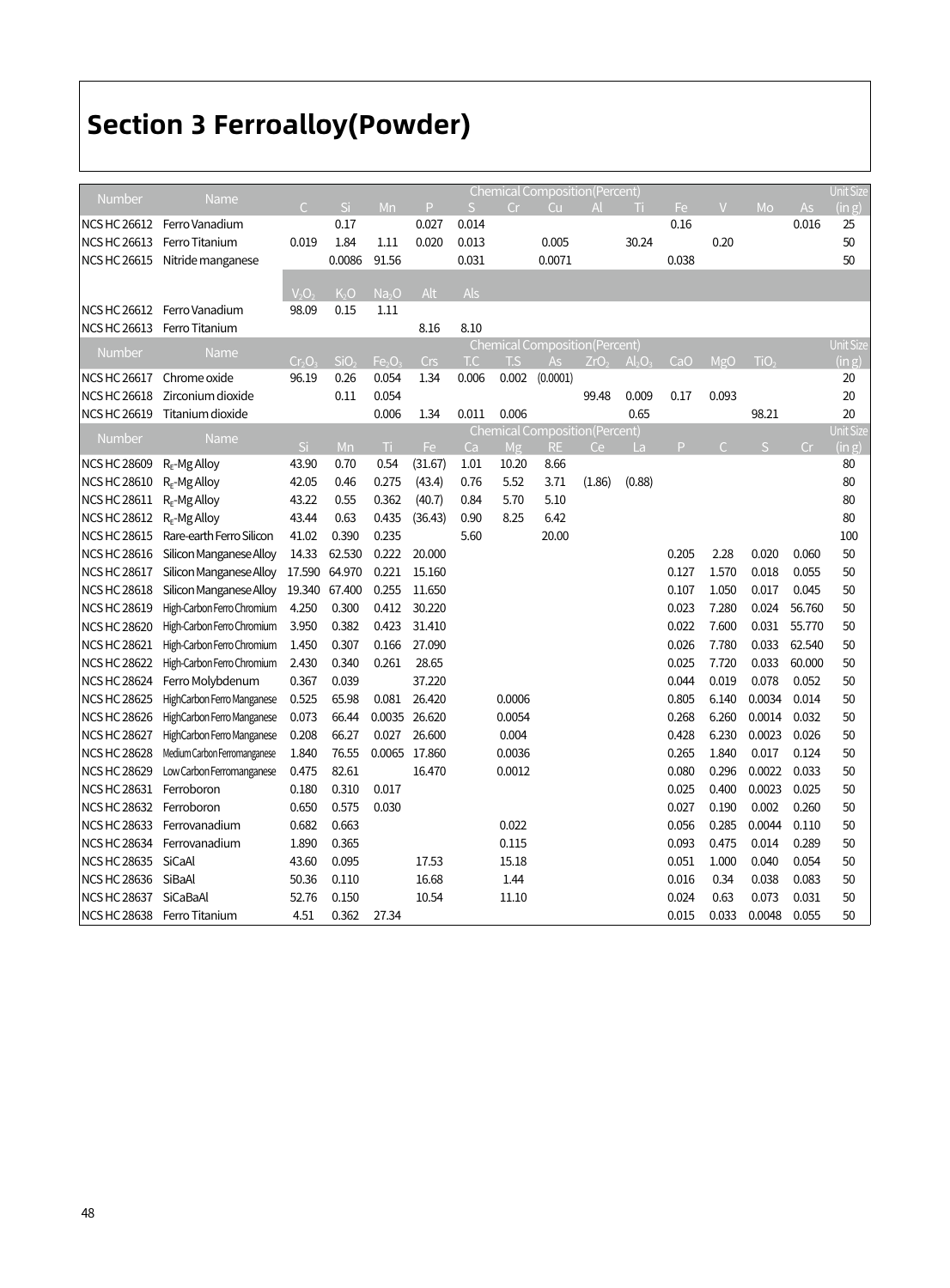|                         |                                    |                               |              |              |               |                          |                           | <b>Chemical Composition (Percent)</b> |                          |           |                     |               |               |             |                        |
|-------------------------|------------------------------------|-------------------------------|--------------|--------------|---------------|--------------------------|---------------------------|---------------------------------------|--------------------------|-----------|---------------------|---------------|---------------|-------------|------------------------|
|                         |                                    | <b>Ni</b>                     | Cu.          | V            | Co            | As                       | <b>Sb</b>                 | Pb                                    | W                        | <b>Mo</b> | Sn                  | Zn            | $\mathsf{Al}$ | B           |                        |
| <b>NCS HC 28616</b>     | Silicon Manganese Alloy            | 0.167                         | 0.080        | 0.095        | 0.048         | 0.015                    | 0.003                     | 0.001                                 |                          |           |                     |               |               |             |                        |
| <b>NCS HC 28617</b>     | Silicon Manganese Alloy            | 0.092                         | 0.096        | 0.060        | 0.035         | 0.010                    | 0.001                     | 0.001                                 |                          |           |                     |               |               |             |                        |
| <b>NCS HC 28618</b>     | Silicon Manganese Alloy            | 0.036                         | 0.051        | 0.063        | 0.017         | 0.0099 0.0004 0.0001     |                           |                                       |                          |           |                     |               |               |             |                        |
| <b>NCS HC 28619</b>     | High-Carbon Ferro Chromium         |                               |              | 0.203        |               |                          |                           |                                       |                          |           |                     |               |               |             |                        |
| <b>NCS HC 28620</b>     | High-Carbon Ferro Chromium         |                               |              | 0.175        |               |                          |                           |                                       |                          |           |                     |               |               |             |                        |
| <b>NCS HC 28621</b>     | High-Carbon Ferro Chromium         |                               |              | 0.138        |               |                          |                           |                                       |                          |           |                     |               |               |             |                        |
| <b>NCS HC 28622</b>     | High-Carbon Ferro Chromium         |                               |              | 0.153        |               |                          |                           |                                       |                          |           |                     |               |               |             |                        |
| <b>NCS HC 28624</b>     | Ferro Molybdenum                   | 0.144                         | 1.070        |              |               |                          |                           | 0.0078 0.0059 0.0022 0.047            |                          |           | 61.00 0.0026        |               |               |             |                        |
| <b>NCS HC 28625</b>     | High Carbon Ferro Manganese        | 0.032                         | 0.065        | 0.055        |               | 0.0047                   |                           | 0.0092                                |                          |           |                     | 0.0082        |               |             |                        |
| <b>NCS HC 28626</b>     | High Carbon Ferro Manganese        | 0.109                         | 0.072        | 0.133        |               | 0.0015                   |                           | 0.106                                 |                          |           |                     | 0.026         |               |             |                        |
| <b>NCS HC 28627</b>     | High Carbon Ferro Manganese        | 0.087                         | 0.070        | 0.110        |               | 0.055                    |                           | 0.077                                 |                          |           |                     | 0.022         |               |             |                        |
| <b>NCS HC 28628</b>     | Medium Carbon Ferromanganese 0.132 |                               | 0.152        | 0.100        |               | 0.055                    |                           | 1.300                                 |                          |           |                     | 0.0017        |               |             |                        |
| <b>NCS HC 28629</b>     | Low Carbon Ferromanganese 0.0032   |                               | 0.127        | 0.041        |               | 0.017                    |                           | 0.126                                 |                          |           |                     | 0.011         |               |             |                        |
| NCS HC 28631 Ferroboron |                                    | 0.013                         | 0.015        | 0.009        |               |                          |                           |                                       |                          |           |                     |               | 0.036         | 18.92       |                        |
| <b>NCS HC 28632</b>     | Ferroboron                         | 0.056                         | 0.050        | 0.010        |               |                          |                           |                                       |                          |           |                     |               | 0.185         | 19.33       |                        |
| <b>NCS HC 28633</b>     | Ferrovanadium                      | 0.011                         | 0.054        | 54.02        |               | 0.0017                   |                           | 0.0001                                |                          |           |                     |               | 0.0026        |             |                        |
| <b>NCS HC 28634</b>     | Ferrovanadium                      | 0.067                         | 0.064        | 47.32        |               | 0.024                    |                           | 0.0004                                |                          |           |                     |               | 0.0061        |             |                        |
| <b>NCS HC 28635</b>     | SiCaAl                             | 0.026                         | 0.046        |              |               |                          |                           |                                       |                          |           |                     |               | 16.63         |             |                        |
| <b>NCS HC 28636</b>     | SiBaAl                             | 0.021                         | 0.032        |              |               |                          |                           |                                       |                          |           |                     |               | 4.07          |             |                        |
| <b>NCS HC 28637</b>     | SiCaBaAl                           | 0.007                         | 0.017        |              |               |                          |                           |                                       |                          |           |                     |               | 5.42          |             |                        |
| <b>NCS HC 28638</b>     | Ferro Titanium                     |                               |              | 0.15         |               |                          |                           |                                       |                          |           |                     |               | 7.82          |             |                        |
|                         |                                    |                               |              |              |               |                          |                           |                                       |                          |           |                     |               |               |             |                        |
|                         |                                    | Ba                            | Sr.          | $V_2O_5$     |               | $K_2O$ Na <sub>2</sub> O | N                         | $O^{\star}$                           |                          |           |                     |               |               |             |                        |
| <b>NCS HC 28635</b>     | SiCaAl                             | 1.640                         | 0.022        |              |               |                          |                           |                                       |                          |           |                     |               |               |             |                        |
| <b>NCS HC 28636</b>     | SiBaAl                             | 24.260                        | 0.095        |              |               |                          |                           |                                       |                          |           |                     |               |               |             |                        |
| <b>NCS HC 28637</b>     | SiCaBaAl                           | 15.330 0.042                  |              |              |               |                          |                           |                                       |                          |           |                     |               |               |             |                        |
| <b>Number</b>           | Name                               |                               |              |              |               |                          |                           | <b>Chemical Composition (Percent)</b> |                          |           |                     |               |               |             | <b>Unit Size</b>       |
|                         |                                    | $\mathsf{C}$                  | N            | V            | Si.           | Mn                       | P.                        | S.                                    | Cr                       | Fe        | Ca                  | $\mathsf{Al}$ | As            | $O^{\star}$ | (in g)                 |
| <b>NCS HC 28639</b>     | Vanadium Nitrogen Alloy            | 9.22                          | 9.44         | 77.58        | 0.4           | 0.0091                   |                           | 0.147 0.0025 0.0032                   |                          | 1.95      | 0.066               | 0.24          | 0.0074        | 0.5         | 25                     |
| <b>NCS HC 28640</b>     | Vanadium Nitrogen Alloy            | 6.01                          | 13.31        | 76.73        | 0.4           |                          |                           | 0.0045 0.142 0.0019                   | 0.019                    | 1.76      | 0.1                 | 0.28          | 0.012         | 0.7         | 25                     |
| <b>NCS HC 28641</b>     | Vanadium Nitrogen Alloy            | 5.71                          | 14.13        | 78.04        | 0.26          | 0.0065                   |                           | 0.012 0.0013                          | 0.082                    | 0.65      | 0.064               | 0.26          | 0.0014        | 0.6         | 25                     |
| <b>NCS HC 28642</b>     | Vanadium Nitrogen Alloy            | 3.39                          | 16.64        | 77.73        | 0.23          | 0.005                    | 0.01                      | 0.0016 0.082                          |                          | 0.57      | 0.044               | 0.24          | 0.0012        | 0.6         | 25                     |
| Number                  | Name                               |                               |              |              |               |                          |                           | <b>Chemical Composition (Percent)</b> |                          |           |                     |               |               |             | <b>Unit Size</b>       |
|                         | Vanadium Pentoxide                 | V <sub>2</sub> O <sub>1</sub> | Si           | P.           | Fe            | $K_2O$                   | Na <sub>2</sub> O<br>0.81 | S.                                    | As<br>0.011 0.0013       |           |                     |               |               |             | (in g)                 |
| <b>NCS HC 28643</b>     |                                    | 98.44                         | 0.054        | 0.0056       | 0.23          | 0.14                     |                           | <b>Chemical Composition (Percent)</b> |                          |           |                     |               |               |             | 25<br><b>Unit Size</b> |
| <b>Number</b>           | Name                               | Mo                            | $\mathsf{C}$ | Si.          | Mn            | P.                       | $\varsigma$               | Cr.                                   | Ni                       | Cп        | W                   | <b>Sn</b>     | <b>As</b>     | Sb          | (in g)                 |
|                         | NCS HC 28644 Ferro Molybdenum      | 59.36                         | 0.017        | 0.11         | 0.004         | 0.037                    | 0.127                     | 0.0072 0.016                          |                          | 0.133     | 0.144               | 0.04          | 0.116         | 0.017       | 50                     |
|                         | NCS HC 28645 Ferro Molybdenum      | 57.44                         | 0.014        | 0.033 0.003  |               | 0.047                    | 0.11                      |                                       | 0.0065 0.017 0.167 0.164 |           |                     | 0.049         | 0.152         | 0.013       | 50                     |
|                         |                                    |                               |              |              |               |                          |                           |                                       |                          |           |                     |               |               |             |                        |
|                         |                                    | Pb                            | Fe           |              |               |                          |                           |                                       |                          |           |                     |               |               |             |                        |
|                         | NCS HC 28644 Ferro Molybdenum      | 0.0015 39.87                  |              |              |               |                          |                           |                                       |                          |           |                     |               |               |             |                        |
|                         | NCS HC 28645 Ferro Molybdenum      | 0.0017 41.78                  |              |              |               |                          |                           |                                       |                          |           |                     |               |               |             |                        |
| <b>Number</b>           | Name                               |                               |              |              |               |                          |                           | <b>Chemical Composition (Percent)</b> |                          |           |                     |               |               |             | <b>Unit Size</b>       |
|                         |                                    | Si.                           | Ca           | $\mathsf{P}$ | $\mathsf{Al}$ | $\mathsf{C}$             | S                         | $\circ$                               | $Fe*$                    | Cr        | Mn                  | Ni            |               |             | (in g)                 |
| NCS HC35610             | Si-Ca Alloy                        | 61.36                         | 31.28        | 0.022        | 1.22          | 0.31                     | 0.025                     | 0.88                                  | 3.68                     |           |                     |               |               |             | 50                     |
| NCS HC35611             | Si-Ca Alloy                        | 64.82                         | 27.98        | 0.021        | 1.13          | 0.23                     | 0.011                     | 0.78                                  | 4.18                     |           |                     |               |               |             | 50                     |
| NCS HC37622             | Middle-Carbon Ferro Chromium 0.642 |                               |              | 0.016        |               | 2.74                     | 0.031                     |                                       |                          |           | 63.75  0.119  0.217 |               |               |             | 50                     |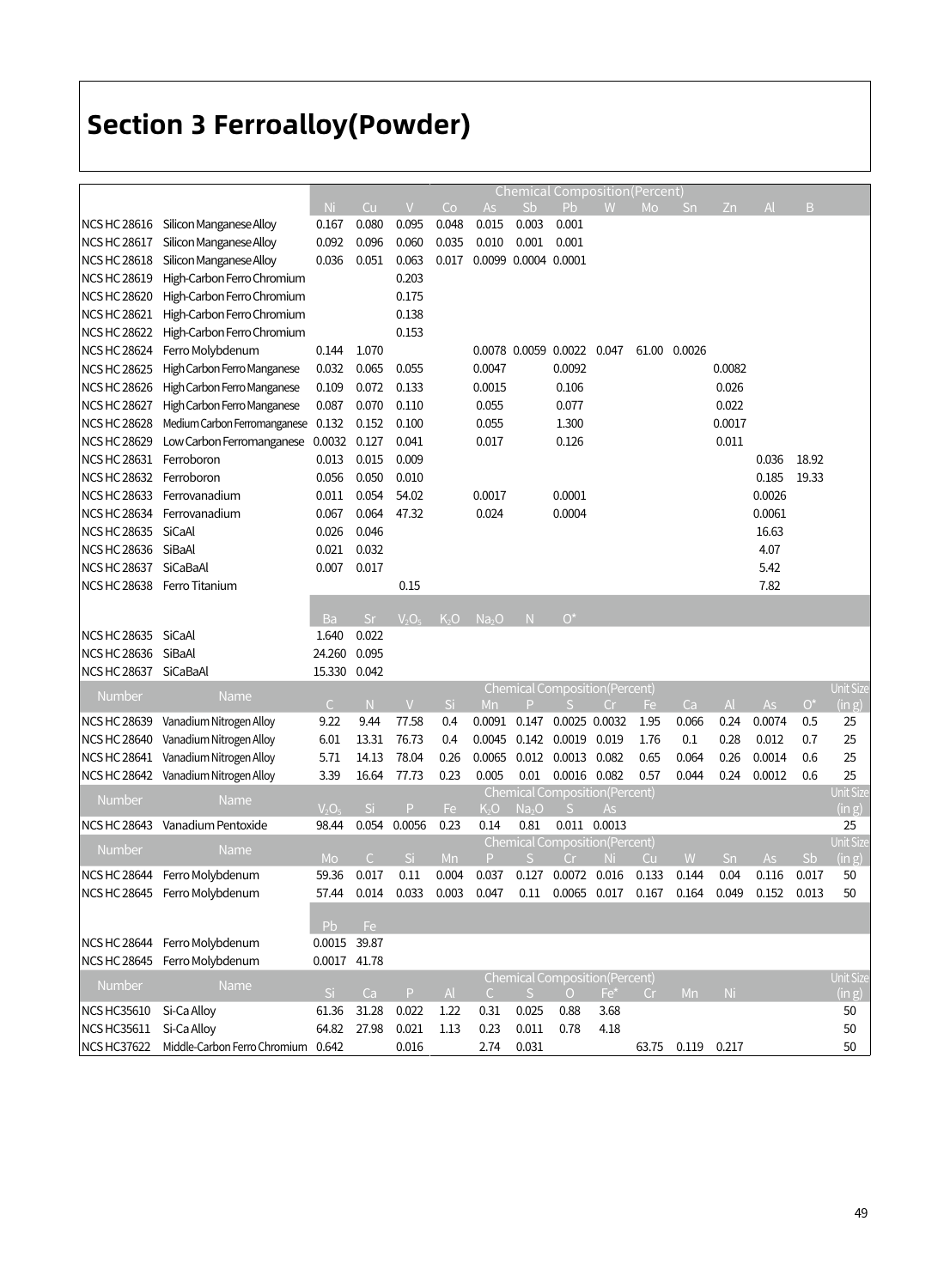| <b>Number</b>                              | Name                                                         |              | Si.          |                | $\mathsf{C}$ | S             | N.        | Chemical Composition (Percent)              |          |                       |                   |        |               | <b>Unit Size</b>          |
|--------------------------------------------|--------------------------------------------------------------|--------------|--------------|----------------|--------------|---------------|-----------|---------------------------------------------|----------|-----------------------|-------------------|--------|---------------|---------------------------|
|                                            |                                                              | Mn           |              | P              |              | 0.0022        |           | Cr                                          | $V_2O_5$ | Fe                    | Na <sub>2</sub> O | K, O   |               | (in g)                    |
| <b>NCS HC 35601</b><br><b>NCS HC 35602</b> | Medium Carbon Ferromanganese<br>Medium Carbon Ferromanganese | 77.7<br>79.4 | 0.91<br>1.26 | 0.169<br>0.159 | 1.81<br>1.36 | 0.0022        |           |                                             |          |                       |                   |        |               | 50<br>50                  |
| <b>NCS HC 35603</b>                        | Medium Carbon Ferromanganese                                 | 83.92        | 1.08         | 0.153          | 0.61         | 0.0024        |           |                                             |          |                       |                   |        |               | 50                        |
| <b>NCS HC 35604</b>                        | Silicon Manganese Alloy                                      | 62.42        | 27.2         | 0.07           | 0.076        | 0.0096        |           |                                             |          |                       |                   |        |               | 50                        |
| <b>NCS HC 35605</b>                        | Silicon Manganese Alloy                                      | 66.93        | 18.7         | 0.142          | 1.13         | 0.014         |           |                                             |          |                       |                   |        |               | 50                        |
| <b>NCS HC 35606</b>                        | Nitrided Ferro Manganese                                     | 75.78        | 1.25         | 0.147          | 0.8          | 0.0082        | 5.63      |                                             |          |                       |                   |        |               | 50                        |
| <b>NCS HC 35607</b>                        | High-Carbon FerroChromium                                    | 0.22         | 1.18         | 0.037          | 8.12         | 0.022         |           | 56.54                                       |          |                       |                   |        |               | 50                        |
| <b>NCS HC 35608</b>                        | Vanadium Pentoxide                                           |              | 0.18         | 0.03           |              |               |           |                                             | 98.05    | 0.12                  | 0.42              | 0.17   |               | 50                        |
| <b>NCS HC 35609</b>                        | <b>Ferro Nickel</b>                                          | 0.16         | 2.3          | 0.054          | 2.58         | 0.288         |           | 2.25                                        |          |                       |                   |        |               | 50                        |
|                                            |                                                              |              |              |                |              |               |           |                                             |          |                       |                   |        |               |                           |
|                                            |                                                              | As           | $S^{\star}$  | Cu             | Co           | Ni            |           |                                             |          |                       |                   |        |               |                           |
| <b>NCS HC 35608</b>                        | Vanadium Pentoxide                                           | 0.0011       | 0.0009       |                |              |               |           |                                             |          |                       |                   |        |               |                           |
| <b>NCS HC35609</b>                         | <b>Ferro Nickel</b>                                          |              |              | 0.023          | 0.29         | 10.01         |           |                                             |          |                       |                   |        |               |                           |
|                                            |                                                              |              |              |                |              |               |           | <b>Chemical Composition (Percent)</b>       |          |                       |                   |        |               | <b>Unit Size</b>          |
| <b>Number</b>                              | <b>Name</b>                                                  | Si.          | Mn           | P              | Cr           | $\mathsf{Al}$ | Fe.       | Ca                                          |          |                       |                   |        |               | (in g)                    |
| <b>NCS HC 37601</b>                        | Ferro Silicon                                                | 68.91        | 0.177        | 0.024          | 0.142        | 2.18          | 26.88     |                                             |          |                       |                   |        |               | 80                        |
| NCS HC 37602 Ferro Silicon                 |                                                              | 73.29        | 0.140        | 0.022          |              | 2.74          | 21.37     | 0.616                                       |          |                       |                   |        |               | 80                        |
| <b>Number</b>                              | Name                                                         |              |              |                |              |               |           | <b>Chemical Composition (Percent)</b>       |          |                       |                   |        |               | <b>Unit Size</b>          |
|                                            |                                                              | Ca           | Si.          | Mn             | -Til         | Fe            | <b>RE</b> | Mg                                          |          |                       |                   |        |               | (in g)                    |
| $NCS$ HC 39601 $R_F$ -Mg Alloy             |                                                              | 3.21         | 40.31        | 2.72           | 1.50         | 20.81         | 20.09     | 9.50                                        |          |                       |                   |        |               | 75                        |
| <b>Number</b>                              | Name                                                         |              |              |                |              |               |           | <b>Chemical Composition (Percent)</b>       |          |                       |                   |        |               | <b>Unit Size</b>          |
|                                            |                                                              | $\mathsf{C}$ | Si           | Mn             | P.           | S.            | Cr        | Ni                                          | Cu       | V                     | Co                | Sn     |               | (in g)                    |
|                                            | NCS HC 41601 Ferro Manganese                                 | 0.86         | 0.948        | 83.35          | 0.180        | 0.003         | 0.335     | 0.080                                       | 0.107    | 0.03                  | 0.145             | 0.0019 |               | 150                       |
|                                            |                                                              | <b>As</b>    | Sb           | <b>Pb</b>      | N            | Zn            | Fe        | <b>Bi</b>                                   |          |                       |                   |        |               |                           |
|                                            | NCS HC 41601 Ferro Manganese                                 | 0.048        | 0.015        | 0.068          | 0.018        | 0.12          | 13.48     | 0.00005                                     |          |                       |                   |        |               |                           |
|                                            |                                                              |              |              |                |              |               |           |                                             |          |                       |                   |        |               |                           |
|                                            |                                                              |              |              |                |              |               |           |                                             |          |                       |                   |        |               |                           |
| Number                                     | Name                                                         | $\mathsf{C}$ | Si.          | P              | S            | Cu            | Mo        | <b>Chemical Composition (Percent)</b><br>Mn | Ti.      | Cr                    | B                 | V      | $\mathsf{Al}$ | (in g)                    |
| <b>NCS HC 37603</b>                        | Ferro Molybdenum                                             | 0.054        | 0.30         | 0.046          | 0.071        | 0.126         | 61.41     |                                             |          |                       |                   |        |               | 50                        |
| <b>NCS HC 37604</b>                        | Ferro Molybdenum                                             | 0.044        | 0.71         | 0.046          | 0.069        | 0.117         | 57.65     |                                             |          |                       |                   |        |               | 50                        |
| <b>NCS HC 37605</b>                        | Si-Mn Alloy                                                  | 1.55         | 17.67        | 0.14           | 0.024        |               |           | 65.64                                       |          |                       |                   |        |               | 50                        |
|                                            | NCS HC 37606b Silicon Manganese Alloy                        | 2.26         | 13.87        | 0.42           | 0.040        |               |           | 60.13                                       | 0.25     |                       |                   |        |               | 50                        |
| <b>NCS HC 37607</b>                        | Low carbon ferro Chrome                                      | 0.086        | 1.39         | 0.034          | 0.005        |               |           | 0.35                                        |          | 64.32                 |                   |        |               | 40                        |
| <b>NCS HC 37608</b>                        | Low carbon ferro Chrome                                      | 0.243        | 0.99         | 0.039          | 0.019        |               |           | 0.34                                        |          | 64.06                 |                   |        |               | 40                        |
| <b>NCS HC 37609</b>                        | High carbon ferro Chrome                                     | 8.49         | 2.15         | 0.024          | 0.015        |               |           | 0.20                                        | 0.24     | 61.54                 |                   |        |               | 50                        |
| <b>NCS HC 37611</b>                        | High Carbon Ferro manganese                                  | 6.57         | 0.64         | 0.382          | 0.009        |               |           | 65.75                                       |          |                       |                   |        |               | 50                        |
| <b>NCS HC 37612</b>                        | Silicon Manganese Alloy                                      | 1.1          | 18.96        | 0.178          | 0.016        |               |           | 67.02                                       | 0.276    |                       |                   |        |               | <b>Unit Size</b><br>50    |
|                                            | NCS HC 37614 Ferro Manganese                                 | 0.939        | 1.71         | 0.130          |              |               |           | 81.11                                       |          |                       |                   | 0.075  |               | 100                       |
|                                            | NCS HC 37615 High Carbon Ferrochrome                         | 8.78         | 0.78         | 0.023          | 0.025        |               |           |                                             | 0.097    | 63.50                 |                   |        |               | 50                        |
|                                            | NCS HC 37616 Ferro Vanadium                                  | 0.081        | 0.50         | 0.016          | 0.012        |               |           | 0.58                                        |          |                       |                   | 49.72  | 5.18          | 50                        |
|                                            | NCS HC 37617 High Carbon Ferrochrome                         | 8.32         | 1.91         | 0.021          | 0.040        |               |           |                                             |          | 59.35                 |                   |        |               | 50                        |
|                                            | NCS HC 37618 High Carbon Ferrochrome                         | 8.44         | 0.30         | 0.026          | 0.026        |               |           |                                             |          | 69.12                 |                   |        |               | 50                        |
|                                            | NCS HC 37619 Carbon Chromium Alloy                           | 12.53        | 0.22         |                | 0.008        |               |           |                                             |          | 83.83                 |                   |        |               | 50                        |
| NCS HC 37620 Si-Ca Alloy                   |                                                              | 0.68         | 60.09        | 0.017          | 0.033        |               |           |                                             |          |                       |                   |        |               | 50                        |
| NCS HC 37621 Si-Ca Alloy                   |                                                              | 0.71         | 60.19        | 0.031          | 0.020        |               |           |                                             |          |                       |                   |        |               | 50                        |
|                                            |                                                              |              |              |                |              |               |           |                                             |          |                       |                   |        |               |                           |
|                                            |                                                              |              | Ca           | Als            |              |               |           |                                             |          |                       |                   |        |               |                           |
| NCS HC 37620 Si-Ca Alloy                   |                                                              |              | 30.70        | 1.09           |              |               |           |                                             |          |                       |                   |        |               |                           |
| NCS HC 37621 Si-Ca Alloy                   |                                                              |              | 25.25        | 1.55           |              |               |           |                                             |          |                       |                   |        |               |                           |
| <b>Number</b>                              | Name                                                         | $\mathsf{C}$ | $\mathsf{S}$ |                |              | P             | Cr        | Chemical Composition(%)<br>Ni.              | Cu       |                       |                   | Ca     | -Ti           |                           |
| NCS HC 93616 Ferrosilicon                  |                                                              | 0.208        | 0.0033       | Si.<br>73.61   | Mn<br>0.237  | 0.023         | 0.022     | 0.0069                                      | 0.019    | $\mathsf{Al}$<br>2.14 | Fe<br>21.06       | 2.05   | 0.121         | Unit Size<br>(in g)<br>50 |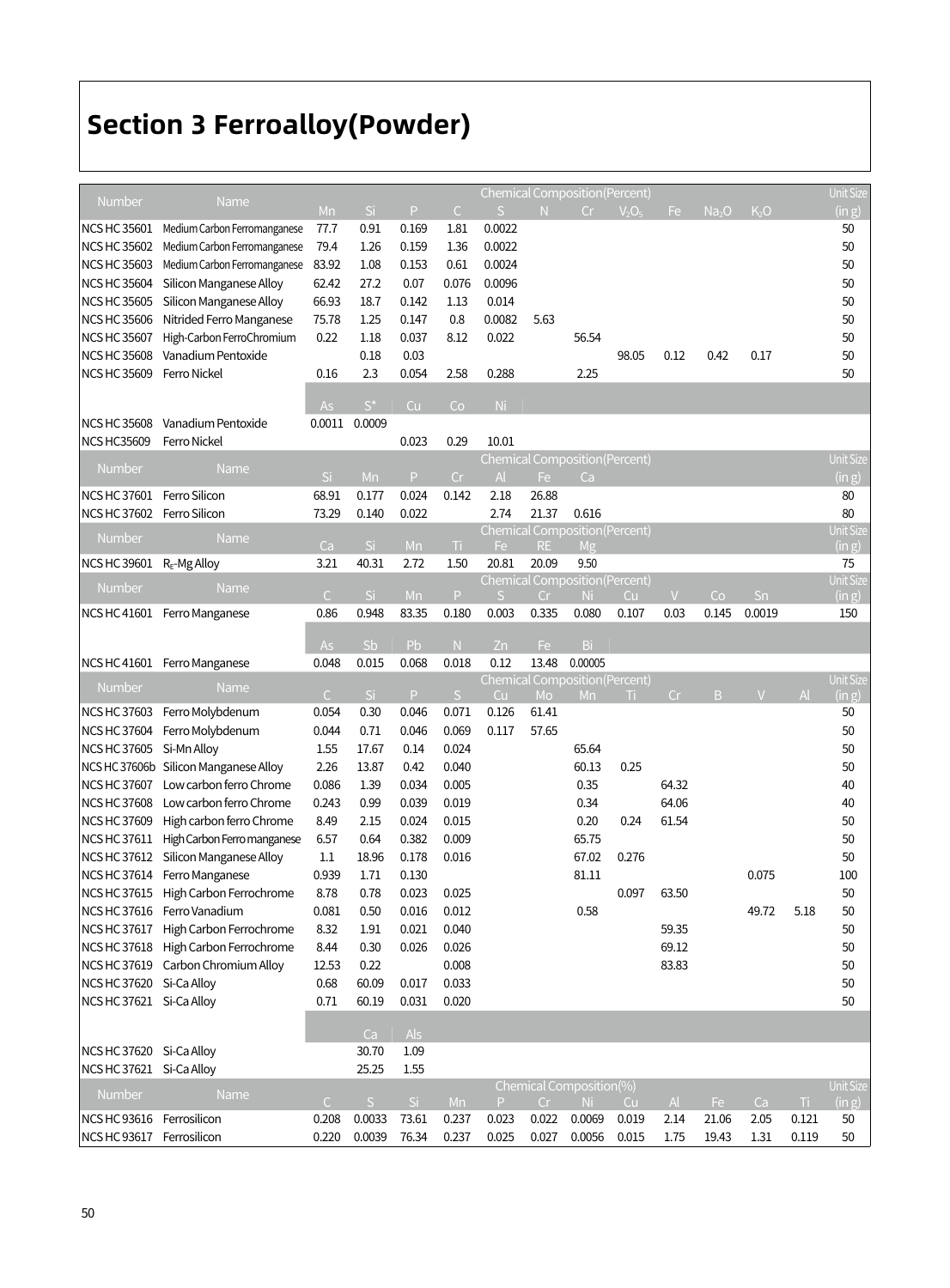| <b>Number</b>               | Name                                   |              |                |           |       |                |                | <b>Chemical Composition(Percent)</b> |       |       |           |                                |       | <b>Unit Size</b>           |
|-----------------------------|----------------------------------------|--------------|----------------|-----------|-------|----------------|----------------|--------------------------------------|-------|-------|-----------|--------------------------------|-------|----------------------------|
|                             |                                        | $\mathsf{C}$ | S              | Si.       | Mn    | P.             | Cr             | Al.                                  | Cal   | Fe i  | Cu        | Ni.                            | Ti.   | (in g)                     |
| <b>NCS HC 93601</b>         | Ferrosilicon                           | 0.148        | 0.0026         | 75.46     | 0.588 | 0.021          | 0.044          | 1.4                                  | 1.15  | 20.23 | 0.019     | 0.0093                         | 0.097 | 50                         |
| <b>NCS HC 93602</b>         | Ferrosilicon                           | 0.196        | 0.0052         | 74.8      | 11.09 | 0.024          | 0.052          | 1.28                                 | 0.986 | 20.96 | 0.013     | 0.0071                         | 0.106 | 50                         |
| <b>NCS HC 93603</b>         | Ferrosilicon                           | 0.095        | 0.0023         | 76.53     | 0.281 | 0.019          | 0.043          | 1.52                                 | 1.373 | 19.07 | 0.025     | 0.012                          | 0.085 | 50                         |
| <b>NCS HC 93604</b>         | Micro Carbon Ferrochrome               | 0.038        | 0.015          | 0.466     | 0.103 | 0.022          | 68.13          |                                      |       |       |           | 0.26                           | 0.016 | 50                         |
| <b>NCS HC 93605</b>         | High Carbon Ferrochromium              | 8            | 0.037          | 2.94      | 0.308 | 0.037          | 59.71          |                                      |       |       |           | 0.312                          | 0.41  | 50                         |
| <b>NCS HC 93606</b>         | Ferro Molybdenum                       | 0.073        | 0.044          | 0.19      |       | 0.037          |                |                                      |       |       | 0.494     |                                |       | 50                         |
| <b>NCS HC 93607</b>         | Ferro Niobium                          | 0.101        | 0.013          | 1.04      |       | 0.194          |                | 1.5                                  |       |       | 0.038     |                                | 0.585 | 50                         |
| <b>NCS HC 93608</b>         | Ferro Titanium                         | 0.095        | 0.015          | 0.3       | 0.255 | 0.014          |                | 3                                    |       |       | 0.281     |                                | 32.22 | 50                         |
| <b>NCS HC 93609</b>         | High Carbon Ferrochromium              | 8.36         | 0.068          | 1.15      | 0.207 | 0.023          | 58.28          |                                      |       |       |           |                                |       | 50                         |
| <b>NCS HC 93610</b>         | High Carbon Ferrochromium              | 7.99         | 0.03           | 0.26      | 0.225 | 0.018          | 70.15          |                                      |       |       |           |                                |       | 50                         |
|                             | NCS HC 93611 High Carbon Ferrochromium | 8.13         | 0.059          | 0.92      | 0.21  | 0.022          | 60.42          |                                      |       |       |           |                                |       | 50                         |
| NCS HC 93612 Si-Ca Alloy    |                                        | 2.44         | 0.1325         | 5.31      |       | 0.019          |                | 1.88                                 | 28.25 | 6.08  |           |                                |       | 50                         |
| NCS HC 93613 Si-Ca Alloy    |                                        | 1.30         | 0.088          | 56.2      |       | 0.018          |                | 1.77                                 | 31.67 | 5.58  |           |                                |       | 50                         |
|                             | NCS HC 93622 Ferro Phosphorus          | 0.228        | 0.017          | 0.156     | 0.70  | 27.50          | 0.226          |                                      |       |       |           |                                | 0.53  | 50                         |
| <b>NCS HC 93623</b>         | Ferroboron                             | 0.45         | 0.0044         | 0.44      |       | 0.025          |                | 0.083                                |       |       |           |                                | 0.019 | 50                         |
| <b>NCS HC 93624</b>         | Silicon Manganese Alloy                | 1.79         | 0.024          | 16.87     | 64.86 | 0.120          |                |                                      |       |       |           |                                |       | 50                         |
| <b>NCS HC 93625</b>         | Silicon Manganese Alloy                | 1.66         | 0.026          | 17.19     | 65.74 | 0.151          |                |                                      |       |       |           |                                |       | 50                         |
|                             | NCS HC 93626 Silicon Manganese Alloy   | 1.91         | 0.020          | 16.42     | 63.80 | 0.097          |                |                                      |       |       |           |                                |       | 50                         |
| NCS HC 93627 Si-Ca Alloy    |                                        | 1.02         | 0.045          | 57.43     |       | 0.030          |                | 1.76                                 | 28.02 | 6.94  |           |                                |       | 50                         |
| <b>NCS HC 93628</b>         | Ferro Vanadium                         | 0.130        | 0.016          | 0.730     | 0.474 | 0.042          |                | 6.10                                 |       |       |           |                                |       | 30                         |
| NCS HC 93628a               | Ferro Vanadium                         | 0.152        | 0.017          | 0.730     | 0.475 | 0.043          |                | 6.03                                 |       |       |           |                                |       | 30                         |
| <b>NCS HC 93629</b>         | Ferro Vanadium                         | 0.032        | 0.014          | 0.86      | 0.046 | 0.036          |                | 1.33                                 |       |       |           |                                |       | 25                         |
| <b>NCS HC 93630</b>         | Vanadium Nitride Alloy                 | 3.96         | 0.0014         | 0.061     | 0.082 | 0.0075         |                | 0.164                                |       |       |           |                                |       | 25                         |
|                             | NCS HC 93631 Si-Ca-Ba-Al Alloy         | 0.78         | 0.044          | 37.19     | 0.43  | 0.032          |                | 13.46                                | 5.16  | 27.56 |           |                                |       | 50                         |
| NCS HC 93632 Si-Ba Alloy    |                                        | 0.99         | 0.13           | 47.56     | 0.16  | 0.024          |                | 2.78                                 |       | 11.75 |           |                                |       | 50                         |
| <b>NCS HC 93633</b>         | Si-Al Alloy                            | 0.45         | 0.022          | 28.31     | 0.426 | 0.023          |                | 29.67                                |       | 37.44 |           |                                |       | 50                         |
| NCS HC 93634 Si-Ba-Ca Alloy |                                        | 0.64         | 0.204          | 52.62     | 0.104 | 0.022          |                | 1.82                                 | 14.08 | 12.97 |           |                                |       | 50                         |
| NCS HC 93635 SiAlFe         |                                        | 1.90         | 0.015          | 27.36     | 0.18  | 0.072          |                | 38.51                                |       | 26.23 |           |                                |       | 50                         |
| NCS HC 93636 SiAlFe         |                                        | 0.11         | 0.0071         | 26.11     | 1.70  | 0.021          |                | 36.22                                |       |       |           |                                |       | 50                         |
| <b>NCS HC 93637</b>         | Silicon Manganese Alloy                | 1.80         | 0.023          | 17.54     | 65.70 | 0.023          |                |                                      |       |       |           |                                |       | 100                        |
| <b>NCS HC 93638</b>         | Ferrosilicon                           | 0.9          | 0.037          | 65.74     | 0.182 | 0.025          | 0.099          | 1.27                                 | 3.15  | 18.67 | 0.054     | 0.029                          | 0.131 | 50                         |
| <b>NCS HC 93639</b>         | Ferrosilicon                           | 0.73         | 0.01           | 41.29     | 0.256 | 0.03           | 0.11           | 2.4                                  | 0.28  | 52.26 | 0.132     | 0.056                          | 0.209 | 50                         |
| <b>NCS HC 93640</b>         | Ferrosilicon                           | 1.12         | 0.055          | 63.21     | 0.15  | 0.022          | 0.088          | 1.33                                 | 4.4   | 16.85 | 0.069     | 0.024                          | 0.125 | 50                         |
| <b>NCS HC 93641</b>         | Ferrosilicon                           | 0.44         | 0.013          | 71.2      | 0.242 | 0.028          | 0.089          | 1.21                                 | 1.26  | 22.07 | 0.033     | 0.035                          | 0.137 | 50                         |
| <b>NCS HC 93642</b>         | Ferrosilicon                           | 0.56         | 0.013          | 73.39     | 0.216 | 0.032          | 0.084          | 1.12                                 | 1.14  | 18.96 | 0.032     | 0.046                          | 0.135 | 50                         |
| <b>NCS HC 93643</b>         | Nitrided Ferro Silicon                 | 0.52         | 0.019          | 49.67     |       | 0.018          |                | 0.72                                 | 0.45  | 15.08 |           |                                | 0.071 | 50                         |
|                             |                                        |              |                |           |       |                |                |                                      |       |       |           |                                |       |                            |
|                             |                                        | Mo           | Sb             | <b>Nb</b> | Ta    | $\overline{B}$ | $\overline{M}$ | N                                    | Ba    | Mg    | <b>Sr</b> | Si <sub>3</sub> N <sub>4</sub> |       |                            |
|                             | NCS HC 93606 Ferro Molybdenum          | 56.12        | 0.036          |           |       |                |                |                                      |       |       |           |                                |       |                            |
|                             | NCS HC 93607 Ferro Niobium             |              |                | 64.6      | 0.097 |                |                |                                      |       |       |           |                                |       |                            |
| NCS HC 93623 Ferroboron     |                                        |              |                |           |       | 18.69          |                |                                      |       |       |           |                                |       |                            |
|                             | NCS HC 93628 Ferro Vanadium            |              |                |           |       |                | 50.24          |                                      |       |       |           |                                |       |                            |
|                             | NCS HC 93628a Ferro Vanadium           |              |                |           |       |                | 50.09          |                                      |       |       |           |                                |       |                            |
|                             | NCS HC 93629 Ferro Vanadium            |              |                |           |       |                | 80.90          |                                      |       |       |           |                                |       |                            |
|                             | NCS HC 93630 Vanadium Nitride Alloy    |              |                |           |       |                | 77.73          | 14.57                                |       |       |           |                                |       |                            |
|                             | NCS HC 93631 Si-Ca-Ba-Al Alloy         |              |                |           |       |                |                |                                      | 10.00 | 0.098 |           |                                |       |                            |
| NCS HC 93632 Si-Ba Alloy    |                                        |              |                |           |       |                |                |                                      | 27.54 |       |           |                                |       |                            |
| NCS HC 93634 Si-Ba-Ca Alloy |                                        |              |                |           |       |                |                |                                      | 14.14 | 0.051 | 0.063     |                                |       |                            |
|                             | NCS HC 93643 Nitrided Ferro Silicon    |              |                |           |       |                |                |                                      |       |       |           | 29.65                          |       |                            |
| Number                      | Name                                   | Si           | $\overline{A}$ | Fe        |       |                |                | Chemical Composition(%)              |       |       |           |                                |       | <b>Unit Size</b><br>(in g) |
| NCS HC 93614 SiAlFe         |                                        | 33.75        | 31.91          | 27.84     |       |                |                |                                      |       |       |           |                                |       | 50                         |
| NCS HC 93615 SiAlFe         |                                        | 29.87        | 34.80          | 30.47     |       |                |                |                                      |       |       |           |                                |       | 50                         |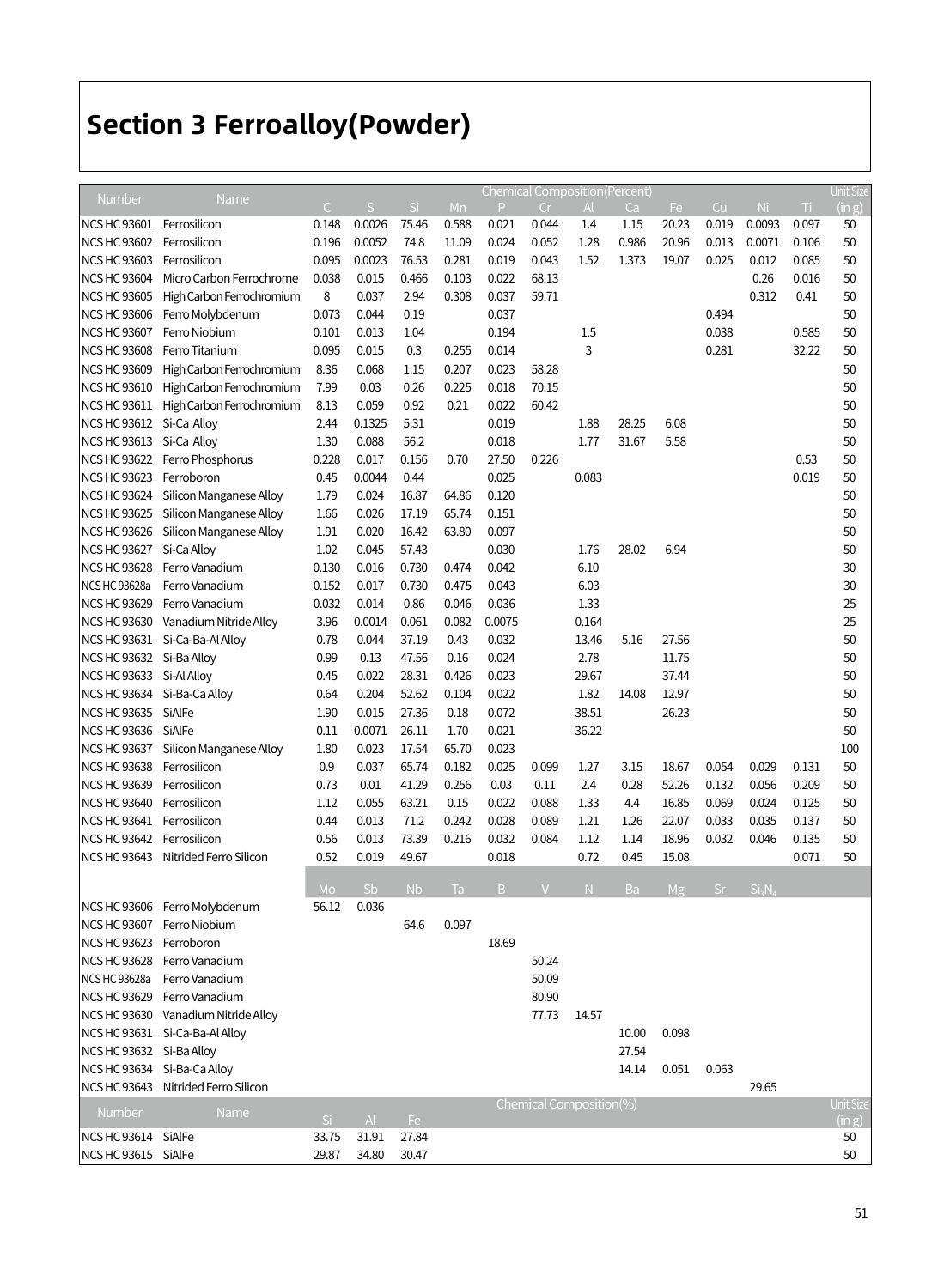| <b>Number</b> |                                         |       |           |       |       | <b>Chemical Composition (Percent)</b> |       |      |      |           |           |           | <b>Unit Size</b> |
|---------------|-----------------------------------------|-------|-----------|-------|-------|---------------------------------------|-------|------|------|-----------|-----------|-----------|------------------|
|               | <b>Name</b>                             |       | <b>Si</b> | Mn    |       |                                       | /Cr   | Al.  | Ca   | <b>Mo</b> | <b>As</b> | <b>Cu</b> | (in g)           |
| NCS HC93644   | High-Carbon Ferro Chromium              | 8.15  | 2.65      | 0.267 | 0.023 | 0.023                                 | 55.31 |      |      |           |           |           | 50               |
|               | NCS HC93645 High-Carbon Ferro Manganese | 6.24  | 0.68      | 64.42 | 0.209 | 0.014                                 |       |      |      |           |           |           | 50               |
| NCS HC93646   | Middle-Carbon Ferro Manganese           | 1.79  | 1.75      | 76.82 | 0.207 | 0.014                                 |       |      |      |           |           |           | 50               |
| NCS HC93647   | Mn-Si Alloy                             | 1.65  | 17.3      | 66.65 | 0.135 | 0.015                                 |       |      |      |           |           |           | 50               |
| NCS HC93648   | Ferrosilicon                            | 0.083 | 72.31     |       | 0.019 | 0.0021                                | 0.165 | 1.37 | 1.28 |           |           |           | 50               |
| NCS HC93649   | Ferro Molvbdenum                        | 0.066 | 0.12      |       | 0.026 | 0.137                                 |       |      |      | 54.37     | 0.12      | 0.309     | 50               |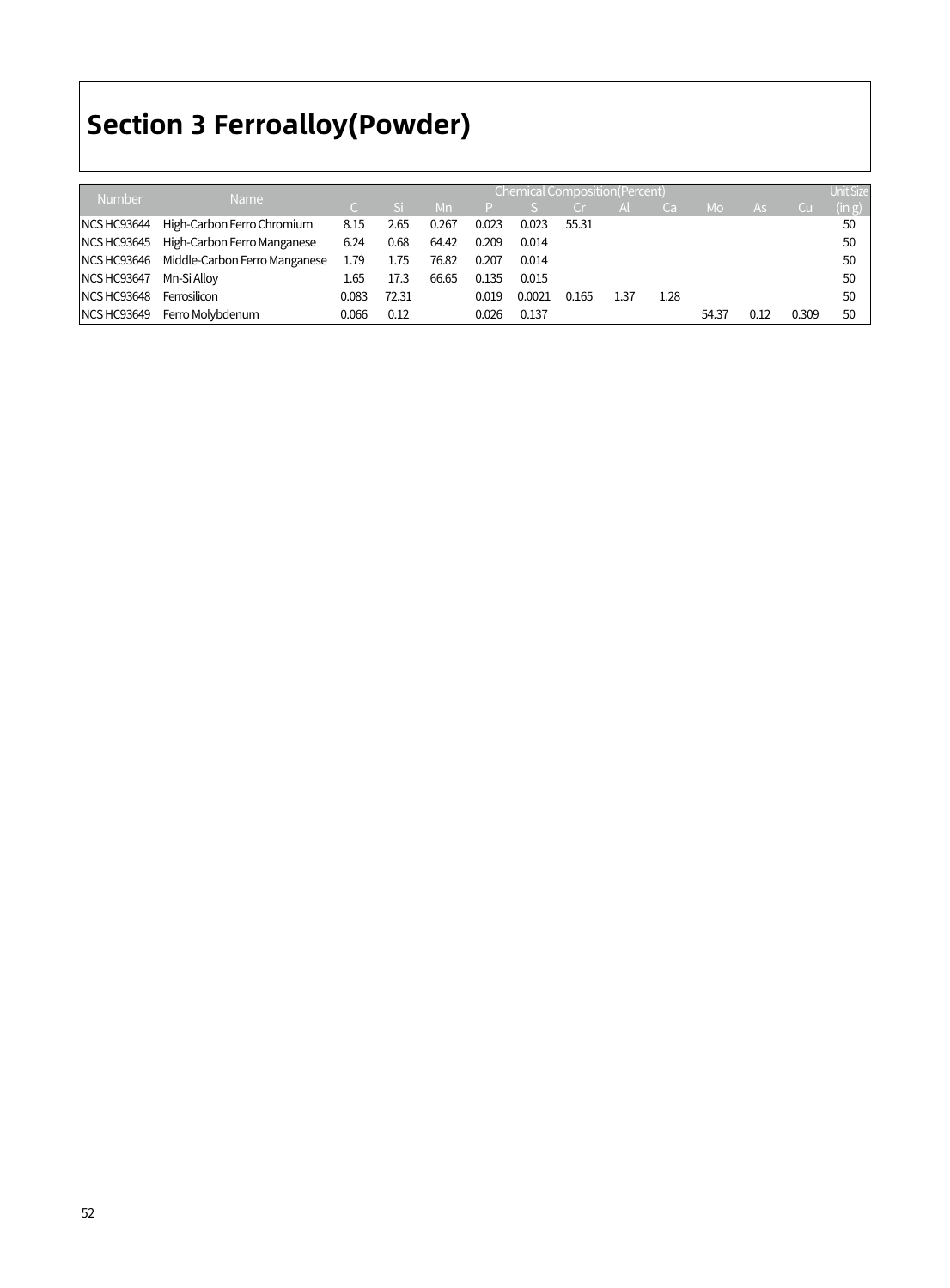|                           |                                |                          |                           |                    |                  |                                | <b>Chemical Composition(Percent)</b>         |               |                   |                                                               |                   |                                |                    |           | <b>Unit Size</b>           |
|---------------------------|--------------------------------|--------------------------|---------------------------|--------------------|------------------|--------------------------------|----------------------------------------------|---------------|-------------------|---------------------------------------------------------------|-------------------|--------------------------------|--------------------|-----------|----------------------------|
| <b>Number</b>             | Name                           | <b>TFe</b>               | SiO <sub>2</sub>          | $Al_2O_3$          | <b>MnO</b>       | FeO                            | P.                                           | S.            | Cu                | K <sub>2</sub> O                                              | Na <sub>2</sub> O | MgO                            | CaO                | <b>Pb</b> | (in g)                     |
| <b>NCS DC 11001</b>       | Magnetite                      | 44.73                    | 18.22                     | 0.75               | 0.20             | 12.91                          | 0.013                                        | 1.50          |                   |                                                               |                   | 4.18                           | 7.14               |           | 60                         |
| <b>NCS DC 11013</b>       | Iron ore                       | 34.07                    | 48.27                     | 0.74               | 0.093            | 20.15                          | 0.054                                        | 0.118         | 0.0031            | 0.165                                                         | 0.065             | 2.86                           | 0.99               | 0.028     | 70                         |
| <b>NCS DC 11017</b>       | Iron ore                       | 63.33                    | 5.56                      | 1.13               | 0.086            | 1.76                           | 0.011                                        | 0.003         | 0.0045            | 0.115                                                         | 0.07              | 1.3                            | 1.05               | 0.0006    | 70                         |
| <b>NCS DC 11018</b>       | Iron ore                       | 56.02                    | 4.5                       | 2.20               | 0.355            | 7.78                           | 56.02                                        | 0.023         | 0.0044            | 0.038                                                         | 0.057             | 2.87                           | 9.89               | 0.0031    | 70                         |
|                           |                                |                          |                           |                    |                  |                                |                                              |               |                   |                                                               |                   |                                |                    |           |                            |
| <b>NCS DC 11013</b>       | Iron ore                       | Z <sub>n</sub><br>0.0045 | TiO <sub>2</sub><br>0.043 | As<br>0.0003       |                  |                                |                                              |               |                   |                                                               |                   |                                |                    |           |                            |
| <b>NCS DC 11017</b>       | Iron ore                       | 0.0059                   |                           | 0.0006             |                  |                                |                                              |               |                   |                                                               |                   |                                |                    |           |                            |
| <b>NCS DC 11018</b>       | Iron ore                       | 0.065                    |                           | 0.0014             |                  |                                |                                              |               |                   |                                                               |                   |                                |                    |           |                            |
|                           |                                |                          |                           |                    |                  |                                | <b>Chemical Composition (Percent)</b>        |               |                   |                                                               |                   |                                |                    |           | <b>Unit Size</b>           |
| <b>Number</b>             | Name                           | <b>TFe</b>               | SiO <sub>2</sub>          | $Al_2O_3$          | CaO              | MgO                            | P.                                           | S             | <b>FeO</b>        | Cu                                                            | $\mathsf{C}$      | Fe <sub>2</sub> O <sub>3</sub> | L.O.               |           | $\overline{(\text{in }g)}$ |
| NCS DC 11003a Dolomite    |                                |                          | 0.098                     | 0.083              | 31.49            | 21.06                          | 0.0016                                       | 0.011         |                   |                                                               |                   | 0.024                          | 46.71              |           | 70                         |
| NCS DC 11004a Iron ore    |                                | 54.86                    | 8.27                      | 2.85               | 0.63             | 0.524                          | 0.119                                        | 0.258         | 1.17              | 0.068                                                         | 0.31              |                                |                    |           | 60                         |
| NCS DC 11005a Iron ore    |                                | 63.34                    | 3.36                      | 0.52               | 0.12             | 0.146                          | 0.016                                        | 0.107         | 0.07#             | 0.034                                                         | 0.119             |                                |                    |           | 60                         |
| NCS DC 11006a Iron ore    |                                | 54.74                    | 8.53                      | 1.48               | 1.02             | 0.657                          | 0.036                                        | 0.439         | 3.9               | 0.102                                                         | 0.227             |                                |                    |           | 60                         |
| NCS DC 11007a Iron ore    |                                | 52.24                    | 10.2                      | 6.84               | 0.561            | 0.606                          | 0.346                                        | 0.094         | 4.21              | 0.015                                                         | 0.549             |                                |                    |           | 60                         |
| NCS DC 11008a Iron ore    |                                | 57.54                    | 7.08                      | 2.14               | 1.25             | 0.75                           | 0.073                                        | 0.442         | 8.42              | 0.095                                                         | 0.204             |                                |                    |           | 60                         |
| NCS DC 11009a Iron ore    |                                | 61.96                    | 4.92                      | 0.914              | 0.375            | 0.364                          | 0.027                                        | 0.212         | 15.13             | 0.063                                                         | 0.128             |                                |                    |           | 60                         |
|                           |                                | Pb                       | Zn                        | Na <sub>2</sub> O  | $K_2O$           | <b>MnO</b>                     | <b>As</b>                                    | <b>TiO</b>    | BaO               | Co                                                            | Tī                | <b>Sr</b>                      |                    |           |                            |
| NCS DC 11003a Dolomite    |                                |                          |                           | 0.017              | 0.0030           | 0.061                          |                                              |               |                   |                                                               | 0.0043            | 0.021                          |                    |           |                            |
| NCS DC 11004a Iron ore    |                                | 0.101                    | 0.144                     | 0.047              | 0.26             | 1.04                           | 0.096                                        | 0.12          | $0.86*$           | 0.0054                                                        |                   |                                |                    |           |                            |
| NCS DC 11005a Iron ore    |                                | 0.035                    | 0.026                     | 0.02               | 0.07             | 0.84                           | 0.0044                                       | 0.034         | $0.62*$           | 0.0031                                                        |                   |                                |                    |           |                            |
| NCS DC 11006a Iron ore    |                                | 0.182                    | 0.3                       | 0.048              | 0.214            | 1.31                           | 0.215                                        | 0.154         | $1.08*$           | 0.0086                                                        |                   |                                |                    |           |                            |
| NCS DC 11007a Iron ore    |                                | 0.034                    | 0.066                     | 0.093              | 0.61             | 0.194                          | 0.051                                        | 0.237         | $0.028*$          | 0.0043                                                        |                   |                                |                    |           |                            |
| NCS DC 11008a Iron ore    |                                | 0.192                    | 0.362                     | 0.042              | 0.24             | 0.623                          | 0.291                                        | 0.199         | $0.42*$           | 0.011                                                         |                   |                                |                    |           |                            |
| NCS DC 11009a Iron ore    |                                | 0.042                    | 0.054                     | 0.024              | 0.093            | 0.947                          | 0.011                                        | 0.447         | $0.71*$           | 0.0061                                                        |                   |                                |                    |           |                            |
| Number                    | <b>Name</b>                    | TMn                      | MnO <sub>2</sub>          | <b>TFe</b>         | SiO <sub>2</sub> | Al <sub>2</sub> O <sub>3</sub> | <b>Chemical Composition (Percent)</b><br>CaO | <b>MgO</b>    | TiO <sub>2</sub>  | K <sub>2</sub> O                                              | Na <sub>2</sub> O | Cr                             | Fe <sub>O</sub>    |           | <b>Unit Size</b><br>(in g) |
| <b>NCS DC 11019</b>       | Manganese ore                  | 18.36                    | 25.59                     | 8.89               | 21.94            | 5.66                           | 2.83                                         | 0.611         | 0.206             | 1.04                                                          | 0.045             | 0.012                          |                    |           | 60                         |
| <b>NCS DC 11020</b>       | Manganese ore                  | 22.31                    | 30.34                     | 9.66               | 28.11            | 7.69                           | 2.36                                         | 1.72          | 0.27              | 1.11                                                          | 0.056             | 0.026                          |                    |           | 60                         |
| <b>NCS DC 11021</b>       | Manganese ore                  | 26.53                    | 36.6                      | 11.01              | 22.1             | 6.99                           | 2.31                                         | 0.774         | 0.247             | 1.01                                                          | 0.064             | 0.019                          |                    |           | 60                         |
| <b>NCS DC 11022</b>       | Manganese ore                  | 29.48                    | 41.76                     | 10.22              | 19.84            | 6.49                           | 1.82                                         | 0.65          | 0.224             | 0.89                                                          | 0.062             | 0.018                          |                    |           | 60                         |
| <b>NCS DC 11023</b>       | Manganese ore                  | 35.54                    | 52.73                     | 10.25              | 13.03            | 3.8                            | 2.34                                         | 0.78          | 0.143             | 0.396                                                         | 0.053             | 0.0053                         |                    |           | 60                         |
| <b>NCS DC 11024</b>       | Sintered Ore                   |                          |                           | 55.37              | 5.64             | 2.19                           | 10.76                                        | 2.14          |                   | 0.082                                                         | 0.045             |                                | (8.20)             |           | 70                         |
| <b>NCS DC 11025</b>       | Pellet Ore                     |                          |                           | 61.37              | 6.59             | 1.35                           | 1.04                                         | 0.80          |                   | 0.111                                                         | 0.105             |                                | (1.92)             |           | 70                         |
|                           |                                |                          |                           | $\mathsf{V}$       | P.               |                                |                                              |               |                   |                                                               |                   |                                |                    |           |                            |
| NCS DC 11019              |                                | Νi                       | <b>Cu</b>                 |                    |                  | Pb                             | <b>As</b><br>0.031                           | Zn<br>0.118   | BaO<br>0.43       | S<br>0.114                                                    | <b>MnO</b>        | TiO.                           |                    |           |                            |
| <b>NCS DC 11020</b>       | Manganese ore<br>Manganese ore | 0.049<br>0.089           | 0.014<br>0.021            | 0.014<br>0.02      | 0.202<br>0.171   | 0.08<br>0.12                   | 0.034                                        | 0.1           | 0.54              | 0.109                                                         |                   |                                |                    |           |                            |
|                           | NCS DC 11021 Manganese ore     | 0.073                    | 0.021                     | 0.02               | 0.163            | 0.124                          | 0.052                                        | 0.164         | 0.8               | 0.084                                                         |                   |                                |                    |           |                            |
|                           | NCS DC 11022 Manganese ore     | 0.072                    | 0.018                     | 0.02               | 0.15             | 0.107                          | 0.062                                        | 0.143         | 1.04              | 0.082                                                         |                   |                                |                    |           |                            |
| <b>NCS DC 11023</b>       | Manganese ore                  | 0.023                    | 0.011                     | 0.016              | 0.105            | 0.058                          | 0.112                                        | 0.066         | 1.62              | 0.052                                                         |                   |                                |                    |           |                            |
| NCS DC 11024 Sintered Ore |                                |                          |                           |                    | 0.056            |                                |                                              | 0.0062        |                   | 0.017                                                         | 0.36              | 0.125                          |                    |           |                            |
| NCS DC 11025 Pellet Ore   |                                |                          |                           |                    | 0.093            |                                |                                              | 0.012         |                   | 0.021                                                         | 0.120             | 1.61                           |                    |           |                            |
| Number                    | Name                           |                          |                           |                    |                  |                                | <b>Chemical Composition (Percent)</b>        |               |                   |                                                               |                   |                                |                    |           | <b>Unit Size</b>           |
| NCS DC11012a Iron Ore     |                                | TFe                      | SiO <sub>2</sub><br>2.62  | <b>MnO</b><br>1.16 | $Al_2O_3$        | CaO                            | MgO                                          | $K_2O$        | Na <sub>2</sub> O | TiO <sub>2</sub><br>0.188                                     | P<br>0.0019       | <b>Cu</b><br>0.0085            | <b>As</b><br>0.026 | S<br>0.57 | (in g)                     |
| <b>NCS DC11033</b>        | Limonite                       | 62.86<br>51.13           | 10.43                     | 0.222              | 0.85<br>3.73     | 2.17<br>0.085                  | 2.41<br>0.11                                 | 0.057<br>0.21 | 0.016<br>0.013    | 0.229                                                         | 0.067             | 0.219                          | 0.074              | 0.67      | 60<br>60                   |
| NCS DC11034 Serpentine    |                                |                          | 40.07                     | 0.122              | 0.97             | 2.37                           | 39.52                                        |               |                   | 0.096                                                         |                   |                                |                    | 0.024     | 35                         |
|                           |                                |                          |                           |                    |                  |                                |                                              |               |                   |                                                               |                   |                                |                    |           |                            |
|                           |                                | Zn                       | Bi                        | Sn                 | P <sub>b</sub>   | FeO                            | $\mathsf{C}$                                 |               |                   | $P_2O_5$ $Cr_2O_3$ TFe(Fe <sub>2</sub> O <sub>3</sub> ) L.O.I |                   |                                |                    |           |                            |
| NCS DC11012a Iron Ore     |                                | 0.149                    | 0.0012                    | 0.113              | 0.0024           | 27.22                          |                                              |               |                   |                                                               |                   |                                |                    |           |                            |
| NCS DC11033               | Limonite                       | 0.283                    | 0.023                     | 0.0023             | 0.116            | (0.46)                         |                                              |               |                   |                                                               |                   |                                |                    |           |                            |
| NCS DC11034 Serpentine    |                                |                          |                           |                    |                  |                                | 0.65                                         | 0.024         | 0.422             | 7.86                                                          | 8.83              |                                |                    |           |                            |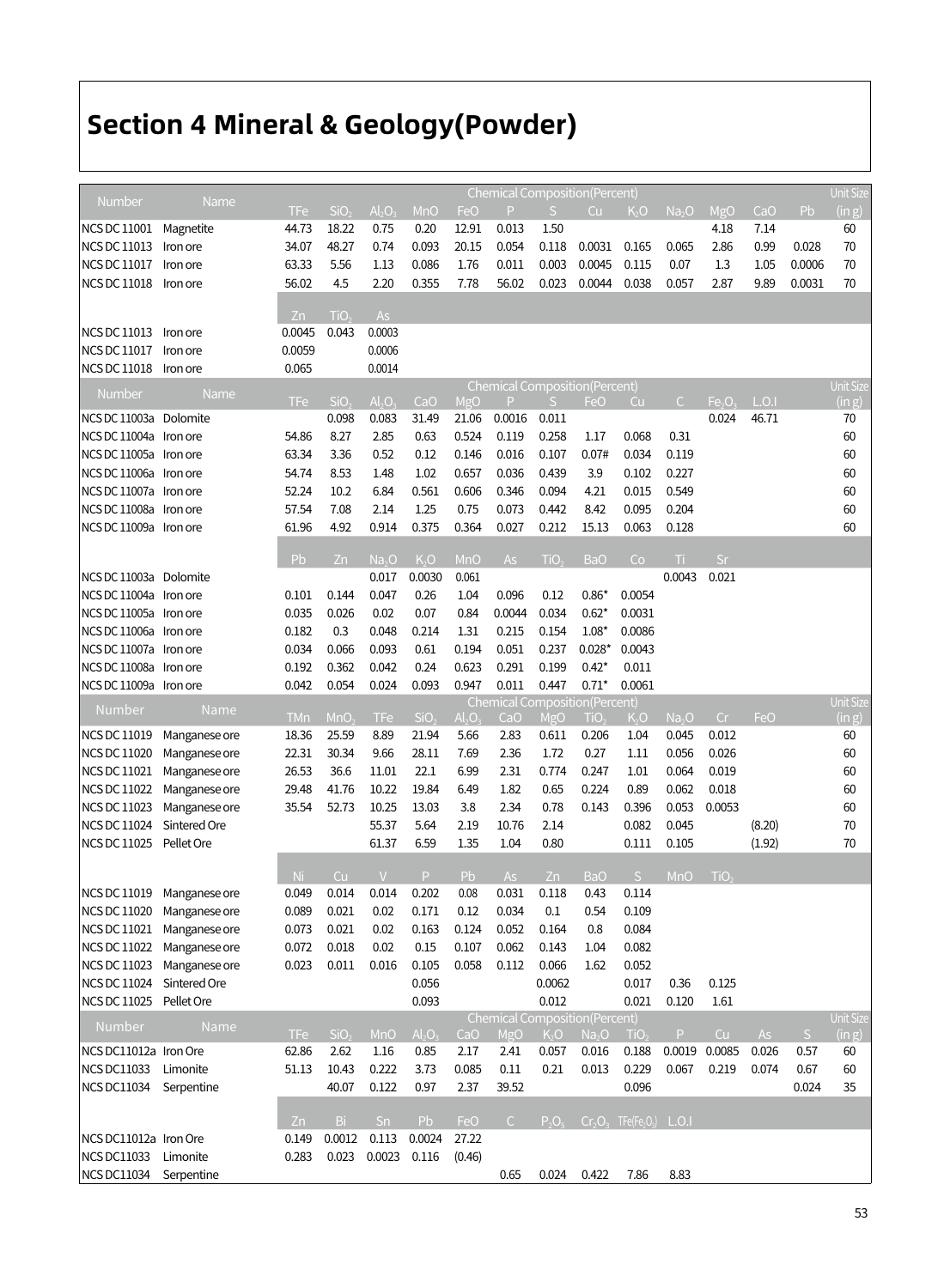| (in g)<br>66.67<br>6.08<br>0.32<br>0.097<br>0.046<br>0.017<br>0.0083<br>0.016<br>0.0077<br>0.27<br>0.491<br>0.25<br>70<br>NCS DC11014a<br>Iron ore concentrate<br>0.011<br>70<br>NCS DC11015a<br>69.47<br>0.64<br>0.323<br>0.67<br>0.222<br>0.094<br>0.22<br>0.0068<br>0.28<br>0.51<br>0.26<br>Iron ore concentrate<br>67.55<br>0.783<br>0.098<br>0.076<br>0.014<br>0.505<br>70<br>NCS DC11016a<br>3.08<br>0.356<br>0.42<br>0.048<br>0.272<br>0.25<br>Iron ore concentrate<br>56.64<br>2.12<br>0.02<br>0.059<br>0.074<br>70<br>NCS DC11024a<br>Sintered ore<br>5.04<br>10.3<br>1.21<br>0.088<br>0.311<br>0.195<br>NCS DC11024b<br>55.08<br>5.45<br>1.11<br>9.98<br>3.56<br>0.035<br>0.017<br>0.088<br>0.072<br>0.67<br>0.559<br>70<br>Sintered ore<br>0.113<br>62.4<br>7.7<br>0.839<br>0.651<br>0.0023<br>0.075<br>0.191<br>70<br>NCS DC11025a<br>Pellet ore<br>1.17<br>0.017<br>0.094<br>0.199<br>0.028<br>65.53<br>3.01<br>0.61<br>0.545<br>$\overline{2}$<br>0.014<br>0.011<br>0.087<br>0.221<br>0.046<br>0.088<br>70<br>NCS DC11025b<br>Pellet ore<br>FeO<br>Zn<br>26.3<br>NCS DC11014a<br>0.027<br>Iron ore concentrate<br>NCS DC11015a<br>0.029<br>27.41<br>Iron ore concentrate<br>NCS DC11016a<br>0.028<br>26.57<br>Iron ore concentrate<br>8.16<br>NCS DC11024a<br>Sintered ore<br>NCS DC11024b<br>Sintered ore<br>0.049<br>10.19<br>Pellet ore<br>(0.97)<br>NCS DC11025a<br>0.013<br>NCS DC11025b<br>Pellet ore<br>(0.82)<br>$(\times 10^{2})$<br><b>Number</b><br>Name<br><b>MnO</b><br>SiO <sub>2</sub><br>$Al_2O_3$<br>K <sub>2</sub> O<br>Cr<br>Ni.<br><b>TMn</b><br><b>MgO</b><br>TiO <sub>2</sub><br>Na <sub>2</sub> O<br><b>TFe</b><br>CaO<br>(in g)<br>0.76<br><b>NCS DC11026</b><br>Nickel ore<br>18.01<br>39.80<br>15.86<br>0.041<br>0.007<br>0.068<br>1.74<br>35<br>2.93<br>0.89<br><b>NCS DC11027</b><br>5.07<br>6.16<br>0.12<br>0.15<br>0.0074<br>0.011<br>70<br>48.93<br>72.89<br>3.20<br>0.10<br>1.32<br>0.19<br>Mangnaese<br>7.76<br>0.23<br>1.76<br>70<br><b>NCS DC11028</b><br>42.44<br>62.66<br>9.08<br>5.56<br>0.17<br>0.11<br>0.25<br>0.011<br>0.0077<br>Mangnaese<br>4.06<br>4.99<br>2.02<br>13.54<br>0.0081<br>0.023<br>70<br>NCS DC11029<br>V Ti Magnetite<br>51.67<br>0.52<br>49.12<br>5.52<br>5.1<br>2.3<br>12.8<br>0.023<br>70<br><b>NCS DC11030</b><br>V Ti Magnetite<br>1.16<br>0.073<br>2.6<br>NCS DC11031<br>46.74<br>8.19<br>12.24<br>0.021<br>70<br>V Ti Magnetite<br>5.49<br>1.18<br>0.057<br>70.69<br>0.293<br>0.32<br>0.535<br>0.012<br>70<br><b>NCS DC11032</b><br>0.066<br>0.045<br>0.01<br>Iron ore concentrate<br>V<br>P.<br>Pb<br>S<br>MnO<br>Cu<br>Co<br>Zn<br><b>BaO</b><br>$V_2O_5$<br>FeO<br>0.010<br>0.011<br><b>NCS DC11026</b><br>Nickel ore<br>(0.0021)<br>0.037<br>0.017<br>0.43<br>NCS DC11027<br>0.0084<br>0.0067<br>0.041<br>0.089<br>0.0063<br>0.017<br>0.015<br>0.99<br>Mangnaese<br>0.066<br>0.0073<br><b>NCS DC11028</b><br>0.0056<br>0.042<br>0.0072<br>0.014<br>0.013<br>0.32<br>Mangnaese<br>NCS DC11029<br>0.046<br>0.045<br>0.259<br>0.59<br>27.3<br>V Ti Magnetite<br>0.238<br>NCS DC11030<br>0.179<br>0.044<br>0.382<br>0.24<br>26.44<br>V Ti Magnetite<br>0.553<br><b>NCS DC11031</b><br>0.101<br>0.041<br>0.21<br>0.539<br>24.39<br>V Ti Magnetite<br>0.226<br>0.03<br><b>NCS DC11032</b><br>0.012<br>0.258<br>27.98<br>Iron ore concentrate<br>$(\times 10^{2})$<br><b>Number</b><br><b>Name</b><br>P<br>S<br>Al <sub>2</sub> O <sub>3</sub><br>K <sub>2</sub> O<br>Na <sub>2</sub> O<br><b>MnO</b><br>L.O.<br>CaO<br>Fe <sub>2</sub> O <sub>3</sub><br><b>MgO</b><br>SiO <sub>2</sub><br>TiO <sub>2</sub><br>(in g) _<br><b>NCS DC11035</b><br>0.025<br>0.029<br>$\mathbf 1$<br>49.13<br>0.55<br>0.299<br>2.76<br>0.014<br>4.39<br>0.043<br>0.055<br>41.5<br>50<br>Limestone<br>0.0044<br>0.012<br>0.55<br>33.92<br>0.013<br>0.05<br>50<br><b>NCS DC11036</b><br>0.41<br>0.178<br>16.76<br>3.14<br>0.028<br>44.7<br>Limestone<br>NCS DC11037<br>Limestone<br>0.003<br>0.013<br>0.402<br>48.26<br>0.2<br>0.172<br>4.95<br>0.011<br>2.46<br>0.021<br>0.0096<br>43.28<br>50<br>NCS DC11038<br>0.0034<br>0.014<br>52.83<br>0.012<br>0.0096<br>50<br>0.33<br>0.197<br>0.137<br>1.64<br>1.66<br>0.016<br>43.05<br>Limestone<br>NCS DC11039<br>0.0041<br>0.014<br>0.466<br>51.66<br>0.225<br>0.203<br>0.009<br>2.24<br>0.022<br>0.0087<br>42.82<br>50<br>Limestone<br>2.07<br>NCS DC11040<br>0.0068<br>51.12<br>0.33<br>0.013<br>0.012<br>43.58<br>50<br>Limestone<br>0.048<br>0.29<br>0.16<br>3.26<br>1.06<br>0.015<br>NCS DC11041<br>0.0024<br>0.022<br>52.75<br>0.124<br>0.099<br>2.1<br>0.009<br>1.36<br>0.013<br>0.0057<br>43.42<br>50<br>0.24<br>Limestone<br>NCS DC11042<br>0.0024<br>Limestone<br>0.016<br>0.33<br>50.14<br>0.194<br>0.145<br>3.53<br>0.009<br>2.3<br>0.018<br>0.0098<br>43.17<br>50<br>0.022<br>43.99<br>NCS DC11043<br>0.0059<br>0.036<br>0.363<br>46.26<br>0.36<br>0.167<br>7.03<br>0.013<br>0.017<br>50<br>Limestone<br>1.67<br>$(\times 10^{-2})$<br><b>Number</b><br>Name<br>$Al_2O_3$<br>Zn<br>SiO <sub>2</sub><br>FeO<br>P<br>S<br>TiO <sub>2</sub><br>$K_2O$<br>MgO<br><b>TFe</b><br>MnO<br>Na <sub>2</sub> O<br>(in g)<br>68.96<br>3.98<br>0.0277<br>0.0174<br>0.0068<br>NCS DC 13019c<br>Iron Concentrate<br>0.0030<br>0.174<br>0.049<br>28.98<br>0.010<br>0.0060<br>0.268<br>50<br><b>NCS DC 13033</b><br>35.36<br>0.0064<br>0.007<br>0.20<br>50<br>Iron Ore<br>48.50<br>0.11<br>0.125<br>5.18<br>0.022<br>0.54<br>0.584<br>0.047<br><b>NCS DC 13034</b><br>58.70<br>14.47<br>0.061<br>26.09<br>0.014<br>0.30<br>50<br>Iron Ore<br>CaO<br>P <sub>b</sub><br>0.196<br>0.0052<br>NCS DC 13019c<br>Iron Concentrate<br><b>NCS DC 13033</b><br>0.13<br>Iron Ore<br><b>NCS DC 13034</b><br>Iron Ore<br>1.77 | Number | Name | <b>TFe</b> | SiO- | $Al_2O_3$ | CaO | <b>MgO</b> | P. | $(\times 10^{-2})$<br>S. | $K_2O$ | Na <sub>2</sub> O | MnO | TiO <sub>2</sub> | $V_2O_5$ | Unit Size |
|-------------------------------------------------------------------------------------------------------------------------------------------------------------------------------------------------------------------------------------------------------------------------------------------------------------------------------------------------------------------------------------------------------------------------------------------------------------------------------------------------------------------------------------------------------------------------------------------------------------------------------------------------------------------------------------------------------------------------------------------------------------------------------------------------------------------------------------------------------------------------------------------------------------------------------------------------------------------------------------------------------------------------------------------------------------------------------------------------------------------------------------------------------------------------------------------------------------------------------------------------------------------------------------------------------------------------------------------------------------------------------------------------------------------------------------------------------------------------------------------------------------------------------------------------------------------------------------------------------------------------------------------------------------------------------------------------------------------------------------------------------------------------------------------------------------------------------------------------------------------------------------------------------------------------------------------------------------------------------------------------------------------------------------------------------------------------------------------------------------------------------------------------------------------------------------------------------------------------------------------------------------------------------------------------------------------------------------------------------------------------------------------------------------------------------------------------------------------------------------------------------------------------------------------------------------------------------------------------------------------------------------------------------------------------------------------------------------------------------------------------------------------------------------------------------------------------------------------------------------------------------------------------------------------------------------------------------------------------------------------------------------------------------------------------------------------------------------------------------------------------------------------------------------------------------------------------------------------------------------------------------------------------------------------------------------------------------------------------------------------------------------------------------------------------------------------------------------------------------------------------------------------------------------------------------------------------------------------------------------------------------------------------------------------------------------------------------------------------------------------------------------------------------------------------------------------------------------------------------------------------------------------------------------------------------------------------------------------------------------------------------------------------------------------------------------------------------------------------------------------------------------------------------------------------------------------------------------------------------------------------------------------------------------------------------------------------------------------------------------------------------------------------------------------------------------------------------------------------------------------------------------------------------------------------------------------------------------------------------------------------------------------------------------------------------------------------------------------------------------------------------------------------------------------------------------------------------------------------------------------------------------------------------------------------------------------------------------------------------------------------------------------------------------------------------------------------------------------------------------------------------------------------------------------------------------------------------------------------------------------------------------------------------------------------------------------------------------------------------------------------------------------------------------------------------------------------------------------------------------------------------------------------------------------------------------------------------------------------------------------------------------------------------------------------------------------------------------------|--------|------|------------|------|-----------|-----|------------|----|--------------------------|--------|-------------------|-----|------------------|----------|-----------|
|                                                                                                                                                                                                                                                                                                                                                                                                                                                                                                                                                                                                                                                                                                                                                                                                                                                                                                                                                                                                                                                                                                                                                                                                                                                                                                                                                                                                                                                                                                                                                                                                                                                                                                                                                                                                                                                                                                                                                                                                                                                                                                                                                                                                                                                                                                                                                                                                                                                                                                                                                                                                                                                                                                                                                                                                                                                                                                                                                                                                                                                                                                                                                                                                                                                                                                                                                                                                                                                                                                                                                                                                                                                                                                                                                                                                                                                                                                                                                                                                                                                                                                                                                                                                                                                                                                                                                                                                                                                                                                                                                                                                                                                                                                                                                                                                                                                                                                                                                                                                                                                                                                                                                                                                                                                                                                                                                                                                                                                                                                                                                                                                                                                                                                                   |        |      |            |      |           |     |            |    |                          |        |                   |     |                  |          |           |
| <b>Unit Size</b><br>Unit Size<br>Unit Size                                                                                                                                                                                                                                                                                                                                                                                                                                                                                                                                                                                                                                                                                                                                                                                                                                                                                                                                                                                                                                                                                                                                                                                                                                                                                                                                                                                                                                                                                                                                                                                                                                                                                                                                                                                                                                                                                                                                                                                                                                                                                                                                                                                                                                                                                                                                                                                                                                                                                                                                                                                                                                                                                                                                                                                                                                                                                                                                                                                                                                                                                                                                                                                                                                                                                                                                                                                                                                                                                                                                                                                                                                                                                                                                                                                                                                                                                                                                                                                                                                                                                                                                                                                                                                                                                                                                                                                                                                                                                                                                                                                                                                                                                                                                                                                                                                                                                                                                                                                                                                                                                                                                                                                                                                                                                                                                                                                                                                                                                                                                                                                                                                                                        |        |      |            |      |           |     |            |    |                          |        |                   |     |                  |          |           |
|                                                                                                                                                                                                                                                                                                                                                                                                                                                                                                                                                                                                                                                                                                                                                                                                                                                                                                                                                                                                                                                                                                                                                                                                                                                                                                                                                                                                                                                                                                                                                                                                                                                                                                                                                                                                                                                                                                                                                                                                                                                                                                                                                                                                                                                                                                                                                                                                                                                                                                                                                                                                                                                                                                                                                                                                                                                                                                                                                                                                                                                                                                                                                                                                                                                                                                                                                                                                                                                                                                                                                                                                                                                                                                                                                                                                                                                                                                                                                                                                                                                                                                                                                                                                                                                                                                                                                                                                                                                                                                                                                                                                                                                                                                                                                                                                                                                                                                                                                                                                                                                                                                                                                                                                                                                                                                                                                                                                                                                                                                                                                                                                                                                                                                                   |        |      |            |      |           |     |            |    |                          |        |                   |     |                  |          |           |
|                                                                                                                                                                                                                                                                                                                                                                                                                                                                                                                                                                                                                                                                                                                                                                                                                                                                                                                                                                                                                                                                                                                                                                                                                                                                                                                                                                                                                                                                                                                                                                                                                                                                                                                                                                                                                                                                                                                                                                                                                                                                                                                                                                                                                                                                                                                                                                                                                                                                                                                                                                                                                                                                                                                                                                                                                                                                                                                                                                                                                                                                                                                                                                                                                                                                                                                                                                                                                                                                                                                                                                                                                                                                                                                                                                                                                                                                                                                                                                                                                                                                                                                                                                                                                                                                                                                                                                                                                                                                                                                                                                                                                                                                                                                                                                                                                                                                                                                                                                                                                                                                                                                                                                                                                                                                                                                                                                                                                                                                                                                                                                                                                                                                                                                   |        |      |            |      |           |     |            |    |                          |        |                   |     |                  |          |           |
|                                                                                                                                                                                                                                                                                                                                                                                                                                                                                                                                                                                                                                                                                                                                                                                                                                                                                                                                                                                                                                                                                                                                                                                                                                                                                                                                                                                                                                                                                                                                                                                                                                                                                                                                                                                                                                                                                                                                                                                                                                                                                                                                                                                                                                                                                                                                                                                                                                                                                                                                                                                                                                                                                                                                                                                                                                                                                                                                                                                                                                                                                                                                                                                                                                                                                                                                                                                                                                                                                                                                                                                                                                                                                                                                                                                                                                                                                                                                                                                                                                                                                                                                                                                                                                                                                                                                                                                                                                                                                                                                                                                                                                                                                                                                                                                                                                                                                                                                                                                                                                                                                                                                                                                                                                                                                                                                                                                                                                                                                                                                                                                                                                                                                                                   |        |      |            |      |           |     |            |    |                          |        |                   |     |                  |          |           |
|                                                                                                                                                                                                                                                                                                                                                                                                                                                                                                                                                                                                                                                                                                                                                                                                                                                                                                                                                                                                                                                                                                                                                                                                                                                                                                                                                                                                                                                                                                                                                                                                                                                                                                                                                                                                                                                                                                                                                                                                                                                                                                                                                                                                                                                                                                                                                                                                                                                                                                                                                                                                                                                                                                                                                                                                                                                                                                                                                                                                                                                                                                                                                                                                                                                                                                                                                                                                                                                                                                                                                                                                                                                                                                                                                                                                                                                                                                                                                                                                                                                                                                                                                                                                                                                                                                                                                                                                                                                                                                                                                                                                                                                                                                                                                                                                                                                                                                                                                                                                                                                                                                                                                                                                                                                                                                                                                                                                                                                                                                                                                                                                                                                                                                                   |        |      |            |      |           |     |            |    |                          |        |                   |     |                  |          |           |
|                                                                                                                                                                                                                                                                                                                                                                                                                                                                                                                                                                                                                                                                                                                                                                                                                                                                                                                                                                                                                                                                                                                                                                                                                                                                                                                                                                                                                                                                                                                                                                                                                                                                                                                                                                                                                                                                                                                                                                                                                                                                                                                                                                                                                                                                                                                                                                                                                                                                                                                                                                                                                                                                                                                                                                                                                                                                                                                                                                                                                                                                                                                                                                                                                                                                                                                                                                                                                                                                                                                                                                                                                                                                                                                                                                                                                                                                                                                                                                                                                                                                                                                                                                                                                                                                                                                                                                                                                                                                                                                                                                                                                                                                                                                                                                                                                                                                                                                                                                                                                                                                                                                                                                                                                                                                                                                                                                                                                                                                                                                                                                                                                                                                                                                   |        |      |            |      |           |     |            |    |                          |        |                   |     |                  |          |           |
|                                                                                                                                                                                                                                                                                                                                                                                                                                                                                                                                                                                                                                                                                                                                                                                                                                                                                                                                                                                                                                                                                                                                                                                                                                                                                                                                                                                                                                                                                                                                                                                                                                                                                                                                                                                                                                                                                                                                                                                                                                                                                                                                                                                                                                                                                                                                                                                                                                                                                                                                                                                                                                                                                                                                                                                                                                                                                                                                                                                                                                                                                                                                                                                                                                                                                                                                                                                                                                                                                                                                                                                                                                                                                                                                                                                                                                                                                                                                                                                                                                                                                                                                                                                                                                                                                                                                                                                                                                                                                                                                                                                                                                                                                                                                                                                                                                                                                                                                                                                                                                                                                                                                                                                                                                                                                                                                                                                                                                                                                                                                                                                                                                                                                                                   |        |      |            |      |           |     |            |    |                          |        |                   |     |                  |          |           |
|                                                                                                                                                                                                                                                                                                                                                                                                                                                                                                                                                                                                                                                                                                                                                                                                                                                                                                                                                                                                                                                                                                                                                                                                                                                                                                                                                                                                                                                                                                                                                                                                                                                                                                                                                                                                                                                                                                                                                                                                                                                                                                                                                                                                                                                                                                                                                                                                                                                                                                                                                                                                                                                                                                                                                                                                                                                                                                                                                                                                                                                                                                                                                                                                                                                                                                                                                                                                                                                                                                                                                                                                                                                                                                                                                                                                                                                                                                                                                                                                                                                                                                                                                                                                                                                                                                                                                                                                                                                                                                                                                                                                                                                                                                                                                                                                                                                                                                                                                                                                                                                                                                                                                                                                                                                                                                                                                                                                                                                                                                                                                                                                                                                                                                                   |        |      |            |      |           |     |            |    |                          |        |                   |     |                  |          |           |
|                                                                                                                                                                                                                                                                                                                                                                                                                                                                                                                                                                                                                                                                                                                                                                                                                                                                                                                                                                                                                                                                                                                                                                                                                                                                                                                                                                                                                                                                                                                                                                                                                                                                                                                                                                                                                                                                                                                                                                                                                                                                                                                                                                                                                                                                                                                                                                                                                                                                                                                                                                                                                                                                                                                                                                                                                                                                                                                                                                                                                                                                                                                                                                                                                                                                                                                                                                                                                                                                                                                                                                                                                                                                                                                                                                                                                                                                                                                                                                                                                                                                                                                                                                                                                                                                                                                                                                                                                                                                                                                                                                                                                                                                                                                                                                                                                                                                                                                                                                                                                                                                                                                                                                                                                                                                                                                                                                                                                                                                                                                                                                                                                                                                                                                   |        |      |            |      |           |     |            |    |                          |        |                   |     |                  |          |           |
|                                                                                                                                                                                                                                                                                                                                                                                                                                                                                                                                                                                                                                                                                                                                                                                                                                                                                                                                                                                                                                                                                                                                                                                                                                                                                                                                                                                                                                                                                                                                                                                                                                                                                                                                                                                                                                                                                                                                                                                                                                                                                                                                                                                                                                                                                                                                                                                                                                                                                                                                                                                                                                                                                                                                                                                                                                                                                                                                                                                                                                                                                                                                                                                                                                                                                                                                                                                                                                                                                                                                                                                                                                                                                                                                                                                                                                                                                                                                                                                                                                                                                                                                                                                                                                                                                                                                                                                                                                                                                                                                                                                                                                                                                                                                                                                                                                                                                                                                                                                                                                                                                                                                                                                                                                                                                                                                                                                                                                                                                                                                                                                                                                                                                                                   |        |      |            |      |           |     |            |    |                          |        |                   |     |                  |          |           |
|                                                                                                                                                                                                                                                                                                                                                                                                                                                                                                                                                                                                                                                                                                                                                                                                                                                                                                                                                                                                                                                                                                                                                                                                                                                                                                                                                                                                                                                                                                                                                                                                                                                                                                                                                                                                                                                                                                                                                                                                                                                                                                                                                                                                                                                                                                                                                                                                                                                                                                                                                                                                                                                                                                                                                                                                                                                                                                                                                                                                                                                                                                                                                                                                                                                                                                                                                                                                                                                                                                                                                                                                                                                                                                                                                                                                                                                                                                                                                                                                                                                                                                                                                                                                                                                                                                                                                                                                                                                                                                                                                                                                                                                                                                                                                                                                                                                                                                                                                                                                                                                                                                                                                                                                                                                                                                                                                                                                                                                                                                                                                                                                                                                                                                                   |        |      |            |      |           |     |            |    |                          |        |                   |     |                  |          |           |
|                                                                                                                                                                                                                                                                                                                                                                                                                                                                                                                                                                                                                                                                                                                                                                                                                                                                                                                                                                                                                                                                                                                                                                                                                                                                                                                                                                                                                                                                                                                                                                                                                                                                                                                                                                                                                                                                                                                                                                                                                                                                                                                                                                                                                                                                                                                                                                                                                                                                                                                                                                                                                                                                                                                                                                                                                                                                                                                                                                                                                                                                                                                                                                                                                                                                                                                                                                                                                                                                                                                                                                                                                                                                                                                                                                                                                                                                                                                                                                                                                                                                                                                                                                                                                                                                                                                                                                                                                                                                                                                                                                                                                                                                                                                                                                                                                                                                                                                                                                                                                                                                                                                                                                                                                                                                                                                                                                                                                                                                                                                                                                                                                                                                                                                   |        |      |            |      |           |     |            |    |                          |        |                   |     |                  |          |           |
|                                                                                                                                                                                                                                                                                                                                                                                                                                                                                                                                                                                                                                                                                                                                                                                                                                                                                                                                                                                                                                                                                                                                                                                                                                                                                                                                                                                                                                                                                                                                                                                                                                                                                                                                                                                                                                                                                                                                                                                                                                                                                                                                                                                                                                                                                                                                                                                                                                                                                                                                                                                                                                                                                                                                                                                                                                                                                                                                                                                                                                                                                                                                                                                                                                                                                                                                                                                                                                                                                                                                                                                                                                                                                                                                                                                                                                                                                                                                                                                                                                                                                                                                                                                                                                                                                                                                                                                                                                                                                                                                                                                                                                                                                                                                                                                                                                                                                                                                                                                                                                                                                                                                                                                                                                                                                                                                                                                                                                                                                                                                                                                                                                                                                                                   |        |      |            |      |           |     |            |    |                          |        |                   |     |                  |          |           |
|                                                                                                                                                                                                                                                                                                                                                                                                                                                                                                                                                                                                                                                                                                                                                                                                                                                                                                                                                                                                                                                                                                                                                                                                                                                                                                                                                                                                                                                                                                                                                                                                                                                                                                                                                                                                                                                                                                                                                                                                                                                                                                                                                                                                                                                                                                                                                                                                                                                                                                                                                                                                                                                                                                                                                                                                                                                                                                                                                                                                                                                                                                                                                                                                                                                                                                                                                                                                                                                                                                                                                                                                                                                                                                                                                                                                                                                                                                                                                                                                                                                                                                                                                                                                                                                                                                                                                                                                                                                                                                                                                                                                                                                                                                                                                                                                                                                                                                                                                                                                                                                                                                                                                                                                                                                                                                                                                                                                                                                                                                                                                                                                                                                                                                                   |        |      |            |      |           |     |            |    |                          |        |                   |     |                  |          |           |
|                                                                                                                                                                                                                                                                                                                                                                                                                                                                                                                                                                                                                                                                                                                                                                                                                                                                                                                                                                                                                                                                                                                                                                                                                                                                                                                                                                                                                                                                                                                                                                                                                                                                                                                                                                                                                                                                                                                                                                                                                                                                                                                                                                                                                                                                                                                                                                                                                                                                                                                                                                                                                                                                                                                                                                                                                                                                                                                                                                                                                                                                                                                                                                                                                                                                                                                                                                                                                                                                                                                                                                                                                                                                                                                                                                                                                                                                                                                                                                                                                                                                                                                                                                                                                                                                                                                                                                                                                                                                                                                                                                                                                                                                                                                                                                                                                                                                                                                                                                                                                                                                                                                                                                                                                                                                                                                                                                                                                                                                                                                                                                                                                                                                                                                   |        |      |            |      |           |     |            |    |                          |        |                   |     |                  |          |           |
|                                                                                                                                                                                                                                                                                                                                                                                                                                                                                                                                                                                                                                                                                                                                                                                                                                                                                                                                                                                                                                                                                                                                                                                                                                                                                                                                                                                                                                                                                                                                                                                                                                                                                                                                                                                                                                                                                                                                                                                                                                                                                                                                                                                                                                                                                                                                                                                                                                                                                                                                                                                                                                                                                                                                                                                                                                                                                                                                                                                                                                                                                                                                                                                                                                                                                                                                                                                                                                                                                                                                                                                                                                                                                                                                                                                                                                                                                                                                                                                                                                                                                                                                                                                                                                                                                                                                                                                                                                                                                                                                                                                                                                                                                                                                                                                                                                                                                                                                                                                                                                                                                                                                                                                                                                                                                                                                                                                                                                                                                                                                                                                                                                                                                                                   |        |      |            |      |           |     |            |    |                          |        |                   |     |                  |          |           |
|                                                                                                                                                                                                                                                                                                                                                                                                                                                                                                                                                                                                                                                                                                                                                                                                                                                                                                                                                                                                                                                                                                                                                                                                                                                                                                                                                                                                                                                                                                                                                                                                                                                                                                                                                                                                                                                                                                                                                                                                                                                                                                                                                                                                                                                                                                                                                                                                                                                                                                                                                                                                                                                                                                                                                                                                                                                                                                                                                                                                                                                                                                                                                                                                                                                                                                                                                                                                                                                                                                                                                                                                                                                                                                                                                                                                                                                                                                                                                                                                                                                                                                                                                                                                                                                                                                                                                                                                                                                                                                                                                                                                                                                                                                                                                                                                                                                                                                                                                                                                                                                                                                                                                                                                                                                                                                                                                                                                                                                                                                                                                                                                                                                                                                                   |        |      |            |      |           |     |            |    |                          |        |                   |     |                  |          |           |
|                                                                                                                                                                                                                                                                                                                                                                                                                                                                                                                                                                                                                                                                                                                                                                                                                                                                                                                                                                                                                                                                                                                                                                                                                                                                                                                                                                                                                                                                                                                                                                                                                                                                                                                                                                                                                                                                                                                                                                                                                                                                                                                                                                                                                                                                                                                                                                                                                                                                                                                                                                                                                                                                                                                                                                                                                                                                                                                                                                                                                                                                                                                                                                                                                                                                                                                                                                                                                                                                                                                                                                                                                                                                                                                                                                                                                                                                                                                                                                                                                                                                                                                                                                                                                                                                                                                                                                                                                                                                                                                                                                                                                                                                                                                                                                                                                                                                                                                                                                                                                                                                                                                                                                                                                                                                                                                                                                                                                                                                                                                                                                                                                                                                                                                   |        |      |            |      |           |     |            |    |                          |        |                   |     |                  |          |           |
|                                                                                                                                                                                                                                                                                                                                                                                                                                                                                                                                                                                                                                                                                                                                                                                                                                                                                                                                                                                                                                                                                                                                                                                                                                                                                                                                                                                                                                                                                                                                                                                                                                                                                                                                                                                                                                                                                                                                                                                                                                                                                                                                                                                                                                                                                                                                                                                                                                                                                                                                                                                                                                                                                                                                                                                                                                                                                                                                                                                                                                                                                                                                                                                                                                                                                                                                                                                                                                                                                                                                                                                                                                                                                                                                                                                                                                                                                                                                                                                                                                                                                                                                                                                                                                                                                                                                                                                                                                                                                                                                                                                                                                                                                                                                                                                                                                                                                                                                                                                                                                                                                                                                                                                                                                                                                                                                                                                                                                                                                                                                                                                                                                                                                                                   |        |      |            |      |           |     |            |    |                          |        |                   |     |                  |          |           |
|                                                                                                                                                                                                                                                                                                                                                                                                                                                                                                                                                                                                                                                                                                                                                                                                                                                                                                                                                                                                                                                                                                                                                                                                                                                                                                                                                                                                                                                                                                                                                                                                                                                                                                                                                                                                                                                                                                                                                                                                                                                                                                                                                                                                                                                                                                                                                                                                                                                                                                                                                                                                                                                                                                                                                                                                                                                                                                                                                                                                                                                                                                                                                                                                                                                                                                                                                                                                                                                                                                                                                                                                                                                                                                                                                                                                                                                                                                                                                                                                                                                                                                                                                                                                                                                                                                                                                                                                                                                                                                                                                                                                                                                                                                                                                                                                                                                                                                                                                                                                                                                                                                                                                                                                                                                                                                                                                                                                                                                                                                                                                                                                                                                                                                                   |        |      |            |      |           |     |            |    |                          |        |                   |     |                  |          |           |
|                                                                                                                                                                                                                                                                                                                                                                                                                                                                                                                                                                                                                                                                                                                                                                                                                                                                                                                                                                                                                                                                                                                                                                                                                                                                                                                                                                                                                                                                                                                                                                                                                                                                                                                                                                                                                                                                                                                                                                                                                                                                                                                                                                                                                                                                                                                                                                                                                                                                                                                                                                                                                                                                                                                                                                                                                                                                                                                                                                                                                                                                                                                                                                                                                                                                                                                                                                                                                                                                                                                                                                                                                                                                                                                                                                                                                                                                                                                                                                                                                                                                                                                                                                                                                                                                                                                                                                                                                                                                                                                                                                                                                                                                                                                                                                                                                                                                                                                                                                                                                                                                                                                                                                                                                                                                                                                                                                                                                                                                                                                                                                                                                                                                                                                   |        |      |            |      |           |     |            |    |                          |        |                   |     |                  |          |           |
|                                                                                                                                                                                                                                                                                                                                                                                                                                                                                                                                                                                                                                                                                                                                                                                                                                                                                                                                                                                                                                                                                                                                                                                                                                                                                                                                                                                                                                                                                                                                                                                                                                                                                                                                                                                                                                                                                                                                                                                                                                                                                                                                                                                                                                                                                                                                                                                                                                                                                                                                                                                                                                                                                                                                                                                                                                                                                                                                                                                                                                                                                                                                                                                                                                                                                                                                                                                                                                                                                                                                                                                                                                                                                                                                                                                                                                                                                                                                                                                                                                                                                                                                                                                                                                                                                                                                                                                                                                                                                                                                                                                                                                                                                                                                                                                                                                                                                                                                                                                                                                                                                                                                                                                                                                                                                                                                                                                                                                                                                                                                                                                                                                                                                                                   |        |      |            |      |           |     |            |    |                          |        |                   |     |                  |          |           |
|                                                                                                                                                                                                                                                                                                                                                                                                                                                                                                                                                                                                                                                                                                                                                                                                                                                                                                                                                                                                                                                                                                                                                                                                                                                                                                                                                                                                                                                                                                                                                                                                                                                                                                                                                                                                                                                                                                                                                                                                                                                                                                                                                                                                                                                                                                                                                                                                                                                                                                                                                                                                                                                                                                                                                                                                                                                                                                                                                                                                                                                                                                                                                                                                                                                                                                                                                                                                                                                                                                                                                                                                                                                                                                                                                                                                                                                                                                                                                                                                                                                                                                                                                                                                                                                                                                                                                                                                                                                                                                                                                                                                                                                                                                                                                                                                                                                                                                                                                                                                                                                                                                                                                                                                                                                                                                                                                                                                                                                                                                                                                                                                                                                                                                                   |        |      |            |      |           |     |            |    |                          |        |                   |     |                  |          |           |
|                                                                                                                                                                                                                                                                                                                                                                                                                                                                                                                                                                                                                                                                                                                                                                                                                                                                                                                                                                                                                                                                                                                                                                                                                                                                                                                                                                                                                                                                                                                                                                                                                                                                                                                                                                                                                                                                                                                                                                                                                                                                                                                                                                                                                                                                                                                                                                                                                                                                                                                                                                                                                                                                                                                                                                                                                                                                                                                                                                                                                                                                                                                                                                                                                                                                                                                                                                                                                                                                                                                                                                                                                                                                                                                                                                                                                                                                                                                                                                                                                                                                                                                                                                                                                                                                                                                                                                                                                                                                                                                                                                                                                                                                                                                                                                                                                                                                                                                                                                                                                                                                                                                                                                                                                                                                                                                                                                                                                                                                                                                                                                                                                                                                                                                   |        |      |            |      |           |     |            |    |                          |        |                   |     |                  |          |           |
|                                                                                                                                                                                                                                                                                                                                                                                                                                                                                                                                                                                                                                                                                                                                                                                                                                                                                                                                                                                                                                                                                                                                                                                                                                                                                                                                                                                                                                                                                                                                                                                                                                                                                                                                                                                                                                                                                                                                                                                                                                                                                                                                                                                                                                                                                                                                                                                                                                                                                                                                                                                                                                                                                                                                                                                                                                                                                                                                                                                                                                                                                                                                                                                                                                                                                                                                                                                                                                                                                                                                                                                                                                                                                                                                                                                                                                                                                                                                                                                                                                                                                                                                                                                                                                                                                                                                                                                                                                                                                                                                                                                                                                                                                                                                                                                                                                                                                                                                                                                                                                                                                                                                                                                                                                                                                                                                                                                                                                                                                                                                                                                                                                                                                                                   |        |      |            |      |           |     |            |    |                          |        |                   |     |                  |          |           |
|                                                                                                                                                                                                                                                                                                                                                                                                                                                                                                                                                                                                                                                                                                                                                                                                                                                                                                                                                                                                                                                                                                                                                                                                                                                                                                                                                                                                                                                                                                                                                                                                                                                                                                                                                                                                                                                                                                                                                                                                                                                                                                                                                                                                                                                                                                                                                                                                                                                                                                                                                                                                                                                                                                                                                                                                                                                                                                                                                                                                                                                                                                                                                                                                                                                                                                                                                                                                                                                                                                                                                                                                                                                                                                                                                                                                                                                                                                                                                                                                                                                                                                                                                                                                                                                                                                                                                                                                                                                                                                                                                                                                                                                                                                                                                                                                                                                                                                                                                                                                                                                                                                                                                                                                                                                                                                                                                                                                                                                                                                                                                                                                                                                                                                                   |        |      |            |      |           |     |            |    |                          |        |                   |     |                  |          |           |
|                                                                                                                                                                                                                                                                                                                                                                                                                                                                                                                                                                                                                                                                                                                                                                                                                                                                                                                                                                                                                                                                                                                                                                                                                                                                                                                                                                                                                                                                                                                                                                                                                                                                                                                                                                                                                                                                                                                                                                                                                                                                                                                                                                                                                                                                                                                                                                                                                                                                                                                                                                                                                                                                                                                                                                                                                                                                                                                                                                                                                                                                                                                                                                                                                                                                                                                                                                                                                                                                                                                                                                                                                                                                                                                                                                                                                                                                                                                                                                                                                                                                                                                                                                                                                                                                                                                                                                                                                                                                                                                                                                                                                                                                                                                                                                                                                                                                                                                                                                                                                                                                                                                                                                                                                                                                                                                                                                                                                                                                                                                                                                                                                                                                                                                   |        |      |            |      |           |     |            |    |                          |        |                   |     |                  |          |           |
|                                                                                                                                                                                                                                                                                                                                                                                                                                                                                                                                                                                                                                                                                                                                                                                                                                                                                                                                                                                                                                                                                                                                                                                                                                                                                                                                                                                                                                                                                                                                                                                                                                                                                                                                                                                                                                                                                                                                                                                                                                                                                                                                                                                                                                                                                                                                                                                                                                                                                                                                                                                                                                                                                                                                                                                                                                                                                                                                                                                                                                                                                                                                                                                                                                                                                                                                                                                                                                                                                                                                                                                                                                                                                                                                                                                                                                                                                                                                                                                                                                                                                                                                                                                                                                                                                                                                                                                                                                                                                                                                                                                                                                                                                                                                                                                                                                                                                                                                                                                                                                                                                                                                                                                                                                                                                                                                                                                                                                                                                                                                                                                                                                                                                                                   |        |      |            |      |           |     |            |    |                          |        |                   |     |                  |          |           |
|                                                                                                                                                                                                                                                                                                                                                                                                                                                                                                                                                                                                                                                                                                                                                                                                                                                                                                                                                                                                                                                                                                                                                                                                                                                                                                                                                                                                                                                                                                                                                                                                                                                                                                                                                                                                                                                                                                                                                                                                                                                                                                                                                                                                                                                                                                                                                                                                                                                                                                                                                                                                                                                                                                                                                                                                                                                                                                                                                                                                                                                                                                                                                                                                                                                                                                                                                                                                                                                                                                                                                                                                                                                                                                                                                                                                                                                                                                                                                                                                                                                                                                                                                                                                                                                                                                                                                                                                                                                                                                                                                                                                                                                                                                                                                                                                                                                                                                                                                                                                                                                                                                                                                                                                                                                                                                                                                                                                                                                                                                                                                                                                                                                                                                                   |        |      |            |      |           |     |            |    |                          |        |                   |     |                  |          |           |
|                                                                                                                                                                                                                                                                                                                                                                                                                                                                                                                                                                                                                                                                                                                                                                                                                                                                                                                                                                                                                                                                                                                                                                                                                                                                                                                                                                                                                                                                                                                                                                                                                                                                                                                                                                                                                                                                                                                                                                                                                                                                                                                                                                                                                                                                                                                                                                                                                                                                                                                                                                                                                                                                                                                                                                                                                                                                                                                                                                                                                                                                                                                                                                                                                                                                                                                                                                                                                                                                                                                                                                                                                                                                                                                                                                                                                                                                                                                                                                                                                                                                                                                                                                                                                                                                                                                                                                                                                                                                                                                                                                                                                                                                                                                                                                                                                                                                                                                                                                                                                                                                                                                                                                                                                                                                                                                                                                                                                                                                                                                                                                                                                                                                                                                   |        |      |            |      |           |     |            |    |                          |        |                   |     |                  |          |           |
|                                                                                                                                                                                                                                                                                                                                                                                                                                                                                                                                                                                                                                                                                                                                                                                                                                                                                                                                                                                                                                                                                                                                                                                                                                                                                                                                                                                                                                                                                                                                                                                                                                                                                                                                                                                                                                                                                                                                                                                                                                                                                                                                                                                                                                                                                                                                                                                                                                                                                                                                                                                                                                                                                                                                                                                                                                                                                                                                                                                                                                                                                                                                                                                                                                                                                                                                                                                                                                                                                                                                                                                                                                                                                                                                                                                                                                                                                                                                                                                                                                                                                                                                                                                                                                                                                                                                                                                                                                                                                                                                                                                                                                                                                                                                                                                                                                                                                                                                                                                                                                                                                                                                                                                                                                                                                                                                                                                                                                                                                                                                                                                                                                                                                                                   |        |      |            |      |           |     |            |    |                          |        |                   |     |                  |          |           |
|                                                                                                                                                                                                                                                                                                                                                                                                                                                                                                                                                                                                                                                                                                                                                                                                                                                                                                                                                                                                                                                                                                                                                                                                                                                                                                                                                                                                                                                                                                                                                                                                                                                                                                                                                                                                                                                                                                                                                                                                                                                                                                                                                                                                                                                                                                                                                                                                                                                                                                                                                                                                                                                                                                                                                                                                                                                                                                                                                                                                                                                                                                                                                                                                                                                                                                                                                                                                                                                                                                                                                                                                                                                                                                                                                                                                                                                                                                                                                                                                                                                                                                                                                                                                                                                                                                                                                                                                                                                                                                                                                                                                                                                                                                                                                                                                                                                                                                                                                                                                                                                                                                                                                                                                                                                                                                                                                                                                                                                                                                                                                                                                                                                                                                                   |        |      |            |      |           |     |            |    |                          |        |                   |     |                  |          |           |
|                                                                                                                                                                                                                                                                                                                                                                                                                                                                                                                                                                                                                                                                                                                                                                                                                                                                                                                                                                                                                                                                                                                                                                                                                                                                                                                                                                                                                                                                                                                                                                                                                                                                                                                                                                                                                                                                                                                                                                                                                                                                                                                                                                                                                                                                                                                                                                                                                                                                                                                                                                                                                                                                                                                                                                                                                                                                                                                                                                                                                                                                                                                                                                                                                                                                                                                                                                                                                                                                                                                                                                                                                                                                                                                                                                                                                                                                                                                                                                                                                                                                                                                                                                                                                                                                                                                                                                                                                                                                                                                                                                                                                                                                                                                                                                                                                                                                                                                                                                                                                                                                                                                                                                                                                                                                                                                                                                                                                                                                                                                                                                                                                                                                                                                   |        |      |            |      |           |     |            |    |                          |        |                   |     |                  |          |           |
|                                                                                                                                                                                                                                                                                                                                                                                                                                                                                                                                                                                                                                                                                                                                                                                                                                                                                                                                                                                                                                                                                                                                                                                                                                                                                                                                                                                                                                                                                                                                                                                                                                                                                                                                                                                                                                                                                                                                                                                                                                                                                                                                                                                                                                                                                                                                                                                                                                                                                                                                                                                                                                                                                                                                                                                                                                                                                                                                                                                                                                                                                                                                                                                                                                                                                                                                                                                                                                                                                                                                                                                                                                                                                                                                                                                                                                                                                                                                                                                                                                                                                                                                                                                                                                                                                                                                                                                                                                                                                                                                                                                                                                                                                                                                                                                                                                                                                                                                                                                                                                                                                                                                                                                                                                                                                                                                                                                                                                                                                                                                                                                                                                                                                                                   |        |      |            |      |           |     |            |    |                          |        |                   |     |                  |          |           |
|                                                                                                                                                                                                                                                                                                                                                                                                                                                                                                                                                                                                                                                                                                                                                                                                                                                                                                                                                                                                                                                                                                                                                                                                                                                                                                                                                                                                                                                                                                                                                                                                                                                                                                                                                                                                                                                                                                                                                                                                                                                                                                                                                                                                                                                                                                                                                                                                                                                                                                                                                                                                                                                                                                                                                                                                                                                                                                                                                                                                                                                                                                                                                                                                                                                                                                                                                                                                                                                                                                                                                                                                                                                                                                                                                                                                                                                                                                                                                                                                                                                                                                                                                                                                                                                                                                                                                                                                                                                                                                                                                                                                                                                                                                                                                                                                                                                                                                                                                                                                                                                                                                                                                                                                                                                                                                                                                                                                                                                                                                                                                                                                                                                                                                                   |        |      |            |      |           |     |            |    |                          |        |                   |     |                  |          |           |
|                                                                                                                                                                                                                                                                                                                                                                                                                                                                                                                                                                                                                                                                                                                                                                                                                                                                                                                                                                                                                                                                                                                                                                                                                                                                                                                                                                                                                                                                                                                                                                                                                                                                                                                                                                                                                                                                                                                                                                                                                                                                                                                                                                                                                                                                                                                                                                                                                                                                                                                                                                                                                                                                                                                                                                                                                                                                                                                                                                                                                                                                                                                                                                                                                                                                                                                                                                                                                                                                                                                                                                                                                                                                                                                                                                                                                                                                                                                                                                                                                                                                                                                                                                                                                                                                                                                                                                                                                                                                                                                                                                                                                                                                                                                                                                                                                                                                                                                                                                                                                                                                                                                                                                                                                                                                                                                                                                                                                                                                                                                                                                                                                                                                                                                   |        |      |            |      |           |     |            |    |                          |        |                   |     |                  |          |           |
|                                                                                                                                                                                                                                                                                                                                                                                                                                                                                                                                                                                                                                                                                                                                                                                                                                                                                                                                                                                                                                                                                                                                                                                                                                                                                                                                                                                                                                                                                                                                                                                                                                                                                                                                                                                                                                                                                                                                                                                                                                                                                                                                                                                                                                                                                                                                                                                                                                                                                                                                                                                                                                                                                                                                                                                                                                                                                                                                                                                                                                                                                                                                                                                                                                                                                                                                                                                                                                                                                                                                                                                                                                                                                                                                                                                                                                                                                                                                                                                                                                                                                                                                                                                                                                                                                                                                                                                                                                                                                                                                                                                                                                                                                                                                                                                                                                                                                                                                                                                                                                                                                                                                                                                                                                                                                                                                                                                                                                                                                                                                                                                                                                                                                                                   |        |      |            |      |           |     |            |    |                          |        |                   |     |                  |          |           |
|                                                                                                                                                                                                                                                                                                                                                                                                                                                                                                                                                                                                                                                                                                                                                                                                                                                                                                                                                                                                                                                                                                                                                                                                                                                                                                                                                                                                                                                                                                                                                                                                                                                                                                                                                                                                                                                                                                                                                                                                                                                                                                                                                                                                                                                                                                                                                                                                                                                                                                                                                                                                                                                                                                                                                                                                                                                                                                                                                                                                                                                                                                                                                                                                                                                                                                                                                                                                                                                                                                                                                                                                                                                                                                                                                                                                                                                                                                                                                                                                                                                                                                                                                                                                                                                                                                                                                                                                                                                                                                                                                                                                                                                                                                                                                                                                                                                                                                                                                                                                                                                                                                                                                                                                                                                                                                                                                                                                                                                                                                                                                                                                                                                                                                                   |        |      |            |      |           |     |            |    |                          |        |                   |     |                  |          |           |
|                                                                                                                                                                                                                                                                                                                                                                                                                                                                                                                                                                                                                                                                                                                                                                                                                                                                                                                                                                                                                                                                                                                                                                                                                                                                                                                                                                                                                                                                                                                                                                                                                                                                                                                                                                                                                                                                                                                                                                                                                                                                                                                                                                                                                                                                                                                                                                                                                                                                                                                                                                                                                                                                                                                                                                                                                                                                                                                                                                                                                                                                                                                                                                                                                                                                                                                                                                                                                                                                                                                                                                                                                                                                                                                                                                                                                                                                                                                                                                                                                                                                                                                                                                                                                                                                                                                                                                                                                                                                                                                                                                                                                                                                                                                                                                                                                                                                                                                                                                                                                                                                                                                                                                                                                                                                                                                                                                                                                                                                                                                                                                                                                                                                                                                   |        |      |            |      |           |     |            |    |                          |        |                   |     |                  |          |           |
|                                                                                                                                                                                                                                                                                                                                                                                                                                                                                                                                                                                                                                                                                                                                                                                                                                                                                                                                                                                                                                                                                                                                                                                                                                                                                                                                                                                                                                                                                                                                                                                                                                                                                                                                                                                                                                                                                                                                                                                                                                                                                                                                                                                                                                                                                                                                                                                                                                                                                                                                                                                                                                                                                                                                                                                                                                                                                                                                                                                                                                                                                                                                                                                                                                                                                                                                                                                                                                                                                                                                                                                                                                                                                                                                                                                                                                                                                                                                                                                                                                                                                                                                                                                                                                                                                                                                                                                                                                                                                                                                                                                                                                                                                                                                                                                                                                                                                                                                                                                                                                                                                                                                                                                                                                                                                                                                                                                                                                                                                                                                                                                                                                                                                                                   |        |      |            |      |           |     |            |    |                          |        |                   |     |                  |          |           |
|                                                                                                                                                                                                                                                                                                                                                                                                                                                                                                                                                                                                                                                                                                                                                                                                                                                                                                                                                                                                                                                                                                                                                                                                                                                                                                                                                                                                                                                                                                                                                                                                                                                                                                                                                                                                                                                                                                                                                                                                                                                                                                                                                                                                                                                                                                                                                                                                                                                                                                                                                                                                                                                                                                                                                                                                                                                                                                                                                                                                                                                                                                                                                                                                                                                                                                                                                                                                                                                                                                                                                                                                                                                                                                                                                                                                                                                                                                                                                                                                                                                                                                                                                                                                                                                                                                                                                                                                                                                                                                                                                                                                                                                                                                                                                                                                                                                                                                                                                                                                                                                                                                                                                                                                                                                                                                                                                                                                                                                                                                                                                                                                                                                                                                                   |        |      |            |      |           |     |            |    |                          |        |                   |     |                  |          |           |
|                                                                                                                                                                                                                                                                                                                                                                                                                                                                                                                                                                                                                                                                                                                                                                                                                                                                                                                                                                                                                                                                                                                                                                                                                                                                                                                                                                                                                                                                                                                                                                                                                                                                                                                                                                                                                                                                                                                                                                                                                                                                                                                                                                                                                                                                                                                                                                                                                                                                                                                                                                                                                                                                                                                                                                                                                                                                                                                                                                                                                                                                                                                                                                                                                                                                                                                                                                                                                                                                                                                                                                                                                                                                                                                                                                                                                                                                                                                                                                                                                                                                                                                                                                                                                                                                                                                                                                                                                                                                                                                                                                                                                                                                                                                                                                                                                                                                                                                                                                                                                                                                                                                                                                                                                                                                                                                                                                                                                                                                                                                                                                                                                                                                                                                   |        |      |            |      |           |     |            |    |                          |        |                   |     |                  |          |           |
|                                                                                                                                                                                                                                                                                                                                                                                                                                                                                                                                                                                                                                                                                                                                                                                                                                                                                                                                                                                                                                                                                                                                                                                                                                                                                                                                                                                                                                                                                                                                                                                                                                                                                                                                                                                                                                                                                                                                                                                                                                                                                                                                                                                                                                                                                                                                                                                                                                                                                                                                                                                                                                                                                                                                                                                                                                                                                                                                                                                                                                                                                                                                                                                                                                                                                                                                                                                                                                                                                                                                                                                                                                                                                                                                                                                                                                                                                                                                                                                                                                                                                                                                                                                                                                                                                                                                                                                                                                                                                                                                                                                                                                                                                                                                                                                                                                                                                                                                                                                                                                                                                                                                                                                                                                                                                                                                                                                                                                                                                                                                                                                                                                                                                                                   |        |      |            |      |           |     |            |    |                          |        |                   |     |                  |          |           |
|                                                                                                                                                                                                                                                                                                                                                                                                                                                                                                                                                                                                                                                                                                                                                                                                                                                                                                                                                                                                                                                                                                                                                                                                                                                                                                                                                                                                                                                                                                                                                                                                                                                                                                                                                                                                                                                                                                                                                                                                                                                                                                                                                                                                                                                                                                                                                                                                                                                                                                                                                                                                                                                                                                                                                                                                                                                                                                                                                                                                                                                                                                                                                                                                                                                                                                                                                                                                                                                                                                                                                                                                                                                                                                                                                                                                                                                                                                                                                                                                                                                                                                                                                                                                                                                                                                                                                                                                                                                                                                                                                                                                                                                                                                                                                                                                                                                                                                                                                                                                                                                                                                                                                                                                                                                                                                                                                                                                                                                                                                                                                                                                                                                                                                                   |        |      |            |      |           |     |            |    |                          |        |                   |     |                  |          |           |
|                                                                                                                                                                                                                                                                                                                                                                                                                                                                                                                                                                                                                                                                                                                                                                                                                                                                                                                                                                                                                                                                                                                                                                                                                                                                                                                                                                                                                                                                                                                                                                                                                                                                                                                                                                                                                                                                                                                                                                                                                                                                                                                                                                                                                                                                                                                                                                                                                                                                                                                                                                                                                                                                                                                                                                                                                                                                                                                                                                                                                                                                                                                                                                                                                                                                                                                                                                                                                                                                                                                                                                                                                                                                                                                                                                                                                                                                                                                                                                                                                                                                                                                                                                                                                                                                                                                                                                                                                                                                                                                                                                                                                                                                                                                                                                                                                                                                                                                                                                                                                                                                                                                                                                                                                                                                                                                                                                                                                                                                                                                                                                                                                                                                                                                   |        |      |            |      |           |     |            |    |                          |        |                   |     |                  |          |           |
|                                                                                                                                                                                                                                                                                                                                                                                                                                                                                                                                                                                                                                                                                                                                                                                                                                                                                                                                                                                                                                                                                                                                                                                                                                                                                                                                                                                                                                                                                                                                                                                                                                                                                                                                                                                                                                                                                                                                                                                                                                                                                                                                                                                                                                                                                                                                                                                                                                                                                                                                                                                                                                                                                                                                                                                                                                                                                                                                                                                                                                                                                                                                                                                                                                                                                                                                                                                                                                                                                                                                                                                                                                                                                                                                                                                                                                                                                                                                                                                                                                                                                                                                                                                                                                                                                                                                                                                                                                                                                                                                                                                                                                                                                                                                                                                                                                                                                                                                                                                                                                                                                                                                                                                                                                                                                                                                                                                                                                                                                                                                                                                                                                                                                                                   |        |      |            |      |           |     |            |    |                          |        |                   |     |                  |          |           |
|                                                                                                                                                                                                                                                                                                                                                                                                                                                                                                                                                                                                                                                                                                                                                                                                                                                                                                                                                                                                                                                                                                                                                                                                                                                                                                                                                                                                                                                                                                                                                                                                                                                                                                                                                                                                                                                                                                                                                                                                                                                                                                                                                                                                                                                                                                                                                                                                                                                                                                                                                                                                                                                                                                                                                                                                                                                                                                                                                                                                                                                                                                                                                                                                                                                                                                                                                                                                                                                                                                                                                                                                                                                                                                                                                                                                                                                                                                                                                                                                                                                                                                                                                                                                                                                                                                                                                                                                                                                                                                                                                                                                                                                                                                                                                                                                                                                                                                                                                                                                                                                                                                                                                                                                                                                                                                                                                                                                                                                                                                                                                                                                                                                                                                                   |        |      |            |      |           |     |            |    |                          |        |                   |     |                  |          |           |
|                                                                                                                                                                                                                                                                                                                                                                                                                                                                                                                                                                                                                                                                                                                                                                                                                                                                                                                                                                                                                                                                                                                                                                                                                                                                                                                                                                                                                                                                                                                                                                                                                                                                                                                                                                                                                                                                                                                                                                                                                                                                                                                                                                                                                                                                                                                                                                                                                                                                                                                                                                                                                                                                                                                                                                                                                                                                                                                                                                                                                                                                                                                                                                                                                                                                                                                                                                                                                                                                                                                                                                                                                                                                                                                                                                                                                                                                                                                                                                                                                                                                                                                                                                                                                                                                                                                                                                                                                                                                                                                                                                                                                                                                                                                                                                                                                                                                                                                                                                                                                                                                                                                                                                                                                                                                                                                                                                                                                                                                                                                                                                                                                                                                                                                   |        |      |            |      |           |     |            |    |                          |        |                   |     |                  |          |           |
|                                                                                                                                                                                                                                                                                                                                                                                                                                                                                                                                                                                                                                                                                                                                                                                                                                                                                                                                                                                                                                                                                                                                                                                                                                                                                                                                                                                                                                                                                                                                                                                                                                                                                                                                                                                                                                                                                                                                                                                                                                                                                                                                                                                                                                                                                                                                                                                                                                                                                                                                                                                                                                                                                                                                                                                                                                                                                                                                                                                                                                                                                                                                                                                                                                                                                                                                                                                                                                                                                                                                                                                                                                                                                                                                                                                                                                                                                                                                                                                                                                                                                                                                                                                                                                                                                                                                                                                                                                                                                                                                                                                                                                                                                                                                                                                                                                                                                                                                                                                                                                                                                                                                                                                                                                                                                                                                                                                                                                                                                                                                                                                                                                                                                                                   |        |      |            |      |           |     |            |    |                          |        |                   |     |                  |          |           |
|                                                                                                                                                                                                                                                                                                                                                                                                                                                                                                                                                                                                                                                                                                                                                                                                                                                                                                                                                                                                                                                                                                                                                                                                                                                                                                                                                                                                                                                                                                                                                                                                                                                                                                                                                                                                                                                                                                                                                                                                                                                                                                                                                                                                                                                                                                                                                                                                                                                                                                                                                                                                                                                                                                                                                                                                                                                                                                                                                                                                                                                                                                                                                                                                                                                                                                                                                                                                                                                                                                                                                                                                                                                                                                                                                                                                                                                                                                                                                                                                                                                                                                                                                                                                                                                                                                                                                                                                                                                                                                                                                                                                                                                                                                                                                                                                                                                                                                                                                                                                                                                                                                                                                                                                                                                                                                                                                                                                                                                                                                                                                                                                                                                                                                                   |        |      |            |      |           |     |            |    |                          |        |                   |     |                  |          |           |
|                                                                                                                                                                                                                                                                                                                                                                                                                                                                                                                                                                                                                                                                                                                                                                                                                                                                                                                                                                                                                                                                                                                                                                                                                                                                                                                                                                                                                                                                                                                                                                                                                                                                                                                                                                                                                                                                                                                                                                                                                                                                                                                                                                                                                                                                                                                                                                                                                                                                                                                                                                                                                                                                                                                                                                                                                                                                                                                                                                                                                                                                                                                                                                                                                                                                                                                                                                                                                                                                                                                                                                                                                                                                                                                                                                                                                                                                                                                                                                                                                                                                                                                                                                                                                                                                                                                                                                                                                                                                                                                                                                                                                                                                                                                                                                                                                                                                                                                                                                                                                                                                                                                                                                                                                                                                                                                                                                                                                                                                                                                                                                                                                                                                                                                   |        |      |            |      |           |     |            |    |                          |        |                   |     |                  |          |           |
|                                                                                                                                                                                                                                                                                                                                                                                                                                                                                                                                                                                                                                                                                                                                                                                                                                                                                                                                                                                                                                                                                                                                                                                                                                                                                                                                                                                                                                                                                                                                                                                                                                                                                                                                                                                                                                                                                                                                                                                                                                                                                                                                                                                                                                                                                                                                                                                                                                                                                                                                                                                                                                                                                                                                                                                                                                                                                                                                                                                                                                                                                                                                                                                                                                                                                                                                                                                                                                                                                                                                                                                                                                                                                                                                                                                                                                                                                                                                                                                                                                                                                                                                                                                                                                                                                                                                                                                                                                                                                                                                                                                                                                                                                                                                                                                                                                                                                                                                                                                                                                                                                                                                                                                                                                                                                                                                                                                                                                                                                                                                                                                                                                                                                                                   |        |      |            |      |           |     |            |    |                          |        |                   |     |                  |          |           |
|                                                                                                                                                                                                                                                                                                                                                                                                                                                                                                                                                                                                                                                                                                                                                                                                                                                                                                                                                                                                                                                                                                                                                                                                                                                                                                                                                                                                                                                                                                                                                                                                                                                                                                                                                                                                                                                                                                                                                                                                                                                                                                                                                                                                                                                                                                                                                                                                                                                                                                                                                                                                                                                                                                                                                                                                                                                                                                                                                                                                                                                                                                                                                                                                                                                                                                                                                                                                                                                                                                                                                                                                                                                                                                                                                                                                                                                                                                                                                                                                                                                                                                                                                                                                                                                                                                                                                                                                                                                                                                                                                                                                                                                                                                                                                                                                                                                                                                                                                                                                                                                                                                                                                                                                                                                                                                                                                                                                                                                                                                                                                                                                                                                                                                                   |        |      |            |      |           |     |            |    |                          |        |                   |     |                  |          |           |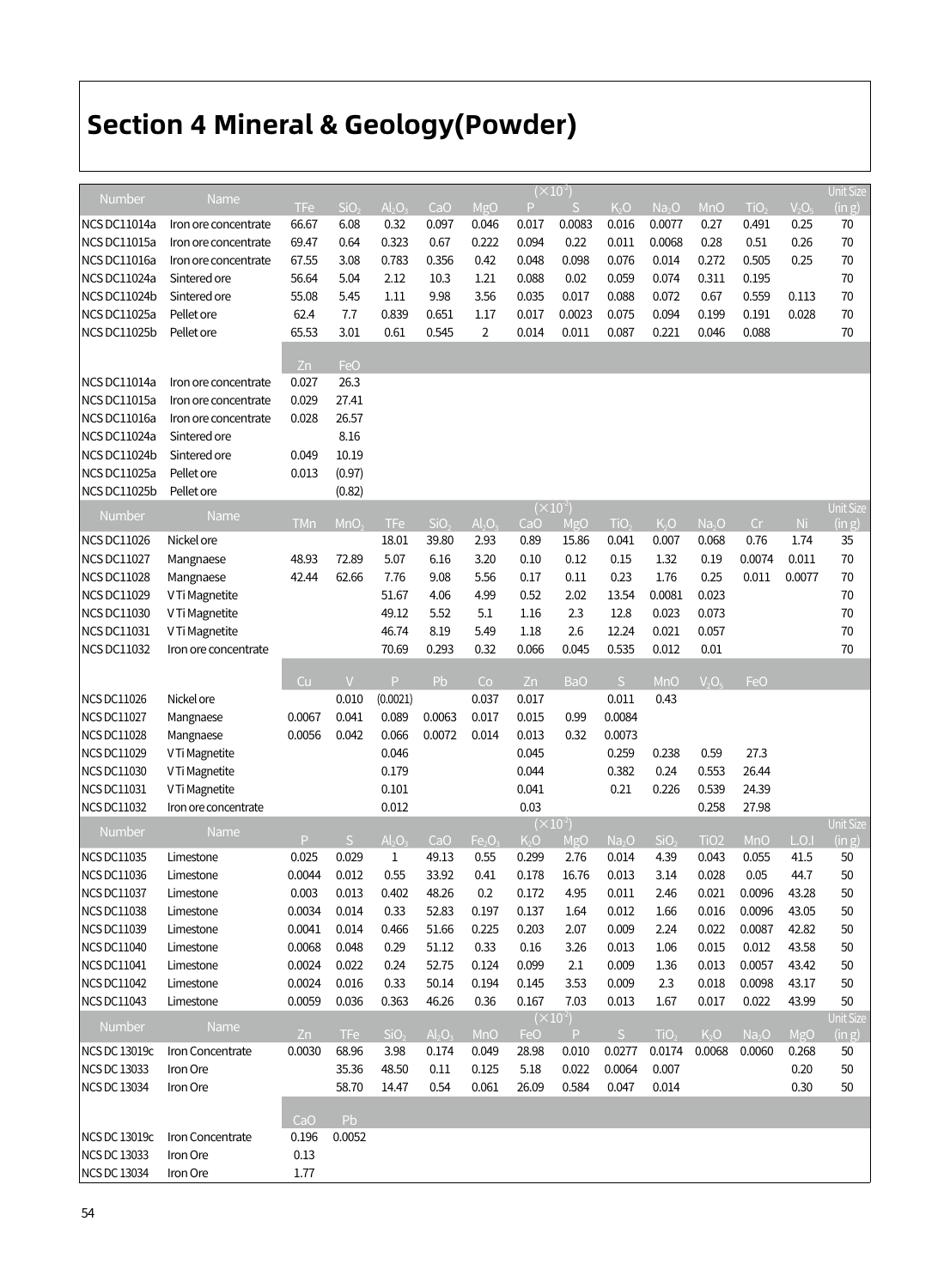|                               |             |            |                  |           |                                |            | <b>Chemical Composition (Percent)</b> |                   |        |        |                   |            |                  |          | <b>Unit Size</b> |
|-------------------------------|-------------|------------|------------------|-----------|--------------------------------|------------|---------------------------------------|-------------------|--------|--------|-------------------|------------|------------------|----------|------------------|
| Number                        | <b>Name</b> | <b>TFe</b> | SiO <sub>2</sub> | $Al_2O_3$ | <b>MnO</b>                     | FeO        | P.                                    | S.                | Cu.    | $K_2O$ | Na <sub>2</sub> O | <b>MgO</b> | $\overline{CaO}$ | Ni.      | (in g)           |
| NCS DC 14001a Iron Ore        |             | 64.88      | 3.48             | 1.59      |                                | (0.37)     | 0.055                                 | 0.015             |        | 0.085  | 0.012             | 0.044      | 0.080            |          | 50               |
| NCS DC 14004b Pellet Iron Ore |             | 62.79      | 5.31             | 1.32      |                                | 0.72       | 0.016                                 | 0.012             | 0.071  | 0.25   | 0.112             | 1.58       | 1.16             |          | 50               |
| NCS DC 14007a Hematite        |             | 61.73      | 9.82             | 0.48      |                                | 1.51       | 0.024                                 | 0.036             | 0.061  | 0.056  | 0.0056            | 0.055      | 0.11             | 0.0023   | 50               |
| NCS DC 14010a Iron Ore        |             | 58.52      | 7.77             | 2.71      |                                | 19.03      | 0.019                                 | 0.092             | 0.048  | 0.272  | 0.057             | 1.31       | 1.82             |          | 50               |
| NCS DC 14013a Iron Ore        |             | 55.56      | 8.10             | 1.98      |                                | 22.60      | 0.029                                 | 1.84              | 0.40   | 0.33   | 0.075             | 2.13       | 3.33             |          | 50               |
| NCS DC 14019a Dolomite        |             |            | 0.021            | 0.017     | 0.032                          |            | 0.0010                                | 0.018             |        | 0.0010 | 0.023             | 20.37      | 32.11            |          | 50               |
| NCS DC 14020a Dolomite        |             |            | 0.25             | 0.11      | 0.020                          |            | 0.0012                                | 0.046             |        | 0.019  | 0.015             | 15.38      | 37.59            |          | 50               |
| <b>NCS DC 14022</b>           | Fluorspar   |            | 4.72             |           |                                |            | 0.0025                                | 0.029             |        | 0.019  | 0.005             |            |                  |          | 65               |
| <b>NCS DC 14022a</b>          | Fluorspar   | 0.166      | 3.06             |           |                                |            | 0.014                                 | 0.35              |        | 0.026  | 0.006             |            |                  |          | 65               |
| <b>NCS DC 14023</b>           | Fluorspar   |            | 8.35             |           |                                |            | 0.0031                                | 0.090             |        | 0.026  | 0.005             |            |                  |          | 65               |
| <b>NCS DC 14024</b>           | Fluorspar   |            | 6.84             |           |                                |            | 0.0024                                | 0.043             |        | 0.029  | 0.006             |            |                  |          | 65               |
| NCS DC 14024a                 | Fluorspar   | 0.22       | 5.44             |           |                                |            | 0.0014                                | 0.009             |        | 0.040  | 0.006             |            |                  |          | 65               |
| <b>NCS DC 14025</b>           | Fluorspar   |            | 14.15            |           |                                |            | 0.0013                                | 0.045             |        | 0.044  | 0.005             |            |                  |          | 65               |
| <b>NCS DC 14033</b>           | Hematite    | 61.68      | 9.82             | 0.48      |                                | 1.43       | 0.024                                 | 0.036             | 0.061  | 0.055  | 0.006             | 0.054      | 0.11             | 0.0023   | 50               |
| <b>NCS DC 14043</b>           | Hematite    | 57.78      | 11.18            | 1.52      |                                |            | 1.48                                  | 0.046             | 0.187  | 0.066  | 0.22              | 0.023      | 0.54             | 0.56     | 50               |
| NCS DC14005C Iron Ore         |             | 64.38      | 3.97             | 1.311     | 0.269                          | 25.33      | 0.042                                 | 0.353             | 0.0005 | 0.134  | 0.018             | 1.33       | 1.052            |          | 50               |
|                               |             |            |                  |           |                                |            | Chemical Composition(Percent)         |                   |        |        |                   |            |                  |          |                  |
|                               |             | Mn         | TI.              | L.O.      | Fe <sub>2</sub> O <sub>3</sub> | <b>SrO</b> | CaF <sub>2</sub>                      | CaCO <sub>2</sub> | Co     | TiO-   | <b>Pb</b>         | Zn         | As               | $V_2O_5$ | $Cr_2O_3$        |
| NCS DC 14001a Iron Ore        |             | 0.056      | 0.044            |           |                                |            |                                       |                   |        |        |                   |            |                  |          |                  |
| NCS DC 14004b Pellet Iron Ore |             | 0.13       |                  |           |                                |            |                                       |                   |        | 0.113  |                   | 0.042      |                  |          |                  |
| NCS DC 14007a Hematite        |             | 0.027      | 0.041            |           |                                |            |                                       |                   | 0.0048 |        |                   |            |                  |          |                  |
| NCS DC 14010a Iron Ore        |             | 0.63       |                  |           |                                |            |                                       |                   |        | 0.121  | 0.008             | 0.134      |                  |          |                  |
| NCS DC 14013a Iron Ore        |             | 0.31       |                  |           |                                |            |                                       |                   |        | 0.103  | 0.009             | 0.062      | 0.035            |          |                  |
| NCS DC 14019a Dolomite        |             |            |                  | 46.98     | 0.224                          |            |                                       |                   |        |        |                   |            |                  |          |                  |
| NCS DC 14020a Dolomite        |             |            |                  | 45.88     | 0.459                          |            |                                       |                   |        |        |                   |            |                  |          |                  |
| <b>NCS DC 14022</b>           | Fluorspar   |            |                  |           | 0.096                          |            | 94.91                                 | (0.02)            |        |        |                   |            |                  |          |                  |
| NCS DC 14022a                 | Fluorspar   |            |                  |           |                                |            | 93.68                                 | 0.30              |        |        |                   |            |                  |          |                  |
| <b>NCS DC 14023</b>           | Fluorspar   |            |                  |           | 0.124                          |            | 90.87                                 | (0.02)            |        |        |                   |            |                  |          |                  |
| <b>NCS DC 14024</b>           | Fluorspar   |            |                  |           | 0.124                          |            | 92.57                                 | (0.02)            |        |        |                   |            |                  |          |                  |
| <b>NCS DC 14024a</b>          | Fluorspar   |            |                  |           |                                |            | 93.28                                 | 0.62              |        |        |                   |            |                  |          |                  |
| <b>NCS DC 14025</b>           | Fluorspar   |            |                  |           | 0.209                          |            | 85.21                                 | (0.02)            |        |        |                   |            |                  |          |                  |
| <b>NCS DC 14033</b>           | Hematite    | 0.026      | 0.048            |           |                                |            |                                       |                   | 0.0048 |        |                   |            |                  |          |                  |
| <b>NCS DC 14043</b>           | Hematite    | 0.104      | 0.070            |           |                                |            |                                       |                   |        |        |                   |            |                  |          |                  |
| NCS DC14005C Iron Ore         |             |            |                  |           |                                |            |                                       |                   |        | 0.5    | 0.0005            | 0.03       | $0.0023$ $0.221$ |          | 0.037            |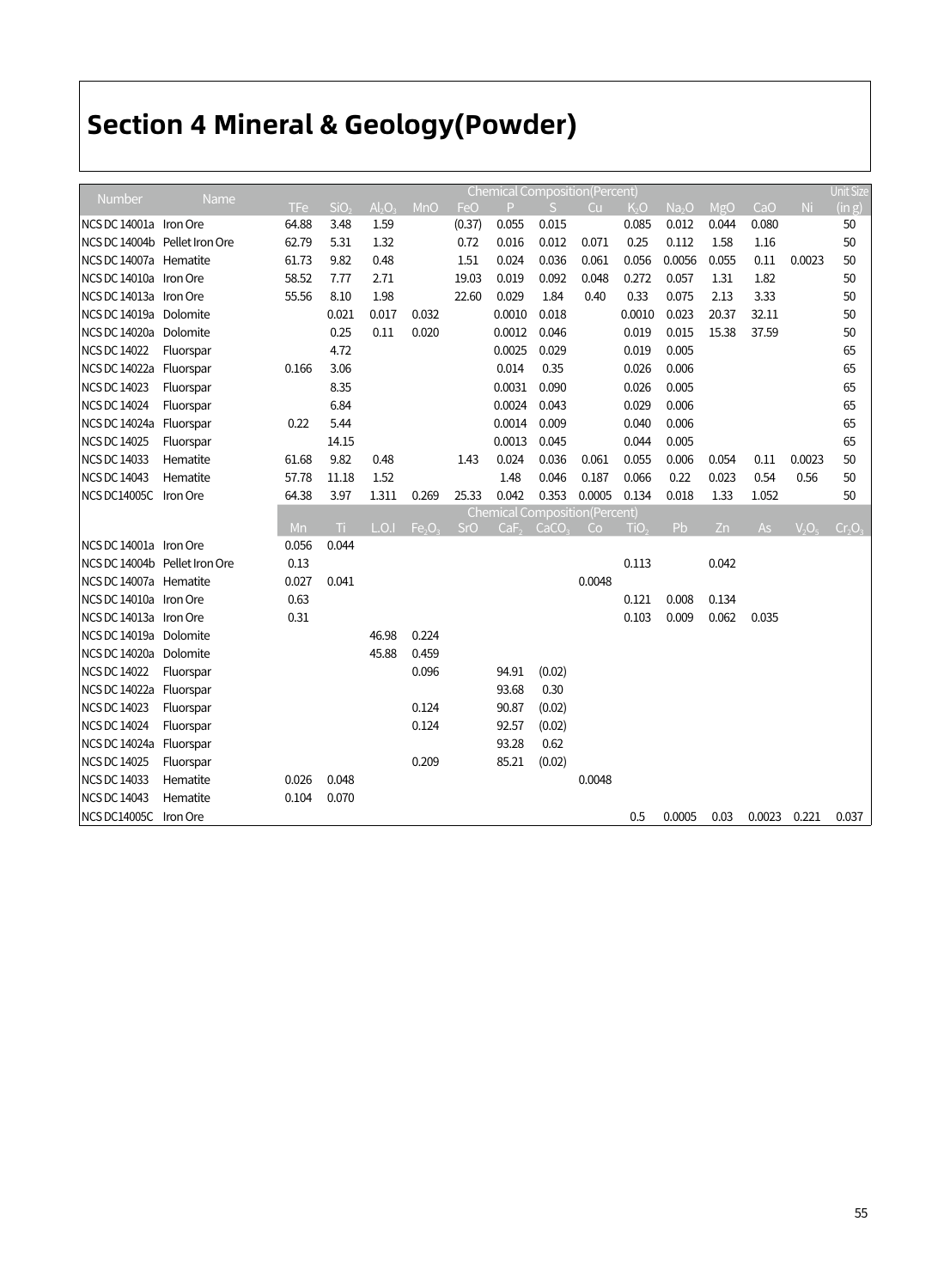| <b>Number</b>                                      | Name                                | CaF <sub>2</sub> | SiO <sub>2</sub>                      | CaCO <sub>2</sub>           | S.                             | P.           | K-O        | <b>Chemical Composition (Percent)</b><br>Na <sub>2</sub> O | TFe           | $Al_2O_3$        | FeO              | TiO <sub>2</sub> |                      | CaO               | <b>Unit Size</b> |
|----------------------------------------------------|-------------------------------------|------------------|---------------------------------------|-----------------------------|--------------------------------|--------------|------------|------------------------------------------------------------|---------------|------------------|------------------|------------------|----------------------|-------------------|------------------|
| <b>NCS DC 14047</b>                                |                                     | 65.80            | 31.04                                 | 0.060                       | 0.26                           | 0.0027       | 0.093      | 0.009                                                      | 0.49          |                  |                  |                  | MgO                  |                   | (in g)<br>65     |
|                                                    | Fluospor                            | 76.79            | 21.10                                 | 0.34                        |                                | 0.0021       | 0.081      | 0.007                                                      | 0.40          |                  |                  |                  |                      |                   | 65               |
| <b>NCS DC 14048</b>                                | Fluospor                            |                  |                                       |                             | 0.11                           |              |            |                                                            |               |                  |                  |                  |                      |                   | 65               |
| <b>NCS DC 14049</b>                                | Iron Ore                            |                  | 4.62                                  |                             | 0.020                          | 0.037        | 0.33       | 0.027                                                      | 63.86         | 2.04             | 0.25             | 0.12             | 0.056                | 0.082             |                  |
| <b>NCS DC 14050</b>                                | Limestone                           |                  | 7.97                                  |                             | 0.039                          | 0.0033       | 0.021      | 0.015                                                      |               | 0.36             |                  |                  | 9.45                 | 42.62             | 50               |
|                                                    |                                     | Mn               | Fe <sub>2</sub> O <sub>3</sub>        | MnO                         | L.O.                           | m            | Sr         |                                                            |               |                  |                  |                  |                      |                   |                  |
| <b>NCS DC 14049</b>                                | Iron Ore                            | 0.17             |                                       |                             |                                |              |            |                                                            |               |                  |                  |                  |                      |                   |                  |
| <b>NCS DC 14050</b>                                | Limestone                           |                  | 0.260                                 | 0.015                       | 38.80                          | 0.0096       | 0.017      |                                                            |               |                  |                  |                  |                      |                   |                  |
|                                                    |                                     |                  |                                       |                             |                                |              |            | <b>Chemical Composition (Percent)</b>                      |               |                  |                  |                  |                      |                   | <b>Unit Size</b> |
| <b>Number</b>                                      | Name                                | TFe              | FeO                                   | SiO <sub>2</sub>            | $Al_2O_3$                      | CaO          | MgO        | MnO                                                        | P.            | TiO <sub>2</sub> | $S_{-}$          | $K_2O$           | Na <sub>2</sub> O    | Cu                | (in g)           |
| NCS DC 14009a Sintered Ore                         |                                     | 55.58            | 20.06                                 | 9.95                        | 2.38                           | 3.62         | 5.99       | 0.097                                                      | 0.017         | 0.266            | 0.106            | 0.316            | 0.068                | 0.017             | 50               |
| NCS DC 14014b Limestone                            |                                     |                  |                                       | 0.073                       | 0.079                          | 55.12        | 0.73       | 0.0058                                                     | 0.0013        |                  | 0.010            | 0.0030 0.0075    |                      |                   | 50               |
| NCS DC 14015b Limestone                            |                                     |                  |                                       | 2.06                        | 0.74                           | 51.41        | 2.31       | 0.013                                                      | 0.0021        |                  | 0.273            | 0.0062 0.0073    |                      |                   | 50               |
| NCS DC 14017b Limestone                            |                                     |                  |                                       | 0.85                        | 0.61                           | 54.11        | 0.79       | 0.0074 0.0017                                              |               |                  | 0.182            | 0.0038           | 0.021                |                   | 50               |
| NCS DC 14018b Dolomite                             |                                     |                  |                                       | 0.77                        | 0.23                           | 31.96        | 19.92      | 0.031                                                      | 0.0023        |                  | 0.010            | 0.030            | 0.033                |                   | 70               |
| NCS DC 14020b Dolomite                             |                                     |                  |                                       | 4.21                        | 0.92                           | 35.73        | 15.28      | 0.022                                                      | 0.0032        |                  | 0.030            | 0.017            | 0.015                |                   | 70               |
|                                                    | NCS DC 14028d Magnetite Concentrate | 64.37            | 20.96                                 | 2.95                        | 1.10                           | 1.17         | 1.30       |                                                            | 0.013         |                  | 0.371            | 0.036            | 0.017                |                   | 100              |
|                                                    |                                     |                  |                                       |                             |                                |              |            |                                                            |               |                  |                  |                  |                      |                   |                  |
|                                                    |                                     | Z <sub>n</sub>   | Fe <sub>2</sub> O <sub>3</sub>        | L.O.                        | -Ti                            | <b>Sr</b>    | Mn         |                                                            |               |                  |                  |                  |                      |                   |                  |
| NCS DC 14009a Sintered Ore                         |                                     | 0.011            |                                       |                             |                                |              |            |                                                            |               |                  |                  |                  |                      |                   |                  |
| NCS DC 14014b Limestone                            |                                     |                  | 0.341                                 | 43.53                       | 0.0010                         | 0.025        |            |                                                            |               |                  |                  |                  |                      |                   |                  |
| NCS DC 14015b Limestone                            |                                     |                  | 0.838                                 | 41.79                       | 0.0071                         | 0.023        |            |                                                            |               |                  |                  |                  |                      |                   |                  |
| NCS DC 14017b Limestone                            |                                     |                  | 0.319                                 | 42.79                       | 0.0021                         | 0.024        |            |                                                            |               |                  |                  |                  |                      |                   |                  |
| NCS DC 14018b Dolomite                             |                                     |                  | 0.269                                 | 46.24                       | 0.011                          | 0.0081       |            |                                                            |               |                  |                  |                  |                      |                   |                  |
| NCS DC 14020b Dolomite                             |                                     |                  | 0.533                                 | 42.69                       | 0.025                          | 0.026        |            |                                                            |               |                  |                  |                  |                      |                   |                  |
|                                                    |                                     |                  |                                       |                             |                                |              |            |                                                            |               |                  |                  |                  |                      |                   |                  |
|                                                    |                                     |                  |                                       |                             | 0.294                          |              | 0.147      |                                                            |               |                  |                  |                  |                      |                   |                  |
|                                                    | NCS DC 14028d Magnetite Concentrate |                  |                                       |                             |                                |              |            | <b>Chemical Composition(Percent)</b>                       |               |                  |                  |                  |                      |                   | <b>Unit Size</b> |
| <b>Number</b>                                      | Name                                | <b>TFe</b>       | <b>FeO</b>                            | SiO <sub>2</sub>            | Al <sub>2</sub> O <sub>3</sub> | CaO          | <b>MgO</b> | P.                                                         | S.            | Cu.              | Mn               | TL.              | K <sub>2</sub> O     | Na <sub>2</sub> O | (in g)           |
| <b>NCS DC 14202</b>                                | Sintering ore                       | 52.77            | 6.55                                  | 7.51                        | 2.54                           | 11.33        | 2.02       | 0.060                                                      | 0.033         | 0.012            | 0.199            | 0.062            | 0.078                | 0.033             | 50               |
| <b>NCS DC 14203</b>                                | Sintering ore                       | 57.63            | 10.80                                 | 5.38                        | 1.37                           | 8.17         | 1.65       | 0.102                                                      | 0.025         | 0.0063           | 0.174            | 0.113            | 0.065                | 0.046             | 50               |
| <b>NCS DC 14204</b>                                | Sintering ore                       | 54.62            | 9.26                                  | 7.94                        | 1.49                           | 9.29         | 1.74       | 0.039                                                      | 0.024         | 0.014            | 0.193            | 0.092            | 0.046                | 0.019             | 50               |
| <b>NCS DC 14205</b>                                | Sintering ore                       | 53.99            | 9.34                                  | 6.61                        | 2.69                           | 10.28        | 2.31       | 0.061                                                      | 0.017         | 0.0087           | 0.190            | 0.099            | 0.078                | 0.037             | 50               |
| <b>NCS DC 14206</b>                                | Sintering ore                       | 51.13            | 9.22                                  | 8.58                        | 2.44                           | 9.46         | 4.40       | 0.066                                                      | 0.059         | 0.007            | 0.179            | 0.094            | 0.080                | 0.040             | 50               |
| <b>NCS DC 14208</b>                                | Iron Ore                            | 65.56            | 26.01                                 | 6.09                        | 0.28                           | 0.11         | 0.11       |                                                            | 0.0155 0.0045 | 0.001            | 0.135            | 0.283            | 0.009                | 0.006             | 50               |
|                                                    |                                     |                  |                                       |                             |                                |              |            | <b>Chemical Composition (Percent)</b>                      |               |                  |                  |                  |                      |                   | <b>Unit Size</b> |
| <b>Number</b>                                      | <b>Name</b>                         | TFe              | <b>FeO</b>                            | SiO <sub>2</sub>            | $\mathsf{Al}_2\mathsf{O}_3$    | CaO          | <b>MgO</b> | <sub>S</sub>                                               | P.            | MnO              | TiO <sub>2</sub> | $V_2O_5$         | K <sub>2</sub> O     | Na <sub>2</sub> O | (in g)           |
| NCS DC14201a Sintered Ore                          |                                     | 50.71            | 10.363                                | 5.03                        | 1.907                          | 10.899       | 3.366      | 0.11                                                       | 0.161         | 0.669            | 0.112            | 0.024            | 0.114                | 0.0963            | 50               |
| NCS DC14202a Sintered Ore                          |                                     | 53.364           | 9.133                                 | 5.646                       | 2.119                          | 8.606        | 2.783      |                                                            | 0.0373 0.0727 | 0.549            | 0.133            |                  | 0.0313 0.1071 0.0326 |                   | 50               |
| NCS DC14203a Sintered Ore                          |                                     | 54.58            | 18.76                                 | 5.85                        | 1.269                          | 8.578        | 1.98       |                                                            | 0.0269 0.0383 | 0.415            | 0.109            |                  | 0.0319 0.0919 0.0265 |                   | 50               |
| NCS DC14204a Sintered Ore                          |                                     |                  | 54.21 10.606                          | 4.53                        | 0.93                           | 9.604        | 2.965      |                                                            | 0.0443 0.0852 | 0.716            |                  | 0.0756 0.0229    | 0.102                | 0.0973            | 50               |
| NCS DC14205a Sintered Ore                          |                                     | 50.967 7.832     |                                       | 5.504                       | 1.351                          | 11.065       | 2.577      |                                                            | 0.0371 0.0616 | 0.495            | 0.11             | 0.0316           | 0.106                | 0.111             | 50               |
| NCS DC14206a Sintered Ore                          |                                     |                  | 57.61 23.435                          | 3.637                       | 1.039                          | 7.464        | 1.929      |                                                            | 0.0316 0.0956 | 0.505            | 0.09             | 0.0259           | 0.083                | 0.0683            | 50               |
| NCS DC14208a Iron Ore                              |                                     | 66.53            | 26.34                                 | 6.062                       | 0.31                           | 0.097        | 0.039      | 0.008                                                      | 0.015         | 0.279            | 0.5              | 0.231            | 0.015                | 0.007             | 50               |
|                                                    |                                     |                  |                                       |                             |                                |              |            |                                                            |               |                  |                  |                  |                      |                   |                  |
|                                                    |                                     | Cu               | Pb                                    | As                          | Zn                             | $Cr_2O_3$    |            |                                                            |               |                  |                  |                  |                      |                   |                  |
| NCS DC14201a Sintered Ore                          |                                     | 0.072            | 0.046                                 | 0.0136                      | 1.519                          | 0.02         |            |                                                            |               |                  |                  |                  |                      |                   |                  |
| NCS DC14202a Sintered Ore                          |                                     |                  | 0.0581 0.034                          | 0.011                       |                                | 1.155 0.0224 |            |                                                            |               |                  |                  |                  |                      |                   |                  |
| NCS DC14203a Sintered Ore                          |                                     | 0.038            |                                       | 0.0152 0.0084 0.4296 0.0245 |                                |              |            |                                                            |               |                  |                  |                  |                      |                   |                  |
| NCS DC14204a Sintered Ore                          |                                     |                  | 0.0716  0.0431  0.0124  1.651  0.0241 |                             |                                |              |            |                                                            |               |                  |                  |                  |                      |                   |                  |
| NCS DC14205a Sintered Ore                          |                                     |                  | 0.0507 0.0282 0.0102 1.016            |                             |                                | 0.0198       |            |                                                            |               |                  |                  |                  |                      |                   |                  |
| NCS DC14206a Sintered Ore<br>NCS DC14208a Iron Ore |                                     | 0.001            | 0.0436 0.0185 0.0073 0.645 0.0269     |                             |                                |              |            |                                                            |               |                  |                  |                  |                      |                   |                  |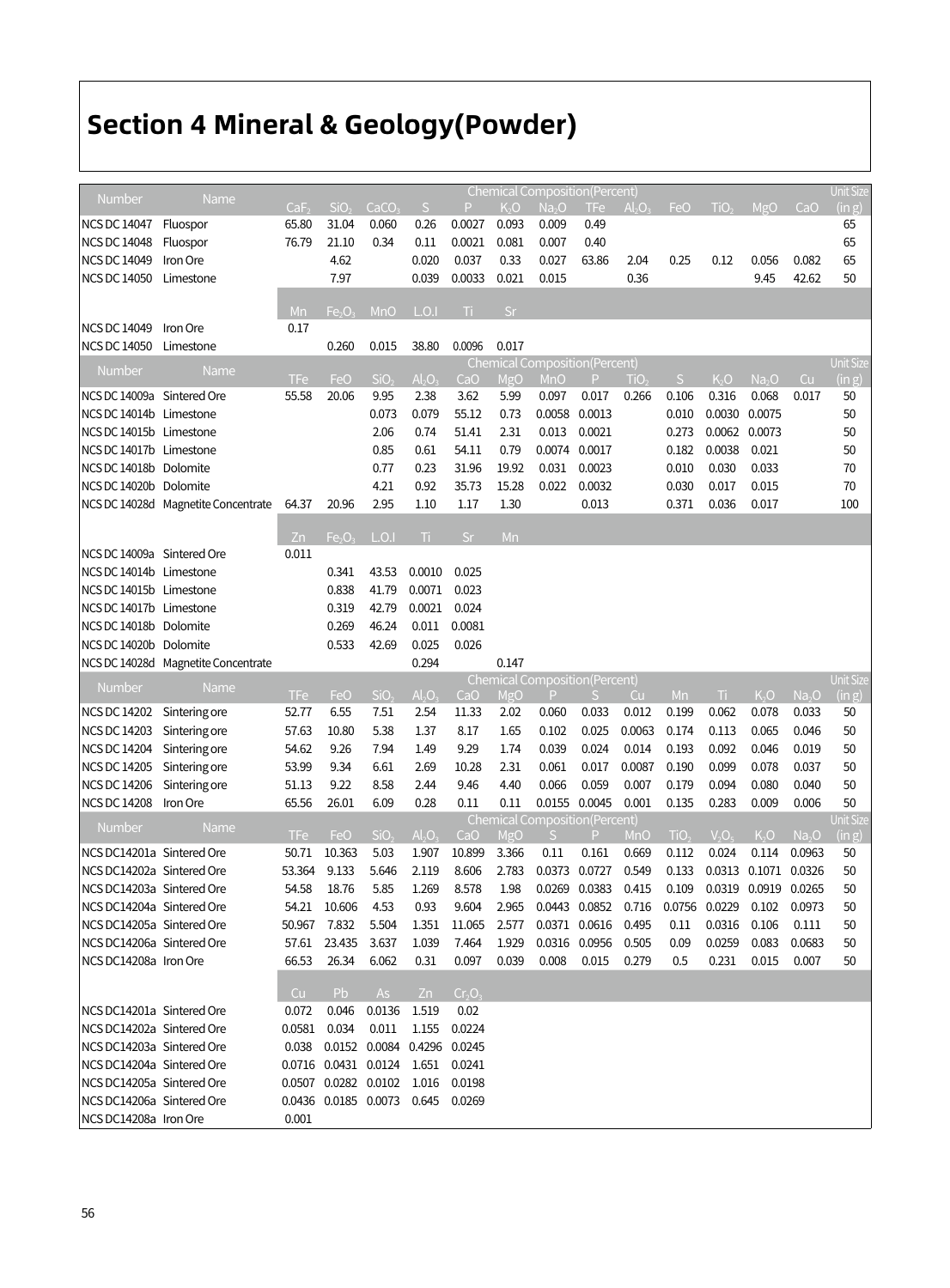| <b>Number</b>      | <b>Name</b>  |           |                |                                |           |           |       | Chemical Composition(Percent)         |        |          |        |          |        |                   | Unit Size |
|--------------------|--------------|-----------|----------------|--------------------------------|-----------|-----------|-------|---------------------------------------|--------|----------|--------|----------|--------|-------------------|-----------|
|                    |              | TFe       | FeO            | SiO <sub>2</sub>               | $Al_2O_3$ | CaO       | MgO   |                                       |        | MnO      | TiO    | $V_2O_6$ | $K_2O$ | Na <sub>2</sub> O | (in g)    |
| <b>NCS DC14217</b> | Sintered Ore | 50.53     | 9.867          | 4.84                           | 1.12      | 10.811    | 4.03  | 0.0474                                | 0.0826 | 0.667    | 0.0758 | 0.0225   | 0.106  | 0.0983            | 50        |
| <b>NCS DC14218</b> | Sintered Ore | 57.57     | 4.8            | 6.293                          | 2.329     | 3.534     | 2.324 | 0.0261                                | 0.0343 | 0.209    | 0.196  | 0.05     | 0.176  | 0.0911            | 50        |
| <b>NCS DC14219</b> | Sintered Ore | 54.63     | 9.305          | 5.03                           | 1.284     | 8.322     | 2.845 | 0.0422                                | 0.07   | 0.588    | 0.102  | 0.0319   | 0.122  | 0.0978            | 50        |
|                    |              |           |                |                                |           |           |       |                                       |        |          |        |          |        |                   |           |
|                    |              | <b>Cu</b> | P <sub>b</sub> | As                             | Zn        | $Cr_2O_3$ |       |                                       |        |          |        |          |        |                   |           |
| NCS DC14217        | Sintered Ore | 0.0698    | 0.0438         | 0.0137                         | 1.483     | 0.0235    |       |                                       |        |          |        |          |        |                   |           |
| <b>NCS DC14218</b> | Sintered Ore | 0.0272    | 0.0113         | 0.0036                         | 0.117     | 0.0193    |       |                                       |        |          |        |          |        |                   |           |
| <b>NCS DC14219</b> | Sintered Ore | 0.0647    | 0.0376         | 0.011                          | 1.242     | 0.0231    |       |                                       |        |          |        |          |        |                   |           |
|                    |              |           |                |                                |           |           |       | <b>Chemical Composition (Percent)</b> |        |          |        |          |        |                   | Unit Size |
| <b>Number</b>      | <b>Name</b>  | SiO,      | $Al_2O_3$      | Fe <sub>2</sub> O <sub>2</sub> | CaO       | MgO       | K,O   | Ja-O                                  | TiO    | $P_2O_5$ | L.O.   |          |        |                   | (in g)    |
| NCS DC14220        | Bauxite      | 26.56     | 63.53          | 1.97                           | 0.98      | 1.93      | 0.35  | 0.21                                  | 2.59   | 0.26     | 1.39   |          |        |                   | 50        |
| INCS DC14221       | Bauxite      | 10.07     | 83.61          | 1.71                           | 0.45      | 0.18      | 0.2   | 0.036                                 | 3.27   | 0.22     | 0.098  |          |        |                   | 50        |
| <b>NCS DC14222</b> | Bauxite      | 6.01      | 87.5           | 1.61                           | 0.58      | 0.12      | 0.087 | 0.15                                  | 3.14   | 0.13     | 0.61   |          |        |                   | 50        |
| <b>NCS DC14223</b> | Bauxite      | 6.97      | 88.34          | 1.24                           | 0.29      | 0.4       | 0.078 | 0.28                                  | 1.57   | 0.11     | 0.66   |          |        |                   | 50        |
| <b>NCS DC14224</b> | Corundum     | 0.68      | 96             | 0.21                           | 0.31      | 0.28      | 0.048 | 0.014                                 | 2.28   | 0.024    | (0.04) |          |        |                   | 50        |
| <b>NCS DC14225</b> | Corundum     | 0.061     | 99.04          | 0.043                          | 0.029     | 0.012     | 0.002 | 0.45                                  | 0.024  | 0.016    | 0.29   |          |        |                   | 50        |
| NCS DC14226        | Corundum     | 0.061     | 99.02          | 0.04                           | 0.028     | 0.013     | 0.003 | 0.43                                  | 0.02   | 0.013    | 0.34   |          |        |                   | 50        |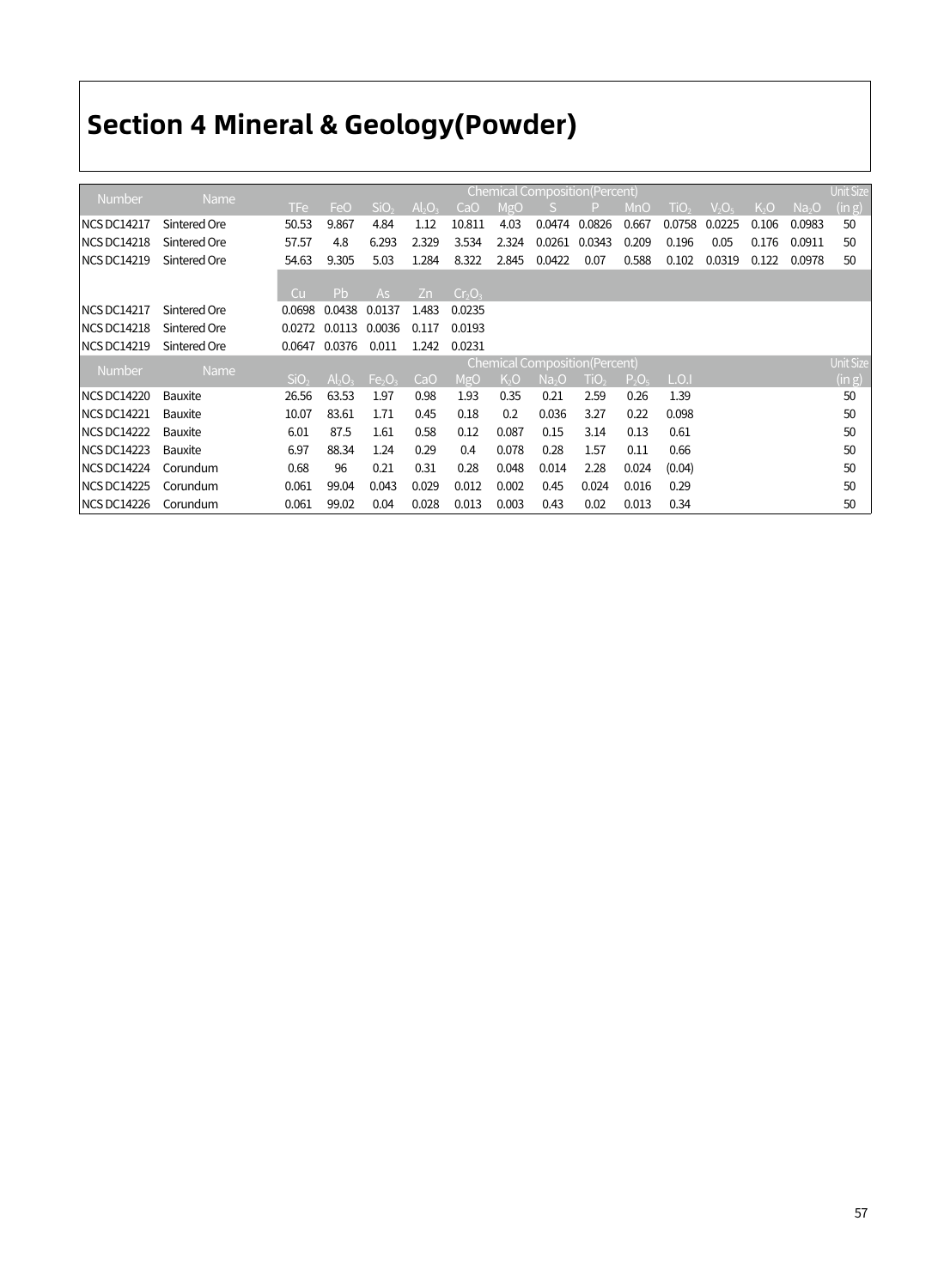| <b>Number</b>              | <b>Name</b>                      | <b>TFe</b>       | SiO <sub>2</sub>  | $Al_2O_3$                      | CaO        | <b>MgO</b>      | P        | <b>Chemical Composition (Percent)</b><br>S. | K <sub>2</sub> O | Na <sub>2</sub> O | <b>TMn</b>        | TiO <sub>2</sub> | MnO <sub>2</sub> | As                 | <b>Unit Size</b><br>(in g) |
|----------------------------|----------------------------------|------------------|-------------------|--------------------------------|------------|-----------------|----------|---------------------------------------------|------------------|-------------------|-------------------|------------------|------------------|--------------------|----------------------------|
| <b>NCS DC 14209</b>        | Manganese Ore                    | 8.83             | 21.83             | 5.57                           | 12.70      | 0.60            | 0.199    | 0.115                                       | 1.04             | 0.046             | 18.26             | 0.20             | 25.41            | 0.031              | 50                         |
| <b>NCS DC 14210</b>        | Manganese Ore                    | 9.66             | 28.05             | 7.47                           | 2.46       | 1.67            | 0.171    | 0.100                                       | 1.11             | 0.061             | 22.09             | 0.26             | 30.28            | 0.034              | 50                         |
| <b>NCS DC 14211</b>        | Manganese Ore                    | 10.96            | 21.85             | 6.91                           | 2.30       | 0.74            | 0.163    | 0.084                                       | 0.99             | 0.059             | 26.25             | 0.24             | 36.87            | 0.051              | 50                         |
| <b>NCS DC 14212</b>        | Manganese Ore                    | 10.16            | 19.80             | 6.48                           | 1.87       | 0.65            | 0.149    | 0.079                                       | 0.86             | 0.058             | 29.40             | 0.22             | 42.13            | 0.059              | 50                         |
|                            |                                  |                  |                   |                                |            |                 |          | 0.053                                       |                  |                   |                   |                  |                  |                    | 50                         |
| <b>NCS DC 14213</b>        | Manganese Ore                    | 10.28            | 13.04             | 3.77                           | 2.47       | 0.75            | 0.104    | <b>Chemical Composition(Percent)</b>        | 0.40             | 0.056             | 35.71             | 0.14             | 53.06            | 0.107              | <b>Unit Size</b>           |
| <b>Number</b>              | Name                             | SiO <sub>2</sub> | $Al_2O_3$         | Fe <sub>2</sub> O <sub>2</sub> | CaO        | <b>MgO</b>      | $P_2O_5$ | <b>MnO</b>                                  | $K_2O^*$         | Na <sub>2</sub> O | TiO <sub>2</sub>  | L.O.             |                  |                    | (in g)                     |
| <b>NCS DC 14214</b>        | Magnesia                         | 0.595            | 0.507             | 0.53                           | 1.24       | 96.75           | 0.058    | 0.052                                       | 0.005            | 0.025             | 0.019             | 0.19             |                  |                    | 50                         |
| <b>NCS DC 14215</b>        | Magnesia                         | 2.09             | 0.26              | 0.819                          | 1.63       | 94.1            | 0.125    | 0.052                                       | 0.005            | 0.009             | 0.018             | 0.89             |                  |                    | 50                         |
| <b>NCS DC 14216</b>        | Magnesia                         | 6.55             | 0.714             | 0.799                          | 2.42       | 87.26           | 0.037    | 0.051                                       | 0.009            | 0.034             | 0.027             | 2.07             |                  |                    | 50                         |
|                            |                                  |                  |                   |                                |            |                 |          | <b>Chemical Composition (Percent)</b>       |                  |                   |                   |                  |                  |                    | <b>Unit Size</b>           |
| <b>Number</b>              | <b>Name</b>                      | <b>TFe</b>       | SiO <sub>2</sub>  | $Al_2O_3$                      | <b>MnO</b> | P.              | S.       | Cu.                                         | TiO <sub>2</sub> | <b>MgO</b>        | CaO               |                  |                  |                    | (in g)                     |
| <b>NCS DC 15001</b>        | Iron Ore                         | 62.52            | 4.88              | 2.66                           | 0.061      | 0.056           |          | 0.0152 0.0016                               | 0.104            | 0.044             | 0.023             |                  |                  |                    | 100                        |
| NCS DC 15002a Iron Ore     |                                  | 55.81            | 13.00             | 1.93                           | 0.026      | 0.011           | 0.469    | 0.134                                       | 0.083            | 0.36              | 1.10              |                  |                  |                    | 50                         |
|                            | NCS DC 15004 Zhao-Cheng Iron Ore | 47.86            | 27.95             | 1.12                           | 0.082      | 0.032           | 0.235    | 0.0023                                      | 0.068            | 0.96              | 1.72              |                  |                  |                    | 100                        |
| NCS DC 15005 Import Iron   |                                  | 62.36            | 4.69              | 2.56                           | 0.112      | 0.073           | 0.022    | 0.0019                                      | 0.113            | 0.062             | 0.050             |                  |                  |                    | 100                        |
|                            |                                  |                  |                   |                                |            |                 |          |                                             |                  |                   |                   |                  |                  |                    |                            |
|                            |                                  | K <sub>2</sub> O | Na <sub>2</sub> O | Fe <sub>O</sub>                | As         | <b>Pb</b>       | Zn       |                                             |                  |                   |                   |                  |                  |                    |                            |
| NCS DC 15002a Iron Ore     |                                  | 0.433            | 0.33              | 1.86                           | 0.23       | 0.319           | 0.161    |                                             |                  |                   |                   |                  |                  |                    |                            |
|                            | NCS DC 15004 Zhao-Cheng Iron Ore | 0.062            | 0.043             | 21.99                          |            |                 |          |                                             |                  |                   |                   |                  |                  |                    |                            |
| <b>NCS DC 15005</b>        | Import Iron                      | 0.015            | 0.015             | 0.48                           |            |                 |          |                                             |                  |                   |                   |                  |                  |                    |                            |
|                            |                                  |                  |                   |                                |            |                 |          | <b>Chemical Composition (Percent)</b>       |                  |                   |                   |                  |                  | Acid               | <b>Unit Size</b>           |
| <b>Number</b>              | <b>Name</b>                      | TFe              | SiO <sub>2</sub>  | $\mathsf{Al}_2\mathsf{O}_3$    | Mn         | P               | S.       | <b>MgO</b>                                  | <b>FeO</b>       | CaO               | MnO               | TMn              |                  | $B_2O_3$ insoluble | (in g)                     |
| <b>NCS DC 16002</b>        | Iron Concentrate                 | 71.79            | 0.36              | 0.069                          | 0.053      | 0.0022          | 0.055    | 0.038                                       | 28.69            |                   |                   |                  |                  |                    | 100                        |
| <b>NCS DC 16004</b>        | Manganese ore                    | 3.65             | 10.76             | 1.21                           |            | 0.314           |          | 1.11                                        |                  | 15.95             | 44.24             | 30.16            |                  |                    | 60                         |
| <b>NCS DC 16005</b>        | Iron ore                         | 52.98            | 4.51              |                                |            | 0.016           | 1.242    | 11.64                                       | 26.13            | 0.149             |                   |                  | 5.65             | 4.72               | 100                        |
| <b>NCS DC 16006</b>        | Limestone                        |                  | 3.72              | 0.885                          |            | 0.0054          | 0.101    | 4.55                                        |                  | 65.20             | 0.013             |                  |                  |                    | 15                         |
|                            |                                  |                  |                   |                                |            |                 |          |                                             |                  |                   |                   |                  |                  |                    |                            |
|                            |                                  | K <sub>2</sub> O | Na <sub>2</sub> O | Fe <sub>2</sub> O <sub>3</sub> | L.O.       |                 |          |                                             |                  |                   |                   |                  |                  |                    |                            |
| <b>NCS DC 16006</b>        | Limestone                        | 0.19             | 0.021             | 0.46                           | 25.06      |                 |          |                                             |                  |                   |                   |                  |                  |                    |                            |
| <b>Number</b>              | <b>Name</b>                      |                  |                   |                                |            |                 |          | <b>Chemical Composition (Percent)</b>       |                  |                   |                   |                  |                  |                    | <b>Unit Size</b>           |
|                            |                                  | <b>TFe</b>       | SiO <sub>2</sub>  | $\mathsf{Al}_2\mathsf{O}_3$    | <b>MnO</b> | Fe <sub>O</sub> | P.       | S.                                          | TiO <sub>2</sub> | $K_2O$            | Na <sub>2</sub> O | <b>MgO</b>       | CaO              |                    | (in g)                     |
| <b>NCS DC 18011</b>        | Iron Ore                         | 61.80            | 4.52              | 3.05                           | 0.170      | 0.30            | 0.076    | 0.022                                       | 0.134            |                   |                   | 0.102            | 0.051            |                    | 100                        |
| <b>NCS DC 18012</b>        | Iron Ore                         | 55.51            | 7.62              | 5.54                           | 0.455      | 9.04            | 0.376    | 0.023                                       | 0.129            | 0.069             |                   | 0.67             | 0.42             |                    | 100                        |
| <b>NCS DC 18014</b>        | Iron Ore                         | 65.87            | 3.15              | 1.39                           | 0.042      | 0.43            | 0.073    | 0.021                                       | 0.061            | 0.197             |                   | 0.023            |                  |                    | 100                        |
| <b>NCS DC 18017</b>        | Sintering ore                    | 48.44            | 8.40              | 2.98                           | 0.81       | 11.17           | 0.065    | 0.155                                       | 0.23             |                   |                   | 2.32             |                  |                    | 100                        |
| <b>NCS DC 18018</b>        | Sintering ore                    | 54.90            | 5.81              | 2.34                           | 0.29       | 7.87            | 0.064    | 0.036                                       | 0.50             |                   |                   | 2.41             |                  |                    | 100                        |
| NCS DC 18019 Sintering ore |                                  | 54.03            | 6.11              | 2.57                           | 0.70       | 7.98            | 0.073    | 0.027                                       | 0.24             |                   |                   | 2.71             |                  |                    | 100                        |
| NCS DC 18020 Sintering ore |                                  | 41.81            | 10.21             | 3.23                           | 1.80       | 21.87           | 0.159    | 0.302                                       | 0.50             |                   |                   | 4.85             |                  |                    | 100                        |
|                            |                                  |                  |                   |                                |            |                 |          |                                             |                  |                   |                   |                  |                  |                    |                            |
|                            |                                  | CaO              | As                | Zn                             | <b>Pb</b>  |                 |          |                                             |                  |                   |                   |                  |                  |                    |                            |
| NCS DC 18014 Iron Ore      |                                  | 0.15             |                   |                                |            |                 |          |                                             |                  |                   |                   |                  |                  |                    |                            |
| NCS DC 18015 Iron Ore      |                                  | 9.25             |                   |                                |            |                 |          |                                             |                  |                   |                   |                  |                  |                    |                            |
| NCS DC 18017 Sintering ore |                                  | 15.52            | 0.030             | 0.13                           | 0.061      |                 |          |                                             |                  |                   |                   |                  |                  |                    |                            |
| NCS DC 18018 Sintering ore |                                  | 10.36            |                   |                                |            |                 |          |                                             |                  |                   |                   |                  |                  |                    |                            |
| NCS DC 18019 Sintering ore |                                  | 10.50            | 0.021             |                                |            |                 |          |                                             |                  |                   |                   |                  |                  |                    |                            |
| NCS DC 18020 Sintering ore |                                  | 18.30            |                   | 0.051 0.223 0.208              |            |                 |          |                                             |                  |                   |                   |                  |                  |                    |                            |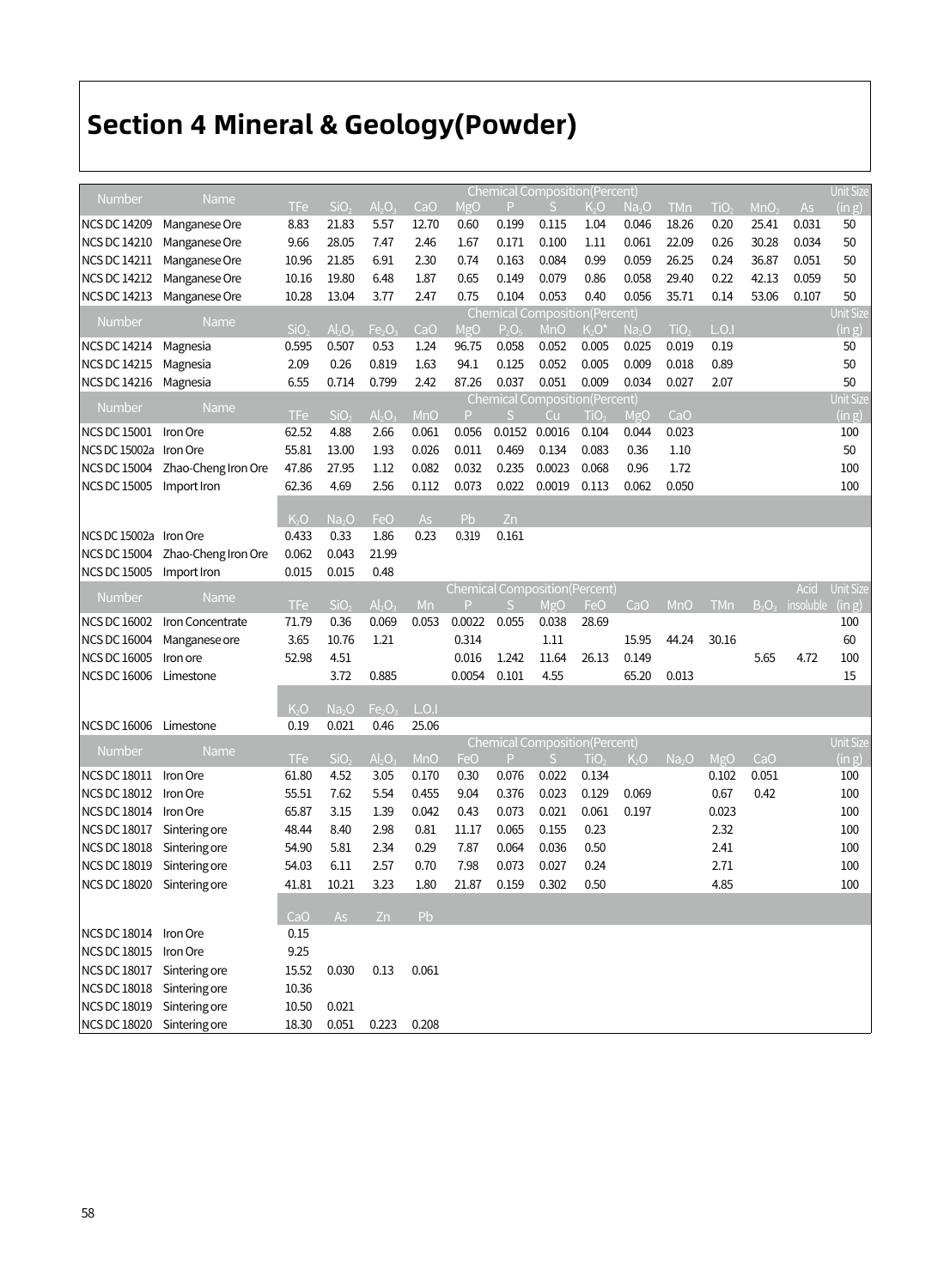|                             |                                     |                  |                  |                  |                   |                               |            |            | <b>Chemical Composition(Percent)</b>  |                |               |         |        |       | <b>Unit Size</b> |
|-----------------------------|-------------------------------------|------------------|------------------|------------------|-------------------|-------------------------------|------------|------------|---------------------------------------|----------------|---------------|---------|--------|-------|------------------|
| <u>Number</u>               | Name                                | <b>TFe</b>       | SiO <sub>2</sub> | $Al_2O_3$        | <b>MnO</b>        | P.                            | TiO.       | <b>MgO</b> | CaO                                   |                |               |         |        |       | $(\text{in } g)$ |
| <b>NCS DC 19013</b>         | Iron Ore                            | 42.89            | 22.08            | 4.1              | 1.66              | 0.099                         | 0.26       | 0.51       | 0.124                                 |                |               |         |        |       | 50               |
|                             |                                     |                  |                  |                  |                   |                               |            |            | <b>Chemical Composition (Percent)</b> |                |               |         |        |       | <b>Unit Size</b> |
| Numb <u>er</u>              | <b>Name</b>                         | SiO <sub>2</sub> | $Al_2O_3$        | CaO              | MgO               | V <sub>2</sub> O <sub>1</sub> | FeO        | <b>MnO</b> | <b>TFe</b>                            | K <sub>0</sub> | $Cr_2O_3$     | P       | S.     | Zn    | (in g)           |
| NCS DC19008a                | V-Ti Magnetite                      | 28.36            | 11.11            | 10.71            | 11.79             | 0.158                         | 13.92      | 0.268      | 18.54                                 | 0.189          |               | 0.108   | 0.285  |       | 100              |
|                             | NCS DC 19003b V-Ti Iron Concentrate | 1.4              | 3.36             | 0.055            | 1.34              | 0.78                          | 26.53      | 0.43       | 59.51                                 |                | 0.042         | 0.0049  | 0.013  | 0.028 | 70               |
|                             | NCS DC 19003c V-Ti-Iron Concentrate | 2.96             | 3.33             | 0.326            | 3.14              | 0.708                         | 33.43      | 0.434      | 56.68                                 | 0.012          | 0.033         | 0.0042  | 0.406  |       | 100              |
| <b>NCS DC 19016</b>         | V-Ti Pellet                         | 6.43             | 3.07             | 1.08             | 1.88              | 0.51                          | 1.01       | 0.199      | 55.23                                 | 0.123          | 0.34          | 0.037   | 0.0087 | 0.033 | 100              |
| <b>NCS DC 19017</b>         | Titanium concentrate                | 5.99             | 1.64             | 1.75             | 5.18              | 0.09                          | 32.56      | 0.709      | 29.12                                 |                | 0.014         | 0.117   | 0.008  |       | 100              |
| <b>NCS DC 19018</b>         | Titanium concentrate                | 11.73            | 4.47             | 3.14             | 6.88              | 0.101                         | 29.7       | 0.524      | 27.3                                  |                | 0.0085        | 0.558   | 0.028  |       | 100              |
| <b>NCS DC 19019</b>         | Titanium concentrate                | 0.578            | 0.53             | 0.028            | 0.32              | 0.137                         | 25.05      | 1.55       | 34.56                                 |                | 0.054         | 0.0048  | 0.01   |       | 100              |
| <b>NCS DC 19020</b>         | V-Ti sintered Ore                   | 5.50             | 3.28             | 9.94             | 3.05              | 0.481                         | 7.76       | 0.426      | 49.42                                 | 0.166          |               | 0.028   | 0.026  |       | 100              |
|                             |                                     |                  |                  |                  |                   |                               |            |            |                                       |                |               |         |        |       |                  |
|                             |                                     | Co               | Ni.              | TiO <sub>2</sub> | Na <sub>2</sub> O | $Co^*$                        | $Cu*$      | $Ni*$      | $Cr^{\star}$                          |                |               |         |        |       |                  |
| NCS DC19008a V-Ti Magnetite |                                     |                  |                  | 7.56             | 0.735             | 0.010                         | 0.012      | 0.008      | 0.002                                 |                |               |         |        |       |                  |
|                             | NCS DC 19003b V-Ti Iron Concentrate | 0.015            | 0.014            | 10.21            |                   |                               |            |            |                                       |                |               |         |        |       |                  |
|                             | NCS DC 19003c V-Ti-Iron Concentrate |                  | 0.025            | 10.25            | 0.036             |                               |            |            |                                       |                |               |         |        |       |                  |
| <b>NCS DC 19016</b>         | V-Ti Pellet                         | 0.01             | 0.021            | 7.69             | 0.173             |                               |            |            |                                       |                |               |         |        |       |                  |
| <b>NCS DC 19017</b>         | Titanium concentrate                |                  |                  | 45.71            |                   |                               |            |            |                                       |                |               |         |        |       |                  |
| <b>NCS DC 19018</b>         | Titanium concentrate                |                  |                  | 33.94            |                   |                               |            |            |                                       |                |               |         |        |       |                  |
| <b>NCS DC 19019</b>         | Titanium concentrate                |                  |                  | 49.78            |                   |                               |            |            |                                       |                |               |         |        |       |                  |
| <b>NCS DC 19020</b>         | V-Ti sintered Ore                   |                  |                  | 7.12             | 0.061             |                               |            |            |                                       |                |               |         |        |       |                  |
| <b>Number</b>               | <b>Name</b>                         | <b>TFe</b>       | SiO <sub>2</sub> | $Al_2O_3$        | <b>MnO</b>        | P.                            | S.         | TiO-       | Chemical Composition(Percent)         | CaO            | L.O.          |         |        |       | <b>Unit Size</b> |
| <b>NCS DC 21001</b>         | Serpentinite                        | 5.47             | 41.37            | 3.34             | 0.131             | 0.012                         | 0.066      | 0.180      | <b>MgO</b><br>34.25                   | 2.97           | 8.86          |         |        |       | (in g)<br>50     |
|                             |                                     |                  |                  |                  |                   |                               |            |            | <b>Chemical Composition (Percent)</b> |                |               |         |        |       | <b>Unit Size</b> |
| Number                      | Name                                | <b>TFe</b>       | SiO <sub>2</sub> | $Al_2O_3$        | P.                | S.                            | <b>MgO</b> | CaO        | $Cr_2O_3$                             | Ca             | $\mathsf{Al}$ | Fe      | Mn     | TL.   | (in g)           |
| <b>NCS DC 25002</b>         | Chromite                            | 9.71             | 11.71            | 10.97            | 0.0072 0.0017     |                               | 20.59      | 0.82       | 36.31                                 |                |               |         |        |       | 100              |
| <b>NCS DC 25007</b>         | Silicon used in                     |                  |                  |                  |                   |                               |            |            |                                       | 0.34           | 0.24          | 0.39    |        |       | 50               |
|                             | Industry                            |                  |                  |                  |                   |                               |            |            |                                       |                |               |         |        |       |                  |
| <b>NCS DC 25008</b>         | Manganese Ores                      |                  | 9.51             | 6.81             | 0.091             |                               | 0.077      | 0.071      |                                       |                |               | 3.21    | 45.47  | 0.087 | 50               |
|                             |                                     | B                |                  |                  |                   |                               |            |            |                                       |                |               |         |        |       |                  |
| <b>NCS DC 25008</b>         | Manganese Ores                      | 0.0018           |                  |                  |                   |                               |            |            |                                       |                |               |         |        |       |                  |
|                             |                                     |                  |                  |                  |                   |                               |            |            | <b>Chemical Composition (Percent)</b> |                |               |         |        |       | <b>Unit Size</b> |
| Number                      | Name                                | TMn              | <b>TFe</b>       | SiO <sub>2</sub> | P.                | CaO                           | <b>MgO</b> | $Al_2O_3$  | MnO <sub>2</sub>                      | m.             | Zn            | Pb.     | Co     | Cu    | (in g)           |
| <b>NCS DC 26701</b>         | Manganese ore                       | 44.95            | 10.50            | 5.41             | 0.033             | 7.53                          | 1.05       | 0.37       | (32.31)                               | 0.010          | 0.013         | 0.013   | 0.008  | 0.009 | 50               |
| <b>NCS DC 26702</b>         | Manganese ore                       | 48.53            | 4.93             | 5.56             | 0.080             | 0.37                          | 0.25       | 3.28       | (72.64)                               | 0.102          | 0.016         | 0.012   | 0.014  | 0.005 | 50               |
| <b>NCS DC 26703</b>         | Manganese ore                       | 58.80            | 1.45             | 5.63             | 0.009             | 0.37                          | 0.17       | 0.74       | (62.07)                               | 0.025          | 0.219         | 0.018   | 0.0014 | 0.024 | 50               |
| <b>NCS DC 26704</b>         | Manganese ore                       | 45.2             | 6.03             | 5.55             | 0.127             | 0.103                         | 0.097      | 6.88       | (67.71)                               | 0.092          | 0.052         | (0.007) | 0.096  | 0.033 | 50               |
|                             | NCS DC 26705 Ilmenite concentrate   |                  | 31.40            | 1.98             | 0.045             | 0.16                          | 0.84       | 0.75       |                                       |                |               |         |        |       | 40               |
| <b>NCS DC 26706</b>         | Nickel Iron Ore                     |                  | 47.72            | 5.16             | 0.0027            | 0.13                          | 2.34       | 4.65       |                                       |                |               |         | 0.14   |       | 25               |
|                             |                                     |                  |                  |                  |                   |                               |            |            |                                       |                |               |         |        |       |                  |
|                             |                                     | Ni.              | $\mathsf{C}$     | S                | TiO <sub>2</sub>  | FeO                           | <b>MnO</b> | $V_2O_5$   | $Cr_2O_3$                             | Mn             | Cr            |         |        |       |                  |
|                             | NCS DC 26701 Manganese ore          | (0.002)          | 1.22             | 0.18             |                   |                               |            |            |                                       |                |               |         |        |       |                  |
| <b>NCS DC 26702</b>         | Manganese ore                       | 0.012            | 0.085            | 0.017            |                   |                               |            |            |                                       |                |               |         |        |       |                  |
|                             | NCS DC 26703 Manganese ore          | 0.0024           | 0.034            | 0.003            |                   |                               |            |            |                                       |                |               |         |        |       |                  |
| <b>NCS DC 26704</b>         | Manganese ore                       | 0.039            | 0.09             | 0.028            |                   |                               |            |            |                                       |                |               |         |        |       |                  |
| <b>NCS DC 26705</b>         | Ilmenite concentrate                |                  | 0.043            | 0.004            | 51.35             | 23.81                         | 0.90       | 0.22       | (0.07)                                |                |               |         |        |       |                  |
|                             | NCS DC 26706 Nickel Iron Ore        | 1.05             | 0.25             | 0.12             |                   |                               |            |            |                                       | 0.89           | 2.34          |         |        |       |                  |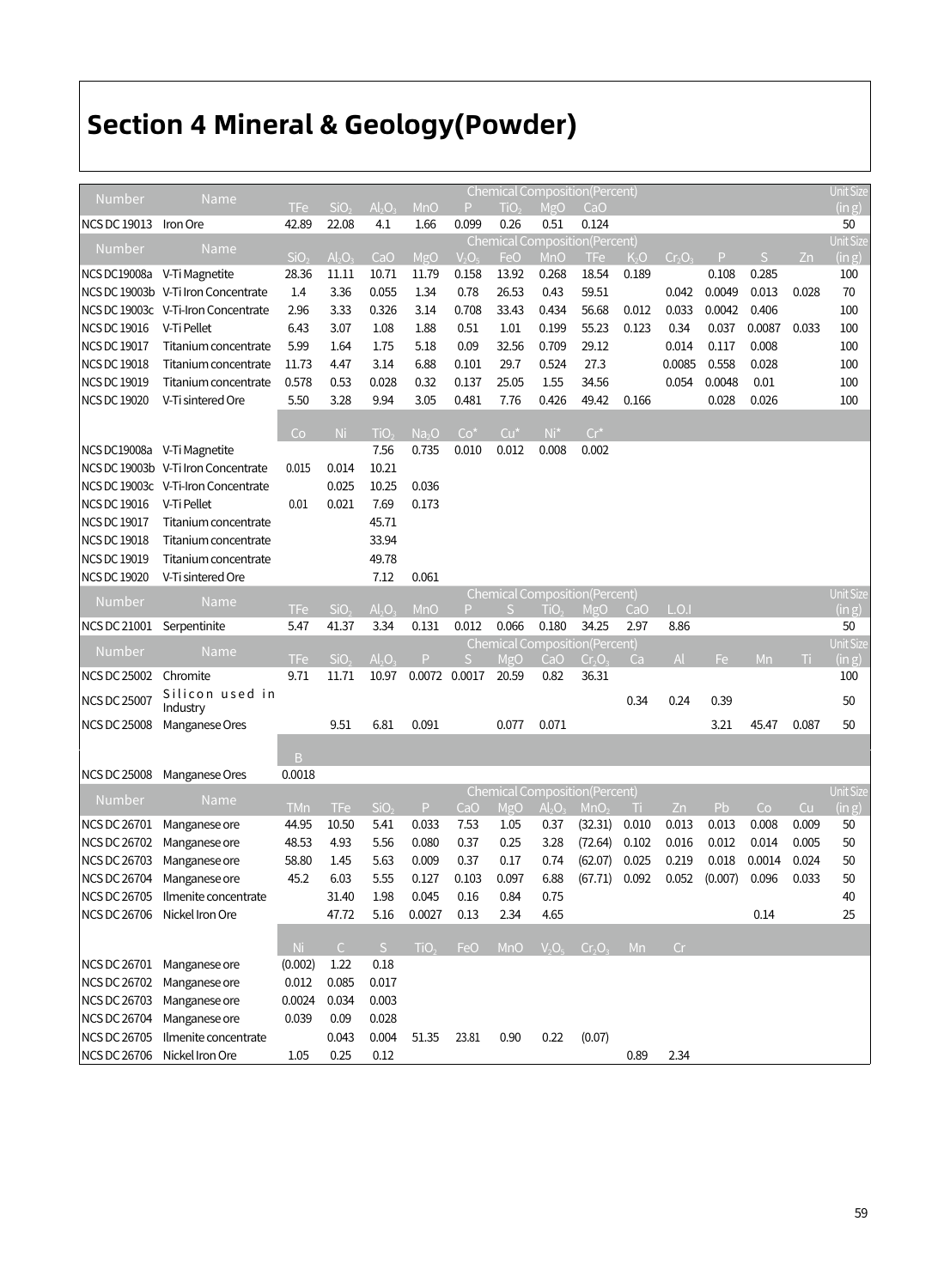| Number               | Name         | TFe              | SiO <sub>2</sub> | $Al_2O_3$        | MnO                                                   | Fe <sub>O</sub> | <b>Chemical Composition</b> (Percent)<br>P. | S.         | TiO <sub>2</sub>  | K <sub>2</sub> O | Na <sub>2</sub> O | <b>MgO</b>                     | CaO               | Mn     | Unit Size        |
|----------------------|--------------|------------------|------------------|------------------|-------------------------------------------------------|-----------------|---------------------------------------------|------------|-------------------|------------------|-------------------|--------------------------------|-------------------|--------|------------------|
| <b>NCS DC 28002a</b> | Iron ore     | 60.37            | 7.40             | 3.54             | 0.236                                                 | 21.03           | 0.043                                       | 0.016      | 0.751             | 0.090            | 0.102             | 1.23                           | 1.49              |        | (in g) l<br>50   |
| <b>NCS DC 28003a</b> | Iron ore     | 62.65            | 4.20             | 0.39             | 0.113                                                 | 24.53           | 0.011                                       | 0.114      | 0.117             | 0.040            | 0.013             | 4.73                           | 0.71              |        | 50               |
| <b>NCS DC 28003b</b> | Iron ore     | 63.07            | 3.38             | 0.64             | 1.08                                                  | 23.93           | 0.016                                       | 0.024      | 0.224             | 0.025            | 0.016             | 4.82                           | 0.71              |        | 50               |
| NCS DC 28005a        | Iron ore     | 66.18            | 2.90             | 0.54             | 0.103                                                 | 27.01           | 0.0067                                      | 0.059      | 0.077             | 0.054            | 0.031             | 2.64                           | 0.74              |        | 50               |
| <b>NCS DC 28005b</b> | Iron ore     | 67.84            | 5.32             | 0.45             | 0.030                                                 | 29.72           | 0.0025                                      | 0.106      | 0.097             | 0.055            | 0.018             | 0.202                          | 0.155             |        | 50               |
| <b>NCS DC 28005c</b> | Iron ore     | 68.38            | 2.25             | 0.58             | 0.086                                                 | 28.80           | 0.0035                                      | 0.034      | 0.057             | 0.050            | 0.026             | 1.15                           | 0.78              |        | 50               |
|                      |              |                  |                  |                  |                                                       |                 |                                             |            |                   |                  |                   |                                |                   |        |                  |
|                      |              | <b>As</b>        | Cu               | Z <sub>n</sub>   | Cr                                                    |                 |                                             |            |                   |                  |                   |                                |                   |        |                  |
| NCS DC 28002a        | Iron ore     |                  | 0.0012 0.0080    | 0.016            | 0.068                                                 |                 |                                             |            |                   |                  |                   |                                |                   |        |                  |
| NCS DC 28003a        | Iron ore     |                  | 0.0071 0.0085    |                  |                                                       |                 |                                             |            |                   |                  |                   |                                |                   |        |                  |
| <b>NCS DC 28003b</b> | Iron ore     |                  |                  | 0.055            |                                                       |                 |                                             |            |                   |                  |                   |                                |                   |        |                  |
| <b>NCS DC 28005a</b> | Iron ore     |                  |                  | 0.0050 0.0070    |                                                       |                 |                                             |            |                   |                  |                   |                                |                   |        |                  |
| <b>NCS DC 28005b</b> | Iron ore     |                  |                  |                  | 0.0020 0.0075                                         |                 |                                             |            |                   |                  |                   |                                |                   |        |                  |
| <b>NCS DC 28005c</b> | Iron ore     |                  |                  | 0.0037 0.0055    |                                                       |                 |                                             |            |                   |                  |                   |                                |                   |        |                  |
|                      |              |                  |                  |                  |                                                       |                 | <b>Chemical Composition (Percent)</b>       |            |                   |                  |                   |                                |                   |        | <b>Unit Size</b> |
| Number               | Name         | SiO <sub>2</sub> | $Al_2O_3$        | <b>MnO</b>       | P                                                     | S               | TiO <sub>2</sub>                            | $K_2O$     | Na <sub>2</sub> O | <b>MgO</b>       | CaO               | Fe <sub>2</sub> O <sub>2</sub> | SrO               | L.O.1  | (in g)           |
| NCS DC 28007a        | Limestone    | 0.132            | 0.045            | 0.01             | 0.0014                                                | 0.025           | 0.0041                                      |            | 0.0076 0.0044     | 0.5              | 55.31             | 0.14                           | 0.048             | 43.7   | 50               |
| <b>NCS DC 28008a</b> | Limestone    | 1.07             | 0.36             | 0.0061           | 0.0032                                                | 0.004           | 0.022                                       | 0.125      | 0.006             | 8.96             | 44.42             | 0.3                            | 0.023             | 44.32  | 50               |
| <b>NCS DC 28009a</b> | Limestone    | 2.56             | 0.47             |                  | 0.0049 0.0033                                         | 0.021           | 0.024                                       | 0.272      | 0.012             | 6.65             | 45.9              | 0.235                          | 0.02              | 43.48  | 50               |
| <b>NCS DC 28009b</b> | Limestone    | 2.92             | 0.473            | 0.004            | 0.0029                                                | 0.034           | 0.022                                       | 0.28       | 0.008             | 4.42             | 48.69             | 0.195                          | 0.02              | 42.85  | 50               |
| <b>NCS DC 28010a</b> | Limestone    | 3.42             | 0.5              | 0.0047           | 0.003                                                 | 0.018           | 0.022                                       | 0.308      | 0.008             | 8.08             | 44.02             | 0.24                           | 0.018             | 43.16  | 50               |
| <b>NCS DC 28011a</b> | Limestone    | 7.62             | 1.9              | 0.02             | 0.016                                                 | 0.012           | 0.097                                       | 0.47       | 0.0083            | 4.51             | 44.3              | 1.01                           | 0.012             | 39.86  | 50               |
|                      |              |                  |                  |                  |                                                       |                 | <b>Chemical Composition(Percent)</b>        |            |                   |                  |                   |                                |                   |        | <b>Unit Size</b> |
| <b>Number</b>        | Name         | SiO <sub>2</sub> | CaO              | <b>MgO</b>       | Fe <sub>2</sub> O <sub>3</sub>                        | $Al_2O_2$       | <b>MnO</b>                                  | P.         | TiO <sub>2</sub>  | <b>SrO</b>       | K <sub>2</sub> O  | Na <sub>2</sub> O              | S.                | L.O.   | (in g)           |
| <b>NCS DC 28012a</b> | Dolomite     | 1.48             | 30.94            | 20.92            | 0.26                                                  | 0.23            | 0.011                                       | 0.014      | 0.008             | 0.007            | 0.085             | 0.012                          | 0.003             | 45.58  | 50               |
| <b>NCS DC 28013a</b> | Dolomite     | 2.65             | 31.12            | 19.1             | 0.504                                                 | 0.73            | 0.011                                       | 0.0034     | 0.034             | 0.0064           | 0.13              | 0.034                          | 0.007             | 45.49  | 50               |
| <b>NCS DC 28014a</b> | Dolomite     | 2.97             | 31.46            | 18.6             | 0.472                                                 | 0.81            | 0.012                                       | 0.0061     | 0.041             | 0.0058           | 0.29              | 0.021                          | 0.019             | 44.94  | 50               |
| <b>NCS DC 28015a</b> | Dolomite     | 4.89             | 33.6             | 15.5             | 0.641                                                 | 1.4             | 0.0085                                      | 0.011      | 0.074             | 0.006            | 0.35              | 0.019                          | 0.013             | 43.24  | 50               |
|                      |              |                  |                  |                  |                                                       |                 | <b>Chemical Composition (Percent)</b>       |            |                   |                  |                   |                                |                   |        | <b>Unit Size</b> |
| <b>Number</b>        | Name         | TFe              | FeO              | SiO <sub>2</sub> | $Al_2O_3$                                             | CaO             | <b>MgO</b>                                  | MnO        | P.                | TiO,             | S.                | K <sub>2</sub> O               | Na <sub>2</sub> O | Cu     | (in g)           |
| <b>NCS DC 28020a</b> | Pellet Ore   | 63.07            | (0.04)           | 5.22             | 1.47                                                  | 1.34            | 0.96                                        | 0.303      | 0.028             | 0.258            | 0.0084            | 0.078                          | 0.103             | 0.0089 | 50               |
| <b>NCS DC 28020b</b> | Pellet Ore   | 61.81            | (0.18)           | 6.88             |                                                       | 1.3             | $\mathbf{1}$                                | 0.31       | 0.032             | 0.251            | 0.0055            | 0.066                          | 0.099             | 0.0089 | 50               |
| NCS DC 28020c        | Pellet Ore   | 60.46            | 0.33             | 6.12             | 0.76                                                  | 0.75            | 5.15                                        | 0.13       | 0.013             | 0.154            | 0.029             | 0.081                          | 0.036             | 0.01   | 50               |
| <b>NCS DC 28021a</b> | Pellet Ore   | 57.88            | 6.53             | 7.92             | 2.54                                                  | 3.15            | 3.11                                        | 0.126      | 0.016             | 0.207            | 0.115             | 0.265                          |                   | 0.018  | 50               |
| <b>NCS DC 28023a</b> | Sintered Ore | 53.1             | 7.49             | 6.49             | 2.76                                                  | 11.78           | 2.69                                        | 0.74       | 0.059             | 0.144            | 0.042             | 0.079                          | 0.049             |        | 50               |
| <b>NCS DC 28023b</b> | Sintered Ore | 53.74            | 8.52             | 7.11             | 3.05                                                  | 9.67            | 3.45                                        | 0.185      | 0.036             | 0.29             | 0.022             | 0.145                          | 0.09              | 0.017  | 50               |
| NCS DC28023c         | Sintered Ore | 53.96            | 8.2              | 5.72             | 1.08                                                  | 13.5            | 3.24                                        |            | 0.018             | 0.064            | 0.062             | 0.05                           | 0.041             | 0.0062 | 50               |
|                      |              |                  |                  |                  |                                                       |                 |                                             |            |                   |                  |                   |                                |                   |        |                  |
|                      |              | Zn               | V                | As               | Pb                                                    | Cr              | $\sqrt{2}$                                  | Co         | Mn                |                  |                   |                                |                   |        |                  |
| NCS DC 28020a        | Pellet Ore   | 0.012            |                  |                  |                                                       |                 |                                             |            |                   |                  |                   |                                |                   |        |                  |
| NCS DC 28020b        | Pellet Ore   | 0.012            | 0.155            |                  |                                                       |                 |                                             |            |                   |                  |                   |                                |                   |        |                  |
| NCS DC 28020c        | Pellet Ore   | 0.012            |                  |                  |                                                       |                 |                                             |            |                   |                  |                   |                                |                   |        |                  |
| <b>NCS DC 28021a</b> | Pellet Ore   | 0.039            |                  |                  | 0.0012 0.0047                                         |                 |                                             |            |                   |                  |                   |                                |                   |        |                  |
| NCS DC 28023a        | Sintered Ore |                  |                  |                  |                                                       |                 |                                             |            |                   |                  |                   |                                |                   |        |                  |
| <b>NCS DC 28023b</b> | Sintered Ore | 0.018            |                  | 0.02             | 0.012                                                 | 0.021           |                                             |            |                   |                  |                   |                                |                   |        |                  |
| <b>NCS DC 28023c</b> | Sintered Ore |                  |                  |                  | 0.0075 0.0058 0.0027 0.0008 0.0036 0.056 0.0033 0.073 |                 |                                             |            |                   |                  |                   |                                |                   |        |                  |
| Number               | Name         |                  |                  |                  |                                                       |                 | <b>Chemical Composition (Percent)</b>       |            |                   |                  |                   |                                |                   |        | <b>Unit Size</b> |
|                      |              | TFe              | FeO              | SiO <sub>2</sub> | $\mathsf{Al}_2\mathsf{O}_3$                           | CaO             | <b>MgO</b>                                  | <b>MnO</b> | P.                | TiO <sub>2</sub> | S.                | K <sub>2</sub> O               | Na <sub>2</sub> O | Cu     | (in g)           |
| <b>NCS DC 28046a</b> | Sintered Ore | 55.49            | 7.93             | 4.85             | 1.84                                                  | 11.66           | 2.83                                        | 0.289      | 0.045             | 0.109            | 0.04              | 0.045                          | 0.034             | 0.0034 | 50               |
|                      |              |                  |                  |                  |                                                       |                 |                                             |            |                   |                  |                   |                                |                   |        |                  |
|                      |              | Z <sub>n</sub>   |                  |                  |                                                       |                 |                                             |            |                   |                  |                   |                                |                   |        |                  |
| NCS DC 28046a        | Sintered Ore | 0.0078           |                  |                  |                                                       |                 |                                             |            |                   |                  |                   |                                |                   |        |                  |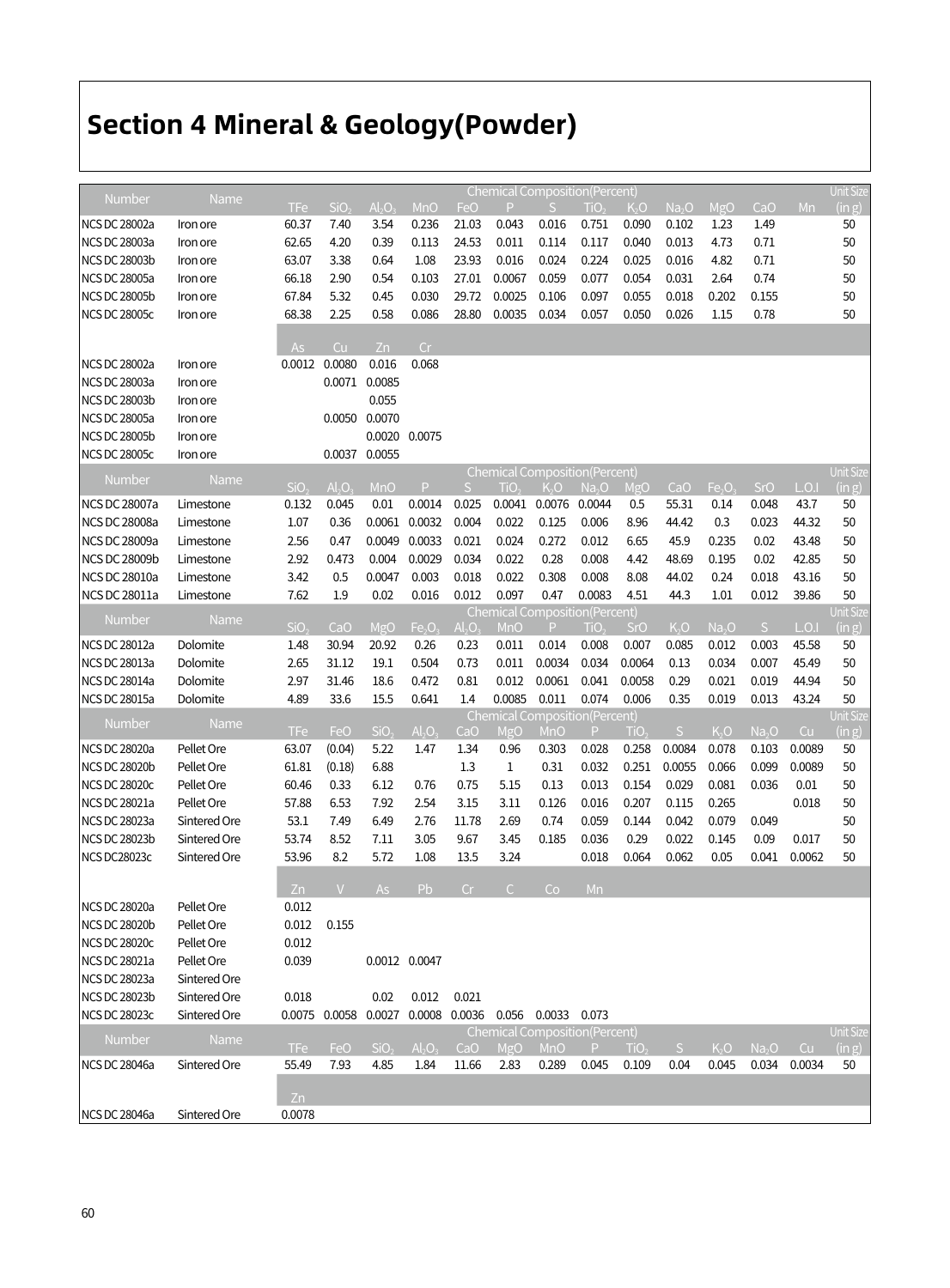| <b>Number</b>          | Name                 | <b>TFe</b> | FeO           | SiO <sub>2</sub> | $Al_2O_3$    | CaO              | MgO        | Chemical Composition(Percent)<br>Ni.                | Cr         | Co    | TiO <sub>2</sub> | Mn               | P                 | S            | <b>Unit Size</b><br>(in g) |
|------------------------|----------------------|------------|---------------|------------------|--------------|------------------|------------|-----------------------------------------------------|------------|-------|------------------|------------------|-------------------|--------------|----------------------------|
| <b>NCS DC 28064</b>    | High Cr, Ni Iron ore | 51.48      | 0.25          | 2.30             | 5.65         | 0.014            | 0.70       | 0.72                                                | 1.80       | 0.10  | 0.15             | 0.70             | 0.0045            | 0.17         | 50                         |
| <b>NCS DC 28065</b>    | High Cr, Ni Iron ore | 39.68      | 0.10          | 10.00            | 9.98         | 0.30             | 2.54       | 1.30                                                | 1.71       | 0.085 | 0.14             | 0.59             | 0.010             | 0.23         | 50                         |
| <b>NCS DC 28066</b>    | High Cr, Ni Iron ore | 12.97      | 0.33          | 46.34            | 1.40         | 0.41             | 19.98      | 2.00                                                | 0.58       | 0.037 | 0.024            | 0.23             | 0.0017            | 0.012        | 50                         |
| <b>NCS DC 28067</b>    | High Cr, Ni Iron ore | 51.36      | 0.26          | 3.11             | 4.16         | 0.022            | 1.05       | 0.94                                                | 2.00       | 0.098 | 0.091            | 0.80             | 0.0055            | 0.095        | 50                         |
| <b>NCS DC 28068</b>    | High Cr, Ni Iron ore | 16.83      | 0.10          | 34.93            | 2.06         | 0.16             | 21.32      | 1.74                                                | 0.81       | 0.064 | 0.043            | 0.40             | 0.0018            | 0.025        | 50                         |
| <b>NCS DC 28069</b>    | High Cr, Ni Iron ore | 34.18      | 0.11          | 18.28            | 2.39         | 0.12             | 12.12      | 1.50                                                | 1.48       | 0.13  | 0.030            | 0.78             | 0.0015            | 0.082        | 50                         |
| <b>NCS DC 28070</b>    | High Cr, Ni Iron ore | 19.43      | 10.20         | 28.78            | 7.10         | 20.02            | 11.58      | 1.07                                                | 0.81       | 0.055 | 0.24             | 0.50             | 0.024             | 0.35         | 50                         |
| <b>NCS DC 28071</b>    | High Cr, Ni Iron ore | 25.15      | 20.15         | 29.18            | 6.68         | 11.80            | 12.48      | 1.41                                                | 1.16       | 0.066 | 0.17             | 0.54             | 0.017             | 0.22         | 50                         |
|                        |                      |            |               |                  |              |                  |            | <b>Chemical Composition (Percent)</b>               |            |       |                  |                  |                   |              | <b>Unit Size</b>           |
| <b>Number</b>          | Name                 | S          | Ni.           | -TI              | <b>TFe</b>   | SiO <sub>2</sub> | $Al_2O_2$  | CaO                                                 | <b>MgO</b> | Cr    | Cu               | Mn               | Co                | Zn           | (in g)                     |
| <b>NCS DC 28072</b>    | Nickel ore           | 2.51       | 5.71          | 0.15             | 23.73        | 21.1             | 3.91       | 6.47                                                | 1.14       | 0.015 | 0.27             | 0.037            | 0.042             | 4.65         | 50                         |
| <b>NCS DC 28073</b>    | Nickel ore           | 0.024      | 1.17          | 0.024            | 18.57        | 37.41            | 2.9        | 0.82                                                | 20.75      | 0.95  | 0.0049           | 0.327            | 0.042             | 0.019        | 50                         |
| <b>NCS DC 28074</b>    | Nickel ore           | 0.288      | 0.892         | 0.145            | 46.99        | 2.52             | 10.29      | 0.033                                               | 0.51       | 1.84  | 0.012            | 0.149            | 0.014             | 0.023        | 50                         |
| <b>NCS DC 28075</b>    | Nickel ore           | 0.014      | 1.7           | 0.039            | 14.92        | 38.77            | 2          | 0.385                                               | 21.05      | 0.8   | 0.0025           | 0.294            | 0.043             | 0.019        | 50                         |
| <b>NCS DC 28076</b>    | Nickel ore           | 0.016      | 1.86          | 0.015            | 15.2         | 34.7             | 1.04       | 0.1                                                 | 25.7       | 0.92  | 0.0017           | 0.282            | 0.065             | 0.021        | 50                         |
| <b>NCS DC 28077</b>    | Nickel ore           | 0.016      | 1.97          | 0.017            | 14.84        | 36               | 1.03       | 0.14                                                | 25.49      | 0.823 | 0.0016           | 0.263            | 0.06              | 0.021        | 50                         |
| <b>NCS DC 28078</b>    | Nickel ore           | 0.034      | 2.18          | 0.027            | 14.89        | 39.2             | 1.59       | 0.46                                                | 21.28      | 0.76  | 0.0058           | 0.254            | 0.055             | 0.079        | 50                         |
| <b>NCS DC 28079</b>    | Nickel ore           | 1.41       | 3.98          | 0.098            | 20.74        | 27.48            | 3.55       | 4.54                                                | 8.67       | 0.364 | 0.169            | 0.147            | 0.041             | 2.85         | 50                         |
| <b>NCS DC 28080</b>    | Nickel ore           | 0.18       | 1.3           | 0.092            | 34.55        | 15.48            | 6.53       | 0.07                                                | 10.54      | 1.38  | 0.0071           | 0.192            | 0.033             | 0.022        | 50                         |
|                        |                      |            |               |                  |              |                  |            |                                                     |            |       |                  |                  |                   |              |                            |
|                        |                      | Pb         | P.            | Cd               |              |                  |            |                                                     |            |       |                  |                  |                   |              |                            |
| <b>NCS DC 28072</b>    | Nickel ore           | 0.04       | 1.61          | 0.047            |              |                  |            |                                                     |            |       |                  |                  |                   |              |                            |
| <b>NCS DC 28073</b>    | Nickel ore           | 0.0024     | < 0.007       | < 0.0015         |              |                  |            |                                                     |            |       |                  |                  |                   |              |                            |
| <b>NCS DC 28074</b>    | Nickel ore           | 0.0023     | 0.03          | < 0.0020         |              |                  |            |                                                     |            |       |                  |                  |                   |              |                            |
| <b>NCS DC 28075</b>    | Nickel ore           | 0.0013     | 0.0043        | < 0.0015         |              |                  |            |                                                     |            |       |                  |                  |                   |              |                            |
| <b>NCS DC 28076</b>    | Nickel ore           | 0.0016     | < 0.007       | < 0.0015         |              |                  |            |                                                     |            |       |                  |                  |                   |              |                            |
| <b>NCS DC 28077</b>    | Nickel ore           | 0.0015     | 0.0043        | < 0.0015         |              |                  |            |                                                     |            |       |                  |                  |                   |              |                            |
| <b>NCS DC 28078</b>    | Nickel ore           | 0.002      | 0.029         | < 0.0015         |              |                  |            |                                                     |            |       |                  |                  |                   |              |                            |
| <b>NCS DC 28079</b>    | Nickel ore           | 0.03       | 1.08          | 0.028            |              |                  |            |                                                     |            |       |                  |                  |                   |              |                            |
| <b>NCS DC 28080</b>    | Nickel ore           | 0.0019     | 0.02          | < 0.0025         |              |                  |            |                                                     |            |       |                  |                  |                   |              |                            |
| <b>Number</b>          | <b>Name</b>          | <b>TFe</b> | FeO           | SiO <sub>2</sub> | $Al_2O_3$    | CaO              | <b>MgO</b> | <b>Chemical Composition (Percent)</b><br><b>MnO</b> | P.         | TiO,  | S                | K <sub>2</sub> O | Na <sub>2</sub> O | As           | <b>Unit Size</b>           |
| <b>NCS DC 28081</b>    | Iron ore             | 57.41      | 1.89          | 7.31             | 5.11         | 0.34             | 0.142      | 0.228                                               | 0.054      | 0.23  | 0.018            | 0.15             | 0.045             | 0.0014       | (in g)<br>50               |
| <b>NCS DC 28082</b>    | Iron ore             | 49.53      | 0.05          | 7.44             | 7.45         | 0.032            | 0.107      | 3.39                                                | 0.083      | 0.370 | 0.029            |                  |                   |              | 50                         |
| NCS DC 28082a Iron ore |                      | 48.00      | 0.05          | 12.74            | 3.44         | 0.15             | 0.268      | 3.40                                                | 0.076      | 0.146 | 0.111            |                  |                   |              | 50                         |
| <b>NCS DC 28082b</b>   | Iron ore             | 51.98      | 0.15          | 9.35             | 3.4          | 0.27             | 0.27       |                                                     | 0.068      | 0.093 | 0.041            | 0.304            | 0.076             | 0.011        | 50                         |
| <b>NCS DC 28083</b>    | Iron ore             | 50.98      | 8.92          | 9.40             | 5.03         |                  | 1.05       | 0.306                                               | 0.963      | 0.125 | 0.112            |                  |                   |              | 50                         |
| <b>NCS DC 28091</b>    | Iron ore             | 44.95      | 0.2           | 13.18            | 3.81         | 4.02             | 1.53       |                                                     | 0.08       | 0.139 | 0.122            | 0.421            | 0.141             | 0.0095       | 50                         |
| NCS DC 28092 Iron ore  |                      | 52.85      | 14.34         | 14.13            | 2.76         | 2.38             | 1.77       |                                                     | 0.049      | 0.635 | 0.144            | 0.333            | 0.33              | 0.0033       | 50                         |
| NCS DC 28093 Iron ore  |                      | 60.15      | 14.74         | 5.34             | 1.2          | 2.23             | 2.63       |                                                     | 0.14       | 0.082 | 0.271            | 0.13             | 0.109             | 0.0028       | 50                         |
| NCS DC 28094 Iron ore  |                      | 54.41      | 3.19          | 8.1              | 2.7          | 0.88             | 0.98       |                                                     | 0.09       | 0.092 | 0.108            | 0.25             | 0.086             | 0.0089       | 50                         |
| NCS DC 28095 Iron ore  |                      | 58.67      | 14.71         | 7.09             | 1.51         | 2.29             | 2.42       |                                                     | 0.12       | 0.198 | 0.247            | 0.172            |                   | 0.151 0.0031 | 50                         |
|                        |                      |            |               |                  |              |                  |            |                                                     |            |       |                  |                  |                   |              |                            |
|                        |                      | Cu         | Zn            | Cr               | $\mathsf{C}$ | P <sub>b</sub>   | V          | Co                                                  | Mn         |       |                  |                  |                   |              |                            |
| NCS DC 28081 Iron ore  |                      |            | 0.0038 0.0027 | 0.032            |              |                  |            |                                                     |            |       |                  |                  |                   |              |                            |
| NCS DC 28082 Iron ore  |                      |            |               |                  | 0.071        |                  |            |                                                     |            |       |                  |                  |                   |              |                            |
| NCS DC 28082a Iron ore |                      |            | 0.49          |                  | 0.072        | 0.283            |            |                                                     |            |       |                  |                  |                   |              |                            |
| NCS DC 28082b Iron ore |                      | 0.037      | 0.028         | 0.0036           | 0.203        | 0.02             |            | 0.0073 0.0041                                       | 1.12       |       |                  |                  |                   |              |                            |
| NCS DC 28083 Iron ore  |                      |            |               |                  | 0.89         |                  |            |                                                     |            |       |                  |                  |                   |              |                            |
| NCS DC 28091 Iron ore  |                      | 0.062      | 0.015         | 0.0056           | 1.05         |                  |            | 0.0073 0.012 0.0052                                 | 1.54       |       |                  |                  |                   |              |                            |
| NCS DC 28092 Iron ore  |                      | 0.014      | 0.034         | 0.027            | 0.474        | 0.0056           |            | 0.087 0.0044 0.248                                  |            |       |                  |                  |                   |              |                            |
| NCS DC 28093 Iron ore  |                      | 0.01       | 0.0026        | 0.0013           | 0.46         | 0.0005           | 0.036      | 0.0073                                              | 0.047      |       |                  |                  |                   |              |                            |
| <b>NCS DC 28094</b>    | Iron ore             | 0.03       | 0.02          | 0.0029           | 0.278        | 0.014            | 0.015      | 0.0051                                              | 0.8        |       |                  |                  |                   |              |                            |
| NCS DC 28095 Iron ore  |                      | 0.011      | 0.0089        | 0.0072           | 0.457        | 0.0015           |            | 0.045 0.0067                                        | 0.085      |       |                  |                  |                   |              |                            |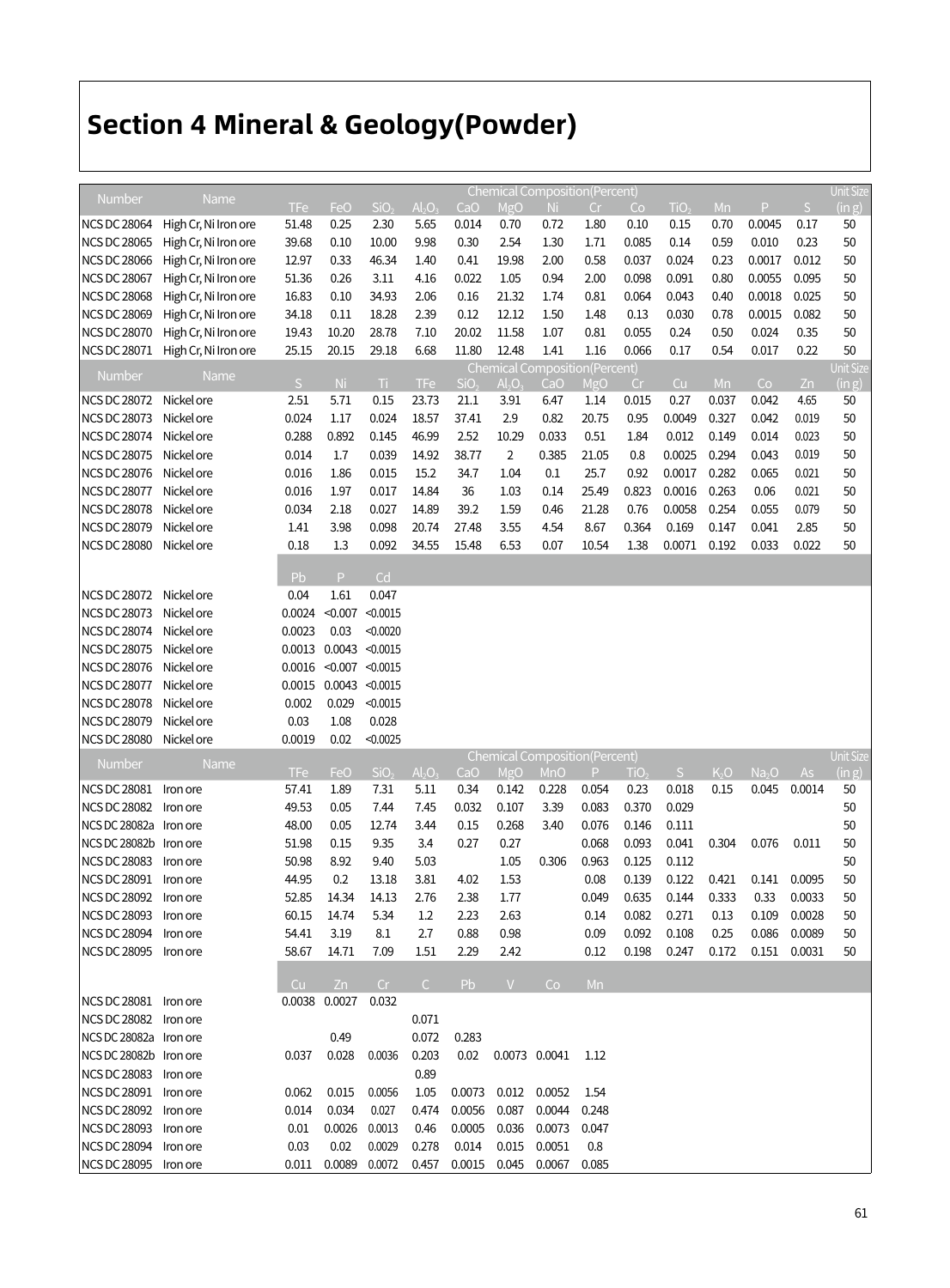| <b>Number</b>       | <b>Name</b>                                   |                     |                  |                                     |                  |             |                   | Chemical Composition(Percent)          |             |               |             |                  |                   |        | <b>Unit Size</b>             |
|---------------------|-----------------------------------------------|---------------------|------------------|-------------------------------------|------------------|-------------|-------------------|----------------------------------------|-------------|---------------|-------------|------------------|-------------------|--------|------------------------------|
| <b>NCS DC 28021</b> | Pellet                                        | <b>TFe</b><br>59.95 | FeO<br>4.20      | SiO <sub>2</sub><br>7.89            | CaO<br>1.75      | MgO<br>1.82 | $Al_2O_3$<br>2.16 | TT.<br>0.084                           | Mn<br>0.113 | P.<br>0.019   | S.<br>0.048 | K <sub>2</sub> O | Na <sub>2</sub> O | Cu     | (in g) $\overline{a}$<br>100 |
| <b>NCS DC 28024</b> | Iron Ore                                      | 61.53               | 0.24             | 3.43                                | 0.118            | 0.109       | 2.12              | 0.052                                  | 0.276       | 0.068         | 0.038       | 0.026            | 0.034             | 0.0014 | 50                           |
| <b>NCS DC 28025</b> | Iron Ore                                      | 62.11               | 0.58             | 2.92                                | 0.021            | 0.101       | 2.06              | 0.051                                  | 0.65        | 0.067         | 0.013       | 0.023            | 0.013             | 0.0018 | 50                           |
| <b>NCS DC 28026</b> | Iron Ore                                      | 62.27               | 0.59             | 4.2                                 | 0.144            | 0.156       | 2.39              | 0.055                                  | 0.17        | 0.078         | 0.02        | 0.023            | 0.024             | 0.0015 | 50                           |
| <b>NCS DC 28027</b> | Iron Ore                                      | 66.34               | 0.07             | 1.02                                | 0.02             | 0.063       | 1.42              | 0.057                                  | 0.48        | 0.034         | 0.0071      | 0.013            | 0.0055            | 0.0085 | 50                           |
| <b>NCS DC 28028</b> | Iron Ore                                      | 66.47               | 0.58             | 1.79                                | 0.028            | 0.091       | 1.36              | 0.046                                  | 0.137       | 0.055         | 0.0066      | 0.014            | 0.005             | 0.0014 | 50                           |
| <b>NCS DC 28029</b> | Iron Ore                                      | 72.01               | 28.63            | 0.158                               | 0.025            | 0.042       | 0.095             | 0.028                                  | 0.043       | 0.0013        | 0.0028      | 0.0068           | 0.0008            | 0.0007 | 70                           |
| <b>NCS DC 28030</b> | Iron Ore                                      | 60.82               | 0.21             | 3.45                                | 0.035            | 0.112       | 2.27              | 0.056                                  | 0.298       | 0.073         | 0.041       | 0.022            | 0.026             |        | 70                           |
| <b>NCS DC 28031</b> | Iron Ore                                      | 61.82               | 0.55             | 2.94                                | 0.024            | 0.085       | 2.26              | 0.054                                  | 0.61        | 0.073         | 0.012       | 0.024            | 0.012             |        | 70                           |
| <b>NCS DC 28032</b> | Iron Ore                                      | 68.29               | 0.24             | 0.85                                | 0.074            | 0.025       | 0.74              | 0.050                                  | 0.096       | 0.028         | 0.0028      | 0.0063           | 0.015             |        | 70                           |
| <b>NCS DC 28034</b> | Iron Ore                                      | 53.42               | 15.27            | 5.22                                | 0.31             | 11.21       | 0.57              | 0.044                                  | 0.065       | 0.018         | 0.192       | 0.086            | 0.25              |        | 70                           |
| <b>NCS DC 28035</b> | Iron Ore                                      | 65.66               | 0.54             | 1.92                                | 0.056            | 0.102       | 1.64              | 0.048                                  | 0.135       | 0.060         | 0.022       | 0.018            | 0.007             |        | 70                           |
| <b>NCS DC 28036</b> | Iron Ore                                      | 59.71               | 0.62             | 5.18                                | 0.317            | 0.233       | 2.76              | 0.066                                  | 0.192       | 0.078         | 0.090       | 0.042            | 0.086             |        | 70                           |
| <b>NCS DC 28037</b> | Iron Ore                                      | 66.54               | 0.21             | 0.962                               | 0.031            | 0.054       | 1.43              | 0.051                                  | 0.482       | 0.034         | 0.0071      | 0.012            | 0.015             |        | 70                           |
| <b>NCS DC 28038</b> | Iron Ore                                      | 55.19               | 6.23             | 6.79                                | 9.19             | 2.22        | 1.83              | 0.123                                  | 0.222       | 0.057         | 0.028       | 0.070            | 0.057             |        | 70                           |
| <b>NCS DC 28039</b> | Iron Ore                                      | 72.02               | 28.78            | 0.14                                | 0.026            | 0.043       | 0.095             | 0.029                                  | 0.043       | 0.0016        | 0.0030      | 0.0064           | 0.0008            |        | 70                           |
| <b>NCS DC 28040</b> | Iron Ore                                      | 58.04               | 3.11             | 5.06                                | 4.41             | 1.17        | 2.04              | 0.084                                  | 0.269       | 0.063         | 0.038       | 0.048            | 0.039             |        | 70                           |
| <b>NCS DC 28041</b> | Manganese Ores                                | 0.85                |                  | 56.03                               | 2.07             | 0.6         | 8.25              |                                        |             | 0.011         | 0.012       | 3.74             | 0.48              |        | 50                           |
| <b>NCS DC 28042</b> | Manganese Ores                                | 10.62               |                  | 24.73                               | 6.2              | 3.14        | 2.8               |                                        |             | 0.074         | 0.044       | 0.83             | 0.049             |        | 50                           |
| <b>NCS DC 28043</b> | Manganese Ores                                | 10.68               |                  | 17.3                                | 1.15             | 0.7         | 6.4               |                                        |             | 0.171         | 0.1         | 0.65             | 0.058             |        | 50                           |
| <b>NCS DC 28044</b> | Manganese Ores                                | 6.9                 |                  | 17.7                                | 3.3              | 1.29        | 2.08              |                                        |             | 0.105         | 0.021       | 0.49             | 0.076             |        | 50                           |
| <b>NCS DC 28045</b> | Manganese Ores                                | 2.75                |                  | 16                                  | 0.195            | 0.182       | 2.35              |                                        |             | 0.23          | 0.0086      | 1.48             | 0.034             |        | 50                           |
|                     |                                               |                     |                  |                                     |                  |             |                   |                                        |             |               |             |                  |                   |        |                              |
|                     |                                               | Co                  | As               | <b>Pb</b>                           | Cr               | Zn          | $B_2O_3$          | <b>TMn</b>                             | MnO         | TiO-          | <b>BaO</b>  | <b>Ni</b>        | $\mathbf{V}$      |        |                              |
| <b>NCS DC 28024</b> | Iron Ore                                      | 0.0009              | 0.0011           | 0.0008                              | 0.0054           | 0.002       |                   |                                        |             |               |             |                  |                   |        |                              |
| <b>NCS DC 28025</b> | Iron Ore                                      | 0.0015              |                  | 0.0011 0.0008 0.0038 0.0026         |                  |             |                   |                                        |             |               |             |                  |                   |        |                              |
| <b>NCS DC 28026</b> | Iron Ore                                      | 0.001               |                  | 0.0013 0.0004 0.0027 0.0026         |                  |             |                   |                                        |             |               |             |                  |                   |        |                              |
| <b>NCS DC 28027</b> | Iron Ore                                      | 0.0009              |                  | 0.0004 0.0013 0.0015 0.0032         |                  |             |                   |                                        |             |               |             |                  |                   |        |                              |
| <b>NCS DC 28028</b> | Iron Ore                                      | 0.0008              |                  | 0.0012 0.0013                       | 0.003            | 0.0044      |                   |                                        |             |               |             |                  |                   |        |                              |
| <b>NCS DC 28029</b> | Iron Ore                                      |                     |                  | 0.0008 0.00012 0.0002 0.0062 0.0026 |                  |             |                   |                                        |             |               |             |                  |                   |        |                              |
| <b>NCS DC 28034</b> | Iron Ore                                      |                     |                  |                                     |                  |             | 3.62              |                                        |             |               |             |                  |                   |        |                              |
| <b>NCS DC 28041</b> | <b>Manganese Ores</b>                         |                     | 0.013            | 0.0025                              |                  | 0.015       |                   | 14.45                                  | 20.66       | 0.177         | 0.064       |                  |                   |        |                              |
| <b>NCS DC 28042</b> | Manganese Ores                                |                     | 0.032            | 0.0066                              | 0.0023           | 0.012       |                   | 22.18                                  | 18.35       | 0.123         | 0.164       | 0.0044 0.0044    |                   |        |                              |
| <b>NCS DC 28043</b> | Manganese Ores                                |                     | 0.089            | 0.11                                | 0.013            | 0.235       |                   | 30.99                                  | 45.61       | 0.215         | 1.11        | 0.083            | 0.019             |        |                              |
| <b>NCS DC 28044</b> | Manganese Ores                                |                     | 0.039            | 0.0083                              | 0.0018           | 0.027       |                   | 36.31                                  | 45.01       | 0.085         | 0.41        | 0.01             | 0.0075            |        |                              |
| <b>NCS DC 28045</b> | Manganese Ores                                |                     | 0.042            | 0.011                               | 0.038            | 0.07        |                   | 44.97<br>Chemical composition(percent) | 67.67       | 0.105         | 0.058       | 0.079            | 0.018             |        | <b>Unit Size</b>             |
| Number              | Name                                          | TFe                 | SiO <sub>·</sub> | Sb                                  | S                | Cu          | MgO               | As                                     | Pb          | $\mathsf{Zn}$ | Bi          | Ag               | WO-               | Sn     | (in g)                       |
|                     | NCS DC 35001 Tin Concentrate                  | 21.33               |                  | 0.024                               | 0.183            |             |                   | 0.574                                  | 2.89        | 0.264         | 0.034       | 0.00255          |                   | 45.80  | 100                          |
|                     | NCS DC 35002 Tin Concentrate                  | 9.53                | 0.930            | 0.016                               | 0.090            | 0.043       |                   | 0.306                                  | 1.62        | 0.120         | 0.020       |                  | 0.182             | 62.49  | 100                          |
| <b>NCS DC 35008</b> | Tin Ore                                       | 22.62               |                  | 0.013                               |                  | 0.037       |                   | 0.084                                  | 2.07        | 0.51          |             | 19.8(g/t)        |                   | 0.125  | 60                           |
| <b>NCS DC 35009</b> | Tin Ore                                       |                     | 4.99             |                                     |                  | 1.09        |                   | 2.17                                   | 0.095       | 1.49          | 1.20        |                  |                   | 0.930  | 60                           |
| NCS DC 35011 Sn Ore |                                               |                     |                  |                                     |                  | 0.077       |                   | 0.046                                  |             |               |             |                  |                   |        | 70                           |
| NCS DC 35012 Sn Ore |                                               |                     |                  |                                     |                  | 0.109       |                   | 0.097                                  |             |               |             |                  |                   |        | 70                           |
|                     | NCS DC 35014 Tin Concentrate                  |                     | (1.10)           | 0.019                               |                  | 0.067       | (0.13)            | 0.414                                  | 2.20        | 0.196         | 0.028       |                  |                   |        | 100                          |
|                     | NCS DC 35015 Manganese Ore                    | 3.97                |                  |                                     |                  | 0.006       |                   | 0.015                                  |             | 0.015 0.0036  |             |                  |                   |        | 80                           |
|                     |                                               |                     |                  |                                     |                  |             |                   |                                        |             |               |             |                  |                   |        |                              |
|                     |                                               | Fe                  | Ni.              | Co                                  | MnO <sub>2</sub> | <b>TMn</b>  |                   |                                        |             |               |             |                  |                   |        |                              |
| <b>NCS DC 35015</b> | NCS DC 35014 Tin Concentrate<br>Manganese Ore | 14.77               | 0.014            | 0.025                               | 68.28            | 49.00       |                   |                                        |             |               |             |                  |                   |        |                              |
|                     |                                               |                     |                  |                                     |                  |             |                   | Chemical composition (percent)         |             |               |             |                  |                   |        | <b>Unit Size</b>             |
| Number              | Name                                          | Zn                  | P <sub>b</sub>   | Fe                                  | Cd               | As          | SiO <sub>2</sub>  | CaO                                    | <b>MgO</b>  |               |             |                  |                   |        | (in g) $-$                   |
| <b>NCS DC 35017</b> | Zinc Concentrate                              | 46.93               | 1.69             | 0.432                               | 0.199            | 0.013       | 6.65              | 2.65                                   | 1.46        |               |             |                  |                   |        | 50                           |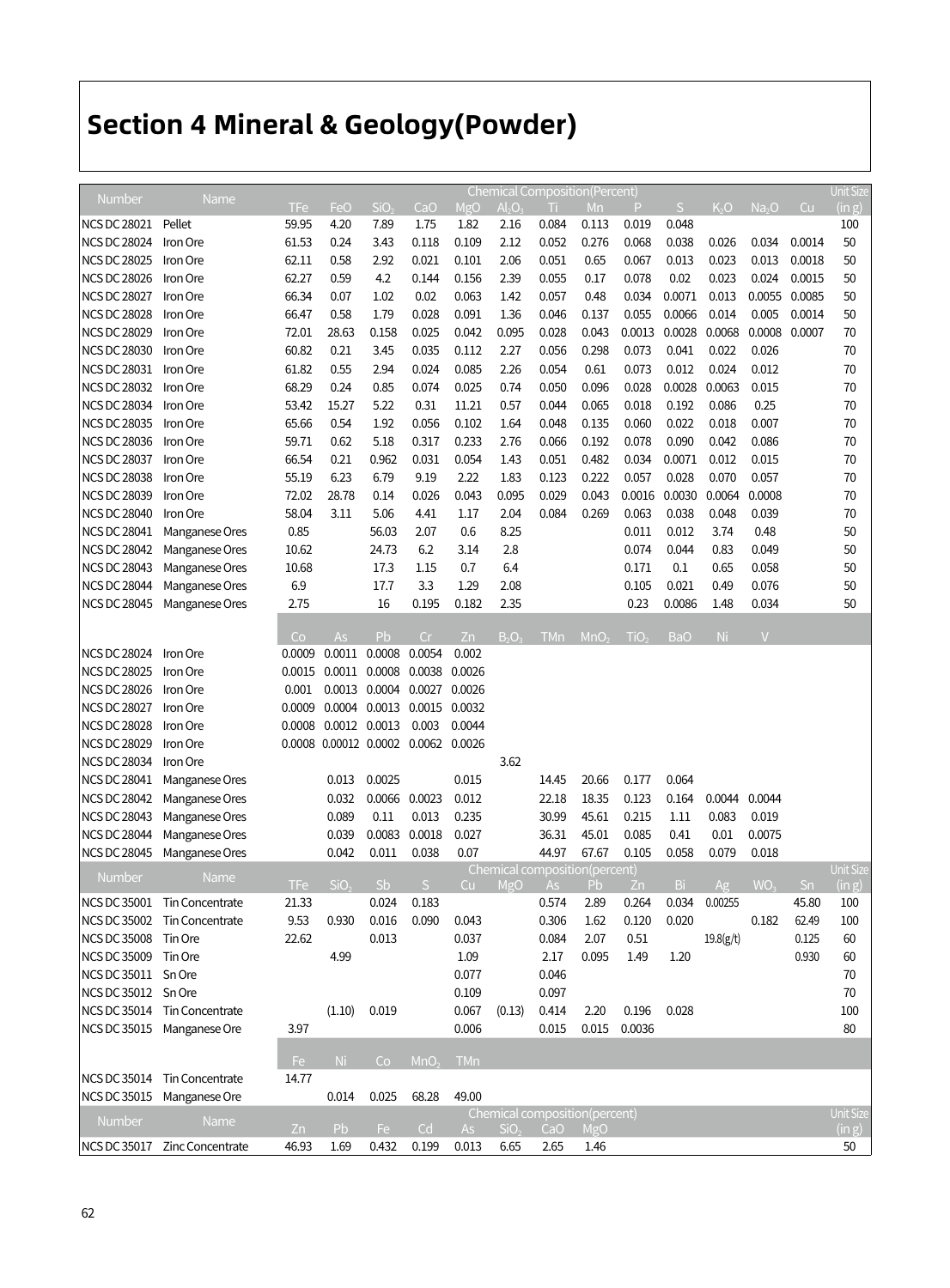|                      |                      |                  |                  |                  |                                |           |            | <b>Chemical Composition(Percent)</b>                                 |                   |         |           |                   |                   |           | <b>Unit Size</b>           |
|----------------------|----------------------|------------------|------------------|------------------|--------------------------------|-----------|------------|----------------------------------------------------------------------|-------------------|---------|-----------|-------------------|-------------------|-----------|----------------------------|
| <b>Number</b>        | Name                 | TFe              | FeO              | SiO <sub>2</sub> | $Al_2O_3$                      | CaO       | MgO        | Mn                                                                   | ш                 | P       | S         | K, O              | Na <sub>2</sub> O |           | (in g)                     |
| <b>NCS DC 28046</b>  | Sintered Ore         | 56.14            | 9.17             | 5.54             | 2.07                           | 10.35     | 2.21       | 0.227                                                                | 0.076             | 0.064   | 0.032     | 0.125             | 0.048             |           | 70                         |
| <b>NCS DC 28047</b>  | Sintered Ore         | 50.04            | 8.07             | 7.6              | 2.11                           | 13.72     | 2.08       | 0.39                                                                 | 0.067             | 0.028   | 0.125     | 0.091             | 0.53              |           | 70                         |
| <b>NCS DC 28048</b>  | Sintered Ore         | 54.16            | 8.52             | 6.04             | 2.23                           | 10.93     | 3.05       | 0.21                                                                 | 0.075             | 0.068   | 0.052     | 0.076             | 0.19              |           | 70                         |
| <b>NCS DC 28049</b>  | Sintered Ore         | 52.16            | 8.06             | 6.92             | 2.17                           | 13.05     | 1.63       | 0.44                                                                 | 0.067             | 0.024   | 0.096     | 0.082             | 0.38              |           | 70                         |
| <b>NCS DC 28050</b>  | Sintered Ore         | 53.26            | 9.53             | 6.24             | 2.24                           | 11.31     | 2.7        | 0.286                                                                | 0.082             | 0.049   | 0.075     | 0.084             | 0.44              |           | 70                         |
| <b>NCS DC 28051</b>  | Pellet Iron Ore      | 63.56            | 0.35             | 4.57             | 0.926                          | 1.12      | 1.48       | 0.134                                                                | 0.071             | 0.018   | 0.015     | 0.13              | 0.07              |           | 70                         |
| <b>NCS DC 28052</b>  | Pellet Iron Ore      | 64.53            | 0.28             | 5.65             | 0.77                           | 0.3       | 0.32       | 0.075                                                                | 0.122             | 0.025   | 0.0053    | 0.038             | 0.054             |           | 70                         |
| <b>NCS DC 28053</b>  | Pellet Iron Ore      | 61.68            | 0.24             | 10.32            | 0.84                           | 0.33      | 0.38       | 0.042                                                                | 0.063             | 0.017   | 0.02      | 0.071             | 0.046             |           | 70                         |
| <b>Number</b>        | Name                 | Cu               | S                | MgO              | As                             | Zn        | Pb.        | <b>Chemical Composition(Percent)</b><br>Ag(g/t)                      | Sb.               | Au(g/t) | Fe        | Mn                | Cd                | Ni.       | <b>Unit Size</b><br>(in g) |
| <b>NCS DC 28054</b>  | Copper Ore           | 6.78             | 0.082            | 12.51            | 0.209                          | 0.456     | 0.106      | 126.1                                                                |                   | 0.05    | 15.39     | 0.124             | 0.0021            | < 0.005   | 50                         |
| <b>NCS DC 28055</b>  | Copper Ore           | 12.79            | 1.54             | 0.18             | 4.68                           | 0.64      | 0.037      | 85.9                                                                 | 0.25              | 0.04    | 3.22      | 0.11              | 0.0067            | 0.017     | 50                         |
| <b>NCS DC 28056</b>  | Copper Ore           | 8.46             | 0.86             | 7.04             | 2.14                           | 0.503     | 0.087      | 109.9                                                                | 0.22              | 0.05    | 10.44     | 0.169             | 0.0064            | 0.011     | 50                         |
| <b>NCS DC 28057</b>  | Copper Concentrate   | 10.71            | 25.05            | 4.01             | 0.034                          | 0.052     | 0.019      | 12                                                                   |                   | 6.16    | 29.34     | 0.084             | < 0.001           | 0.072     | 20                         |
| <b>NCS DC 28058</b>  | Copper Concentrate   | 20.56            | 22.87            | 7.63             | 0.012                          | 0.194     | 0.015      | 17.1                                                                 |                   | 4.68    | 24.7      | 0.013             | < 0.001           | 0.093     | 20                         |
| <b>NCS DC 28059</b>  | Copper Concentrate   | 16.6             | 23.92            | 5.81             | 0.02                           | 0.131     | 0.017      | 14.8                                                                 |                   | 5.1     | 26.39     | 0.044             | < 0.001           | 0.082     | 20                         |
|                      |                      |                  |                  |                  |                                |           |            |                                                                      |                   |         |           |                   |                   |           |                            |
| <b>NCS DC 28054</b>  | Copper Ore           | F.<br>1.15       | Bi.<br>0.283     |                  |                                |           |            |                                                                      |                   |         |           |                   |                   |           |                            |
| <b>NCS DC 28055</b>  |                      | 0.028            | 0.023            |                  |                                |           |            |                                                                      |                   |         |           |                   |                   |           |                            |
| <b>NCS DC 28056</b>  | Copper Ore           | 0.53             | 0.19             |                  |                                |           |            |                                                                      |                   |         |           |                   |                   |           |                            |
| <b>NCS DC 28057</b>  | Copper Ore           | 0.036            |                  |                  |                                |           |            |                                                                      |                   |         |           |                   |                   |           |                            |
| <b>NCS DC 28058</b>  | Copper Concentrate   | 0.056            |                  |                  |                                |           |            |                                                                      |                   |         |           |                   |                   |           |                            |
|                      | Copper Concentrate   | 0.052            |                  |                  |                                |           |            |                                                                      |                   |         |           |                   |                   |           |                            |
| <b>NCS DC 28059</b>  | Copper Concentrate   |                  |                  |                  |                                |           |            | <b>Chemical Composition(Percent)</b>                                 |                   |         |           |                   |                   |           | <b>Unit Size</b>           |
| <b>Number</b>        | <b>Name</b>          | <b>TMn</b>       | <b>TFe</b>       | SiO <sub>2</sub> | $Al_2O_3$                      | CaO       | <b>MgO</b> | $K_2O$                                                               | Na <sub>2</sub> O | S.      | P         | MnO <sub>2</sub>  |                   |           | (in g)                     |
| <b>NCS DC 28060</b>  | Manganese Ore        | 18.22            | 5.86             | 38.94            | 10.39                          | 1.22      | 0.84       | 2.34                                                                 | 0.054             | 0.025   | 0.082     | 27.06             |                   |           | 50                         |
| <b>NCS DC 28061</b>  | Manganese Ore        | 22.93            | 6.71             | 31.42            | 9.88                           | 1.11      | 0.94       | 1.95                                                                 | 0.053             | 0.23    | 0.073     | 33.45             |                   |           | 50                         |
| <b>NCS DC 28062</b>  | Manganese Ore        | 34.67            | 8.05             | 10.7             | 9.97                           | 0.48      | 0.87       | 1.14                                                                 | 0.063             | 0.011   | 0.05      | 51.64             |                   |           | 50                         |
| <b>NCS DC 28063</b>  | Manganese Ore        | 27.45            | 8.1              | 20.96            | 10.05                          | 0.99      | 1.16       | 1.57                                                                 | 0.064             | 0.6     | 0.059     | 39.38             |                   |           | 50                         |
| Number               | <b>Name</b>          | CaF <sub>2</sub> | SiO <sub>2</sub> | CaCO,            | Fe <sub>2</sub> O <sub>z</sub> | S.        | P          | <b>Chemical Composition (Percent)</b><br>$K_2O$                      | Na <sub>2</sub> O | MgO     | $Al_2O_3$ | Mn                |                   |           | <b>Unit Size</b><br>(in g) |
| <b>NCS DC 28084</b>  | Fluorspar            | 46.59            | 28.89            | 9.08             | 0.52                           | 0.071     | 0.0071     | 0.34                                                                 | 0.061             | 5.51    | 0.99      | 0.051             |                   |           | 50                         |
| <b>NCS DC 28085</b>  | Fluorspar            | 60.16            | 27.17            | 3.73             | 1.32                           | 0.52      | 0.021      | 0.41                                                                 | 0.067             | 1.99    | 1.29      | 0.034             |                   |           | 50                         |
| <b>NCS DC 28086</b>  | Fluorspar            | 73.73            | 19.27            | 2.06             | 0.87                           | 0.28      | 0.023      | 0.38                                                                 | 0.054             | 0.73    | 1.07      | 0.027             |                   |           | 50                         |
| <b>NCS DC 28087</b>  | Fluorspar            | 83.12            | 13.74            | 1.06             | 0.36                           | 0.05      | 0.018      | 0.28                                                                 | 0.031             | 0.14    | 0.69      | 0.0099            |                   |           | 50                         |
| <b>NCS DC 28088</b>  | Fluorspar            | 96.87            | 1.76             | 0.14             | 0.173                          | 0.092     | 0.015      | 0.036                                                                | 0.019             | 0.015   | 0.14      | 0.04              |                   |           | 50                         |
| Number               | Name                 |                  |                  |                  |                                |           |            | <b>Chemical Composition (Percent)</b>                                |                   |         |           |                   |                   |           | <b>Unit Size</b>           |
|                      |                      | SiO <sub>2</sub> | CaO              | MgO              | Fe <sub>3</sub> O <sub>3</sub> | $Al_2O_3$ | MnO        | $P_2O_6$                                                             | TiO               | SrO.    | $K_2O$    | Na <sub>2</sub> O | $\mathcal{L}$     | L.O.1     | (in g)                     |
| <b>NCS DC 28089</b>  | Magnesite            | 4.13             | 1.52             | 43.45            | 1.74                           | 1.14      | 0.095      | 0.036                                                                | 0.041             | 0.0013  | 0.037     | 0.018             | 0.015             | 47.35     | 50                         |
| <b>NCS DC 28089a</b> | Magnesite            | 4.95             | 1.26             | 43.44            | 1.66                           | 1.46      | 0.083      | 0.037                                                                | 0.048             | 0.0014  | 0.044     | 0.02              | 0.015             | 46.57     | 50                         |
| <b>NCS DC 28090</b>  | Magnesite            | 0.32             | 0.53             | 46.4             | 0.65                           | 0.1       | 0.016      | 0.013                                                                | 0.006             | 0.0005  | 0.005     | 0.017             | 0.0027            | 51.58     | 50                         |
| <b>Number</b>        | Name                 | TiO <sub>2</sub> | TFe              | Fe <sub>O</sub>  | $\overline{SiO}_2$             | CaO       | <b>MgO</b> | <b>Chemical Composition (Percent)</b><br>$\mathsf{Al}_2\mathsf{O}_3$ | MnO               | S       | $P_2O_5$  | $K_2O$            | Na <sub>2</sub> O | $Cr_2O_3$ | <b>Unit Size</b><br>(in g) |
| <b>NCS DC28096</b>   | Titanium concentrate | 14.12            | 50.2             | 24.52            | 6.88                           | 0.7       | 2.45       | 3.29                                                                 | 0.52              | 0.089   | 0.144     | 0.052             | 1.09              | 0.058     | 50                         |
| NCS DC28097          | Titanium concentrate | 45.1             | 33.49            | 36.43            | 2.97                           | 1.17      | 1.53       | 1.79                                                                 | 0.68              | 1.13    | 0.188     | 0.025             | 0.053             | 0.051     | 50                         |
| <b>NCS DC28098</b>   | Titanium concentrate | 36.78            | 34.87            | 35.49            | 6.78                           | 1.13      | 2.92       | 3.2                                                                  | 0.65              | 0.39    | 0.22      | 0.079             | 0.11              | 0.079     | 50                         |
| NCS DC28099          | Titanium concentrate | 25.78            | 27.53            | 24.22            | 16.25                          | 4.5       | 2.34       | 6.28                                                                 | 0.46              | 2.21    | 1.82      | 0.24              | 1.52              | 0.079     | 50                         |
| <b>NCS DC28100</b>   | Titanium concentrate | 44.93            | 32.9             | 18.52            | 2.34                           | $1.1\,$   | 0.79       | 1.44                                                                 | 1.01              | 0.011   | 0.25      | 0.06              | 0.033             | 1.96      | 50                         |
|                      |                      |                  |                  |                  |                                |           |            |                                                                      |                   |         |           |                   |                   |           |                            |
| NCS DC28096          | Titanium concentrate | $V_2O_5$         | Cu<br>0.0059     | Ni.              | $\mathsf{C}$                   |           |            |                                                                      |                   |         |           |                   |                   |           |                            |
| NCS DC28097          |                      | 0.5<br>0.086     | 0.016            | 0.009<br>0.022   | 0.18<br>0.32                   |           |            |                                                                      |                   |         |           |                   |                   |           |                            |
|                      | Titanium concentrate |                  |                  |                  |                                |           |            |                                                                      |                   |         |           |                   |                   |           |                            |
| <b>NCS DC28098</b>   | Titanium concentrate | 0.136            | 0.0047           | 0.015            | 0.26                           |           |            |                                                                      |                   |         |           |                   |                   |           |                            |
| <b>NCS DC28099</b>   | Titanium concentrate | 0.14             | 0.033            | 0.048            | 0.37                           |           |            |                                                                      |                   |         |           |                   |                   |           |                            |
| <b>NCS DC28100</b>   | Titanium concentrate | 0.2              |                  | 0.0041 0.0081    | 0.037                          |           |            |                                                                      |                   |         |           |                   |                   |           |                            |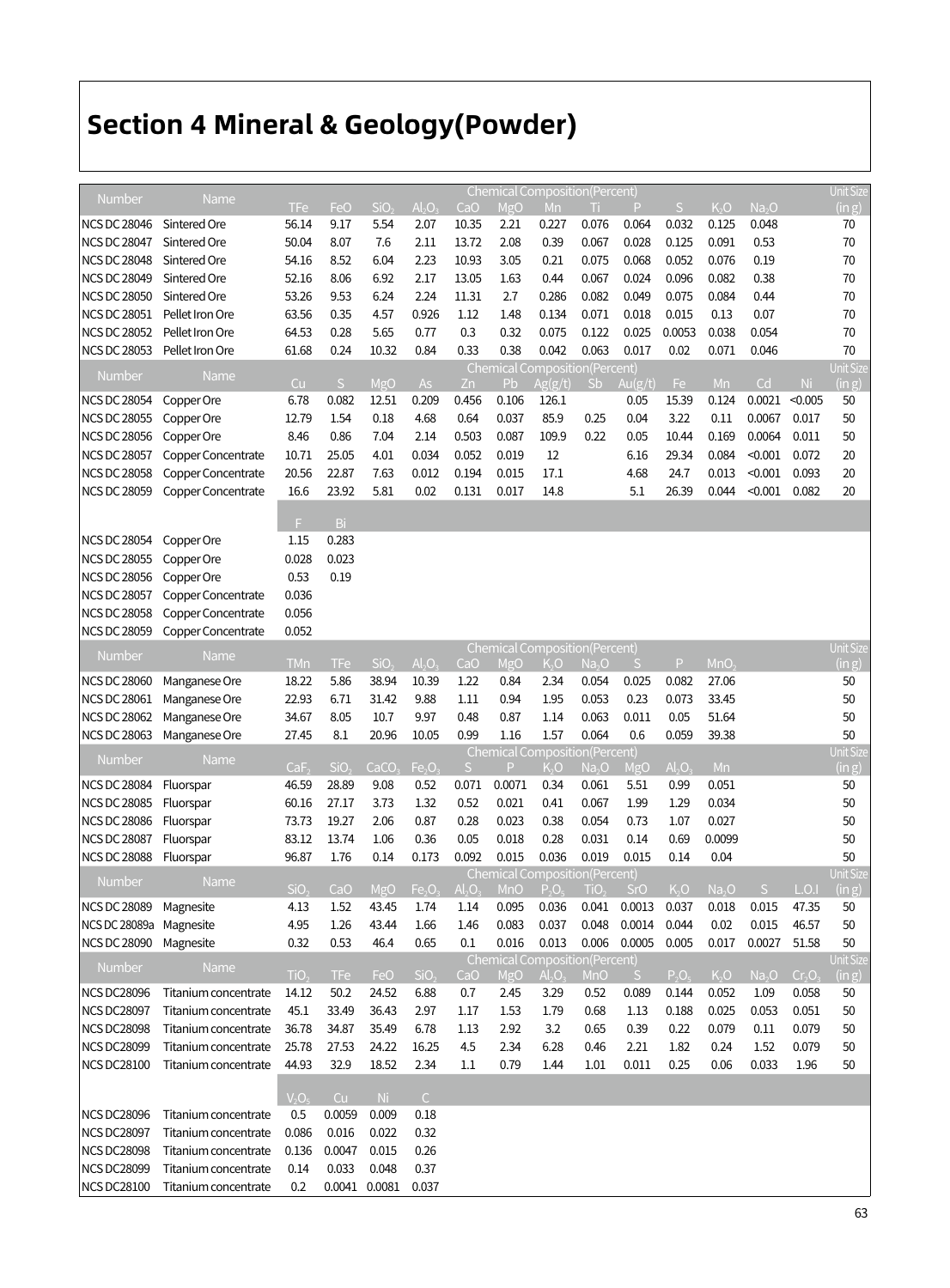| <b>Number</b>        | <b>Name</b>                     |       |       |           |                |            |        | <b>Chemical Composition (Percent)</b> |                  |                             |            |      | <b>Unit Size</b> |
|----------------------|---------------------------------|-------|-------|-----------|----------------|------------|--------|---------------------------------------|------------------|-----------------------------|------------|------|------------------|
|                      |                                 | S.    | Pb    | Cu        | Z <sub>n</sub> | <b>TFe</b> | As.    | Ag(g/t)                               | SiO <sub>2</sub> | $\mathsf{Al}_2\mathsf{O}_3$ | <b>MgO</b> | CaO  | (in g)           |
| NCS DC28178          | Lead Concentrate                | 3.94  | 42.84 | 0.35      | 1.53           | 15.38      | 0.816  | 933                                   | 6.55             | 2.01                        | 0.412      | 1.73 | 25               |
| NCS DC28179          | Lead Concentrate                | 15.71 | 57.44 | 0.29      | 2.33           | 3.08       | 0.019  | 240                                   | 3.52             | 1.13                        | 0.374      | 4.86 | 25               |
| NCS DC28180          | Lead Concentrate                | 14.22 | 73.42 | 0.058     | 2.68           | 1.7        | 0.0013 | 250                                   | 1.81             | 0.54                        | 0.042      | 0.3  | 25               |
|                      |                                 |       |       |           |                |            |        |                                       |                  |                             |            |      |                  |
|                      |                                 | Mn    | Cd    |           |                |            |        |                                       |                  |                             |            |      |                  |
| NCS DC28178          | Lead Concentrate                | 0.345 | 0.005 |           |                |            |        |                                       |                  |                             |            |      |                  |
| NCS DC28179          | Lead Concentrate                | 0.427 | 0.019 |           |                |            |        |                                       |                  |                             |            |      |                  |
| NCS DC28180          | Lead Concentrate                | 0.57  | 0.022 |           |                |            |        |                                       |                  |                             |            |      |                  |
|                      |                                 |       |       |           |                |            |        | <b>Chemical Composition (Percent)</b> |                  |                             |            |      | <b>Unit Size</b> |
|                      |                                 | St    | Sa    | <b>As</b> |                | <b>Pb</b>  | Zn     | Co                                    |                  |                             |            |      | (in g)           |
| <b>NCS DC28181-1</b> | Pyrites and Pyrites concentrate | 39.52 | 38.74 | 7.8       | 0.064          | 0.712      | 0.075  |                                       |                  |                             |            |      | 5                |
| NCS DC28181-2        | Pyrites and Pyrites concentrate | 19.68 | 17.25 | 0.018     | 0.055          | < 0.005    | 0.014  | 0.377                                 |                  |                             |            |      | 5                |
| NCS DC28181-3        | Pyrites and Pyrites concentrate | 29.95 | 29.16 | 0.267     | 0.068          | 0.225      | 0.106  |                                       |                  |                             |            |      | 5                |
| NCS DC28181-4        | Pyrites and Pyrites concentrate | 35.21 | 34.48 | 4.96      | 0.06           | 0.479      | 0.088  |                                       |                  |                             |            |      | 5                |
| NCS DC28181-5        | Pyrites and Pyrites concentrate | 28.38 |       |           |                |            |        |                                       |                  |                             |            |      | 5                |
| <b>NCS DC28181-6</b> | Pyrites and Pyrites concentrate | 28.4  | 47.24 | 0.3       | 0.036          | 0.469      | 1.61   | 0.034                                 |                  |                             |            |      | 5                |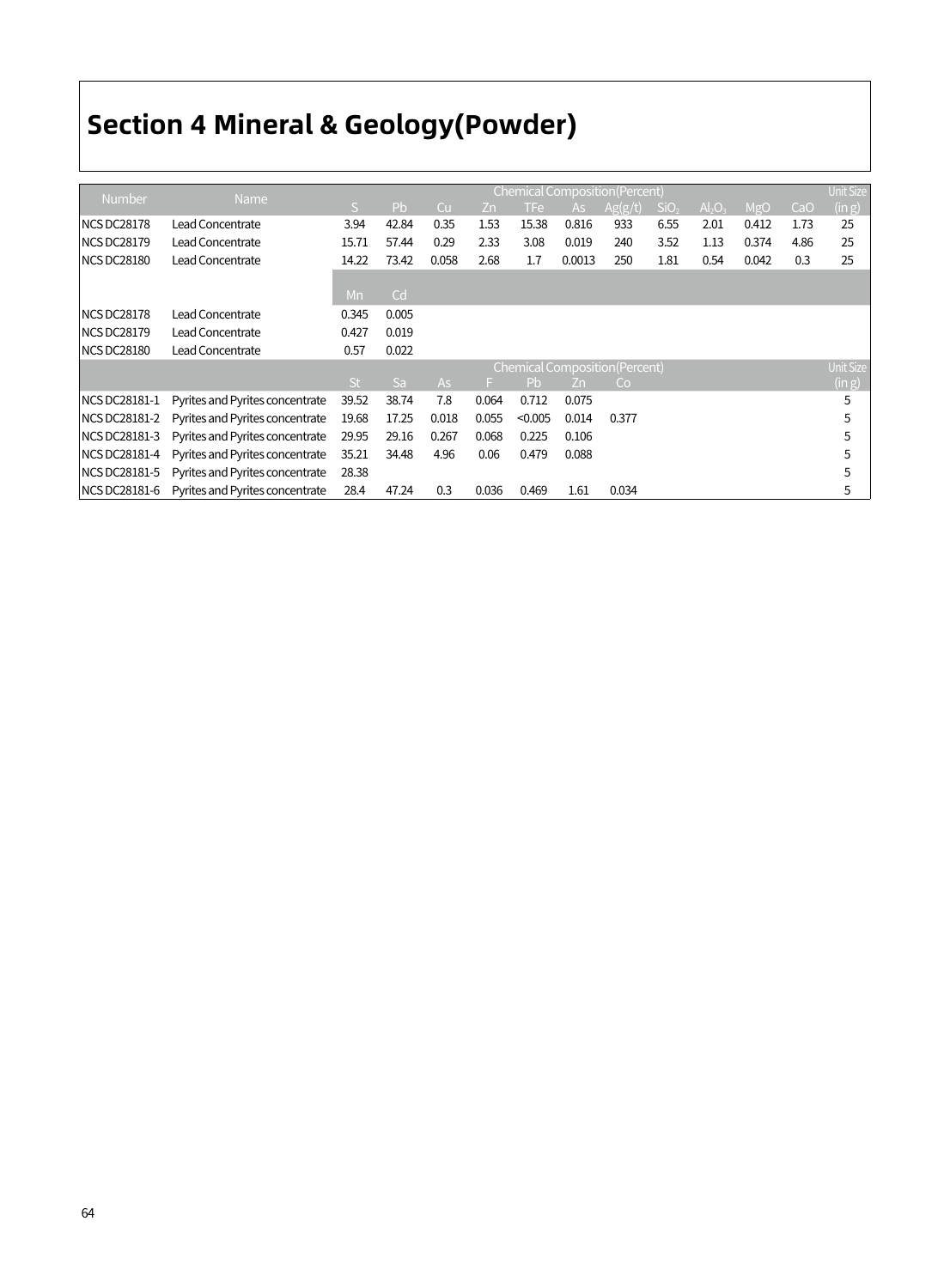| <b>Number</b>       | <b>Name</b>                                      | Au         |                         |                  |                  |                                |       | Chemical Composition(g/T)                                 |           |                  |                  |                   |                   |              | <b>Unit Size</b>           |
|---------------------|--------------------------------------------------|------------|-------------------------|------------------|------------------|--------------------------------|-------|-----------------------------------------------------------|-----------|------------------|------------------|-------------------|-------------------|--------------|----------------------------|
| <b>NCS DC 28101</b> | Gold ore                                         | 1.7        | Ag<br>4.2               |                  |                  |                                |       |                                                           |           |                  |                  |                   |                   |              | (in g)<br>500              |
| <b>NCS DC 28102</b> | Gold ore                                         | 2.5        | 2.2                     |                  |                  |                                |       |                                                           |           |                  |                  |                   |                   |              | 500                        |
| <b>NCS DC 28103</b> | Gold ore                                         | 1.8        | 3.1                     |                  |                  |                                |       |                                                           |           |                  |                  |                   |                   |              | 500                        |
|                     |                                                  |            |                         |                  |                  |                                |       |                                                           |           |                  |                  |                   |                   |              |                            |
| <b>NCS DC 28104</b> | Gold ore                                         | 63.4       | 62.2                    |                  |                  |                                |       |                                                           |           |                  |                  |                   |                   |              | 250                        |
| <b>NCS DC 28105</b> | Gold ore                                         | 5          | 5.8                     |                  |                  |                                |       |                                                           |           |                  |                  |                   |                   |              | 500                        |
| <b>NCS DC 28106</b> | Gold ore                                         | 11         | 11                      |                  |                  |                                |       |                                                           |           |                  |                  |                   |                   |              | 500                        |
| <b>NCS DC 28107</b> | Gold ore                                         | 20         | 20.4                    |                  |                  |                                |       |                                                           |           |                  |                  |                   |                   |              | 250                        |
| <b>Number</b>       | Name                                             | <b>TFe</b> | Fe <sub>O</sub>         | SiO <sub>2</sub> | S                | P.                             | TI.   | <b>Chemical Composition (Percent)</b><br>TiO <sub>2</sub> | $Al_2O_3$ | <b>MgO</b>       | K <sub>2</sub> O | Na <sub>2</sub> O | Mn                | Cu           | <b>Unit Size</b><br>(in g) |
| <b>NCS DC 28108</b> | MAGNETIC IRON ORE                                | 46.93      | 19.95                   | 14.75            | 0.637            | 0.039                          | 0.067 | 0.112                                                     | 2.05      | 5.54             | 0.33             | 0.22              | 0.058             | 0.119        | 70                         |
| <b>NCS DC 28109</b> | MAGNETIC IRON ORE                                | 66.52      | 27.91                   | 3.26             | 0.064            | 0.0062                         | 0.037 | 0.061                                                     | 0.62      | 1.96             | 0.091            | 0.032             | 0.07              | 0.01         | 70                         |
| <b>NCS DC 28110</b> | MAGNETIC IRON ORE                                | 62.63      | 23.21                   | 3.15             | 0.255            | 0.017                          | 0.096 | 0.16                                                      | 1.19      | 5.21             | 0.068            | 0.023             | 0.17              | 0.018        | 70                         |
| <b>NCS DC 28111</b> | MAGNETIC IRON ORE                                | 50.94      | 20.67                   | 13.83            | 0.43             | 0.033                          | 0.065 | 0.108                                                     | 1.42      | 3.95             | 0.204            | 0.14              | 0.098             | 0.305        | 70                         |
| <b>NCS DC 28112</b> | MAGNETIC IRON ORE                                | 56.23      | 24.15                   | 7.81             | 0.369            | 0.023                          | 0.62  | 1.03                                                      | 1.39      | 4.89             | 0.133            | 0.07              | 0.132             | 0.527        | 70                         |
| <b>NCS DC 28113</b> | MAGNETIC IRON ORE                                | 64.42      | 27                      | 3.56             | 0.381            | 0.011                          | 0.315 | 0.522                                                     | 0.9       | 3.28             | 0.099            | 0.034             | 0.109             | 0.047        | 70                         |
| <b>NCS DC 28114</b> | <b>MAGNETIC IRON ORE</b>                         | 65.71      | 27.14                   | 2.07             | 0.158            | 0.013                          | 0.418 | 0.697                                                     | 0.83      | 3.33             | 0.048            | 0.015             | 0.127             | 0.016        | 70                         |
| <b>NCS DC 28115</b> | MAGNETIC IRON ORE                                | 68.29      | 28.25                   | 2.08             | 0.041            | 0.0047                         | 0.034 | 0.057                                                     | 0.43      | 1.25             | 0.06             | 0.021             | 0.061             | 0.0065       | 70                         |
| <b>NCS DC 28116</b> | <b>LEAD ORE</b>                                  | 6.78       |                         | 7.92             | 19.26            |                                |       |                                                           | 2.56      | 1.28             |                  |                   | 0.029             | 0.85         | 25                         |
|                     |                                                  | Zn         | As                      | CaO              | Pb               | Ag                             | Cd    | <b>Sb</b>                                                 | <b>Bi</b> |                  |                  |                   |                   |              |                            |
| <b>NCS DC 28108</b> | <b>MAGNETIC IRON ORE</b>                         | 0.0038     |                         | 7.12             |                  |                                |       |                                                           |           |                  |                  |                   |                   |              |                            |
| <b>NCS DC 28109</b> | MAGNETIC IRON ORE                                | 0.0052     |                         | 1.1              |                  |                                |       |                                                           |           |                  |                  |                   |                   |              |                            |
| <b>NCS DC 28110</b> | <b>MAGNETIC IRON ORE</b>                         | 0.01       |                         | 1.09             |                  |                                |       |                                                           |           |                  |                  |                   |                   |              |                            |
|                     | <b>MAGNETIC IRON ORE</b>                         |            |                         |                  |                  |                                |       |                                                           |           |                  |                  |                   |                   |              |                            |
| <b>NCS DC 28111</b> |                                                  | 0.017      | 0.083                   | 4.85             |                  |                                |       |                                                           |           |                  |                  |                   |                   |              |                            |
| <b>NCS DC 28112</b> | MAGNETIC IRON ORE                                | 0.037      | 0.167                   | 2.73             |                  |                                |       |                                                           |           |                  |                  |                   |                   |              |                            |
| <b>NCS DC 28113</b> | MAGNETIC IRON ORE                                | 0.0096     | 0.013                   | 1.06             |                  |                                |       |                                                           |           |                  |                  |                   |                   |              |                            |
| <b>NCS DC 28114</b> | MAGNETIC IRON ORE                                | 0.008      |                         | 0.72             |                  |                                |       |                                                           |           |                  |                  |                   |                   |              |                            |
| NCS DC 28115        | MAGNETIC IRON ORE                                | 0.0037     |                         | 0.7              |                  |                                |       |                                                           |           |                  |                  |                   |                   |              |                            |
| <b>NCS DC 28116</b> | <b>LEAD ORE</b>                                  | 1.44       | 0.068                   | 17.16            | 15.09            | 0.022                          |       | 0.0097 0.0084<br><b>Chemical Composition (Percent)</b>    | 0.085     |                  |                  |                   |                   |              | <b>Unit Size</b>           |
| <b>Number</b>       | Name                                             | St.d       | Ad                      | Vd               | SiO <sub>2</sub> | Fe <sub>3</sub> O <sub>2</sub> | CaO   | <b>MgO</b>                                                | $Al_2O_3$ | TiO <sub>2</sub> | <b>MnO</b>       | K <sub>2</sub> O  | Na <sub>2</sub> O | $P_2O_5$     | (in g)                     |
| NCS DC 28117        | Graphite                                         | 0.17       | 3.47                    | 1.33             | 1.76             | 0.46                           | 0.19  | 0.18                                                      | 0.63      | 0.014            | 0.005            | 0.17              | 0.009             | 0.004        | 50                         |
| <b>NCS DC 28118</b> | Graphite                                         | 0.49       | 11.45                   | 1.87             | 5                | 1.98                           | 0.91  | 1                                                         | 1.92      | 0.085            | 0.021            | 0.19              | 0.088             | 0.007        | 50                         |
| <b>NCS DC 28119</b> | Graphite                                         | 0.02       | 29                      | 2.88             | 15.66            | 2.09                           | 0.23  | 0.55                                                      | 8.13      | 0.44             | 0.032            | 1.33              | 0.28              | 0.087        | 50                         |
| <b>NCS DC 28120</b> | Graphite Ore                                     | 1.06       | 95.62                   | 2.22             | 52.73            | 5.34                           | 11.81 | 8.79                                                      | 10.93     | 0.39             | 0.048            | 2.39              | 1.5               | 0.083        | 50                         |
| <b>NCS DC 28121</b> | Graphite Ore                                     | 0.99       | 90.65                   | 2.48             | 50.28            | 5                              | 11.12 | 8.43                                                      | 10.72     | 0.36             | 0.047            | 2.32              | 1.38              | 0.083        | 50                         |
|                     |                                                  |            |                         |                  |                  |                                |       | <b>Chemical Composition (Percent)</b>                     |           |                  |                  |                   |                   |              | <b>Unit Size</b>           |
| <b>Number</b>       | <b>Name</b>                                      | TFe        | $TiO2$ SiO <sub>2</sub> |                  | $Al_2O_3$        | CaO                            | MgO   |                                                           |           | $V_2O_5$         |                  | $Cr_2O_3$ FeO     | <b>MnO</b>        | N            | $\overline{(\text{in g})}$ |
|                     | NCS DC 28122 Vanadium-titanium-Magnetic Iron Ore | 56.26      | 14.48                   | 1.72             | 2.73             | 0.42                           | 2.22  | 0.014                                                     | 0.061     | 0.56             | 0.076            | 29.22             |                   | 0.546 0.0058 | 70                         |
| <b>NCS DC 28123</b> | Vanadium-titanium-Magnetic Iron Ore 54.89        |            | 9.63                    | 7.44             | 1.20             | 4.06                           | 0.83  | 0.203                                                     | 0.081     | 0.251            | 0.018            | 26.56             | 0.331             | 0.0041       | 70                         |
| <b>NCS DC 28124</b> | Vanadium-titanium-Magnetic Iron Ore 55.23        |            | 11.71                   | 5.15             | 1.80             | 2.54                           | 1.42  | 0.118                                                     | 0.074     | 0.368            | 0.040            | 27.48             | 0.421             | 0.0044       | 70                         |
| <b>NCS DC 28125</b> | Vanadium-titanium-Magnetic Iron Ore 50.16        |            | 13.92                   | 7.16             | 3.33             | 1.69                           | 2.78  | 0.015                                                     | 0.080     | 0.623            | 0.068            | 26.05             | 0.50              | 0.0063       | 70                         |
| NCS DC 28126        | Vanadium-titanium-Magnetic Iron Ore 58.18        |            | 12.24                   | 1.59             | 2.18             | 0.366                          | 1.90  | 0.016                                                     | 0.052     | 0.834            | 0.055            | 29.06             | 0.481             | 0.0053       | 70                         |
| NCS DC 28127        | Vanadium-titanium-Magnetic Iron Ore 52.26        |            | 10.32                   | 8.10             | 2.98             | 1.88                           | 2.50  | 0.014                                                     | 0.092     | 0.715            | 0.040            | 25.80             | 0.411             | 0.0058       | 70                         |
|                     |                                                  |            |                         |                  |                  |                                |       |                                                           |           |                  |                  |                   |                   |              |                            |
| <b>NCS DC 28122</b> | Vanadium-titanium-Magnetic Iron Ore 0.0048       | Cu         | Co<br>0.010             | Zn<br>0.061      |                  |                                |       |                                                           |           |                  |                  |                   |                   |              |                            |
|                     |                                                  |            |                         | 0.0085           |                  |                                |       |                                                           |           |                  |                  |                   |                   |              |                            |
| <b>NCS DC 28123</b> | Vanadium-titanium-Magnetic Iron Ore 0.0070       |            | 0.0066                  |                  |                  |                                |       |                                                           |           |                  |                  |                   |                   |              |                            |
| <b>NCS DC 28124</b> | Vanadium-titanium-Magnetic Iron Ore 0.0061 0.010 |            |                         | 0.028            |                  |                                |       |                                                           |           |                  |                  |                   |                   |              |                            |
| <b>NCS DC 28125</b> | Vanadium-titanium-Magnetic Iron Ore 0.0065       |            | 0.015                   | 0.055            |                  |                                |       |                                                           |           |                  |                  |                   |                   |              |                            |
| <b>NCS DC 28126</b> | Vanadium-titanium-Magnetic Iron Ore 0.0042       |            | 0.015                   | 0.050            |                  |                                |       |                                                           |           |                  |                  |                   |                   |              |                            |
| <b>NCS DC 28127</b> | Vanadium-titanium-Magnetic Iron Ore 0.0058       |            | 0.012                   | 0.040            |                  |                                |       |                                                           |           |                  |                  |                   |                   |              |                            |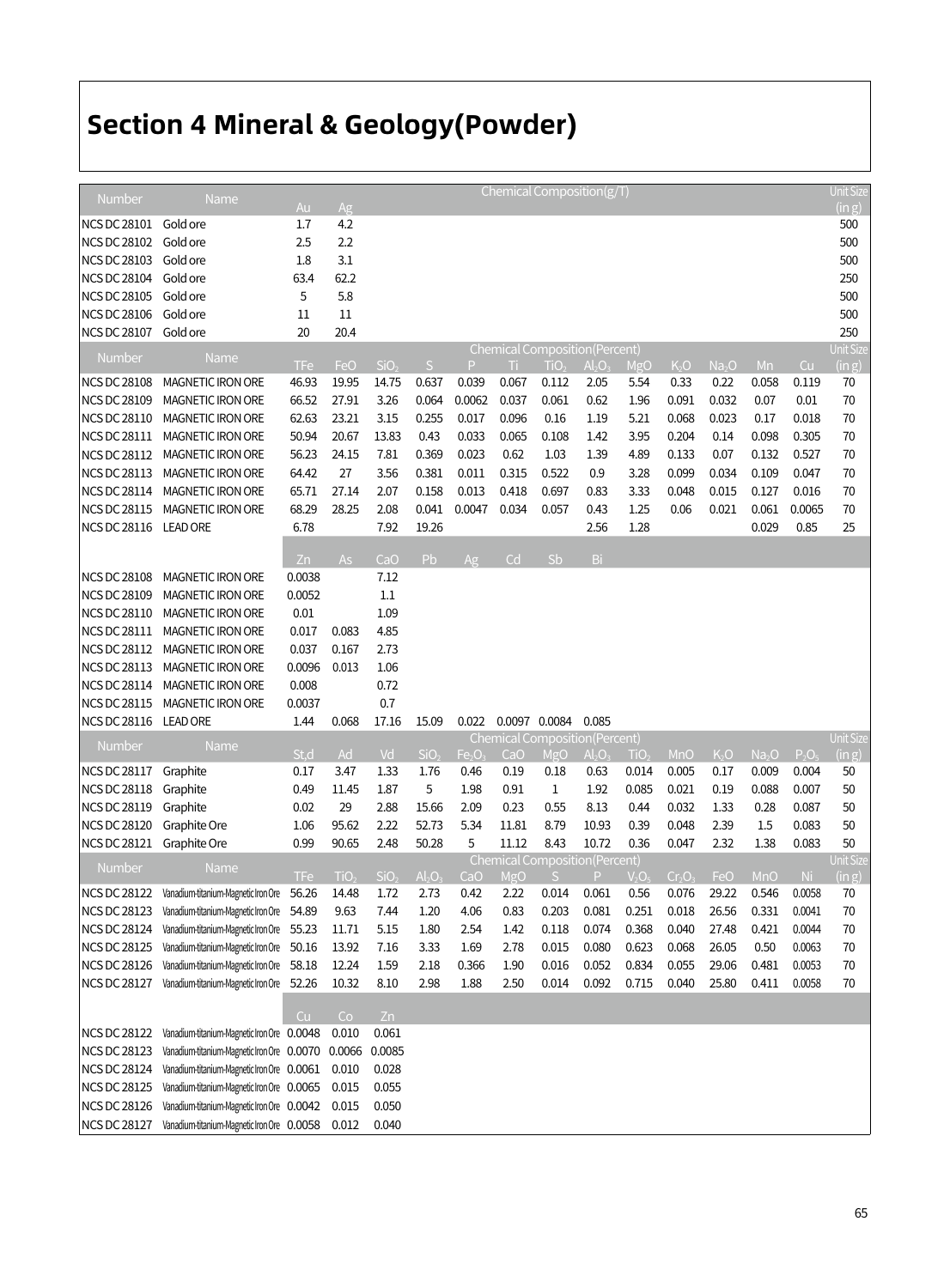|                           |                     |                     |                          |                                |                                |              | <b>Chemical Composition (Percent)</b> |             |                   |                   |                     |                          |                     |                  | <b>Unit Size</b>      |
|---------------------------|---------------------|---------------------|--------------------------|--------------------------------|--------------------------------|--------------|---------------------------------------|-------------|-------------------|-------------------|---------------------|--------------------------|---------------------|------------------|-----------------------|
| <b>Number</b>             | <b>Name</b>         | $Cr_2O_3$           | <b>TFe</b>               | SiO <sub>2</sub>               | $\mathsf{Al}_2\mathsf{O}_3$    | CaO          | <b>MgO</b>                            | S.          | P.                | TI.               | V                   | Mn                       | Ni.                 | $K_2O$           | (in g) $\overline{a}$ |
| <b>NCS DC 28128</b>       | Chromite Ore        | 27.55               | 9.76                     | 12.55                          | 18.94                          | 1.27         | 20.48                                 | 0.035       | 0.0029            | 0.145             | 0.077               | 0.114                    | 0.169               | 0.043            | 50                    |
| <b>NCS DC 28129</b>       | Chromite Ore        | 33.00               | 12.90                    | 12.19                          | 13.94                          | 1.00         | 17.27                                 | 0.021       | 0.0030            | 0.136             | 0.089               | 0.180                    | 0.162               | 0.035            | 50                    |
| <b>NCS DC 28130</b>       | Chromite Ore        | 46.74               | 20.34                    | 0.79                           | 14.53                          | 0.053        | 9.79                                  | 0.003       | 0.0027            | 0.373             | 0.215               | 0.156                    | 0.092               | 0.014            | 50                    |
| NCS DC 28131 Chromite Ore |                     | 45.10               | 19.66                    | 2.93                           | 13.70                          | 0.18         | 10.37                                 | 0.0029      | 0.0033            | 0.344             | 0.207               | 0.150                    | 0.094               | 0.015            | 50                    |
| NCS DC 28132 Chromite Ore |                     | 36.50               | 14.83                    | 7.70                           | 16.22                          | 0.69         | 15.32                                 | 0.022       | 0.0028            | 0.244             | 0.143               | 0.133                    | 0.134               | 0.033            | 50                    |
| NCS DC 28133 Chromite Ore |                     | 40.20               | 16.74                    | 4.73                           | 15.97                          | 0.46         | 13.41                                 | 0.017       | 0.0037            | 0.294             | 0.162               | 0.142                    | 0.121               | 0.023            | 50                    |
|                           |                     |                     |                          |                                |                                |              |                                       |             |                   |                   |                     |                          |                     |                  |                       |
|                           |                     | Co                  | Zn                       |                                |                                |              |                                       |             |                   |                   |                     |                          |                     |                  |                       |
| <b>NCS DC 28128</b>       | Chromite Ore        | 0.016               | 0.049                    |                                |                                |              |                                       |             |                   |                   |                     |                          |                     |                  |                       |
| <b>NCS DC 28129</b>       | Chromite Ore        | 0.027               | 0.102                    |                                |                                |              |                                       |             |                   |                   |                     |                          |                     |                  |                       |
| <b>NCS DC 28130</b>       | Chromite Ore        | 0.025               | 0.071                    |                                |                                |              |                                       |             |                   |                   |                     |                          |                     |                  |                       |
| NCS DC 28131 Chromite Ore |                     | 0.025               | 0.065                    |                                |                                |              |                                       |             |                   |                   |                     |                          |                     |                  |                       |
| NCS DC 28132 Chromite Ore |                     | 0.022               | 0.058                    |                                |                                |              |                                       |             |                   |                   |                     |                          |                     |                  |                       |
| NCS DC 28133 Chromite Ore |                     | 0.022               | 0.065                    |                                |                                |              |                                       |             |                   |                   |                     |                          |                     |                  |                       |
| <b>Number</b>             | Name                |                     |                          |                                |                                |              | Chemical Composition (Percent)        |             |                   |                   |                     |                          |                     | Ni.              | <b>Unit Size</b>      |
| <b>NCS DC 28134</b>       | Titanium Ore        | <b>TFe</b><br>14.85 | TiO <sub>2</sub><br>7.11 | SiO <sub>2</sub><br>38.43      | $Al_2O_3$<br>8.67              | CaO<br>12.39 | <b>MgO</b><br>6.33                    | S.<br>0.196 | P.<br>0.883       | $V_2O_5$<br>0.062 | $Cr_2O_3$<br>0.0084 | Fe <sub>O</sub><br>12.45 | <b>MnO</b><br>0.216 | 0.0037           | (in g)<br>50          |
| <b>NCS DC 28135</b>       | Titanium Ore        | 15.07               | 6.14                     | 42.61                          | 8.82                           | 9.87         | 6.78                                  | 0.021       | 0.232             | 0.092             | 0.0095              | 12.77                    | 0.187               | 0.0098           | 50                    |
| <b>NCS DC 28136</b>       | Titanium Ore        | 26.50               | 27.23                    | 14.41                          | 2.31                           | 9.49         | 2.34                                  | 4.77        | 1.07              | 0.066             | 0.0078              | 23.62                    | 0.802               | 0.013            | 50                    |
| <b>NCS DC 28137</b>       | <b>Titanium Ore</b> | 30.31               | 40.66                    | 9.21                           | 1.35                           | 4.78         | 1.30                                  | 1.52        | 0.117             | 0.068             | 0.0064              | 33.33                    | 1.20                | 0.0084           | 50                    |
| <b>NCS DC 28138</b>       | Titanium Ore        | 34.79               | 47.82                    | 2.65                           | 0.68                           | 0.68         | 2.11                                  | 0.184       | 0.0076            | 0.095             |                     | 39.14                    | 0.652               |                  | 50                    |
| <b>NCS DC 28139</b>       |                     | 22.04               | 55.68                    |                                |                                |              | 1.09                                  | 0.025       | 0.047             |                   | 0.014<br>2.80       | 9.15                     |                     | 0.0029<br>0.0007 | 50                    |
|                           | Titanium Ore        |                     |                          | 1.54                           | 2.30                           | 0.070        |                                       |             |                   | 0.266             |                     |                          | 1.26                |                  |                       |
| <b>NCS DC 28140</b>       | <b>Titanium Ore</b> | 33.02               | 45.73                    | 4.85                           | 0.95                           | 2.23         | 1.68                                  | 0.74        | 0.048             | 0.203             | 0.012               | 36.68                    | 0.882               | 0.0051           | 50                    |
| <b>NCS DC 28141</b>       | Titanium Ore        | 33.58               | 45.61                    | 4.16                           | 0.867                          | 1.65         | 1.74                                  | 0.536       | 0.047             | 0.188             | 0.0067              | 37.51                    | 0.799               | 0.0046           | 50                    |
| <b>NCS DC 28142</b>       | Titanium Ore        | 30.23               | 50.06                    | 2.04                           | 1.30                           | 0.68         | 1.52                                  | 0.172       | 0.048             | 0.700             | 0.84                | 28.85                    | 0.875               | 0.0021           | 50                    |
| NCS DC 28143 Titanium Ore |                     | 29.29               | 35.60                    | 10.41                          | 1.65                           | 6.25         | 1.55                                  | 2.76        | 0.476             | 0.505             | 0.0077              | 29.34                    | 1.02                | 0.011            | 50                    |
|                           |                     | Cu                  | Co                       | Z <sub>n</sub>                 |                                |              |                                       |             |                   |                   |                     |                          |                     |                  |                       |
| <b>NCS DC 28134</b>       | Titanium Ore        | 0.0082              | 0.0052                   | 0.019                          |                                |              |                                       |             |                   |                   |                     |                          |                     |                  |                       |
| <b>NCS DC 28135</b>       | Titanium Ore        | 0.016               | 0.0079                   | 0.018                          |                                |              |                                       |             |                   |                   |                     |                          |                     |                  |                       |
| <b>NCS DC 28136</b>       | Titanium Ore        | 0.038               | 0.015                    | 0.015                          |                                |              |                                       |             |                   |                   |                     |                          |                     |                  |                       |
| <b>NCS DC 28137</b>       | Titanium Ore        | 0.022               | 0.010                    | 0.014                          |                                |              |                                       |             |                   |                   |                     |                          |                     |                  |                       |
| <b>NCS DC 28138</b>       | Titanium Ore        | 0.0056              | 0.0087                   | 0.016                          |                                |              |                                       |             |                   |                   |                     |                          |                     |                  |                       |
| <b>NCS DC 28139</b>       | Titanium Ore        | 0.0093              | 0.0026                   | 0.017                          |                                |              |                                       |             |                   |                   |                     |                          |                     |                  |                       |
| <b>NCS DC 28140</b>       | Titanium Ore        | 0.013               | 0.051                    | 0.016                          |                                |              |                                       |             |                   |                   |                     |                          |                     |                  |                       |
| <b>NCS DC 28141</b>       | Titanium Ore        | 0.011               | 0.0098                   | 0.015                          |                                |              |                                       |             |                   |                   |                     |                          |                     |                  |                       |
| NCS DC 28142              | Titanium Ore        | 0.0073              | 0.011                    | 0.017                          |                                |              |                                       |             |                   |                   |                     |                          |                     |                  |                       |
| <b>NCS DC 28143</b>       | Titanium Ore        | 0.027               | 0.013                    | 0.016                          |                                |              |                                       |             |                   |                   |                     |                          |                     |                  |                       |
|                           |                     |                     |                          |                                |                                |              | Chemical Composition(g/T)             |             |                   |                   |                     |                          |                     |                  | <b>Unit Size</b>      |
| <b>Number</b>             | Name                | CaO                 | <b>MgO</b>               | Fe <sub>2</sub> O <sub>3</sub> | SiO <sub>2</sub>               | $Al_2O_3$    | <b>MnO</b>                            | S.          | $P_2O_5$          | K <sub>2</sub> O  | Na <sub>2</sub> O   | TiO <sub>2</sub>         | L.O.                |                  | (in g)                |
| <b>NCS DC 28144</b>       | Potassium Feldspar  | 1.05                | 0.329                    | 1.04                           | 69.12                          | 13.84        | 0.03                                  | 0.584       | 0.02              | 3.84              | 4.72                | 0.089                    | 1.61                |                  | 50                    |
| <b>NCS DC 28145</b>       | Potassium Feldspar  | 5.77                | 3.39                     | 0.88                           | 59.33                          | 12.14        | 0.026                                 | 0.41        | 0.017             | 3.46              | 4.05                | 0.071                    | 8.13                |                  | 50                    |
| Number                    | Name                |                     |                          |                                |                                |              | Chemical Composition(g/T)             |             |                   |                   |                     |                          |                     |                  | <b>Unit Size</b>      |
|                           |                     | CaF <sub>2</sub>    | SiO <sub>2</sub>         | CaCO <sub>3</sub>              | Fe <sub>2</sub> O <sub>3</sub> | S.           | P.                                    | $K_2O$      | Na <sub>2</sub> Q | <b>MgO</b>        | $Al_2O_3$           | <b>MnO</b>               | TiO <sub>2</sub>    |                  | (in g)                |
| <b>NCS DC 28146</b>       | Fluorspar           | 94.39               | 4.65                     | 0.14                           | 0.28                           | 0.13         | 0.0036                                | 0.012       | 0.006             | 0.003             | 0.113               | 0.005                    | 0.0019              |                  | 50                    |
| <b>NCS DC 28147</b>       | Fluorspar           | 90.28               | 8.34                     | 0.15                           | 0.34                           | 0.155        | 0.0041                                | 0.064       | 0.008             | 0.0049            | 0.317               | 0.0046                   | 0.003               |                  | 50                    |
| <b>NCS DC 28148</b>       | Fluorspar           | 96.31               | 3                        | 0.17                           | 0.163                          | 0.025        | 0.0043                                | 0.014       | 0.008             | 0.0022            | 0.09                |                          | $0.0024$ $(0.001)$  |                  | 50                    |
| <b>NCS DC 28149</b>       | Fluorspar           | 87.45               | 10.03                    | 0.21                           | 0.38                           | 0.198        | 0.0052                                | 0.153       | 0.009             | 0.012             | 0.63                |                          | 0.0049 0.0054       |                  | 50                    |
| <b>NCS DC 28150</b>       | Fluorspar           | 80.3                | 15.52                    | 0.25                           | 0.47                           | 0.184        | 0.0076                                | 0.57        | 0.03              | 0.03              | 1.69                | 0.0094                   | 0.014               |                  | 50                    |
| NCS DC 28151 Fluorspar    |                     | 79.24               | 15.8                     | 0.98                           | 0.59                           | 0.103        | 0.011                                 | 0.54        | 0.078             | 0.096             | 1.71                | 0.044                    | 0.025               |                  | 50                    |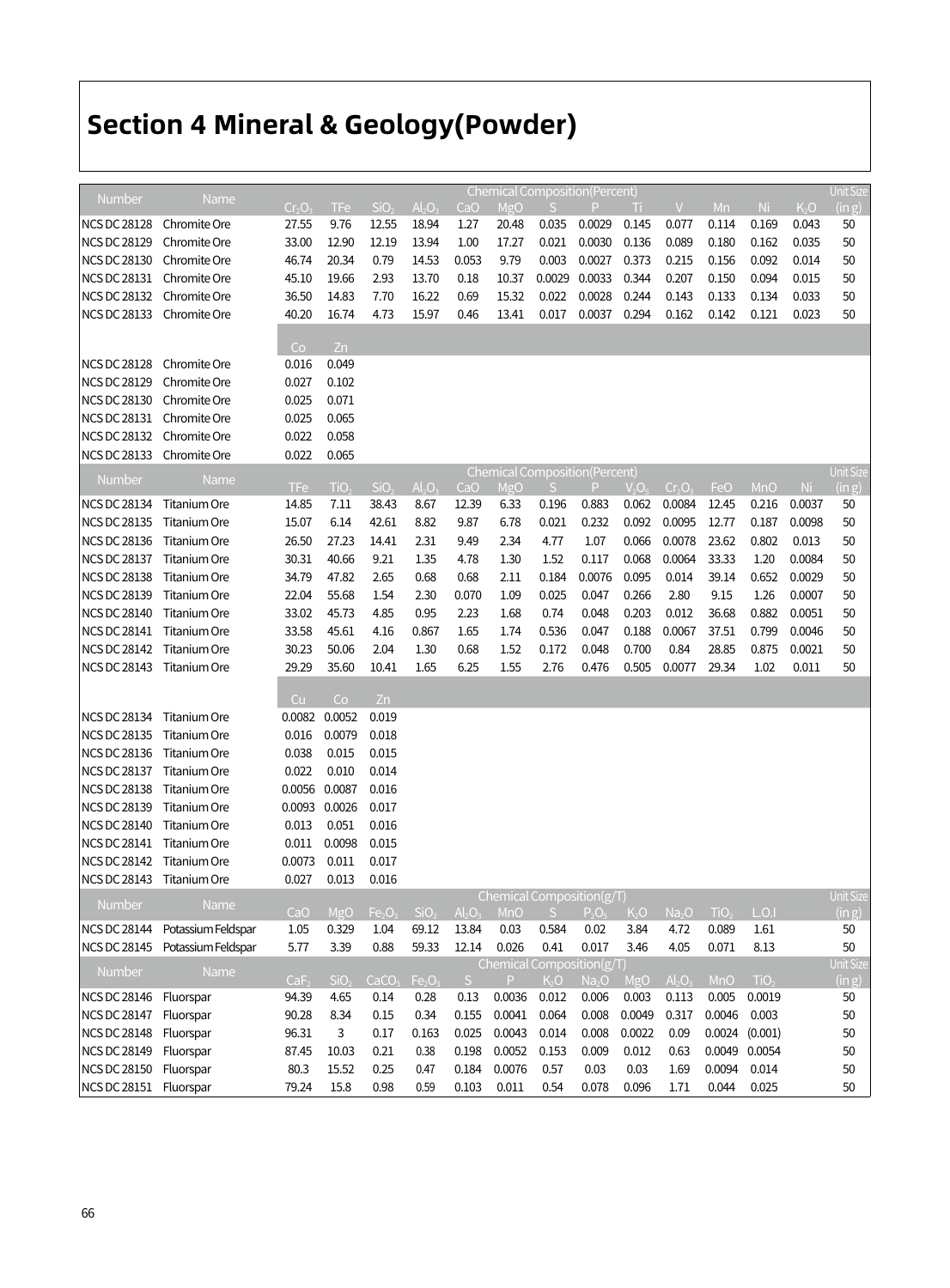|                      |                         |                  |                  |                                |                                        |                                         |                                                |                      |                      |                           |                     |                   |                  |          | <b>Unit Size</b>                    |
|----------------------|-------------------------|------------------|------------------|--------------------------------|----------------------------------------|-----------------------------------------|------------------------------------------------|----------------------|----------------------|---------------------------|---------------------|-------------------|------------------|----------|-------------------------------------|
| <b>Number</b>        | <b>Name</b>             | CaO              | <b>MgO</b>       | Fe <sub>2</sub> O <sub>3</sub> | SiO <sub>2</sub>                       | $Al_2O_3$                               | <b>Chemical Composition(g/T)</b><br><b>MnO</b> | S.                   | P.                   | $K_2O$                    | Na <sub>2</sub> O   | <b>SrO</b>        | TiO <sub>2</sub> | LO.      | (in g)                              |
| <b>NCS DC 28152</b>  | Limestone               | 46.71            | 6.55             | 0.25                           | 2.42                                   | 0.374                                   | 0.0046                                         | 0.042                | 0.0017               | 0.05                      | 0.011               | 0.016             | 0.023            | 43.22    | 50                                  |
| <b>NCS DC 28153</b>  | Limestone               | 41.81            | 10.37            | 0.417                          | 2.35                                   | 0.543                                   | 0.007                                          | 0.05                 | 0.0032               | 0.074                     | 0.011               | 0.014             | 0.031            | 43.81    | 50                                  |
| <b>NCS DC 28154</b>  | Limestone               | 50.61            | 2.88             | 0.289                          | 3.02                                   | 0.622                                   | 0.0054                                         | 0.055                | 0.0028               | 0.164                     | 0.026               | 0.024             | 0.032            | 41.92    | 50                                  |
| <b>NCS DC 28155</b>  | Limestone               | 46.09            | 5.98             | 0.187                          | 4.6                                    | 0.283                                   | 0.0046                                         | 0.033                | 0.0016               | 0.038                     | 0.01                | 0.02              | 0.015            | 42.55    | 50                                  |
| <b>NCS DC 28156</b>  | Limestone               | 51.22            | 2.43             | 0.181                          | 3.32                                   | 0.34                                    | 0.0042                                         | 0.03                 | 0.0019               | 0.094                     | 0.0074              | 0.021             | 0.02             | 42.26    | 50                                  |
| <b>NCS DC 28157</b>  | Limestone               | 53.79            | 1.17             | 0.151                          | 1.32                                   | 0.225                                   | 0.0037                                         | 0.02                 | 0.0027               | 0.066                     | 0.0058              | 0.018             | 0.014            | 43.22    | 50                                  |
| <b>NCS DC 28158</b>  | Limestone               | 48.56            | 4.31             | 0.302                          | 3.99                                   | 0.657                                   | 0.0055                                         | 0.044                | 0.0044               | 0.184                     | 0.028               | 0.022             | 0.051            | 41.7     | 50                                  |
| <b>NCS DC 28159</b>  | Limestone               | 51.95            | 1.23             | 0.296                          | 2.36                                   | 0.811                                   | 0.0077                                         | 0.016                | 0.0017               | 0.165                     | 0.009               | 0.02              | 0.036            | 42.39    | 50                                  |
| <b>NCS DC 28160</b>  | Limestone               | 54.2             | 0.82             | 0.146                          | 0.96                                   | 0.328                                   | 0.0049                                         | 0.019                | 0.0019               | 0.084                     | 0.006               | 0.018             | 0.016            | 43.27    | 50                                  |
| <b>NCS DC 28161</b>  | Limestone               | 53.76            | 1.5              | 0.143                          | 0.835                                  | 0.242                                   | 0.0058                                         | 0.018                | 0.0012               | 0.048                     | 0.006               | 0.017             | 0.011            | 43.37    | 50                                  |
| <b>NCS DC 28162</b>  | Dolomite                | 28.73            | 19.76            | 0.475                          | 8.42                                   | 1.2                                     | 0.02                                           | 0.072                | 0.0028               | 0.039                     | 0.033               | 0.019             | 0.036            | 40.56    | 50                                  |
| <b>NCS DC 28163</b>  | Dolomite                | 30.22            | 20.85            | 0.244                          | 1.87                                   | 0.205                                   | 0.015                                          | 0.038                | 0.0015               | 0.018                     | 0.012               | 0.013             | 0.0079           | 45.31    | 50                                  |
| <b>NCS DC 28164</b>  | Dolomite                | 30.15            | 20.91            | 0.248                          | 2.16                                   | 0.25                                    | 0.016                                          | 0.039                | 0.0013               | 0.027                     | 0.011               | 0.013             | 0.012            | 45.04    | 50                                  |
| <b>NCS DC 28165</b>  | Dolomite                | 29.5             | 20.43            | 0.357                          | 5.22                                   | 0.706                                   | 0.018                                          | 0.056                | 0.002                | 0.033                     | 0.023               | 0.016             | 0.021            | 43.07    | 50                                  |
| <b>Number</b>        | Name                    |                  |                  |                                |                                        |                                         | <b>Chemical Composition (Percent)</b>          |                      |                      |                           |                     |                   |                  |          | <b>Unit Size</b>                    |
|                      |                         | $Al_2O_3$        | SiO <sub>2</sub> | Fe <sub>2</sub> O <sub>3</sub> | $P_2O_5$                               | <b>MnO</b>                              | TiO,                                           | CaO                  | MgO                  | $K_2O$                    | Na <sub>2</sub> O   | $\mathsf{C}$      | S.               | Cr       | (in g)                              |
| <b>NCS DC 28166</b>  | Bauxite                 | 44.5             | 5.17             | 22.16                          | 0.075                                  | 0.026                                   | 1.66                                           | 0.18                 | 0.03                 | 0.03                      | 0.015               | 0.21              | 0.043            | 0.019    | 50                                  |
| <b>NCS DC 28167</b>  | Bauxite                 | 43.38            | 7.45             | 22.69                          | 0.057                                  | 0.044                                   | 1.35                                           | 0.52                 | 0.051                | 0.023                     | 0.025               | 0.22              | 0.058            | 0.014    | 50                                  |
| <b>NCS DC 28168</b>  | <b>Bauxite</b>          | 45.75            | 4.88             | 19.43                          | 0.183                                  | 0.028                                   | 3.96                                           | 0.087                | 0.035                | 0.025                     | 0.023               | 0.203             | 0.014            | 0.062    | 50                                  |
|                      |                         |                  |                  |                                |                                        |                                         |                                                |                      |                      |                           |                     |                   |                  |          |                                     |
| <b>NCS DC 28166</b>  |                         | $\vee$           | Ga<br>0.0028     | L.O.<br>25.35                  | <b>Zr</b><br>0.011                     | Sc.<br>0.0047                           | Zn<br>< 0.005                                  |                      |                      |                           |                     |                   |                  |          |                                     |
| <b>NCS DC 28167</b>  | Bauxite<br>Bauxite      | 0.06<br>0.059    | 0.0027           | 23.59                          | 0.0057                                 |                                         | 0.0052 0.0051                                  |                      |                      |                           |                     |                   |                  |          |                                     |
| <b>NCS DC 28168</b>  |                         | 0.1              | 0.0071           | 25                             | 0.038                                  | 0.0021                                  | 0.0018                                         |                      |                      |                           |                     |                   |                  |          |                                     |
|                      | Bauxite                 |                  |                  |                                |                                        |                                         | Chemical Composition(Percent)                  |                      |                      |                           |                     |                   |                  |          | <b>Unit Size</b>                    |
| <b>Number</b>        | <b>Name</b>             | $\overline{Zn}$  | S                | Fe                             | SiO <sub>2</sub>                       | <b>Pb</b>                               | Сu                                             | As                   | Cd                   | Αg                        | CaO                 | MgO               |                  |          | (in g)                              |
| <b>NCS DC 28169</b>  | <b>Zinc Concertrate</b> | 43.46            | 26.7             | 6.79                           | 5.95                                   | 2.66                                    | 0.265                                          | 0.0014               | 0.309                | 0.0048                    | 2.05                | 0.158             |                  |          | 25                                  |
|                      |                         |                  |                  |                                |                                        |                                         | Chemical Composition(g/T)                      |                      |                      |                           |                     |                   |                  |          | <b>Unit Size</b>                    |
| <b>Number</b>        | <b>Name</b>             | SiO <sub>2</sub> | CaO              | MgO                            | Fe <sub>2</sub> O <sub>3</sub>         | $Al_2O_3$                               | <b>MnO</b>                                     | P                    | TiO <sub>2</sub>     | <b>SrO</b>                | $K_2O$              | Na <sub>2</sub> O | S.               | L.O.     | (in g)                              |
| <b>NCS DC 28170</b>  | Limestone               | 1.46             | 48.32            | 5.49                           | 0.218                                  | 0.383                                   | 0.0050                                         | 0.0028               | 0.023                | 0.028                     | 0.145               | 0.007             | 0.005            | 43.68    | 50                                  |
| <b>NCS DC 28171</b>  | Limestone               | 2.20             | 43.96            | 8.84                           | 0.290                                  | 0.47                                    | 0.0064                                         | 0.0035               | 0.024                | 0.020                     | 0.196               | 0.0080            | 0.006            | 43.82    | 50                                  |
| <b>NCS DC 28171b</b> | Limestone               | 2.23             | 49.64            | 4.13                           | 0.187                                  | 0.462                                   | 0.0039                                         | 0.0032               | 0.022                | 0.019                     | 0.272               | 0.012             | 0.035            | 43.18    | 50                                  |
| <b>NCS DC 28172</b>  | Limestone               | 4.70             | 37.44            | 12.97                          | 0.300                                  | 0.523                                   | 0.0055                                         | 0.0034               | 0.030                | 0.017                     | 0.28                | 0.013             | 0.013            | 43.43    | 50                                  |
| <b>NCS DC 28173</b>  | Limestone               | 0.29             | 55.43            | 0.22                           | 0.057                                  | 0.078                                   | 0.0068                                         | 0.0013               | 0.0051               | 0.02                      | 0.024               | 0.007             | 0.031            | 43.69    | 50                                  |
| <b>NCS DC 28174</b>  | Limestone               | 0.66             | 53.08            | 2.24                           | 0.103                                  | 0.18                                    | 0.0052                                         | 0.0012               | 0.0080               | 0.020                     | 0.044               | 0.005             | 0.024            | 43.75    | 50                                  |
| <b>NCS DC 28175</b>  | Limestone               | 0.70             | 55.04            | 0.30                           | 0.035                                  | 0.220                                   | 0.0047                                         | 0.0021               | 0.0068               | 0.018                     | 0.042               | 0.006             | 0.015            | 43.34    | 50                                  |
| <b>NCS DC 28175b</b> | Limestone               | 0.76             | 41.91            | 11.15                          | 0.316                                  | 0.272                                   | 0.013                                          | 0.0023               | 0.011                | 0.0066                    | 0.041               | 0.003             | 0.002            | 44.86    | 50                                  |
| <b>NCS DC 28176</b>  | Limestone               | 0.86             | 48.92            | 5.40                           | 0.241                                  | 0.360                                   |                                                | 0.0051 0.0029        | 0.022                | 0.029                     | 0.125               | 0.008             | 0.008            | 43.90    | 50                                  |
| <b>NCS DC 28177</b>  | Limestone               | 1.25             | 54.43            | 0.50                           | 0.179                                  |                                         | 0.195  0.0070  0.0018  0.010  0.024            |                      |                      |                           | 0.048               | 0.007             | 0.012            | 43.10    | 50                                  |
| <b>Number</b>        | Name                    |                  |                  |                                |                                        |                                         | Chemical Composition(g/T)                      |                      |                      |                           |                     |                   |                  |          | <b>Unit Size</b>                    |
|                      |                         | TFe              | CaO              | MgO                            | SiO <sub>2</sub>                       | $Al_2O_3$                               | S.                                             | P                    | <b>MnO</b>           | TiO <sub>2</sub>          | Mn                  | Cu                | $Cr_2O_3$        | $V_2O_5$ | (in g)                              |
| <b>NCS DC 28241</b>  | V-Ti magnetite          | 63.97<br>53.34   | 0.94             | 1.74                           | 3.98                                   | 1.09                                    | 0.04                                           | 0.017                | 0.197                | 2.59                      |                     |                   | 0.42             | 0.55     | 100                                 |
| <b>NCS DC 28242</b>  |                         |                  | 0.43             | 0.13                           | 8.71                                   | 1.78                                    | 1.88<br>0.98                                   | 0.126<br>0.121       |                      | 0.087<br>0.049            | 0.199<br>0.143      | 0.076             |                  |          | 100<br>100                          |
|                      | Hematite                |                  |                  |                                |                                        |                                         |                                                |                      |                      |                           |                     |                   |                  |          |                                     |
| <b>NCS DC 28243</b>  | Hematite                | 55.71            | 0.3              | 0.1                            | 6.97                                   | 1.07                                    |                                                |                      |                      |                           |                     | 0.068             |                  |          |                                     |
| <b>Number</b>        | Name                    |                  |                  |                                |                                        |                                         | Chemical Composition( $g/T$ )<br>S.            | P.                   |                      |                           |                     |                   |                  |          | <b>Unit Size</b>                    |
| <b>NCS DC 28244</b>  | Limestone               | CaO<br>51.32     | MgO<br>2.94      | SiO <sub>2</sub><br>1.49       | Al <sub>2</sub> O <sub>3</sub><br>0.39 | Fe <sub>2</sub> O <sub>3</sub><br>0.171 |                                                | 0.0082 0.0022 0.0026 | <b>MnO</b>           | TiO <sub>2</sub><br>0.018 | <b>SrO</b><br>0.018 | L.0.1<br>43.47    |                  |          | $(\mathsf{in} \, \mathrm{g})$<br>50 |
| <b>NCS DC 28245</b>  | Limestone               |                  | 1.9              | 0.37                           | 0.17                                   | 0.125                                   | 0.014                                          |                      | 0.0015 0.0092 0.0085 |                           | 0.024               | 43.93             |                  |          | 50                                  |
| <b>NCS DC 28246</b>  | Limestone               | 53.4<br>54.92    | 0.37             | 0.47                           | 0.203                                  | 0.107                                   | 0.01                                           |                      | 0.0017 0.0081 0.0092 |                           | 0.017               | 43.54             |                  |          | 50                                  |
| <b>NCS DC 28247</b>  | Limestone               | 47.82            | 6.13             | 0.7                            | 0.222                                  | 0.201                                   | 0.014                                          |                      | 0.0066 0.0095        | 0.013                     | 0.018               | 44.46             |                  |          | 50                                  |
| <b>NCS DC 28248</b>  | Limestone               | 45.88            | 7.68             | 0.76                           | 0.24                                   | 0.229                                   | 0.016                                          | 0.0078               | 0.01                 | 0.014                     | 0.018               | 44.51             |                  |          | 50                                  |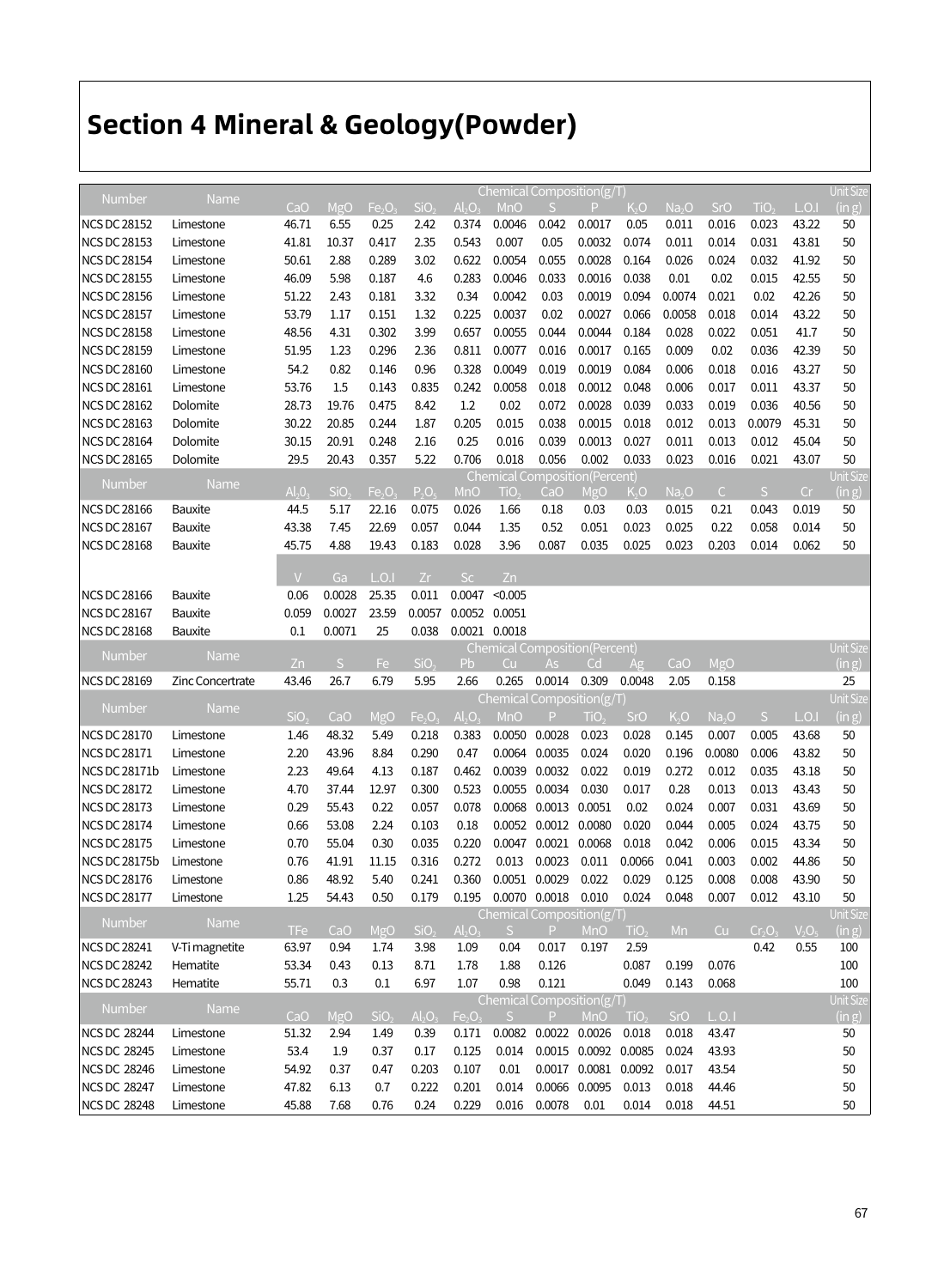| <b>Number</b>                                  | <b>Name</b>                                          | SiO <sub>2</sub> | CaO               |                  |                  | $MgO$ Fe <sub>2</sub> O <sub>3</sub> Al <sub>2</sub> O <sub>3</sub> | MnO             | <b>Chemical Composition(Percent)</b><br>P             | S.               |                | $L.O.1$ TiO <sub>2</sub> SrO |       |          |       | <b>Unit Size</b><br>(in g) |
|------------------------------------------------|------------------------------------------------------|------------------|-------------------|------------------|------------------|---------------------------------------------------------------------|-----------------|-------------------------------------------------------|------------------|----------------|------------------------------|-------|----------|-------|----------------------------|
| NCS DC 28201 Dolomite                          |                                                      | 6.75             | 30.62             | 20.53            | 0.085            |                                                                     |                 | 0.0048 0.0072 0.0012 0.0019                           |                  | 41.00          |                              |       |          |       | 50                         |
| <b>NCS DC 28202</b>                            | Dolomite                                             | 2.12             | 30.79             | 20.73            | 0.275            | 0.203                                                               | 0.026           | 0.0013                                                | 0.016            | 45.22          |                              |       |          |       | 50                         |
| <b>NCS DC 28203</b>                            | Dolimite                                             | 1.45             | 34.74             | 17.16            | 0.404            | 0.286                                                               | 0.012           | 0.016                                                 | 0.028            | 45.58          |                              |       |          |       | 50                         |
| <b>NCS DC 28204</b>                            | Limestone                                            | 0.83             | 50.72             | 3.96             | 0.208            | 0.18                                                                | 0.012           | 0.0076                                                | 0.016            | 43.70          | 0.006                        | 0.046 |          |       | 50                         |
| <b>NCS DC 28205</b>                            | Limestone                                            | 2.17             | 52.42             | 1.92             | 0.197            | 0.39                                                                |                 | 0.0054 0.0019                                         | 0.012            | 42.53          | 0.0093                       | 0.023 |          |       | 50                         |
| <b>NCS DC 28206</b>                            | Limestone                                            | 4.64             | 41.66             | 11.31            | 0.112            | 0.16                                                                | 0.005           |                                                       | 0.0032 0.0093    | 41.70          | 0.0056                       | 0.015 |          |       | 50                         |
| <b>NCS DC 28207</b>                            | Dolomite                                             | 1.26             | 30.33             | 20.88            | 0.44             | 0.27                                                                | 0.013           | 0.018                                                 | 0.033            | 46.11          |                              |       |          |       | 50                         |
| <b>NCS DC 28208</b>                            | Dolomite                                             | 0.99             | 30.8              | 20.79            | 0.32             | 0.23                                                                | 0.019           | 0.0013                                                | 0.022            | 46.2           |                              |       |          |       | 50                         |
|                                                |                                                      |                  |                   |                  |                  |                                                                     |                 | <b>Chemical Composition (Percent)</b>                 |                  |                |                              |       |          |       | <b>Unit Size</b>           |
| <b>Number</b>                                  | Name                                                 | TM <sub>n</sub>  | MnO <sub>2</sub>  | <b>TFe</b>       | SiO <sub>2</sub> | $Al_2O_2$                                                           | CaO             | MgO                                                   | TiO <sub>2</sub> | Cu             | Zn                           | Ni .  | S.       | P     | (in g)                     |
| <b>NCS DC 28209</b>                            | Manganese                                            | 27.76            | 21                | 12               | 17.54            | 1.77                                                                | 5.44            | 4.08                                                  | 0.085            |                | 0.0066 0.0071 0.0025 0.0067  |       |          | 0.069 | 50                         |
| <b>NCS DC 28210</b>                            | Manganese                                            | 44.76            | 66.46             | 5.72             | 4.62             | 7.28                                                                | 0.24            | 0.257                                                 | 0.34             | 0.062          | 0.088                        | 0.057 | 0.014    | 0.099 | 50                         |
| NCS DC 28211 Manganese                         |                                                      | 32.7             | 32.32             | 10.47            | 14.4             | 3.3                                                                 | 4.21            | 3.04                                                  | 0.16             | 0.02           | 0.027                        | 0.016 | 0.009    | 0.087 | 50                         |
| <b>Number</b>                                  | Name                                                 |                  |                   |                  |                  |                                                                     |                 | <b>Chemical Composition (Percent)</b>                 |                  |                |                              |       |          |       | <b>Unit Size</b>           |
|                                                |                                                      | TFe              | FeO               | SiO <sub>2</sub> | $Al_2O_3$        | CaO                                                                 | <b>MgO</b>      | MnO                                                   | TiO <sub>2</sub> | S.             | $\mathsf{P}$                 |       |          |       | (in g)                     |
| NCS DC 28212 Iron Ore                          |                                                      | 56.25            | 26.9              | 8.86             | 2.53             | 8.04                                                                | 1.96            | 0.289                                                 | 0.208            | 0.197          | 0.032                        |       |          |       | 50                         |
| NCS DC 28213 Iron Ore                          |                                                      | 50.92            | 19.9              | 13.68            | 3.28             | 6.9                                                                 | 3.4             | 0.943                                                 | 0.241            | 0.13           | 0.05                         |       |          |       | 50                         |
| NCS DC 28214 Iron Ore<br>NCS DC 28215 Iron Ore |                                                      | 65.97<br>63.93   | 27<br>26.9        | 5.02<br>5.9      | 0.7<br>1.09      | 0.43<br>2.06                                                        | 0.45<br>0.79    | 0.094<br>0.136                                        | 0.541<br>0.444   | 0.291<br>0.282 | 0.013<br>0.017               |       |          |       | 50<br>50                   |
|                                                |                                                      |                  |                   |                  |                  |                                                                     |                 |                                                       |                  |                | 0.02                         |       |          |       |                            |
| NCS DC 28216 Iron Ore<br>NCS DC 28217 Iron Ore |                                                      | 62.01<br>64.82   | 26.9<br>24.5      | 6.74<br>4.91     | 1.46<br>1.3      | 3.65<br>0.85                                                        | $1.1\,$<br>0.31 | 0.176<br>0.088                                        | 0.388<br>0.949   | 0.258<br>0.011 | 0.053                        |       |          |       | 50<br>50                   |
| <b>NCS DC 28218</b>                            |                                                      | 64.81            | 25.4              | 5.04             | 0.8              | 0.65                                                                | 1.78            | 0.084                                                 | 0.477            | 0.035          | 0.026                        |       |          |       | 50                         |
| <b>NCS DC 28219</b>                            | Iron Ore<br>Iron Ore                                 | 68.55            | 23                | 3.21             | 0.54             | 0.21                                                                | 0.2             | 0.052                                                 | 0.116            | 0.027          | 0.0054                       |       |          |       | 50                         |
| NCS DC 28220 Iron Ore                          |                                                      | 69.05            | 23.8              | 2.45             | 0.5              | 0.2                                                                 | 0.17            | 0.079                                                 | 0.313            | 0.011          | 0.01                         |       |          |       | 50                         |
|                                                |                                                      |                  |                   |                  |                  |                                                                     |                 | <b>Chemical Composition(Percent)</b>                  |                  |                |                              |       |          |       | <b>Unit Size</b>           |
| <b>Number</b>                                  | <b>Name</b>                                          | TFe              | FeO               | SiO <sub>2</sub> | $Al_2O_3$        | CaO                                                                 | <b>MgO</b>      | <b>MnO</b>                                            | TiO <sub>2</sub> | $\mathsf{P}$   | $\mathsf{S}$                 |       |          |       | (ing)                      |
| NCS DC 28221 Iron Ore                          |                                                      | 67.84            | 28.8              | 2.34             | 0.6              | 0.63                                                                | 1.4             | 0.07                                                  |                  | 0.0061 0.0046  | 0.041                        |       |          |       | 50                         |
| <b>NCS DC 28222</b>                            | Iron Ore                                             | 66.64            | 0.11              | 27.9             | 2.96             | 0.76                                                                | 0.86            | 1.62                                                  | 0.091            | 0.07           | 0.0051                       |       |          |       | 50                         |
| NCS DC 28223 Iron Ore                          |                                                      | 66.31            | 24.4              | 4.17             | 1.04             | 0.64                                                                | 0.26            | 0.085                                                 | 0.709            | 0.039          | 0.011                        |       |          |       | 50                         |
| NCS DC 28224 Iron Ore                          |                                                      | 63.2             | 1.4               | 6.55             | 1.02             | 0.86                                                                | 0.5             | 0.083                                                 | 0.319            | 0.02           | 0.015                        |       |          |       | 50                         |
| NCS DC 28225 Iron Ore                          |                                                      | 54.96            | 10.7              | 5.89             | 2.93             | 11.49                                                               | 0.98            | 0.171                                                 | 0.152            | 0.05           | 0.032                        |       |          |       | 50                         |
| <b>Number</b>                                  | <b>Name</b>                                          | CaF <sub>2</sub> | CaCO <sub>3</sub> | SiO <sub>2</sub> | <b>TFe</b>       | Mn                                                                  | S.              | <b>Chemical Composition (Percent)</b><br>$\mathsf{P}$ |                  |                |                              |       |          |       | <b>Unit Size</b><br>(in g) |
| <b>NCS DC 28226</b>                            | Fluorite                                             | 77.33            | 0.20              | 18.04            | 0.31             | 0.014                                                               | 0.068           |                                                       |                  |                |                              |       |          |       | 50                         |
| <b>NCS DC 28227</b>                            | Fluorite                                             | 78.75            | 0.33              | 19.36            | 0.28             | 0.012                                                               | 0.028           |                                                       |                  |                |                              |       |          |       | 50                         |
| <b>NCS DC 28228</b>                            | Fluorite                                             | 94.81            | 0.99              | 2.76             | 0.26             | 0.010                                                               | 0.107           | 0.076                                                 |                  |                |                              |       |          |       | 50                         |
| <b>NCS DC 28229</b>                            | Fluorite                                             | 85.56            | 0.58              | 10.62            | 0.28             | 0.013                                                               | 0.079           | 0.045                                                 |                  |                |                              |       |          |       | 50                         |
| NCS DC 28230 Fluorite                          |                                                      | 90.72            | 0.87              | 7.68             | 0.25             | 0.012                                                               | 0.084           | 0.063                                                 |                  |                |                              |       |          |       | 50                         |
| <b>Number</b>                                  | Name                                                 | TFe              | Fe <sub>O</sub>   | SiO <sub>2</sub> | $Al_2O_3$        | CaO                                                                 | MgO             | <b>Chemical Composition (Percent)</b><br><b>MnO</b>   | TiO <sub>2</sub> | P.             | $S_{\perp}$                  |       | $Cu$ $C$ |       | <b>Unit Size</b><br>(in g) |
| NCS DC 28231 Sintering Ore                     |                                                      | 56.53            | 22.9              | 5.57             | 1.90             | 11.46                                                               | 1.75            | 0.202                                                 | 0.103            | 0.027          | 0.063                        |       |          |       | 50                         |
| NCS DC 28232 Iron Ore                          |                                                      | 67.42            | 27.40             | 1.80             | 0.78             | 0.61                                                                | 2.43            | 0.132                                                 | 0.069            | 0.0065         | 0.318                        |       |          |       | 50                         |
| NCS DC 28233 Iron Ore                          |                                                      | 53.35            | 17.20             | 9.42             | 0.70             | 2.13                                                                | 8.83            | 0.203                                                 | 0.052            | 0.012          | 0.083                        |       |          |       | 50                         |
| NCS DC 28234a Iron Ore                         |                                                      | 45.17            | 15.10             | 15.55            | 1.33             | 4.74                                                                | 9.82            | 0.167                                                 | 0.090            | 0.023          | 0.104                        |       |          |       | 50                         |
| NCS DC 28234b Iron Ore                         |                                                      | 48.87            | 15.9              | 12.85            | 1.12             | 3.75                                                                | 8.88            | 0.185                                                 | 0.083            | 0.022          | 0.095                        | 0.015 | 0.544    |       | 50                         |
| NCS DC 28234c Iron Ore                         |                                                      | 49.64            | 21.1              | 11.54            | 1.87             | 5.85                                                                | 5.81            | 0.112                                                 | 0.105            | 0.040          | 0.504                        | 0.156 | 0.798    |       | 50                         |
| Number                                         | Name                                                 |                  |                   |                  |                  |                                                                     |                 | <b>Chemical Composition (Percent)</b>                 |                  |                |                              |       |          |       | <b>Unit Size</b>           |
|                                                |                                                      | TFe              | SiO <sub>2</sub>  | $Al_2O_3$        | CaO              | MgO                                                                 | Cr              | <b>Ni</b>                                             | Mn               | TT.            | Co.                          | S     |          |       | (in g)                     |
|                                                | NCS DC 28235 High Chromium - Nickel - Iron ore 38.38 |                  | 15.21             | 2.89             | 0.20             | 8.16                                                                | 1.50            | 1.36                                                  | 0.67             | 0.042          | 0.114                        | 0.012 |          |       | 50                         |
|                                                | NCS DC 28236 High Chromium - Nickel - Iron ore 49.05 |                  | 3.60              | 6.53             | 0.51             | 0.64                                                                | 1.66            | 1.02                                                  | 0.51             | 0.075          | 0.069                        | 0.112 |          |       | 50                         |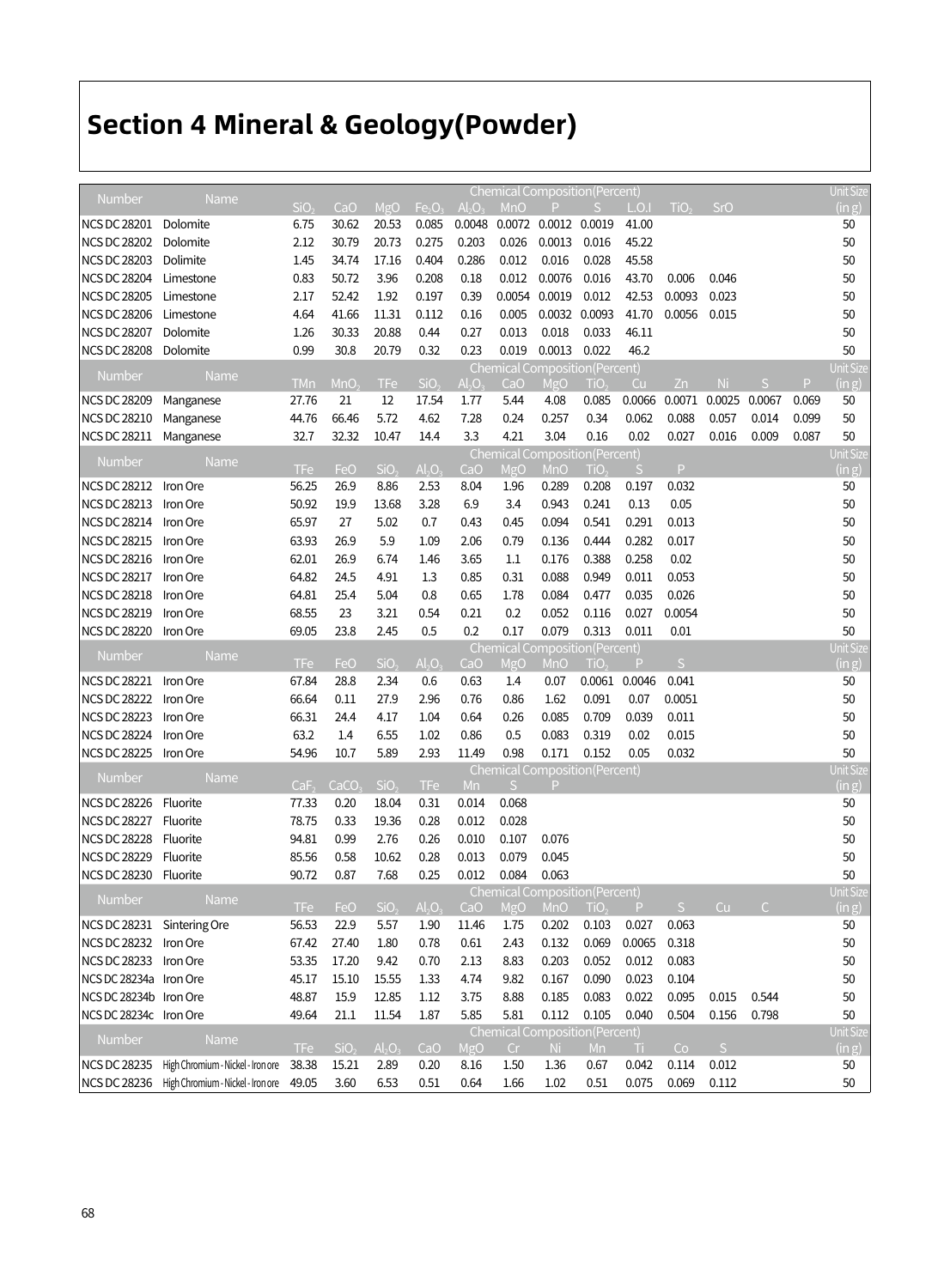|                          |                   |                |                               |                             |                  |                       | <b>Chemical Composition (Percent)</b> |                  |                  |                                                  |                | <b>Unit Size</b>       |
|--------------------------|-------------------|----------------|-------------------------------|-----------------------------|------------------|-----------------------|---------------------------------------|------------------|------------------|--------------------------------------------------|----------------|------------------------|
| Number                   | Name              | <b>TFe</b>     | <b>FeO</b>                    | SiO <sub>2</sub>            | $Al_2O_2$        | CaO                   | <b>MgO</b>                            | <b>MnO</b>       | TiO <sub>2</sub> | P.                                               | S              | (in g)                 |
| <b>NCS DC 28237</b>      | Sinter Ore        | 55.24          | 13.80                         | 6.45                        | 2.80             | 10.80                 | 1.22                                  | 0.205            | 0.157            | 0.048                                            | 0.068          | 50                     |
| <b>NCS DC 28238</b>      | Sinter Ore        | 51.72          | 16.36                         | 10.74                       | 3.56             | 9.07                  | 2.95                                  | 0.650            | 0.229            | 0.053                                            | 0.084          | 50                     |
| NCS DC 28239a Pellet Ore |                   | 62.14          | 0.77                          | 6.32                        | 1.36             | 1.09                  | 2.13                                  | 0.082            | 0.267            | 0.020                                            | 0.010          | 50                     |
| NCS DC 28239b Pellet Ore |                   | 63.78          | 0.77                          | 5.29                        | 0.98             | 0.85                  | 1.59                                  | 0.065            | 0.18             | 0.016                                            | 0.0086         | 50                     |
| NCS DC 28240a Pellet Ore |                   |                |                               |                             |                  |                       |                                       | 0.040            |                  |                                                  | 0.0066         | 50                     |
|                          |                   | 66.18          | 0.78                          | 3.81                        | 0.43             | 0.51                  | 0.79                                  |                  | 0.048            | 0.010                                            |                |                        |
| NCS DC 28240b Pellet Ore |                   | 64.58          | 0.78                          | 4.79                        | 0.80             | 0.73                  | 1.33                                  | 0.057            | 0.136            | 0.014                                            | 0.0080         | 50<br><b>Unit Size</b> |
| Number                   | Name              |                | $Au(\mu g/g)$ Ag( $\mu g/g$ ) | Cu(%)                       | $Pb(\%)$         | $Zn(\%)$              | <b>Chemical Composition</b><br>As(%)  | $Sb(\%)$         | Hg(mg/g)         | $Cd(\% )$                                        |                | (in g)                 |
| NCS DC 29101 Gold ore    |                   | 0.64           |                               |                             |                  |                       |                                       |                  |                  |                                                  |                | 500                    |
| NCS DC 29102 Gold ore    |                   | 4.3            | 37.4                          | 0.3                         | 1.61             | 0.22                  |                                       |                  |                  |                                                  |                | 500                    |
| <b>NCS DC 29103</b>      | Gold ore          | 20             | 18                            | 0.12                        | 0.61             | 0.1                   |                                       |                  |                  |                                                  |                | 500                    |
| <b>NCS DC 29104</b>      | Silver ore        |                | 50.3                          | 0.19                        | $*83.8$          | $*84.9$               | 0.027                                 | 0.012            | (3.85)           |                                                  |                | 50                     |
| NCS DC 29105             | Silver ore        |                | 138.1                         | 0.5                         | 0.02             | $*67.6$               | 0.073                                 | 0.032            | (10.1)           |                                                  |                | 50                     |
|                          |                   |                |                               |                             |                  |                       |                                       |                  |                  |                                                  |                |                        |
| <b>NCS DC 29106</b>      | <b>Silver ore</b> |                | 199                           | 0.68                        | 0.01             | 0.011                 | 0.078                                 | 0.05             | (18)             |                                                  |                | 50                     |
| NCS DC 29107 Copper ore  |                   |                | 6.1                           | 0.29                        | $*34.5$          | 0.01                  | $*41.4$                               | *23.4            | (0.15)           |                                                  |                | 50                     |
| <b>NCS DC 29108</b>      | Copper ore        |                | 14.9                          | 0.9                         | $*80$            | 0.02                  | $*76.6$                               | $*11.7$          | (0.028)          |                                                  |                | 50                     |
| NCS DC 29109             | Copper ore        |                | 59.9                          | 3.84                        | 0.024            | 0.083                 | 0.046                                 | $*71$            | (0.043)          | $*5.68$                                          |                | 50                     |
| <b>NCS DC 29110</b>      | Copper ore        |                | 120                           | 8.53                        | 0.027            | 0.19                  | 0.02                                  | $*35.3$          | (0.039)          | $*13.5$                                          |                | 50                     |
| NCS DC 29111 Pb-Zn ore   |                   |                | 12.9                          | 0.02                        | 0.48             | 4.94                  | $*90$                                 | $*9.0$           | (12.6)           | 0.019                                            |                | 50                     |
| NCS DC 29112 Pb-Zn ore   |                   |                | 362                           | 0.1                         | 2.93             | 0.51                  | 0.082                                 | 0.011            | (0.233)          |                                                  |                | 50                     |
| <b>NCS DC 29113</b>      | Pb-Zn ore         |                | 103                           | 0.075                       | 2.19             | 1.54                  | 0.04                                  | $*38.3$          | (0.074)          |                                                  |                | 50                     |
| NCS DC 29114 Pb-Zn ore   |                   |                | 367.9                         | 0.071                       | 22.96            | 16.22                 | 0.138                                 | 0.044            | (270)            | 0.066                                            |                | 50                     |
| NCS DC 29115 Pb-Zn ore   |                   |                | 5.3                           | 0.021                       | 1.25             | 30.19                 | $*95$                                 | $*20.5$          | (84.8)           | 0.119                                            |                | 50                     |
| <b>Number</b>            | Name              |                |                               |                             |                  |                       | <b>Chemical Composition</b>           |                  |                  |                                                  |                | <b>Unit Size</b>       |
|                          |                   | $Pt(x10^{-6})$ | $Pd(x10^{-6})$                | $Ru(x10^{-9})$              | $Rh(x10^{-9})$   | Ir(x10 <sup>9</sup> ) | $Os(x10^{-9})$                        | $Cu(x10^{-2})$   | $Ni(x10^{-2})$   |                                                  |                | (in g)                 |
| <b>NCS DC 29116</b>      | Platinum Group    | 2.43           | 1.68                          | 1.5                         | 1.9              | 1.6                   | 1.9                                   | 3.58             | 1.78             |                                                  |                | 500                    |
| NCS DC 29117             | Platinum Group    | 10.61          | 0.6                           | 4.2                         | 3.6              | 4.4                   | 3.7                                   | 3.01             | 1.76             |                                                  |                | 500                    |
| NCS DC 29118             | Platinum Group    | 0.9            | 0.7                           | 3.5                         | 3.2              | 3.2                   | 3                                     | 3.25             | 1.76             |                                                  |                | 500                    |
| NCS DC 29119             | Platinum Group    | 4.44           | 1.33                          | 0.71                        | 1.4              | 1.9                   | 1.6                                   | 0.62             | 0.053            |                                                  |                | 500                    |
| <b>NCS DC 29120</b>      | Platinum Group    | 0.38           | 0.4                           | 7.8                         | 18               | 23.6                  | 8.2                                   | 0.11             | 0.22             |                                                  |                | 500                    |
| <b>Number</b>            | Name              |                |                               |                             |                  |                       | $\overline{\mu$ g/g                   |                  |                  |                                                  |                | <b>Unit Size</b>       |
|                          |                   | Ag             | As                            | $\, {\bf B} \,$             | Ba               | Be                    | Bi.                                   | Cd               | Ce               | Co                                               | Cr             | (in g)                 |
| <b>NCS DC36012</b>       | Perlite           | 0.053          | 0.59                          | 26                          | 164              | 8.5                   | 0.18                                  | 0.07             | 37               | 0.33                                             | $-2.3$         | 70                     |
| <b>NCS DC36013</b>       | Sepiolite         | 0.15           | 2.3                           | 6.9                         | 72               | 3.6                   | 0.18                                  | $-1.8$           | 39               | 15                                               | 116            | 70                     |
|                          |                   |                |                               |                             |                  |                       | $\overline{\mu g/g}$                  |                  |                  |                                                  |                |                        |
|                          |                   | Cs             | Cu                            | Dy                          | Er               | Eu.                   | Ga                                    | Gd               | Hf               | Hg                                               | H <sub>O</sub> | ln                     |
| <b>NCS DC36012</b>       | Perlite           | 13.8           | $-1.9$                        | 2                           | 1.46             | 0.29                  | 22                                    | 2                | 4.3              | $(3.4)$ **                                       | 0.44           | 0.04                   |
| NCS DC36013              | Sepiolite         | 4              | 25                            | 3.3                         | 1.8              | 0.8                   | 5.9                                   | 4                | $-1.2$           | 0.16                                             | 0.66           | 0.027                  |
|                          |                   |                | Li.                           |                             |                  |                       | $\mu$ g/g                             |                  |                  |                                                  |                |                        |
|                          |                   | La             |                               | Lu.                         | M <sub>O</sub>   | Nb                    | Nd                                    | Ni.              | P <sub>b</sub>   | Pr                                               | <b>Rb</b>      | S                      |
| NCS DC36012 Perlite      |                   | 21             | 8.3                           | 0.31                        | 4.8              | 30                    | 12.4                                  | $1.5\,$          | 46               | 3.9                                              | 334            | $-38$                  |
| NCS DC36013              | Sepiolite         | 30             | 55                            | 0.26                        | $-0.25$          | 3.9                   | 24                                    | 57               | 8.7              | 6                                                | $20\,$         | $-136$                 |
|                          |                   |                |                               |                             |                  |                       | $\mu$ g/g                             |                  |                  |                                                  | $\cup$         | V                      |
| NCS DC36012              |                   | Sb             | Sc                            | Sm                          | Sn               | Sr.                   | Ta                                    | Tb               | <b>Th</b>        | Tm                                               |                |                        |
|                          | Perlite           | $-0.08$        | 3.4                           | 2.3                         | 2.2              | 118                   | 3                                     | 0.34             | 35               | 0.25                                             | 19             | $-2.6$                 |
| NCS DC36013              | Sepiolite         | $-0.57$        | 5.6                           | 4.3                         | $1.2\,$          | 49                    | 0.3                                   | 0.62             | 3.8              | 0.27                                             | 5.3            | 81                     |
|                          |                   | W              | Y                             | $\mu$ g/g<br>Y <sub>b</sub> | Zn               | Zr                    |                                       | SiO <sub>2</sub> | $Al_2O_3$        | $\frac{0}{0}$<br>TFe <sub>2</sub> O <sub>2</sub> | FeO            | MgO                    |
| NCS DC36012 Perlite      |                   | 1.9            |                               |                             | 40               | 91                    |                                       | 72.72            |                  |                                                  |                |                        |
|                          | Sepiolite         |                | 14                            | 1.8                         |                  | 43                    |                                       |                  | 12.69            | 0.62                                             | 0.07           | 0.25                   |
| NCS DC36013              |                   | 0.5            | 23                            | $1.6\,$                     | 105              |                       | $\%$                                  | 63.55            | 4.45             | 1.46                                             | $-0.1$         | 18                     |
|                          |                   | CaO            | Na <sub>2</sub> O             | K <sub>2</sub> O            | TiO <sub>2</sub> | $P_2O_5$              | MnO                                   | L.O.I.           | TC.              | CO <sub>2</sub>                                  | $H_2O+$        |                        |
| NCS DC36012 Perlite      |                   | 0.82           | 3.03                          | 4.65                        | 0.079            | 0.004                 | 0.051                                 | 4.97             | 0.028            | $-0.045$                                         | 4.91           |                        |
| NCS DC36013              | Sepiolite         | 2.56           | 0.12                          | 0.32                        | $0.18\,$         | 0.41                  | 0.022                                 | 8.55             | 0.63             |                                                  | 6.39           |                        |
|                          |                   |                |                               |                             |                  |                       |                                       |                  |                  | 1.63                                             |                |                        |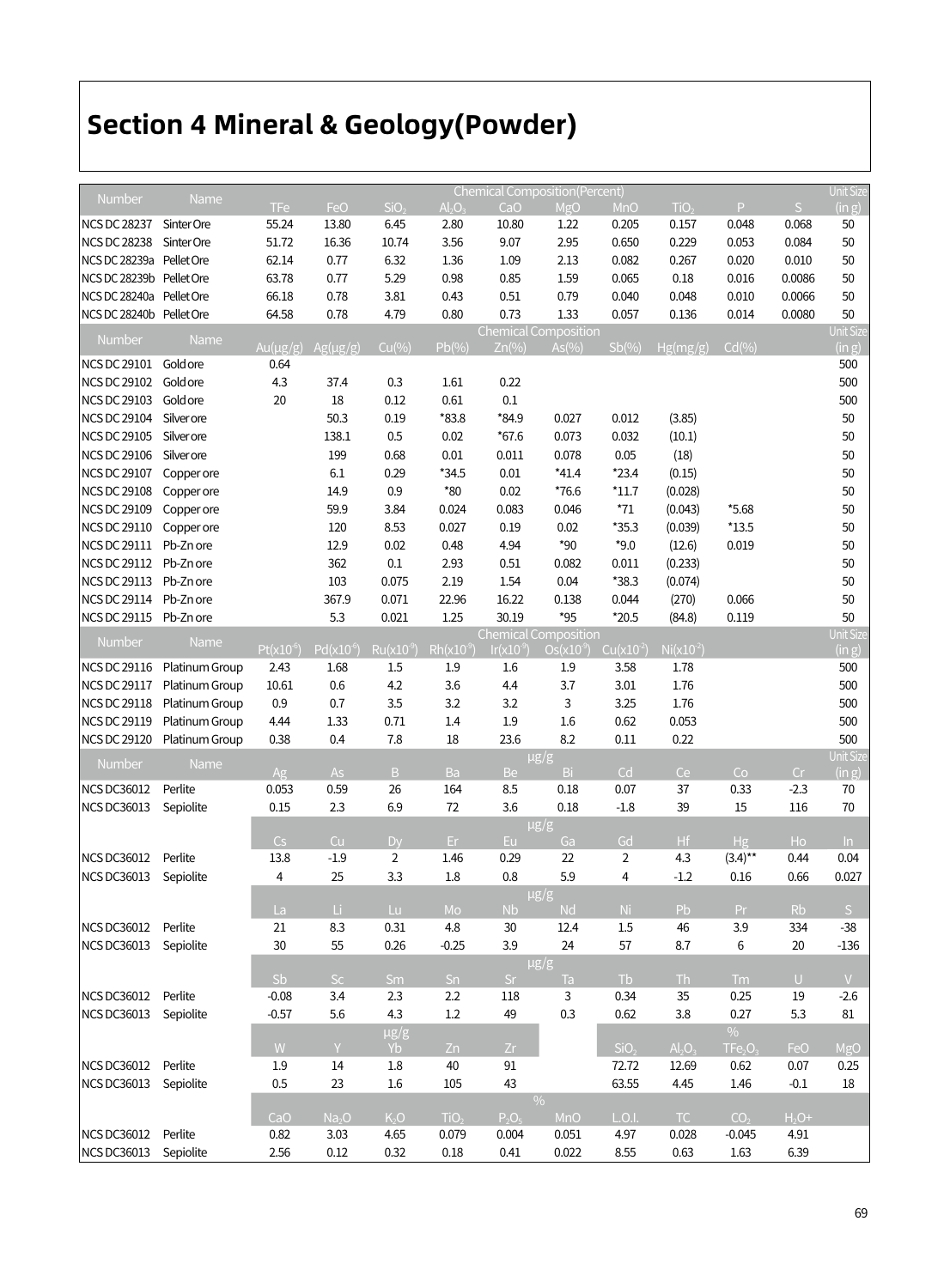|                         |                   |                  |                 |                                |                  |            |            | <b>Chemical Composition (Percent)</b> |                   |                  |          |                 |                               |       | Unit Size                     |
|-------------------------|-------------------|------------------|-----------------|--------------------------------|------------------|------------|------------|---------------------------------------|-------------------|------------------|----------|-----------------|-------------------------------|-------|-------------------------------|
| <b>Number</b>           | Name              | <b>TFe</b>       | <b>SiFe</b>     | <b>SFe</b>                     | <b>MFe</b>       | <b>OFe</b> | <b>CFe</b> |                                       |                   |                  |          |                 |                               |       | (in g)                        |
| <b>NCS DC 47010</b>     | State Of Irom Ore | 44.67            | (1.3)           | 0.9                            | 10.0             | (16.5)     | 15.6       |                                       |                   |                  |          |                 |                               |       | 100                           |
| NCS DC 47011            | State Of Irom Ore | 52.96            | (0.8)           | 0.7                            | 46.9             | (2.6)      | 2.0        |                                       |                   |                  |          |                 |                               |       | 100                           |
| <b>NCS DC 47012</b>     | State Of Irom Ore | 43.73            | (0.7)           | 6.4                            | 30.0             | (2.2)      | 4.5        |                                       |                   |                  |          |                 |                               |       | 100                           |
| NCS DC 47013            | State Of Irom Ore | 48.76            | (2.9)           | (0.04)                         | 0.8              | (44.7)     | 0.3        |                                       |                   |                  |          |                 |                               |       | 100                           |
| <b>NCS DC 47014</b>     | State Of Irom Ore | 26.90            | (4.8)           | (0.08)                         | 18.5             | (2.8)      | 0.8        |                                       |                   |                  |          |                 |                               |       | 100                           |
| <b>NCS DC 47015</b>     | State Of Irom Ore | 35.85            | (1.3)           | (0.03)                         | 33.8             | (0.3)      | 0.3        |                                       |                   |                  |          |                 |                               |       | 100                           |
| <b>Number</b>           | Name              |                  |                 |                                |                  |            |            | <b>Chemical Composition (Percent)</b> |                   |                  |          |                 |                               |       | <b>Unit Size</b>              |
|                         |                   | SiO <sub>2</sub> | $Al_2O_3$       | Fe <sub>2</sub> O <sub>3</sub> | TiO <sub>2</sub> | CaO        | <b>MgO</b> | K <sub>2</sub> O                      | Na <sub>2</sub> O | CaF <sub>2</sub> | L.O.     |                 |                               |       | $(\mathsf{in} \, \mathrm{g})$ |
| <b>NCS DC 62001</b>     | Iron Ore          | 33.06            | 5.16            | 48.86                          | 0.24             | 2.56       | 1.00       | 2.51                                  | 0.17              |                  | 5.45     |                 |                               |       | 20                            |
| <b>NCS DC 62002</b>     | Limestone         | 2.86             | 0.56            | 0.45                           | 0.02             | 50.94      | 2.69       | 0.11                                  | 0.14              |                  | 41.99    |                 |                               |       | 20                            |
| <b>NCS DC 62003</b>     | Fluorite          | 23.52            | 2.50            | 0.63                           |                  | 0.50       | 0.03       | 1.21                                  | 0.32              | 67.22            | 0.62     |                 |                               |       | 20                            |
| <b>Number</b>           | Name              |                  |                 |                                |                  |            |            | <b>Chemical Composition (Percent)</b> |                   |                  |          |                 |                               |       | Unit Size                     |
|                         |                   | SiO <sub>2</sub> | $Al_2O_3$       | Fe <sub>2</sub> O <sub>3</sub> | TiO <sub>2</sub> | CaO        | MgO        | K <sub>2</sub> O                      | Na <sub>2</sub> O | <b>MnO</b>       | $P_3O_5$ | SO-             | Cl                            | fSiO. | (in g)                        |
| NCS DC 60109a           | Limestone         | 4.05             | 0.94            | 0.58                           | 0.052            | 50.09      | 1.79       | 0.42                                  | 0.027             | 0.014            | 0.033    | 0.054           | 0.0062                        | 2.02  | 50                            |
| NCS DC 60110a Limestone |                   | 2.25             | 0.6             | 0.38                           | 0.03             | 47.07      | 5.81       | 0.2                                   | 0.016             | 0.012            | 0.037    | 0.032           | 0.0054                        | 1.21  | 50                            |
|                         |                   |                  |                 |                                |                  |            |            |                                       |                   |                  |          |                 |                               |       |                               |
|                         |                   | L.O.             | CO <sub>2</sub> |                                |                  |            |            |                                       |                   |                  |          |                 |                               |       |                               |
| NCS DC 60109a Limestone |                   | 41.53            | (41.32)         |                                |                  |            |            |                                       |                   |                  |          |                 |                               |       |                               |
| NCS DC 60110a           | Limestone         | 43.22            | (43.02)         |                                |                  |            |            |                                       |                   |                  |          |                 |                               |       |                               |
| <b>Number</b>           | Name              |                  |                 |                                |                  |            |            | <b>Chemical Composition (Percent)</b> |                   |                  |          |                 |                               |       | <b>Unit Size</b>              |
|                         |                   | SiO.             | $Al_2O_3$       | Fe <sub>3</sub> O <sub>2</sub> | CaO              | <b>MgO</b> | $K_2O$     | Na <sub>2</sub> O                     | TiO               | <b>MnO</b>       | $P_2O_5$ | SO <sub>2</sub> | H <sub>2</sub> O <sup>2</sup> | L.O.I | (in g)                        |
| NCS DC 60122a           | Kaolin            | 43.41            | 34.77           | 1.5                            | 0.038            | 0.069      | 0.78       | 0.045                                 | 0.25              | 0.002            | 0.21     | 5.51            | 13.24                         | 17.31 | 50                            |
| NCS DC 60123a Kaolin    |                   | 45.3             | 37.7            | 0.35                           | 0.064            | 0.021      | 0.042      | 0.045                                 | 0.06              | 0.0018           | 0.16     | 0.76            | 15.26                         | 14.81 | 50                            |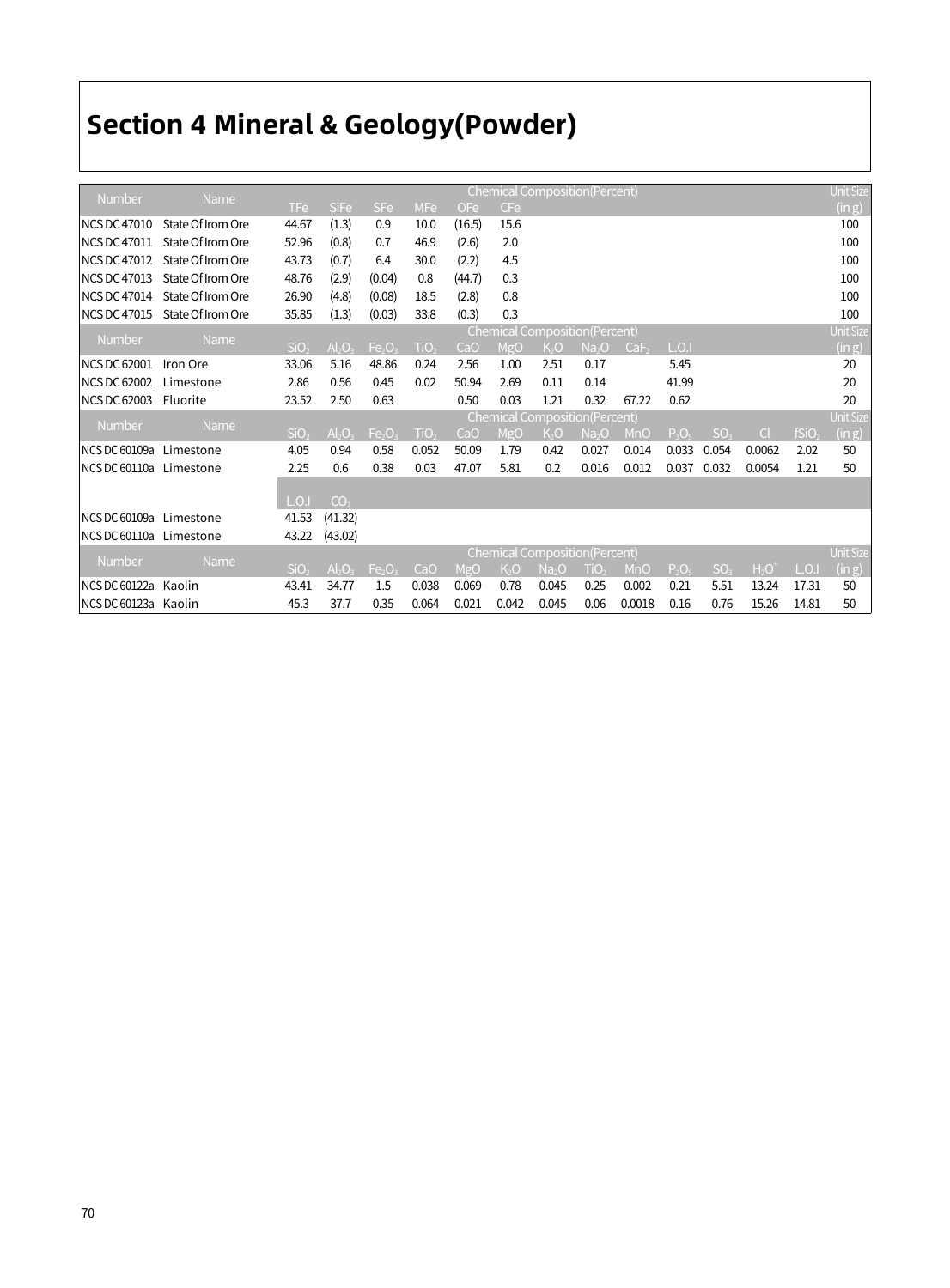| <b>Chemical Composition (Percent)</b>                                                                                                              |            |                                       |            | <b>Unit Size</b> |
|----------------------------------------------------------------------------------------------------------------------------------------------------|------------|---------------------------------------|------------|------------------|
| <b>Number</b><br>Name<br>SiO <sub>2</sub><br>$Al_2O_3$<br><b>MnO</b><br>$P_2O_5$<br>Fe <sub>2</sub> O <sub>3</sub><br>FeO<br>S.<br>SO <sub>2</sub> | TiO,       | K <sub>2</sub> O<br>Na <sub>2</sub> O | <b>MgO</b> | CaO<br>(in g)    |
| 0.14<br>10.55<br>49.98<br>26.27<br>0.052<br>(0.080)<br><b>NCS DC 60102</b><br>Clay<br>0.049                                                        | 0.70       | 0.060<br>0.79                         | 0.46       | 50<br>0.13       |
| <b>NCS DC 60104</b><br>0.33<br>53.67<br>31.32<br>0.020<br>0.053<br>Clay<br>(0.052)<br>0.023                                                        | 0.030      | 1.15<br>2.55                          | 0.083      | 50<br>1.80       |
| 13.28<br>0.088<br>(0.80)<br>0.106<br><b>NCS DC 60105</b><br>Clay<br>4.64<br>66.64<br>0.027                                                         | 0.66       | 2.50<br>1.81                          | 1.84       | 3.23<br>60       |
| <b>NCS DC 60106</b><br>69.53<br>14.82<br>0.024<br>0.043<br>Shale<br>5.67<br>(0.40)<br>0.028                                                        | 0.68       | 3.76<br>0.20                          | 0.67       | 0.22<br>60       |
| 0.0067<br>0.0081<br><b>NCS DC 60107a</b><br>0.11<br>1.09<br>0.24<br>0.018<br>Limestone                                                             | 0.010      | 0.084<br>0.017                        | 0.81       | 50<br>54.03      |
| 0.33<br>0.0061<br><b>NCS DC 60108a</b><br>0.17<br>2.09<br>0.0089<br>0.016<br>Limestone                                                             | 0.015      | 0.17<br>0.017                         | 2.25       | 51.61<br>50      |
| <b>NCS DC 60112</b><br>0.16<br>1.68<br>0.34<br>51.91<br>Gypsum                                                                                     | 0.016      | 0.094<br>0.065                        | 1.74       | 39.24<br>50      |
| <b>NCS DC 60114</b><br>37.64<br>0.38<br>4.16<br>1.14<br>Gypsum                                                                                     | 0.058      | 0.014<br>0.23                         | 3.19       | 30.28<br>50      |
| <b>NCS DC 60115</b><br>Gypsum<br>0.11<br>0.63<br>0.14<br>40.72                                                                                     | 0.010      | 0.026<br>0.014                        | 2.47       | 32.30<br>60      |
| <b>NCS DC 60116</b><br>Siliceous Sand Ore<br>0.093<br>98.51<br>0.84<br>(0.0016)<br>(0.0041)                                                        | 0.020      | 0.061<br>0.021                        | 0.066      | 0.077<br>60      |
| <b>NCS DC 60117</b><br>Siliceous Sand Ore<br>0.21<br>95.74<br>2.36<br>(0.0033)<br>(0.0076)                                                         | 0.036      | 0.67<br>0.25                          | 0.098      | 0.17<br>60       |
| <b>NCS DC 60118</b><br>Siliceous Sand Ore<br>0.48<br>89.59<br>5.48<br>(0.010)<br>(0.014)                                                           | 0.102      | 2.07<br>1.09                          | 0.16       | 0.34<br>60       |
| <b>NCS DC 60119</b><br>Graphite Ore<br>6.73<br>49.84<br>12.93<br>0.084<br>0.13<br>1.18                                                             | 0.57       | 2.54<br>1.60                          | 6.10       | 9.37<br>60       |
| <b>NCS DC 60120</b><br>Graphite Ore<br>6.99<br>49.34<br>13.03<br>0.054<br>0.14<br>2.59                                                             | 0.64       | 2.17<br>1.56                          | 5.35       | 5.34<br>50       |
| 10.34<br>5.60<br>0.022<br>0.16<br><b>NCS DC 60121</b><br>Graphite Ore<br>1.48<br>0.14                                                              | 0.55       | 0.99<br>0.23                          | 0.50       | 0.74<br>50       |
| 54.55<br>0.0032<br>0.099<br>0.53<br><b>NCS DC 60122</b><br>Kaolin<br>0.50<br>31.41<br>(0.026)                                                      | 0.69       | 0.015<br>0.34                         | 0.12       | 0.052<br>50      |
| <b>NCS DC 60123</b><br>Kaolin<br>0.72<br>44.55<br>38.62<br>0.0054<br>(0.33)<br>0.21<br>0.12                                                        | 0.39       | 0.049<br>0.069                        | 0.068      | 0.16<br>50       |
| <b>NCS DC 60124</b><br>Siliceous Lime<br>0.10<br>50.50<br>0.39<br>0.096<br>0.28<br>0.052<br>(0.010)                                                | 0.022      | 0.052<br>0.14                         | 0.95       | 50<br>40.39      |
| <b>NCS DC 60125</b><br>60.64<br>20.05<br>0.050<br>0.28<br>0.020<br>Nephelimite<br>1.37<br>(0.011)                                                  | 0.12       | 5.06<br>8.97                          | 0.13       | 0.52<br>50       |
| <b>NCS DC 60126</b><br>39.42<br>29.67<br>0.031<br>1.24<br>0.072<br>Nephelimite<br>0.33<br>(0.064)                                                  | 0.14       | 4.72<br>12.59                         | 0.92       | 5.98<br>50       |
| 66.84<br>0.0037<br>0.20<br>0.61<br><b>NCS DC 60127</b><br>Pyrophyllite<br>1.94<br>23.58                                                            | 0.70       | 0.34<br>0.38                          | 0.087      | 0.17<br>50       |
| <b>NCSDC60128</b><br>0.22<br>70.34<br>22.20<br>0.0040<br>0.11<br>0.17<br>Pyrophyllite                                                              | 0.18       | 0.028<br>0.043                        | 0.041      | 0.066<br>50      |
| <b>NCS DC 60129</b><br><b>Brucite</b><br>0.49<br>2.69<br>0.053<br>0.036<br>0.12                                                                    |            | 0.0041<br>0.0066                      | 61.43      | 2.51<br>50       |
| 0.033<br>0.12<br><b>NCS DC 60130</b><br><b>Brucite</b><br>0.40<br>4.47<br>0.067                                                                    |            | 0.0066<br>0.013                       | 56.21      | 6.18<br>50       |
| 0.082<br>0.0015<br><b>NCS DC 60131</b><br>0.29<br>62.03<br>0.14<br>Talcum                                                                          | 0.0052     | 0.009<br>0.022                        | 31.89      | 0.38<br>50       |
| <b>NCS DC 60132</b><br>47.71<br>7.62<br>0.021<br>0.11<br>Talcum<br>2.64                                                                            | 0.52       | 0.026<br>0.049                        | 29.50      | 2.39<br>50       |
| fsio <sub><math>2</math></sub> *<br>$H2O+$<br>CO <sub>1</sub><br>$\overline{c}$<br>L.O.<br>Vdatile<br>Co<br>Ash                                    | <b>SrO</b> | $Cr_2O_2$ A.U.M*                      |            |                  |
| <b>NCS DC 60102</b><br>Clay<br>(0.041)<br>(9.64)<br>0.0041<br>10.62                                                                                |            |                                       |            |                  |
| (8.64)<br>0.0029<br>8.81<br><b>NCSDC 60104</b><br>Clay<br>(0.051)                                                                                  |            |                                       |            |                  |
| 5.10<br><b>NCS DC 60105</b><br>Clay<br>1.65<br>(3.38)<br>0.011                                                                                     |            |                                       |            |                  |
| 0.014<br>4.17<br><b>NCS DC 60106</b><br>Shale<br>0.13<br>(3.71)                                                                                    |            |                                       |            |                  |
| <b>NCS DC 60107a</b><br>(43.12)<br>0.0028<br>43.12<br>Limestone<br>0.67                                                                            |            |                                       |            |                  |
| 0.0066<br>42.84<br><b>NCS DC 60108a</b><br>Limestone<br>1.38<br>(42.59)                                                                            |            |                                       |            |                  |
| <b>NCS DC 60112</b><br>0.033<br>4.55<br>(4.02)<br>0.39<br>Gypsum                                                                                   | (0.27)     |                                       |            |                  |
| (22.88)<br><b>NCSDC 60114</b><br>(5.80)<br>16.62<br>0.013<br>Gypsum                                                                                | (0.077)    |                                       |            |                  |
| <b>NCS DC 60115</b><br>17.95<br>0.0032<br>23.60<br>Gypsum<br>(5.44)                                                                                | (0.096)    |                                       |            |                  |
| <b>NCS DC 60116</b><br>Siliceous Sand Ore<br>0.24                                                                                                  |            | 0.00034                               |            |                  |
| <b>NCS DC 60117</b><br>Siliceous Sand Ore<br>0.35                                                                                                  |            | 0.00054                               |            |                  |
| 0.53<br><b>NCSDC 60118</b><br>Siliceous Sand Ore                                                                                                   |            | 0.0012                                |            |                  |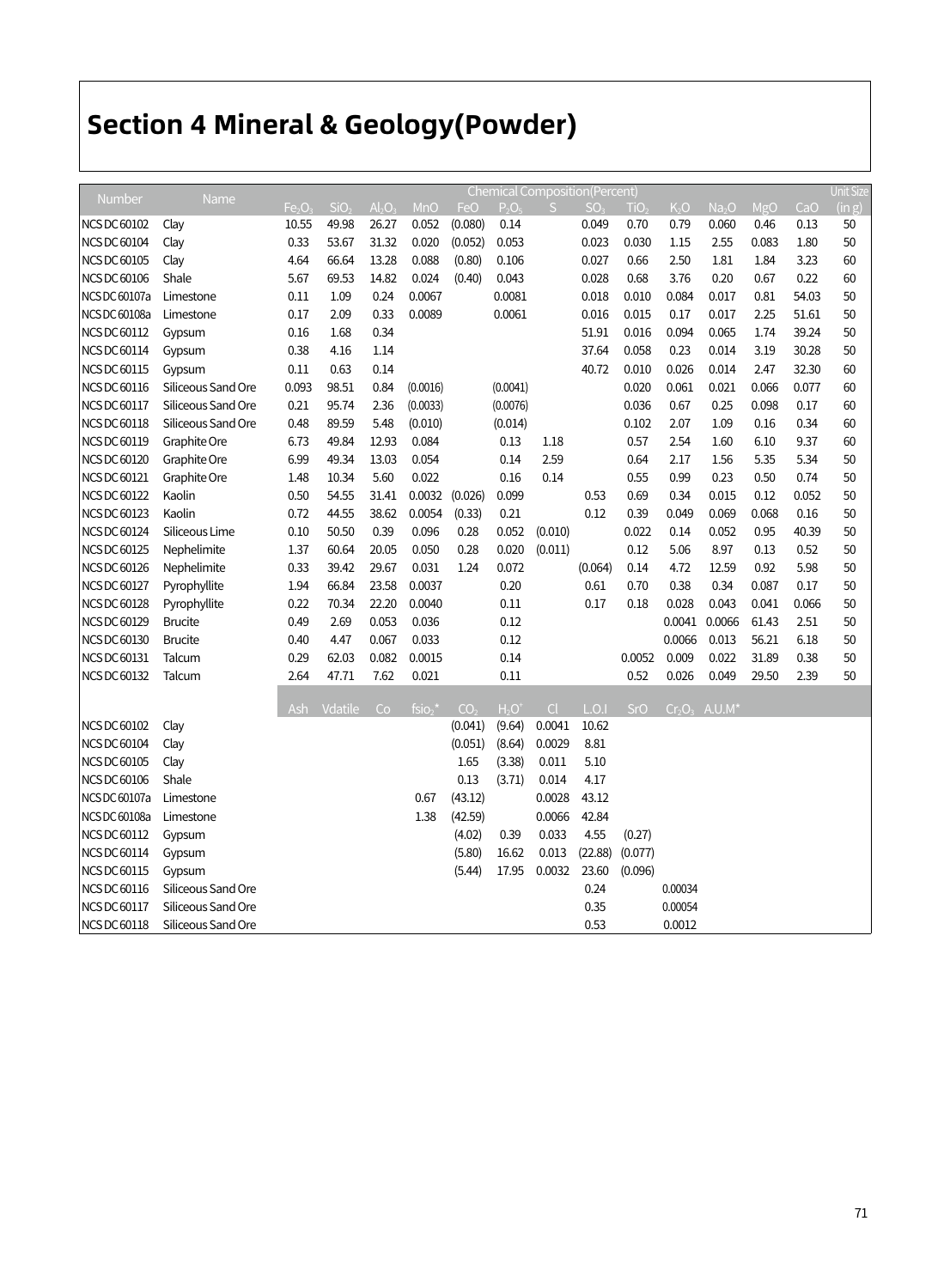| NCSDC 60119                |                                                                                    |                                | Ash Vdatile      | Co<br>2.91                     | fsio <sub>2</sub> $*$ | CO <sub>2</sub><br>3.60 | $H2O+$<br>2.60                                | <b>Cl</b>         | L.O.                                  | <b>SrO</b>        |                   | $Cr_2O_3$ A.U.M* |       |                                             |                  |
|----------------------------|------------------------------------------------------------------------------------|--------------------------------|------------------|--------------------------------|-----------------------|-------------------------|-----------------------------------------------|-------------------|---------------------------------------|-------------------|-------------------|------------------|-------|---------------------------------------------|------------------|
| <b>NCS DC 60120</b>        | Graphite Ore<br>Graphite Ore                                                       |                                |                  | 9.91                           |                       | 0.67                    | 2.80                                          |                   |                                       |                   |                   |                  |       |                                             |                  |
| NCSDC60121                 | Graphite Ore                                                                       | 20.78                          | 2.72             | 76.50                          |                       | 0.28                    | 1.98                                          |                   |                                       |                   |                   |                  |       |                                             |                  |
|                            |                                                                                    |                                |                  |                                |                       |                         |                                               |                   |                                       |                   |                   |                  |       |                                             |                  |
| <b>NCS DC 60122</b>        | Kaolin                                                                             |                                |                  |                                |                       | (0.026)                 | 11.72                                         |                   | 11.94                                 |                   |                   |                  |       |                                             |                  |
| NCSDC60123                 | Kaolin                                                                             |                                |                  |                                |                       | (0.06)                  | 14.77                                         |                   | 15.00                                 |                   |                   |                  |       |                                             |                  |
| NCSDC60124                 | Siliceous Lime                                                                     |                                |                  |                                |                       |                         | 2.34                                          |                   | 6.93                                  |                   |                   |                  |       |                                             |                  |
| <b>NCS DC 60125</b>        | Nephelimite                                                                        |                                |                  |                                |                       |                         | 1.78                                          |                   |                                       |                   |                   |                  |       |                                             |                  |
| <b>NCS DC 60126</b>        | Nephelimite                                                                        |                                |                  |                                | 2.97                  |                         |                                               |                   |                                       |                   |                   |                  |       |                                             |                  |
| NCSDC60127<br>NCS DC 60128 | Pyrophyllite<br>Pyrophyllite                                                       |                                |                  |                                |                       |                         | 4.15<br>5.17                                  |                   | 5.48<br>6.34                          |                   |                   |                  |       |                                             |                  |
| NCS DC 60129               | <b>Brucite</b>                                                                     |                                |                  |                                |                       | 8.08                    | (25.24)                                       |                   |                                       |                   |                   |                  |       |                                             |                  |
| <b>NCS DC 60130</b>        | <b>Brucite</b>                                                                     |                                |                  |                                |                       | 9.95                    | (23.22)                                       |                   |                                       |                   |                   |                  |       |                                             |                  |
| <b>NCS DC 60131</b>        | Talcum                                                                             |                                |                  |                                |                       | 0.34                    | 4.73                                          |                   | 5.14                                  |                   |                   | (92.78)          |       |                                             |                  |
| <b>NCS DC 60132</b>        | Talcum                                                                             |                                |                  |                                |                       | 2.17                    | 7.34                                          |                   | 9.40                                  |                   |                   |                  |       |                                             |                  |
|                            | *fsio <sub>2</sub> is free SiO <sub>2</sub> ; A. U. M is acid-unsolvable material. |                                |                  |                                |                       |                         |                                               |                   |                                       |                   |                   | (83.13)          |       |                                             |                  |
|                            |                                                                                    |                                |                  |                                |                       |                         |                                               |                   | <b>Chemical Composition(Percent)</b>  |                   |                   |                  |       |                                             | <b>Unit Size</b> |
| <b>Number</b>              | Name                                                                               | Fe <sub>2</sub> O <sub>3</sub> | SiO <sub>2</sub> | $Al_2O_3$                      | SO <sub>3</sub>       | TiO <sub>2</sub>        | $K_2O$                                        | Na <sub>2</sub> O | <b>MgO</b>                            | CaO               | L.O.1             | $B_2O_3$         | F     |                                             | (in g)           |
| <b>NCSDC 61101</b>         | Soff Clay                                                                          | 0.86                           | 55.90            | 28.57                          |                       | 1.21                    | 1.54                                          | 1.74              | 0.30                                  | 0.70              | 8.72              |                  |       |                                             | 50               |
| NCSDC61102                 | Potassium Feldspar                                                                 | 0.19                           | 66.26            | 18.63                          |                       | 0.048                   | 9.60                                          | 3.69              | 0.054                                 | 0.76              | 0.86              |                  |       |                                             | 50               |
| NCSDC61103                 | Na-Ca-Si Glass                                                                     | 0.18                           | 71.25            | 2.56                           | 0.17                  | 0.057                   | 1.10                                          | 13.77             | 3.98                                  | 6.37              | 0.44              |                  |       |                                             | 50               |
| NCSDC61104                 | <b>Boron Silicate Glass</b>                                                        | 0.34                           | 53.98            | 14.50                          |                       | 0.19                    | 0.59                                          | 0.096             | 4.40                                  | 16.54             | 0.26              | 8.87             | 0.54  |                                             | 50               |
| <b>NCSDC61105</b>          | Alumine                                                                            | 1.18                           | 8.17             | 85.07                          |                       | 3.76                    | 0.44                                          | 0.080             | 0.21                                  | 0.24              | 0.29              |                  |       |                                             | 50               |
| <b>NCSDC61106</b>          | Albite Cement                                                                      | 0.10                           | 67.96            | 19.62                          |                       | 0.054                   | 0.098                                         | 11.26             | 0.015                                 | 0.48              | 0.36              |                  |       |                                             | 50               |
| <b>Number</b>              | Name                                                                               |                                |                  |                                |                       |                         |                                               |                   | <b>Chemical Composition(Percent)</b>  |                   |                   |                  |       |                                             | <b>Unit Size</b> |
|                            |                                                                                    | Si <sub>O</sub> .              | $Al_2O_3$        | Fe <sub>2</sub> O <sub>3</sub> | TiO <sub>2</sub>      | CaO                     | <b>MgO</b>                                    | SO <sub>2</sub>   | $K_2O$                                | Na <sub>2</sub> O | I.R               | L.O.             |       |                                             | (in g)           |
| NCS DC 62101b Porland      |                                                                                    | 20.88                          | 4.48             | 2.64                           | 0.32                  | 62.76                   | 2.05                                          | 2.98              | 0.66                                  | 0.11              | 0.75              | 3.00             |       |                                             | 20               |
| NCS DC 62102a Cement       |                                                                                    | 21.19                          | 5.31             | 3.17                           | 0.32                  | 58.67                   | 2.91                                          | 2.33              | 0.91                                  | 0.14              |                   | 4.50             |       |                                             | 20               |
|                            | NCS DC 62103a Cement Clinker                                                       | 21.91                          | 4.80             | 4.12                           | 0.24                  | 64.42                   | 1.81                                          | 0.39              | 1.07                                  | 0.14              | 0.16              | 0.80             |       |                                             | 20               |
|                            | NCS DC 62104a Cement Black Raw Meal                                                | 14.26                          | 3.70             | 2.45                           | 0.24                  | 38.70                   | 1.61                                          | 0.39              | 0.70                                  | 0.28              |                   | 37.40            |       |                                             | 20               |
|                            | NCS DC 62105a Cement raw meal                                                      | 11.77                          | 3.27             | 2.09                           | 0.19                  | 43.94                   | 1.58<br><b>Chemical Composition (Percent)</b> | 0.10              | 0.59                                  | 0.10              |                   | 36.18            |       | Adhered Crystallized Indissoluble Unit Size | 20               |
| <b>Number</b>              | Name                                                                               | L.O.                           | SiO <sub>2</sub> | $Al_2O_3$                      | $\mathsf{Fe_2O_3}$    | TiO.                    | CaO                                           | MgO               | SO <sub>2</sub>                       | K, O              | Na <sub>2</sub> O | water            | water | material                                    | (in g)           |
| <b>NCS DC 62106</b>        | Gypsum                                                                             | 24.48                          | 6.37             | 1.87                           | 0.57                  | 0.10                    | 29.32                                         | 6.26              | 30.36                                 | 0.38              | 0.08              | micro            | 11.56 | 9.01                                        | 20               |
|                            |                                                                                    |                                |                  |                                |                       |                         |                                               |                   | <b>Chemical Composition (Percent)</b> |                   |                   |                  |       |                                             | <b>Unit Size</b> |
| Number                     | Name                                                                               | SiO <sub>2</sub>               | $Al_2O_3$        | Fe <sub>2</sub> O <sub>3</sub> | TiO <sub>2</sub>      | CaO                     | MgO                                           | $K_2O$            | Na <sub>2</sub> O                     | L.O.              | SO <sub>3</sub>   | S.               | l.R   |                                             | (in g)           |
| <b>NCS DC 62107</b>        | Alumina                                                                            | 4.97                           | 83.90            | 3.91                           | 4.19                  | 0.99                    | 0.46                                          | 0.38              | 0.11                                  | 0.44              |                   |                  |       |                                             | 20               |
| NCS DC 62108b Clay         |                                                                                    | 65.00                          | 15.48            | 6.16                           | 0.77                  | 1.47                    | 1.60                                          | 2.40              | 1.10                                  | 5.55              | 0.06              |                  |       |                                             | 20               |
| <b>NCS DC 62109</b>        | Portland pozzolanic cement                                                         | 32.67                          | 6.52             | 3.54                           | 0.16                  | 47.57                   | 1.86                                          | 1.43              | 0.85                                  | 2.44              | 2.59              |                  |       |                                             | 20               |
| <b>NCS DC 62110</b>        | Portland blast-furnace slag cement                                                 | 23.48                          | 6.26             | 2.39                           | 0.43                  | 57.4                    | 3.31                                          | 0.59              | 0.17                                  | 3.68              | 2.02              |                  |       |                                             | 20               |
| <b>NCS DC 62111</b>        | Portland flay ash cement                                                           | 24.31                          | 8.93             | 4.9                            | 0.33                  | 46.52                   | 1.9                                           | 0.61              | 0.32                                  | 9.09              | 2.47              |                  |       |                                             | 20               |
| <b>NCS DC 62112</b>        | Aluminate cement                                                                   | 7.95                           | 51.15            | 1.91                           | 2.03                  | 34.56                   | 0.63                                          | 0.13              | 0.04                                  | 0.68              |                   | $0.1\,$          |       |                                             | 20               |
| <b>NCS DC 62113</b>        | Granulated balst-furnace slag for cement                                           | 34.93                          | 12.23            | 1.26                           | 1.06                  | 35.62                   | 10.66                                         | 0.54              | 0.42                                  | 1.05              | 1.17              | 0.61             |       |                                             | 20               |
|                            |                                                                                    |                                |                  |                                |                       |                         |                                               |                   |                                       |                   |                   |                  |       |                                             |                  |
| NCS DC 62114               | Pozzolana in cement industry                                                       | 57.53                          | 24.2             | $5.1\,$                        | 1.07                  | 2.83                    | 1.24                                          | 3.05              | 1.42                                  | 2.99              | 0.08              |                  |       |                                             | 20               |
| <b>NCS DC 62115</b>        | fly ash cement industry                                                            | 48.93                          | 36.62            | 4.37                           | 1.46                  | 4.42                    | 0.84                                          | 0.57              | 0.17                                  | 1.76              | 0.35              |                  |       |                                             | 20               |
| <b>NCS DC 62116</b>        | Composite portland cement                                                          | 16.34                          | 4.01             | 2.22                           | 0.22                  | 57.86                   | 2.28                                          | 0.55              | 0.11                                  | 13.86             | 2.3               |                  |       |                                             | 20               |
| <b>NCS DC 62117</b>        | white portland cement<br>moderate heat portland cement                             | 20.49                          | 4.61             | 0.26<br>4.12                   | 0.12                  | 65.71                   | 0.14                                          | 0.05              | 0.05                                  | 6.43              | 1.9<br>2.27       |                  |       |                                             | 20               |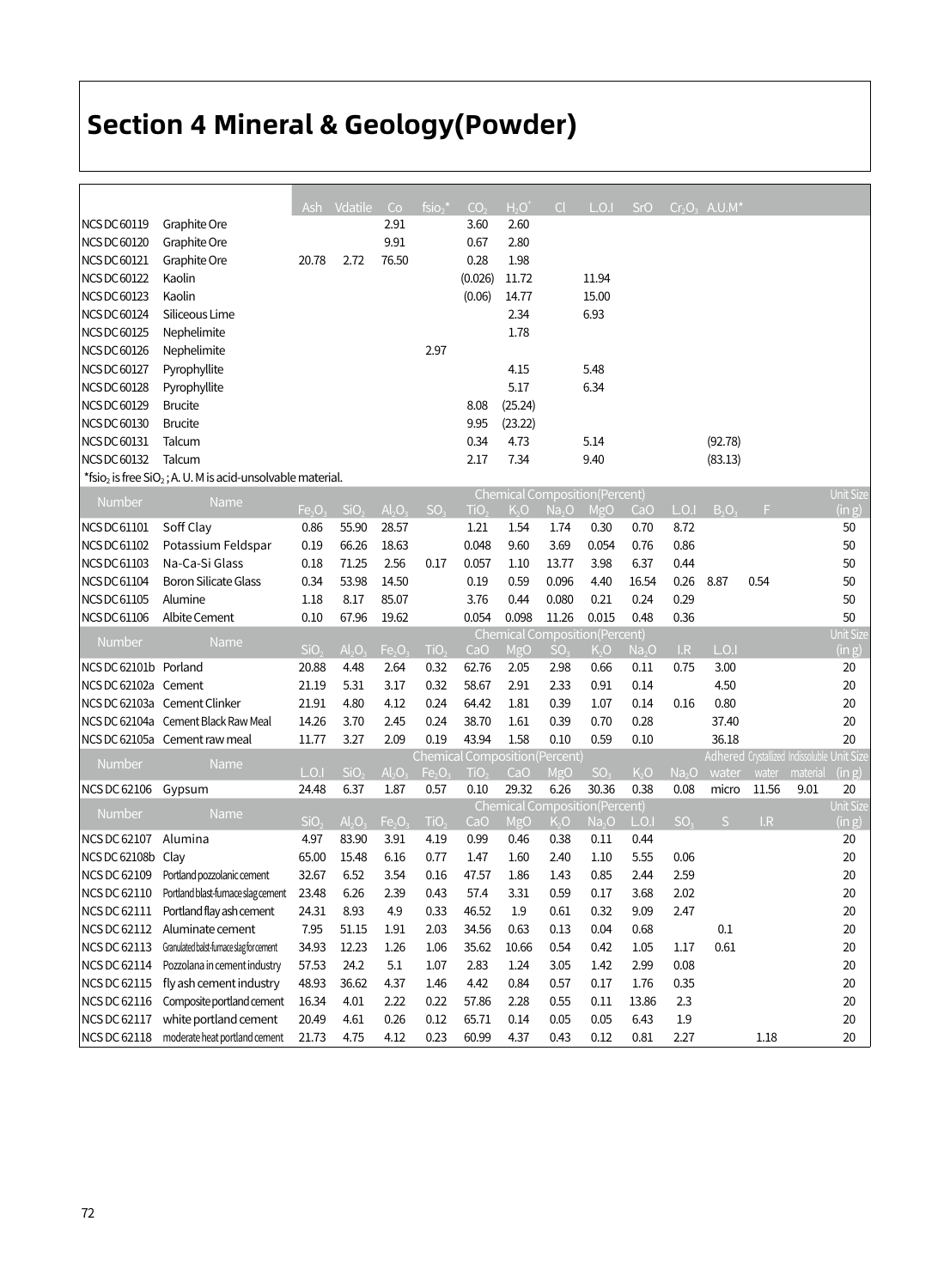| <b>Number</b>         | <b>Name</b>                                                        | Pozzolana or coal ash |                                 |                                | Slag                           |                  | <b>Limestone</b> |                   | <b>Chemical Composition(Percent)</b><br>$CO2$ (not solved slag) |                   | $Cl-$  |           |                  |                                                 | <b>Unit Size</b><br>(in g)      |
|-----------------------|--------------------------------------------------------------------|-----------------------|---------------------------------|--------------------------------|--------------------------------|------------------|------------------|-------------------|-----------------------------------------------------------------|-------------------|--------|-----------|------------------|-------------------------------------------------|---------------------------------|
| <b>NCS DC 62119</b>   | Contet of mixed materials<br>of ordinary portland cement           | 4.5                   |                                 | 5.8                            |                                | 1.2              |                  | 0.98              |                                                                 |                   |        |           |                  |                                                 | 20                              |
| <b>NCS DC 62120</b>   | Contet of mixed materials of<br>portland blast-furnace slag cement | 0.5                   |                                 |                                | 18.5                           |                  | 7                | 3.5               | 97.5                                                            |                   |        |           |                  |                                                 | 20                              |
| NCSDC 62121           | Chloride content of cement<br>raw meal                             |                       |                                 |                                |                                |                  |                  |                   |                                                                 |                   | 0.029  |           |                  |                                                 | 20                              |
| <b>NCS DC 62122</b>   | Chloride content of cement                                         |                       |                                 |                                |                                |                  |                  |                   |                                                                 |                   | 0.012  |           |                  |                                                 | 20                              |
| <b>Number</b>         | Name                                                               | SiO <sub>2</sub>      | $Al_2O_3$                       | Fe <sub>2</sub> O <sub>3</sub> | TiO <sub>2</sub>               | CaO              | MgO              | SO <sub>3</sub>   | <b>Chemical Composition(Percent)</b><br>$K_2O$                  | Na <sub>2</sub> O | L.O.   | F.        | CaF <sub>2</sub> |                                                 | <b>Unit Size</b><br>(in g)      |
| <b>NCS DC 62123</b>   | Sulphoaluminate cement clinker                                     | 8.56                  | 32.6                            | 2.21                           | 1.51                           | 43.4             | 1.37             | 9.55              | 0.22                                                            | 0.09              | 0.41   |           |                  |                                                 | 20                              |
| NCS DC 62124          | Sulphoaluminate cement raw meal                                    | 5.09                  | 22.29                           | 1.34                           | 1.07                           | 33.05            | 1.21             | 7.07              | 0.14                                                            | 0.06              | 28.21  |           |                  |                                                 | 20                              |
|                       | NCS DC 62125a Cement contain F                                     |                       |                                 |                                |                                |                  |                  |                   |                                                                 |                   |        | 0.18      | (0.37)           |                                                 | 20                              |
| <b>Number</b>         | Name                                                               |                       |                                 |                                |                                |                  |                  |                   | <b>Chemical Composition (Percent)</b>                           |                   |        |           |                  |                                                 | <b>Unit Size</b>                |
|                       |                                                                    | Loss                  | TCaCO                           | CaO                            | Fe <sub>2</sub> O <sub>3</sub> | F.               |                  |                   |                                                                 |                   |        |           |                  |                                                 | (in g) $\overline{\phantom{a}}$ |
| <b>NCS DC 62126</b>   | Black raw meal CaCo <sub>3</sub><br>titrmetric value               | 37.46                 | 70.9                            | 38.89                          | 2.74                           | 0.15             |                  |                   |                                                                 |                   |        |           |                  |                                                 | 20                              |
| <b>Number</b>         | Name                                                               |                       | Remain after through 80 ymsieve |                                |                                |                  |                  | Blaine            | <b>Chemical Composition (Percent)</b><br>Density                |                   |        |           |                  |                                                 | <b>Unit Size</b><br>(in g)      |
| NCSDC 62127           | <b>Portland Cement</b><br>Fineness and Blaine Std                  |                       |                                 | 2.03%                          |                                |                  |                  | 354.7 $m^2$ /kg   | $3.16$ g/cm <sup>3</sup>                                        |                   |        |           |                  |                                                 | 200                             |
| <b>Number</b>         | Name                                                               | SiO <sub>2</sub>      | $Al_2O_3$                       | Fe <sub>2</sub> O <sub>3</sub> | TiO <sub>2</sub>               | CaO              | <b>MgO</b>       | SO <sub>2</sub>   | <b>Chemical Composition(Percent)</b><br>K <sub>2</sub> O        | Na <sub>2</sub> O | L.O.   |           |                  |                                                 | <b>Unit Size</b><br>(in g)      |
| <b>NCSDC 62128C1</b>  | Series of Cement for XRF Analysis                                  | 25.49                 | 6.96                            | 3.31                           | 0.43                           | 51.18            | 3.94             | 3.24              | 1.07                                                            | 0.42              | 3.61   |           |                  |                                                 | 20                              |
| <b>NCSDC 62128C2</b>  | Series of Cement for XRF Analysis                                  | 24.1                  | 6.93                            | 3.2                            | 0.42                           | 53.59            | 3.7              | 3.18              | 1.06                                                            | 0.4               | 3.25   |           |                  |                                                 | 20                              |
| <b>NCS DC 62128C3</b> | Series of Cement for XRF Analysis                                  | 23.78                 | 6.56                            | 3.19                           | 0.41                           | 54.14            | 3.47             | 3.13              | $\mathbf{1}$                                                    | 0.39              | 3.82   |           |                  |                                                 | 20                              |
| <b>NCSDC 62128C4</b>  | Series of Cement for XRF Analysis                                  | 23.3                  | 6.33                            | 3.05                           | 0.4                            | 55.5             | 3.28             | 2.92              | 0.94                                                            | 0.34              | 3.58   |           |                  |                                                 | 20                              |
| NCS DC 62128C5        | Series of Cement for XRF Analysis                                  | 23.13                 | 6.1                             | 3                              | 0.39                           | 57.08            | 3.13             | 2.82              | 0.89                                                            | 0.29              | 3.05   |           |                  |                                                 | 20                              |
| <b>NCSDC 62128C6</b>  | Series of Cement for XRF Analysis                                  | 22.8                  | 5.82                            | 2.91                           | 0.38                           | 58.14            | 2.93             | 2.66              | 0.85                                                            | 0.26              | 2.97   |           |                  |                                                 | 20                              |
| <b>NCSDC 62128C7</b>  | Series of Cement for XRF Analysis                                  | 22.56                 | 5.55                            | 2.83                           | 0.37                           | 59.44            | 2.66             | 2.44              | 0.79                                                            | 0.23              | 2.86   |           |                  |                                                 | 20                              |
| <b>NCSDC 62128C8</b>  | Series of Cement for XRF Analysis                                  | 22.27                 | 5.32                            | 2.74                           | 0.36                           | 60.63            | 2.47             | 2.37              | 0.75                                                            | 0.19              | 2.8    |           |                  |                                                 | 20                              |
| NCS DC 62128C9        | Series of Cement for XRF Analysis                                  | 22.02                 | 5.09                            | 2.69                           | 0.34                           | 61.5             | 2.26             | 2.16              | 0.68                                                            | 0.17              | 2.87   |           |                  |                                                 | 20                              |
| NCSDC 62128C10        | Series of Cement for XRF Analysis                                  | 21.81                 | 4.78                            | 2.58                           | 0.33                           | 62.65            | 2.07             | 2.05              | 0.62                                                            | 0.13              | 2.84   |           |                  |                                                 | 20                              |
|                       | NCS DC 62128C11 Series of Cement for XRF Analysis                  | 21.45                 | 4.46                            | 2.49                           | 0.32                           | 64.01            | 1.85             | 1.83              | 0.57                                                            | 0.1               | 2.65   |           |                  |                                                 | 20                              |
| Number                | Name                                                               | SiO <sub>2</sub>      | $\mathsf{Al}_2\mathsf{O}_3$     | Mg                             | CaO                            | TiO <sub>2</sub> | MnO              | Na <sub>2</sub> O | <b>Chemical Composition(Percent)</b><br>$K_2O$                  | S.                | Li.    | <b>Rb</b> | <b>Ba</b>        | <b>TFe</b><br>(Fe <sub>2</sub> O <sub>3</sub> ) | <b>Unit Size</b><br>(in g)      |
| NCS DC 70001          | Copper Ore                                                         | 9.27                  | 1.73                            | 3.91                           | 9.61                           | 0.079            | 0.60             | 0.044             | 0.071                                                           | 0.72              |        |           |                  | 55.58                                           | 50                              |
| <b>NCS DC 70002</b>   | Copper Ore                                                         | 53.26                 | 15.18                           | 1.30                           | 4.95                           | 0.50             | 0.12             | 3.21              | 2.71                                                            | 0.14              |        |           | (0.08)           | 12.25                                           | 50                              |
| <b>NCS DC 70003</b>   | Lead Ore                                                           | 43.63                 | 12.88                           | 1.62                           | 19.51                          | 0.53             | 1.40             | 1.61              | 1.42                                                            | 0.86              |        |           |                  | 4.37                                            | 50                              |
| NCSDC70004            | Lead Ore                                                           | 30.51                 | 8.95                            | 2.06                           | 34.56                          | 0.44             | 1.53             | 0.066             | 0.82                                                            | 0.38              |        |           |                  | 3.79                                            | 50                              |
| <b>NCS DC 70005</b>   | Zinc Ore                                                           | 82.95                 | 2.80                            | 0.082                          | 1.91                           | 0.017            | 0.026            | 0.56              | 0.99                                                            | 2.87              |        |           |                  | 3.50                                            | 50                              |
| NCSDC 70006           | Molybdenum Ore                                                     | 34.10                 | 3.46                            | 0.86                           | 31.44                          | 0.13             | 1.40             | 0.075             | 0.046                                                           | 1.64              |        |           |                  | 21.34                                           | 50                              |
| <b>NCS DC 70007</b>   | Molybdenum Ore                                                     | 46.67                 | 7.27                            | 1.83                           | 23.03                          | 0.36             | 1.49             | 0.77              | 0.82                                                            | 0.48              |        |           |                  | 14.66                                           | 50                              |
| <b>NCS DC 70008</b>   | Tungsten Ore                                                       | 13.27                 | 8.24                            | 1.45                           | 37.73                          | 0.079            | 0.97             | 0.16              | 1.94                                                            | 3.12              | (0.02) | (0.08)    |                  | 7.79                                            | 50                              |
| NCS DC 70009          | Tungsten Ore                                                       | 71.27                 | 11.15                           | 0.14                           | 4.17                           | 0.044            | 0.090            | 0.12              | 1.58                                                            | 1.90              | (0.03) | (0.05)    |                  | 5.60                                            | 50                              |
|                       |                                                                    | Cu                    | Pb                              | Zn                             | As                             | Sn               | W                | Mo                | F.                                                              |                   |        |           |                  |                                                 |                                 |
| NCSDC70001            | Copper Ore                                                         | 1.15                  |                                 | 0.059                          |                                |                  |                  |                   | 0.079                                                           |                   |        |           |                  |                                                 |                                 |
| NCSDC70002            | Copper Ore                                                         | 0.19                  |                                 | 0.013                          |                                |                  |                  |                   | 0.080                                                           |                   |        |           |                  |                                                 |                                 |
| NCSDC 70003           | Lead Ore                                                           | 0.20                  | 4.17                            | 0.062                          |                                |                  |                  |                   | 0.27                                                            |                   |        |           |                  |                                                 |                                 |
| NCSDC70004            | Lead Ore                                                           | 0.035                 | 0.61                            | 0.092                          |                                |                  |                  |                   | 0.23                                                            |                   |        |           |                  |                                                 |                                 |
| NCS DC 70005          | Zinc Ore                                                           | 0.71                  | 0.25                            | 2.75                           |                                |                  |                  |                   | 1.20                                                            |                   |        |           |                  |                                                 |                                 |
| <b>NCS DC 70006</b>   | Molybdenum Ore                                                     |                       |                                 |                                |                                |                  | 0.36             | 1.51              | 4.08                                                            |                   |        |           |                  |                                                 |                                 |
| NCSDC70007            | Molybdenum Ore                                                     |                       |                                 | 0.012                          |                                |                  | 0.10             | 0.11              | 1.33                                                            |                   |        |           |                  |                                                 |                                 |
| <b>NCS DC 70008</b>   | Tungsten Ore                                                       | 0.079                 | 0.26                            | 0.29                           | 0.18                           | 0.14             | 0.015            |                   | 9.91                                                            |                   |        |           |                  |                                                 |                                 |
| <b>NCS DC 70009</b>   | Tungsten Ore                                                       | 0.096                 |                                 | 0.103                          |                                | 0.17             |                  | 0.22 0.098        | 4.84                                                            |                   |        |           |                  |                                                 |                                 |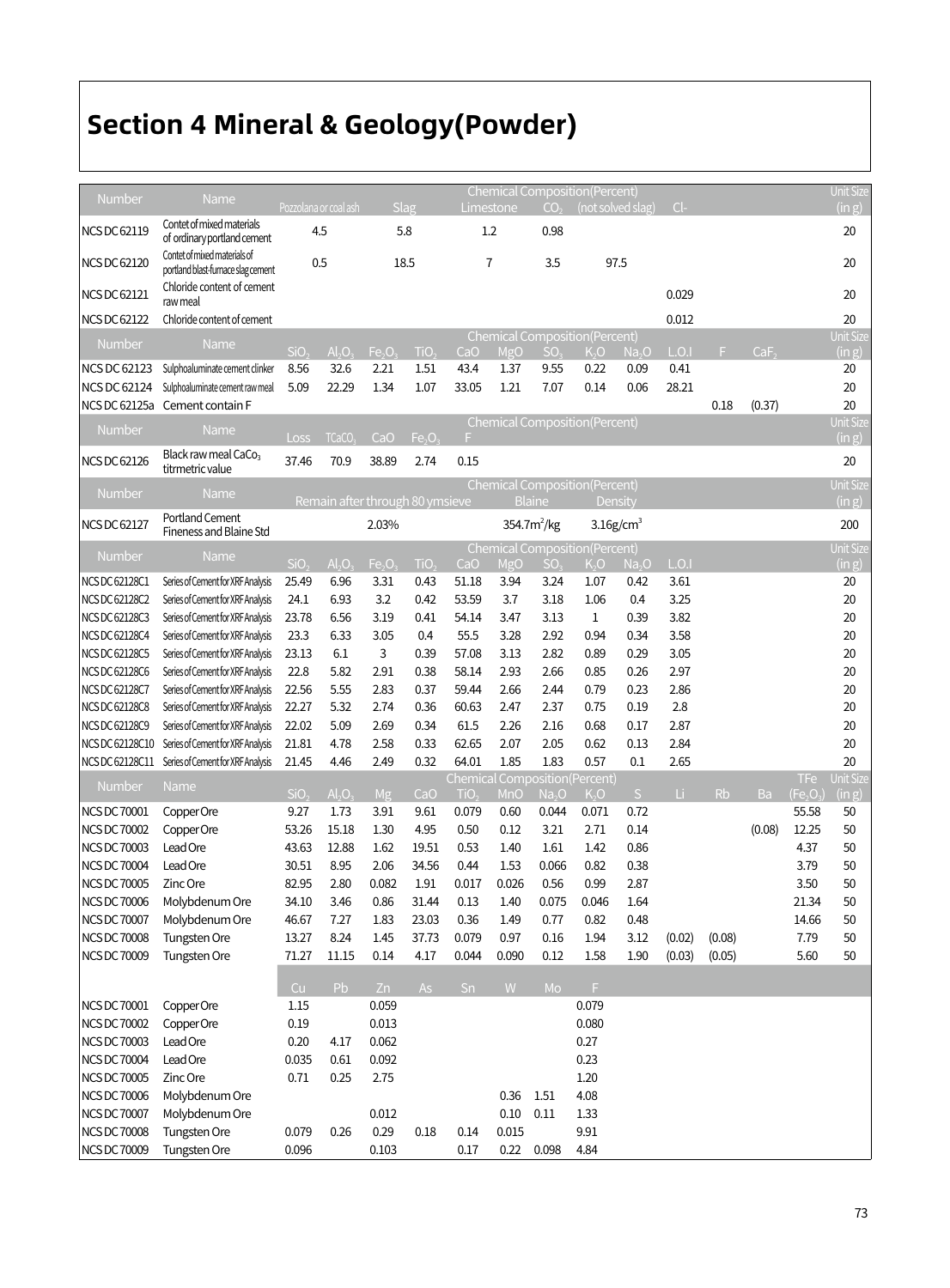|                     |                        |             |                  |            |             |            |              | Chemical Composition(µg/g)       |              |              |                   |              |              |                |      |
|---------------------|------------------------|-------------|------------------|------------|-------------|------------|--------------|----------------------------------|--------------|--------------|-------------------|--------------|--------------|----------------|------|
| <b>Number</b>       | Name                   | Ag          | As               | CLI        | Ga          | Ge         | H.           | Pb                               | <b>Sc</b>    | Zn           | Cd                | Sb           | Ce.          | <b>Dv</b>      | Eu.  |
| <b>NCS DC 70001</b> | Copper Ore             | 3.9         | 4.2              |            | 22.6        | 0.89       | (9)          | 9.1                              | 1.8          |              | 0.42              | 0.36         | 13.2         | $1.1\,$        | 0.28 |
| <b>NCS DC 70002</b> | Copper Ore             | 0.70        | 1.5              |            | 22.6        | 0.93       | (15)         | 13.0                             | 5.4          |              | 0.14              | 0.23         | 72.6         | 2.4            | 1.3  |
| <b>NCS DC 70003</b> | Lead Ore               | 14.7        | 85.1             |            | 16.7        | 0.90       | (19)         |                                  | 7.5          |              | 3.2               | 39.3         | 78.3         | 3.0            | 1.2  |
| <b>NCS DC 70004</b> | Lead Ore               | 5.6         | 43.2             |            | 11.7        | 0.93       | (18)         |                                  | 8.1          |              | 2.6               | 12.0         | 66.8         | 3.1            | 0.82 |
| <b>NCS DC 70005</b> | Zinc Ore               | 13.5        | 12.4             |            | 8.0         | 1.4        | (86)         |                                  | 0.33         |              | 29.3              | 1.1          | 2.3          | 0.47           | 0.06 |
| <b>NCS DC 70006</b> | Molybdenum Ore         | 0.09        | 1.6              | 93.6       | 25.1        | 19.0       | (3.2)        | 18.7                             | 3.4          | 65.5         | 0.12              | 1.2          | 20.8         | 1.8            | 0.59 |
| <b>NCS DC 70007</b> | Molybdenum Ore         | 0.12        | 1.0              | 48.6       | 23.1        | 12.4       | (13)         | 26.1                             | 8.4          |              | 0.09              | 0.26         | 60.3         | 5.8            | 1.5  |
| <b>NCS DC 70008</b> | <b>Tungslen Ore</b>    | 8.3         |                  |            | 17.8        | 2.5        |              |                                  | 1.8          |              | 26.1              | 5.1          | 10.0         | 0.46           | 0.15 |
| <b>NCS DC 70009</b> | Tungslen Ore           | 1.8         | 69.9             |            | 16.5        | 11.2       |              | 81.2                             | 5.4          |              | 0.94              | 3.1          | 60.3         | 20.7           | 0.17 |
|                     |                        |             |                  |            |             |            |              | Chemical Composition( $\mu$ g/g) |              |              |                   |              |              |                |      |
|                     |                        | Gd          | H <sub>o</sub>   | La         | Lu.         | <b>Nd</b>  | Sm           | <b>Tb</b>                        | Tm           | Yb.          | Er.               | Pr.          | Y            | Co             |      |
| <b>NCS DC 70001</b> | Copper Ore             | 1.1         | 0.26             | 7.5        | 0.16        | 4.7        | 1.0          | 0.21                             | 0.11         | 0.89         | 0.78              | 1.4          | 7.3          | 76.0           |      |
| <b>NCS DC 70002</b> | Copper Ore             | 3.6         | 0.48             | 40.3       | 0.20        | 29.4       | 5.1          | 0.48                             | 0.18         | 1.2          | 1.3               | 8.1          | 11.8         | 16.9           |      |
| <b>NCS DC 70003</b> | Lead Ore               | 3.7         | 0.61             | 40.5       | 0.24        | 28.2       | 5.1          | 0.58                             | 0.23         | 1.5          | 1.5               | 8.1          | 15.4         | 14.7           |      |
| <b>NCS DC 70004</b> | Lead Ore               | 3.6         | 0.65             | 31.2       | 0.25        | 23.4       | 4.6          | 0.60                             | 0.26         | 1.7          | 1.6               | 6.2          | 16.2         | 15.7           |      |
| <b>NCS DC 70005</b> | Zinc Ore               | 0.31        | 0.13             | 1.3        | 0.08        | 0.92       | 0.36         | 0.10                             | 0.05         | 0.42         | 0.28              | 0.30         | 4.5          | 8.7            |      |
| <b>NCS DC 70006</b> | Molybdenum Ore         | 1.9         | 0.36             | 7.1        | 0.16        | 11.3       | 2.1          | 0.34                             | 0.14         | 1.0          | 1.0               | 3.0          | 11.4         | 11.8           |      |
| <b>NCS DC 70007</b> | Molybdenum Ore         | 5.8         | 1.2              | 37.4       | 0.41        | 29.8       | 6.4          | 0.98                             | 0.44         | 2.8          | 3.2               | 7.4          | 34.2         | 13.5           |      |
| <b>NCS DC 70008</b> | Tungslen Ore           | 0.64        | 0.11             | 5.0        | 0.06        | 4.0        | 0.79         | 0.15                             | 0.04         | 0.28         | 0.23              | 1.1          | 2.8          | 2.7            |      |
| <b>NCS DC 70009</b> | Tungslen Ore           | 14.8        | 4.5              | 23.7       | 2.4         | 32.9       | 12.5         | 3.3                              | 2.2          | 14.9         | 13.1              | 7.9          | 128          | 3.7            |      |
|                     |                        |             |                  |            |             |            |              | Chemical Composition(µg/g)       |              |              |                   |              |              |                |      |
| <b>NCS DC 70001</b> |                        | Ni.<br>9.6  | <b>Bi</b><br>1.5 | Sn         | W.          | Mo<br>1.4  | $\ln$<br>1.4 | Se                               | Te           | Ti.          | <b>Th</b><br>0.90 | Cr           | Rb           | R <sub>r</sub> |      |
| <b>NCS DC 70002</b> | Copper Ore             | 5.6         | 0.43             | 11.1       | 4.1         |            |              | 5.1                              | 0.62         | 0.06         |                   | (7)          |              |                |      |
| <b>NCS DC 70003</b> | Copper Ore<br>Lead Ore | 27.7        | 15.6             | 3.8        | 3.9         | 2.4        | 0.25<br>0.12 | 0.89<br>1.7                      | 0.13<br>3.9  | 0.36<br>0.43 | 8.8               | (10)         | (94)         |                |      |
| <b>NCS DC 70004</b> | Lead Ore               |             |                  | 3.0<br>2.9 | 17.6        | 1.6<br>1.3 |              |                                  | 1.2          |              | 10.2              | (29)         | (55)         |                |      |
| <b>NCS DC 70005</b> | Zinc Ore               | 34.5<br>5.5 | 12.5<br>56.4     | 6.1        | 30.6<br>3.4 | 2.8        | 0.09<br>0.23 | 0.81<br>2.3                      | 0.17         | 1.0<br>0.49  | 10.5              | (41)<br>(62) | (74)<br>(73) |                |      |
| <b>NCS DC 70006</b> |                        | 17.8        | 2.2              | 86.7       |             |            | 2.9          | 2.1                              | 0.40         | 0.06         | (1.1)<br>2.3      |              |              |                |      |
| <b>NCS DC 70007</b> | Molybdenum Ore         |             | 1.0              | 33.2       |             |            | 1.3          | 0.27                             |              | 0.21         | 9.7               | (24)         |              | (0.35)         |      |
| <b>NCS DC 70008</b> | Molybdenum Ore         | 20.9        | 110              |            |             | 4.2        | 8.7          | 0.39                             | 0.14<br>0.66 | 5.0          | 2.2               | (35)         |              | (0.12)         |      |
|                     | <b>Tungslen Ore</b>    | 4.1         | 680              |            |             |            | 1.3          | 0.96                             | 2.9          | 1.8          |                   | (6.5)        |              | (0.12)         |      |
| <b>NCS DC 70009</b> | Tungslen Ore           | 2.8         |                  |            |             |            |              | Chemical Composition(ug/g)       |              |              | 28.3              | (30)         |              | (0.08)         |      |
|                     |                        | Cs          |                  |            |             |            |              |                                  |              |              |                   |              |              |                |      |
| <b>NCS DC 70002</b> | Copper Ore             | (10)        |                  |            |             |            |              |                                  |              |              |                   |              |              |                |      |
| <b>NCS DC 70003</b> | Lead Ore               | (6)         |                  |            |             |            |              |                                  |              |              |                   |              |              |                |      |
| <b>NCS DC 70004</b> | Lead Ore               | (2.3)       |                  |            |             |            |              |                                  |              |              |                   |              |              |                |      |
| <b>NCS DC 70008</b> | Tungslen Ore           | (36)        |                  |            |             |            |              |                                  |              |              |                   |              |              |                |      |
| <b>NCS DC 70009</b> | Tungslen Ore           | (41)        |                  |            |             |            |              |                                  |              |              |                   |              |              |                |      |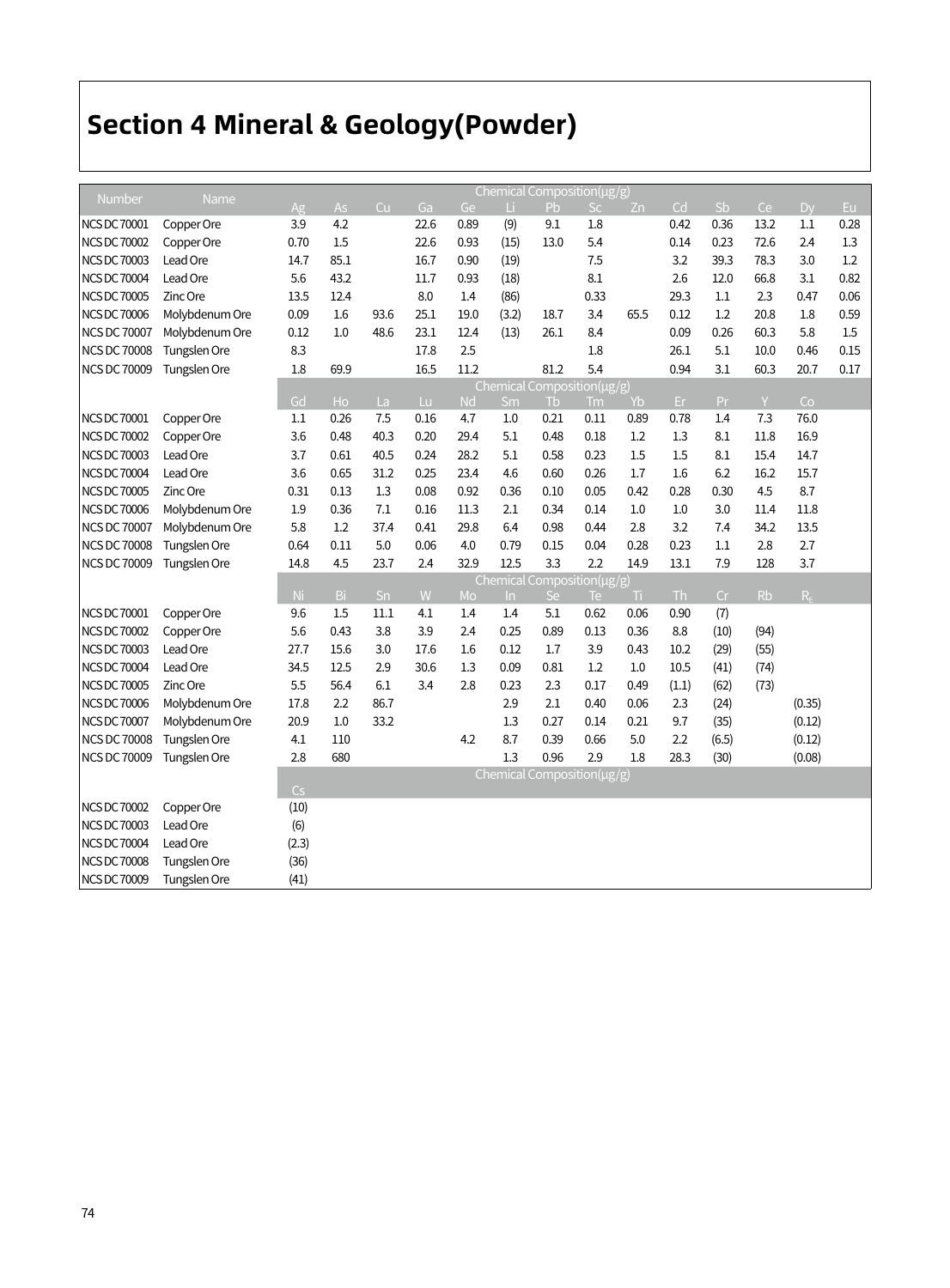| <b>Number</b>      | Name                                         |                  |           |                                |                  | <b>Chemical Composition (Percent)</b> |                 |                   |        |                   |           | Unit Size          |
|--------------------|----------------------------------------------|------------------|-----------|--------------------------------|------------------|---------------------------------------|-----------------|-------------------|--------|-------------------|-----------|--------------------|
|                    |                                              | SiO <sub>2</sub> | $Al_2O_3$ | Fe <sub>2</sub> O <sub>3</sub> | TiO <sub>2</sub> | CaO                                   | <b>MgO</b>      | SO <sub>2</sub>   | $K_2O$ | Na <sub>2</sub> O | L.O.      | $(in\overline{g})$ |
| NCS DC62004        | Iron Tailings in Cement Industry             | 19.69            | 4.44      | 16.95                          | 1.01             | 41.3                                  | 8.7             | 0.28              | 0.2    | 0.21              | 3.97      | 20                 |
| NCS DC62005        | Sandstone in Cement Industry                 | 78.07            | 5.14      | 4.74                           | 0.28             | 4.51                                  | 0.69            | 0.03              | 1.02   | 0.25              | 3.46      | 20                 |
| NCS DC62006        | Water-soluble Chromium(VI) content of Cement |                  |           |                                |                  |                                       |                 |                   |        |                   |           | 450                |
| NCS DC62007        | Sand in Cement Industry                      | 98.13            | 0.43      | 1.02                           | (0.02)           | (0.09)                                | (0.06)          | (0.03)            | (0.09) | (0.03)            |           | 20                 |
| NCS DC62008        | Desulfurization Gypsum                       | 11.35            | 3.75      | 1.08                           | 0.22             | 29.46                                 | 5.06            | 26.96             | 0.64   | 0.56              | 19.59     | 20                 |
| NCS DC62009        | Phosphorus Gypsum                            | 13.3             | 0.42      | 0.12                           |                  | 27.94                                 | 0.02            | 39.01             | 0.11   | 0.06              | 18.69     | 20                 |
| NCS DC62010        | Granulated electric furnace Phosphorous slag | 39.47            | 3.85      | 0.95                           | 0.33             | 47.03                                 | 0.72            | 1.02              | 0.44   | 0.08              | 0.07      | 20                 |
| NCS DC62011        | Silica fume                                  | 91.85            | 0.93      | 0.61                           | 0.02             | 0.83                                  | 1.07            | 0.53              | 1.43   | 0.66              | 1.85      | 15                 |
| NCS DC62012        | <b>Quicklime</b>                             | 6.1              | 1.1       | 0.21                           | 0.05             | 82.5                                  | 0.22            | 0.09              | 0.07   | 0.06              | 9.23      | 10                 |
| NCS DC62013        | <b>Ouicklime</b>                             | 3.83             | 0.93      | 0.21                           | 0.04             | 86.65                                 | 0.21            | 0.13              | 0.06   | 0.06              | 7.39      | 10                 |
|                    |                                              |                  |           |                                |                  |                                       |                 |                   |        |                   |           |                    |
|                    |                                              | $Cr^{6+(mg/kg)}$ |           | Adhered water                  |                  | Crystallized water                    | SO <sub>2</sub> | Cl                | F.     | $P_2O_5$          | <b>Ss</b> | F                  |
| NCS DC62004        | Iron Tailings in Cement Industry             |                  |           |                                |                  |                                       |                 |                   |        |                   |           |                    |
| NCS DC62005        | Sandstone in Cement Industry                 |                  |           |                                |                  |                                       |                 |                   |        |                   |           |                    |
| NCS DC62006        | Water-soluble Chromium(VI) content of Cement | 5.33             |           |                                |                  |                                       |                 |                   |        |                   |           |                    |
| NCS DC62007        | Sand in Cement Industry                      |                  |           |                                |                  |                                       |                 |                   |        |                   |           |                    |
| NCS DC62008        | Desulfurization Gypsum                       |                  |           | 0.2                            |                  | 10.5                                  | 0.61            | 0.059             | 0.1    | 0.18              |           |                    |
| NCS DC62009        | Phosphorus Gypsum                            |                  |           | 0.12                           |                  | 17.3                                  |                 | 0.002             |        | 0.99              | 0.1       | $-0.09$            |
| <b>NCS DC62010</b> | Granulated electric furnace Phosphorous slag |                  |           |                                |                  |                                       |                 |                   |        | 3.68              |           |                    |
|                    |                                              |                  |           | Water soluble                  |                  | Water soluble                         |                 | Water soluble     |        | Water soluble     | pH        | Effective          |
|                    |                                              |                  |           | $P_2O_5$                       |                  | $K_2O$                                |                 | Na <sub>2</sub> O |        | F                 |           | CaO                |
| NCS DC62009        | Phosphorus Gypsum                            |                  |           | $-0.393$                       |                  | $-0.034$                              |                 | $-0.038$          |        | $-0.044$          | $-4.6$    |                    |
| NCS DC62012        | <b>Ouicklime</b>                             |                  |           |                                |                  |                                       |                 |                   |        |                   |           | 74.33              |
| NCS DC62013        | <b>Ouicklime</b>                             |                  |           |                                |                  |                                       |                 |                   |        |                   |           | 80.24              |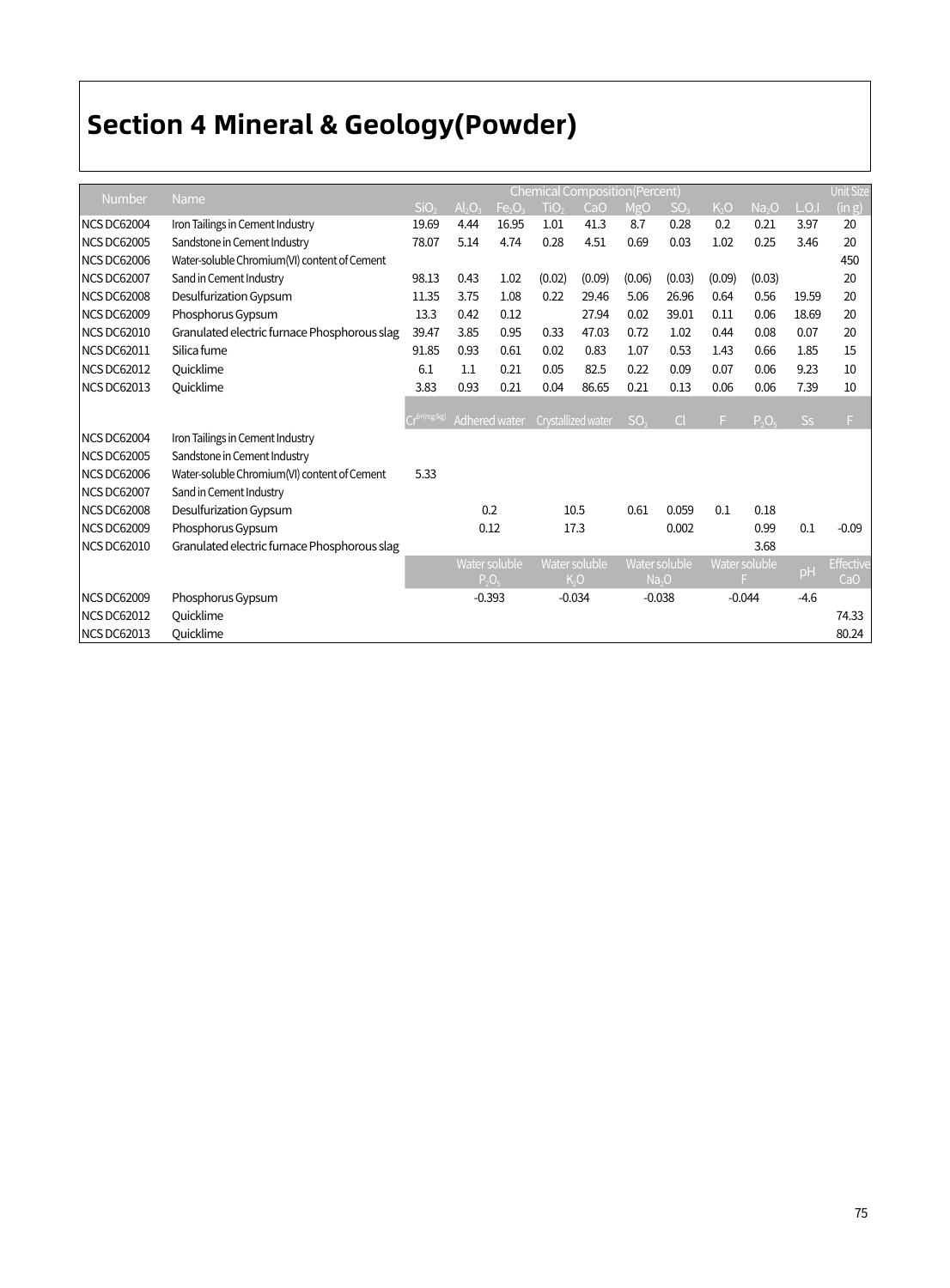|                            |              |                |                        |            |                |                 |           |                  | <b>Chemical Composition (Percent)</b> |            |              |                     |                                                             |           | <b>Unit Size</b> |
|----------------------------|--------------|----------------|------------------------|------------|----------------|-----------------|-----------|------------------|---------------------------------------|------------|--------------|---------------------|-------------------------------------------------------------|-----------|------------------|
| <b>Number</b>              | Name         | S <sub>b</sub> | S.                     | Cu         | P <sub>b</sub> | $A\sigma$       | As        | Ga               | Шī                                    | Cd         | Ce:          | Dv.                 | Eu i                                                        | Ni.       | (in g)           |
| <b>NCS DC 70013</b>        | Antimony Ore | 1.81           | 1.02                   | 0.012      | 0.037          |                 |           |                  |                                       |            |              |                     |                                                             |           | 50               |
| <b>Number</b>              | Name         |                |                        |            |                |                 |           |                  | Chemical Composition(µg/g)            |            |              |                     |                                                             |           | <b>Unit Size</b> |
|                            | Antimony Ore | Ag             | As<br>25.3             | Cu<br>51.3 | Ga<br>9.1      | Li.<br>22.8     | Cd<br>2.6 | Ce<br>59.7       | Dy.<br>3.7                            | Eu<br>0.88 | Bi<br>(0.26) | Ni.<br>3.2          | Co<br>2.2                                                   | Sn<br>3.0 | (in g)           |
| <b>NCS DC 70013</b>        |              | 7.3            |                        |            |                |                 |           |                  |                                       |            |              |                     |                                                             |           |                  |
|                            |              | <b>Nb</b>      |                        |            |                |                 |           |                  |                                       |            |              |                     |                                                             |           |                  |
| <b>NCS DC 70013</b>        | Antimony Ore | 5.4            |                        |            |                |                 |           |                  |                                       |            |              |                     |                                                             |           |                  |
| <b>Number</b>              | Name         |                |                        |            |                |                 |           |                  | Chemical Composition(µg/g)            |            |              |                     |                                                             |           | <b>Unit Size</b> |
|                            |              | Ag             | As                     | $Au^*$     | $\overline{B}$ | Ba              | Be        | Bi               | <b>Br</b>                             | Cd         | Cl           | Co                  | Cr                                                          | Cs        | (in g)           |
| NCS DC 70316               | Rock         | 0.07           | 13.7                   | 1.8        | 56.1           | 476             | 2.43      | 0.30             | 1.9                                   | 0.10       | 56.7         | 14.7                | 139                                                         | 13.7      | 60               |
| <b>NCS DC 70317</b>        | Rock         | 0.32           | 37.3                   | 6.2        | 30.0           | 369             | 2.67      | 1.22             | 0.9                                   | 0.57       | 69.1         | 9.8                 | 39.8                                                        | 17.2      | 60               |
| <b>NCS DC 70318</b>        | Rock         | 0.06           | 18.0                   | 1.4        | 30.6           | 437             | 3.32      | 0.49             | 0.9                                   | 0.10       | 207          | 6.7                 | 47.6                                                        | 20.2      | 60               |
| <b>NCS DC 70319</b>        | Rock         | 0.21           | 19.6                   | 1.2        | 66.2           | 470             | 2.31      | 0.80             | 1.4                                   | 0.19       | 244          | 7.6                 | 22.6                                                        | 15.0      | 60               |
| <b>NCS DC 70320</b>        | Rock         | 0.14           | 12.3                   | 1.1        | 41.5           | 483             | 2.56      | 0.70             | 1.1                                   | 0.17       | 152          | 7.3                 | 24.4                                                        | 13.0      | 60               |
|                            |              | Cu             | F.                     | Ga         | Ge             | Hf              | Hg        | Li.              | Mn                                    | Mo         | <b>Nb</b>    | Ni.                 | P                                                           | Pb        |                  |
| <b>NCS DC 70316</b>        | Rock         | 23.1           | 440                    | 18.5       | 1.22           | 8.8             | 0.043     | 41.9             | 668                                   | 0.83       | 15.3         | 75.3                | 571                                                         | 24.0      |                  |
| <b>NCS DC 70317</b>        | Rock         | 247            | 424                    | 14.4       | 1.19           | 5.7             | 0.034     | 29.7             | 614                                   | 6.6        | 12.0         | 20.8                | 389                                                         | 127       |                  |
| <b>NCS DC 70318</b>        | Rock         | 16.2           | 456                    | 16.3       | 1.33           | 6.7             | 0.030     | 36.6             | 422                                   | 0.59       | 14.7         | 16.9                | 420                                                         | 35.8      |                  |
| <b>NCS DC 70319</b>        | Rock         | 151            | 459                    | 15.8       | 1.13           | 9.5             | 0.028     | 26.1             | 527                                   | 7.0        | 16.1         | 9.5                 | 484                                                         | 46.8      |                  |
| <b>NCS DC 70320</b>        | Rock         | 49.0           | 505                    | 16.9       | 1.12           | 5.5             | 0.012     | 25.6             | 451                                   | 2.7        | 10.5         | 11.1                | 564                                                         | 45.4      |                  |
|                            |              |                |                        |            |                |                 |           |                  |                                       |            |              |                     |                                                             |           |                  |
|                            |              | Pb             | Sc                     | Sb         | Se             | Sn              | Sr        | Ta               | Te                                    | Th         | Ti(%)        | T <sub>1</sub>      | $\cup$                                                      | V         |                  |
| <b>NCS DC 70316</b>        | Rock         | 117            | 11.7                   | 1.10       | 0.16           | 3.2             | 113       | 1.3              | 0.05                                  | 15.5       | 0.451        | 0.67                | 2.5                                                         | 87.7      |                  |
| <b>NCS DC 70317</b>        | Rock         | 141            | 6.5                    | 4.44       | 0.19           | 3.3             | 185       | 1.1              | 0.21                                  | 17.5       | 0.217        | 0.96                | 3.4                                                         | 45.7      |                  |
| <b>NCS DC 70318</b>        | Rock         | 180            | 7.3                    | 0.84       | 0.05           | 3.8             | 165       | 1.8              | (0.03)                                | 25.1       | 0.253        | $1.0\,$             | 4.8                                                         | 52.5      |                  |
| <b>NCS DC 70319</b>        | Rock         | 154            | 6.2                    | 2.70       | 0.18           | 2.7             | 256       | 1.8              | 0.10                                  | 25.5       | 0.344        | 1.1                 | 4.8                                                         | 74.7      |                  |
| <b>NCS DC 70320</b>        | Rock         | 136            | 6.0                    | 1.27       | 0.11           | 2.0             | 404       | 1.2              | 0.07                                  | 16.7       | 0.274        | 0.91                | 3.6                                                         | 59.4      |                  |
|                            |              | W              |                        |            |                |                 | $Pd^*$    | $Pt^{\star}$     | S                                     | La         |              |                     | <b>Nd</b>                                                   | Sm        |                  |
| <b>NCS DC 70316</b>        | Rock         | 2.3            | Z <sub>n</sub><br>80.9 | Zr<br>299  | (0.7)          | $\ln$<br>(0.06) | (0.6)     | (0.4)            | (157)                                 | 48.2       | Ce<br>93.4   | Pr.<br>10.9         | 41.9                                                        | 8.11      |                  |
| <b>NCS DC 70317</b>        | Rock         | 9.2            | 116                    | 188        | (0.4)          | (0.07)          | (0.3)     | (0.4)            | (117)                                 | 37.9       | 72.0         | 7.89                | 29.0                                                        | 5.39      |                  |
| <b>NCS DC 70318</b>        | Rock         | 4.1            | 54.1                   | 225        | (0.3)          | (0.04)          | (0.4)     | (0.3)            | (48)                                  | 47.8       | 89.6         | 9.78                | 35.8                                                        | 6.62      |                  |
| <b>NCS DC 70319</b>        | Rock         | 9.3            | 62.9                   | 299        | (0.3)          | (0.04)          | (0.3)     | (0.3)            | (400)                                 | 42.6       | 78.1         | 8.57                | 30.6                                                        | 5.42      |                  |
| <b>NCS DC 70320</b>        | Rock         | 4.2            | 61.1                   | 184        | (0.3)          | (0.04)          | (0.3)     | (0.3)            | (183)                                 | 32.5       | 60.5         | 6.94                | 25.7                                                        | 4.49      |                  |
|                            |              |                |                        |            |                |                 |           |                  |                                       |            |              |                     |                                                             |           |                  |
|                            |              | Eu             | Gd                     | Tb.        | <b>Dy</b>      | H <sub>o</sub>  | Er.       | <b>Tm</b>        | Yo                                    | Lu.        | Y            | $SiO2$ <sup>*</sup> | $Al_2O_3^*$ Fe <sub>2</sub> O <sub>3</sub> (T) <sup>*</sup> |           |                  |
| <b>NCS DC 70316</b>        | Rock         | 1.58           | 7.11                   | 1.08       | 6.10           | 1.20            | 3.54      | 0.54             | 3.47                                  | 0.52       | 32.7         | 68.50               | 14.42                                                       | 4.81      |                  |
| NCS DC 70317 Rock          |              | 0.96           | 4.90                   | 0.76       | 4.24           | 0.83            | 2.47      | 0.38             | 2.46                                  | 0.36       | 23.0         | 64.22               | 10.84                                                       | 3.07      |                  |
| <b>NCS DC 70318</b>        | Rock         | 1.07           | 5.83                   | 0.91       | 4.92           | 0.97            | 2.90      | 0.46             | 2.83                                  | 0.44       | 26.5         | 73.37               | 12.73                                                       | 3.19      |                  |
| <b>NCS DC 70319</b>        | Rock         | 0.97           | 4.57                   | 0.70       | 3.91           | 0.79            | 2.39      | 0.38             | 2.55                                  | 0.39       | 21.6         | 71.23               | 13.22                                                       | 4.11      |                  |
| NCS DC 70320 Rock          |              | 0.96           | 3.74                   | 0.54       | 2.94           | 0.58            | 1.64      | 0.25             | 1.63                                  | 0.25       | 15.3         | 70.36               | 13.95                                                       | 3.20      |                  |
|                            |              | $MgO^{\star}$  | $CaO*$                 | $Na2O*$    | $K_2O^*$       | $TiO3*$         | $MnO^*$   | $P_2O_5^{\star}$ |                                       |            |              |                     |                                                             |           |                  |
| NCS DC 70316 Rock          |              | 1.74           | 0.53                   | 1.66       | 2.66           | 0.753           | 0.087     | 0.134            |                                       |            |              |                     |                                                             |           |                  |
| NCS DC 70317 Rock          |              | 0.87           | 8.19                   | 1.74       | 2.86           | 0.366           | 0.079     | 0.090            |                                       |            |              |                     |                                                             |           |                  |
| NCS DC 70318 Rock          |              | 1.07           | 1.32                   | 2.09       | 3.56           | 0.422           | 0.055     | 0.097            |                                       |            |              |                     |                                                             |           |                  |
| NCS DC 70319 Rock          |              | 0.70           | 1.40                   | 2.72       | 3.65           | 0.589           | 0.069     | 0.111            |                                       |            |              |                     |                                                             |           |                  |
| NCS DC 70320 Rock          |              | 0.93           | 2.40                   | 3.26       | 3.18           | 0.461           | 0.059     | 0.129            |                                       |            |              |                     |                                                             |           |                  |
| Value with * is in percent |              |                |                        |            |                |                 |           |                  |                                       |            |              |                     |                                                             |           |                  |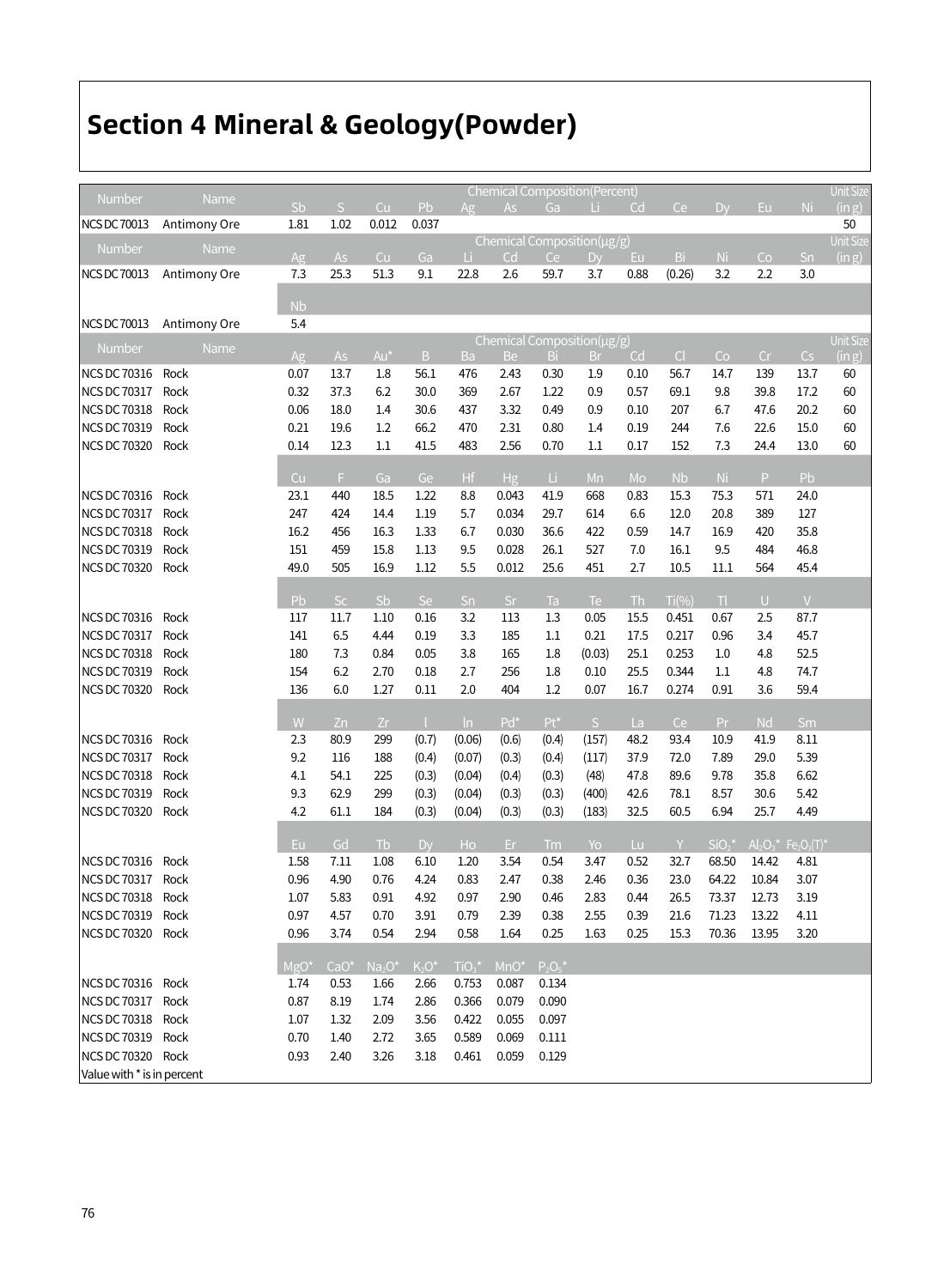| <b>Number</b>              |      | Name | Ag            | As     | $Au^*$    | B              | Ba      | Be        | Bi.                   | Chemical Composition(µg/g)<br><b>Br</b> | Cd             | Cl        | Co           | Cr        | Cs                                                                                     | Unit Size<br>$(\text{in }g)$ |
|----------------------------|------|------|---------------|--------|-----------|----------------|---------|-----------|-----------------------|-----------------------------------------|----------------|-----------|--------------|-----------|----------------------------------------------------------------------------------------|------------------------------|
| NCS DC 70321 Rock          |      |      | 0.06          | 14.3   | 0.4       | 19.7           | 875     | 3.60      | 0.33                  | 0.8                                     | 0.07           | 82        | 4.4          | 16.5      | 16.2                                                                                   | 60                           |
| NCS DC 70322 Rock          |      |      | 0.08          | 28.8   | 0.7       | 28.1           | 711     | 2.48      | 0.29                  | 0.7                                     | 0.12           | 93        | 6.0          | 17.7      | 48.1                                                                                   | 60                           |
| NCS DC 70323 Rock          |      |      | 0.10          | 54.6   | 2.9       | 134            | 475     | 3.88      | 0.48                  | 1.3                                     | 0.08           | 71        | 13.2         | 59.0      | 42.5                                                                                   | 60                           |
| NCS DC 70324 Rock          |      |      | 0.07          | 24.9   | 1.4       | 143            | 472     | 5.62      | 0.45                  | 0.9                                     | 0.08           | 63        | 10.3         | 55.2      | 16.6                                                                                   | 60                           |
|                            |      |      |               |        |           |                |         |           |                       |                                         |                |           |              |           |                                                                                        |                              |
|                            |      |      | <b>Ou</b>     | F.     | Ga        | Ge             | Hf      | Hg        | Li.                   | Mn                                      | Mo             | <b>Nb</b> | Ni.          | P         | <b>Pb</b>                                                                              |                              |
| NCS DC 70321 Rock          |      |      | 10.8          | 452    | 16.5      | 1.02           | 6.1     | 0.008     | 25.7                  | 258                                     | 0.60           | 10.1      | 8.8          | 459       | 48.9                                                                                   |                              |
| NCS DC 70322 Rock          |      |      | 10.7          | 415    | 15.5      | 1.18           | 6.9     | 0.017     | 26.7                  | 430                                     | 0.65           | 10.9      | 8.5          | 455       | 36.3                                                                                   |                              |
| NCS DC 70323 Rock          |      |      | 44.0          | 555    | 17.1      | 1.66           | 6.3     | 0.066     | 69.8                  | 608                                     | 0.66           | 15.5      | 37.2         | 542       | 27.7                                                                                   |                              |
| NCS DC 70324 Rock          |      |      | 27.7          | 457    | 17.6      | 1.63           | 7.4     | 0.053     | 66.8                  | 392                                     | 0.65           | 17.2      | 27.8         | 625       | 32.1                                                                                   |                              |
|                            |      |      |               |        |           |                |         |           |                       |                                         |                |           |              |           | V                                                                                      |                              |
|                            |      |      | Pb            | Sc     | Sb        | Se             | Sn      | <b>Sr</b> | Ta                    | Te                                      | T <sub>n</sub> | $Ti(\%)$  | $\mathbf{T}$ | $\cup$    |                                                                                        |                              |
| NCS DC 70321 Rock          |      |      | 229           | 3.9    | 0.67      | 0.04           | 2.1     | 340       | 1.0                   | (0.03)                                  | 317            | 0.170     | 1.42         | 5.1       | 31.5                                                                                   |                              |
| NCS DC 70322 Rock          |      |      | 170           | 5.5    | 2.34      | 0.05           | 2.0     | 250       | 1.1                   | (0.04)                                  | 19.9           | 0.249     | 1.26         | 3.5       | 50.6                                                                                   |                              |
| NCS DC 70323 Rock          |      |      | 110           | 10.5   | 10.4      | 0.39           | 4.6     | 327       | 1.2                   | 0.15                                    | 15.6           | 0.339     | 0.66         | 2.1       | 85.0                                                                                   |                              |
| NCS DC 70324 Rock          |      |      | 131           | 9.3    | 1.55      | 0.33           | 6.4     | 157       | 1.4                   | 0.07                                    | 14.9           | 0.364     | 0.69         | 2.3       | 77.3                                                                                   |                              |
|                            |      |      | W             | Zn     | Zr        | a pr           | ln      | $Pd^*$    | $Pt^*$                | S                                       | La             | Ce.       | Pr           | <b>Nd</b> | Sm                                                                                     |                              |
| NCS DC 70321 Rock          |      |      | 2.5           | 39.7   | 210       | (0.23)         | (0.03)  | (0.3)     | (0.2)                 | (57)                                    | 63.2           | 109       | 11.2         | 37        | 5.69                                                                                   |                              |
| <b>NCS DC 70322</b>        | Rock |      | 3.1           | 50.8   | 243       | (0.22)         | (0.042) | (0.3)     | (0.4)                 | (59)                                    | 41.6           | 77.6      | 8.61         | 30.2      | 5.26                                                                                   |                              |
| NCS DC 70323 Rock          |      |      | 6.5           | 77.1   | 210       | (0.5)          | (0.07)  | (0.8)     | (0.6)                 | (528)                                   | 42.6           | 90.1      | 10.1         | 36.3      | 7.19                                                                                   |                              |
| NCS DC 70324 Rock          |      |      | 2.6           | 76.4   | 247       | (0.5)          | (0.06)  | (7)       | (0.4)                 | (160)                                   | 40.0           | 84.4      | 9.42         | 34.8      | 6.69                                                                                   |                              |
|                            |      |      |               |        |           |                |         |           |                       |                                         |                |           |              |           |                                                                                        |                              |
|                            |      |      | Eu            | Gd     | <b>Tb</b> | D <sub>V</sub> | Ho      | Er.       | <b>Tm</b>             | Yb                                      | La             | Y         | $SiO2*$      |           | $\mathsf{Al}_2\mathsf{O}_3^{\star}$ Fe <sub>2</sub> $\mathsf{O}_3(\mathsf{T})^{\star}$ |                              |
| NCS DC 70321 Rock          |      |      | 0.98          | 4.40   | 0.59      | 2.95           | 0.58    | 1.62      | 0.25                  | 1.54                                    | 0.24           | 15.5      | 73.59        | 13.41     | 1.71                                                                                   |                              |
| NCS DC 70322 Rock          |      |      | 1.05          | 4.43   | 0.64      | 3.49           | 0.69    | 1.99      | 0.32                  | 1.96                                    | 0.30           | 18.6      | 73.67        | 12.57     | 2.85                                                                                   |                              |
| NCS DC 70323 Rock          |      |      | 1.40          | 6.58   | 1.01      | 5.56           | 1.06    | 2.98      | 0.44                  | 2.67                                    | 0.38           | 29.5      | 60.95        | 11.89     | 5.47                                                                                   |                              |
| NCS DC 70324 Rock          |      |      | 1.29          | 6.05   | 0.93      | 5.10           | 0.99    | 2.75      | 0.41                  | 2.57                                    | 0.37           | 25.9      | 70.16        | 12.79     | 4.82                                                                                   |                              |
|                            |      |      |               |        |           |                |         |           |                       |                                         |                |           |              |           |                                                                                        |                              |
|                            |      |      | $MgO^{\star}$ | $CaO*$ | $Na2O*$   | $K_2O^*$       | $TiO2*$ | $MnO^*$   | $P_2O_5$ <sup>*</sup> |                                         |                |           |              |           |                                                                                        |                              |
| NCS DC 70321 Rock          |      |      | 0.49          | 1.53   | 2.69      | 4.33           | 0.290   | 0.034     | 0.105                 |                                         |                |           |              |           |                                                                                        |                              |
| NCS DC 70322               | Rock |      | 0.62          | 1.38   | 2.50      | 3.87           | 0.421   | 0.056     | 0.104                 |                                         |                |           |              |           |                                                                                        |                              |
| NCS DC 70323 Rock          |      |      | 0.78          | 7.77   | 1.09      | 2.01           | 0.558   | 0.078     | 0.124                 |                                         |                |           |              |           |                                                                                        |                              |
| NCS DC 70324 Rock          |      |      | 0.62          | 2.29   | 1.48      | 2.67           | 0.616   | 0.051     | 0.142                 |                                         |                |           |              |           |                                                                                        |                              |
| Value with * is in percent |      |      |               |        |           |                |         |           |                       |                                         |                |           |              |           |                                                                                        |                              |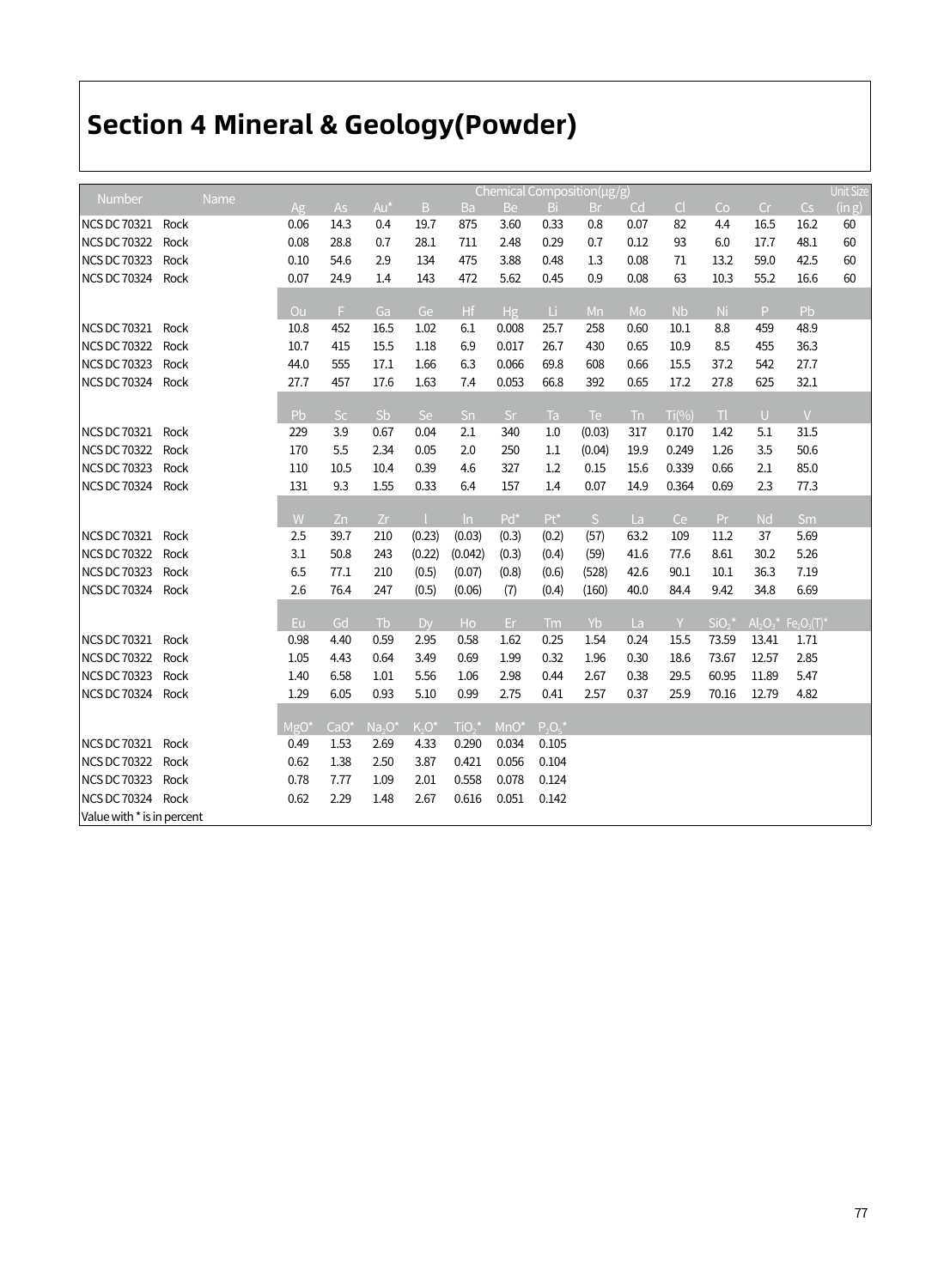|               |                                    |                                       |                                       |                     |                 | Elements <sup>(10-6)</sup>                        |                                                                         |                   |                 |                              | <b>Unit Size</b> |
|---------------|------------------------------------|---------------------------------------|---------------------------------------|---------------------|-----------------|---------------------------------------------------|-------------------------------------------------------------------------|-------------------|-----------------|------------------------------|------------------|
| <b>Number</b> | Ag                                 | As                                    | Bi.                                   | Cd                  | Co              | Cu                                                | Ga                                                                      | Ge                | ln              | Mo                           | (in g)           |
| DC70325       | $103\pm6$                          | $0.111* \pm 0.007*$                   | $71.4 \pm 2.8$                        | $0.021* \pm 0.001*$ | 79.5 ± 3.8      | $3.40* \pm 0.07*$ 11.68 $\pm 0.96$                |                                                                         | 1.414 1.05 -- 1.5 | $5.60 \pm 0.42$ | $54.8 \pm 3.0$               | 50               |
| DC70326       | $8.77 \pm 0.96$                    | $0.050* \pm 0.007*$                   | $5.67 \pm 0.48$                       | $2.18 \pm 0.22$     |                 | $0.140* \pm 0.007*$ 1.25* $\pm 0.05*$             | $6.03 \pm 0.72$                                                         | $1.02 \pm 0.12$   | $0.35 \pm 0.03$ | $12.4 \pm 1.2$               | 50               |
| DC70327       | $125 + 8$                          |                                       | $0.055* \pm 0.007*$ 1.78* $\pm 0.11*$ | 44.5±4.4            | $18.1 \pm 0.8$  | $0.211* \pm 0.014*$ 15.32 $\pm$ 0.72              |                                                                         | $2.76 \pm 0.26$   | $6.11 \pm 0.40$ | $0.361* \pm 0.019*$          | 50               |
| DC70328       | $43.2 \pm 2.6$                     | $0.92* \pm 0.05*$                     | $0.033* \pm 0.003*$                   | $31.0 \pm 3.2$      |                 | $2.62 \pm 0.22$ $0.229 \pm 0.011 \times 10^{-10}$ | $13.2 \pm 1.1$                                                          | $1.22 \pm 0.08$   | 36.7±3.2        | 75±4                         | 50               |
|               |                                    |                                       |                                       |                     |                 |                                                   |                                                                         |                   |                 |                              |                  |
|               | Ni.                                | <b>Pb</b>                             | <b>Sb</b>                             | Sc                  | Se              | S <sub>n</sub>                                    | Te                                                                      | Th.               | T               | $\cup$                       |                  |
| DC70325       | $23.8 \pm 1.2$                     |                                       | 2.96*±0.07* 0.014*±0.002*             | $3.82 \pm 0.34$     | $29.6 \pm 1.8$  | $15.4 \pm 0.7$                                    | $7.01 \pm 0.39$                                                         | $4.96 \pm 0.46$   | $1.84 \pm 0.16$ | $3.18 \pm 0.20$              |                  |
| DC70326       | $5.30* \pm 0.19*$                  | (78)                                  | 35.7±3.4                              | $9.08 \pm 0.62$     | $59.5 \pm 5.2$  | $2.49 \pm 0.38$                                   | $4.27 \pm 0.36$                                                         | $1.31 \pm 0.17$   | $0.92 \pm 0.11$ | $0.32 \pm 0.04$              |                  |
| DC70327       |                                    | $0.065* \pm 0.004*$ 0.68* $\pm 0.05*$ | $34.5 \pm 1.4$                        | $17.8 \pm 1.1$      | $45.6 \pm 1.7$  | $0.056* \pm 0.008*$                               | $82.9 \pm 4.6$                                                          | 18.86±0.96        | $10.0 \pm 1.2$  | $68.5 \pm 3.6$               |                  |
| DC70328       | $10.2 \pm 1.1$                     |                                       | $2.08* \pm 0.04* 0.012* \pm 0.001*$   | $0.91 \pm 0.09$     | $3.78 \pm 0.36$ | $9.56* \pm 0.40*$                                 | $0.34 \pm 0.11$                                                         | $0.83 \pm 0.09$   | $0.45 \pm 0.04$ | $29.8 \pm 1.2$               |                  |
|               | W                                  | $Zn^*$                                | Zr                                    | Re                  | La l            | Ce                                                | Pr.                                                                     | Nd                | Sm              | Eu                           |                  |
| DC70325       | $15.7 \pm 1.6$                     | $3.47 \pm 0.06$                       | $96\pm4$                              |                     | 15.74±0.96      | $30.8 \pm 2.6$                                    | $3.42 \pm 0.17$                                                         | $13.14 \pm 0.72$  | $2.49 \pm 0.19$ | $0.58 + 0.07$                |                  |
| DC70326       | $7.7 \pm 1.1$                      | $0.023 \pm 0.002$                     | $42.2 \pm 3.4$                        |                     | $5.93 \pm 0.42$ | $12.9 \pm 1.3$                                    | $1.49 \pm 0.12$                                                         | $6.4 \pm 0.7$     | $1.34 \pm 0.11$ | $0.34 \pm 0.03$              |                  |
|               | DC70327 7.96*±0.32* 0.248±0.008    |                                       | $101\pm6$                             | $0.35 \pm 0.03$     | $29.8 \pm 2.0$  | (58.1)                                            | $8.58 \pm 0.38$                                                         | $34.1 \pm 1.8$    | $9.26 \pm 0.54$ | $0.79 \pm 0.08$              |                  |
|               | DC70328 0.032*±0.007* 0.640±0.024  |                                       | 50±5                                  |                     | $10.4 \pm 0.8$  | $16.9 \pm 1.1$                                    | $1.84 \pm 0.13$                                                         | $5.9 \pm 0.5$     | $1.10 \pm 0.09$ | $0.14 \pm 0.01$              |                  |
|               |                                    |                                       |                                       |                     |                 |                                                   |                                                                         |                   |                 |                              |                  |
|               | Gd                                 | T <sub>b</sub>                        | D <sub>V</sub>                        | H <sub>O</sub>      | Er.             | Tm                                                | Yb                                                                      | Lu.               | $- Y$           |                              |                  |
| DC70325       | $2.20 \pm 0.14$                    | $0.33 \pm 0.03$                       | $1.78 \pm 0.12$                       | $0.35 \pm 0.03$     | $1.01 \pm 0.06$ | $0.15 \pm 0.02$                                   | $0.98 + 0.06$                                                           | $0.15 \pm 0.02$   | $9.26 \pm 0.42$ |                              |                  |
| DC70326       | $1.20 \pm 0.09$                    | $0.20 \pm 0.02$                       | $1.14 \pm 0.09$                       | $0.23 \pm 0.02$     | $0.61 \pm 0.05$ | $0.09 + 0.01$                                     | $0.54 \pm 0.05$                                                         | $0.09 \pm 0.01$   | $5.75 \pm 0.46$ |                              |                  |
| DC70327       | 7.44 ± 0.72                        | $1.55 \pm 0.13$                       | $10.3 \pm 0.5$                        | $2.06 \pm 0.14$     | $6.53 \pm 0.34$ | $1.14 \pm 0.06$                                   | $9.28 \pm 0.60$                                                         | $1.36 \pm 0.16$   | $66.3 \pm 4.6$  |                              |                  |
| DC70328       | $0.96 \pm 0.13$                    | $0.14 \pm 0.02$                       | $0.70 \pm 0.05$                       | $0.13 \pm 0.01$     | $0.39 + 0.03$   | $0.065 \pm 0.007$                                 | $0.44 \pm 0.03$                                                         | $0.073 \pm 0.008$ | $3.60 \pm 0.34$ |                              |                  |
|               |                                    |                                       |                                       |                     |                 | Main content <sup>(10-2)</sup>                    |                                                                         |                   |                 |                              |                  |
|               | SiO <sub>2</sub>                   | $Al_2O_3$                             | $TFe_2O_3$                            | MgO                 | CaO             | Na <sub>2</sub> O                                 | $K_2O$                                                                  | TiO <sub>2</sub>  | MnO             | $P_2O_5$                     |                  |
| DC70325       | 38.15±0.98                         | $5.78 \pm 0.16$                       | 20.10 ± 0.42                          | $1.12 \pm 0.05$     | $5.44 \pm 0.26$ | $0.648 \pm 0.022$                                 | $1.12 \pm 0.05$                                                         | $0.263 \pm 0.014$ | $0.31 \pm 0.02$ | $0.055 \pm 0.008$            |                  |
| DC70326       | $27.9 \pm 1.8$                     | $4.03 \pm 0.28$                       | $30.0 \pm 1.7$                        | $9.67 \pm 0.64$     | $3.49 \pm 0.24$ |                                                   | $0.485 \pm 0.032$ $0.320 \pm 0.024$ $0.327 \pm 0.024$ $0.070 \pm 0.009$ |                   |                 | $0.067\Delta$<br>0.055-0.096 |                  |
| DC70327       | $48.2 \pm 1.7$                     | $8.43 \pm 0.34$                       | $8.44 \pm 0.36$                       | $1.06 \pm 0.05$     | $9.18 \pm 0.40$ | $0.96 + 0.04$                                     | $1.85 \pm 0.07$                                                         | $0.222 \pm 0.016$ | $1.20 \pm 0.06$ | $0.153 \pm 0.014$            |                  |
| DC70328       | $0.98 + 0.06$                      | $0.45 \pm 0.04$                       | $68.7 \pm 2.6$                        | $0.35 \pm 0.02$     | $1.69 \pm 0.13$ |                                                   | $0.023 \pm 0.007$ $0.017 \pm 0.003$ $0.046 \pm 0.007$                   |                   | $0.47 \pm 0.04$ | $0.052 \pm 0.005$            |                  |
|               |                                    |                                       |                                       |                     |                 |                                                   |                                                                         |                   |                 |                              |                  |
|               | F.                                 | $\mathcal{S}$                         |                                       |                     |                 |                                                   |                                                                         |                   |                 |                              |                  |
| DC70325       | $0.074 \pm 0.003$ 13.99 $\pm$ 0.32 |                                       |                                       |                     |                 |                                                   |                                                                         |                   |                 |                              |                  |
| DC70326       |                                    | $0.021 \pm 0.003$ 17.36 $\pm$ 0.60    |                                       |                     |                 |                                                   |                                                                         |                   |                 |                              |                  |
| DC70327       | $2.37 \pm 0.14$                    | $2.40 \pm 0.11$                       |                                       |                     |                 |                                                   |                                                                         |                   |                 |                              |                  |
| DC70328       | $0.036 \pm 0.004$                  | $4.12 \pm 0.12$                       |                                       |                     |                 |                                                   |                                                                         |                   |                 |                              |                  |
|               | Value with * is in percent         |                                       |                                       |                     |                 |                                                   |                                                                         |                   |                 |                              |                  |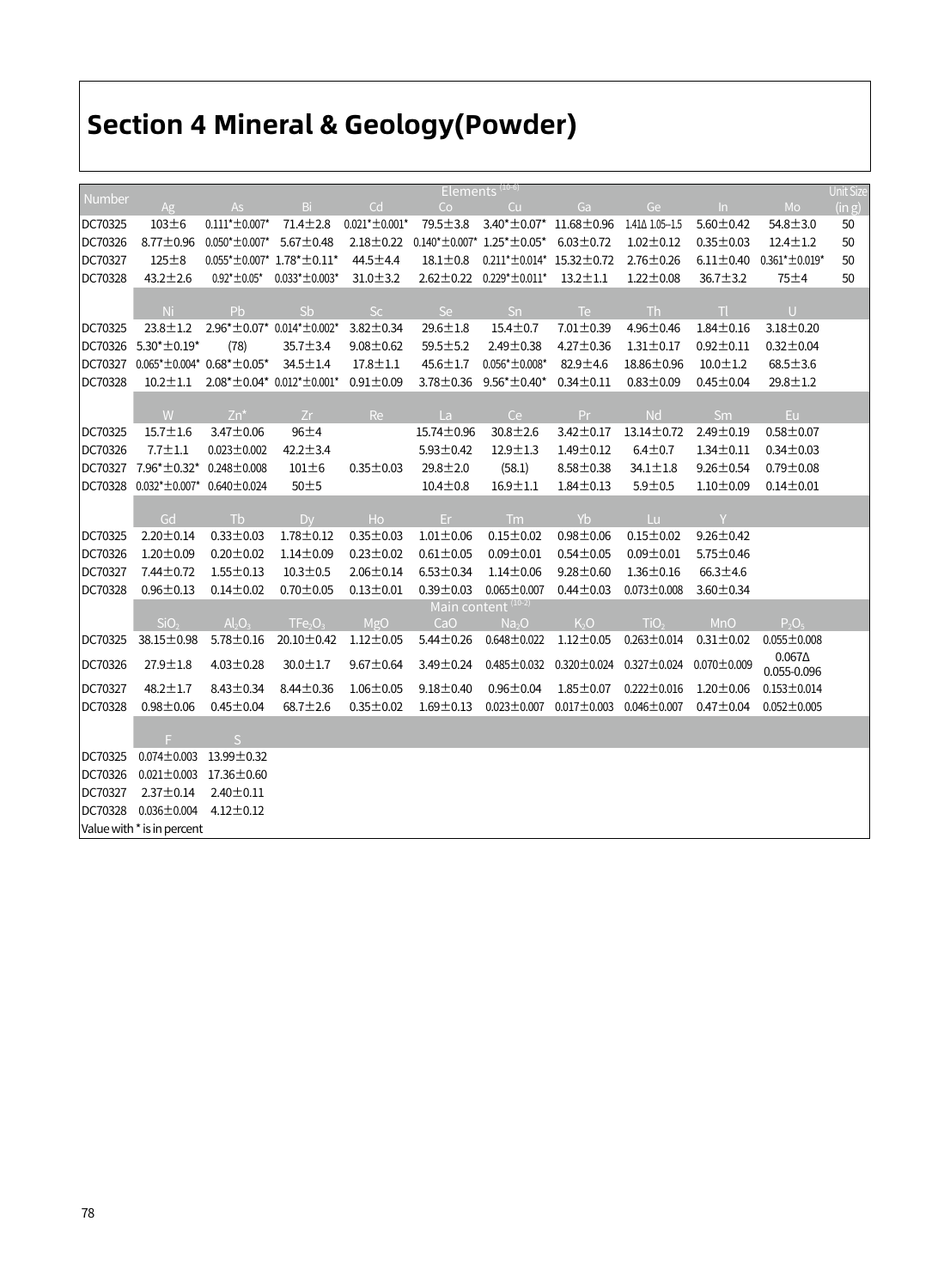| Elements <sup>(10-6)</sup><br><b>Number</b><br>Cd<br>Ag<br>$\mathsf{As}$<br>Bi.<br>Cu<br>Ga<br>Ge<br>Co                                                                                                                                            | <b>Unit Size</b><br>Mo<br>ln<br>(in g)                                      |
|----------------------------------------------------------------------------------------------------------------------------------------------------------------------------------------------------------------------------------------------------|-----------------------------------------------------------------------------|
| 15.22*±0.96*<br>12.86±0.94<br>DC70329<br>$0.67 + 0.08$<br>$2.18 \pm 0.22$<br>$2.01 \pm 0.28$<br>$162 + 11$<br>$1.45 \pm 0.17$<br>$0.39 + 0.06$                                                                                                     | $2.37 \pm 0.28$<br>$18.2 \pm 1.8$<br>50                                     |
| DC70330<br>3.10 $\pm$ 0.38 0.012* $\pm$ 0.001*<br>94.6 ± 4.6<br>$0.056* \pm 0.003*$<br>17.69 ± 0.94 0.044* ± 0.003*<br>$30.7 \pm 1.9$<br>15.35±0.75                                                                                                | $0.77 \pm 0.09$ $0.012^* \pm 0.001^*$<br>50                                 |
| DC70331<br>$7.01 \pm 0.66$<br>55.0 ± 3.6<br>$27.2 \pm 1.8$<br>$2.02 \pm 0.36$<br>$33.2 \pm 1.7$<br>$0.29* \pm 0.02*$<br>$15.4 \pm 0.9$<br>$1.82 \pm 0.11$                                                                                          | $1.29 \pm 0.32$<br>$9.09* \pm 0.28*$<br>50                                  |
| DC70332<br>$2.61 \pm 0.38$<br>$0.212* \pm 0.014*$<br>$5.56 \pm 0.58$<br>$1.45 \pm 0.13$<br>$26.7 \pm 1.7$<br>$52.3 \pm 2.6$<br>$7.10 \pm 0.64$<br>$2.23 \pm 0.16$                                                                                  | $0.038 \pm 0.008$<br>$10.3 \pm 1.8$<br>50                                   |
|                                                                                                                                                                                                                                                    |                                                                             |
| Ni<br>Se<br>Pb<br><b>Sb</b><br>Sc<br>Sn<br>Te<br>Th                                                                                                                                                                                                | $\cup$<br>$\mathbb{I}$                                                      |
| $0.015* \pm 0.002*$ 0.050* $\pm 0.004*$<br>DC70329<br>$10.0 \pm 0.6$<br>$1.02 \pm 0.14$<br>$45.3 \pm 4.4$<br>$0.051* \pm 0.008*$<br>$0.51 \pm 0.07$<br>$0.52 \pm 0.06$                                                                             | $8.7 \pm 1.0$<br>$3.02 \pm 0.32$                                            |
| DC70330<br>$16.8 \pm 1.4$<br>$7.90* \pm 0.15* 0.011* \pm 0.001*$<br>$4.85 \pm 0.36$<br>$1.96 \pm 0.34$<br>$16.7 \pm 0.7$<br>$0.34 \pm 0.05$<br>$4.53 \pm 0.62$                                                                                     | $0.97 + 0.07$<br>$2.99 \pm 0.34$                                            |
| DC70331<br>$51.1 \pm 3.2$<br>(97.8)<br>$2.97 \pm 0.58$<br>$9.24 \pm 0.52$<br>7.55±0.38<br>12.12±0.58<br>$1.09 \pm 0.46$<br>$5.11 \pm 0.60$                                                                                                         | $1.37 \pm 0.16$<br>$3.20 \pm 0.30$                                          |
| $94.5 \pm 8.2$<br>$3.27 \pm 0.54$<br>DC70332<br>17.4±2.6<br>(97)<br>$8.55*$ ±0.36*<br>$4.38 \pm 0.28$<br>$2.04 \pm 0.22$<br>$0.44 \pm 0.19$                                                                                                        | $0.50 \pm 0.05$<br>$1.23 \pm 0.13$                                          |
|                                                                                                                                                                                                                                                    |                                                                             |
| <b>W</b><br>Zr<br>La<br>Ce.<br><b>Nd</b><br>$Zn^*$<br>Re<br>Pr                                                                                                                                                                                     | Sm<br>Eu                                                                    |
| DC70329<br>$11.7 \pm 1.2$<br>$0.040 \pm 0.003$<br>$4.15 \pm 0.36$<br>$1.91 \pm 0.17$<br>$3.62 \pm 0.28$<br>$0.43 \pm 0.05$<br>$1.58 \pm 0.15$                                                                                                      | $0.34 \pm 0.05$<br>$0.073 \pm 0.008$                                        |
| $0.028* \pm 0.002*$<br>DC70330<br>$4.72 \pm 0.12$<br>(79.8)<br>$16.7 \pm 1.4$<br>$31.8 \pm 2.4$<br>$3.69 \pm 0.23$<br>13.43±0.86                                                                                                                   | $2.59 \pm 0.24$<br>$0.58 + 0.08$                                            |
| DC70331<br>$0.037* \pm 0.007*$<br>$0.027 \pm 0.002$<br>$102 \pm 11$<br>$10.9 + 0.7$<br>$24.4 \pm 1.9$<br>$44.3 \pm 3.8$<br>$5.59 \pm 0.26$<br>$20.0 \pm 1.5$                                                                                       | $3.52 \pm 0.50$<br>$0.88 \pm 0.12$                                          |
| DC70332<br>$0.031* \pm 0.003*$<br>$0.027 \pm 0.003$<br>$53.5 \pm 5.2$<br>$14.8 \pm 1.7$<br>$25.8 \pm 1.8$<br>$3.18 \pm 0.20$<br>12.29±0.74                                                                                                         | $2.52 \pm 0.17$<br>$0.50 \pm 0.07$                                          |
| Gd<br>H <sub>O</sub><br>Yb<br>Lu.<br><b>Tb</b><br>D <sub>V</sub><br>Er.<br><b>Tm</b>                                                                                                                                                               | Y.                                                                          |
| DC70329<br>$0.29 \pm 0.04$<br>$0.042 \pm 0.008$<br>$0.20 \pm 0.02$<br>$0.035 \pm 0.004$<br>$0.12 \pm 0.03$<br>$0.017 \pm 0.003$<br>$0.10 + 0.02$<br>$0.019 \pm 0.004$                                                                              | $1.09 \pm 0.11$                                                             |
| DC70330<br>$2.28 \pm 0.18$<br>$0.33 \pm 0.03$<br>$1.86 \pm 0.10$<br>$0.37 + 0.03$<br>$1.08 \pm 0.04$<br>$0.16 \pm 0.02$<br>$1.08 + 0.08$<br>$0.17 + 0.02$                                                                                          | 10.09±0.46                                                                  |
| DC70331<br>$3.13 \pm 0.28$<br>$0.46 \pm 0.05$<br>$2.37 \pm 0.28$<br>$0.48 + 0.04$<br>$1.37 \pm 0.13$<br>$0.20 \pm 0.03$<br>$1.35 \pm 0.09$<br>$0.21 \pm 0.03$                                                                                      | 13.73±0.98                                                                  |
| $1.30 \pm 0.11$<br>DC70332<br>$2.13 \pm 0.19$<br>$0.36 \pm 0.03$<br>$2.21 \pm 0.18$<br>$0.45 \pm 0.04$<br>$0.20 \pm 0.02$<br>$1.27 \pm 0.11$<br>$0.20 \pm 0.03$                                                                                    | $12.3 \pm 1.0$                                                              |
| Main content <sup>(10-2)</sup>                                                                                                                                                                                                                     |                                                                             |
| $Al_2O_3$<br>Na <sub>2</sub> O<br>SiO <sub>2</sub><br>MgO<br>Ca <sub>O</sub><br>K <sub>2</sub> O<br>$TFe_2O_3$<br>TiO <sub>2</sub>                                                                                                                 | <b>MnO</b><br>$P_2O_5$                                                      |
| DC70329<br>$2.30 \pm 0.16$<br>$0.44 \pm 0.08$<br>$3.87 \pm 0.26$<br>12.20±0.82<br>$23.9 \pm 1.6$<br>$0.022 \pm 0.003$<br>$0.049 \pm 0.005$<br>$0.020 \pm 0.005$ 0.027 $\pm$ 0.002                                                                  | $0.025 \pm 0.003$                                                           |
| DC70330<br>$43.2 \pm 1.2$<br>$7.04 \pm 0.26$<br>13.17±0.32<br>$1.20 \pm 0.06$<br>$6.24 \pm 0.22$<br>$1.11 \pm 0.04$<br>$1.83 \pm 0.07$<br>$0.276 \pm 0.022$ $0.170 \pm 0.008$                                                                      | $0.077 \pm 0.004$                                                           |
| DC70331<br>$6.43 \pm 0.28$<br>$52.7 \pm 1.8$<br>11.05 ± 0.38<br>$2.04 \pm 0.09$<br>$3.85 \pm 0.18$<br>$2.14 \pm 0.09$<br>$2.28 \pm 0.10$<br>$0.41 \pm 0.04$                                                                                        | $0.110 \pm 0.008$<br>$0.169 \pm 0.028$                                      |
| $0.180 \pm 0.017$ $0.112 \pm 0.010$<br>DC70332<br>$65.4 \pm 3.6$<br>$4.94 \pm 0.30$<br>$2.22 \pm 0.14$<br>$2.17 \pm 0.15$<br>$4.24 \pm 0.26$<br>$0.089 \pm 0.009$<br>$1.55 \pm 0.11$                                                               | $0.070 \pm 0.006$                                                           |
|                                                                                                                                                                                                                                                    |                                                                             |
| F<br>S                                                                                                                                                                                                                                             |                                                                             |
| DC70329<br>$0.015 \pm 0.002$<br>$7.18 \pm 0.19$                                                                                                                                                                                                    |                                                                             |
| DC70330<br>$0.45 \pm 0.03$<br>$11.45 \pm 0.24$                                                                                                                                                                                                     |                                                                             |
| DC70331<br>$0.37 + 0.08$<br>7.97±0.22                                                                                                                                                                                                              |                                                                             |
| DC70332<br>$0.060 \pm 0.004$<br>$3.59 \pm 0.15$                                                                                                                                                                                                    |                                                                             |
| Value with * is in percent                                                                                                                                                                                                                         |                                                                             |
| <b>Chemical Composition (Percent)</b><br>Name<br><b>Number</b><br>SiO <sub>2</sub><br>$\mathsf{Al}_2\mathsf{O}_3$<br>Fe <sub>2</sub> O <sub>3</sub><br>FeO<br><b>MgO</b><br>$P_2O_3$<br>CaO<br>TiO <sub>2</sub><br><b>MnO</b><br>Na <sub>2</sub> O | <b>Unit Size</b><br>H <sub>2</sub> O<br>CO <sub>2</sub><br>$K_2O$<br>(in g) |
| 54.48<br>17.72<br>6.04<br>0.018<br><b>NCS DC 71301</b><br>Rock<br>1.23<br>0.65<br>1.39<br>0.48<br>0.12<br>7.16                                                                                                                                     | 50<br>7.48<br>2.38<br>0.26                                                  |
| NCS DC 71302 Rock<br>63.06<br>16.1<br>4.51<br>0.19<br>0.84<br>2.47<br>0.8<br>0.089<br>3.06<br>0.36                                                                                                                                                 | 5.17<br>1.79<br>1.03<br>50                                                  |
| NCS DC 71303 Rock<br>16.56<br>59.68<br>2.64<br>3.08<br>2.81<br>4.72<br>0.77<br>0.34<br>0.094<br>4.05                                                                                                                                               | 50<br>3.50<br>0.15<br>0.88                                                  |
| NCS DC 71304 Rock<br>35.69<br>14.14<br>9.90<br>5.25<br>7.69<br>0.193<br>13.36<br>9.86<br>0.028<br>2.11                                                                                                                                             | 0.12<br>50<br>0.15<br>1.09                                                  |
| 0.045<br>NCS DC 71305 Rock<br>72.78<br>12.96<br>1.14<br>0.16<br>0.59<br>0.30<br>0.14<br>2.57<br>1.86                                                                                                                                               | 5.43<br>1.18<br>0.52<br>50                                                  |
| NCS DC 71306 Rock<br>0.62<br>0.10<br>0.04<br>0.15<br>21.8<br>30.02<br>0.015<br>0.006<br>0.010<br>(0.003)                                                                                                                                           | 0.038<br>(0.34)<br>46.77<br>50                                              |
|                                                                                                                                                                                                                                                    |                                                                             |
| S<br><b>CL</b><br>- F -<br>C(T)                                                                                                                                                                                                                    |                                                                             |
| NCS DC 71301 Rock<br>0.011<br>0.059<br>0.048<br>(0.093)                                                                                                                                                                                            |                                                                             |
| NCS DC 71302 Rock<br>0.023<br>0.016<br>0.112<br>(0.29)                                                                                                                                                                                             |                                                                             |
| NCS DC 71303 Rock<br>0.011<br>0.023<br>0.084<br>(0.057)                                                                                                                                                                                            |                                                                             |
| NCS DC 71304 Rock<br>0.37<br>0.006<br>0.006<br>(0.039)                                                                                                                                                                                             |                                                                             |
| NCS DC 71305 Rock<br>(0.002)<br>0.009<br>0.13<br>(0.15)                                                                                                                                                                                            |                                                                             |
| NCS DC 71306 Rock<br>0.012<br>0.014<br>(12.88)                                                                                                                                                                                                     |                                                                             |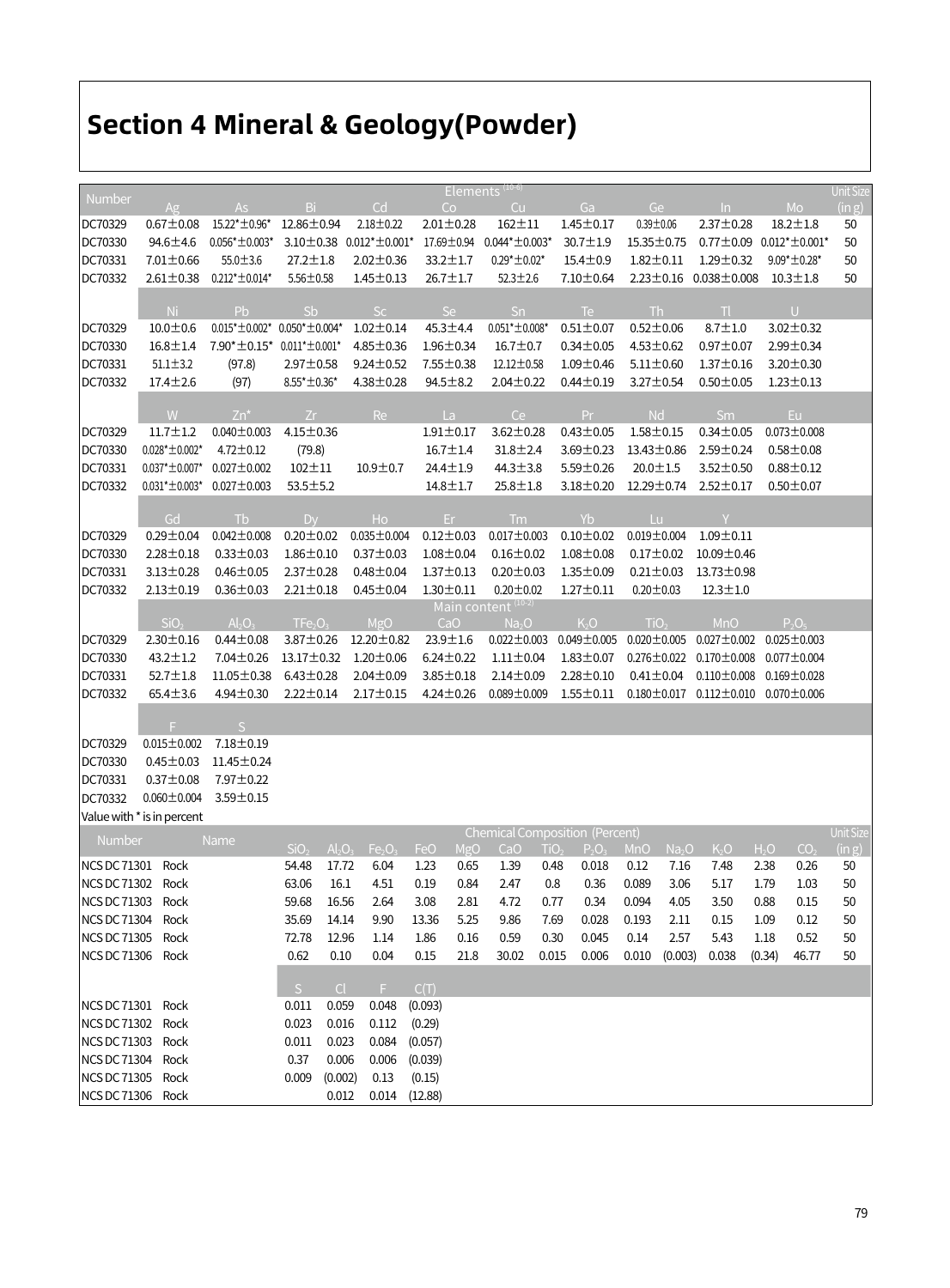|                     |                              |            |                |           |                  |                   |                 |           | Chemical Composition( $\mu$ g/g)            |            |                   |                  |                   |            | <b>Unit Size</b>                                |
|---------------------|------------------------------|------------|----------------|-----------|------------------|-------------------|-----------------|-----------|---------------------------------------------|------------|-------------------|------------------|-------------------|------------|-------------------------------------------------|
| <b>Number</b>       | Name                         | Ta.        | Te             | Th.       | TL.              | $\cup$            | $A\sigma$       | As:       | W                                           | B.         | <b>Ba</b>         | Cu.              | Zr                | Ga         | (in g)                                          |
| <b>NCS DC 71301</b> | Rock                         | 1.96       | 0.012          | 79.3      | 0.76             | 14.6              | (0.033)         | 6.27      | 1.24                                        | 31.8       | 251               | 11.8             | $0.154*$          | 35.8       |                                                 |
| <b>NCS DC 71302</b> | Rock                         | 1.42       | (0.007)        | 16.7      | 1.02             | 3.04              | 0.17            | 5.96      | 1.62                                        | 10.8       | 1053              | 9.1              | 335               | 19.8       |                                                 |
| <b>NCS DC 71303</b> | Rock                         | 0.62       | 0.011          | 10.9      | 0.39             | 1.40              | 0.066           | 0.4       | 0.19                                        | 3.92       | $0.190*$          | 8.8              | 224               | 20.8       |                                                 |
| <b>NCS DC 71304</b> | Rock                         | (0.56)     | 0.010          | (0.28)    | 0.07             | (0.086)           | 0.05            | (0.21)    | (0.10)                                      | 1.84       | 86.2              | 28.3             | 29                | 23.7       |                                                 |
| <b>NCS DC 71305</b> | Rock                         | 2.41       | (0.0009)       | (27.1)    | 0.83             | 4.83              | 0.08            | 0.7       | 1.10                                        | 3.5        | 506               | 10.9             | 403               | 20.5       |                                                 |
| <b>NCS DC 71306</b> | Rock                         | (0.18)     | (0.012)        | 0.11      | (0.070)          | 0.16              | 0.04            | 0.23      | 0.11                                        | 20.5       | 44.3              | 30.2             | 3.0               | (0.21)     |                                                 |
|                     |                              |            |                | Li.       |                  |                   |                 |           |                                             |            |                   |                  |                   |            | $\vee$                                          |
| NCS DC 71301 Rock   |                              | Ge<br>0.95 | Hg<br>0.005    | 32.9      | <b>Pb</b><br>196 | <b>Sc</b><br>2.22 | Sr.<br>$0.016*$ | Zn<br>112 | Br<br>1.21                                  | Cd<br>0.07 | <b>Sb</b><br>0.15 | <b>Ce</b><br>242 | <b>Dy</b><br>4.70 | Eu<br>2.35 | 179                                             |
| <b>NCS DC 71302</b> | Rock                         | 1.11       | 0.014          | 17.5      | 97.7             | 7.52              | 318             | 164       | (0.55)                                      | 0.61       | 1.34              | 117              | 5.32              | 1.96       | 64.3                                            |
| <b>NCS DC 71303</b> | Rock                         | 1.00       | 0.035          | 16.2      | 19.8             | 10.3              | 1198            | 85.4      | (0.34)                                      | 0.08       | 0.06              | 112              | 3.20              | 1.91       | 104                                             |
| <b>NCS DC 71304</b> | Rock                         | 1.06       | (0.005)        | 1.94      | (5.16)           | 22.5              | 612             | 118       | (0.32)                                      | 0.09       | (0.04)            | 4.2              | 1.11              | 0.74       | 768                                             |
| <b>NCS DC 71305</b> | Rock                         | 1.17       | 0.005          | 12.7      | 33.3             | 5.15              | 43.0            | 86.3      | (0.25)                                      | 0.14       | 0.38              | 163              | 8.19              | 1.18       | 3.8                                             |
| <b>NCS DC 71306</b> | Rock                         | 0.15       | (0.004)        | 2.30      | (4.44)           | 0.098             | 27.0            | 11.7      | 0.84                                        | 0.07       | (0.04)            | 3.58             | 0.19              | 0.05       | (21)                                            |
|                     |                              |            |                |           |                  |                   |                 |           |                                             |            |                   |                  |                   |            |                                                 |
|                     |                              | Gd         | H <sub>O</sub> | La        | Lu.              | Nd                | Sm              | Tb.       | Tm                                          | Yb         | Er.               | <b>Pr</b>        | Y                 | Be         |                                                 |
| <b>NCS DC 71301</b> | Rock                         | 7.0        | 0.96           | 14.9      | 0.43             | 65.1              | 9.7             | 1.02      | 0.46                                        | 2.56       | 2.48              | 22.5             | 24.7              | 17.2       |                                                 |
| <b>NCS DC 71302</b> | Rock                         | 6.54       | 1.10           | 62.5      | 0.49             | 47.2              | 8.63            | 0.99      | 0.5                                         | 3.15       | 2.93              | 13.2             | 28.0              | 3.64       |                                                 |
| <b>NCS DC 71303</b> | Rock                         | 5.09       | 0.60           | 60.5      | 0.24             | 48.1              | 7.74            | 0.68      | 0.26                                        | 1.56       | 1.57              | 13.2             | 15.5              | 2.11       |                                                 |
| <b>NCS DC 71304</b> | Rock                         | 1.31       | 0.20           | 1.71      | 0.06             | 4.10              | 1.22            | 0.20      | 0.09                                        | 0.36       | 0.47              | 0.84             | 4.9               | (0.98)     |                                                 |
| <b>NCS DC 71305</b> | Rock                         | 9.47       | 1.64           | 82.7      | 0.67             | 64.5              | 11.7            | 1.51      | 0.73                                        | 4.51       | 4.31              | 18.4             | 42.5              | 4.09       |                                                 |
| <b>NCS DC 71306</b> | Rock                         | 0.18       | 0.04           | 1.34      | 0.019            | 1.39              | 0.25            | 0.05      | (0.040)                                     | 0.09       | 0.09              | (0.44)           | (1.40)            | (0.22)     |                                                 |
|                     |                              |            |                |           |                  |                   |                 |           |                                             |            |                   |                  |                   |            |                                                 |
|                     |                              | Bi         | Co             | Cr        | Cs               | Hf.               | n.              | $\ln$     | Mo                                          | <b>Nb</b>  | Ni.               | P <sub>b</sub>   | Se                | Sn         |                                                 |
| NCS DC 71301 Rock   |                              | 0.37       | 4.59           | 3.6       | 2.05             | 34.0              | 0.14            | 0.15      | 0.26                                        | 66.9       | 1.75              | 130              | 0.05              | 6.50       |                                                 |
| <b>NCS DC 71302</b> | Rock                         | 0.09       | 7.9            | 7.7       | 7.16             | 7.5               | 0.07            | 0.11      | 0.95                                        | 20.8       | 12.6              | 183              | 0.03              | 3.12       |                                                 |
| <b>NCS DC 71303</b> | Rock                         | 0.05       | 15.6           | 37.6      | 0.97             | 5.2               | (0.078)         | 0.08      | 0.47                                        | 10.6       | 24.4              | 70.1             | 0.03              | 1.44       |                                                 |
| <b>NCS DC 71304</b> | Rock                         | 0.04       | 93.0           | 14.5      | (0.17)           | 0.65              | 0.08            | 0.12      | (0.94)                                      | 9.3        | 69                | (4.79)           | 0.26              | 0.89       |                                                 |
| <b>NCS DC 71305</b> | Rock                         | 0.06       | 2.40           | 7.3       | 3.34             | 10.8              | (0.093)         | 0.09      | 2.46                                        | 34.3       | 64.5              | 213              | 0.040             | 3.35       |                                                 |
| <b>NCS DC 71306</b> | Rock                         | 0.03       | 3.88           | 2.6       | 0.07             | (0.10)            | 0.23            | (0.066)   | (0.024)                                     | (2.77)     | 241               | (1.42)           | 0.08              | 0.53       |                                                 |
| <b>Number</b>       | Name                         | Aσ         | Cd             | Cu        | Fe               | S                 | Sh              | Sn        | <b>Chemical Composition (Percent)</b><br>7n | Pb         |                   |                  |                   |            | <b>Unit Size</b><br>$\left( \text{in }g\right)$ |
| <b>NCS DC 71307</b> | <b>Sulfied Mineral</b>       |            |                |           | 46.08            | 52.72             |                 |           |                                             |            |                   |                  |                   |            | 5                                               |
| <b>NCS DC 71309</b> | <b>Sulfied Mineral</b>       | 0.97       |                |           |                  | 13.30             | 0.43            | 0.11      |                                             | 84.26      |                   |                  |                   |            | 5                                               |
| <b>NCS DC 71310</b> | <b>Sulfied Mineral</b>       |            | 0.15           | 0.10      | 2.14             | 32.33             |                 |           | 62.51                                       | 0.099      |                   |                  |                   |            | 5                                               |
|                     |                              |            |                |           |                  |                   |                 |           | Chemical Composition (µg/g)                 |            |                   |                  |                   |            |                                                 |
|                     |                              | Ag         | As             | <b>Bi</b> | Cd               | Co                | Ga              | Ge        | $\ln$                                       | Sb         | Se                | Sn               | Te                |            |                                                 |
| <b>NCS DC 71307</b> | <b>Sulfied Mineral</b>       | 0.59       | (14.4)         | 2.9       | 0.71             | (3.9)             | 0.44            | (0.2)     |                                             | 1.1        | 5.8               | (2.7)            | 0.95              |            |                                                 |
| <b>NCS DC 71309</b> | <b>Sulfied Mineral</b>       |            | 5.3            | 1.4       | 16.5             | (0.4)             | (0.3)           | 1.47      | 0.29                                        |            |                   |                  | (0.07)            |            |                                                 |
| <b>NCS DC 71310</b> | <b>Sulfied Mineral</b>       | 5.0        | (3.3)          | 6.1       |                  | 491               | 251             | 6.0       | 21.0                                        | 249        | (3.0)             | (0.2)            | (0.3)             |            |                                                 |
|                     |                              |            |                |           |                  |                   |                 |           |                                             |            |                   |                  |                   |            |                                                 |
|                     |                              | Zn         | Ti.            | Mn        | Ni.              | <b>Pb</b>         | Cu              | Fe        |                                             |            |                   |                  |                   |            |                                                 |
| <b>NCS DC 71307</b> | <b>Sulfied Mineral</b>       | 219        |                | 28.9      | 34.0             | (23.4)            | 431             |           |                                             |            |                   |                  |                   |            |                                                 |
| <b>NCS DC 71309</b> | <b>Sulfied Mineral</b>       | 533        | 0.65           |           |                  |                   | 62.4            | 127       |                                             |            |                   |                  |                   |            |                                                 |
|                     | NCS DC 71310 Sulfied Mineral |            |                | 169       | 43.2             |                   |                 |           |                                             |            |                   |                  |                   |            |                                                 |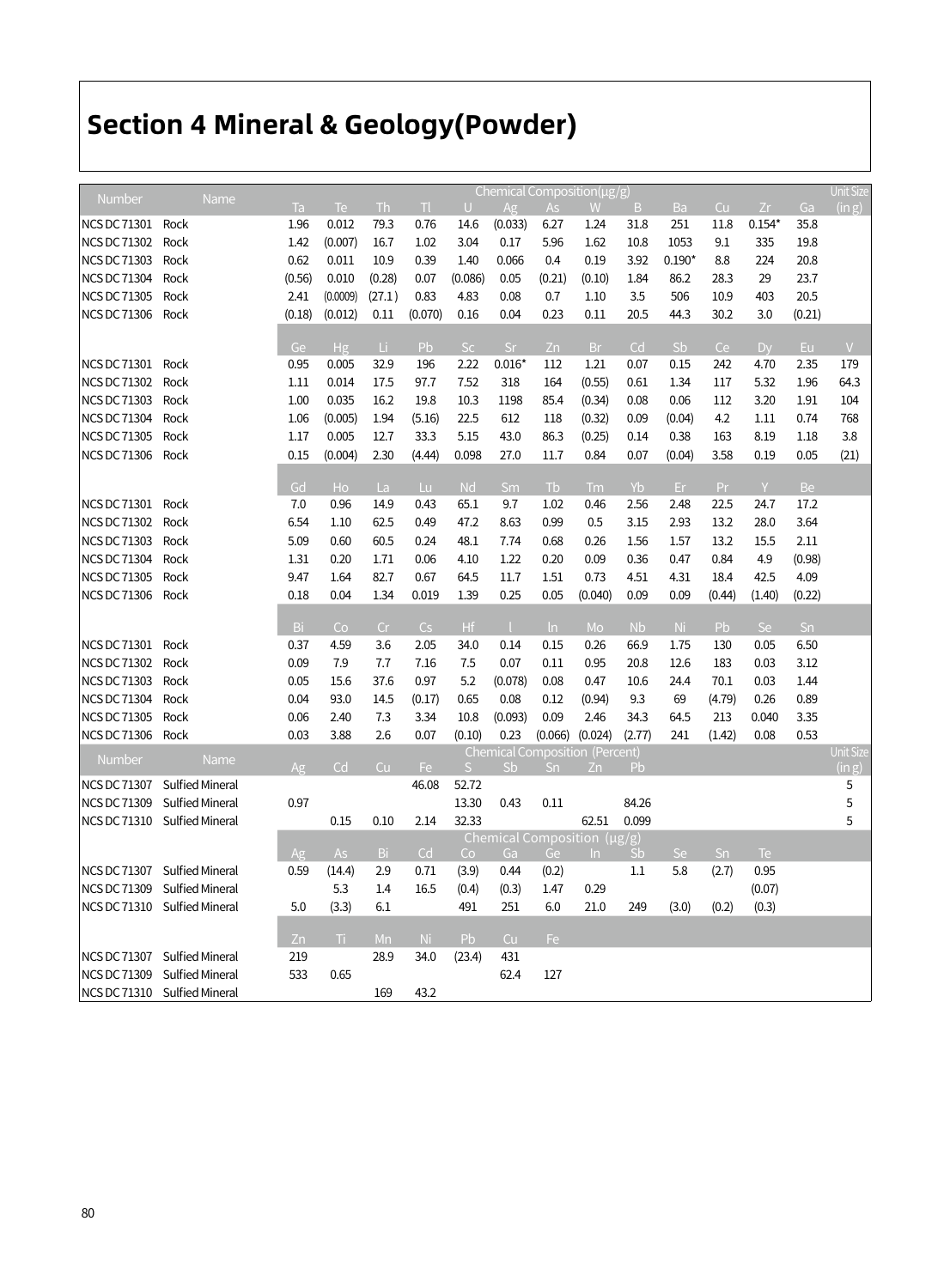|                     |                                     |                                |                   |                  |             |                                                                    |            |                   | <b>Chemical Composition(Percent)</b> |                  |                                |                  |           | <b>Unit Size</b> |
|---------------------|-------------------------------------|--------------------------------|-------------------|------------------|-------------|--------------------------------------------------------------------|------------|-------------------|--------------------------------------|------------------|--------------------------------|------------------|-----------|------------------|
| <b>Number</b>       | <b>Name</b>                         | $Al_2O_2$                      | CaO               | <b>FeO</b>       | $K_2O$      | Na <sub>2</sub> O                                                  | <b>MgO</b> | Mn                | $P_2O_5$                             | SiO <sub>2</sub> | Fe <sub>2</sub> O <sub>3</sub> | TiO <sub>2</sub> | LOI       | (in g)           |
| NCS DC 71311 Rock   |                                     | 13.21                          | 7.83              | 7.24             | 1.49        | 3.17                                                               | 5.08       | 0.16              | 0.55                                 | 49.88            | 13.40                          | 2.94             | 2.30      | 70               |
| NCS DC 71312 Rock   |                                     | 3.73                           | 12.64             | 3.71             | 0.49        | (0.10)                                                             | 17.56      | 0.09              | 0.30                                 | 35.88            | 6.53                           | 0.71             | 20.73     | 70               |
| NCS DC 71313 Rock   |                                     | 13.19                          | (0.10)            | (0.04)           | 6.22        | 1.6                                                                | 0.13       | 0.013             | 0.18                                 | 76.40            | 0.24                           | 0.61             | 1.27      | 70               |
|                     |                                     |                                |                   |                  |             |                                                                    |            |                   |                                      |                  |                                |                  |           |                  |
|                     |                                     | CO <sub>2</sub>                | Cl                | F.               | $H2O+$      | SO <sub>2</sub>                                                    | Ba         |                   |                                      |                  |                                |                  |           |                  |
| NCS DC 71311 Rock   |                                     | (0.11)                         | (0.04)            | (0.07)           | (2.44)      | 0.44                                                               |            |                   |                                      |                  |                                |                  |           |                  |
| NCS DC 71312 Rock   |                                     | (16.78)                        | (0.04)            | (0.11)           | (4.47)      | 0.68                                                               | 0.177      |                   |                                      |                  |                                |                  |           |                  |
| NCS DC 71313 Rock   |                                     | (0.05)                         |                   | (0.03)           | (1.02)      | 0.07                                                               |            |                   |                                      |                  |                                |                  |           |                  |
| <b>Number</b>       | Name                                | Ag                             | As                | B                | Ba          | <b>Be</b>                                                          | Bi         | Cd                | Chemical Composition(µg/g)<br>Ce     | Co               | Cr                             | Cs               | Cu        |                  |
| NCS DC 71311 Rock   |                                     | 0.33                           | 5.1               | 17.0             | 614         | 1.5                                                                | 0.39       | 0.39              | 78.1                                 | 37.5             | 109                            | 1.7              | 82.6      |                  |
| NCS DC 71312 Rock   |                                     | (0.06)                         | 3.5               | (31.8)           |             | 1.3                                                                | (0.10)     | 0.46              | 12.7                                 | 40.0             | 776                            | 5.2              | 26.2      |                  |
| NCS DC 71313 Rock   |                                     | (0.09)                         | 3.1               | (1.9)            | 728         | 1.3                                                                | (0.07)     | 0.15              | (5.0)                                | (1.5)            | 4.8                            | 1.8              | 4.2       |                  |
|                     |                                     |                                |                   |                  |             |                                                                    |            |                   |                                      |                  |                                |                  |           |                  |
|                     |                                     | Dy                             | Er.               | <b>Eu</b>        | Ga          | Gd                                                                 | Ge         | <b>Hf</b>         | Hg                                   | Ho               | La                             | Li.              | Lu        |                  |
| NCS DC 71311 Rock   |                                     | 5.5                            | 2.6               | 3.5              | 21.2        | 7.2                                                                | 1.5        | 9.2               | 0.017                                | $1.2\phantom{0}$ | 38.1                           | 20.8             | 0.34      |                  |
| NCS DC 71312 Rock   |                                     | 2.6                            | 1.2               | 1.6              | 7.1         | 4.7                                                                | 0.89       | 4.9               | 0.010                                | 0.49             | 69.8                           | 75.7             | 0.16      |                  |
| NCS DC 71313 Rock   |                                     | 0.20                           | 0.12              | (0.16)           | 13.5        | 0.22                                                               | 1.48       | (0.80)            | (0.008)                              | (0.04)           | (3.3)                          | 14.4             | 0.03      |                  |
|                     |                                     |                                |                   |                  |             |                                                                    |            |                   |                                      |                  |                                |                  |           |                  |
| NCS DC 71311 Rock   |                                     | Mo<br>1.4                      | <b>Nb</b><br>25.3 | Nd               | Ni.<br>55.3 | Pb<br>33.0                                                         | Pr<br>10.6 | <b>Rb</b><br>47.4 | Sb<br>2.3                            | Sc               | Se                             | <b>Sm</b>        | Sn<br>2.0 |                  |
| NCS DC 71312 Rock   |                                     | 1.4                            | 56.8              | 42.8<br>49.0     | 542         | 20.7                                                               | 13.8       | 28.4              | (0.22)                               | 27.1<br>10.9     | (0.19)<br>0.10                 | 8.6<br>6.5       | 1.7       |                  |
| NCS DC 71313 Rock   |                                     | 0.29                           | 14.6              | 1.51             | (1.6)       | 34.6                                                               | 0.48       | 155               | 0.64                                 | (2.85)           | (0.015)                        | (0.24)           | 3.5       |                  |
|                     |                                     |                                |                   |                  |             |                                                                    |            |                   |                                      |                  |                                |                  |           |                  |
|                     |                                     | <b>Sr</b>                      | Ta                | <b>Tb</b>        | <b>Th</b>   | Tm                                                                 | $\cup$     | V                 | W                                    | $\mathbf{Y}$     | Yb                             | Zn               | Zr        |                  |
| NCS DC 71311 Rock   |                                     | 470                            | 1.8               | 1.1              | 4.9         | 0.36                                                               | 1.2        | 268               | 1.4                                  | 24.5             | 2.2                            | 160              | 352       |                  |
| NCS DC 71312 Rock   |                                     | 262                            | 3.9               | 0.54             | 10.8        | 0.17                                                               | 2.2        | 89.4              | 2.4                                  | 11.6             | 1.1                            | 190              | 175       |                  |
| NCS DC 71313 Rock   |                                     | 45.5                           | 1.3               | (0.04)           | 0.66        | (0.02)                                                             | (0.75)     | (44.5)            | 3.2                                  | 1.6              | 0.21                           | 20.3             | 22.6      |                  |
| <b>Number</b>       | Name                                |                                |                   |                  |             |                                                                    |            |                   | Chemical Composition(Percent)        |                  |                                |                  |           |                  |
|                     |                                     | No <sub>2</sub> O <sub>3</sub> | K <sub>2</sub> O  | SiO <sub>2</sub> | ZnO         | PbO                                                                | $B_2O_3$   | $Al_2O_3$         | <b>MgO</b>                           | TiO <sub>2</sub> | Fe <sub>2</sub> O <sub>3</sub> | CaO              |           |                  |
|                     | NCS DC 71401    Zinc Oxide for EPMA |                                |                   | (0.04)           | 99.80       |                                                                    |            | (0.10)            |                                      |                  |                                |                  |           |                  |
| <b>NCS DC 71402</b> | Potassium Niobat for EPMA           | 74.10                          | 25.89             |                  |             |                                                                    |            |                   |                                      |                  |                                |                  |           |                  |
| <b>NCS DC 71403</b> | Lead Glass for EPMA                 |                                | 3.12              | 32.70            |             | 64.4                                                               |            |                   |                                      |                  |                                |                  |           |                  |
| <b>NCS DC 71404</b> | Boron Glass for EPMA                |                                |                   | 37.11            |             |                                                                    | (11.21)    | 35.24             | 10.28                                | (0.42)           | (0.44)                         | (0.77)           |           |                  |
| NCS DC 71405        | Kyanite for EPMA                    |                                |                   | 37.06            |             |                                                                    |            | 62.70             |                                      |                  |                                |                  |           |                  |
|                     | NCS DC 71406 Pyrite for EPMA        |                                |                   |                  |             |                                                                    |            |                   |                                      |                  |                                |                  |           |                  |
|                     | NCS DC 71407 Olivine for EPMA       |                                |                   | 40.73            |             |                                                                    |            |                   | 50.05                                |                  |                                | (0.04)           |           |                  |
|                     | NCS DC 71408 Feldspar for EPMA      |                                | 4.51              | 65.97            |             |                                                                    |            | 19.88             | (0.02)                               |                  |                                | 0.89             |           |                  |
|                     | NCS DC 71409 Chromite for EPMA      |                                |                   | (0.15)           |             |                                                                    |            | (7.36)            | 12.38                                |                  |                                |                  |           |                  |
|                     | NCS DC 71410 Quartz for EPMA        |                                |                   | 99.98            |             |                                                                    |            |                   |                                      |                  |                                |                  |           |                  |
|                     | NCS DC 71411 Garnet for EPMA        |                                |                   | 36.31            |             |                                                                    |            | 20.05             | 0.08                                 |                  |                                | 10.21            |           |                  |
|                     |                                     |                                | $Na2O$ $Cr2O3$    |                  |             | MnO Fe <sub>2</sub> O <sub>3</sub> TFe <sub>2</sub> O <sub>3</sub> | <b>FeO</b> | Fe                | S                                    | $P_2O_5$         |                                |                  |           |                  |
| NCS DC 71404        | Boron Glass for EPMA                | (1.27)                         |                   |                  |             |                                                                    |            |                   |                                      | (0.025)          |                                |                  |           |                  |
| <b>NCS DC 71405</b> | Kyanite for EPMA                    |                                |                   |                  |             |                                                                    |            |                   |                                      |                  |                                |                  |           |                  |
|                     | NCS DC 71406 Pyrite for EPMA        |                                |                   |                  |             |                                                                    |            |                   | 53.19                                |                  |                                |                  |           |                  |
|                     | NCS DC 71407 Olivine for EPMA       |                                |                   | (0.17)           |             |                                                                    | 8.67       |                   |                                      |                  |                                |                  |           |                  |
| <b>NCS DC 71408</b> | Feldspar for EPMA                   | 7.08                           |                   |                  |             |                                                                    |            |                   |                                      |                  |                                |                  |           |                  |
|                     | NCS DC 71409 Chromite for EPMA      |                                | 64.34             | (0.10)           | (1.68)      |                                                                    | 14.04      |                   |                                      |                  |                                |                  |           |                  |
| <b>NCS DC 71410</b> | Quartz for EPMA                     |                                |                   |                  |             |                                                                    | (0.02)     |                   |                                      |                  |                                |                  |           |                  |
|                     | NCS DC 71411 Garnet for EPMA        |                                |                   | 29.71            |             | (15.25)                                                            | 13.4       |                   |                                      |                  |                                |                  |           |                  |
|                     |                                     |                                |                   |                  |             |                                                                    |            |                   |                                      |                  |                                |                  |           |                  |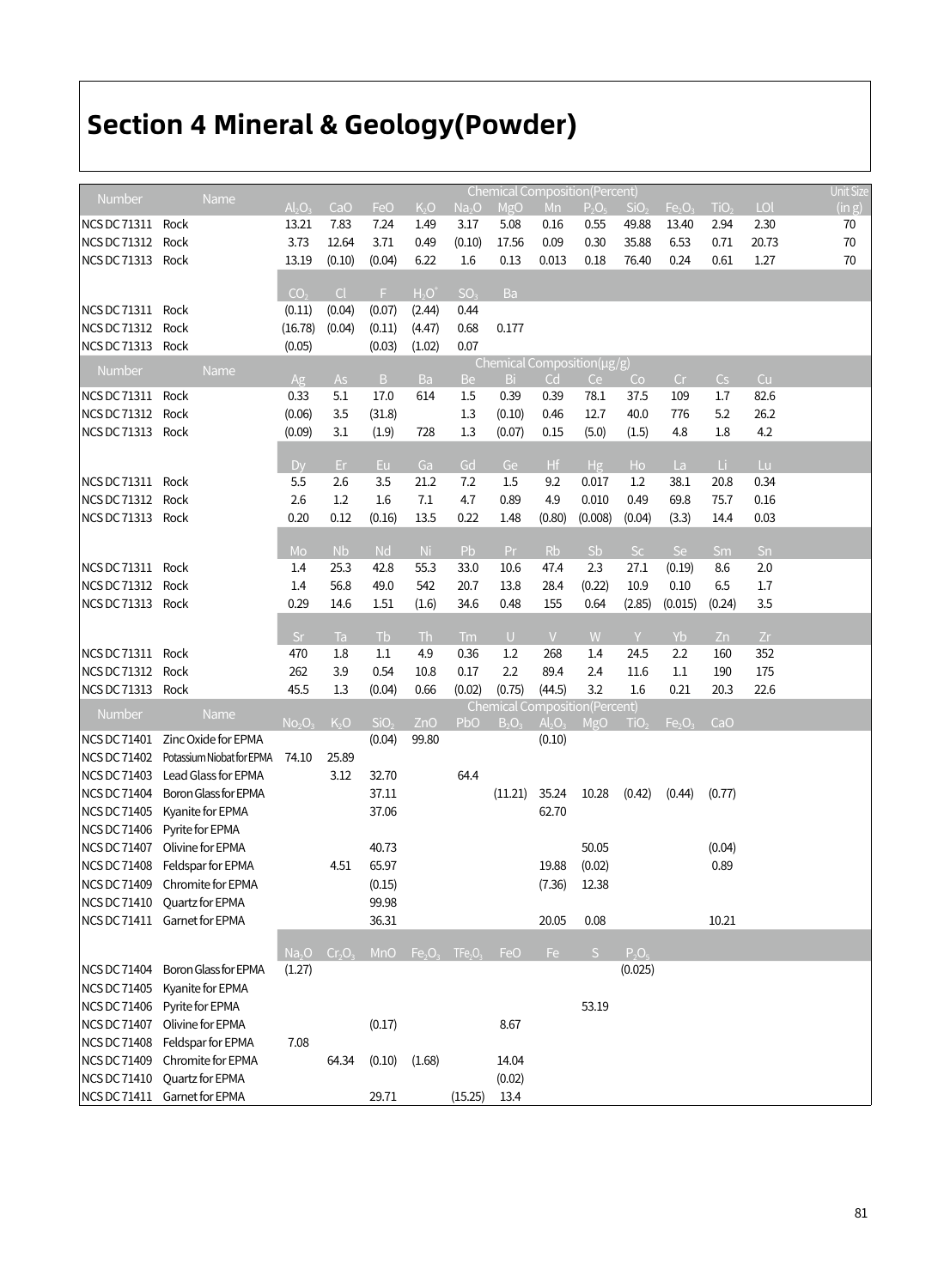|                                     |                            |                  |                                         |                |       |            |       |       | <b>Chemical Composition (Percent)</b>                                                                                                                                                                                                                                                  |                 |       |                     |       | <b>Unit Size</b>           |
|-------------------------------------|----------------------------|------------------|-----------------------------------------|----------------|-------|------------|-------|-------|----------------------------------------------------------------------------------------------------------------------------------------------------------------------------------------------------------------------------------------------------------------------------------------|-----------------|-------|---------------------|-------|----------------------------|
| <b>Number</b>                       | Name                       | Pb               | S                                       | Z <sub>n</sub> | Hg    | <b>BaO</b> | SO-   | PbO   | CO <sub>2</sub>                                                                                                                                                                                                                                                                        | WO <sub>3</sub> | CaO   | $Nb_2O_3$ $Ta_2O_3$ |       | $\overline{(\text{in g})}$ |
| NCSDC71412                          | Galena for EPMA            | 86.35            | 13.44                                   |                |       |            |       |       |                                                                                                                                                                                                                                                                                        |                 |       |                     |       |                            |
| NCSDC71413                          | Sphalerite for EPMA        |                  | 32.76                                   | 66.33          |       |            |       |       |                                                                                                                                                                                                                                                                                        |                 |       |                     |       |                            |
| NCSDC71414                          | Cinnabar for EPMA          |                  | 13.63                                   |                | 86.00 |            |       |       |                                                                                                                                                                                                                                                                                        |                 |       |                     |       |                            |
| NCSDC71415                          | <b>Barite for EPMA</b>     |                  |                                         |                |       | 65.56      | 34.28 |       |                                                                                                                                                                                                                                                                                        |                 |       |                     |       |                            |
| NCSDC71416                          | Cerusite for EPMA          |                  |                                         |                |       |            |       | 83.36 | (16.82)                                                                                                                                                                                                                                                                                |                 |       |                     |       |                            |
| NCSDC71417                          | Scheelite for EPMA         |                  |                                         |                |       |            |       |       |                                                                                                                                                                                                                                                                                        | 80.45           | 19.39 |                     |       |                            |
| NCSDC71418                          | Manganocolumbite for EPMA  |                  |                                         |                |       |            |       |       |                                                                                                                                                                                                                                                                                        |                 |       | 54.74               | 25.92 |                            |
|                                     |                            |                  |                                         |                |       |            |       |       |                                                                                                                                                                                                                                                                                        |                 |       |                     |       |                            |
|                                     |                            | FeO              | MnO                                     |                |       |            |       |       |                                                                                                                                                                                                                                                                                        |                 |       |                     |       |                            |
| <b>NCSDC71418</b>                   | Manganocolumbite for EPMA  | 6.65             | 12.47                                   |                |       |            |       |       | <b>Chemical Composition (Percent)</b>                                                                                                                                                                                                                                                  |                 |       |                     |       | <b>Unit Size</b>           |
| <b>Number</b>                       | Name                       | Cd               | Te                                      | Se:            | Ga    | As         | Zn    | In.   | S <sub>b</sub>                                                                                                                                                                                                                                                                         | P.              |       |                     |       | (in g)                     |
| NCS DC 71419                        | Cadmium Telluride for EPMA | 46.87            | 53.39                                   |                |       |            |       |       |                                                                                                                                                                                                                                                                                        |                 |       |                     |       |                            |
| NCS DC 71420                        | Cadmium Selenide for EPMA  | 58.48            |                                         | 40.88          |       |            |       |       |                                                                                                                                                                                                                                                                                        |                 |       |                     |       |                            |
| <b>NCS DC 71421</b>                 | Cadmium Arsenide for EPMA  |                  |                                         |                | 48.07 | 51.95      |       |       |                                                                                                                                                                                                                                                                                        |                 |       |                     |       |                            |
| NCS DC 71422                        | Zinc Selenide for EPMA     |                  |                                         | 54.44          |       |            | 45.38 |       |                                                                                                                                                                                                                                                                                        |                 |       |                     |       |                            |
| NCS DC 71423                        | Indium Antimonide for EPMA |                  |                                         |                |       |            |       | 48.59 | 51.45                                                                                                                                                                                                                                                                                  |                 |       |                     |       |                            |
| NCS DC 71424                        | Indium Phosphide for EPMA  |                  |                                         |                |       |            |       | 78.51 |                                                                                                                                                                                                                                                                                        | 21.12           |       |                     |       |                            |
| NCS DC 71425                        | Indium Arsenide for EPMA   |                  |                                         |                |       | 39.60      |       | 60.97 |                                                                                                                                                                                                                                                                                        |                 |       |                     |       |                            |
| <b>Number</b>                       | Name                       |                  |                                         |                |       |            |       |       | <b>Chemical Composition (Percent)</b>                                                                                                                                                                                                                                                  |                 |       |                     |       | <b>Unit Size</b>           |
|                                     | Sc P 5014 for EPMA         | $P_2O_5$<br>85.6 | Sc <sub>2</sub> O <sub>3</sub><br>16.42 |                |       |            |       |       | La <sub>2</sub> O <sub>3</sub> Ce <sub>2</sub> O <sub>3</sub> Pr <sub>2</sub> O <sub>3</sub> Nd <sub>2</sub> O <sub>3</sub> Sm <sub>2</sub> O <sub>3</sub> Gd <sub>2</sub> O <sub>3</sub> Ho <sub>2</sub> O <sub>3</sub> Yb <sub>2</sub> O <sub>3</sub> Lu <sub>2</sub> O <sub>3</sub> |                 |       |                     |       | (in g)                     |
| NCS DC 71426                        | La P 5014 for EPMA         | 67.70            |                                         | 31.25          |       |            |       |       |                                                                                                                                                                                                                                                                                        |                 |       |                     |       |                            |
| NCS DC 71427<br>NCS DC 71428        | Ce P 5014 for EPMA         | 68.32            |                                         |                | 31.7  |            |       |       |                                                                                                                                                                                                                                                                                        |                 |       |                     |       |                            |
| NCS DC 71429                        | Pr P 5014 for EPMA         | 68.67            |                                         |                |       | 31.83      |       |       |                                                                                                                                                                                                                                                                                        |                 |       |                     |       |                            |
| <b>NCS DC 71430</b>                 | Nd P 5014 for EPMA         | 68.12            |                                         |                |       |            | 32.2  |       |                                                                                                                                                                                                                                                                                        |                 |       |                     |       |                            |
|                                     | Sm P 5014 for EPMA         |                  |                                         |                |       |            |       |       |                                                                                                                                                                                                                                                                                        |                 |       |                     |       |                            |
| NCS DC 71431<br><b>NCS DC 71432</b> | Gd P 5014 for EPMA         | 68.87<br>66.6    |                                         |                |       |            |       | 32.07 | 33.71                                                                                                                                                                                                                                                                                  |                 |       |                     |       |                            |
| <b>NCS DC 71433</b>                 | Ho P 5014 for EPMA         | 65.37            |                                         |                |       |            |       |       |                                                                                                                                                                                                                                                                                        | 34.52           |       |                     |       |                            |
| NCS DC 71434                        | Yb P 5014 for EPMA         | 64.1             |                                         |                |       |            |       |       |                                                                                                                                                                                                                                                                                        |                 | 35.88 |                     |       |                            |
|                                     |                            |                  |                                         |                |       |            |       |       |                                                                                                                                                                                                                                                                                        |                 |       |                     |       |                            |
| <b>NCS DC 71435</b>                 | Lu P 5014 for EPMA         | 63.44            |                                         |                |       |            |       |       |                                                                                                                                                                                                                                                                                        |                 |       | 36.08               |       |                            |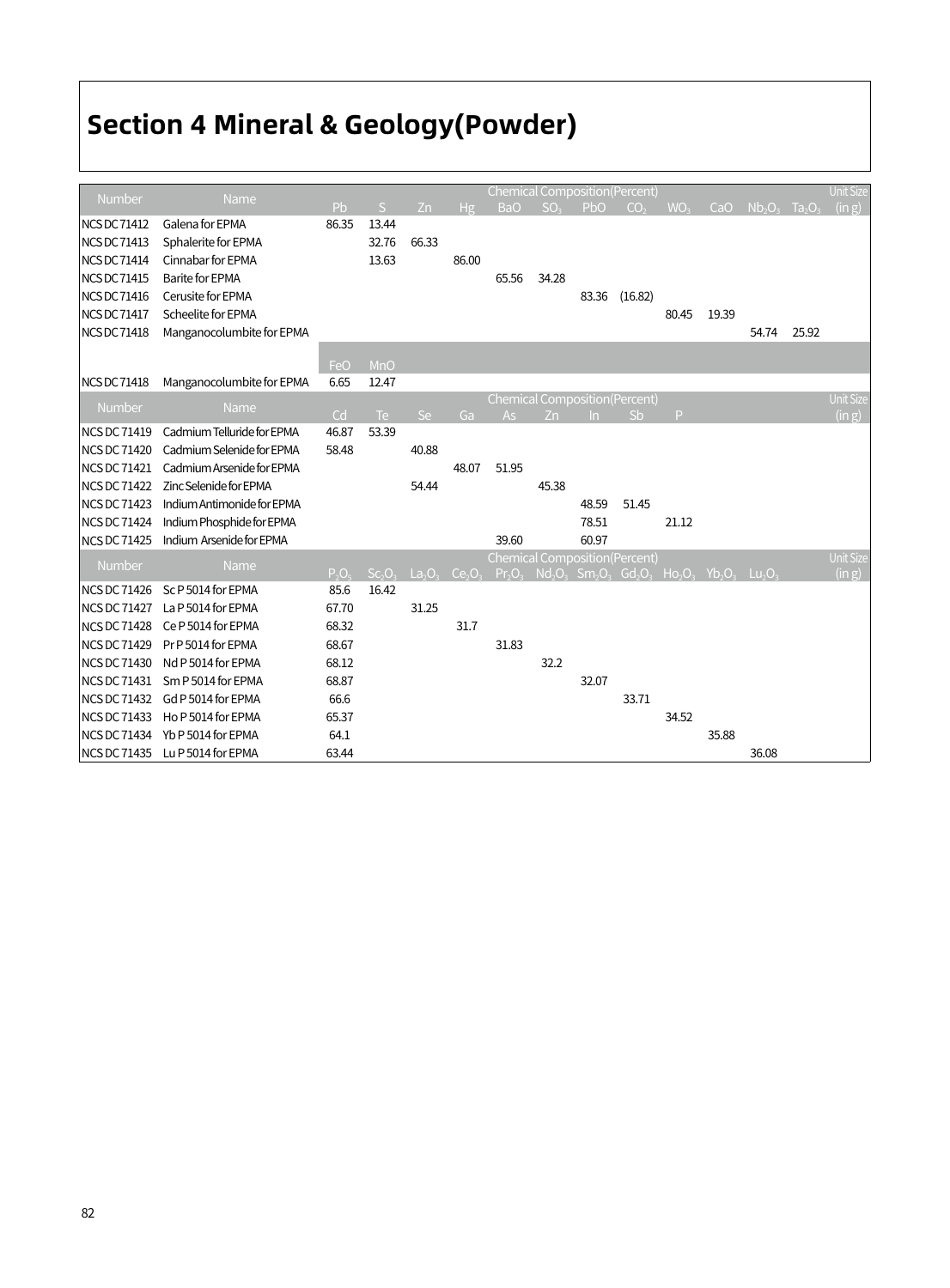| <b>Number</b>       | Name     | <b>TFe</b> | SiO <sub>2</sub> | $Al_2O_3$ | FeO                            | <b>MgO</b>      | CaO   | <b>Chemical Composition (Percent)</b><br>Na <sub>2</sub> O | K <sub>2</sub> O  | H <sub>2</sub> O | <sub>S</sub> | P.              | -Ti   | <b>Unit Size</b><br>(in g) |
|---------------------|----------|------------|------------------|-----------|--------------------------------|-----------------|-------|------------------------------------------------------------|-------------------|------------------|--------------|-----------------|-------|----------------------------|
| <b>NCS DC 73001</b> | Iron ore | 20.17      | 60.86            | 3.57      | (7.49)                         | 1.68            | 2.84  | 0.28                                                       | 0.53              | (1.18)           | 0.051        | 0.045           | 0.085 | 50                         |
| <b>NCS DC 73002</b> | Iron ore | 30.34      | 43.68            | 3.43      | 5.8                            | 1.44            | 2.17  | 0.18                                                       | 0.85              | (2.08)           | 0.066        | 0.094           | 0.091 | 50                         |
| <b>NCS DC 73003</b> | Iron ore | 40.51      | 33.93            |           |                                |                 | 2.00  |                                                            |                   |                  | 0.95         | 0.032           | 0.067 | 50                         |
|                     |          |            |                  | 2.27      | (14.5)                         | 2.22            |       | 0.16                                                       | 0.27              | (1.37)           |              |                 | 0.083 |                            |
| NCS DC 73004        | Iron ore | 49.50      | 16.30            | 2.58      | 7.66                           | 0.98            | 0.91  | 0.035                                                      | 0.92              | (2.1)            | 0.065        | 0.138           |       | 50                         |
| <b>NCS DC 73005</b> | Iron ore | 56.60      | 11.48            | 0.99      | 20.05                          | 3.62            | 1.36  | 0.058                                                      | 0.071             | (1.63)           | 2.44         | 0.017           | 0.043 | 50                         |
| <b>NCS DC 73006</b> | Iron ore | 61.46      | 6.65             | 1.68      | (0.35)                         | 0.77            | 0.52  | 0.081                                                      | 0098              | (0.046)          | 0.0067       | 0.019           | 1.12  | 50                         |
| NCS DC 73007        | Iron ore | 62.51      | 10.93            | 1.02      | 21.54                          | 0.28            | 0.18  | 0.016                                                      | 0.038             | (0.41)           | 0.0058       | 0.11            | 0.059 | 50                         |
| <b>NCS DC 73009</b> | Iron ore | 66.87      | 5.05             | 0.99      | 23.14                          | 0.22            | 0.14  | 0.012                                                      | 0.030             | (0.44)           | 0.0055       | (0.011)         | 0.059 | 50                         |
|                     |          | Mn         | Cu               |           |                                |                 |       |                                                            |                   |                  |              |                 |       |                            |
| <b>NCS DC 73001</b> | Iron ore | 0.168      | 0.0028           |           |                                |                 |       |                                                            |                   |                  |              |                 |       |                            |
| <b>NCS DC 73002</b> | Iron ore | 0.200      | 0.0023           |           |                                |                 |       |                                                            |                   |                  |              |                 |       |                            |
| <b>NCS DC 73003</b> | Iron ore | 0.122      | 0.028            |           |                                |                 |       |                                                            |                   |                  |              |                 |       |                            |
| NCS DC 73004        | Iron ore | 0.198      | 0.0014           |           |                                |                 |       |                                                            |                   |                  |              |                 |       |                            |
| <b>NCS DC 73005</b> | Iron ore | 0.076      | 0.068            |           |                                |                 |       |                                                            |                   |                  |              |                 |       |                            |
| <b>NCS DC 73006</b> | Iron ore | 0.072      | 0.0028           |           |                                |                 |       |                                                            |                   |                  |              |                 |       |                            |
|                     |          |            |                  |           |                                |                 |       |                                                            |                   |                  |              |                 |       |                            |
| <b>NCS DC 73007</b> | Iron ore | 0.061      | (0.0015)         |           |                                |                 |       |                                                            |                   |                  |              |                 |       |                            |
| <b>NCS DC 73009</b> | Iron ore | 0.071      | 0.0015           |           |                                |                 |       |                                                            |                   |                  |              |                 |       | <b>Unit Size</b>           |
| <b>Number</b>       | Name     | $Cr_2O_3$  | SiO <sub>2</sub> | $Al_2O_3$ | Fe <sub>2</sub> O <sub>3</sub> | Fe <sub>O</sub> | MgO   | <b>Chemical Composition (Percent)</b><br>CaO               | Na <sub>2</sub> O | K <sub>2</sub> O | $H2O+$       | CO <sub>2</sub> |       | (in g)                     |
| <b>NCS DC 73010</b> | Chromite | 17.59      | 20.30            | 11.86     | 10.52                          | (8.68)          | 28.12 | 0.44                                                       | (0.13)            | 0.046            | (10.7)       | (0.6)           |       | 50                         |
| <b>NCS DC 73011</b> | Chromite | 34.44      | 12.24            | 11.37     | 11.81                          | (8.5)           | 23.32 | 0.32                                                       | 0.073             | 0.026            | (6.4)        | (0.46)          |       | 50                         |
| <b>NCS DC 73012</b> | Chromite | 46.56      | 5.06             | 11.60     | 15.34                          | (12.0)          | 17.92 | 0.46                                                       | 0.018             | (0.010)          | 2.5          | (1.2)           |       | 50                         |
| <b>NCS DC 73013</b> | Chromite | 57.80      | 1.10             | 10.53     | 13.70                          | (8.3)           | 16.45 | (0.13)                                                     | (0.016)           | (0.004)          | (0.59)       | (0.14)          |       | 50                         |
|                     |          |            |                  |           |                                |                 |       |                                                            |                   |                  |              |                 |       |                            |
|                     |          | S.         | <b>Ni</b>        | Co        | P                              | -Ti             | Mn    | V                                                          |                   |                  |              |                 |       |                            |
| <b>NCS DC 73010</b> | Chromite | 0.037      | 0.188            | 0.0124    | 0.0031                         | 0.085           | 0.088 | 0.043                                                      |                   |                  |              |                 |       |                            |
| <b>NCS DC 73011</b> | Chromite | 0.024      | 0.175            | 0.14      | 0.0020                         | 0.100           | 0.090 | 0.044                                                      |                   |                  |              |                 |       |                            |
| <b>NCS DC 73012</b> | Chromite | 0.076      | 0.134            | 0.016     | (0.0013)                       | 0.070           | 0.135 | 0.064                                                      |                   |                  |              |                 |       |                            |
| <b>NCS DC 73013</b> | Chromite | (0.005)    | 0.16             | 0.016     | (0.0012)                       | 0.122           | 0.097 | 0.048                                                      |                   |                  |              |                 |       |                            |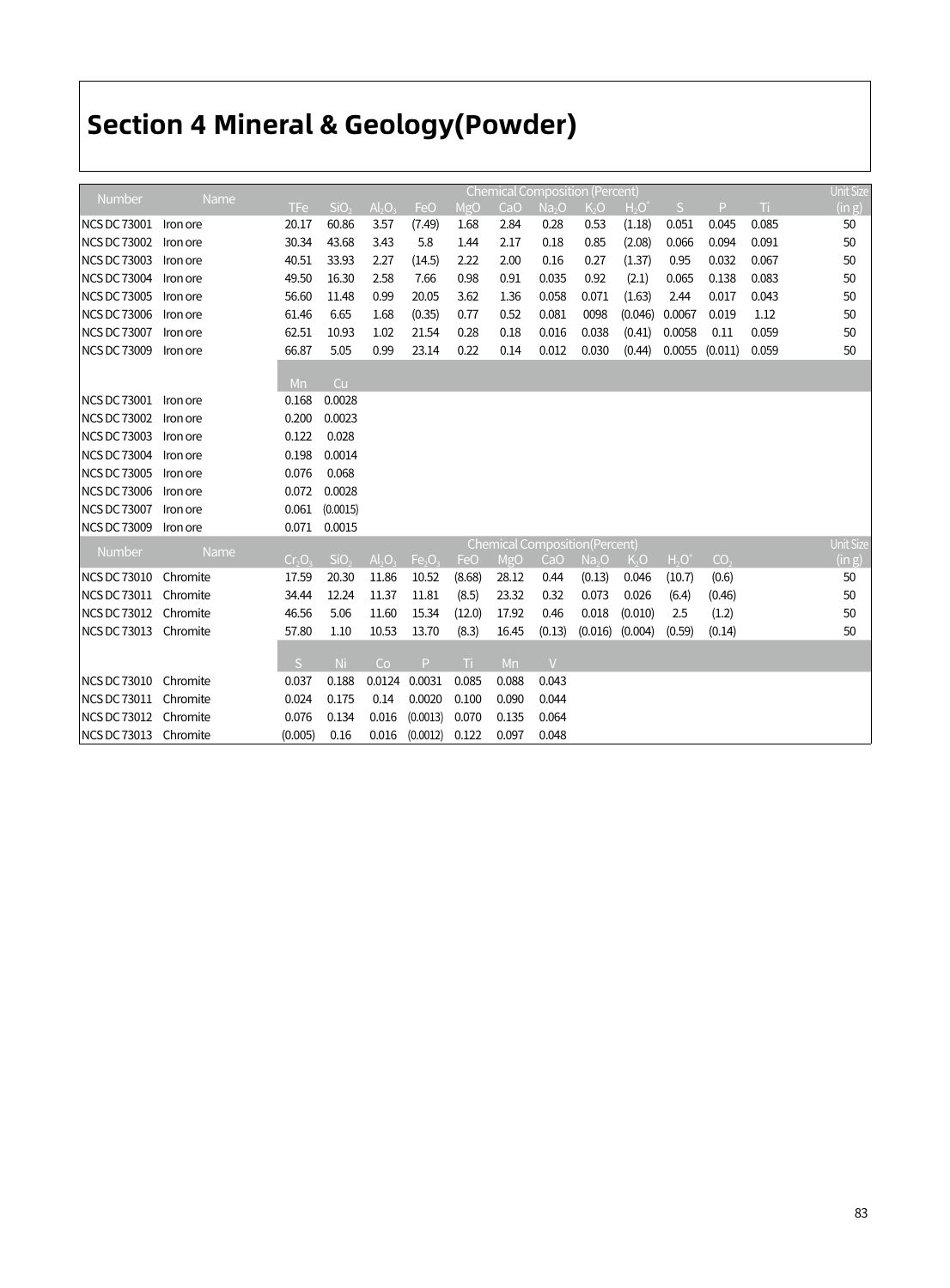|                     |                                                                                                                                     |                  |                                 |                                                                  |                                 | Chemical Composition( $\mu$ g/g)            |                                                                 |                                     |                                                   |                     | <b>Unit Size</b> |
|---------------------|-------------------------------------------------------------------------------------------------------------------------------------|------------------|---------------------------------|------------------------------------------------------------------|---------------------------------|---------------------------------------------|-----------------------------------------------------------------|-------------------------------------|---------------------------------------------------|---------------------|------------------|
| <b>Number</b>       | Name                                                                                                                                | Αg               | <b>As</b>                       | B                                                                | Ba                              | <b>Be</b>                                   | Bi                                                              | Br                                  | Cd                                                | Ce                  | (in g)           |
| <b>NCS DC 73014</b> | Stream Sediment 0.14±0.01                                                                                                           |                  | $14.3 \pm 0.9$                  | 53±7                                                             | 455土9                           | $2.2 \pm 0.1$                               | $0.51 \pm 0.03$                                                 | $0.8 + 0.2$                         | $0.34 \pm 0.02$                                   | 47土2                | 70               |
| <b>NCS DC 73015</b> | Stream Sediment 0.050±0.007 3.6±0.4                                                                                                 |                  |                                 | 48土6                                                             | $600 \pm 20$                    | $3.6 \pm 0.4$                               | $0.48 \pm 0.03$                                                 |                                     | $0.61 \pm 0.13$ $0.093 \pm 0.009$                 | $24 \pm 2$          | 70               |
|                     | NCS DC73016a Stream sediments 0.79±0.09                                                                                             |                  | 53±4                            | 84±11                                                            | 698±24                          | $3.0 + 0.3$                                 | $2.1 \pm 0.2$                                                   | $4.8 + 0.7$                         | $4.9 + 0.4$                                       | 63±4                |                  |
| <b>NCS DC 73017</b> | Stream Sediment 0.044±0.014 4.4±0.3                                                                                                 |                  |                                 | $5.5 \pm 1.2$                                                    | 1054±17                         | $1.6 + 0.1$                                 | $0.33 \pm 0.04$                                                 | $1.0 + 0.2$                         | $0.095 \pm 0.010$                                 | $32 \pm 2$          | 70               |
|                     |                                                                                                                                     |                  |                                 |                                                                  |                                 | Chemical Composition(µg/g)                  |                                                                 |                                     |                                                   |                     |                  |
|                     |                                                                                                                                     | CL.              | Co                              | Cr                                                               | Cs                              | Cu.                                         | Dv.                                                             | $Er =$                              | Eu                                                | F.                  |                  |
| <b>NCS DC 73014</b> | Stream Sediment 53±5                                                                                                                |                  | $10.2 \pm 0.4$                  | $61\pm4$                                                         | $5.8 \pm 0.3$                   | $132 + 5$                                   | $4.1 \pm 0.3$                                                   | $2.5 \pm 0.2$                       | $1.20 \pm 0.06$ 550 $\pm$ 21                      |                     |                  |
| NCSDC73015          | Stream Sediment $33\pm3$                                                                                                            |                  | $4.4 \pm 0.2$                   | $21 + 33$                                                        | $7.2 \pm 0.2$                   | $7.2 \pm 0.52$                              | $1.7 + 0.1$                                                     | $0.93 + 0.09$                       | $0.62 \pm 0.03$ 279 $\pm 8$                       |                     |                  |
|                     | NCS DC73016a Stream sediments 78 ± 11                                                                                               |                  | 9±1                             | 34土4                                                             | $6.1 \pm 0.5$                   | $32 \pm 2$                                  | $5.0 \pm 0.4$                                                   | $3.0 + 0.4$                         | $1.0 + 0.2$                                       | 450±41              |                  |
| NCSDC73017          | Stream Sediment (30)                                                                                                                |                  | $12.5 \pm 0.9$                  | $8.4 \pm 1.2$                                                    | $1.5 + 0.2$                     | $3.9 + 0.6$                                 | $1.3 \pm 0.1$                                                   | $0.8 + 0.1$                         | $0.54 \pm 0.05$ 131 $\pm$ 20                      |                     |                  |
|                     |                                                                                                                                     | Ga               | Gd                              | Ge                                                               | Hf.                             | Chemical Composition(µg/g)<br>Hg            | Ho                                                              |                                     | ln.                                               | La                  |                  |
| NCS DC 73014        | Stream Sediment 14.6 ± 0.6                                                                                                          |                  | $4.1 \pm 0.2$                   | $1.87 \pm 0.14$ 3.8 $\pm$ 0.8                                    |                                 |                                             | $0.018 \pm 0.006$ $0.83 \pm 0.08$                               | $0.47 \pm 0.08$ $0.14 \pm 0.01$     |                                                   | $24 \pm 1$          |                  |
| NCSDC 73015         | Stream Sediment 12.4 ± 0.5                                                                                                          |                  | $1.7 \pm 0.1$                   | $1.64 \pm 0.14$ $2.1 \pm 0.4$                                    |                                 | (0.007)                                     | $0.33 \pm 0.02$                                                 |                                     | $0.27 \pm 0.08$ $0.018 \pm 0.004$ $13.9 \pm 1.0$  |                     |                  |
|                     | NCS DC73016a Stream sediments 17±2                                                                                                  |                  | $5.3 \pm 0.5$                   | $1.2 + 0.2$                                                      | $5.6 \pm 0.8$                   | $0.12 \pm 0.01$                             | $1.0\pm0.2$                                                     | $2.1 \pm 0.3$                       | $0.15 \pm 0.03$                                   | 35±2                |                  |
| <b>NCS DC 73017</b> | Stream Sediment 12.0 ± 0.6                                                                                                          |                  | $1.4 \pm 0.1$                   | $1.21 \pm 0.07$ $2.7 \pm 0.5$                                    |                                 |                                             | $0.016 \pm 0.005$ $0.26 \pm 0.03$                               | $0.46 \pm 0.10$                     | (0.014)                                           | $11.8 \pm 0.6$      |                  |
|                     |                                                                                                                                     |                  |                                 |                                                                  |                                 | Chemical Composition( $\mu$ g/g)            |                                                                 |                                     |                                                   |                     |                  |
|                     |                                                                                                                                     | Li               | Lu.                             | Mn                                                               | Mo                              | N                                           | N <sub>b</sub>                                                  | Nd                                  | <b>Ni</b>                                         | P                   |                  |
| NCSDC73014          | Stream Sediment 20.7 ± 2.0                                                                                                          |                  |                                 | $0.42 \pm 0.04$ $0.142 \pm 0.004$ $0.94 \pm 0.04$ 150            |                                 |                                             | $9.4 \pm 07$                                                    | $22 + 1$                            | $18.9 \pm 0.7$                                    | $568 + 17$          |                  |
| <b>NCS DC 73015</b> | Stream Sediment $40 \pm 2$                                                                                                          |                  | $0.16 \pm 0.02$ 290 $\pm 7$     |                                                                  | $0.33 \pm 0.04$ 79              |                                             | $5.1 \pm 0.7$                                                   | $9.8 + 0.4$                         | $7.0 \pm 0.6$                                     | 335±15              |                  |
|                     | NCS DC73016a Stream sediments $24 \pm 1$                                                                                            |                  | $0.50 \pm 0.06$                 |                                                                  | $1.4 \pm 0.2$                   |                                             | $12\pm2$                                                        | $30 \pm 1$                          | $16 \pm 1$                                        | $0.108 \pm 0.006$   |                  |
| NCSDC73017          | Stream Sediment $8.1 \pm 0.8$                                                                                                       |                  |                                 | $0.14 \pm 0.03$ $0.122 \pm 0.004$ * $0.64 \pm 0.05$ $218 \pm 27$ |                                 |                                             | $9.5 \pm 0.7$                                                   | $8.9 + 1.0$                         | $4.7 \pm 0.5$                                     | 234±13              |                  |
|                     |                                                                                                                                     |                  |                                 |                                                                  |                                 | Chemical Composition( $\mu$ g/g)            |                                                                 |                                     |                                                   |                     |                  |
| NCSDC73014          | Stream Sediment 210±6                                                                                                               | <b>Pb</b>        | Pr<br>$5.9 + 0.4$               | <b>Rb</b><br>96±4                                                | S.<br>432±60                    | <b>Sb</b><br>$1.18 \pm 0.07$ $11.4 \pm 0.3$ | $S_{C}$                                                         | Se<br>$0.47 \pm 0.10$ 4.5 $\pm$ 0.2 | Sm                                                | Sn<br>$2.5 \pm 0.4$ |                  |
| NCSDC 73015         | Stream Sediment $31\pm23$                                                                                                           |                  | $2.9 \pm 0.3$                   | $118 + 3$                                                        | $87 \pm 10$                     | $0.16 \pm 0.03$ 4.9 $\pm 0.4$               |                                                                 | $0.053 \pm 0.013$ 1.9 $\pm$ 0.1     |                                                   | $2.3 \pm 0.2$       |                  |
|                     | NCS DC73016a Stream sediments 267±9                                                                                                 |                  | $8.0 + 0.7$                     | 138±7                                                            | $692 \pm 80$                    | $2.0 \pm 0.2$                               | $7.1 \pm 0.6$                                                   | $0.36 \pm 0.04$                     | $5.8 \pm 0.3$                                     | $11.5 \pm 1.0$      |                  |
| NCSDC73017          | Stream Sediment $22 \pm 1$                                                                                                          |                  | $2.5 \pm 0.4$                   | $81 \pm 2$                                                       | $66 \pm 10$                     | $0.29 \pm 0.03$ 2.1 $\pm 0.2$               |                                                                 | $0.072 \pm 0.009$ 1.6 $\pm$ 0.1     |                                                   | 1.0                 |                  |
|                     |                                                                                                                                     |                  |                                 |                                                                  |                                 | Chemical Composition( $\mu$ g/g)            |                                                                 |                                     |                                                   |                     |                  |
|                     |                                                                                                                                     | Sr.              | Ta                              | T <sub>b</sub>                                                   | Te                              | Th.                                         | $Ti(\%)$                                                        | TI.                                 | <b>Tm</b>                                         | $-$ U               |                  |
| NCSDC73014          | Stream Sediment 171±5                                                                                                               |                  |                                 | $0.65 \pm 0.07$ $0.68 \pm 0.05$                                  | (0.05)                          | $8.3 \pm 0.9$                               | $0.23 \pm 0.01$                                                 | $0.91 \pm 0.07$ $0.4 \pm 0.04$      |                                                   | $2.2 \pm 0.2$       |                  |
| NCSDC 73015         | Stream Sediment 253 ± 13                                                                                                            |                  |                                 | $0.72 \pm 0.10$ $0.29 \pm 0.02$                                  | (0.02)                          | $4.1 \pm 0.6$                               | $0.146 \pm 0.011$ $0.83 \pm 0.08$ $0.16 \pm 0.02$ $1.9 \pm 0.1$ |                                     |                                                   |                     |                  |
|                     | NCS DC73016a Stream sediments 148±5                                                                                                 |                  | $1.1 \pm 0.2$                   | $0.84 \pm 0.07$ -0.064                                           |                                 | $10.9 + 1.0$                                |                                                                 | $1.6 \pm 0.2$                       | $0.5 \pm 0.1$                                     | $4.8 \pm 0.3$       |                  |
| <b>NCS DC 73017</b> | Stream Sediment 167±10                                                                                                              |                  |                                 | $0.81 \pm 0.14$ $0.22 \pm 0.02$ (0.03)                           |                                 | $5.4 \pm 0.6$                               | $0.151 \pm 0.014$ $0.44 \pm 0.06$ $0.13 \pm 0.02$ $1.1 \pm 0.1$ |                                     |                                                   |                     |                  |
|                     |                                                                                                                                     | V                | W                               | Y.                                                               |                                 |                                             | Chemical Composition(µg/g)                                      |                                     |                                                   |                     |                  |
| NCSDC73014          | Stream Sediment 77±3                                                                                                                |                  | $2.0 \pm 0.1$                   | 23±2                                                             | Yb<br>$2.6 \pm 0.3$             | Zn<br>209±6                                 | Zr<br>132土4                                                     | $Mn^*$                              | $N^*$                                             | $Ti^{\star}$        |                  |
| NCSDC73015          | Stream Sediment $31 \pm 1$                                                                                                          |                  | $0.66 \pm 0.08$ 9.7 $\pm$ 0.7   |                                                                  | $1.0 + 0.1$                     | 27±2                                        | $71 \pm 7$                                                      |                                     |                                                   |                     |                  |
|                     | NCS DC73016a Stream sediments 48±5                                                                                                  |                  | $3.6 + 0.5$                     | 30±2                                                             | $3.2 + 0.4$                     | $962 + 42$                                  | 187±7                                                           |                                     | $0.17 \pm 0.01$ $0.25 \pm 0.02$ $0.249 \pm 0.010$ |                     |                  |
|                     | NCSDC 73017 Stream Sediment 28±2                                                                                                    |                  | $0.58 \pm 0.06$ 7.0 $\pm$ 0.6   |                                                                  | $0.83 \pm 0.04$ 19 $\pm 2$      |                                             | $100 + 11$                                                      |                                     |                                                   |                     |                  |
|                     |                                                                                                                                     |                  |                                 |                                                                  |                                 |                                             | Chemical Composition(%)                                         |                                     |                                                   |                     |                  |
|                     |                                                                                                                                     | SiO <sub>2</sub> | $Al_2O_3$                       | TFe <sub>2</sub> O <sub>3</sub>                                  | $C_{\text{org}}$                | L.O.l.                                      |                                                                 |                                     |                                                   |                     |                  |
| NCSDC73014          | Stream Sediment 69.40±0.29 11.06±0.13 7.00±0.10                                                                                     |                  |                                 |                                                                  |                                 |                                             |                                                                 |                                     |                                                   |                     |                  |
| <b>NCS DC 73015</b> | Stream Sediment 74.33 ± 0.23 11.65 ± 0.13 1.79 ± 0.05                                                                               |                  |                                 |                                                                  |                                 |                                             |                                                                 |                                     |                                                   |                     |                  |
|                     | NCS DC73016a Stream sediments 62.72 ± 0.37 12.97 ± 0.34 3.90 ± 0.16 - 3.82                                                          |                  |                                 |                                                                  |                                 | 10.66±0.54                                  |                                                                 |                                     |                                                   |                     |                  |
| <b>NCS DC 73017</b> | Stream Sediment 77.42 ± 0.22 11.44 ± 0.13 1.86 ± 0.05                                                                               |                  |                                 |                                                                  |                                 |                                             |                                                                 |                                     |                                                   |                     |                  |
|                     |                                                                                                                                     |                  |                                 |                                                                  |                                 |                                             | Chemical Composition(%)                                         |                                     |                                                   |                     |                  |
|                     |                                                                                                                                     | FeO              | MgO                             | CaO                                                              | Na <sub>2</sub> O               | $K_2O$                                      | $H2O+$                                                          | CO <sub>2</sub>                     | Corg                                              | TC                  |                  |
| NCSDC73014          | Stream Sediment (1.83)                                                                                                              |                  | $1.70 \pm 0.03$ 2.96 $\pm$ 0.04 |                                                                  | $1.40 \pm 0.02$ $2.35 \pm 0.03$ |                                             | $2.31 \pm 0.09$                                                 | (0.76)                              | $0.28 \pm 0.03$                                   | (0.48)              |                  |
| <b>NCS DC 73015</b> | Stream Sediment (0.57)                                                                                                              |                  | $0.71 \pm 0.04$ 2.85 $\pm$ 0.08 |                                                                  | $2.85 \pm 0.04$ 2.96 $\pm$ 0.05 |                                             | $0.98 \pm 0.13$                                                 | (1.34)                              | (0.08)                                            | (0.46)              |                  |
|                     | NCS DC73016a Stream sediments -2.16                                                                                                 |                  | $1.70 \pm 0.06$ $1.26 \pm 0.04$ |                                                                  | $2.02 \pm 0.07$ 3.28 $\pm$ 0.11 |                                             | $-3.71$                                                         |                                     |                                                   | $4.29 \pm 0.17$     |                  |
|                     | NCSDC 73017 Stream Sediment (0.2)                                                                                                   |                  | $0.18 \pm 0.03$ 0.85 $\pm$ 0.06 |                                                                  | $2.53 \pm 0.04$ 3.89 $\pm$ 0.06 |                                             | (1)                                                             | (0.11)                              | $0.20 \pm 0.02$                                   | (0.25)              |                  |
|                     | Note:value with*is in percent; value with **is calculated value; value in () is for reference only. Value behind" ± "is uncertainty |                  |                                 |                                                                  |                                 |                                             |                                                                 |                                     |                                                   |                     |                  |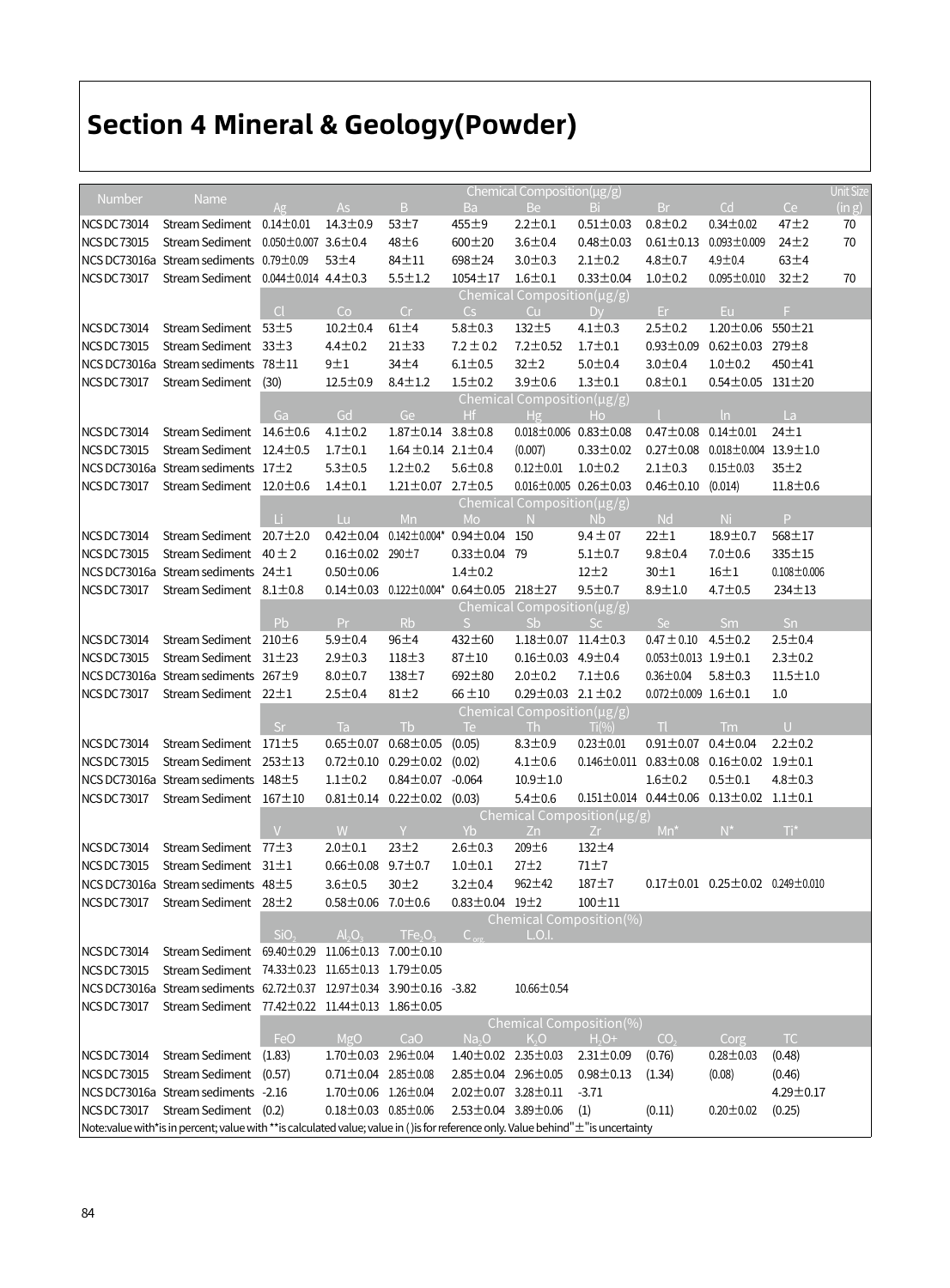| Ag<br><b>As</b><br>B<br>Ce<br>Cl<br>Cr<br>Cs<br><b>Ba</b><br>Be<br>Bi.<br>Co<br>$\overline{(\text{in g})}$<br>Br.<br>C <sub>d</sub><br>0.061<br>NCSDC73035<br>Rock<br>0.046<br>4.7<br>11.5<br>605<br>0.99<br>0.071<br>52.0<br>72.9<br>7.6<br>27.7<br>1.8<br>Rock<br>0.069<br>649<br>62.9<br>96.7<br><b>NCS DC73036</b><br>0.49<br>1.37<br>0.092<br>71.0<br>21.1<br>(0.28)<br>Rock<br>277<br>1.99<br>104<br>51.0<br>38.7<br>98.1<br>0.52<br>NCSDC73037<br>0.085<br>1.8<br>4.7<br>0.031<br>0.098<br>Rock<br>49.2<br>12.2<br>1.4<br><b>NCSDC73038</b><br>0.086<br>0.84<br>(11)<br>0.28<br>0.030<br>0.082<br>244<br>149<br>$(0.49^*)$<br>23.7<br>2.2<br>NCSDC73039<br>Rock<br>0.18<br>31.3<br>118<br>1.10<br>0.27<br>3.2<br>48.4<br>185<br>10.1<br>(1.4)<br>4.9<br>35.9<br>6.1<br>0.13<br>0.10<br>(0.035)<br>42.9<br>20.6<br>0.43<br><b>NCS DC73040</b><br>Rock<br>0.24<br>2.3<br>Chemical Composition(µg/g)<br>$Hg^{\star\star}$<br>F.<br>H <sub>O</sub><br>ln<br>Cu<br>Er.<br>Eu<br>Ga<br>Gd<br>Hf<br>Dy<br>Ge<br>1.5<br>NCSDC73035<br>Rock<br>4.9<br>4.9<br>3.0<br>278<br>10.6<br>5.4<br>0.51<br>3.3<br>9.9<br>1.06<br>0.025<br>NCSDC73036<br>Rock<br>33.5<br>3.7<br>2.0<br>1.6<br>424<br>21.5<br>4.9<br>0.95<br>4.7<br>0.75<br>0.049<br>4.3<br>3.3<br>9.7<br>NCSDC73037<br>Rock<br>240<br>8.9<br>801<br>25.0<br>1.27<br>(5)<br>1.66<br>0.104<br>10.3<br>NCSDC73038<br>0.38<br>4.9<br>3.5<br>0.23<br>0.023<br>Rock<br>75.6<br>1.2<br>0.63<br>197<br>$1.2\phantom{0}$<br>0.92<br>1.1<br>NCSDC73039<br>Rock<br>2.2<br>0.78<br>2.9<br>0.54<br>0.032<br>40.9<br>2.5<br>1.6<br>0.43<br>544<br>6.8<br>220<br>0.37<br>NCSDC73040<br>0.88<br>0.55<br>0.17<br>(1.6)<br>0.66<br>1.4<br>12.2<br>0.015<br>Rock<br>8.6<br>(80)<br>0.18<br>1.03<br>Chemical Composition(ug/g)<br>$\mathop{\rm Li}\nolimits$<br>Lu.<br>Ni.<br>La<br>Mn<br>Mo<br><b>Nd</b><br>P<br>P <sub>b</sub><br>Rb<br>N.<br><b>Nb</b><br>Pr.<br>$13.5^{\text{A}}$<br>0.21<br>252<br>68.2<br>NCSDC73035<br>Rock<br>30.0<br>15.2<br>0.40<br>0.33<br>(6)<br>26.6<br>12.3<br>6.6<br>$12.8 - 15.5$<br>$8.5^{\text{A}}$<br>44.8<br>33.4<br>19.3<br><b>NCSDC73036</b><br>Rock<br>29.4<br>12.1<br>0.30<br>816<br>0.64<br>7.0<br>0.11<br>7.4<br>$12.8 - 15.5$<br>0.14<br>6.2<br>NCSDC73037<br>Rock<br>48.0<br>11.3<br>0.51<br>1.19<br>45.1<br>56.6<br>69.7<br>0.19<br>13.7<br>27.1<br>6.9<br>NCSDC73038<br>Rock<br>5.8<br>5.9<br>0.10<br>0.14<br>0.19<br>5.5<br>6.4<br>1269<br>227<br>(3.3)<br>$1.6\phantom{0}$<br>71.2<br>NCSDC73039<br>Rock<br>0.28<br>141<br>0.22<br>6.9<br>77.4<br>661<br>10.2<br>3.1<br>32.0<br>13.2<br>12.6<br>11.4<br>2.9<br>3.5<br>0.59<br>0.12<br>67<br>0.67<br>8.1<br>NCSDC73040<br>Rock<br>(50)<br>15.1<br>0.87<br>Chemical Composition(µg/g)<br>S<br>Sb<br>Sc<br>Se<br>Sm<br><b>Tb</b><br><b>Th</b><br>$\top$<br>TU.<br>Sn<br><b>Sr</b><br>Te<br>Ta<br>$0.42^{\triangle}$<br>0.040<br>0.84<br>0.43<br>NCSDC73035<br>Rock<br>(690)<br>0.093<br>6.7<br>5.4<br>1.1<br>252<br>3.7<br>0.17<br>$0.37 - 0.66$<br>$326^{\text{A}}$<br>NCSDC73036<br>Rock<br>0.080<br>16.7<br>0.094<br>6.1<br>1.5<br>818<br>0.71<br>(0.02)<br>0.58<br>0.40<br>0.10<br>314~414<br>3.2<br>3.2<br>NCSDC73037<br>Rock<br>115<br>0.23<br>26.6<br>(0.15)<br>11.6<br>271<br>1.63<br>5.5<br>2.44<br>(0.06)<br>$1.32$ <sup><math>\triangle</math></sup><br>514<br>0.20<br>0.21<br>NCSDC73038<br>Rock<br>0.13<br>10.6<br>(0.9)<br>37.9<br>(0.04)<br>0.95<br>0.25<br>(0.05)<br>$1.29 - 1.58$<br>$0.73*$<br>NCSDC73039<br>2.01<br>5.4<br>29.7<br>2.3<br>1.6<br>156<br>0.39<br>(0.06)<br>0.13<br>1.80<br>Rock<br>0.48<br>4.1<br>$0.64 - 0.76*$<br>(1)<br>0.68<br>0.32<br>0.76<br>0.13<br>264<br>NCSDC73040<br>Rock<br>(76)<br>2.4<br>1.1<br>(0.05)<br>Chemical Composition(µg/g)<br>$\cup$<br>V<br>W<br>Y<br>$MgO^{\star}$<br>Yb<br>$Al_2O_3$ <sup>*</sup><br>$FeO*$<br><b>Tm</b><br>$SiO2$ <sup>*</sup><br>TFe <sub>2</sub> O <sub>3</sub><br>Zn<br>Zr.<br>$1.69^{\triangle}$<br>0.88<br>0.43<br>68.0<br>33.2<br>0.54<br>31.1<br>8.88<br>(0.5)<br>NCSDC73035<br>Rock<br>2.4<br>33.4<br>114<br>46.40<br>$1.66 - 2.02$<br>NCSDC73036<br>0.32<br>(0.25)<br>115<br>$0.15\,$<br>17.8<br>$1.8\,$<br>86.2<br>173<br>58.47<br>17.14<br>6.85<br>3.89<br>3.26<br>Rock<br>NCSDC73037<br>0.58<br>1.56<br>0.54<br>37.5<br>3.4<br>142<br>365<br>47.95<br>6.16<br>5.11<br>Rock<br>389<br>12.68<br>13.76<br>NCSDC73038<br>Rock<br>0.10<br>0.32<br>5.9<br>0.58<br>89.0<br>37.24<br>2.80<br>13.27<br>4.76<br>32.26<br>70.3<br>(0.17)<br>39.2<br>NCSDC73039<br>Rock<br>0.28<br>12.5<br>0.70<br>16.9<br>1.7<br>46.2<br>71.51<br>5.21<br>1.79<br>2.62<br>614<br>108<br>1.9<br>0.53<br>5.6<br>0.74<br>11.7<br>94.34<br>NCSDC73040<br>Rock<br>0.11<br>28.1<br>53.3<br>1.87<br>0.66<br>(0.05)<br>Chemical Composition(µg/g)<br>$H_2O^{**}$<br>$CaO*$<br>$K_2O$<br>$TC^*$<br>Na <sub>2</sub> O<br>CO <sub>2</sub><br>$Corg*$<br>$LOI^{\star}$<br>NCSDC73035<br>Rock<br>20.13<br>1.19<br>2.27<br>(2.5)<br>15.03<br>(0.1)<br>4.25<br>17.48<br>NCSDC73036<br>Rock<br>5.90<br>4.77<br>1.51<br>(0.1)<br>(0.15)<br>0.68<br>NCSDC73037<br>Rock<br>7.58<br>3.61<br>1.19<br>(0.25)<br>2.55<br>2.79<br>(0.11)<br>NCSDC73038<br>Rock<br>2.17<br>0.17<br>(8.6)<br>(1.3)<br>0.34<br>(0.42)<br>10.34<br>$5.97^{\textstyle \bullet}$<br>NCSDC73039<br>Rock<br>4.11<br>0.70<br>0.78<br>5.25<br>4.82<br>12.09<br>(2)<br>$5.87 - 6.05$ |               |      |        |        |       |      | Chemical Composition( $\mu$ g/g) |      |  |  | <b>Unit Size</b> |
|-------------------------------------------------------------------------------------------------------------------------------------------------------------------------------------------------------------------------------------------------------------------------------------------------------------------------------------------------------------------------------------------------------------------------------------------------------------------------------------------------------------------------------------------------------------------------------------------------------------------------------------------------------------------------------------------------------------------------------------------------------------------------------------------------------------------------------------------------------------------------------------------------------------------------------------------------------------------------------------------------------------------------------------------------------------------------------------------------------------------------------------------------------------------------------------------------------------------------------------------------------------------------------------------------------------------------------------------------------------------------------------------------------------------------------------------------------------------------------------------------------------------------------------------------------------------------------------------------------------------------------------------------------------------------------------------------------------------------------------------------------------------------------------------------------------------------------------------------------------------------------------------------------------------------------------------------------------------------------------------------------------------------------------------------------------------------------------------------------------------------------------------------------------------------------------------------------------------------------------------------------------------------------------------------------------------------------------------------------------------------------------------------------------------------------------------------------------------------------------------------------------------------------------------------------------------------------------------------------------------------------------------------------------------------------------------------------------------------------------------------------------------------------------------------------------------------------------------------------------------------------------------------------------------------------------------------------------------------------------------------------------------------------------------------------------------------------------------------------------------------------------------------------------------------------------------------------------------------------------------------------------------------------------------------------------------------------------------------------------------------------------------------------------------------------------------------------------------------------------------------------------------------------------------------------------------------------------------------------------------------------------------------------------------------------------------------------------------------------------------------------------------------------------------------------------------------------------------------------------------------------------------------------------------------------------------------------------------------------------------------------------------------------------------------------------------------------------------------------------------------------------------------------------------------------------------------------------------------------------------------------------------------------------------------------------------------------------------------------------------------------------------------------------------------------------------------------------------------------------------------------------------------------------------------------------------------------------------------------------------------------------------------------------------------------------------------------------------------------------------------------------------------------------------------------------------------------------------------------------------------------------------------------------------------------------------------------------------------------------------------------------------------------------------------------------------------------------------------------------------------------------------------------------------------------------------------------------------------------------------------------------------------------------------------------------------------------|---------------|------|--------|--------|-------|------|----------------------------------|------|--|--|------------------|
|                                                                                                                                                                                                                                                                                                                                                                                                                                                                                                                                                                                                                                                                                                                                                                                                                                                                                                                                                                                                                                                                                                                                                                                                                                                                                                                                                                                                                                                                                                                                                                                                                                                                                                                                                                                                                                                                                                                                                                                                                                                                                                                                                                                                                                                                                                                                                                                                                                                                                                                                                                                                                                                                                                                                                                                                                                                                                                                                                                                                                                                                                                                                                                                                                                                                                                                                                                                                                                                                                                                                                                                                                                                                                                                                                                                                                                                                                                                                                                                                                                                                                                                                                                                                                                                                                                                                                                                                                                                                                                                                                                                                                                                                                                                                                                                                                                                                                                                                                                                                                                                                                                                                                                                                                                                                                                                               | <b>Number</b> | Name |        |        |       |      |                                  |      |  |  |                  |
|                                                                                                                                                                                                                                                                                                                                                                                                                                                                                                                                                                                                                                                                                                                                                                                                                                                                                                                                                                                                                                                                                                                                                                                                                                                                                                                                                                                                                                                                                                                                                                                                                                                                                                                                                                                                                                                                                                                                                                                                                                                                                                                                                                                                                                                                                                                                                                                                                                                                                                                                                                                                                                                                                                                                                                                                                                                                                                                                                                                                                                                                                                                                                                                                                                                                                                                                                                                                                                                                                                                                                                                                                                                                                                                                                                                                                                                                                                                                                                                                                                                                                                                                                                                                                                                                                                                                                                                                                                                                                                                                                                                                                                                                                                                                                                                                                                                                                                                                                                                                                                                                                                                                                                                                                                                                                                                               |               |      |        |        |       |      |                                  |      |  |  |                  |
|                                                                                                                                                                                                                                                                                                                                                                                                                                                                                                                                                                                                                                                                                                                                                                                                                                                                                                                                                                                                                                                                                                                                                                                                                                                                                                                                                                                                                                                                                                                                                                                                                                                                                                                                                                                                                                                                                                                                                                                                                                                                                                                                                                                                                                                                                                                                                                                                                                                                                                                                                                                                                                                                                                                                                                                                                                                                                                                                                                                                                                                                                                                                                                                                                                                                                                                                                                                                                                                                                                                                                                                                                                                                                                                                                                                                                                                                                                                                                                                                                                                                                                                                                                                                                                                                                                                                                                                                                                                                                                                                                                                                                                                                                                                                                                                                                                                                                                                                                                                                                                                                                                                                                                                                                                                                                                                               |               |      |        |        |       |      |                                  |      |  |  |                  |
|                                                                                                                                                                                                                                                                                                                                                                                                                                                                                                                                                                                                                                                                                                                                                                                                                                                                                                                                                                                                                                                                                                                                                                                                                                                                                                                                                                                                                                                                                                                                                                                                                                                                                                                                                                                                                                                                                                                                                                                                                                                                                                                                                                                                                                                                                                                                                                                                                                                                                                                                                                                                                                                                                                                                                                                                                                                                                                                                                                                                                                                                                                                                                                                                                                                                                                                                                                                                                                                                                                                                                                                                                                                                                                                                                                                                                                                                                                                                                                                                                                                                                                                                                                                                                                                                                                                                                                                                                                                                                                                                                                                                                                                                                                                                                                                                                                                                                                                                                                                                                                                                                                                                                                                                                                                                                                                               |               |      |        |        |       |      |                                  |      |  |  |                  |
|                                                                                                                                                                                                                                                                                                                                                                                                                                                                                                                                                                                                                                                                                                                                                                                                                                                                                                                                                                                                                                                                                                                                                                                                                                                                                                                                                                                                                                                                                                                                                                                                                                                                                                                                                                                                                                                                                                                                                                                                                                                                                                                                                                                                                                                                                                                                                                                                                                                                                                                                                                                                                                                                                                                                                                                                                                                                                                                                                                                                                                                                                                                                                                                                                                                                                                                                                                                                                                                                                                                                                                                                                                                                                                                                                                                                                                                                                                                                                                                                                                                                                                                                                                                                                                                                                                                                                                                                                                                                                                                                                                                                                                                                                                                                                                                                                                                                                                                                                                                                                                                                                                                                                                                                                                                                                                                               |               |      |        |        |       |      |                                  |      |  |  |                  |
|                                                                                                                                                                                                                                                                                                                                                                                                                                                                                                                                                                                                                                                                                                                                                                                                                                                                                                                                                                                                                                                                                                                                                                                                                                                                                                                                                                                                                                                                                                                                                                                                                                                                                                                                                                                                                                                                                                                                                                                                                                                                                                                                                                                                                                                                                                                                                                                                                                                                                                                                                                                                                                                                                                                                                                                                                                                                                                                                                                                                                                                                                                                                                                                                                                                                                                                                                                                                                                                                                                                                                                                                                                                                                                                                                                                                                                                                                                                                                                                                                                                                                                                                                                                                                                                                                                                                                                                                                                                                                                                                                                                                                                                                                                                                                                                                                                                                                                                                                                                                                                                                                                                                                                                                                                                                                                                               |               |      |        |        |       |      |                                  |      |  |  |                  |
|                                                                                                                                                                                                                                                                                                                                                                                                                                                                                                                                                                                                                                                                                                                                                                                                                                                                                                                                                                                                                                                                                                                                                                                                                                                                                                                                                                                                                                                                                                                                                                                                                                                                                                                                                                                                                                                                                                                                                                                                                                                                                                                                                                                                                                                                                                                                                                                                                                                                                                                                                                                                                                                                                                                                                                                                                                                                                                                                                                                                                                                                                                                                                                                                                                                                                                                                                                                                                                                                                                                                                                                                                                                                                                                                                                                                                                                                                                                                                                                                                                                                                                                                                                                                                                                                                                                                                                                                                                                                                                                                                                                                                                                                                                                                                                                                                                                                                                                                                                                                                                                                                                                                                                                                                                                                                                                               |               |      |        |        |       |      |                                  |      |  |  |                  |
|                                                                                                                                                                                                                                                                                                                                                                                                                                                                                                                                                                                                                                                                                                                                                                                                                                                                                                                                                                                                                                                                                                                                                                                                                                                                                                                                                                                                                                                                                                                                                                                                                                                                                                                                                                                                                                                                                                                                                                                                                                                                                                                                                                                                                                                                                                                                                                                                                                                                                                                                                                                                                                                                                                                                                                                                                                                                                                                                                                                                                                                                                                                                                                                                                                                                                                                                                                                                                                                                                                                                                                                                                                                                                                                                                                                                                                                                                                                                                                                                                                                                                                                                                                                                                                                                                                                                                                                                                                                                                                                                                                                                                                                                                                                                                                                                                                                                                                                                                                                                                                                                                                                                                                                                                                                                                                                               |               |      |        |        |       |      |                                  |      |  |  |                  |
|                                                                                                                                                                                                                                                                                                                                                                                                                                                                                                                                                                                                                                                                                                                                                                                                                                                                                                                                                                                                                                                                                                                                                                                                                                                                                                                                                                                                                                                                                                                                                                                                                                                                                                                                                                                                                                                                                                                                                                                                                                                                                                                                                                                                                                                                                                                                                                                                                                                                                                                                                                                                                                                                                                                                                                                                                                                                                                                                                                                                                                                                                                                                                                                                                                                                                                                                                                                                                                                                                                                                                                                                                                                                                                                                                                                                                                                                                                                                                                                                                                                                                                                                                                                                                                                                                                                                                                                                                                                                                                                                                                                                                                                                                                                                                                                                                                                                                                                                                                                                                                                                                                                                                                                                                                                                                                                               |               |      |        |        |       |      |                                  |      |  |  |                  |
|                                                                                                                                                                                                                                                                                                                                                                                                                                                                                                                                                                                                                                                                                                                                                                                                                                                                                                                                                                                                                                                                                                                                                                                                                                                                                                                                                                                                                                                                                                                                                                                                                                                                                                                                                                                                                                                                                                                                                                                                                                                                                                                                                                                                                                                                                                                                                                                                                                                                                                                                                                                                                                                                                                                                                                                                                                                                                                                                                                                                                                                                                                                                                                                                                                                                                                                                                                                                                                                                                                                                                                                                                                                                                                                                                                                                                                                                                                                                                                                                                                                                                                                                                                                                                                                                                                                                                                                                                                                                                                                                                                                                                                                                                                                                                                                                                                                                                                                                                                                                                                                                                                                                                                                                                                                                                                                               |               |      |        |        |       |      |                                  |      |  |  |                  |
|                                                                                                                                                                                                                                                                                                                                                                                                                                                                                                                                                                                                                                                                                                                                                                                                                                                                                                                                                                                                                                                                                                                                                                                                                                                                                                                                                                                                                                                                                                                                                                                                                                                                                                                                                                                                                                                                                                                                                                                                                                                                                                                                                                                                                                                                                                                                                                                                                                                                                                                                                                                                                                                                                                                                                                                                                                                                                                                                                                                                                                                                                                                                                                                                                                                                                                                                                                                                                                                                                                                                                                                                                                                                                                                                                                                                                                                                                                                                                                                                                                                                                                                                                                                                                                                                                                                                                                                                                                                                                                                                                                                                                                                                                                                                                                                                                                                                                                                                                                                                                                                                                                                                                                                                                                                                                                                               |               |      |        |        |       |      |                                  |      |  |  |                  |
|                                                                                                                                                                                                                                                                                                                                                                                                                                                                                                                                                                                                                                                                                                                                                                                                                                                                                                                                                                                                                                                                                                                                                                                                                                                                                                                                                                                                                                                                                                                                                                                                                                                                                                                                                                                                                                                                                                                                                                                                                                                                                                                                                                                                                                                                                                                                                                                                                                                                                                                                                                                                                                                                                                                                                                                                                                                                                                                                                                                                                                                                                                                                                                                                                                                                                                                                                                                                                                                                                                                                                                                                                                                                                                                                                                                                                                                                                                                                                                                                                                                                                                                                                                                                                                                                                                                                                                                                                                                                                                                                                                                                                                                                                                                                                                                                                                                                                                                                                                                                                                                                                                                                                                                                                                                                                                                               |               |      |        |        |       |      |                                  |      |  |  |                  |
|                                                                                                                                                                                                                                                                                                                                                                                                                                                                                                                                                                                                                                                                                                                                                                                                                                                                                                                                                                                                                                                                                                                                                                                                                                                                                                                                                                                                                                                                                                                                                                                                                                                                                                                                                                                                                                                                                                                                                                                                                                                                                                                                                                                                                                                                                                                                                                                                                                                                                                                                                                                                                                                                                                                                                                                                                                                                                                                                                                                                                                                                                                                                                                                                                                                                                                                                                                                                                                                                                                                                                                                                                                                                                                                                                                                                                                                                                                                                                                                                                                                                                                                                                                                                                                                                                                                                                                                                                                                                                                                                                                                                                                                                                                                                                                                                                                                                                                                                                                                                                                                                                                                                                                                                                                                                                                                               |               |      |        |        |       |      |                                  |      |  |  |                  |
|                                                                                                                                                                                                                                                                                                                                                                                                                                                                                                                                                                                                                                                                                                                                                                                                                                                                                                                                                                                                                                                                                                                                                                                                                                                                                                                                                                                                                                                                                                                                                                                                                                                                                                                                                                                                                                                                                                                                                                                                                                                                                                                                                                                                                                                                                                                                                                                                                                                                                                                                                                                                                                                                                                                                                                                                                                                                                                                                                                                                                                                                                                                                                                                                                                                                                                                                                                                                                                                                                                                                                                                                                                                                                                                                                                                                                                                                                                                                                                                                                                                                                                                                                                                                                                                                                                                                                                                                                                                                                                                                                                                                                                                                                                                                                                                                                                                                                                                                                                                                                                                                                                                                                                                                                                                                                                                               |               |      |        |        |       |      |                                  |      |  |  |                  |
|                                                                                                                                                                                                                                                                                                                                                                                                                                                                                                                                                                                                                                                                                                                                                                                                                                                                                                                                                                                                                                                                                                                                                                                                                                                                                                                                                                                                                                                                                                                                                                                                                                                                                                                                                                                                                                                                                                                                                                                                                                                                                                                                                                                                                                                                                                                                                                                                                                                                                                                                                                                                                                                                                                                                                                                                                                                                                                                                                                                                                                                                                                                                                                                                                                                                                                                                                                                                                                                                                                                                                                                                                                                                                                                                                                                                                                                                                                                                                                                                                                                                                                                                                                                                                                                                                                                                                                                                                                                                                                                                                                                                                                                                                                                                                                                                                                                                                                                                                                                                                                                                                                                                                                                                                                                                                                                               |               |      |        |        |       |      |                                  |      |  |  |                  |
|                                                                                                                                                                                                                                                                                                                                                                                                                                                                                                                                                                                                                                                                                                                                                                                                                                                                                                                                                                                                                                                                                                                                                                                                                                                                                                                                                                                                                                                                                                                                                                                                                                                                                                                                                                                                                                                                                                                                                                                                                                                                                                                                                                                                                                                                                                                                                                                                                                                                                                                                                                                                                                                                                                                                                                                                                                                                                                                                                                                                                                                                                                                                                                                                                                                                                                                                                                                                                                                                                                                                                                                                                                                                                                                                                                                                                                                                                                                                                                                                                                                                                                                                                                                                                                                                                                                                                                                                                                                                                                                                                                                                                                                                                                                                                                                                                                                                                                                                                                                                                                                                                                                                                                                                                                                                                                                               |               |      |        |        |       |      |                                  |      |  |  |                  |
|                                                                                                                                                                                                                                                                                                                                                                                                                                                                                                                                                                                                                                                                                                                                                                                                                                                                                                                                                                                                                                                                                                                                                                                                                                                                                                                                                                                                                                                                                                                                                                                                                                                                                                                                                                                                                                                                                                                                                                                                                                                                                                                                                                                                                                                                                                                                                                                                                                                                                                                                                                                                                                                                                                                                                                                                                                                                                                                                                                                                                                                                                                                                                                                                                                                                                                                                                                                                                                                                                                                                                                                                                                                                                                                                                                                                                                                                                                                                                                                                                                                                                                                                                                                                                                                                                                                                                                                                                                                                                                                                                                                                                                                                                                                                                                                                                                                                                                                                                                                                                                                                                                                                                                                                                                                                                                                               |               |      |        |        |       |      |                                  |      |  |  |                  |
|                                                                                                                                                                                                                                                                                                                                                                                                                                                                                                                                                                                                                                                                                                                                                                                                                                                                                                                                                                                                                                                                                                                                                                                                                                                                                                                                                                                                                                                                                                                                                                                                                                                                                                                                                                                                                                                                                                                                                                                                                                                                                                                                                                                                                                                                                                                                                                                                                                                                                                                                                                                                                                                                                                                                                                                                                                                                                                                                                                                                                                                                                                                                                                                                                                                                                                                                                                                                                                                                                                                                                                                                                                                                                                                                                                                                                                                                                                                                                                                                                                                                                                                                                                                                                                                                                                                                                                                                                                                                                                                                                                                                                                                                                                                                                                                                                                                                                                                                                                                                                                                                                                                                                                                                                                                                                                                               |               |      |        |        |       |      |                                  |      |  |  |                  |
|                                                                                                                                                                                                                                                                                                                                                                                                                                                                                                                                                                                                                                                                                                                                                                                                                                                                                                                                                                                                                                                                                                                                                                                                                                                                                                                                                                                                                                                                                                                                                                                                                                                                                                                                                                                                                                                                                                                                                                                                                                                                                                                                                                                                                                                                                                                                                                                                                                                                                                                                                                                                                                                                                                                                                                                                                                                                                                                                                                                                                                                                                                                                                                                                                                                                                                                                                                                                                                                                                                                                                                                                                                                                                                                                                                                                                                                                                                                                                                                                                                                                                                                                                                                                                                                                                                                                                                                                                                                                                                                                                                                                                                                                                                                                                                                                                                                                                                                                                                                                                                                                                                                                                                                                                                                                                                                               |               |      |        |        |       |      |                                  |      |  |  |                  |
|                                                                                                                                                                                                                                                                                                                                                                                                                                                                                                                                                                                                                                                                                                                                                                                                                                                                                                                                                                                                                                                                                                                                                                                                                                                                                                                                                                                                                                                                                                                                                                                                                                                                                                                                                                                                                                                                                                                                                                                                                                                                                                                                                                                                                                                                                                                                                                                                                                                                                                                                                                                                                                                                                                                                                                                                                                                                                                                                                                                                                                                                                                                                                                                                                                                                                                                                                                                                                                                                                                                                                                                                                                                                                                                                                                                                                                                                                                                                                                                                                                                                                                                                                                                                                                                                                                                                                                                                                                                                                                                                                                                                                                                                                                                                                                                                                                                                                                                                                                                                                                                                                                                                                                                                                                                                                                                               |               |      |        |        |       |      |                                  |      |  |  |                  |
|                                                                                                                                                                                                                                                                                                                                                                                                                                                                                                                                                                                                                                                                                                                                                                                                                                                                                                                                                                                                                                                                                                                                                                                                                                                                                                                                                                                                                                                                                                                                                                                                                                                                                                                                                                                                                                                                                                                                                                                                                                                                                                                                                                                                                                                                                                                                                                                                                                                                                                                                                                                                                                                                                                                                                                                                                                                                                                                                                                                                                                                                                                                                                                                                                                                                                                                                                                                                                                                                                                                                                                                                                                                                                                                                                                                                                                                                                                                                                                                                                                                                                                                                                                                                                                                                                                                                                                                                                                                                                                                                                                                                                                                                                                                                                                                                                                                                                                                                                                                                                                                                                                                                                                                                                                                                                                                               |               |      |        |        |       |      |                                  |      |  |  |                  |
|                                                                                                                                                                                                                                                                                                                                                                                                                                                                                                                                                                                                                                                                                                                                                                                                                                                                                                                                                                                                                                                                                                                                                                                                                                                                                                                                                                                                                                                                                                                                                                                                                                                                                                                                                                                                                                                                                                                                                                                                                                                                                                                                                                                                                                                                                                                                                                                                                                                                                                                                                                                                                                                                                                                                                                                                                                                                                                                                                                                                                                                                                                                                                                                                                                                                                                                                                                                                                                                                                                                                                                                                                                                                                                                                                                                                                                                                                                                                                                                                                                                                                                                                                                                                                                                                                                                                                                                                                                                                                                                                                                                                                                                                                                                                                                                                                                                                                                                                                                                                                                                                                                                                                                                                                                                                                                                               |               |      |        |        |       |      |                                  |      |  |  |                  |
|                                                                                                                                                                                                                                                                                                                                                                                                                                                                                                                                                                                                                                                                                                                                                                                                                                                                                                                                                                                                                                                                                                                                                                                                                                                                                                                                                                                                                                                                                                                                                                                                                                                                                                                                                                                                                                                                                                                                                                                                                                                                                                                                                                                                                                                                                                                                                                                                                                                                                                                                                                                                                                                                                                                                                                                                                                                                                                                                                                                                                                                                                                                                                                                                                                                                                                                                                                                                                                                                                                                                                                                                                                                                                                                                                                                                                                                                                                                                                                                                                                                                                                                                                                                                                                                                                                                                                                                                                                                                                                                                                                                                                                                                                                                                                                                                                                                                                                                                                                                                                                                                                                                                                                                                                                                                                                                               |               |      |        |        |       |      |                                  |      |  |  |                  |
|                                                                                                                                                                                                                                                                                                                                                                                                                                                                                                                                                                                                                                                                                                                                                                                                                                                                                                                                                                                                                                                                                                                                                                                                                                                                                                                                                                                                                                                                                                                                                                                                                                                                                                                                                                                                                                                                                                                                                                                                                                                                                                                                                                                                                                                                                                                                                                                                                                                                                                                                                                                                                                                                                                                                                                                                                                                                                                                                                                                                                                                                                                                                                                                                                                                                                                                                                                                                                                                                                                                                                                                                                                                                                                                                                                                                                                                                                                                                                                                                                                                                                                                                                                                                                                                                                                                                                                                                                                                                                                                                                                                                                                                                                                                                                                                                                                                                                                                                                                                                                                                                                                                                                                                                                                                                                                                               |               |      |        |        |       |      |                                  |      |  |  |                  |
|                                                                                                                                                                                                                                                                                                                                                                                                                                                                                                                                                                                                                                                                                                                                                                                                                                                                                                                                                                                                                                                                                                                                                                                                                                                                                                                                                                                                                                                                                                                                                                                                                                                                                                                                                                                                                                                                                                                                                                                                                                                                                                                                                                                                                                                                                                                                                                                                                                                                                                                                                                                                                                                                                                                                                                                                                                                                                                                                                                                                                                                                                                                                                                                                                                                                                                                                                                                                                                                                                                                                                                                                                                                                                                                                                                                                                                                                                                                                                                                                                                                                                                                                                                                                                                                                                                                                                                                                                                                                                                                                                                                                                                                                                                                                                                                                                                                                                                                                                                                                                                                                                                                                                                                                                                                                                                                               |               |      |        |        |       |      |                                  |      |  |  |                  |
|                                                                                                                                                                                                                                                                                                                                                                                                                                                                                                                                                                                                                                                                                                                                                                                                                                                                                                                                                                                                                                                                                                                                                                                                                                                                                                                                                                                                                                                                                                                                                                                                                                                                                                                                                                                                                                                                                                                                                                                                                                                                                                                                                                                                                                                                                                                                                                                                                                                                                                                                                                                                                                                                                                                                                                                                                                                                                                                                                                                                                                                                                                                                                                                                                                                                                                                                                                                                                                                                                                                                                                                                                                                                                                                                                                                                                                                                                                                                                                                                                                                                                                                                                                                                                                                                                                                                                                                                                                                                                                                                                                                                                                                                                                                                                                                                                                                                                                                                                                                                                                                                                                                                                                                                                                                                                                                               |               |      |        |        |       |      |                                  |      |  |  |                  |
|                                                                                                                                                                                                                                                                                                                                                                                                                                                                                                                                                                                                                                                                                                                                                                                                                                                                                                                                                                                                                                                                                                                                                                                                                                                                                                                                                                                                                                                                                                                                                                                                                                                                                                                                                                                                                                                                                                                                                                                                                                                                                                                                                                                                                                                                                                                                                                                                                                                                                                                                                                                                                                                                                                                                                                                                                                                                                                                                                                                                                                                                                                                                                                                                                                                                                                                                                                                                                                                                                                                                                                                                                                                                                                                                                                                                                                                                                                                                                                                                                                                                                                                                                                                                                                                                                                                                                                                                                                                                                                                                                                                                                                                                                                                                                                                                                                                                                                                                                                                                                                                                                                                                                                                                                                                                                                                               |               |      |        |        |       |      |                                  |      |  |  |                  |
|                                                                                                                                                                                                                                                                                                                                                                                                                                                                                                                                                                                                                                                                                                                                                                                                                                                                                                                                                                                                                                                                                                                                                                                                                                                                                                                                                                                                                                                                                                                                                                                                                                                                                                                                                                                                                                                                                                                                                                                                                                                                                                                                                                                                                                                                                                                                                                                                                                                                                                                                                                                                                                                                                                                                                                                                                                                                                                                                                                                                                                                                                                                                                                                                                                                                                                                                                                                                                                                                                                                                                                                                                                                                                                                                                                                                                                                                                                                                                                                                                                                                                                                                                                                                                                                                                                                                                                                                                                                                                                                                                                                                                                                                                                                                                                                                                                                                                                                                                                                                                                                                                                                                                                                                                                                                                                                               |               |      |        |        |       |      |                                  |      |  |  |                  |
|                                                                                                                                                                                                                                                                                                                                                                                                                                                                                                                                                                                                                                                                                                                                                                                                                                                                                                                                                                                                                                                                                                                                                                                                                                                                                                                                                                                                                                                                                                                                                                                                                                                                                                                                                                                                                                                                                                                                                                                                                                                                                                                                                                                                                                                                                                                                                                                                                                                                                                                                                                                                                                                                                                                                                                                                                                                                                                                                                                                                                                                                                                                                                                                                                                                                                                                                                                                                                                                                                                                                                                                                                                                                                                                                                                                                                                                                                                                                                                                                                                                                                                                                                                                                                                                                                                                                                                                                                                                                                                                                                                                                                                                                                                                                                                                                                                                                                                                                                                                                                                                                                                                                                                                                                                                                                                                               |               |      |        |        |       |      |                                  |      |  |  |                  |
|                                                                                                                                                                                                                                                                                                                                                                                                                                                                                                                                                                                                                                                                                                                                                                                                                                                                                                                                                                                                                                                                                                                                                                                                                                                                                                                                                                                                                                                                                                                                                                                                                                                                                                                                                                                                                                                                                                                                                                                                                                                                                                                                                                                                                                                                                                                                                                                                                                                                                                                                                                                                                                                                                                                                                                                                                                                                                                                                                                                                                                                                                                                                                                                                                                                                                                                                                                                                                                                                                                                                                                                                                                                                                                                                                                                                                                                                                                                                                                                                                                                                                                                                                                                                                                                                                                                                                                                                                                                                                                                                                                                                                                                                                                                                                                                                                                                                                                                                                                                                                                                                                                                                                                                                                                                                                                                               |               |      |        |        |       |      |                                  |      |  |  |                  |
|                                                                                                                                                                                                                                                                                                                                                                                                                                                                                                                                                                                                                                                                                                                                                                                                                                                                                                                                                                                                                                                                                                                                                                                                                                                                                                                                                                                                                                                                                                                                                                                                                                                                                                                                                                                                                                                                                                                                                                                                                                                                                                                                                                                                                                                                                                                                                                                                                                                                                                                                                                                                                                                                                                                                                                                                                                                                                                                                                                                                                                                                                                                                                                                                                                                                                                                                                                                                                                                                                                                                                                                                                                                                                                                                                                                                                                                                                                                                                                                                                                                                                                                                                                                                                                                                                                                                                                                                                                                                                                                                                                                                                                                                                                                                                                                                                                                                                                                                                                                                                                                                                                                                                                                                                                                                                                                               |               |      |        |        |       |      |                                  |      |  |  |                  |
|                                                                                                                                                                                                                                                                                                                                                                                                                                                                                                                                                                                                                                                                                                                                                                                                                                                                                                                                                                                                                                                                                                                                                                                                                                                                                                                                                                                                                                                                                                                                                                                                                                                                                                                                                                                                                                                                                                                                                                                                                                                                                                                                                                                                                                                                                                                                                                                                                                                                                                                                                                                                                                                                                                                                                                                                                                                                                                                                                                                                                                                                                                                                                                                                                                                                                                                                                                                                                                                                                                                                                                                                                                                                                                                                                                                                                                                                                                                                                                                                                                                                                                                                                                                                                                                                                                                                                                                                                                                                                                                                                                                                                                                                                                                                                                                                                                                                                                                                                                                                                                                                                                                                                                                                                                                                                                                               |               |      |        |        |       |      |                                  |      |  |  |                  |
|                                                                                                                                                                                                                                                                                                                                                                                                                                                                                                                                                                                                                                                                                                                                                                                                                                                                                                                                                                                                                                                                                                                                                                                                                                                                                                                                                                                                                                                                                                                                                                                                                                                                                                                                                                                                                                                                                                                                                                                                                                                                                                                                                                                                                                                                                                                                                                                                                                                                                                                                                                                                                                                                                                                                                                                                                                                                                                                                                                                                                                                                                                                                                                                                                                                                                                                                                                                                                                                                                                                                                                                                                                                                                                                                                                                                                                                                                                                                                                                                                                                                                                                                                                                                                                                                                                                                                                                                                                                                                                                                                                                                                                                                                                                                                                                                                                                                                                                                                                                                                                                                                                                                                                                                                                                                                                                               |               |      |        |        |       |      |                                  |      |  |  |                  |
|                                                                                                                                                                                                                                                                                                                                                                                                                                                                                                                                                                                                                                                                                                                                                                                                                                                                                                                                                                                                                                                                                                                                                                                                                                                                                                                                                                                                                                                                                                                                                                                                                                                                                                                                                                                                                                                                                                                                                                                                                                                                                                                                                                                                                                                                                                                                                                                                                                                                                                                                                                                                                                                                                                                                                                                                                                                                                                                                                                                                                                                                                                                                                                                                                                                                                                                                                                                                                                                                                                                                                                                                                                                                                                                                                                                                                                                                                                                                                                                                                                                                                                                                                                                                                                                                                                                                                                                                                                                                                                                                                                                                                                                                                                                                                                                                                                                                                                                                                                                                                                                                                                                                                                                                                                                                                                                               |               |      |        |        |       |      |                                  |      |  |  |                  |
|                                                                                                                                                                                                                                                                                                                                                                                                                                                                                                                                                                                                                                                                                                                                                                                                                                                                                                                                                                                                                                                                                                                                                                                                                                                                                                                                                                                                                                                                                                                                                                                                                                                                                                                                                                                                                                                                                                                                                                                                                                                                                                                                                                                                                                                                                                                                                                                                                                                                                                                                                                                                                                                                                                                                                                                                                                                                                                                                                                                                                                                                                                                                                                                                                                                                                                                                                                                                                                                                                                                                                                                                                                                                                                                                                                                                                                                                                                                                                                                                                                                                                                                                                                                                                                                                                                                                                                                                                                                                                                                                                                                                                                                                                                                                                                                                                                                                                                                                                                                                                                                                                                                                                                                                                                                                                                                               |               |      |        |        |       |      |                                  |      |  |  |                  |
|                                                                                                                                                                                                                                                                                                                                                                                                                                                                                                                                                                                                                                                                                                                                                                                                                                                                                                                                                                                                                                                                                                                                                                                                                                                                                                                                                                                                                                                                                                                                                                                                                                                                                                                                                                                                                                                                                                                                                                                                                                                                                                                                                                                                                                                                                                                                                                                                                                                                                                                                                                                                                                                                                                                                                                                                                                                                                                                                                                                                                                                                                                                                                                                                                                                                                                                                                                                                                                                                                                                                                                                                                                                                                                                                                                                                                                                                                                                                                                                                                                                                                                                                                                                                                                                                                                                                                                                                                                                                                                                                                                                                                                                                                                                                                                                                                                                                                                                                                                                                                                                                                                                                                                                                                                                                                                                               |               |      |        |        |       |      |                                  |      |  |  |                  |
|                                                                                                                                                                                                                                                                                                                                                                                                                                                                                                                                                                                                                                                                                                                                                                                                                                                                                                                                                                                                                                                                                                                                                                                                                                                                                                                                                                                                                                                                                                                                                                                                                                                                                                                                                                                                                                                                                                                                                                                                                                                                                                                                                                                                                                                                                                                                                                                                                                                                                                                                                                                                                                                                                                                                                                                                                                                                                                                                                                                                                                                                                                                                                                                                                                                                                                                                                                                                                                                                                                                                                                                                                                                                                                                                                                                                                                                                                                                                                                                                                                                                                                                                                                                                                                                                                                                                                                                                                                                                                                                                                                                                                                                                                                                                                                                                                                                                                                                                                                                                                                                                                                                                                                                                                                                                                                                               |               |      |        |        |       |      |                                  |      |  |  |                  |
|                                                                                                                                                                                                                                                                                                                                                                                                                                                                                                                                                                                                                                                                                                                                                                                                                                                                                                                                                                                                                                                                                                                                                                                                                                                                                                                                                                                                                                                                                                                                                                                                                                                                                                                                                                                                                                                                                                                                                                                                                                                                                                                                                                                                                                                                                                                                                                                                                                                                                                                                                                                                                                                                                                                                                                                                                                                                                                                                                                                                                                                                                                                                                                                                                                                                                                                                                                                                                                                                                                                                                                                                                                                                                                                                                                                                                                                                                                                                                                                                                                                                                                                                                                                                                                                                                                                                                                                                                                                                                                                                                                                                                                                                                                                                                                                                                                                                                                                                                                                                                                                                                                                                                                                                                                                                                                                               |               |      |        |        |       |      |                                  |      |  |  |                  |
|                                                                                                                                                                                                                                                                                                                                                                                                                                                                                                                                                                                                                                                                                                                                                                                                                                                                                                                                                                                                                                                                                                                                                                                                                                                                                                                                                                                                                                                                                                                                                                                                                                                                                                                                                                                                                                                                                                                                                                                                                                                                                                                                                                                                                                                                                                                                                                                                                                                                                                                                                                                                                                                                                                                                                                                                                                                                                                                                                                                                                                                                                                                                                                                                                                                                                                                                                                                                                                                                                                                                                                                                                                                                                                                                                                                                                                                                                                                                                                                                                                                                                                                                                                                                                                                                                                                                                                                                                                                                                                                                                                                                                                                                                                                                                                                                                                                                                                                                                                                                                                                                                                                                                                                                                                                                                                                               |               |      |        |        |       |      |                                  |      |  |  |                  |
|                                                                                                                                                                                                                                                                                                                                                                                                                                                                                                                                                                                                                                                                                                                                                                                                                                                                                                                                                                                                                                                                                                                                                                                                                                                                                                                                                                                                                                                                                                                                                                                                                                                                                                                                                                                                                                                                                                                                                                                                                                                                                                                                                                                                                                                                                                                                                                                                                                                                                                                                                                                                                                                                                                                                                                                                                                                                                                                                                                                                                                                                                                                                                                                                                                                                                                                                                                                                                                                                                                                                                                                                                                                                                                                                                                                                                                                                                                                                                                                                                                                                                                                                                                                                                                                                                                                                                                                                                                                                                                                                                                                                                                                                                                                                                                                                                                                                                                                                                                                                                                                                                                                                                                                                                                                                                                                               |               |      |        |        |       |      |                                  |      |  |  |                  |
|                                                                                                                                                                                                                                                                                                                                                                                                                                                                                                                                                                                                                                                                                                                                                                                                                                                                                                                                                                                                                                                                                                                                                                                                                                                                                                                                                                                                                                                                                                                                                                                                                                                                                                                                                                                                                                                                                                                                                                                                                                                                                                                                                                                                                                                                                                                                                                                                                                                                                                                                                                                                                                                                                                                                                                                                                                                                                                                                                                                                                                                                                                                                                                                                                                                                                                                                                                                                                                                                                                                                                                                                                                                                                                                                                                                                                                                                                                                                                                                                                                                                                                                                                                                                                                                                                                                                                                                                                                                                                                                                                                                                                                                                                                                                                                                                                                                                                                                                                                                                                                                                                                                                                                                                                                                                                                                               |               |      |        |        |       |      |                                  |      |  |  |                  |
|                                                                                                                                                                                                                                                                                                                                                                                                                                                                                                                                                                                                                                                                                                                                                                                                                                                                                                                                                                                                                                                                                                                                                                                                                                                                                                                                                                                                                                                                                                                                                                                                                                                                                                                                                                                                                                                                                                                                                                                                                                                                                                                                                                                                                                                                                                                                                                                                                                                                                                                                                                                                                                                                                                                                                                                                                                                                                                                                                                                                                                                                                                                                                                                                                                                                                                                                                                                                                                                                                                                                                                                                                                                                                                                                                                                                                                                                                                                                                                                                                                                                                                                                                                                                                                                                                                                                                                                                                                                                                                                                                                                                                                                                                                                                                                                                                                                                                                                                                                                                                                                                                                                                                                                                                                                                                                                               |               |      |        |        |       |      |                                  |      |  |  |                  |
|                                                                                                                                                                                                                                                                                                                                                                                                                                                                                                                                                                                                                                                                                                                                                                                                                                                                                                                                                                                                                                                                                                                                                                                                                                                                                                                                                                                                                                                                                                                                                                                                                                                                                                                                                                                                                                                                                                                                                                                                                                                                                                                                                                                                                                                                                                                                                                                                                                                                                                                                                                                                                                                                                                                                                                                                                                                                                                                                                                                                                                                                                                                                                                                                                                                                                                                                                                                                                                                                                                                                                                                                                                                                                                                                                                                                                                                                                                                                                                                                                                                                                                                                                                                                                                                                                                                                                                                                                                                                                                                                                                                                                                                                                                                                                                                                                                                                                                                                                                                                                                                                                                                                                                                                                                                                                                                               |               |      |        |        |       |      |                                  |      |  |  |                  |
|                                                                                                                                                                                                                                                                                                                                                                                                                                                                                                                                                                                                                                                                                                                                                                                                                                                                                                                                                                                                                                                                                                                                                                                                                                                                                                                                                                                                                                                                                                                                                                                                                                                                                                                                                                                                                                                                                                                                                                                                                                                                                                                                                                                                                                                                                                                                                                                                                                                                                                                                                                                                                                                                                                                                                                                                                                                                                                                                                                                                                                                                                                                                                                                                                                                                                                                                                                                                                                                                                                                                                                                                                                                                                                                                                                                                                                                                                                                                                                                                                                                                                                                                                                                                                                                                                                                                                                                                                                                                                                                                                                                                                                                                                                                                                                                                                                                                                                                                                                                                                                                                                                                                                                                                                                                                                                                               |               |      |        |        |       |      |                                  |      |  |  |                  |
|                                                                                                                                                                                                                                                                                                                                                                                                                                                                                                                                                                                                                                                                                                                                                                                                                                                                                                                                                                                                                                                                                                                                                                                                                                                                                                                                                                                                                                                                                                                                                                                                                                                                                                                                                                                                                                                                                                                                                                                                                                                                                                                                                                                                                                                                                                                                                                                                                                                                                                                                                                                                                                                                                                                                                                                                                                                                                                                                                                                                                                                                                                                                                                                                                                                                                                                                                                                                                                                                                                                                                                                                                                                                                                                                                                                                                                                                                                                                                                                                                                                                                                                                                                                                                                                                                                                                                                                                                                                                                                                                                                                                                                                                                                                                                                                                                                                                                                                                                                                                                                                                                                                                                                                                                                                                                                                               |               |      |        |        |       |      |                                  |      |  |  |                  |
|                                                                                                                                                                                                                                                                                                                                                                                                                                                                                                                                                                                                                                                                                                                                                                                                                                                                                                                                                                                                                                                                                                                                                                                                                                                                                                                                                                                                                                                                                                                                                                                                                                                                                                                                                                                                                                                                                                                                                                                                                                                                                                                                                                                                                                                                                                                                                                                                                                                                                                                                                                                                                                                                                                                                                                                                                                                                                                                                                                                                                                                                                                                                                                                                                                                                                                                                                                                                                                                                                                                                                                                                                                                                                                                                                                                                                                                                                                                                                                                                                                                                                                                                                                                                                                                                                                                                                                                                                                                                                                                                                                                                                                                                                                                                                                                                                                                                                                                                                                                                                                                                                                                                                                                                                                                                                                                               | NCSDC73040    | Rock | (0.07) | (0.03) | (0.7) | 1.56 | 1.67                             | 2.56 |  |  |                  |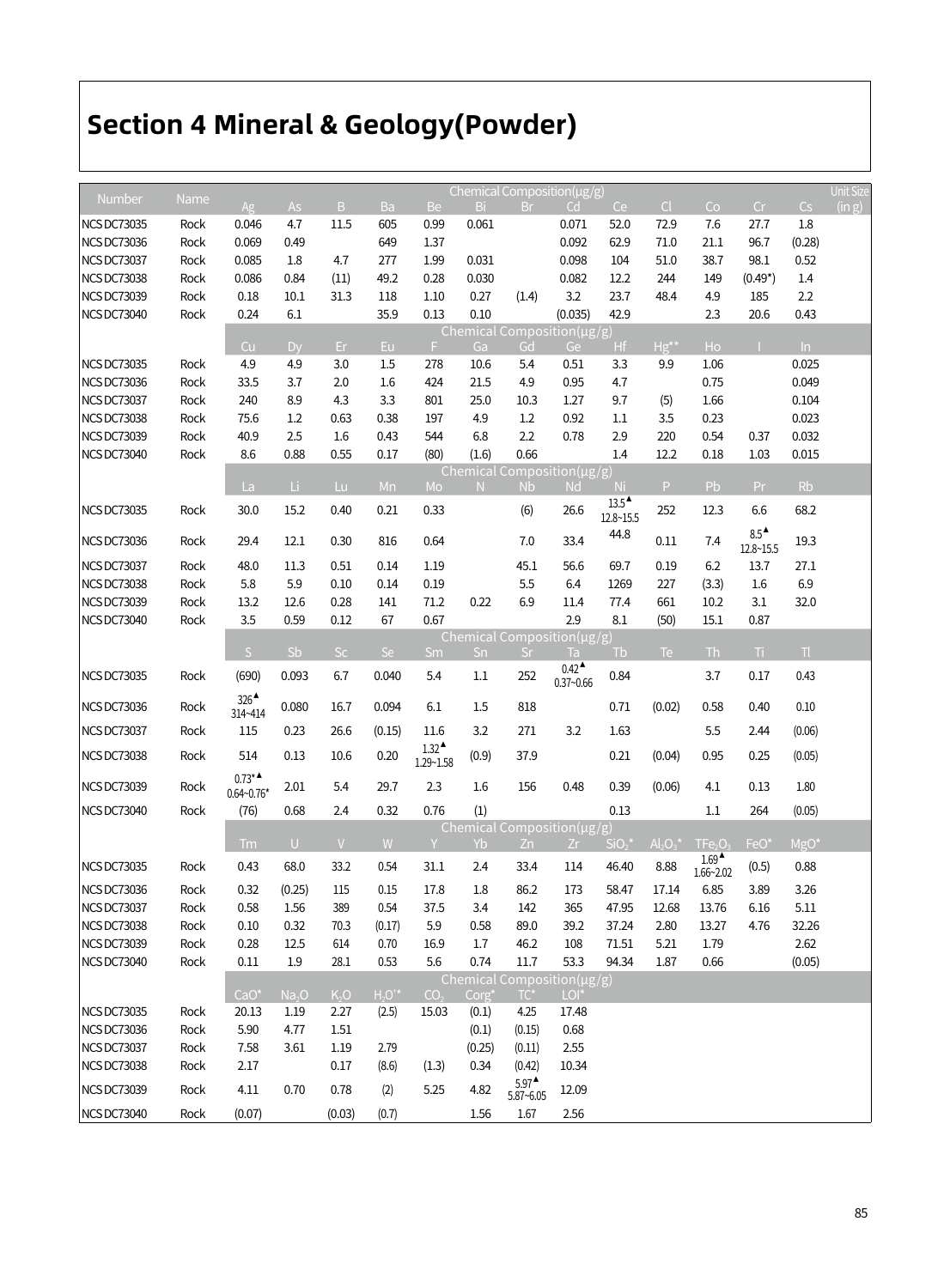|                    |                 |                   |           |                                 |                 |                                     | Chemical Composition(ug/g)         |                      |            |          |                   |                                 |                  |                | <b>Unit Size</b> |
|--------------------|-----------------|-------------------|-----------|---------------------------------|-----------------|-------------------------------------|------------------------------------|----------------------|------------|----------|-------------------|---------------------------------|------------------|----------------|------------------|
| Number             | Name            | $Ag^{\star\star}$ | <b>As</b> | B.                              | Ba              | <b>Be</b>                           | Bi                                 | <b>Br</b>            | Cd         | Ce       | Cl                | Co                              | Cr               | Cs             | (in g)           |
| NCSDC73041         | Stream sediment | 40                | 1.7       | (3)                             | 704             | 2.3                                 | 0.11                               | (0.8)                | 0.029      | 32       | 24                | 2.7                             | (3.7)            | 1.7            |                  |
| NCSDC73043         | Stream sediment | 66                | 32.2      | 55.4                            | 460             | 2.6                                 | 0.42                               | (1.3)                | 0.22       | 80       | 26                | 12.9                            | 66               | 16.0           |                  |
| <b>NCS DC73045</b> | Stream sediment | 856               | 48.4      | 65.5                            | 0.135           | 1.4                                 | 0.26                               |                      | (32)       | 50       | 99                | 9.0                             | 43.3             | 7.6            |                  |
|                    |                 |                   |           |                                 |                 |                                     | Chemical Composition( $\mu$ g/g)   |                      |            |          |                   |                                 |                  |                |                  |
|                    |                 | Cu                | Dv        | Er.                             | Eu.             | F.                                  | Ga                                 | Gd                   | Ge         | Hf       | $Hg^{\star\star}$ | H <sub>O</sub>                  |                  | $\ln$          |                  |
| NCSDC73041         | Stream sediment | 2.8               | 1.2       | 0.67                            | 0.68            | 172                                 | 16.3                               | 1.70                 | 0.94       | 2.75     | 4.7               | 0.24                            | (0.21)           | 0.020          |                  |
| <b>NCS DC73043</b> | Stream sediment | 21                | 4.8       | 2.57                            | 1.17            | 632                                 | 18.8                               | 5.43                 | 1.42       | 5.30     | 18.3              | 0.90                            | 0.48             | 0.063          |                  |
| NCSDC73045         | Stream sediment | 23.8              | 3.1       | 1.76                            | 0.88            | 438                                 | $10.8^{\triangle}$<br>10.4~14.3    | 3.43                 | 1.31       | 5.98     | 111               | 0.61                            | 0.34             | 0.036          |                  |
|                    |                 |                   |           |                                 |                 |                                     | Chemical Composition(µg/g)         |                      |            |          |                   |                                 |                  |                |                  |
|                    |                 | La                | Li.       | Lu.                             | Mn              | Mo                                  | N                                  | <b>N<sub>b</sub></b> | <b>Nd</b>  | Ni.      | P.                | P <sub>b</sub>                  | Pr.              | Rb             |                  |
| NCSDC73041         | Stream sediment | 17.0              | 8.4       | 0.12                            | 322             | 0.42                                | (130)                              | 6.2                  | 13.3       | 2.3      | 332               | 20.5                            | 3.68             | 75.3           |                  |
| NCSDC73043         | Stream sediment | 40.4              | 38.0      | 0.35                            | 519             | 0.55                                | 689                                | 14.6                 | 33.5       | 36.5     | 498               | 35.0                            | 9.24             | 154            |                  |
| NCSDC73045         | Stream sediment | 25.3              | 47.2      | 0.28                            | 691             | 2.75                                | 420                                | 9.7                  | 21.5       | 21.8     | 356               | 0.269                           | 5.86             | 79.0           |                  |
|                    |                 |                   |           |                                 |                 |                                     | Chemical Composition(µg/g)         |                      |            |          |                   |                                 |                  |                |                  |
| <b>NCS DC73041</b> | Stream sediment | S                 | Sb        | Sc<br>1.99                      | Se<br>0.038     | Sm<br>2.14                          | Sn                                 | <b>Sr</b><br>413     | Ta<br>0.48 | Tb       | Te                | Th.                             | $Ti*$            | $\top$<br>0.47 |                  |
|                    | Stream sediment | (61)<br>122       | 0.13      |                                 |                 |                                     | 1.21                               |                      |            | 0.25     | (0.016)           | 6.30                            | 0.128            |                |                  |
| NCSDC73043         |                 |                   | 2.52      | 12.7                            | 0.146           | 6.25                                | 3.46                               | 78.0                 | 1.18       | 0.86     | 0.040             | 16.6                            | 0.368            | 0.90           |                  |
| NCSDC73045         | Stream sediment | 0.552             | 1.22      | 6.87                            |                 | 3.92                                | 2.01<br>Chemical Composition(µg/g) | 0.343                | 0.78       | 0.56     | 0.032             | 8.39                            | 0.265            | 6.18           |                  |
|                    |                 | <b>Tm</b>         | $\cup$    | $\mathbf{V}$                    | W               |                                     | Yb                                 | Zn                   | <b>Zr</b>  | $SiO2$ * | $Al_2O_3^{\star}$ | TFe <sub>2</sub> O <sub>3</sub> | FeO <sup>'</sup> | MgO*           |                  |
| NCSDC73041         | Stream sediment | 0.11              | 1.11      | $19.8^{\triangle}$<br>16.8~20.6 | 0.28            | 8.14                                | 0.69                               | 25.0                 | 87.6       | 72.20    | 14.86             | 1.46                            | 0.27             | 0.22           |                  |
| NCSDC73043         | Stream sediment | 0.37              | 1.71      | 88.9                            | 2.18            | 26.6                                | 2.49                               | 101                  | 180        | 63.48    | 14.10             | 5.16                            | 2.35             | 1.73           |                  |
| <b>NCS DC73045</b> | Stream sediment | 0.28              | 2.09      | 62.3                            | 1.19            | $16.8^{\triangle}$<br>$16.1 - 19.5$ | 1.80                               | 0.260                | 223        | 69.66    | 8.84              | 3.52                            | 0.82             | 1.25           |                  |
|                    |                 |                   |           |                                 |                 |                                     | Chemical Composition(µg/g)         |                      |            |          |                   |                                 |                  |                |                  |
|                    |                 | $CaO*$            | $Na2O*$   | $K_2O^*$                        | $H_2O^{+\star}$ | $CO2$ <sup>*</sup>                  | Corg <sup>*</sup>                  | $TC^*$               | [O]        |          |                   |                                 |                  |                |                  |
| NCSDC73041         | Stream sediment | 1.35              | 4.99      | 3.22                            | 0.80            |                                     | (0.09)                             | (0.12)               | (0.98)     |          |                   |                                 |                  |                |                  |
| NCSDC73043         | Stream sediment | 3.78              | 0.83      | 3.04                            | 3.48            | 3.02                                | 0.57                               | 1.33                 | 6.84       |          |                   |                                 |                  |                |                  |
| NCSDC73045         | Stream sediment | 5.07              | 0.58      | 1.85                            | (2.7)           | (3.9)                               | 0.46                               | 1.30                 | 7.16       |          |                   |                                 |                  |                |                  |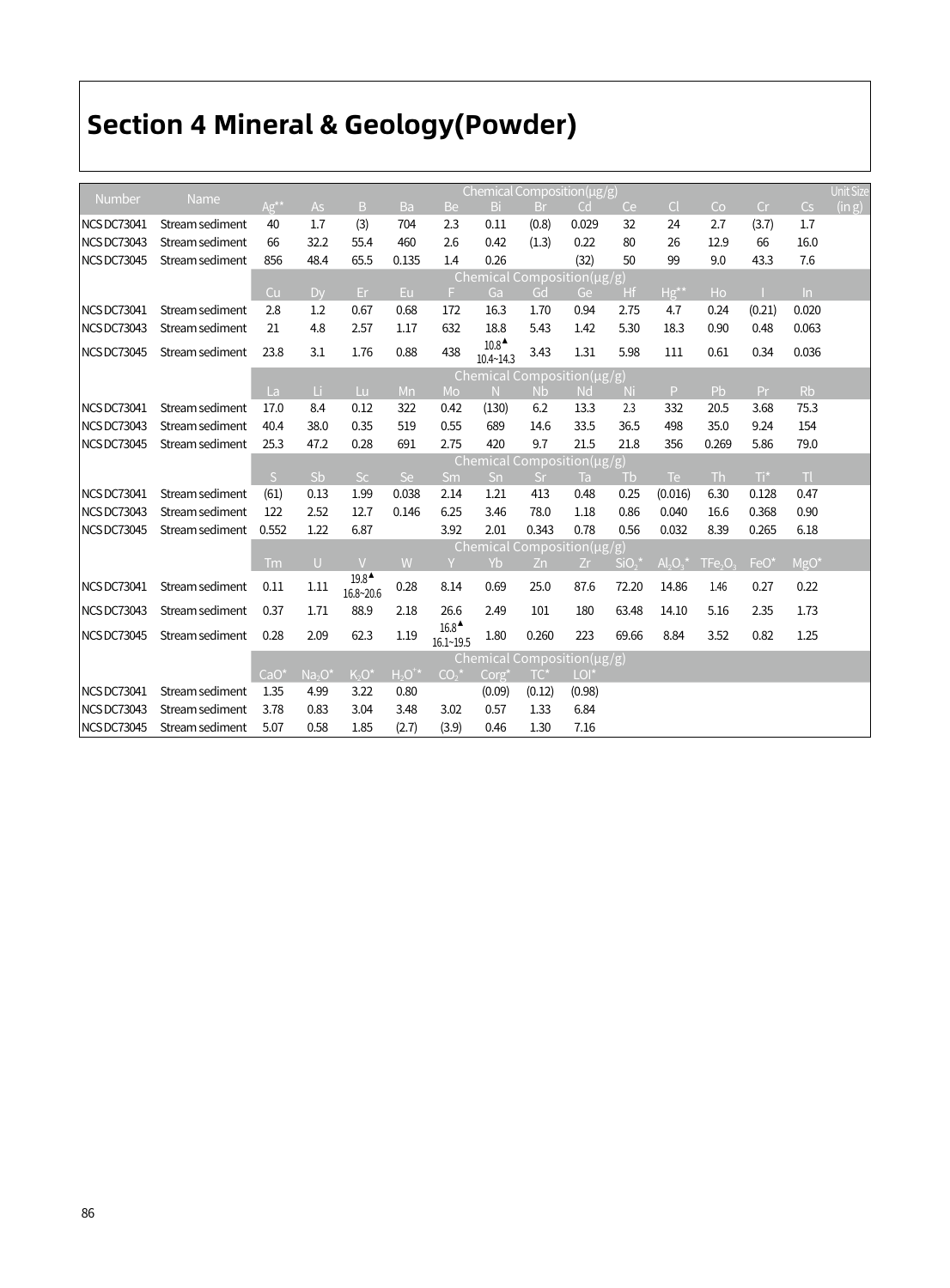|                    |                 |                                          |                            |              |                 |                    | Chemical Composition(ug/g)         |           |           |           |                                     |                                 |               |              | <b>Unit Size</b> |
|--------------------|-----------------|------------------------------------------|----------------------------|--------------|-----------------|--------------------|------------------------------------|-----------|-----------|-----------|-------------------------------------|---------------------------------|---------------|--------------|------------------|
| Number             | Name            | Ag**                                     | <b>As</b>                  | B.           | Ba              | <b>Be</b>          | Bi                                 | <b>Br</b> | Cd        | Ce        | Cl                                  | Co                              | Cr            | Cs           | (in g)           |
| NCSDC73046         | Stream sediment | 83                                       | 3.5                        | 8.2          | 311             | 1.8                | 0.06                               |           | (0.2)     | 98        | 32                                  | 57.9                            | 0.109         | 1.3          |                  |
| NCSDC73047         | Stream sediment | 90                                       | 14.8                       | 61.9         | 337             | 2.0                | 0.41                               | 6.3       | 4.3       | 79        | 36                                  | 19.6                            | 144           | 7.2          |                  |
| NCSDC73048         | Stream sediment | 67                                       | 24.9                       | 74.5         | 318             | 1.6                | 0.30                               | 1.6       | 0.23      | 59        | 41                                  | 11.3                            | 43.1          | 5.7          |                  |
| NCSDC73049         | Stream sediment | 89                                       | 33.9                       | 80.1         | 456             | 6.4                | 3.98                               | 6.4       | 0.38      | 85        | 56                                  | 12.8                            | 70.0          | 21.4         |                  |
| <b>NCS DC73050</b> | Stream sediment | 149                                      | 3.5                        | 10.4         | 926             | 4.6                | 1.06                               | 3.7       | 0.60      | 138       | 55                                  | 12.7                            | 36.5          | 6.5          |                  |
|                    |                 |                                          |                            |              |                 |                    | Chemical Composition( $\mu$ g/g)   |           |           |           |                                     |                                 |               |              |                  |
|                    |                 | Cu                                       | D <sub>V</sub>             | Er.          | Eu-             | F.                 | Ga                                 | Gd        | Ge        | Hf        | $Hg^{\star\star}$                   | Ho                              | n.            | ln           |                  |
| NCSDC73046         | Stream sediment | 186                                      | 6.6                        | 3.25         | 2.77            | 558                | 20.6                               | 7.99      | 1.38      | 6.69      | 12.2                                | 1.21                            | 0.31          | 0.086        |                  |
| NCSDC73047         | Stream sediment | 39.9                                     | 4.6                        | 2.64         | 1.00            | 856                | 15.0                               | 4.59      | 1.34      | 7.09      | 148                                 | 0.91                            | 4.31          | 0.060        |                  |
| <b>NCS DC73048</b> | Stream sediment | 14.6                                     | 3.7                        | 2.14         | 0.85            | 581                | 10.7                               | 3.92      | 1.17      | 7.35      | 86.2                                | 0.72                            | 1.36          | 0.039        |                  |
| <b>NCS DC73049</b> | Stream sediment | 25.7                                     | 8.6                        | 4.74         | 0.84            | 663                | 17.4                               | 7.69      | 1.42      | 10.5      | 266                                 | 1.58                            | 3.95          | 0.093        |                  |
| <b>NCS DC73050</b> | Stream sediment | 22.3                                     | 9.7                        | 5.52         | 1.72            | 616                | 28.4<br>Chemical Composition(µg/g) | 9.85      | 1.79      | 12.4      | 63.1                                | 1.88                            | 2.95          | 0.130        |                  |
|                    |                 | La                                       | $\mathop{\rm Li}\nolimits$ | Lu           | Mn              | Mo                 | ${\sf N}$                          | <b>Nb</b> | <b>Nd</b> | Ni.       | P                                   | Pb                              | Pr.           | Rb           |                  |
|                    |                 |                                          |                            |              |                 |                    | 229 <sup>4</sup>                   |           |           |           |                                     |                                 |               |              |                  |
| <b>NCS DC73046</b> | Stream sediment | 49.8                                     | 14.7                       | 0.40         | 0.141           | 0.67               | 222~283                            | 35.3      | 47.8      | 349       | 0.118                               | (12)                            | 12.2          | 30.0         |                  |
| NCSDC73047         | Stream sediment | 34.2                                     | 41.2                       | 0.42         | 0.111           | 10.0               | 0.247                              | 17.2      | 28.3      | 60.4      | 620                                 | 29.0                            | 7.70          | 84.0         |                  |
| <b>NCS DC73048</b> | Stream sediment | 29.5                                     | 19.9                       | 0.34         | 486             | 0.68               | 318                                | 12.1      | 24.5      | 19.2      | 224                                 | 24.7                            | 6.69          | 82.2         |                  |
| NCS DC73049        | Stream sediment | 40.0                                     | 92.9                       | 0.86         | 638             | 4.88               | 0.136                              | 18.4      | 38.5      | 28.1      | 410                                 | 35.7                            | 10.3          | 204          |                  |
| <b>NCS DC73050</b> | Stream sediment | 71.8                                     | 43.6                       | 0.84         | 0.144           | 2.59               | 0.142                              | 35.3      | 56.8      | 16.0      | 787                                 | 85.0                            | 15.8          | 264          |                  |
|                    |                 |                                          |                            |              |                 |                    | Chemical Composition(µg/g)         |           |           |           |                                     |                                 |               |              |                  |
|                    |                 | S                                        | Sb                         | Sc.          | Se:             | Sm                 | Sn                                 | <b>Sr</b> | Ta        | <b>Tb</b> | Te                                  | Th.                             | $Ti^{\star}$  | $\mathbf{T}$ |                  |
| NCSDC73046         | Stream sediment | (69)                                     | 0.22                       | 29.5         | 0.089           | 8.97               | 2.42                               | 363       | 2.40      | 1.23      | (0.03)                              | 4.96                            | 1.71          | $-0.15$      |                  |
| NCSDC73047         | Stream sediment | 363                                      | 1.90                       | 11.1         | 8.75            | 5.17               | 3.08                               | 84.3      | 1.25      | 0.76      | 0.059                               | 12.0                            | 0.452         | 0.87         |                  |
| NCS DC73048        | Stream sediment | 84                                       | 2.27                       | 7.10         | 0.159           | 4.45               | 2.41                               | 17.9      | 0.96      | 0.65      | 0.030                               | 9.81                            | 0.308         | 0.52         |                  |
| NCS DC73049        | Stream sediment | 207                                      | 1.18                       | 11.4         | 0.652           | 8.65               | 9.39                               | 19.3      | 4.55      | 1.35      | 0.046                               | 25.9                            | 0.313         | 1.33         |                  |
| <b>NCS DC73050</b> | Stream sediment | 229                                      | 0.31                       | 12.0         | 0.261           | 10.8               | 5.19                               | 138       | 3.18      | 1.63      | 0.076                               | 27.5                            | 0.461         | 1.55         |                  |
|                    |                 | <b>Tm</b>                                | $\cup$                     | $\mathbf{V}$ | W               | Y                  | Chemical Composition(µg/g)<br>Yb   | Zn        | Zr        | $SiO2$ *  | $\mathsf{Al}_2\mathsf{O}_3^{\star}$ | TFe <sub>2</sub> O <sub>3</sub> | $MgO^{\star}$ | $CaO*$       |                  |
| <b>NCS DC73046</b> | Stream sediment | 0.45                                     | 1.24                       | 332          | (0.5)           | 27.9               | 2.66                               | 115       | 252       | 47.27     | 10.84                               | 12.91                           | 8.82          | 7.42         |                  |
| NCSDC73047         | Stream sediment | 0.42                                     | 5.91                       | 302          | 1.92            | 26.4               | 2.72                               | 94.2      | 264       | 70.49     | 10.83                               | 4.64                            | 1.03          | 1.14         |                  |
| <b>NCSDC73048</b>  | Stream sediment | 0.35                                     | 2.34                       | 60.1         | 2.15            | 21.8               | 2.23                               | 51.7      | 275       | 82.85     | 7.90                                | 3.05                            | 0.67          | (0.13)       |                  |
| <b>NCS DC73049</b> | Stream sediment | 0.87                                     | 8.79                       | 91.8         | 18.9            | 48.3               | 5.80                               | 85.2      | 346       | 73.54     | 11.40                               | 4.08                            | 0.96          | 0.21         |                  |
| <b>NCS DC73050</b> | Stream sediment | 0.87                                     | 5.99                       | 74.1         | 4.73            | 52.8               | 5.57                               | 189       | 449       | 59.79     | 18.85                               | 5.26                            | 0.83          | 0.60         |                  |
|                    |                 |                                          |                            |              |                 |                    | Chemical Composition(µg/g)         |           |           |           |                                     |                                 |               |              |                  |
|                    |                 | $Na2O*$                                  | $K_2O^*$                   | FeO*         | $H_2O+^{\star}$ | $CO2$ <sup>*</sup> | $Corg*$                            | TC*       | LOI       |           |                                     |                                 |               |              |                  |
| <b>NCS DC73046</b> | Stream sediment | $1.62$ <sup><math>\triangle</math></sup> | 1.12                       | 2.20         | (5.6)           |                    | 0.30                               | 0.34      | 5.87      |           |                                     |                                 |               |              |                  |
|                    |                 | $1.38 - 1.66$                            |                            |              |                 |                    |                                    |           |           |           |                                     |                                 |               |              |                  |
| NCSDC73047         | Stream sediment | 0.37                                     | 1.49                       | 1.57         | 4.53            | (0.3)              | 2.21                               | 2.41      | 8.52      |           |                                     |                                 |               |              |                  |
| <b>NCS DC73048</b> | Stream sediment | (0.08)                                   | 2.07                       | (0.33)       | 2.15            |                    | (0.17)                             | (0.21)    | 2.34      |           |                                     |                                 |               |              |                  |
| NCSDC73049         | Stream sediment | 0.36                                     | 2.27                       | 1.65         | 3.90            |                    | 1.39                               | 1.45      | 6.26      |           |                                     |                                 |               |              |                  |
| <b>NCS DC73050</b> | Stream sediment | 0.96                                     | 3.94                       | (1.5)        | 6.04            |                    | 1.47                               | 1.50      | 8.35      |           |                                     |                                 |               |              |                  |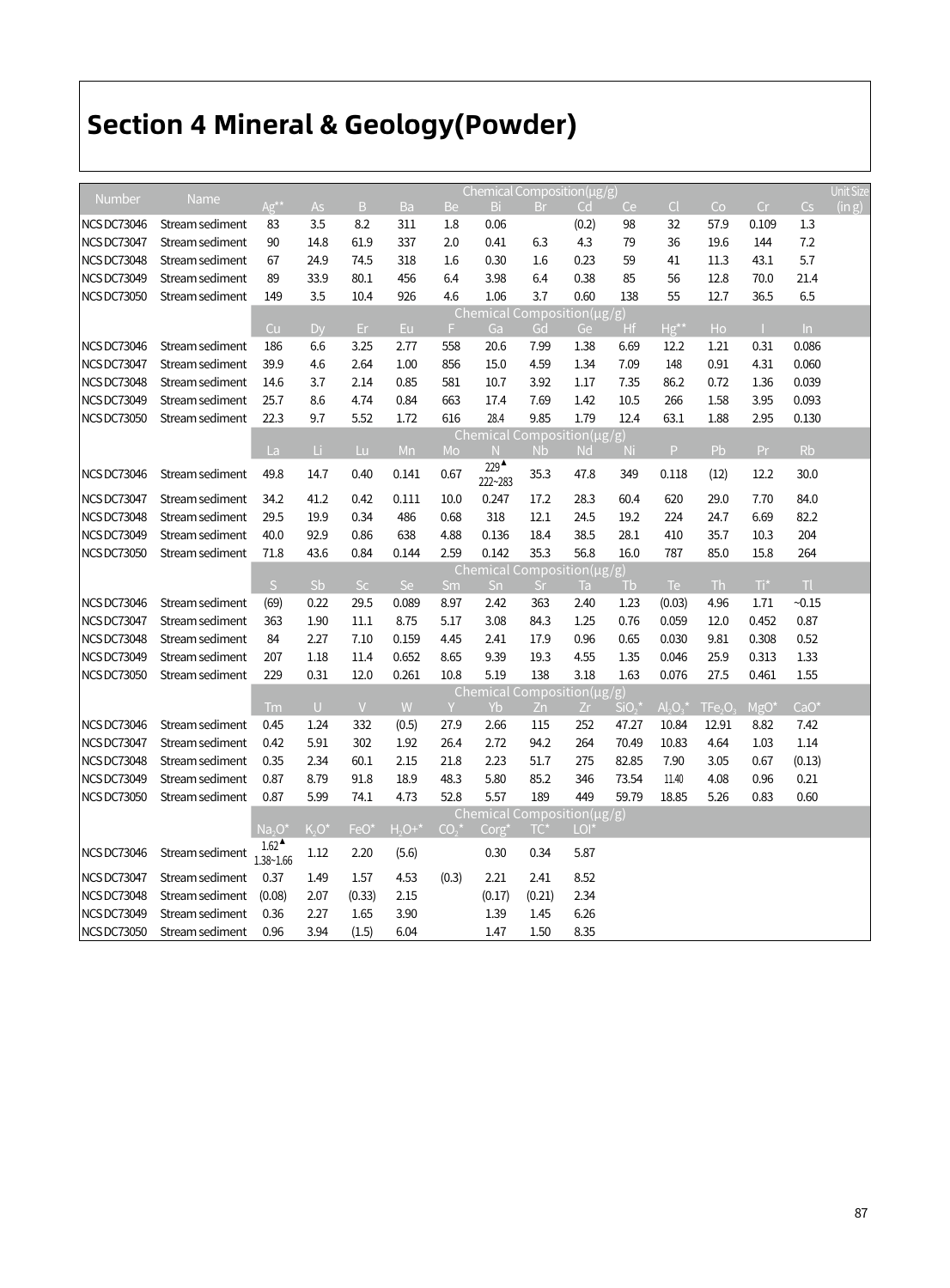| Chemical Composition(µg/g)<br>Number<br><b>Name</b><br>Ag<br>As<br>B<br><b>Be</b><br>Bi.<br><b>Br</b><br>Cd<br>Ce<br>Cl<br>Ba<br>Co                                                                                                                                                                  | Cs                              |
|------------------------------------------------------------------------------------------------------------------------------------------------------------------------------------------------------------------------------------------------------------------------------------------------------|---------------------------------|
|                                                                                                                                                                                                                                                                                                      | Cr<br>(in g)                    |
| Floodplain sediments<br>0.074<br>12.7<br>55<br>574<br>0.34<br>0.066<br>82<br>34<br>16.9<br><b>NCS DC73054</b><br>2.4<br>2.6                                                                                                                                                                          | 79<br>8.9                       |
| <b>NCS DC73055</b><br>Floodplain sediments<br>0.067<br>13.7<br>50<br>70<br>284<br>13.0<br>511<br>2.1<br>0.34<br>2.3<br>0.14                                                                                                                                                                          | 7.9<br>68                       |
| $0.38^{\triangle}$<br><b>NCS DC73056</b><br>Floodplain sediments<br>13.7<br>49<br>558<br>2.4<br>11.6<br>0.16<br>74<br>906<br>15.6<br>0.087<br>$0.38 - 0.40$                                                                                                                                          | 76<br>8.6                       |
| Chemical Composition(ug/g)                                                                                                                                                                                                                                                                           |                                 |
| H <sub>O</sub><br>D <sub>V</sub><br>Er.<br>F.<br>Ga<br>Gd<br>Hf<br>Hg<br>Cu<br>Eu<br>Ge                                                                                                                                                                                                              | ln<br>an a                      |
| <b>NCS DC73054</b><br>Floodplain sediments<br>5.4<br>3.1<br>548<br>18.9<br>6.0<br>1.49<br>0.026<br>1.10<br>26<br>1.4<br>7.4                                                                                                                                                                          | 3.8<br>0.063                    |
| 25<br>0.019<br><b>NCS DC73055</b><br>Floodplain sediments<br>5.0<br>2.8<br>1.3<br>16.3<br>5.3<br>1.31<br>1.00<br>610<br>6.4<br>32<br>19.2<br>5.5<br>5.0<br>0.053<br><b>NCS DC73056</b><br>Floodplain sediments<br>5.0<br>2.8<br>1.4<br>710<br>1.34<br>1.00                                           | 0.058<br>1.02<br>0.065<br>2.3   |
| Chemical Composition(ug/g)                                                                                                                                                                                                                                                                           |                                 |
| Li<br>Lu.<br>P<br>Pb<br>La<br>Mn<br>Mo<br><b>Nb</b><br><b>Nd</b><br>Νi<br>N                                                                                                                                                                                                                          | <b>Rb</b><br><b>Pr</b>          |
| <b>NCS DC73054</b><br>Floodplain sediments<br>40<br>40<br>841<br>0.39<br>418<br>16.7<br>36<br>37<br>287<br>26<br>0.48                                                                                                                                                                                | 9.2<br>108                      |
| 38<br>22<br><b>NCS DC73055</b><br>Floodplain sediments<br>39<br>0.44<br>664<br>0.72<br>464<br>14.0<br>33<br>32<br>657                                                                                                                                                                                | 8.4<br>100                      |
| $40^{\triangle}$<br>Floodplain sediments<br>45<br>0.43<br>773<br>0.98<br>850<br>14.3<br>35<br>38<br>622<br>26<br><b>NCS DC73056</b><br>39~42                                                                                                                                                         | 9.0<br>111                      |
| Chemical Composition(µg/g)                                                                                                                                                                                                                                                                           |                                 |
| S.<br>Sb<br><b>Sc</b><br><b>Th</b><br>Se<br>Sm<br>Sn<br><b>Sr</b><br>Te<br>Ta<br>Tb                                                                                                                                                                                                                  | T<br>$Ti^{\star}$               |
| $0.11$ <sup><math>\triangle</math></sup><br>6.8<br><b>NCS DC73054</b><br>Floodplain sediments<br>77<br>1.08<br>13.3<br>3.6<br>115<br>1.2<br>0.98<br>0.046<br>13.6<br>$0.10 - 0.11$                                                                                                                   | 0.463<br>0.68                   |
| 268<br>1.14<br>12.5<br>0.19<br>6.2<br>2.9<br>201<br>1.0<br>0.89<br>(0.043)<br>12.5<br><b>NCS DC73055</b><br>Floodplain sediments                                                                                                                                                                     | 0.68<br>0.374                   |
| 431<br>6.5<br>3.2<br>202<br>1.0<br>0.051<br>Floodplain sediments<br>1.08<br>14.0<br>0.21<br>0.91<br>12.8<br><b>NCS DC73056</b>                                                                                                                                                                       | 0.68<br>0.394                   |
| Chemical Composition(µg/g)<br>V<br>W<br>U<br>Y<br>$SiO2$ *                                                                                                                                                                                                                                           | $FeO*$                          |
| Yb<br>Zr<br>$Al_2O_3^{\star}$<br>TFe <sub>2</sub> O <sub>3</sub><br>Tm<br>Zn<br>Floodplain sediments<br>2.0<br>29<br>3.2<br>270<br>67.33<br>14.49<br>5.52<br><b>NCS DC73054</b><br>0.49<br>2.3<br>97<br>64                                                                                           | $MgO^{\star}$<br>(0.36)<br>1.34 |
| 59.68<br><b>NCS DC73055</b><br>Floodplain sediments<br>2.4<br>83<br>1.8<br>26<br>2.9<br>69<br>220<br>12.62<br>4.73<br>0.45                                                                                                                                                                           | 1.20<br>2.24                    |
| 59.61~59.77                                                                                                                                                                                                                                                                                          |                                 |
| Floodplain sediments<br>0.44<br>2.3<br>96<br>2.0<br>26<br>2.8<br>86<br>180<br>56.47<br>14.45<br>5.76<br><b>NCS DC73056</b><br>Chemical Composition(µg/g)                                                                                                                                             | 1.34<br>2.66                    |
| $CaO*$<br>$Na2O*$<br>$K_2O^*$<br>$H_2O^{+*}$<br>CO <sub>2</sub><br><b>LOL</b><br>$TC^*$<br>Corg*                                                                                                                                                                                                     |                                 |
| <b>NCS DC73054</b><br>Floodplain sediments<br>1.09<br>1.26<br>2.07<br>(5.2)<br>(0.3)<br>0.31<br>(5.6)                                                                                                                                                                                                |                                 |
| Floodplain sediments<br>6.91<br>8.65<br><b>NCS DC73055</b><br>1.62<br>2.40<br>3.73<br>4.77<br>(0.4)<br>1.72                                                                                                                                                                                          |                                 |
| Floodplain sediments<br>0.79<br>1.87<br>9.62<br><b>NCS DC73056</b><br>5.65<br>1.55<br>2.68<br>(4.7)<br>4.00                                                                                                                                                                                          |                                 |
| <b>Chemical Composition (Percent)</b><br>Name<br><b>Number</b>                                                                                                                                                                                                                                       | <b>Unit Size</b>                |
| $Al_2O_3$<br>SiO <sub>2</sub><br>FeQ<br>F.<br><b>MgO</b><br>CaO<br>Na <sub>2</sub> O<br>$K_2O$<br>$H2O+$<br>CO <sub>2</sub><br>$TE$ <sub>(Fe<sub>2</sub>O<sub>3</sub>)</sub><br>3.52<br>3.22<br>0.0183<br>NCS DC 73304 Rock<br>90.36<br>(0.62)<br>0.082<br>0.30<br>0.061<br>0.65<br>(0.99)<br>(0.18) | (in g)<br>70                    |
| NCS DC 73305 Rock<br>18.82<br>0.129<br>59.23<br>(1.38)<br>2.01<br>0.60<br>0.35<br>4.16<br>(5.6)<br>(0.077)<br>7.60                                                                                                                                                                                   | 70                              |
|                                                                                                                                                                                                                                                                                                      |                                 |
| LOI<br>$\overline{\text{org}} \cdot C$<br>P<br>TI.                                                                                                                                                                                                                                                   |                                 |
| NCS DC 73304 Rock<br>0.0970<br>0.158<br>(0.04)<br>(1.10)                                                                                                                                                                                                                                             |                                 |
| NCS DC 73305 Rock<br>(5.95)<br>0.395<br>(0.15)<br>0.0690                                                                                                                                                                                                                                             |                                 |
| Chemical Composition( $\mu$ g/g)<br>Number<br>Name<br>$\cup$<br>W<br>Ag<br>As<br>B<br>Te<br>Th<br>TI.<br>Ba<br>Cu<br>Ta                                                                                                                                                                              | Zr<br>Ga<br>Ge                  |
| NCS DC 73304 Rock<br>(0.42)<br>0.038<br>7.0<br>(0.36)<br>0.062<br>9.1<br>1.16<br>34<br>143<br>19.0<br>2.1                                                                                                                                                                                            | 214<br>5.3<br>1.16              |
| NCS DC 73305 Rock<br>(1.0)<br>(0.022)<br>0.71<br>1.5<br>0.047<br>0.79<br>154<br>450<br>42<br>12.8<br>$1.4\,$                                                                                                                                                                                         | 96<br>25.6<br>3.1               |
|                                                                                                                                                                                                                                                                                                      |                                 |
| Li .<br>Hg<br>Pb.<br>Sc<br>Sr.<br>Mn<br>Cd<br>S <sub>b</sub><br>Zn<br>Ce<br>Dy.                                                                                                                                                                                                                      | Gd<br>V<br>Eu i                 |
| 0.60<br>NCS DC 73304 Rock<br>$(8.4)^*$<br>11.1<br>7.6<br>4.2<br>58<br>20<br>155<br>0.060<br>48<br>4.1<br>$9.7*$                                                                                                                                                                                      | 4.5<br>1.02<br>33.4             |
| NCS DC 73305 Rock<br>44<br>8.7<br>18.5<br>90<br>55<br>(0.003)<br>0.17<br>5.1<br>173<br>109                                                                                                                                                                                                           | 1.7<br>6.7<br>87                |
| Y<br>Lu.<br><b>Nd</b><br>Ho<br>La<br>Tb<br>Yb.<br>Er.<br>Pr<br>Sm<br>Tm                                                                                                                                                                                                                              | Be<br>-Bi<br>CO                 |
| NCS DC 73304 Rock<br>21.5<br>0.75<br>21<br>0.30<br>$1.1\,$<br>0.79<br>0.32<br>1.92<br>2.0<br>5.4<br>21                                                                                                                                                                                               | 0.97<br>(0.18)<br>6.4           |
| NCS DC 73305 Rock<br>0.98<br>0.41<br>0.43<br>2.6<br>2.7<br>62<br>48<br>2.0<br>1.02<br>13.6<br>26                                                                                                                                                                                                     | 3.0<br>0.23<br>21               |
| Hf<br>Cr<br>$\ln$<br>Mo<br>N <sub>b</sub><br>Ni.<br>R <sub>b</sub><br>Se<br><sub>c</sub>                                                                                                                                                                                                             |                                 |
| Cs<br>NCS DC 73304 Rock<br>5.9<br>(42)<br>$1.8\,$<br>6.6<br>(0.026)<br>0.76<br>16.6<br>29<br>(0.098)<br>20                                                                                                                                                                                           |                                 |
| NCS DC 73305 Rock<br>99<br>14<br>2.9<br>(0.082)<br>(0.084)<br>(40)<br>0.35<br>14.3<br>36.8<br>205                                                                                                                                                                                                    |                                 |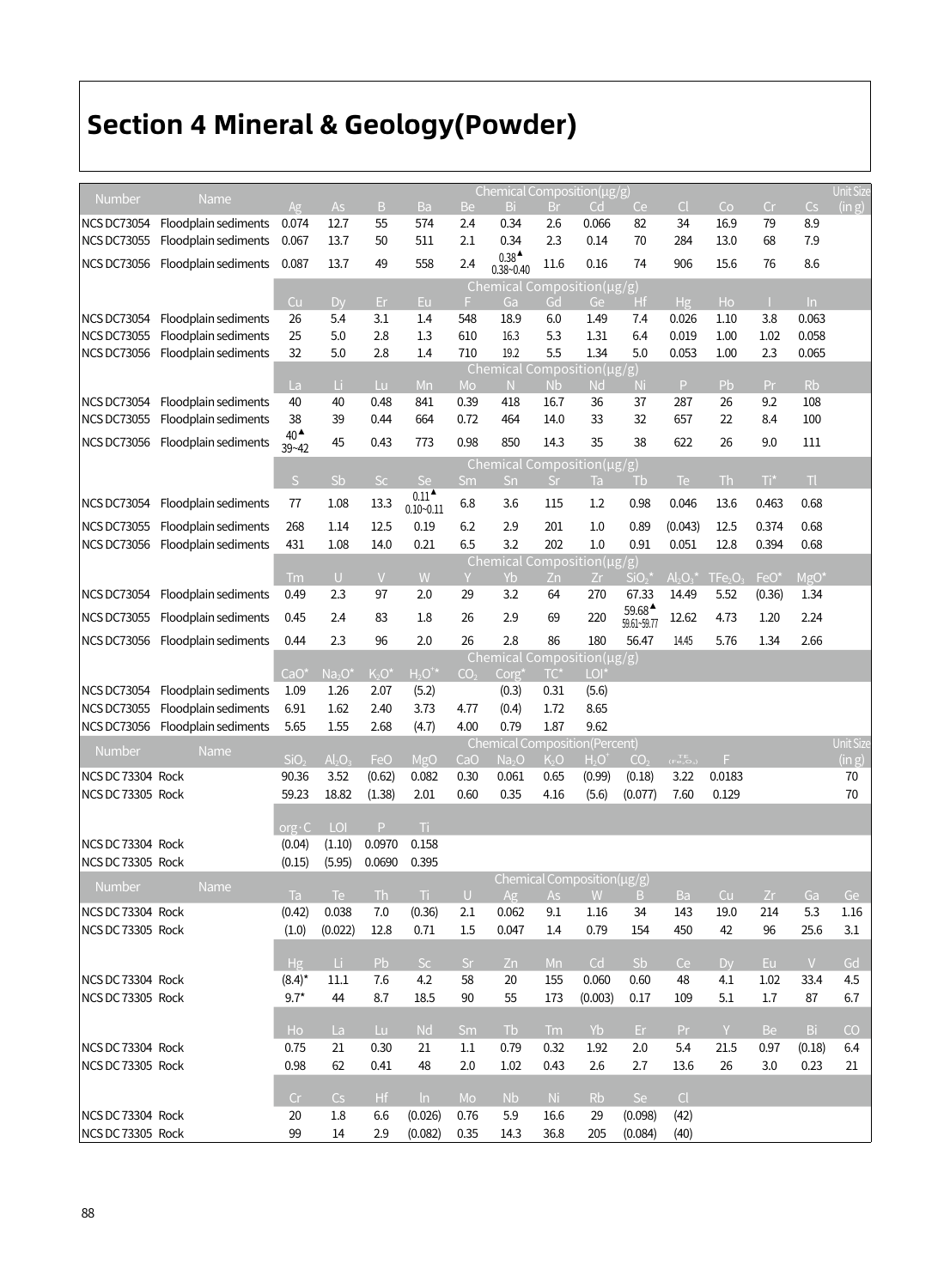| <b>Number</b>              | Name |                   |                   |                   |                 |                | Chemical Composition(µg/g) |                 |                   |                 |                                   | <b>Unit Size</b> |
|----------------------------|------|-------------------|-------------------|-------------------|-----------------|----------------|----------------------------|-----------------|-------------------|-----------------|-----------------------------------|------------------|
|                            |      | Ag                | As                | B                 | Ba              | <b>Be</b>      | Bi                         | Br              | Cd                | Ce              | Cl                                | (in g)           |
| <b>NCS DC 73319a</b>       | Soil | $0.81 \pm 0.04$   | 33±3              | 69±4              | 700±40          | $3.3 \pm 0.3$  | $1.4 + 0.2$                | $4.1 \pm 0.6$   | $2.5 \pm 0.2$     | 71±5            | $-87$                             | 70               |
| <b>NCS DC 73320a</b>       | Soil | $0.072 \pm 0.010$ | $18 \pm 1$        | 27±4              | 1187±38         | $2.6 \pm 0.2$  | $0.29 + 0.05$              | $4.6 + 0.6$     | $0.20 \pm 0.02$   | 123±6           | $-51$                             | 70               |
| NCS DC 73321a              | Soil | $0.075 \pm 0.009$ | $6.2 + 0.5$       | $21 \pm 2$        | 1117±32         | $1.7 + 0.1$    | $0.21 \pm 0.04$            | $3.8 + 0.4$     | $0.079 \pm 0.012$ | 45±4            | $-73$                             | 70               |
| NCS DC 73322a              | Soil | $0.059 \pm 0.007$ | $9.6 + 0.6$       | 88±9              | $312 \pm 15$    | $2.4 \pm 0.2$  | $1.8 + 0.2$                | $2.8 + 0.4$     | $0.11 \pm 0.02$   | 99±7            | $-30$                             | 70               |
| <b>NCS DC 73323a</b>       | Soil | $4.6 \pm 0.3$     | 242±16            | $108 + 8$         | 343±15          | $1.8 + 0.2$    | 23±2                       | $-1.5$          | $0.16 \pm 0.03$   | 85±5            | $-31$                             | 70               |
| NCS DC 73324a              | Soil | $0.24 \pm 0.04$   | 88±5              | $28 \pm 4$        | $181 \pm 21$    | $6.9 + 0.4$    | 89±5                       | $\hbox{-}1.1$   | $-0.5$            | $85 + 11$       | $110 + 14$                        | 70               |
| NCS DC 73325a              | Soil | $0.080 \pm 0.012$ | $-4.2$            | $-19$             | 237±24          | $2.9 + 0.3$    | $-0.37$                    | $6.4 + 0.8$     | $-0.23$           | $113 + 13$      | $-54$                             | 70               |
| <b>NCS DC 73326a</b>       | Soil | $0.067 \pm 0.006$ | $13.2 \pm 1.4$    | 51±5              | 492±17          | $2.0 + 0.2$    | $0.31 \pm 0.04$            | $3.7 + 0.4$     | $0.14 \pm 0.02$   | 68±5            | 68±6                              | 70               |
|                            |      |                   |                   |                   |                 |                | Chemical Composition(µg/g) |                 |                   |                 |                                   |                  |
|                            |      | Co                | Cr                | Cs                | Cu              | Dy.            | Er.                        | Eu.             | F.                | Ga              | Gd                                |                  |
| <b>NCS DC 73319a</b>       | Soil | $10.3 \pm 0.6$    | 44±3              | $7.2 \pm 0.5$     | 42±5            | $6.0 + 0.5$    | $3.8 + 0.4$                | $0.89 \pm 0.08$ | $513 \pm 21$      | $18.1 \pm 1.4$  | $5.5 + 0.4$                       |                  |
| <b>NCS DC 73320a</b>       | Soil | $11.1 \pm 0.5$    | $52 \pm 4$        | $4.7 + 0.3$       | 20±2            | $4.5 \pm 0.4$  | $2.5 + 0.4$                | $1.8 + 0.2$     | 723±39            | 14.8±0.9        | $6.2 + 0.4$                       |                  |
| <b>NCS DC 73321a</b>       | Soil | $6.9 + 0.6$       | 35±3              | $3.2 + 0.2$       | $13.4 \pm 1.1$  | $2.8 + 0.3$    | $1.7 + 0.2$                | $0.8 + 0.2$     | 354±31            | $15.7 \pm 0.8$  | $3.1 \pm 0.3$                     |                  |
| NCS DC 73322a              | Soil | $20 \pm 1$        | $81 \pm 4$        | $12.5 \pm 0.9$    | 43±2            | $4.4 + 0.4$    | $2.5 \pm 0.3$              | $1.2 + 0.2$     | 1127±72           | $23 \pm 1$      | $5.5 \pm 0.3$                     |                  |
| <b>NCS DC 73323a</b>       | Soil | $18 \pm 2$        | $113+7$           | $18\pm2$          | $147 + 10$      | $5.1 \pm 0.4$  | $3.2 + 0.3$                | $1.0 + 024$     | $601 \pm 25$      | $25 \pm 1$      | $4.5 \pm 0.6$                     |                  |
| <b>NCS DC 73324a</b>       | Soil | 20±2              | $86 \pm 8$        | $9.4 + 0.8$       | $358 + 18$      | $5.4 \pm 0.5$  | $3.7 + 0.5$                | $0.39 + 0.07$   | 1526±82           | 40±4            | $4.2 \pm 0.5$                     |                  |
| <b>NCS DC 73325a</b>       | Soil | 93±4              | 379±24            | $2.9 + 0.6$       | 84±7            | $5.7 \pm 0.5$  | $2.4 \pm 0.3$              | $3.0 + 0.5$     | 341±39            | 39±2            | $8.3 \pm 0.6$                     |                  |
| <b>NCS DC 73326a</b>       | Soil | $12.3 \pm 1.0$    | 65±4              | $7.3 \pm 0.5$     | $24 \pm 2$      | $4.9 + 0.4$    | $2.7 + 0.3$                | $1.2 + 0.2$     | 555±26            | $15.1 \pm 0.7$  | $5.5 \pm 0.5$                     |                  |
|                            |      |                   |                   |                   |                 |                | Chemical Composition(µg/g) |                 |                   |                 |                                   |                  |
|                            |      | Ge                | Hf.               | Hg                | H <sub>o</sub>  |                | In                         | La              | H.                | Lu.             | $Mn^*$                            |                  |
| <b>NCS DC 73319a</b>       | Soil | $1.3 + 0.2$       | $6.5 \pm 0.5$     | $0.31 \pm 0.03$   | $1.3 + 0.2$     | $2.0 + 0.2$    | $0.12 \pm 0.02$            | 39±2            | $28 \pm 2$        | $0.57 \pm 0.06$ | $0.131 \pm 0.006$                 |                  |
| <b>NCS DC 73320a</b>       | Soil | $1.2 + 0.1$       | $6.3 + 0.5$       | $0.017 \pm 0.004$ | $0.9 + 0.1$     | $2.6 \pm 0.3$  | $0.048 \pm 0.005$          | $61 \pm 3$      | $22 \pm 1$        | $0.38 + 0.04$   | $0.092 \pm 0.003$                 |                  |
| NCS DC 73321a              | Soil | $1.2 + 0.1$       | $7.1 \pm 0.7$     | $0.116 \pm 0.005$ | $0.58 + 0.06$   | $2.5 \pm 0.3$  | $0.033 \pm 0.004$          | $21 \pm 3$      | $18 \pm 1$        |                 | $0.28 \pm 0.04$ $0.033 \pm 0.001$ |                  |
| NCS DC 73322a              | Soil | $1.7 + 0.2$       | $6.9 + 0.7$       | $0.072 \pm 0.006$ | $0.85 \pm 0.08$ | $4.0 + 0.3$    | $0.095 \pm 0.006$          | $54 \pm 4$      | 27±2              |                 | $0.40 \pm 0.07$ $0.030 \pm 0.001$ |                  |
| NCS DC 73323a              | Soil | $2.3 \pm 0.3$     | $8.3 \pm 1.0$     | $0.7 + 0.1$       | $1.1 \pm 0.2$   | $2.8 + 0.3$    | $1.4 + 0.2$                | 35±3            | $51 \pm 3$        | $0.49 + 0.04$   | $0.051 \pm 0.002$                 |                  |
| NCS DC 73324a              | Soil | $6.2 + 0.5$       | $6.5 + 1.0$       | $0.086 \pm 0.008$ | $1.1 \pm 0.2$   | $13.2 \pm 2.7$ | $4.1 \pm 0.9$              | $31 \pm 2$      | 43±2              | $0.80 \pm 0.11$ | $0.23 \pm 0.01$                   |                  |
| <b>NCS DC 73325a</b>       | Soil | $1.5 \pm 0.2$     | $8.9 + 1.1$       | $0.058 \pm 0.008$ | $1.0 + 0.2$     | $19.0 \pm 2.2$ | $0.11 \pm 0.01$            | 56土6            | 23±2              | $0.30 \pm 0.04$ | $0.19 + 0.01$                     |                  |
| <b>NCS DC 73326a</b>       | Soil | $1.3 + 0.1$       | $6.9 + 0.8$       | $0.027 \pm 0.005$ | $0.98 + 0.12$   | $1.6 + 0.2$    | $0.053 \pm 0.005$          | 35±3            | 33±2              | $0.42 \pm 0.04$ | $0.063 \pm 0.002$                 |                  |
|                            |      |                   |                   |                   |                 |                | Chemical Composition(µg/g) |                 |                   |                 |                                   |                  |
|                            |      | Mo                | $N^*$             | Nb                | Nd              | Ni.            | P                          | Pb              | Pr                | Rb              | S                                 |                  |
| <b>NCS DC 73319a</b>       | Soil | $2.0 \pm 0.2$     | $0.32 \pm 0.03$   | $15.3 \pm 1.4$    | $30.8 \pm 1.3$  | $16.9 \pm 1.5$ | $0.23 \pm 0.02^*$          | 339±12          | $8.5 \pm 0.7$     | 137±9           | 726±94                            |                  |
| <b>NCS DC 73320a</b>       | Soil | $1.6 + 0.1$       | $0.075 \pm 0.006$ | $35 + 4$          | 55±3            | $24 \pm 2$     | $512 + 30$                 | 27±2            | $14.8 \pm 1.2$    | 95±4            | 316±23                            |                  |
| <b>NCS DC 73321a</b>       | Soil | $0.5 + 0.1$       | $0.085 \pm 0.004$ | $10.6 \pm 1.0$    | 19±2            | $15 \pm 1$     | $0.042 \pm 0.002$ *        | $28 \pm 2$      | $4.9 + 0.4$       | 85±6            | $-146$                            |                  |
| <b>NCS DC 73322a</b>       | Soil | $0.70 + 0.06$     | $0.073 \pm 0.004$ | $16.1 \pm 1.2$    | 40±3            | $36 \pm 2$     | $0.031 \pm 0.003*$         | $37\pm3$        | $11.2 \pm 0.9$    | $152 \pm 5$     | 130±19                            |                  |
| NCS DC 73323a              | Soil | $2.3 \pm 0.2$     | $0.059 \pm 0.005$ | 20±2              | 27±3            | $38 \pm 2$     | 353±40                     | $245 + 14$      | $7.3 \pm 0.6$     | 142±6           | 839±37                            |                  |
| <b>NCS DC 73324a</b>       | Soil | $169 + 10$        | $0.021 \pm 0.003$ | $38\pm3$          | 20±2            | 75±6           | $0.024 \pm 0.004*$         | 478±16          | $5.6 \pm 0.7$     | $118 + 13$      | 534±73                            |                  |
| NCS DC 73325a              | Soil | $3.2 + 0.3$       | $0.13 \pm 0.02$   | 80±4              | 47±5            | $217 + 8$      | $0.21 \pm 0.02$ *          | $18.3 \pm 2.1$  | $11.7 \pm 1.7$    | $28 \pm 3$      | 432±45                            |                  |
| <b>NCS DC 73326a</b>       | Soil | $0.76 \pm 0.06$   | $0.06 \pm 0.004$  | $13.1 \pm 1.2$    | $31 \pm 2$      | 30±2           | $0.068 \pm 0.003*$         | $21 \pm 2$      | $8.0 + 0.6$       | 96±5            | 187±21                            |                  |
|                            |      |                   |                   |                   |                 |                | Chemical Composition(µg/g) |                 |                   |                 |                                   |                  |
|                            |      | Sb                | Sc                | Se                | Sm              | Sn             | Sr                         | Ta              | Tb                | Te              | Th                                |                  |
| <b>NCS DC 73319a</b>       | Soil | $2.4 \pm 0.3$     | $8.3 + 0.3$       | $-0.22$           | $5.9 + 0.4$     | $9.8 \pm 1.1$  | $192 + 9$                  | $1.3 \pm 0.1$   | $0.98 + 0.09$     | $-0.06$         | $13.1 \pm 0.9$                    |                  |
| NCS DC 73320a              | Soil | $0.86 \pm 0.08$   | $9.5 \pm 0.5$     | $0.26 \pm 0.03$   | $7.9 + 0.4$     | $2.0 \pm 0.2$  | 248±6                      | $-0.86$         | $0.89 + 0.07$     | $-0.037$        | $13.3 \pm 0.9$                    |                  |
| <b>NCS DC 73321a</b>       | Soil | $0.69 + 0.06$     | $5.6 \pm 0.4$     | $0.12 \pm 0.03$   | $3.5 \pm 0.2$   | $2.6 \pm 0.2$  | $325 + 12$                 | $1.2 + 0.2$     | $0.50 \pm 0.04$   | $-0.04$         | $6.7 + 0.8$                       |                  |
| NCS DC 73322a              | Soil | $1.4 \pm 0.2$     | $15.9 \pm 0.6$    | $0.31 \pm 0.04$   | $6.8 + 0.5$     | $5.6 \pm 0.6$  | $58\pm2$                   | $1.4 + 0.2$     | $0.84 \pm 0.07$   | $-0.085$        | 19±2                              |                  |
| NCS DC 73323a              | Soil | $14.9 \pm 1.3$    | $16.9 \pm 1.2$    | $0.75 \pm 0.12$   | $4.5 \pm 0.3$   | $7.2 \pm 0.8$  | $39\pm3$                   | $1.6 + 0.3$     | $0.80 \pm 0.07$   | $6.6 \pm 1.3$   | $17.2 \pm 1.7$                    |                  |
| <b>NCS DC 73324a</b>       | Soil | $14\pm2$          | 17 <sub>±2</sub>  | $0.47 + 0.08$     | $4.7 + 0.4$     | 439±58         | 30±4                       | $16 \pm 3$      | $0.84 \pm 0.09$   | $-0.5$          | 35±6                              |                  |
| NCS DC 73325a              | Soil | $0.53 + 0.07$     | 25±2              | $0.34 \pm 0.07$   | $9.3 \pm 1.1$   | $5.0 \pm 0.4$  | $37\pm 5$                  | $5.7 \pm 0.9$   | $1.2 \pm 0.2$     | $-0.06$         | $10.5 \pm 1.4$                    |                  |
| NCS DC 73326a              | Soil | $1.2 + 0.2$       | $11.5 \pm 0.6$    | $0.098 \pm 0.022$ | $6.0 + 0.5$     | $2.9 + 0.2$    | 197±6                      | $1.1 \pm 0.1$   | $0.86 \pm 0.10$   | $-0.034$        | $12.2 \pm 0.9$                    |                  |
| Data with * is in percent. |      |                   |                   |                   |                 |                |                            |                 |                   |                 |                                   |                  |
|                            |      |                   |                   |                   |                 |                |                            |                 |                   |                 |                                   |                  |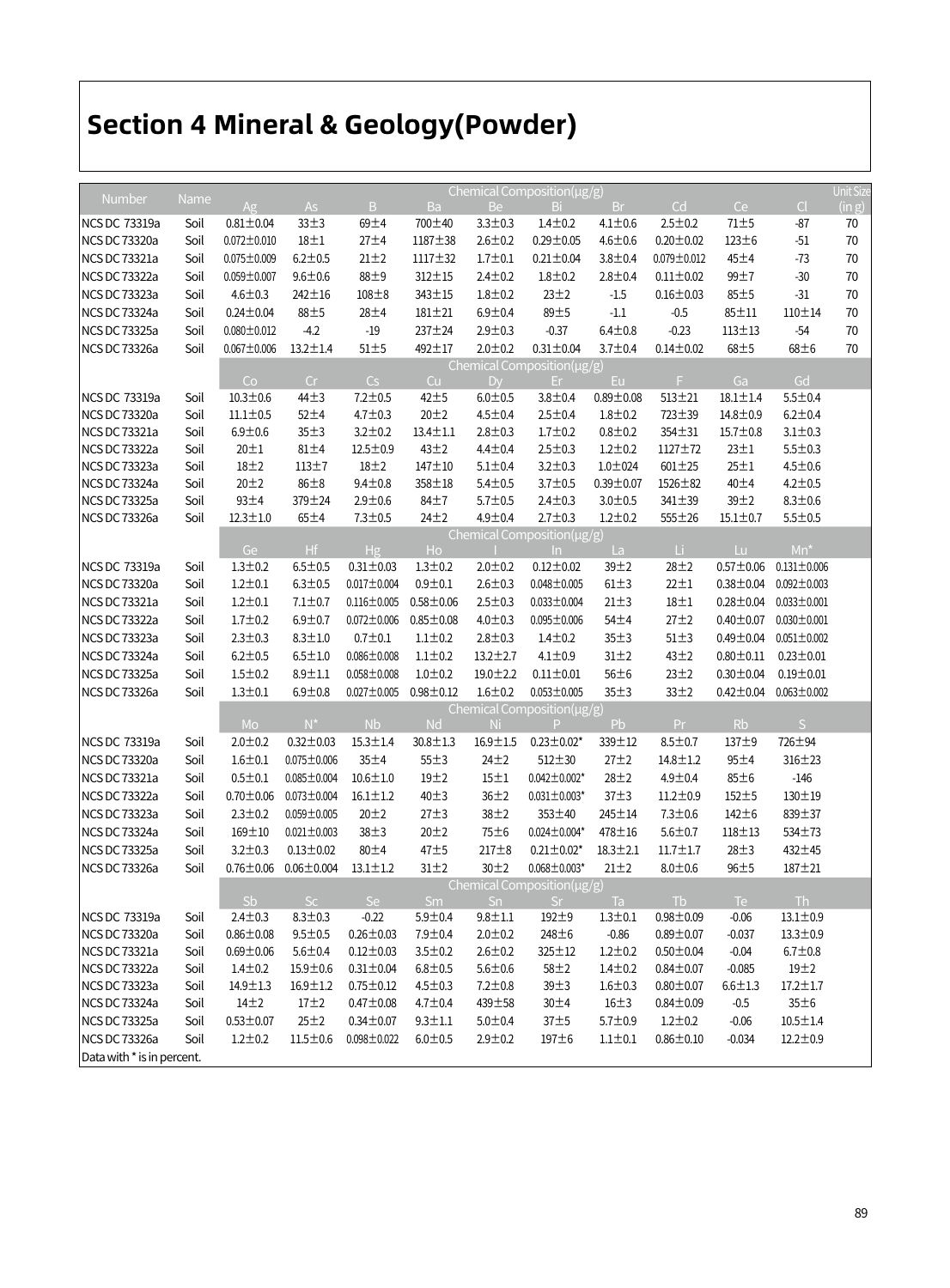|                                              |                           | $Ti*$                                             | TI.             |         | <b>Tm</b>                     | $\cup$             |      | $\vee$             | Chemical Composition(µg/g)<br>$\overline{\mathsf{W}}$ |      | Y.                | Yb              | Zn              |         | Zr                                                                  |                  |
|----------------------------------------------|---------------------------|---------------------------------------------------|-----------------|---------|-------------------------------|--------------------|------|--------------------|-------------------------------------------------------|------|-------------------|-----------------|-----------------|---------|---------------------------------------------------------------------|------------------|
| <b>NCS DC 73319a</b>                         | Soil                      | $0.326 \pm 0.009$                                 | $1.2 + 0.1$     |         | $0.61 \pm 0.06$               | $6.0 + 0.3$        |      | 61±4               | $3.5 \pm 0.5$                                         |      | 38±3              | $3.8 + 0.4$     | 475±30          |         | $218 + 10$                                                          |                  |
| NCS DC 73320a                                | Soil                      | $0.28 \pm 0.02$                                   | $0.63 \pm 0.06$ |         | $0.38 + 0.03$                 | $1.9 + 0.2$        |      | 65±5               | $1.9 + 0.3$                                           |      | 25±2              | $2.5 \pm 0.3$   | 58±3            |         | 219±13                                                              |                  |
| <b>NCS DC 73321a</b>                         | Soil                      | $0.228 \pm 0.010$                                 | $0.51 \pm 0.05$ |         | $0.28 + 0.03$                 | $1.2 + 0.2$        |      | 45±3               | $1.1 \pm 0.2$                                         |      | $16\pm2$          | $1.8 + 0.3$     | 39±3            |         | 247±15                                                              |                  |
| <b>NCS DC 73322a</b>                         | Soil                      | $0.46 \pm 0.02$                                   | $1.0 + 0.1$     |         | $0.4 + 0.1$                   | $3.0 + 0.3$        |      | $125 \pm 6$        | $2.9 + 0.3$                                           |      | 23±2              | $2.6 \pm 0.3$   | 92±3            |         | 234±5                                                               |                  |
|                                              |                           |                                                   |                 |         |                               |                    |      |                    |                                                       |      |                   |                 |                 |         |                                                                     |                  |
| NCS DC 73323a                                | Soil                      | $0.61 \pm 0.03$                                   | $1.1 + 0.1$     |         | $0.50 \pm 0.05$               | $4.0 + 0.4$        |      | 136±7              | $7.4 \pm 0.6$                                         |      | 29±2              | $3.2 + 0.3$     | 172±7           |         | 272±9                                                               |                  |
| NCS DC 73324a                                | Soil                      | $0.434 \pm 0.019$                                 | $3.6 + 0.4$     |         | $0.70 + 0.09$                 | $28 \pm 2$         |      | $108 + 5$          | $132 + 13$                                            |      | 33±4              | $5.2 \pm 0.6$   | 1529±79         |         | 156±5                                                               |                  |
| NCS DC 73325a                                | Soil                      | $2.06 \pm 0.10$                                   | $0.30 + 0.04$   |         | $0.33 \pm 0.06$               | $2.6 + 0.2$        |      | 240±11             | $2.3 + 0.4$                                           |      | 25±3              | $2.0 + 0.3$     | $187 + 13$      |         | 370±20                                                              |                  |
| <b>NCS DC 73326a</b>                         | Soil                      | $0.37 + 0.02$                                     | $0.57 \pm 0.05$ |         | $0.43 \pm 0.04$               | $2.3 + 0.3$        |      | 80±3               | $1.8 + 0.2$                                           |      | $26 \pm 1$        | $2.8 + 0.3$     | 66±3            |         | $241 \pm 6$                                                         |                  |
|                                              |                           | SiO <sub>2</sub>                                  | $Al_2O_3$       |         |                               |                    |      | CaO                | Chemical Composition(%)                               |      | Na <sub>2</sub> O | $K_2O$          | $H_2O+$         |         |                                                                     |                  |
| <b>NCS DC 73319a</b>                         | Soil                      | 56.60±0.46 12.92±0.21                             |                 |         | $TFe_2O_3$<br>$4.41 \pm 0.20$ | FeO<br>$-2.25$     |      | $2.78 \pm 0.11$    | MgO<br>$1.17 \pm 0.04$                                |      | $1.65 \pm 0.07$   | $2.85 \pm 0.08$ | $-4.3$          |         | Corg.<br>$-6.8$                                                     |                  |
| <b>NCS DC 73320a</b>                         | Soil                      | 65.97±0.55 11.70±0.17 4.22±0.14                   |                 |         |                               | $-0.78$            |      | $4.00 \pm 0.14$    | $1.40 \pm 0.03$                                       |      | $2.67 \pm 0.06$   | $3.03 \pm 0.08$ | $2.85 \pm 0.22$ |         | $0.71 \pm 0.05$                                                     |                  |
| NCS DC 73321a                                | Soil                      | 72.97±0.40 12.97±0.14 2.63±0.10                   |                 |         |                               | $-0.55$            |      | $0.84 \pm 0.03$    | $0.61 + 0.02$                                         |      | $2.54 \pm 0.07$   | $2.91 \pm 0.06$ | $2.66 \pm 0.17$ |         | $0.65 \pm 0.06$                                                     |                  |
| NCS DC 73322a                                | Soil                      | 63.33±0.47 16.93±0.18 6.92±0.15                   |                 |         |                               |                    |      |                    | $1.33 \pm 0.04$                                       |      |                   | $3.00 \pm 0.07$ | $6.39 \pm 0.36$ |         | $0.42 \pm 0.04$                                                     |                  |
| NCS DC 73323a                                | Soil                      | 61.52 $\pm$ 0.39 16.88 $\pm$ 0.15                 |                 |         | $9.8 + 0.21$                  | $-0.43$<br>$-0.19$ |      | $-0.13$<br>$-0.07$ | $0.70 + 0.02$                                         |      | $-0.1$<br>$-0.1$  | $2.14 \pm 0.06$ | $7.02 \pm 0.37$ |         | $-0.2$                                                              |                  |
|                                              |                           | 45.35±0.33 26.63±0.14 12.39±0.17                  |                 |         |                               |                    |      | $0.13 \pm 0.02$    |                                                       |      |                   |                 | 12.9±0.48       |         | $-0.2$                                                              |                  |
| <b>NCS DC 73324a</b>                         | Soil                      | 33.73±0.35 27.39±0.50 18.03±0.15                  |                 |         |                               | $-0.1$<br>$-1.46$  |      | $-0.2$             | $0.20 \pm 0.02$                                       |      | $-0.14$<br>$-0.1$ | $0.44 \pm 0.02$ |                 |         |                                                                     |                  |
| <b>NCS DC 73325a</b><br><b>NCS DC 73326a</b> | Soil<br>Soil              | 60.12 $\pm$ 0.30 11.81 $\pm$ 0.17 4.37 $\pm$ 0.14 |                 |         |                               | $1.23 \pm 0.09$    |      | 7.59±0.14          | $0.31 \pm 0.02$<br>$2.00 \pm 0.04$                    |      | $1.71 \pm 0.06$   | $2.30 \pm 0.05$ | $3.47 \pm 0.13$ |         | $0.35 \pm 0.02$ $13.61 \pm 0.63$ $1.18 \pm 0.08$<br>$0.50 \pm 0.05$ |                  |
|                                              |                           |                                                   |                 |         |                               |                    |      |                    | Chemical Composition(%)                               |      |                   |                 |                 |         |                                                                     |                  |
|                                              |                           | CO <sub>2</sub>                                   | TC.             |         | L.O.I.                        |                    |      |                    |                                                       |      |                   |                 |                 |         |                                                                     |                  |
| NCS DC 73319a                                | Soil                      |                                                   | 7.87±0.26       |         | 15.82±0.64                    |                    |      |                    |                                                       |      |                   |                 |                 |         |                                                                     |                  |
| <b>NCS DC 73320a</b>                         | Soil                      | $2.41 \pm 0.20$                                   | $1.37 \pm 0.03$ |         | 5.87±0.34                     |                    |      |                    |                                                       |      |                   |                 |                 |         |                                                                     |                  |
| NCS DC 73321a                                | Soil                      |                                                   | $0.69 \pm 0.05$ |         | $3.72 \pm 0.27$               |                    |      |                    |                                                       |      |                   |                 |                 |         |                                                                     |                  |
| <b>NCS DC 73322a</b>                         | Soil                      |                                                   | $0.46 \pm 0.03$ |         | $-6.97$                       |                    |      |                    |                                                       |      |                   |                 |                 |         |                                                                     |                  |
| NCS DC 73323a                                | Soil                      |                                                   | $-0.2$          |         | $7.22 \pm 0.25$               |                    |      |                    |                                                       |      |                   |                 |                 |         |                                                                     |                  |
| NCS DC 73324a                                | Soil                      |                                                   | $0.23 \pm 0.02$ |         | $-13.22$                      |                    |      |                    |                                                       |      |                   |                 |                 |         |                                                                     |                  |
| <b>NCS DC 73325a</b>                         | Soil                      |                                                   | $1.30 \pm 0.06$ |         | 15.36±0.92                    |                    |      |                    |                                                       |      |                   |                 |                 |         |                                                                     |                  |
| <b>NCS DC 73326a</b>                         | Soil                      | $5.34 \pm 0.21$                                   | $1.91 \pm 0.07$ |         | $8.98 \pm 0.32$               |                    |      |                    |                                                       |      |                   |                 |                 |         |                                                                     |                  |
| Data with * is in percent.                   |                           |                                                   |                 |         |                               |                    |      |                    |                                                       |      |                   |                 |                 |         |                                                                     |                  |
|                                              |                           |                                                   |                 |         |                               |                    |      |                    | Chemical Composition(µg/g)                            |      |                   |                 |                 |         |                                                                     | <b>Unit Size</b> |
| <b>Number</b>                                | Name                      |                                                   | Ag              | As      | B                             | Ba                 | Cu   | Li.                | P <sub>b</sub>                                        | Sr.  | Zn                | Cd              | Sb              | Ce.     | Zr                                                                  | (in g)           |
| NCSDC73327                                   | Synthetic Silicate        |                                                   | (0.034)         | 2.0     | 2.1                           | 24                 | 2.0  | 15                 | 2.5                                                   | 5.0  | 3.0               | 0.022           | 0.28            |         | 2.2                                                                 | 70               |
| NCSDC73328                                   | Synthetic Silicate        |                                                   | 0.064           | 5.0     | 5.1                           | 54                 | 5.0  | 18                 | 5.5                                                   | 8.0  | 6.0               | 0.052           | 0.58            | 2.0     | 5.2                                                                 | 70               |
| NCS DC 73329                                 | Synthetic Silicate        |                                                   | 0.11            | 10      | 10.0                          | 104                | 10.0 | 23                 | 10.5                                                  | 13   | 11.0              | 0.10            | 1.1             | 5.0     | 10.2                                                                | 70               |
| NCSDC73330                                   | Synthetic Silicate        |                                                   | 0.21            | 20      | 20                            | 204                | 20.0 | 33                 | 20.5                                                  | 23   | 21                | 0.20            | 2.1             | 10.0    | 20                                                                  | 70               |
| NCSDC73331                                   | <b>Synthetic Silicate</b> |                                                   | 0.51            | 50      | 50                            | 504                | 50   | 63                 | 50                                                    | 53   | 51                | 0.50            | 5.1             | 20      | 50                                                                  | 70               |
|                                              |                           |                                                   |                 |         |                               |                    |      |                    |                                                       |      |                   |                 |                 |         |                                                                     |                  |
|                                              |                           |                                                   | La              | Yb      | Y                             | Co                 | Cr   | Mo                 | <b>Nb</b>                                             | Ni.  | <b>Bi</b>         | Sn              | V               | W       | <b>Be</b>                                                           |                  |
| NCS DC 73327                                 | <b>Synthetic Silicate</b> |                                                   | 2.1             | 0.2     | 2.0                           | 2.6                | 2.3  | 0.21               | 2.3                                                   | 2.6  | 0.31              | 0.28            | 2.8             | 0.20    | 0.26                                                                |                  |
| NCS DC 73328                                 | Synthetic Silicate        |                                                   | 5.1             | 0.50    | 5.0                           | 5.6                | 5.3  | 0.51               | 5.3                                                   | 5.6  | 0.61              | 0.58            | 5.8             | 0.50    | 0.56                                                                |                  |
| NCS DC 73329                                 | Synthetic Silicate        |                                                   | 10              | $1.0\,$ | 10                            | 10.6               | 10.3 | $1.0\,$            | 10.3                                                  | 10.6 | $1.1\,$           | $1.1\,$         | 10.8            | $1.0\,$ | $1.1\,$                                                             |                  |
| <b>NCS DC 73330</b>                          | Synthetic Silicate        |                                                   | 20              | 2.0     | 20                            | 20.6               | 20.3 | 2.0                | 20.3                                                  | 20.6 | 2.1               | 2.1             | 20.8            | 2.0     | $2.1\,$                                                             |                  |
| <b>NCSDC73331</b>                            | Synthetic Silicate        |                                                   | 50              | 5.0     | 50                            | 50.6               | 50   | 5.0                | 50                                                    | 50.6 | 5.1               | 5.1             | 51              | 5.0     | 5.1                                                                 |                  |
|                                              |                           |                                                   |                 |         |                               |                    |      |                    |                                                       |      |                   |                 |                 |         |                                                                     |                  |
|                                              |                           |                                                   | Mn              | TI.     |                               |                    |      |                    |                                                       |      |                   |                 |                 |         |                                                                     |                  |
| NCSDC73327                                   | Synthetic Silicate        |                                                   | 27              | 24      |                               |                    |      |                    |                                                       |      |                   |                 |                 |         |                                                                     |                  |
| NCS DC 73328                                 | Synthetic Silicate        |                                                   | 57              | 54      |                               |                    |      |                    |                                                       |      |                   |                 |                 |         |                                                                     |                  |
| NCSDC73329                                   | Synthetic Silicate        |                                                   | 107             | 104     |                               |                    |      |                    |                                                       |      |                   |                 |                 |         |                                                                     |                  |
| <b>NCS DC 73330</b>                          | Synthetic Silicate        |                                                   | 207             | 204     |                               |                    |      |                    |                                                       |      |                   |                 |                 |         |                                                                     |                  |
| <b>NCSDC73331</b>                            | Synthetic Silicate        |                                                   | 507             | 504     |                               |                    |      |                    |                                                       |      |                   |                 |                 |         |                                                                     |                  |
|                                              |                           |                                                   |                 |         |                               |                    |      |                    |                                                       |      |                   |                 |                 |         |                                                                     |                  |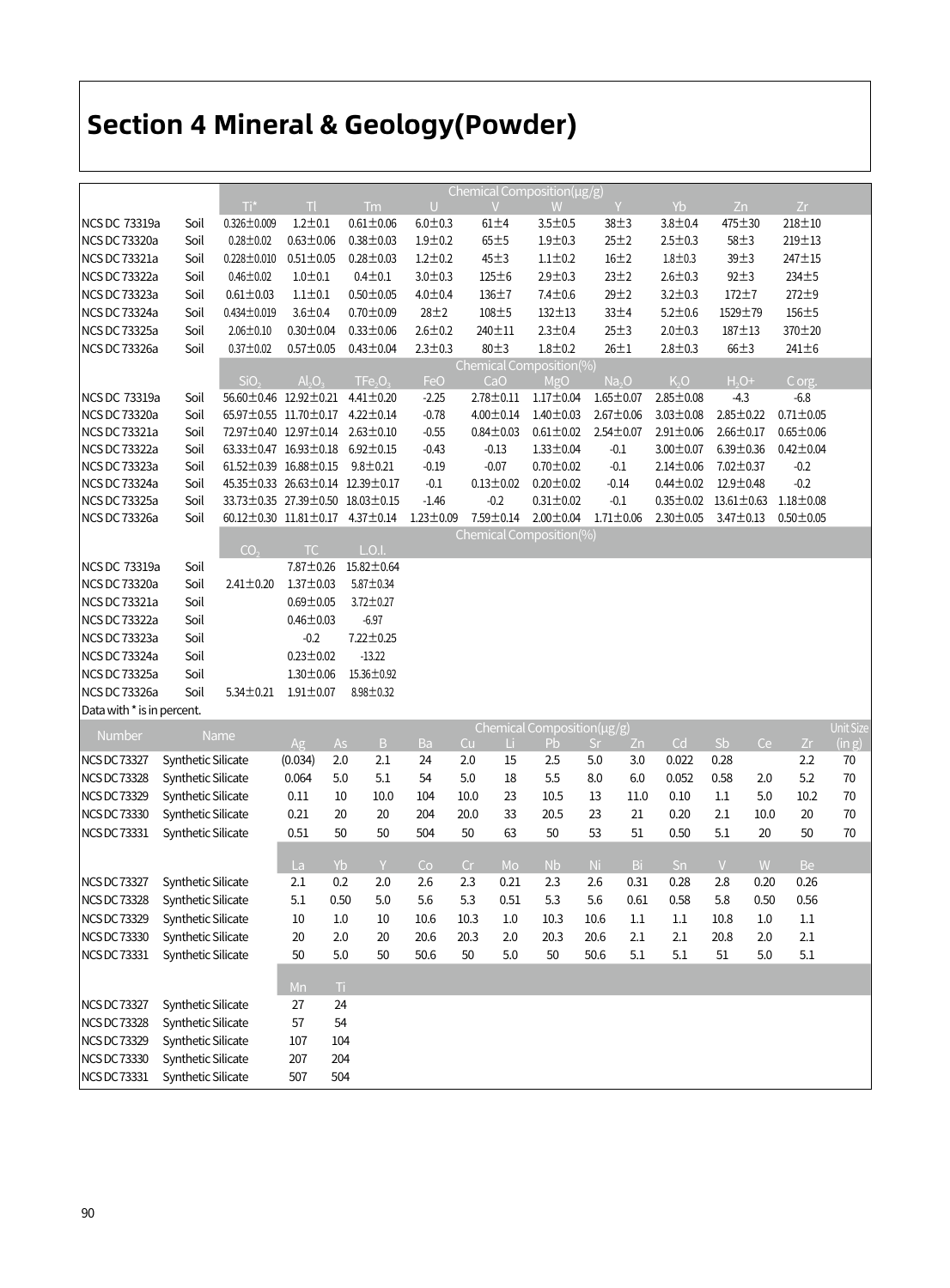|                    |                                 |                   |           |           |           |           |           | Chemical Composition( $\mu$ g/g) |                  |            |           |                |            |           | <b>Unit Size</b> |
|--------------------|---------------------------------|-------------------|-----------|-----------|-----------|-----------|-----------|----------------------------------|------------------|------------|-----------|----------------|------------|-----------|------------------|
| <b>Number</b>      | Name                            | Ag                | As        | B         | Ba        | Cu        | H.        | P <sub>b</sub>                   | <b>Sr</b>        | Zn         | Cd        | S <sub>b</sub> | Ce.        | Zr        | (in g)           |
| <b>NCS DC73332</b> | Synthetic Silicate              | 1.0               | 100       | 100       | 1000      | 100       | 113       | 100                              | 103              | 101        | 1.0       | 10             | 100        | 100       | 70               |
| <b>NCS DC73334</b> | <b>Synthetic Silicate</b>       | 5.0               | 500       | 500       | $0.500*$  | 500       | 513       | 500                              | 500              | 500        | 5.0       | 50             | 500        | 500       | 70               |
| <b>NCS DC73335</b> | Synthetic Silicate              | 10                |           | 1000      | $1.000*$  | 1000      | 1010      | 1000                             | 1000             | 1000       | 10        | 100            | 1000       | 1000      | 70               |
| <b>NCS DC73336</b> | Synthetic Silicate              | 20                |           |           |           | 2000      |           | 2000                             | 2000             | 2000       | 20        | 200            |            |           | 70               |
| NCS DC73337        | Synthetic Silicate              | 50                |           |           |           | $0.500*$  |           | $0.500*$                         | $0.500*$         | $0.500*$   | 50        | 500            |            |           | 70               |
|                    |                                 |                   |           |           |           |           |           |                                  |                  |            |           |                |            |           |                  |
|                    |                                 | La                | Yb        | Y         | <b>Bi</b> | Sn        | <b>Be</b> | Mo                               | W                | <b>Nb</b>  | Co        | Ni.            | Cr         | $\vee$    |                  |
| <b>NCS DC73332</b> | Synthetic Silicate              | 100               | 10        | 100       | 10        | 10        | 10        | 10                               | 10               | 100        | 101       | 101            | 100        | 101       |                  |
| <b>NCS DC73334</b> | Synthetic Silicate              | 500               | 50        | 500       | 50        | 50        | 50        | 50                               | 50               | 500        | 500       | 500            | 500        | 500       |                  |
| <b>NCS DC73335</b> | Synthetic Silicate              |                   | 100       |           | 100       | 100       | 100       | 100                              | 100              |            |           |                | 1000       | 1000      |                  |
|                    |                                 |                   |           |           |           |           |           |                                  |                  |            |           |                |            |           |                  |
|                    |                                 | Mn                | Ti.       |           |           |           |           |                                  |                  |            |           |                |            |           |                  |
| <b>NCS DC73332</b> | Synthetic Silicate              | 1000              | 1000      |           |           |           |           |                                  |                  |            |           |                |            |           |                  |
| <b>NCS DC73334</b> | Synthetic Silicate              | $0.500*$          | $0.500*$  |           |           |           |           |                                  |                  |            |           |                |            |           |                  |
| <b>NCS DC73335</b> | Synthetic Silicate              | $1.000*$          | $1.000*$  |           |           |           |           |                                  |                  |            |           |                |            |           |                  |
| <b>NCS DC73336</b> | Synthetic Silicate              |                   | $2.000*$  |           |           |           |           |                                  |                  |            |           |                |            |           |                  |
|                    | * Chemical Composition:Percent  |                   |           |           |           |           |           |                                  |                  |            |           |                |            |           |                  |
| <b>Number</b>      | Name                            |                   |           |           |           |           |           | Chemical Composition(µg/g)       |                  |            |           | Cd             |            |           | <b>Unit Size</b> |
| <b>NCS DC73338</b> | Synthetic Limestone             | Ag                | As<br>2.2 | B.<br>2.2 | Ba<br>24  | Cu<br>2.2 | Ga<br>2.8 | Πi<br>3.2                        | <b>Pb</b><br>2.4 | Sr.<br>170 | Zn<br>3.0 | (0.023)        | Sb<br>0.21 | Ce<br>2.8 | (in g)<br>70     |
| <b>NCS DC73339</b> | Synthetic Limestone             | (0.03)<br>0.060   | 5.2       | 5.2       | 54        | 5.2       | 5.8       | 6.2                              | 5.4              | 200        | 6.0       | 0.053          | 0.51       | 5.8       | 70               |
|                    |                                 |                   | 10.2      |           |           |           |           |                                  |                  |            |           |                |            | 11        | 70               |
| <b>NCS DC73340</b> | Synthetic Limestone             | 0.11              |           | 10        | 104       | 10.2      | 10.8      | 11.2                             | 10.4             | 250        | $11\,$    | 0.1            | $1.0\,$    |           |                  |
| <b>NCS DC73341</b> | Synthetic Limestone             | 0.21              | 20        | 20        | 204       | 20        | 20.8      | 21                               | 20.4             | 350        | 21        | 0.2            | 2.0        | 21        | 70               |
| NCS DC73343        | Synthetic Limestone             | 1.0               | 100       | 100       | 1000      | 100       | 101       | 101                              | 100              | 1150       | 101       | $\mathbf{1}$   | 10         | 101       | 70               |
| NCS DC73344        | Synthetic Limestone             | 2.0               | 200       | 200       | $0.200*$  | 200       | 200       | 200                              | 200              | $0.215*$   | 200       | $\overline{2}$ | 20         | 200       | 70               |
| <b>NCS DC73345</b> | Synthetic Limestone             | 5.0               | 500       | 500       | $0.500*$  | 500       |           | 500                              | 500              | $0.515*$   | 500       | 5              | 50         | 500       | 70               |
| NCS DC73346        | Synthetic Limestone             | 10                |           |           |           | 1000      |           |                                  | 1000             |            | 1000      | 10             | 100        |           | 70               |
|                    |                                 | Zr                | Ti.       | Mn        |           |           |           |                                  |                  |            |           |                |            |           |                  |
| <b>NCS DC73338</b> | Synthetic Limestone             | 4.0               | 31        | 37        |           |           |           |                                  |                  |            |           |                |            |           |                  |
| <b>NCS DC73339</b> | Synthetic Limestone             | 7.0               | 61        | 67        |           |           |           |                                  |                  |            |           |                |            |           |                  |
| <b>NCS DC73340</b> | Synthetic Limestone             | $12 \overline{ }$ | 111       | 117       |           |           |           |                                  |                  |            |           |                |            |           |                  |
| <b>NCS DC73341</b> | Synthetic Limestone             | 22                | 210       | 217       |           |           |           |                                  |                  |            |           |                |            |           |                  |
| <b>NCS DC73343</b> | Synthetic Limestone             | 102               | 1010      | 1020      |           |           |           |                                  |                  |            |           |                |            |           |                  |
| NCS DC73344        | Synthetic Limestone             | 202               | 2010      | 2020      |           |           |           |                                  |                  |            |           |                |            |           |                  |
|                    |                                 |                   |           |           |           |           |           |                                  |                  |            |           |                |            |           |                  |
| NCS DC73345        | Synthetic Limestone             | 500               | $0.500*$  | $0.500*$  |           |           |           |                                  |                  |            |           |                |            |           |                  |
| NCS DC73346        | Synthetic Limestone             |                   |           | $1.000*$  |           |           |           |                                  |                  |            |           |                |            |           |                  |
|                    | * Chemical Composition: Percent |                   |           |           |           |           |           |                                  |                  |            |           |                |            |           |                  |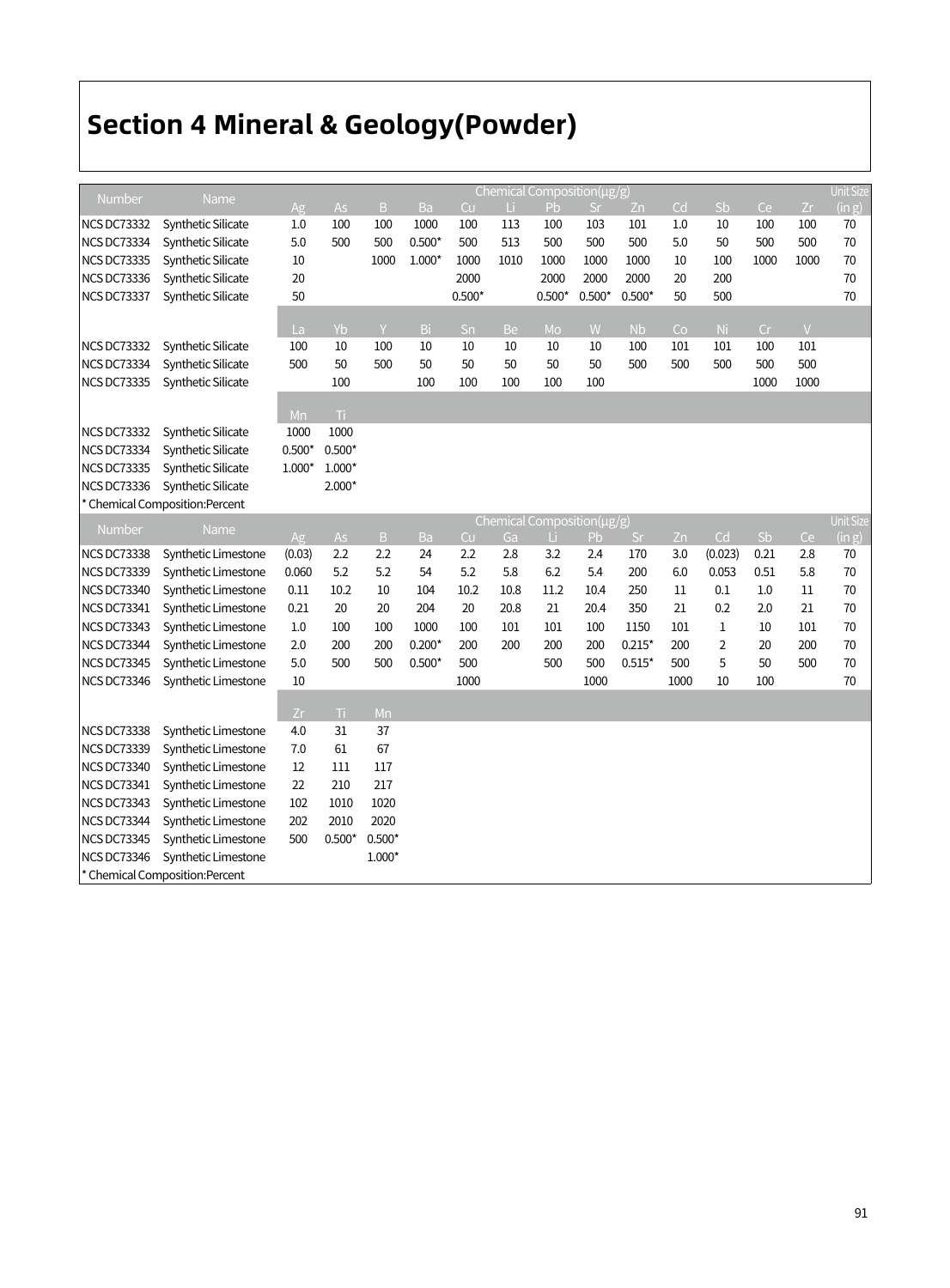| <b>Number</b>       | Name           | $Ag(10^{-9})$       | Al $(10^{-2})$      |      | $As(10^{-6})$ | $B(10^{-6})$           |       | $Ba(10^{-6})$                             | Chemical Composition<br>$Be(10^{-9})$ | $Bi(10^{9})$        | $Br(10^{-6})$                                                | $Ca(10^{-2})$      | $Cd(10^{-9})$          | <b>Unit Size</b><br>(in g) |
|---------------------|----------------|---------------------|---------------------|------|---------------|------------------------|-------|-------------------------------------------|---------------------------------------|---------------------|--------------------------------------------------------------|--------------------|------------------------|----------------------------|
| NCS DC 73347a       | Human hair     | (50)                | (2)                 |      | (0.28)        | 2.9                    |       | 11.4                                      | 110                                   | 21                  | (1.1)                                                        | 0.145              | 0.07                   | 6                          |
|                     |                |                     |                     |      |               |                        |       |                                           |                                       |                     |                                                              |                    |                        |                            |
|                     |                | $Ce(10^{-6})$       | $Cl(10^{-2})$       |      | $Co(10^{-6})$ | $Cr(10^{-6})$          |       | $Cs(10^{-6})$                             | $Cu(10^{-6})$                         | $Dv(10^{-9})$       | $Er(10^9)$                                                   | $Eu(10^{-9})$      | $F(10^{-6})$           |                            |
| NCS DC 73347a       | Human hair     | (0.35)              | (0.018)             |      | 0.045         | 0.41                   |       | (0.003)                                   | 14.3                                  | 20                  | 14                                                           | 3.7                | (11)                   |                            |
|                     |                |                     |                     |      |               |                        |       |                                           |                                       |                     |                                                              |                    |                        |                            |
| NCS DC 73347a       | Human hair     | $Fe(10^{-6})$<br>36 | $Gd(10^{-9})$<br>20 |      | $Ge(10^{-9})$ | $Hf(10^{-6})$<br>(0.6) |       | $Hg(10^{-9})$<br>670                      | $Ho(10^{9})$<br>4.6                   | $1(10^{-6})$<br>0.8 | $K(10^{-2})$<br>(0.002)                                      | $La(10-6)$<br>0.16 | $Li(10^{-6})$<br>(1.6) |                            |
|                     |                |                     |                     |      |               |                        |       |                                           |                                       |                     |                                                              |                    |                        |                            |
|                     |                | Lu $(10^{9})$       | $Mg(10^{-2})$       |      | $Mn(10^{6})$  | $Mo(10^{6})$           |       | $N(10^{-2})$                              | $Na(10^{2})$                          | $N d(10^{-6})$      | $Ni(10^{6})$                                                 | $P(10^{-2})$       | $Pb(10^{-6})$          |                            |
| NCS DC 73347a       | Human hair     | (2.8)               | (0.014)             |      | 2             | 0.17                   |       | 13.9                                      | 0.0089                                | 0.093               | 0.43                                                         | 0.014              | 5.7                    |                            |
|                     |                |                     |                     |      |               |                        |       |                                           |                                       |                     |                                                              |                    |                        |                            |
|                     |                | $Pr(10^9)$          | $Rb(10^{-6})$       |      | $S(10^{-2})$  | $Sb(10^{-6})$          |       | $Sc(10^{6})$                              | $Se(10^{-6})$                         | $Si(10^{-2})$       | $\overline{\mathsf{S}}\mathsf{m}(\overline{10^{\text{-9}}})$ | $Sn(10^{-6})$      | $Sr(10^{-6})$          |                            |
| NCS DC 73347a       | Human hair     | 25                  | (0.06)              |      | 4.19          | (0.065)                |       | (0.018)                                   | 0.58                                  | (0.06)              | 19                                                           | (0.2)              | 7.7                    |                            |
|                     |                | $Tb(10^{-9})$       | $Th(10^{-6})$       |      | $T1(10^{-6})$ | $Ti(10^{-9})$          |       | $\overline{\mathrm{Im} (10^{\text{-}9})}$ | $U(10^{5})$                           | $V(10^{-6})$        | $Y(10^{-6})$                                                 | $Yb(10^{-9})$      | $Zn(10^{-6})$          |                            |
| NCS DC 73347a       | Human hair     | 3.3                 | 0.064               |      | (3.3)         | 7.7                    |       | 21                                        | 99                                    | 0.5                 | 11.2                                                         | 15                 | 137                    |                            |
|                     |                |                     |                     |      |               |                        |       |                                           |                                       |                     |                                                              |                    |                        |                            |
|                     |                | Ash(%               |                     |      |               |                        |       |                                           |                                       |                     |                                                              |                    |                        |                            |
| NCS DC 73347a       | Human hair     | (5.5)               |                     |      |               |                        |       |                                           |                                       |                     |                                                              |                    |                        |                            |
| Number              | Name           |                     | Pt.                 | Pd   | Ir.           | OS                     | Au    | Rh                                        | Chemical Composition(µg/kg)           |                     |                                                              |                    |                        | <b>Unit Size</b>           |
| NCSDC 73352         | Platinum Group |                     | 0.26                | 0.26 | (0.04)        | (0.05)                 | 0.90  |                                           |                                       |                     |                                                              |                    |                        | (in g)<br>500              |
| <b>NCS DC 73353</b> | Platinum Group |                     | 1.6                 | 2.3  | (0.05)        | (0.05)                 | 10    |                                           |                                       |                     |                                                              |                    |                        | 500                        |
| NCSDC73354          | Platinum Group |                     | 6.4                 | 4.6  | 4.3           | 9.6                    | 1.1   | 1.3                                       |                                       |                     |                                                              |                    |                        | 500                        |
| NCSDC73355          | Platinum Group |                     | 58                  | 60   | 4.7           | 2.4                    | 4.3   | 4.3                                       |                                       |                     |                                                              |                    |                        | 500                        |
| <b>NCS DC 73356</b> | Platinum Group |                     | 20                  | 11.3 | 136           | 353                    |       | 10                                        |                                       |                     |                                                              |                    |                        | 500                        |
| NCSDC73357          | Platinum Group |                     | 440                 | 568  | 28            | 15.6                   | (45)  | 22                                        |                                       |                     |                                                              |                    |                        | 500                        |
| <b>NCS DC 73358</b> | Platinum Group |                     | 14.7                | 15.2 | 1.2           | 0.64                   | (1.8) | 1.1                                       |                                       |                     |                                                              |                    |                        | 500                        |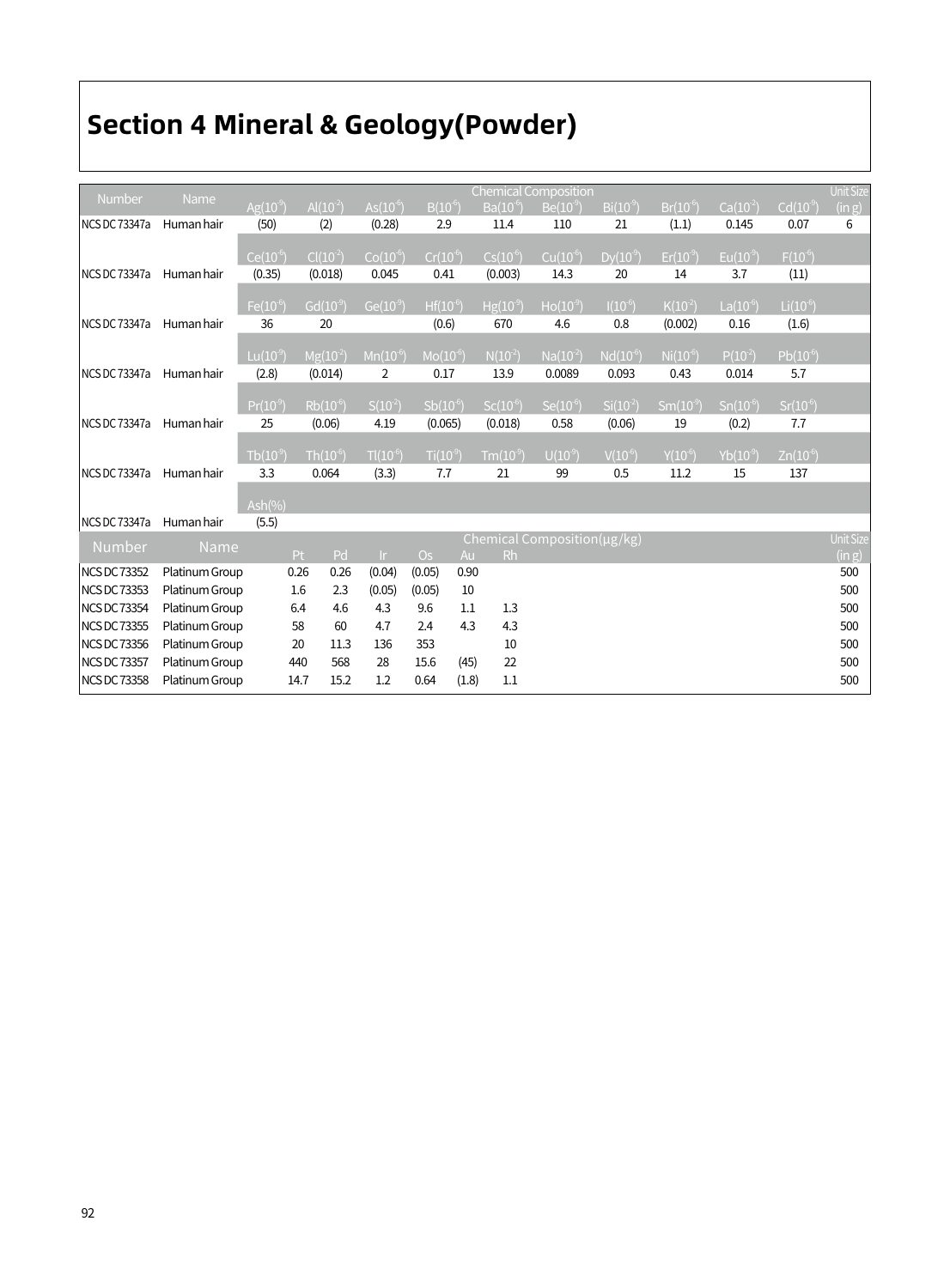|                                            |                        |                  |                             |               |            |                |                         | <b>Chemical Composition (Percent)</b>                    |                           |            |                 |                   |                  |              | <b>Unit Size</b>           |
|--------------------------------------------|------------------------|------------------|-----------------------------|---------------|------------|----------------|-------------------------|----------------------------------------------------------|---------------------------|------------|-----------------|-------------------|------------------|--------------|----------------------------|
| <b>Number</b>                              | Name                   | SiO <sub>2</sub> | $\mathsf{Al}_2\mathsf{O}_3$ | $TFe_2O_3$    | FeO        | <b>MgO</b>     | CaO                     | Na <sub>2</sub> O                                        | $K_2O$                    | $H2O+$     | CO <sub>2</sub> | LOI               |                  |              | (in g)                     |
| <b>NCS DC 73375</b>                        | Limestone              | 6.65             | 0.68                        | 0.21          | (0.06)     | 0.71           | 51.1                    | (0.03)                                                   | 0.15                      | (0.4)      | 39.8            | 40.2              |                  |              | 70                         |
| <b>NCS DC 73376</b>                        | Gramite                | 66.3             | 16.3                        | 3.12          | 1.6        | 1.63           | 2.66                    | 5.3                                                      | 2.60                      | (1.0)      | 0.35            | 1.28              |                  |              | 70                         |
| <b>NCS DC 73377</b>                        | Plagioclase Bornblende | 49.6             | 13.8                        | 14.8          | 10.8       | 7.2            | 9.6                     | 2.07                                                     | 0.48                      | (1.7)      | (0.16)          | 1.06              |                  |              | 70                         |
|                                            |                        | Ag               | As                          | B             | Ba         | <b>Be</b>      | Bi.                     | Chemical Composition( $\mu$ g/g)<br>Cd                   | Ce                        | Cl         | Co              | Cr                | Cs               |              |                            |
| <b>NCS DC 73375</b>                        | Limestone              | (0.024)          | 0.67                        | (6)           | 8.6        | 0.13           | 0.032                   | (0.018)                                                  | 4.6                       | (30)       | (0.7)           | (3.3)             | (0.12)           |              |                            |
| <b>NCS DC 73376</b>                        | Gramite                | 0.027            | 0.25                        | 15            | 1140       | 1.7            | 0.094                   | (0.06)                                                   | 48                        | (127)      | 7.5             | 23                | 2.6              |              |                            |
| <b>NCS DC 73377</b>                        | Plagioclase Bornblende | (0.05)           | 25                          | 12            | 62         | 0.34           | (0.06)                  | 0.14                                                     | 7.8                       | (120)      | 52              | 137               | 1.9              |              |                            |
|                                            |                        |                  |                             |               |            |                |                         |                                                          |                           |            |                 |                   |                  |              |                            |
|                                            |                        | <b>Cu</b>        | Dy                          | Er            | Eu         | $\mathbb{R}^+$ | Ga                      | Gd                                                       | Ge                        | Hf         | Hg              | Hc                | $\ln$            |              |                            |
| <b>NCS DC 73375</b>                        | Limestone              | (2.2)            | 0.28                        | 0.15          | 0.082      | 240            | (0.8)                   | 0.36                                                     | 0.13                      | 0.21       | 0.005           | (0.04)            | (0.03)           |              |                            |
| <b>NCS DC 73376</b>                        | Gramite                | (2.6)            | 1.5                         | 0.76          | 0.10       | 660            | 18                      | 2.4                                                      | 0.93                      | 3.3        | 0.004           | 0.27              |                  |              |                            |
| <b>NCS DC 73377</b>                        | Plagioclase Bornblende | 84               | 3.5                         | 2.3           | 0.92       | 206            | 17.3                    | 2.7                                                      | 1.46                      | 1.5        | 0.0032          | 0.84              |                  |              |                            |
|                                            |                        |                  |                             |               |            |                |                         |                                                          |                           |            |                 |                   |                  |              |                            |
|                                            | Limestone              | La               | Li.<br>4.5                  | Lu.           | Mn         | Mo             | <b>Nb</b>               | <b>Nd</b>                                                | Ni.                       | P          | Pb              | Pr.               | <b>Rb</b><br>4.0 |              |                            |
| <b>NCS DC 73375</b><br><b>NCS DC 73376</b> | Gramite                | 2.3<br>25        | 24                          | 0.023<br>0.11 | 30<br>430  | 0.18<br>(0.3)  | (0.8)<br>$\overline{4}$ | 1.95<br>21                                               | (4)<br>12.2               | 57<br>570  | (5)<br>7.7      | 0.60<br>5.7       | 57               |              |                            |
| <b>NCS DC 73377</b>                        | Plagioclase Bornblende | 2.9              | 11                          | 0.38          | 1600       | 0.16           | 2.7                     | 6.4                                                      | 119                       | 375        | (9)             | 1.25              | 30               |              |                            |
|                                            |                        |                  |                             |               |            |                |                         |                                                          |                           |            |                 |                   |                  |              |                            |
|                                            |                        | S                | Sb                          | <b>Sc</b>     | Se         | Sm             | Sn                      | Sr                                                       | Ta                        | <b>Tb</b>  | Th.             | -Ti               | $\mathbf{T}$     |              |                            |
| <b>NCS DC 73375</b>                        | Limestone              | 35               | 0.068                       | (0.7)         | 0.021      | 0.40           | (0.5)                   | 110                                                      | (0.05)                    | 0.054      | 0.86            | 233               | (0.033)          |              |                            |
| <b>NCS DC 73376</b>                        | Gramite                | (50)             | 0.063                       | 5.0           | 0.019      | 3.3            | 0.8                     | 690                                                      | (0.33)                    | 0.29       | 1.9             | 1780              | (0.20)           |              |                            |
| <b>NCS DC 73377</b>                        | Plagioclase Bornblende | (70)             | (0.7)                       | 43            | 0.083      | 2.1            | (0.8)                   | 142                                                      | (0.14)                    | 0.57       | (0.34)          | 5530              | (0.11)           |              |                            |
|                                            |                        |                  |                             |               |            |                |                         |                                                          |                           |            |                 |                   |                  |              |                            |
|                                            |                        | <b>Tm</b>        | $\cup$                      | $\vee$        | W          | Y              | Yb                      | Zn                                                       | <b>Zr</b>                 |            |                 |                   |                  |              |                            |
| <b>NCS DC 73375</b>                        | Limestone              | 0.022            | 0.23                        | 5.2           | 0.13       | (1.8)          | 0.15                    | (7)                                                      | (11)                      |            |                 |                   |                  |              |                            |
| <b>NCS DC 73376</b>                        | Gramite                | 0.11             | (0.4)                       | 45            | 0.42       | 7.4            | 0.69                    | 46                                                       | (90)                      |            |                 |                   |                  |              |                            |
| <b>NCS DC 73377</b>                        | Plagioclase Bornblende | 0.36             | (0.14)                      | 300           | 0.34       | 20             | 2.4                     | 100                                                      | 57                        |            |                 |                   |                  |              |                            |
| <b>Number</b>                              | Name                   |                  |                             |               |            |                |                         | <b>Chemical Composition</b>                              |                           |            |                 |                   |                  |              | <b>Unit Size</b>           |
|                                            |                        | $Pt(10^9)$       | $Pt(10^6)$                  | $Pd(10^{9})$  | $Pd(10^6)$ | $Os(10^9)$     | Ru(10 <sup>9</sup> )    | $Ir(10-9)$                                               | $Rh(10^{9})$ $Au(10^{9})$ |            |                 |                   |                  |              | (in g)                     |
| <b>NCS DC 73397</b>                        | Platinum group         | 0.66             |                             | 0.66          |            | 0.25           | 0.66                    | 0.16                                                     | 0.066                     | 2.3        |                 |                   |                  |              | 1000                       |
| <b>NCS DC 73398</b>                        | Platinum group         |                  | 1.9                         |               | 0.57       | 43             | 74                      | 28                                                       | 7.3                       |            |                 |                   |                  |              | 1000                       |
| <b>NCS DC 73399</b>                        | Platinum group         |                  | 5.7                         |               | 1.67       | $\overline{2}$ | $\overline{2}$          | 2.1                                                      | 1.5                       |            |                 |                   |                  |              | 1000                       |
| <b>Number</b>                              | <b>Name</b>            | Cu               | Pb                          | Zn            | Fe         | S              | Mn                      | <b>Chemical Composition(Percent)</b><br>SiO <sub>2</sub> | $Al_2O_3$                 | <b>MgO</b> | CaO             | Na <sub>2</sub> O | K <sub>2</sub> O | $Ag^{\star}$ | <b>Unit Size</b><br>(in g) |
| <b>NCS DC 73510</b>                        | Ore                    | 0.096            | 5.13                        | 13.9          | 19.6       | 29.0           | 0.066                   | 14.1                                                     | (2.5)                     | 0.59       | 6.5             | (0.03)            | 0.78             | 148          | 50                         |
|                                            |                        |                  |                             |               |            |                |                         |                                                          |                           |            |                 |                   |                  |              |                            |
|                                            |                        | $Ca*$            | Od*                         |               |            |                |                         |                                                          |                           |            |                 |                   |                  |              |                            |
| NCS DC 73510 Ore                           |                        | 62               | 400                         |               |            |                |                         |                                                          |                           |            |                 |                   |                  |              |                            |
| *Chemical Composition(10 <sup>-6</sup> )   |                        |                  |                             |               |            |                |                         |                                                          |                           |            |                 |                   |                  |              |                            |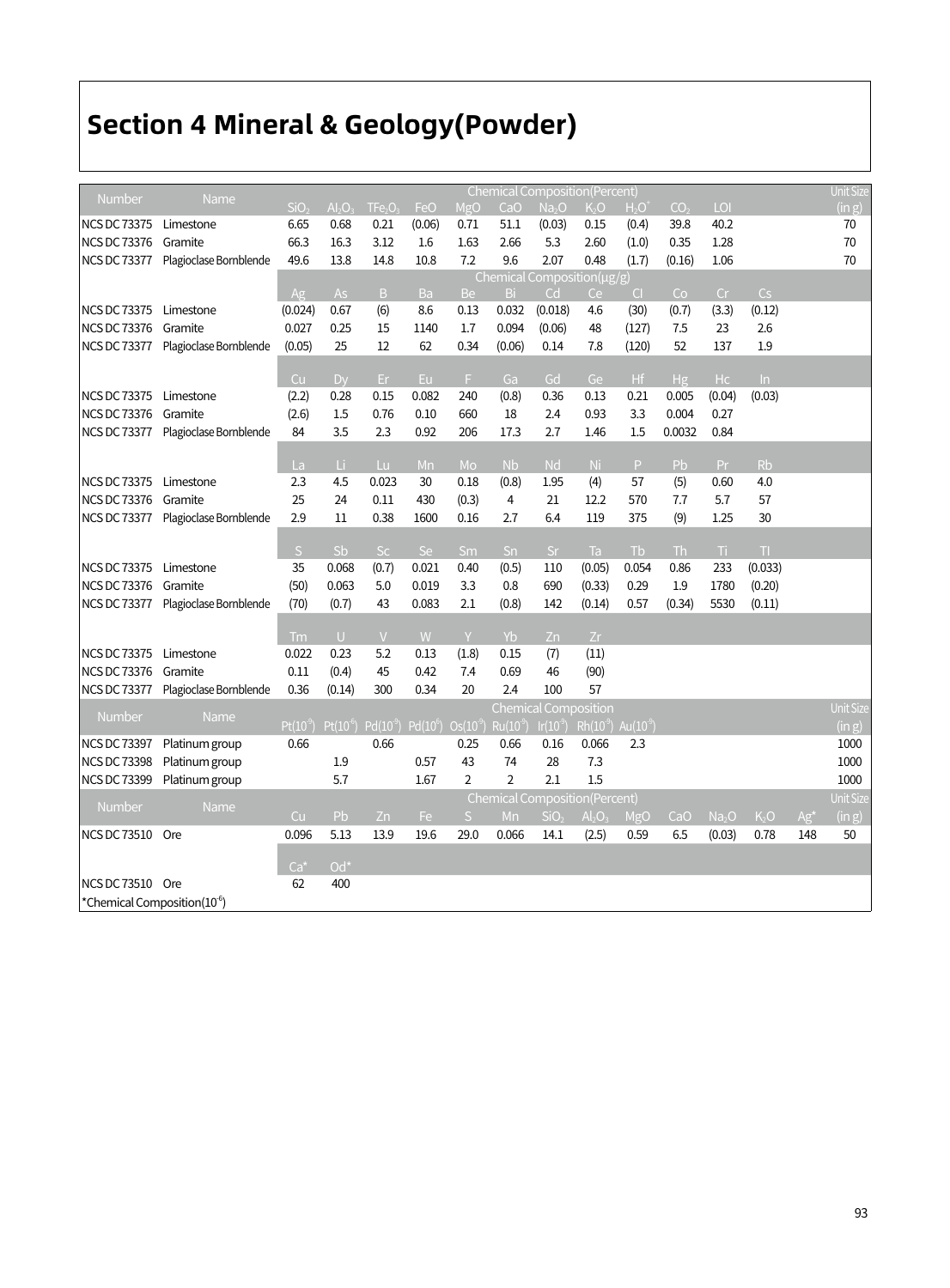|                          |                                                                      |               |              |                          |                                             |                  | Chemical Composition(mg/g)  |                             |               |                  |                      |                                    | <b>Unit Size</b> |
|--------------------------|----------------------------------------------------------------------|---------------|--------------|--------------------------|---------------------------------------------|------------------|-----------------------------|-----------------------------|---------------|------------------|----------------------|------------------------------------|------------------|
| <b>Number</b>            | Name                                                                 | Ni(%)         | Co           | S(%)                     | Ag                                          | <b>As</b>        | C <sub>d</sub>              | Cr                          | Cu            | Mn               | P.                   | Pb                                 | (in g)           |
| NCSDC73514               | Nickel Ore                                                           | 0.11          | 49           | 0.74                     | 0.56                                        | 5.3              | 0.28                        | 790                         | 330           | 960              | 728                  | 21                                 | 50               |
| NCSDC73515               | Nickel Ore                                                           | 0.33          | 104          | 1.53                     | 0.75                                        | 5.1              | 0.34                        | $0.13*$                     | 681           | $0.11*$          | 485                  | 25                                 | 50               |
| NCSDC73516               | Nickel Ore                                                           | 1.02          | 262          | 3.78                     | 1.1                                         | 5.4              | 0.44                        | $0.12*$                     | $0.16*$       | $0.11*$          | 829                  | 25                                 | 50               |
| <b>NCS DC 73517</b>      | Nickel Ore                                                           | 5.93          | $0.13*$      | 18.14                    | 9.3                                         | 25               | 2.5                         | (720)                       | $1.52*$       | 614              | 266                  | 77                                 | 50               |
| <b>NCS DC 73518</b>      | Nickel Ore                                                           | 9.01          | $0.20*$      | 27.83                    | 15.2                                        | 37               | 4                           | (457)                       | $2.47*$       | 295              | (130)                | 116                                | 50               |
|                          |                                                                      |               |              |                          |                                             |                  |                             |                             |               |                  |                      |                                    |                  |
|                          |                                                                      | Sc.           | Ti.          | $\vee$                   | Zn                                          | $SiO2(\%)$       | $Al_2O_2(%)$                | $Fe_2O_3(\%)$               | MgO(%)        | CaO(%)           | Na <sub>2</sub> O(%) | K, O(%)                            | $H_2O(%)$        |
| NCSDC73514               | Nickel Ore                                                           | 15.6          | $0.42*$      | 102                      | 79                                          | 54.89            | 12.21                       | 8.58                        | 9.67          | 4.6              | 2.16                 | 1.51                               | 3.37             |
| <b>NCS DC 73515</b>      | Nickel Ore                                                           | 15.8          | $0.32*$      | 93                       | 77                                          | 52.29            | 9.09                        | 10.71                       | 14.56         | 4.02             | 1.59                 | 1                                  | 3.78             |
| NCSDC73516               | Nickel Ore                                                           | 17.6          | $0.41*$      | 112                      | 77                                          | 46.85            | 8.65                        | 14.69                       | 14.45         | 4.7              | 1.55                 | 0.9                                | 3.21             |
| NCSDC73517               | Nickel Ore                                                           | 9.1           | $0.14*$      | 61                       | 102                                         | 27.4             | 4.06                        | 34.71                       | 9.88          | 2.55             | 0.69                 | 0.34                               | 2.4              |
| NCSDC73518               | Nickel Ore                                                           | 2.5           | 422          | (30)                     | 134                                         | 14.13            | 1.04                        | 48.37                       | 6.3           | 1.16             | 0.22                 | 0.06                               | 1.65             |
|                          | Note: Date in () is for reference only. value with* means in percent |               |              |                          |                                             |                  |                             |                             |               |                  |                      |                                    |                  |
| <b>Number</b>            | Name                                                                 |               |              |                          |                                             |                  | <b>Chemical Composition</b> |                             |               |                  |                      |                                    | <b>Unit Size</b> |
|                          |                                                                      | $Mo(\% )$     | S(%)         | $\overline{Ag(\mu g/g)}$ | $As( \mu g/g)$                              | $Bi( \mu g / g)$ |                             | $Cd(\mu g/g)$ $Co(\mu g/g)$ | $Cr(\mu g/g)$ | $Cu( \mu g / g)$ | $\sqrt{Ge(\mu g/g)}$ | $Mn(\%)$                           | (in g)           |
| NCSDC73519               | Molybdenum Ore<br>Molybdenum Ore                                     | 0.066         | 0.38<br>0.44 | (0.11)<br>0.10           | 5.2<br>4.8                                  | 6.9<br>7.4       | 0.50                        | 13.3<br>12.9                | 23<br>23      | 46<br>46         | 6.2<br>6.0           | 0.92                               | 50               |
| NCSDC73520<br>NCSDC73521 |                                                                      | 0.15<br>0.54  | 0.68         | 0.13                     | 4.7                                         | 8.2              | 0.52<br>0.52                | 13.2                        | 23            | 48               | 6.2                  | 0.91<br>0.91                       | 50<br>50         |
|                          | Molybdenum Ore                                                       | 50.08         | 33.72        |                          |                                             | 86               | 0.20                        | 10.2                        | 30            | 266              |                      | 0.15                               | 50               |
| NCSDC73522               | Molybdenum Ore                                                       |               |              | (2.1)                    | (2.2)                                       |                  |                             |                             |               |                  | (0.67)               |                                    |                  |
|                          |                                                                      | $Ni(\mu g/g)$ | $P(\mu g/g)$ | $Pb(\mu g/g)$            | $Re(\mu g/g)$ Sb $(\mu g/g)$ Sn $(\mu g/g)$ |                  |                             | $W(\mu g/g)$                | $Zn(\mu g/g)$ | $SiO2(\%)$       | $Al_2O_3(%)$         | Fe <sub>2</sub> O <sub>3</sub> (%) | MgO(%)           |
| NCSDC73519               | Molybdenum Ore                                                       | 54            | 1160         | 9.1                      | (0.07)                                      | 0.58             | 4.7                         | 489                         | 357           | 57.23            | 5.20                 | 10.05                              | 4.29             |
| <b>NCS DC 73520</b>      | Molybdenum Ore                                                       | 52            | 1231         | 10.5                     | 0.12                                        | 0.60             | 4.5                         | 518                         | 365           | 57.47            | 5.20                 | 9.89                               | 4.37             |
| NCSDC73521               | Molybdenum Ore                                                       | 52            | 1210         | 13.7                     | 0.31                                        | 0.73             | 4.7                         | 557                         | 360           | 56.87            | 5.12                 | 9.88                               | 4.35             |
| <b>NCS DC 73522</b>      | Molybdenum Ore                                                       | (20)          | (130)        | 316                      | 23                                          | 13.2             | (11.9)                      | 732                         | 68            | 7.58             | (1.16)               | 1.23                               | 1.96             |
|                          |                                                                      |               |              |                          | Total oil and                               |                  |                             |                             |               |                  |                      |                                    |                  |
|                          |                                                                      | CaO(%)        | $Na_2O(%)$   | $K_2O(%)$                | water $(\% )$                               |                  |                             |                             |               |                  |                      |                                    |                  |
| NCSDC73519               | Molybdenum Ore                                                       | 18.37         | 0.90         | 0.66                     |                                             |                  |                             |                             |               |                  |                      |                                    |                  |
| NCSDC73520               | Molybdenum Ore                                                       | 18.13         | 0.91         | 0.66                     |                                             |                  |                             |                             |               |                  |                      |                                    |                  |
| NCS DC 73521             | Molybdenum Ore                                                       | 18.09         | 0.90         | 0.66                     |                                             |                  |                             |                             |               |                  |                      |                                    |                  |
| NCS DC 73522             | Molybdenum Ore                                                       | 1.95          | (0.21)       | (0.06)                   | 0.85                                        |                  |                             |                             |               |                  |                      |                                    |                  |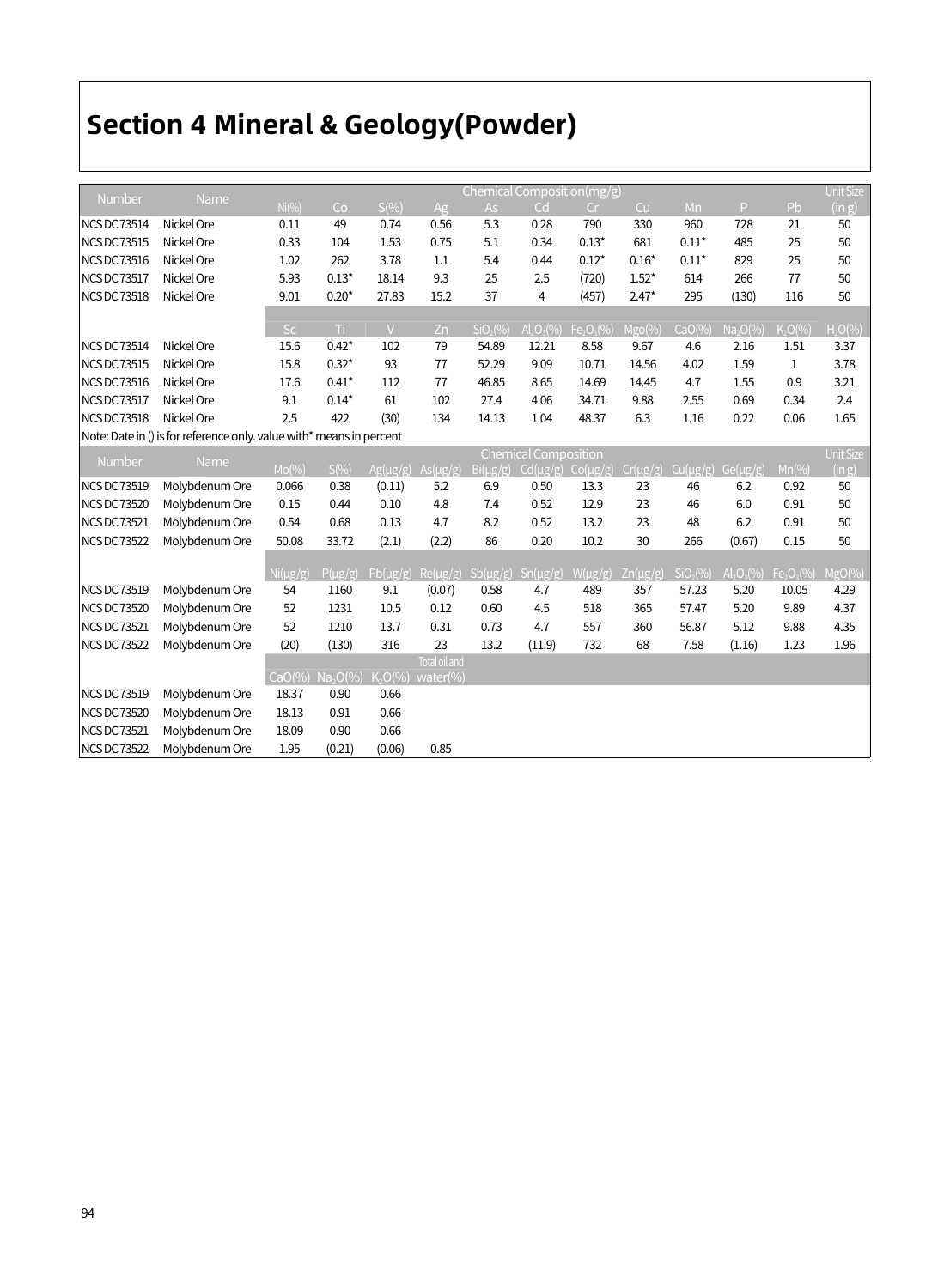| <b>Number</b>           | <b>Name</b>       |               |                  |                |            |                                 |           | <b>Chemical Composition (Percent)</b> |                  |           |                 |                  |                   | Unit Size        |
|-------------------------|-------------------|---------------|------------------|----------------|------------|---------------------------------|-----------|---------------------------------------|------------------|-----------|-----------------|------------------|-------------------|------------------|
|                         |                   | $\mathsf{Al}$ | Ca               | Fe i           | K          | Mg                              | N         | <b>Na</b>                             | D.               | Si        | -Ti             |                  |                   | (in g)           |
| <b>NCS DC 78302</b>     | <b>Tibet Soil</b> | 7.11          | 2.59             | 3.34           | 2.12       | 1.53                            | 0.128     | 1.52                                  | 0.86             | 30.57     | 0.40            |                  |                   | 15               |
| <b>Number</b>           | Name              |               |                  |                |            |                                 |           | Chemical Composition(µg/g)            |                  |           |                 |                  |                   |                  |
|                         |                   | As            | <b>Be</b>        | Cd             | Co         | Ce                              | Cr        | Cu                                    | Eu.              | La        | Mn              | P <sub>b</sub>   | <b>Rb</b>         |                  |
| <b>NCS DC 78302</b>     | <b>Tibet Soil</b> | 3.8           | 2.96             | 0.081          | 13.1       | 83.6                            | 60.8      | 24.6                                  | 1.4              | 41.9      | 677             | 14.2             | 135               |                  |
|                         |                   |               |                  |                |            |                                 |           |                                       |                  |           |                 |                  |                   |                  |
|                         |                   | Sc            | Se               | Sm             | <b>Sr</b>  | Th.                             | $\cup$    | $\vee$                                | Zn               | Yb        | Hf              | Hg               | Lu.               |                  |
| <b>NCS DC 78302</b>     | <b>Tibet Soil</b> | 10.8          | 0.16             | 7.1            | 163        | 17.5                            | 3.84      | 77.5                                  | 58.0             | 3.1       | (7.3)           | (0.018)          | (0.48)            |                  |
|                         |                   |               |                  |                |            |                                 |           |                                       |                  |           |                 |                  |                   |                  |
|                         |                   | <b>Sb</b>     | Ta               | T <sub>b</sub> | Ba         | <b>Nd</b>                       | Ni.       | <b>Br</b>                             | Cs               | <b>Dy</b> |                 |                  |                   |                  |
| NCS DC 78302 Tibet Soil |                   | (0.4)         | (1.1)            | (0.9)          | (509)      | 42.3                            | 31.1      | (1.3)                                 | (7.3)            | (5)       |                 |                  |                   |                  |
|                         |                   |               |                  |                |            |                                 |           | <b>Chemical Composition (Percent)</b> |                  |           |                 |                  |                   | <b>Unit Size</b> |
| <b>Number</b>           | Name              |               | SiO <sub>2</sub> | $CaO*$         | <b>MgO</b> | TFe <sub>2</sub> O <sub>3</sub> | $Al_2O_3$ | <b>MnO</b>                            | TiO <sub>2</sub> | F.        | CO <sub>2</sub> | K <sub>2</sub> O | Na <sub>2</sub> O |                  |
|                         |                   | $P_2O_5$      |                  |                |            |                                 |           |                                       |                  |           |                 |                  |                   | (in g)           |
| <b>NCS DC 79001</b>     | Phosphat Rock     | 36.89         | 3.26             | 51.32          | 0.43       | 1.04                            | 0.58      | 0.024                                 | 0.037            | 3.54      | 2.15            | 0.17             | 0.33              | 100              |
| <b>NCS DC 79002</b>     | Phosphat Rock     | 20.86         | 3.61             | 40.71          | 8.19       | 1.08                            | 2.58      | 0.015                                 | 0.14             | 2.05      | 18.46           | 0.28             | 0.059             | 100              |
| <b>NCS DC 79003</b>     | Phosphat Rock     | 6.06          | 38.80            | 19.42          | 7.12       | 3.08                            | 4.06      | 0.026                                 | 0.48             | 0.51      | 16.41           | 2.63             | 0.14              | 100              |
| * Including Sro         |                   |               |                  |                |            |                                 |           |                                       |                  |           |                 |                  |                   |                  |
|                         |                   |               |                  |                |            |                                 |           |                                       |                  |           |                 |                  |                   |                  |
|                         |                   |               | Ts               | SrO            |            |                                 |           |                                       |                  |           |                 |                  |                   |                  |
| NCSDC 79001             | Phosphat Rock     | 0.0052        |                  | 0.077          |            |                                 |           |                                       |                  |           |                 |                  |                   |                  |
| <b>NCS DC 79002</b>     | Phosphat Rock     | 0.0059        | 0.79             | 0.16           |            |                                 |           |                                       |                  |           |                 |                  |                   |                  |
|                         |                   |               |                  |                |            |                                 |           |                                       |                  |           |                 |                  |                   |                  |
| NCSDC 79003             | Phosphat Rock     |               |                  | 0.055          |            |                                 |           |                                       |                  |           |                 |                  |                   |                  |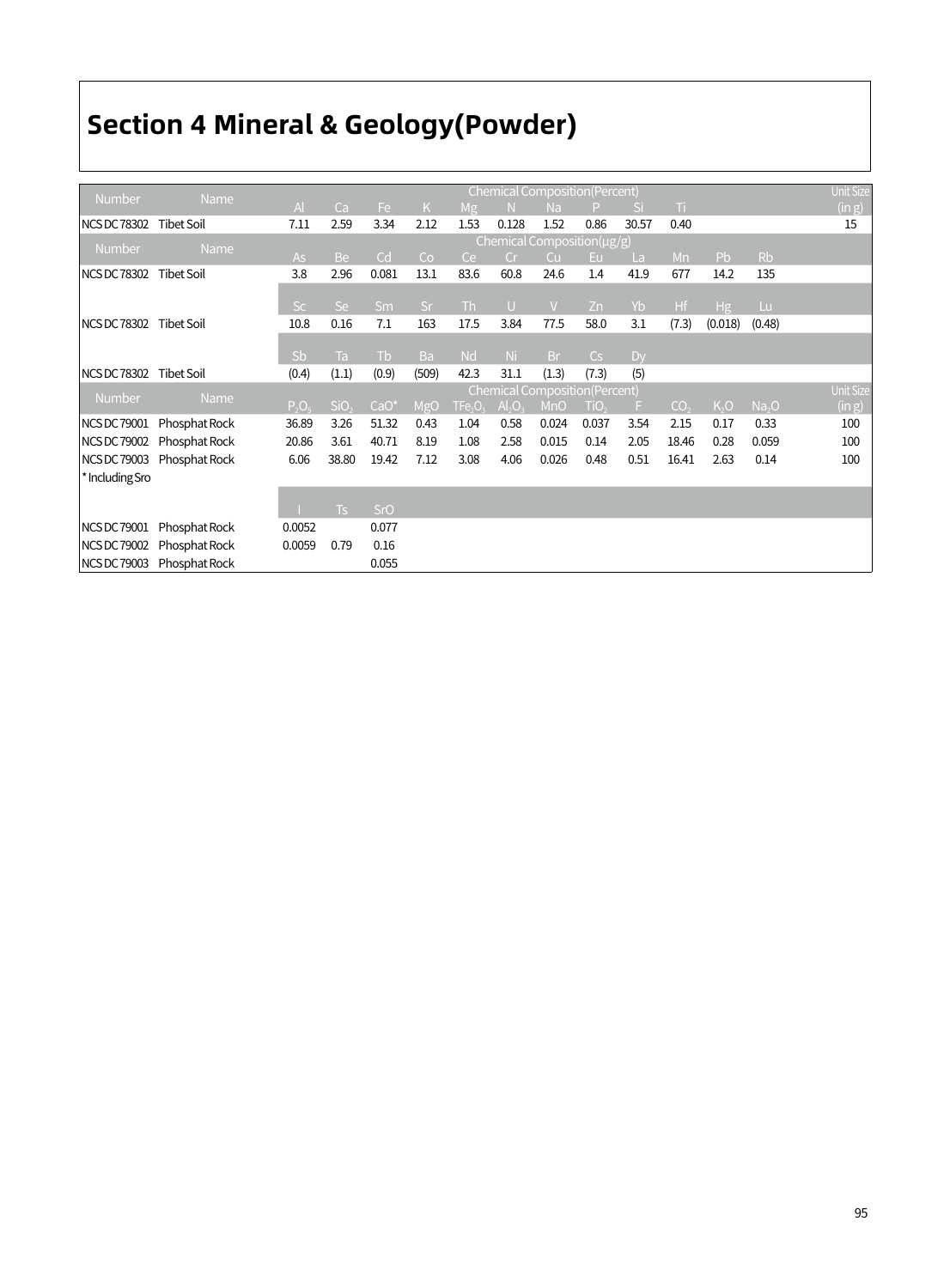|                                          |                             |                  |                                |                                 |                   |                  | <b>Chemical Composition (Percent)</b> |                   |                 |                  |           |                   |        |       | <b>Unit Size</b> |
|------------------------------------------|-----------------------------|------------------|--------------------------------|---------------------------------|-------------------|------------------|---------------------------------------|-------------------|-----------------|------------------|-----------|-------------------|--------|-------|------------------|
| <b>Number</b>                            | Name                        | SiO <sub>2</sub> | $AL_2O_2$                      | TFe <sub>2</sub> O <sub>2</sub> | <b>MgO</b>        | CaO              | Na <sub>2</sub> O                     | K <sub>2</sub> O  | TIO,            |                  |           |                   |        |       | (in g)           |
| <b>NCS DC 85107</b>                      | Agriculture soil            | 65.37            | 15.06                          | 4.98                            | 1.62              | 1.68             | 2.48                                  | 2.72              | 0.74            |                  |           |                   |        |       | 70               |
| <b>NCS DC 85108</b>                      | Agriculture soil            | 63.06            | 12.76                          | 4.49                            | 2.01              | 4.57             | 1.69                                  | 2.43              | 0.68            |                  |           |                   |        |       | 70               |
| <b>NCS DC 85109</b>                      | Agriculture soil            | 53.72            | 14.74                          | 5.72                            | 2.09              | 7.93             | 0.99                                  | 2.72              | 0.65            |                  |           |                   |        |       | 70               |
| <b>NCS DC 85110</b>                      | Agriculture soil            | 61.03            | 16.21                          | 6.20                            | 1.90              | 0.84             | 0.99                                  | 2.45              | 0.92            |                  |           |                   |        |       | 70               |
| <b>NCS DC 85111</b>                      | Agriculture soil            | 69.68            | 14.58                          | 5.21                            | 0.54              | (0.22)           | (0.090)                               | 1.08              | 0.96            |                  |           |                   |        |       | 70               |
| <b>NCS DC 85112</b>                      | Agriculture soil            | 83.34            | 8.89                           | 1.35                            | (0.20)            | (0.16)           | (0.038)                               | 0.65              | 0.22            |                  |           |                   |        |       | 70               |
|                                          |                             |                  |                                |                                 |                   |                  |                                       |                   |                 |                  |           |                   |        |       |                  |
|                                          |                             | <b>MNO</b>       | $P_2O_5$                       | S                               | L.O.L             | $Cu*$            | $Zn^*$                                | $B^*$             | $Mo*$           |                  |           |                   |        |       |                  |
| <b>NCS DC 85107</b>                      | Agriculture soil            | 0.094            | 0.120                          | (0.013)                         | 4.83              | 24               | 67                                    | 34                | 0.80            |                  |           |                   |        |       |                  |
| <b>NCS DC 85108</b>                      | Agriculture soil            | 0.077            | 0.162                          | (0.017)                         | 7.71              | 25               | 68                                    | 54                | (0.82)          |                  |           |                   |        |       |                  |
| <b>NCS DC 85109</b>                      | Agriculture soil            | 0.106            | 0.197                          | (0.019)                         | 11.17             | 29               | 96                                    | 75                | 1.53            |                  |           |                   |        |       |                  |
| <b>NCS DC 85110</b>                      | Agriculture soil            | 0.050            | 0.098                          | (0.033)                         | 9.01              | 42               | 93                                    | 65                | 0.73            |                  |           |                   |        |       |                  |
| <b>NCS DC 85111</b>                      | Agriculture soil            | 0.029            | 0.122                          | (0.014)                         | 7.52              | 32               | 81                                    | 71                | 1.47            |                  |           |                   |        |       |                  |
| <b>NCS DC 85112</b>                      | Agriculture soil            | 0.015            | 0.124                          | (0.014)                         | 4.86              | 2.8              | 22                                    | (20)              | 1.15            |                  |           |                   |        |       |                  |
| <b>Number</b>                            | Name                        |                  |                                |                                 |                   |                  | <b>Chemical Composition (Percent)</b> |                   |                 |                  |           |                   |        |       | <b>Unit Size</b> |
|                                          |                             | <b>BeO</b>       | LI <sub>2</sub> O              | Rb <sub>2</sub> O               | Cs <sub>2</sub> O | $TA_2O_5$        | Nb <sub>2</sub> O <sub>2</sub>        | $ZrO-$            | HfO <sub></sub> | SIO <sub>2</sub> | $Al_2O_2$ | TFeO <sub>2</sub> | FeO    | CaO   | (in g)           |
| <b>NCS DC 86301</b>                      | Beryllium Ore               | 0.060            |                                |                                 |                   |                  |                                       |                   |                 | 73.80            | 14.85     | 0.515             | (0.17) | 0.577 | 70               |
| <b>NCS DC 86302</b>                      | Beryllium Ore               | 0.359            |                                |                                 |                   |                  |                                       |                   |                 | 73.77            | 14.83     | 0.591             | (0.18) | 0.578 | 70               |
| <b>NCS DC 86303</b>                      | Lithium Ore                 | 0.017            | 0.459                          | 0.145                           | 0.036             | 48.4*            | $26.5*$                               |                   |                 | 74.21            | 14.79     | 0.391             | (0.06) | 0.335 | 70               |
| <b>NCS DC 86304</b>                      | Lithium Ore                 | 0.026            | 2.28                           | 0.734                           | 0.178             | 0.011            | $60.7*$                               |                   |                 | 64.70            | 19.23     | 0.299             | (0.02) | 0.076 | 70               |
| <b>NCS DC 86305</b>                      | <b>Tantalium Ore</b>        | 0.033            | 0.791                          | 0.245                           | 0.064             | 87.3*            | 42.1                                  |                   |                 | 75.03            | 14.32     | 0.322             | (0.02) | 0.107 | 70               |
| <b>NCS DC 86306</b>                      | <b>Tantalium Ore</b>        | 0.033            | 0.777                          | 0.239                           | 0.065             | 0.069            | 0.043                                 |                   |                 |                  |           |                   |        |       | 70               |
| <b>NCS DC 86307</b>                      | Zirconium Ore               |                  |                                |                                 |                   |                  |                                       | 0.187             | 42.9*           | 65.36            | 14.75     | 4.78              | 1.83   | 2.69  | 70               |
| <b>NCS DC 86308</b>                      | Zirconium Ore               |                  |                                |                                 |                   |                  |                                       | 1.27              | 0.026           | 65.56            | 14.76     | 4.67              | 1.83   | 2.64  | 70               |
| <b>NCS DC 86309</b>                      | Rare-Earth Ore              |                  |                                | $5.71*$                         |                   |                  |                                       |                   |                 | 67.31            | 19.08     | 3.49              | (0.07) | 0.03  | 70               |
| <b>NCS DC 86310</b>                      | Rare-Earth Ore              |                  | 0.015                          | 0.069                           | $17.9*$           |                  |                                       |                   |                 | 74.61            | 14.72     | 1.16              | 0.053  | 0.03  | 70               |
|                                          | NCS DC 86311 Rare-Earth Ore |                  | 0.015                          | 0.068                           | $17.9*$           |                  |                                       |                   |                 | 74.28            | 14.6      | 1.13              | (0.04) | 0.03  | 70               |
|                                          | NCS DC 86312 Rare-Earth Ore |                  | $40.0*$                        | 0.011                           | 5.66*             |                  |                                       |                   |                 | 66.77            | 19.02     | 3.45              | (0.07) | 0.029 | 70               |
| *Chemical Composition(10 <sup>-6</sup> ) |                             |                  |                                |                                 |                   |                  |                                       |                   |                 |                  |           |                   |        |       |                  |
|                                          |                             | $RE_2O_3$        | La <sub>2</sub> O <sub>3</sub> | <b>MgO</b>                      | <b>MnO</b>        | TiO <sub>2</sub> | $K_2O$                                | Na <sub>2</sub> O | $P_2O_5$        | F.               | $H2O*$    | L.O.              |        |       |                  |
| <b>NCS DC 86301</b>                      | Beryllium Ore               | $75.8*$          | $6.97*$                        | 0.070                           | 0.029             | 0.015            | 4.08                                  | 4.79              | (0.01)          | 0.019            | 0.607     | 0.687             |        |       |                  |
| <b>NCS DC 86302</b>                      | Beryllium Ore               |                  | 7.74                           | 0.069                           | 0.035             | 0.015            | 3.87                                  | 4.66              | 0.013           | 0.040            | 0.596     | 0.732             |        |       |                  |
| <b>NCS DC 86303</b>                      | Lithium Ore                 | $47.1*$          | $5.03*$                        | 0.054                           | 0.069             | 0.018            | 3.16                                  | 4.19              | 0.169           | 0.676            | 1.06      | 1.49              |        |       |                  |
| <b>NCS DC 86304</b>                      | Lithium Ore                 | $15.2*$          | $(2.1)^*$                      | 0.036                           | 0.252             | 0.028            | 4.79                                  | 2.34              | 0.236           | 3.16             | 2.34      | 4.11              |        |       |                  |
| <b>NCS DC 86305</b>                      | <b>Tantalium Ore</b>        | $18.3*$          | $3.09*$                        | 0.050                           | 0.113             | 0.028            | 2.05                                  | 3.62              | 0.350           | 1.34             | 1.50      | 2.20              |        |       |                  |
| <b>NCS DC 86306</b>                      | <b>Tantalium Ore</b>        | 44.9*            | $6.84*$                        | 0.048                           | 0.143             | 0.032            | 2.02                                  | 3.69              | 0.344           | 1.34             | 1.53      | 2.20              |        |       |                  |
| <b>NCS DC 86307</b>                      | Zirconium Ore               | 0.018            | $36.3*$                        | 2.08                            | 0.082             | 0.420            | 3.35                                  | 3.80              | 0.166           | 0.081            | 1.34      | 1.57              |        |       |                  |
| <b>NCS DC 86308</b>                      | Zirconium Ore               | 0.022            | $38.0*$                        | 2.01                            | 0.083             | 0.411            | 3.33                                  | 3.72              | 0.169           | 0.083            | 1.3       | 1.51              |        |       |                  |
| <b>NCS DC 86309</b>                      | Rare-Earth Ore              | 0.093            | 0.031                          | 0.227                           | 0.070             | 0.539            | 2.12                                  | 0.063             | 0.029           | 0.016            | 6.55      | 6.69              |        |       |                  |
| <b>NCS DC 86310</b>                      | Rare-Earth Ore              | 0.086            | $19.9*$                        | 0.080                           | 0.016             | 0.022            | 4.94                                  | 0.157             | (0.003)         | 0.034            | 3.61      | 3.70              |        |       |                  |
|                                          | NCS DC 86311 Rare-Earth Ore | 0.493            | 0.010                          | 0.080                           | 0.016             | (0.02)           | 4.87                                  | 0.155             | (0.002)         | 0.034            | 3.66      | 3.78              |        |       |                  |
|                                          | NCS DC 86312 Rare-Earth Ore | 0.787            | 0.276                          | 0.226                           | 0.068             | 0.532            | 2.09                                  | 0.062             | 0.03            | 0.014            | 6.64      | 6.82              |        |       |                  |
| *Cherical Composition(10 <sup>-6</sup> ) |                             |                  |                                |                                 |                   |                  |                                       |                   |                 |                  |           |                   |        |       |                  |
|                                          |                             |                  |                                |                                 |                   |                  |                                       |                   |                 |                  |           |                   |        |       |                  |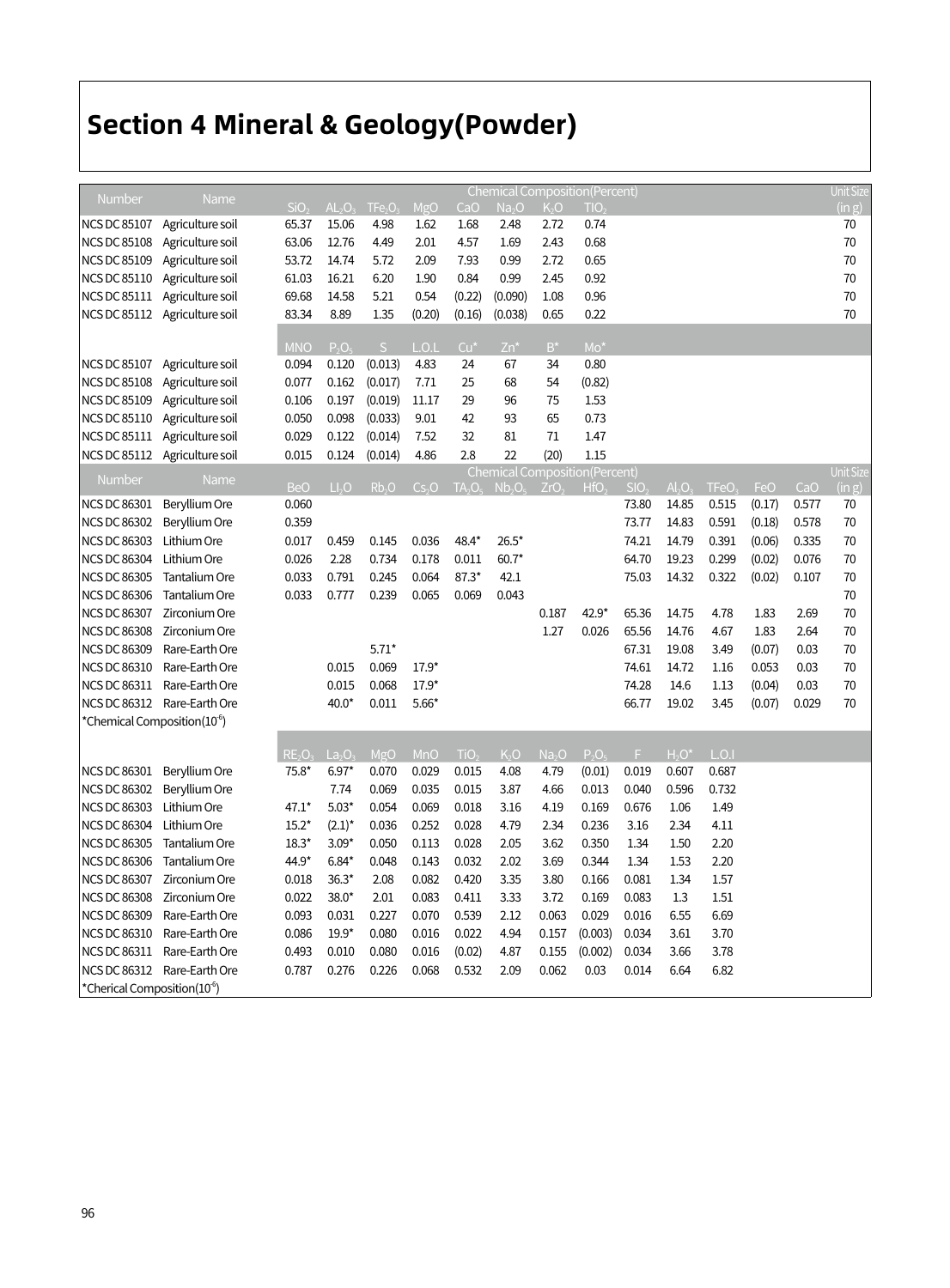| <b>Number</b>       | Name                          |                                                                                |                                 |                                    |                                         |                                |                                                  |                                | Chemical Composition(µg/g)                                |                  |                                                                                                                |                                |            |                                | <b>Unit Size</b>           |
|---------------------|-------------------------------|--------------------------------------------------------------------------------|---------------------------------|------------------------------------|-----------------------------------------|--------------------------------|--------------------------------------------------|--------------------------------|-----------------------------------------------------------|------------------|----------------------------------------------------------------------------------------------------------------|--------------------------------|------------|--------------------------------|----------------------------|
|                     |                               | CeO <sub>2</sub>                                                               | Pr <sub>6</sub> O <sub>11</sub> | Nd <sub>2</sub> O <sub>3</sub>     | $\overline{Sm}_2O_3$                    | Eu <sub>2</sub> O <sub>3</sub> | $Gd_2O_3$                                        | Tb <sub>4</sub> O <sub>7</sub> | $Dy_2O_3$                                                 | $HO_2O_3$        | Er <sub>2</sub> O <sub>3</sub>                                                                                 | Tm <sub>2</sub> O <sub>3</sub> | $Yb_2O_3$  | La <sub>2</sub> O <sub>3</sub> | $\overline{(\text{in }g)}$ |
| <b>NCS DC 86301</b> | Beryllium Ore                 | 14.7                                                                           | 1.70                            | 6.68                               | 2.53                                    | 0.14                           | 3.64                                             | 0.75                           | 4.53                                                      | 0.85             | 2.16                                                                                                           | 0.33                           | 2.27       | 0.32                           |                            |
| <b>NCS DC 86302</b> | Beryllium Ore                 | 15.2                                                                           | 1.91                            | 7.52                               | 2.73                                    | 0.14                           | 3.84                                             | 0.80                           | 4.63                                                      | 0.91             | 2.20                                                                                                           | 0.36                           | 2.37       | 0.38                           |                            |
| <b>NCS DC 86303</b> | Lithium Ore                   | 8.98                                                                           | 1.30                            | 4.96                               | 1.60                                    | (0.14)                         | 2.09                                             | 0.42                           | 2.47                                                      | 0.43             | 1.16                                                                                                           | 0.18                           | 1.28       | 0.18                           |                            |
| <b>NCS DC 86304</b> | Lithium Ore                   | 2.56                                                                           | 0.61                            | 2.56                               | 0.63                                    | 0.13                           | 0.72                                             | 0.13                           | 0.63                                                      | (0.12)           | 0.27                                                                                                           | 0.039                          | 0.23       | 0.030                          |                            |
| <b>NCS DC 86305</b> | <b>Tantalium Ore</b>          | 3.63                                                                           | 0.82                            | 3.27                               | 0.75                                    | 0.16                           | 0.83                                             | 0.14                           | 0.65                                                      | 0.12             | 0.28                                                                                                           | 0.041                          | 0.23       | 0.031                          |                            |
| <b>NCS DC 86306</b> | <b>Tantalium Ore</b>          | 16.9                                                                           | 2.17                            | 6.54                               | 1.44                                    | 0.18                           | 1.22                                             | 0.21                           | 1.11                                                      | 0.22             | 0.57                                                                                                           | 0.11                           | 0.94       | 0.15                           |                            |
| <b>NCS DC 86307</b> | Zirconium Ore                 | 71.9                                                                           | 7.87                            | 27.2                               | 4.70                                    | 1.22                           | 3.40                                             | 0.53                           | 2.89                                                      | 0.58             | 1.78                                                                                                           | 0.30                           | 2.16       | 0.37                           |                            |
| <b>NCS DC 86308</b> | Zirconium Ore                 | 75.9                                                                           | 7.91                            | 27.0                               | 4.93                                    | 1.22                           | (4.1)                                            | 0.76                           | 4.71                                                      | 1.36             | 4.82                                                                                                           | 0.94                           | 7.74       | 1.54                           |                            |
| <b>NCS DC 86309</b> | Rare-Earth Ore                | 91.2                                                                           | 50.1                            | $0.017*$                           | 33.8                                    | 8.10                           | 32.1                                             | 5.34                           | 28.4                                                      | 5.69             | (16)                                                                                                           | 2.40                           | 14.1       | 2.06                           |                            |
| <b>NCS DC 86310</b> | Rare-Earth Ore                | 21.9                                                                           | 6.32                            | 27.9                               | 15.3                                    | 0.37                           | 32.9                                             | 8.03                           | 56.9                                                      | 12.1             | 36.6                                                                                                           | 5.60                           | 36.0       | 5.67                           |                            |
| <b>NCS DC 86311</b> | Rare-Earth Ore                | 34.1                                                                           | (45)                            | $0.022*$                           | $0.015*$                                | 1.83                           | $(0.03)^*$                                       | 56.2                           | $0.037*$                                                  | 76.3             | $0.022*$                                                                                                       | 32.6                           | $0.021*$   | 30.8                           |                            |
| <b>NCS DC 86312</b> | Rare-Earth Ore                | $0.023*$                                                                       | $0.054*$                        | $0.186*$                           | $0.033*$                                | 76.6                           | $0.026*$                                         | 40.5                           | $0.021*$                                                  | 42.3             | $0.011*$                                                                                                       | 15.1                           | 97.0       | 13.7                           |                            |
|                     |                               | $Y_2O_3$                                                                       | $Sc_2O_3$                       | W                                  | Mo                                      | Sn                             | <b>Th</b>                                        |                                |                                                           |                  |                                                                                                                |                                |            |                                |                            |
| <b>NCS DC 86301</b> | Beryllium Ore                 | 29.2                                                                           | 1.66                            | 1.30                               | 0.41                                    |                                |                                                  |                                |                                                           |                  |                                                                                                                |                                |            |                                |                            |
| <b>NCS DC 86302</b> | Beryllium Ore                 | 28.5                                                                           | 3.4                             | 5.46                               | 1.25                                    |                                |                                                  |                                |                                                           |                  |                                                                                                                |                                |            |                                |                            |
| <b>NCS DC 86303</b> | Lithium Ore                   | 17.0                                                                           | 0.98                            | 8.87                               |                                         | (32)                           |                                                  |                                |                                                           |                  |                                                                                                                |                                |            |                                |                            |
| <b>NCS DC 86304</b> | Lithium Ore                   | 3.51                                                                           | 0.44                            | 43.7                               |                                         | 95.4                           |                                                  |                                |                                                           |                  |                                                                                                                |                                |            |                                |                            |
| <b>NCS DC 86305</b> | <b>Tantalium Ore</b>          | 3.76                                                                           | 0.63                            | 16.4                               |                                         | (52)                           |                                                  |                                |                                                           |                  |                                                                                                                |                                |            |                                |                            |
| <b>NCS DC 86306</b> | <b>Tantalium Ore</b>          | 5.22                                                                           | 6.09                            | $0.02*$                            |                                         | (64)                           |                                                  |                                |                                                           |                  |                                                                                                                |                                |            |                                |                            |
| <b>NCS DC 86307</b> | Zirconium Ore                 | 19.5                                                                           | 14.1                            |                                    |                                         |                                | 7.95                                             |                                |                                                           |                  |                                                                                                                |                                |            |                                |                            |
| <b>NCS DC 86308</b> | Zirconium Ore                 | 42.7                                                                           | 14.5                            |                                    |                                         |                                | 15.0                                             |                                |                                                           |                  |                                                                                                                |                                |            |                                |                            |
| <b>NCS DC 86309</b> | Rare-Earth Ore                | $(0.02)^*$                                                                     |                                 |                                    |                                         |                                | 24.4                                             |                                |                                                           |                  |                                                                                                                |                                |            |                                |                            |
| <b>NCS DC 86310</b> | Rare-Earth Ore                | $0.057*$                                                                       | 9.26                            |                                    |                                         |                                | 40.0                                             |                                |                                                           |                  |                                                                                                                |                                |            |                                |                            |
| <b>NCS DC 86311</b> | Rare-Earth Ore                | $0.312*$                                                                       | 8.96                            |                                    |                                         |                                | 38.8                                             |                                |                                                           |                  |                                                                                                                |                                |            |                                |                            |
| <b>NCS DC 86312</b> | Rare-Earth Ore                | $0.125*$                                                                       | 11.6                            |                                    |                                         |                                | 23.8                                             |                                |                                                           |                  |                                                                                                                |                                |            |                                |                            |
|                     | *Chemical Composition Percent |                                                                                |                                 |                                    |                                         |                                |                                                  |                                |                                                           |                  |                                                                                                                |                                |            |                                |                            |
| <b>Number</b>       | <b>Name</b>                   | SiO <sub>2</sub>                                                               |                                 | $Al_2O_3$ Fe <sub>2</sub> $O_3(T)$ | <b>FeO</b>                              | CaO                            |                                                  | <b>MnO</b>                     | <b>Chemical Composition (Percent)</b><br>TiO <sub>2</sub> | K <sub>2</sub> O |                                                                                                                | $P_2O_5$                       | $F -$      | $H2O+$                         | <b>Unit Size</b>           |
| NCS DC 86313        | Beryllium Ore                 | 71.97                                                                          | 15.55                           | 0.47                               | 0.15                                    | 0.52                           | <b>MgO</b><br>0.083                              | 0.020                          | 0.010                                                     | 3.28             | Na <sub>2</sub> O<br>3.63                                                                                      | (0.018)                        | 0.0088     | (0.63)                         | (in g)<br>70               |
| NCS DC 86314        | Lithium Ore                   | 53.92                                                                          | 24.53                           | 0.30                               | (0.043)                                 | 0.063                          | 0.027                                            | 0.40                           | 0.029                                                     | 7.75             | 1.08                                                                                                           | 0.13                           | 5.08       | (2.77)                         | 70                         |
| <b>NCS DC 86315</b> | <b>Tantalum Ore</b>           | 72.34                                                                          | 14.58                           | 0.68                               | 0.26                                    | 0.71                           | 0.093                                            | 0.45                           | 0.039                                                     | 4.11             | 4.40                                                                                                           | (0.040)                        | 0.019      | 0.56                           | 70                         |
| NCS DC 86316        | Zirconium Ore                 | 70.73                                                                          | (14.57)                         | 0.38                               | 0.10                                    | 0.63                           | 0.079                                            | 0.021                          | 0.64                                                      | 3.90             | 4.20                                                                                                           | 0.040                          | 0.027      | 0.49                           | 70                         |
|                     |                               |                                                                                |                                 |                                    |                                         |                                |                                                  |                                |                                                           |                  |                                                                                                                |                                |            |                                |                            |
|                     |                               | L.O.                                                                           |                                 |                                    |                                         |                                |                                                  |                                |                                                           |                  |                                                                                                                |                                |            |                                |                            |
| <b>NCS DC 86313</b> | Beryllium Ore                 | 0.86                                                                           |                                 |                                    |                                         |                                |                                                  |                                |                                                           |                  |                                                                                                                |                                |            |                                |                            |
| <b>NCS DC 86314</b> | Lithium Ore                   | (5.34)                                                                         |                                 |                                    |                                         |                                |                                                  |                                |                                                           |                  |                                                                                                                |                                |            |                                |                            |
| <b>NCS DC 86315</b> | <b>Tantalum Ore</b>           | 0.61                                                                           |                                 |                                    |                                         |                                |                                                  |                                |                                                           |                  |                                                                                                                |                                |            |                                |                            |
|                     | NCS DC 86316    Zirconium Ore | 0.56                                                                           |                                 |                                    |                                         |                                |                                                  |                                |                                                           |                  |                                                                                                                |                                |            |                                |                            |
| <b>Number</b>       | Name                          |                                                                                |                                 |                                    |                                         |                                |                                                  |                                | Chemical Composition( $\mu$ g/g)                          |                  |                                                                                                                |                                |            |                                | <b>Unit Size</b>           |
| <b>NCS DC 86313</b> | Beryllium Ore                 | $\Sigma$ RE <sub>x</sub> O <sub>y</sub> La <sub>2</sub> O <sub>3</sub><br>63.6 | 6.08                            | CeO <sub>2</sub><br>13.1           | Pr <sub>6</sub> O <sub>11</sub><br>1.58 | 5.96                           | $Nd_2O_3$ Sm <sub>2</sub> O <sub>3</sub><br>1.99 | $Eu_2O_3$<br>0.11              | 2.83                                                      | 0.57             | $Gd_2O_3$ Tb <sub>4</sub> O <sub>7</sub> Dy <sub>2</sub> O <sub>3</sub> Ho <sub>2</sub> O <sub>3</sub><br>3.62 | 0.67                           | 1.95       | $Er_2O_3$ $Tm_2O_3$<br>0.29    | (in g)                     |
| <b>NCS DC 86314</b> | Lithium Ore                   | 0.56                                                                           | 0.10                            | 0.50                               | 0.094                                   | 0.24                           | 0.038                                            | 0.10                           | 0.56                                                      | 0.10             | 0.50                                                                                                           | 0.094                          | 0.24       | 0.038                          |                            |
| <b>NCS DC 86315</b> | Tantalum Ore                  | 81.0                                                                           | 7.65                            | 16.5                               | 1.91                                    | 7.84                           | 2.48                                             | 0.13                           | 3.47                                                      | 0.72             | 4.72                                                                                                           | 0.88                           | 2.65       | 0.38                           |                            |
|                     |                               |                                                                                |                                 |                                    |                                         |                                |                                                  |                                |                                                           |                  |                                                                                                                |                                |            |                                |                            |
|                     | NCS DC 86316    Zirconium Ore | 515                                                                            | 69.2                            | 146                                | 15.7                                    | 53.4                           | 10.1                                             | 0.55                           | 9.92                                                      | 2.02             | 14.9                                                                                                           | 3.66                           | 16.4       | 2.84                           |                            |
|                     |                               | $Yb_2O_3$                                                                      | Lu <sub>2</sub> O <sub>3</sub>  | $Y_2O_3$                           | $Sc_2O_3$                               | Mo                             | <b>BeO</b>                                       | $Lu_2O_3$                      | $Y_2O_3$                                                  | $Sc_2O_3$        | W                                                                                                              | Rb <sub>2</sub> O              | <b>BeO</b> | Li <sub>2</sub> O              |                            |
| <b>NCS DC 86313</b> | Beryllium Ore                 | 1.88                                                                           | 0.25                            | 23.0                               | 1.91                                    | 3.37                           | $3.02*$                                          |                                |                                                           |                  |                                                                                                                |                                |            |                                |                            |
| <b>NCS DC 86314</b> | Lithium Ore                   | 0.22                                                                           |                                 |                                    |                                         |                                |                                                  | 0.036                          | 3.06                                                      | 0.31             | 79.0                                                                                                           | $1.24*$                        | 164        | $3.89*$                        |                            |
| <b>NCS DC 86315</b> | Tantalum Ore                  | 2.37                                                                           |                                 |                                    |                                         |                                |                                                  | 0.37                           | 29.9                                                      | 21.4             | 2.14                                                                                                           | 244                            | 12.5       | 106                            |                            |
|                     | NCS DC 86316    Zirconium Ore | 25.9                                                                           |                                 |                                    |                                         |                                |                                                  |                                |                                                           |                  |                                                                                                                |                                |            |                                |                            |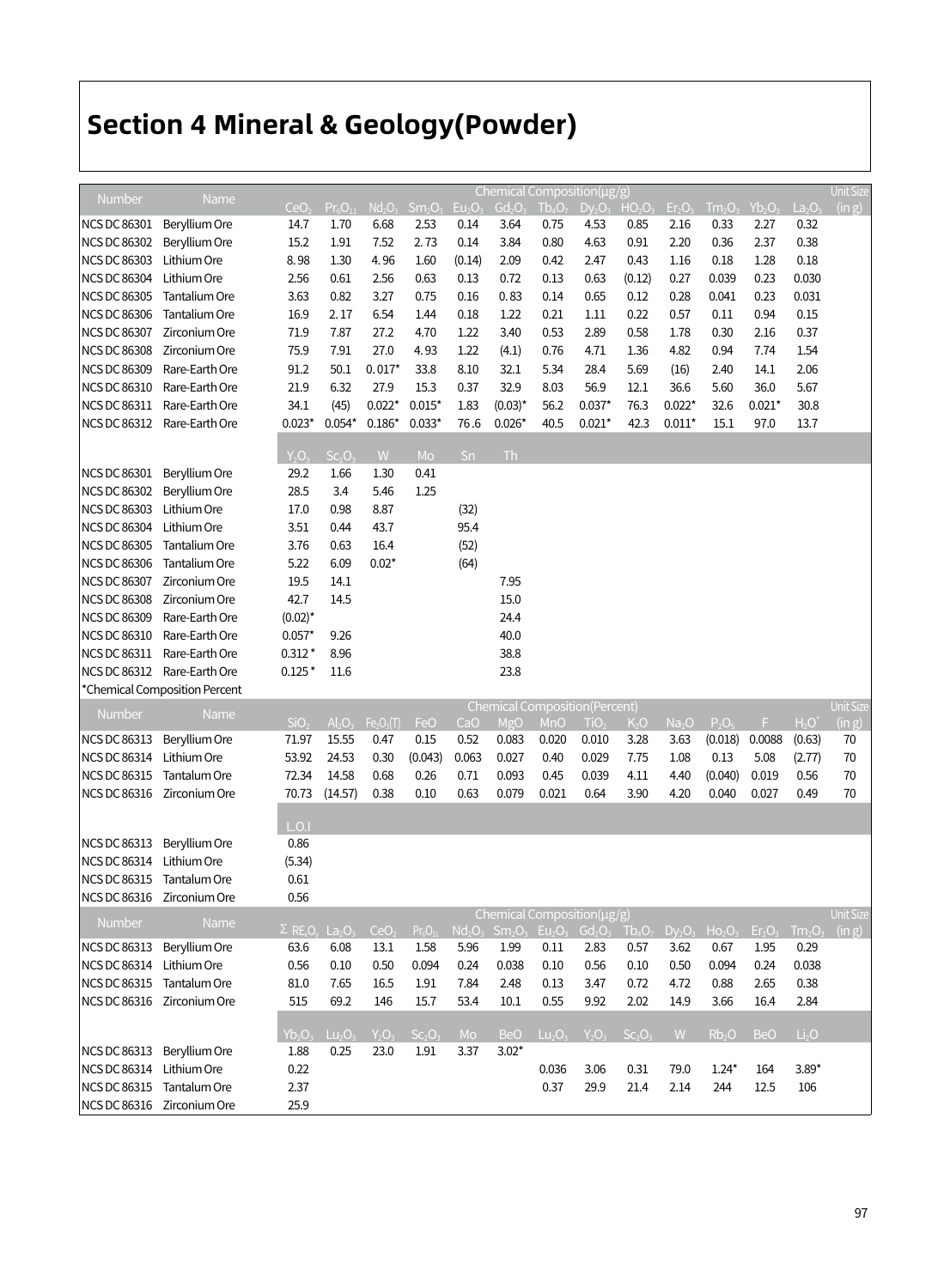|                            |                     | Cs <sub>2</sub> O              | $Nb_2O_5$                               | Ta <sub>2</sub> O <sub>5</sub>     | <b>Sn</b>        |                                          | $Lu_2O_2$ $Y_2O_2$             | $SC_2O_2$                      | W                              | ZrO <sub>2</sub>  | Th.                            | HfO-              |                                |                               |                  |
|----------------------------|---------------------|--------------------------------|-----------------------------------------|------------------------------------|------------------|------------------------------------------|--------------------------------|--------------------------------|--------------------------------|-------------------|--------------------------------|-------------------|--------------------------------|-------------------------------|------------------|
| <b>NCS DC 86314</b>        | Lithium Ore         | $0.30*$                        | 81                                      | 132                                | 152              |                                          |                                |                                |                                |                   |                                |                   |                                |                               |                  |
| <b>NCS DC 86355</b>        | <b>Tantalum Ore</b> | 8.14                           | $0.52*$                                 | $1.02*$                            | (2.65)           |                                          |                                |                                |                                |                   |                                |                   |                                |                               |                  |
| <b>NCS DC 86316</b>        | Zirconium Ore       |                                |                                         |                                    |                  | 6.11                                     | 142                            | 10.7                           | 5.01                           | $4.68*$           | 202                            | $0.084*$          |                                |                               |                  |
| <b>Number</b>              | Name                |                                |                                         |                                    |                  |                                          | Chemical Composition(%)        |                                |                                |                   |                                |                   |                                |                               | <b>Unit Size</b> |
|                            |                     | SiO <sub>2</sub>               | $Al_2O_3$                               | Fe <sub>2</sub> O <sub>3</sub> (T) | <b>FeO</b>       | CaO                                      | MgO                            | MnO                            | TiO-                           | K <sub>2</sub> O  | Na <sub>2</sub> O              | $P_2O_5$          | F.                             | H <sub>2</sub> O <sup>2</sup> | (in g)           |
| <b>NCS DC 86317</b>        | Rare Earth Ore      | 70.92                          | 16.59                                   | 0.71                               | 0.18             | (0.11)                                   | 0.13                           | 0.10                           | (0.018)                        | 4.03              | 0.13                           | (0.0073)          | 0.15                           | 4.63                          | 70               |
| <b>NCS DC 86318</b>        | Rare Earth Ore      | 66.9                           | (14.26)                                 | 2.24                               | 0.20             | 0.29                                     | (0.11)                         | 0.052                          | 0.17                           | 5.52              | 0.66                           | (0.020)           | 0.017                          | 3.60                          | 70               |
|                            |                     | L.O.                           | $\Sigma$ RE <sub>2</sub> O <sub>3</sub> | La <sub>2</sub> O <sub>3</sub>     | CeO <sub>2</sub> |                                          | Nd <sub>2</sub> O <sub>3</sub> | Sm <sub>2</sub> O <sub>3</sub> | Eu <sub>2</sub> O <sub>3</sub> | $Gd_2O_3$         | Tb <sub>4</sub> O <sub>7</sub> |                   | Ho <sub>2</sub> O <sub>3</sub> | $Er_2O_3$                     |                  |
| <b>NCS DC 86317</b>        | Rare Earth Ore      | 5.42                           | 1.83                                    | 0.25                               | 0.021            | Pr <sub>6</sub> O <sub>11</sub><br>0.066 | 0.24                           | 0.066                          | $9.56*$                        | 0.091             | 0.019                          | $Dy_2O_3$<br>0.12 | (0.023)                        | 0.068                         |                  |
| <b>NCS DC 86318</b>        | Rare Earth Ore      | 5.43                           | 4.30                                    | 0.23                               | 0.053            | 0.089                                    | 0.40                           | 0.20                           | $21.9*$                        | 0.25              | 0.055                          | 0.37              | (0.064)                        | 0.20                          |                  |
|                            |                     |                                |                                         |                                    |                  |                                          |                                |                                |                                |                   |                                |                   |                                |                               |                  |
|                            |                     | Tm <sub>2</sub> O <sub>3</sub> | $Yb_2O_3$                               | Lu <sub>2</sub> O <sub>3</sub>     | $Y_2O_3$         | Sc <sub>2</sub> O <sub>3</sub>           | Cs <sub>2</sub> O              | Rb <sub>2</sub> O              | <b>Th</b>                      | Li <sub>2</sub> O |                                |                   |                                |                               |                  |
| <b>NCS DC 86317</b>        | Rare Earth Ore      | 82.9*                          | 0.051                                   | $64.5*$                            | 0.80             | $10.1*$                                  | 148*                           | 0.12                           | $21.0*$                        | 396*              |                                |                   |                                |                               |                  |
| <b>NCS DC 86318</b>        | Rare Earth Ore      | 0.031                          | 0.21                                    | 0.030                              | 2.16             | $7.2*$                                   | $12.6*$                        | 404*                           | 67.0*                          | $121*$            |                                |                   |                                |                               |                  |
| *Chemical Composition µg/g |                     |                                |                                         |                                    |                  |                                          |                                |                                |                                |                   |                                |                   |                                |                               |                  |
|                            |                     |                                |                                         |                                    |                  |                                          | Chemical Composition(%)        |                                |                                |                   |                                |                   |                                |                               | <b>Unit Size</b> |
| <b>Number</b>              | <b>Name</b>         | $Al_2O_3$                      | CaO                                     | CO <sub>2</sub>                    | $K_2O$           | LOI                                      | <b>MgO</b>                     | <b>MnO</b>                     | Na <sub>2</sub> O              | $P_2O_5$          | S                              | SiO <sub>2</sub>  | $TF_2O_3$                      | TiO <sub>2</sub>              | (in g)           |
| NCS DC87111                | Magnesite           | 0.073                          | 0.76                                    | 45.84                              | 0.0052           | 51.04                                    | 47.16                          | 0.013                          | 0.011                          | 0.013             | 0.0024                         | 0.35              | 0.19                           | 0.0024                        | 80               |
| NCS DC87112                | Magnesite           | 0.83                           | 0.44                                    | 42.4                               | 0.0048           | 47.15                                    | 45.61                          | 0.015                          | 0.025                          | 0.019             | 0.0023                         | 5.15              | 0.65                           | 0.021                         | 80               |
| NCS DC87113                | Magnesite           | 1.71                           | 2.51                                    | 39.96                              | 0.0098           | 45.76                                    | 43.64                          | 0.016                          | 0.02                           | 0.023             | 0.0034                         | 5.45              | 0.71                           | 0.053                         | 80               |
| <b>NCS DC87114</b>         | Magnesite           | 0.35                           | 1.99                                    | 44.97                              | 0.012            | 49.81                                    | 44.24                          | 0.05                           | 0.013                          | 0.025             | 0.0031                         | 1.71              | 1.79                           | 0.01                          | 80               |
| <b>NCS DC87115</b>         | Magnesite           | 0.26                           | 1.67                                    | 8.59                               | 0.014            | 9.71                                     | 81.26                          | 0.018                          | 0.024                          | 0.08              | 0.048                          | 6.28              | 0.33                           | 0.0098                        | 80               |
|                            |                     |                                |                                         |                                    |                  |                                          |                                | $(\mu g/g)$                    |                                |                   |                                |                   |                                |                               |                  |
|                            |                     | As                             | Ba                                      | Ce                                 | Co               | Cr                                       | Cu                             | La                             | Li.                            | Ni                | Pb                             | Sc                | Sr.                            | <b>Th</b>                     |                  |
| NCS DC87111                | Magnesite           | 0.41                           | 1.4                                     | 1.6                                | 0.53             | 2.12                                     | 0.81                           | 0.66                           | 2.21                           | 2.14              | 0.79                           | 0.99              | 3.49                           | 0.047                         |                  |
| <b>NCS DC87112</b>         | Magnesite           | 0.4                            | 2.99                                    | 7.77                               | 0.69             | 10.2                                     | 0.77                           | 3.23                           | 2.16                           | 8.31              | 1.14                           | 3.23              | 5.06                           | 0.85                          |                  |
| <b>NCS DC87113</b>         | Magnesite           | 0.25                           | 5.68                                    | 8.54                               | 1.7              | 13.4                                     | 0.99                           | 3.33                           | 11.2                           | 9.23              | 1.35                           | 3.09              | 30.1                           | 1.95                          |                  |
| <b>NCS DC87114</b>         | Magnesite           | 0.68                           | 9.99                                    | 1.67                               | 3.14             | 4.16                                     | 16.4                           | 0.57                           | 12.8                           | 12.1              | 1.05                           | 1.58              | 10.6                           | 0.2                           |                  |
| <b>NCS DC87115</b>         | Magnesite           | 4.28                           | 6.47                                    | 2.87                               | 0.73             | 3.33                                     | 2.9                            | 1.1                            | 2.4                            | 2.85              | 3.03                           | 2.27              | 22.2                           | 0.18                          |                  |
|                            |                     | $\cup$                         | $\vee$                                  | $\mathsf{Y}$                       | Zn               |                                          |                                | $(\mu g/g)$                    |                                |                   |                                |                   |                                |                               |                  |
| NCS DC87111                | Magnesite           | 0.41                           | 0.96                                    | 1.25                               | 1.94             |                                          |                                |                                |                                |                   |                                |                   |                                |                               |                  |
| NCS DC87112                | Magnesite           | 0.33                           | 4.09                                    | 6.68                               | 2.41             |                                          |                                |                                |                                |                   |                                |                   |                                |                               |                  |
| NCS DC87113                | Magnesite           | 0.25                           | 7.26                                    | 3.32                               | 2.64             |                                          |                                |                                |                                |                   |                                |                   |                                |                               |                  |
| <b>NCS DC87114</b>         | Magnesite           | 0.96                           | 1.63                                    | 3.25                               | 2.55             |                                          |                                |                                |                                |                   |                                |                   |                                |                               |                  |
| NCS DC87115                | Magnesite           | 1.2                            | 7.95                                    | 2.01                               | 8.53             |                                          |                                |                                |                                |                   |                                |                   |                                |                               |                  |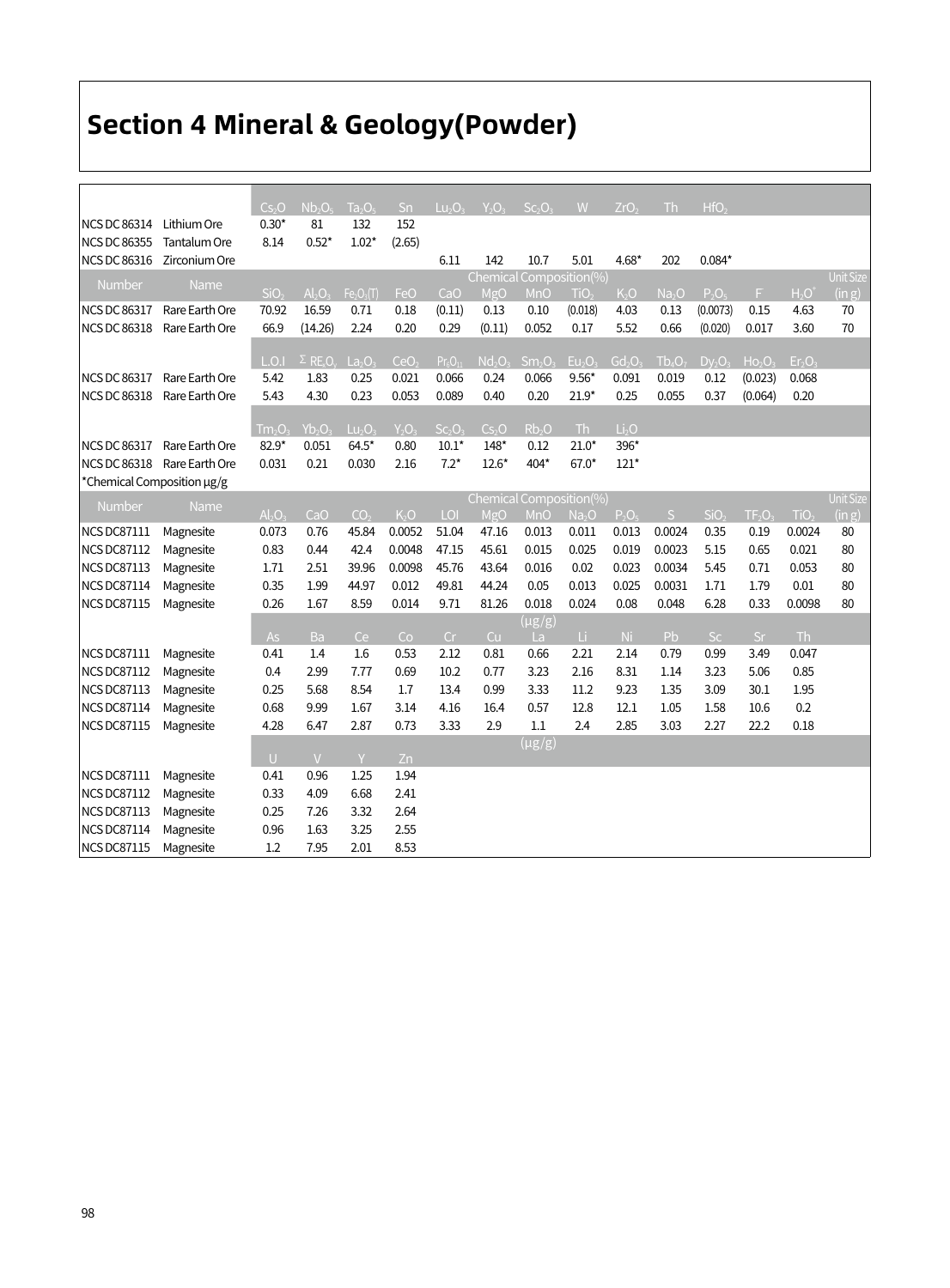| Number             | <b>Name</b> |           |       |                 |       |                  |       |             | Chemical Composition(%) |          |       |                  |            |                  |                | <b>Unit Size</b> |
|--------------------|-------------|-----------|-------|-----------------|-------|------------------|-------|-------------|-------------------------|----------|-------|------------------|------------|------------------|----------------|------------------|
|                    |             | $Al_2O_3$ | CaO   | CO <sub>2</sub> | LOI   | K <sub>2</sub> O | MgO   | <b>MnO</b>  | Na <sub>2</sub> O       | $P_2O_5$ | S.    | SiO <sub>2</sub> | $TFe_2O_3$ | TiO <sub>2</sub> | $Cr_2O_3$      | (in g)           |
| NCS DC87116        | Serpentine  | 0.13      | 0.62  | 7.29            | 19.07 | 0.015            | 43.09 | 0.012       | 0.0067                  | 0.013    | 0.015 | 36.45            | 0.44       | 0.005            | 0.001          | 80               |
| NCS DC87117        | Serpentine  | 0.49      | 0.35  | 1.34            | 14.04 | 0.0052           | 40.17 | 0.09        | 0.0039                  | 0.0054   | 0.042 | 37.49            | 7.16       | 0.013            | 0.35           | 80               |
| NCS DC87118        | Serpentine  | 0.46      | 19.46 | 15.15           | 24.05 | 0.009            | 23.73 | 0.075       | 0.0061                  | 0.0095   | 0.006 | 25.38            | 5.83       | 0.018            | 0.27           | 80               |
| NCS DC87119        | Serpentine  | 0.91      | 0.49  | 0.75            | 12.67 | 0.13             | 39.87 | 0.098       | 0.03                    | 0.006    | 0.043 | 38.4             | 7.09       | 0.019            | 0.34           | 80               |
| NCS DC87120        | Serpentine  | 13.84     | 6.41  | 0.81            | 10.98 | 0.34             | 27.38 | 0.23        | 0.0081                  | 0.0055   | 0.024 | 35.4             | 4.72       | 0.032            | 0.33           | 80               |
|                    |             |           |       |                 |       |                  |       | $(\mu g/g)$ |                         |          |       |                  |            |                  |                |                  |
|                    |             | As        | Ba    | Ce              | Co    | Cu               | La    | Li          | <b>Ni</b>               | Pb       | Sc    | <b>Sr</b>        | <b>Th</b>  | $\cup$           | $\overline{V}$ |                  |
| NCS DC87116        | Serpentine  | 56.8      | 5.25  | 1.73            | 0.5   | 1.74             | 0.88  | 7.9         | 1.98                    | 1.28     | 1.22  | 8.16             | 0.1        | 2                | 3.92           |                  |
| NCS DC87117        | Serpentine  | 1.4       | 2.54  | 0.98            | 102   | 2.23             | 0.51  | 5.04        | 2276                    | 4.94     | 6.45  | 11               | 0.067      | 0.029            | 32.2           |                  |
| NCS DC87118        | Serpentine  | 9.04      | 17.7  | 1.23            | 81.3  | 3.6              | 1.38  | 4.53        | 1937                    | 206      | 4.98  | 40.2             | 0.051      | 7.72             | 32.9           |                  |
| NCS DC87119        | Serpentine  | 0.64      | 88.2  | 2.08            | 101   | 3.66             | 1.31  | 3.82        | 2174                    | 3.76     | 7.85  | 14.9             | 0.75       | 0.28             | 40.9           |                  |
| NCS DC87120        | Serpentine  | 7.07      | 177   | 0.55            | 57.5  | 35.7             | 0.24  | 163         | 1057                    | 1.79     | 5.14  | 62.8             | 0.042      | 0.038            | 32.9           |                  |
|                    |             |           |       |                 |       |                  |       | $(\mu g/g)$ |                         |          |       |                  |            |                  |                |                  |
|                    |             | Y         | Zn    |                 |       |                  |       |             |                         |          |       |                  |            |                  |                |                  |
| NCS DC87116        | Serpentine  | 0.7       | 4.03  |                 |       |                  |       |             |                         |          |       |                  |            |                  |                |                  |
| NCS DC87117        | Serpentine  | 0.26      | 58.2  |                 |       |                  |       |             |                         |          |       |                  |            |                  |                |                  |
| NCS DC87118        | Serpentine  | 2.51      | 57.6  |                 |       |                  |       |             |                         |          |       |                  |            |                  |                |                  |
| NCS DC87119        | Serpentine  | 0.68      | 44.5  |                 |       |                  |       |             |                         |          |       |                  |            |                  |                |                  |
| <b>NCS DC87120</b> | Serpentine  | 0.87      | 33.4  |                 |       |                  |       |             |                         |          |       |                  |            |                  |                |                  |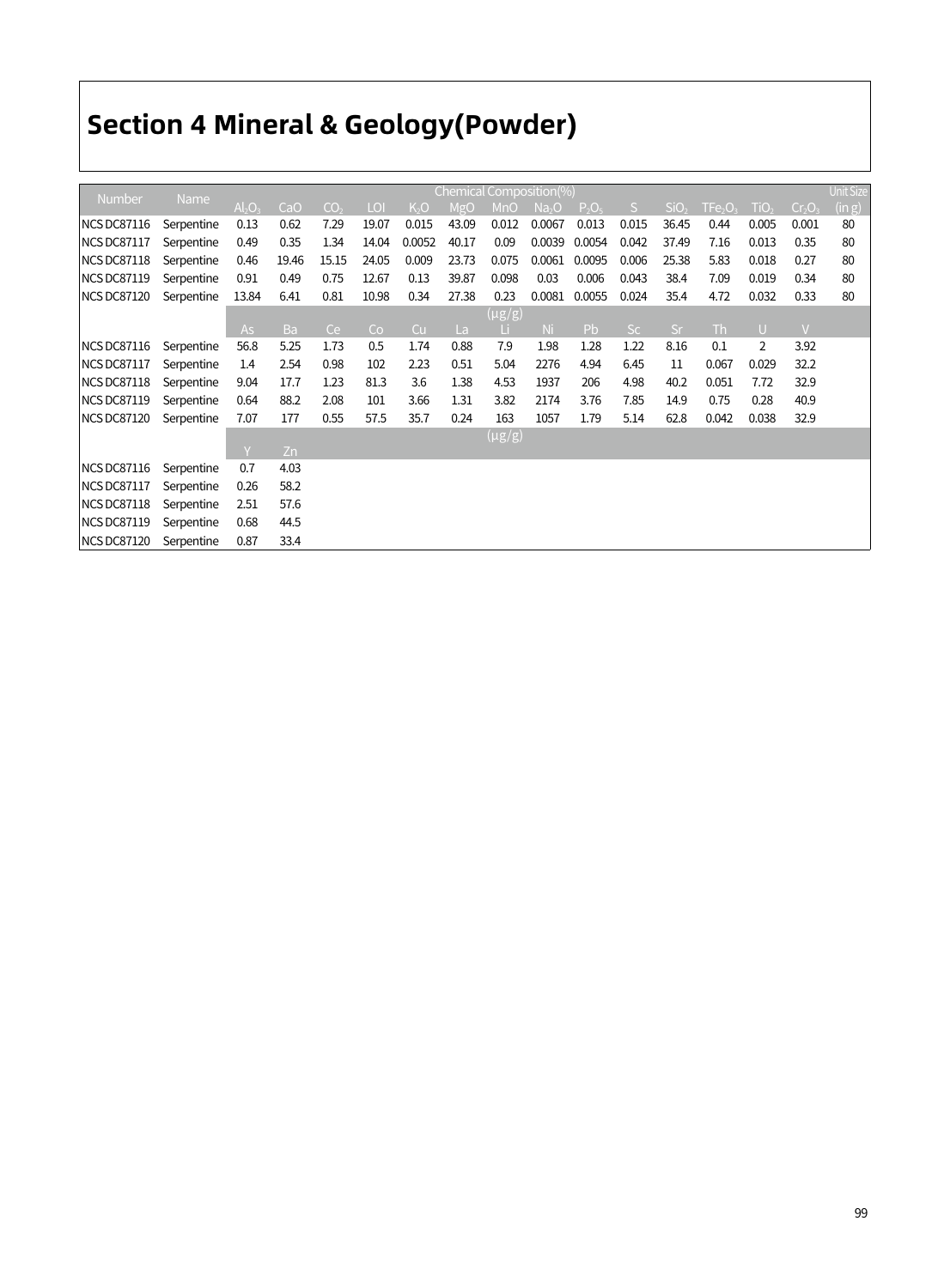| <b>Number</b>                | Name                             | Certified value                |                                |                  |                  |                                |                              | Chemical Composition( $\mu$ g/g)                                        |                  |                |                 |                   |                  | <b>Unit Size</b><br>(in g)                     |
|------------------------------|----------------------------------|--------------------------------|--------------------------------|------------------|------------------|--------------------------------|------------------------------|-------------------------------------------------------------------------|------------------|----------------|-----------------|-------------------|------------------|------------------------------------------------|
| <b>NCS DC 90001</b>          | Ag in Silver ore                 | 46.9                           |                                |                  |                  |                                |                              |                                                                         |                  |                |                 |                   |                  | 50                                             |
| <b>NCS DC 90002</b>          | Ag in Silver ore                 | 112                            |                                |                  |                  |                                |                              |                                                                         |                  |                |                 |                   |                  | 50                                             |
| <b>NCS DC 90003</b>          | Ag in Silver ore                 | 298                            |                                |                  |                  |                                |                              |                                                                         |                  |                |                 |                   |                  | 50                                             |
| <b>NCS DC 90004</b>          | Ag in Silver ore                 | 446                            |                                |                  |                  |                                |                              |                                                                         |                  |                |                 |                   |                  | 50                                             |
| <b>NCS DC 90005</b>          | Ag in Silver ore                 | 559                            |                                |                  |                  |                                |                              |                                                                         |                  |                |                 |                   |                  | 50                                             |
| <b>NCS DC 90006</b>          | Ag in Silver ore                 | 732                            |                                |                  |                  |                                |                              |                                                                         |                  |                |                 |                   |                  | 50                                             |
|                              |                                  |                                |                                |                  |                  |                                |                              | <b>Chemical Composition (Percent)</b>                                   |                  |                |                 |                   |                  | <b>Unit Size</b>                               |
| Number                       | Name                             | F.                             | $\mathsf{Al}$                  | <b>Na</b>        | SiO <sub>2</sub> | Fe <sub>2</sub> O <sub>3</sub> | SO <sub>4</sub> <sup>2</sup> | $P_2O_5$                                                                | CaO              | L.O.I          |                 |                   |                  | (in g)                                         |
| NCS DC 91001 Cryolite        |                                  | 55.45                          | 17.34                          | 21.75            | 0.087            | 0.053                          | 0.233                        | 0.0034                                                                  | (0.606)          | 4.53           |                 |                   |                  | 100                                            |
| NCS DC 91002 Cryolite        |                                  | 54.66                          | 15.18                          | 26.32            | 0.211            | 0.032                          | 0.199                        | 0.025                                                                   | (0.597)          | 2.97           |                 |                   |                  | 100                                            |
| <b>NCS DC 91003</b>          | Cryolite                         | 53.89                          | 13.65                          | 29.29            | 0.363            | 0.036                          | 0.205                        | 0.013                                                                   | (0.719)          | 2.25           |                 |                   |                  | 100                                            |
| NCS DC 91004 Cryolite        |                                  | 53.2                           | 13.16                          | 30.26            | 0.389            | 0.033                          | 0.293                        | 0.037                                                                   | (0.508)          | 2.12           |                 |                   |                  | 100                                            |
| <b>NCS DC 91005</b>          | Cryolite                         | 52.14                          | 12.69                          | 32.01            | 0.485            | 0.0098                         | 0.45                         | 0.065                                                                   | (0.0062)         | 1.4            |                 |                   |                  | 100                                            |
| <b>NCS DC 91006</b>          | Cryolite                         | 51.21                          | 11.75                          | 33.24            | 0.238            | 0.04                           | 0.683                        | 0.051                                                                   | 0.112            | 1.6            |                 |                   |                  | 100                                            |
| <b>Number</b>                | Name                             | F.                             | $\mathsf{Al}$                  | Na               | SiO <sub>2</sub> | FeO                            | SO <sub>1</sub>              | <b>Chemical Composition(Percent)</b><br>PO                              | L.O.             |                |                 |                   |                  | <b>Unit Size</b><br>$\overline{(\text{in g})}$ |
| <b>NCS DC 91007</b>          | Alaminum fluoride                | 60.76                          | 30.27                          | 0.104            | 0.146            | 0.156                          | 0.654                        | 0.0295                                                                  | 6.00             |                |                 |                   |                  | 100                                            |
| <b>NCS DC 91008</b>          | Alaminum fluoride                | 61.79                          | 30.7                           | 0.097            | 0.104            | 0.132                          | 0.585                        | 0.0253                                                                  | 4.61             |                |                 |                   |                  | 100                                            |
| <b>NCS DC 91009</b>          | Alaminum fluoride                | 57.79                          | 34.68                          | 0.113            | 0.015            | 0.028                          | 0.093                        | 0.0008                                                                  | 0.662            |                |                 |                   |                  | 100                                            |
| <b>NCS DC 91010</b>          | Alaminum fluoride                | 60.96                          | 30.52                          | 0.125            | 0.251            | 0.126                          | 0.748                        | 0.0265                                                                  | 5.48             |                |                 |                   |                  | 100                                            |
| <b>NCS DC 91011</b>          | Alaminum fluoride                | 61.51                          | 32.28                          | 0.121            | 0.429            | 0.021                          | 0.627                        | 0.1317                                                                  | 0.754            |                |                 |                   |                  | 100                                            |
|                              | NCS DC 91012 Alaminum fluoride   | 59.74                          | 33.93                          | 0.126            | 0.016            | 0.037                          | 0.136                        | 0.0027                                                                  | 0.547            |                |                 |                   |                  | 100                                            |
| <b>NCS DC 91013</b>          | Alaminum fluoride                | 60.88                          | 33.12                          | 0.315            | 0.017            | 0.02                           | 0.098                        | 0.0013                                                                  | 0.467            |                |                 |                   |                  | 100                                            |
| <b>NCS DC 91014</b>          | Alaminum fluoride                | 57.72                          | 34.76                          | 0.113            | 0.014            | 0.015                          | 0.104                        | 0.0007                                                                  | 0.64             |                |                 |                   |                  | 100                                            |
| <b>NCS DC 91015</b>          | Alaminum fluoride                | 59.99                          | 30.7                           | 0.111            | 0.301            | 0.107                          | 0.702                        | 0.0247                                                                  | 5.61             |                |                 |                   |                  | 100                                            |
|                              | NCS DC 91016 Alaminum fluoride   | 64.97                          | 31.92                          | 0.028            | 0.196            | 0.025                          | 0.076                        | 0.0275                                                                  | 1.25             |                |                 |                   |                  | 100                                            |
|                              |                                  |                                |                                |                  |                  |                                |                              |                                                                         |                  |                |                 |                   |                  |                                                |
|                              |                                  |                                |                                |                  |                  |                                |                              |                                                                         |                  |                |                 |                   |                  |                                                |
| <b>Number</b>                | <b>Name</b>                      | $Au(ng/g)$ $Au(g/T)$ $Ag(g/T)$ |                                |                  |                  |                                |                              | Chemical Composition                                                    |                  |                |                 |                   |                  | <b>Unit Size</b><br>(in g)                     |
| <b>NCS DC 93003</b>          | Gold Ore                         | 3.4                            |                                |                  |                  |                                |                              |                                                                         |                  |                |                 |                   |                  | 500                                            |
| <b>NCS DC 93004</b>          | Gold Ore                         | 52                             |                                |                  |                  |                                |                              |                                                                         |                  |                |                 |                   |                  | 500                                            |
| <b>NCS DC 93006</b>          | Gold Ore                         |                                | 57.2                           | 43.4             |                  |                                |                              |                                                                         |                  |                |                 |                   |                  | 1000                                           |
| <b>NCS DC 93007</b>          | Gold Ore                         |                                | 37.3                           | 26.2             |                  |                                |                              |                                                                         |                  |                |                 |                   |                  | 1000                                           |
| <b>NCS DC 93008</b>          | Gold Ore                         |                                | 20.9                           | 63.1             |                  |                                |                              |                                                                         |                  |                |                 |                   |                  | 750                                            |
| <b>NCS DC 93009</b>          | Gold Ore                         |                                | 2.5                            | 7.8              |                  |                                |                              |                                                                         |                  |                |                 |                   |                  | 500                                            |
| <b>Number</b>                | Name                             |                                |                                |                  |                  |                                |                              | <b>Chemical Composition (Percent)</b>                                   |                  |                |                 |                   |                  | <b>Unit Size</b>                               |
|                              |                                  | TFe                            | FeO                            | SiO <sub>2</sub> | $Al_2O_3$        | CaO                            | <b>MgO</b>                   | Mn                                                                      | TiO <sub>2</sub> | P              | S               | Na <sub>2</sub> O | K <sub>2</sub> O | (in g)                                         |
| <b>NCS DC 93023</b>          | Magnetite                        | 61.34                          | 29.68                          | 12.36            | 0.45             | 0.64                           | (0.6)                        | 0.056                                                                   | 0.064            | 0.036          | 0.494           | 0.012             | 0.018            | 100                                            |
| <b>NCS DC 93024</b>          | Magnetite                        | 68.02                          | 30.50                          | 4.58             | 0.34             | 0.35                           | 0.19                         | 0.017                                                                   | 0.056            | 0.017          | 0.301           | 0.012             | 0.018            | 100                                            |
| NCS DC 93025 Magnetite       |                                  | 64.17                          | 31.34                          | 9.43             | 0.29             | 0.56                           | 0.49                         | 0.032                                                                   | 0.049            | 0.033          | 0.624           | 0.011             | 0.012            | 100                                            |
| <b>Number</b>                | Name                             | SiC                            | Fe <sub>2</sub> O <sub>3</sub> | F.C.             | F.Si             | SiO <sub>2</sub>               | $Al_2O_3$                    | <b>Chemical Composition(Percent)</b><br>CaO                             | <b>MgO</b>       |                |                 |                   |                  | <b>Unit Size</b>                               |
| NCS DC 93026 Silicon Carbide |                                  | 84.09                          | 0.86                           | 1.71             | 1.45             | 6.15                           | 1.41                         | 0.17                                                                    | 0.082            |                |                 |                   |                  | $\overline{(\text{in g})}$<br>50               |
| <b>NCS DC 93027</b>          | Silicon Carbide                  | 90.86                          | 1.12                           | 3.48             | 0.24             | $\overline{2}$                 | 0.77                         | 0.47                                                                    | 0.039            |                |                 |                   |                  | 50                                             |
| NCS DC 93028 Silicon Carbide |                                  | 97.87                          | 0.39                           | 0.48             | 0.18             | 0.55                           | 0.1                          | 0.055                                                                   | 0.008            |                |                 |                   |                  | 50                                             |
|                              |                                  |                                |                                |                  |                  |                                |                              | <b>Chemical Composition (Percent)</b>                                   |                  |                |                 |                   |                  | Unit Size                                      |
| Number                       | Name                             | Ni.                            | Fe                             | SiO <sub>2</sub> | $Al_2O_3$        | CaO                            | <b>MgO</b>                   | Mn                                                                      | Cr               | S              | P               |                   |                  | (in g)                                         |
| NCS DC 93030 Nickel iron ore |                                  | 1.71                           | 15.04                          | 36.98            | 1.57             | 0.15                           | 23.80                        | 0.27                                                                    | 0.78             | 0.018          | 0.003           |                   |                  | 50                                             |
| <b>Number</b>                | <b>Name</b>                      | Si.                            | Fe                             | Si <sub>e</sub>  | $\mathsf{Al}$    | Ca                             | N                            | <b>Chemical Composition (Percent)</b><br>Si <sub>3</sub> N <sub>4</sub> |                  |                |                 |                   |                  | <b>Unit Size</b><br>(in g)                     |
| <b>NCS DC93031</b>           | Silicon Nitride                  | 59.16                          | 0.48                           | 1.04             | 0.23             | 0.098                          | 36                           | 90.14                                                                   |                  |                |                 |                   |                  | 50                                             |
|                              |                                  |                                |                                |                  |                  |                                |                              | <b>Chemical Composition (Percent)</b>                                   |                  |                |                 |                   |                  | <b>Unit Size</b>                               |
| Number                       | Name                             | TFe                            | FeO                            | SiO <sub>2</sub> | $Al_2O_3$        | CaO                            | <b>MgO</b>                   | <b>MnO</b>                                                              | TiO <sub>2</sub> | S              | P               | $V_2O_5$          |                  | $\overline{(\text{in g})}$                     |
| <b>NCS DC93032</b>           | Titanium concentrate             | 34.26                          | 37.08                          | 2.08             | 0.64             | 0.64                           | 3.04                         | 0.766                                                                   | 47.79            | 0.185          | 0.0074          | 0.088             |                  | 100                                            |
| NCS DC93033<br>NCS DC93034   | Titanium concentrate<br>Iron Ore | 31.11<br>52.84                 | 35.76<br>33.14                 | 4.03<br>4        | 1.08<br>4.29     | 1.17<br>1.04                   | 5.36<br>3.17                 | 0.698<br>0.356                                                          | 45.96<br>12.78   | 0.201<br>0.786 | 0.0032<br>0.002 | 0.075<br>0.561    |                  | 100<br>100                                     |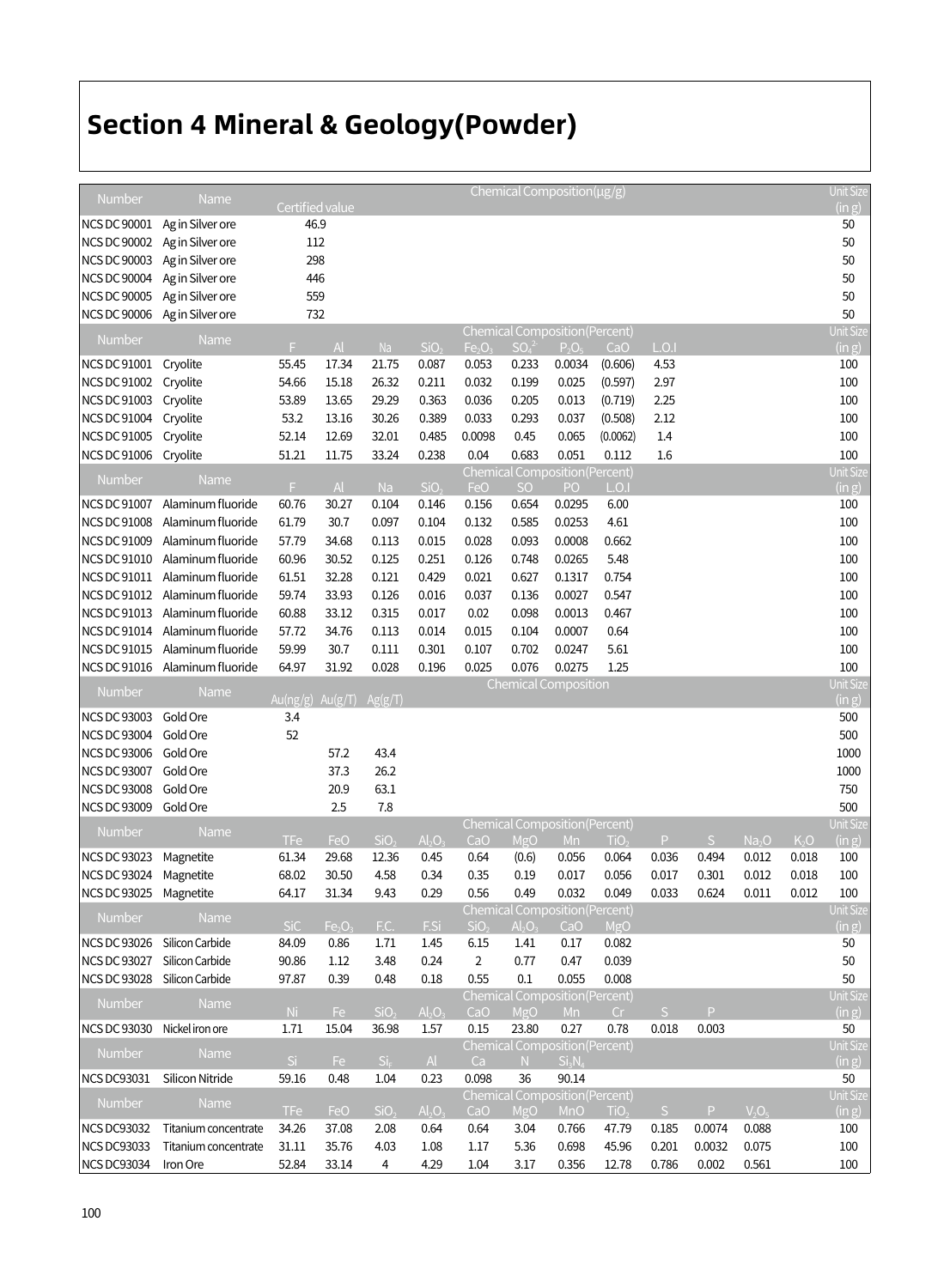|                     |                                     |                  |                                |                   |                  | Chemical Composition(µg/g)                     |            |                     |                   |                   |                | <b>Unit Size</b>           |
|---------------------|-------------------------------------|------------------|--------------------------------|-------------------|------------------|------------------------------------------------|------------|---------------------|-------------------|-------------------|----------------|----------------------------|
| <b>Number</b>       | Name                                | SiO <sub>2</sub> | Fe <sub>2</sub> O <sub>3</sub> | $Al_2O_3$         | TiO <sub>2</sub> | CaO                                            | <b>MgO</b> | TS.                 | Na <sub>2</sub> O | $K_2O$            | MnO            | (in g)                     |
| <b>NCS DC 91017</b> | <b>Bauxite</b>                      | 3.16             | 2.01                           | 71.14             | 3.04             | 0.75                                           | 0.090      | 0.031               | 0.022             | 0.477             | 0.0036         | 50                         |
| <b>NCS DC 91018</b> | Bauxite                             | 8.02             | 6.06                           | 64.53             | 2.59             | 0.26                                           | 0.246      | 0.040               | 0.030             | 0.22              | 0.012          | 50                         |
| <b>NCS DC 91019</b> | Bauxite                             | 6.31             | 16.11                          | 57.15             | 2.65             | 0.089                                          | 0.235      | 0.033               | 0.031             | 1.00              | 0.021          | 50                         |
|                     |                                     |                  |                                |                   |                  |                                                |            |                     |                   |                   |                |                            |
|                     |                                     | $P_2O_5$         | Ga <sub>2</sub> O <sub>2</sub> | ZnO               |                  |                                                |            |                     |                   |                   |                |                            |
| <b>NCS DC 91017</b> | Bauxite                             | 0.221            | 0.0114                         | 0.0018            |                  |                                                |            |                     |                   |                   |                |                            |
| <b>NCS DC 91018</b> | <b>Bauxite</b>                      | 0.185            | 0.0106                         | 0.0040            |                  |                                                |            |                     |                   |                   |                |                            |
| <b>NCS DC 91019</b> | Bauxite                             | 0.077            | 0.0088                         | 0.0036            |                  |                                                |            |                     |                   |                   |                |                            |
| <b>Number</b>       | Name                                | SiO <sub>2</sub> | Fe <sub>2</sub> O <sub>3</sub> | Na <sub>2</sub> O | K <sub>2</sub> O | Chemical Composition(µg/g)<br>TiO <sub>2</sub> | $V_2O_5$   | $P_2O_5$            | ZnO               | Li <sub>2</sub> O | CaO            | <b>Unit Size</b><br>(in g) |
| <b>NCS DC 91020</b> | Aluminium Hydroxide                 | 0.0089           | 0.0047                         | 0.19              | 0.0004           | 0.0013                                         | 0.00013    | 0.00009             | 0.00044           | 0.0002            | 0.0069         | 50                         |
| <b>NCS DC 91021</b> | Aluminium Hydroxide                 | 0.02             | 0.0035                         | 0.34              | 0.017            | (0.00008)                                      | 0.00013    | 0.00015             | 0.00042           | 0.011             | 0.015          | 50                         |
| <b>NCS DC 91022</b> | Aluminium Hydroxide                 | 0.112            | 0.0062                         | 1.4               | 0.1              | 0.00054                                        | 0.00027    | 0.00029             | 0.00026           | 0.0027            | 0.017          | 50                         |
| <b>NCS DC 91023</b> | Aluminium Hydroxide                 | 0.037            | 0.0037                         | 0.55              | 0.03             | 0.0011                                         | 0.00017    | 0.0002              | 0.00041           | 0.0012            | 0.009          | 50                         |
| <b>NCS DC 91024</b> | Aluminium Hydroxide                 | 0.083            | 0.0033                         | 0.68              | 0.038            | 0.00014                                        | 0.00021    | 0.00028             | 0.00031           | 0.0079            | 0.017          | 50                         |
|                     |                                     |                  |                                |                   |                  |                                                |            |                     |                   |                   |                |                            |
|                     |                                     | MgO              | Cr <sub>2</sub> O <sub>3</sub> | L.O.              | CuO              |                                                |            |                     |                   |                   |                |                            |
| <b>NCS DC 91020</b> | Aluminium Hydroxide                 | 0.0014           | (0.0001)                       | 34.26             | (0.0001)         |                                                |            |                     |                   |                   |                |                            |
| <b>NCS DC 91021</b> | Aluminium Hydroxide                 | 0.0012           | (0.0001)                       | 34.26             |                  |                                                |            |                     |                   |                   |                |                            |
| <b>NCS DC 91022</b> | Aluminium Hydroxide                 | 0.0048           | (0.0001)                       | 33.7              |                  |                                                |            |                     |                   |                   |                |                            |
| <b>NCS DC 91023</b> | Aluminium Hydroxide                 | 0.0019           | (0.0001)                       | 34.23             |                  |                                                |            |                     |                   |                   |                |                            |
| <b>NCS DC 91024</b> | Aluminium Hydroxide                 | 0.0023           | (0.0001)                       | 34.14             |                  |                                                |            |                     |                   |                   |                |                            |
| <b>Number</b>       | <b>Name</b>                         |                  |                                |                   |                  | Chemical Composition(µg/g)                     |            |                     |                   |                   |                | <b>Unit Size</b>           |
|                     |                                     | SiO <sub>2</sub> | Fe <sub>2</sub> O <sub>3</sub> | Na <sub>2</sub> O | $K_2O$           | TiO <sub>2</sub>                               | CaO        | ZnO                 | Li <sub>2</sub> O | MgO               | $V_2O_5$       | (in g)                     |
| <b>NCS DC 91025</b> | Alumina                             | 0.044            | 0.022                          | 0.27              | 0.014            | 0.0027                                         | 0.022      | 0.0049              | 0.048             | 0.009             | 0.00034        | 50                         |
| <b>NCS DC 91026</b> | Alumina                             | 0.025            | 0.0044                         | 0.43              | 0.019            | 0.00019                                        | 0.016      | 0.0005              | 0.016             | 0.0024            | 0.00097        | 50                         |
| <b>NCS DC 91027</b> | Alumina                             | 0.034            | 0.0087                         | 0.18              | 0.0026           | 0.0035                                         | 0.02       | 0.00027             | 0.0089            | 0.0018            | 0.0019         | 50                         |
| <b>NCS DC 91028</b> | Alumina                             | 0.047            | 0.0094                         | 0.31              | 0.0056           | 0.0042                                         | 0.021      | $-0.00013$          | 0.01              | 0.0012            | 0.0034         | 50                         |
| <b>NCS DC 91029</b> | Alumina                             | 0.041            | 0.014                          | 0.22              | 0.0077           | 0.0033                                         | 0.023      | 0.0026              | 0.027             | 0.006             | 0.00095        | 50                         |
|                     |                                     | $P_2O_5$         | $Cr_2O_2$                      | L.O.              | CuO              |                                                |            |                     |                   |                   |                |                            |
| <b>NCS DC 91025</b> | Alumina                             | 0.00052          | (0.0002)                       | 0.49              | (0.0002)         |                                                |            |                     |                   |                   |                |                            |
| <b>NCS DC 91026</b> | Alumina                             | 0.00022          | (0.0003)                       | $\mathbf{1}$      | (<0.0001)        |                                                |            |                     |                   |                   |                |                            |
| <b>NCS DC 91027</b> | Alumina                             | 0.00095          | (0.0002)                       | 0.042             |                  |                                                |            |                     |                   |                   |                |                            |
| <b>NCS DC 91028</b> | Alumina                             | 0.00098          | (0.0002)                       | 0.16              |                  |                                                |            |                     |                   |                   |                |                            |
| <b>NCS DC 91029</b> | Alumina                             | 0.00076          | (0.0002)                       | 0.29              |                  |                                                |            |                     |                   |                   |                |                            |
| <b>Number</b>       | Name                                |                  |                                |                   |                  | Chemical Composition(µg/g)                     |            |                     |                   |                   |                | <b>Unit Size</b>           |
|                     |                                     | Mo               | SiO <sub>2</sub>               | CaO               | Cu               | Fe <sub>2</sub> O <sub>3</sub>                 | MgO        | Mn                  | Pb                | W                 | Z <sub>n</sub> | (in g)                     |
|                     | NCS DC93010a Molybdenum Concentrate | 55.54            | 2.56                           | 0.95              | 0.06             | 1.44                                           | 0.47       | 0.033               | 0.044             | 0.12              | 0.014          | 50                         |
|                     |                                     | $Al_2O_3$        | $\mathsf{C}$                   | <b>Bi</b>         | P.               | <b>Re</b>                                      |            | Total oil and water |                   |                   |                |                            |
|                     | NCS DC93010a Molybdenum Concentrate | 0.23             | 0.34                           | 0.0052            | 0.0055           | 0.0026                                         |            | (0.34)              |                   |                   |                |                            |
|                     |                                     |                  |                                |                   |                  |                                                |            |                     |                   |                   |                |                            |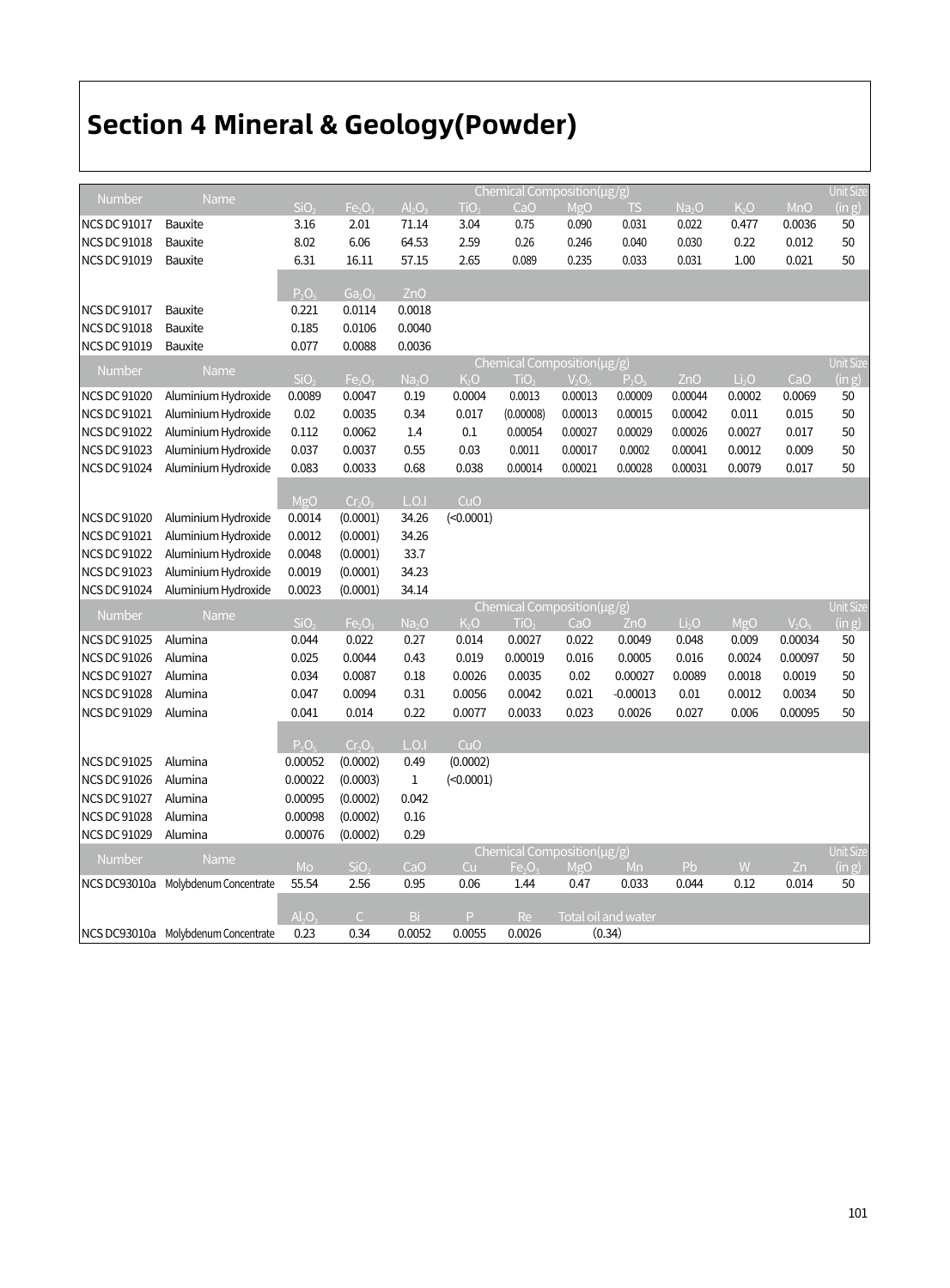## Section 5 Slag, Refractory(Powder)

|                     |                                    |                  |                  |                                |              |                                |                  |                   | <b>Chemical Composition (Percent)</b>      |                   |                  |                   |                   |           | <b>Unit Size</b>        |
|---------------------|------------------------------------|------------------|------------------|--------------------------------|--------------|--------------------------------|------------------|-------------------|--------------------------------------------|-------------------|------------------|-------------------|-------------------|-----------|-------------------------|
| <b>Number</b>       | Name                               | SiO <sub>2</sub> | <b>MnO</b>       | $P_2O_5$                       | S            | TiO <sub>2</sub>               | CaO              | MgO               | $K_2O$                                     | Na <sub>2</sub> O | $Al_2O_3$        | <b>TFe</b>        | F.                | $Cr_2O_2$ | (in g)                  |
|                     | NCS HC 11801 Blast Furnace Slag    | 34.31            | 0.34             | 0.012                          | 0.97         | 1.52                           | 39.02            | 8.12              | 0.47                                       | 0.41              | 13.83            | 0.411             | (0.062)           |           | 60                      |
|                     | NCS HC 11802 Blast Furnace Slag    | 32.25            | 0.51             | 0.0074                         | 0.95         | 0.706                          | 40.07            | 9.17              | 0.43                                       | 0.47              | 14.46            | 0.262             | (0.14)            |           | 60                      |
|                     | NCS HC 11803 Electric Furnace Slag | 53.43            | 0.35             | 0.006                          | 0.034        | 0.079                          | 5.55             | 28.96             | 0.19                                       | 0.2               | 3.15             | 5.75              | (0.033)           | 0.77      | 60                      |
| <b>Number</b>       | Name                               |                  |                  |                                |              |                                |                  |                   | <b>Chemical Composition (Percent)</b>      |                   |                  |                   |                   |           | Unit Size               |
|                     |                                    | <b>TFe</b>       | SiO <sub>2</sub> | $Al_2O_3$                      | MnO          | FeO                            | S.               | TiO <sub>2</sub>  | <b>MgO</b>                                 | CaO               | <b>TCa</b>       | $P_2O_3$          | F.                | CaF       | (in g)                  |
| <b>NCS HC 13804</b> | <b>Converter Slag</b>              | 13.38            | 14.91            | 1.78                           | 1.86         | 12.33                          |                  | 0.42              | 9.28                                       |                   | 37.64            | 1.02              |                   | 1.41      | 50                      |
| <b>NCS HC 13805</b> | Open Hearth Slag                   | 34.33            | 8.91             | 3.92                           | 2.01         | 36.55                          |                  | 0.32              | 21.15                                      |                   |                  | 0.87              |                   |           | 50                      |
| <b>NCS HC 13806</b> | Electric Furnace Slag              | 13.11            | 21.35            | 4.00                           | 13.16        | 15.25                          |                  | 0.18              | 15.18                                      |                   | 16.22            | 0.125             | 0.17              |           | 50                      |
| <b>NCS HC 13807</b> | Electric Furnace Slag              | 2.26             | 24.77            | 8.72                           | 2.39         | 1.89                           |                  | 0.25              | 15.60                                      |                   | 28.87            | 0.030             | 0.82              |           | 50                      |
| <b>Number</b>       | Name                               |                  |                  |                                |              |                                |                  |                   | Chemical Composition(Percent)              |                   |                  |                   |                   |           | <b>Unit Size</b>        |
|                     | Mullite                            | SiO <sub>2</sub> | $Al_2O_3$        | Fe <sub>2</sub> O <sub>3</sub> | CaO          | <b>MgO</b>                     | K <sub>2</sub> O | Na <sub>2</sub> O | TiO <sub>2</sub>                           | P.                |                  |                   |                   |           | (in g)                  |
| <b>NCS HC 14807</b> | Mullite                            | 51.43            | 43.62            | 1.14                           | 0.23         | 0.21                           | 1.62             | 0.46              | 0.65                                       | 0.062             |                  |                   |                   |           | 60                      |
| <b>NCS HC 14808</b> | Mullite                            | 37.41<br>21.81   | 57.47<br>72.39   | 0.46                           | 0.15<br>0.19 | 0.14<br>0.42                   | 1.69<br>0.24     | 0.46<br>0.16      | 1.45<br>3.64                               | 0.022<br>0.043    |                  |                   |                   |           | 60<br>60                |
| <b>NCS HC 14809</b> |                                    |                  |                  | 0.93                           |              |                                |                  |                   | <b>Chemical Composition (Percent)</b>      |                   |                  |                   |                   |           | <b>Unit Size</b>        |
| <b>Number</b>       | Name                               | <b>TFe</b>       | SiO <sub>2</sub> | $Al_2O_3$                      | <b>MnO</b>   | FeO                            | S                | TiO.              | <b>MgO</b>                                 | CaO               | K <sub>2</sub> O | Na <sub>2</sub> O | P                 |           | (in g)                  |
| <b>NCS HC 15803</b> | <b>Blast Furnace Slag</b>          | 1.76             | 35.00            | 13.93                          | 0.175        | 2.16                           | 0.98             | 0.51              | 5.61                                       | 39.66             | 0.42             | 0.26              | 0.0066            |           | 80                      |
|                     |                                    |                  |                  |                                |              |                                |                  |                   | <b>Chemical Composition(Percent)</b>       |                   |                  |                   |                   |           | <b>Unit Size</b>        |
| <b>Number</b>       | Name                               | $\overline{C}$   | SiO-             | Mn                             | P.           | S                              | Fe               |                   |                                            |                   |                  |                   |                   |           | (in g)                  |
| <b>NCS HC 15804</b> | Manganese-rich slag                | 0.014            | 25.16            | 44.42                          | 0.0032       | 0.32                           | 0.22             |                   |                                            |                   |                  |                   |                   |           | 100                     |
| Number              | Name                               |                  |                  |                                |              |                                |                  |                   | <b>Chemical Composition (Percent)</b>      |                   |                  |                   |                   |           | <b>Unit Size</b>        |
|                     |                                    | <b>TFe</b>       | SiO <sub>2</sub> | $Al_2O_3$                      | CaO          | <b>MgO</b>                     | <b>MnO</b>       | TiO <sub>2</sub>  | $P_2O_5$                                   | S.                | <b>TCa</b>       |                   |                   |           | (in g)                  |
| <b>NCS HC 18806</b> | <b>Blast Furnace Slag</b>          | 0.60             | 32.75            | 14.11                          | 38.84        | 8.46                           | 0.30             | 2.63              | 0.008                                      | 1.13              |                  |                   |                   |           | 100                     |
| <b>NCS HC 18807</b> | <b>Blast Furnace Slag</b>          | 1.10             | 33.04            | 16.48                          | 35.77        | 8.77                           | 0.74             | 0.73              | 0.009                                      | 0.90              |                  |                   |                   |           | 100                     |
| <b>NCS HC 18808</b> | Converter slag                     | 24.55            | 13.44            | 1.25                           |              | 11.66                          | 3.34             | 2.22              | 2.00                                       | 0.13              | 24.10            |                   |                   |           | 100                     |
| <b>NCS HC 18809</b> | Slag                               | 0.30             | 16.50            | 21.94                          |              | 6.55                           | 0.18             | 1.03              | 0.024                                      | 0.69              | 35.21            |                   |                   |           | 100                     |
| <b>Number</b>       | Name                               |                  |                  |                                |              |                                |                  |                   | <b>Chemical Composition (Percent)</b>      |                   |                  |                   |                   |           | Unit Size               |
|                     |                                    | <b>TFe</b>       | SiO <sub>2</sub> | $Al_2O_3$                      | <b>MnO</b>   | P.                             | S.               | TiO <sub>2</sub>  | <b>MgO</b>                                 | CaO               | $V_2O_5$         | K <sub>2</sub> O  | Na <sub>2</sub> O |           | (in g)                  |
| <b>NCS HC 19805</b> | V Ti Blast Furnace Slag            | 0.80             | 22.67            | 13.85                          | 0.74         |                                | 0.234            |                   | 9.05                                       | 25.57             | 0.44             |                   |                   |           | 100                     |
| NCS HC 19805a       | V Ti Blast Furnace Slag            | 2.31             | 26.30            | 14.46                          | 0.757        | 0.0060                         | 0.390            | 19.98             | 8.82                                       | 25.37             | 0.347            | 0.740             | 0.258             |           | 100                     |
| NCS HC 19805b       | V Ti Blast Furnace Slag            | 1.28             | 25.41            | 13.55                          | 0.607        | 0.0036                         | 0.477            | 22.35             | 7.48                                       | 27.28             | 0.272            |                   |                   |           | 100<br><b>Unit Size</b> |
| <b>Number</b>       | Name                               | <b>TFe</b>       | SiO <sub>2</sub> | AI <sub>2</sub> O <sub>3</sub> | CaO          | MgO                            | <b>MnO</b>       | P                 | <b>Chemical Composition (Percent)</b><br>S | $V_2O_e$          | TiO <sub>2</sub> | $Cr_1O_2$         |                   |           | (in g)                  |
| <b>NCS HC 19813</b> | High-Titanium Slag                 | 6.43             | 5.50             | 2.64                           | 1.52         | 5.28                           | 1.08             |                   | 0.118                                      |                   | 77.66            |                   |                   |           | 100                     |
| <b>NCS HC 19814</b> | High-Titanium Slag                 | 1.08             | 4.13             | 3.04                           | 1.83         | 7.27                           | 0.74             |                   | 0.247                                      |                   | 84.94            |                   |                   |           | 100                     |
| <b>NCS HC 19815</b> | High-Titanium Slag                 | 1.02             | 1.92             | 2.62                           | 0.287        | 2.67                           | 1.21             |                   | 0.166                                      |                   | 94.69            |                   |                   |           | 100                     |
| <b>NCS HC 19817</b> | V Slag                             | 30.48            | 16.90            | 3.84                           | 1.96         | 3.34                           | 6.87             | 0.054             | 0.054                                      | 16.18             | 10.87            | 2.40              |                   |           | 100                     |
| <b>NCS HC 19818</b> | V Slag                             | 28.96            | 15.93            | 4.05                           | 1.57         | 3.28                           | 7.80             | 0.037             | 0.053                                      | 17.69             | 11.53            | 3.03              |                   |           | 100                     |
| <b>NCS HC 19819</b> | V Slag                             | 30.08            | 15.79            | 4.15                           | 1.79         | 3.41                           | 8.36             | 0.026             | 0.201                                      | 2.20              | 11.37            | 2.60              |                   |           | 100                     |
| <b>NCS HC 19820</b> | V Slag                             | 32.30            | 16.47            | 3.98                           | 2.12         | 3.37                           | 7.36             | 0.040             | 0.195                                      | 1.78              | 10.80            | 2.00              |                   |           | 100                     |
| <b>NCS HC 19821</b> | V Ti Slag                          | 0.695            | 1.13             | 56.53                          | 9.01         | 27.14                          | 0.081            | 0.013             | 0.013                                      | 3.18              |                  |                   |                   |           | 100                     |
| <b>NCS HC 19822</b> | V Ti Slag                          | 0.442            | 0.570            | 65.99                          | 10.20        | 18.20                          | 0.060            | 0.006             | 0.013                                      | 3.41              |                  |                   |                   |           | 100                     |
|                     |                                    |                  |                  |                                |              |                                |                  |                   | <b>Chemical Composition (Percent)</b>      |                   |                  |                   |                   |           | <b>Unit Size</b>        |
| <b>Number</b>       | Name                               | Mn               | Fe               | P.                             | SiO-         | AI <sub>2</sub> O <sub>3</sub> | CaO              | MgO               | S                                          |                   |                  |                   |                   |           | (in g)                  |
| NCS HC 25801        | Rich Slag-Manganese                | 35.31            | 1.77             | 0.56                           | 33.47        | 1.91                           | 7.79             | 3.99              | 0.66                                       |                   |                  |                   |                   |           | 50                      |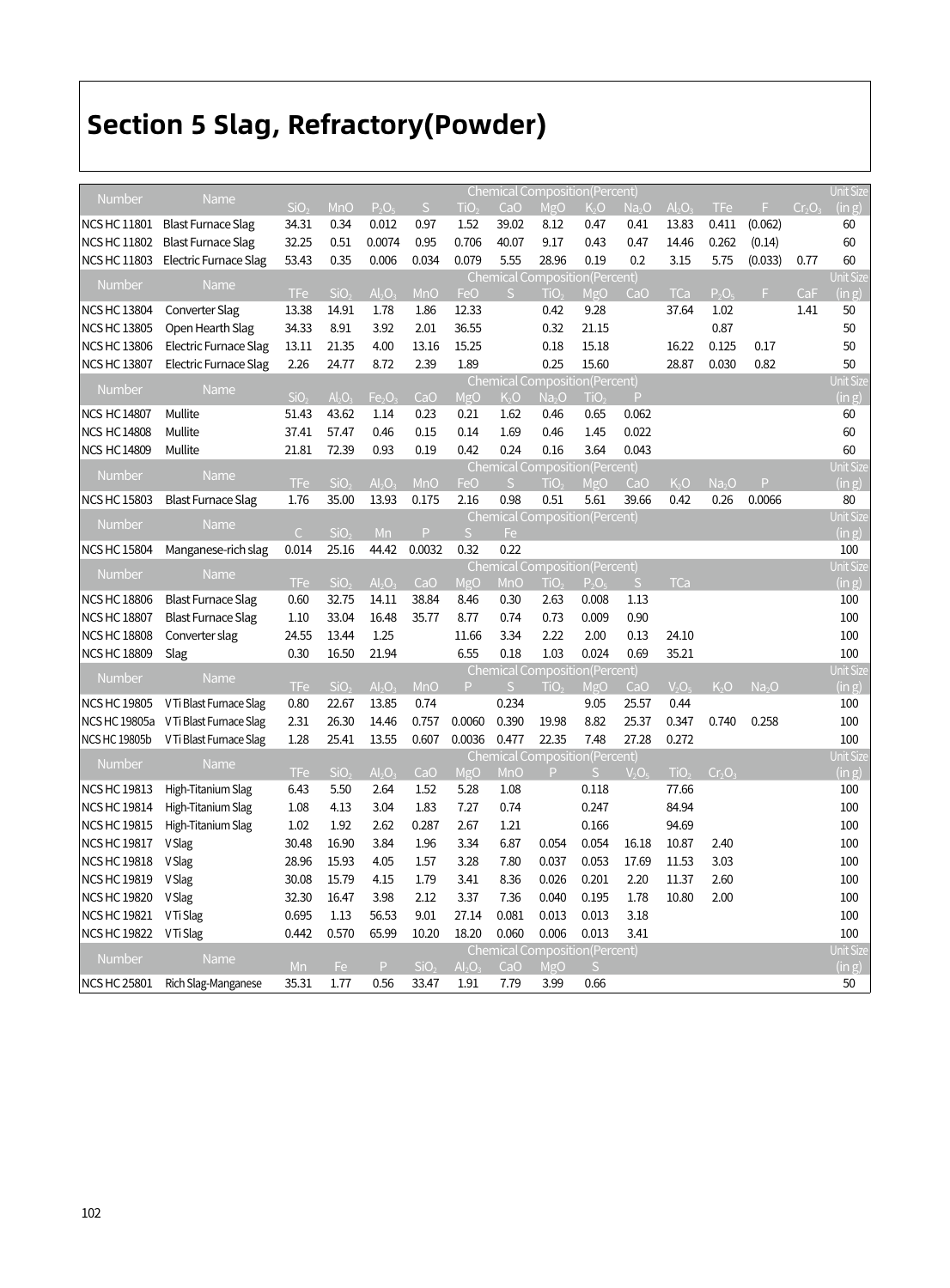## Section 5 Slag, Refractory(Powder)

|                            |                                             |                     |                     |                   |                             |                                     |                         |                                       |                    |                  |                   |                  |                                | <b>Unit Size</b>           |
|----------------------------|---------------------------------------------|---------------------|---------------------|-------------------|-----------------------------|-------------------------------------|-------------------------|---------------------------------------|--------------------|------------------|-------------------|------------------|--------------------------------|----------------------------|
| <b>Number</b>              | Name                                        |                     |                     |                   |                             |                                     |                         | <b>Chemical Composition (Percent)</b> |                    |                  |                   |                  |                                |                            |
|                            |                                             | SiO <sub>2</sub>    | <b>TCa</b>          | Na <sub>2</sub> O | $Al_2O_3$                   | MgO                                 | FC                      | TC.                                   | $\mathsf{F}^\star$ |                  |                   |                  |                                | (in g)                     |
| <b>NCS HC 26801</b>        | Continuous Casting mold powder              | 18.96               | 12.89               | 9.86              | 16.99                       | 1.39                                | 18.14                   | 19.97                                 | 4.47               |                  |                   |                  |                                | 50                         |
| <b>NCS HC 26803</b>        | Continuous Casting mold powder              | 30.1                | 30.78               | 0.52              | 2.14                        | 1.3                                 | 4.06                    | 5.98                                  | 10.59              |                  |                   |                  |                                | 50                         |
|                            | NCS HC 26804 Continuous Casting mold powder | 34.95               | 19.13               | 4.99              | 5.3                         | 0.78                                | 14.49                   | 15.86                                 | 5.15               |                  |                   |                  |                                | 50                         |
|                            | NCS HC 26805 Continuous Casting mold powder | 41.31               | 21.46               | 4.07              | 6.93                        | 3.26                                | 1.57                    | 3.06                                  | 4.79               |                  |                   |                  |                                | 50                         |
| Number                     | Name                                        |                     |                     |                   |                             |                                     |                         | <b>Chemical Composition</b> (Percent) |                    |                  |                   |                  |                                | <b>Unit Size</b>           |
|                            |                                             | <b>TFe</b>          | CaO                 | SiO <sub>2</sub>  | MgO                         | $Al_2O_3$                           | MnO                     | TiO,                                  | $P_2O_5$           | S.               |                   |                  |                                | (in g)                     |
| <b>NCS HC 28803</b>        | <b>Blast Furnace Slag</b>                   | 0.92                | 36.26               | 31.82             | 9.92                        | 16.85                               | 0.78                    | 0.52                                  | 0.018              | 0.75             |                   |                  |                                | 60                         |
| <b>NCS HC 28804</b>        | <b>Blast Furnace Slag</b>                   | 2.01                | 37.13               | 31.18             | 7.52                        | 16.26                               | 1.23                    | 0.58                                  | 0.043              | 0.79             |                   |                  |                                | 60                         |
| <b>NCS HC 28805</b>        | <b>Blast Furnace Slag</b>                   | 0.76                | 39.20               | 34.91             | 9.27                        | 12.80                               | 0.090                   | 0.42                                  | 0.012              | 0.90             |                   |                  |                                | 60                         |
| <b>Number</b>              | Name                                        |                     |                     |                   |                             |                                     |                         | Chemical Composition(Percent)         |                    |                  |                   |                  |                                | <b>Unit Size</b>           |
|                            |                                             | $\mathsf S$         | SiO <sub>2</sub>    | CaO               | TCa                         | <b>MgO</b>                          | $\text{Al}_2\text{O}_3$ | <b>TFe</b>                            |                    |                  |                   |                  |                                | (in g)                     |
| <b>NCS HC 28806</b>        | Slag                                        | 1.15                | 30.36               | 37.53             |                             | 10.8                                | 16.92                   | 0.211                                 |                    |                  |                   |                  |                                | 50                         |
| <b>NCS HC 28807</b>        | Slag                                        | 0.134               | 14.54               |                   | 32.32                       | 7.27                                | 3.67                    | 13.54                                 |                    |                  |                   |                  |                                | 50                         |
| <b>NCS HC 28808</b>        | Slag                                        | 0.885               | 29.62               | 35.71             |                             | 10.92                               | 18.05                   | 0.48                                  |                    |                  |                   |                  |                                | 50                         |
|                            |                                             |                     |                     |                   |                             |                                     |                         |                                       |                    |                  |                   |                  |                                |                            |
|                            |                                             | $K_2O$              | Na <sub>2</sub> O   | MnO               | $P_2O_5$                    | TiO <sub>2</sub>                    | FeO                     | F.                                    |                    |                  |                   |                  |                                |                            |
| NCS HC 28806 Slag          |                                             | 0.46                | 0.39                | 0.414             | 0.013                       | 0.762                               | 0.35                    |                                       |                    |                  |                   |                  |                                |                            |
| <b>NCS HC 28807</b>        | Slag                                        | 0.033               | 0.057               | 4.06              | 1.72                        | 1.13                                | 10.44                   | 0.76                                  |                    |                  |                   |                  |                                |                            |
| <b>NCS HC 28808</b>        | Slag                                        | 0.42                | 0.36                | 0.542             | 0.027                       | 0.753                               | 0.55                    |                                       |                    |                  |                   |                  |                                |                            |
|                            |                                             |                     |                     |                   |                             |                                     |                         | <b>Chemical Composition</b> (Percent) |                    |                  |                   |                  |                                | <b>Unit Size</b>           |
| Number                     | Name                                        |                     |                     | SiO <sub>2</sub>  | MgO                         |                                     |                         |                                       |                    | S.               |                   |                  |                                |                            |
| <b>NCS HC 28809</b>        | <b>Converter Slag</b>                       | <b>TFe</b><br>13.50 | <b>TCa</b><br>32.65 | 15.40             | 7.75                        | $\mathsf{Al}_2\mathsf{O}_3$<br>4.38 | <b>MnO</b><br>2.30      | TiO <sub>2</sub><br>1.02              | $P_2O_5$<br>1.67   | 0.195            |                   |                  |                                | (in g)<br>60               |
|                            |                                             |                     |                     |                   |                             |                                     |                         |                                       |                    |                  |                   |                  |                                |                            |
|                            | NCS HC 28810 Converter Slag                 | 16.52               | 33.35               | 14.45             | 7.1                         | 1.76                                | 2.78                    | 1.25                                  | 1.60               | 0.120            |                   |                  |                                | 60                         |
| <b>Number</b>              | Name                                        |                     |                     |                   |                             |                                     |                         | Chemical Composition(Percent)         |                    |                  |                   |                  |                                | Unit Size                  |
|                            |                                             | $Al_2O_3$           | CaO                 | MgO               | $P_2O_5$                    | Fe <sub>2</sub> O <sub>3</sub>      | TiO <sub>2</sub>        | <b>MnO</b>                            | SiO <sub>2</sub>   | K <sub>2</sub> O | Na <sub>2</sub> O | L.O.L            | $\mathsf{C}$                   | (in g)                     |
| NCS HC 28811 Bauxite       |                                             | 46.52               | 0.69                | 0.37              | 0.35                        | 14.01                               | 1.36                    | 0.13                                  | 22.96              | 0.25             | 0.1               | 12.75            | 0.2                            | 50                         |
| NCS HC 28812 Bauxite       |                                             | 60.41               | 0.51                | 0.26              | 0.3                         | 9.69                                | 2.22                    | 0.082                                 | 17.82              | 0.22             | 0.07              | 7.96             | 0.14                           | 50                         |
| <b>NCS HC 28813</b>        | Bauxite                                     | 70.28               | 0.37                | 0.18              | 0.25                        | 6.64                                | 2.85                    | 0.053                                 | 14.2               | 0.2              | 0.051             | 4.57             | 0.099                          | 50                         |
| <b>NCS HC 28814</b>        | Bauxite                                     | 83.07               | 0.22                | 0.088             | 0.18                        | 2.71                                | 3.64                    | 0.011                                 | 9.69               | 0.17             | 0.022             | 0.15             | 0.05                           | 50                         |
| <b>NCS HC 28815</b>        | Bauxite                                     | 88.55               | 0.15                | 0.073             | 0.23                        | 1.75                                | 3.69                    |                                       |                    | 0.11             | 0.017             |                  | 0.018                          | 50                         |
| <b>Number</b>              | Name                                        |                     |                     |                   |                             |                                     |                         | <b>Chemical Composition (Percent)</b> |                    |                  |                   |                  |                                | <b>Unit Size</b>           |
|                            |                                             | TFe                 | SiO <sub>2</sub>    | CaO               | <b>MgO</b>                  | $Al_2O_3$                           | FeO                     | MnO                                   | TiO <sub>2</sub>   | S                | $P_2O_5$          | K <sub>2</sub> O | Na <sub>2</sub> O <sub>3</sub> | (in g)                     |
| <b>NCS HC 28816</b>        | Coverter Slag                               | 18.66               | 12.8                | 45.02             | 8.23                        | 2.07                                | 14.24                   | 2.75                                  | 0.7                | 0.12             | 1.99              | 0.033            | 0.13                           | 50                         |
| <b>NCS HC 28817</b>        | <b>Coverter Slag</b>                        | 19.96               | 17.71               | 36.43             | 8.51                        | 1.64                                | 14.49                   | 3.46                                  | 1.04               | 0.034            | 1.95              | 0.083            | 0.076                          | 50                         |
| <b>NCS HC 28818</b>        | <b>Coverter Slag</b>                        | 21.04               | 18.81               | 37.31             | 5.23                        | 1.56                                | 17.01                   | 3.79                                  | 1.11               | 0.034            | 1.86              | 0.082            | 0.046                          | 50                         |
| <b>NCS HC 28819</b>        | <b>Coverter Slag</b>                        | 16.84               | 22.21               | 37.01             | 6.89                        | 1.93                                | 14.02                   | 5.02                                  | 0.97               | 0.056            | 2.7               | 0.087            | 0.046                          | 50                         |
| <b>NCS HC 28820</b>        | Coverter Slag                               | 16.56               | 12.35               | 45.44             | 6.91                        | 1.52                                | 13.87                   | 2.29                                  | 0.65               | 0.12             | 2.28              | 0.032            | 0.091                          | 50                         |
| NCS HC 28821 Coverter Slag |                                             | 15.33               | 14.17               | 44.45             | 7.01                        | 2.76                                | 11.43                   | 2.4                                   | 0.65               | 0.17             | 2.21              | 0.1              | 0.13                           | 50                         |
|                            |                                             |                     |                     |                   |                             |                                     |                         |                                       |                    |                  |                   |                  |                                |                            |
|                            |                                             | $Cr_2O_2$ $V_2O_5$  |                     | $A \subset$       | Ph.                         | 7n                                  | - E -                   | Cd                                    |                    |                  |                   |                  |                                |                            |
| NCS HC 28816 Coverter Slag |                                             | 0.076               | 0.122               |                   | 0.0002 0.0002 0.0011        |                                     | 0.12                    | $0.0001*$                             |                    |                  |                   |                  |                                |                            |
| NCS HC 28817 Coverter Slag |                                             | 0.063               | 0.346               | 0.0003            |                             | 0.0003 0.0014                       | 0.059                   | $0.0001*$                             |                    |                  |                   |                  |                                |                            |
| NCS HC 28818 Coverter Slag |                                             | 0.079               | 0.35                | 0.0003            | 0.0003 0.0014               |                                     | 0.043                   | $0.0001*$                             |                    |                  |                   |                  |                                |                            |
| NCS HC 28819 Coverter Slag |                                             | 0.105               | 0.2                 |                   | 0.0001 0.0003 0.0003        |                                     | 0.16                    | $0.0001*$                             |                    |                  |                   |                  |                                |                            |
| NCS HC 28820 Coverter Slag |                                             | 0.089               | 0.229               |                   | 0.0002 0.0035               | 0.003                               | 0.18                    | $0.0001*$                             |                    |                  |                   |                  |                                |                            |
| NCS HC 28821 Coverter Slag |                                             | 0.12                | 0.186               |                   | 0.0003 0.0074               | 0.01                                | 0.39                    | $0.0001*$                             |                    |                  |                   |                  |                                |                            |
|                            |                                             |                     |                     |                   |                             |                                     |                         | <b>Chemical Composition(Percent)</b>  |                    |                  |                   |                  |                                | <b>Unit Size</b>           |
| <b>Number</b>              | Name                                        | FeO                 | SiO <sub>2</sub>    | $Al_2O_3$         | CaO                         | Sn                                  |                         |                                       |                    |                  |                   |                  |                                | (in g)                     |
| NCS HC 35801 Sn Slag       |                                             | 46.18               | 19.61               | 7.36              | 4.12                        | 11.96                               |                         |                                       |                    |                  |                   |                  |                                | 70                         |
| NCS HC 35802 Sn Slag       |                                             | 22.22               | 37.49               | 9.32              | 19.76                       | 2.32                                |                         |                                       |                    |                  |                   |                  |                                | 70                         |
|                            |                                             |                     |                     |                   |                             |                                     |                         | <b>Chemical Composition (Percent)</b> |                    |                  |                   |                  |                                | <b>Unit Size</b>           |
| <b>Number</b>              | Name                                        | CaO                 | SiO <sub>2</sub>    | MgO               | $\mathsf{Al}_2\mathsf{O}_3$ | <b>TFe</b>                          | FeO                     | MnO                                   | TiO <sub>2</sub>   | $P_2O_5$         | $S_{\perp}$       | K <sub>2</sub> O | Na <sub>2</sub> O              | $\overline{(\text{in g})}$ |
| <b>NCS HC93801</b>         | Slag                                        | 42.52               | 34.91               | 8.1               | 12.09                       | 0.63                                | 0.78                    | 0.13                                  | 0.56               | 0.01             | 1.15              | 0.52             | 0.27                           | 50                         |
| <b>NCS HC93802</b>         | Slag                                        | 25.87               | 22.96               | 5.98              | 30.29                       | 2.39                                | 3.31                    | 1.5                                   | 9.44               | 0.08             | 0.56              | 0.36             | 0.17                           | 50                         |
| <b>NCS HC93803</b>         | Slag                                        | 55.59               | 12.22               | 6.91              | 18.02                       | 1.05                                | 0.61                    | 2.18                                  | 2.78               | 0.036            | 0.021             | 0.069            | 0.034                          | 50                         |
| NCS HC93804                | Slag                                        | 22.3                | 31.11               | 16.36             | 4.18                        | 10.99                               | 11.73                   | 5.21                                  | 6.01               | 0.503            | 0.095             | 0.128            | 0.051                          | 50                         |
| NCS HC93805                | Slag                                        | 30.86               | 42.4                | 20.5              | 2.14                        | 1.7                                 | 1.94                    | 0.2                                   | 1.95               | 0.038            | 0.023             | 0.24             | 0.061                          | 50                         |
|                            |                                             |                     |                     | 3.39              |                             |                                     |                         |                                       | 0.88               | 0.022            |                   | 0.052            | 0.047                          | 50                         |
| NCS HC93806                | Slag                                        | 50.73               | 8.17                |                   | 23.79                       | 9.67                                | 7.37                    | 0.45                                  |                    |                  | 0.032             |                  |                                |                            |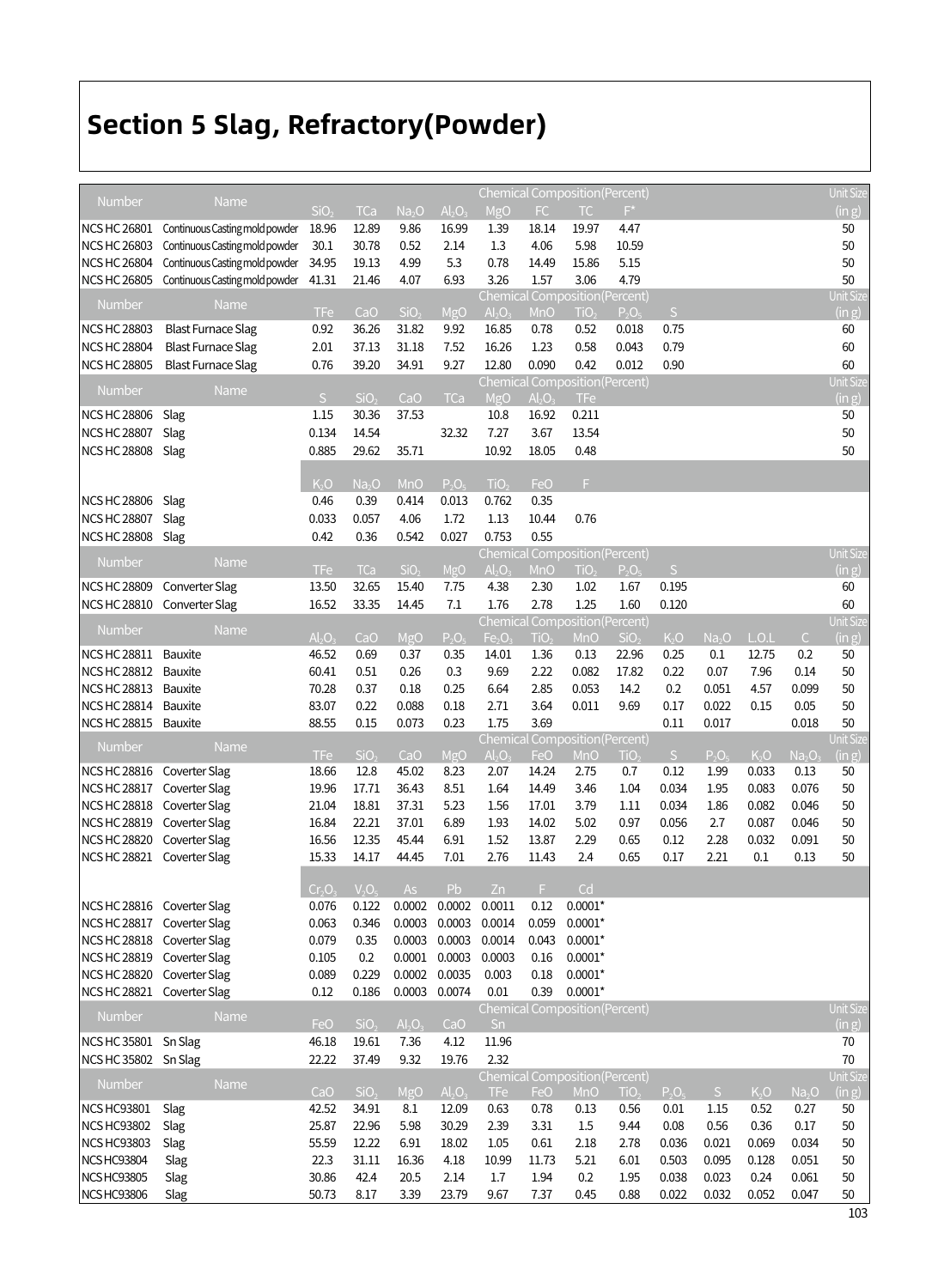### Section 6 Gas in Metal

|                            |                                             |                  |                |                            | Chemical Composition(Percent)                            |                   |             | <b>Unit Size</b>                       |                      |
|----------------------------|---------------------------------------------|------------------|----------------|----------------------------|----------------------------------------------------------|-------------------|-------------|----------------------------------------|----------------------|
| <b>Number</b>              | Name                                        | $\mathsf{C}$     | S.             |                            |                                                          |                   |             | (in g)                                 | Form                 |
| <b>NCS NS 11003</b>        | C&S in Steel                                | 0.322            | 0.020          |                            |                                                          |                   |             | 100                                    | chip                 |
| NCS NS 11011 C&S in Steel  |                                             | 0.235            | 0.039          |                            |                                                          |                   |             | 100                                    | chip                 |
| NCS NS 11012 Pure Iron     |                                             |                  | 0.0016 0.0063  |                            |                                                          |                   |             | 100                                    | chip                 |
| NCS NS 11013 Pure Iron     |                                             |                  | 0.0066 0.0056  |                            |                                                          |                   |             | 150                                    | chip                 |
|                            | NCS NS11015b Ultra-Low C and S in Pure Iron | 0.0006 0.0017    |                |                            |                                                          |                   |             | 50                                     | chip                 |
| NCS NS 11026 C&S in Steel  |                                             | 0.041            | 0.0039         |                            |                                                          |                   |             | 100                                    | chip                 |
| NCS NS 11039 C&S in Steel  |                                             |                  | 0.0051 0.0058  |                            |                                                          |                   |             | 100                                    | chip                 |
| NCS NS 11040 C&S in Steel  |                                             | 0.019            | 0.0116         |                            |                                                          |                   |             | 100                                    | chip                 |
| NCS NS 11041 C&S in Steel  |                                             | 0.004            | 0.0053         |                            |                                                          |                   |             | 100                                    | chip                 |
| <b>Number</b>              | Name                                        | N                | $\circ$        |                            | Chemical Composition( $\mu$ g/g)                         |                   |             | <b>Unit Size</b><br>(in g)             | Form                 |
| <b>NCS NS 11037</b>        | O, N, in steel                              | 1090             | 66             |                            |                                                          |                   |             | 50                                     | $D4.0 \times 5.0$ mm |
| <b>NCS NS 11030</b>        | O in Copper                                 |                  | 2.8            |                            |                                                          |                   |             |                                        | $D6.0 \times 110$ mm |
| NCS NS 11031 O in Copper   |                                             |                  | 10             |                            |                                                          |                   |             | 20                                     | $D4.8\times 6.5$ mm  |
| NCS NS 11032 O in Copper   |                                             |                  | 18             |                            |                                                          |                   |             | 20                                     | $D4.8\times 6.5$ mm  |
| NCS NS 11033 O in Copper   |                                             |                  | 135            |                            |                                                          |                   |             | 20                                     | $D4.8\times 6.5$ mm  |
| NCS NS 11035 O in Copper   |                                             |                  | 479            |                            |                                                          |                   |             | 20                                     | $D4.8\times 6.5$ mm  |
| <b>NCS NS 11036</b>        | O in Copper                                 |                  | 208            |                            |                                                          |                   |             | 20                                     | $D4.8\times 6.5$ mm  |
| NCS NS 11038 O in Copper   |                                             |                  | 376            |                            |                                                          |                   |             | 25                                     | $D4.8\times 6.5$ mm  |
| <b>Number</b>              | Name                                        | O(%)             | $N(\%)$        | $H(\% )$                   | <b>Chemical Composition (Percent)</b><br>Sample weight   | Sample size (mm)  |             | Unit Size<br>(in g)                    | Form                 |
| <b>NCS NS 11043</b>        | O, N in steel                               | 0.0041           | 0.0381         | 0.00005                    | 0.5g                                                     | D <sub>6.35</sub> |             |                                        | Ball                 |
| <b>Number</b>              | Name                                        | $\overline{O}$   | N              | $H^+$                      | <b>Chemical Composition(Percent)</b><br>Sample Weight(g) | Sample Size(mm)   | Sample form | <b>Unit Size</b><br>(in g)             | Form                 |
| <b>NCS NS 11044</b>        | O, N, H in Stainless steel                  | 0.0025           | 0.058          | 0.00020                    | $1.0 \pm 0.1$                                            | D6.35             |             | 50                                     | Ball                 |
| <b>NCS NS 11045</b>        | O, N, H in Stainless steel                  | 0.0048           | 0.026          | 0.00020                    | $1.0 \pm 0.1$                                            | D6.35             |             | 50                                     | Ball                 |
| <b>NCS NS 11046</b>        | N in Stainless steel                        |                  | 0.0067         |                            | $1.0 + 0.1$                                              | D6.35             |             | 50                                     | Ball                 |
|                            | NCS NS 11047 N in Stainless steel           |                  | 0.2076         |                            | 0.50g/piece                                              | D4.0x5.0          | stick       | 50                                     |                      |
|                            |                                             |                  |                |                            | <b>Chemical Composition (Percent)</b>                    |                   |             | Unit Size                              |                      |
| <b>Number</b>              | Name                                        | $\mathsf{C}$     | S              |                            |                                                          |                   |             | (in g)                                 | Form                 |
| <b>NCS NS 11048</b>        | C, S in steel                               | 0.067            | 0.058          |                            |                                                          |                   |             | 100                                    | Chip                 |
| NCS NS 11049 C, S in steel |                                             | 0.116            | 0.002          |                            |                                                          |                   |             | 100                                    | Chip                 |
| <b>Number</b>              | Name                                        |                  |                | $O(%)$ N(%) Ball Weight(g) | <b>Chemical Composition(Percent)</b>                     |                   |             | <b>Unit Size</b><br>(in g)             | Form                 |
| <b>NCS NS11050</b>         | O, N in steel                               | 0.012            | 0.0019         | 1                          |                                                          |                   |             | 50                                     | Ball                 |
| <b>NCS NS11051</b>         | O, N in steel                               |                  | 0.0012 0.0045  | $\mathbf 1$                |                                                          |                   |             | 50                                     | Ball                 |
| <b>NCS NS11052</b>         | O, N in steel                               |                  | 0.0062 0.00075 | 1                          |                                                          |                   |             | 50                                     | Ball                 |
| NCS NS11053 O, N in steel  |                                             |                  | 0.0022 0.0032  | $\mathbf 1$                |                                                          |                   |             | 50                                     | Ball                 |
| NCS NS11054 O, N in steel  |                                             |                  | 0.0023 0.0096  | 1                          |                                                          |                   |             | 50                                     | Ball                 |
| NCS NS11055 O, N in steel  |                                             |                  | 0.00058 0.0028 | 1                          |                                                          |                   |             | 50                                     | Ball                 |
| <b>NCS NS11056</b>         | O, N in steel                               | $0.0107$ $0.142$ |                | $\mathbf 1$                |                                                          |                   |             | 50                                     | Ball                 |
| <b>Number</b>              | <b>Name</b>                                 | C                | S              |                            | <b>Chemical Composition (Percent)</b>                    |                   |             | <b>Unit Size</b><br>(in g)             | Form                 |
| NCS NS 13001 C&S in Steel  |                                             | 2.51             | 0.020          |                            |                                                          |                   |             | 100                                    | chip                 |
| NCS NS 13005 C&S in Steel  |                                             | 0.485            | 0.024          |                            |                                                          |                   |             | 100                                    | chip                 |
| <b>NCS NS 13008</b>        | C&S in Steel                                | 0.644            | 0.068          |                            |                                                          |                   |             | 100                                    | chip                 |
| Number                     | Name                                        | N                |                |                            | <b>Chemical Composition(Percent)</b>                     |                   |             | <b>Unit Size</b><br><i>(gorpellet)</i> | Form                 |
| NCS NS 13009 N in Steel    |                                             | 0.0078           |                |                            |                                                          |                   |             | 100                                    | chip                 |
| NCS NS 13010 N in Steel    |                                             | 0.0096           |                |                            |                                                          |                   |             | 100                                    | chip                 |
| NCS NS 13011 N in Steel    |                                             | 0.0099           |                |                            |                                                          |                   |             | 100                                    | chip                 |
| NCS NS 13012 N in Steel    |                                             | 0.012            |                |                            |                                                          |                   |             | 100                                    | chip                 |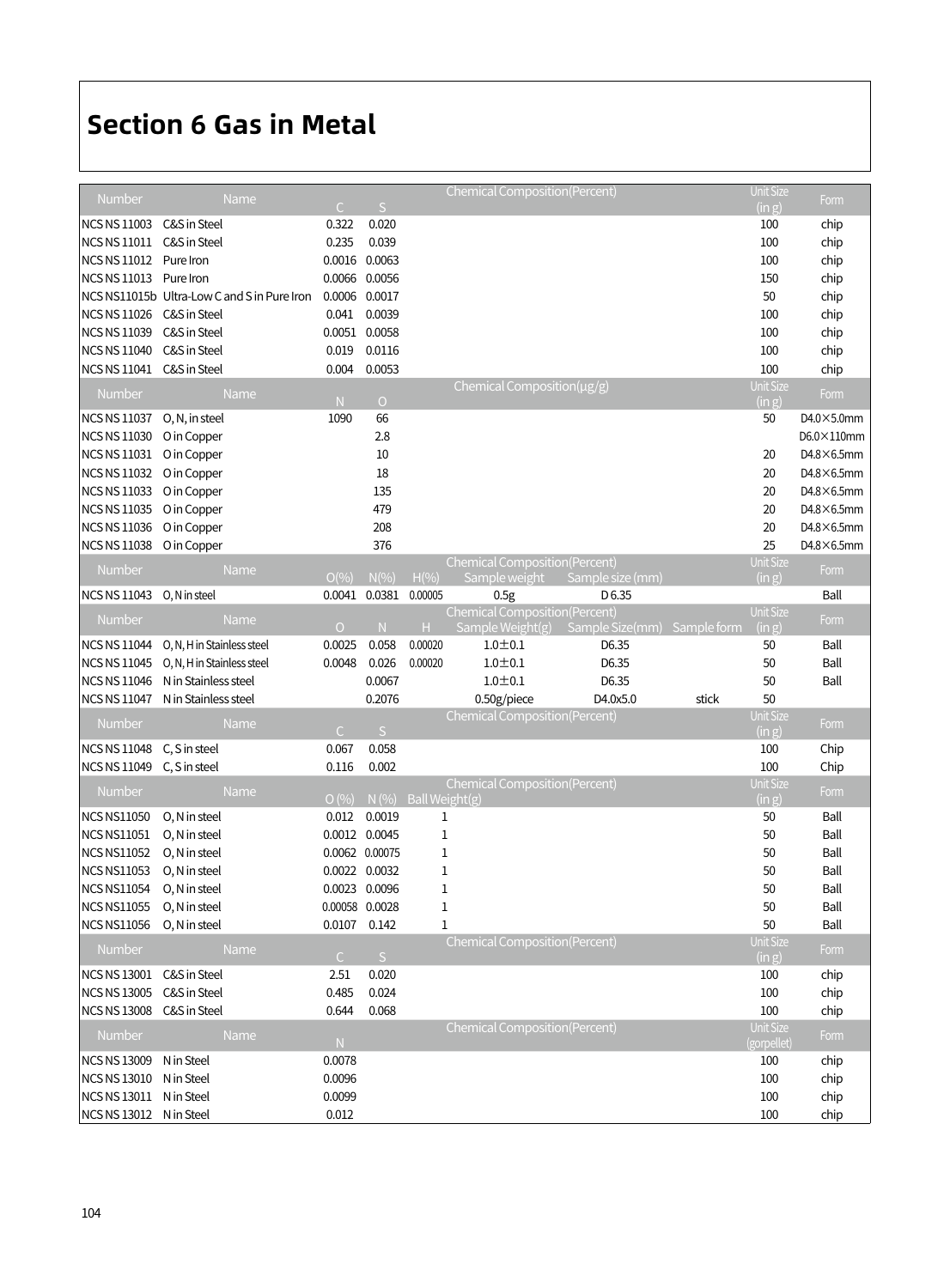| <b>Number</b>                |                          | Name | $\mathsf{C}$ | S               |                    | <b>Chemical Composition(Percent)</b>  |                          | <b>Unit Size</b>              | Form        |
|------------------------------|--------------------------|------|--------------|-----------------|--------------------|---------------------------------------|--------------------------|-------------------------------|-------------|
| NCS NS 13020 C in Steel      |                          |      | 0.1          |                 |                    |                                       |                          | (in g )<br>100                | chip        |
| NCS NS 13021 C in Steel      |                          |      | 0.21         |                 |                    |                                       |                          | 100                           | chip        |
| NCS NS 13022 C in Steel      |                          |      | 0.37         |                 |                    |                                       |                          | 100                           | chip        |
| NCS NS 13023 C in Steel      |                          |      | 0.48         |                 |                    |                                       |                          | 100                           | chip        |
| NCS NS 13024 C in Steel      |                          |      | 0.59         |                 |                    |                                       |                          |                               |             |
| NCS NS 13025 C in Steel      |                          |      | 0.725        |                 |                    |                                       |                          | 100<br>100                    | chip        |
| NCS NS 13026 C in Steel      |                          |      | 0.81         |                 |                    |                                       |                          | 100                           | chip        |
|                              |                          |      |              |                 |                    |                                       |                          |                               | chip        |
| NCS NS 13027 Sin Steel       |                          |      |              | 0.0105<br>0.017 |                    |                                       |                          | 70<br>70                      | chip        |
| NCS NS 13028 Sin Steel       |                          |      |              |                 |                    |                                       |                          |                               | chip        |
| NCS NS 13029 Sin Steel       |                          |      |              | 0.037           |                    |                                       |                          | 70<br>70                      | chip        |
| NCS NS 13032 Sin Steel       |                          |      |              | 0.096           |                    | <b>Chemical Composition(Percent)</b>  |                          | <b>Unit Size</b>              | chip        |
| Number                       |                          | Name | N            |                 |                    |                                       |                          | (in g or)                     | Form        |
| <b>NCS NS 13033</b>          | N in Steel               |      | 0.0043       |                 |                    |                                       |                          | 100                           | chip        |
| <b>NCS NS 13034</b>          | N in Steel               |      | 0.0044       |                 |                    |                                       |                          | 100                           | chip        |
| <b>NCS NS 13036</b>          | N in Steel               |      | 0.0064       |                 |                    |                                       |                          | 100                           | chip        |
| NCS NS 13037 N in Steel      |                          |      | 0.0067       |                 |                    |                                       |                          | 100                           | chip        |
| <b>Number</b>                |                          | Name | N            |                 |                    | <b>Chemical Composition (Percent)</b> |                          | <b>Unit Size</b><br>(in g or) | Form        |
| NCS NS 14001 N in Steel      |                          |      | 0.0081       |                 |                    |                                       |                          | 100                           | chip        |
| <b>NCS NS 14003</b>          | N in Steel               |      | 0.0048       |                 |                    |                                       |                          | 100                           | chip        |
| Number                       |                          | Name | C(%)         | $S(\%)$         |                    | <b>Chemical Composition</b>           |                          | <b>Unit Size</b><br>(in g)    | Form        |
| <b>NCS NS 16001</b>          | C.S in pig iron          |      | 2.02         | 0.0014          |                    |                                       |                          | 100                           | chip        |
| NCS NS 16002 C.S in pig iron |                          |      | 3.60         | 0.0186          |                    |                                       |                          | 100                           | chip        |
| Number                       |                          | Name |              |                 |                    | <b>Chemical Composition</b>           |                          | <b>Unit Size</b>              |             |
|                              |                          |      |              | [H] ppm         | Weight of ball (g) |                                       |                          | (in g)                        | Form        |
| NCS NS 20001a H in steel     |                          |      |              | 6.00            | 1.034              |                                       |                          | 20                            | ball        |
| NCS NS 20025b H in steel     |                          |      |              | 1.1             | 1.034              |                                       |                          | 20                            | ball        |
| <b>Number</b>                |                          | Name |              | O ppm           | N ppm              | <b>Chemical Composition</b>           |                          | <b>Unit Size</b><br>(in g)    | <b>Form</b> |
| NCS NS 20035b O, N in steel  |                          |      |              | 22              | 61                 |                                       |                          | 50                            | ball        |
| <b>Number</b>                |                          | Name |              |                 |                    | <b>Chemical Composition(Percent)</b>  |                          | <b>Unit Size</b>              | Form        |
|                              |                          |      |              | O(%)            | $N(\%)$            | Mass of the ball (g)                  | Diameter of the ball(mm) | (in g)                        |             |
| <b>NCS NS 20049</b>          | O, N in steel            |      |              | 0.0058          | 0.0040             | 1.056                                 | 6.35                     | 50                            | ball        |
| <b>NCS NS 20050</b>          | O, N in steel            |      |              | 0.0166          | 0.0026             | 1.047                                 | 6.35                     | 50                            | ball        |
| <b>Number</b>                |                          | Name |              | $\circ$         | $\overline{N}$     | <b>Chemical Composition</b>           |                          | <b>Unit Size</b><br>(in g)    | Form        |
| <b>NCS NS 18018</b>          | O, N in Steel            |      |              | 0.0043          | 0.0136             |                                       |                          | 50                            |             |
| <b>NCS NS 18019</b>          | O, N in Steel            |      |              |                 | 0.0135             |                                       |                          | 50                            |             |
| <b>NCS NS 18020</b>          | O, N in Steel            |      |              | 0.0029          | 0.0018             |                                       |                          | 50                            |             |
| <b>NCS NS 18021</b>          | O, N in pure iron powder |      |              | 0.188           | 0.0077             |                                       |                          | 25                            |             |
| <b>NCS NS 18022</b>          | O, N in pure iron powder |      |              | 0.205           | 0.0029             |                                       |                          | 25                            |             |
| <b>NCS NS 18023</b>          | O, N in pure iron powder |      |              | 0.543           | (0.0065)           |                                       |                          | 25                            |             |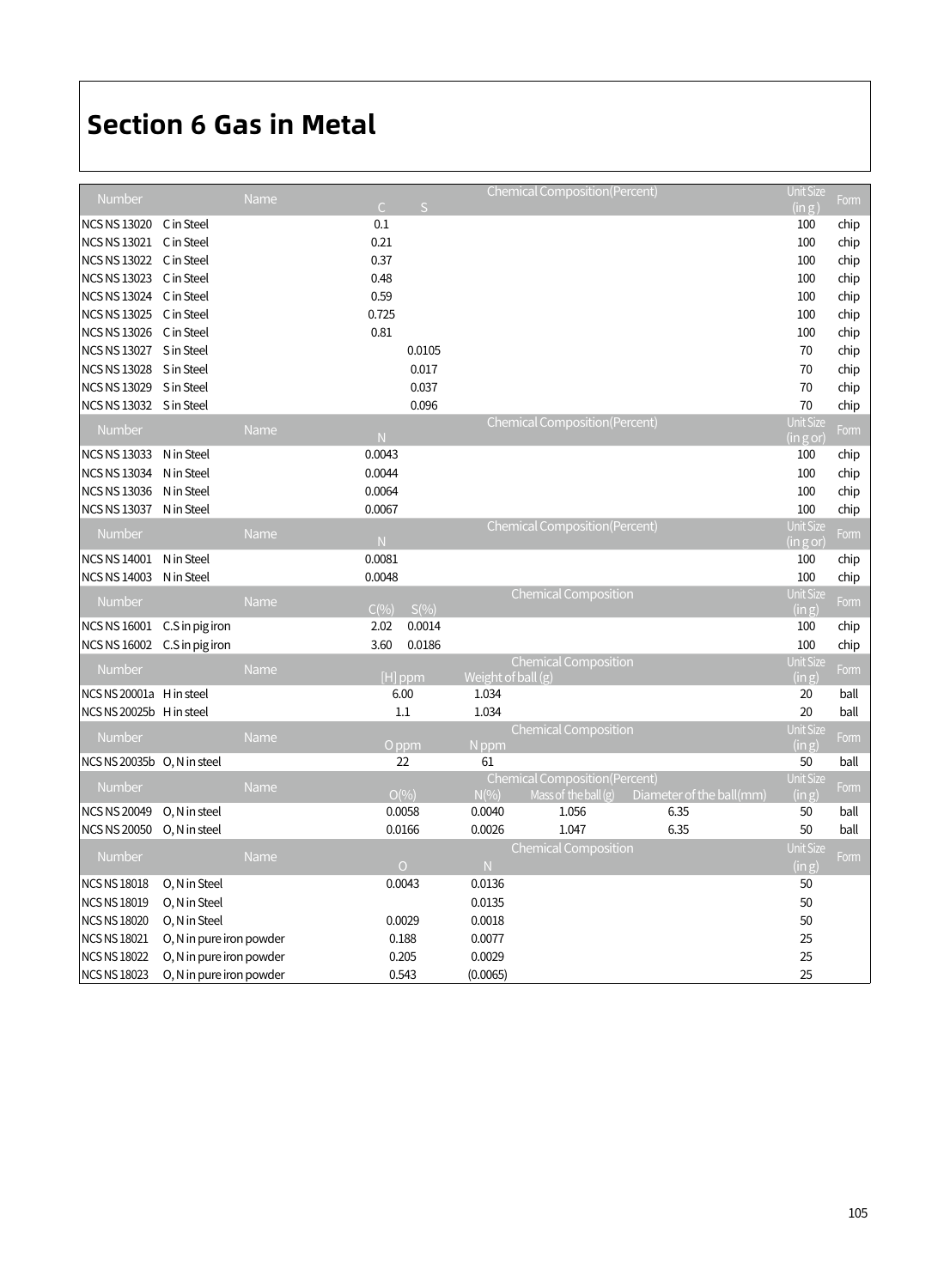|                             |                                          |                   |                |                                                                   | <b>Chemical Composition(Percent)</b>  |                     |                               | <b>Unit Size</b>           |             |
|-----------------------------|------------------------------------------|-------------------|----------------|-------------------------------------------------------------------|---------------------------------------|---------------------|-------------------------------|----------------------------|-------------|
| <b>Number</b>               | <b>Name</b>                              | $\mathsf{C}$      | S.             |                                                                   |                                       |                     |                               | (in g)                     | <b>Form</b> |
| <b>NCS NS 18003</b>         | C, S in Steel                            | 0.082             | 0.035          |                                                                   |                                       |                     |                               | 100                        | chip        |
| <b>NCS NS 18004</b>         | C, S in Steel                            | 0.171             | 0.0102         |                                                                   |                                       |                     |                               | 100                        | chip        |
| <b>NCS NS 18005</b>         | C, S in Steel                            | 0.204             | 0.022          |                                                                   |                                       |                     |                               | 100                        | chip        |
| <b>NCS NS 18006</b>         | C, S in Steel                            | 0.282             | 0.033          |                                                                   |                                       |                     |                               | 100                        | chip        |
| <b>NCS NS 18007</b>         | C, S in Steel                            | 0.312             | 0.026          |                                                                   |                                       |                     |                               | 100                        | chip        |
| <b>NCS NS 18008</b>         | C, S in Steel                            | 0.376             | 0.028          |                                                                   |                                       |                     |                               | 100                        | chip        |
| <b>NCS NS 18009</b>         | C, S in Steel                            | 0.415             | 0.020          |                                                                   |                                       |                     |                               | 100                        | chip        |
| NCS NS 18010 C, S in Steel  |                                          | 0.455             | 0.019          |                                                                   |                                       |                     |                               | 100                        | chip        |
| NCS NS 18011 C, S in Steel  |                                          | 0.543             | 0.012          |                                                                   |                                       |                     |                               | 100                        | chip        |
| NCS NS 18012 C, S in Steel  |                                          | 0.610             | 0.0095         |                                                                   |                                       |                     |                               | 100                        | chip        |
| NCS NS 18013 C, S in Steel  |                                          | 0.890             | 0.022          |                                                                   |                                       |                     |                               | 100                        | chip        |
| NCS NS 18014 C, S in Steel  |                                          | 0.990             | 0.0041         |                                                                   |                                       |                     |                               | 100                        | chip        |
| NCS NS 18015 C, S in Steel  |                                          | 1.09              | 0.018          |                                                                   |                                       |                     |                               | 100                        | chip        |
| NCS NS 18016 C, S in Steel  |                                          | 1.19              | 0.0080         |                                                                   |                                       |                     |                               | 100                        | chip        |
| NCS NS 18024 C, S in Steel  |                                          | 0.121             | 0.013          |                                                                   |                                       |                     |                               | 100                        |             |
| NCS NS 18025 C, S in Steel  |                                          | 0.15              | 0.013          |                                                                   |                                       |                     |                               | 100                        |             |
| NCS NS 18026 C, S in Steel  |                                          | 0.357             | 0.013          |                                                                   |                                       |                     |                               | 100                        |             |
| NCS NS 18027 C, S in Steel  |                                          | 0.586             | 0.039          |                                                                   |                                       |                     |                               | 100                        |             |
| <b>NCS NS 18028</b>         | C, S in Steel                            | 0.755             | 0.0098         |                                                                   |                                       |                     |                               | 100                        |             |
| <b>NCS NS 18029</b>         | C, S in Steel                            | 1.01              | 0.02           |                                                                   | <b>Chemical Composition (Percent)</b> |                     |                               | 100<br><b>Unit Size</b>    |             |
| <b>Number</b>               | Name                                     | $\circ$           | N              |                                                                   |                                       | Ball weight (g)     | Ball diameter(mm)             | (in g)                     | Form        |
|                             | NCS NS 21003b O and N in Bearing Steel   | 0.0012            | 0.0055         |                                                                   |                                       | $1.0673 \pm 0.0010$ | 6.26                          | 50                         | ball        |
|                             | NCS NS 21004a O and N in Bearing Steel   | 0.0022 0.0044     |                |                                                                   |                                       | $1.0673 \pm 0.0010$ | 6.26                          | 50                         | ball        |
| NCS NS 21004b O, N in steel |                                          | 0.0025 0.0038     |                |                                                                   |                                       | 1.0                 |                               | 50                         |             |
| <b>Number</b>               | Name                                     | $\circ$           | N              | $\mathsf{H}% _{\mathsf{H}}^{\ast}=\mathsf{H}_{\mathsf{H}}^{\ast}$ | <b>Chemical Composition (Percent)</b> |                     |                               | <b>Unit Size</b><br>(in g) | Form        |
|                             | NCS NS 21012-1 O, N, H in Titanium Alloy | 0.076             | 0.0090         | 0.0010                                                            |                                       |                     |                               |                            | bar         |
|                             | NCS NS 21012-2 O, N, H in Titanium Alloy | 0.096             | 0.0052 0.0009  |                                                                   |                                       |                     |                               |                            | bar         |
| <b>Number</b>               | Name                                     | N                 |                |                                                                   | <b>Chemical Composition (Percent)</b> |                     |                               | <b>Unit Size</b><br>(in g) | Form        |
| NCS NS 21013-1 N in Steel   |                                          | 0.075             |                |                                                                   |                                       |                     |                               | 100                        | chip        |
| NCS NS 21013-2 N in Steel   |                                          | 0.175             |                |                                                                   |                                       |                     |                               | 100                        | chip        |
| NCS NS 21013-3 N in Steel   |                                          | 0.222             |                |                                                                   |                                       |                     |                               | 100                        | chip        |
| NCS NS 21013-4 N in Steel   |                                          | 0.313             |                |                                                                   |                                       |                     |                               | 100                        | chip        |
| NCS NS 21013-5 N in Steel   |                                          | 0.540             |                |                                                                   |                                       |                     |                               | 100                        | chip        |
| NCS NS 21013-6 N in Steel   |                                          | 0.66              |                |                                                                   |                                       |                     |                               | 100                        | chip        |
| Number                      | Name                                     | $\mathsf{C}$      | $\overline{S}$ |                                                                   | <b>Chemical Composition (Percent)</b> |                     |                               | <b>Unit Size</b><br>(in g) | Form        |
| <b>NCS NS 21014</b>         | C, S in steel                            | 0.0021 0.0052     |                |                                                                   |                                       |                     |                               | 100                        |             |
| <b>NCS NS 21015</b>         | C, S in steel                            | $0.0010$ $0.0015$ |                |                                                                   |                                       |                     |                               | 100                        |             |
| NCS NS 21015a C, S in steel |                                          | 0.0012 0.0017     |                |                                                                   |                                       |                     |                               | 100                        |             |
|                             |                                          |                   |                |                                                                   | <b>Chemical Composition</b>           |                     |                               | <b>Unit Size</b>           |             |
| <b>Number</b>               | Name                                     |                   | $[H]$ ppm      |                                                                   |                                       |                     |                               | (in g)                     | Form        |
|                             | NCS NS 20042 H in stainless steel        | 3.55              |                |                                                                   | <b>Chemical Composition(Percent)</b>  |                     |                               | 20                         | ball        |
| <b>Number</b>               | Name                                     | H(ppm)            |                | $O(96)$ N(%)                                                      |                                       |                     | Ball Weight (g) Ball size(mm) | <b>Unit Size</b>           | Form        |
| NCS NS20001b                | Hydrogen in Steel                        |                   | 6.6            |                                                                   |                                       |                     |                               | 20 pieces,                 | 1g/piece    |
| NCS NS20006d                | Hydrogen in Steel                        | 1.9               |                |                                                                   |                                       |                     |                               | 20pieces, 1g/piece         |             |
| NCS NS20025c                | Hydrogen in Steel                        | 0.9               |                |                                                                   |                                       |                     |                               | 20pieces, 1g/piece         |             |
| NCS NS21002d                | O, N in Bearing Steel                    |                   |                | 0.0005 0.0057                                                     |                                       | $1.048 \pm 0.001$ g | D6.35                         | 50pieces,                  | 1g/piece    |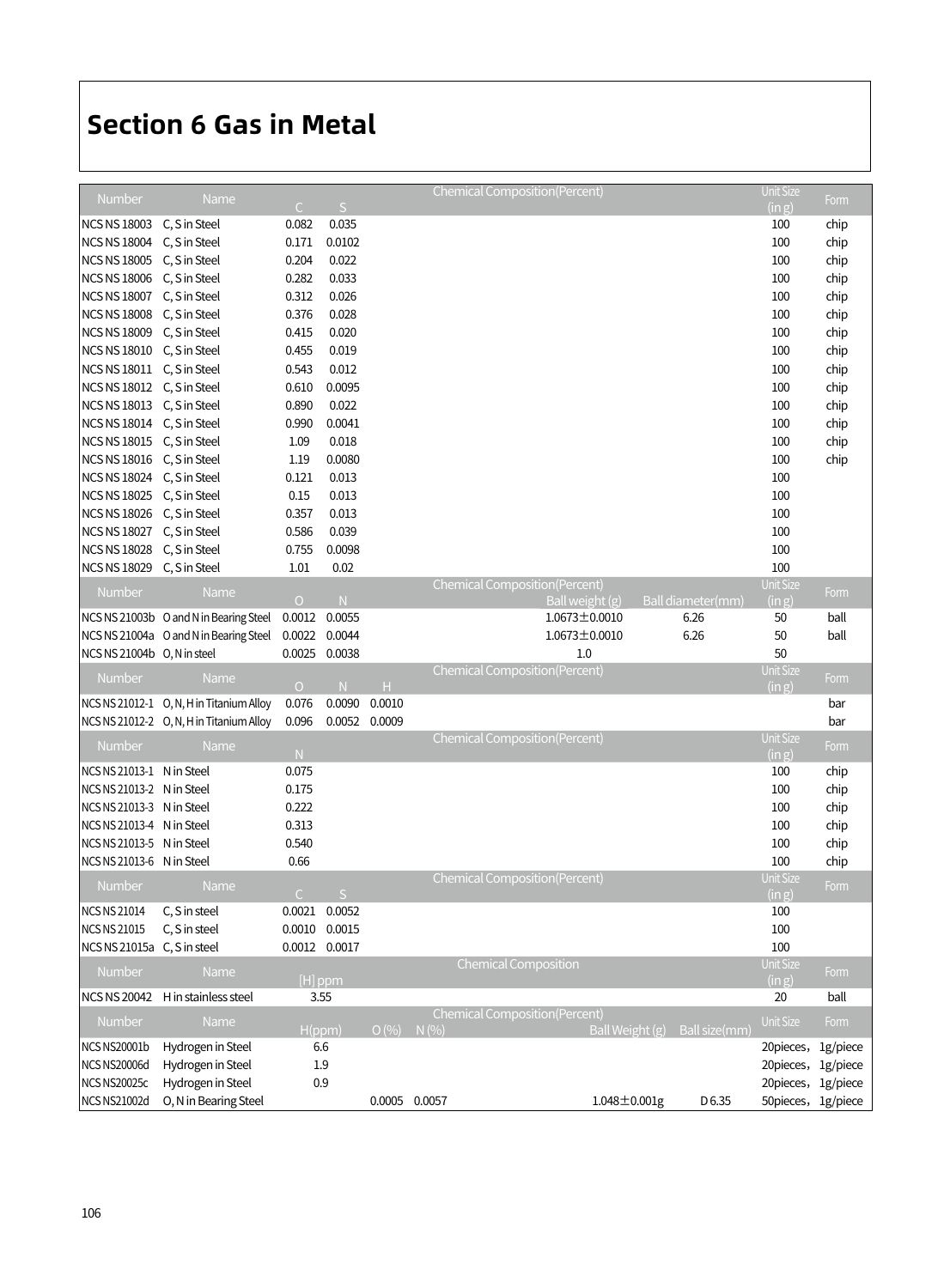| <b>Number</b>        |                        | Name        |              | $\circ$       |                   | N             | Chemical Composition(µg/g)                        | <b>Unit Size</b><br>(in g)         | Form |
|----------------------|------------------------|-------------|--------------|---------------|-------------------|---------------|---------------------------------------------------|------------------------------------|------|
| <b>NCS NS 21002</b>  | O N in Stainless Steel |             |              | $8.4 + 0.6$   |                   | $57 \pm 1$    |                                                   | 50 Pieces                          | ball |
| <b>NCS NS 21006</b>  | O N in G Cr15          |             |              | 94.3          |                   | 264           |                                                   | 50 Pieces                          | ball |
|                      |                        |             |              |               |                   |               | <b>Chemical Composition (Percent)</b>             | <b>Unit Size</b>                   |      |
| <b>Number</b>        |                        | Name        |              | $\mathsf{C}$  |                   | S             |                                                   | (in g)                             | Form |
| <b>NCS NS 28004</b>  | C S in Steel           |             |              | 0.416         |                   | 0.022         |                                                   | 100                                | chip |
| <b>NCS NS 28005</b>  | C S in Steel           |             |              | 0.462         |                   | 0.0096        |                                                   | 100                                | chip |
| <b>Number</b>        |                        | Name        | $\mathsf{C}$ | S             | $\circ$           |               | <b>Chemical Composition(Percent)</b><br>mass(g/p) | <b>Unit Size</b><br>(in g)         | Form |
| <b>NCS NS 28021</b>  | C S in Steel           |             | 0.16         | 0.028         |                   |               |                                                   | 100                                | chip |
| <b>NCS NS 28025</b>  | C S in Steel           |             | 0.330        | 0.024         |                   |               |                                                   | 100                                | chip |
| <b>NCS NS 28027</b>  | C S in Steel           |             | 0.523        | 0.017         |                   |               |                                                   | 100                                | chip |
| <b>NCS NS 28029</b>  | C S in Steel           |             | 0.465        | 0.020         |                   |               |                                                   | 100                                | chip |
| <b>NCS NS 28031</b>  | C S in Steel           |             | 0.985        | 0.012         |                   |               |                                                   | 100                                | chip |
| <b>NCS NS 28040</b>  | O, N in steel          |             |              |               |                   | 0.0125 0.0021 | 1                                                 | 50                                 |      |
| <b>NCS NS 28041</b>  | O, N in steel          |             |              |               |                   | 0.0015 0.0042 | $\mathbf 1$                                       | 50                                 |      |
|                      |                        |             |              |               |                   |               | Chemical Composition(µg/g)                        | <b>Unit Size</b>                   |      |
| <b>Number</b>        |                        | Name        | $[H]$        |               |                   |               |                                                   | (in g)                             | Form |
| <b>NCS NS 35001</b>  | H in steel             |             | 2.9          |               |                   |               |                                                   | 20 pieces                          |      |
| <b>NCS NS 35001a</b> | H in steel             |             | 3.0          |               |                   |               |                                                   | 20 pieces                          |      |
| <b>NCS NS 35002</b>  | H in steel             |             | 7.2          |               |                   |               |                                                   | 20 pieces                          |      |
| <b>NCS NS 35003</b>  | H in steel             |             | 0.8          |               |                   |               |                                                   | 20 pieces                          |      |
| <b>NCS NS 35003a</b> | H in steel             |             | 0.9          |               |                   |               |                                                   | 20 pieces                          |      |
| <b>NCS NS 35003b</b> | H in steel             |             | 1.3          |               |                   |               |                                                   | 20 pieces                          |      |
| <b>NCS NS 35004</b>  | H in steel             |             | 1.8          |               |                   |               |                                                   | 20 pieces                          |      |
| <b>NCS NS 35005</b>  | H in steel             |             | 2.2          |               |                   |               |                                                   | 20 pieces                          |      |
| <b>NCS NS 35006</b>  | H in steel             |             | 4.1          |               |                   |               |                                                   | 20 pieces                          |      |
| <b>Number</b>        |                        | Name        |              |               |                   |               | Chemical Composition(µg/g)                        | Unit Size                          | Form |
|                      |                        |             | $\Omega$     | N             | H                 |               |                                                   | (in g)                             |      |
| <b>NCS NS 35007</b>  | O, N, H in steel       |             | 33           | 305           | 5.8               |               |                                                   | 20 pieces                          |      |
| <b>NCS NS 35008</b>  | O, N, H in steel       |             | 38           | 330           | 1.6               |               |                                                   | 20 pieces                          |      |
| <b>Number</b>        |                        | Name        |              |               |                   |               | Chemical Composition(µg/g)                        | <b>Unit Size</b><br>$(in \varrho)$ | Form |
| <b>NCS NS35009</b>   | H in steel             |             | 0.5          |               |                   |               |                                                   | 20 pieces                          |      |
| <b>NCS NS35009a</b>  | H in steel             |             | 0.6          |               |                   |               |                                                   | 20 pieces                          |      |
| <b>Number</b>        |                        | <b>Name</b> | O(%)         |               |                   | $N(\%)$       | <b>Chemical Composition (Percent)</b>             | Unit Size<br>(in g)                | Form |
| <b>NCS NS 41007</b>  | O N in steel           |             |              | 0.0029        |                   | 0.0037        |                                                   | 20 pieces                          |      |
| <b>Number</b>        |                        | Name        | O            |               | $N$ mass( $g/p$ ) |               | <b>Chemical Composition (Percent)</b>             | <b>Unit Size</b><br>(in g)         | Form |
| <b>NCS NS 28036</b>  | O and N in Steel       |             |              | 0.0065 0.0067 | $\mathbf{1}$      |               |                                                   | 50                                 | ball |
| <b>NCS NS 28037</b>  | O and N in Steel       |             |              | 0.0035 0.0081 | $\mathbf{1}$      |               |                                                   | 50                                 | ball |
| <b>NCS NS 28037a</b> | O and N in Steel       |             |              | 0.0043 0.0100 | $\mathbf{1}$      |               |                                                   | 50                                 | ball |
| <b>NCS NS 28038</b>  | O and N in Steel       |             |              | 0.0037 0.0253 | 0.5               |               |                                                   | 50                                 | ball |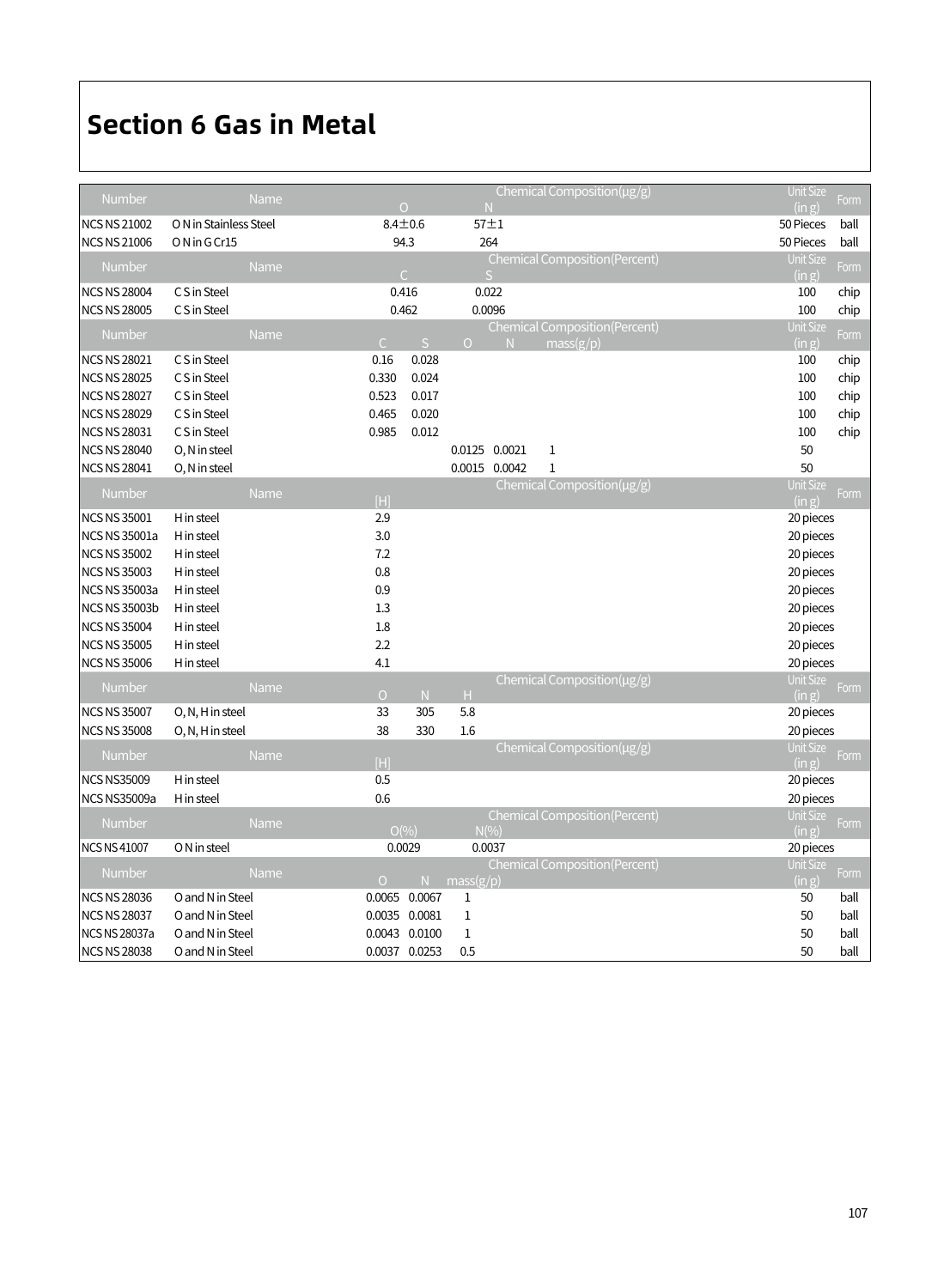|                     |                                 |              |             |         | <b>Chemical Composition (Percent)</b> |                   | Unit Size                   |       |
|---------------------|---------------------------------|--------------|-------------|---------|---------------------------------------|-------------------|-----------------------------|-------|
| <b>Number</b>       | Name                            | $\mathsf{C}$ | S           |         |                                       |                   | $(\textsf{in}\ \textsf{g})$ | Form  |
| <b>NCS NS 93004</b> | C. S in Steel                   | 0.293        | 0.040       |         |                                       |                   | 100                         | chip  |
| <b>NCS NS 93005</b> | C. S in Steel                   | 0.357        | 0.018       |         |                                       |                   | 100                         | chip  |
| <b>NCS NS 93008</b> | C. S in Steel                   | 0.251        | 0.022       |         |                                       |                   | 100                         | chip  |
| <b>NCS NS 93009</b> | C. S in Steel                   | 0.310        | 0.031       |         |                                       |                   | 100                         | chip  |
| <b>NCS NS 93011</b> | C. S in Steel                   | 0.512        | 0.0095      |         |                                       |                   | 100                         | chip  |
| <b>NCS NS 93012</b> | C. S in Steel                   | 0.375        | 0.046       |         |                                       |                   | 100                         | chip  |
| <b>NCS NS 93014</b> | C. S in Steel                   | 0.195        | 0.030       |         |                                       |                   | 100                         | chip  |
| <b>Number</b>       | Name                            | O(%)         | N(%)        |         | <b>Chemical Composition (Percent)</b> |                   | <b>Unit Size</b><br>(in g)  | Form  |
| NCS NS93017         | O, N in steel                   | 0.00049      | 0.0042      |         |                                       |                   | 50 pieces                   |       |
| <b>NCS NS93018</b>  | O, N in steel                   | 0.0117       | 0.0023      |         |                                       |                   | 50 pieces                   |       |
| <b>NCS NS93019</b>  | O, N in steel                   | 0.0021       | 0.0035      |         |                                       |                   | 50 pieces                   |       |
| <b>NCS NS93020</b>  | O, N in steel                   | 0.0029       | 0.0036      |         |                                       |                   | 50 pieces                   |       |
| <b>NCS NS93021</b>  | O, N in steel                   | 0.0160       | 0.0017      |         |                                       |                   | 50 pieces                   |       |
| <b>NCS NS93022</b>  | O, N in steel                   | 0.0130       | 0.0038      |         |                                       |                   | 50 pieces                   |       |
| <b>NCS NS93023</b>  | O, N in steel                   | 0.0078       | 0.0023      |         |                                       |                   | 50 pieces                   |       |
| NCS NS93024         | O, N in steel                   | 0.0011       | 0.0055      |         |                                       |                   | 50 pieces                   |       |
| <b>NCS NS93025</b>  | O, N in steel                   | 0.0157       | 0.0018      |         |                                       |                   | 10 pieces                   |       |
| <b>NCS NS93026</b>  | O, N in steel                   | 0.0011       | 0.0055      |         |                                       |                   | 10 pieces                   |       |
| <b>NCS NS93027</b>  | O, N in steel                   | 0.0120       | 0.0022      |         |                                       |                   | 50 pieces                   |       |
|                     |                                 |              |             |         | <b>Chemical Composition</b>           |                   | <b>Unit Size</b>            |       |
| <b>Number</b>       | Name                            | [H] ppm      | $N(\%)$     |         |                                       |                   | (in g)                      | Form  |
| <b>NCS NS 57012</b> | N in Titanium Alloy             |              | 0.013       |         |                                       |                   | 10                          | stick |
| <b>Number</b>       | Name                            | $\mathsf{C}$ | $\mathsf S$ |         | <b>Chemical Composition (Percent)</b> |                   | <b>Unit Size</b><br>(in g)  | Form  |
| <b>NCS NS11057</b>  | Carbon and Sulphur in cast iron | 3.98         | 0.079       |         |                                       |                   | 50                          |       |
| <b>NCS NS11058</b>  | Carbon and Sulphur in cast iron | 3.76         | 0.022       |         |                                       |                   | 50                          |       |
| <b>NCS NS11059</b>  | Carbon and Sulphur in cast iron | 1.95         | 0.143       |         |                                       |                   | 50                          |       |
| <b>NCS NS11060</b>  | Carbon and Sulphur in cast iron | 2.93         | 0.101       |         |                                       |                   | 50                          |       |
| <b>Number</b>       | Name                            |              |             |         | <b>Chemical Composition (Percent)</b> |                   | <b>Unit Size</b>            | Form  |
|                     |                                 | O(9/6)       | N(%)        | $H(\%)$ | Ball Weight (g)                       | Ball size(mm)     | (in g)                      |       |
| <b>NCS NS11061</b>  | O, N in carbon steel            | 0.0016       | 0.0036      |         | $1.06 \pm 0.01$                       | D6.35             | 50piece                     |       |
| <b>NCS NS11062</b>  | O, N in carbon steel            | 0.0012       | 0.0022      |         | $1.06 \pm 0.01$                       | D6.35             | 50piece                     |       |
| <b>NCS NS11063</b>  | O,N in stainless steel          | 0.003        | 0.044       |         | $0.52 \pm 0.01$                       | D <sub>5.00</sub> | 50piece                     |       |
| <b>NCS NS11064</b>  | O,N in stainless steel          | 0.0051       | 0.028       |         | $1.07 \pm 0.01$                       | D <sub>6.35</sub> | 50piece                     |       |
| <b>NCS NS11065</b>  | O,N in stainless steel          | 0.0019       | 0.007       |         | $1.07 \pm 0.01$                       | D <sub>6.35</sub> | 50piece                     |       |
| <b>NCS NS11066</b>  | O,N in bearing steel            | 0.00042      | 0.005       |         | $1.04 \pm 0.01$                       | D <sub>6.35</sub> | 50piece                     |       |
| <b>NCS NS11067</b>  | O,N in bearing steel            | 0.00044      | 0.0061      |         | $1.04 \pm 0.01$                       | D <sub>6.35</sub> | 50piece                     |       |
| <b>NCS NS11068</b>  | O,N in bearing steel            | 0.0003       | 0.0028      |         | $1.04 \pm 0.01$                       | D 6.35            | 50piece                     |       |
| <b>NCS NS11069</b>  | O,N in bearing steel            | 0.0011       | 0.0036      |         | $1.00 \pm 0.01$                       | D4.20x9.6         | 50piece                     |       |
| <b>NCS NS11070</b>  | O,N in bearing steel            | 0.0012       | 0.0037      |         | $1.00 \pm 0.01$                       | D4.20x9.6         | 50piece                     |       |
| <b>NCS NS11071</b>  | O,N in bearing steel            | 0.00065      | 0.0068      |         | $1.00 \pm 0.01$                       | D 6.35            | 50piece                     |       |
| <b>NCS NS11072</b>  | O, N in carbon steel            | 0.018        | 0.0014      |         | $1.07 \pm 0.01$                       | D <sub>6.35</sub> | 50piece                     |       |
| <b>NCS NS11073</b>  | O,N in stainless steel          | 0.0034       | 0.019       |         | $0.52 \pm 0.01$                       | D 5.00            | 50piece                     |       |
| <b>NCS NS11074</b>  | O, N in carbon steel            | 0.011        | 0.0018      |         | $1.05 \pm 0.01$                       | D <sub>6.35</sub> | 50piece                     |       |
| <b>NCS NS11075</b>  | O,N in bearing steel            | 0.0014       | 0.0089      |         | $1.05 \pm 0.01$                       | D <sub>6.35</sub> | 50piece                     |       |
| <b>NCS NS11076</b>  | O, N in carbon steel            | 0.014        | 0.0052      |         | $1.00 \pm 0.01$                       | D 6.35            | 50piece                     |       |
| <b>NCS NS11077</b>  | O,N,H in stainless steel        | 0.0036       | 0.034       | 0.00018 | $1.04 + 0.01$                         | D <sub>6.35</sub> | 50piece                     |       |
| <b>NCS NS11078</b>  | O,N,H in stainless steel        | 0.0031       | 0.031       | 0.00058 | $1.04 + 0.01$                         | D <sub>6.35</sub> | 50piece                     |       |
| <b>NCS NS11079</b>  | O, N, H in carbon steel         | 0.0075       | 0.0049      | 0.00007 | $1.05 \pm 0.01$                       | D <sub>6.35</sub> | 50piece                     |       |
| <b>NCS NS11080</b>  | H in stainless steel            |              |             | 0.00064 | $1.06 \pm 0.01$                       | D 6.35            | 20piece                     |       |
| <b>NCS NS11081</b>  | H in stainless steel            |              |             | 0.00027 | $1.00 \pm 0.01$                       | D4.10X10          | 20piece                     |       |
| <b>NCS NS11082</b>  | H in stainless steel            |              |             | 0.00072 | $1.01 \pm 0.01$                       | D 3.80X12         | 20piece                     |       |
| <b>NCS NS11083</b>  | H in stainless steel            |              |             | 0.00013 | $1.06 \pm 0.01$                       | D 6.35            | 20piece                     |       |
| <b>NCS NS11084</b>  | H in stainless steel            |              |             | 0.00022 | $1.06 \pm 0.01$                       | D <sub>6.35</sub> | 20piece                     |       |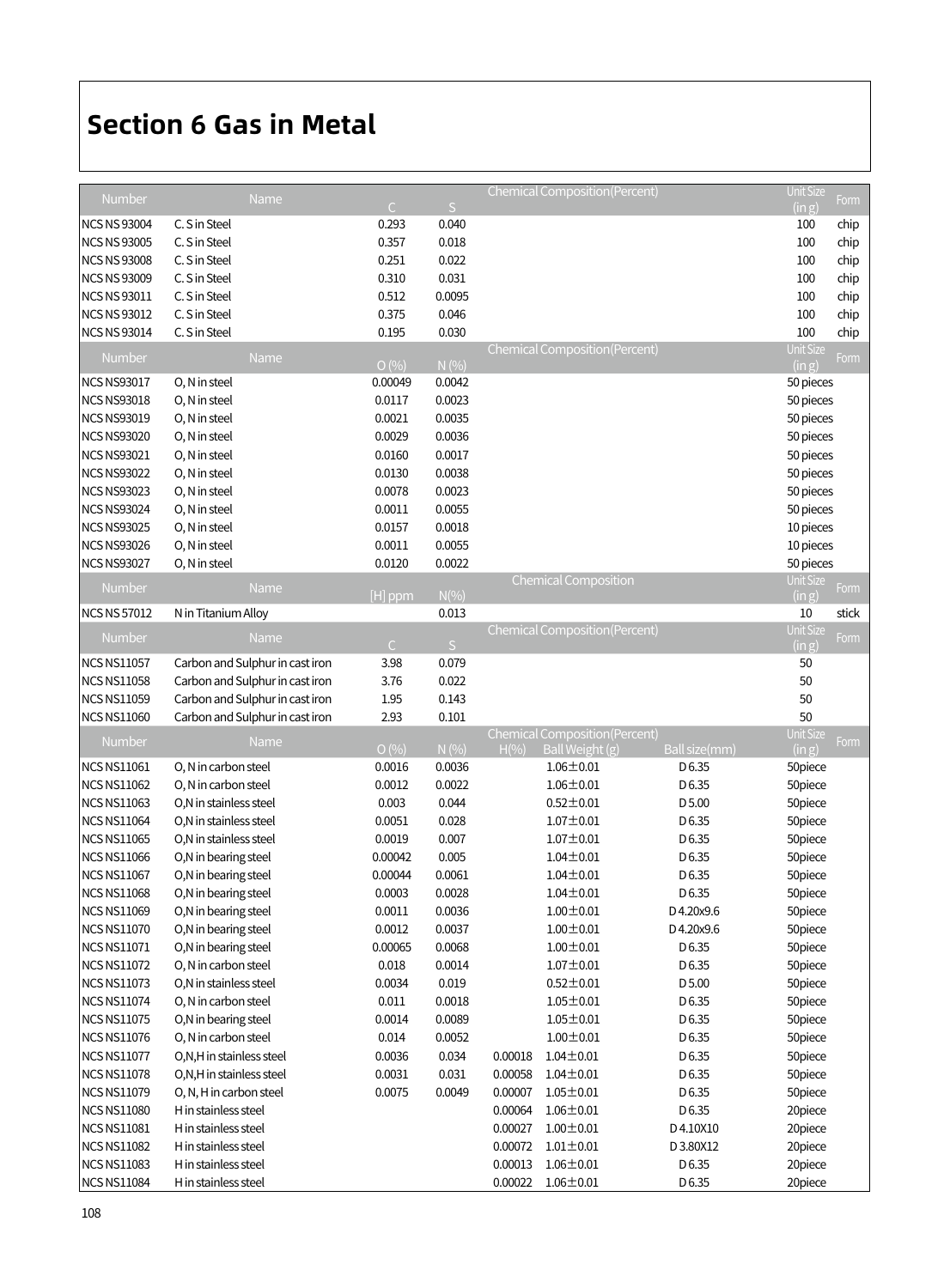|                      |                             |                   |        | <b>Chemical Composition (Percent)</b> | <b>Unit Size</b>                |
|----------------------|-----------------------------|-------------------|--------|---------------------------------------|---------------------------------|
| <b>Number</b>        | Name                        | $\overline{C}$    |        |                                       | Form<br>(in g)                  |
| <b>NCS NS11085</b>   | Carbon and Sulphur in Alloy | 0.087             | 0.0053 |                                       | 100                             |
| <b>NCS NS11086</b>   | Carbon and Sulphur in Alloy | 0.116             | 0.002  |                                       | 100                             |
| <b>NCS NS11087</b>   | Carbon and Sulphur in Alloy | 0.113             | 0.0023 |                                       | 100                             |
| <b>NCS NS11088</b>   | Carbon and Sulphur in Alloy | 0.411             | 0.004  |                                       | 100                             |
| <b>Number</b>        | Name                        |                   |        | <b>Chemical Composition(Percent)</b>  | <b>Unit Size</b><br><b>Form</b> |
| NCS NS28042          | O and N in Carbon Steel     | $\circ$<br>0.0033 | 0.0047 | Ball Weight (g)                       | $(in \varrho)$                  |
|                      | O and N in Carbon Steel     |                   |        | 1                                     | 50pieces, 1g/piece              |
| <b>NCS NS28043</b>   | O and N in Carbon Steel     | 0.0021            | 0.0034 | $\mathbf{1}$<br>$\mathbf{1}$          | 50pieces, 1g/piece              |
| <b>NCS NS28044</b>   |                             | 0.0023            | 0.0026 |                                       | 50pieces, 1g/piece              |
| <b>NCS NS93028</b>   | O, N in steel               | 0.0221            | 0.002  | 0.5g                                  | 50pieces, 0.5g/piece            |
| <b>NCS NS93029</b>   | O, N in steel               | 0.0024            | 0.0826 | 1g                                    | 50pieces, 1g/piece              |
| <b>NCS NS93030</b>   | O, N in steel               | 0.0033            | 0.0233 | 1g                                    | 50pieces, 1g/piece              |
| <b>NCS NS93031</b>   | O, N in steel               | 0.0044            | 0.0214 | 1g                                    | 50pieces, 1g/piece              |
| <b>Number</b>        | Name                        | $\circ$           | N      | H                                     | <b>Size</b>                     |
| <b>NCS NS11089</b>   | O, N, H in titanium alloy   | 0.045             | 0.005  | 0.0014                                | 2x2x120 mm, 5 pieces            |
| <b>NCS NS11090</b>   | O, N, H in titanium alloy   | 0.285             | 0.0034 | 0.0017                                | 2x2x120 mm, 5 pieces            |
| <b>NCS NS11091</b>   | O, N, H in titanium alloy   | 0.07              | 0.0095 | 0.012                                 | 2x2x120 mm, 5 pieces            |
| <b>NCS NS11092</b>   | O, N, H in titanium alloy   | 0.13              | 0.03   | 0.0097                                | 2x2x120 mm, 5 pieces            |
| <b>NCS NS11093</b>   | O, N, H in titanium alloy   | 0.144             | 0.0097 | 0.027                                 | 2x2x120 mm, 5 pieces            |
| <b>Number</b>        | Name                        |                   |        |                                       | <b>Size</b>                     |
|                      |                             | O(9/6)            | N(%)   | Ball Weight(g)                        |                                 |
| <b>NCS NS11094</b>   | O, N in steel               | 0.0019            | 0.0062 | 1                                     | D6.35mm, 50 pieces              |
| <b>NCS NS11095</b>   | O, N in steel               | 0.0022            | 0.081  | $\mathbf{1}$                          | D6.35mm, 50 pieces              |
| <b>NCS NS11096</b>   | O, N in steel               | 0.0042            | 0.022  | $\mathbf{1}$                          | D6.35mm, 50 pieces              |
| <b>NCS NS11097</b>   | O, N in steel               | 0.0008            | 0.0072 | $\mathbf{1}$                          | D6.35mm, 50 pieces              |
| <b>NCS NS11098</b>   | O, N in steel               | 0.0031            | 0.003  | $\mathbf{1}$                          | D6.35mm, 50 pieces              |
| <b>NCS NS11099</b>   | O, N in steel               | 0.01              | 0.069  | 0.5                                   | D5.00mm, 50 pieces              |
| <b>Number</b>        | Name                        | $\circ$           |        |                                       | <b>Unit Size</b><br>(in g)      |
| <b>NCS NS51002-1</b> | Oxygen in Niobium powder    | 0.073             |        |                                       | 80                              |
| <b>NCS NS51002-2</b> | Oxygen in Niobium powder    | 0.141             |        |                                       | 80                              |
| <b>NCS NS51002-3</b> | Oxygen in Niobium powder    | 0.366             |        |                                       | 80                              |
| <b>NCS NS51002-4</b> | Oxygen in Niobium powder    | 0.67              |        |                                       | 80                              |
| NCS NS51002-5        | Oxygen in Niobium powder    | 1.06              |        |                                       | 80                              |
|                      |                             |                   |        |                                       |                                 |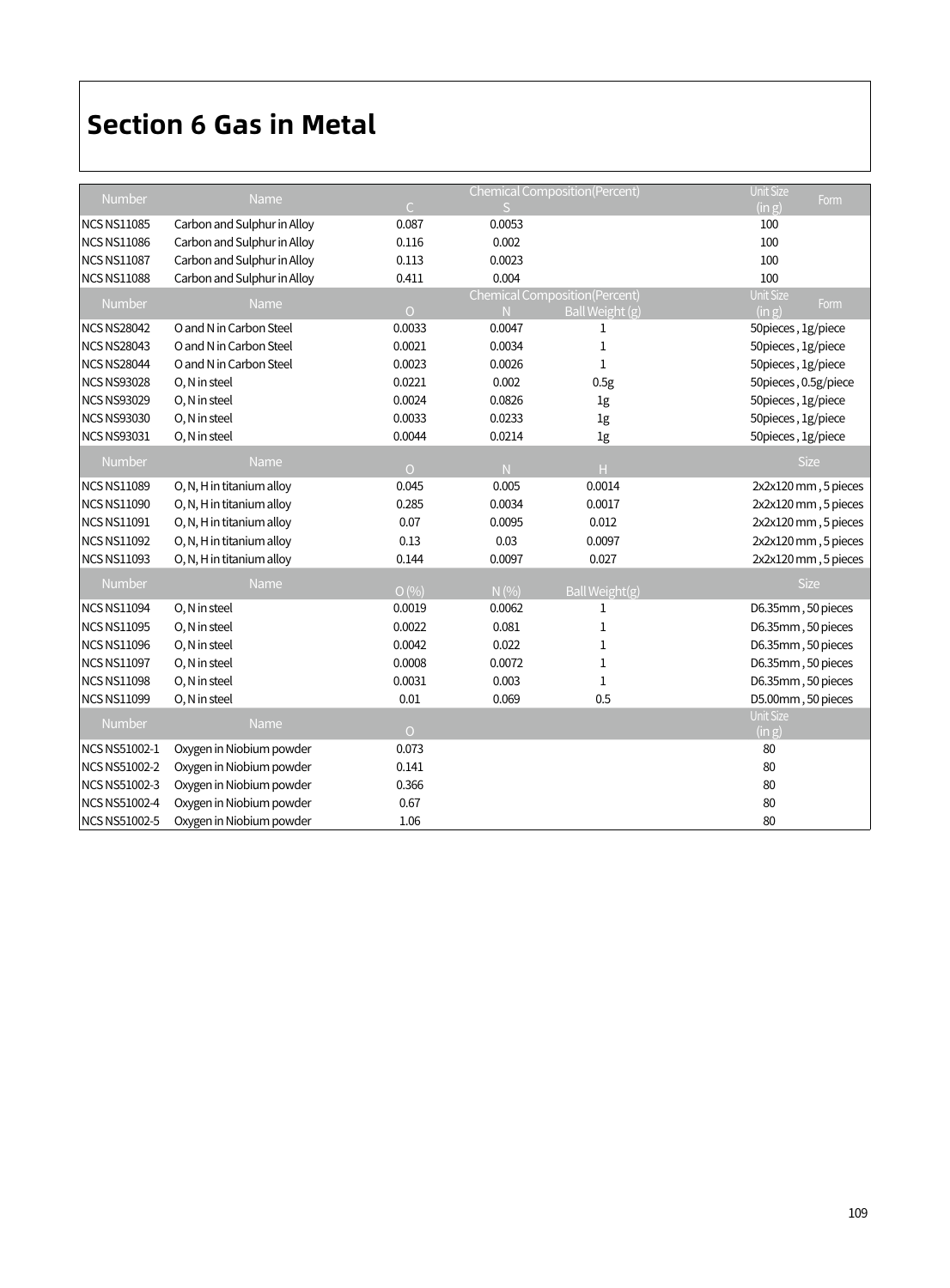|                                              |                                     |        |               |       |       |       |        |       | <b>Chemical Composition(Percent)</b> |       |       |       | <b>Unit Size</b> |
|----------------------------------------------|-------------------------------------|--------|---------------|-------|-------|-------|--------|-------|--------------------------------------|-------|-------|-------|------------------|
| <b>Number</b>                                | Name                                | Cu     | Sn            | Zn    | Mg    | P.    | Ni.    | Cr    | Mn                                   | Fe    | TL.   | Si.   | (in g)           |
|                                              | NCS HC 28933 Low Tin Aluminum Alloy | 2.53   | 7.05          |       |       |       | 1.88   |       |                                      | 0.32  |       | 0.56  | 75               |
|                                              | NCS HC 28934 Low Tin Aluminum Alloy | 1.52   | 7.40          |       |       |       | 0.77   |       |                                      | 0.31  |       | 3.83  | 75               |
| NCS HC 28938 ZL202                           |                                     | 9.91   |               | 0.23  | 0.076 |       |        |       | 0.192                                | 0.575 |       | 0.50  | 75               |
| NCS HC 28939 ZL203                           |                                     | 3.91   |               | 0.235 |       |       |        |       | 0.187                                | 0.57  |       | 0.52  | 75               |
| NCS HC 28942 LD6                             |                                     | 2.28   |               | 0.053 | 0.65  |       | 0.0048 | 0.037 | 0.423                                | 0.397 | 0.076 | 0.476 | 50               |
| <b>NCS HC 28944</b>                          | LD <sub>8</sub>                     | 2.29   |               | 0.065 | 1.33  |       | 1.38   |       | 0.081                                | 1.17  | 0.055 | 0.99  | 100              |
| NCS HC 28945 LD9                             |                                     | 3.41   |               | 0.073 | 0.60  |       | 1.73   |       | 0.22                                 | 0.70  | 0.024 | 0.575 | 50               |
| NCS HC 28951 LY16                            |                                     | 7.44   |               | 0.166 | 0.076 |       | 0.032  |       | 0.63                                 | 0.247 | 0.146 | 0.196 | 100              |
| NCS HC 28959 AL-2                            |                                     | 0.073  |               |       |       |       |        |       | 0.0050                               | 0.35  |       |       | 90               |
| NCS HC 28960 AL-1                            |                                     | 0.0082 |               |       |       |       |        |       | 0.0020                               | 0.20  |       |       | 70               |
| NCS HC 28961 AL-3                            |                                     | 0.115  |               |       |       |       |        | 0.010 | 0.79                                 |       |       |       | 70               |
| NCS HC 28963 AL-0                            |                                     | 0.011  |               |       |       |       |        |       | 0.0029                               | 0.18  |       |       | 70               |
| NCS HC 28966 ZL103A                          |                                     | 1.79   |               | 0.200 | 0.345 | 0.012 |        | 0.32  | 0.23                                 |       |       |       | 75               |
| NCS HC 28967 ZL104A                          |                                     | 0.300  |               | 0.242 | 0.280 |       |        | 0.35  | 0.175                                |       |       |       | 75               |
| NCS HC 28968 ZL105A                          |                                     | 1.62   |               | 0.264 | 0.425 |       | 0.099  |       | 0.164                                | 0.22  |       |       | 50               |
| NCS HC 28969 ZL106A                          |                                     | 1.74   |               | 0.213 | 0.27  |       |        |       | 0.362                                | 0.28  |       |       | 75               |
| NCS HC 28970 ZL108A                          |                                     | 1.42   |               | 0.157 | 0.39  |       | 0.027  |       | 0.378                                | 0.275 |       |       | 100              |
| NCS HC 28971 ZL108+RE                        |                                     | 1.88   |               | 0.23  | 0.56  |       |        |       | 0.60                                 | 0.224 |       |       | 100              |
| NCS HC 28973 ZL108A+RE                       |                                     | 1.71   |               | 0.593 | 0.697 |       | 0.0245 |       | 0.44                                 | 0.39  |       |       | 100              |
| NCS HC 28974 ZL107                           |                                     | 3.73   |               | 0.385 | 0.071 |       | 0.048  |       | 0.062                                | 0.51  | 0.005 | 7.03  | 50               |
|                                              |                                     |        |               |       |       |       |        |       |                                      |       |       |       |                  |
|                                              |                                     | TL.    | Si.           | RE.   |       |       |        |       |                                      |       |       |       |                  |
| NCS HC 28959 AL-2                            |                                     | 0.0015 | 0.52          | 0.075 |       |       |        |       |                                      |       |       |       |                  |
| NCS HC 28960 AL-1                            |                                     | 0.0015 | 0.20          | 0.143 |       |       |        |       |                                      |       |       |       |                  |
| NCS HC 28961 AL-3                            |                                     | 0.0025 | 0.79          | 0.163 |       |       |        |       |                                      |       |       |       |                  |
| NCS HC 28963 AL-0                            |                                     | 0.0022 | 0.15          | 0.92  |       |       |        |       |                                      |       |       |       |                  |
| NCS HC 28966 ZL103A                          |                                     | 0.0032 | 5.96          |       |       |       |        |       |                                      |       |       |       |                  |
| NCS HC 28967 ZL104A<br>NCS HC 28968 ZL105A   |                                     |        | 9.38<br>5.68  |       |       |       |        |       |                                      |       |       |       |                  |
| NCS HC 28969 ZL106A                          |                                     |        |               |       |       |       |        |       |                                      |       |       |       |                  |
|                                              |                                     |        | 8.35          |       |       |       |        |       |                                      |       |       |       |                  |
| NCS HC 28970 ZL108A<br>NCS HC 28971 ZL108+RE |                                     | 0.026  | 10.14<br>9.74 | 0.72  |       |       |        |       |                                      |       |       |       |                  |
|                                              |                                     | 0.0105 |               | 1.06  |       |       |        |       |                                      |       |       |       |                  |
| NCS HC 28973 ZL108A+RE                       |                                     |        | 11.70         |       |       |       |        |       | <b>Chemical Composition(Percent)</b> |       |       |       | <b>Unit Size</b> |
| <b>Number</b>                                | Name                                | Cu     | Zn            | Mg    | Ni.   | As    | TL.    | SI    |                                      |       |       |       | (in g)           |
| NCS HC 41913 LD7                             |                                     | 2.18   | 0.0094        | 1.58  | 1.15  | 1.22  | 0.12   | 0.094 |                                      |       |       |       | 100              |
| NCS HC 41915 Al-00                           |                                     | 0.0034 |               |       |       | 0.106 |        | 0.099 |                                      |       |       |       | 100              |
| NCS HC 41916 LD2                             |                                     | 1.07   |               | 0.758 |       | 0.332 | 0.080  | 1.05  |                                      |       |       |       | 100              |
| NCS HC 41917 ZL103                           |                                     | 2.55   | 0.097         | 0.55  |       | 0.33  |        | 5.66  |                                      |       |       |       | 100              |
| NCS HC 41918 ZL108                           |                                     | 1.29   | 0.2           | 0.74  |       | 0.23  | 0.01   | 11.87 |                                      |       |       |       | 100              |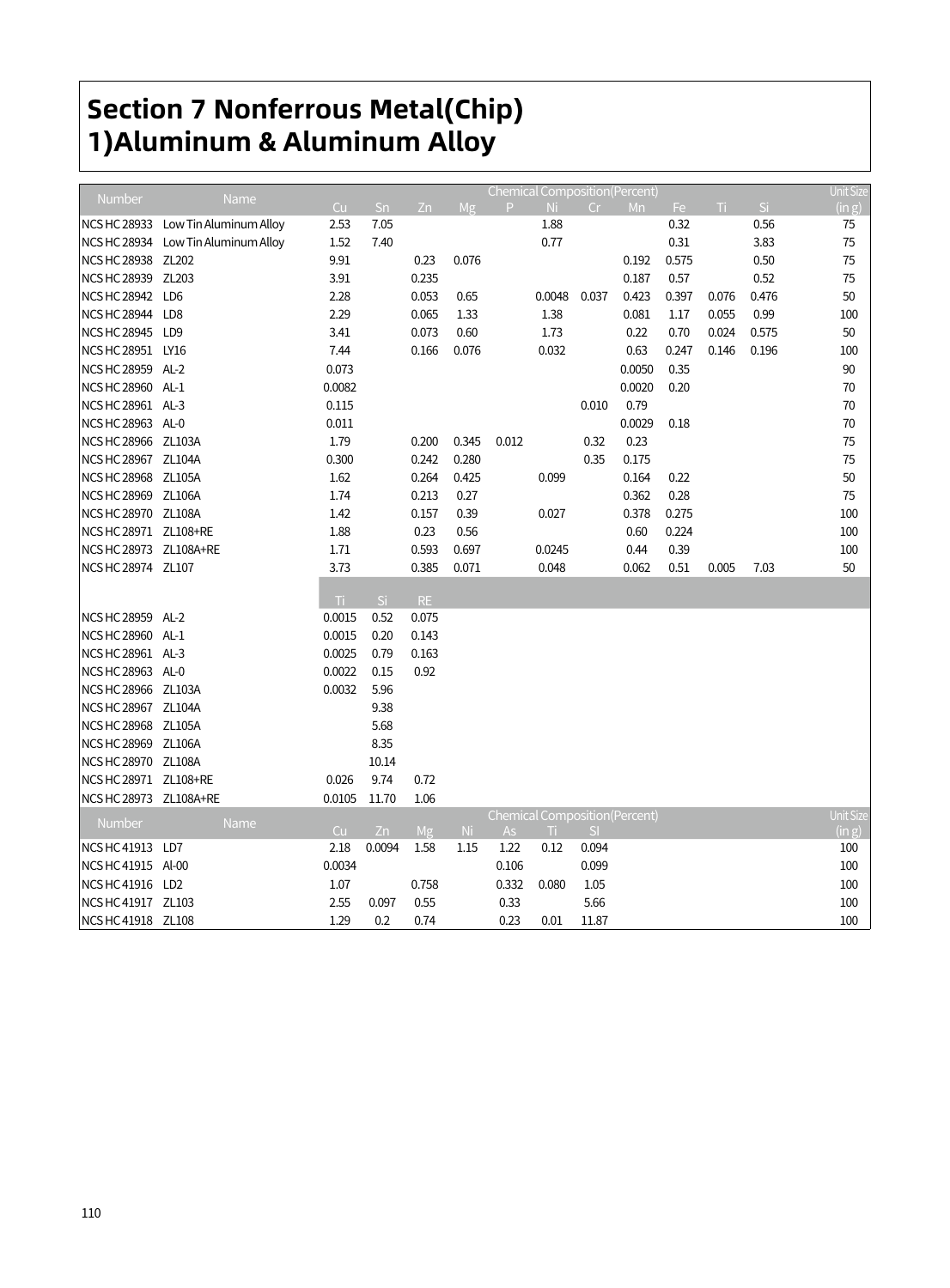| <b>Number</b>       | <b>Name</b>    |       |              |               |           |                |                 |      | <b>Chemical Composition (Percent)</b> |        |       |       |           |       | <b>Unit Size</b> |
|---------------------|----------------|-------|--------------|---------------|-----------|----------------|-----------------|------|---------------------------------------|--------|-------|-------|-----------|-------|------------------|
|                     |                | Cu    |              | <b>Sn</b>     | Pb        | Z <sub>n</sub> | Mg <sub>1</sub> | Ni.  | Mn                                    | Fe     | Ti.   | Si.   | <b>Be</b> | Zr    | $(\text{in }g)$  |
| <b>NCS HC 50920</b> | Aluminum Alloy | 1.14  |              | 0.0071        | 0.038     | 0.084          | 1.44            | 1.04 | 0.38                                  | 0.19   |       | 12.74 |           |       | 100              |
| <b>NCS HC 50922</b> | Aluminum Alloy |       |              |               |           |                | 0.028           |      | 1.53                                  | 0.282  | 0.117 | 0.216 |           |       | 100              |
| <b>NCS HC 50923</b> | Aluminum Alloy | 4.43  |              | 0.0075        | 0.044     | 0.152          | 0.028           |      | 0.094                                 | 0.662  | 0.154 | 1.22  |           | 0.101 | 100              |
| <b>NCS HC 50924</b> | Aluminum Alloy | 0.114 |              |               |           | 0.141          | 4.96            |      | 0.274                                 | 0.392  | 0.142 | 1.22  |           |       | 100              |
| <b>NCS HC 50928</b> | Aluminum Alloy | 3.99  |              | 0.0096        | 0.041     | 0.19           | 0.085           |      | 0.23                                  | 0.26   |       | 7.21  |           |       | 100              |
| <b>NCS HC 50931</b> | Aluminum Alloy | 0.28  |              |               |           | 12.80          | 0.14            |      | 0.26                                  | 0.27   |       | 6.93  |           |       | 100              |
| <b>NCS HC 50932</b> | Aluminum Alloy | 1.45  | margin 0.016 |               | 0.042     | 0.18           | 0.58            |      | 0.33                                  | 0.20   | 0.12  | 5.12  | 0.037     |       | 100              |
| <b>NCS HC 50933</b> | Aluminum Allov | 1.57  | margin       | 0.016         | 0.043     | 0.12           | 0.60            |      | 0.25                                  | 0.26   | 0.1   | 9.57  | 0.17      |       | 100              |
| <b>NCS HC 50934</b> | Aluminum Alloy | 0.096 |              | margin 0.0085 | 0.043     | 1.62           | 0.60            |      | 0.088                                 | 0.18   |       | 5.87  |           |       | 100              |
| <b>NCS HC 50937</b> | Aluminum Alloy | 3.98  |              |               |           | 0.175          | 1.49            |      |                                       | 0.482  |       | 0.673 |           |       | 100              |
|                     |                |       |              |               |           |                |                 |      | <b>Chemical Composition (Percent)</b> |        |       |       |           |       | <b>Unit Size</b> |
| <b>Number</b>       | <b>Name</b>    | Cu    | Sn           | Fe.           | As.       | Sb             | <b>Bi</b>       |      |                                       |        |       |       |           |       | $(\text{in g})$  |
| <b>NCS HC 50942</b> | Aluminum Alloy | 0.376 | 9.81         | 0.0023        | 0.068     | 14.88          | 0.072           |      |                                       |        |       |       |           |       | 100              |
|                     |                |       |              |               |           |                |                 |      | <b>Chemical Composition (Percent)</b> |        |       |       |           |       | <b>Unit Size</b> |
| <b>Number</b>       | <b>Name</b>    | Cu.   | Zn           | Mg            | <b>Ni</b> | Cr             | Mn              | Fe   | <b>Sb</b>                             | -Ti    | Si.   |       |           |       | (in g)           |
| <b>NCS HC 53902</b> | Aluminum Alloy | 0.095 | 0.10         | 0.02          |           |                | 1.38            | 0.38 |                                       |        | 0.18  |       |           |       | 50               |
| <b>NCS HC 53906</b> | Aluminum Alloy | 4.12  | 0.25         | 0.52          | 0.083     |                | 0.35            | 0.44 |                                       | 0.051  | 0.60  |       |           |       | 100              |
| <b>NCS HC 53907</b> | Aluminum Alloy | 6.31  | 0.11         | 0.086         | 0.094     | 0.19           | 0.39            | 0.26 |                                       | 0.038  | 0.45  |       |           |       | 100              |
| <b>NCS HC 53908</b> | Aluminum Alloy | 0.098 | 0.08         | 2.30          | 0.048     |                | 0.29            | 0.55 |                                       | 0.096  | 0.40  |       |           |       | 100              |
| <b>NCS HC 53913</b> | Aluminum Alloy | 0.11  | 0.16         | 0.055         | 0.0061    |                | 0.080           | 0.49 |                                       | 0.012  | 5.55  |       |           |       | 100              |
| <b>NCS HC 53914</b> | Aluminum Alloy | 0.015 | 0.096        | 0.010         | 0.0048    |                | 0.20            | 0.48 |                                       | 0.11   | 11.75 |       |           |       | 100              |
| <b>NCS HC 53916</b> | Aluminum Alloy | 1.52  | 6.17         | 2.44          |           | 0.17           | 0.39            | 0.23 |                                       |        | 0.29  |       |           |       | 100              |
| <b>NCS HC 53917</b> | Aluminum Alloy | 0.21  | 0.053        | 4.98          | 0.011     |                | 0.16            | 0.51 |                                       | 0.0098 | 0.40  |       |           |       | 100              |
|                     |                |       |              |               |           |                |                 |      |                                       |        |       |       |           |       |                  |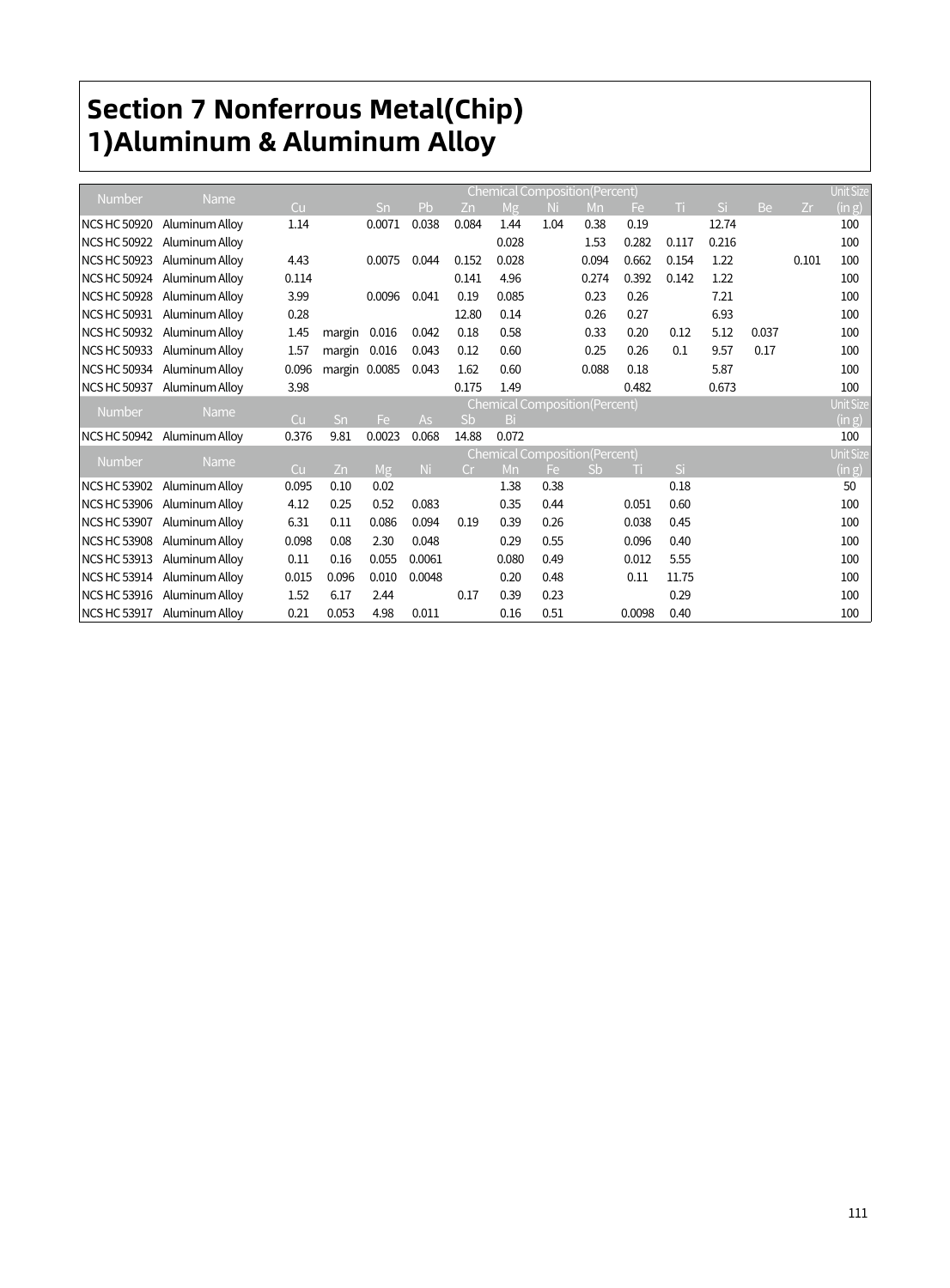#### Section 7 Nonferrous Metal(Chip) 2)Copper & Copper Alloy

| <b>Number</b>                                     | Name                             |               |                      |                |                   |            | <b>Chemical Composition(Percent)</b>  |           |               |             |           |               | <b>Unit Size</b>                               |
|---------------------------------------------------|----------------------------------|---------------|----------------------|----------------|-------------------|------------|---------------------------------------|-----------|---------------|-------------|-----------|---------------|------------------------------------------------|
|                                                   |                                  | Cu            | AI                   | Sn             | Zn                | P<br>0.023 | Fe.<br>0.0105                         | <b>Si</b> |               |             |           |               | (in g)                                         |
| NCS HC 28901 H68                                  |                                  | 68.55         |                      | 4.02           | 31.33             | 0.322      |                                       |           |               |             |           |               | 100<br>100                                     |
| NCS HC 28907 Q Sn4-0.3<br>NCS HC 28910 Q Sn7-0.2  |                                  | 92.62         |                      | 7.11           |                   | 0.185      |                                       |           |               |             |           |               | 100                                            |
| NCS HC 28911 Q Sn6.5-0.1                          |                                  |               |                      | 6.25           |                   | 0.21       |                                       |           |               |             |           |               | 100                                            |
|                                                   |                                  |               |                      | 6.44           |                   | 0.137      |                                       |           |               |             |           |               |                                                |
|                                                   |                                  |               |                      | 6.35           |                   | 0.137      |                                       |           |               |             |           |               | 100                                            |
| NCS HC 28913 Q Sn6.5-0.4<br>NCS HC 28920 ZQ Al9-2 |                                  |               | 8.29                 |                |                   |            | 0.14                                  | 2.09      |               |             |           |               | 100<br>100                                     |
|                                                   |                                  |               | 9.17                 |                |                   |            | 2.98                                  | 1.64      |               |             |           |               | 100                                            |
| NCS HC 28922 ZQ A10-3-1.5                         |                                  |               |                      |                |                   |            | 0.0023 0.0105                         |           |               |             |           |               |                                                |
| NCS HC 28927 H68<br>NCS HC 28931 Tin Bronze       |                                  | 68.52         |                      | 6.54           | 31.4              | 0.136      |                                       |           |               |             |           |               | 100<br>100                                     |
|                                                   |                                  |               |                      |                |                   |            | <b>Chemical Composition (Percent)</b> |           |               |             |           |               | <b>Unit Size</b>                               |
| <b>Number</b>                                     | Name                             | Cu            | Sn                   | Pb             | Z <sub>n</sub>    | S.         | P.                                    | Ni.       | Fe            | Sb          | Bi.       | Si.           | (in g)                                         |
| NCS HC 41904 ZQ Sn3-7-5-1                         |                                  | 81.45         | 4.08                 | 6.16           | 6.96              |            | 1.07                                  |           |               |             |           |               | 100                                            |
| NCS HC 41905 ZQ Sn17-4-4                          |                                  | 72.25         | 4.24                 | 17.62          | 5.37              |            |                                       |           |               |             |           |               | 100                                            |
|                                                   | NCS HC 41909 Tin-Phosphor Bronze | 93.72         | 5.79                 |                |                   |            | 0.423                                 |           |               |             |           |               | 150                                            |
|                                                   | NCS HC 41910 Tin-Phosphor Bronze | 92.85         | 6.82                 |                |                   |            | 0.238                                 |           |               |             |           |               | 100                                            |
|                                                   | NCS HC 41911 Tin-Phosphor Bronze | 91.73         | 7.93                 |                |                   |            | 0.106                                 |           |               |             |           |               | 100                                            |
|                                                   | NCS HC 41912 Tin-Phosphor Bronze | 93.70         | 5.79                 | 0.021          |                   |            | 0.372                                 |           | 0.011         | 0.006       |           | 0.001         | 100                                            |
|                                                   | NCS HC 41924 Phosphor Bronze     | 92.85         | 6.82                 |                |                   |            | 0.238                                 |           |               |             |           |               | 150                                            |
| <b>NCS HC 41925</b>                               | Phosphor Bronze                  | 91.73         | 7.92                 |                |                   |            | 0.106                                 |           |               |             |           |               | 150                                            |
|                                                   | NCS HC 41926 Phosphor Bronze     | 93.70         | 5.79                 | 0.021          |                   |            | 0.372                                 |           | 0.011         | 0.0058      |           | 0.0012        | 150                                            |
| <b>Number</b>                                     | Name                             |               |                      |                |                   |            | <b>Chemical Composition (Percent)</b> |           |               |             |           |               | <b>Unit Size</b>                               |
|                                                   |                                  | Cu            | AI                   | Sn             | <b>Pb</b>         | Zn         | P                                     | Mn        | Fe            | As          | Sb        | Bi            | (in g)                                         |
| <b>NCS HC 43909</b>                               | Q AI9-2                          |               | 9.80                 |                |                   |            |                                       | 2.46      |               |             |           |               | 80                                             |
| NCS HC 43914 H Sn62-1                             |                                  | 61.67         |                      | 0.89           | 0.089             |            | 0.0070                                |           | 0.090         |             |           | 0.0048 0.0018 | 60                                             |
| NCS HC 43918 H Sn70-1A                            |                                  | 70.04         |                      | 0.91           |                   |            |                                       |           |               | 0.039       |           |               | 100                                            |
| NCS HC 43919 H AI177-2A                           |                                  | 77.39         | 2.04                 |                |                   |            |                                       |           |               | 0.044       |           |               | 100                                            |
| NCS HC 43925 Q Sn6-6-2                            |                                  |               |                      | 5.94           | 2.90              | 6.06       |                                       |           |               |             |           |               | 50                                             |
| <b>Number</b>                                     | Name                             |               |                      |                |                   |            | <b>Chemical Composition(Percent)</b>  |           |               |             |           |               | <b>Unit Size</b>                               |
| NCS HC 45913 H Pb59-1                             |                                  | Cu<br>58.87   | AI                   | Sn             | <b>Pb</b><br>1.30 | Zn         | Mg                                    | P.        | Mn            | Fe<br>0.022 | <b>Sb</b> | Bi.           | (in g)<br>100                                  |
| NCS HC 45914 H Te59-1                             |                                  | 59.22         | 0.46                 | 0.54           |                   |            |                                       |           | 0.73          | 0.88        |           |               | 100                                            |
| NCS HC 45915 Tin Bronze                           |                                  |               |                      | 3.55           | 1.97              | 3.92       |                                       |           |               |             |           |               | 100                                            |
| NCS HC 45916 Iron Bronze                          |                                  | 58.00         | 0.26                 | 0.54           | 0.19              |            |                                       | 0.0076    | 0.73          | 0.89        |           | 0.0091 0.0024 | 50                                             |
|                                                   | NCS HC 45918 Aluminum Bronze     |               |                      |                | 0.019             | 20.81      | 0.033                                 | 0.0048    | 0.32          | 0.47        | 0.0020    | 0.0019        | 100                                            |
|                                                   |                                  |               |                      |                |                   |            |                                       |           |               |             |           |               |                                                |
|                                                   |                                  | Si.           | As                   | Ni             |                   |            |                                       |           |               |             |           |               |                                                |
|                                                   | NCS HC 45918 Aluminum Bronze     | 0.146         | 0.0098               | 14.87          |                   |            |                                       |           |               |             |           |               |                                                |
| Number                                            | Name                             |               |                      |                |                   |            | <b>Chemical Composition (Percent)</b> |           |               |             |           |               | Unit Size                                      |
|                                                   |                                  | Cu            | $\mathsf{Al}\xspace$ | Sn             | Pb.               | P          | Fe                                    | <b>Sb</b> | Bi            |             |           |               | $\overline{(\text{in g})}$                     |
| NCS HC 50902 Copper Alloy                         |                                  | 77.05         | 2.35                 |                | 0.054             |            | 0.046                                 | 0.0043    | 0.0020        |             |           |               | 100                                            |
| NCS HC 50904 Copper Alloy                         |                                  | 57.54         |                      |                | 0.78              | 0.012      | 0.78                                  |           | 0.0082 0.0020 |             |           |               | 100                                            |
| NCS HC 50907 Copper Alloy                         |                                  | 90.31         |                      | 0.50           | 0.035             | 0.0064     | 0.044                                 |           | 0.0043 0.0020 |             |           |               | 100                                            |
| NCS HC 50911 74-3                                 |                                  | 74.54         |                      |                | 2.82              | 0.0069     | 0.11                                  |           | 0.0070 0.0018 |             |           |               | 100                                            |
| Number                                            | Name                             | Cu            | Sn                   | S <sub>b</sub> |                   |            | <b>Chemical Composition (Percent)</b> |           |               |             |           |               | <b>Unit Size</b><br>$\overline{(\text{in g})}$ |
| <b>NCS HC 28979</b>                               | Ch Pb Sb 14-5                    | 0.38          | 5.14                 | 14.20          |                   |            |                                       |           |               |             |           |               | 100                                            |
| <b>Number</b>                                     | Name                             |               |                      |                |                   |            | <b>Chemical Composition (Percent)</b> |           |               |             |           |               | <b>Unit Size</b>                               |
|                                                   |                                  | $\mathsf{Al}$ | Fe                   | Mn             | Ni.               | Pb         | Si.                                   | Zn        | C.            |             |           |               | (in g)                                         |
| NCS HC93901                                       | High Manganese Aluminum Bronze   | 10.97         | 5.41                 | 10.16          | 3.02              | 0.034      | 0.183                                 | 0.114     | 0.034         |             |           |               | 100                                            |
| NCS HC93902                                       | High Manganese Aluminum Bronze   | 9.6           | 4.21                 | 11.53          | 2.72              | 0.018      | 0.107                                 | 0.224     | 0.029         |             |           |               | 100                                            |
| NCS HC93903                                       | High Manganese Aluminum Bronze   | 8.16          | 3.22                 | 13.52          | 2.42              | 0.014      | 0.147                                 | 0.312     | 0.025         |             |           |               | 100                                            |
| NCS HC93904                                       | High Manganese Aluminum Bronze   | 7.84          | 3.16                 | 14.53          | 2.14              | 0.025      | 0.062                                 | 0.464     | 0.03          |             |           |               | 100                                            |
| NCS HC93905                                       | High Manganese Aluminum Bronze   | 6.51          | 2.46                 | 16.69          | 1.81              | 0.011      | 0.047                                 | 0.517     | 0.027         |             |           |               | 100                                            |
| NCS HC93906                                       | High Manganese Aluminum Bronze   | 4.73          | 1.85                 | 18.62          | 1.53              | 0.0012     | 0.013                                 | 0.628     | 0.011         |             |           |               | 100                                            |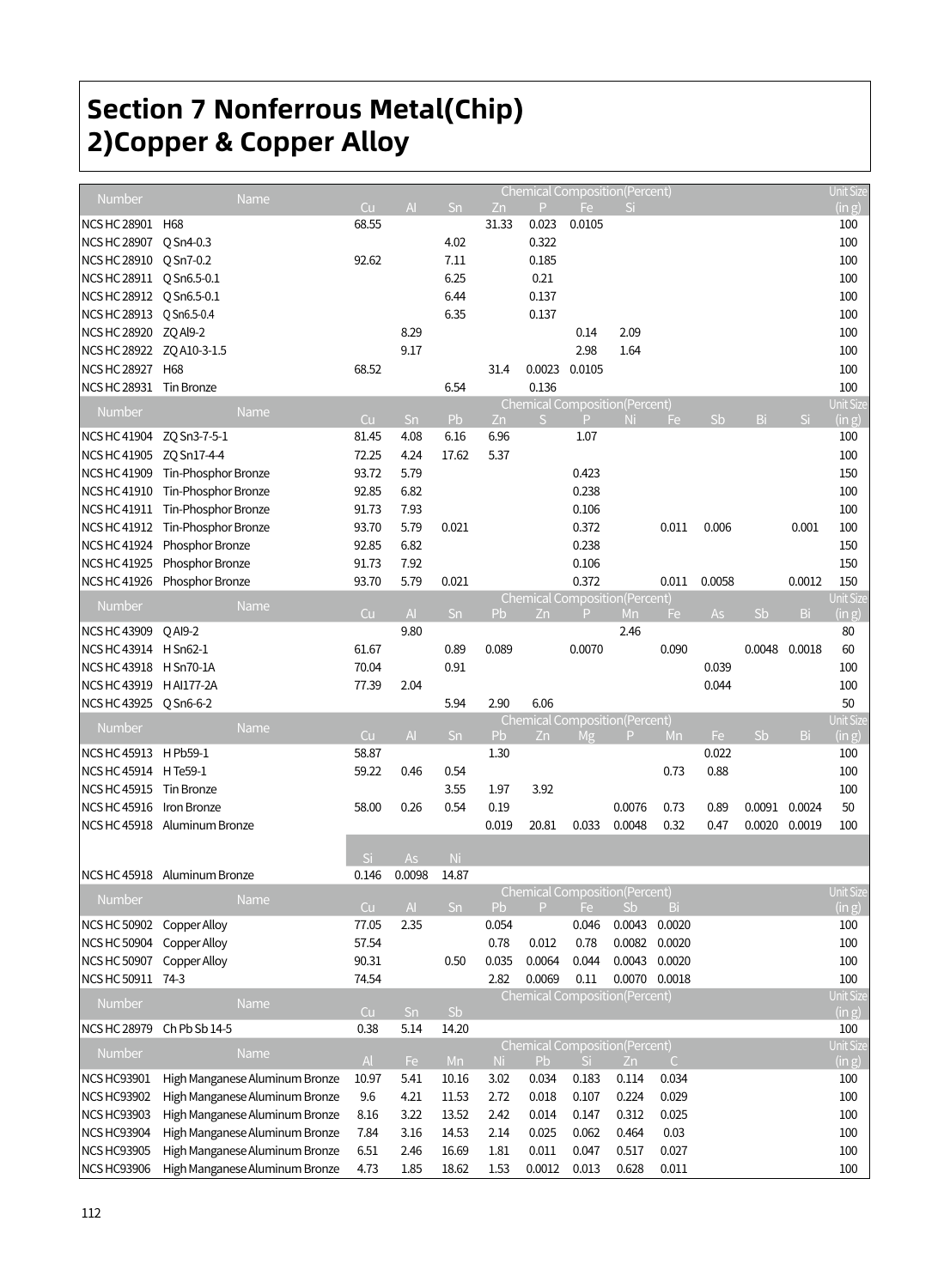#### Section 7 Nonferrous Metal(Chip) 3)Lead Base Alloy

| <b>Number</b>       | Name                    |           |           |                |                |           |                |               | Chemical Composition(Percent)         | Unit Size        |
|---------------------|-------------------------|-----------|-----------|----------------|----------------|-----------|----------------|---------------|---------------------------------------|------------------|
|                     |                         | Cu        | Sn        | P <sub>b</sub> | <b>Sb</b>      | Bi.       |                |               |                                       | (in g)           |
| <b>NCS HC 28986</b> | Pb60 Sn40               | 0.027     | 40.54     | 59.02          | 0.354          | 0.056     |                |               |                                       | 100              |
| <b>NCS HC 28987</b> | Pb90 Sn10               |           | 10.12     | 89.84          |                |           |                |               |                                       | 100              |
| <b>Number</b>       | <b>Name</b>             |           |           |                |                |           |                |               | Chemical Composition (Percent)        | <b>Unit Size</b> |
|                     |                         | <b>Cu</b> | Al.       | <b>Sn</b>      | Z <sub>n</sub> | Fe.       | As:            | <sub>Sb</sub> | Bi                                    | (in g)           |
| <b>NCS HC 39901</b> | Lead Base Alloy         | 1.63      |           | 15.69          | 0.105          | 0.041     | 0.065          | 16.01         | 0.028                                 | 100              |
| <b>NCS HC 39902</b> | Lead Base Alloy         | 1.25      |           | 19.57          | 0.104          | 0.030     | 0.041          | 13.81         | 0.038                                 | 100              |
| <b>NCS HC 39903</b> | Lead Base Alloy         | 2.62      | 0.0021    | 11.01          | 0.035          | 0.037     | 0.052          | 13.86         | 0.054                                 | 100              |
| NCS HC 39904        | Lead Base Alloy         | 0.5       |           | 7.44           | 0.0052         |           | 0.095          | 12.02         | 0.069                                 | 100              |
| <b>NCS HC 39905</b> | Lead Base Alloy         | 0.31      |           | 4.81           | 0.0068         |           | 0.115          | 10.04         | 0.103                                 | 100              |
|                     |                         |           |           |                |                |           |                |               | <b>Chemical Composition (Percent)</b> | <b>Unit Size</b> |
| <b>Number</b>       | <b>Name</b>             | <b>Cu</b> | <b>Sn</b> | <b>Pb</b>      | As             | <b>Sb</b> | B <sub>l</sub> |               |                                       | (in g)           |
| NCS HC 41919        | Lead Base Bearing Alloy | 1.98      | 15.97     | 65.73          | 0.014          | 16.09     | 0.024          |               |                                       | 100              |
| NCS HC 41920        | Lead Base Bearing Alloy | 2.88      | 5.69      | 76.22          | 0.012          | 15.02     | 0.0075         |               |                                       | 100              |
| <b>Number</b>       |                         |           |           |                |                |           |                |               | <b>Chemical Composition (Percent)</b> | <b>Unit Size</b> |
|                     | Name                    | Cu        | Sn        | As             | <b>Sb</b>      |           |                |               |                                       | (in g)           |
| <b>NCS HC 50956</b> | Lead Base Bearing Alloy | 0.38      | 5.16      | 0.15           | 15.94          |           |                |               |                                       | 100              |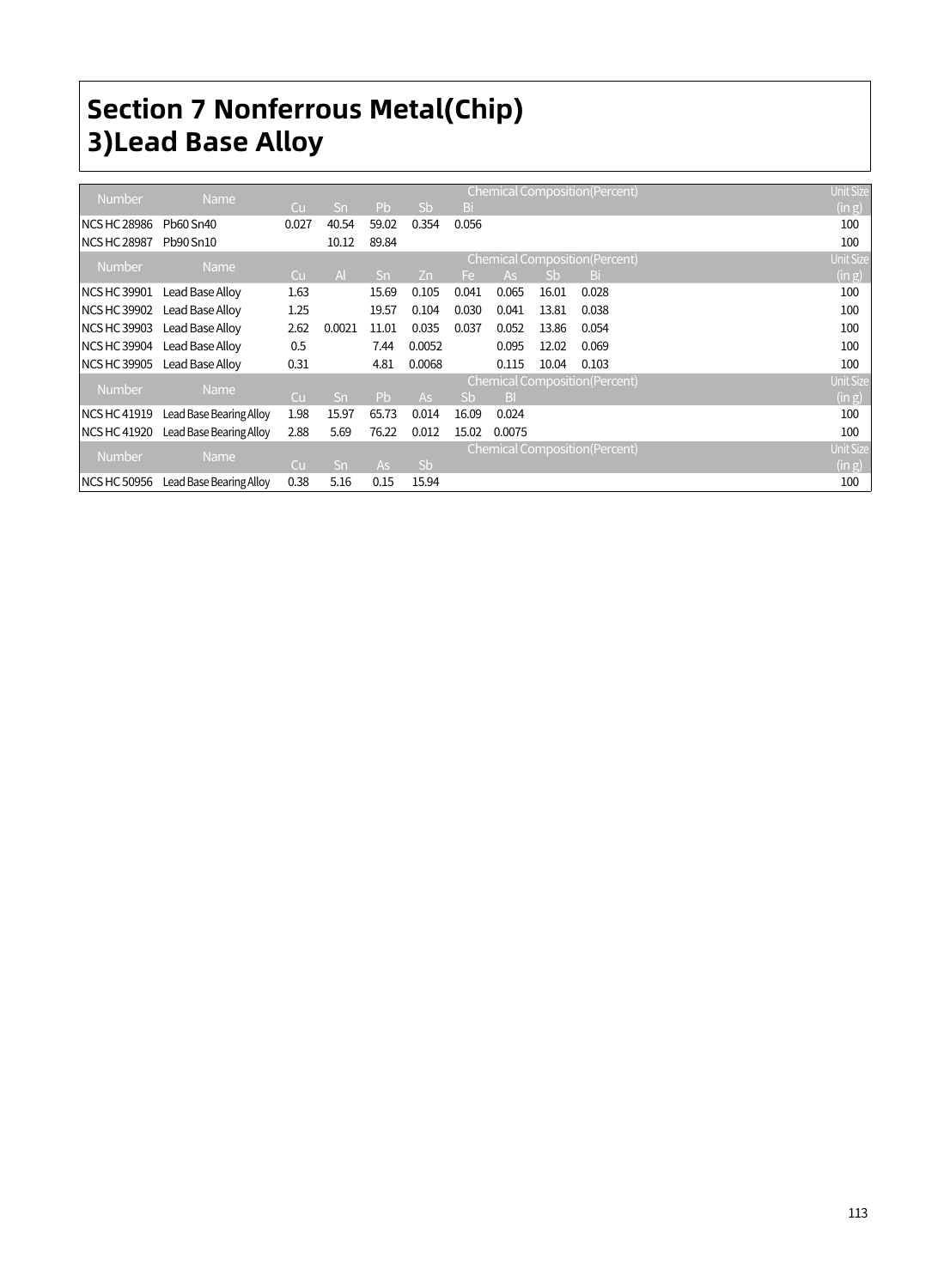#### Section 7 Nonferrous Metal(Chip) 4)Tin Base Alloy

| <b>Number</b>                           | Name                                  |         |                |           |                |                | <b>Chemical Composition(Percent)</b>               |        |           |        |               | <b>Unit Size</b>                        |
|-----------------------------------------|---------------------------------------|---------|----------------|-----------|----------------|----------------|----------------------------------------------------|--------|-----------|--------|---------------|-----------------------------------------|
|                                         |                                       | Cu      | Sn             | <b>Pb</b> | As             | Sb             | Bi                                                 |        |           |        |               | $(\text{in } g)$                        |
| <b>NCS HC 28988</b>                     | Ch Sn Sb4-4                           | 4.54    |                |           | 0.020          | 4.93           | 0.006                                              |        |           |        |               | 100                                     |
| <b>NCS HC 28989</b>                     | Ch Sn Sb8-4                           | 4.9     |                |           | 0.016          | 8.07           | 0.085                                              |        |           |        |               | 100                                     |
| <b>NCS HC 28990</b>                     | Ch Sn Sb9-7                           | 8.00    |                |           | 0.027          | 9.00           | 0.008                                              |        |           |        |               | 100                                     |
| <b>NCS HC 28994</b>                     | Pb50 Sn50                             |         | 51.15          | 48.80     |                |                |                                                    |        |           |        |               | 100                                     |
| <b>Number</b>                           | <b>Name</b>                           | Cu      | Sn             | Pb        | Zn             | Fe             | <b>Chemical Composition (Percent)</b><br><b>As</b> | Sb     | Bi.       | Ag     |               | <b>Unit Size</b><br>$(in \overline{g})$ |
|                                         | NCS HC 35902 Tin-Lead Solder          | 0.030   | 50.12          |           |                |                |                                                    | 0.232  | 0.046     |        |               | 100                                     |
| <b>NCS HC 35903</b>                     | <b>Tin-Lead Solder</b>                | 0.00090 | 30.12          |           | (0.000083)     |                | 0.0034                                             | 1.73   | 0.127     | 0.047  |               | 100                                     |
|                                         | NCS HC 35904 Tin-Lead Solder          | 0.0024  | 39.84          |           | (0.000086)     |                | 0.0019                                             | 0.809  | 0.024     | 1.08   |               | 100                                     |
|                                         | NCS HC 35905 Tin-Lead Solder          | 0.0019  | 49.72          |           | (0.000086)     |                | 0.0032                                             | 0.409  | 0.021     | 3.61   |               | 100                                     |
|                                         | NCS HC 35907 Tin-Lead Solder          | 0.0062  | 89.81          |           | (0.000040)     |                | 0.013                                              | 0.036  | 0.0200    | 0.0024 |               | 100                                     |
|                                         | Tin-Lead Solder                       | 0.029   | 3.66           |           | 0.000080       |                | 0.011                                              | 6.59   | 0.0045    | 0.0032 |               | 100                                     |
| <b>NCS HC 35908</b><br>NCS HC 35910 Tin |                                       | 0.029   | 99.79          | 0.076     |                | 0.0092         | 0.018                                              | 0.052  | 0.021     |        |               | stick200                                |
|                                         |                                       |         |                |           |                |                | Chemical Composition(Percent)                      |        |           |        |               | <b>Unit Size</b>                        |
| <b>Number</b>                           | Name                                  | Ag      | Cu             | <b>Bi</b> | S <sub>b</sub> | P <sub>b</sub> | Fe                                                 | As     | Cd        | Ni.    | $\mathsf{Al}$ | (in g)                                  |
|                                         | NCS HC 35912 Tin-Silver-Copper Solder | 0.284   | 0.590          | 0.048     | 0.096          | 0.043          | 0.0037                                             | 0.0002 | 0.0020    | 0.0008 | (0.0004)      | 50                                      |
|                                         | NCS HC 35913 Tin-Copper Solder        | 0.087   | 0.557          | 0.047     | 0.086          | 0.042          | 0.0085                                             | 0.0019 | 0.0020    | 0.071  | (0.0004)      | 50                                      |
|                                         |                                       |         |                |           |                |                | <b>Chemical Composition(Percent)</b>               |        |           |        |               | <b>Unit Size</b>                        |
| <b>Number</b>                           | Name                                  | Cu      | Al             | Zn        | Mn             | Fe             | As                                                 | Sb     | <b>Bi</b> |        |               | (in g)                                  |
| <b>NCS HC 39906</b>                     | Tin Base Alloy                        | 2.07    |                | 0.0028    | 18.36          | 0.049          | 0.036                                              | 13.54  | 0.029     |        |               | 100                                     |
| <b>NCS HC 39907</b>                     | Tin Base Alloy                        | 3.55    | 0.0036         |           | 9.30           | 0.038          | 0.070                                              | 12.03  | 0.064     |        |               | 100                                     |
| <b>NCS HC 39908</b>                     | Tin Base Alloy                        | 6.36    | 0.0029         | 0.0021    | 12.17          | 0.063          | 0.100                                              | 9.62   | 0.089     |        |               | 100                                     |
| <b>NCS HC 39909</b>                     | Tin Base Alloy                        | 6.97    |                | 0.0035    | 0.20           | 0.064          | 0.102                                              | 7.95   | 0.079     |        |               | 100                                     |
| <b>NCS HC 39910</b>                     | Tin Base Alloy                        | 4.64    |                | 0.0087    | 0.41           | 0.120          |                                                    | 5.94   | 0.099     |        |               | 100                                     |
|                                         |                                       |         |                |           |                |                | <b>Chemical Composition (Percent)</b>              |        |           |        |               | <b>Unit Size</b>                        |
| <b>Number</b>                           | Name                                  | Cu      | Sn             | Pb        | As             | Sb             | <b>Bi</b>                                          |        |           |        |               | (in g)                                  |
| <b>NSC HC 41921</b>                     | Tin Base Alloy                        | 4.06    | 86.61          | 1.32      | 0.018          | 7.87           | 0.014                                              |        |           |        |               | 100                                     |
| <b>NSC HC41922</b>                      | Tin Base Alloy                        | 6.72    | 80.27          | 1.20      | 0.020          | 11.81          | 0.012                                              |        |           |        |               | 100                                     |
|                                         |                                       |         |                |           |                |                | <b>Chemical Composition (Percent)</b>              |        |           |        |               | <b>Unit Size</b>                        |
| <b>Number</b>                           | Name                                  | Cu      | P <sub>b</sub> | Zn        | Fe             | As             | Sb                                                 | Bi.    |           |        |               | $(\overline{\mathsf{ing}})$             |
|                                         | NSC HC 50945     Z Ch Sn Sb D12-3-10  | 0.409   | 9.90           |           | 0.069          |                |                                                    |        |           |        |               | 90                                      |
| <b>NSC HC 50947</b>                     | <b>Tin Alloy</b>                      | 7.11    | 0.323          | 0.0046    | 0.073          | 0.065          | 9.14                                               | 0.073  |           |        |               | 100                                     |
| NSC HC 50949 Tin Alloy                  |                                       | 4.09    | 9.90           | 0.0021    | 0.069          | 0.069          | 12.10                                              | 0.064  |           |        |               | 100                                     |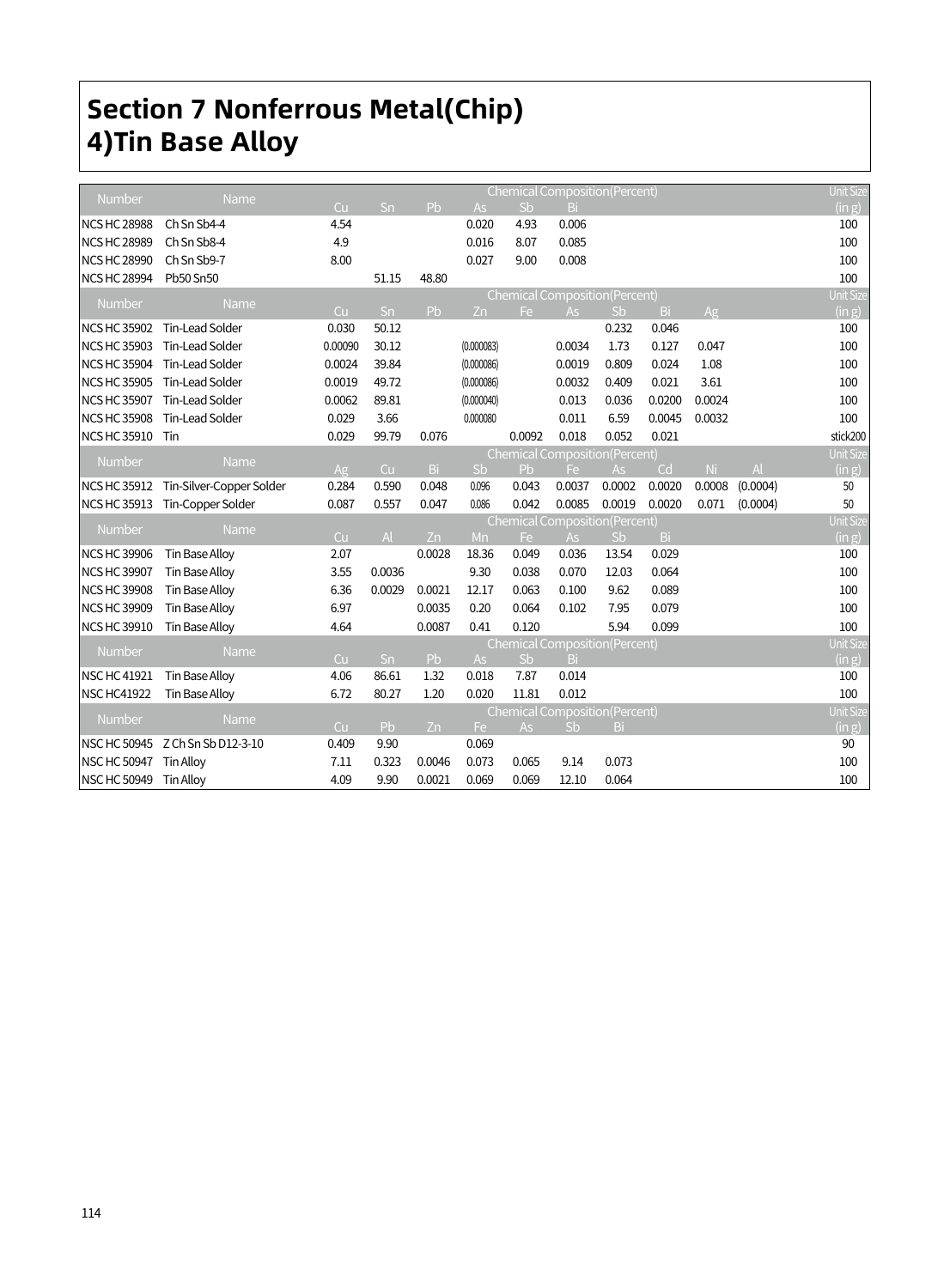#### Section 7 Nonferrous Metal(Chip) 5)Zinc Alloy

|                             |             |           |                  |                |                               |                     |       |        | Chemical Composition(Percent) | Unit Size        |
|-----------------------------|-------------|-----------|------------------|----------------|-------------------------------|---------------------|-------|--------|-------------------------------|------------------|
| <b>Number</b>               | <b>Name</b> | <b>Cu</b> | Al.              | Mg             |                               |                     |       |        |                               | (in g)           |
| NCS HC 28974 Z Zn Al4       |             |           | 4.84             | 0.083          |                               |                     |       |        |                               | 100              |
| NCS HC 28975     Z Zn Al4-1 |             | 1.56      | 4.48             | 0.074          |                               |                     |       |        |                               | 100              |
| <b>Number</b>               | Name        |           |                  |                |                               |                     |       |        | Chemical Composition(Percent) | Unit Size        |
|                             |             | Zn        | P <sub>b</sub> O | Mn             | CdO                           | $\blacksquare$ LO.I |       |        |                               | (in g)           |
| NCS HC 35911    Zinc oxit   |             | 99.67     |                  |                | 0.0019 0.000051 0.00066 0.387 |                     |       |        |                               | 30               |
| <b>Number</b>               | <b>Name</b> |           |                  |                |                               |                     |       |        | Chemical Composition(Percent) | Unit Size        |
|                             |             | Cu        | Al.              | Sn             | P <sub>b</sub>                | Mg                  | Fe i  | - Cd   |                               | (in g)           |
| <b>NCS HC 50955</b>         | Zinc Allov  | 3.93      | 7.49             | 0.0049         | 0.0092                        | 0.048               | 0.058 | 0.0056 |                               | 100              |
| <b>Number</b>               | Name        |           |                  |                |                               |                     |       |        | Chemical Composition(Percent) | <b>Unit Size</b> |
|                             |             | <b>Cu</b> | <b>Sn</b>        | P <sub>b</sub> | Fe i                          | As:                 | -Sb   | - Cd   |                               | (in g)           |
| NCS HC 52904 Zinc           |             | 0.00012   |                  | 0.0029 0.0011  |                               |                     |       | 0.011  |                               | 200              |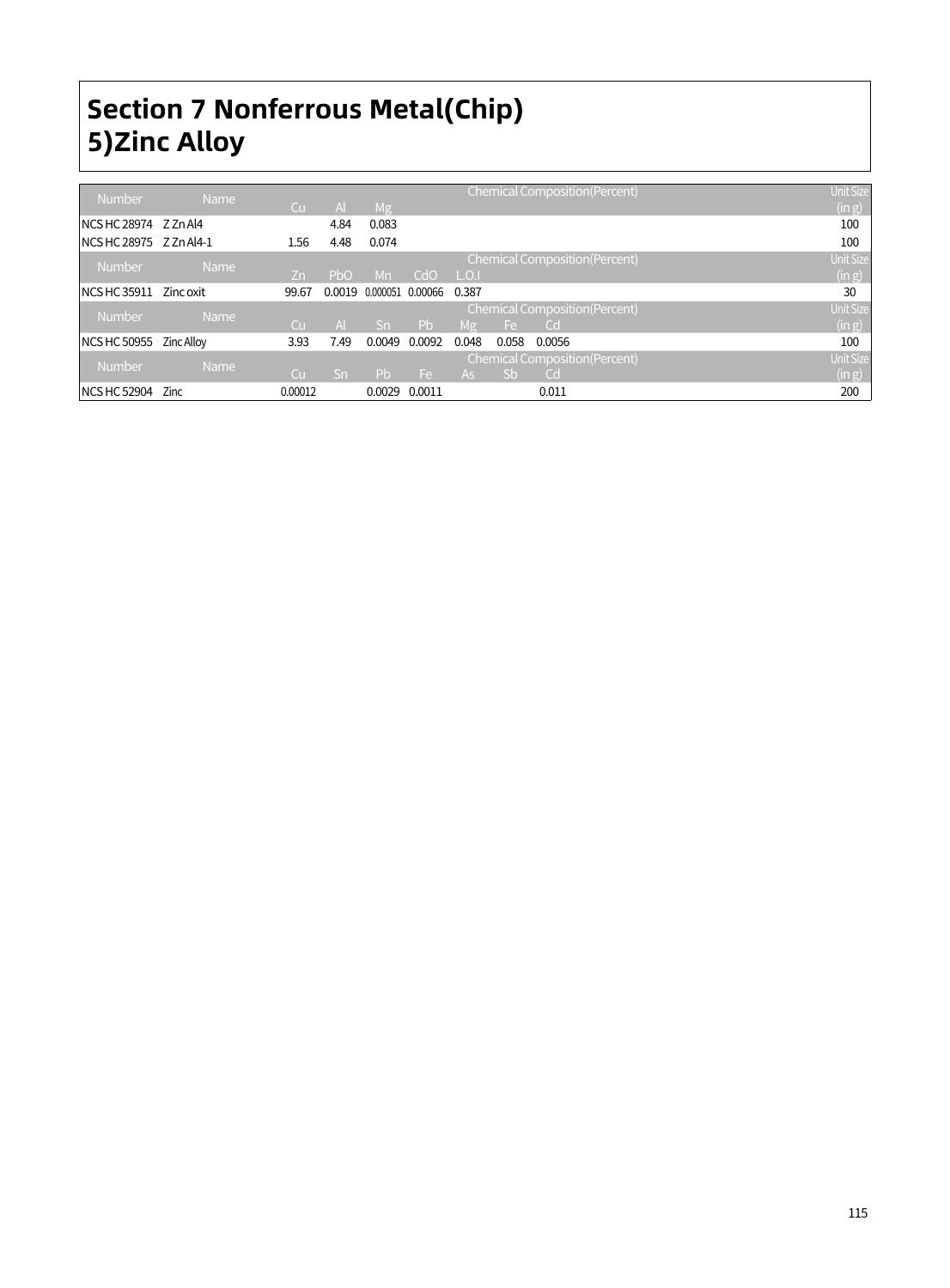#### Section 7 Nonferrous Metal(Chip) 6)Titanium Alloy & Other

|                         |                       |                                |                   |                                 |                                |                                |                                | Chemical Composition(µg/g)            |                                |                                |                                |                                |                                |                                | <b>Unit Size</b> |
|-------------------------|-----------------------|--------------------------------|-------------------|---------------------------------|--------------------------------|--------------------------------|--------------------------------|---------------------------------------|--------------------------------|--------------------------------|--------------------------------|--------------------------------|--------------------------------|--------------------------------|------------------|
| <b>Number</b>           | <b>Name</b>           | CeO <sub>2</sub>               | $Pr_{6}O_{11}$    | Tb <sub>4</sub> O <sub>7</sub>  | $Dy_2O_3$                      | SiO <sub>2</sub><br>(Basé)     | CaO                            | Fe <sub>2</sub> O <sub>2</sub>        | <b>NiO</b>                     | CuO                            | PbO                            |                                |                                |                                | (in g)           |
| <b>NCS HC 44901</b>     | Yttrium Oxide         | 4.80                           | 10.4              | 10.50                           | 21.6                           | 34.0                           | 8.15                           | 6.19                                  | 9.8                            | 1.51                           | 2.81                           |                                |                                |                                | 10               |
| <b>Number</b>           | Name                  |                                |                   |                                 |                                |                                |                                | <b>Chemical Composition (Percent)</b> |                                |                                |                                |                                |                                |                                | <b>Unit Size</b> |
|                         |                       | $\overline{C}$                 | <b>Si</b>         | Cr                              | <b>Mo</b>                      | Al                             | 7r                             | <b>Ni</b>                             | <b>CU</b>                      | Mn                             | RE.                            | Zn                             |                                | Fe                             | (in g)           |
| <b>NCS HC 57901</b>     | Rare-Earth Magnesium  |                                |                   |                                 |                                |                                | 0.57                           |                                       | 0.00093 0.00089                | 0.028                          | 0.85                           | 5.76                           |                                |                                | 50               |
| <b>NCS HC 57905</b>     | <b>Titanium Alloy</b> | 0.0093                         |                   |                                 |                                | 5.60                           |                                |                                       |                                |                                |                                |                                |                                | 0.24                           | 50               |
| <b>NCS HC 57906</b>     | <b>Titanium Alloy</b> | 0.00060                        |                   |                                 | 1.71                           | 6.79                           | 2.18                           |                                       |                                |                                |                                |                                | 2.25                           | 0.040                          | 50               |
| <b>NCS HC 57907</b>     | <b>Titanium Alloy</b> | 0.015                          |                   | 2.95                            |                                | 3.13                           |                                |                                       |                                |                                |                                |                                | 14.99                          | 0.077                          | 50               |
| <b>NCS HC 57908</b>     | <b>Titanium Alloy</b> | 0.0063                         |                   |                                 |                                | 1.82                           |                                |                                       |                                | 1.20                           |                                |                                |                                | 0.041                          | 50               |
| <b>NCS HC 57909</b>     | <b>Titanium Alloy</b> | 0.013                          |                   |                                 |                                | 6.20                           |                                |                                       |                                |                                |                                |                                | 4.02                           | 0.17                           | 50               |
| <b>NCS HC 57910</b>     | <b>Titanium Alloy</b> | 0.018                          | 0.30              | 1.49                            | 2.66                           | 6.33                           |                                |                                       |                                |                                |                                |                                |                                | 0.46                           | 50               |
| <b>NCS HC 57911</b>     | <b>Titanium Alloy</b> | 0.0084                         | 0.29              |                                 | 3.41                           | 6.66                           | 1.80                           |                                       |                                |                                |                                |                                |                                | 0.048                          | 50               |
|                         |                       |                                |                   |                                 |                                |                                |                                | Chemical Composition(µg/g)            |                                |                                |                                |                                |                                |                                | <b>Unit Size</b> |
| <b>Number</b>           | Name                  | La <sub>2</sub> O <sub>3</sub> | CeO <sub>·</sub>  | Pr <sub>a</sub> O <sub>11</sub> | Nd <sub>2</sub> O <sub>2</sub> | Sm <sub>2</sub> O <sub>2</sub> | Gd <sub>2</sub> O <sub>2</sub> | $Tb_4O_7$                             | Dv <sub>2</sub> O <sub>2</sub> | Ho <sub>3</sub> O <sub>3</sub> | Er <sub>2</sub> O <sub>3</sub> | Tm <sub>2</sub> O <sub>2</sub> | Yb <sub>2</sub> O <sub>3</sub> | Lu <sub>2</sub> O <sub>2</sub> | (in g)           |
| <b>NSC HC 63901</b>     | Europia               | 12.8                           | 3.4               | 15.2                            | 11.8                           | 15.3                           | 16.8                           | 12.2                                  | 11.3                           | 15.0                           | 12.6                           | 10.2                           | 16.3                           | 11.6                           | 5                |
|                         |                       |                                |                   |                                 |                                |                                |                                |                                       |                                |                                |                                |                                |                                |                                |                  |
|                         |                       | $Y_2O_3$                       | Na <sub>2</sub> O | SiO <sub>2</sub><br>(Acid)      | $SiO2$<br>(Base)               | CaO                            | Fe <sub>2</sub> O <sub>3</sub> | <b>Nio</b>                            | CuO                            | ZnO                            | PbO <sub>2</sub>               |                                |                                |                                |                  |
| NSC HC 63901 Europia    |                       | 17.2                           | 31.1              | 30.0                            | (40.5)                         | 13.0                           | 7.2                            | 9.6                                   | 6.7                            | 15.6                           | 8.0                            |                                |                                |                                |                  |
| <b>Number</b>           | Name                  |                                |                   |                                 |                                |                                |                                | <b>Chemical Composition (Percent)</b> |                                |                                |                                |                                |                                |                                | <b>Unit Size</b> |
|                         |                       | $\mathsf{C}$                   | <b>Si</b>         | $\mathsf{Al}$                   | Fe.                            | Mo                             |                                | Zr.                                   | Cd                             | <b>Pb</b>                      | Cu                             | Sn                             |                                |                                | (in g)           |
| NCS HC11901             | <b>Titanium Alloy</b> | 0.012                          | 0.261             | 6.74                            | 0.097                          | 3.37                           |                                | 1.52                                  |                                |                                |                                |                                |                                |                                | 20               |
| NCS HC11902             | <b>Titanium Alloy</b> | 0.0093                         | 0.018             | 6.24                            | 0.191                          |                                | 4.19                           |                                       |                                |                                |                                |                                |                                |                                | 20               |
| NCS HC11903a Zinc Alloy |                       |                                |                   | 0.111                           | 0.032                          |                                |                                |                                       | 0.005                          | 0.0041                         | 0.0046 0.0047                  |                                |                                |                                | 100              |
| NCS HC11903b Zinc Alloy |                       |                                |                   | 0.112                           | 0.033                          |                                |                                |                                       | 0.0045                         |                                | 0.0042 0.0043 0.0042           |                                |                                |                                | 100              |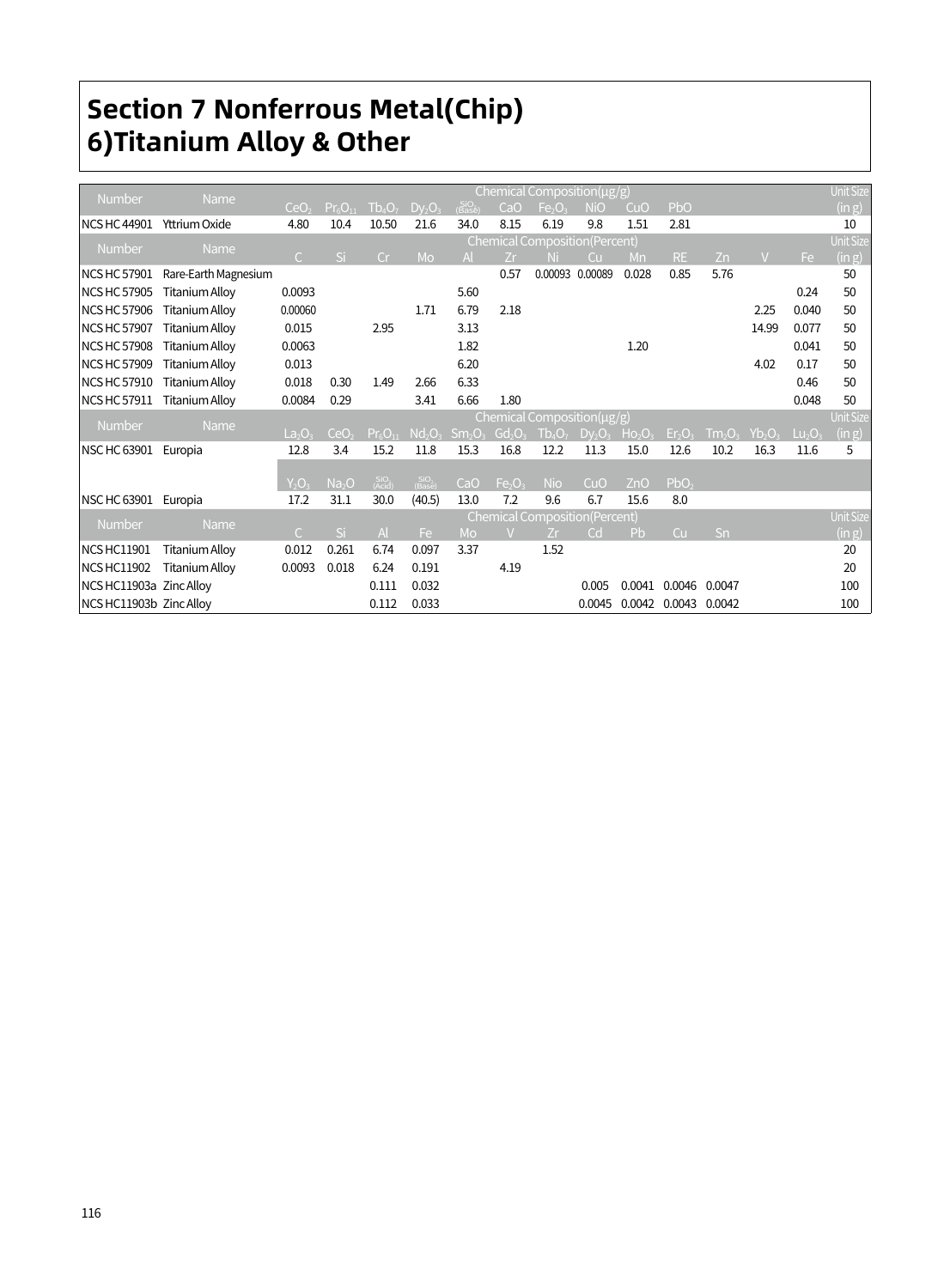|                       |                 |       |       |        |       |           |        | <b>Chemical Composition(Percent)</b>        |       |           |           |           | <b>Unit Size</b>         |
|-----------------------|-----------------|-------|-------|--------|-------|-----------|--------|---------------------------------------------|-------|-----------|-----------|-----------|--------------------------|
| <b>Number</b>         | <b>Name</b>     | Si.   | Fe    | Cu     | Mn    | Mg        | Ni.    | Zn                                          | Ti.   | Pb        | Sn        | <b>Sr</b> | (mm)                     |
| NCS HS 49701c-1       | Aluminium Alloy | 10.38 | 1.02  | 0.413  | 0.309 | 0.178     | 0.137  | 0.387                                       | 0.055 | 0.226     | 0.096     | 0.129     | $\Phi$ 62×30             |
| NCS HS 49701c-2       | Aluminium Alloy | 6.91  | 0.840 | 1.41   | 0.452 | 0.888     | 0.099  | 0.711                                       | 0.078 | 0.098     | 0.047     | 0.086     | $\Phi$ 62×30             |
| NCS HS 49701c-3       | Aluminium Alloy | 12.64 | 0.212 | 2.07   | 0.540 | 0.753     | 0.066  | 0.216                                       | 0.042 | 0.074     | 0.021     | 0.062     | $\Phi$ 62×30             |
| NCS HS 49701c-4       | Aluminium Alloy | 3.49  | 0.324 | 3.56   | 0.970 | 1.21      | 0.054  | 0.977                                       | 0.112 | 0.033     | 0.0079    | 0.039     | $\Phi$ 62×30             |
| NCS HS 49701c-5       | Aluminium Alloy | 7.9   | 0.486 | 0.076  | 0.800 | 0.041     | 0.174  | 0.049                                       | 0.022 | 0.014     | 0.0027    | 0.023     | $\Phi$ 62×30             |
| NCS HS 49701c-6       | Aluminium Alloy | 0.894 | 1.37  | 5.08   | 0.078 | 1.53      | 0.025  | 1.33                                        | 0.182 | 0.174     | 0.107     | 0.0057    | $\Phi$ 62×30             |
| Number                | Name            |       |       |        |       |           |        | <b>Chemical Composition(Percent)</b>        |       |           |           |           | <b>Unit Size</b>         |
|                       |                 | Si.   | Fe    | Cu     | Mn    | Mg        | Cr     | Ni.                                         | Zn    | Ti.       | Zr        |           | (mm)                     |
| NCS HS 49702a-1       | Aluminium Alloy | 0.352 | 0.136 | 0.191  | 0.153 | 0.78      | 0.087  | 0.137                                       | 6.66  | 0.070     | 0.087     |           | $\Phi$ 62×30             |
| NCS HS 49702a-2       | Aluminium Alloy | 0.455 | 0.261 | 0.684  | 0.501 | 2.95      | 0.186  | 0.076                                       | 4.53  | 0.104     | 0.059     |           | $\Phi$ 62×30             |
| NCS HS 49702a-3       | Aluminium Alloy | 0.275 | 0.358 | 1.37   | 0.329 | 2.19      | 0.143  | 0.037                                       | 5.15  | 0.037     | 0.106     |           | $\Phi$ 62×30             |
| NCS HS 49702a-4       | Aluminium Alloy | 0.168 | 0.584 | 2.09   | 0.664 | 1.40      | 0.262  | 0.128                                       | 2.83  | 0.156     | 0.154     |           | $\Phi$ 62×30             |
| NCS HS 49702a-5       | Aluminium Alloy | 0.078 | 0.430 | 1.54   | 0.819 | 0.274     | 0.367  | 0.205                                       | 8.3   | 0.0061    | 0.0085    |           | $\Phi$ 62×30             |
| NCS HS 49702a-6       | Aluminium Alloy | 0.756 | 0.770 | 2.88   | 0.066 | 4.07      | 0.129  | 0.015                                       | 1.27  | 0.260     | 0.203     |           | $\Phi$ 62×30             |
| Number                | Name            | Si.   | Fe    | Cu     | Mn    | Mg        | Cr     | <b>Chemical Composition(Percent)</b><br>Ni. | Zn    | TL.       |           |           | <b>Unit Size</b><br>(mm) |
| NCS HS 49703b-1       | Aluminium Alloy | 0.526 | 0.212 | 0.035  | 0.864 | 1.16      | 0.085  | 0.059                                       | 0.294 | 0.108     |           |           | $\Phi$ 62×30             |
| NCS HS 49703b-2       | Aluminium Alloy | $1\,$ | 0.344 | 0.237  | 0.507 | 0.658     | 0.144  | 0.042                                       | 0.217 | 0.049     |           |           | $\Phi$ 62×30             |
| NCS HS 49703b-3       | Aluminium Alloy | 1.28  | 0.432 | 0.522  | 0.234 | 0.911     | 0.340  | 0.030                                       | 0.091 | 0.028     |           |           | $\Phi$ 62×30             |
| NCS HS 49703b-4       | Aluminium Alloy | 0.224 | 0.652 | 0.730  | 1.17  | 0.442     | 0.232  | 0.094                                       | 0.162 | 0.072     |           |           | $\Phi$ 62×30             |
| NCS HS 49703b-5       | Aluminium Alloy | 1.59  | 0.822 | 0.011  | 1.48  | 0.081     | 0.311  | 0.120                                       | 0.040 | 0.0094    |           |           | $\Phi$ 62×30             |
| NCS HS 49703b-6       | Aluminium Alloy | 0.048 | 0.099 | 0.990  | 0.043 | 1.50      | 0.043  | 0.016                                       | 0.367 | 0.160     |           |           | $\Phi$ 62×30             |
|                       |                 |       |       |        |       |           |        | <b>Chemical Composition (Percent)</b>       |       |           |           |           | Unit Size                |
| <b>Number</b>         | Name            | Si.   | Fe    | Cu     | Mn    | Mg        | Ni.    | Zn                                          | Ti.   | Pb        |           |           | (mm)                     |
| NCS HS 49704b-1       | Aluminium Alloy | 0.588 | 0.671 | 0.184  | 0.851 | 0.0097    | 0.024  | 0.028                                       | 0.018 | 0.0043    |           |           | $\Phi$ 62×30             |
| NCS HS 49704b-2       | Aluminium Alloy | 0.423 | 0.537 | 0.097  | 1.20  | 0.032     | 0.049  | 0.114                                       | 0.032 | $0.0027*$ |           |           | $\Phi$ 62×30             |
| NCS HS 49704b-3       | Aluminium Alloy | 0.287 | 0.313 | 0.129  | 1.52  | 0.052     | 0.075  | 0.047                                       | 0.06  | 0.0067    |           |           | $\Phi$ 62×30             |
| NCS HS 49704b-4       | Aluminium Alloy | 0.145 | 0.242 | 0.057  | 1.93  | 0.073     | 0.109  | 0.081                                       | 0.088 | 0.017     |           |           | $\Phi$ 62×30             |
| NCS HS 49704b-5       | Aluminium Alloy | 0.695 | 0.803 | 0.228  | 0.544 | 0.101     | 0.152  | 0.165                                       | 0.123 | 0.019     |           |           | $\Phi$ 62×30             |
| NCS HS 49704b-6       | Aluminium Alloy | 0.05  | 0.149 | 0.0063 | 2.38  | 0.006     | 0.0046 | 0.017                                       | 0.01  | 0.0011    |           |           | $\Phi$ 62×30             |
| <b>Number</b>         | Name            |       |       |        |       |           |        | <b>Chemical Composition (Percent)</b>       |       |           |           |           | <b>Unit Size</b>         |
|                       |                 | Fe    | Si    | Mn     | Mg    | <b>Ni</b> | Cu     | TI.                                         | Zn    |           |           |           | (mm)                     |
| <b>NCS HS 49705-1</b> | LD7             | 0.454 | 0.904 | 0.095  | 0.428 | 1.55      | 4.51   | 0.021                                       | 0.140 |           |           |           | $\Phi$ 62×30             |
| NCS HS 49705-2        | LD7             | 1.21  | 0.657 | 0.138  | 1.37  | 1.12      | 2.51   | 0.088                                       | 0.238 |           |           |           | $\Phi$ 62×30             |
| NCS HS 49705-3        | LD7             | 0.900 | 1.22  | 0.239  | 0.897 | 2.02      | 1.51   | 0.120                                       | 0.334 |           |           |           | $\Phi$ 62×30             |
| NCS HS 49705-4        | LD7             | 1.61  | 0.371 | 0.184  | 1.80  | 0.624     | 3.33   | 0.055                                       | 0.166 |           |           |           | $\Phi$ 62×30             |
| <b>NCS HS 49705-5</b> | LD7             | 1.87  | 1.53  | 0.287  | 2.26  | 0.153     | 0.927  | 0.161                                       | 0.367 |           |           |           | $\Phi$ 62×30             |
| NCS HS 49705-6        | LD7             | 0.115 | 0.090 | 0.054  | 0.074 | 2.25      | 5.55   | 0.00095                                     | 0.084 |           |           |           | $\Phi$ 62×30             |
| Number                | Name            |       |       |        |       |           |        | <b>Chemical Composition (Percent)</b>       |       |           |           |           | Unit Size                |
|                       |                 | Si.   | Fe i  | Cu     | Mn    | Mg        | Cr     | Ni.                                         | Zn    | TL.       | Na        |           | (mm)                     |
| NCS HS 49706a-1       | Aluminium Alloy | 0.238 | 0.202 | 0.045  | 0.168 | 3.95      | 0.252  | 0.038                                       | 0.098 | $0.300*$  | $0.0028*$ |           | $\Phi$ 62×30             |
| NCS HS 49706a-2       | Aluminium Alloy | 0.462 | 0.340 | 0.101  | 0.327 | 2.24      | 0.219  | 0.233                                       | 0.052 | 0.046     | 0.00011   |           | $\Phi$ 62×30             |
| NCS HS 49706a-3       | Aluminium Alloy | 0.702 | 0.444 | 0.153  | 0.495 | 2.90      | 0.123  | 0.071                                       | 0.143 | 0.149     | 0.0011    |           | $\Phi$ 62×30             |
| NCS HS 49706a-4       | Aluminium Alloy | 0.788 | 0.624 | 0.184  | 0.677 | 1.39      | 0.314  | 0.097                                       | 0.235 | 0.188     | 0.00014   |           | $\Phi$ 62×30             |
| NCS HS 49706a-5       | Aluminium Alloy | 0.102 | 0.093 | 0.0085 | 0.051 | 5.09      | 0.042  | 0.011                                       | 0.030 | 0.019     |           |           | $\Phi$ 62×30             |
| NCS HS 49706a-6       | Aluminium Alloy | 0.898 | 0.684 | 0.21   | 0.826 | 0.611     | 0.359  | 0.122                                       | 0.306 | 0.215     |           |           | $\Phi$ 62×30             |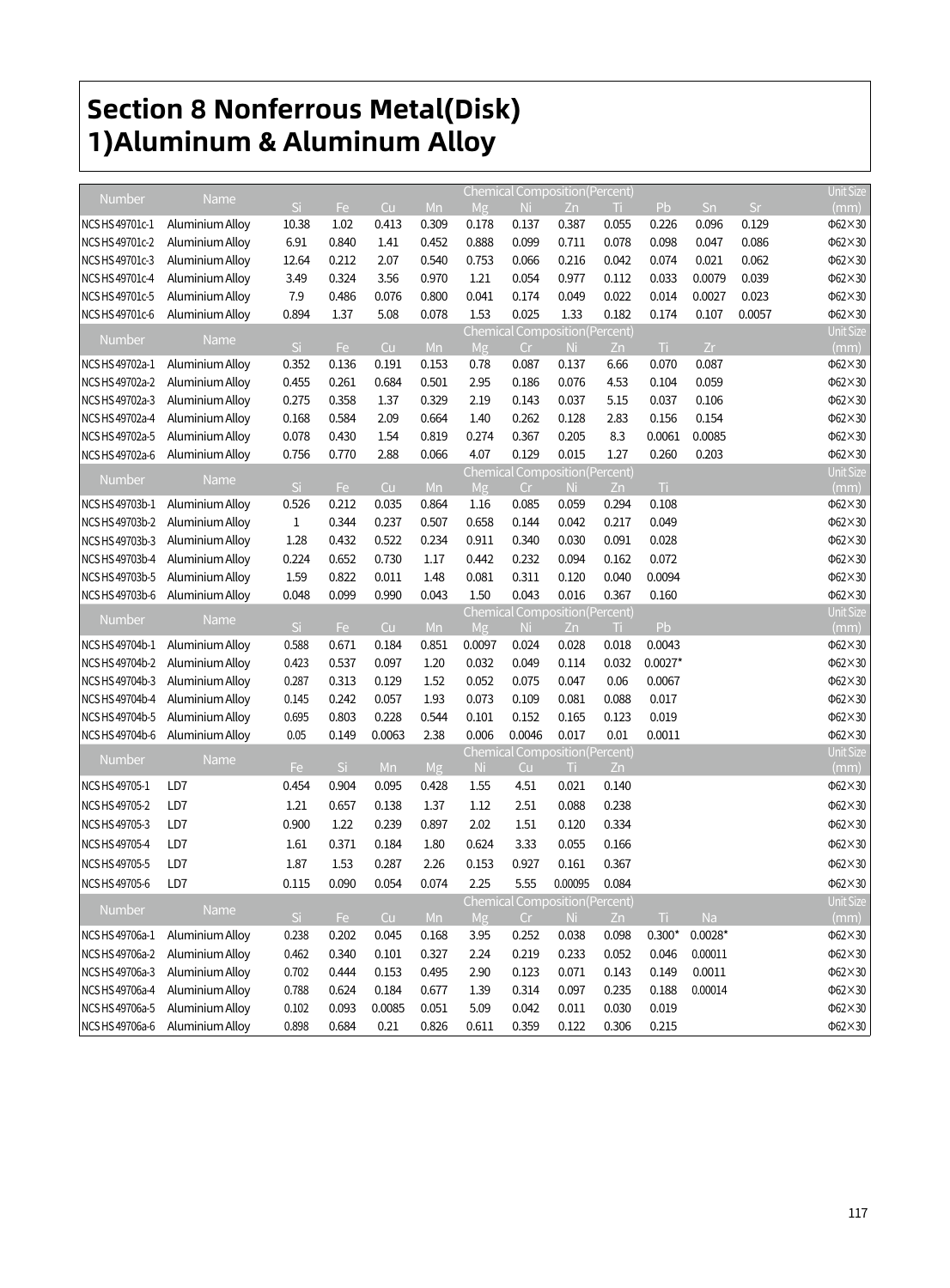|                        |                 |        |                |         |           | <b>Chemical Composition(Percent)</b>               |               |           |         |                 |                | <b>Unit Size</b>             |
|------------------------|-----------------|--------|----------------|---------|-----------|----------------------------------------------------|---------------|-----------|---------|-----------------|----------------|------------------------------|
| <b>Number</b>          | <b>Name</b>     | Si     | Fe             | Cu      | Mn        | Mg                                                 | Cr            | Ni        | Zn      | Ti.             | <b>Be</b>      | (mm)                         |
| NCS HS 49707a-1        | Aluminium Alloy | 0.195  | 0.301          | 0.167   | 0.137     | 8.46                                               | 0.106         | 0.164     | 0.118   | 0.142           | 0.0033         | $\Phi$ 62×30                 |
| NCS HS 49707a-2        | Aluminium Alloy | 0.304  | 0.364          | 0.090   | 0.366     | 5.33                                               | 0.192         | 0.060     | 0.225   | 0.044           | 0.0028         | $\Phi$ 62×30                 |
| NCS HS 49707a-3        | Aluminium Alloy | 0.377  | 0.458          | 0.128   | 0.526     | 6.38                                               | 0.140         | 0.089     | 0.156   | 0.116           | 0.0068         | $\Phi$ 62×30                 |
| NCS HS 49707a-4        | Aluminium Alloy | 0.459  | 0.584          | 0.229   | 0.677     | 7.04                                               | 0.246         | 0.169     | 0.586   | 0.087           | 0.0011         | $\Phi$ 62×30                 |
| NCS HS 49707a-5        | Aluminium Alloy | 0.078  | 0.134          | 0.0074  | 0.065     | 10.14                                              | 0.0123        | 0.146     | 0.038   | 0.0070          | 0.0087         | $\Phi$ 62×30                 |
| <b>NCS HS 49707a-6</b> | Aluminium Alloy | 0.600  | 0.696          | 0.243   | 0.865     | 3.76                                               | 0.273         | 0.035     | 0.285   |                 | 0.192 0.00056  | $\Phi$ 62×30                 |
| Number                 | Name            |        |                |         |           | <b>Chemical Composition(Percent)</b>               |               |           |         |                 |                | <b>Unit Size</b>             |
|                        |                 | Si.    | Fe.            | CLI     | Mn        | Mg                                                 | Ni.           | Zn        | Ti      |                 |                | (mm)                         |
| NCS HS 49708a-1        | Aluminium Alloy | 0.448  | 0.690          | 2.14    | 0.341     | 2.15                                               | 0.111         | 0.054     | 0.088   |                 |                | $\Phi$ 62×30                 |
| <b>NCS HS 49708a-2</b> | Aluminium Alloy | 0.525  | 0.453          | 3.25    | 1.00      | 0.737                                              | 0.021         | 0.134     | 0.017   |                 |                | $\Phi$ 62×30                 |
| NCS HS 49708a-3        | Aluminium Alloy | 0.127  | 0.350          | 4.11    | 0.532     | 1.51                                               | 0.037         | 0.147     | 0.039   |                 |                | $\Phi$ 62×30                 |
| NCS HS 49708a-4        | Aluminium Alloy | 0.230  | 0.213          | 5.82    | 0.240     | 0.950                                              | 0.057         | 0.320     | 0.181   |                 |                | $\Phi$ 62×30                 |
| NCS HS 49708a-5        | Aluminium Alloy | 0.103  | 0.772          | 1.21    | 0.084     | 2.64                                               | 0.210         | 0.712     | 0.013   |                 |                | $\Phi$ 62×30                 |
| <b>Number</b>          | <b>Name</b>     |        |                |         |           | <b>Chemical Composition (Percent)</b>              |               |           |         |                 |                | <b>Unit Size</b>             |
|                        | <b>XZL</b>      | Fe     | Si.            | Mn      | Mg        | Ni.                                                | Cu.           | Ti.       | Zn      | Sn.             | Pb<br>0.016    | (mm)                         |
| NCS HS 49709-1         | <b>XZL</b>      | 0.504  | 10.89<br>11.35 | 0.252   | 1.35      | 1.33                                               | 0.624         | 0.080     | 0.209   | 0.020           | 0.136          | $\Phi$ 62×30<br>$\Phi$ 62×30 |
| <b>NCS HS 49709-2</b>  | <b>XZL</b>      | 0.216  | 7.08           | 0.614   | 0.843     | 0.827                                              | 0.930         | 0.115     | 0.165   | 0.120<br>0.0085 |                |                              |
| <b>NCS HS 49709-3</b>  | <b>XZL</b>      |        |                | 0.790   | 1.14      | 1.00                                               | 1.13          | 0.056     | 0.098   |                 | 0.039<br>0.031 | $\Phi$ 62×30                 |
| <b>NCS HS 49709-4</b>  |                 | 0.310  | 12.48          |         | 0.801     | 0.623                                              | 1.27          | 0.139     | 0.133   | 0.012           |                | $\Phi$ 62×30                 |
| <b>NCS HS 49709-5</b>  | <b>XZL</b>      | 0.082  | 8.69           | 0.094   | 1.55      | 1.59                                               | 0.410         | 0.021     | 0.251   | 0.018           | 0.0025         | $\Phi$ 62×30                 |
| <b>NCS HS 49709-6</b>  | <b>XZL</b>      |        | 14.56          |         | 0.513     | 0.353                                              | 1.46          | 0.179     | 0.049   | 0.013           | 0.043          | $\Phi$ 62×30                 |
| <b>Number</b>          | <b>Name</b>     | Si     | Fe             | Cu      | Mn        | <b>Chemical Composition</b> (Percent)<br>$M\sigma$ | <b>Ni</b>     | Zn        | Tì.     | Ga              |                | <b>Unit Size</b><br>(mm)     |
| NCS HS 49710d-1        | Pure Aluminum   | 0.168  | 0.137          | 0.010   | 0.010     |                                                    | 0.0074 0.0051 | 0.017     | 0.011   | 0.012           |                | $\Phi$ 62×30                 |
| NCS HS 49710d-2        | Pure Aluminum   | 0.052  | 0.058          | 0.0052  | 0.0030    | 0.0027                                             | 0.0036        | 0.0044    | 0.0010  | 0.0034          |                | $\Phi$ 62×30                 |
| NCS HS 49710d-3        | Pure Aluminum   | 1.18   | 1.20           | 0.093   | 0.054     | 0.068                                              | 0.033         | 0.083     | 0.037   | 0.020           |                | $\Phi$ 62×30                 |
| NCS HS 49710d-4        | Pure Aluminum   | 0.363  | 0.334          | 0.035   | 0.025     | 0.025                                              | 0.052         | 0.045     | 0.018   | 0.029           |                | $\Phi$ 62×30                 |
| NCS HS 49710d-5        | Pure Aluminum   | 0.577  | 0.709          | 0.051   | 0.091     | 0.043                                              | 0.089         | 0.136     | 0.086   | 0.040           |                | $\Phi$ 62×30                 |
| NCS HS 49710d-6        | Pure Aluminum   | 0.913  | 0.920          | 0.028   | 0.205     | 0.143                                              | 0.114         | 0.188     | 0.064   | 0.050           |                | $\Phi$ 62×30                 |
|                        |                 |        |                |         |           | <b>Chemical Composition (Percent)</b>              |               |           |         |                 |                | <b>Unit Size</b>             |
| <b>Number</b>          | Name            | Fe.    | Si             | Mn      | $M\sigma$ | Cr                                                 | Ni.           | <b>Cu</b> | TI.     | Zn              | Zr             | (mm)                         |
| <b>NCS HS 49711-1</b>  | LY11            | 0.825  | 1.25           | 1.24    | 0.692     | 0.092                                              | 0.161         | 1.88      | (0.121) | 0.401           | (0.191)        | $\Phi$ 62×30                 |
| <b>NCS HS 49711-2</b>  | LY11            | 0.657  | 0.893          | 0.932   | 0.298     | 0.223                                              | 0.113         | 2.89      | (0.169) | 0.343           | (0.250)        | $\Phi$ 62×30                 |
| <b>NCS HS 49711-3</b>  | LY11            | 0.427  | 0.552          | 0.561   | 0.481     | 0.157                                              | 0.045         | 4.03      | 0.047   | 0.236           | 0.137          | $\Phi$ 62×30                 |
| <b>NCS HS 49711-4</b>  | LY11            | 0.188  | 0.236          | 0.241   | (0.108)   | 0.193                                              | 0.089         | 5.47      | 0.078   | 0.125           | 0.048          | $\Phi$ 62×30                 |
| <b>NCS HS49711-5</b>   | LY11            | (1.08) | 1.59           | (1.54)  | (0.922)   | (0.311)                                            | (0.220)       | 0.658     | (0.225) | 0.051           | 0.0064         | $\Phi$ 62×30                 |
| NCS HS 49711-6         | LY11            | 0.122  | 0.101          | (0.071) | 0.035     | 0.011                                              | 0.0095        | 6.61      | (0.108) | (0.566)         | (0.319)        | $\Phi$ 62×30                 |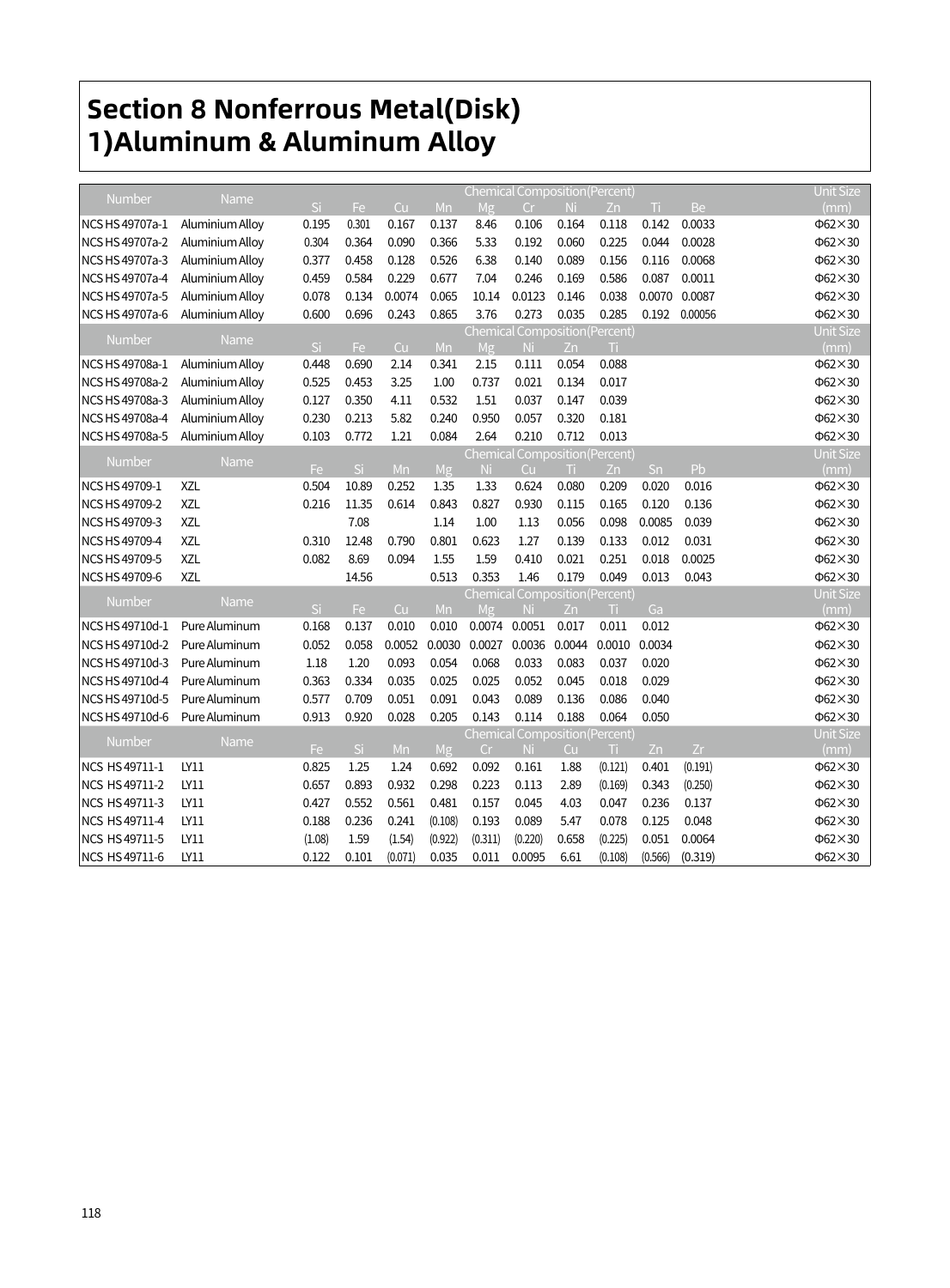|                       |                              |           |           |                |        |                                             |        |           |                |                 |                           |           | Unit Size                |
|-----------------------|------------------------------|-----------|-----------|----------------|--------|---------------------------------------------|--------|-----------|----------------|-----------------|---------------------------|-----------|--------------------------|
| Number                | <b>Name</b>                  | Si.       | Mg        | Mn             | Fe     | <b>Chemical Composition (Percent)</b><br>Cu | Zn     | Νi        | Cr             | m               | Zr                        | Ga        | (mm)                     |
| NCS HS 49715a-1       | Aluminum Concentrate 0.00098 |           | 0.0025    | 0.00007        |        | 0.00083 0.00088 0.00040 0.00025             |        |           |                |                 | 0.00053 0.00011 (0.00026) |           | $\Phi$ 40 $\times$ 35    |
| NCS HS 49715a-2       | Aluminum Concentrate         | 0.0015    | 0.00039   | 0.0019         | 0.0016 | 0.00017                                     | 0.0025 | 0.0026    |                | 0.00097 0.00084 | 0.0025                    | 0.0032    | $\Phi$ 40 $\times$ 35    |
| NCS HS 49715a-3       | Aluminum Concentrate         | 0.010     | 0.0079    | 0.0066         | 0.012  | 0.0061                                      | 0.0073 | 0.0063    | 0.0040         | 0.0030          | 0.0053                    | 0.0082    | $\Phi$ 40 $\times$ 35    |
| NCS HS 49715a-4       | Aluminum Concentrate         | 0.031     | 0.0092    | 0.010          | 0.033  | 0.012                                       | 0.011  | 0.011     | 0.0069         | 0.012           | 0.014                     | 0.011     | $\Phi$ 40 $\times$ 35    |
| NCS HS 49715a-5       | Aluminum Concentrate         | 0.0073    | 0.0052    | 0.0041         | 0.0091 | 0.0033                                      | 0.0047 | 0.0059    | 0.0018         | 0.0021          | 0.0057                    | 0.0012    | $\Phi$ 40 $\times$ 35    |
| NCS HS 49715a-6       | Aluminum Concentrate         | 0.044     | 0.014     | 0.012          | 0.063  | 0.014                                       | 0.016  | 0.042     | 0.015          | 0.017           | 0.019                     | 0.015     | $\Phi$ 40 $\times$ 35    |
| NCS HS 49715a-7       | Aluminum Concentrate         | 0.111     | 0.0022    | 0.0030         | 0.397  | 0.0020                                      |        |           |                | 0.012           |                           |           | $\Phi$ 40 $\times$ 35    |
|                       |                              |           |           |                |        | <b>Chemical Composition (Percent)</b>       |        |           |                |                 |                           |           | <b>Unit Size</b>         |
| <b>Number</b>         | <b>Name</b>                  | Si.       | Mg        | Mn             | Fe     | Cu                                          | Zn     | <b>Sn</b> | P <sub>b</sub> | Ni              | Ti.                       | <b>Sr</b> | (mm)                     |
| NCS HS 49716b-1       | ADC12                        | 7.53      | 0.478     | 0.702          | 0.665  | 0.505                                       | 3.04   | 0.096     | 0.011          | 0.152           | 0.018                     | 0.0021    | $\Phi$ 62×30             |
| NCS HS 49716b-2       | ADC12                        | 8.87      | 0.145     | 0.558          | 1.33   | 3.35                                        | 0.794  | 0.129     | 0.028          | 0.266           | 0.0093                    | 0.0053    | $\Phi$ 62×30             |
| NCS HS 49716b-3       | ADC12                        | 10.79     | 0.211     | 0.363          | 1.01   | 2.58                                        | 1.25   | 0.197     | 0.056          | 0.318           | 0.045                     | 0.111     | $\Phi$ 62×30             |
| NCS HS 49716b-4       | ADC12                        | 11.98     | 0.294     | 0.265          | 0.855  | 1.95                                        | 1.89   | 0.242     | 0.076          | 0.473           | 0.013                     | 0.038     | $\Phi$ 62×30             |
| NCS HS 49716b-5       | ADC12                        | 13.82     | 0.392     | 0.108          | 0.289  | 1.19                                        | 2.42   | 0.310     | 0.129          | 0.647           | 0.020                     | 0.029     | $\Phi$ 62×30             |
| NCS HS 49716b-6       | ADC12                        | 6.27      | 0.064     | 0.052          | 1.92   | 4.21                                        | 0.330  | 0.054     | 0.0041         | 0.079           | 0.0060                    | 0.0002    | $\Phi$ 62×30             |
| Number                | Name                         |           |           |                |        | <b>Chemical Composition(Percent)</b>        |        |           |                |                 |                           |           | Unit Size                |
|                       |                              | <b>Cu</b> | Mg        | Mn             | Fe     | Si                                          | Zn     | Tĭ        | Ni.            | V               | P <sub>b</sub>            | Sn        | (mm)                     |
| NCS HS 49717-1        | <b>DL18</b>                  | 0.0026    | 0.0032    | 0.0006         | 0.062  | 0.051                                       | 0.0016 | 0.0095    | 0.0026         | 0.0002          | 0.0046                    | (0.0001)  | $\Phi$ 62×30             |
| <b>NCS HS 49717-2</b> | <b>DL18</b>                  | 0.015     | 0.011     | 0.017          | 0.193  | 0.194                                       | 0.030  | 0.036     | 0.014          | 0.237           |                           | 0.171     | $\Phi$ 62×30             |
| <b>NCS HS 49717-3</b> | DL18                         | 0.031     | 0.031     | 0.034          | 0.371  | 0.344                                       | 0.067  | 0.013     | 0.030          |                 | 0.123                     |           | $\Phi$ 62×30             |
| NCS HS 49717-4        | <b>DL18</b>                  | 0.104     | 0.093     | 0.046          | 0.940  | 0.933                                       | 0.096  | 0.054     | 0.050          | 0.121           |                           | 0.119     | $\Phi$ 62×30             |
| NCS HS 49717-5        | <b>DL18</b>                  | 0.076     | (0.056)   | 0.108          | 0.612  | 0.634                                       | 1.05   | 0.081     | 0.075          |                 | 0.066                     |           | $\Phi$ 62×30             |
| NCS HS 49717-6        | <b>DL18</b>                  | 0.134     | 0.127     | 0.142          | 0.748  | 0.789                                       | 0.522  | 0.114     | 0.104          | 0.027           |                           | 0.071     | $\Phi$ 62×30             |
| NCS HS 49717-7        | <b>DL18</b>                  | 0.048     | 0.021     | 0.070          | 0.505  | 0.491                                       | 1.50   | (0.138)   | 0.133          |                 | 0.0052                    |           | $\Phi$ 62×30             |
|                       |                              |           |           |                |        |                                             |        |           |                |                 |                           |           |                          |
|                       |                              | <b>Sb</b> | Ga        | C <sub>d</sub> | Ca     | $\overline{B}$                              | Ce     | Nd        |                |                 |                           |           |                          |
| NCS HS 49717-1        | <b>DL18</b>                  | (0.0004)  | (0.00024) | (0.0008)       |        | $(0.00005)$ $(0.0014)$ $0.00031$ $0.0002$   |        |           |                |                 |                           |           |                          |
| <b>NCS HS 49717-2</b> | <b>DL18</b>                  | 0.040     |           | 0.105          |        |                                             |        |           |                |                 |                           |           |                          |
| <b>NCS HS 49717-4</b> | <b>DL18</b>                  | 0.043     |           | 0.048          |        |                                             |        |           |                |                 |                           |           |                          |
| <b>NCS HS 49717-5</b> | <b>DL18</b>                  |           | 0.0085    |                |        | (0.0047)                                    | 0.0080 |           |                |                 |                           |           |                          |
| <b>NCS HS 49717-6</b> | <b>DL18</b>                  | 0.097     |           | 0.011          |        |                                             |        |           |                |                 |                           |           |                          |
| NCS HS 49717-7        | <b>DL18</b>                  |           | 0.032     |                |        | <b>Chemical Composition(Percent)</b>        |        |           |                |                 |                           |           | <b>Unit Size</b>         |
| <b>Number</b>         | <b>Name</b>                  | Si.       | Fe        | Cu             | Mn     | Mg                                          | Zn     | Ti.       | Pb.            | Sn              | <b>Be</b>                 | Zr        | (mm)                     |
| NCS HS 49718-1        | Aluminium Alloy              | 6.03      | 0.194     | 0.303          | 0.411  | 0.095                                       | 0.375  | 0.008     | 0.020          | 0.011           | 0.0086                    | 0.047     | $\Phi$ 62×30             |
| NCS HS 49718-2        | Aluminium Alloy              | 6.36      | 0.413     | 0.254          | 0.317  | 0.207                                       | 0.257  | 0.188     | 0.031          | 0.021           | 0.013                     | 0.085     | $\Phi$ 62×30             |
| NCS HS 49718-3        | Aluminium Alloy              | 7.15      | 0.654     | 0.412          | 0.248  | 0.301                                       | 0.225  | 0.132     | 0.063          | 0.031           | 0.017                     | 0.162     | $\Phi$ 62×30             |
|                       |                              | 7.55      |           |                | 0.165  | 0.401                                       | 0.061  | 0.088     |                | 0.048           | 0.024                     | 0.191     | $\Phi$ 62×30             |
| NCS HS 49718-4        | Aluminium Alloy              |           | 0.911     | 0.158          |        |                                             |        |           | 0.088          |                 |                           |           |                          |
| NCS HS 49718-5        | Aluminium Alloy              | 8.19      | 1012      | 0.065          | 0.070  | 0.501                                       | 0.0068 | 0.043     | 0.123          | 0.061           | 0.055                     | 0.174     | $\Phi$ 62×30             |
| <b>Number</b>         | Name                         | Si.       | Fe        | Cu             | Mn     | Chemical Composition(Percent)<br><b>Mg</b>  | Cr     | Zn        | Ti .           | Ni.             |                           |           | <b>Unit Size</b><br>(mm) |
| NCS HS 49719-1        | Aluminium Alloy              | 0.352     | 0.098     | 0.099          | 0.094  | 0.745                                       | 0.374  | 0.088     | 0.046          | 0.011           |                           |           | $\Phi$ 62×30             |
| NCS HS 49719-2        | Aluminium Alloy              | 0.547     | 0.215     | 0.200          | 0.198  | 0.580                                       | 0.275  | 0.126     | 0.092          | 0.042           |                           |           | $\Phi$ 62×30             |
| NCS HS 49719-3        | Aluminium Alloy              | 0.654     | 0.294     | 0.328          | 0.289  | 0.647                                       | 0.236  | 0.181     | 0.109          | 0.062           |                           |           | $\Phi$ 62×30             |
| NCS HS 49719-4        | Aluminium Alloy              | 0.794     | 0.411     | 0.435          | 0.410  | 0.395                                       | 0.145  | 0.223     | 0.142          | 0.100           |                           |           | $\Phi$ 62×30             |
| NCS HS 49719-5        | Aluminium Alloy              | 0.972     | 0.517     | 0.540          | 0.539  | 0.277                                       | 0.072  | 0.277     | 0.173          | 0.138           |                           |           | $\Phi$ 62×30             |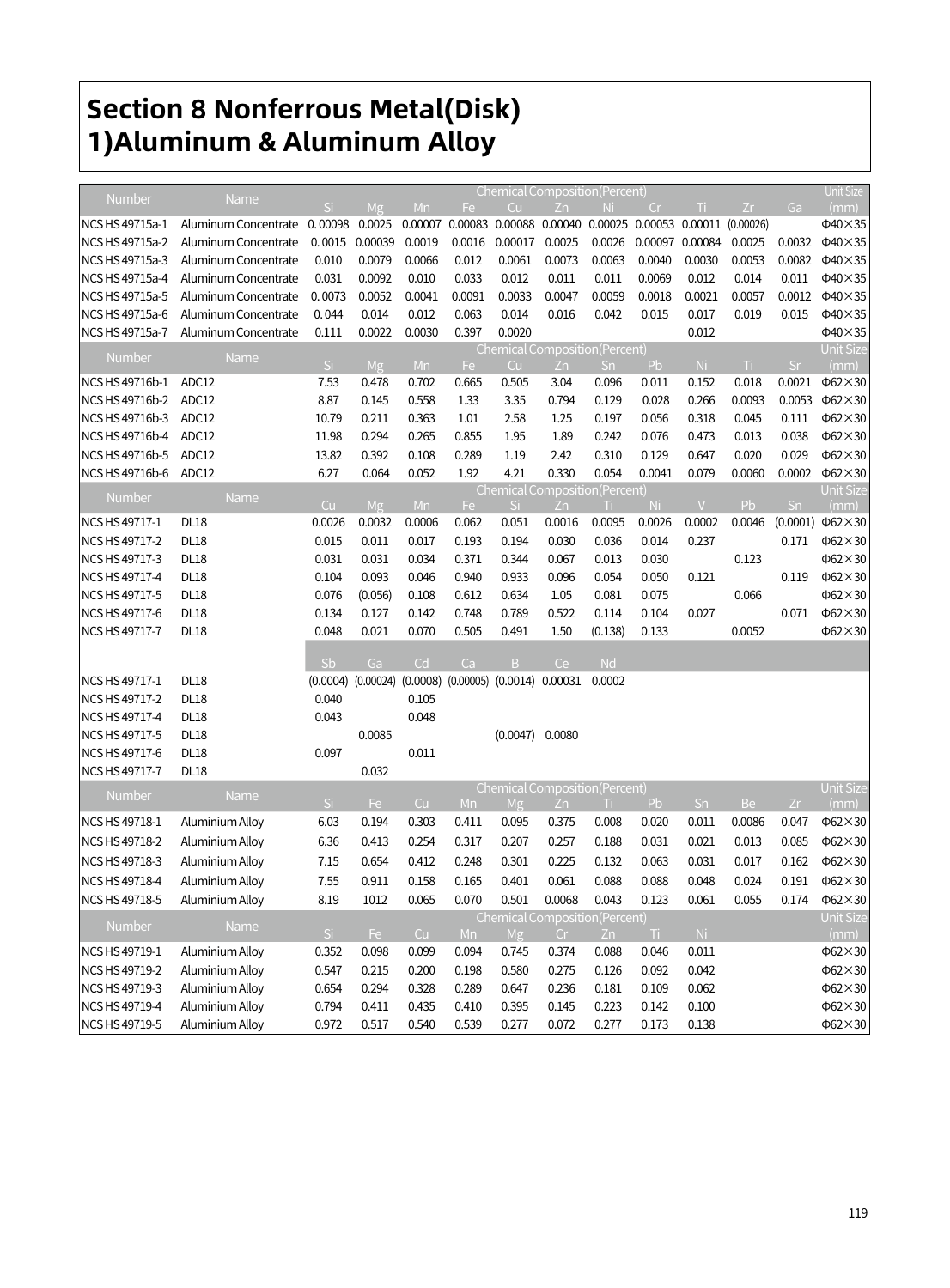|                       |                                                                    |                |                |                          |                |               | <b>Chemical Composition(Percent)</b>       |                   |              |                |                |           | <b>Unit Size</b>                               |
|-----------------------|--------------------------------------------------------------------|----------------|----------------|--------------------------|----------------|---------------|--------------------------------------------|-------------------|--------------|----------------|----------------|-----------|------------------------------------------------|
| <b>Number</b>         | Name                                                               | Si             | Fe             | <b>Cu</b>                | Mn             | Mg            | Zn                                         | Ti                | Ni.          | Cr             | Zr             |           | (mm)                                           |
| NCS HS 49720-1        | Aluminium Alkly                                                    | 0.044          | 0.122          | 0.015                    | 0.095          | 0.842         | 5.78                                       | 0.010             | 0.011        | 0.021          | 0.067          |           | $\Phi$ 62×30                                   |
| NCS HS 49720-2        | Aluminium Alkly                                                    | 0.115          | 0.206          | 0.041                    | 0.243          | 1.16          | 5.20                                       | 0.019             | 0.039        | 0.077          | 0.104          |           | $\Phi$ 62×30                                   |
| <b>NCS HS 49720-3</b> | Aluminium Alkly                                                    | 0.177          | 0.312          | 0.086                    | 0.397          | 1.35          | 4.41                                       | 0.035             | 0.067        | 0.119          | 0.138          |           | $\Phi$ 62×30                                   |
| <b>NCS HS 49720-4</b> | Aluminium Alkly                                                    | 0.284          | 0.396          | 0.116                    | 0.556          | 1.94          | 3.50                                       | 0.059             | 0.099        | 0.179          | 0.204          |           | $\Phi$ 62×30                                   |
| <b>NCS HS 49720-5</b> | Aluminium Alkly                                                    | 0.401          | 0.481          | 0.119                    | 0.719          | 1.76          | 2.78                                       | 0.073             | 0.145        | 0.222          | 0.235          |           | $\Phi$ 62×30                                   |
| Number                | Name                                                               |                |                |                          |                |               | Chemical Composition(Percent)              |                   |              |                |                |           | Unit Size                                      |
|                       |                                                                    | Si.            | Fe             | Cu                       | Mn             | Mg            | Zn                                         | TT                | Ni.          |                |                |           | (mm)                                           |
| NCS HS 49726-1        | Aluminium Alloy                                                    | 0.027          | 0.034          | 0.0025                   | 0.0017         | 1.20          | 0.0072                                     | 0.0090            | 0.0093       |                |                |           | $\Phi$ 62×30                                   |
| <b>NCS HS 49726-2</b> | Aluminium Alloy                                                    | 0.0033         | 0.0097         | 0.0065                   | 0.0017         | 1.88          | 0.013                                      | 0.00084           | 0.00088      |                |                |           | Φ62×30                                         |
| NCS HS 49726-3        | Aluminium Alloy                                                    | 0.0073         | 0.012          | 0.0038                   | 0.0042         | 1.63          | 0.0047                                     | 0.0042            | 0.0036       |                |                |           | $\Phi$ 62×30                                   |
| NCS HS 49726-4        | Aluminium Alloy                                                    | 0.013          | 0.027          | 0.011                    | 0.011          | 2.10<br>2.13  | 0.0012                                     | 0.011             | 0.0098       |                |                |           | Φ62×30                                         |
| NCS HS 49726-5        | Aluminium Alloy                                                    | 0.015          | 0.0040         | 0.012                    | 0.0013         |               | 0.0024                                     | 0.00060           | 0.00028      |                |                |           | Φ62×30<br>Unit Size                            |
| <b>Number</b>         | Name                                                               | Pb             | Cd             | <b>As</b>                | Cu             |               | <b>Chemical Composition (Percent)</b>      |                   |              |                |                |           | (mm)                                           |
| NCS HS 49727-1        | Aluminium Alloy                                                    | 0.0022         | 0.0038         | 0.017                    | $0.082**$      |               |                                            |                   |              |                |                |           | $\Phi$ 62×30                                   |
| <b>NCS HS 49727-2</b> | Aluminium Alloy                                                    | 0.011          | 0.019          | $\overline{\phantom{a}}$ | $0.469**$      |               |                                            |                   |              |                |                |           | $\Phi$ 62×30                                   |
| NCS HS 49727-3        | Aluminium Alloy                                                    | 0.029          | 0.010          | 0.038                    | $0.284***$     |               |                                            |                   |              |                |                |           | Φ62×30                                         |
| <b>NCS HS 49727-4</b> | Aluminium Alloy                                                    | 0.019          | 0.027          | 0.011                    | $0.080**$      |               |                                            |                   |              |                |                |           | Φ62×30                                         |
| <b>NCS HS 49727-5</b> | Aluminium Alloy                                                    |                |                | 0.0057                   |                |               |                                            |                   |              |                |                |           | Φ62×30                                         |
| NCS HS 49727-6        | Aluminium Alloy                                                    |                |                | 0.024                    |                |               |                                            |                   |              |                |                |           | $\Phi$ 62×30                                   |
|                       |                                                                    |                |                |                          |                |               | <b>Chemical Composition(Percent)</b>       |                   |              |                |                |           | Unit Size                                      |
| Number                | Name                                                               | Si%            | Fe%            | Cu%                      | Mn%            | $Mg\%$        | Ni%                                        | Zn%               | Ti%          | Be<br>ppm      | Li<br>ppm      | cd<br>ppn | (mm)                                           |
| NCS HS 49728-1        | Aluminium Alloy                                                    | 0.044          | 0.108          | 0.066                    | 0.017          | 0.0030        | 0.0082                                     | 0.012             | 0.0054       | 0.79           | 0.53           | 8.4       | $\Phi$ 62×30                                   |
| NCS HS 49728-2        | Aluminium Alloy                                                    | 0.104          | 0.359          | 0.042                    | 0.020          | 0.0016        | 0.046                                      | 0.029             | 0.018        | 3.0            | 1.6            | 45        | $\Phi$ 62×30                                   |
| NCS HS 49728-3        | Aluminium Alloy                                                    | 0.375          | 0.480          | 0.0080                   | 0.080          | 0.011         | 0.070                                      | 0.087             | 0.038        | 3.2            | 2.0            | 80        | $\Phi$ 62×30                                   |
| NCS HS 49728-4        | Aluminium Alloy                                                    | 0.594          | 0.665          | 0.072                    | 0.032          | 0.036         | 0.095                                      | 0.027             | 0.031        | 20             | 8.8            | 67        | $\Phi$ 62×30                                   |
| NCS HS 49728-5        | Aluminium Alloy                                                    | 0.772          | 0.828          | 0.072                    | 0.0066         | 0.029         | 0.110                                      | 0.050             | 0.011        | 12             | 55             | 97        | Φ62×30                                         |
| <b>NCS HS 49728-6</b> | Aluminium Alloy                                                    | 0.650          | 0.478          | 0.100                    | 0.033          | 0.0086        | 0.098                                      | 0.030             | 0.028        | 7.8            | 4.2            | 42        | Φ62×30                                         |
| NCS HS 49728-7        | Aluminium Alloy                                                    | 1.03           | 0.932          | 0.111                    | 0.096          | 0.046         | 0.118                                      | 0.079             | 0.075        | 26             | 48             | 223       | $\Phi$ 62×30                                   |
| <b>Number</b>         | Name                                                               | Si.            | Fe             | Cu                       | Mn             | Mg            | <b>Chemical Composition(Percent)</b><br>Cr | Zn                | Пi           | Ti.            | Zr             |           | <b>Unit Size</b><br>(mm)                       |
| NCS HS 49729-1        |                                                                    |                |                |                          |                |               |                                            |                   |              |                |                |           | $\Phi$ 45 $\times$ 40                          |
|                       |                                                                    |                |                |                          |                |               |                                            |                   |              |                |                |           |                                                |
|                       | Aluminium Alloy                                                    | 0.069          | 0.076          | $0.0025**$               |                | 6.00          |                                            |                   | 1.23         |                | 0.091          |           |                                                |
| NCS HS 49729-2        | Aluminium Alloy                                                    | 0.086          | 0.129          | $0.0019**$               |                | 5.49          |                                            |                   | 2.25         |                | 0.073          |           | $\Phi$ 45 $\times$ 40                          |
| NCS HS 49729-3        | Aluminium Alloy                                                    | 0.222          | 0.227          | 0.042                    |                | 4.29          |                                            |                   | 1.98         |                | 0.109          |           | $\Phi$ 45 $\times$ 40                          |
| NCS HS 49729-4        | Aluminium Alloy                                                    | 0.056          | 0.163          | 0.040                    | 0.015          | 4.95          | 0.023                                      | 0.022             | 1.35         | 0.026          | 0.057          |           | $\Phi$ 45 $\times$ 40                          |
| <b>NCS HS 49729-5</b> | Aluminium Alloy                                                    | 0.129          | 0.075          | 0.012                    | 0.053          | 3.84          | 0.047                                      | 0.094             | 1.50         | 0.079          | 0.140          |           | Φ45×40                                         |
| <b>NCS HS 49729-6</b> | Aluminium Alloy                                                    | 0.132          | 0.055          | 0.100                    | 0.045          | 3.81          | 0.046                                      | 0.093             | 1.54         | 0.091          | $0.168*$       |           | $\Phi$ 45 $\times$ 40<br>$\Phi$ 45 $\times$ 40 |
| NCS HS 49729-7        | Aluminium Alloy                                                    | 0.098          | 0.089          | 0.420                    | 0.030          | 2.18          | $0.126*$                                   | 0.058             | 1.03         | $0.128*$       | 0.143          |           |                                                |
| NCS HS 49729-8        | Aluminium Alloy                                                    | 0.025          | 0.043          | 0.824                    | 0.097          | 0.680         | 0.103                                      | 0.041             | 2.52         | 0.134          | 0.042          |           | $\Phi$ 45 $\times$ 40                          |
| NCS HS 49729-9        | Aluminium Alloy                                                    | 0.150          | 0.148          | 1.11                     | 0.081          | 1.33          | 0.073                                      | 0.146             | 1.99         | 0.092          | 0.077          |           | $\Phi$ 45 $\times$ 40                          |
|                       | NCS HS 49729-10 Aluminium Alloy<br>NCS HS 49729-11 Aluminium Alloy | 0.214<br>0.118 | 0.264<br>0.112 | 1.60<br>1.22             | 0.138<br>0.032 | 1.62<br>0.193 | 0.058<br>0.021                             | $0.204*$<br>0.107 | 1.63<br>2.12 | 0.070<br>0.010 | 0.061<br>0.082 |           | Φ45×40<br>$\Phi$ 45 $\times$ 40                |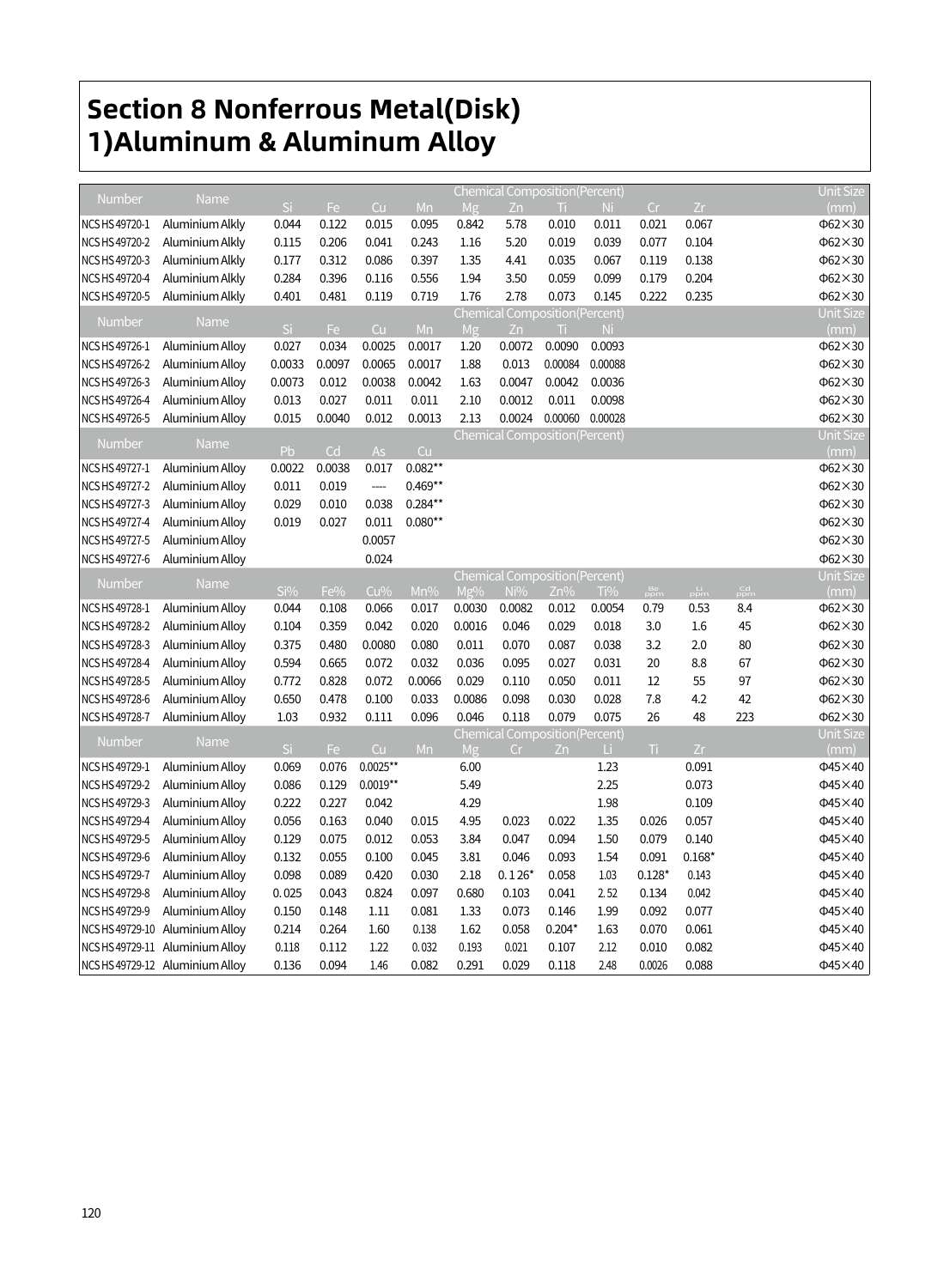|                                  |                                    |                |                |                                 |                |                |                 |                 | <b>Chemical Composition (Percent)</b> |                  |                   |                     |                |                  | <b>Unit Size</b>             |
|----------------------------------|------------------------------------|----------------|----------------|---------------------------------|----------------|----------------|-----------------|-----------------|---------------------------------------|------------------|-------------------|---------------------|----------------|------------------|------------------------------|
| <b>Number</b>                    | Name                               | Ag             | Cu             | Mg                              | Li.            | Ti.            | <b>Zr</b>       |                 |                                       |                  |                   |                     |                |                  | (mm)                         |
| NCS HS 49730-1                   | Aluminium Alloy                    | 0.224          | 2.45           | 0.584                           | 1.76           | 0.104          | 0.045           |                 |                                       |                  |                   |                     |                |                  | Φ45×25                       |
| <b>NCS HS 49730-2</b>            | Aluminium Alloy                    | 0.234          | 3.12           | 0.473                           | 1.28           | 0.092          | 0.061           |                 |                                       |                  |                   |                     |                |                  | Φ45×25                       |
| NCS HS 49730-3                   | Aluminium Alloy                    | 0.425          | 3.83           | 0.417                           | 0.387          | 0.025          | 0.097           |                 |                                       |                  |                   |                     |                |                  | Φ45×25                       |
| NCS HS 49730-4                   | Aluminium Alloy                    | 0.455          | 4.57           | 0.274                           | 1.23           | 0.052          | 0.126           |                 |                                       |                  |                   |                     |                |                  | Φ45×25                       |
| NCS HS 49730-5                   | Aluminium Alloy                    | 0.59           | 5.43           | 0.190                           | 0.954          | 0.027          | 0.142           |                 |                                       |                  |                   |                     |                |                  | Φ45×25                       |
| <b>Number</b>                    | Name                               |                |                |                                 |                |                |                 |                 | <b>Chemical Composition (Percent)</b> |                  |                   |                     |                |                  | <b>Unit Size</b>             |
|                                  |                                    | Ga             | Li.            | Cd                              | B              | Co             | Mg              |                 |                                       |                  |                   |                     |                |                  | (mm)                         |
| NCS HS 49732-1                   | Aluminium Alloy                    | 0.018          | 0.0054         | 0.0045                          | 0.0058         | 0.0052         | 1.04            |                 |                                       |                  |                   |                     |                |                  | Φ62×30                       |
| NCS HS 49732-2                   | Aluminium Alloy                    |                |                | 0.00012 0.00022*                | 0.0010         |                | 1.09            |                 |                                       |                  |                   |                     |                |                  | Φ62×30                       |
| <b>NCS HS 49732-3</b>            | Aluminium Alloy                    | 0.0093         |                | 0.00058 0.00023 0.0011 0.00025  |                |                | 0.092           |                 |                                       |                  |                   |                     |                |                  | Φ62×30                       |
| NCS HS 49732-4                   | Aluminium Alloy                    | 0.0097         | 0.039          | 0.019                           | 0.0032         | 0.0037         | 0.106           |                 |                                       |                  |                   |                     |                |                  | Φ62×30                       |
| <b>NCS HS 49732-5</b>            | Aluminium Alloy                    | 0.411          |                | 0.00010 0.00012 0.0015 0.00013* |                |                | 2.67            |                 |                                       |                  |                   |                     |                |                  | $\Phi$ 62×30                 |
| NCS HS 49732-6                   | Aluminium Alloy                    | 0.069          | 0.0042         | 0.052                           | 0.00067 0.0098 |                | 0.629           |                 |                                       |                  |                   |                     |                |                  | Φ62×30                       |
| NCS HS 49732-7                   | Aluminium Alloy                    | 0.040          | 0.0023         | 0.0015                          | 0.0040 0.0111  |                | 2.01            |                 |                                       |                  |                   |                     |                |                  | $\Phi$ 62×30                 |
| <b>Number</b>                    | Name                               |                |                |                                 |                |                |                 |                 | <b>Chemical Composition (Percent)</b> |                  |                   |                     |                |                  | <b>Unit Size</b>             |
|                                  |                                    | Si             | Fe             | Cu                              | Mn             | Mg             | Zn              | ш               | Νi                                    | Zr               | $\vee$            |                     |                |                  | (mm)                         |
| NCS HS 49733-1                   | Aluminium Alloy                    | 0.358          | 0.455          | 4.76                            | 0.476          | 0.0020         | $0.007*$        | 0.0037          | 0.0038                                | 0.038            | 0.027             |                     |                |                  | Φ62×30                       |
| NCS HS 49733-2                   | Aluminium Alloy                    | 0.257          | 0.380          | 5.53                            | 0.387          | 0.021          | 0.049           | 0.071           | 0.017                                 | 0.103            | 0.061             |                     |                |                  | Φ62×30                       |
| NCS HS 49733-3                   | Aluminium Alloy                    | 0.198          | 0.302          | 6.21                            | 0.318          | 0.040          | 0.105           | 0.160           | 0.041                                 | 0.157            | 0.175             |                     |                |                  | $\Phi$ 62×30                 |
| NCS HS 49733-4                   | Aluminium Alloy                    | 0.159          | 0.199          | 6.64                            | 0.161          | 0.062          | 0.157           | 0.123           | 0.069                                 | 0.236            | 0.116             |                     |                |                  | Φ62×30                       |
| NCS HS 49733-5                   | Aluminium Alloy                    | 0.106          | 0.105          | 6.97                            | 0.090          | 0.126          | 0.189           | $0.154*$        | 0.090                                 | 0.197            | 0.170             |                     |                |                  | Φ62×30                       |
| Number                           | Name                               |                |                |                                 |                |                |                 |                 | <b>Chemical Composition (Percent)</b> |                  |                   |                     |                |                  | <b>Unit Size</b>             |
|                                  |                                    |                |                |                                 |                |                |                 |                 |                                       |                  |                   |                     |                |                  |                              |
|                                  |                                    | Si             | Fe             | Cu                              | Mn             | Mg             | <b>Ni</b>       | Zn              | Cr                                    | m                | <b>Zr</b>         | B                   | <b>Sc</b>      | Be               | (mm)                         |
| NCS HS 49734-1                   | Aluminium Alloy                    | 0.246          | 0.361          | 0.013                           | 1.11           | 4.85           | 0.013           | 0.101           | 0.214                                 | 0.0094           | 0.035             | 0.0010              | 0.031          | 0.00011          | Φ45×30                       |
| <b>NCS HS 49734-2</b>            | Aluminium Alloy                    | 0.206          | 0.273          | 0.051                           | 0.849          | 6.28           | 0.014           | 0.029           | 0.127                                 | 0.062            | 0.162             | 0.0020              | 0.103          | 0.0012           | Φ45×30                       |
| NCS HS 49734-3                   | Aluminium Alloy                    | 0.131          | 0.197          | 0.029                           | 0.413          | 5.61           | 0.0097          | 0.044           | 0.023                                 | 0.029            | 0.092             | 0.0027              | 0.181          | 0.0034           | Φ45×30                       |
| NCS HS 49734-4                   | Aluminium Alloy                    | 0.050          | 0.155          | 0.072                           | 0.140          | 7.11           | 0.035           | 0.135           | 0.134                                 | 0.178            | 0.220             | 0.0084              | 0.236          | 0.0051           | Φ45×30                       |
| <b>NCS HS 49734-5</b>            | Aluminium Alloy                    | 0.100          | 0.299          | 0.097                           | 0.783          | 7.30<br>5.19   | 0.108<br>0.0066 | 0.076<br>0.0080 | 0.066<br>$0.014*$                     | 0.079<br>0.040   | 0.055<br>$0.097*$ | 0.0060              | 0.257          | 0.00051          | Φ45×30                       |
| NCS HS 49734-6                   | Aluminium Alloy                    | 0.049          | 0.089<br>0.089 | 0.012<br>0.011                  | 0.341<br>0.306 | 4.52           | 0.0058          | 0.0074          | $0.013*$                              | 0.039            | 0.088             |                     | 0.349          | 0.0013<br>0.0011 | Φ45×30<br>Φ45×30             |
| NCS HS 49734-7                   | Aluminium Alloy                    | 0.046          |                |                                 |                |                |                 |                 |                                       |                  |                   |                     | 0.535          |                  | <b>Unit Size</b>             |
| <b>Number</b>                    | Name                               | <b>Hg</b>      | Pb             | Cd                              |                |                |                 |                 | <b>Chemical Composition (Percent)</b> |                  |                   |                     |                |                  |                              |
| <b>NCS HS49735-1</b>             | Aluminium Alloy                    | 0.0038         | 0.0023         | 0.0017                          |                |                |                 |                 |                                       |                  |                   |                     |                |                  | (mm)<br>$\Phi$ 62×30         |
| <b>NCS HS49735-2</b>             | Aluminium Alloy                    | 0.039          | 0.0060         | 0.0047                          |                |                |                 |                 |                                       |                  |                   |                     |                |                  | Φ62×30                       |
| NCS HS49735-3                    | Aluminium Alloy                    | 0.059          | 0.011          | 0.0088                          |                |                |                 |                 |                                       |                  |                   |                     |                |                  | Φ62×30                       |
| <b>NCS HS49735-4</b>             | Aluminium Alloy                    | 0.0027         | 0.010          | 0.0085                          |                |                |                 |                 |                                       |                  |                   |                     |                |                  | Φ62×30                       |
| <b>NCS HS49735-5</b>             | Aluminium Alloy                    | 0.0039         | 0.019          | 0.017                           |                |                |                 |                 |                                       |                  |                   |                     |                |                  | $\Phi$ 62×30                 |
| <b>NCS HS49735-6</b>             | Aluminium Alloy                    | 0.0062         | 0.035          | 0.037                           |                |                |                 |                 |                                       |                  |                   |                     |                |                  | Φ62×30                       |
| Number                           | Name                               |                |                |                                 |                |                |                 |                 | <b>Chemical Composition (Percent)</b> |                  |                   |                     |                |                  | <b>Unit Size</b>             |
|                                  |                                    | Si             | Fe             | Cu                              | Mn             | Mg             | Zn              | TT              | Ni                                    | Cd               | $\vee$            | <b>Na</b>           | Ga             | Pb               | (mm)                         |
| NCS HS 49736-1                   | Aluminium Alloy                    | 0.658          | 0.847          | 0.030                           | 0.687          | 1.39           | 0.052           | 0.039           |                                       | 0.0041 0.00017   | 0.102             | $0.0012*$           | 0.020          | 0.0085           | Φ62×30                       |
| <b>NCS HS 49736-2</b>            | Aluminium Alloy                    | 0.488          | 0.664          | 0.111                           | 0.795          | 1.19           | 0.109           | 0.105           | 0.018                                 | 0.0028           | 0.068             | 0.00025             | 0.034          | 0.016            | Φ62×30                       |
| NCS HS 49736-3                   | Aluminium Alloy                    | 0.194          | 0.497          | 0.203                           | 0.957          | 1.16           | 0.206           | 0.091           | 0.055                                 | 0.0042           | 0.056             | 0.00055             | 0.059          | 0.011            | Φ62×30                       |
| NCS HS 49736-4<br>NCS HS 49736-5 | Aluminium Alloy<br>Aluminium Alloy | 0.342<br>0.056 | 0.332<br>0.209 | 0.380<br>0.298                  | 1.05<br>1.18   | 0.869<br>0.712 | 0.271<br>0.330  | 0.156<br>0.201  | 0.071<br>0.086                        | 0.0044<br>0.0058 | 0.033<br>0.018    | 0.0013<br>$0.0016*$ | 0.086<br>0.096 | 0.0051<br>0.0016 | $\Phi$ 62×30<br>$\Phi$ 62×30 |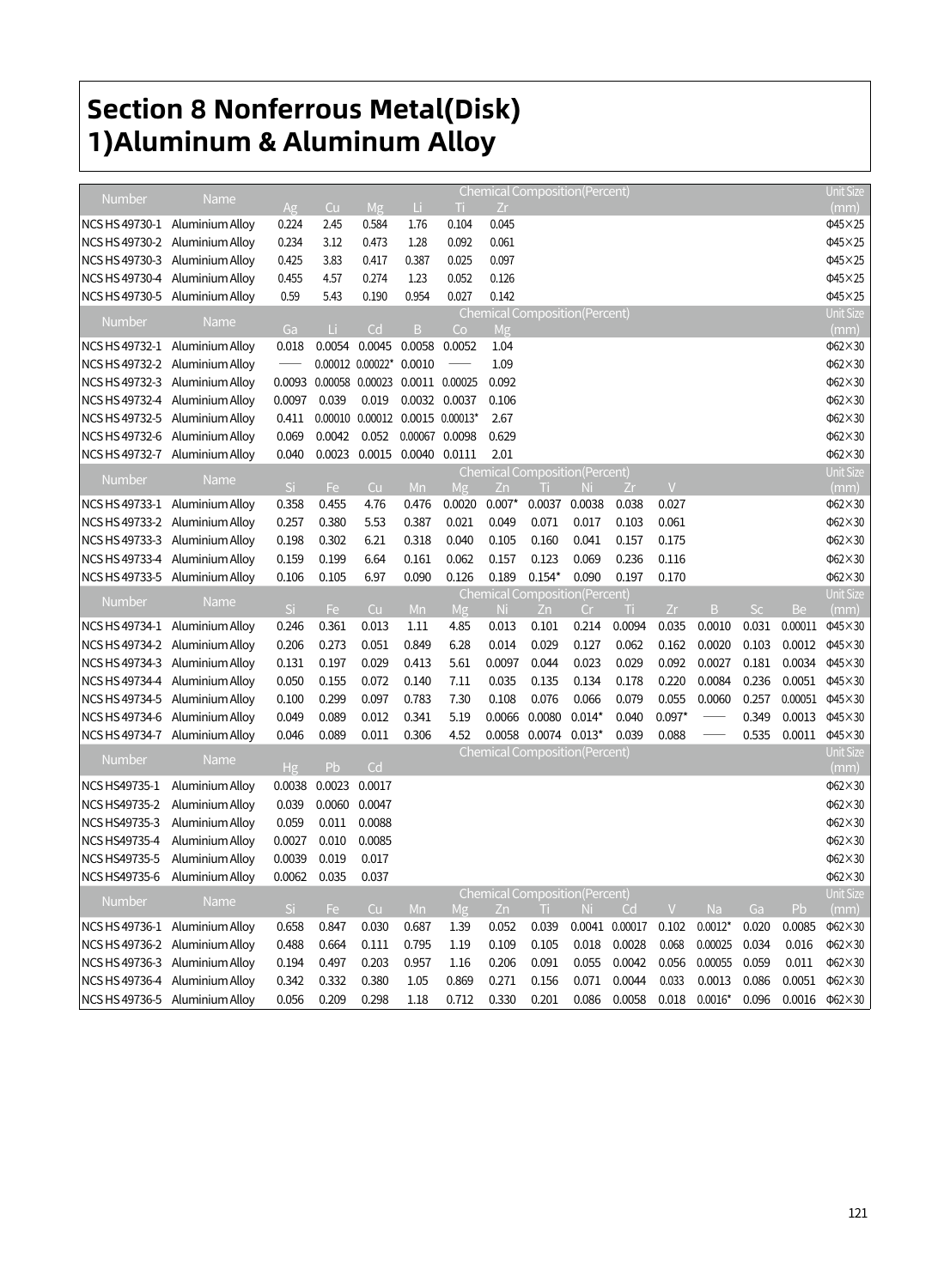|                       |                 |       |       |          |        |       |                | <b>Chemical Composition (Percent)</b>       |                |                |       |                   |                 | <b>Unit Size</b>         |
|-----------------------|-----------------|-------|-------|----------|--------|-------|----------------|---------------------------------------------|----------------|----------------|-------|-------------------|-----------------|--------------------------|
| <b>Number</b>         | Name            | Si.   | Fe    | Cu       | Mn     | Mg    | Cr             | Ni.                                         | Z <sub>n</sub> | P <sub>b</sub> | Ti.   | Cd                | Na              | (mm)                     |
| NCS HS 49737-1        | Aluminium Alloy | 0.039 | 0.091 | 0.019    | 0.092  | 5.94  | 0.010          | 0.0070                                      | 0.327          | 0.0011         | 0.011 |                   | 0.00011 0.00020 | <b>Φ62Χ30</b>            |
| NCS HS 49737-2        | Aluminium Alloy | 0.086 | 0.238 | 0.168    | 0.478  | 5.16  | 0.110          | 0.022                                       | 0.258          | 0.0075         | 0.129 |                   | 0.0068 0.00076  | <b>Φ62Χ30</b>            |
| NCS HS 49737-3        | Aluminium Alloy | 0.138 | 0.314 | 0.072    | 0.370  | 4.56  | 0.067          | 0.044                                       | 0.197          | 0.0068         | 0.074 |                   | 0.0053 0.0014   | <b>Φ62Χ30</b>            |
| <b>NCS HS 49737-4</b> | Aluminium Alloy | 0.214 | 0.397 | 0.105    | 0.221  | 3.76  | 0.173          | 0.067                                       | 0.105          | 0.015          | 0.175 | 0.0087            | $0.0010*$       | <b>Φ62Χ30</b>            |
| NCS HS 49737-5        | Aluminium Alloy | 0.296 | 0.471 | 0.209    | 0.601  | 2.94  | 0.220          | 0.107                                       | 0.050          | 0.023          | 0.235 |                   | 0.019 0.00039*  | <b>Φ62Χ30</b>            |
| <b>NCS HS 49737-6</b> | Aluminium Alloy | 0.116 | 0.284 | 0.056    | 0.342  | 4.25  | 0.041          | 0.022                                       | 0.055          | 0.0034         | 0.041 |                   | 0.0011 0.00013  | <b>Φ62Χ30</b>            |
| <b>Number</b>         | Name            |       |       |          |        |       |                | <b>Chemical Composition (Percent)</b>       |                |                |       |                   |                 | <b>Unit Size</b>         |
|                       |                 | Si.   | Fe    | Cu       | Mn     | Mg    | Cr             | Ni                                          | Zn             | TI.            | Zr    | Ca                | <b>Na</b>       | (mm)                     |
| NCS HS 49738-1        | Aluminium Alloy | 0.147 | 0.283 | 1.83     | 0.043  | 3.17  | 0.0026         | 0.0043                                      | 7.24           | 0.014          | 0.019 |                   | 0.00048 0.00070 | $\Phi$ 62×30             |
| NCS HS 49738-2        | Aluminium Alloy | 0.130 | 0.239 | 2.17     | 0.110  | 2.75  | 0.036          | 0.037                                       | 6.42           | 0.050          | 0.092 | 0.0023            | 0.0027          | $\Phi$ 62×30             |
| <b>NCS HS 49738-3</b> | Aluminium Alloy | 0.082 | 0.184 | 2.95     | 0.147  | 2.11  | 0.059          | 0.062                                       | 5.35           | 0.086          | 0.162 | 0.00023 0.000077* |                 | $\Phi$ 62×30             |
| <b>NCS HS 49738-4</b> | Aluminium Alloy | 0.019 | 0.041 | 3.48     | 0.207  | 1.88  | 0.101          | 0.104                                       | 4.60           | 0.134          | 0.198 |                   | 0.0010 0.00014  | $\Phi$ 62×30             |
| NCS HS 49738-5        | Aluminium Alloy | 0.055 | 0.113 | 2.43     | 0.254  | 1.40  | 0.130          | 0.133                                       | 3.95           | 0.164          | 0.207 |                   | 0.0012 0.0011   | $\Phi$ 62×30             |
| <b>Number</b>         | Name            |       |       |          |        |       |                | <b>Chemical Composition (Percent)</b>       |                |                |       |                   |                 | <b>Unit Size</b>         |
|                       |                 | Si.   | Fe.   | Cu       | Mn     | Mg    | Zn             | m                                           |                |                |       |                   |                 | (mm)                     |
| NCS HS49739-1         | Aluminium Alloy | 8.90  | 0.655 | 0.041    | 0.348  | 0.043 | 0.021          | 0.032                                       |                |                |       |                   |                 | <b>Φ62Χ30</b>            |
| <b>NCS HS49739-2</b>  | Aluminium Alloy | 10.32 | 0.490 | 0.543    | 0.456  | 0.079 | 0.129          | 0.078                                       |                |                |       |                   |                 | <b>Φ62Χ30</b>            |
| NCS HS49739-3         | Aluminium Alloy | 10.71 | 0.417 | 0.233    | 0.541  | 0.093 | 0.067          | 0.092                                       |                |                |       |                   |                 | <b>Φ62Χ30</b>            |
| <b>NCS HS49739-4</b>  | Aluminium Alloy | 12.33 | 0.342 | 0.314    | 0.237  | 0.130 | 0.092          | 0.196                                       |                |                |       |                   |                 | <b>Φ62Χ30</b>            |
| NCS HS49739-5         | Aluminium Alloy | 14.28 | 0.247 | 0.468    | 0.150  | 0.163 | 0.157          | 0.195                                       |                |                |       |                   |                 | Φ62X30                   |
| Number                | Name            | Si.   | Fe.   | Cu       | Mn     | Mg    | Zn             | <b>Chemical Composition (Percent)</b><br>Pb | Sn             | Ti.            | Zr    |                   |                 | <b>Unit Size</b><br>(mm) |
| NCS HS 49740-1        | Aluminium Alloy | 6.92  | 0.090 | $0.017*$ | 0.101  | 0.538 | 0.295          | $0.010*$                                    | $0.0096*$      | 0.027          | 0.028 |                   |                 | <b>Φ62Χ30</b>            |
| NCS HS 49740-2        | Aluminium Alloy | 8.24  | 0.165 | 0.049    | 0.395  | 0.371 | 0.136          | 0.105                                       | $0.018*$       | 0.069          | 0.207 |                   |                 | <b>Φ62Χ30</b>            |
| NCS HS 49740-3        | Aluminium Alloy | 9.21  | 0.435 | 0.079    | 0.608  | 0.303 | 0.234          | 0.046                                       | 0.0068         | 0.175          | 0.111 |                   |                 | <b>Φ62Χ30</b>            |
| <b>NCS HS 49740-4</b> | Aluminium Alloy | 10.02 | 0.392 | 0.081    | 0.240  | 0.183 | 0.215          | 0.085                                       | 0.013          | 0.135          | 0.078 |                   |                 | <b>Φ62Χ30</b>            |
| NCS HS 49740-5        | Aluminium Alloy | 11.30 | 0.269 | 0.132    | 0.512  | 0.089 | 0.079          | 0.129                                       | 0.018          | 0.275          | 0.150 |                   |                 | <b>Φ62Χ30</b>            |
|                       |                 |       |       |          |        |       |                | <b>Chemical Composition (Percent)</b>       |                |                |       |                   |                 | <b>Unit Size</b>         |
| <b>Number</b>         | <b>Name</b>     | Si.   | Fe.   | Cu       | Mn     | Mg    | Z <sub>n</sub> | P <sub>b</sub>                              | Sn             | TT.            | Zr    | Be                |                 | (mm)                     |
| NCS HS 49741-1        | Aluminium Alloy | 4.36  | 0.475 | 2.52     | 0.0187 | 0.163 | 0.010          | 0.0090                                      | $0.0063*$      | 0.041          | 0.181 | 0.0047            |                 | <b>Φ62Χ30</b>            |
| NCS HS 49741-2        | Aluminium Alloy | 3.69  | 0.364 | 2.01     | 0.134  | 0.317 | 0.067          | 0.029                                       | 0.017          | 0.118          | 0.172 | 0.021             |                 | <b>Φ62Χ30</b>            |
| NCS HS 49741-3        | Aluminium Alloy | 4.89  | 0.294 | 1.45     | 0.245  | 0.421 | 0.151          | 0.051                                       | 0.019          | 0.154          | 0.107 | 0.011             |                 | <b>Φ62Χ30</b>            |
| <b>NCS HS 49741-4</b> | Aluminium Alloy | 5.05  | 0.186 | 1.02     | 0.347  | 0.600 | 0.201          | 0.088                                       | $0.014*$       | 0.175          | 0.137 | 0.014             |                 | Φ62X30                   |
| NCS HS 49741-5        | Aluminium Alloy | 5.67  | 0.110 | 0.514    | 0.497  | 0.686 | 0.305          | 0.142                                       | 0.022          | 0.234          | 0.040 | 0.014             |                 | Φ62X30                   |
| <b>Number</b>         | Name            |       |       |          |        |       |                | <b>Chemical Composition (Percent)</b>       |                |                |       |                   |                 | <b>Unit Size</b>         |
|                       |                 | Si.   | Fe    | Cu       | Mn     | Mg    | Zn             | П                                           |                |                |       |                   |                 | (mm)                     |
| NCS HS 49742-1        | Aluminium Alloy | 6.03  | 0.076 | 0.080    | 0.040  | 0.140 | 0.038          | 0.083                                       |                |                |       |                   |                 | <b>Φ62Χ30</b>            |
| <b>NCS HS 49742-2</b> | Aluminium Alloy | 6.53  | 0.238 | 0.131    | 0.130  | 0.211 | 0.121          | 0.127                                       |                |                |       |                   |                 | <b>Φ62Χ30</b>            |
| NCS HS 49742-3        | Aluminium Alloy | 7.17  | 0.396 | 0.179    | 0.211  | 0.290 | 0.206          | 0.136                                       |                |                |       |                   |                 | <b>Φ62Χ30</b>            |
| <b>NCS HS 49742-4</b> | Aluminium Alloy | 7.79  | 0.571 | 0.243    | 0.313  | 0.381 | 0.304          | 0.219                                       |                |                |       |                   |                 | <b>Φ62Χ30</b>            |
| <b>NCS HS 49742-5</b> | Aluminium Alloy | 8.00  | 0.758 | 0.295    | 0.404  | 0.494 | 0.422          | 0.223                                       |                |                |       |                   |                 | <b>Φ62Χ30</b>            |
| NCS HS 49742-6        | Aluminium Alloy | 5.57  | 0.076 | 0.065    | 0.011  | 0.584 | 0.013          | 0.0070                                      |                |                |       |                   |                 | <b>Φ62Χ30</b>            |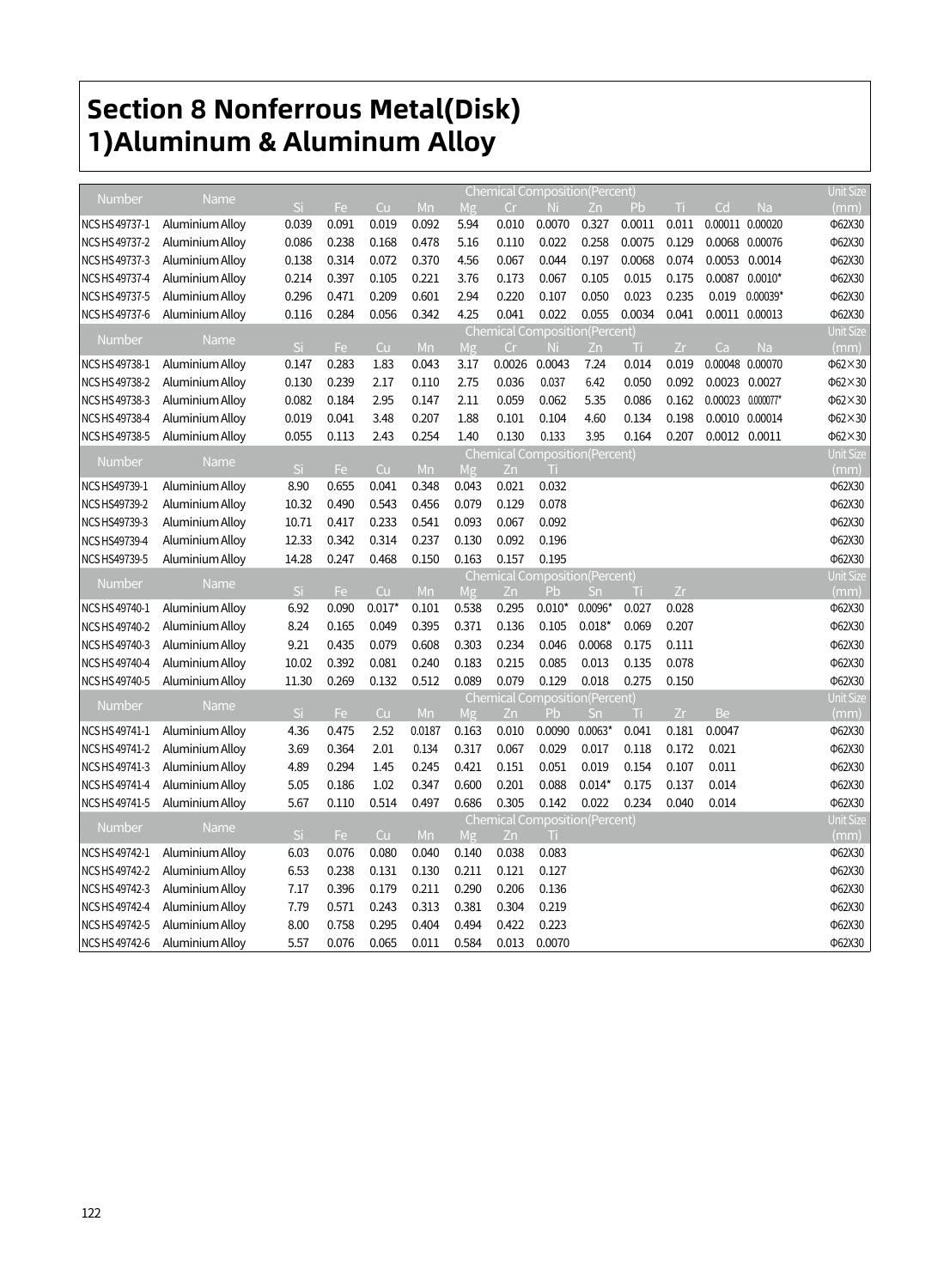|                                  |                                    |              |                |                 |                |                | <b>Chemical Composition(Percent)</b>        |                  |                 |                 |                |                 |                |                 | <b>Unit Size</b>         |
|----------------------------------|------------------------------------|--------------|----------------|-----------------|----------------|----------------|---------------------------------------------|------------------|-----------------|-----------------|----------------|-----------------|----------------|-----------------|--------------------------|
| <b>Number</b>                    | Name                               | Si.          | Fe             | <b>Cu</b>       | Mn             | Mg             | Zn                                          | Ni.              | P <sub>b</sub>  | Sn              |                |                 |                |                 | (mm)                     |
| NCS HS 49744-1                   | Aluminium Alloy                    | 6.78         | 0.166          | 4.64            | 0.531          | 0.063          | 0.097                                       | 0.024            |                 |                 |                |                 |                |                 | Φ62×30                   |
| <b>NCS HS 49744-2</b>            | Aluminium Alloy                    | 7.55         | 0.443          | 4.00            | 0.451          | 0.124          | 0.374                                       | 0.024            | 0.0059          | 0.043           |                |                 |                |                 | Φ62×30                   |
| <b>NCS HS 49744-3</b>            | Aluminium Alloy                    | 8.54         | 0.706          | 3.31            | 0.326          | 0.172          | 0.736                                       | 0.244            | 0.019           | 0.072           |                |                 |                |                 | Φ62×30                   |
| <b>NCS HS 49744-4</b>            | Aluminium Alloy                    | 9.10         | 0.998          | 2.92            | 0.204          | 0.239          | 0.977                                       | 0.414            | 0.065           | 0.113           |                |                 |                |                 | Φ62×30                   |
| <b>NCS HS 49744-5</b>            | Aluminium Alloy                    | 9.99         | 1.32           | 2.49            | 0.099          | 0.292          | 1.08                                        | 0.515            | 0.112           | 0.146           |                |                 |                |                 | Φ62×30                   |
| <b>Number</b>                    | Name                               |              |                |                 |                |                | <b>Chemical Composition (Percent)</b>       |                  |                 |                 |                |                 |                |                 | <b>Unit Size</b>         |
|                                  |                                    | Si           | Fe             | Cu              | Mn             | Mg             | Cr                                          | Ni               | Zn              | m               | P <sub>b</sub> | Sn              | Sr.            | Ca              | (mm)                     |
| NCS HS 49745-1                   | Aluminium Alloy                    | 5.45         | 0.064          | 0.063<br>0.0074 | 0.010<br>0.056 | 0.617<br>0.500 | 0.012<br>0.070                              | 0.0014<br>0.0053 | 0.146           | 0.0083<br>0.049 | 0.012<br>0.073 | 0.097<br>0.014  | 0.016          | 0.065<br>0.036  | $\Phi$ 62×30<br>Φ62×30   |
| <b>NCS HS 49745-2</b>            | Aluminium Alloy                    | 5.94         | 0.214          |                 |                |                |                                             |                  | 0.069           |                 |                |                 | $0.144*$       |                 |                          |
| NCS HS 49745-3                   | Aluminium Alloy<br>Aluminium Alloy | 7.63         | 0.049          | 0.098           | 0.160          | 0.426          | 0.0081                                      | 0.016            | 0.0091<br>0.098 | 0.018           | 0.0060         | 0.0058<br>0.088 | 0.031          | 0.0083<br>0.017 | Φ62×30<br>Φ62×30         |
| NCS HS 49745-4<br>NCS HS 49745-5 |                                    | 6.93         | 0.108<br>0.220 | 0.015<br>0.042  | 0.075<br>0.117 | 0.096<br>0.198 | 0.051<br>0.030                              | 0.0065<br>0.029  | 0.039           | 0.148<br>0.179  | 0.100<br>0.027 | 0.046           | 0.101<br>0.067 | 0.0077          | $\Phi$ 62×30             |
| <b>NCS HS 49745-6</b>            | Aluminium Alloy<br>Aluminium Alloy | 6.62<br>8.62 | 0.278          | 0.027           | 0.109          | 0.313          | 0.040                                       | 0.020            | 0.034           | 0.105           | 0.045          | 0.033           | $0.0033*$      | 0.0021          | $\Phi$ 62×30             |
|                                  |                                    |              |                |                 |                |                | <b>Chemical Composition (Percent)</b>       |                  |                 |                 |                |                 |                |                 | <b>Unit Size</b>         |
| <b>Number</b>                    | Name                               | Fe           | Si             | Mn              | Ni             | Cu             | $\mathsf{Al}$                               | Zn               |                 |                 |                |                 |                |                 | (mm)                     |
| NCS HS 50704-1                   | ZLD202                             | 0.15         | 0.37           | 1.21            | 1.27           | 10.00          | margin                                      | 0.49             |                 |                 |                |                 |                |                 | 50×40×30                 |
| NCS HS 50704-2                   | ZLD202                             | 0.49         | 0.26           | 0.51            | 0.38           | 10.00          | margin                                      | 1.70             |                 |                 |                |                 |                |                 | 50×40×30                 |
| NCS HS 50704-3                   | ZLD202                             | 0.99         | 1.00           | 0.21            | 0.78           | 10.00          | margin                                      | 0.17             |                 |                 |                |                 |                |                 | 50×40×30                 |
| <b>NCS HS 50704-4</b>            | ZLD202                             | 0.29         | 1.70           | 0.77            | 0.15           | 10.00          | margin                                      | 0.28             |                 |                 |                |                 |                |                 | $50\times40\times30$     |
| NCS HS 50704-5                   | ZLD202                             | 1.38         | 0.67           | 0.33            | 0.24           | 10.00          | margin                                      | 0.91             |                 |                 |                |                 |                |                 | $50\times40\times30$     |
| <b>Number</b>                    | Name                               |              |                |                 |                |                | Chemical Composition(Percent)               |                  |                 |                 |                |                 |                |                 | <b>Unit Size</b>         |
|                                  |                                    | Fe           | Si             | Mn              | Mg             | <b>Ni</b>      | Cu                                          | $\overline{A}$   | Zn              | Sn              | Pb             |                 |                |                 | (mm)                     |
| NCS HS 50705-1                   | ZLD110                             | 1.16         | 3.25           | 0.12            | 0.13           | 0.068          | 8.48                                        | margin           | 0.124           | 0.0080          | 0.099          |                 |                |                 | $30\times35\times50$     |
| NCS HS 50705-2                   | ZLD110                             | 0.81         | 4.13           | 0.15            | 0.25           | 0.48           | 7.19                                        | margin           | 0.18            | 0.0052          | 0.018          |                 |                |                 | $30\times35\times50$     |
| NCS HS 50705-3                   | ZLD110                             | 1.30         | 5.13           | 0.73            | 0.39           | 0.176          | 5.89                                        | margin           | 0.69            | 0.017           | 0.071          |                 |                |                 | $30\times35\times50$     |
| <b>NCS HS 50705-4</b>            | ZLD110                             | 0.50         | 6.21           | 0.46            | 0.58           | 0.30           | 4.81                                        | margin           | 0.44            | 0.011           | 0.042          |                 |                |                 | $30\times35\times50$     |
| NCS HS 50705-5                   | ZLD110                             | 0.21         | 7.84           | 0.26            | 0.89           | 0.125          | 3.97                                        | margin           | 0.26            | 0.028           | 0.028          |                 |                |                 | $30\times35\times50$     |
| <b>Number</b>                    | Name                               | Fe           | Si             | Mn              | Mg             | <b>Ni</b>      | <b>Chemical Composition (Percent)</b><br>Cu | $\mathsf{A}$     | Ti.             | Zn              | Sn             | Pb              |                |                 | <b>Unit Size</b><br>(mm) |
| NCS HS 50707-1                   | <b>ZLD109</b>                      | 0.17         | 14.06          | 0.078           | 0.64           | 0.62           | 0.34                                        | margin           | 0.11            | 0.12            | 0.044          | 0.037           |                |                 | $30\times35\times50$     |
| NCS HS 50707-2                   | ZLD109                             | 0.24         | 12.35          | 0.43            | 0.83           | 0.86           | 0.57                                        | margin           | 0.14            | 0.43            | 0.0064         | 0.089           |                |                 | $30\times35\times50$     |
| NCS HS 50707-3                   | ZLD109                             | 0.39         | 11.61          | 0.21            | 1.19           | 1.00           | 0.82                                        | margin           | 0.19            | 0.19            | 0.016          | 0.058           |                |                 | $30\times35\times50$     |
| NCS HS 50707-4                   | ZLD109                             | 0.58         | 10.64          | 0.28            | 1.28           | 1.58           | 1.18                                        | margin           | 0.26            | 0.37            | 0.0074         | 0.14            |                |                 | $30\times35\times50$     |
| NCS HS 50707-5                   | ZLD109                             | 0.91         | 9.25           | 0.12            | 1.95           | 2.04           | 1.91                                        | margin           | 0.049           | 0.050           | 0.031          | 0.21            |                |                 | $30\times35\times50$     |
|                                  |                                    |              |                |                 |                |                | <b>Chemical Composition (Percent)</b>       |                  |                 |                 |                |                 |                |                 | <b>Unit Size</b>         |
| <b>Number</b>                    | Name                               | Fe           | Si             | Mn              | Mg             | <b>Ni</b>      | Cu                                          | $\mathsf{Al}$    | Tī              | Zn              | Sn             | Pb              |                |                 | (mm)                     |
| NCS HS 50708-1                   | <b>ZLD108</b>                      | 0.28         | 14.18          | 0.24            | 0.315          | 0.099          | 0.70                                        | margin           | 0.145           | 0.084           | 0.0056         | 0.022           |                |                 | $30\times35\times50$     |
| NCS HS 50708-2                   | <b>ZLD108</b>                      | 0.324        | 12.61          | 0.36            | 1.17           | 0.19           | 1.015                                       | margin           | 0.156           | 0.235           | 0.0173         | 0.034           |                |                 | $30\times35\times50$     |
| NCS HS 50708-3                   | <b>ZLD108</b>                      | 0.406        | 11.49          | 0.48            | 0.86           | 0.317          | 1.42                                        | margin           | 0.18            | 0.106           | 0.011          | 0.052           |                |                 | $30\times35\times50$     |
| NCS HS 50708-4                   | <b>ZLD108</b>                      | 0.90         | 9.97           | 0.644           | 0.655          | 0.42           | 1.77                                        | margin           | 0.105           | 0.133           | 0.021          | 0.071           |                |                 | $30\times35\times50$     |
| NCS HS 50708-5                   | <b>ZLD108</b>                      | 0.62         | 8.88           | 0.98            | 0.43           | 0.607          | 2.40                                        | margin           |                 | 0.487           | 0.038          | 0.12            |                |                 | $30 \times 35 \times 50$ |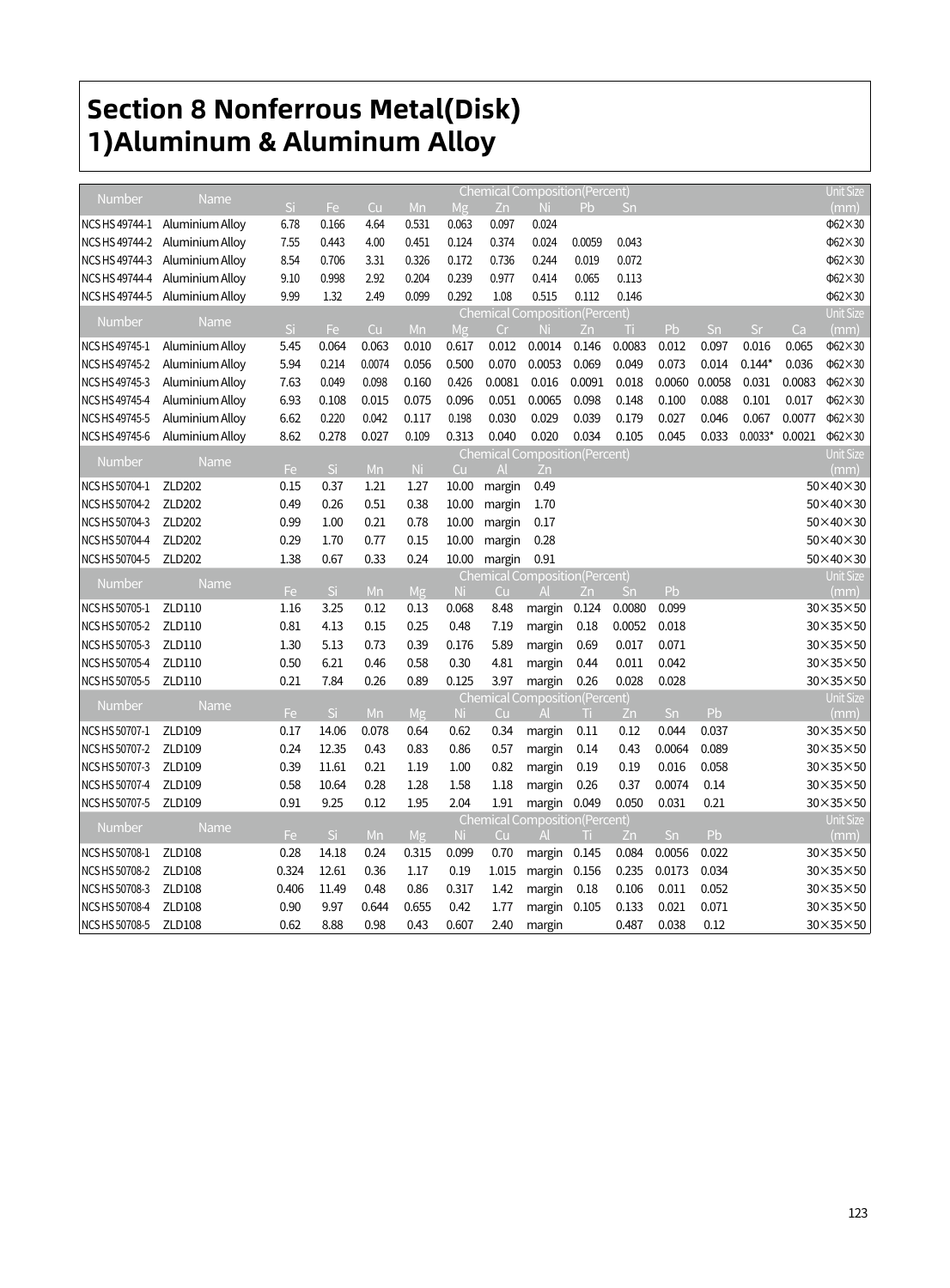|                       |        |       |       |       |       |           | <b>Chemical Composition (Percent)</b>       |           |        |                | <b>Unit Size</b>             |
|-----------------------|--------|-------|-------|-------|-------|-----------|---------------------------------------------|-----------|--------|----------------|------------------------------|
| <b>Number</b>         | Name   | Cu    | Mg    | Mn    | Fe    | Si        | Zn                                          | Sn        |        |                | (mm)                         |
| NCS HS 50709a-1       | ZLD101 | 0.086 | 0.090 | 0.091 | 0.29  | 11.93     | 0.14                                        |           |        |                | 35×35×40                     |
| NCS HS 50709a-2       | ZLD101 | 0.18  | 0.17  | 0.44  | 0.78  | 9.01      | 0.17                                        | 0.0075    |        |                | $35 \times 35 \times 40$     |
| NCS HS 50709a-3       | ZLD101 | 0.48  | 0.074 |       | 0.17  | 9.99      | 0.30                                        | 0.012     |        |                | $35 \times 35 \times 40$     |
| NCS HS 50709a-4       | ZLD101 | 0.29  | 0.31  | 0.24  | 1.12  | 6.28      | 0.10                                        | 0.0041    |        |                | $35\times35\times40$         |
| NCS HS 50709a-5       | ZLD101 | 0.82  | 0.48  | 0.7   | 0.42  | 5.32      | 0.50                                        | 0.019     |        |                | $35\times35\times40$         |
| <b>Number</b>         | Name   |       |       |       |       |           | <b>Chemical Composition(Percent)</b>        |           |        |                | <b>Unit Size</b>             |
|                       |        | Fe    | Si.   | Mn    | Mg    | <b>Cu</b> | $\overline{A}$                              | Zn        | Sn     | P <sub>b</sub> | (mm)                         |
| NCS HS 50710-1        | ZLD203 |       | 2.05  | 0.052 | 0.017 | 4.47      | margin                                      | 0.070     | 0.006  | 0.020          | $30\times35\times50$         |
| <b>NCS HS 50710-2</b> | ZLD203 | 0.37  | 1.44  | 0.15  | 0.096 | 4.47      | margin                                      | 0.091     | 0.022  | 0.025          | $30\times35\times50$         |
| NCS HS 50710-3        | ZLD203 | 0.31  | 0.86  | 0.084 | 0.018 | 4.50      | margin                                      | 0.30      | 0.014  | 0.043          | $30\times35\times50$         |
| NCS HS 50710-4        | ZLD203 | 0.56  | 0.49  | 0.25  | 0.035 | 4.48      | margin                                      | 0.16      | 0.012  | 0.072          | $30\times35\times50$         |
| NCS HS 50710-5        | ZLD203 | 0.81  | 0.34  | 0.13  | 0.068 | 4.45      | margin                                      | 0.30      |        | 0.13           | $30\times35\times50$         |
| NCS HS 50710-6        | ZLD203 | 0.27  | 1.32  | 0.19  | 0.062 | 4.56      | margin                                      | 0.14      | 0.0095 | 0.028          | $30\times35\times50$         |
| Number                | Name   |       |       |       |       |           | Chemical Composition(Percent)               |           |        |                | Unit Size                    |
|                       |        | Fe    | Si.   | Mn    | Mg    | Cu        | $\mathsf{Al}$                               | Zn        |        |                | (mm)                         |
| NCS HS 50711-1        | ZLD401 | 0.43  | 7.00  | 0.38  | 0.10  | 0.68      | margin                                      | 11.00     |        |                | $30\times35\times50$         |
| NCS HS 50711-2        | ZLD401 | 0.67  | 7.00  | 0.19  | 0.17  | 0.89      | margin                                      | 11.00     |        |                | $30\times35\times50$         |
| NCS HS 50711-3        | ZLD401 | 1.01  | 7.00  | 0.28  | 0.20  | 0.24      | margin                                      | 11.00     |        |                | $30\times35\times50$         |
| NCS HS 50711-4        | ZLD401 | 0.24  | 7.00  | 0.56  | 0.40  | 0.42      | margin                                      | 11.00     |        |                | $30\times35\times50$         |
| NCS HS 50711-5        | ZLD401 | 0.15  | 7.00  | 0.95  | 0.65  | 0.15      | margin                                      | 11.00     |        |                | $30\times35\times50$         |
| <b>Number</b>         | Name   | Cu    | Mg    | Mn    | Fe    | Si        | <b>Chemical Composition (Percent)</b><br>Zn |           |        |                | <b>Unit Size</b>             |
| NCS HS 50712-1        | ZLD203 | 0.28  | 3.78  | 0.48  | 1.00  | 1.73      | 0.41                                        |           |        |                | (mm)<br>$30\times35\times50$ |
| NCS HS 50712-2        | ZLD203 | 0.17  | 4.34  | 0.32  | 0.70  | 0.85      | 0.22                                        |           |        |                | $30\times35\times50$         |
| NCS HS 50712-3        | ZLD203 | 1.10  | 5.30  | 0.172 | 0.46  | 1.13      | 0.164                                       |           |        |                | $30\times35\times50$         |
| NCS HS 50712-4        | ZLD203 | 0.055 | 6.57  | 0.11  | 0.29  | 0.65      | 0.11                                        |           |        |                | $30\times35\times50$         |
| NCS HS 50712-5        | ZLD203 | 0.036 | 7.68  | 0.063 | 0.17  | 0.48      | 0.071                                       |           |        |                | $30\times35\times50$         |
|                       |        |       |       |       |       |           | <b>Chemical Composition (Percent)</b>       |           |        |                | <b>Unit Size</b>             |
| <b>Number</b>         | Name   | Si    | Mg    | Mn    | Fe    | Cu        | Zn                                          | <b>Ni</b> |        |                | (mm)                         |
| NCS HS 50713-1        | ZL3    | 6.50  | 0.30  | 0.14  | 0.12  | 5.42      | 0.18                                        | 0.088     |        |                | $30\times35\times40$         |
| <b>NCS HS 50713-2</b> | ZL3    | 5.31  | 0.52  | 0.090 | 0.22  | 7.30      | 0.12                                        | 0.42      |        |                | $30\times35\times40$         |
| NCS HS 50713-3        | ZL3    | 4.27  | 0.19  | 0.23  | 0.26  | 9.01      | 0.59                                        | 0.61      |        |                | $30\times35\times40$         |
| <b>NCS HS 50713-4</b> | ZL3    | 8.27  |       | 0.68  | 0.44  | 4.30      | 0.90                                        | 0.052     |        |                | $30\times35\times40$         |
| NCS HS 50713-5        | ZL3    | 6.40  | 0.67  | 0.42  | 0.68  | 6.18      | 0.37                                        |           |        |                | $30\times35\times40$         |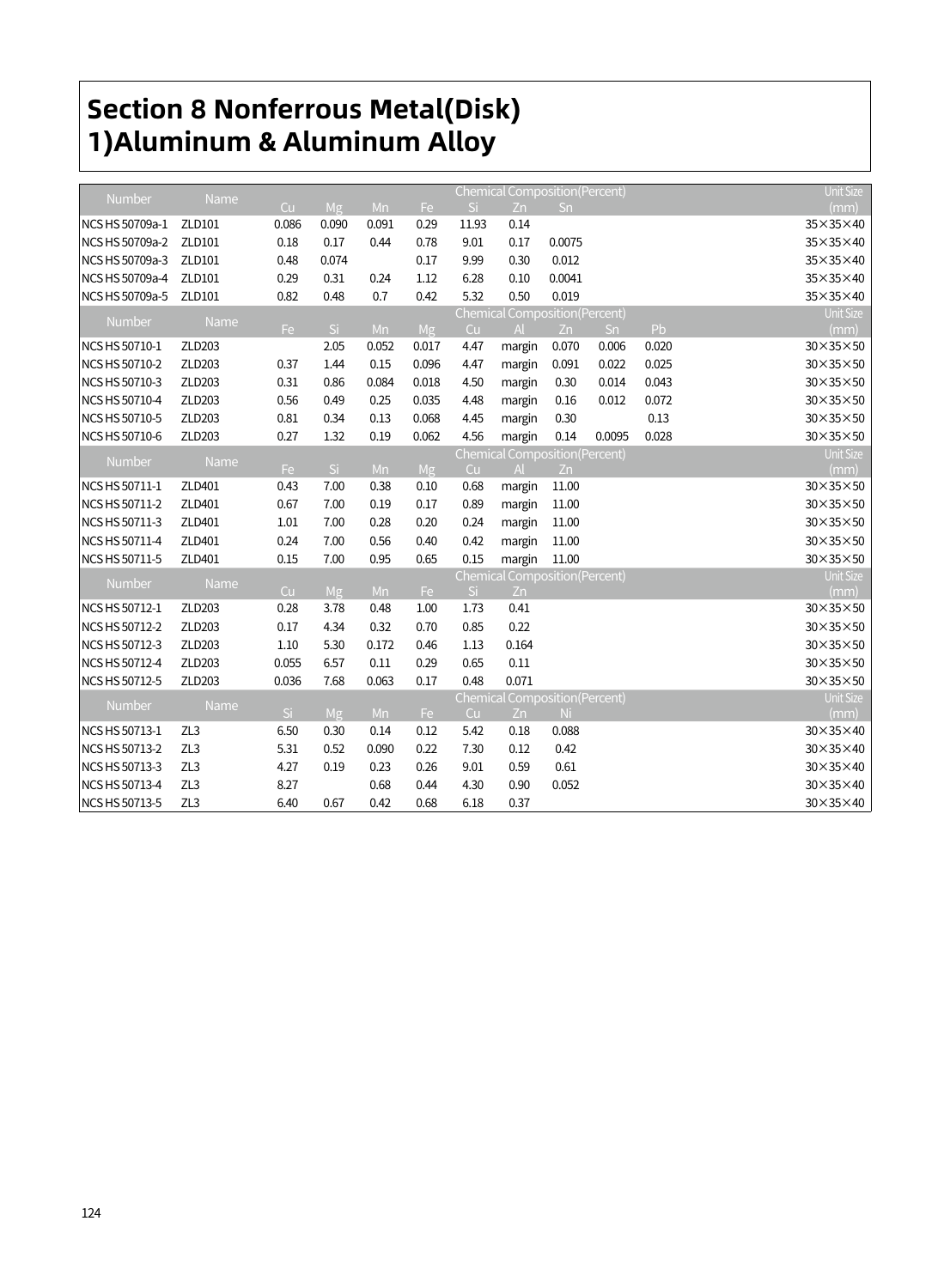| <b>Number</b>         | Name           | Fe               | Si          | Mn          | Mg                 | <b>Ni</b>    | <b>Chemical Composition(Percent)</b><br>Cu | -Ti           | Zn           | Sn             | Pb             | RE.    | Unit Size<br>(mm)             |
|-----------------------|----------------|------------------|-------------|-------------|--------------------|--------------|--------------------------------------------|---------------|--------------|----------------|----------------|--------|-------------------------------|
| NCS HS 53703-1        | Pure Aluminum  | 0.071            | 0.067       | 0.0077      | 0.0044             | 0.0092       | 0.015                                      | 0.012         | 0.0088       |                |                |        | $\Phi$ 38×32                  |
| NCS HS 53703-2        | Pure Aluminum  | 0.166            | 0.133       | 0.029       | 0.017              | 0.019        | 0.0093                                     | 0.026         | 0.013        |                |                |        | Φ38×32                        |
| <b>NCS HS 53703-3</b> | Pure Aluminum  | 0.59             | 0.58        | 0.014       | 0.022              | 0.032        | 0.291                                      | 0.041         | 0.122        |                |                |        | Φ38×32                        |
| NCS HS 53703-4        | Pure Aluminum  | 0.35             | 0.29        | 0.055       | 0.040              | 0.054        | 0.033                                      | 0.062         | 0.035        | 0.047          | 0.035          | 0.029  | Φ38×32                        |
| NCS HS 53703-5        | Pure Aluminum  | 1.31             | 1.28        | 0.112       | 0.103              | 0.100        | 0.079                                      | 0.093         | 0.073        |                |                |        | Φ38×32                        |
|                       |                |                  |             |             |                    |              | <b>Chemical Composition (Percent)</b>      |               |              |                |                |        | <b>Unit Size</b>              |
| <b>Number</b>         | <b>Name</b>    | Fe               | Si.         | Mn          | Mg                 | Ni           | Cu                                         | Ti.           | Zn           | Cr             | <b>Be</b>      |        | (mm)                          |
| <b>NCS HS53704-1</b>  | Al Alloy       | 1.17             | 0.907       | 1.04        | 1.71               | 0.153        | 0.222                                      | 0.218         | 0.293        | 0.130          | 0.000498       |        | Φ38×32                        |
| <b>NCS HS53704-2</b>  | Al Alloy       | 0.392            | 0.587       | 0.417       | 3.41               | 0.076        | 0.083                                      | 0.100         | 0.031        | 0.066          | 0.000158       |        | Φ38×32                        |
| <b>NCS HS53704-3</b>  | Al Alloy       | 0.654            | 0.379       | 0.215       | 4.72               | 0.102        | 0.117                                      | 0.168         | 0.178        | 0.391          | 0.00528        |        | Φ38×32                        |
| <b>NCS HS53704-4</b>  | Al Alloy       | 0.248            | 0.187       | 0.742       | 6.62               | 0.034        | 0.033                                      | 0.021         | 0.111        | 0.022          | 0.00146        |        | Φ38×32                        |
| <b>NCS HS53704-5</b>  | Al Alloy       | 0.122            | 0.082       | 0.102       | 7.81               | 0.023        | 0.012                                      | 0.060         | 0.047        | 0.183          | 0.00315        |        | $\Phi$ 38×32                  |
| Number                | Name           | Si.              | Mg          | Mn          | Fe                 | Cu           | <b>Chemical Composition(Percent)</b><br>Zn |               |              |                |                |        | <b>Unit Size</b>              |
| NCS HS 57701-1        | AlSi6 Cu4      | 4.71             | 0.19        | 0.57        | 0.41               | 5.28         | 0.59                                       |               |              |                |                |        | (mm)<br>45×33×28              |
| NCS HS 57701-2        | AlSi6 Cu4      | 8.61             | 0.18        | 0.40        | 0.63               | 1.45         | 0.79                                       |               |              |                |                |        | 45×33×28                      |
| NCS HS 57701-3        | AlSi6 Cu4      | 5.63             | 0.40        | 0.79        | 0.50               | 3.54         | 1.25                                       |               |              |                |                |        | 45×33×28                      |
| NCS HS 57701-4        | AlSi6 Cu4      | 6.17             | 0.21        | 0.46        | 0.56               | 3.98         | 0.30                                       |               |              |                |                |        | 45×33×28                      |
| <b>NCS HS 57701-5</b> | AlSi6 Cu4      | 9.49             | 0.23        | 0.21        | 1.01               | 0.99         | 0.77                                       |               |              |                |                |        | 45×33×28                      |
| NCS HS 57701-6        | AlSi6 Cu4      | 10.40            | 0.53        | 0.30        | 0.79               | 2.27         | 1.16                                       |               |              |                |                |        | 45×33×28                      |
|                       |                |                  |             |             |                    |              | <b>Chemical Composition (Percent)</b>      |               |              |                |                |        | Unit Size                     |
| <b>Number</b>         | Name           | Fe               | Si          | Zn          | Cu                 | Mg           | Mn                                         | m             | Ga           | $\vee$         | Cr             | B      | (mm)                          |
| NCS HS 91701-1        | Pure Aluminum  | 0.055            | 0.047       | 0.0081      | 0.0056             | 0.0024       | 0.0019                                     | 0.0018        | 0.0042       | 0.0012         | 0.0005         | 0.0005 | $\Phi$ 60 $\times$ 33         |
| NCS HS 91701-2        | Pure Aluminum  | 0.14             | 0.11        | 0.031       | 0.01               | 0.022        | 0.0084                                     | 0.0063        | 0.03         | 0.0052         | 0.0015         | 0.0006 | $\Phi$ 60 $\times$ 33         |
| NCS HS 91701-3        | Pure Aluminum  | 0.773            | 0.634       | 0.035       | 0.03               | 0.0096       | 0.017                                      | 0.015         | 0.026        | 0.0028         | 0.0048         | 0.0022 | $\Phi$ 60 $\times$ 33         |
| NCS HS 91701-4        | Pure Aluminum  | 0.325            | 0.203       | 0.126       | 0.058              | 0.067        | 0.026                                      | 0.029         | 0.012        | 0.0047         | 0.0099         | 0.0039 | $\Phi$ 60 $\times$ 33         |
| NCS HS 91701-5        | Pure Aluminum  | 0.435            | 0.347       | 0.074       | 0.097              | 0.038        | 0.042                                      | 0.048         | 0.05         | 0.0086         | 0.015          | 0.0097 | $\Phi$ 60 $\times$ 33         |
| NCS HS 91701-6        | Pure Aluminum  | 0.744            | 0.537       | 0.106       | 0.147              | 0.069        | 0.065                                      | 0.079         | 0.076        | 0.029          | 0.025          | 0.016  | Φ60×33                        |
| <b>Number</b>         | Name           |                  |             |             |                    |              | <b>Chemical Composition (Percent)</b>      |               |              |                |                |        | <b>Unit Size</b>              |
| NCS HS 91702-1        | Aluminum Alloy | Fe<br>0.587      | Si<br>0.109 | Zn<br>0.004 | Cu<br>0.306        | Mg<br>0.189  | Mn<br>0.414                                | TI.<br>0.002  | Cr<br>0.176  |                |                |        | (mm)<br>$\Phi$ 60 $\times$ 33 |
| NCS HS 91702-2        | Aluminum Alloy | 0.457            | 0.199       | 0.012       | 0.202              | 0.396        | 0.314                                      | 0.0065        | 0.107        |                |                |        | $\Phi$ 60 $\times$ 33         |
| NCS HS 91702-3        | Aluminum Alloy | 0.358            | 0.39        | 0.158       | 0.05               | 0.589        | 0.053                                      | 0.085         | 0.054        |                |                |        | $\Phi$ 60 $\times$ 33         |
| NCS HS 91702-4        | Aluminum Alloy | 0.365            | 0.586       | 0.048       | 0.101              | 0.871        | 0.207                                      | 0.034         | 0.031        |                |                |        | $\Phi$ 60 $\times$ 33         |
| NCS HS 91702-5        | Aluminum Alloy | 0.155            | 0.785       | 0.071       | 0.02               | 1.23         | 0.105                                      | 0.053         | 0.011        |                |                |        | $\Phi$ 60 $\times$ 33         |
| NCS HS 91702-6        | Aluminum Alloy | 0.09             | 1.05        | 0.022       | 0.0092             | 1.51         | 0.021                                      | 0.011         | 0.0052       |                |                |        | $\Phi$ 60 $\times$ 33         |
|                       | Name           |                  |             |             |                    |              | <b>Chemical Composition (Percent)</b>      |               |              |                |                |        | <b>Unit Size</b>              |
| <b>Number</b>         |                | Si.              | Fe          | Cu          | Mg                 | Zn           | Mn                                         | m             | <b>Sn</b>    | P <sub>b</sub> | Zr             | Ni.    | (mm)                          |
| NCS HS 11901          | Aluminum Alloy | 7.18             | 0.459       | 0.210       | 0.43               | 0.179        | 0.335                                      | 0.123         | 0.011        | 0.056          | 0.117          |        | $\Phi$ 50 $\times$ 30         |
| <b>NCS HS 11902</b>   | Aluminum Alloy | 8.24             | 0.464       | 1.50        | 0.52               | 0.178        | 0.485                                      | 0.225         | 0.010        | 0.048          |                | 0.012  | $\Phi$ 50×30                  |
| Number                | Name           | Si.              | Fe          | Cu          |                    |              | <b>Chemical Composition (Percent)</b>      |               |              |                |                | Ca     | Unit Size                     |
| <b>NCS HS11723-1</b>  | Aluminum Alloy | $11\phantom{.0}$ | 0.23        | 0.0028      | Mg<br>0.0025       | Zn<br>0.0088 | Mn<br>0.005                                | Ti.<br>0.0085 | Ni.<br>0.004 | Zr             | S <sub>b</sub> | 0.014  | (mm)<br>$D50 \times 35$ mm    |
| <b>NCS HS11723-2</b>  | Aluminum Alloy | 8.52             | 0.219       | 0.0016      | 0.289              | 0.0074       | 0.41                                       | 0.038         | 0.0026       | 0.0023         |                | 0.03   | $D50 \times 35$ mm            |
| NCS HS11723-3         | Aluminum Alloy | 11.82            | 0.168       | 1.51        | 0.76               | 0.008        | 0.63                                       | 0.0085        | 0.0043       |                |                |        | $D50 \times 35$ mm            |
| <b>NCS HS11723-4</b>  | Aluminum Alloy | 7.27             | 0.124       | 0.0051      | 0.6                | 0.0048       | 0.0025                                     | 0.139         | 0.0028       | 0.0013         |                | 0.015  | $D50 \times 35$ mm            |
| NCS HS11723-5         | Aluminum Alloy | 5.15             | 0.112       | 0.021       | 0.64               | 1.52         | 0.011                                      | 0.088         | 0.0034       |                | 0.14           |        | $D50 \times 35$ mm            |
|                       |                |                  |             |             |                    |              |                                            |               |              |                |                |        |                               |
|                       |                | Ga               | <b>Sr</b>   | V           | <b>Pb</b>          | Sn           | Be                                         |               |              |                |                |        |                               |
| NCS HS11723-1         | Aluminum Alloy | 0.0142           | 0.04        | 0.012       |                    |              |                                            |               |              |                |                |        |                               |
| <b>NCS HS11723-2</b>  | Aluminum Alloy | 0.014            | 0.034       |             | $(0.0008)$ <0.001# |              |                                            |               |              |                |                |        |                               |
| NCS HS11723-3         | Aluminum Alloy |                  | 0.03        | 0.012       | $(0.0008)$ <0.001# |              |                                            |               |              |                |                |        |                               |
| <b>NCS HS11723-4</b>  | Aluminum Alloy | 0.011            |             | 0.0106      |                    |              | $(0.0007)$ <0.001# <0.00002#               |               |              |                |                |        |                               |
| NCS HS11723-5         | Aluminum Alloy |                  |             | 0.013       | $(0.0009)$ <0.001# |              |                                            |               |              |                |                |        |                               |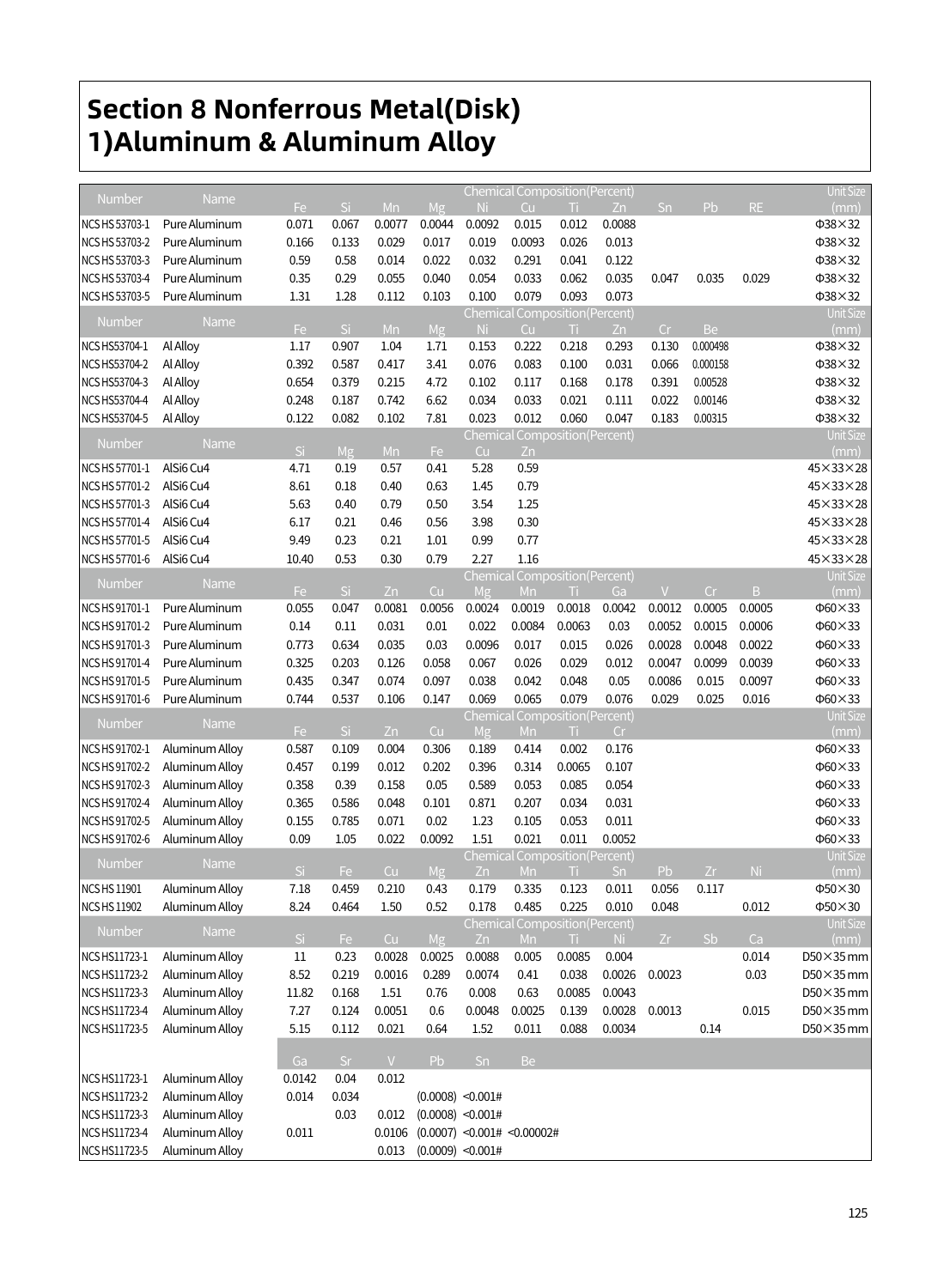| <b>Number</b>        | <b>Name</b>     |           |                   |                |        |        |        | <b>Chemical Composition (Percent)</b>       |        |        |        |        | <b>Unit Size</b>         |
|----------------------|-----------------|-----------|-------------------|----------------|--------|--------|--------|---------------------------------------------|--------|--------|--------|--------|--------------------------|
|                      |                 | Si.       | Mg                | Fe             | Cu     | Mn     | Zn     | Ni                                          | m      | Cr     | Ga     | V      | (mm)                     |
| <b>NCS HS11724-1</b> | Aluminum Alloy  | 0.62      | 0.512             | 0.108          | 0.0023 | 0.002  | 0.0018 | 0.0026                                      | 0.014  | 0.0019 | 0.013  | 0.024  | $D60\times 20$ mm        |
| <b>NCS HS11724-2</b> | Aluminum Alloy  | 0.61      | 0.98              | 0.125          | 0.266  | 0.0032 | 0.0024 | 0.0033                                      | 0.0088 | 0.058  | 0.012  | 0.022  | $D60 \times 20$ mm       |
| <b>NCS HS11724-3</b> | Aluminum Alloy  | 0.45      | 0.568             | 0.117          | 0.0037 | 0.0024 | 0.0027 | 0.0035                                      | 0.0088 | 0.0021 | 0.013  | 0.018  | $D60 \times 20$ mm       |
| <b>NCS HS11724-4</b> | Aluminum Alloy  | 0.94      | 0.881             | 0.126          | 0.046  | 0.479  | 0.0018 | 0.005                                       | 0.0086 | 0.126  | 0.012  | 0.023  | $D60\times 20$ mm        |
| NCS HS11794          | Aluminum Alloy  | 0.099     | 0.0044            | 0.494          | 0.071  | 1.11   | 0.0022 | 0.0046                                      | 0.026  |        |        |        | $D50\times 20$ mm        |
| Number               | Name            | Si.       | Fe                | Cu             | Mg     | Mn     | Zn     | <b>Chemical Composition</b> (Percent)<br>Sn | Pb     | Ni.    | Ti.    | Cr     | <b>Unit Size</b><br>(mm) |
| <b>NCS HS28707-1</b> | Aluminum Alloy  | 5.56      | 0.026             | 0.01           | 0.196  | 0.085  | 0.0064 | 0.0058                                      | 0.0053 | 0.0053 | 0.024  | 0.0051 | $\Phi$ 60 $\times$ 30mm  |
| <b>NCS HS28707-2</b> | Aluminum Alloy  | 7.22      | 0.214             | 0.051          | 0.288  | 0.121  | 0.09   | 0.084                                       | 0.044  | 0.045  | 0.043  | 0.019  | $\Phi$ 60 $\times$ 30mm  |
| <b>NCS HS28707-3</b> | Aluminum Alloy  | 6.83      | 0.068             | 0.093          | 0.357  | 0.049  | 0.032  | 0.017                                       | 0.014  | 0.011  | 0.088  | 0.01   | $\Phi$ 60×30mm           |
| <b>NCS HS28707-4</b> | Aluminum Alloy  | 6.9       | 0.09              | 0.139          | 0.416  | 0.022  | 0.098  | 0.025                                       | 0.06   | 0.029  | 0.146  | 0.031  | $\Phi$ 60×30mm           |
| <b>NCS HS28707-5</b> | Aluminum Alloy  | 6.26      | 0.373             | 0.191          | 0.497  | 0.207  | 0.148  | 0.036                                       | 0.101  | 0.067  | 0.153  | 0.096  | $\Phi$ 60×30mm           |
| <b>NCS HS28707-6</b> | Aluminum Alloy  | 7.82      | 0.483             | 0.275          | 0.578  | 0.307  | 0.338  | 0.057                                       | 0.138  | 0.091  | 0.184  | 0.108  | $\Phi$ 60×30mm           |
|                      |                 |           |                   |                |        |        |        |                                             |        |        |        |        |                          |
|                      |                 | <b>Sr</b> | Ca                | $\overline{V}$ | Ga     | Zr     | Cd     | <b>Be</b>                                   | B      | Þ      |        |        |                          |
| <b>NCS HS28707-1</b> | Aluminum Alloy  | 0.0064    | 0.0027            | 0.0049         | 0.0054 | 0.0047 | 0.0013 | 0.0061                                      |        | 0.0018 |        |        |                          |
| <b>NCS HS28707-2</b> | Aluminum Alloy  | 0.016     | 0.0006            | 0.032          | 0.059  | 0.006  | 0.0061 | 0.01                                        | 0.0006 | 0.0062 |        |        |                          |
| NCS HS28707-3        | Aluminum Alloy  | 0.043     | 0.034             | 0.085          | 0.011  | 0.044  | 0.012  | 0.022                                       | 0.0021 | 0.0035 |        |        |                          |
| <b>NCS HS28707-4</b> | Aluminum Alloy  | 0.025     | 0.0067            | 0.12           | 0.021  | 0.021  | 0.035  | 0.034                                       | 0.0005 | 0.0023 |        |        |                          |
| <b>NCS HS28707-5</b> | Aluminum Alloy  | 0.034     | 0.017             | 0.175          | 0.096  | 0.072  | 0.058  | 0.12                                        |        | 0.0033 |        |        |                          |
| <b>NCS HS28707-6</b> | Aluminum Alloy  | 0.013     | 0.0053            | 0.157          | 0.2    | 0.065  | 0.12   | 0.21                                        |        | 0.0035 |        |        |                          |
| Number               | Name            |           |                   |                |        |        |        | <b>Chemical Composition (Percent)</b>       |        |        |        |        | <b>Unit Size</b>         |
|                      |                 | Si        | Fe                | Mn             | Cr     | Ni     | Cu     | Mg                                          | Zn     | $\vee$ | Ti.    | Zr     | (mm)                     |
| NCS HS41762          | Aluminium Alloy | 0.12      | 0.15              | 0.006          | 0.18   | 0.004  | 0.003  | 2.56                                        | 0.008  |        |        |        | $\Phi$ 42 $\times$ 38mm  |
| NCS HS41763          | Aluminium Alloy | 0.84      | 0.2               | 0.51           | 0.015  | 0.01   | 0.081  | 0.95                                        | 0.066  | 0.014  | 0.011  |        | Φ42×32mm                 |
| NCS HS41764          | Aluminium Alloy | 0.05      | 0.18              | 0.04           | 0.2    | 0.004  | 1.57   | 2.38                                        | 5.62   |        | 0.024  |        | Φ42×38mm                 |
| <b>NCS HS53721</b>   | Aluminium Alloy | 0.269     | 0.271             | 0.356          | 0.154  | 0.051  | 0.154  | 1.51                                        | 4.89   | 0.085  | 0.123  | 0.191  | Φ55×40mm                 |
| <b>NCS HS53722</b>   | Aluminium Alloy | 0.274     | 0.397             | 0.308          | 0.198  | 0.042  | 1.62   | 2.45                                        | 6.24   |        | 0.08   |        | Φ55×40mm                 |
| NCS HS93749          | Aluminium Alloy | 11.82     | 0.168             | 0.627          |        | 0.0043 | 1.51   | 0.76                                        | 0.008  | 0.012  | 0.0085 | 0.03   | $\Phi$ 50 $\times$ 35mm  |
|                      |                 | Sn        | <b>Pb</b>         |                |        |        |        |                                             |        |        |        |        |                          |
| NCS HS93749          | Aluminium Alloy |           | < 0.001# (0.0006) |                |        |        |        |                                             |        |        |        |        |                          |
|                      |                 |           |                   |                |        |        |        |                                             |        |        |        |        |                          |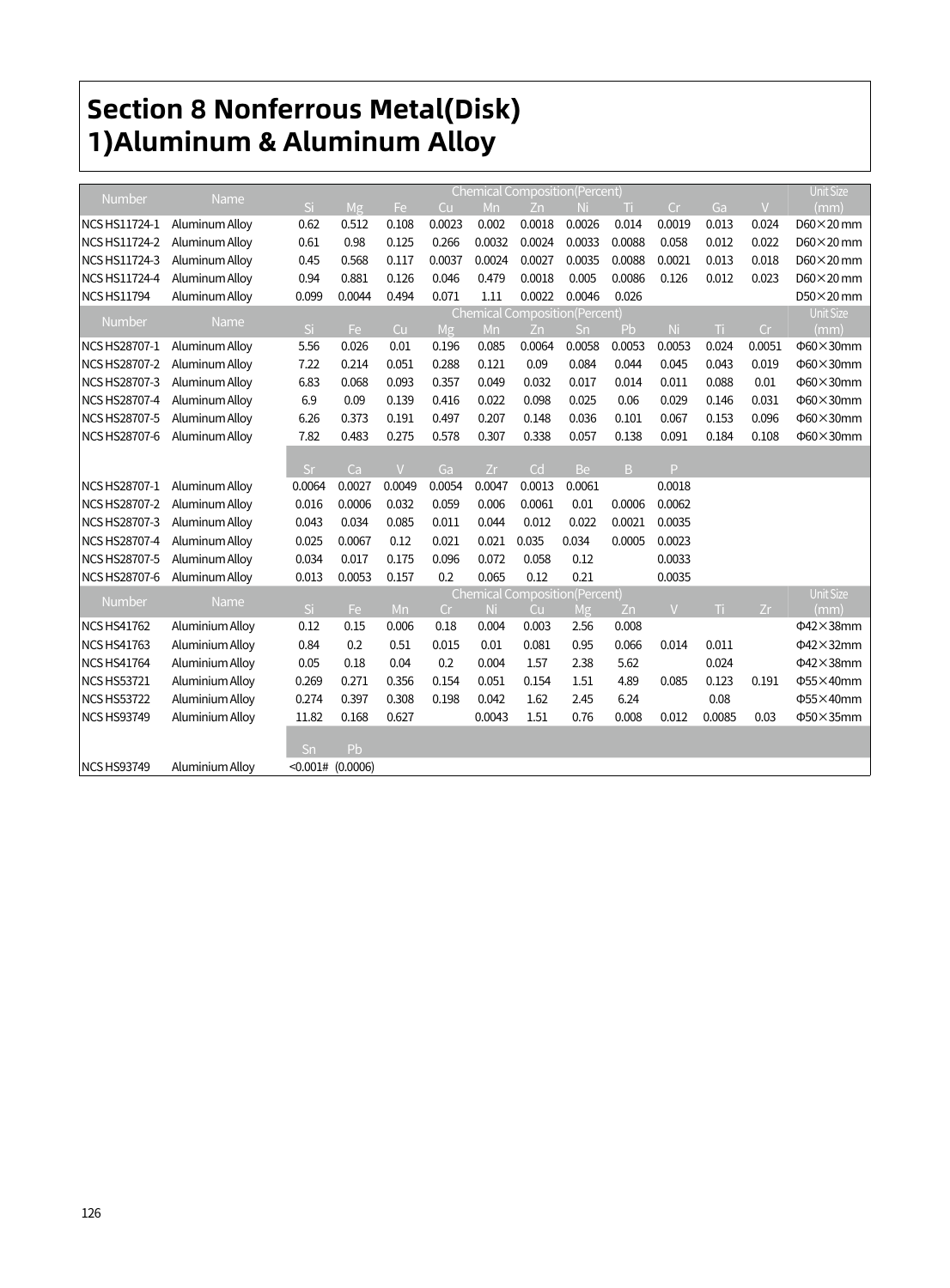#### Section 8 Nonferrous Metal(Disk) 2)Copper & Copper Alloy

| <b>Number</b>         | Name               |        |        |                |           |           |           | <b>Chemical Composition (Percent)</b>       |           |               |               |           |                | <b>Unit Size</b>      |
|-----------------------|--------------------|--------|--------|----------------|-----------|-----------|-----------|---------------------------------------------|-----------|---------------|---------------|-----------|----------------|-----------------------|
|                       |                    | Fe.    | P.     | Zn             | <b>Sn</b> | Sb        | Pb        | Bi                                          | Cu        | Ni.           | Si.           | Mn        | $\overline{A}$ | (mm)                  |
| NCS HS 28703-1        | Pb brass           | 0.028  | 0.0043 | 23.99          | 0.019     | 0.0036    | 2.77      | 0.0009                                      | 73        | 0.003         |               | 0.0048    |                | $\Phi$ 35×28          |
| <b>NCS HS 28703-2</b> | Pb brass           | 0.036  | 0.012  | 33.45          | 0.32      | 0.0034    | 1.87      | 0.0015                                      | 64.43     | 0.0023        | 0.0012        | 0.174     | 0.015          | $\Phi$ 35×28          |
| <b>NCS HS 28703-3</b> | Pb brass           | 0.047  | 0.0042 | 38.79          | 0.108     | 0.0061    | 0.766     | 0.0015                                      | 60.28     | 0.0019        |               | 0.0046    |                | $\Phi$ 35×28          |
| <b>NCS HS 28703-4</b> | Pb brass           | 0.167  | 0.011  | 38.85          | 0.102     | 0.0077    | 1.5       | 0.0024                                      | 59.14     | 0.0027        | 0.0016        | 0.031     | 0.064          | $\Phi$ 35×28          |
| <b>NCS HS 28703-5</b> | Pb brass           | 0.11   | 0.02   | 39.59          | 0.269     | 0.013     | 1.81      | 0.0025                                      | 58.07     | 0.0025        |               | 0.029     | 0.034          | $\Phi$ 35×28          |
| <b>NCS HS 28703-6</b> | Pb brass           | 0.037  | 0.044  | 41.76          | 0.478     | 0.022     | 0.581     | 0.001                                       | 59.62     | 0.0023        |               | 0.05      | 0.271          | $\Phi$ 35×28          |
| <b>NCS HS 28703-7</b> | Pb brass           | 0.502  | 0.02   | 34.92          | 0.75      | 0.029     | 3.06      | 0.0083                                      | 59.55     | 0.0035 0.0077 |               | 0.464     | 0.364          | $\Phi$ 35×28          |
| <b>Number</b>         | Name               | Fe.    | P      | Z <sub>n</sub> | Sn        | <b>Sb</b> | <b>Pb</b> | <b>Chemical Composition (Percent)</b><br>Bi | <b>Cu</b> | Ni.           | <b>Si</b>     | <b>As</b> |                | <b>Unit Size</b>      |
| NCS HS 28704-1        | Copper alloy       | 0.288  | 0.084  | 39.01          | 0.0047    | 0.023     | 0.318     | 0.0016                                      | 59.89     | 0.015         |               | 0.043     |                | (mm)<br>$\Phi$ 35×28  |
| <b>NCS HS 28704-2</b> | Copper alloy       | 0.116  | 0.039  | 37.53          | 0.0051    | 0.0046    | 0.108     | 0.0028                                      | 61.88     | 0.0032        | 0.0029        | 0.0038    |                | $\Phi$ 35×28          |
| <b>NCS HS 28704-3</b> | Copper alloy       | 0.052  | 0.011  | 30.44          | 0.0081    | 0.0072    | 0.018     | 0.0043                                      | 69.08     | 0.006         |               | 0.0094    |                | $\Phi$ 35×28          |
| <b>NCS HS 28704-4</b> | Copper alloy       | 0.11   | 0.013  | 18.75          | 0.01      | 0.01      | 0.017     | 0.0084                                      | 80.9      | 0.013         |               | 0.027     |                | $\Phi$ 35×28          |
| <b>NCS HS 28704-5</b> | Copper alloy       | 0.028  | 0.0052 | 14.79          | 0.011     | 0.0091    | 0.029     | 0.0066                                      | 85.06     | 0.0045        | 0.0019        | 0.0079    |                | $\Phi$ 35×28          |
| <b>NCS HS 28704-6</b> | Copper alloy       | 0.024  | 0.0071 | 9.76           | 0.0010    | 0.0031    | 0.0084    | 0.0054                                      | 90.02     | 0.0045        |               | 0.0019    |                | $\Phi$ 35×28          |
| <b>NCS HS 28704-7</b> | Copper alloy       | 0.012  | 0.0046 | 4.02           | 0.0010    | 0.0013    | 0.0028    | 0.0019                                      | 95.9      | 0.0047        | 0.0024 0.0021 |           |                | $\Phi$ 35×28          |
|                       |                    |        |        |                |           |           |           | <b>Chemical Composition (Percent)</b>       |           |               |               |           |                | <b>Unit Size</b>      |
| <b>Number</b>         | Name               | Fe     | Si     | Mn             | P         | $M\sigma$ | Cu        | <b>As</b>                                   | <b>Sb</b> | Pb            | Bi            |           |                | (mm)                  |
| <b>NCS HS 43708-1</b> | <b>Monel Metal</b> | (2.33) | 0.035  | 1.12           | 0.011     | 0.012     | (28.64)   | 0.030                                       | 0.0014    | 0.0021        | 0.0011        |           |                | $23\times28\times70$  |
| <b>NCS HS 43708-2</b> | <b>Monel Metal</b> | (2.67) | 0.0225 | 1.16           | 0.0048    | 0.096     | (28.06)   | 0.0076                                      | 0.0018    | 0.0026        | 0.0016        |           |                | 23×28×70              |
| <b>NCS HS 43708-3</b> | <b>Monel Metal</b> | (2.48) | 0.21   | 1.53           | 0.014     | 0.40      | (27.69)   | 0.049                                       | 0.0063    |               | 0.0028        |           |                | $23\times28\times70$  |
| <b>NCS HS 43708-4</b> | <b>Monel Metal</b> | (2.42) | 0.035  | 1.31           | 0.0054    | 0.042     | (27.85)   | 0.015                                       | 0.0040    | 0.0056        | 0.0047        |           |                | 23×28×70              |
| <b>NCS HS 43708-5</b> | <b>Monel Metal</b> | (2.42) | 0.078  | 1.58           | 0.020     | 0.19      | (28.11)   | 0.0063                                      | 0.0026    | 0.010         | 0.0079        |           |                | $23\times28\times70$  |
| NCS HS 43708-6        | <b>Monel Metal</b> | (2.36) |        | 1.40           |           |           | (28.29)   |                                             |           | 0.0013        |               |           |                | $23\times28\times70$  |
| <b>Number</b>         | Name               |        |        |                |           |           |           | <b>Chemical Composition (Percent)</b>       |           |               |               |           |                | <b>Unit Size</b>      |
|                       |                    | Fe     | Si.    | Mn             | P         | Ni.       | Zn        | Sn                                          | <b>As</b> | Sh            | Pb            |           |                | (mm)                  |
| <b>NCS HS 43709-1</b> | Silicon Bronze     | 0.089  | (2.83) | (1.21)         | 0.015     | 0.075     | 0.90      | 0.50                                        | 0.0010    | 0.00104       | 0.0102        |           |                | $\Phi$ 30 $\times$ 57 |
| NCS HS 43709-2        | Silicon Bronze     | 0.16   | (3.03) | (1.21)         | 0.026     | 0.13      | 0.55      | 0.30                                        | 0.0017    | 0.0017        | 0.017         |           |                | $\Phi$ 30 $\times$ 57 |
| <b>NCS HS 43709-3</b> | Silicon Bronze     | 0.21   | (3.04) | (1.24)         | 0.036     | 0.18      | 0.36      | 0.19                                        | 0.0026    | 0.0025        | 0.024         |           |                | $\Phi$ 30 $\times$ 57 |
| <b>NCS HS 43709-4</b> | Silicon Bronze     | 0.34   | (3.04) | (1.25)         | 0.56      | 0.26      | 0.23      | 0.12                                        | 0.0042    | 0.0042        | 0.036         |           |                | $\Phi$ 30 $\times$ 57 |
| NCS HS 43709-5        | Silicon Bronze     | 0.56   | (2.93) | (1.17)         | 0.088     | 0.41      | 0.16      | 0.070                                       |           | 0.0068 0.0066 | 0.059         |           |                | $\Phi$ 30 $\times$ 57 |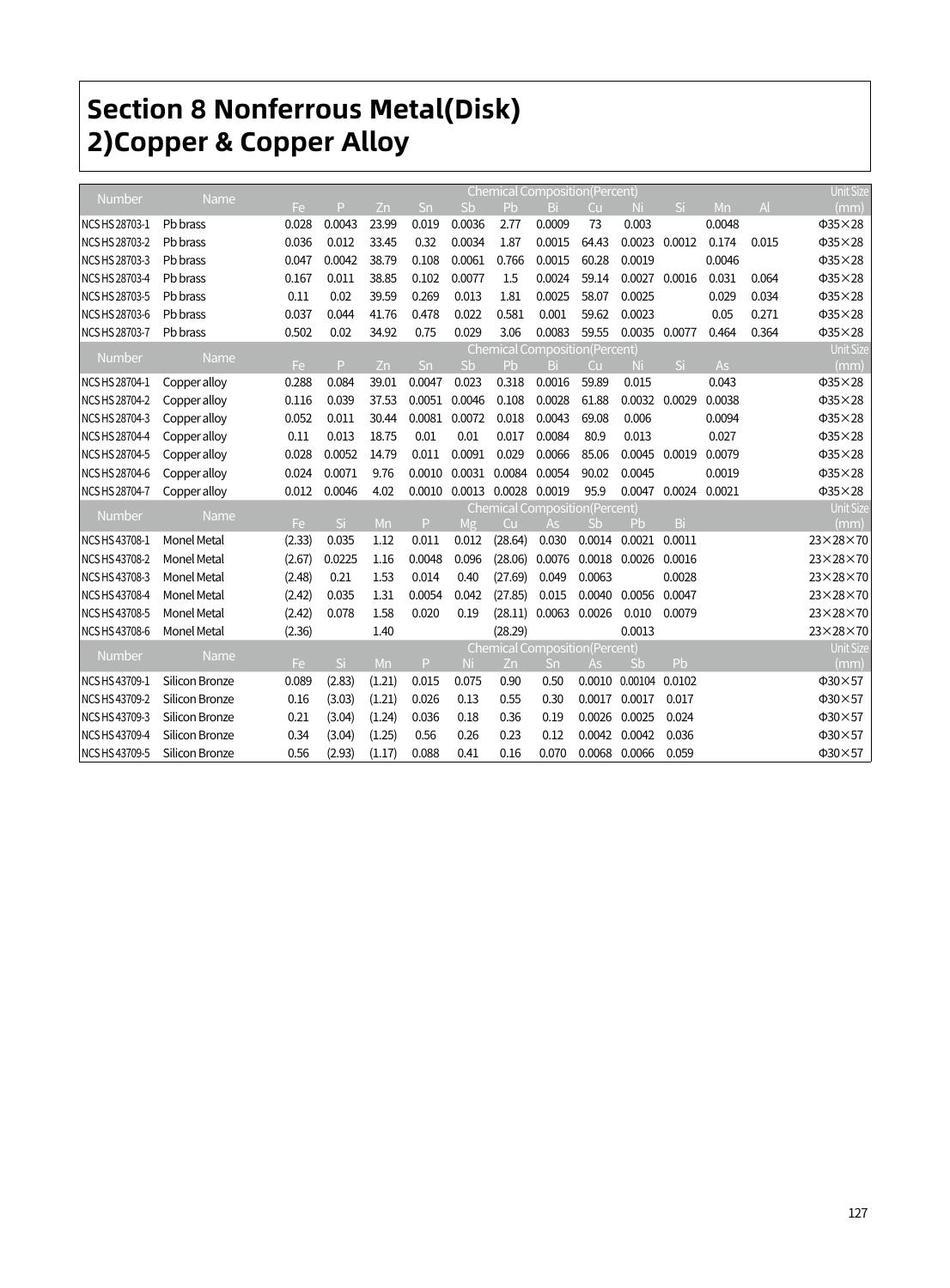#### Section 8 Nonferrous Metal(Disk) 2)Copper & Copper Alloy

| Number                      | Name            | Fe        | Mn            | $\mathsf{Al}$        |                              |                       |                | <b>Chemical Composition (Percent)</b>                                  |        |                      |                                                |                      |        | <b>Unit Size</b><br>(mm) |
|-----------------------------|-----------------|-----------|---------------|----------------------|------------------------------|-----------------------|----------------|------------------------------------------------------------------------|--------|----------------------|------------------------------------------------|----------------------|--------|--------------------------|
| NCS HS 43712-1              | Aluminum Bronze | 4.94      | 2.63          | 7.76                 |                              |                       |                |                                                                        |        |                      |                                                |                      |        | $\Phi$ 32×45             |
| <b>NCS HS 43712-2</b>       | Aluminum Bronze | 4.17      | 2.92          | 8.78                 |                              |                       |                |                                                                        |        |                      |                                                |                      |        | $\Phi$ 32×45             |
| <b>NCS HS 43712-3</b>       | Aluminum Bronze | 3.51      | 2.01          | 9.75                 |                              |                       |                |                                                                        |        |                      |                                                |                      |        | $\Phi$ 32×45             |
| NCS HS 43712-4              | Aluminum Bronze | 2.45      | 1.37          | 11.75                |                              |                       |                |                                                                        |        |                      |                                                |                      |        | $\Phi$ 32×45             |
| <b>NCS HS 43712-5</b>       | Aluminum Bronze | 1.63      | 0.61          | 10.85                |                              |                       |                |                                                                        |        |                      |                                                |                      |        | $\Phi$ 32×45             |
|                             |                 |           |               |                      |                              |                       |                | <b>Chemical Composition (Percent)</b>                                  |        |                      |                                                |                      |        | <b>Unit Size</b>         |
| <b>Number</b>               | <b>Name</b>     | Fe        | P             | Cu                   | As                           | S <sub>b</sub>        | <b>Pb</b>      | Bi                                                                     |        |                      |                                                |                      |        | (mm)                     |
| NCS HS 43714-1              | H68, Brass      | 0.251     | 0.041         | (65.73)              | 0.016                        | 0.025                 | 0.013          | 0.0084                                                                 |        |                      |                                                |                      |        | $\Phi$ 32×40             |
| <b>NCS HS 43714-2</b>       | H68, Brass      | 0.138     | 0.024         | (68.37)              | 0.046                        | 0.0046                | 0.028          | 0.0016                                                                 |        |                      |                                                |                      |        | $\Phi$ 32×40             |
| NCS HS 43714-3              | H68, Brass      | 0.078     | 0.012         | (67.24)              | 0.126                        | 0.0084                | 0.042          | 0.0030                                                                 |        |                      |                                                |                      |        | $\Phi$ 32×40             |
| <b>NCS HS 43714-4</b>       | H68, Brass      | 0.041     | 0.0087        | (65.66)              | 0.078                        | 0.014                 | 0.079          | 0.0048                                                                 |        |                      |                                                |                      |        | $\Phi$ 32 $\times$ 40    |
| <b>NCS HS 43714-5</b>       | H68, Brass      | 0.024     | 0.0054        | (68.60)              | 0.027                        | 0.0025                | 0.139          | 0.00073                                                                |        |                      |                                                |                      |        | $\Phi$ 32×40             |
| <b>Number</b>               | Name            |           |               |                      |                              |                       |                | <b>Chemical Composition (Percent)</b>                                  |        |                      |                                                |                      |        | <b>Unit Size</b>         |
|                             |                 | Fe i      | P             | Cu                   | As                           | <b>Sb</b>             | P <sub>b</sub> | Bi                                                                     |        |                      |                                                |                      |        | (mm)                     |
| NCS HS 43715-1              | <b>Brass</b>    | 0.046     | 0.0092        | 60.03                |                              | 0.016                 | 0.074          | 0.0049                                                                 |        |                      |                                                |                      |        | $\Phi$ 35 $\times$ 23    |
| <b>NCS HS 43715-2</b>       | <b>Brass</b>    | 0.018     | 0.0046        | 62.40                |                              | 0.0026                | 0.132          | 0.00075                                                                |        |                      |                                                |                      |        | $\Phi$ 35 $\times$ 23    |
| NCS HS 43715-3              | <b>Brass</b>    | 0.251     | 0.041         | 65.73                | 0.016                        | 0.025                 | 0.013          | 0.0088                                                                 |        |                      |                                                |                      |        | $\Phi$ 35 $\times$ 23    |
| <b>NCS HS 43715-4</b>       | <b>Brass</b>    | 0.153     | 0.022         | 68.73                | 0.048                        | 0.0051                | 0.028          | 0.0016                                                                 |        |                      |                                                |                      |        | Φ35×23                   |
| NCS HS 43715-5              | <b>Brass</b>    | 0.338     | 0.013         | 58.96                | 0.088                        | 0.011                 | 0.391          | 0.0030                                                                 |        |                      |                                                |                      |        | $\Phi$ 35×23             |
| <b>NCS HS 43715-6</b>       | <b>Brass</b>    | 0.473     | 0.038         | 71.88                | 0.129                        | 0.020                 | 0.251          | 0.0061                                                                 |        |                      |                                                |                      |        | $\Phi$ 35×23             |
| <b>NCS HS 43715-7</b>       | <b>Brass</b>    |           | 0.062         | 55.39                |                              |                       | 0.563          |                                                                        |        |                      |                                                |                      |        | $\Phi$ 35×23             |
| <b>Number</b>               | <b>Name</b>     | <b>Pb</b> | Fe            | Bi.                  | S <sub>b</sub>               | As.                   | <b>Sn</b>      | <b>Chemical Composition(Percent)</b><br>N1                             | Zn.    | P                    | S.                                             | Se                   | Te:    | <b>Unit Size</b><br>(mm) |
| NCS HS 43716a-1 Pure Copper |                 |           | 0.0022        |                      |                              |                       |                |                                                                        | 0.0015 | 0.02                 | 0.0013                                         | 0.0013               | 0.0016 | $\Phi$ 40 $\times$ 40    |
| NCS HS 43716a-2 Pure Copper |                 | 0.0016    | 0.007         |                      |                              |                       |                | 0.0006 0.0021 0.0013 0.00097 0.0025 0.0024 0.0017 0.0021 0.0013 0.0016 |        |                      |                                                |                      |        | $\Phi$ 40 $\times$ 40    |
| NCS HS 43716a-4 Pure Copper |                 |           |               |                      |                              |                       |                | 0.00097 0.0032 0.00095 0.00098 0.0032 0.0037 0.0011 0.0087             |        | 0.0088               | 0.0019                                         |                      |        | $\Phi$ 40 $\times$ 40    |
| NCS HS 43716a-5 Pure Copper |                 | 0.0079    |               |                      | 0.0017 0.0052 0.0052         |                       | 0.007          |                                                                        |        |                      | 0.0118  0.0182  0.0103  0.0050  0.0051  0.0052 |                      |        | $\Phi$ 40 $\times$ 40    |
| NCS HS 43716a-6 Pure Copper |                 | 0.0154    | 0.0475 0.0059 |                      | 0.0077 0.0083                |                       | 0.0142         | 0.009                                                                  |        |                      | 0.0222 0.0047 0.0071 0.0082                    |                      |        | $\Phi$ 40 $\times$ 40    |
| NCS HS 43716a-7 Pure Copper |                 | 0.0445    | 0.0652        | 0.019                | 0.021                        | 0.025                 | 0.0489         |                                                                        |        |                      | 0.0423 0.0443 0.0414 0.0044 0.0109             |                      | 0.012  | $\Phi$ 40 $\times$ 40    |
| NCS HS 43716a-8 Pure Copper |                 |           |               | 0.0312 0.0198 0.0093 | 0.0108                       |                       |                | 0.0136 0.0183 0.0242 0.0331 0.0299                                     |        |                      | 0.0063                                         | 0.007                | 0.0054 | $\Phi$ 40 $\times$ 40    |
| NCS HS 43716a-9 Pure Copper |                 | 0.0558    |               |                      | 0.0062 0.0078 0.0139         |                       | 0.0689         |                                                                        |        | 0.0687 0.0247 0.0587 |                                                | 0.0091 0.0104 0.0087 |        | $\Phi$ 40 $\times$ 40    |
| NCS HS43716a-10 Pure Copper |                 | 0.0057    | 0.142         | 0.0019               |                              |                       |                | 0.0201 0.0592 0.0527 0.0512 0.0336 0.0077                              |        |                      |                                                |                      |        | $\Phi$ 40 $\times$ 40    |
| <b>Number</b>               | Name            |           |               |                      |                              |                       |                | Chemical Composition(Percent)                                          |        |                      |                                                |                      |        | <b>Unit Size</b>         |
|                             |                 | Cu        | Fe            | Pb.                  | S <sub>b</sub>               | P.                    | Bi             |                                                                        |        |                      |                                                |                      |        | (mm)                     |
| NCS HS 43717-1              | H62, Brass      | (61.96)   | 0.242         | 0.022                | 0.025                        | 0.061                 | 0.0081         |                                                                        |        |                      |                                                |                      |        | $\Phi$ 35 $\times$ 40    |
| NCS HS 43717-2              | H62, Brass      | (61.71)   | 0.131         | 0.042                | 0.0046                       | 0.035                 | 0.0015         |                                                                        |        |                      |                                                |                      |        | $\Phi$ 35 $\times$ 40    |
| NCS HS 43717-3              | H62, Brass      | (61.33)   | 0.076         | 0.255                | 0.0083                       | 0.018                 | 0.0029         |                                                                        |        |                      |                                                |                      |        | Φ35×40                   |
| NCS HS 43717-4              | H62, Brass      | (60.63)   | 0.046         | 0.074                | 0.016                        | 0.092                 | 0.0049         |                                                                        |        |                      |                                                |                      |        | $\Phi$ 35 $\times$ 40    |
| NCS HS 43717-5 H62, Brass   |                 | 62.40     | 0.018         | 0.132                |                              | 0.0026 0.0046 0.00075 |                |                                                                        |        |                      |                                                |                      |        | $\Phi$ 35×40             |
| <b>Number</b>               | Name            | Cu        | Ag            | Sn                   | Ni                           | Fe                    | Si             | <b>Chemical Composition (Percent)</b><br>Zn                            |        |                      | Cd                                             | Cr                   |        | <b>Unit Size</b><br>(mm) |
| NCS HS 43720-1              | Copper alloy    | 99.995    | 0.0011        |                      | $< 0.0002$ $< 0.0002$ 0.0003 |                       |                | $< 0.0002$ $< 0.0002$ $< 0.0002$ 0.0003                                |        |                      | < 0.0002                                       | 0.001                |        | $\Phi$ 35×25             |
| NCS HS 43720-2              | Copper alloy    | 98.5      | 0.092         | 0.059                | 0.039                        | 0.11                  | 0.034          | 0.12                                                                   |        | 0.04                 |                                                | 0.075                |        | $\Phi$ 35×25             |
| NCS HS43720-3 Copper alloy  |                 | 98.77     | 0.003         | 0.002                | 0.053                        | 0.1                   | 0.042          |                                                                        |        |                      |                                                | 0.81                 |        | $\Phi$ 35×25             |
| <b>NCS HS43720-4</b>        | Copper alloy    | 59.79     |               | 0.42                 | 0.39                         |                       | 1.04           | 35.49                                                                  |        |                      |                                                |                      |        | $\Phi$ 35×25             |
| NCS HS43720-5 Copper alloy  |                 | 78.22     |               | 0.26                 | 4.46                         | 3.34                  | 0.3            | 0.73                                                                   |        |                      |                                                |                      |        | $\Phi$ 35×25             |
| NCS HS43720-6               | Copper alloy    | 66.53     |               | 0.1                  | 29.45                        | 1.08                  | 0.25           | 0.58                                                                   | 0.1    |                      |                                                |                      |        | $\Phi$ 35×25             |
| NCS HS43720-7 Copper alloy  |                 | 85.43     |               | 0.059                | 11.07                        | 1.18                  | 0.1            | 0.42                                                                   | 0.008  |                      |                                                |                      |        | $\Phi$ 35×25             |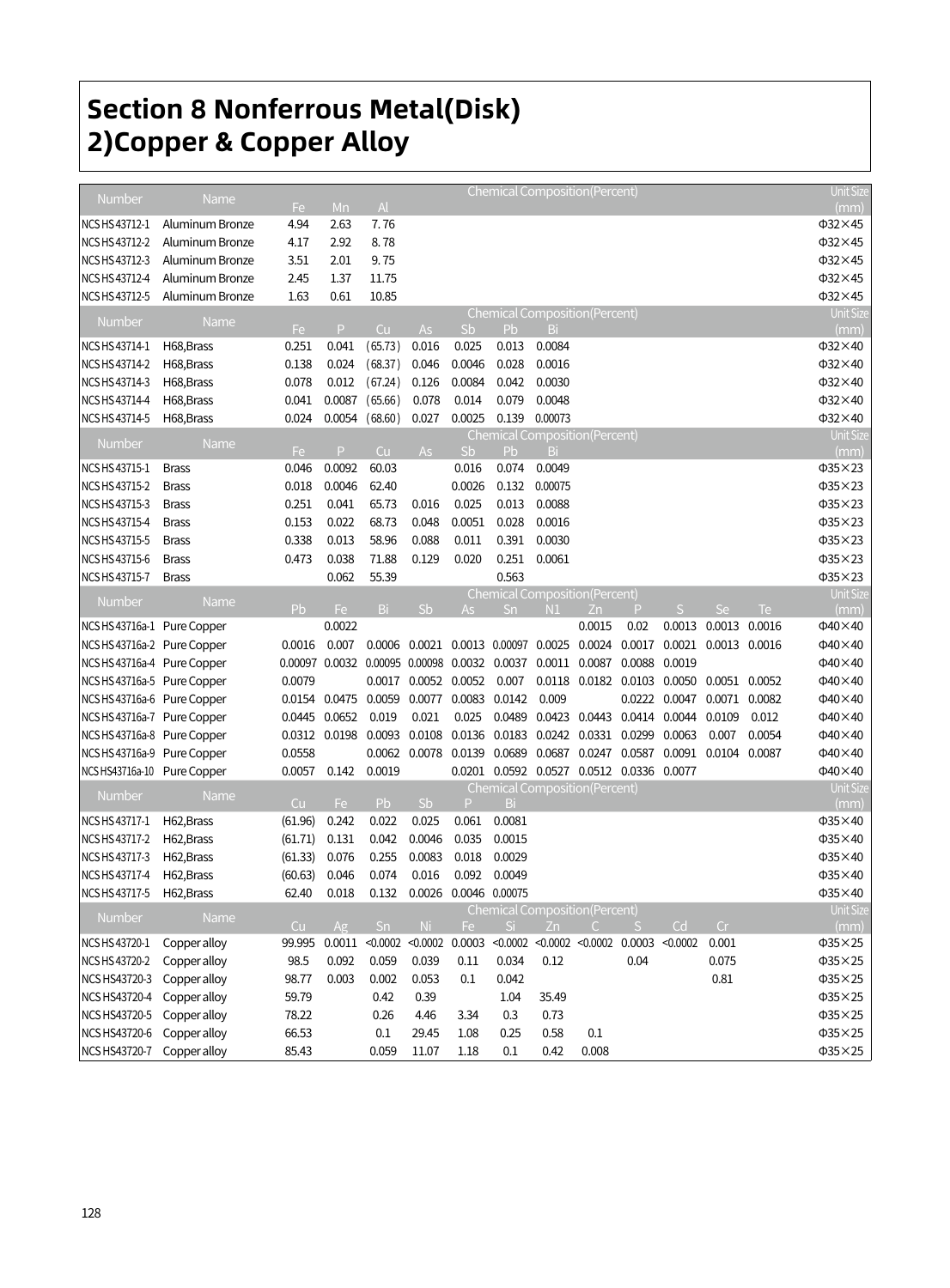#### Section 8 Nonferrous Metal(Disk) 2)Copper & Copper Alloy

| <b>Number</b>         | Name              |        |                |                 |                |          | <b>Chemical Composition</b> (Percent)        |           |           |           |          |           |           | <b>Unit Size</b>                               |
|-----------------------|-------------------|--------|----------------|-----------------|----------------|----------|----------------------------------------------|-----------|-----------|-----------|----------|-----------|-----------|------------------------------------------------|
|                       |                   | Zr     | Mg             | Co              | Mn             | Sb       | <b>Al</b>                                    | As.       | P         | <b>Se</b> | Te       | <b>Bi</b> |           | (mm)                                           |
| NCS HS 43720-1        | Copper alloy      | 0.0003 | 0.0003         | < 0.0002        | < 0.0001       | < 0.0002 | < 0.0002                                     | 0.0003    | 0.0006    | < 0.0002  | < 0.0002 | < 0.0002  |           |                                                |
| NCS HS 43720-2        | Copper alloy      |        | 0.005          | 0.095           | 0.059          | 0.061    | 0.12                                         | 0.29      | 0.071     | 0.006     | 0.059    | 0.035     |           |                                                |
| NCS HS 43720-3        | Copper alloy      | 0.13   | 0.081          |                 |                | 0.006    | 0.019                                        | 0.015     | 0.001     |           |          | 0.001     |           |                                                |
| NCS HS 43720-4        | Copper alloy      |        |                |                 | 0.57           |          | 1.16                                         | 0.023     | 0.025     |           |          | 0.005     |           |                                                |
| NCS HS 43720-5        | Copper alloy      |        |                |                 | 2.97           | 0.006    | 9.44                                         |           | 0.018     |           |          |           |           |                                                |
| NCS HS 43720-6        | Copper alloy      |        | 0.07           | 0.49            | 1.06           | 0.021    | 0.19                                         |           | 0.012     |           |          |           |           |                                                |
| NCS HS 43720-7        | Copper alloy      |        |                | 0.59            | 1.09           | 0.006    |                                              | 0.024     | 0.01      |           |          | 0.006     |           |                                                |
| <b>Number</b>         | Name              |        |                |                 |                |          | <b>Chemical Composition</b> (Percent)        |           |           |           |          |           |           | <b>Unit Size</b>                               |
|                       |                   | Sn     | Zn             | Pb              | Fe             | Ni.      | Bi                                           | <b>Sb</b> | P.        | <b>As</b> | Mg       | S         | Co        | (mm                                            |
| NCS HS 43722-1        | Copper alloy      | 0.1    | 0.294          | 0.098           | 0.536          | 0.05     | 0.0005                                       | 0.006     | 0.195     | 0.028     | 0.073    | 0.0056    | 0.024     | $\Phi$ 40 $\times$ 45                          |
| NCS HS 43722-2        | Copper alloy      | 0.048  | 0.047          | 0.05            | 1.37           | 0.03     | 0.005                                        | 0.0021    | 0.051     | 0.0094    | 0.2      | 0.0028    | 0.048     | $\Phi$ 40×45                                   |
| NCS HS 43722-3        | Copper alloy      | 0.03   | 0.122          | 0.031           | 2.25           | 0.009    | 0.0022                                       | 0.0022    | 0.027     | 0.0043    | 0.015    | 0.0009    | 0.1       | $\Phi$ 40×45                                   |
| NCS HS 43722-4        | Copper alloy      | 0.015  | 0.0031         | 0.01            | 2.61           | 0.0024   | 0.011                                        | 0.021     | 0.111     | 0.002     | 0.084    | 0.0009    | 0.14      | $\Phi$ 40×45                                   |
| NCS HS 43722-5        | Copper alloy      | 0.0054 | 0.027          | 0.0063          | 2.37           | 0.001    | 0.022                                        | 0.011     | 0.0054    | 0.02      | 0.011    | 0.0019    | 0.01      | $\Phi$ 40 $\times$ 45                          |
| <b>Number</b>         | Name              |        |                |                 |                |          | <b>Chemical Composition(Percent)</b>         |           |           |           |          |           |           | <b>Unit Size</b>                               |
|                       |                   | Sn     | P <sub>b</sub> | Fe              | Ni.            | Bi.      | Sb                                           | P         | <b>Cu</b> | <b>As</b> | S        |           |           | (mm)                                           |
| NCS HS 43723-1        | Copper alloy      | 1.038  | 0.0054         | 0.448           | 0.98           | 3.002    | 0.0022                                       | 0.015     | 59.387    | 0.029     | 0.0011   |           |           | $\Phi$ 40 $\times$ 45                          |
| NCS HS 43723-2        | Copper alloy      | 0.306  | 0.105          | 0.093           | 0.32           | 0.414    | 0.03                                         | 0.0088    | 60.903    | 0.015     | 0.0015   |           |           | $\Phi$ 40 $\times$ 45                          |
| NCS HS 43723-3        | Copper alloy      | 0.518  | 0.0161         | 0.137           | 2.13           | 1.561    | 0.014                                        | 0.087     | 60.088    | 0.0054    | 0.012    |           |           | $\Phi$ 40 $\times$ 45                          |
| NCS HS 43723-4        | Copper alloy      | 2.007  | 0.0209         | 0.645           | 2.94           | 0.826    | 0.1                                          | 0.0039    | 60.14     | 0.0097    | 0.015    |           |           | $\Phi$ 40×45                                   |
| NCS HS 43723-5        | Copper alloy      | 3.02   | 0.0059         | 0.0113          | 0.11           | 0.108    | 0.0047                                       | 0.0016    | 61.642    | 0.002     | 0.0018   |           |           | $\Phi$ 40 $\times$ 45                          |
| <b>Number</b>         | <b>Name</b>       |        |                |                 |                |          | <b>Chemical Composition (Percent)</b>        |           |           |           |          |           |           | <b>Unit Size</b>                               |
| <b>NCS HS 43724-1</b> | <b>Lead Brass</b> | Cu     | Pb             | Fe              | Ni.            | Mn       | $\mathsf{Al}$                                | <b>Si</b> | <b>Sn</b> | Bi.       | Sb       | P.        | S.        | (mm)                                           |
|                       |                   | 59.984 | 0.414          | 0.205<br>0.0426 | 0.474          | 0.119    | 0.0749                                       | 0.0049    | 0.0099    | (0.0110)  | (0.0056) | (0.00077) | (0.00077) | $\Phi$ 40 $\times$ 20<br>$\Phi$ 40 $\times$ 20 |
| <b>NCS HS 43724-2</b> | <b>Lead Brass</b> | 57.767 | 0.760          |                 | 0.795          | 0.184    | 0.0116                                       | 0.0093    | 0.0979    | (0.0050)  | (0.0021) | (0.0015)  | (0.0015)  |                                                |
| NCS HS 43724-3        | <b>Lead Brass</b> | 57.089 | 1.421          | 0.0104          | 0.347          |          | 0.177                                        | 0.0520    | 0.192     | (0.0030)  | (0.0116) | (0.00099) | (0.00099) | $\Phi$ 40 $\times$ 20                          |
| NCS HS 43724-4        | <b>Lead Brass</b> | 58.641 | 1.810          | (0.703)         | 0.104          | 0.0188   | 0.452                                        | (0.0070)  | 0.293     | (0.0049)  | (0.0102) | (0.00060) | (0.00060) | $\Phi$ 40×20                                   |
| NCS HS 43724-5        | <b>Lead Brass</b> | 58.761 | 2.396          | 0.107           | 0.0286         | 0.0517   | 0.761                                        | 0.209     | 0.689     | (0.0010)  | (0.0048) | (0.0010)  | (0.0010)  | $\Phi$ 40×20                                   |
| <b>NCS HS 43724-6</b> | <b>Lead Brass</b> | 59.597 | 1.393          | 0.613           | 0.386          | 0.0345   | 0.262                                        | 0.0424    | 0.206     | (0.0030)  | (0.0291) | (0.00094) | (0.00094) | $\Phi$ 40 $\times$ 20                          |
| <b>Number</b>         | Name              | Cu.    | Sn             | Ni.             | $\overline{A}$ | Fe       | <b>Chemical Composition (Percent)</b><br>Pb. | P         | Zn        |           |          |           |           | <b>Unit Size</b><br>(mm)                       |
| NCS HS 45721-1        | Sn Bronze         | remain | 4.06           | 0.31            | 0.00096        | 0.116    | 0.072                                        | 0.33      | 0.22      |           |          |           |           | $\Phi$ 39×30                                   |
| NCS HS 45721-2        | Sn Bronze         | remain | 5.39           | 0.24            | 0.00096        | 0.014    | 0.091                                        | 0.062     | 0.47      |           |          |           |           | $\Phi$ 39×30                                   |
| NCS HS 43715-3        | Sn Bronze         | remain | 6.34           | 0.178           | 0.00085        | 0.034    | 0.031                                        | 0.154     | 0.43      |           |          |           |           | $\Phi$ 39×30                                   |
| <b>NCS HS 45721-4</b> | Sn Bronze         | remain | 7.16           | 0.118           | 0.00098        | 0.063    | 0.013                                        | 0.218     | 0.33      |           |          |           |           | $\Phi$ 39×30                                   |
| NCS HS 45721-5        | Sn Bronze         | remain | 8.27           | 0.053           | 0.004          | 0.089    | 0.049                                        | 0.289     | 0.24      |           |          |           |           | $\Phi$ 39×30                                   |
| NCS HS 45721-6        | Sn Bronze         | remain | 6.52           | 0.18            | 0.0013         | 0.019    | 0.02                                         | 0.31      | 34        |           |          |           |           | $\Phi$ 39×30                                   |
|                       |                   |        |                |                 |                |          |                                              |           |           |           |          |           |           |                                                |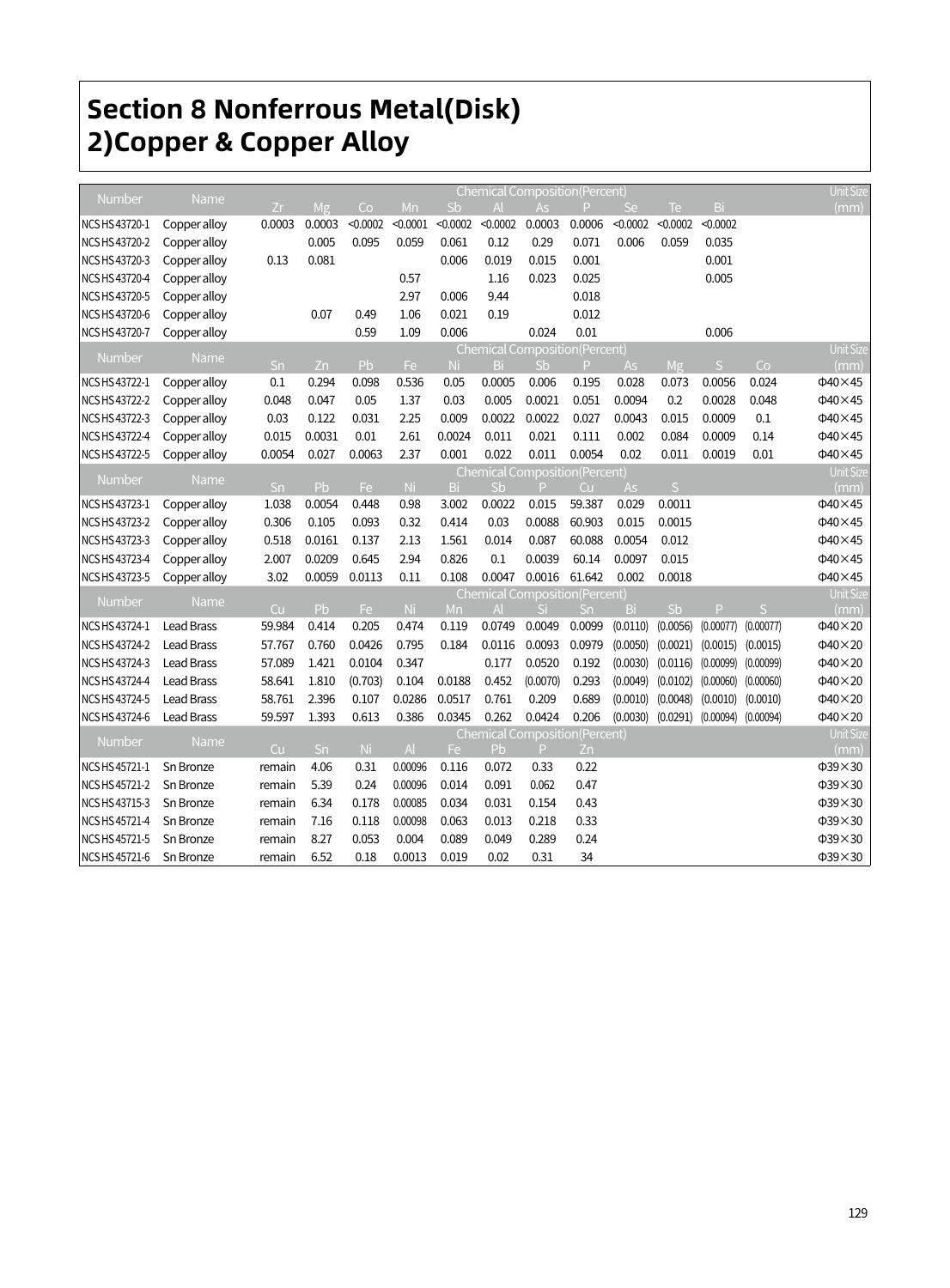#### Section 8 Nonferrous Metal(Disk) 3)Magnesium & Other Metal

|                                         |                       |                |               |                |               |                  | <b>Chemical Composition (Percent)</b> |               |                    |              |             |       |       | <b>Unit Size</b>                               |
|-----------------------------------------|-----------------------|----------------|---------------|----------------|---------------|------------------|---------------------------------------|---------------|--------------------|--------------|-------------|-------|-------|------------------------------------------------|
| <b>Number</b>                           | Name                  | Fe.            | Si.           | $\mathsf{Al}$  | $\mathsf{C}$  | $\vee$           |                                       |               |                    |              |             |       |       | (mm)                                           |
| NCS HS 44701-1                          | Titanium alloy        | 0.39           | 0.277         | 3.9            | 0.158         | 5.65             |                                       |               |                    |              |             |       |       | $\Phi$ 36×25                                   |
| NCS HS 44701-2                          | Titanium alloy        | 0.314          | 0.196         | 4.67           | 0.119         | 5.01             |                                       |               |                    |              |             |       |       | $\Phi$ 36×25                                   |
| NCS HS 44701-3                          | Titanium alloy        | 0.239          | 0.115         | 5.38           | 0.095         | 3.41             |                                       |               |                    |              |             |       |       | $\Phi$ 36×25                                   |
| <b>NCS HS 44701-4</b>                   | Titanium alloy        | 0.143          | 0.052         | 6.48           | 0.051         | 4.46             |                                       |               |                    |              |             |       |       | $\Phi$ 36×25                                   |
| NCS HS 44701-5                          | Titanium alloy        | 0.131          | 0.085         | 6.78           | 0.023         | 3.85             |                                       |               |                    |              |             |       |       | $\Phi$ 36×25                                   |
| NCS HS 44701-6                          | Titanium alloy        | 0.073          | 0.031         | 7.03           | 0.0193        | 2.75             |                                       |               |                    |              |             |       |       | $\Phi$ 36×25                                   |
| <b>Number</b>                           | Name                  |                |               |                |               |                  | <b>Chemical Composition(Percent)</b>  |               |                    |              |             |       |       | <b>Unit Size</b>                               |
|                                         |                       | S1             | Fe.           | Cu             | Mn            | Ni.              | Zn                                    | $\mathsf{Al}$ | Be                 |              |             |       |       | (mm)                                           |
| NCS HS 49722-1                          | Magnesiam Alloy       | 0.026          | 0.0025        | (0.0024)       | 0.016         | 0.0006           | (0.0069)                              | 5.81          | 0.00007            |              |             |       |       | $\Phi$ 45 $\times$ 25                          |
| NCS HS 49722-2                          | Magnesiam Alloy       | 0.024          | 0.0042        | 0.0036         | 0.077         | 0.0010           | 3.76                                  | 4.68          | 0.00009            |              |             |       |       | $\Phi$ 45 $\times$ 25                          |
| <b>NCS HS 49722-3</b>                   | Magnesiam Alloy       | 0.097          | 0.013         | 0.087          | 0.339         | 0.0045           | 2.99                                  | 7.18          | 0.00044            |              |             |       |       | $\Phi$ 45 $\times$ 25                          |
| <b>NCS HS 49722-4</b>                   | Magnesiam Alloy       | 0.28           | 0.023         | 0.164          | 0.231         | (0.013)          | 1.94                                  | 6.96          | 0.0010             |              |             |       |       | $\Phi$ 45 $\times$ 25                          |
| NCS HS4 9722-5                          | Magnesiam Alloy       | 0.176          | (0.020)       | 0.295          | (0.68)        | 0.018            | 0.217                                 | 11.52         | (0.0023)           |              |             |       |       | $\Phi$ 45 $\times$ 25                          |
| <b>NCS HS 49722-6</b>                   | Magnesiam Alloy       | 0.43           | 0.039         | 0.0098         | 0.61          | 0.0036           | 0.98                                  | 9.07          | 0.0029             |              |             |       |       | $\Phi$ 45 $\times$ 25                          |
| <b>Number</b>                           | Name                  | Si.            |               |                |               |                  | <b>Chemical Composition (Percent)</b> |               |                    |              |             |       |       | <b>Unit Size</b>                               |
|                                         |                       |                | Fe<br>(0.039) | Cu<br>0.0029   | Mn            | Ni.              | Z <sub>n</sub><br>0.057               | Al.           | <b>Be</b>          |              |             |       |       | (mm)                                           |
| NCS HS 49723-1<br><b>NCS HS 49723-2</b> | Magnesiam Alloy       | 0.034<br>0.173 | 0.0089        | 0.0081         | 0.92<br>0.338 | 0.0012<br>0.0008 | 0.237                                 | 6.10<br>2.55  | (0.0020)<br>0.0009 |              |             |       |       | $\Phi$ 45 $\times$ 25<br>$\Phi$ 45 $\times$ 25 |
| <b>NCS HS 49723-3</b>                   | Magnesiam Alloy       | 0.27           | 0.015         | 0.020          |               |                  | 0.171                                 | 7.33          | 0.00015            |              |             |       |       | $\Phi$ 45 $\times$ 25                          |
|                                         | Magnesiam Alloy       |                |               |                | 0.182         | (0.0015)         |                                       |               |                    |              |             |       |       |                                                |
| <b>NCS HS 49723-4</b>                   | Magnesiam Alloy       | 0.286          | (0.016)       | 0.020          | 0.428         | (0.0068)         | 0.271                                 | 6.29          | (0.0010)           |              |             |       |       | $\Phi$ 45 $\times$ 25                          |
| NCS HS 49723-5                          | Magnesiam Alloy       | 0.239<br>0.065 | 0.025         | 0.013          | (0.65)        | 0.0025<br>0.010  | 0.105<br>0.492                        | 4.57<br>1.36  | 0.0009<br>0.0033   |              |             |       |       | $\Phi$ 45 $\times$ 25<br>$\Phi$ 45 $\times$ 25 |
| <b>NCS HS 49723-6</b>                   | Magnesiam Alloy       |                | 0.0049        | 0.010          | 0.130         |                  | <b>Chemical Composition (Percent)</b> |               |                    |              |             |       |       | <b>Unit Size</b>                               |
| <b>Number</b>                           | Name                  | Si.            | Fe            | Cu.            | Mn            | Zn               | Ti                                    | Νi            | Al                 | Pb.          |             |       |       | (mm)                                           |
| NCS HS 49725-1                          | Pure Magnesium        | 0.011          | 0.0028        | 0.0012         | 0.017         | 0.011            | 0.00027 0.00035                       |               | 0.011              | 0.0052       |             |       |       | $\Phi$ 45 $\times$ 25                          |
| <b>NCS HS 49725-2</b>                   | Pure Magnesium        | 0.062          | 0.027         | 0.0077         | 0.085         | 0.047            | 0.00018                               | 0.011         | 0.531              | 0.037        |             |       |       | $\Phi$ 45 $\times$ 25                          |
| NCS HS 49725-3                          | Pure Magnesium        | 0.023          | 0.0083        | 0.0087         | 0.019         | 0.012            | 0.000062 0.0021                       |               | 0.017              | 0.0067       |             |       |       | $\Phi$ 45 $\times$ 25                          |
| <b>NCS HS 49725-4</b>                   | Pure Magnesium        | 0.034          | 0.0069        | 0.014          | 0.023         | 0.019            | 0.0012                                | 0.0044        | 0.262              | 0.012        |             |       |       | $\Phi$ 45 $\times$ 25                          |
| NCS HS 49725-5                          | Pure Magnesium        | 0.0063         | 0.0022        | 0.00063 0.0060 |               |                  | 0.0076 0.000072 0.00033 0.0059        |               |                    | 0.0020       |             |       |       | $\Phi$ 45 $\times$ 25                          |
| NCS HS 49725-6                          | Pure Magnesium        | 0.020          | 0.020         | 0.025          | 0.148         | 0.025            | 0.0025                                | 0.0052        | 1.06               | 0.018        |             |       |       | $\Phi$ 45 $\times$ 25                          |
| NCS HS 49725-7                          | Pure Magnesium        | 0.030          | 0.0055        | 0.0039         | 0.017         | 0.013            | 0.00010 0.0013 0.0082                 |               |                    | 0.0067       |             |       |       | $\Phi$ 45 $\times$ 25                          |
|                                         |                       |                |               |                |               |                  | <b>Chemical Composition(Percent)</b>  |               |                    |              |             |       |       | <b>Unit Size</b>                               |
| <b>Number</b>                           | Name                  | $\mathsf{Al}$  | Mo            | <b>Nb</b>      | Sn            | Zr               | Cr                                    | Si            | Fe                 | $\mathsf{C}$ | $O^{\star}$ | $N^*$ | $H^*$ | $\vee$<br>(mm)                                 |
| NCS HS 93741                            | <b>Titanium Alloy</b> | 6.24           |               |                |               |                  |                                       | 0.024         | 0.047              | 0.013        |             |       |       | 4.08 036×25                                    |
| <b>NCS HS 93742</b>                     | Titanium Alloy        | 5.99           | 2.89          | 1.97           | 2.24          | 1.99             | 1.22                                  | 0.067         | 0.05               | 0.01         | 0.13        | 0.01  | 0.001 | $\Phi$ 36×25                                   |
|                                         |                       |                |               |                |               |                  | <b>Chemical Composition (Percent)</b> |               |                    |              |             |       |       | <b>Unit Size</b>                               |
| <b>Number</b>                           | Name                  | $\mathsf{C}$   | Si.           | $\mathsf{Al}$  | Fe            | Mo               | $\vee$                                | Zr            |                    |              |             |       |       | (mm)                                           |
| <b>NCS HS11903</b>                      | <b>Titanium Alloy</b> | 0.012          | 0.261         | 6.74           | 0.097         | 3.37             |                                       | 1.52          |                    |              |             |       |       | $\Phi$ 40 $\times$ 30                          |
| NCS HS11904                             | <b>Titanium Allov</b> | 0.0093         | 0.018         | 6.24           | 0.191         |                  | 4.19                                  |               |                    |              |             |       |       | $\Phi$ 40 $\times$ 30                          |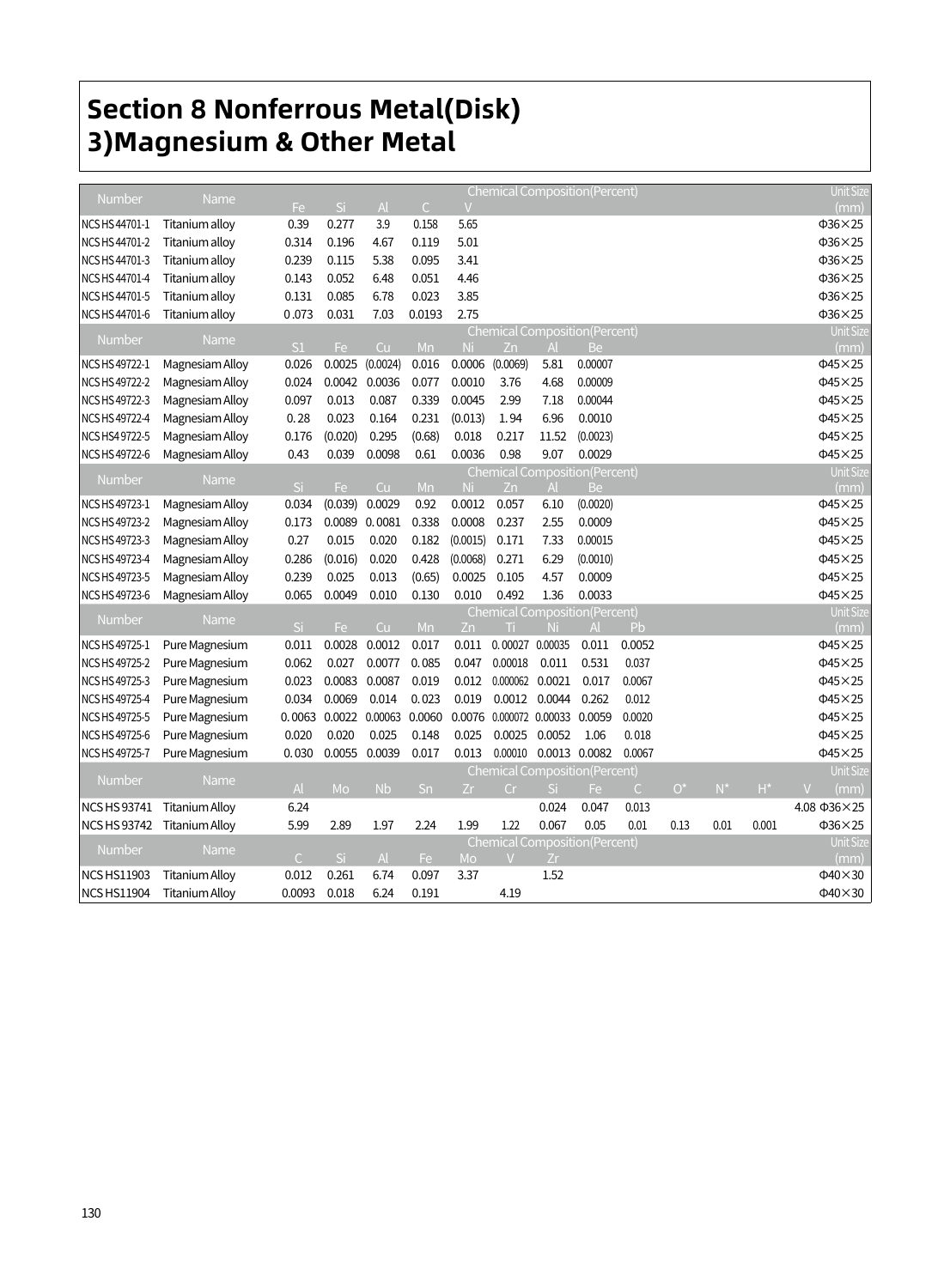#### Section 8 Nonferrous Metal(Disk) 3)Magnesium & Other Metal

| <b>Number</b>         | Name                   |               |           |         |           | <b>Chemical Composition(Percent)</b>        |         |           |         |         |         | <b>Unit Size</b>         |
|-----------------------|------------------------|---------------|-----------|---------|-----------|---------------------------------------------|---------|-----------|---------|---------|---------|--------------------------|
|                       |                        | <b>As</b>     | <b>Bi</b> | Sn      | Ag        | Sb                                          | Cd      | Pb        |         |         |         | (mm)                     |
| NCS HS 45723-1        | Pb-Sn Alloy            | 0.0032        | 0.0053    | 0.884   | 0.0022    | 0.02                                        | 0.0038  | remain    |         |         |         | $D45 \times 25$          |
| <b>NCS HS 45723-2</b> | Pb-Sn Alloy            | 0.0087        | 0.0191    | 2.02    | 0.0068    | 0.056                                       | 0.0042  | remain    |         |         |         | $D45 \times 25$          |
| <b>NCS HS 45723-3</b> | Pb-Sn Alloy            | 0.013         | 0.034     | 3.05    | 0.0112    | 0.093                                       | 0.0091  | remain    |         |         |         | $D45 \times 25$          |
| <b>NCS HS 45723-4</b> | Pb-Sn Alloy            | 0.02          | 0.0491    | 4.16    | 0.0156    | 0.137                                       | 0.0126  | remain    |         |         |         | $D45 \times 25$          |
| <b>Number</b>         | Name                   | <b>Cu</b>     | Ag        | Bi      | As        | <b>Chemical Composition (Percent)</b><br>Sb | Sn      | Zn        | Ni.     | Cd      | $Fe*$   | <b>Unit Size</b><br>(mm) |
| <b>NCS HS 52702-1</b> | Pure Lead              | 0.0004        | 0.0002    | 0.00055 | 0.00012   | 0.00025                                     | 0.00015 | 0.00015   | 0.00015 | 0.0001  | 0.00025 | $\Phi$ 40 $\times$ 25    |
| <b>NCS HS 52702-2</b> | Pure Lead              | 0.0011        | 0.0011    | 0.0047  | 0.00043   | 0.0017                                      | 0.0002  | 0.00032   | 0.00063 | 0.00055 | 0.0003  | $\Phi$ 40 $\times$ 25    |
| NCS HS 52702-3        | Pure Lead              | 0.0029        | 0.0025    | 0.021   | 0.00092   | 0.0056                                      | 0.00025 | 0.0004    | 0.0015  | 0.001   | 0.0003  | $\Phi$ 40 $\times$ 25    |
| <b>NCS HS 52702-4</b> | Pure Lead              | 0.0056        | 0.0051    | 0.041   | 0.0053    | 0.023                                       | 0.00075 | 0.001     | 0.0019  | 0.0019  | 0.00027 | $\Phi$ 40 $\times$ 25    |
| <b>NCS HS 52702-5</b> | Pure Lead              | 0.0142        | 0.0102    | 0.069   | 0.0145    | 0.058                                       | 0.0012  | 0.0012    | 0.0033  | 0.0029  | 0.0005  | $\Phi$ 40 $\times$ 25    |
| <b>Number</b>         | Name                   |               |           |         |           | <b>Chemical Composition (Percent)</b>       |         |           |         |         |         | <b>Unit Size</b>         |
|                       |                        | Ca            | Sn        | AI      | Bi.       | Ag                                          |         |           |         |         |         | (mm)                     |
| NCS HS 52703-1        | Lead-Tin-Calcium alloy | 0.021         | 0.125     | 0.0037  | 0.0034    | 0.0087                                      |         |           |         |         |         | $\Phi$ 48×30             |
| <b>NCS HS 52703-2</b> | Lead-Tin-Calcium alloy | 0.067         | 0.626     | 0.0093  | 0.013     | 0.0065                                      |         |           |         |         |         | $\Phi$ 48×30             |
| NCS HS 52703-3        | Lead-Tin-Calcium alloy | 0.111         | 0.95      | 0.014   | 0.022     | 0.0087                                      |         |           |         |         |         | $\Phi$ 48 $\times$ 30    |
| NCS HS 52703-4        | Lead-Tin-Calcium alloy | 0.168         | 1.35      | 0.027   | 0.033     | 0.012                                       |         |           |         |         |         | $\Phi$ 48 $\times$ 30    |
| <b>NCS HS 52703-5</b> | Lead-Tin-Calcium alloy | 0.302         | 1.63      | 0.036   | 0.048     | 0.017                                       |         |           |         |         |         | $\Phi$ 48 $\times$ 30    |
| <b>Number</b>         | Name                   |               |           |         |           | <b>Chemical Composition (Percent)</b>       |         |           |         |         |         | <b>Unit Size</b>         |
|                       |                        | $\mathsf{Al}$ | Zn        | Mn      | <b>Be</b> | <b>Si</b>                                   | Fe      | <b>Cu</b> | Ni.     |         |         | (mm)                     |
| <b>NCS HS 91711-1</b> | Magnesiam Alloy        | 3.04          | 1.21      | 0.082   | 0.0032    | 0.037                                       | 0.035   | 0.0096    | 0.0006  |         |         | $\Phi$ 40 $\times$ 25    |
| <b>NCS HS 91711-2</b> | Magnesiam Alloy        | 5.06          | 0.954     | 0.256   | 0.0022    | 0.100                                       | 0.028   | 0.085     | 0.0047  |         |         | $\Phi$ 40 $\times$ 25    |
| NCS HS 91711-3        | Magnesiam Alloy        | 6.97          | 0.709     | 0.374   | 0.0017    | 0.183                                       | 0.018   | 0.151     | 0.0096  |         |         | $\Phi$ 40 $\times$ 25    |
| NCS HS 91711-4        | Magnesiam Alloy        | 9.00          | 0.463     | 0.567   | 0.0013    | 0.285                                       | 0.010   | 0.222     | 0.015   |         |         | $\Phi$ 40 $\times$ 25    |
| NCS HS 91711-5        | Magnesiam Alloy        | 10.39         | 0.201     | (0.71)  | 0.0007    | 0.411                                       | 0.0081  | 0.307     | 0.019   |         |         | $\Phi$ 40 $\times$ 25    |
| <b>Number</b>         | Name                   |               |           |         |           | Chemical Composition(Percent)               |         |           |         |         |         | <b>Unit Size</b>         |
|                       |                        | Cd            | Se        | Te      | Sb        | <b>As</b>                                   | Sn      | Cu        | Bi      | Zn      | Ag      | (mm)                     |
| NCS HS 45722-1        | Pb-Sb Alloy            | 0.00055       | 0.0065    | 0.0056  | 0.315     | 0.0023                                      | 0.0022  | 0.012     | 0.0036  | 0.0004  | 0.0051  | $\Phi$ 45 $\times$ 25    |
| NCS HS45722-2         | Pb-Sb Alloy            | 0.004         | 0.012     | 0.012   | 1.46      | 0.011                                       | 0.0014  | 0.057     | 0.012   | 0.0011  | 0.011   | $\Phi$ 45 $\times$ 25    |
| <b>NCS HS 45722-3</b> | Pb-Sb Alloy            | 0.0061        | 0.015     | 0.045   | 3.02      | 0.022                                       | 0.033   | 0.085     | 0.035   | 0.00075 | 0.051   | $\Phi$ 45 $\times$ 25    |
| <b>NCS HS 45722-4</b> | Pb-Sb Alloy            | 0.0082        | 0.0036    | 0.055   | 5.02      | 0.04                                        | 0.057   | 0.12      | 0.056   | 0.0058  | 0.21    | $\Phi$ 45 $\times$ 25    |
| NCS HS 45722-5        | Pb-Sb Alloy            | 0.02          | 0.0032    | 0.065   | 7.05      | 0.175                                       | 0.362   | 0.253     | 0.088   | 0.015   | 0.43    | $\Phi$ 45 $\times$ 25    |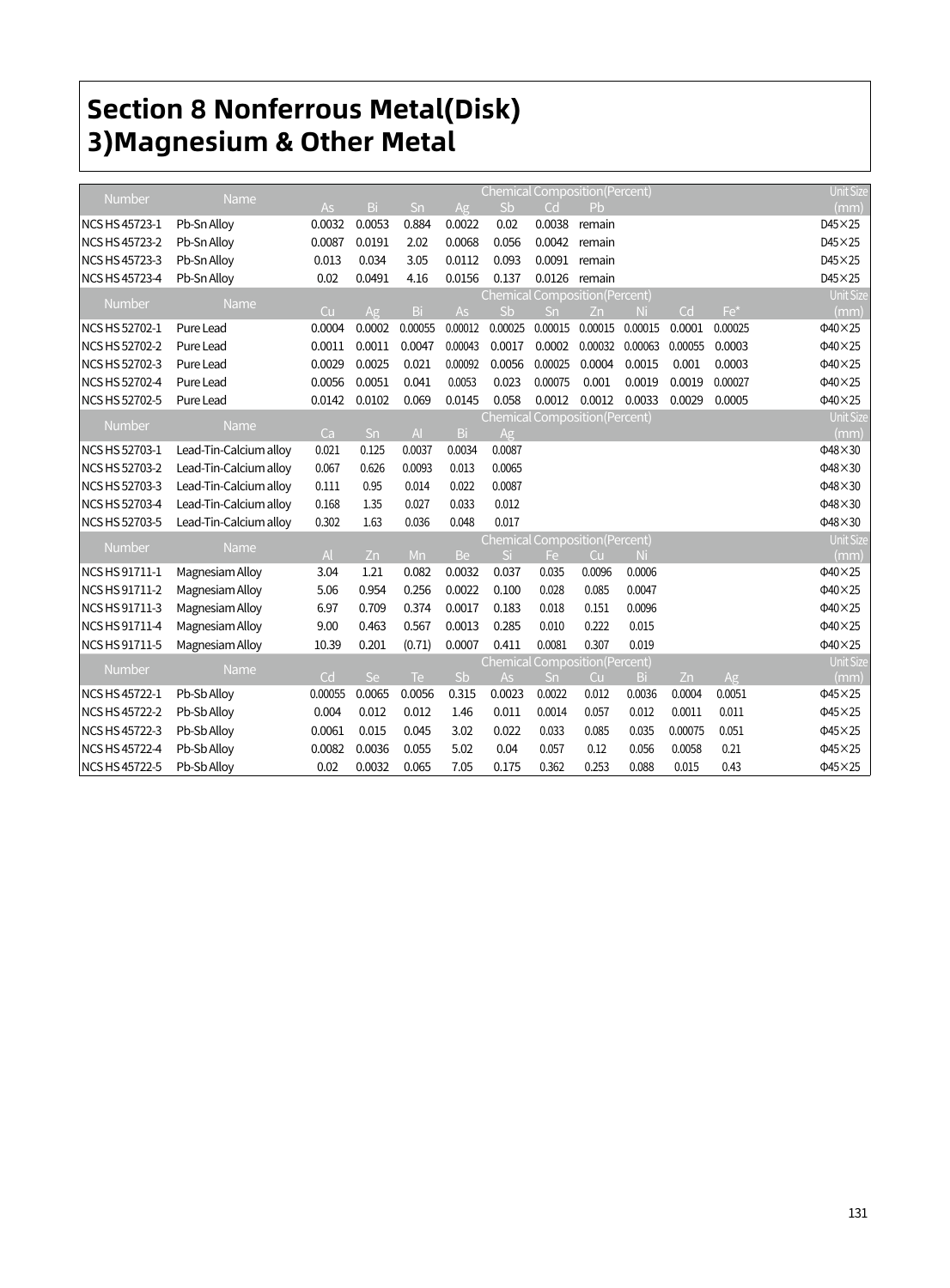| <b>Number</b>      | Name                     | <b>Total Sulfur</b><br>(%) | Ash<br>(9/0) | Volatile<br>Matter (%) | Calorific Value<br>(MJ/kg) | Carbon<br>(9/6) | <b>Hydrogen</b><br>(%) | Nitrogen<br>(9/0) | <b>True Specific</b><br>Gravity (20°C | Coal Type  | Unit Size<br>(g) |
|--------------------|--------------------------|----------------------------|--------------|------------------------|----------------------------|-----------------|------------------------|-------------------|---------------------------------------|------------|------------------|
| <b>NCS FC11001</b> | Coal                     | 0.25                       | 10.21        | 30.31                  | 28.38                      | 72.34           | 3.99                   | 1.01              | 1.48                                  | bitumite   | 50               |
| <b>NCS FC11002</b> | Coal                     | 0.41                       | 6.44         | 30.82                  | 28.51                      | 74              | 3.83                   | 0.84              | 1.51                                  | bitumite   | 50               |
| <b>NCS FC11003</b> | Coal                     | 0.47                       | 20.25        | 26.57                  | 22.43                      | 61.32           | 2.7                    | 0.62              | 1.73                                  | bitumite   | 50               |
| NCS FC11004        | Coal                     | 0.78                       | 9.23         | 32.28                  | 26.57                      | 70.18           | 3.56                   | 0.83              | 1.56                                  | bitumite   | 50               |
| <b>NCS FC11005</b> | Coal                     | 0.97                       | 10.28        | 30.54                  | 26.25                      | 69.75           | 3.31                   | 0.75              | 1.6                                   | bitumite   | 50               |
| <b>NCS FC11006</b> | Coal                     | 1.56                       | 16.26        | 18.85                  | 27.39                      | 71.06           | 3.21                   | 0.99              | 1.57                                  | bitumite   | 50               |
| <b>NCS FC11007</b> | Coal                     | 1.72                       | 12.56        | 31.55                  | 25.31                      | 67.09           | 3.29                   | 0.76              | 1.63                                  | bitumite   | 50               |
| <b>NCS FC11008</b> | Coal                     | 1.59                       | 25.64        | 28.81                  | 22.12                      | 57.2            | 3.28                   | 0.82              | 1.68                                  | bitumite   | 50               |
| <b>NCS FC11009</b> | Coal                     | 1.81                       | 15.63        | 23.29                  | 26.61                      | 69.09           | 3.32                   | 0.92              | 1.57                                  | bitumite   | 50               |
| <b>NCS FC11010</b> | Coal                     | 0.44                       | 13.47        | 10.67                  | 30.4                       | 78.36           | 3.23                   | 1.13              | 1.54                                  | anthracite | 50               |
| <b>NCS FC11011</b> | Coal                     | 1.08                       | 9.2          | 10.49                  | 32.2                       | 82.11           | 3.41                   | 1.21              | 1.45                                  | anthracite | 50               |
| <b>NCS FC11012</b> | Coal                     | 1.55                       | 10.84        | 9.28                   | 31.45                      | 80.98           | 3.23                   | 0.95              | 1.47                                  | anthracite | 50               |
| <b>NCS FC11013</b> | Coal                     | 0.63                       | 6.96         | 32.63                  | 27.78                      | 72.03           | 3.77                   | 0.85              | 1.52                                  | bitumite   | 50               |
| <b>NCS FC11014</b> | Coal                     | 0.41                       | 6.19         | 34.14                  | 30.54                      | 76.38           | 4.46                   | 0.97              | 1.41                                  | bitumite   | 50               |
| <b>Number</b>      | Name                     | Deformation                |              |                        | Softening                  |                 | Hemisphering           |                   | Fluid                                 |            | <b>Unit Size</b> |
|                    |                          | temperature                |              |                        | Temperature                |                 | Temperature            |                   | temperature                           |            | (g)              |
| <b>NCS FS82002</b> | Fusibility of Coal Ash   | 1171                       |              |                        | 1198                       |                 | 1217                   |                   | 1265                                  |            | 50               |
| <b>NCS FS82003</b> | Fusibility of Coal Ash   | 1148                       |              |                        | 1178                       |                 | 1196                   |                   | 1251                                  |            | 50               |
| <b>NCS FS82004</b> | Fusibility of Coal Ash   | 1198                       |              |                        | 1236                       |                 | 1256                   |                   | 1291                                  |            | 50               |
| <b>NCS FS82005</b> | Fusibility of Coal Ash   | 1164                       |              |                        | 1201                       |                 | 1245                   |                   | 1298                                  |            | 50               |
| <b>NCS FS82006</b> | Fusibility of Coal Ash   | 1348                       |              |                        | 1392                       |                 | 1402                   |                   | 1430                                  |            | 50               |
| <b>Number</b>      | Name                     | Hg                         | As           | F.                     | $P^*$                      | $Cl^{\star}$    |                        |                   |                                       |            | Unit Size<br>(g) |
| <b>NCS FC82023</b> | Hg, As, P, F, Cl in Coal | 0.576                      | 16           | 148                    | 0.021                      | 0.03            |                        |                   |                                       |            | 50               |
| <b>NCS FC82024</b> | Hg, As, P, F, Cl in Coal | 0.794                      | 13           | 153                    | 0.022                      | 0.01            |                        |                   |                                       |            | 50               |
| <b>NCS FC82025</b> | Hg, As, P, F, Cl in Coal | 0.975                      | 21           | 179                    | 0.026                      | 0.047           |                        |                   |                                       |            | 50               |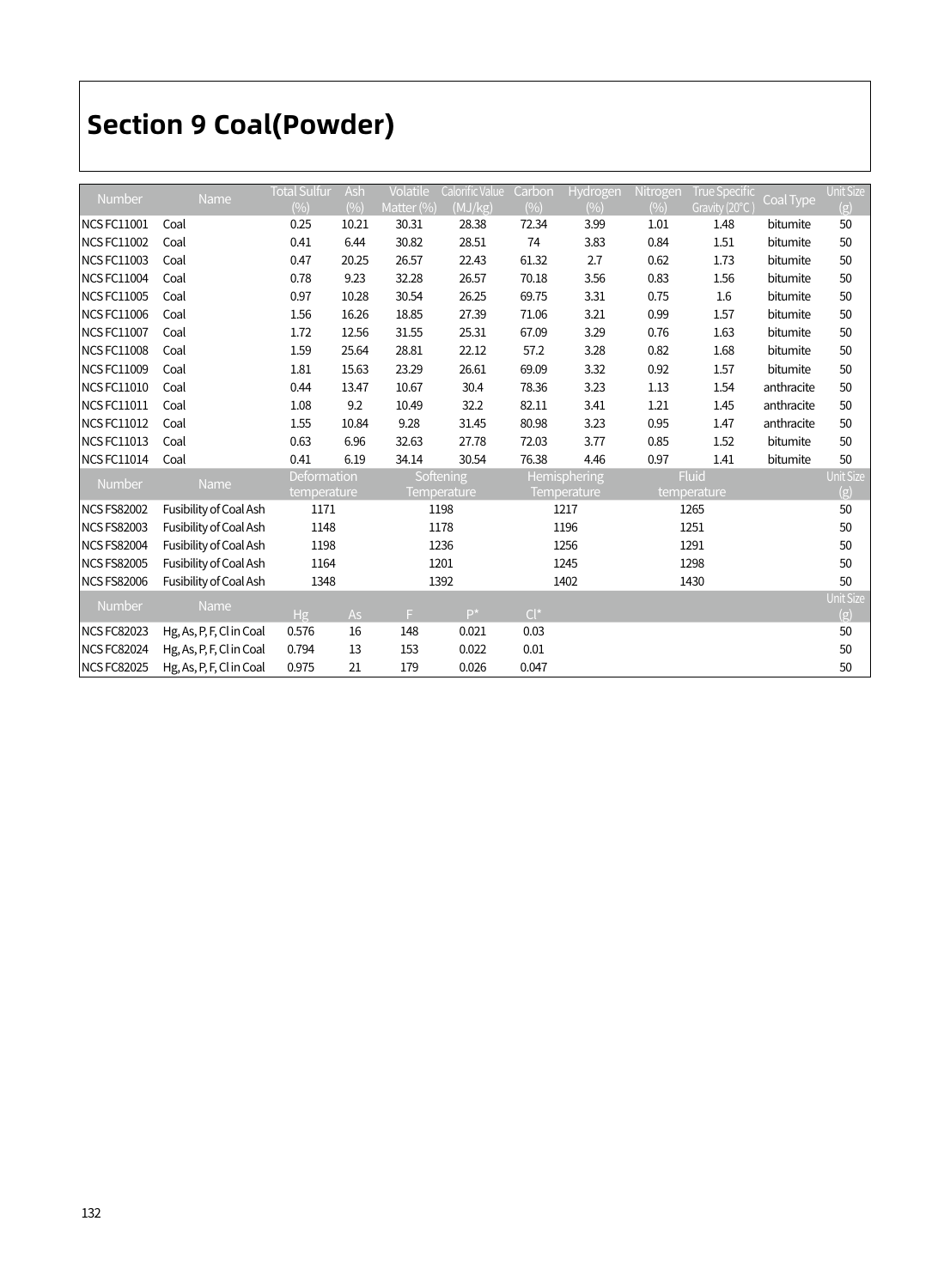| <b>Number</b>                               | Name                              | Total Sulfur      | Ash               |                                          | Volatile matter |                  | Chemical Composition(Percent)<br>Calorific Value Catbon Hydrogen Nitrogen |                      |                     |                               | True Specific Gravity |                   | Coal Type  | <b>Unit Size</b><br>(in g) |
|---------------------------------------------|-----------------------------------|-------------------|-------------------|------------------------------------------|-----------------|------------------|---------------------------------------------------------------------------|----------------------|---------------------|-------------------------------|-----------------------|-------------------|------------|----------------------------|
| NCS FC 28001L Coal                          |                                   | 0.52              | 9.80              |                                          | 24.10           |                  | 31.70                                                                     | 78.77                | 4.33                | 1.32                          | 1.32                  |                   | bitumite   | 50                         |
| <b>NCS FC 28001m</b>                        | Coal                              | 0.56              | 9.60              |                                          | 24.03           |                  | 32.09                                                                     | 79.24                | 4.35                | 1.31                          | 1.31                  |                   | bitumite   | 50                         |
| <b>NCS FC 28002j</b>                        | Coal                              | 1.61              | 23.69             |                                          | 30.22           |                  | 23.75                                                                     | 60.00                | 3.67                | 1.07                          | 1.07                  |                   | bitumite   | 50                         |
| NCS FC 28003f Coal                          |                                   | 0.28              | 16.27             |                                          | 6.51            |                  | 26.38                                                                     | 78.10                | 0.93                | 0.23                          | 0.23                  |                   | anthracite | 50                         |
| NCS FC 28003g Coal                          |                                   | 0.39              | 24.38             |                                          | 5.39            |                  | 23.93                                                                     | 70.95                | 0.76                | 0.30                          | 0.30                  |                   | anthracite | 50                         |
| NCS FC 28004e Coal                          |                                   | 1.00              | 28.07             |                                          | 4.97            |                  | 23.78                                                                     | 66.70                | 1.43                | 0.72                          | 0.72                  |                   | anthracite | 50                         |
| NCS FC 28004f                               | Coal                              | 1.13              | 13.80             |                                          | 7.02            |                  | 29.43                                                                     | 79.13                | 2.23                | 1.13                          | 1.13                  |                   | anthracite | 50                         |
| NCS FC 28005e Coal                          |                                   | 1.76              | 14.28             |                                          | 8.69            |                  | 29.61                                                                     | 77.83                | 2.73                | 0.85                          | 0.85                  |                   | anthracite | 50                         |
| <b>NCS FC 28006j</b>                        | Coal                              | 0.88              | 17.44             |                                          | 30.99           |                  | 26.88                                                                     | 66.99                | 4.07                | 1.19                          | 1.19                  |                   | bitumite   | 50                         |
| NCS FC 28007g Coal                          |                                   | 1.83              | 14.70             |                                          | 34.51           | 27.51            |                                                                           | 68.05                | 4.20                | 1.20                          | 1.20                  |                   | bitumite   | 50                         |
| NCS FC 28008e Coal                          |                                   | 2.78              | 15.54             |                                          | 35.09           |                  | 28.13                                                                     | 68.22                | 4.44                | 1.22                          | 1.22                  |                   | bitumite   | 50                         |
| NCS FC 28009f Coal                          |                                   | 4.34              | 25.42             |                                          | 21.68           |                  | 24.71                                                                     | 61.46                | 3.34                | 1.06                          | 1.06                  |                   | bitumite   | 50                         |
| NCS FC 28010e Coal                          |                                   | 1.36              | 15.75             |                                          | 33.22           |                  | 26.80                                                                     | 66.92                | 4.09                | 1.17                          | 1.17                  |                   | bitumite   | 50                         |
| NCS FC 28011d Coal                          |                                   | 2.23              | 20.40             |                                          | 6.39            |                  | 26.35                                                                     | 72.11                | 1.84                | 0.85                          | 0.85                  |                   | anthracite | 50                         |
| NCS FC 28012c Coal                          |                                   | 3.07              | 19.70             |                                          | 10.77           | 27.37            |                                                                           | 70.39                | 2.90                | 1.10                          | 1.10                  |                   | anthracite | 50                         |
| NCS FC 28017a Coal                          |                                   | 0.26              | 14.56             |                                          | 5.77            | 27.12            |                                                                           | 80.19                | 0.98                | 0.23                          | 0.23                  |                   | anthracite | 50                         |
| Number                                      | Name                              |                   |                   |                                          |                 |                  | <b>Chemical Composition</b> (Percent)                                     |                      |                     |                               |                       |                   |            | <b>Unit Size</b>           |
|                                             |                                   | Ts                | Ash               | Volatile                                 |                 |                  |                                                                           |                      |                     |                               |                       |                   |            | (in g)                     |
| <b>NCS FC 59001</b>                         | Coke                              | 0.63              | 7.22              | 1.39                                     |                 |                  |                                                                           |                      |                     |                               |                       |                   |            | 60                         |
| <b>NCS FC 59002</b>                         | Coke                              | 0.47              | 12.62<br>$A_{ad}$ | 1.50<br>$A_d$                            | $V_{ad}$        |                  |                                                                           |                      | $O_{\text{grad}}$   | $Q_{\text{gr.d.}}$            |                       |                   |            | 60<br><b>Unit Size</b>     |
| <b>Number</b>                               | Name                              | $M_{ad}$<br>(9/0) | (9/0)             | (%)                                      | (%)             | $V_d$<br>(%)     | $\mathsf{S}_\mathsf{t}{}_\mathsf{ad}$<br>(9/0)                            | $S_{\rm t.d}$<br>(%) | $(MJ/kg)$ $(MJ/kg)$ |                               |                       |                   |            | (in g)                     |
| <b>NCS FC 62001</b>                         | <b>Bituminous Coal for Cement</b> | 3.76              | 21.58             | 22.42                                    | 22.90           | 23.79            | 1.43                                                                      | 1.49                 | 24.37               | 25.32                         |                       |                   |            | 20                         |
| <b>NCS FC 62002</b>                         | Anthracite Coal for Cement        | 3.70              | 25.18             | 26.15                                    | 5.81            | 6.03             | 0.21                                                                      | 0.22                 | 22.36               | 23.22                         |                       |                   |            | 20                         |
| <b>Number</b>                               | Name                              |                   |                   |                                          |                 |                  | <b>Chemical Composition (Percent)</b>                                     |                      |                     |                               |                       |                   |            | <b>Unit Size</b>           |
|                                             |                                   | $As*$             | P                 | <b>Cl</b>                                | $F^*$           |                  |                                                                           |                      |                     |                               |                       |                   |            | (mm)                       |
| <b>NCS FC 82001</b>                         | Coal                              | 15                | 0.031             |                                          |                 |                  |                                                                           |                      |                     |                               |                       |                   |            | 50                         |
| <b>NCS FC 82002</b><br><b>NCS FC 82003</b>  | Coal<br>Coal                      | 34<br>51          | 0.007<br>0.092    |                                          |                 |                  |                                                                           |                      |                     |                               |                       |                   |            | 50<br>50                   |
| <b>NCS FC 82004</b>                         | Coal                              |                   |                   | 0.010                                    |                 |                  |                                                                           |                      |                     |                               |                       |                   |            | 50                         |
| <b>NCS FC 82005</b>                         | Coal                              |                   |                   | 0.057                                    |                 |                  |                                                                           |                      |                     |                               |                       |                   |            | 50                         |
| <b>NCS FC 82006</b>                         | Coal                              |                   |                   | 0.110                                    |                 |                  |                                                                           |                      |                     |                               |                       |                   |            | 50                         |
| <b>NCS FC 82007</b>                         | Fluorine in coal                  |                   |                   |                                          | 248.00          |                  |                                                                           |                      |                     |                               |                       |                   |            | 50                         |
| <b>NCS FC 82008</b>                         | Fluorine in coal                  |                   |                   |                                          | 864.00          |                  |                                                                           |                      |                     |                               |                       |                   |            | 50                         |
| <b>NCS FC 82009</b>                         | Fluorine in coal                  |                   |                   |                                          | 1496.00         |                  |                                                                           |                      |                     |                               |                       |                   |            | 50                         |
| *Mass Fraction Substance(10 <sup>-6</sup> ) |                                   |                   |                   |                                          |                 |                  |                                                                           |                      |                     |                               |                       |                   |            |                            |
|                                             |                                   |                   |                   |                                          |                 |                  | <b>Chemical Composition (Percent)</b>                                     |                      |                     |                               |                       |                   |            | <b>Unit Size</b>           |
| <b>Number</b>                               | Name                              | SiO <sub>2</sub>  |                   | $Al_2O_2$ Fe <sub>2</sub> O <sub>2</sub> | CaO             | MgO -            | SO <sub>2</sub>                                                           | TiO <sub>2</sub>     | $K_2O$              | $Na2O$ $P2O5$                 |                       |                   |            | (in g)                     |
| NCS FC 82012a Coal Ash                      |                                   | 46.99             | 29.45             | 7.95                                     | 8.73            | 1.03             | 0.69                                                                      | 1.28                 | 1.16                | 0.79                          | 0.28                  |                   |            | 30                         |
| NCS FC 82013a Coal Ash                      |                                   | 41.11             | 28.54             | 13.43                                    | 5.30            | 0.71             | 5.10                                                                      | 2.62                 | 1.61                | 0.25                          | 0.11                  |                   |            | 30                         |
| NCS FC 82014a Coal Ash                      |                                   | 54.68             | 28.09             | 6.04                                     | 5.15            | 1.05             | 0.49                                                                      | 1.14                 | 1.44                | 0.52                          | 0.38                  |                   |            | 30                         |
| NCS FC 82015a Coal Ash                      |                                   | 59.66             | 22.90             | 6.55                                     | 4.01            | 1.31             | 0.40                                                                      | 1.13                 | 1.53                | 0.78                          | 0.55                  |                   |            | 30                         |
| NCS FC 82017a Coal Ash                      |                                   | 25.60             | 10.40             | 7.17                                     | 39.62           | 3.71             | 9.04                                                                      | 0.48                 | 0.78                | 0.83                          | 0.04                  |                   |            | 30                         |
| <b>Number</b>                               | <b>Name</b>                       | Qgr,d(MJ/kg)      | St.d              | Ad                                       | Vd              | SiO <sub>2</sub> | <b>Chemical Composition (Percent)</b><br>Al <sub>2</sub> O <sub>3</sub>   | CaO                  | MgO                 | F <sub>2</sub> O <sub>3</sub> | TiO <sub>2</sub>      | Na <sub>2</sub> O | $K_2O$     | <b>Unit Size</b><br>(in g) |
| NCS FC 28019                                | coke                              | 29.08             | 0.67              | 11.64                                    | 1.31            | 5.52             | 4.17                                                                      | 0.45                 | 0.094               | 0.55                          | 0.18                  | 0.08              | 0.058      | 50                         |
| <b>NCS FC 28020</b>                         | coke                              | 28.26             | 0.76              | 14.42                                    | 1.78            | 6.52             | 4.95                                                                      | 0.52                 | 0.15                | 1.22                          | 0.22                  | 0.05              | 0.079      | 50                         |
| <b>NCS FC 28022</b>                         | coke                              | 29.10             | 0.81              | 11.90                                    | 1.68            | 5.63             | 3.98                                                                      | 0.55                 | 0.16                | 0.63                          | 0.18                  | 0.084             | 0.069      | 50                         |
| <b>NCS FC 28023</b>                         | coke                              | 27.56             | 1.44              | 16.20                                    | 1.80            | 8.17             | 5.28                                                                      | 0.57                 | 0.097               | 0.96                          | 0.20                  | 0.067             | 0.11       | 50                         |
|                                             |                                   |                   |                   |                                          |                 |                  |                                                                           |                      |                     |                               |                       |                   |            |                            |
|                                             |                                   | <b>MnO</b>        | <b>SrO</b>        | P                                        | Cr              | Ni               | Cu                                                                        | V                    | Pb                  | As                            | C                     |                   |            |                            |
| NCS FC 28019                                | coke                              | 0.0049            | 0.01              | 0.027                                    | 0.0015          | 0.001            | 0.0018                                                                    | 0.0027               | 0.0009              | 0.0001                        | 0.024                 |                   |            |                            |
| <b>NCS FC 28020</b>                         | coke                              | 0.0052            | 0.017             | 0.037                                    | 0.0022          | 0.0008           | 0.0027                                                                    | 0.0038               | 0.0011              | 0.00014                       | 0.02                  |                   |            |                            |
| <b>NCS FC 28022</b>                         | coke                              | 0.013             | 0.011             | 0.018                                    | 0.0022          | 0.0008           | 0.002                                                                     | 0.0032               | 0.0008              | 0.0002                        | 0.049                 |                   |            |                            |
| <b>NCS FC 28023</b>                         | coke                              | 0.0044            | 0.0084            | 0.018                                    | 0.0021          | 0.001            | 0.0018                                                                    | 0.0037               |                     | 0.0008 0.00024                | 0.022                 |                   |            |                            |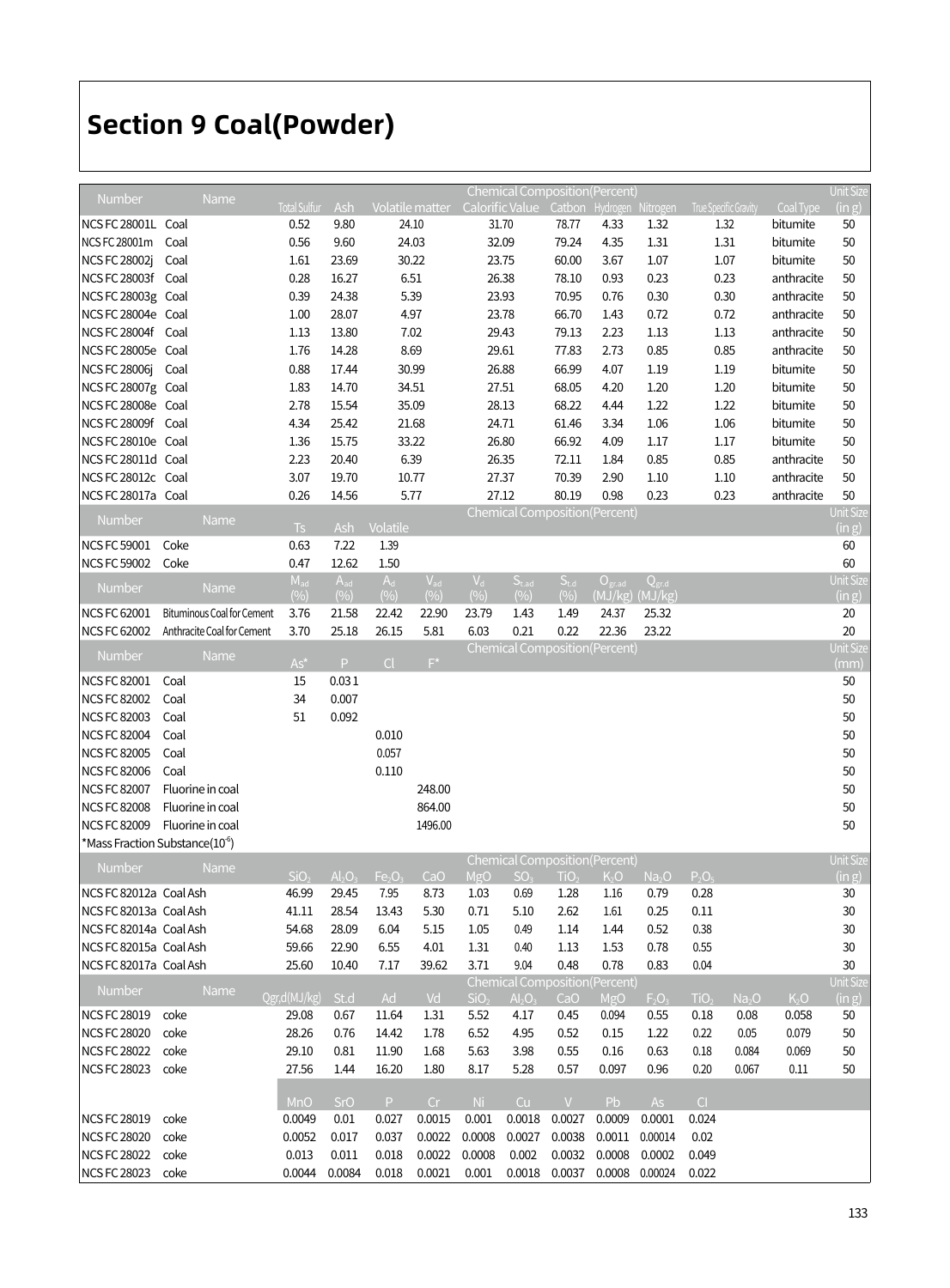| <b>Number</b>       | Name                                | St, d               | Ad                          | Vd       | Qgr,d(MJ/kg) |       | <b>Chemical Composition(Percent)</b><br>P.         |         |         |                                |            | <b>Unit Size</b><br>(mm)   |
|---------------------|-------------------------------------|---------------------|-----------------------------|----------|--------------|-------|----------------------------------------------------|---------|---------|--------------------------------|------------|----------------------------|
| <b>NCS FC 28024</b> | coke                                | 0.41                | 15.43                       | 1.98     |              | 28.17 | 0.041                                              |         |         |                                |            | 50                         |
| <b>NCS FC 28025</b> | coke                                | 0.62                | 11.5                        | 1.31     |              | 29.32 | 0.021                                              |         |         |                                |            | 50                         |
| <b>NCS FC 28026</b> | coke                                | 0.79                | 12.18                       | 1.36     | 28.95        |       | 0.031                                              |         |         |                                |            | 50                         |
| <b>NCS FC 28027</b> | coke                                | 0.89                | 14.83                       | 1.65     | 28.12        |       | 0.026                                              |         |         |                                |            | 50                         |
|                     |                                     |                     |                             |          |              |       | <b>Chemical Composition (Percent)</b>              |         |         |                                |            | <b>Unit Size</b>           |
| <b>Number</b>       | Name                                | Ts                  | Ash                         | Volatile |              |       |                                                    |         |         |                                |            | (in g)                     |
| <b>NCS FC 93001</b> | Coke                                | 0.60                | 12.88                       | 1.75     |              |       |                                                    |         |         |                                |            | 50                         |
| <b>NCS FC 93002</b> | Coke                                | 0.78                | 13.70                       | 2.00     |              |       |                                                    |         |         |                                |            | 50                         |
| <b>NCS FC 93005</b> | Coke                                | 1.31                | 16.55                       | 3.10     |              |       |                                                    |         |         |                                |            | 50                         |
| <b>NCS FC 93006</b> | Coke                                | 2.15                | 21.53                       | 4.92     |              |       |                                                    |         |         |                                |            | 50                         |
| Number              | Name                                |                     |                             |          |              |       | <b>Chemical Composition</b>                        |         |         |                                |            | <b>Unit Size</b>           |
|                     |                                     |                     | <b>CertIfied Value(HGI)</b> |          |              |       |                                                    |         |         |                                |            | (in g)                     |
| <b>NCS AG 82001</b> | Hadgrove Grindability Index of Coal |                     | 34                          |          |              |       |                                                    |         |         |                                |            | 250                        |
| <b>NCS AG 82002</b> | Hadgrove Grindability Index of Coal |                     | 59                          |          |              |       |                                                    |         |         |                                |            | 250                        |
| <b>NCS AG 82003</b> | Hadgrove Grindability Index of Coal |                     | 88                          |          |              |       |                                                    |         |         |                                |            | 250                        |
| <b>NCS AG 82004</b> | Hadgrove Grindability Index of Coal | <b>Total Sulfur</b> | 121<br>Ash                  |          |              |       |                                                    |         |         |                                |            | 250                        |
| <b>Number</b>       | Name                                | (%)                 | (%)                         | (9/0)    | (MJ/kg)      | (9/0) | Volatile Calorific Carbon Hydrogen Nitrogen<br>(%) | (%)     |         | True specific<br>Gravity(20°C) | Coal Type  | <b>Unit Size</b><br>(in g) |
| <b>NCS FC 28101</b> | Coal                                | 0.2                 | 3.95                        | 6.64     | 34.34        | 90.27 | 3.01                                               | 0.6     | 1.47    |                                | anthracite | 50                         |
| <b>NCS FC 28102</b> | Coal                                | 0.19                | 6.46                        | 7.9      | 33.1         | 87.47 | 2.86                                               | 0.6     | 1.5     |                                | anthracite | 50                         |
| <b>NCS FC 28103</b> | Coal                                | 0.36                | 10.51                       | 9.45     | 31.8         | 81.55 | 3.33                                               | 1.3     | 1.47    |                                | anthracite | 50                         |
| <b>NCS FC 28104</b> | Coal                                | 0.41                | 10.09                       | 11       | 32.04        | 81.6  | 3.52                                               | 1.34    | 1.45    |                                | anthracite | 50                         |
| <b>NCS FC 28105</b> | Coal                                | 1.06                | 9.61                        | 12.21    | 32.31        | 81.54 | 3.7                                                | 1.16    | 1.43    |                                | anthracite | 50                         |
| <b>NCS FC 28106</b> | Coal                                | 1.72                | 8.56                        | 31.92    | 32.98        | 79.09 | 4.95                                               | 1.38    | 1.35    |                                | bitumite   | 50                         |
| <b>NCS FC 28107</b> | Coal                                | 0.67                | 10.41                       | 15.3     | 31.64        | 79.89 | 3.8                                                | 1.12    | 1.43    |                                | bitumite   | 50                         |
| <b>NCS FC 28108</b> | Coal                                | 0.57                | 13.68                       | 30.84    | 29.9         | 72.94 | 4.46                                               | 1.26    | 1.42    |                                | bitumite   | 50                         |
| <b>NCS FC 28109</b> | Coal                                | 0.58                | 11.98                       | 11.3     | 30.66        | 79.42 | 3.28                                               | 1.09    | 1.49    |                                | anthracite | 50                         |
| <b>NCS FC 28110</b> | Coal                                | 0.87                | 8.42                        | 32.94    | 30.92        | 75.96 | 4.56                                               | 1.33    | 1.41    |                                | bitumite   | 50                         |
| <b>NCS FC 28111</b> | Coal                                | 1.28                | 25.19                       | 28.39    | 24.35        | 60.24 | 3.37                                               | 1.04    | 1.57    |                                | bitumite   | 50                         |
| <b>NCS FC 28112</b> | Coal                                | 2.1                 | 8.08                        | 33.7     | 33.04        | 78.75 | 5.01                                               | 1.31    | 1.33    |                                | bitumite   | 50                         |
| <b>NCS FC 28113</b> | Coal                                | 0.27                | 7.06                        | 33.4     | 30.03        | 74.8  | 4.47                                               | 1.02    | 1.41    |                                | bitumite   | 50                         |
| <b>NCS FC 28114</b> | Coal                                | 0.2                 | 4.66                        | 33.07    | 30.73        | 76.36 | 4.54                                               | 1.08    | $1.4\,$ |                                | bitumite   | 50                         |
| <b>NCS FC 28115</b> | Coal                                | 0.42                | 6.38                        | 32.22    | 31.05        | 77.44 | 4.42                                               | 1.21    | 1.41    |                                | bitumite   | 50                         |
| <b>NCS FC 28116</b> | Coal                                | 0.54                | 6.08                        | 32.34    | 31.82        | 78.68 | 4.59                                               | 1.34    | 1.39    |                                | bitumite   | 50                         |
| <b>NCS FC 28117</b> | Coke                                | 0.63                | 14.83                       | 1.3      | 28.28        |       |                                                    |         |         |                                |            | 50                         |
| <b>NCS FC 28118</b> | Coke                                | 0.87                | 12.08                       | 1.66     | 29.25        |       |                                                    |         |         |                                |            | 50                         |
| <b>NCS FC 28119</b> | Coke                                | 0.81                | 14.43                       | 1.34     | 28.3         |       |                                                    |         |         |                                |            | 50                         |
| <b>NCS FC 28120</b> | Coke                                | 0.68                | 14.05                       | 1.43     | 28.55        |       |                                                    |         |         |                                |            | 50                         |
| <b>NCS FC 28121</b> | Coke                                | 0.75                | 13.29                       | 1.14     | 28.76        |       |                                                    |         |         |                                |            | 50                         |
|                     |                                     |                     |                             |          |              |       | <b>Chemical Composition (Percent)</b>              |         |         |                                |            | <b>Unit Size</b>           |
| Number              | Name                                | Si.                 | $\mathsf{Al}\xspace$        | Fe       | Ca           | Mg    | P                                                  | $K_{-}$ | Na      | $\top$                         |            | (in g) l                   |
| <b>NCS FC 28122</b> | Inorganic elements in Coal          | 0.47                | 0.25                        | 1.79     | 0.85         | 0.24  | 0.0029                                             | 0.016   | 0.081   | 0.01                           |            | 50                         |
| <b>NCS FC 28123</b> | Inorganic elements in Coal          | 1.86                | 1.88                        | 0.35     | 0.74         | 0.081 | 0.066                                              | 0.026   | 0.11    | 0.096                          |            | 50                         |
| <b>NCS FC 28124</b> | Inorganic elements in Coal          | 1.77                | 1.75                        | 0.34     | 0.79         | 0.071 | 0.044                                              | 0.02    | 0.13    | 0.079                          |            | 50                         |
| <b>NCS FC 28125</b> | Inorganic elements in Coal          | 2.69                | 2.27                        | 0.24     | 0.28         | 0.05  | 0.013                                              | 0.09    | 0.048   | 0.09                           |            | 50                         |
| <b>NCS FC 28126</b> | Inorganic elements in Coal          | 1.01                | 0.83                        | 0.32     | 0.65         | 0.06  | 0.019                                              | 0.01    | 0.034   | 0.046                          |            | 50                         |
| <b>NCS FC 28127</b> | Inorganic elements in Coal          | 5.61                | 3.47                        | 1.02     | 1.88         | 0.28  | 0.01                                               | 0.29    | 0.052   | 0.018                          |            | 50                         |
| <b>NCS FC 28128</b> | Inorganic elements in Coal          | 1.64                | 1.22                        | 0.86     | 0.19         | 0.059 | 0.0044                                             | 0.043   | 0.026   | 0.059                          |            | 50                         |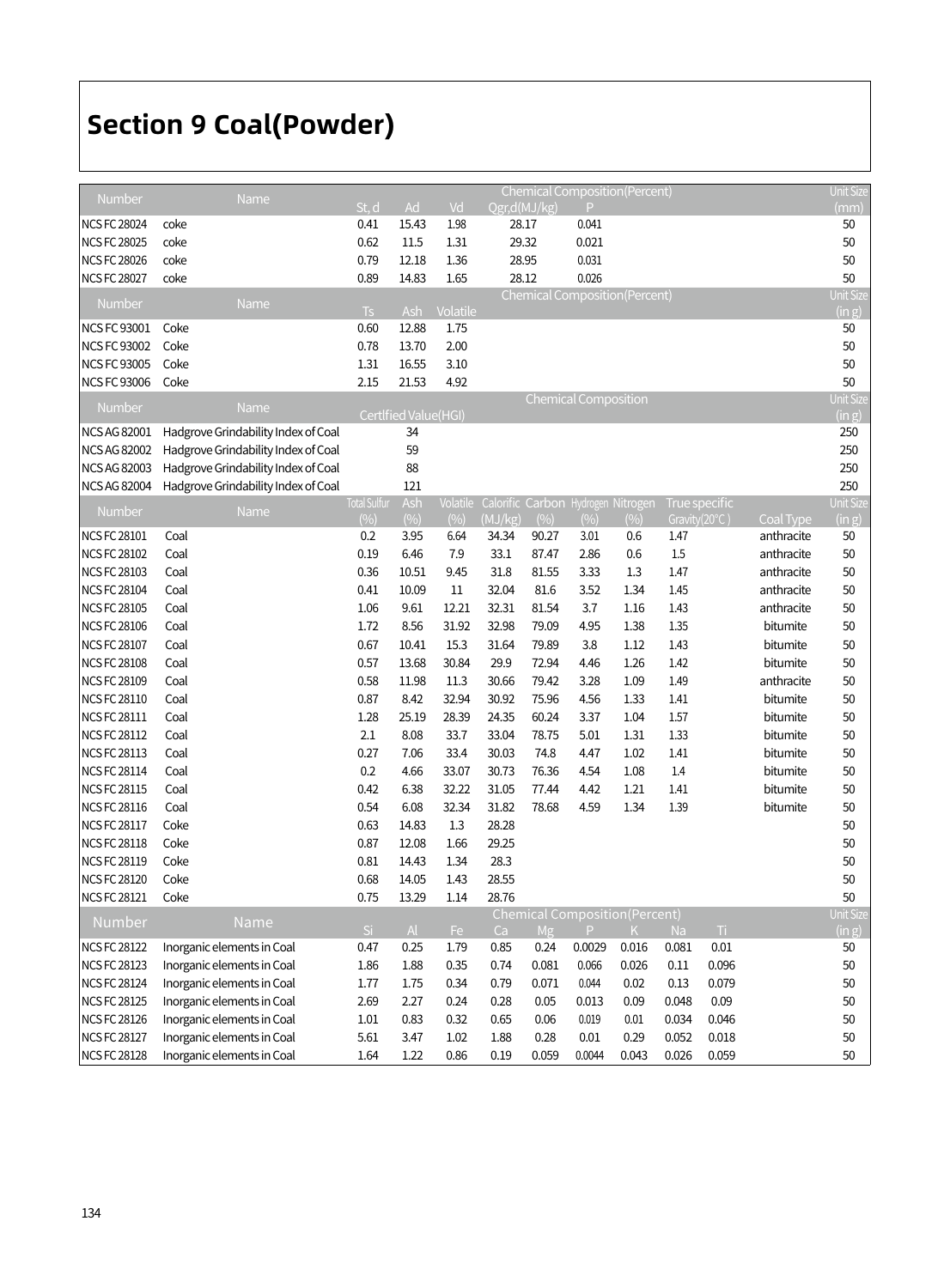|                     |                            |                            |                                |                                |                               |                                | Chemical Composition(Percent)         |                  |                             |                                        |            |                 | <b>Unit Size</b>           |
|---------------------|----------------------------|----------------------------|--------------------------------|--------------------------------|-------------------------------|--------------------------------|---------------------------------------|------------------|-----------------------------|----------------------------------------|------------|-----------------|----------------------------|
| <b>Number</b>       | Name                       | $\vee$                     | Mn                             | Cu                             | Co                            | Ni.                            | Zn                                    | Cr               | Cd                          | Pb.                                    |            |                 | (in g)                     |
| <b>NCS FC 28122</b> | Inorganic elements in Coal | 0.0001                     | 0.022                          | 0.0002                         | 0.0008                        | 0.0008                         |                                       | 0.0002           | (0.0001)                    | 0.0002                                 |            |                 | 50                         |
| <b>NCS FC 28123</b> | Inorganic elements in Coal | 0.0012                     | 0.003                          |                                | 0.0012 0.0004                 | 0.0008                         | (0.001)                               | 0.001            | (0.0001)                    | 0.0016                                 |            |                 | 50                         |
| <b>NCS FC 28124</b> | Inorganic elements in Coal | 0.0011                     | 0.0016                         |                                | 0.0012 0.0004 0.0008          |                                |                                       |                  | $0.0007$ (<0.0001) $0.0016$ |                                        |            |                 | 50                         |
| <b>NCS FC 28125</b> | Inorganic elements in Coal | 0.0033                     | 0.0009                         | 0.0017                         | 0.0011 0.0018                 |                                |                                       |                  | $0.0005$ (<0.0001) $0.0016$ |                                        |            |                 | 50                         |
| <b>NCS FC 28126</b> | Inorganic elements in Coal | 0.0011                     | 0.008                          | 0.0008                         | 0.0003                        | 0.0005                         |                                       | 0.0005           | 0.0002                      |                                        |            |                 | 50                         |
| <b>NCS FC 28127</b> | Inorganic elements in Coal | 0.006                      | 0.019                          | 0.0023                         | 0.0009                        | 0.0016                         | 0.004                                 | 0.0023           |                             |                                        |            |                 | 50                         |
| <b>NCS FC 28128</b> | Inorganic elements in Coal | 0.0028                     | 0.0026                         |                                | 0.0012 0.0004                 | 0.0008                         | (<0.001)                              | 0.0008           |                             |                                        |            |                 | 50                         |
| Number              |                            |                            |                                |                                |                               |                                | <b>Chemical Composition (Percent)</b> |                  |                             |                                        |            |                 | <b>Unit Size</b>           |
|                     | <b>Name</b>                | Si.                        | $\mathsf{Al}$                  | Fe                             | Ca                            | Mg                             | P                                     | K.               | Na                          | Ti.                                    |            |                 | (in g)                     |
| <b>NCS FC 28129</b> | Element in coke            | 2.97                       | 2.35                           | 0.75                           | 0.6                           | 0.11                           | 0.02                                  | 0.093            | 0.13                        | 0.12                                   |            |                 | 50                         |
| <b>NCS FC 28130</b> | Element in coke            | 2.35                       | 1.96                           | 0.63                           | 0.52                          | 0.11                           | 0.022                                 | 0.061            | 0.063                       | 0.099                                  |            |                 | 50                         |
| <b>NCS FC 28131</b> | Element in coke            | 3.22                       | 2.72                           | 0.51                           | 0.29                          | 0.046                          | 0.015                                 | 0.094            | 0.05                        | 0.12                                   |            |                 | 50                         |
|                     |                            | V                          | Mn                             | Cu                             | Co                            | Ni.                            | Zn                                    | Cr               | Cd                          | Pb                                     |            |                 |                            |
| <b>NCS FC 28129</b> | Element in coke            | 0.0041                     | 0.021                          | 0.0021                         | 0.0007                        | 0.0015                         | 0.0011                                | 0.0015           |                             | 0.0014                                 |            |                 |                            |
| <b>NCS FC 28130</b> | Element in coke            | 0.0034                     | 0.015                          | 0.0017                         | 0.0006                        | 0.0012                         | 0.0011                                |                  | $0.0012$ <0.0001            |                                        |            |                 |                            |
| <b>NCS FC 28131</b> | Element in coke            | 0.0027                     | 0.008                          | 0.0016                         | 0.0007                        |                                | 0.0013 0.0018                         |                  | $0.0011$ <0.0001            |                                        |            |                 |                            |
|                     |                            | <b>Total Sulfur</b>        | Ash                            |                                | Volatile Calorific            | P.                             |                                       |                  |                             |                                        |            |                 | <b>Unit Size</b>           |
| Number              | Name                       | (9/0)                      | (9/0)                          | (9/0)                          | (MJ/kg)                       | (9/0)                          |                                       |                  |                             |                                        |            |                 | (in g)                     |
| <b>NCS FC 28132</b> | coke                       | 0.50                       | 11.39                          | 2.80                           | 30.23                         | 0.016                          |                                       |                  |                             |                                        |            |                 | 50                         |
| <b>NCS FC 28133</b> | coke                       | 1.00                       | 12.30                          | 1.79                           | 29.18                         | 0.024                          |                                       |                  |                             |                                        |            |                 | 50                         |
| <b>NCS FC 28134</b> | coke                       | 1.19                       | 12.70                          | 1.95                           | 29.04                         | 0.024                          |                                       |                  |                             |                                        |            |                 | 50                         |
|                     | Name                       |                            |                                |                                |                               |                                | Chemical Composition(Percent)         |                  |                             |                                        |            |                 | <b>Unit Size</b>           |
| Number              |                            | SiO <sub>2</sub>           | $Al_2O_3$                      | Fe <sub>2</sub> O <sub>3</sub> | CaO                           | <b>MgO</b>                     | $P_2O_5$                              | $K_2O$           | Na <sub>2</sub> O           | TiO <sub>2</sub>                       | $V_2O_5$   | MnO             | (in g)                     |
| <b>NCS FC 28135</b> | Ash of Coke                | 42.87                      | 29.95                          | 7.23                           | 5.67                          | 1.25                           | 0.31                                  | 1.51             | 2.36                        | 1.44                                   | 0.049      | 0.18            | 5                          |
| <b>NCS FC 28136</b> | Ash of Coke                | 41.61                      | 30.666                         | 7.51                           | 6                             | $1.5\,$                        | 0.41                                  | 1.22             | 1.36                        | 1.41                                   | 0.05       | 0.16            | 5                          |
| <b>NCS FC 28137</b> | Ash of Coke                | 47.81                      | 35.62                          | 5.02                           | 2.82                          | 0.53                           | 0.24                                  | 1.57             | 0.94                        | 1.41                                   | 0.033      | 0.07            | 5                          |
| <b>Number</b>       | Name                       | <b>Total Sulfur</b><br>(%) | Ash<br>(9/0)                   | (9/0)                          | Volatile Calorific<br>(MJ/kg) | (0/0)                          | Catbon Hydrogen Nitrogen<br>(9/0)     | (%)              |                             | <b>TRUE Specific</b><br>Gravity(20°C)" |            | Coal Type       | Unit Size                  |
| <b>NCS FC 28138</b> | Coal                       | 1.42                       | 44.23                          | 11.11                          | 18.59                         | 47.12                          | 2.48                                  | 0.75             |                             | 1.79                                   |            | anthracite      | (in g)<br>50               |
| <b>NCS FC 28139</b> | Coal                       | 1.34                       | 22.8                           | 18.09                          | 27.27                         | 67.41                          | 3.68                                  | 1.05             |                             | 1.51                                   |            | bitumite        | 50                         |
| <b>NCS FC 28140</b> | Coal                       | 1.29                       | 25.88                          | 30.31                          | 22.71                         | 58.12                          | 3.4                                   | 1.04             |                             | 1.62                                   |            | bitumite        | 50                         |
| <b>NCS FC 28141</b> | Coal                       | 3.04                       | 29.13                          | 9.99                           | 23.72                         | 60.53                          | 2.73                                  | 0.86             |                             | 1.68                                   |            | anthracite      | 50                         |
| <b>NCS FC 28142</b> | Coal                       | 4.54                       | 34.45                          | 12.38                          | 22.18                         | 55.14                          | 2.79                                  | 0.85             |                             | 1.71                                   |            | bitumite        | 50                         |
| <b>NCS FC 28143</b> | Coal                       | 6.62                       | 33.01                          | 11.1                           | 21.92                         | 54.74                          | 2.53                                  | 0.76             |                             | 1.78                                   | anthracite |                 | 50                         |
| <b>NCS FC 28144</b> | Coal                       | 1.56                       | 73.37                          | 9.44                           | 6.77                          | 18.01                          | 1.45                                  | 0.28             |                             | 2.29                                   |            | coal waste rock | 50                         |
|                     |                            |                            |                                |                                |                               |                                | <b>Chemical Composition (Percent)</b> |                  |                             |                                        |            |                 | <b>Unit Size</b>           |
| Number              | Name                       | SiO-                       | AI <sub>2</sub> O <sub>3</sub> | Fe <sub>2</sub> O <sub>3</sub> | CaO                           | <b>MgO</b>                     | P,O.                                  | K.O              | Na <sub>2</sub> O           | TiO <sub>2</sub>                       | $V_2O_5$   | <b>MnO</b>      | (in g)                     |
| NCS FC 28145        | Coal ash                   | 15.66                      | 7.34                           | 39.61                          | 18.37                         | 6.05                           | 0.1                                   | 0.6              | 3.37                        | 0.26                                   | 0.0042     | 0.44            | 5                          |
| <b>NCS FC 28146</b> | Coal ash                   | 37.86                      | 33.71                          | 4.74                           | 9.9                           | 1.27                           | 1.44                                  | 0.6              | 2.9                         | 1.56                                   | 0.02       | 0.037           | 5                          |
| <b>NCS FC 28147</b> | Coal ash                   | 37.52                      | 32.78                          | 4.81                           | 10.97                         | 1.17                           | $\mathbf{1}$                          | 0.48             | 3.5                         | 1.34                                   | 0.019      | 0.02            | 5                          |
| <b>NCS FC 28148</b> | Coal ash                   | 48.03                      | 35.8                           | 2.81                           | 3.27                          | 0.69                           | 0.25                                  | 1.81             | 1.08                        | 1.29                                   | 0.049      | 0.0073          | 5                          |
| <b>NCS FC 28149</b> | Coal ash                   | 35.54                      | 25.92                          | 7.56                           | 14.92                         | 1.63                           | 0.72                                  | 0.39             | 1.51                        | 1.3                                    | 0.032      | 0.017           | 5                          |
| <b>NCS FC 28150</b> | Coal ash                   | 47.64                      | 26.03                          | 5.79                           | 10.44                         | 1.87                           | 0.091                                 | 2.81             | 0.56                        | 1.24                                   | 0.042      | 0.097           | 5                          |
| <b>NCS FC 28151</b> | Coal ash                   | 43.42                      | 28.53                          | 15.18                          | 3.33                          | 1.21                           | 0.12                                  | 1.29             | 0.87                        | 1.25                                   | 0.062      | 0.042           | 5                          |
| Number              | Name                       |                            |                                |                                |                               |                                | <b>Chemical Composition (Percent)</b> |                  |                             |                                        |            |                 | <b>Unit Size</b>           |
|                     |                            | SiO <sub>2</sub>           | CaO                            | <b>MgO</b>                     | $Al_2O_3$                     | Fe <sub>2</sub> O <sub>3</sub> | SO <sub>3</sub>                       | TiO <sub>2</sub> | K <sub>2</sub> O            | Na <sub>2</sub> O                      | $P_2O_5$   |                 | $\overline{(\text{in g})}$ |
| <b>NCS FC28038</b>  | Coal Ash                   | 21.22                      | 15.69                          | 5.09                           | 10.72                         | 35.34                          | 7.46                                  | 0.44             | 0.22                        | 1.84                                   | 0.16       |                 | 20                         |
| NCS FC28039         | Coal Ash                   | 52.6                       | 8.04                           | 1.16                           | 27.37                         | 7.43                           | 0.46                                  | 0.76             | 0.83                        | 0.28                                   | 0.32       |                 | 20                         |
| NCS FC28040         | Coal Ash                   | 56.22                      | 8.6                            | 1.4                            | 20.88                         | 8.7                            | 0.51                                  | 0.66             | 1.25                        | 0.52                                   | 0.36       |                 | 20                         |
| NCS FC28041         | Coal Ash                   | 45.42                      | 7.2                            | 1.15                           | 35.96                         | 5.15                           | $0.08*$                               | 1.32             | 0.7                         | 0.82                                   | 0.89       |                 | 20                         |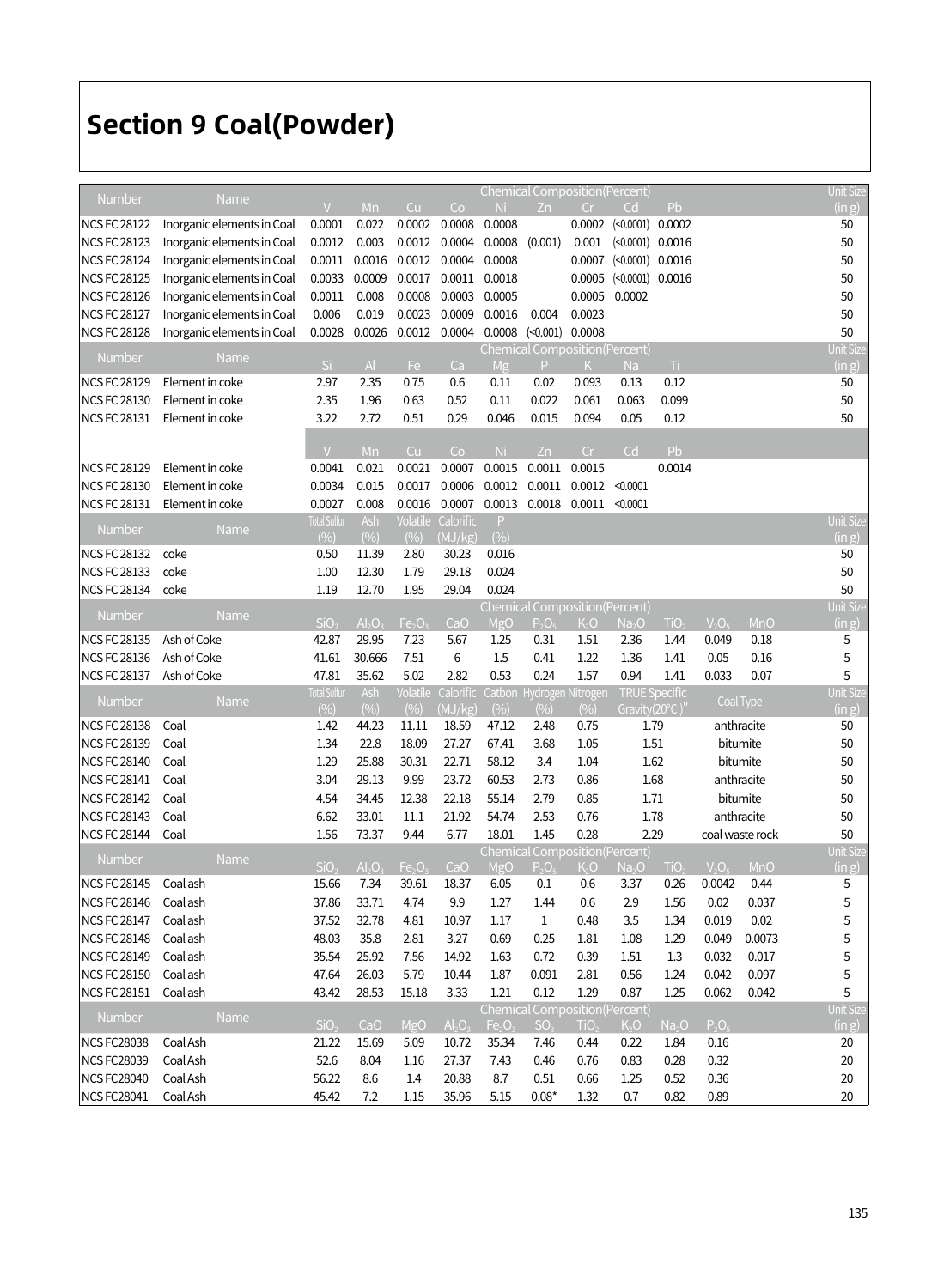| <b>Number</b>        | <b>Name</b>                | Si.                           | $\mathsf{Al}$                  | Fe                             | Ca    | Mg                         | P.       | <b>Chemical Composition(Percent)</b><br>K.        | Na                | V                           | Mn       | TI.                  | Unit Size                              |
|----------------------|----------------------------|-------------------------------|--------------------------------|--------------------------------|-------|----------------------------|----------|---------------------------------------------------|-------------------|-----------------------------|----------|----------------------|----------------------------------------|
| <b>NCS FC 28152</b>  | Element of Coal waste rock | 20.59                         | 10.76                          | 2.57                           | 0.34  | 0.53                       | 0.026    | 1.27                                              | 0.15              | 0.012                       | 0.023    | 0.44                 | (in g)<br>50                           |
|                      |                            |                               |                                |                                |       |                            |          | <b>Chemical Composition(Percent)</b>              |                   |                             |          |                      | Unit Size                              |
| <b>Number</b>        | Name                       | SiO <sub>2</sub>              | AI <sub>2</sub> O <sub>3</sub> | Fe <sub>2</sub> O <sub>3</sub> | CaO   | <b>MgO</b>                 | $P_2O_6$ | KgO                                               | Na <sub>2</sub> O | TiO <sub>2</sub>            | $V_2O_5$ | MnO                  | (in g)                                 |
| <b>NCS FC 28153</b>  | Ash of Coal waste rock     | 60.03                         | 27.71                          | 5.01                           | 0.65  | 1.2                        | 0.082    | 4.18                                              | 0.53              | 1.04                        | 0.028    | 0.041                | 5                                      |
| <b>Number</b>        | Name                       | St.d                          | Ad                             | Vd                             |       | Qgr, d(MJ/kg)              |          | <b>Chemical Composition(Percent)</b><br>Coal Type |                   |                             |          |                      | <b>Unit Size</b><br>(in g)             |
| <b>NCS FC 28201</b>  | Coal                       | 0.47                          | 10.45                          | 17.7                           | 31.57 |                            |          | bitumite                                          |                   |                             |          |                      | 50                                     |
| <b>NCS FC 28202</b>  | Coal                       | 1.05                          | 8.65                           | 33.36                          | 30.77 |                            |          | bitumite                                          |                   |                             |          |                      | 50                                     |
| <b>NCS FC 28203</b>  | Coal                       | 0.71                          | 10.36                          | 20.69                          | 31.66 |                            |          | bitumite                                          |                   |                             |          |                      | 50                                     |
| <b>NCS FC 28204</b>  | Coal                       | 0.96                          | 8.09                           | 34.25                          | 31.34 |                            |          | bitumite                                          |                   |                             |          |                      | 50                                     |
| <b>NCS FC 28205</b>  | Coal                       | 0.31                          | 14.49                          | 11.39                          | 29.98 |                            |          | anthracite                                        |                   |                             |          |                      | 50                                     |
| <b>NCS FC 28206</b>  | Coal                       | 0.86                          | 14.42                          | 28.56                          | 26.73 |                            |          | bitumite                                          |                   |                             |          |                      | 50                                     |
| <b>NCS FC 28207</b>  | Coal                       | 0.43                          | 16.26                          | 7.26                           | 26.1  |                            |          | anthracite                                        |                   |                             |          |                      | 50                                     |
| <b>NCS FC 28208</b>  | Coal                       | 1.03                          | 15.48                          | 20.57                          | 29.19 |                            |          | bitumite                                          |                   |                             |          |                      | 50                                     |
| <b>NCS FC 28209</b>  | Coal                       | 1.76                          | 27.33                          | 8.21                           | 23.96 |                            |          | anthracite                                        |                   |                             |          |                      | 50                                     |
| <b>NCS FC 28210</b>  | Coal                       | 3.17                          | 25.9                           | 8.40                           | 24.47 |                            |          | anthracite                                        |                   |                             |          |                      | 50                                     |
| <b>NCS FC 28211</b>  | Coal                       | 0.88                          | 13.41                          | 9.08                           | 30.23 |                            |          | anthracite                                        |                   |                             |          |                      | 50                                     |
| <b>NCS FC 28212</b>  | Coal                       | 0.53                          | 8.52                           | 25.65                          | 30.94 |                            |          | bitumite                                          |                   |                             |          |                      | 50                                     |
| <b>NCS FC 28213</b>  | Coal                       | 1.49                          | 9.88                           | 36.2                           | 30.76 |                            |          | bitumite                                          |                   |                             |          |                      | 50                                     |
| <b>NCS FC 28214</b>  | Coal                       | 1.66                          | 27.85                          | 29.21                          | 23.63 |                            |          | bitumite                                          |                   |                             |          |                      | 50                                     |
| <b>NCS FC 28215</b>  | Coal                       | 2.17                          | 25.2                           | 28.79                          | 24.83 |                            |          | bitumite                                          |                   |                             |          |                      | 50                                     |
| <b>NCS FC 28216</b>  | Coal                       | 2.79                          | 8.7                            | 10.78                          | 32.34 |                            |          | anthracite                                        |                   |                             |          |                      | 50                                     |
| <b>NCS FC 28217</b>  | Coal                       | 1.79                          | 8.68                           | 36.06                          | 31.33 |                            |          | bitumite                                          |                   |                             |          |                      | 50                                     |
| <b>NCS FC 28218</b>  | Coal                       | 1.35                          | 14.58                          | 6.16                           | 29.26 |                            |          | anthracite                                        |                   |                             |          |                      | 50                                     |
| <b>NCS FC 28219</b>  | Coal                       | 0.28                          | 6.1                            | 31.24                          | 30.09 |                            |          | bitumite                                          |                   |                             |          |                      | 50                                     |
| <b>NCS FC 28220</b>  | Coal                       | 4.03                          | 16.52                          | 11.15                          | 28.67 |                            |          | anthracite                                        |                   |                             |          |                      | 50                                     |
| <b>NCS FC 28221</b>  | Coal                       | 4.04                          | 18.98                          | 32                             | 27.79 |                            |          | bitumite                                          |                   |                             |          |                      | 50                                     |
| <b>Number</b>        | Name                       | SiO <sub>2</sub>              | $Al_2O_3$                      | Fe <sub>2</sub> O <sub>3</sub> | CaO   | <b>MgO</b>                 | $P_2O_5$ | <b>Chemical Composition (Percent)</b><br>$K_2O$   | Na <sub>2</sub> O | TiO <sub>2</sub>            | $V_2O_5$ | <b>MnO</b>           | Unit Size<br>SO <sub>2</sub><br>(in g) |
| <b>NCS FC 28154</b>  | Ash of Coal                | 53.17                         | 32.02                          | 6.47                           | 2.28  | 0.9                        | 0.19     | 1.37                                              | 0.41              | 1.34                        | 0.027    | 0.035                | 0.78<br>5                              |
|                      |                            |                               |                                | Fusibility(°C)                 |       |                            |          |                                                   |                   |                             |          |                      |                                        |
| Number               | Name                       |                               |                                |                                |       | Deformation<br>temperature |          | Softening<br>temperature                          |                   | Hemisphering<br>temperature |          | Fluid<br>temperature | Unit size                              |
|                      |                            | Atmosphere                    |                                |                                |       |                            |          |                                                   |                   |                             |          |                      |                                        |
|                      |                            | Mildly reducing               |                                | <b>Certified Value</b>         |       | 1161                       |          | 1190                                              |                   | 1198                        |          | 1204                 |                                        |
| <b>NCS FS28001</b>   | Fusibility<br>of Coal Ash  | atmosphere<br>Oxidizing       |                                |                                |       |                            |          |                                                   |                   |                             |          |                      |                                        |
|                      |                            | atmosphere                    |                                | <b>Certified Value</b>         |       | 1211                       |          | 1230                                              |                   | 1239                        |          | 1252                 |                                        |
|                      | Fusibility                 | Mildly reducing<br>atmosphere |                                | <b>Certified Value</b>         |       | 1217                       |          | 1340                                              |                   | 1357                        |          | 1369                 |                                        |
| <b>NCS FS28002</b>   | of Coal Ash                | Oxidizing                     |                                | <b>Certified Value</b>         |       | 1356                       |          | 1408                                              |                   | 1420                        |          | 1445                 | 5g                                     |
|                      |                            | atmosphere<br>Mildly reducing |                                |                                |       |                            |          |                                                   |                   |                             |          |                      |                                        |
| <b>NCS FS28003</b>   | Fusibility                 | atmosphere                    |                                | <b>Certified Value</b>         |       | 1285                       |          | 1314                                              |                   | 1322                        |          | 1340                 |                                        |
|                      | of Coal Ash                | Oxidizing<br>atmosphere       |                                | <b>Certified Value</b>         |       | 1314                       |          | 1345                                              |                   | 1360                        |          | 1381                 |                                        |
|                      |                            |                               |                                | Fusibility(°C)                 |       |                            |          |                                                   |                   |                             |          |                      |                                        |
| Number               | Name                       |                               |                                |                                |       | Deformation<br>temperature |          | Softening<br>temperature                          |                   | Hemisphering<br>temperature |          | Fluid<br>temperature | Unit size                              |
|                      |                            | Atmosphere                    |                                |                                |       |                            |          |                                                   |                   |                             |          |                      |                                        |
|                      |                            | Mildly reducing<br>atmosphere |                                | Certified Value                |       | 1147                       |          | 1219                                              |                   | 1251                        |          | 1305                 |                                        |
|                      | Fusibility of              | Oxidizing                     |                                |                                |       |                            |          |                                                   |                   |                             |          |                      |                                        |
| <b>NCS FS 91001c</b> | coal ash                   | atmosphere                    |                                | <b>Certified Value</b>         |       | 1321                       |          | 1345                                              |                   | 1358                        |          | 1376                 | 30g                                    |
|                      |                            | Strong reducing<br>atmosphere |                                | <b>Certified Value</b>         |       | 1376                       |          | 1407                                              |                   | 1427                        |          | 1464                 |                                        |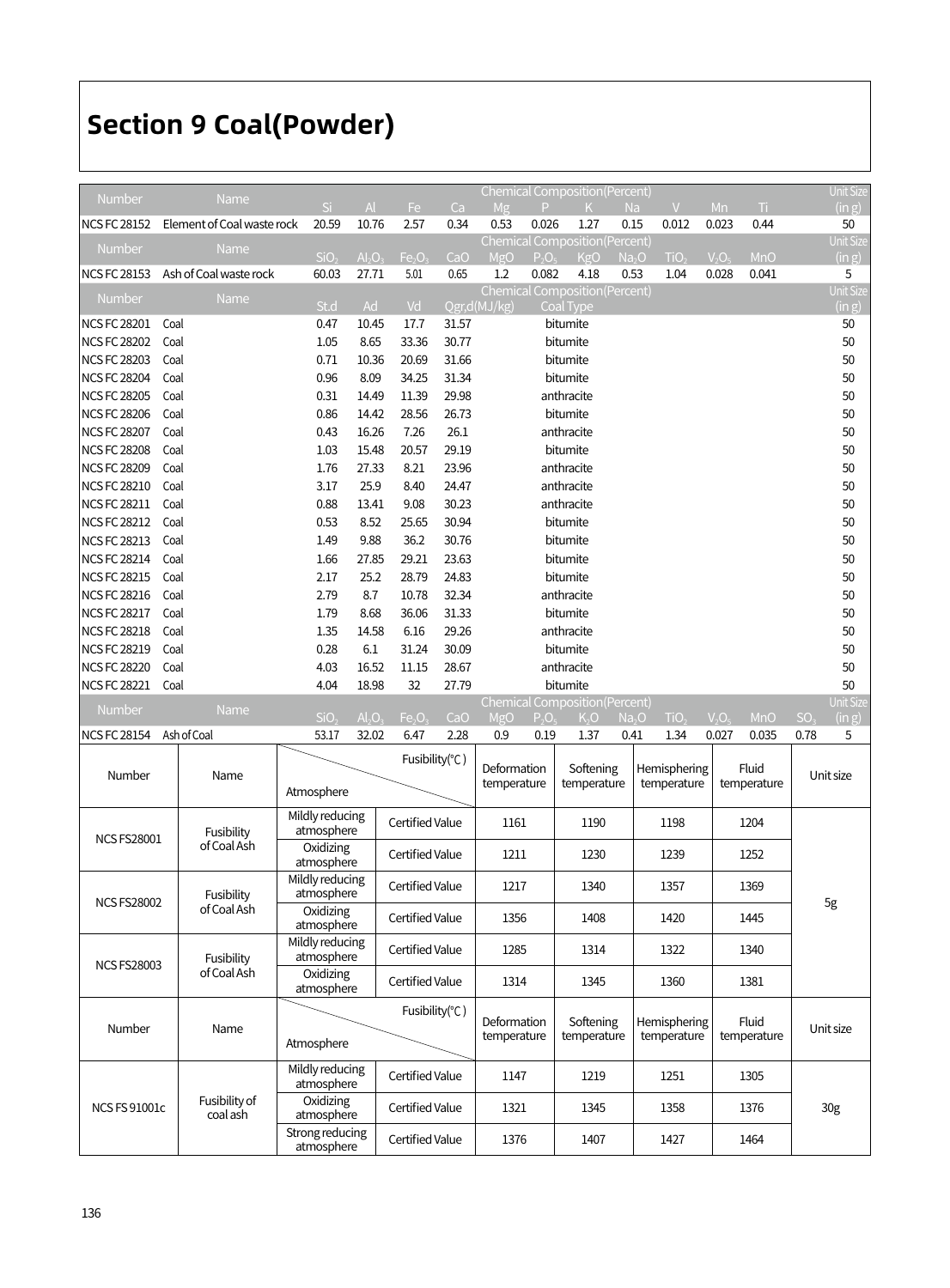| <b>Number</b>            |             |                         |                                                     |                        |                                                                                 | <b>Chemical Composition</b> |                                                                            |                     |                                                                 |                                                   | <b>Unit Size</b>                                   |
|--------------------------|-------------|-------------------------|-----------------------------------------------------|------------------------|---------------------------------------------------------------------------------|-----------------------------|----------------------------------------------------------------------------|---------------------|-----------------------------------------------------------------|---------------------------------------------------|----------------------------------------------------|
|                          | <b>Name</b> | $Al(10^{-2})$           | $As(10^{-6})$                                       | $B(10^{-6})$           | $Ba(10^{-6})$                                                                   | $Be(10^{-9})$               | $\overline{Bi(10^{-9})}$                                                   | $Br(10^{-6})$       |                                                                 |                                                   | (in g)                                             |
| <b>NCS ZC 73016</b>      | Chicken     | 0.016                   | 0.109                                               | 0.76                   | 1.5                                                                             | (1.3)                       | 1.3                                                                        | 1.6                 |                                                                 |                                                   | 35                                                 |
| NCS ZC 73017 Apple       |             | 0.007                   | 0.02                                                | 19                     | 2.5                                                                             | (1.0)                       | (2.5)                                                                      | (0.2)               |                                                                 |                                                   | 35                                                 |
|                          |             | $Ca(10^{2})$            | $Cd(10^9)$                                          | $Ce(10^{-6})$          | $Cl(10^{-2})$                                                                   | $Co(10^{-6})$               | $Cr(10^{-6})$                                                              | $Cs(10^{-6})$       | $Cu(10^{-6})$                                                   | $Dy(10^9)$                                        |                                                    |
| NCS ZC 73016 Chicken     |             | 0.022                   | (5)                                                 | 0.06                   | 0.153                                                                           | (0.010)                     | 0.59                                                                       | 0.07                | 1.46                                                            | $1.1\,$                                           |                                                    |
| NCS ZC 73017 Apple       |             | 0.049                   | 5.8                                                 | 0.025                  | (0.0080)                                                                        | 0.026                       | 0.3                                                                        | (0.02)              | 2.5                                                             | (1.1)                                             |                                                    |
|                          |             |                         |                                                     |                        |                                                                                 |                             |                                                                            |                     |                                                                 |                                                   |                                                    |
|                          |             | $Er(10^9)$              | $Er(10^9)$                                          | $Fe(10^{-6})$          | Gd(10 <sup>9</sup> )                                                            | $Ge(10^{9})$                | $Hf(10^6)$                                                                 | $Hg(10^9)$          | Ho(10 <sup>9</sup> )                                            | $1(10^{-6})$                                      |                                                    |
| NCS ZC 73016 Chicken     |             | (0.8)                   | (0.7)                                               | 31                     | (1.4)                                                                           | (2)                         |                                                                            | 3.6                 | (0.26)                                                          | (0.08)                                            |                                                    |
| NCS ZC 73017 Apple       |             | (0.65)                  | (0.7)                                               | 16                     | 0.95                                                                            |                             |                                                                            | (2)                 | (0.25)                                                          | 0.12                                              |                                                    |
|                          |             |                         |                                                     |                        |                                                                                 |                             |                                                                            |                     |                                                                 |                                                   |                                                    |
|                          |             | $K(10^{-2})$            | $La(10^{-6})$                                       | $Li(10^{-6})$          | $Lu(10^{-9})$                                                                   | $Mg(10^{-2})$               | $Mn(10-6)$                                                                 | $Mo(10^{-6})$       | $N(10^{-2})$                                                    | $Na(10^{-6})$                                     |                                                    |
| NCS ZC 73016 Chicken     |             | 1.46                    | 0.024                                               | 0.034                  | (0.10)                                                                          | 0.128                       | 1.65                                                                       | 0.11                | 14.8                                                            | 0.144                                             |                                                    |
| NCS ZC 73017 Apple       |             | 0.77                    | 0.014                                               | 0.115                  |                                                                                 | 0.039                       | 2.7                                                                        | 0.08                | 0.31                                                            | 0.116                                             |                                                    |
|                          |             | $Nb(10^{-6})$           | $N d(10^{-6})$                                      | $Ni(10^{-6})$          | $P(10^2)$                                                                       | $Pb(10^{-6})$               | $Pr(10^9)$                                                                 | $Rb(10^6)$          | $S(10^{-2})$                                                    | $Sb(10^{-6})$                                     |                                                    |
| NCS ZC 73016 Chicken     |             | (0.006)                 | 0.0095                                              | 0.15                   | 0.96                                                                            | 0.11                        | 2.8                                                                        | 33                  | 0.86                                                            |                                                   |                                                    |
| NCS ZC 73017 Apple       |             |                         | (0.006)                                             | 0.14                   | 0.066                                                                           | 0.084                       | 1.8                                                                        | 5                   | 0.063                                                           | (0.006)                                           |                                                    |
|                          |             |                         |                                                     |                        |                                                                                 |                             |                                                                            |                     |                                                                 |                                                   |                                                    |
|                          |             | $Sc(10^9)$              | $Se(10^{-6})$                                       | $Si(10^{-2})$          | $Sm(10^{-9})$                                                                   | $Sr(10^{-6})$               | $Tb(10^{-9})$                                                              | $Th(10^9)$          | $Ti(10^{5})$                                                    | $T1(10^{-9})$                                     |                                                    |
| NCS ZC 73016 Chicken     |             | (4.5)                   | 0.49                                                | (0.013)                | 1.3                                                                             | 0.64                        | (0.23)                                                                     | (4.5)               |                                                                 | (14)                                              |                                                    |
| NCS ZC 73017 Apple       |             |                         | (0.018)                                             | 0.005                  | 1.5                                                                             | 6.9                         |                                                                            | 4                   |                                                                 | (1.8)                                             |                                                    |
|                          |             |                         |                                                     |                        |                                                                                 |                             |                                                                            |                     |                                                                 |                                                   |                                                    |
| NCS ZC 73016 Chicken     |             | $Tm(10^{-9})$<br>(0.11) | $U(10^{9})$<br>(3)                                  | $V(10^{-6})$<br>(0.06) | $Y(10^{6})$<br>0.007                                                            | $Yb(10^{9})$<br>(0.7)       | $Zn(10^{-6})$<br>26                                                        | Ash(%<br>(5.0)      |                                                                 |                                                   |                                                    |
| <b>NCS ZC 73017</b>      | Apple       | (0.12)                  | 8.2                                                 | (0.028)                | 0.008                                                                           | (0.66)                      | 2.1                                                                        | (2.4)               |                                                                 |                                                   |                                                    |
|                          |             |                         |                                                     |                        |                                                                                 | Content $(106)$             |                                                                            |                     |                                                                 |                                                   | Unit Size                                          |
| <b>Number</b>            | Name        | Ag                      | $Al^{\star}$                                        | As                     | B                                                                               | Ba                          | $Be^{**}$                                                                  | $Bi***$             | Br                                                              | $Ca*$                                             | (in g)                                             |
| NCS ZC73008a Rice        |             |                         | $0.004 \pm 0.001$ $0.015 \pm 0.001$ $0.08 \pm 0.01$ |                        | $0.7 + 0.2$                                                                     | $0.15 \pm 0.03$             | (0.7)                                                                      | (1.4)               |                                                                 | $0.007 \pm 0.001$                                 | 30                                                 |
| NCS ZC73009a Wheat       |             |                         | $0.002 \pm 0.001$ $0.013 \pm 0.003$ $0.04 \pm 0.01$ |                        | $-0.6$                                                                          | $2.3 + 0.2$                 |                                                                            | $1.7 \pm 0.6$       |                                                                 | $0.030 \pm 0.002$                                 | 30                                                 |
| NCS ZC73012a Cabbage     |             |                         | $0.003 \pm 0.001$ $0.018 \pm 0.004$ $0.05 \pm 0.01$ |                        | $26 \pm 3$                                                                      | $6.3 + 0.6$                 | $1.2 \pm 0.4$                                                              | (2)                 | (4)                                                             | $0.55 \pm 0.02$                                   | 25                                                 |
| NCS ZC73013a Spinage     |             |                         | $0.018 \pm 0.002$ $0.16 \pm 0.03$ $0.54 \pm 0.06$   |                        | $30.6 \pm 4.2$                                                                  | $10.9 + 1.7$                | 40±7                                                                       | $16\pm 3$           | $9.6 + 2.7$                                                     | $0.88 + 0.09$                                     | 20                                                 |
| NCS ZC73014a Tea         |             |                         | $0.010 \pm 0.002$ $0.25 \pm 0.02$ $0.10 \pm 0.02$   |                        | $12.6 \pm 0.8$                                                                  | 32±3                        | 50 <sub>±8</sub>                                                           | 13±2                | (3)                                                             | $0.47 \pm 0.02$                                   | 25                                                 |
| NCS ZC73015a Milk Powder |             |                         | (0.01)                                              | $0.03 \pm 0.01$        | $2.7 \pm 0.4$                                                                   | $0.59 \pm 0.06$             | (0.5)                                                                      | (10)                | (6)                                                             | $0.94 \pm 0.03$                                   | 30                                                 |
| NCS ZC73029a Rice        |             | $0.003 \pm 0.001$       | (0.02)                                              |                        | $0.12 \pm 0.02$ $0.72 \pm 0.13$ $0.31 \pm 0.07$                                 |                             | (0.6)                                                                      | (1.30)              | (0.50)                                                          | $0.007 \pm 0.002$                                 | 30                                                 |
| NCS ZC73036a Green tea   |             |                         | $0.008 \pm 0.002$ $0.12 \pm 0.02$ $0.16 \pm 0.02$   |                        | $11\pm2$                                                                        | 32±3                        | 12±2                                                                       | 31±5                | $3.1 \pm 0.8$                                                   | $0.34\#(0.32-0.37)$                               | 25                                                 |
|                          |             | $Cd**$                  |                                                     |                        |                                                                                 |                             |                                                                            |                     |                                                                 |                                                   | $Eu**$                                             |
| NCS ZC73008a Rice        |             | $53\pm4$                | Ce<br>$0.004 \pm 0.002$                             | $Cl^*$                 | Co<br>$0.006 \pm 0.002$                                                         | Cr<br>$-0.08$               | Cs<br>$0.003 \pm 0.001$                                                    | Cu<br>$3.0 \pm 0.2$ | $Dv^{\star\star}$<br>$0.32 \pm 0.08$                            | $Er^{\star\star}$<br>$0.19 \pm 0.05$              | (0.2)                                              |
| NCS ZC73009a Wheat       |             | $21 \pm 3$              | (0.01)                                              |                        |                                                                                 |                             | $(0.08)$ $0.006 \pm 0.001$ $0.09 \pm 0.03$ $0.007 \pm 0.001$ $3.0 \pm 0.3$ |                     | $0.7 + 0.1$                                                     | $0.32 \pm 0.06$                                   |                                                    |
| NCS ZC73012a Cabbage     |             | $21 \pm 3$              | $0.02 \pm 0.01$                                     | (0.4)                  |                                                                                 |                             | $0.06 \pm 0.01$ $0.49 \pm 0.08$ $0.14 \pm 0.01$                            | $3.1 \pm 0.2$       | $1.1 \pm 0.3$                                                   | $0.53 \pm 0.12$                                   | (2)                                                |
| NCS ZC73013a Spinage     |             | 190±20                  | $1.5 \pm 0.2$                                       |                        | $0.49 + 0.03$                                                                   | $9.0 \pm 1.3$               | $0.23 \pm 0.04$ 10.4 $\pm$ 0.8                                             |                     | $85 + 10$                                                       | $42 \pm 6$                                        | $26 \pm 3$                                         |
| NCS ZC73014a Tea         |             | 46±5                    |                                                     |                        | $1.3 \pm 0.2$ 0.050 $\pm$ 0.004 0.28 $\pm$ 0.02 0.79 $\pm$ 0.11 0.19 $\pm$ 0.02 |                             |                                                                            | $8.3 \pm 0.5$       | 130±20                                                          | $80 + 10$                                         | 27#(25-29)                                         |
| NCS ZC73015a Milk Powder |             | (2)                     | $(5)$ **                                            |                        | (0.04)                                                                          | (0.2)                       | $0.035 \pm 0.003$ $0.50 \pm 0.11$                                          |                     | (0.20)                                                          | (0.1)                                             | (0.3)                                              |
| NCS ZC73029a Rice        |             | 320±40                  | $(3)$ **                                            |                        | $0.010 \pm 0.002$                                                               | (0.08)                      | $0.023 \pm 0.003$ 2.4 $\pm$ 0.2                                            |                     | 0.25#(0.20-0.37) $0.18 \pm 0.05$ 0.14 $\pm 0.05$                |                                                   |                                                    |
| NCS ZC73036a Green tea   |             | 200±20                  |                                                     |                        | $0.51 \pm 0.07$ $0.05 \pm 0.01$ $0.23 \pm 0.02$                                 | $0.6 + 0.1$                 | $0.42 \pm 0.05$ 13.2 $\pm$ 0.9                                             |                     | $54\pm8$                                                        | 33±5                                              | 20±4                                               |
|                          |             |                         |                                                     |                        |                                                                                 |                             |                                                                            |                     |                                                                 |                                                   |                                                    |
|                          |             | F.                      | Fe                                                  | $Gd^{\star\star}$      | $Ge^{**}$                                                                       | $Hg^{\star\star}$           | $Ho^{**}$                                                                  |                     | $K^{\star}$                                                     | La                                                | Li.                                                |
| NCS ZC73008a Rice        |             |                         | $4.0 + 0.8$                                         | (0.3)                  | (1.8)                                                                           | $4.2 \pm 0.6$               | (0.1)                                                                      |                     | $0.090 \pm 0.005$                                               | $(2.6)$ **                                        | $0.016 \pm 0.004$                                  |
| NCS ZC73009a Wheat       |             |                         | 25±2                                                | $1.0 + 0.3$            | (1.4)                                                                           | (1.6)                       | (0.2)                                                                      |                     |                                                                 | $0.22 \pm 0.01$ $0.013 \pm 0.003$ $0.03 \pm 0.01$ |                                                    |
| NCS ZC73012a Cabbage     |             |                         | 56±5                                                | $1.1 \pm 0.2$          | (3)                                                                             | $2.1 \pm 0.7$               | $0.22 \pm 0.05$                                                            | $0.7 + 0.2$         |                                                                 | $1.49 \pm 0.04$ $0.02 \pm 0.01$ $0.33 \pm 0.04$   |                                                    |
| NCS ZC73013a Spinage     |             | (13)                    | $0.093 \pm 0.007$ *                                 | $120 \pm 10$           | $21 \pm 8$                                                                      | $21 \pm 5$                  | $16 \pm 3$                                                                 | $0.6 \pm 0.2$       | $4.0 + 0.2$                                                     | $0.8 + 0.1$                                       | $3.8 \pm 0.5$                                      |
| NCS ZC73014a Tea         |             |                         | 149土7                                               | 140±20                 | 13±5                                                                            | $8\pm1$                     | 28±4                                                                       | (0.2)               |                                                                 | $1.45 \pm 0.05$ $1.01 \pm 0.08$ $0.25 \pm 0.02$   |                                                    |
| NCS ZC73015a Milk Powder |             |                         | $5.1 \pm 1.9$                                       | (0.2)                  |                                                                                 | (1.5)                       | (0.06)                                                                     | $2.6 \pm 0.9$       |                                                                 |                                                   | $1.16 \pm 0.05$ $4.6 \pm 1.4$ ** $0.077 \pm 0.012$ |
| NCS ZC73029a Rice        |             |                         | $4.5 \pm 1.1$                                       | (0.3)                  | (2)                                                                             | $3.5 \pm 0.8$               | (0.07)                                                                     | (0.1)               | $0.083 \pm 0.008$                                               | $(1.7)$ **                                        | $0.019 \pm 0.005$                                  |
| NCS ZC73036a Green tea   |             | (155)                   | $161 \pm 18$                                        | 58土7                   | $7.5 \pm 1.6$                                                                   | $7.3 \pm 0.7$               | $11\pm2$                                                                   |                     | $0.16 \pm 0.06$ $1.31 \pm 0.05$ $0.34 \pm 0.04$ $0.20 \pm 0.03$ |                                                   |                                                    |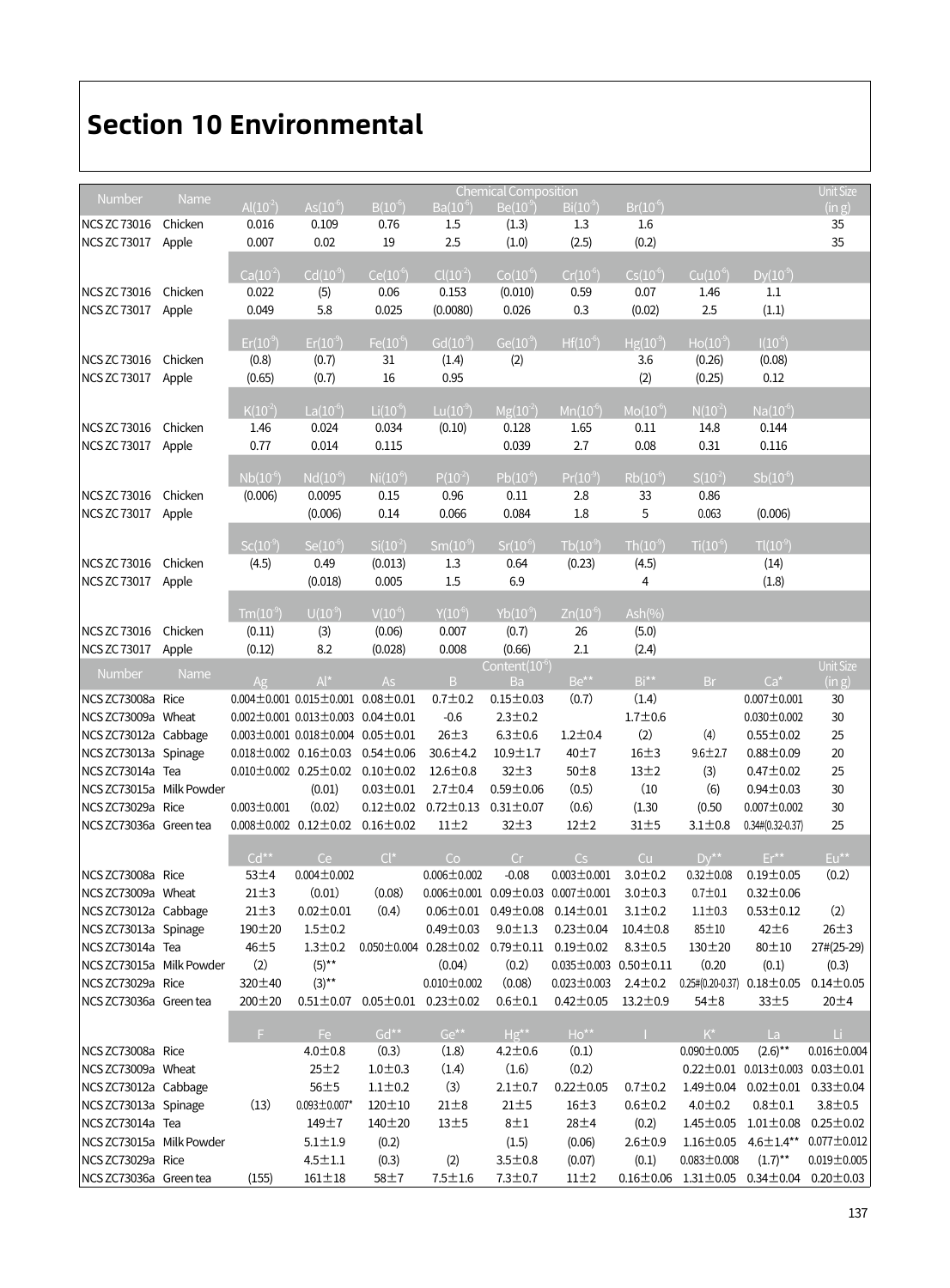|                                             | $Lu**$                 | $Mg^{\star}$                                          | Mn                                                  | Mo              | $N^*$                                    | Na                        | <b>Nb</b>         | <b>Nd</b>                                    | Ni.               | $P^*$                                                              |
|---------------------------------------------|------------------------|-------------------------------------------------------|-----------------------------------------------------|-----------------|------------------------------------------|---------------------------|-------------------|----------------------------------------------|-------------------|--------------------------------------------------------------------|
| NCS ZC73008a Rice                           | (0.04)                 | $0.013 \pm 0.001$ $11.1 \pm 0.7$                      |                                                     |                 | $0.42 \pm 0.04$ 1.30 $\pm$ 0.05          | $11.8 \pm 1.6$            | $(1.3)$ **        | $1.0 \pm 0.3$ **                             |                   | $0.21 \pm 0.02$ $0.078 \pm 0.003$                                  |
| NCS ZC73009a Wheat                          | (0.07)                 | $0.062 \pm 0.004$ $10.0 \pm 0.4$                      |                                                     | $0.31 \pm 0.02$ | $2.1 \pm 0.1$                            | 37±5                      |                   | $0.005 \pm 0.001$                            | (0.08)            | $0.18 + 0.01$                                                      |
| NCS ZC73012a Cabbage                        |                        | $0.11 \pm 0.04$ $0.22 \pm 0.01$                       | $21 \pm 1$                                          | $0.58 + 0.05$   | $2.4 \pm 0.2$                            | $0.75 \pm 0.07*$          | (0.01)            | $0.007 \pm 0.002$                            | $0.5 + 0.2$       | $0.34 \pm 0.02$                                                    |
| NCS ZC73013a Spinage                        | $5.4 \pm 1.2$          | $0.99 \pm 0.07$                                       | 80±4                                                | $0.65 \pm 0.08$ | $3.9 + 0.3$                              | $1.8 \pm 0.07*$           |                   | $0.65 \pm 0.09$                              | $1.9 \pm 0.2$     | $0.41 \pm 0.02$                                                    |
| NCS ZC73014a Tea                            | 16±3                   |                                                       | $0.18 \pm 0.01$ $0.125 \pm 0.004$ * $0.04 \pm 0.01$ |                 | $3.4 + 0.3$                              | $22.6 \pm 6.7$            |                   | $0.66 \pm 0.08$                              |                   | $0.24 \pm 0.01$                                                    |
| NCS ZC73015a Milk Powder                    | (0.04)                 | $0.094 \pm 0.005$ $0.36 \pm 0.11$ $0.32 \pm 0.02$     |                                                     |                 | (4)                                      | $0.32 \pm 0.02$ *         |                   | $0.9 \pm 0.2$ **                             |                   | $0.77 \pm 0.06$                                                    |
| NCS ZC73029a Rice                           |                        | $0.017 \pm 0.001$ 9.6 $\pm$ 0.4                       |                                                     | $0.56 \pm 0.04$ | $1.3 + 0.1$                              | (14)                      |                   | $1.0\pm0.2***$                               |                   | $0.27 \pm 0.03$ 0.087 $\pm$ 0.006                                  |
| NCS ZC73036a Green tea                      | 6 <sub>±1</sub>        | $0.150 \pm 0.005$ $0.117 \pm 0.004$ $0.053 \pm 0.012$ |                                                     |                 | $3.7 + 0.3$                              | 15±4                      | (0.15)            | $0.25 \pm 0.04$                              | $4.4 \pm 0.3$     | $0.27 + 0.02$                                                      |
|                                             |                        |                                                       |                                                     |                 |                                          |                           |                   |                                              |                   |                                                                    |
|                                             | Pb                     | $Pr^{\star\star}$                                     | Rb                                                  | $S^{\star}$     | Sb                                       | $Sc**$                    | Se                | Si.                                          | $Sm^{\star\star}$ | Sn                                                                 |
| NCS ZC73008a Rice                           | $0.10 + 0.02$          | $0.5 + 0.2$                                           | $1.8 + 0.2$                                         |                 | $0.10 \pm 0.01$ $0.009 \pm 0.003$        | (6)                       | $0.036 \pm 0.008$ | 48±15                                        | $0.3 + 0.1$       |                                                                    |
| NCS ZC73009a Wheat                          | $0.09 + 0.03$          | $1.2 + 0.3$                                           | $3.2 + 0.3$                                         | $0.15 \pm 0.01$ | $(6)$ **                                 | (11)                      | (0.03)            | (75)                                         | $0.9 + 0.2$       |                                                                    |
| NCS ZC73012a Cabbage                        | $0.13 \pm 0.05$        | $1.6 + 0.3$                                           | $15.7 \pm 1.1$                                      | $0.62 \pm 0.03$ | (0.01)                                   | 14.7±5.3                  | $0.05 \pm 0.02$   |                                              | $1.4 + 0.4$       |                                                                    |
| NCS ZC73013a Spinage                        | $1.07 \pm 0.09$        | 170±30                                                | $31 \pm 2$                                          |                 | $0.44 \pm 0.03$ $0.038 \pm 0.007$        | 180±40                    | (0.09)            | $0.49 \pm 0.15$ *                            | 130±20            | $0.062 \pm 0.007$                                                  |
| NCS ZC73014a Tea                            | $1.09 \pm 0.13$        | 160#(150-180)                                         | 45.9±3.3                                            |                 | $0.26 \pm 0.02$ $0.05 \pm 0.01$          | 89±17                     |                   | $0.09 \pm 0.04$ $0.04 \pm 0.01$ <sup>*</sup> | 120±20            | $0.06 \pm 0.01$                                                    |
| NCS ZC73015a Milk Powder                    | (0.05)                 | (0.50)                                                | $10.6 \pm 0.6$                                      | $0.25 \pm 0.01$ | (0.004)                                  | (28)                      | $0.24 \pm 0.03$   |                                              | (0.3)             | (0.010)                                                            |
| NCS ZC73029a Rice                           |                        | $0.08 \pm 0.02$ $0.40 \pm 0.13$                       | $4.0 + 0.3$                                         |                 | $0.11 \pm 0.01$ $0.007 \pm 0.003$        | (60)                      | $0.06 \pm 0.01$   |                                              | $0.32 \pm 0.12$   |                                                                    |
| NCS ZC73036a Green tea                      | $1.6 \pm 0.2$          | 64±7                                                  | $81 \pm 6$                                          |                 | $0.23 \pm 0.03$ $0.055 \pm 0.007$        | $54 + 10$                 |                   | $0.09 \pm 0.03$ $0.08 \pm 0.01$ *            | 54±6              | $0.11 \pm 0.02$                                                    |
|                                             |                        |                                                       |                                                     |                 |                                          |                           |                   |                                              |                   |                                                                    |
|                                             |                        |                                                       |                                                     |                 |                                          |                           |                   |                                              | Y.                |                                                                    |
|                                             | Sr.<br>$0.15 \pm 0.03$ | $Tb^{**}$<br>$0.07 + 0.03$                            | Th**                                                | Ti.             | $\overline{\Pi}^{**}$<br>$0.23 \pm 0.05$ | $Tm^{\star\star}$         | $U^{\star\star}$  | $\vee$<br>(0.02)                             | $0.21 \pm 0.05$   | $Yb***$<br>$0.19 \pm 0.05$                                         |
| NCS ZC73008a Rice<br>NCS ZC73009a Wheat     | $2.6 + 0.2$            |                                                       | (1)                                                 |                 |                                          | (0.05)                    | (0.8)             |                                              |                   |                                                                    |
| NCS ZC73012a Cabbage                        | $57 \pm 2$             | (0.2)<br>$0.3 + 0.1$                                  | (1.5)<br>$2.8 + 0.8$                                |                 | (0.3)<br>$4.8 \pm 1.1$                   | (0.07)<br>$0.08 \pm 0.02$ | $100\pm 20$       | (0.04)<br>(0.1)                              |                   | $0.19 \pm 0.04$ $0.28 \pm 0.04$<br>$0.28 \pm 0.05$ $0.48 \pm 0.13$ |
| NCS ZC73013a Spinage                        | 120±7                  | 17 <sup>±</sup> 3                                     | 220±70                                              | (37)            | 44±10                                    | $5.5 \pm 1.4$             | $47 + 12$         | (20)                                         | $0.7 + 0.1$       | 36±5                                                               |
| NCS ZC73014a Tea                            | $13.7 \pm 0.7$         | $21 \pm 2$                                            | 33.4±7.2                                            | (11)            | $47\pm8$                                 | $14\pm2$                  | $13\pm2$          | $0.3 + 0.1$                                  | $2.0 \pm 0.2$     | $100 + 20$                                                         |
| NCS ZC73015a Milk Powder                    | $6.2 \pm 0.8$          | (0.06)                                                | (2)                                                 | (3.5)           | (0.3)                                    |                           | $1.6 + 0.6$       | (0.04)                                       |                   | $0.12 \pm 0.02$ $0.07 \pm 0.03$                                    |
| NCS ZC73029a Rice                           | $0.17 + 0.04$          | $0.07 + 0.02$                                         | (0.8)                                               |                 | (0.2)                                    | (0.04)                    | (0.6)             | (0.02)                                       |                   | $0.17 \pm 0.03$ $0.13 \pm 0.03$                                    |
| NCS ZC73036a Green tea                      | $14.0 \pm 1.3$         | 9±1                                                   | $25 \pm 8$                                          | (11)            | $57 + 11$                                | $5.4 + 0.9$               | $8.2 \pm 1.5$     | $0.26 \pm 0.03$ $0.51 \pm 0.05$              |                   | 36±5                                                               |
|                                             |                        |                                                       |                                                     |                 |                                          |                           |                   |                                              |                   |                                                                    |
|                                             | Zn                     |                                                       |                                                     |                 |                                          |                           |                   |                                              |                   |                                                                    |
| NCS ZC73008a Rice                           | $13.3 \pm 1.2$         |                                                       |                                                     |                 |                                          |                           |                   |                                              |                   |                                                                    |
| NCS ZC73009a Wheat                          | $12.3 \pm 1.5$         |                                                       |                                                     |                 |                                          |                           |                   |                                              |                   |                                                                    |
| NCS ZC73012a Cabbage                        | $12.3 \pm 1.1$         |                                                       |                                                     |                 |                                          |                           |                   |                                              |                   |                                                                    |
| NCS ZC73013a Spinage                        | 42±4                   |                                                       |                                                     |                 |                                          |                           |                   |                                              |                   |                                                                    |
| NCS ZC73014a Tea                            | 27±3                   |                                                       |                                                     |                 |                                          |                           |                   |                                              |                   |                                                                    |
| NCS ZC73015a Milk Powder                    | 32±3                   |                                                       |                                                     |                 |                                          |                           |                   |                                              |                   |                                                                    |
| NCS ZC73029a Rice<br>NCS ZC73036a Green tea | $12.4 \pm 1.2$<br>26±3 |                                                       |                                                     |                 |                                          |                           |                   |                                              |                   |                                                                    |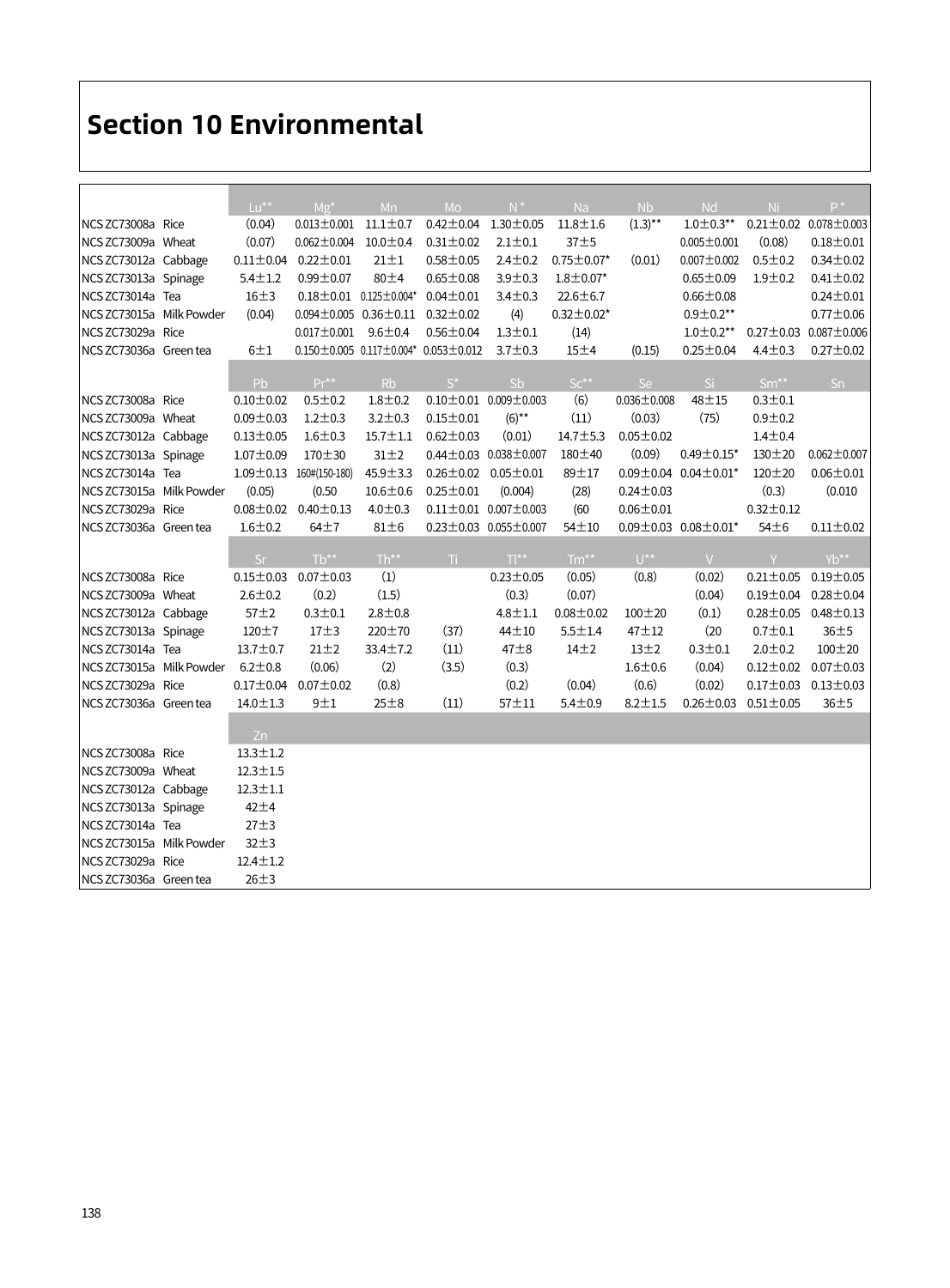| <b>Number</b>       | Name                | $Ag(10^{-9})$ | Al $(10^{-2})$ | $As(10^{-6})$ | $B(10^{-6})$  | <b>Chemical Composition</b><br>$Ba(10^{-6})$ | $Be(10^{-9})$ | $Bi(10^{-9})$ |               |               | <b>Unit Size</b><br>(in g) |
|---------------------|---------------------|---------------|----------------|---------------|---------------|----------------------------------------------|---------------|---------------|---------------|---------------|----------------------------|
| <b>NCS ZC 73019</b> | Fresh Kindney beans | (5)           | 0.043          | 0.15          | 21            | 11.4                                         | 14            | 4.8           |               |               | 35                         |
| <b>NCS ZC 73020</b> | Garlic              | (5)           | 0.021          | 0.31          | 7.5           | 4.1                                          | 4.4           | 13            |               |               | 35                         |
| <b>NCS ZC 73022</b> | Scallop             | (8)           | 0.0156         | 3.6           | 12            | 0.62                                         | 3.2           | 3.8           |               |               | 12                         |
|                     |                     |               |                |               |               |                                              |               |               |               |               |                            |
|                     |                     | $Br(10^{-6})$ | $Ca(10^{-2})$  | $Cd(10^{-6})$ | $Ce(10^{-6})$ | $Cl(10^{-2})$                                | $Co(10^{-6})$ | $Cr(10^{6})$  | $Cs(10^{-6})$ | $Cu(10^{-6})$ |                            |
| <b>NCS ZC 73019</b> | Fresh Kindney beans | 0.62          | 0.67           | (0.020)       | 0.35          | 0.14                                         | 0.29          | 0.66          | 0.036         | 8.7           |                            |
| <b>NCS ZC 73020</b> | Garlic              | 1.9           | 0.081          | 0.062         | 0.16          | 0.075                                        | 0.056         | 0.3           | 0.025         | 4.6           |                            |
| <b>NCS ZC 73022</b> | Scallop             | 32            | 0.075          | 1.06          | 0.053         | 0.81                                         | 0.047         | 0.28          | 0.014         | 1.34          |                            |
|                     |                     |               |                |               |               |                                              |               |               |               |               |                            |
|                     |                     | $Dy(10^{-9})$ | $Er(10^{-9})$  | $Eu(10^{-9})$ | $F(10^{-6})$  | $Fe(10^{-6})$                                | $Gd(10^{-9})$ | $Ge(10^{-9})$ | $Hf(10^{-6})$ | $Hg(10^{-9})$ |                            |
| <b>NCS ZC 73019</b> | Fresh Kindney beans | 23            | 12             | 7.2           | (15)          | 330                                          | 28            | 14            |               | 3.8           |                            |
| <b>NCS ZC 73020</b> | Garlic              | 8.9           | 4.2            | 3.2           | (35)          | 205                                          | 11.4          | (12)          | (0.04)        | 4             |                            |
| <b>NCS ZC 73022</b> | Scallop             | 5.3           | 3.3            | 0.9           | (13)          | 41                                           | 5.2           | (8)           |               | 40            |                            |
|                     |                     | $Ho(10^9)$    | $1(10^{-6})$   | $K(10^{-2})$  | $La(10^{-6})$ | $Li(10^{-6})$                                | $Lu(10^{-9})$ | $Mg(10^{-2})$ | $Mn(10^{-6})$ | $Mo(10^{-6})$ |                            |
| <b>NCS ZC 73019</b> | Fresh Kindney beans | 4.5           | (0.14)         | 2.26          | 0.17          | 0.31                                         | 1.77          | 0.336         | 29.5          | 4.9           |                            |
| <b>NCS ZC 73020</b> | Garlic              | 1.6           | 0.57           | 1.14          | 0.092         | 0.13                                         | 0.58          | 0.105         | 13.4          | 0.21          |                            |
| <b>NCS ZC 73022</b> | Scallop             | 1.2           | 1.83           | 1.15          | 0.037         | 0.13                                         | 0.49          | 0.174         | 19.2          | 0.066         |                            |
|                     |                     |               |                |               |               |                                              |               |               |               |               |                            |
|                     |                     | $N(10^{-2})$  | $Na(10^{-2})$  | $Nd(10^{-6})$ | $Ni(10^{6})$  | $P(10^{-2})$                                 | $Pb(10^{-6})$ | $Pr(10^{-9})$ | $Rb(10^6)$    | $S(10^{2})$   |                            |
| <b>NCS ZC 73019</b> | Fresh Kindney beans | 2.79          | 0.081          | 0.14          | 4.4           | 0.38                                         | 0.66          | 38            | 9.5           | 0.195         |                            |
| <b>NCS ZC 73020</b> | Garlic              | 3.22          | 0.095          | 0.066         | 0.92          | 0.466                                        | 0.72          | 17            | 6.5           | 1.01          |                            |
| <b>NCS ZC 73022</b> | Scallop             | 12.8          | 0.46           | 0.025         | 0.29          | 0.88                                         | (0.12)        | 6             | $5.1\,$       | 1.5           |                            |
|                     |                     |               |                |               |               |                                              |               |               |               |               |                            |
|                     |                     | $Sb(10^{-6})$ | $Sc(10^{-6})$  | $Se(10^{-6})$ | $Si(10^{-2})$ | $Sm(10^{-9})$                                | $Sn(10^{-6})$ | $Sr(10^{-6})$ | $Tb(10^9)$    | $Th(10^{-6})$ |                            |
| <b>NCS ZC 73019</b> | Fresh Kindney beans | 0.028         | 0.067          | 0.043         | (0.27)        | 29                                           | (0.2)         | 55            | 4.1           | 0.055         |                            |
| <b>NCS ZC 73020</b> | Garlic              | 0.023         | 0.021          | 0.39          | (0.08)        | 13                                           | (0.07)        | 12.3          | 1.66          | 0.024         |                            |
| <b>NCS ZC 73022</b> | Scallop             | (0.014)       | (0.012)        | 1.5           | (0.013)       | 4.8                                          | (0.13)        | 6.5           | 0.84          | (0.012)       |                            |
|                     |                     |               |                |               |               |                                              |               |               |               |               |                            |
|                     |                     | $Ti(10^{-6})$ | $T1(10^{-6})$  | $Tm(10^{-9})$ | $U(10^{-9})$  | $V(10^{-6})$                                 | $Y(10^{-6})$  | $Yb(10^{-9})$ | $Zn(10^{-6})$ | Ash(%)        |                            |
| <b>NCS ZC 73019</b> | Fresh Kindney beans | 21            | 4.2            | 1.8           | 90            | 0.51                                         | 0.155         | 11            | 32            | (6.9)         |                            |
| <b>NCS ZC 73020</b> | Garlic              | 10            | 20             | (0.65)        | 75            | 0.2                                          | 0.057         | (4.2)         | 21.7          | (3.4)         |                            |
| <b>NCS ZC 73022</b> | Scallop             | (6)           | 2.5            | 0.52          | 7.3           | 0.36                                         | 0.107         | 3.2           | 75            | (4.5)         |                            |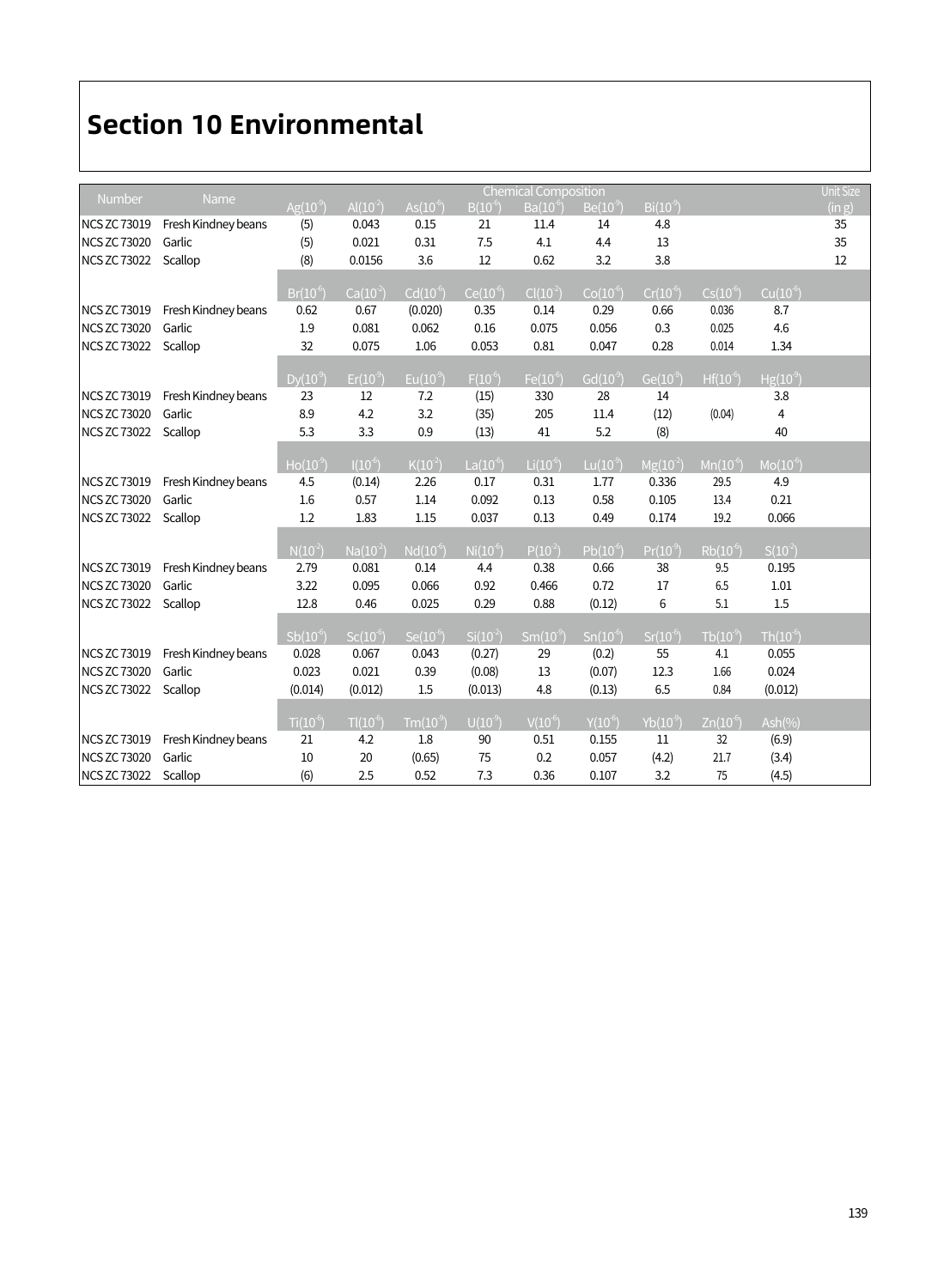| <b>Number</b>           | Name      |                                 |                 |                              |                            | <b>Chemical Composition</b> |                |               |               |               | <b>Unit Size</b> |
|-------------------------|-----------|---------------------------------|-----------------|------------------------------|----------------------------|-----------------------------|----------------|---------------|---------------|---------------|------------------|
|                         |           | $Ag(10^9)$                      | $Al(10^{-2})$   | $As(10^{-6})$                | $B(10^{-6})$               | $Ba(10^{-6})$               | $Be(10^{-9})$  | $Bi(10^{-9})$ |               |               | (in g)           |
| <b>NCS ZC 73023</b>     | Spirulina | 42                              | 0.033           | 0.22                         | (2.8)                      | 11                          | 21             | 81            |               |               | $12\,$           |
| <b>NCS ZC 73024</b>     | Pollen    | (5.8)                           | (0.045)         | 0.095                        | 85                         | 2.9<br>35                   | 10             | $4.4\,$       |               |               | 12<br>$12\,$     |
| <b>NCS ZC 73025</b>     | Ginseng   | (4)                             | (0.036)<br>0.18 | (0.03)                       | 10.5                       |                             | 5.3<br>50      | (2.4)<br>14   |               |               | 35               |
| <b>NCS ZC 73026</b>     | Huang-qi  | (8)                             |                 | 0.57                         | 16.8                       | 20.5                        |                |               |               |               |                  |
|                         |           | $Br(10^{-6})$                   | $Ca(10^{-2})$   | $Cd(10^{-6})$                | $Ce(10^{-6})$              | $Cl(10^{-2})$               | $Co(10^{-6})$  | $Cr(10^{-6})$ | $Cs(10^{-6})$ | $Cu(10^{-6})$ |                  |
| <b>NCS ZC 73023</b>     | Spirulina | 4.8                             | 0.158           | 0.37                         | 7.2                        | 0.49                        | 0.41           | 1.5           | 0.034         | 7.7           |                  |
| <b>NCS ZC 73024</b>     | pollen    | $1.1\,$                         | 0.308           | 0.037                        | 0.35                       | 0.033                       | 0.1            | 0.51          | 0.061         | 8.2           |                  |
| <b>NCS ZC 73025</b>     | Gineseng  | (0.27)                          | 0.406           | 0.033                        | 0.06                       | 0.023                       | 0.072          | 0.13          | 0.017         | 5.9           |                  |
| <b>NCS ZC 73026</b>     | Huang-qi  | 2.6                             | 0.456           | 0.042                        | 2.03                       | 0.042                       | 0.44           | $2.2\,$       | 0.235         | 8.5           |                  |
|                         |           | $Dy(10^9)$                      | $Er(10^9)$      | $Eu(10^9)$                   | $F(10^{-6})$               | $Fe(10^{6})$                | $Gd(10^{-9})$  | $Ge(10^{9})$  | $Hf(10^{-6})$ | $Hg(10^{9})$  |                  |
| <b>NCS ZC 73023</b>     | Spirulina | 186                             | 78              | 87                           | (37)                       | $0.11\,$                    | 355            | (36)          | (0.03)        | (15)          |                  |
| <b>NCS ZC 73024</b>     | pollen    | 20                              | 10.8            | 6.2                          | (12)                       | 212                         | 27             | (8)           |               | 3.2           |                  |
| <b>NCS ZC 73025</b>     | Gineseng  | 3.2                             | 1.7             | (8)                          | (9)                        | 55                          | 5.5            |               |               | 4             |                  |
| <b>NCS ZC 73026</b>     | Huang-qi  | 122                             | 60              | 32                           | (20)                       | 0.113                       | 160            | (26)          |               | (12)          |                  |
|                         |           |                                 |                 |                              |                            |                             |                |               |               |               |                  |
|                         |           | $Ho(10^{9})$                    | $1(10^{-6})$    | $K(10^{-2})$                 | $La(10^{-6})$              | $Li(10^{-6})$               | $Lu(10^{-9})$  | $Mg(10^{-2})$ | $Mn(10^{-6})$ | $Mo(10^{-6})$ |                  |
| <b>NCS ZC 73023</b>     | Spirulina | 33                              | 0.54            | 1.41                         | 4.8                        | 0.24                        | 9.5            | 0.287         | 31.7          | 0.3           |                  |
| <b>NCS ZC 73024</b>     | pollen    | 3.8                             | (0.16)          | 0.585                        | 0.17                       | 0.21                        | 1.22           | 0.163         | 22.7          | 0.42          |                  |
| <b>NCS ZC 73025</b>     | Gineseng  | 0.67                            | (0.1)           | 0.96                         | 0.045                      | 0.087                       | (0.3)          | 0.137         | 21            | 0.18          |                  |
| <b>NCS ZC 73026</b>     | Huang-qi  | 23                              | 0.3             | 0.7                          | 1.07                       | 1.25                        | 9              | 0.228         | 33            | 5.7           |                  |
|                         |           | $N(10^{-2})$                    | $Na(10^{-2})$   | $Nd(10^{-6})$                | $Ni(10^{6})$               | $P(10^{2})$                 | $Pb(10^{-6})$  | $Pr(10^9)$    | $Rb(10^{-6})$ | $S(10^{2})$   |                  |
| <b>NCS ZC 73023</b>     | Spirulina | 10.6                            | 1.9             | 2.4                          | 1.44                       | 1.17                        | 2.8            | 705           | $1.5\,$       | 0.78          |                  |
| <b>NCS ZC 73024</b>     | pollen    | 4.3                             | (0.009)         | 0.14                         | 0.5                        | 0.65                        | 0.25           | 38            | 6.4           | 0.38          |                  |
| <b>NCS ZC 73025</b>     | Gineseng  | 1.9                             | 0.0077          | 0.024                        | $1.11\,$                   | 0.263                       | 0.12           | 6.5           | 4.1           | 0.11          |                  |
| <b>NCS ZC 73026</b>     | Huang-qi  | 2.35                            | 0.145           | 0.9                          | 2.26                       | 0.225                       | 1.44           | 231           | 10.5          | 0.193         |                  |
|                         |           |                                 |                 |                              |                            |                             |                |               |               |               |                  |
|                         |           | $Sb(10^{-6})$                   | $Sc(10^{-6})$   | $Se(10^{-6})$                | $Si(10^{-2})$              | $Sm(10^{9})$                | $Sn(10^{-6})$  | $Sr(10^{-6})$ | $Tb(10^9)$    | $Th(10^{-6})$ |                  |
| <b>NCS ZC 73024</b>     | pollen    | 0.083                           | 0.25            | 0.24                         | (0.23)                     | 354                         | (0.2)          | 36            | 41            | 0.17          |                  |
| <b>NCS ZC 73025</b>     | Gineseng  | 0.014                           | 0.068           | 0.03                         | (0.15)                     | $30\,$                      |                | 13.2          | 3.7           | 0.53          |                  |
| <b>NCS ZC 73026</b>     | Huang-qi  | (0.008)                         | (0.017)         | 0.012                        | (0.034)                    | 4.5                         | (0.02)         | 33            | 0.65          | (0.008)       |                  |
|                         |           | 0.063                           | (0.30)          | 0.071                        | (0.71)                     | 172                         | (0.10)         | 51            | 22            | 0.3           |                  |
|                         |           | $\overline{\text{Ti}}(10^{-6})$ | $T1(10^{-6})$   | $\overline{\text{Im}(10^9)}$ | $\overline{U(10^{-9})}$    | $V(10^{-6})$                | $Y(10^{-6})$   | $Yb(10^9)$    | $Zn(10^{-6})$ | $Ash$ $%$     |                  |
| <b>NCS ZC 73023</b>     | Spirulina | 34                              | 51              | 10                           | 31                         | 0.7                         | 0.9            | 62            | 42            | (8.8)         |                  |
| <b>NCS ZC 73024</b>     | pollen    | 20                              | $11\,$          | 1.4                          | 12                         | 0.46                        | 0.12           | 9.8           | 31            | (3.2)         |                  |
| NCS ZC 73025            | Gineseng  | 5.8                             | 8.2             | (0.3)                        | 3.5                        | 0.073                       | 0.16           | 1.8           | 11.1          | (3.0)         |                  |
| NCS ZC 73026 Huang-qi   |           | 102                             | 51              | 8.8                          | 122                        | 2.56                        | 0.6            | 62            | 22.3          | (5.16)        |                  |
| Number                  | Name      |                                 |                 |                              | Chemical Composition(ug/g) |                             |                |               |               |               | Unit Size        |
|                         |           | $K^{\star}$                     | $Na*$           | $P^*$                        | $Cl^*$                     | Ca                          | Mg             | Cu            | Zn            | Mn            | (in g)           |
| NCS ZC 71001 Beef Liver |           | 1.05                            | 0.22            | 1.30                         | 0.29                       | 189                         | 668            | 91.6          | 192           | 8.92          | 25               |
|                         |           | Fe                              | Se              | Mo                           | Sr                         | Co                          | $S^*$          | Ni .          | $\mathsf{Al}$ | <b>Br</b>     |                  |
| NCS ZC 71001 Beef Liver |           | 346                             | 0.56            | 3.76                         | 0.53                       | 0.254                       | (1.27)         | (0.28)        | (12)          | (5.6)         |                  |
|                         |           |                                 |                 |                              |                            |                             |                |               |               |               |                  |
|                         |           | <b>Ba</b>                       | Cd              | Hg                           | <b>Rb</b>                  | P <sub>b</sub>              | $\mathbb{F}$ . | $\top$        |               |               |                  |
| NCS ZC 71001 Beef Liver |           | (3.4)                           | (0.388)         | (0.18)                       | (26)                       | (0.54)                      | (17)           | (0.63)        |               |               |                  |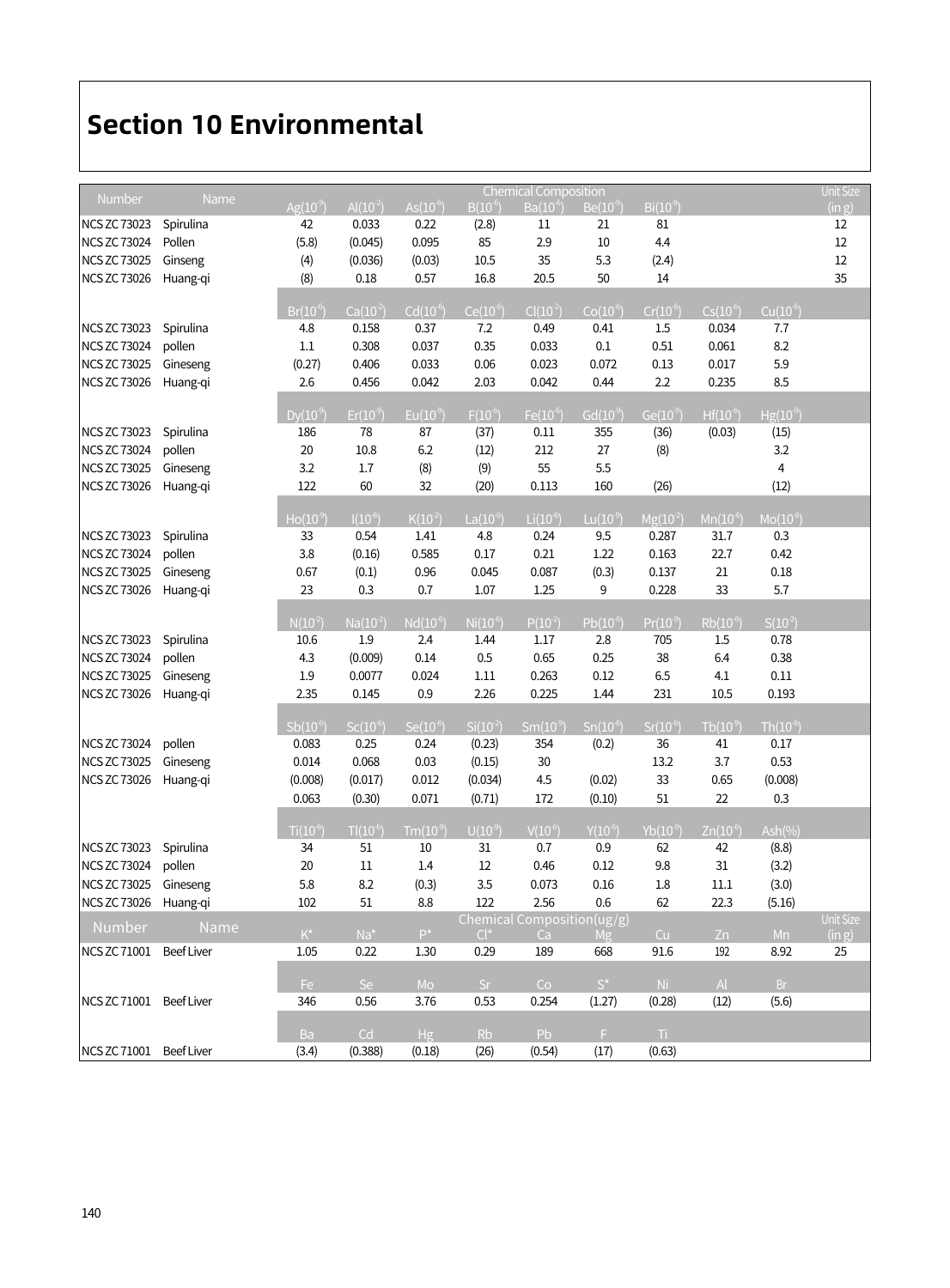| <b>Number</b>       | <b>Name</b>                           | $Ag(10^{-9})$                   | Al $(10^{-2})$                  | $As(10^{-6})$                           | $B(10^{-6})$                    | <b>Chemical Composition</b><br>$Ba(10^{-6})$ | $Be(10^9)$                  | $Bi(10^{-9})$                   |                      |                       | <b>Unit Size</b><br>(in g) |
|---------------------|---------------------------------------|---------------------------------|---------------------------------|-----------------------------------------|---------------------------------|----------------------------------------------|-----------------------------|---------------------------------|----------------------|-----------------------|----------------------------|
| <b>NCS ZC 73031</b> | Carrot                                | (0.006)                         | (0.046)                         | $0.11 \pm 0.02$                         | $18.1 \pm 1.1$                  | $24 \pm 3$                                   | $6.5 \pm 1.5$               | (2.5)                           |                      |                       | 35                         |
|                     |                                       |                                 |                                 |                                         |                                 |                                              |                             |                                 |                      |                       |                            |
|                     |                                       | $Br(10^{-6})$                   | $Ca(10^{-2})$                   | $Cd(10^{-6})$                           | $Ce(10^{6})$                    | $Cl(10^{-2})$                                | $Co(10^{-9})$               | $Cr(10^{-6})$                   | $Cs(10^{-9})$        | $Cu(10^{-6})$         |                            |
| NCS ZC 73031 Carrot |                                       | (2.4)                           |                                 | $0.255 \pm 0.010$ $0.034 \pm 0.004$     | $177 + 38$                      | (0.23)                                       | 66土7                        | $1.04 \pm 0.13$                 | 42±4                 | $4.1 \pm 0.3$         |                            |
|                     |                                       | $Dv(10^{9})$                    | $Er(10-9)$                      | $Eu(10-9)$                              | $Fe(10^{-6})$                   | $Gd(10^{9})$                                 | $Ge(10^{9})$                | $He(10-9)$                      | Ho(10 <sup>9</sup> ) | $1(10^6)$             |                            |
| <b>NCS ZC 73031</b> | Carrot                                | $11.0 \pm 1.4$                  | $5.6 + 0.6$                     | $7.6 + 2.3$                             | 148±15                          | $14.5 \pm 2.8$                               | $6.6 + 1.5$                 | $3.2 + 0.8$                     | $2.0 + 0.2$          | (0.08)                |                            |
|                     |                                       |                                 |                                 |                                         |                                 |                                              |                             |                                 |                      |                       |                            |
|                     |                                       | $K(10^{-2})$                    | $La(10^9)$                      | $\frac{1}{2}$ $\frac{1}{2}$ $(10^{-6})$ | Lu $(10^9)$                     | $Mg(10^{-2})$                                | $Mn(10^{-6})$               | $Mo(10^{-6})$                   | $N(10^{-2})$         | $Na(10^{2})$          |                            |
| NCS ZC 73031 Carrot |                                       | $1.08 \pm 0.04$                 | $114 + 24$                      | $0.16 \pm 0.02$                         | (0.8)                           | $0.091 \pm 0.003$                            | $12.1 \pm 0.5$              | $0.10 + 0.01$                   | (1.06)               | $0.65 \pm 0.03*$      |                            |
|                     |                                       |                                 |                                 |                                         |                                 |                                              |                             |                                 |                      |                       |                            |
| <b>NCS ZC 73031</b> | Carrot                                | $Nb(10^9)$<br>$24 \pm 4$        | $Nd(10^{9})$<br>79±9            | $Ni(10^{6})$<br>$0.67 + 0.10$           | $P(10^{-2})$<br>$0.23 \pm 0.02$ | $Pb(10^6)$<br>$0.43 \pm 0.07$                | $Pr(10^9)$<br>$21 \pm 3$    | $Rb(10^{-6})$<br>$6.9 + 0.5$    | $S(10^{2})$<br>(0.1) | $Sb(10^{-9})$<br>(15) |                            |
|                     |                                       |                                 |                                 |                                         |                                 |                                              |                             |                                 |                      |                       |                            |
|                     |                                       | $Sc(10^{-9})$                   | $Se(10^{-6})$                   | $Si(10^{-2})$                           | $Sm(10^{-9})$                   | $Sn(10^{-9})$                                | $Sr(10^{-6})$               | $Tb(10^{-9})$                   | $Th(10^{-9})$        | $Ti(10^{-6})$         |                            |
| NCS ZC 73031 Carrot |                                       | (32)                            | $0.031 \pm 0.010$               | (0.156)                                 | $14.3 \pm 2.3$                  | (22)                                         | $22 + 2$                    | $2.1 \pm 0.5$                   | $28 \pm 6$           | (12)                  |                            |
|                     |                                       |                                 |                                 |                                         |                                 |                                              |                             |                                 |                      |                       |                            |
| NCS ZC 73031 Carrot |                                       | $T1(10^{-9})$<br>$10.7 \pm 2.1$ | $Tm(10^{9})$<br>$0.83 \pm 0.14$ | $U(10^{-9})$<br>$9.8 + 1.7$             | $V(10^{-6})$<br>(0.21)          | $Y(10^{6})$<br>$0.09 + 0.02$                 | $Yb(10^9)$<br>$5.5 \pm 0.8$ | $Zn(10^{-6})$<br>$11.2 \pm 0.5$ |                      |                       |                            |
|                     |                                       |                                 |                                 |                                         |                                 | Chemical Composition(ug/g)                   |                             |                                 |                      |                       | <b>Unit Size</b>           |
| <b>Number</b>       | Name                                  | $a - 666$                       | <b>B-666</b>                    | $v - 666$                               | $\delta$ -666                   | PCB <sub>28</sub>                            | <b>PCB52</b> *              | P.P'-DDE                        | $PP'$ -DDD           | $O.P'$ -DDT           | $\overline{(\text{in g})}$ |
| <b>NCS ZC71002</b>  | Organochlorine                        | 175                             | 395                             | 33.2                                    | 42.1                            | 74                                           | 13.2                        | 108                             | 114                  | 160                   | 20                         |
| <b>NCS ZC71003</b>  | Pesticides and<br>Polychlorinated     | 650                             | 907                             | 161                                     | 104                             | 16.2                                         | 382                         | 228                             | 493                  |                       | 20                         |
| <b>NCS ZC71004</b>  | <b>Biphenyls</b>                      | 229                             | 561                             | 51.8                                    | 49                              | $11.8 \times 10^{2}$                         |                             | 369                             | 107                  | 146                   | 20                         |
| <b>NCS ZC71005</b>  | Congeners in soil                     | 8.4                             | 15.5                            | 6.5                                     | $3.9*$                          | 400                                          |                             | 342                             | 36                   | 24                    | 20                         |
|                     |                                       |                                 |                                 |                                         |                                 |                                              |                             |                                 |                      |                       |                            |
| NCS ZC71006         | Organochlorine<br>Pesticides in soil  | $23.1 \times 10^{2}$            | 684                             | 176                                     | 20.6                            |                                              |                             | 360                             | 295                  | 52                    | 20                         |
|                     | Polychlorinated                       |                                 |                                 |                                         |                                 |                                              |                             |                                 |                      |                       |                            |
| <b>NCS ZC71007</b>  | <b>Biphenyls</b>                      |                                 |                                 |                                         |                                 | $9.1 \times 10^{2}$                          |                             |                                 |                      |                       | 20                         |
|                     | Congeners in soil                     |                                 |                                 |                                         |                                 |                                              |                             |                                 |                      |                       |                            |
|                     |                                       | P,P'-DDT                        | <b>PCB52</b>                    | <b>PCB101</b>                           | <b>PCB118</b>                   | <b>PCB153</b>                                | <b>PCB138</b>               | <b>PCB180</b>                   | <b>PCB138*</b>       |                       |                            |
| <b>NCS ZC71002</b>  | Organochlorine                        | 609                             |                                 |                                         |                                 |                                              |                             |                                 |                      |                       |                            |
| <b>NCS ZC71003</b>  | Pesticides and                        | $21.2 \times 10^{2}$            |                                 |                                         |                                 |                                              |                             |                                 |                      |                       |                            |
| NCS ZC71004         | Polychlorinated<br>Biphenyls          | 511                             | 291                             | 109                                     | 126                             | 16.5                                         | 18.6                        | $\overline{7}$                  |                      |                       |                            |
| <b>NCS ZC71005</b>  | Congeners in soil                     | 225                             | 253                             | 230                                     | 192                             | 118                                          | 151                         | 41.3                            |                      |                       |                            |
|                     |                                       |                                 |                                 |                                         |                                 |                                              |                             |                                 |                      |                       |                            |
| <b>NCS ZC71006</b>  | Organochlorine                        | 232                             |                                 |                                         |                                 |                                              |                             |                                 |                      |                       |                            |
|                     | Pesticides in soil<br>Polychlorinated |                                 |                                 |                                         |                                 |                                              |                             |                                 |                      |                       |                            |
| <b>NCS ZC71007</b>  | Biphenyls                             |                                 | $6.2 \times 10^{2}$             | $5.6 \times 10^{2}$                     | 396                             | 276                                          |                             | 102                             | 384                  |                       |                            |
|                     | Congeners in soil                     |                                 |                                 |                                         |                                 |                                              |                             |                                 |                      |                       |                            |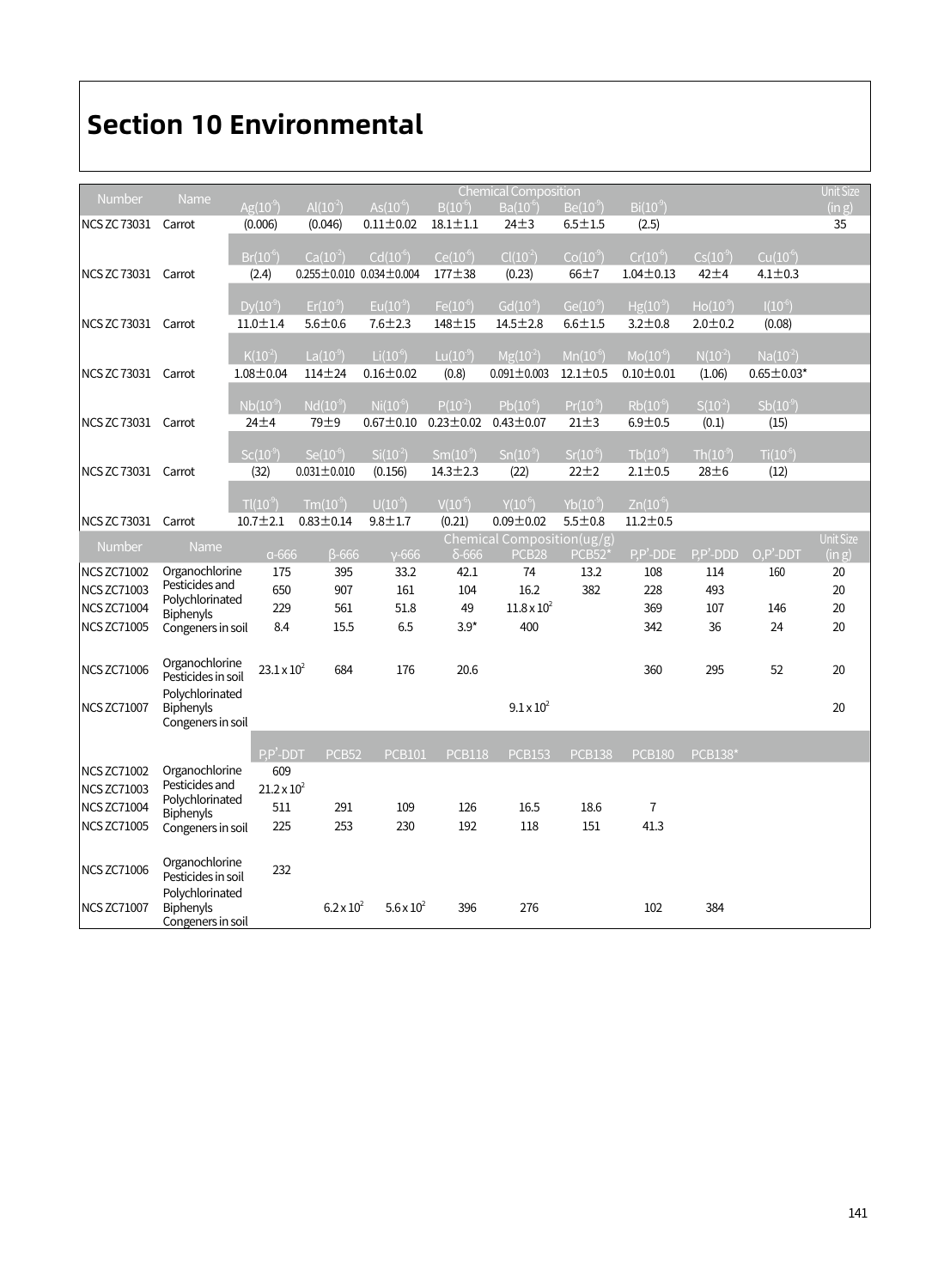| 41±4<br>448±12<br>67 <sub>±4</sub><br><b>Agricultural Soils</b><br>$0.56 \pm 0.06$<br>$22.5 \pm 0.5$<br>$2.15 \pm 0.11$ $1.68 \pm 0.07$<br>$4.5 \pm 0.3$<br>$2.02 \pm 0.10$<br>50<br><b>NCS ZC71008</b><br>83.4±2.4<br>60±4<br>$502 \pm 16$<br>50<br><b>NCS ZC71009</b><br><b>Agricultural Soils</b><br>$0.44 \pm 0.04$<br>$2.62 \pm 0.12$ 47.8 ± 2.4<br>$6.0 \pm 0.5$<br>$14.2 \pm 0.7$<br>83±4<br>66土4<br>50<br><b>NCS ZC71010</b><br><b>Agricultural Soils</b><br>$0.91 \pm 0.11$<br>$12.5 \pm 0.4$<br>480±20<br>$2.32 \pm 0.09$ 0.58 $\pm$ 0.08<br>$5.2 \pm 0.5$<br>$0.276 \pm 0.029$<br>79±5<br>92±4<br>$1.8 + 0.5$<br>87±5<br>50<br><b>NCS ZC71011</b><br><b>Agricultural Soils</b><br>$0.259 \pm 0.020$<br>$41.9 \pm 1.3$<br>351土9<br>$1.55 \pm 0.06$ $1.99 \pm 0.09$<br>$0.276 \pm 0.012$<br>$7.5 + 0.9$<br>$222 + 7$<br>50±3<br>713±21<br>$1.8 + 0.6$<br>$0.62 \pm 0.04$<br>$70.2 \pm 2.9$<br>50<br><b>NCS ZC71012</b><br><b>Agricultural Soils</b><br>$1.75 \pm 0.08$<br>$6.0\pm0.5$<br>70±4<br><b>Agricultural Soils</b><br>$0.128 \pm 0.019$<br>$19.3 \pm 1.1$<br>386±12<br>$2.79 \pm 0.14$ 0.62 $\pm$ 0.05 4.55 $\pm$ 0.29<br>$0.398 \pm 0.020$<br>$87 + 4$<br>50<br><b>NCS ZC71013</b><br>Gd<br>Cr<br>Ga<br><b>Cl</b><br>Co<br>Cu<br><b>Eu</b><br>E.<br><b>Dv</b><br>Er.<br>76±5<br>4.13±0.23 2.36±0.10 1.14±0.03<br>$13.2 \pm 0.6$<br><b>Agricultural Soils</b><br>$94\pm 6$<br>$13.4 \pm 0.6$<br>70±5<br>$532 \pm 26$<br>$4.55 \pm 0.23$<br><b>NCS ZC71008</b><br>$6.15 \pm 0.26$<br><b>NCS ZC71009</b><br><b>Agricultural Soils</b><br>69±6<br>14.4±0.5<br>92±4<br>$69.8 \pm 2.1$<br>$5.63 \pm 0.18$ 3.15 $\pm$ 0.05 1.48 $\pm$ 0.06<br>$566 \pm 10$<br>$19.5\pm0.6$<br><b>Agricultural Soils</b><br>119±7<br>78.2±2.9<br>104 <sup>±</sup> 5<br>$5.53\pm0.14$ $3.10\pm0.12$ $1.44\pm0.04$<br>$520 \pm 21$<br>$16.7 \pm 0.6$<br>$6.03 \pm 0.28$<br><b>NCS ZC71010</b><br>$13.7 \pm 0.5$<br>69±3<br><b>NCS ZC71011</b><br><b>Agricultural Soils</b><br>45土4<br>$13.4 \pm 0.5$<br>$59.0 \pm 2.6$<br>$5.04 \pm 0.21$ 2.99 $\pm$ 0.11 1.16 $\pm$ 0.04<br>$353 + 17$<br>$12.6 \pm 0.8$<br>$5.27 \pm 0.28$<br>$4.20 \pm 0.27$<br><b>NCS ZC71012</b><br><b>Agricultural Soils</b><br>52±5<br>$27.5 \pm 0.9$<br>$301 \pm 11$<br>$3.23 \pm 0.16$ 1.79 $\pm$ 0.07 1.44 $\pm$ 0.05<br>762±45<br>$21.5 \pm 1.0$<br>$9.17 \pm 0.29$<br>34土5<br>5.41±0.25 3.16±0.15 1.40±0.06 0.128*±0.009*<br>$5.8 + 0.4$<br><b>NCS ZC71013</b><br><b>Agricultural Soils</b><br>87.0±1.5<br>$53.1 \pm 1.3$<br>$21.8 \pm 1.0$<br>$23.9 \pm 1.0$<br>N(%)<br>Hg<br>Ho<br>Li.<br>Mn<br><b>Mo</b><br>Ge<br>La<br>Lu.<br>$1.33 \pm 0.10$ 0.205 $\pm$ 0.013 0.83 $\pm$ 0.07 2.77 $\pm$ 0.13<br>$36.7 \pm 1.1$<br>38.4±2.1<br>$0.361 \pm 0.023$<br>$648 + 13$<br>$4.28 \pm 0.19$ $0.281 \pm 0.010$<br><b>NCS ZC71008</b><br><b>Agricultural Soils</b><br><b>NCS ZC71009</b><br><b>Agricultural Soils</b><br>$1.61 \pm 0.14$ $0.62 \pm 0.04$ $1.12 \pm 0.07$ $2.19 \pm 0.10$<br>$45.5 \pm 2.3$<br>$46.7 \pm 1.8$<br>$0.459 \pm 0.021$<br>$438 + 12$<br>$1.1 \pm 0.4$<br>$0.276 \pm 0.009$<br>1.48±0.07 3.44±0.25 1.09±0.07 1.58±0.11<br><b>NCS ZC71010</b><br><b>Agricultural Soils</b><br>$42.7 \pm 2.4$<br>$41.1 \pm 1.9$<br>$0.456 \pm 0.026$<br>$517 + 14$<br>$0.63 \pm 0.06$ 0.218 $\pm$ 0.008<br>Agricultural Soils<br>$42.3 \pm 2.2$<br><b>NCS ZC71011</b><br>$1.35 \pm 0.12$ 0.074 $\pm$ 0.006 1.02 $\pm$ 0.04 1.11 $\pm$ 0.10<br>$29.9 \pm 1.0$<br>$0.45 \pm 0.03$<br>$424 \pm 13$<br>$1.40 \pm 0.09$ 0.120 $\pm$ 0.004<br>1.35±0.07 0.087±0.010 0.63±0.04 1.37±0.15<br>$40.3 \pm 1.5$<br>$0.272 \pm 0.015$<br>725±23<br>$613**+19**$<br><b>NCS ZC71012</b><br><b>Agricultural Soils</b><br>$18.7 \pm 1.0$<br>26.4±1.7<br>$0.49 \pm 0.04$ $0.117 \pm 0.004$ $1.42 \pm 0.09$ $0.154 \pm 0.005$<br><b>NCS ZC71013</b><br><b>Agricultural Soils</b><br>$1.72 \pm 0.07$ 0.133 $\pm$ 0.014 1.12 $\pm$ 0.07 3.54 $\pm$ 0.28<br>$43.0 \pm 2.6$<br>49.0±2.4<br><b>Nb</b><br><b>Nd</b><br><b>Ni</b><br>P.<br>Pr.<br>Rb<br>S<br>Sb<br>Sc<br>P <sub>b</sub><br>$28.7 \pm 1.2$<br>28.7±1.3<br>887±23<br>92±5<br>$7.7 + 0.4$<br>78±5<br>$0.111* \pm 0.004*$<br>$3.4 + 0.4$<br>$10.0 + 0.5$<br><b>Agricultural Soils</b><br>$11.5 \pm 0.3$<br><b>NCS ZC71008</b><br>37.8±1.5<br>372±19<br>$15.4 \pm 1.2$<br><b>NCS ZC71009</b><br>Agricultural Soils<br>$17.0 \pm 0.9$<br>$40.9 \pm 1.6$<br>660±22<br>$10.0 \pm 0.4$<br>$114 + 4$<br>$502 \pm 12$<br>$22.1 \pm 1.9$<br>Agricultural Soils<br>153±6<br>$101 + 4$<br>$12.6 \pm 0.5$<br><b>NCS ZC71010</b><br>$16.4 \pm 0.8$<br>$36.9 \pm 1.5$<br>$34.7 \pm 1.2$<br>$833 \pm 13$<br>$9.9 + 0.3$<br>447±16<br>$2.03 \pm 0.25$<br>Agricultural Soils<br>$19.5 \pm 1.4$<br>34.2±1.6<br>$19.2 \pm 0.7$<br>420±14<br>$42.4 \pm 2.1$<br>$9.3 + 0.5$<br>$72 + 4$<br>364±28<br>$1.62 \pm 0.08$<br>$9.3 \pm 0.6$<br><b>NCS ZC71011</b><br>$7.3 + 0.3$<br>$0.106* \pm 0.004*$<br>340±11<br>$8.0 + 0.4$<br>$27.3 \pm 2.2$<br><b>NCS ZC71012</b><br><b>Agricultural Soils</b><br>$14.8 \pm 0.6$<br>$29.1 \pm 1.5$<br>$9.9 + 0.4$<br>$109 + 5$<br>$0.301* \pm 0.021*$<br>$37.1 \pm 1.8$<br>43.9±1.2<br>863±25<br>$40.9 \pm 2.0$<br>$9.9 + 0.5$<br>129±8<br>$2.08 + 0.22$<br>$16.2 \pm 0.7$<br><b>NCS ZC71013</b><br><b>Agricultural Soils</b><br>$18.1 \pm 1.0$<br>$222 \pm 21$<br>$\vee$<br>Se,<br>Sn<br><b>Sr</b><br>Sm<br><b>Tb</b><br>П<br>Th.<br>TI.<br><b>Tm</b><br>1.96±0.18 5.40±0.20<br>$7.6 + 0.5$<br>$0.74 \pm 0.05$<br>$11.0 \pm 0.7$<br>$1.26 \pm 0.05$ 0.363 $\pm$ 0.023 3.19 $\pm$ 0.22<br>$86.6 \pm 2.9$<br><b>NCS ZC71008</b><br><b>Agricultural Soils</b><br>236土4<br>$112 + 4$<br><b>Agricultural Soils</b><br>$1.86 \pm 0.18$ 7.03 $\pm$ 0.25<br>$27.9 \pm 2.3$<br>$99.3 \pm 2.2$<br>$0.99 + 0.07$<br>$15.0 \pm 0.7$<br>$1.28 \pm 0.06$ 0.479 $\pm$ 0.022 2.93 $\pm$ 0.09<br>54土5<br>$95.1 \pm 2.6$<br><b>NCS ZC71010</b><br><b>Agricultural Soils</b><br>$0.44 \pm 0.04$ 6.95 $\pm$ 0.20<br>$103 + 3$<br>$0.97 + 0.07$<br>$13.5 \pm 0.6$<br>$0.65 \pm 0.04$ 0.47 $\pm$ 0.03 2.64 $\pm$ 0.14<br>$81.4 \pm 2.9$<br>Agricultural Soils<br>$0.412 \pm 0.028$ 6.20 $\pm$ 0.29<br>$5.1 \pm 0.5$<br>$72.1 \pm 1.8$<br>$0.85 \pm 0.04$<br>$13.5 \pm 0.7$<br>$0.536 \pm 0.023$ $0.461 \pm 0.025$ $2.86 \pm 0.12$<br>91±5<br><b>NCS ZC71012</b><br><b>Agricultural Soils</b><br>2.82±0.21 5.08±0.26<br>$10.0 \pm 0.6$<br>$260 + 5$<br>$0.606 \pm 0.024$<br>$9.9 + 0.4$<br>$0.977 \pm 0.023$ $0.274 \pm 0.018$ 3.19 $\pm$ 0.12<br>132±4<br><b>Agricultural Soils</b><br>$0.52 \pm 0.07$<br>$6.7\pm0.4$<br>$11.0 \pm 1.3$<br>$120 + 3$<br>$0.93 \pm 0.04$ 14.6 $\pm$ 0.7 0.94 $\pm$ 0.04 0.49 $\pm$ 0.04 3.73 $\pm$ 0.13<br>W<br>Yb<br>$\text{Al}_2\text{O}_3$ (%) TFe <sub>2</sub> O <sub>3</sub> (%) MgO (%)<br>Y<br>Zn<br>Zr<br>F (water soluble) $SiO2(\%)$<br>23.7±1.4 2.30±0.07<br>$201 \pm 6$<br>$10.31 \pm 0.11$ $4.83 \pm 0.07$ $1.24 \pm 0.04$<br><b>NCS ZC71008</b><br>Agricultural Soils<br>$4.6 \pm 0.5$<br>169±5<br>$8.3 \pm 1.2$<br>43.85 ± 0.27<br>$221 \pm 7$<br><b>NCS ZC71009</b><br>Agricultural Soils<br>$2.56 \pm 0.10$<br>$30.0 \pm 1.2$ 3.01 $\pm$ 0.08<br>$232 + 7$<br>$8.7 \pm 1.1$<br>62.54 ± 0.22  15.41 $\pm$ 0.09  5.24 $\pm$ 0.11  0.932 $\pm$ 0.023<br>270±7<br><b>NCS ZC71010</b><br>Agricultural Soils<br>$2.31 \pm 0.12$ $29.1 \pm 1.4$ $2.95 \pm 0.15$<br>230±7<br>$6.8 + 0.8$<br>66.9±0.4 13.17±0.12 4.97±0.14 0.973±0.020<br>Agricultural Soils<br>$3.13 \pm 0.19$ $28.1 \pm 1.1$ $2.92 \pm 0.12$<br>77.1±0.4 9.45±0.10 3.89±0.08 0.512±0.011<br><b>NCS ZC71011</b><br>89.7±2.5<br>377±17<br>$1.89 \pm 0.28$<br>Agricultural Soils<br>$4.63 \pm 0.25$<br>$16.7 \pm 1.0$ 1.76 $\pm$ 0.10<br>222±11<br>61.5 ± 0.5 15.30 ± 0.14 9.06 ± 0.20 0.783 ± 0.019<br><b>NCS ZC71012</b><br>260±7<br>$1.53 \pm 0.23$<br>$212 + 12$<br>$4.3 + 0.6$<br>61.5 ± 0.6 16.27 ± 0.14 7.23 ± 0.12 1.223 ± 0.015<br><b>NCS ZC71013</b><br>Agricultural Soils<br>$2.28 \pm 0.13$ $28.8 \pm 1.6$ $3.13 \pm 0.18$<br>$117 + 4$<br>CaO $(%)$ Na <sub>2</sub> O $(%)$ K <sub>2</sub> O $(%)$<br>TC(%)<br>Corg (%)<br>Ti (%)<br>15.0±0.5  0.709±0.013  1.628±0.019  7.90±0.28  4.73±0.24  0.315±0.007<br><b>NCS ZC71008</b><br><b>Agricultural Soils</b><br>Agricultural Soils<br><b>NCS ZC71009</b><br>$1.000 \pm 0.025$ $1.00 \pm 0.04$ $1.78 \pm 0.04$ $2.81 \pm 0.13$ $2.75 \pm 0.15$ $0.493 \pm 0.020$<br>Agricultural Soils<br><b>NCS ZC71010</b><br>$1.085 \pm 0.018$ $1.19 \pm 0.04$ $1.732 \pm 0.018$ $2.45 \pm 0.11$ $2.36 \pm 0.10$ $0.476 \pm 0.020$<br><b>NCS ZC71011</b><br>Agricultural Soils<br>$0.412 \pm 0.010$ $0.475 \pm 0.012$ $1.45 \pm 0.04$ $1.11 \pm 0.06$ $1.07 \pm 0.06$ $0.571 \pm 0.029$<br>Agricultural Soils<br>$1.420 \pm 0.028$ $1.11 \pm 0.04$ $3.11 \pm 0.06$ $0.62 \pm 0.04$ $0.59 \pm 0.04$ $0.410 \pm 0.020$<br><b>Agricultural Soils</b><br>$1.28 \pm 0.03$ 0.35 $\pm$ 0.04 2.62 $\pm$ 0.06 1.29 $\pm$ 0.07 1.12 $\pm$ 0.04 0.546 $\pm$ 0.017 | Number             | Name | Ag | As | B | Ba | Chemical Composition(ug/g)<br>Be | Br | Cd | Ce i | <b>Unit Size</b><br>(in g) |
|--------------------------------------------------------------------------------------------------------------------------------------------------------------------------------------------------------------------------------------------------------------------------------------------------------------------------------------------------------------------------------------------------------------------------------------------------------------------------------------------------------------------------------------------------------------------------------------------------------------------------------------------------------------------------------------------------------------------------------------------------------------------------------------------------------------------------------------------------------------------------------------------------------------------------------------------------------------------------------------------------------------------------------------------------------------------------------------------------------------------------------------------------------------------------------------------------------------------------------------------------------------------------------------------------------------------------------------------------------------------------------------------------------------------------------------------------------------------------------------------------------------------------------------------------------------------------------------------------------------------------------------------------------------------------------------------------------------------------------------------------------------------------------------------------------------------------------------------------------------------------------------------------------------------------------------------------------------------------------------------------------------------------------------------------------------------------------------------------------------------------------------------------------------------------------------------------------------------------------------------------------------------------------------------------------------------------------------------------------------------------------------------------------------------------------------------------------------------------------------------------------------------------------------------------------------------------------------------------------------------------------------------------------------------------------------------------------------------------------------------------------------------------------------------------------------------------------------------------------------------------------------------------------------------------------------------------------------------------------------------------------------------------------------------------------------------------------------------------------------------------------------------------------------------------------------------------------------------------------------------------------------------------------------------------------------------------------------------------------------------------------------------------------------------------------------------------------------------------------------------------------------------------------------------------------------------------------------------------------------------------------------------------------------------------------------------------------------------------------------------------------------------------------------------------------------------------------------------------------------------------------------------------------------------------------------------------------------------------------------------------------------------------------------------------------------------------------------------------------------------------------------------------------------------------------------------------------------------------------------------------------------------------------------------------------------------------------------------------------------------------------------------------------------------------------------------------------------------------------------------------------------------------------------------------------------------------------------------------------------------------------------------------------------------------------------------------------------------------------------------------------------------------------------------------------------------------------------------------------------------------------------------------------------------------------------------------------------------------------------------------------------------------------------------------------------------------------------------------------------------------------------------------------------------------------------------------------------------------------------------------------------------------------------------------------------------------------------------------------------------------------------------------------------------------------------------------------------------------------------------------------------------------------------------------------------------------------------------------------------------------------------------------------------------------------------------------------------------------------------------------------------------------------------------------------------------------------------------------------------------------------------------------------------------------------------------------------------------------------------------------------------------------------------------------------------------------------------------------------------------------------------------------------------------------------------------------------------------------------------------------------------------------------------------------------------------------------------------------------------------------------------------------------------------------------------------------------------------------------------------------------------------------------------------------------------------------------------------------------------------------------------------------------------------------------------------------------------------------------------------------------------------------------------------------------------------------------------------------------------------------------------------------------------------------------------------------------------------------------------------------------------------------------------------------------------------------------------------------------------------------------------------------------------------------------------------------------------------------------------------------------------------------------------------------------------------------------------------------------------------------------------------------------------------------------------------------------------------------------------------------------------------------------------------------------------------------------------------------------------------------------------------------------------------------------------------------------------------------------------------------------------------------------------------------------------------------------------------------------------------------------------------------------------------------------------------------------------------------------------------------------------------------------------------------------------------------------------------------------------------------------------------------------------------------------------------------------------------------------------------------------------------------------------------------------------------------------------------------------------------------------------------------------------------------------------------------------------------------------------------------------------------------------------------------------------------------------------------------------------------------------------------------------------------------------------------------------------------------------------------------------------------------------------------------------------------------------------------------------------------------------------------------------------|--------------------|------|----|----|---|----|----------------------------------|----|----|------|----------------------------|
|                                                                                                                                                                                                                                                                                                                                                                                                                                                                                                                                                                                                                                                                                                                                                                                                                                                                                                                                                                                                                                                                                                                                                                                                                                                                                                                                                                                                                                                                                                                                                                                                                                                                                                                                                                                                                                                                                                                                                                                                                                                                                                                                                                                                                                                                                                                                                                                                                                                                                                                                                                                                                                                                                                                                                                                                                                                                                                                                                                                                                                                                                                                                                                                                                                                                                                                                                                                                                                                                                                                                                                                                                                                                                                                                                                                                                                                                                                                                                                                                                                                                                                                                                                                                                                                                                                                                                                                                                                                                                                                                                                                                                                                                                                                                                                                                                                                                                                                                                                                                                                                                                                                                                                                                                                                                                                                                                                                                                                                                                                                                                                                                                                                                                                                                                                                                                                                                                                                                                                                                                                                                                                                                                                                                                                                                                                                                                                                                                                                                                                                                                                                                                                                                                                                                                                                                                                                                                                                                                                                                                                                                                                                                                                                                                                                                                                                                                                                                                                                                                                                                                                                                                                                                                                                                                                                                                                                                                                                                                                                                                                                                                                                                                                                                                                                                                                                                                                                                                                                                                                                                                                                                                                                                                                                                                                                                                                                                                                              |                    |      |    |    |   |    |                                  |    |    |      |                            |
|                                                                                                                                                                                                                                                                                                                                                                                                                                                                                                                                                                                                                                                                                                                                                                                                                                                                                                                                                                                                                                                                                                                                                                                                                                                                                                                                                                                                                                                                                                                                                                                                                                                                                                                                                                                                                                                                                                                                                                                                                                                                                                                                                                                                                                                                                                                                                                                                                                                                                                                                                                                                                                                                                                                                                                                                                                                                                                                                                                                                                                                                                                                                                                                                                                                                                                                                                                                                                                                                                                                                                                                                                                                                                                                                                                                                                                                                                                                                                                                                                                                                                                                                                                                                                                                                                                                                                                                                                                                                                                                                                                                                                                                                                                                                                                                                                                                                                                                                                                                                                                                                                                                                                                                                                                                                                                                                                                                                                                                                                                                                                                                                                                                                                                                                                                                                                                                                                                                                                                                                                                                                                                                                                                                                                                                                                                                                                                                                                                                                                                                                                                                                                                                                                                                                                                                                                                                                                                                                                                                                                                                                                                                                                                                                                                                                                                                                                                                                                                                                                                                                                                                                                                                                                                                                                                                                                                                                                                                                                                                                                                                                                                                                                                                                                                                                                                                                                                                                                                                                                                                                                                                                                                                                                                                                                                                                                                                                                                              |                    |      |    |    |   |    |                                  |    |    |      |                            |
|                                                                                                                                                                                                                                                                                                                                                                                                                                                                                                                                                                                                                                                                                                                                                                                                                                                                                                                                                                                                                                                                                                                                                                                                                                                                                                                                                                                                                                                                                                                                                                                                                                                                                                                                                                                                                                                                                                                                                                                                                                                                                                                                                                                                                                                                                                                                                                                                                                                                                                                                                                                                                                                                                                                                                                                                                                                                                                                                                                                                                                                                                                                                                                                                                                                                                                                                                                                                                                                                                                                                                                                                                                                                                                                                                                                                                                                                                                                                                                                                                                                                                                                                                                                                                                                                                                                                                                                                                                                                                                                                                                                                                                                                                                                                                                                                                                                                                                                                                                                                                                                                                                                                                                                                                                                                                                                                                                                                                                                                                                                                                                                                                                                                                                                                                                                                                                                                                                                                                                                                                                                                                                                                                                                                                                                                                                                                                                                                                                                                                                                                                                                                                                                                                                                                                                                                                                                                                                                                                                                                                                                                                                                                                                                                                                                                                                                                                                                                                                                                                                                                                                                                                                                                                                                                                                                                                                                                                                                                                                                                                                                                                                                                                                                                                                                                                                                                                                                                                                                                                                                                                                                                                                                                                                                                                                                                                                                                                                              |                    |      |    |    |   |    |                                  |    |    |      |                            |
|                                                                                                                                                                                                                                                                                                                                                                                                                                                                                                                                                                                                                                                                                                                                                                                                                                                                                                                                                                                                                                                                                                                                                                                                                                                                                                                                                                                                                                                                                                                                                                                                                                                                                                                                                                                                                                                                                                                                                                                                                                                                                                                                                                                                                                                                                                                                                                                                                                                                                                                                                                                                                                                                                                                                                                                                                                                                                                                                                                                                                                                                                                                                                                                                                                                                                                                                                                                                                                                                                                                                                                                                                                                                                                                                                                                                                                                                                                                                                                                                                                                                                                                                                                                                                                                                                                                                                                                                                                                                                                                                                                                                                                                                                                                                                                                                                                                                                                                                                                                                                                                                                                                                                                                                                                                                                                                                                                                                                                                                                                                                                                                                                                                                                                                                                                                                                                                                                                                                                                                                                                                                                                                                                                                                                                                                                                                                                                                                                                                                                                                                                                                                                                                                                                                                                                                                                                                                                                                                                                                                                                                                                                                                                                                                                                                                                                                                                                                                                                                                                                                                                                                                                                                                                                                                                                                                                                                                                                                                                                                                                                                                                                                                                                                                                                                                                                                                                                                                                                                                                                                                                                                                                                                                                                                                                                                                                                                                                                              |                    |      |    |    |   |    |                                  |    |    |      |                            |
|                                                                                                                                                                                                                                                                                                                                                                                                                                                                                                                                                                                                                                                                                                                                                                                                                                                                                                                                                                                                                                                                                                                                                                                                                                                                                                                                                                                                                                                                                                                                                                                                                                                                                                                                                                                                                                                                                                                                                                                                                                                                                                                                                                                                                                                                                                                                                                                                                                                                                                                                                                                                                                                                                                                                                                                                                                                                                                                                                                                                                                                                                                                                                                                                                                                                                                                                                                                                                                                                                                                                                                                                                                                                                                                                                                                                                                                                                                                                                                                                                                                                                                                                                                                                                                                                                                                                                                                                                                                                                                                                                                                                                                                                                                                                                                                                                                                                                                                                                                                                                                                                                                                                                                                                                                                                                                                                                                                                                                                                                                                                                                                                                                                                                                                                                                                                                                                                                                                                                                                                                                                                                                                                                                                                                                                                                                                                                                                                                                                                                                                                                                                                                                                                                                                                                                                                                                                                                                                                                                                                                                                                                                                                                                                                                                                                                                                                                                                                                                                                                                                                                                                                                                                                                                                                                                                                                                                                                                                                                                                                                                                                                                                                                                                                                                                                                                                                                                                                                                                                                                                                                                                                                                                                                                                                                                                                                                                                                                              |                    |      |    |    |   |    |                                  |    |    |      |                            |
|                                                                                                                                                                                                                                                                                                                                                                                                                                                                                                                                                                                                                                                                                                                                                                                                                                                                                                                                                                                                                                                                                                                                                                                                                                                                                                                                                                                                                                                                                                                                                                                                                                                                                                                                                                                                                                                                                                                                                                                                                                                                                                                                                                                                                                                                                                                                                                                                                                                                                                                                                                                                                                                                                                                                                                                                                                                                                                                                                                                                                                                                                                                                                                                                                                                                                                                                                                                                                                                                                                                                                                                                                                                                                                                                                                                                                                                                                                                                                                                                                                                                                                                                                                                                                                                                                                                                                                                                                                                                                                                                                                                                                                                                                                                                                                                                                                                                                                                                                                                                                                                                                                                                                                                                                                                                                                                                                                                                                                                                                                                                                                                                                                                                                                                                                                                                                                                                                                                                                                                                                                                                                                                                                                                                                                                                                                                                                                                                                                                                                                                                                                                                                                                                                                                                                                                                                                                                                                                                                                                                                                                                                                                                                                                                                                                                                                                                                                                                                                                                                                                                                                                                                                                                                                                                                                                                                                                                                                                                                                                                                                                                                                                                                                                                                                                                                                                                                                                                                                                                                                                                                                                                                                                                                                                                                                                                                                                                                                              |                    |      |    |    |   |    |                                  |    |    |      |                            |
|                                                                                                                                                                                                                                                                                                                                                                                                                                                                                                                                                                                                                                                                                                                                                                                                                                                                                                                                                                                                                                                                                                                                                                                                                                                                                                                                                                                                                                                                                                                                                                                                                                                                                                                                                                                                                                                                                                                                                                                                                                                                                                                                                                                                                                                                                                                                                                                                                                                                                                                                                                                                                                                                                                                                                                                                                                                                                                                                                                                                                                                                                                                                                                                                                                                                                                                                                                                                                                                                                                                                                                                                                                                                                                                                                                                                                                                                                                                                                                                                                                                                                                                                                                                                                                                                                                                                                                                                                                                                                                                                                                                                                                                                                                                                                                                                                                                                                                                                                                                                                                                                                                                                                                                                                                                                                                                                                                                                                                                                                                                                                                                                                                                                                                                                                                                                                                                                                                                                                                                                                                                                                                                                                                                                                                                                                                                                                                                                                                                                                                                                                                                                                                                                                                                                                                                                                                                                                                                                                                                                                                                                                                                                                                                                                                                                                                                                                                                                                                                                                                                                                                                                                                                                                                                                                                                                                                                                                                                                                                                                                                                                                                                                                                                                                                                                                                                                                                                                                                                                                                                                                                                                                                                                                                                                                                                                                                                                                                              |                    |      |    |    |   |    |                                  |    |    |      |                            |
|                                                                                                                                                                                                                                                                                                                                                                                                                                                                                                                                                                                                                                                                                                                                                                                                                                                                                                                                                                                                                                                                                                                                                                                                                                                                                                                                                                                                                                                                                                                                                                                                                                                                                                                                                                                                                                                                                                                                                                                                                                                                                                                                                                                                                                                                                                                                                                                                                                                                                                                                                                                                                                                                                                                                                                                                                                                                                                                                                                                                                                                                                                                                                                                                                                                                                                                                                                                                                                                                                                                                                                                                                                                                                                                                                                                                                                                                                                                                                                                                                                                                                                                                                                                                                                                                                                                                                                                                                                                                                                                                                                                                                                                                                                                                                                                                                                                                                                                                                                                                                                                                                                                                                                                                                                                                                                                                                                                                                                                                                                                                                                                                                                                                                                                                                                                                                                                                                                                                                                                                                                                                                                                                                                                                                                                                                                                                                                                                                                                                                                                                                                                                                                                                                                                                                                                                                                                                                                                                                                                                                                                                                                                                                                                                                                                                                                                                                                                                                                                                                                                                                                                                                                                                                                                                                                                                                                                                                                                                                                                                                                                                                                                                                                                                                                                                                                                                                                                                                                                                                                                                                                                                                                                                                                                                                                                                                                                                                                              |                    |      |    |    |   |    |                                  |    |    |      |                            |
|                                                                                                                                                                                                                                                                                                                                                                                                                                                                                                                                                                                                                                                                                                                                                                                                                                                                                                                                                                                                                                                                                                                                                                                                                                                                                                                                                                                                                                                                                                                                                                                                                                                                                                                                                                                                                                                                                                                                                                                                                                                                                                                                                                                                                                                                                                                                                                                                                                                                                                                                                                                                                                                                                                                                                                                                                                                                                                                                                                                                                                                                                                                                                                                                                                                                                                                                                                                                                                                                                                                                                                                                                                                                                                                                                                                                                                                                                                                                                                                                                                                                                                                                                                                                                                                                                                                                                                                                                                                                                                                                                                                                                                                                                                                                                                                                                                                                                                                                                                                                                                                                                                                                                                                                                                                                                                                                                                                                                                                                                                                                                                                                                                                                                                                                                                                                                                                                                                                                                                                                                                                                                                                                                                                                                                                                                                                                                                                                                                                                                                                                                                                                                                                                                                                                                                                                                                                                                                                                                                                                                                                                                                                                                                                                                                                                                                                                                                                                                                                                                                                                                                                                                                                                                                                                                                                                                                                                                                                                                                                                                                                                                                                                                                                                                                                                                                                                                                                                                                                                                                                                                                                                                                                                                                                                                                                                                                                                                                              |                    |      |    |    |   |    |                                  |    |    |      |                            |
|                                                                                                                                                                                                                                                                                                                                                                                                                                                                                                                                                                                                                                                                                                                                                                                                                                                                                                                                                                                                                                                                                                                                                                                                                                                                                                                                                                                                                                                                                                                                                                                                                                                                                                                                                                                                                                                                                                                                                                                                                                                                                                                                                                                                                                                                                                                                                                                                                                                                                                                                                                                                                                                                                                                                                                                                                                                                                                                                                                                                                                                                                                                                                                                                                                                                                                                                                                                                                                                                                                                                                                                                                                                                                                                                                                                                                                                                                                                                                                                                                                                                                                                                                                                                                                                                                                                                                                                                                                                                                                                                                                                                                                                                                                                                                                                                                                                                                                                                                                                                                                                                                                                                                                                                                                                                                                                                                                                                                                                                                                                                                                                                                                                                                                                                                                                                                                                                                                                                                                                                                                                                                                                                                                                                                                                                                                                                                                                                                                                                                                                                                                                                                                                                                                                                                                                                                                                                                                                                                                                                                                                                                                                                                                                                                                                                                                                                                                                                                                                                                                                                                                                                                                                                                                                                                                                                                                                                                                                                                                                                                                                                                                                                                                                                                                                                                                                                                                                                                                                                                                                                                                                                                                                                                                                                                                                                                                                                                                              |                    |      |    |    |   |    |                                  |    |    |      |                            |
|                                                                                                                                                                                                                                                                                                                                                                                                                                                                                                                                                                                                                                                                                                                                                                                                                                                                                                                                                                                                                                                                                                                                                                                                                                                                                                                                                                                                                                                                                                                                                                                                                                                                                                                                                                                                                                                                                                                                                                                                                                                                                                                                                                                                                                                                                                                                                                                                                                                                                                                                                                                                                                                                                                                                                                                                                                                                                                                                                                                                                                                                                                                                                                                                                                                                                                                                                                                                                                                                                                                                                                                                                                                                                                                                                                                                                                                                                                                                                                                                                                                                                                                                                                                                                                                                                                                                                                                                                                                                                                                                                                                                                                                                                                                                                                                                                                                                                                                                                                                                                                                                                                                                                                                                                                                                                                                                                                                                                                                                                                                                                                                                                                                                                                                                                                                                                                                                                                                                                                                                                                                                                                                                                                                                                                                                                                                                                                                                                                                                                                                                                                                                                                                                                                                                                                                                                                                                                                                                                                                                                                                                                                                                                                                                                                                                                                                                                                                                                                                                                                                                                                                                                                                                                                                                                                                                                                                                                                                                                                                                                                                                                                                                                                                                                                                                                                                                                                                                                                                                                                                                                                                                                                                                                                                                                                                                                                                                                                              |                    |      |    |    |   |    |                                  |    |    |      |                            |
|                                                                                                                                                                                                                                                                                                                                                                                                                                                                                                                                                                                                                                                                                                                                                                                                                                                                                                                                                                                                                                                                                                                                                                                                                                                                                                                                                                                                                                                                                                                                                                                                                                                                                                                                                                                                                                                                                                                                                                                                                                                                                                                                                                                                                                                                                                                                                                                                                                                                                                                                                                                                                                                                                                                                                                                                                                                                                                                                                                                                                                                                                                                                                                                                                                                                                                                                                                                                                                                                                                                                                                                                                                                                                                                                                                                                                                                                                                                                                                                                                                                                                                                                                                                                                                                                                                                                                                                                                                                                                                                                                                                                                                                                                                                                                                                                                                                                                                                                                                                                                                                                                                                                                                                                                                                                                                                                                                                                                                                                                                                                                                                                                                                                                                                                                                                                                                                                                                                                                                                                                                                                                                                                                                                                                                                                                                                                                                                                                                                                                                                                                                                                                                                                                                                                                                                                                                                                                                                                                                                                                                                                                                                                                                                                                                                                                                                                                                                                                                                                                                                                                                                                                                                                                                                                                                                                                                                                                                                                                                                                                                                                                                                                                                                                                                                                                                                                                                                                                                                                                                                                                                                                                                                                                                                                                                                                                                                                                                              |                    |      |    |    |   |    |                                  |    |    |      |                            |
|                                                                                                                                                                                                                                                                                                                                                                                                                                                                                                                                                                                                                                                                                                                                                                                                                                                                                                                                                                                                                                                                                                                                                                                                                                                                                                                                                                                                                                                                                                                                                                                                                                                                                                                                                                                                                                                                                                                                                                                                                                                                                                                                                                                                                                                                                                                                                                                                                                                                                                                                                                                                                                                                                                                                                                                                                                                                                                                                                                                                                                                                                                                                                                                                                                                                                                                                                                                                                                                                                                                                                                                                                                                                                                                                                                                                                                                                                                                                                                                                                                                                                                                                                                                                                                                                                                                                                                                                                                                                                                                                                                                                                                                                                                                                                                                                                                                                                                                                                                                                                                                                                                                                                                                                                                                                                                                                                                                                                                                                                                                                                                                                                                                                                                                                                                                                                                                                                                                                                                                                                                                                                                                                                                                                                                                                                                                                                                                                                                                                                                                                                                                                                                                                                                                                                                                                                                                                                                                                                                                                                                                                                                                                                                                                                                                                                                                                                                                                                                                                                                                                                                                                                                                                                                                                                                                                                                                                                                                                                                                                                                                                                                                                                                                                                                                                                                                                                                                                                                                                                                                                                                                                                                                                                                                                                                                                                                                                                                              |                    |      |    |    |   |    |                                  |    |    |      |                            |
|                                                                                                                                                                                                                                                                                                                                                                                                                                                                                                                                                                                                                                                                                                                                                                                                                                                                                                                                                                                                                                                                                                                                                                                                                                                                                                                                                                                                                                                                                                                                                                                                                                                                                                                                                                                                                                                                                                                                                                                                                                                                                                                                                                                                                                                                                                                                                                                                                                                                                                                                                                                                                                                                                                                                                                                                                                                                                                                                                                                                                                                                                                                                                                                                                                                                                                                                                                                                                                                                                                                                                                                                                                                                                                                                                                                                                                                                                                                                                                                                                                                                                                                                                                                                                                                                                                                                                                                                                                                                                                                                                                                                                                                                                                                                                                                                                                                                                                                                                                                                                                                                                                                                                                                                                                                                                                                                                                                                                                                                                                                                                                                                                                                                                                                                                                                                                                                                                                                                                                                                                                                                                                                                                                                                                                                                                                                                                                                                                                                                                                                                                                                                                                                                                                                                                                                                                                                                                                                                                                                                                                                                                                                                                                                                                                                                                                                                                                                                                                                                                                                                                                                                                                                                                                                                                                                                                                                                                                                                                                                                                                                                                                                                                                                                                                                                                                                                                                                                                                                                                                                                                                                                                                                                                                                                                                                                                                                                                                              |                    |      |    |    |   |    |                                  |    |    |      |                            |
|                                                                                                                                                                                                                                                                                                                                                                                                                                                                                                                                                                                                                                                                                                                                                                                                                                                                                                                                                                                                                                                                                                                                                                                                                                                                                                                                                                                                                                                                                                                                                                                                                                                                                                                                                                                                                                                                                                                                                                                                                                                                                                                                                                                                                                                                                                                                                                                                                                                                                                                                                                                                                                                                                                                                                                                                                                                                                                                                                                                                                                                                                                                                                                                                                                                                                                                                                                                                                                                                                                                                                                                                                                                                                                                                                                                                                                                                                                                                                                                                                                                                                                                                                                                                                                                                                                                                                                                                                                                                                                                                                                                                                                                                                                                                                                                                                                                                                                                                                                                                                                                                                                                                                                                                                                                                                                                                                                                                                                                                                                                                                                                                                                                                                                                                                                                                                                                                                                                                                                                                                                                                                                                                                                                                                                                                                                                                                                                                                                                                                                                                                                                                                                                                                                                                                                                                                                                                                                                                                                                                                                                                                                                                                                                                                                                                                                                                                                                                                                                                                                                                                                                                                                                                                                                                                                                                                                                                                                                                                                                                                                                                                                                                                                                                                                                                                                                                                                                                                                                                                                                                                                                                                                                                                                                                                                                                                                                                                                              |                    |      |    |    |   |    |                                  |    |    |      |                            |
|                                                                                                                                                                                                                                                                                                                                                                                                                                                                                                                                                                                                                                                                                                                                                                                                                                                                                                                                                                                                                                                                                                                                                                                                                                                                                                                                                                                                                                                                                                                                                                                                                                                                                                                                                                                                                                                                                                                                                                                                                                                                                                                                                                                                                                                                                                                                                                                                                                                                                                                                                                                                                                                                                                                                                                                                                                                                                                                                                                                                                                                                                                                                                                                                                                                                                                                                                                                                                                                                                                                                                                                                                                                                                                                                                                                                                                                                                                                                                                                                                                                                                                                                                                                                                                                                                                                                                                                                                                                                                                                                                                                                                                                                                                                                                                                                                                                                                                                                                                                                                                                                                                                                                                                                                                                                                                                                                                                                                                                                                                                                                                                                                                                                                                                                                                                                                                                                                                                                                                                                                                                                                                                                                                                                                                                                                                                                                                                                                                                                                                                                                                                                                                                                                                                                                                                                                                                                                                                                                                                                                                                                                                                                                                                                                                                                                                                                                                                                                                                                                                                                                                                                                                                                                                                                                                                                                                                                                                                                                                                                                                                                                                                                                                                                                                                                                                                                                                                                                                                                                                                                                                                                                                                                                                                                                                                                                                                                                                              |                    |      |    |    |   |    |                                  |    |    |      |                            |
|                                                                                                                                                                                                                                                                                                                                                                                                                                                                                                                                                                                                                                                                                                                                                                                                                                                                                                                                                                                                                                                                                                                                                                                                                                                                                                                                                                                                                                                                                                                                                                                                                                                                                                                                                                                                                                                                                                                                                                                                                                                                                                                                                                                                                                                                                                                                                                                                                                                                                                                                                                                                                                                                                                                                                                                                                                                                                                                                                                                                                                                                                                                                                                                                                                                                                                                                                                                                                                                                                                                                                                                                                                                                                                                                                                                                                                                                                                                                                                                                                                                                                                                                                                                                                                                                                                                                                                                                                                                                                                                                                                                                                                                                                                                                                                                                                                                                                                                                                                                                                                                                                                                                                                                                                                                                                                                                                                                                                                                                                                                                                                                                                                                                                                                                                                                                                                                                                                                                                                                                                                                                                                                                                                                                                                                                                                                                                                                                                                                                                                                                                                                                                                                                                                                                                                                                                                                                                                                                                                                                                                                                                                                                                                                                                                                                                                                                                                                                                                                                                                                                                                                                                                                                                                                                                                                                                                                                                                                                                                                                                                                                                                                                                                                                                                                                                                                                                                                                                                                                                                                                                                                                                                                                                                                                                                                                                                                                                                              |                    |      |    |    |   |    |                                  |    |    |      |                            |
|                                                                                                                                                                                                                                                                                                                                                                                                                                                                                                                                                                                                                                                                                                                                                                                                                                                                                                                                                                                                                                                                                                                                                                                                                                                                                                                                                                                                                                                                                                                                                                                                                                                                                                                                                                                                                                                                                                                                                                                                                                                                                                                                                                                                                                                                                                                                                                                                                                                                                                                                                                                                                                                                                                                                                                                                                                                                                                                                                                                                                                                                                                                                                                                                                                                                                                                                                                                                                                                                                                                                                                                                                                                                                                                                                                                                                                                                                                                                                                                                                                                                                                                                                                                                                                                                                                                                                                                                                                                                                                                                                                                                                                                                                                                                                                                                                                                                                                                                                                                                                                                                                                                                                                                                                                                                                                                                                                                                                                                                                                                                                                                                                                                                                                                                                                                                                                                                                                                                                                                                                                                                                                                                                                                                                                                                                                                                                                                                                                                                                                                                                                                                                                                                                                                                                                                                                                                                                                                                                                                                                                                                                                                                                                                                                                                                                                                                                                                                                                                                                                                                                                                                                                                                                                                                                                                                                                                                                                                                                                                                                                                                                                                                                                                                                                                                                                                                                                                                                                                                                                                                                                                                                                                                                                                                                                                                                                                                                                              |                    |      |    |    |   |    |                                  |    |    |      |                            |
|                                                                                                                                                                                                                                                                                                                                                                                                                                                                                                                                                                                                                                                                                                                                                                                                                                                                                                                                                                                                                                                                                                                                                                                                                                                                                                                                                                                                                                                                                                                                                                                                                                                                                                                                                                                                                                                                                                                                                                                                                                                                                                                                                                                                                                                                                                                                                                                                                                                                                                                                                                                                                                                                                                                                                                                                                                                                                                                                                                                                                                                                                                                                                                                                                                                                                                                                                                                                                                                                                                                                                                                                                                                                                                                                                                                                                                                                                                                                                                                                                                                                                                                                                                                                                                                                                                                                                                                                                                                                                                                                                                                                                                                                                                                                                                                                                                                                                                                                                                                                                                                                                                                                                                                                                                                                                                                                                                                                                                                                                                                                                                                                                                                                                                                                                                                                                                                                                                                                                                                                                                                                                                                                                                                                                                                                                                                                                                                                                                                                                                                                                                                                                                                                                                                                                                                                                                                                                                                                                                                                                                                                                                                                                                                                                                                                                                                                                                                                                                                                                                                                                                                                                                                                                                                                                                                                                                                                                                                                                                                                                                                                                                                                                                                                                                                                                                                                                                                                                                                                                                                                                                                                                                                                                                                                                                                                                                                                                                              |                    |      |    |    |   |    |                                  |    |    |      |                            |
|                                                                                                                                                                                                                                                                                                                                                                                                                                                                                                                                                                                                                                                                                                                                                                                                                                                                                                                                                                                                                                                                                                                                                                                                                                                                                                                                                                                                                                                                                                                                                                                                                                                                                                                                                                                                                                                                                                                                                                                                                                                                                                                                                                                                                                                                                                                                                                                                                                                                                                                                                                                                                                                                                                                                                                                                                                                                                                                                                                                                                                                                                                                                                                                                                                                                                                                                                                                                                                                                                                                                                                                                                                                                                                                                                                                                                                                                                                                                                                                                                                                                                                                                                                                                                                                                                                                                                                                                                                                                                                                                                                                                                                                                                                                                                                                                                                                                                                                                                                                                                                                                                                                                                                                                                                                                                                                                                                                                                                                                                                                                                                                                                                                                                                                                                                                                                                                                                                                                                                                                                                                                                                                                                                                                                                                                                                                                                                                                                                                                                                                                                                                                                                                                                                                                                                                                                                                                                                                                                                                                                                                                                                                                                                                                                                                                                                                                                                                                                                                                                                                                                                                                                                                                                                                                                                                                                                                                                                                                                                                                                                                                                                                                                                                                                                                                                                                                                                                                                                                                                                                                                                                                                                                                                                                                                                                                                                                                                                              |                    |      |    |    |   |    |                                  |    |    |      |                            |
|                                                                                                                                                                                                                                                                                                                                                                                                                                                                                                                                                                                                                                                                                                                                                                                                                                                                                                                                                                                                                                                                                                                                                                                                                                                                                                                                                                                                                                                                                                                                                                                                                                                                                                                                                                                                                                                                                                                                                                                                                                                                                                                                                                                                                                                                                                                                                                                                                                                                                                                                                                                                                                                                                                                                                                                                                                                                                                                                                                                                                                                                                                                                                                                                                                                                                                                                                                                                                                                                                                                                                                                                                                                                                                                                                                                                                                                                                                                                                                                                                                                                                                                                                                                                                                                                                                                                                                                                                                                                                                                                                                                                                                                                                                                                                                                                                                                                                                                                                                                                                                                                                                                                                                                                                                                                                                                                                                                                                                                                                                                                                                                                                                                                                                                                                                                                                                                                                                                                                                                                                                                                                                                                                                                                                                                                                                                                                                                                                                                                                                                                                                                                                                                                                                                                                                                                                                                                                                                                                                                                                                                                                                                                                                                                                                                                                                                                                                                                                                                                                                                                                                                                                                                                                                                                                                                                                                                                                                                                                                                                                                                                                                                                                                                                                                                                                                                                                                                                                                                                                                                                                                                                                                                                                                                                                                                                                                                                                                              |                    |      |    |    |   |    |                                  |    |    |      |                            |
|                                                                                                                                                                                                                                                                                                                                                                                                                                                                                                                                                                                                                                                                                                                                                                                                                                                                                                                                                                                                                                                                                                                                                                                                                                                                                                                                                                                                                                                                                                                                                                                                                                                                                                                                                                                                                                                                                                                                                                                                                                                                                                                                                                                                                                                                                                                                                                                                                                                                                                                                                                                                                                                                                                                                                                                                                                                                                                                                                                                                                                                                                                                                                                                                                                                                                                                                                                                                                                                                                                                                                                                                                                                                                                                                                                                                                                                                                                                                                                                                                                                                                                                                                                                                                                                                                                                                                                                                                                                                                                                                                                                                                                                                                                                                                                                                                                                                                                                                                                                                                                                                                                                                                                                                                                                                                                                                                                                                                                                                                                                                                                                                                                                                                                                                                                                                                                                                                                                                                                                                                                                                                                                                                                                                                                                                                                                                                                                                                                                                                                                                                                                                                                                                                                                                                                                                                                                                                                                                                                                                                                                                                                                                                                                                                                                                                                                                                                                                                                                                                                                                                                                                                                                                                                                                                                                                                                                                                                                                                                                                                                                                                                                                                                                                                                                                                                                                                                                                                                                                                                                                                                                                                                                                                                                                                                                                                                                                                                              |                    |      |    |    |   |    |                                  |    |    |      |                            |
|                                                                                                                                                                                                                                                                                                                                                                                                                                                                                                                                                                                                                                                                                                                                                                                                                                                                                                                                                                                                                                                                                                                                                                                                                                                                                                                                                                                                                                                                                                                                                                                                                                                                                                                                                                                                                                                                                                                                                                                                                                                                                                                                                                                                                                                                                                                                                                                                                                                                                                                                                                                                                                                                                                                                                                                                                                                                                                                                                                                                                                                                                                                                                                                                                                                                                                                                                                                                                                                                                                                                                                                                                                                                                                                                                                                                                                                                                                                                                                                                                                                                                                                                                                                                                                                                                                                                                                                                                                                                                                                                                                                                                                                                                                                                                                                                                                                                                                                                                                                                                                                                                                                                                                                                                                                                                                                                                                                                                                                                                                                                                                                                                                                                                                                                                                                                                                                                                                                                                                                                                                                                                                                                                                                                                                                                                                                                                                                                                                                                                                                                                                                                                                                                                                                                                                                                                                                                                                                                                                                                                                                                                                                                                                                                                                                                                                                                                                                                                                                                                                                                                                                                                                                                                                                                                                                                                                                                                                                                                                                                                                                                                                                                                                                                                                                                                                                                                                                                                                                                                                                                                                                                                                                                                                                                                                                                                                                                                                              |                    |      |    |    |   |    |                                  |    |    |      |                            |
|                                                                                                                                                                                                                                                                                                                                                                                                                                                                                                                                                                                                                                                                                                                                                                                                                                                                                                                                                                                                                                                                                                                                                                                                                                                                                                                                                                                                                                                                                                                                                                                                                                                                                                                                                                                                                                                                                                                                                                                                                                                                                                                                                                                                                                                                                                                                                                                                                                                                                                                                                                                                                                                                                                                                                                                                                                                                                                                                                                                                                                                                                                                                                                                                                                                                                                                                                                                                                                                                                                                                                                                                                                                                                                                                                                                                                                                                                                                                                                                                                                                                                                                                                                                                                                                                                                                                                                                                                                                                                                                                                                                                                                                                                                                                                                                                                                                                                                                                                                                                                                                                                                                                                                                                                                                                                                                                                                                                                                                                                                                                                                                                                                                                                                                                                                                                                                                                                                                                                                                                                                                                                                                                                                                                                                                                                                                                                                                                                                                                                                                                                                                                                                                                                                                                                                                                                                                                                                                                                                                                                                                                                                                                                                                                                                                                                                                                                                                                                                                                                                                                                                                                                                                                                                                                                                                                                                                                                                                                                                                                                                                                                                                                                                                                                                                                                                                                                                                                                                                                                                                                                                                                                                                                                                                                                                                                                                                                                                              |                    |      |    |    |   |    |                                  |    |    |      |                            |
|                                                                                                                                                                                                                                                                                                                                                                                                                                                                                                                                                                                                                                                                                                                                                                                                                                                                                                                                                                                                                                                                                                                                                                                                                                                                                                                                                                                                                                                                                                                                                                                                                                                                                                                                                                                                                                                                                                                                                                                                                                                                                                                                                                                                                                                                                                                                                                                                                                                                                                                                                                                                                                                                                                                                                                                                                                                                                                                                                                                                                                                                                                                                                                                                                                                                                                                                                                                                                                                                                                                                                                                                                                                                                                                                                                                                                                                                                                                                                                                                                                                                                                                                                                                                                                                                                                                                                                                                                                                                                                                                                                                                                                                                                                                                                                                                                                                                                                                                                                                                                                                                                                                                                                                                                                                                                                                                                                                                                                                                                                                                                                                                                                                                                                                                                                                                                                                                                                                                                                                                                                                                                                                                                                                                                                                                                                                                                                                                                                                                                                                                                                                                                                                                                                                                                                                                                                                                                                                                                                                                                                                                                                                                                                                                                                                                                                                                                                                                                                                                                                                                                                                                                                                                                                                                                                                                                                                                                                                                                                                                                                                                                                                                                                                                                                                                                                                                                                                                                                                                                                                                                                                                                                                                                                                                                                                                                                                                                                              |                    |      |    |    |   |    |                                  |    |    |      |                            |
|                                                                                                                                                                                                                                                                                                                                                                                                                                                                                                                                                                                                                                                                                                                                                                                                                                                                                                                                                                                                                                                                                                                                                                                                                                                                                                                                                                                                                                                                                                                                                                                                                                                                                                                                                                                                                                                                                                                                                                                                                                                                                                                                                                                                                                                                                                                                                                                                                                                                                                                                                                                                                                                                                                                                                                                                                                                                                                                                                                                                                                                                                                                                                                                                                                                                                                                                                                                                                                                                                                                                                                                                                                                                                                                                                                                                                                                                                                                                                                                                                                                                                                                                                                                                                                                                                                                                                                                                                                                                                                                                                                                                                                                                                                                                                                                                                                                                                                                                                                                                                                                                                                                                                                                                                                                                                                                                                                                                                                                                                                                                                                                                                                                                                                                                                                                                                                                                                                                                                                                                                                                                                                                                                                                                                                                                                                                                                                                                                                                                                                                                                                                                                                                                                                                                                                                                                                                                                                                                                                                                                                                                                                                                                                                                                                                                                                                                                                                                                                                                                                                                                                                                                                                                                                                                                                                                                                                                                                                                                                                                                                                                                                                                                                                                                                                                                                                                                                                                                                                                                                                                                                                                                                                                                                                                                                                                                                                                                                              |                    |      |    |    |   |    |                                  |    |    |      |                            |
|                                                                                                                                                                                                                                                                                                                                                                                                                                                                                                                                                                                                                                                                                                                                                                                                                                                                                                                                                                                                                                                                                                                                                                                                                                                                                                                                                                                                                                                                                                                                                                                                                                                                                                                                                                                                                                                                                                                                                                                                                                                                                                                                                                                                                                                                                                                                                                                                                                                                                                                                                                                                                                                                                                                                                                                                                                                                                                                                                                                                                                                                                                                                                                                                                                                                                                                                                                                                                                                                                                                                                                                                                                                                                                                                                                                                                                                                                                                                                                                                                                                                                                                                                                                                                                                                                                                                                                                                                                                                                                                                                                                                                                                                                                                                                                                                                                                                                                                                                                                                                                                                                                                                                                                                                                                                                                                                                                                                                                                                                                                                                                                                                                                                                                                                                                                                                                                                                                                                                                                                                                                                                                                                                                                                                                                                                                                                                                                                                                                                                                                                                                                                                                                                                                                                                                                                                                                                                                                                                                                                                                                                                                                                                                                                                                                                                                                                                                                                                                                                                                                                                                                                                                                                                                                                                                                                                                                                                                                                                                                                                                                                                                                                                                                                                                                                                                                                                                                                                                                                                                                                                                                                                                                                                                                                                                                                                                                                                                              |                    |      |    |    |   |    |                                  |    |    |      |                            |
|                                                                                                                                                                                                                                                                                                                                                                                                                                                                                                                                                                                                                                                                                                                                                                                                                                                                                                                                                                                                                                                                                                                                                                                                                                                                                                                                                                                                                                                                                                                                                                                                                                                                                                                                                                                                                                                                                                                                                                                                                                                                                                                                                                                                                                                                                                                                                                                                                                                                                                                                                                                                                                                                                                                                                                                                                                                                                                                                                                                                                                                                                                                                                                                                                                                                                                                                                                                                                                                                                                                                                                                                                                                                                                                                                                                                                                                                                                                                                                                                                                                                                                                                                                                                                                                                                                                                                                                                                                                                                                                                                                                                                                                                                                                                                                                                                                                                                                                                                                                                                                                                                                                                                                                                                                                                                                                                                                                                                                                                                                                                                                                                                                                                                                                                                                                                                                                                                                                                                                                                                                                                                                                                                                                                                                                                                                                                                                                                                                                                                                                                                                                                                                                                                                                                                                                                                                                                                                                                                                                                                                                                                                                                                                                                                                                                                                                                                                                                                                                                                                                                                                                                                                                                                                                                                                                                                                                                                                                                                                                                                                                                                                                                                                                                                                                                                                                                                                                                                                                                                                                                                                                                                                                                                                                                                                                                                                                                                                              |                    |      |    |    |   |    |                                  |    |    |      |                            |
|                                                                                                                                                                                                                                                                                                                                                                                                                                                                                                                                                                                                                                                                                                                                                                                                                                                                                                                                                                                                                                                                                                                                                                                                                                                                                                                                                                                                                                                                                                                                                                                                                                                                                                                                                                                                                                                                                                                                                                                                                                                                                                                                                                                                                                                                                                                                                                                                                                                                                                                                                                                                                                                                                                                                                                                                                                                                                                                                                                                                                                                                                                                                                                                                                                                                                                                                                                                                                                                                                                                                                                                                                                                                                                                                                                                                                                                                                                                                                                                                                                                                                                                                                                                                                                                                                                                                                                                                                                                                                                                                                                                                                                                                                                                                                                                                                                                                                                                                                                                                                                                                                                                                                                                                                                                                                                                                                                                                                                                                                                                                                                                                                                                                                                                                                                                                                                                                                                                                                                                                                                                                                                                                                                                                                                                                                                                                                                                                                                                                                                                                                                                                                                                                                                                                                                                                                                                                                                                                                                                                                                                                                                                                                                                                                                                                                                                                                                                                                                                                                                                                                                                                                                                                                                                                                                                                                                                                                                                                                                                                                                                                                                                                                                                                                                                                                                                                                                                                                                                                                                                                                                                                                                                                                                                                                                                                                                                                                                              |                    |      |    |    |   |    |                                  |    |    |      |                            |
|                                                                                                                                                                                                                                                                                                                                                                                                                                                                                                                                                                                                                                                                                                                                                                                                                                                                                                                                                                                                                                                                                                                                                                                                                                                                                                                                                                                                                                                                                                                                                                                                                                                                                                                                                                                                                                                                                                                                                                                                                                                                                                                                                                                                                                                                                                                                                                                                                                                                                                                                                                                                                                                                                                                                                                                                                                                                                                                                                                                                                                                                                                                                                                                                                                                                                                                                                                                                                                                                                                                                                                                                                                                                                                                                                                                                                                                                                                                                                                                                                                                                                                                                                                                                                                                                                                                                                                                                                                                                                                                                                                                                                                                                                                                                                                                                                                                                                                                                                                                                                                                                                                                                                                                                                                                                                                                                                                                                                                                                                                                                                                                                                                                                                                                                                                                                                                                                                                                                                                                                                                                                                                                                                                                                                                                                                                                                                                                                                                                                                                                                                                                                                                                                                                                                                                                                                                                                                                                                                                                                                                                                                                                                                                                                                                                                                                                                                                                                                                                                                                                                                                                                                                                                                                                                                                                                                                                                                                                                                                                                                                                                                                                                                                                                                                                                                                                                                                                                                                                                                                                                                                                                                                                                                                                                                                                                                                                                                                              |                    |      |    |    |   |    |                                  |    |    |      |                            |
|                                                                                                                                                                                                                                                                                                                                                                                                                                                                                                                                                                                                                                                                                                                                                                                                                                                                                                                                                                                                                                                                                                                                                                                                                                                                                                                                                                                                                                                                                                                                                                                                                                                                                                                                                                                                                                                                                                                                                                                                                                                                                                                                                                                                                                                                                                                                                                                                                                                                                                                                                                                                                                                                                                                                                                                                                                                                                                                                                                                                                                                                                                                                                                                                                                                                                                                                                                                                                                                                                                                                                                                                                                                                                                                                                                                                                                                                                                                                                                                                                                                                                                                                                                                                                                                                                                                                                                                                                                                                                                                                                                                                                                                                                                                                                                                                                                                                                                                                                                                                                                                                                                                                                                                                                                                                                                                                                                                                                                                                                                                                                                                                                                                                                                                                                                                                                                                                                                                                                                                                                                                                                                                                                                                                                                                                                                                                                                                                                                                                                                                                                                                                                                                                                                                                                                                                                                                                                                                                                                                                                                                                                                                                                                                                                                                                                                                                                                                                                                                                                                                                                                                                                                                                                                                                                                                                                                                                                                                                                                                                                                                                                                                                                                                                                                                                                                                                                                                                                                                                                                                                                                                                                                                                                                                                                                                                                                                                                                              |                    |      |    |    |   |    |                                  |    |    |      |                            |
|                                                                                                                                                                                                                                                                                                                                                                                                                                                                                                                                                                                                                                                                                                                                                                                                                                                                                                                                                                                                                                                                                                                                                                                                                                                                                                                                                                                                                                                                                                                                                                                                                                                                                                                                                                                                                                                                                                                                                                                                                                                                                                                                                                                                                                                                                                                                                                                                                                                                                                                                                                                                                                                                                                                                                                                                                                                                                                                                                                                                                                                                                                                                                                                                                                                                                                                                                                                                                                                                                                                                                                                                                                                                                                                                                                                                                                                                                                                                                                                                                                                                                                                                                                                                                                                                                                                                                                                                                                                                                                                                                                                                                                                                                                                                                                                                                                                                                                                                                                                                                                                                                                                                                                                                                                                                                                                                                                                                                                                                                                                                                                                                                                                                                                                                                                                                                                                                                                                                                                                                                                                                                                                                                                                                                                                                                                                                                                                                                                                                                                                                                                                                                                                                                                                                                                                                                                                                                                                                                                                                                                                                                                                                                                                                                                                                                                                                                                                                                                                                                                                                                                                                                                                                                                                                                                                                                                                                                                                                                                                                                                                                                                                                                                                                                                                                                                                                                                                                                                                                                                                                                                                                                                                                                                                                                                                                                                                                                                              | NCS ZC71009        |      |    |    |   |    |                                  |    |    |      |                            |
|                                                                                                                                                                                                                                                                                                                                                                                                                                                                                                                                                                                                                                                                                                                                                                                                                                                                                                                                                                                                                                                                                                                                                                                                                                                                                                                                                                                                                                                                                                                                                                                                                                                                                                                                                                                                                                                                                                                                                                                                                                                                                                                                                                                                                                                                                                                                                                                                                                                                                                                                                                                                                                                                                                                                                                                                                                                                                                                                                                                                                                                                                                                                                                                                                                                                                                                                                                                                                                                                                                                                                                                                                                                                                                                                                                                                                                                                                                                                                                                                                                                                                                                                                                                                                                                                                                                                                                                                                                                                                                                                                                                                                                                                                                                                                                                                                                                                                                                                                                                                                                                                                                                                                                                                                                                                                                                                                                                                                                                                                                                                                                                                                                                                                                                                                                                                                                                                                                                                                                                                                                                                                                                                                                                                                                                                                                                                                                                                                                                                                                                                                                                                                                                                                                                                                                                                                                                                                                                                                                                                                                                                                                                                                                                                                                                                                                                                                                                                                                                                                                                                                                                                                                                                                                                                                                                                                                                                                                                                                                                                                                                                                                                                                                                                                                                                                                                                                                                                                                                                                                                                                                                                                                                                                                                                                                                                                                                                                                              |                    |      |    |    |   |    |                                  |    |    |      |                            |
|                                                                                                                                                                                                                                                                                                                                                                                                                                                                                                                                                                                                                                                                                                                                                                                                                                                                                                                                                                                                                                                                                                                                                                                                                                                                                                                                                                                                                                                                                                                                                                                                                                                                                                                                                                                                                                                                                                                                                                                                                                                                                                                                                                                                                                                                                                                                                                                                                                                                                                                                                                                                                                                                                                                                                                                                                                                                                                                                                                                                                                                                                                                                                                                                                                                                                                                                                                                                                                                                                                                                                                                                                                                                                                                                                                                                                                                                                                                                                                                                                                                                                                                                                                                                                                                                                                                                                                                                                                                                                                                                                                                                                                                                                                                                                                                                                                                                                                                                                                                                                                                                                                                                                                                                                                                                                                                                                                                                                                                                                                                                                                                                                                                                                                                                                                                                                                                                                                                                                                                                                                                                                                                                                                                                                                                                                                                                                                                                                                                                                                                                                                                                                                                                                                                                                                                                                                                                                                                                                                                                                                                                                                                                                                                                                                                                                                                                                                                                                                                                                                                                                                                                                                                                                                                                                                                                                                                                                                                                                                                                                                                                                                                                                                                                                                                                                                                                                                                                                                                                                                                                                                                                                                                                                                                                                                                                                                                                                                              | <b>NCS ZC71011</b> |      |    |    |   |    |                                  |    |    |      |                            |
|                                                                                                                                                                                                                                                                                                                                                                                                                                                                                                                                                                                                                                                                                                                                                                                                                                                                                                                                                                                                                                                                                                                                                                                                                                                                                                                                                                                                                                                                                                                                                                                                                                                                                                                                                                                                                                                                                                                                                                                                                                                                                                                                                                                                                                                                                                                                                                                                                                                                                                                                                                                                                                                                                                                                                                                                                                                                                                                                                                                                                                                                                                                                                                                                                                                                                                                                                                                                                                                                                                                                                                                                                                                                                                                                                                                                                                                                                                                                                                                                                                                                                                                                                                                                                                                                                                                                                                                                                                                                                                                                                                                                                                                                                                                                                                                                                                                                                                                                                                                                                                                                                                                                                                                                                                                                                                                                                                                                                                                                                                                                                                                                                                                                                                                                                                                                                                                                                                                                                                                                                                                                                                                                                                                                                                                                                                                                                                                                                                                                                                                                                                                                                                                                                                                                                                                                                                                                                                                                                                                                                                                                                                                                                                                                                                                                                                                                                                                                                                                                                                                                                                                                                                                                                                                                                                                                                                                                                                                                                                                                                                                                                                                                                                                                                                                                                                                                                                                                                                                                                                                                                                                                                                                                                                                                                                                                                                                                                                              |                    |      |    |    |   |    |                                  |    |    |      |                            |
|                                                                                                                                                                                                                                                                                                                                                                                                                                                                                                                                                                                                                                                                                                                                                                                                                                                                                                                                                                                                                                                                                                                                                                                                                                                                                                                                                                                                                                                                                                                                                                                                                                                                                                                                                                                                                                                                                                                                                                                                                                                                                                                                                                                                                                                                                                                                                                                                                                                                                                                                                                                                                                                                                                                                                                                                                                                                                                                                                                                                                                                                                                                                                                                                                                                                                                                                                                                                                                                                                                                                                                                                                                                                                                                                                                                                                                                                                                                                                                                                                                                                                                                                                                                                                                                                                                                                                                                                                                                                                                                                                                                                                                                                                                                                                                                                                                                                                                                                                                                                                                                                                                                                                                                                                                                                                                                                                                                                                                                                                                                                                                                                                                                                                                                                                                                                                                                                                                                                                                                                                                                                                                                                                                                                                                                                                                                                                                                                                                                                                                                                                                                                                                                                                                                                                                                                                                                                                                                                                                                                                                                                                                                                                                                                                                                                                                                                                                                                                                                                                                                                                                                                                                                                                                                                                                                                                                                                                                                                                                                                                                                                                                                                                                                                                                                                                                                                                                                                                                                                                                                                                                                                                                                                                                                                                                                                                                                                                                              | <b>NCS ZC71013</b> |      |    |    |   |    |                                  |    |    |      |                            |
|                                                                                                                                                                                                                                                                                                                                                                                                                                                                                                                                                                                                                                                                                                                                                                                                                                                                                                                                                                                                                                                                                                                                                                                                                                                                                                                                                                                                                                                                                                                                                                                                                                                                                                                                                                                                                                                                                                                                                                                                                                                                                                                                                                                                                                                                                                                                                                                                                                                                                                                                                                                                                                                                                                                                                                                                                                                                                                                                                                                                                                                                                                                                                                                                                                                                                                                                                                                                                                                                                                                                                                                                                                                                                                                                                                                                                                                                                                                                                                                                                                                                                                                                                                                                                                                                                                                                                                                                                                                                                                                                                                                                                                                                                                                                                                                                                                                                                                                                                                                                                                                                                                                                                                                                                                                                                                                                                                                                                                                                                                                                                                                                                                                                                                                                                                                                                                                                                                                                                                                                                                                                                                                                                                                                                                                                                                                                                                                                                                                                                                                                                                                                                                                                                                                                                                                                                                                                                                                                                                                                                                                                                                                                                                                                                                                                                                                                                                                                                                                                                                                                                                                                                                                                                                                                                                                                                                                                                                                                                                                                                                                                                                                                                                                                                                                                                                                                                                                                                                                                                                                                                                                                                                                                                                                                                                                                                                                                                                              |                    |      |    |    |   |    |                                  |    |    |      |                            |
|                                                                                                                                                                                                                                                                                                                                                                                                                                                                                                                                                                                                                                                                                                                                                                                                                                                                                                                                                                                                                                                                                                                                                                                                                                                                                                                                                                                                                                                                                                                                                                                                                                                                                                                                                                                                                                                                                                                                                                                                                                                                                                                                                                                                                                                                                                                                                                                                                                                                                                                                                                                                                                                                                                                                                                                                                                                                                                                                                                                                                                                                                                                                                                                                                                                                                                                                                                                                                                                                                                                                                                                                                                                                                                                                                                                                                                                                                                                                                                                                                                                                                                                                                                                                                                                                                                                                                                                                                                                                                                                                                                                                                                                                                                                                                                                                                                                                                                                                                                                                                                                                                                                                                                                                                                                                                                                                                                                                                                                                                                                                                                                                                                                                                                                                                                                                                                                                                                                                                                                                                                                                                                                                                                                                                                                                                                                                                                                                                                                                                                                                                                                                                                                                                                                                                                                                                                                                                                                                                                                                                                                                                                                                                                                                                                                                                                                                                                                                                                                                                                                                                                                                                                                                                                                                                                                                                                                                                                                                                                                                                                                                                                                                                                                                                                                                                                                                                                                                                                                                                                                                                                                                                                                                                                                                                                                                                                                                                                              |                    |      |    |    |   |    |                                  |    |    |      |                            |
|                                                                                                                                                                                                                                                                                                                                                                                                                                                                                                                                                                                                                                                                                                                                                                                                                                                                                                                                                                                                                                                                                                                                                                                                                                                                                                                                                                                                                                                                                                                                                                                                                                                                                                                                                                                                                                                                                                                                                                                                                                                                                                                                                                                                                                                                                                                                                                                                                                                                                                                                                                                                                                                                                                                                                                                                                                                                                                                                                                                                                                                                                                                                                                                                                                                                                                                                                                                                                                                                                                                                                                                                                                                                                                                                                                                                                                                                                                                                                                                                                                                                                                                                                                                                                                                                                                                                                                                                                                                                                                                                                                                                                                                                                                                                                                                                                                                                                                                                                                                                                                                                                                                                                                                                                                                                                                                                                                                                                                                                                                                                                                                                                                                                                                                                                                                                                                                                                                                                                                                                                                                                                                                                                                                                                                                                                                                                                                                                                                                                                                                                                                                                                                                                                                                                                                                                                                                                                                                                                                                                                                                                                                                                                                                                                                                                                                                                                                                                                                                                                                                                                                                                                                                                                                                                                                                                                                                                                                                                                                                                                                                                                                                                                                                                                                                                                                                                                                                                                                                                                                                                                                                                                                                                                                                                                                                                                                                                                                              |                    |      |    |    |   |    |                                  |    |    |      |                            |
|                                                                                                                                                                                                                                                                                                                                                                                                                                                                                                                                                                                                                                                                                                                                                                                                                                                                                                                                                                                                                                                                                                                                                                                                                                                                                                                                                                                                                                                                                                                                                                                                                                                                                                                                                                                                                                                                                                                                                                                                                                                                                                                                                                                                                                                                                                                                                                                                                                                                                                                                                                                                                                                                                                                                                                                                                                                                                                                                                                                                                                                                                                                                                                                                                                                                                                                                                                                                                                                                                                                                                                                                                                                                                                                                                                                                                                                                                                                                                                                                                                                                                                                                                                                                                                                                                                                                                                                                                                                                                                                                                                                                                                                                                                                                                                                                                                                                                                                                                                                                                                                                                                                                                                                                                                                                                                                                                                                                                                                                                                                                                                                                                                                                                                                                                                                                                                                                                                                                                                                                                                                                                                                                                                                                                                                                                                                                                                                                                                                                                                                                                                                                                                                                                                                                                                                                                                                                                                                                                                                                                                                                                                                                                                                                                                                                                                                                                                                                                                                                                                                                                                                                                                                                                                                                                                                                                                                                                                                                                                                                                                                                                                                                                                                                                                                                                                                                                                                                                                                                                                                                                                                                                                                                                                                                                                                                                                                                                                              |                    |      |    |    |   |    |                                  |    |    |      |                            |
|                                                                                                                                                                                                                                                                                                                                                                                                                                                                                                                                                                                                                                                                                                                                                                                                                                                                                                                                                                                                                                                                                                                                                                                                                                                                                                                                                                                                                                                                                                                                                                                                                                                                                                                                                                                                                                                                                                                                                                                                                                                                                                                                                                                                                                                                                                                                                                                                                                                                                                                                                                                                                                                                                                                                                                                                                                                                                                                                                                                                                                                                                                                                                                                                                                                                                                                                                                                                                                                                                                                                                                                                                                                                                                                                                                                                                                                                                                                                                                                                                                                                                                                                                                                                                                                                                                                                                                                                                                                                                                                                                                                                                                                                                                                                                                                                                                                                                                                                                                                                                                                                                                                                                                                                                                                                                                                                                                                                                                                                                                                                                                                                                                                                                                                                                                                                                                                                                                                                                                                                                                                                                                                                                                                                                                                                                                                                                                                                                                                                                                                                                                                                                                                                                                                                                                                                                                                                                                                                                                                                                                                                                                                                                                                                                                                                                                                                                                                                                                                                                                                                                                                                                                                                                                                                                                                                                                                                                                                                                                                                                                                                                                                                                                                                                                                                                                                                                                                                                                                                                                                                                                                                                                                                                                                                                                                                                                                                                                              |                    |      |    |    |   |    |                                  |    |    |      |                            |
|                                                                                                                                                                                                                                                                                                                                                                                                                                                                                                                                                                                                                                                                                                                                                                                                                                                                                                                                                                                                                                                                                                                                                                                                                                                                                                                                                                                                                                                                                                                                                                                                                                                                                                                                                                                                                                                                                                                                                                                                                                                                                                                                                                                                                                                                                                                                                                                                                                                                                                                                                                                                                                                                                                                                                                                                                                                                                                                                                                                                                                                                                                                                                                                                                                                                                                                                                                                                                                                                                                                                                                                                                                                                                                                                                                                                                                                                                                                                                                                                                                                                                                                                                                                                                                                                                                                                                                                                                                                                                                                                                                                                                                                                                                                                                                                                                                                                                                                                                                                                                                                                                                                                                                                                                                                                                                                                                                                                                                                                                                                                                                                                                                                                                                                                                                                                                                                                                                                                                                                                                                                                                                                                                                                                                                                                                                                                                                                                                                                                                                                                                                                                                                                                                                                                                                                                                                                                                                                                                                                                                                                                                                                                                                                                                                                                                                                                                                                                                                                                                                                                                                                                                                                                                                                                                                                                                                                                                                                                                                                                                                                                                                                                                                                                                                                                                                                                                                                                                                                                                                                                                                                                                                                                                                                                                                                                                                                                                                              |                    |      |    |    |   |    |                                  |    |    |      |                            |
|                                                                                                                                                                                                                                                                                                                                                                                                                                                                                                                                                                                                                                                                                                                                                                                                                                                                                                                                                                                                                                                                                                                                                                                                                                                                                                                                                                                                                                                                                                                                                                                                                                                                                                                                                                                                                                                                                                                                                                                                                                                                                                                                                                                                                                                                                                                                                                                                                                                                                                                                                                                                                                                                                                                                                                                                                                                                                                                                                                                                                                                                                                                                                                                                                                                                                                                                                                                                                                                                                                                                                                                                                                                                                                                                                                                                                                                                                                                                                                                                                                                                                                                                                                                                                                                                                                                                                                                                                                                                                                                                                                                                                                                                                                                                                                                                                                                                                                                                                                                                                                                                                                                                                                                                                                                                                                                                                                                                                                                                                                                                                                                                                                                                                                                                                                                                                                                                                                                                                                                                                                                                                                                                                                                                                                                                                                                                                                                                                                                                                                                                                                                                                                                                                                                                                                                                                                                                                                                                                                                                                                                                                                                                                                                                                                                                                                                                                                                                                                                                                                                                                                                                                                                                                                                                                                                                                                                                                                                                                                                                                                                                                                                                                                                                                                                                                                                                                                                                                                                                                                                                                                                                                                                                                                                                                                                                                                                                                                              |                    |      |    |    |   |    |                                  |    |    |      |                            |
|                                                                                                                                                                                                                                                                                                                                                                                                                                                                                                                                                                                                                                                                                                                                                                                                                                                                                                                                                                                                                                                                                                                                                                                                                                                                                                                                                                                                                                                                                                                                                                                                                                                                                                                                                                                                                                                                                                                                                                                                                                                                                                                                                                                                                                                                                                                                                                                                                                                                                                                                                                                                                                                                                                                                                                                                                                                                                                                                                                                                                                                                                                                                                                                                                                                                                                                                                                                                                                                                                                                                                                                                                                                                                                                                                                                                                                                                                                                                                                                                                                                                                                                                                                                                                                                                                                                                                                                                                                                                                                                                                                                                                                                                                                                                                                                                                                                                                                                                                                                                                                                                                                                                                                                                                                                                                                                                                                                                                                                                                                                                                                                                                                                                                                                                                                                                                                                                                                                                                                                                                                                                                                                                                                                                                                                                                                                                                                                                                                                                                                                                                                                                                                                                                                                                                                                                                                                                                                                                                                                                                                                                                                                                                                                                                                                                                                                                                                                                                                                                                                                                                                                                                                                                                                                                                                                                                                                                                                                                                                                                                                                                                                                                                                                                                                                                                                                                                                                                                                                                                                                                                                                                                                                                                                                                                                                                                                                                                                              |                    |      |    |    |   |    |                                  |    |    |      |                            |
|                                                                                                                                                                                                                                                                                                                                                                                                                                                                                                                                                                                                                                                                                                                                                                                                                                                                                                                                                                                                                                                                                                                                                                                                                                                                                                                                                                                                                                                                                                                                                                                                                                                                                                                                                                                                                                                                                                                                                                                                                                                                                                                                                                                                                                                                                                                                                                                                                                                                                                                                                                                                                                                                                                                                                                                                                                                                                                                                                                                                                                                                                                                                                                                                                                                                                                                                                                                                                                                                                                                                                                                                                                                                                                                                                                                                                                                                                                                                                                                                                                                                                                                                                                                                                                                                                                                                                                                                                                                                                                                                                                                                                                                                                                                                                                                                                                                                                                                                                                                                                                                                                                                                                                                                                                                                                                                                                                                                                                                                                                                                                                                                                                                                                                                                                                                                                                                                                                                                                                                                                                                                                                                                                                                                                                                                                                                                                                                                                                                                                                                                                                                                                                                                                                                                                                                                                                                                                                                                                                                                                                                                                                                                                                                                                                                                                                                                                                                                                                                                                                                                                                                                                                                                                                                                                                                                                                                                                                                                                                                                                                                                                                                                                                                                                                                                                                                                                                                                                                                                                                                                                                                                                                                                                                                                                                                                                                                                                                              |                    |      |    |    |   |    |                                  |    |    |      |                            |
|                                                                                                                                                                                                                                                                                                                                                                                                                                                                                                                                                                                                                                                                                                                                                                                                                                                                                                                                                                                                                                                                                                                                                                                                                                                                                                                                                                                                                                                                                                                                                                                                                                                                                                                                                                                                                                                                                                                                                                                                                                                                                                                                                                                                                                                                                                                                                                                                                                                                                                                                                                                                                                                                                                                                                                                                                                                                                                                                                                                                                                                                                                                                                                                                                                                                                                                                                                                                                                                                                                                                                                                                                                                                                                                                                                                                                                                                                                                                                                                                                                                                                                                                                                                                                                                                                                                                                                                                                                                                                                                                                                                                                                                                                                                                                                                                                                                                                                                                                                                                                                                                                                                                                                                                                                                                                                                                                                                                                                                                                                                                                                                                                                                                                                                                                                                                                                                                                                                                                                                                                                                                                                                                                                                                                                                                                                                                                                                                                                                                                                                                                                                                                                                                                                                                                                                                                                                                                                                                                                                                                                                                                                                                                                                                                                                                                                                                                                                                                                                                                                                                                                                                                                                                                                                                                                                                                                                                                                                                                                                                                                                                                                                                                                                                                                                                                                                                                                                                                                                                                                                                                                                                                                                                                                                                                                                                                                                                                                              |                    |      |    |    |   |    |                                  |    |    |      |                            |
|                                                                                                                                                                                                                                                                                                                                                                                                                                                                                                                                                                                                                                                                                                                                                                                                                                                                                                                                                                                                                                                                                                                                                                                                                                                                                                                                                                                                                                                                                                                                                                                                                                                                                                                                                                                                                                                                                                                                                                                                                                                                                                                                                                                                                                                                                                                                                                                                                                                                                                                                                                                                                                                                                                                                                                                                                                                                                                                                                                                                                                                                                                                                                                                                                                                                                                                                                                                                                                                                                                                                                                                                                                                                                                                                                                                                                                                                                                                                                                                                                                                                                                                                                                                                                                                                                                                                                                                                                                                                                                                                                                                                                                                                                                                                                                                                                                                                                                                                                                                                                                                                                                                                                                                                                                                                                                                                                                                                                                                                                                                                                                                                                                                                                                                                                                                                                                                                                                                                                                                                                                                                                                                                                                                                                                                                                                                                                                                                                                                                                                                                                                                                                                                                                                                                                                                                                                                                                                                                                                                                                                                                                                                                                                                                                                                                                                                                                                                                                                                                                                                                                                                                                                                                                                                                                                                                                                                                                                                                                                                                                                                                                                                                                                                                                                                                                                                                                                                                                                                                                                                                                                                                                                                                                                                                                                                                                                                                                                              |                    |      |    |    |   |    |                                  |    |    |      |                            |
|                                                                                                                                                                                                                                                                                                                                                                                                                                                                                                                                                                                                                                                                                                                                                                                                                                                                                                                                                                                                                                                                                                                                                                                                                                                                                                                                                                                                                                                                                                                                                                                                                                                                                                                                                                                                                                                                                                                                                                                                                                                                                                                                                                                                                                                                                                                                                                                                                                                                                                                                                                                                                                                                                                                                                                                                                                                                                                                                                                                                                                                                                                                                                                                                                                                                                                                                                                                                                                                                                                                                                                                                                                                                                                                                                                                                                                                                                                                                                                                                                                                                                                                                                                                                                                                                                                                                                                                                                                                                                                                                                                                                                                                                                                                                                                                                                                                                                                                                                                                                                                                                                                                                                                                                                                                                                                                                                                                                                                                                                                                                                                                                                                                                                                                                                                                                                                                                                                                                                                                                                                                                                                                                                                                                                                                                                                                                                                                                                                                                                                                                                                                                                                                                                                                                                                                                                                                                                                                                                                                                                                                                                                                                                                                                                                                                                                                                                                                                                                                                                                                                                                                                                                                                                                                                                                                                                                                                                                                                                                                                                                                                                                                                                                                                                                                                                                                                                                                                                                                                                                                                                                                                                                                                                                                                                                                                                                                                                                              |                    |      |    |    |   |    |                                  |    |    |      |                            |
|                                                                                                                                                                                                                                                                                                                                                                                                                                                                                                                                                                                                                                                                                                                                                                                                                                                                                                                                                                                                                                                                                                                                                                                                                                                                                                                                                                                                                                                                                                                                                                                                                                                                                                                                                                                                                                                                                                                                                                                                                                                                                                                                                                                                                                                                                                                                                                                                                                                                                                                                                                                                                                                                                                                                                                                                                                                                                                                                                                                                                                                                                                                                                                                                                                                                                                                                                                                                                                                                                                                                                                                                                                                                                                                                                                                                                                                                                                                                                                                                                                                                                                                                                                                                                                                                                                                                                                                                                                                                                                                                                                                                                                                                                                                                                                                                                                                                                                                                                                                                                                                                                                                                                                                                                                                                                                                                                                                                                                                                                                                                                                                                                                                                                                                                                                                                                                                                                                                                                                                                                                                                                                                                                                                                                                                                                                                                                                                                                                                                                                                                                                                                                                                                                                                                                                                                                                                                                                                                                                                                                                                                                                                                                                                                                                                                                                                                                                                                                                                                                                                                                                                                                                                                                                                                                                                                                                                                                                                                                                                                                                                                                                                                                                                                                                                                                                                                                                                                                                                                                                                                                                                                                                                                                                                                                                                                                                                                                                              | <b>NCS ZC71012</b> |      |    |    |   |    |                                  |    |    |      |                            |
|                                                                                                                                                                                                                                                                                                                                                                                                                                                                                                                                                                                                                                                                                                                                                                                                                                                                                                                                                                                                                                                                                                                                                                                                                                                                                                                                                                                                                                                                                                                                                                                                                                                                                                                                                                                                                                                                                                                                                                                                                                                                                                                                                                                                                                                                                                                                                                                                                                                                                                                                                                                                                                                                                                                                                                                                                                                                                                                                                                                                                                                                                                                                                                                                                                                                                                                                                                                                                                                                                                                                                                                                                                                                                                                                                                                                                                                                                                                                                                                                                                                                                                                                                                                                                                                                                                                                                                                                                                                                                                                                                                                                                                                                                                                                                                                                                                                                                                                                                                                                                                                                                                                                                                                                                                                                                                                                                                                                                                                                                                                                                                                                                                                                                                                                                                                                                                                                                                                                                                                                                                                                                                                                                                                                                                                                                                                                                                                                                                                                                                                                                                                                                                                                                                                                                                                                                                                                                                                                                                                                                                                                                                                                                                                                                                                                                                                                                                                                                                                                                                                                                                                                                                                                                                                                                                                                                                                                                                                                                                                                                                                                                                                                                                                                                                                                                                                                                                                                                                                                                                                                                                                                                                                                                                                                                                                                                                                                                                              | <b>NCS ZC71013</b> |      |    |    |   |    |                                  |    |    |      |                            |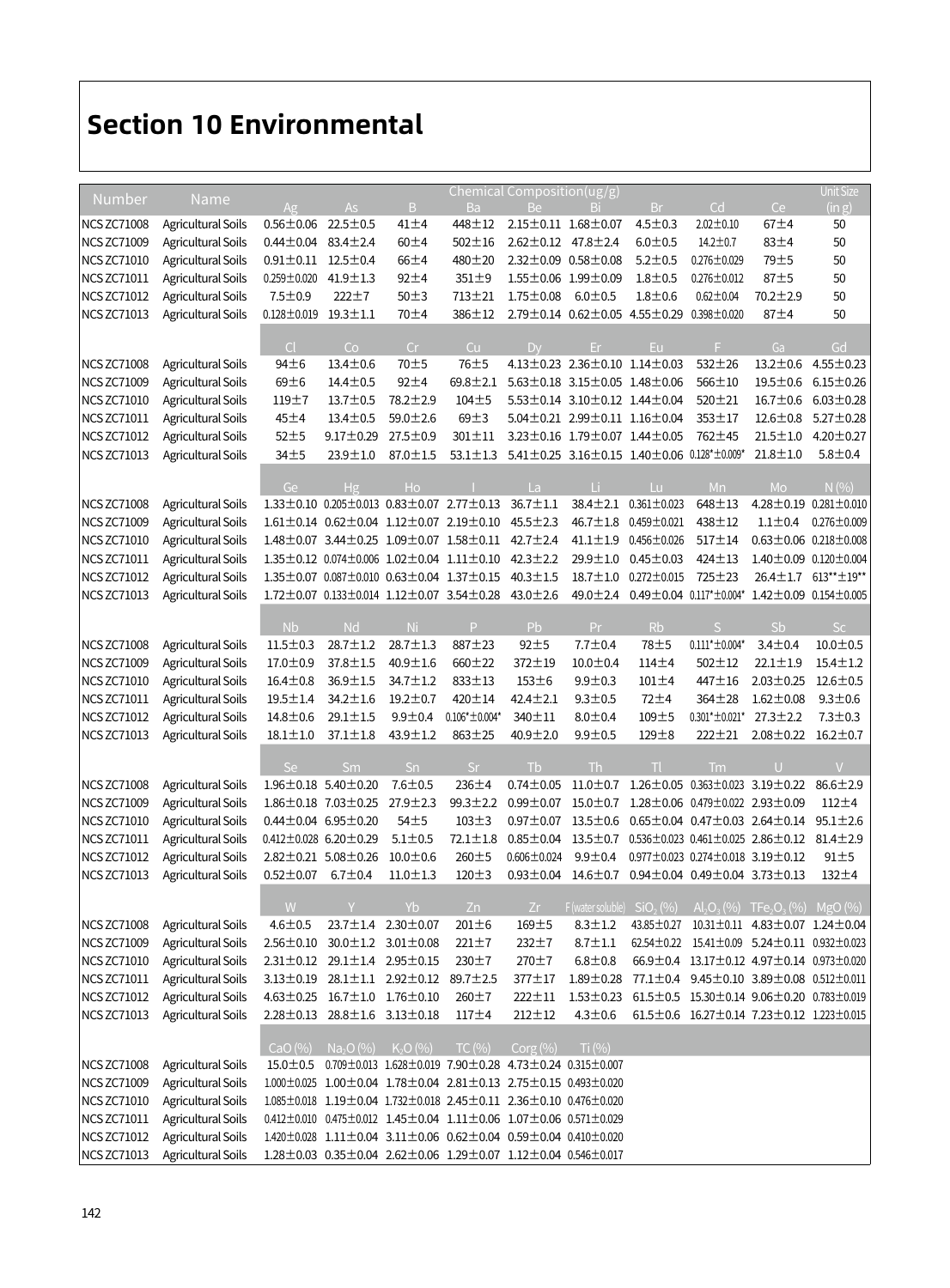| <b>Number</b>      | <b>Name</b>               | Αg                                | <b>As</b>                                                         | B.                                                | Ba                  | Chemical Composition(ug/g)<br>Be                                                                      |                                                 | Br                              | Cd                                                                                    | Ce              | <b>Unit Size</b><br>(in g)                                           |
|--------------------|---------------------------|-----------------------------------|-------------------------------------------------------------------|---------------------------------------------------|---------------------|-------------------------------------------------------------------------------------------------------|-------------------------------------------------|---------------------------------|---------------------------------------------------------------------------------------|-----------------|----------------------------------------------------------------------|
| <b>NCS ZC71014</b> | <b>Agricultural Soils</b> | $0.088 \pm 0.011$                 | $8.8 + 0.4$                                                       | $38.2 \pm 2.2$                                    | $592 + 21$          |                                                                                                       | $1.75 \pm 0.11$ 0.259 $\pm$ 0.014               | $5.2 \pm 0.4$                   | $0.238 \pm 0.015$                                                                     | $56.5 \pm 2.7$  | 50                                                                   |
| <b>NCS ZC71015</b> | <b>Agricultural Soils</b> | $5.4 \pm 0.5$                     | 398±19                                                            | $64.1 \pm 2.3$                                    | $713 + 19$          | $1.90 \pm 0.12$ $10.9 \pm 0.7$                                                                        |                                                 | $4.5 \pm 0.4$                   | $2.14 \pm 0.08$                                                                       | 70土4            | 50                                                                   |
| NCS ZC71016        | Agricultural Soils        | $0.46 \pm 0.05$                   | $13.8 \pm 0.9$                                                    | $29.8 \pm 2.3$                                    | $863 \pm 16$        |                                                                                                       | $1.99 \pm 0.09$ 0.559 $\pm$ 0.028               | $5.1 \pm 0.5$                   | $2.71 \pm 0.19$                                                                       | $73.8 \pm 2.8$  | 50                                                                   |
| <b>NCS ZC71017</b> | Agricultural Soils        | $0.162 \pm 0.014$                 | $6.2 + 0.3$                                                       | $26.2 \pm 2.2$                                    | 515±20              |                                                                                                       | 3.70±0.17 0.77±0.05 3.93±0.17 0.293±0.016       |                                 |                                                                                       | $135 + 8$       | 50                                                                   |
| NCS ZC71018        | <b>Agricultural Soils</b> | $1.61 \pm 0.18$                   | 349±24                                                            | 65±5                                              | $511 \pm 23$        |                                                                                                       | 2.12±0.13 3.29±0.21 2.83±0.19 2.58±0.12         |                                 |                                                                                       | 83±7            | 50                                                                   |
| <b>NCS ZC71019</b> | <b>Agricultural Soils</b> | $2.21 \pm 0.24$                   | $8.9 + 0.5$                                                       | $11.5 \pm 1.0$                                    | $521 \pm 29$        | $2.25 \pm 0.14$                                                                                       | $9.6 \pm 0.6$                                   | $2.1 \pm 0.3$                   | $0.636 \pm 0.027$                                                                     | $61 \pm 5$      | 50                                                                   |
|                    |                           |                                   |                                                                   |                                                   |                     |                                                                                                       |                                                 |                                 |                                                                                       |                 |                                                                      |
|                    |                           | Cl                                | Co                                                                | Cr                                                | Cu                  | D <sub>V</sub>                                                                                        | Er.                                             | Eu-                             | F                                                                                     | Ga              | Gd                                                                   |
| <b>NCS ZC71014</b> | <b>Agricultural Soils</b> | 91±7                              | $10.1 \pm 0.4$                                                    | $60.6 \pm 2.1$                                    | $21.7 \pm 0.9$      |                                                                                                       | 3.79±0.15 2.19±0.09 1.12±0.05                   |                                 | 450±29                                                                                | $14.2 \pm 0.9$  | $4.20 \pm 0.21$                                                      |
| NCS ZC71015        | <b>Agricultural Soils</b> | <b>74±6</b>                       | $15.0 \pm 0.9$                                                    | $65.3 \pm 2.5$                                    | 76土4                |                                                                                                       | $4.59 \pm 0.15$ 2.64 $\pm$ 0.10 1.36 $\pm$ 0.06 |                                 | $504 + 25$                                                                            | $15.5 \pm 1.1$  | $5.04 \pm 0.20$                                                      |
| <b>NCS ZC71016</b> | <b>Agricultural Soils</b> | 98±7                              | $12.5 \pm 0.5$                                                    | $60.0 \pm 2.3$                                    | 244±21              |                                                                                                       | 3.87±0.14 2.11±0.05 1.41±0.06                   |                                 | 757±59                                                                                | $16.0 \pm 0.9$  | $4.77 \pm 0.26$                                                      |
| <b>NCS ZC71017</b> | Agricultural Soils        | <b>74</b> ±7                      | $11.7 \pm 0.5$                                                    | $39.9 \pm 2.6$                                    | $56.3 \pm 2.8$      | $6.7 \pm 0.5$                                                                                         |                                                 | $3.68 \pm 0.23$ $1.69 \pm 0.10$ | 547±19                                                                                | $24.2 \pm 1.1$  | $7.8 + 0.6$                                                          |
| <b>NCS ZC71018</b> | Agricultural Soils        | 54土5                              | $16.1 \pm 0.6$                                                    | $215 \pm 12$                                      | 244±11              |                                                                                                       | 4.39±0.26 2.55±0.15 1.21±0.08                   |                                 | 441±22                                                                                | $15.8 \pm 0.7$  | $4.8 + 0.4$                                                          |
| <b>NCS ZC71019</b> | Agricultural Soils        | 52±3                              | $8.74 \pm 0.28$                                                   | $43.5 \pm 2.0$                                    | <b>74±4</b>         |                                                                                                       | $3.43 \pm 0.22$ $2.04 \pm 0.13$ $0.87 \pm 0.06$ |                                 | 440±21                                                                                |                 | 14.7±0.7 3.65±0.25                                                   |
|                    |                           | Ge                                | Hg                                                                | Ho                                                |                     | La                                                                                                    | H.                                              | Lu                              | Mn                                                                                    | <b>Mo</b>       | N(%)                                                                 |
| <b>NCS ZC71014</b> | <b>Agricultural Soils</b> |                                   | $1.22 \pm 0.12$ 0.052 $\pm$ 0.005 0.76 $\pm$ 0.04 2.72 $\pm$ 0.17 |                                                   |                     | $30.5 \pm 1.8$                                                                                        | 23.9±1.3                                        | $0.339 \pm 0.017$               | $503 + 17$                                                                            |                 | $0.54 \pm 0.04$ $0.107 \pm 0.005$                                    |
| <b>NCS ZC71015</b> | <b>Agricultural Soils</b> |                                   | $1.40 \pm 0.10$ $0.101 \pm 0.009$ $0.92 \pm 0.04$ $2.38 \pm 0.10$ |                                                   |                     | $36.5 \pm 1.9$                                                                                        | $33.3 \pm 1.7$                                  | $0.406 \pm 0.017$               | $0.104* \pm 0.004*$                                                                   |                 | $1.30 \pm 0.12$ 0.126 $\pm$ 0.006                                    |
| <b>NCS ZC71016</b> | <b>Agricultural Soils</b> | $1.27 \pm 0.09$                   |                                                                   | $0.061 \pm 0.007$ $0.76 \pm 0.04$ $2.73 \pm 0.18$ |                     | 39.5±1.8                                                                                              | 23.7±1.1                                        | $0.314 \pm 0.017$               | 864±20                                                                                |                 | $2.53 \pm 0.08$ 0.243 $\pm$ 0.008                                    |
| <b>NCS ZC71017</b> | <b>Agricultural Soils</b> |                                   | $1.40 \pm 0.07$ 0.157 $\pm$ 0.014 1.26 $\pm$ 0.12 1.79 $\pm$ 0.12 |                                                   |                     | $69.8 \pm 2.9$                                                                                        | $25.1 \pm 1.3$                                  | $0.57 \pm 0.04$                 | 498±18                                                                                |                 | $2.49 \pm 0.12$ 0.170 $\pm$ 0.006                                    |
| <b>NCS ZC71018</b> | Agricultural Soils        |                                   | $1.69 \pm 0.08$ 0.231 $\pm$ 0.022 0.90 $\pm$ 0.06 1.96 $\pm$ 0.10 |                                                   |                     | 46土4                                                                                                  | $43.3 \pm 1.7$                                  | $0.396 \pm 0.023$               | 417±19                                                                                |                 | $2.67 \pm 0.10$ 0.149 $\pm$ 0.006                                    |
| <b>NCS ZC71019</b> | <b>Agricultural Soils</b> |                                   | $2.09 \pm 0.10$ 0.085 $\pm$ 0.010 0.70 $\pm$ 0.05 2.86 $\pm$ 0.12 |                                                   |                     | $32.7 \pm 1.9$                                                                                        | $21.6 \pm 1.3$                                  |                                 | $0.340 \pm 0.023$ $0.297 \pm 0.010$ *                                                 | $7.3 + 0.3$     | 693**±22**                                                           |
|                    |                           |                                   |                                                                   |                                                   |                     |                                                                                                       |                                                 |                                 |                                                                                       |                 |                                                                      |
|                    |                           | <b>Nb</b>                         | Nd                                                                | Ni.                                               | P.                  | <b>Pb</b>                                                                                             | Pr.                                             | Rb                              | S.                                                                                    | <b>Sb</b>       | Sc                                                                   |
| <b>NCS ZC71014</b> | Agricultural Soils        | $10.9 + 0.6$                      | $26.1 \pm 1.3$                                                    | 23.9±0.9                                          | $0.105* \pm 0.004*$ | $23.2 \pm 1.2$                                                                                        | $7.0 + 0.3$                                     | 85.6±1.7                        | 238±37                                                                                | $0.69 + 0.04$   | $9.4 + 0.5$                                                          |
| <b>NCS ZC71015</b> | <b>Agricultural Soils</b> | $16.5 \pm 0.6$                    | $32.0 \pm 1.1$                                                    | $29.9 \pm 1.0$                                    | $0.110* \pm 0.004*$ | $0.105* \pm 0.004*$                                                                                   | $8.46 \pm 0.23$                                 | $98.1 \pm 2.3$                  | 470±31                                                                                | $6.3 \pm 0.4$   | $10.8 + 0.7$                                                         |
| <b>NCS ZC71016</b> | <b>Agricultural Soils</b> | $13.1 \pm 0.9$                    | $33.3 \pm 1.3$                                                    | $22.8 \pm 1.4$                                    | $0.339* \pm 0.008*$ | $50.9 \pm 1.2$                                                                                        | $8.9 + 0.4$                                     | $85.1 \pm 1.4$                  | 644±65                                                                                | $0.84 \pm 0.04$ | $9.7 + 0.6$                                                          |
| <b>NCS ZC71017</b> | <b>Agricultural Soils</b> | $24.2 \pm 1.0$                    | $53\pm4$                                                          | $17.2 \pm 0.9$                                    | $0.125* \pm 0.007*$ | 60±4                                                                                                  | 14.9±1.7                                        | 154±11                          | 308±23                                                                                | $0.72 \pm 0.06$ | $12.2 \pm 0.6$                                                       |
| <b>NCS ZC71018</b> | <b>Agricultural Soils</b> | $18.9 \pm 0.9$                    | $33.3 \pm 2.2$                                                    | $90.6 \pm 2.6$                                    | 607±14              | $166 \pm 11$                                                                                          | $9.3 \pm 1.2$                                   | 99±5                            | $281 \pm 16$                                                                          | $7.8 + 0.7$     | $11.5 \pm 0.5$                                                       |
| <b>NCS ZC71019</b> | Agricultural Soils        | $19.4 \pm 1.1$                    | $24.5 \pm 1.7$                                                    | $10.9 \pm 0.8$                                    | 430±17              | 467±21                                                                                                | $6.9 + 0.9$                                     | $127 + 5$                       | 468土49                                                                                | $0.59 + 0.07$   | $7.2 + 0.4$                                                          |
|                    |                           | Se                                | Sm                                                                | Sn                                                | Sr.                 | <b>T<sub>b</sub></b>                                                                                  | Th.                                             | TI                              | Tm                                                                                    |                 | $\mathsf{V}$                                                         |
| <b>NCS ZC71014</b> | <b>Agricultural Soils</b> |                                   | $0.259 \pm 0.016$ 4.92 $\pm 0.19$ 2.63 $\pm 0.19$                 |                                                   | $262 + 7$           | $0.667 \pm 0.025$                                                                                     | $8.1 \pm 0.5$                                   |                                 | $0.558 \pm 0.013$ $0.337 \pm 0.011$ $1.46 \pm 0.08$                                   |                 | $66.4 \pm 1.4$                                                       |
| <b>NCS ZC71015</b> | <b>Agricultural Soils</b> |                                   | $0.62 \pm 0.08$ 5.92 $\pm$ 0.19 2.95 $\pm$ 0.15                   |                                                   | $163 + 11$          | $0.81 \pm 0.05$                                                                                       | $9.9 + 0.7$                                     |                                 | $0.598 \pm 0.016$ $0.408 \pm 0.016$ $2.07 \pm 0.10$                                   |                 | 88±4                                                                 |
| <b>NCS ZC71016</b> | <b>Agricultural Soils</b> | $0.495 \pm 0.029$ 5.78 $\pm$ 0.19 |                                                                   | $2.3 \pm 0.4$                                     | 304土9               |                                                                                                       |                                                 |                                 | $0.710 \pm 0.023$ $7.52 \pm 0.27$ $0.699 \pm 0.018$ $0.321 \pm 0.018$ $1.93 \pm 0.13$ |                 | $76.1 \pm 2.0$                                                       |
| <b>NCS ZC71017</b> | Agricultural Soils        | $0.45 \pm 0.04$                   | $9.4 \pm 0.5$                                                     | $9.1 \pm 0.6$                                     | 80±4                | $1.22 \pm 0.09$                                                                                       |                                                 |                                 | 36.7±1.5 1.25±0.06 0.54±0.05                                                          | $10.1\pm0.5$    | $100\pm5$                                                            |
| <b>NCS ZC71018</b> | <b>Agricultural Soils</b> | $1.19 \pm 0.08$ 5.88 $\pm$ 0.28   |                                                                   | $5.6 \pm 0.4$                                     | 79±5                | $0.76 \pm 0.05$                                                                                       |                                                 |                                 | 15.7±0.7 0.83±0.05 0.394±0.027 4.27±0.18                                              |                 | 96±5                                                                 |
| <b>NCS ZC71019</b> | <b>Agricultural Soils</b> | $2.02 \pm 0.21$                   | 4.5 $\pm$ 0.4                                                     | $20.3 \pm 1.5$                                    | 74 <sup>±4</sup>    |                                                                                                       |                                                 |                                 | $0.60 \pm 0.08$ 13.9 $\pm$ 0.7 1.06 $\pm$ 0.05 0.326 $\pm$ 0.022 3.14 $\pm$ 0.17      |                 | 55土3                                                                 |
|                    |                           |                                   |                                                                   |                                                   |                     |                                                                                                       |                                                 |                                 |                                                                                       |                 |                                                                      |
|                    |                           | W.                                | $Y -$                                                             | Yb                                                | Zn                  | Zr                                                                                                    |                                                 |                                 |                                                                                       |                 | F (water soluble) $SiO_2$ (%) $Al_2O_3$ (%) $TFe_2O_3$ (%) $MgO$ (%) |
| <b>NCS ZC71014</b> | Agricultural Soils        |                                   | $1.39 \pm 0.12$ $20.4 \pm 1.1$ $2.17 \pm 0.09$                    |                                                   | $64.4 \pm 2.0$      | 246±10                                                                                                | $7.2 + 1.0$                                     |                                 |                                                                                       |                 | 67.41±0.26 11.77±0.10 3.68±0.07 1.85±0.08                            |
| <b>NCS ZC71015</b> | <b>Agricultural Soils</b> |                                   | 3.25 $\pm$ 0.14 23.9 $\pm$ 1.3 2.61 $\pm$ 0.08                    |                                                   | $269 + 8$           | 296±13                                                                                                | $8.7 + 1.0$                                     |                                 |                                                                                       |                 | 67.4 ± 0.4 11.94 ± 0.11 6.37 ± 0.15 1.53 ± 0.07                      |
| <b>NCS ZC71016</b> | Agricultural Soils        |                                   | $2.57 \pm 0.12$ $20.1 \pm 0.8$ $2.05 \pm 0.07$                    |                                                   | $302 + 9$           | 247±14                                                                                                | $3.3 \pm 0.7$                                   |                                 |                                                                                       |                 | 59.7±0.4 12.57±0.26 4.78±0.12 3.76±0.13                              |
| <b>NCS ZC71017</b> | Agricultural Soils        | 3.92±0.22 34.5±2.1                |                                                                   | $3.6 + 0.6$                                       | $133 \pm 8$         | 304±18                                                                                                | $5.1 \pm 0.7$                                   |                                 |                                                                                       |                 | 61.8 ± 0.4  18.52 ± 0.15  4.74 ± 0.11  0.609 ± 0.027                 |
| <b>NCS ZC71018</b> | Agricultural Soils        | $6.7 + 0.5$                       | $22.4 \pm 1.9$                                                    | $2.5 \pm 0.5$                                     | $261 \pm 12$        | 276±15                                                                                                | $2.2 \pm 0.5$                                   |                                 |                                                                                       |                 | 69.52±0.26 12.34±0.14 5.98±0.14 1.34±0.04                            |
| <b>NCS ZC71019</b> | Agricultural Soils        | $8.7 + 0.8$                       | $17.8 \pm 1.3$                                                    | $2.2 \pm 0.4$                                     | 224±12              | 287±20                                                                                                | $3.9 + 0.5$                                     |                                 |                                                                                       |                 | 72.28±0.24 10.52±0.13 6.54±0.20 0.697±0.022                          |
|                    |                           |                                   | CaO $(\%)$ Na <sub>2</sub> O $(\%)$ K <sub>2</sub> O $(\%)$       |                                                   | TC(%)               | Corg (%)                                                                                              | Ti (%)                                          |                                 |                                                                                       |                 |                                                                      |
| NCS ZC71014        | Agricultural Soils        |                                   |                                                                   |                                                   |                     | $3.65 \pm 0.10$ $2.17 \pm 0.07$ $2.39 \pm 0.10$ $1.56 \pm 0.11$ $1.04 \pm 0.04$ $0.330 \pm 0.012$     |                                                 |                                 |                                                                                       |                 |                                                                      |
| <b>NCS ZC71015</b> | <b>Agricultural Soils</b> |                                   |                                                                   |                                                   |                     | $1.22 \pm 0.06$ $1.52 \pm 0.07$ $3.17 \pm 0.07$ $1.23 \pm 0.06$ $1.18 \pm 0.05$ $0.495 \pm 0.015$     |                                                 |                                 |                                                                                       |                 |                                                                      |
| <b>NCS ZC71016</b> | Agricultural Soils        |                                   |                                                                   |                                                   |                     | 3.73±0.10 2.21±0.09 2.74±0.09 2.66±0.10 2.23±0.10 0.397±0.018                                         |                                                 |                                 |                                                                                       |                 |                                                                      |
| <b>NCS ZC71017</b> | Agricultural Soils        |                                   |                                                                   |                                                   |                     | $0.376 \pm 0.019$ $0.605 \pm 0.028$ $2.65 \pm 0.06$ $1.61 \pm 0.05$ $0.91 \pm 0.04$ $0.536 \pm 0.022$ |                                                 |                                 |                                                                                       |                 |                                                                      |
| <b>NCS ZC71018</b> | Agricultural Soils        |                                   |                                                                   |                                                   |                     | $0.414 \pm 0.023$ $0.470 \pm 0.017$ $1.79 \pm 0.06$ $1.44 \pm 0.05$ $0.79 \pm 0.04$ $0.492 \pm 0.026$ |                                                 |                                 |                                                                                       |                 |                                                                      |
| <b>NCS ZC71019</b> | <b>Agricultural Soils</b> |                                   |                                                                   |                                                   |                     | $1.51 \pm 0.05$ 0.428 $\pm$ 0.014 2.46 $\pm$ 0.07 0.84 $\pm$ 0.04 0.468 $\pm$ 0.024 0.306 $\pm$ 0.013 |                                                 |                                 |                                                                                       |                 |                                                                      |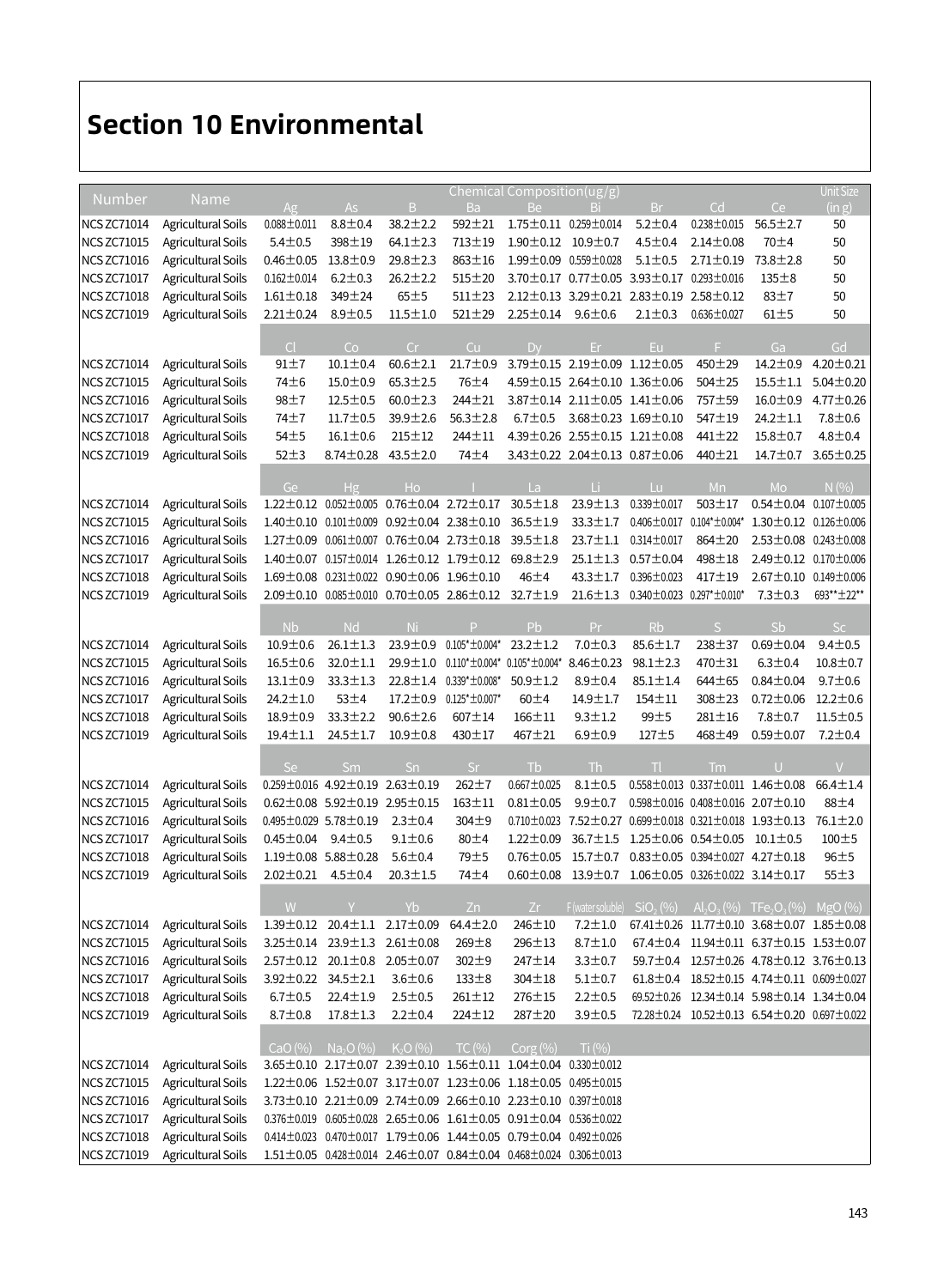| <b>Number</b>      | Name                      | Ag                                | As                                                | B.                                                                  | Ba                  | Chemical Composition(ug/g)<br>Be | Bî                                                                                                      | Br                              | Cd                                                  | Ce:                                                                     | <b>Unit Size</b><br>(in g)        |
|--------------------|---------------------------|-----------------------------------|---------------------------------------------------|---------------------------------------------------------------------|---------------------|----------------------------------|---------------------------------------------------------------------------------------------------------|---------------------------------|-----------------------------------------------------|-------------------------------------------------------------------------|-----------------------------------|
| <b>NCS ZC71020</b> | <b>Agricultural Soils</b> | $0.093 \pm 0.008$                 | $14.9 \pm 0.8$                                    | 63±7                                                                | 184土7               |                                  | $3.40 \pm 0.18$ 0.483 $\pm$ 0.025                                                                       | $4.6 \pm 0.3$                   | $0.57 \pm 0.03$                                     | 116 <sup>±</sup> 8                                                      | 50                                |
| <b>NCS ZC71021</b> | <b>Agricultural Soils</b> | $0.155 \pm 0.024$                 | 83±6                                              | $106 + 8$                                                           | $531 \pm 20$        |                                  | $2.57 \pm 0.17$ 0.611 $\pm$ 0.028                                                                       | $4.2 \pm 0.4$                   | $1.47 \pm 0.06$                                     | 98 <sub>±5</sub>                                                        | 50                                |
| <b>NCS ZC71022</b> | Agricultural Soils        | $0.16 \pm 0.02$                   | $55.7 \pm 2.4$                                    | 77±6                                                                | 471±20              |                                  | $3.83 \pm 0.25$ 0.85 $\pm$ 0.04                                                                         | $4.0 \pm 0.5$                   | $12.1 \pm 0.4$                                      | 107±6                                                                   | 50                                |
| <b>NCS ZC71023</b> | Agricultural Soils        | $0.094 \pm 0.005$ 4.45 $\pm$ 0.28 |                                                   | $23.3 \pm 1.1$                                                      | 733±18              |                                  | $1.78 \pm 0.06$ 0.173 $\pm$ 0.007 2.86 $\pm$ 0.13 0.130 $\pm$ 0.007                                     |                                 |                                                     | $59.3 \pm 2.9$                                                          | 50                                |
| <b>NCS ZC71024</b> | <b>Agricultural Soils</b> | $1.07 + 0.07$                     | $30.0 \pm 0.6$                                    | 44.6±1.8                                                            | 783±22              |                                  | $2.11 \pm 0.12$ $2.38 \pm 0.08$                                                                         | $9.0 + 0.4$                     | $26.2 \pm 0.9$                                      | 77.8 ± 2.4                                                              | 50                                |
| <b>NCS ZC71025</b> | <b>Agricultural Soils</b> | $0.399 \pm 0.022$ $9.88 \pm 0.28$ |                                                   | 34.9±2.0                                                            | 765±17              |                                  | $2.09 \pm 0.08$ 1.06 $\pm$ 0.04                                                                         | $5.5 \pm 0.4$                   | $1.99 \pm 0.07$                                     | $71.7 \pm 2.1$                                                          | 50                                |
|                    |                           |                                   |                                                   |                                                                     |                     |                                  |                                                                                                         |                                 |                                                     |                                                                         |                                   |
|                    |                           | <b>Cl</b>                         | Co                                                | Cr                                                                  | <b>Cu</b>           | <b>Dv</b>                        | Er.                                                                                                     | Eu.                             | F                                                   | Ga                                                                      | Gd                                |
| <b>NCS ZC71020</b> | Agricultural Soils        | 51±7                              | $32.8 \pm 1.2$                                    | $152 + 6$                                                           | 98±5                | $8.8 + 0.7$                      | $4.6 + 0.4$                                                                                             | $2.80 \pm 0.20$                 | 878±62                                              | $23.1 \pm 1.1$                                                          | $9.7 + 0.7$                       |
| <b>NCS ZC71021</b> | <b>Agricultural Soils</b> | $52+7$                            | $19.9 \pm 0.9$                                    | $86.1 \pm 2.7$                                                      | $32.6 \pm 2.0$      | $5.4 \pm 0.5$                    |                                                                                                         | $3.22 \pm 0.25$ 1.25 $\pm$ 0.10 | $960 \pm 76$                                        | $19.3 \pm 0.7$                                                          | $5.4 \pm 0.4$                     |
| <b>NCS ZC71022</b> | <b>Agricultural Soils</b> | $42 \pm 8$                        | $23.9 \pm 1.0$                                    | $106 + 4$                                                           | $52.2 \pm 2.6$      | $7.6 \pm 0.6$                    | $4.23 \pm 0.27$ $1.87 \pm 0.13$                                                                         |                                 | 883±56                                              | $25.8 \pm 1.0$                                                          | $8.0 + 0.6$                       |
| NCS ZC71023        | <b>Agricultural Soils</b> | 104 <sup>±</sup> 6                | $13.8 \pm 0.6$                                    | $82.8 \pm 2.2$                                                      | $25.2 \pm 1.6$      |                                  | $3.48 \pm 0.14$ $1.97 \pm 0.10$ $1.24 \pm 0.05$                                                         |                                 | 485±25                                              | $16.9 \pm 0.7$                                                          | $4.11 \pm 0.22$                   |
| <b>NCS ZC71024</b> | Agricultural Soils        | $410 + 32$                        | $13.4 \pm 0.4$                                    | $61\pm4$                                                            | $63.1 \pm 1.9$      |                                  | $4.42 \pm 0.12$ 2.57 $\pm$ 0.08 1.32 $\pm$ 0.06                                                         |                                 | $503 \pm 16$                                        | $16.6 \pm 0.7$                                                          | $5.11 \pm 0.22$                   |
| NCS ZC71025        | <b>Agricultural Soils</b> | $140 + 12$                        | $16.3 \pm 0.4$                                    | $95.2 \pm 2.3$                                                      | $54.2 \pm 2.0$      |                                  | $4.33 \pm 0.14$ 2.44 $\pm$ 0.06 1.40 $\pm$ 0.04                                                         |                                 | $521 \pm 18$                                        | $18.0 \pm 0.8$                                                          | $5.01 \pm 0.10$                   |
|                    |                           | Ge                                | Hg                                                | Ho                                                                  |                     | La                               | Li.                                                                                                     | Lu.                             | Mn                                                  | <b>Mo</b>                                                               | N(%)                              |
| <b>NCS ZC71020</b> | <b>Agricultural Soils</b> |                                   |                                                   | $1.59 \pm 0.12$ 0.249 $\pm$ 0.019 1.72 $\pm$ 0.16 1.85 $\pm$ 0.12   |                     | 60±4                             | 56土4                                                                                                    | $0.61 \pm 0.06$                 | $560 + 23$                                          |                                                                         | $3.62 \pm 0.28$ 0.268 $\pm$ 0.009 |
| <b>NCS ZC71021</b> | <b>Agricultural Soils</b> | $1.62 \pm 0.08$                   | 12.2±1.0                                          | $1.13 \pm 0.09$ $1.96 \pm 0.11$                                     |                     | 45±4                             | $52.1 \pm 2.7$                                                                                          | $0.51 \pm 0.05$                 |                                                     | $0.120* \pm 0.005*$ 2.37 $\pm 0.19$ 0.211 $\pm 0.004$                   |                                   |
| <b>NCS ZC71022</b> | <b>Agricultural Soils</b> |                                   |                                                   | $1.89 \pm 0.13$ 0.395 $\pm$ 0.020 1.53 $\pm$ 0.12 4.85 $\pm$ 0.18   |                     | $55.6 \pm 2.5$                   | 67 <sub>±4</sub>                                                                                        | $0.64 \pm 0.06$                 |                                                     | $0.675* \pm 0.021*$ 2.87 $\pm$ 0.27 0.158 $\pm$ 0.005                   |                                   |
| <b>NCS ZC71023</b> | Agricultural Soils        |                                   |                                                   | $1.21 \pm 0.14$ 0.029 $\pm$ 0.004 0.692 $\pm$ 0.028 1.63 $\pm$ 0.10 |                     | $31.1 \pm 1.4$                   | $21.8 \pm 1.3$                                                                                          | $0.305 \pm 0.014$               | 594±16                                              |                                                                         | $0.69 \pm 0.04$ 623** $\pm$ 29**  |
| <b>NCS ZC71024</b> | <b>Agricultural Soils</b> | $1.54 \pm 0.06$                   | $4.64 \pm 0.27$                                   | $0.88 \pm 0.04$ 2.54 $\pm$ 0.11                                     |                     | $41.5 \pm 1.3$                   | $35.1 \pm 1.7$                                                                                          | $0.404 \pm 0.017$               | $820 \pm 21$                                        | $14.1\pm0.7$                                                            | $0.129 \pm 0.004$                 |
| <b>NCS ZC71025</b> | <b>Agricultural Soils</b> |                                   |                                                   | $1.27 \pm 0.06$ 0.309 $\pm$ 0.018 0.86 $\pm$ 0.04 2.59 $\pm$ 0.13   |                     | $38.2 \pm 1.9$                   | $31.9 \pm 1.0$                                                                                          | $0.364 \pm 0.022$               | 848±16                                              |                                                                         | 1.35±0.07 0.170±0.007             |
|                    |                           |                                   | <b>Nd</b>                                         | Ni.                                                                 | P                   |                                  |                                                                                                         |                                 | S                                                   |                                                                         |                                   |
|                    |                           | <b>Nb</b>                         | 57 <sub>±4</sub>                                  |                                                                     |                     | P <sub>b</sub>                   | Pr.                                                                                                     | Rb<br>55±4                      |                                                     | Sb                                                                      | Sc                                |
| <b>NCS ZC71020</b> | <b>Agricultural Soils</b> | $52\pm8$<br>$19.7 \pm 1.2$        |                                                   | 77.7±2.1                                                            | $0.141* \pm 0.005*$ | $26.3 \pm 2.0$                   | $14.3 \pm 1.0$                                                                                          |                                 |                                                     | $0.117* \pm 0.011*$ 1.36 $\pm 0.12$<br>$6.3 + 0.5$                      | $22.2 \pm 0.7$<br>$13.4 \pm 0.7$  |
| <b>NCS ZC71021</b> | <b>Agricultural Soils</b> |                                   | 34.8±2.7                                          | $38.1 \pm 1.6$                                                      | $0.106* \pm 0.005*$ | 248±8                            | $9.5 \pm 0.7$                                                                                           | $131 + 8$                       | 437±24                                              |                                                                         |                                   |
| <b>NCS ZC71022</b> | Agricultural Soils        | $21.3 \pm 1.6$                    | 48 <sup>±4</sup>                                  | $56.1 \pm 2.6$                                                      | 704±15              | $215 + 7$                        | $12.8 \pm 0.9$                                                                                          | 147±7                           | 327±16                                              | $2.29 \pm 0.15$                                                         | $17.8 \pm 1.2$                    |
| <b>NCS ZC71023</b> | <b>Agricultural Soils</b> | $11.8 \pm 0.4$                    | $27.8 \pm 1.1$                                    | $29.9 \pm 0.9$                                                      | $811 + 20$          | $19.7 \pm 0.8$                   | $7.33 \pm 0.20$                                                                                         | $87.1 \pm 2.1$                  | $160 + 25$                                          | $0.41 \pm 0.04$                                                         | $10.8 + 0.4$                      |
| <b>NCS ZC71024</b> | <b>Agricultural Soils</b> | $14.3 \pm 0.5$                    | $34.3 \pm 1.1$                                    | $26.8 \pm 0.8$                                                      | $613 \pm 18$        | $182 + 5$                        | $9.66 \pm 0.26$                                                                                         | 99±4<br>$97.7 \pm 2.6$          | 677±25                                              | $2.87 \pm 0.14$                                                         | $9.8 \pm 0.5$                     |
| <b>NCS ZC71025</b> | Agricultural Soils        | $13.8 \pm 0.7$                    | $33.4 \pm 1.2$                                    | $38.3 \pm 1.4$                                                      | $0.152* \pm 0.005*$ | $53.9 \pm 1.6$                   | $8.85 \pm 0.27$                                                                                         |                                 | 379±28                                              | $1.95 \pm 0.06$                                                         | $11.9 \pm 0.5$                    |
|                    |                           | Se                                | Sm                                                | Sn                                                                  | <b>Sr</b>           | Tb.                              | Th.                                                                                                     | Ш                               | <b>Tm</b>                                           | U                                                                       | V                                 |
| <b>NCS ZC71020</b> | <b>Agricultural Soils</b> | $1.42 \pm 0.11$                   | $11.1 \pm 0.8$                                    | $3.60 \pm 0.20$                                                     | 96±4                | $1.58 \pm 0.11$                  | $11.5 \pm 0.5$                                                                                          | $0.43 \pm 0.04$                 | $0.68 + 0.07$                                       | $6.1 \pm 0.3$                                                           | 289±14                            |
| <b>NCS ZC71021</b> | <b>Agricultural Soils</b> | $0.659 \pm 0.029$                 | $6.4 + 0.5$                                       | 3.94±0.24                                                           | $80.3 \pm 2.8$      | $0.92 \pm 0.08$                  | $18.5 \pm 0.9$                                                                                          | $1.42 \pm 0.08$                 | $0.51 \pm 0.04$                                     | $4.74 \pm 0.20$                                                         | $112\pm6$                         |
| <b>NCS ZC71022</b> | <b>Agricultural Soils</b> | $0.598 \pm 0.026$                 | $9.3 \pm 0.7$                                     | $4.62 \pm 0.26$                                                     | $42.2 \pm 1.7$      | $1.31 \pm 0.09$                  | $19.7 \pm 0.9$                                                                                          |                                 | $1.15 \pm 0.09$ 0.66 $\pm$ 0.06 5.91 $\pm$ 0.28     |                                                                         | 175±7                             |
| <b>NCS ZC71023</b> | Agricultural Soils        | $0.143 \pm 0.020$                 | $5.06 \pm 0.13$ 2.22 $\pm$ 0.10                   |                                                                     | $343 + 8$           | $0.632 \pm 0.026$                | $8.0 \pm 0.5$                                                                                           |                                 | $0.528 \pm 0.020$ $0.306 \pm 0.015$ $1.49 \pm 0.06$ |                                                                         | $81.4 \pm 2.3$                    |
| <b>NCS ZC71024</b> | <b>Agricultural Soils</b> |                                   | $0.75 \pm 0.04$ 6.06 $\pm$ 0.15 4.53 $\pm$ 0.28   |                                                                     | $196 + 4$           | $0.79 \pm 0.04$                  | $11.4 \pm 0.5$                                                                                          |                                 | $0.865 \pm 0.019$ $0.395 \pm 0.016$ $2.26 \pm 0.06$ |                                                                         | <b>79±4</b>                       |
| NCS ZC71025        | <b>Agricultural Soils</b> |                                   | $0.451 \pm 0.022$ 6.03 $\pm$ 0.15 5.22 $\pm$ 0.16 |                                                                     | 267土6               | $0.781 \pm 0.019$                | $9.8 + 0.5$                                                                                             |                                 | $0.625 \pm 0.019$ $0.367 \pm 0.017$ $2.06 \pm 0.11$ |                                                                         | $91 \pm 4$                        |
|                    |                           | W                                 | Y.                                                | Yb                                                                  | Zn                  | Zr                               | F (water soluble) $SiO2$ (%)                                                                            |                                 |                                                     | $\text{Al}_2\text{O}_3$ (%) TFe <sub>2</sub> O <sub>3</sub> (%) MgO (%) |                                   |
| <b>NCS ZC71020</b> | Agricultural Soils        | $1.51 \pm 0.12$                   | $45.2 \pm 2.9$                                    | $4.2 + 0.4$                                                         | 185±4               | 369±20                           | $2.29 \pm 0.25$                                                                                         | $53.61 \pm 0.4$                 | $14.34 \pm 0.23$                                    | $12.09 \pm 0.23$                                                        | $0.906 \pm 0.016$                 |
| <b>NCS ZC71021</b> | Agricultural Soils        | $2.37 \pm 0.17$                   | $29.3 \pm 1.8$                                    | $3.26 \pm 0.26$                                                     | $201 \pm 6$         | 278±12                           | $2.3 + 0.4$                                                                                             | $63.8 \pm 0.4$                  |                                                     | 14.26±0.25 6.59±0.16                                                    | $1.12 \pm 0.04$                   |
| <b>NCS ZC71022</b> | Agricultural Soils        | $2.87 \pm 0.17$ 40.8 ± 2.5        |                                                   | $4.2 \pm 0.4$                                                       | 941±34              | 277±16                           | $1.91 \pm 0.29$                                                                                         |                                 | 55.9±0.4 17.68±0.28 9.77±0.10                       |                                                                         | $1.09 + 0.04$                     |
| <b>NCS ZC71023</b> | Agricultural Soils        | $1.02 \pm 0.07$ $18.0 \pm 0.5$    |                                                   | $1.93 \pm 0.06$                                                     | $62.7 \pm 1.9$      | 278±10                           | $6.1 \pm 0.9$                                                                                           |                                 | 66.9±0.4 14.08±0.18 4.81±0.08                       |                                                                         | $1.54 \pm 0.03$                   |
| <b>NCS ZC71024</b> | Agricultural Soils        | $3.28 \pm 0.20$                   | $23.3 \pm 0.6$                                    | $2.54 \pm 0.11$ $0.100* \pm 0.003*$                                 |                     | $335 \pm 6$                      | $10.9 + 1.6$                                                                                            |                                 | 66.9±0.5 13.26±0.04 4.42±0.08                       |                                                                         | $1.29 \pm 0.04$                   |
| <b>NCS ZC71025</b> | Agricultural Soils        |                                   | $2.06 \pm 0.12$ $22.7 \pm 0.7$ $2.36 \pm 0.09$    |                                                                     | 159±5               | 219±3                            | $6.2 + 0.5$                                                                                             |                                 | 63.1±0.4 14.15±0.08 5.37±0.10                       |                                                                         | $1.76 \pm 0.04$                   |
|                    |                           |                                   |                                                   |                                                                     |                     |                                  |                                                                                                         |                                 |                                                     |                                                                         |                                   |
|                    |                           |                                   | $CaO(%)$ Na <sub>2</sub> O (%)                    | K <sub>2</sub> O (%)                                                | TC(%)               | Corg (%)                         | Ti (%)                                                                                                  |                                 |                                                     |                                                                         |                                   |
| <b>NCS ZC71020</b> | <b>Agricultural Soils</b> |                                   | $0.541 \pm 0.016$ $0.187 \pm 0.010$               | $1.61 \pm 0.06$                                                     |                     | $3.85 \pm 0.13$ 2.10 $\pm$ 0.08  | $1.78 \pm 0.05$                                                                                         |                                 |                                                     |                                                                         |                                   |
| <b>NCS ZC71021</b> | <b>Agricultural Soils</b> |                                   |                                                   |                                                                     |                     |                                  | $0.377 \pm 0.017$ $0.168 \pm 0.012$ $3.25 \pm 0.09$ $2.02 \pm 0.11$ $1.12 \pm 0.04$ $0.570 \pm 0.011$   |                                 |                                                     |                                                                         |                                   |
| <b>NCS ZC71022</b> | Agricultural Soils        |                                   |                                                   |                                                                     |                     |                                  | $0.483 \pm 0.021$ $0.146 \pm 0.016$ $2.25 \pm 0.06$ $1.37 \pm 0.06$ $0.710 \pm 0.022$ $0.618 \pm 0.015$ |                                 |                                                     |                                                                         |                                   |
| <b>NCS ZC71023</b> | Agricultural Soils        | $2.15 \pm 0.04$                   |                                                   |                                                                     |                     |                                  | 3.216±0.010 2.57±0.04 0.66±0.04 0.368±0.017 0.372±0.010                                                 |                                 |                                                     |                                                                         |                                   |
| NCS ZC71024        | Agricultural Soils        | $1.67 \pm 0.05$                   |                                                   |                                                                     |                     |                                  | $1.99 \pm 0.05$ $2.66 \pm 0.07$ $1.60 \pm 0.07$ $0.84 \pm 0.04$ $0.431 \pm 0.008$                       |                                 |                                                     |                                                                         |                                   |
| <b>NCS ZC71025</b> | <b>Agricultural Soils</b> |                                   |                                                   |                                                                     |                     |                                  | $1.98 \pm 0.04$ $2.47 \pm 0.08$ $2.45 \pm 0.07$ $1.81 \pm 0.05$ $0.995 \pm 0.027$ $0.435 \pm 0.007$     |                                 |                                                     |                                                                         |                                   |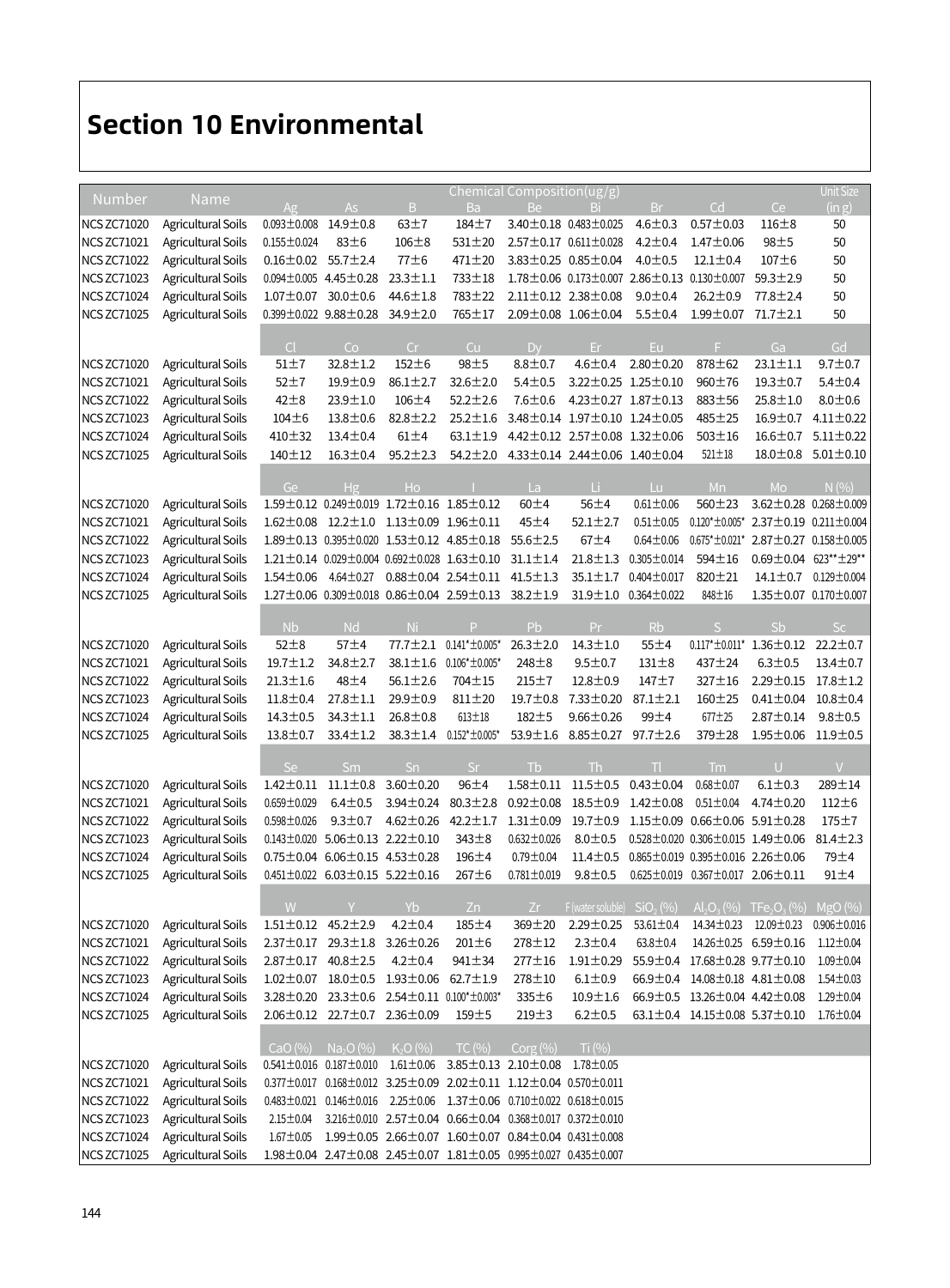| <b>Number</b>                              | Name              | $Ag(10^{-6})$             | Al $(10^{-2})$                                    | $As(10^{-6})$                                     | $B(10^{-6})$           | <b>Chemical Composition</b><br>$Ba(10^{-6})$ | $Be(10^{-9})$              | $Bi(10^{-9})$                                       |                                   |                   | <b>Unit Size</b><br>(in g) |
|--------------------------------------------|-------------------|---------------------------|---------------------------------------------------|---------------------------------------------------|------------------------|----------------------------------------------|----------------------------|-----------------------------------------------------|-----------------------------------|-------------------|----------------------------|
| <b>NCS ZC 73033</b>                        | Scallion          | (0.014)                   | (0.3)                                             | $0.52 \pm 0.11$                                   | 25±2                   | 36 <sub>±5</sub>                             | $59 + 11$                  | (13)                                                |                                   |                   | 35                         |
| <b>NCS ZC 73034</b>                        | Prawn             | (0.017)                   | (0.029)                                           | (2.5)                                             | $2.0 \pm 0.3$          | $2.3 + 0.3$                                  | $4.9 + 0.8$                | (5.4)                                               |                                   |                   | 12                         |
| <b>NCS ZC 73035</b>                        | Pork liver        |                           | (0.012)                                           | $1.4 + 0.3$                                       | (0.6)                  | (0.24)                                       | $0.9 + 0.3$                | (0.9)                                               |                                   |                   | 25                         |
|                                            |                   |                           |                                                   |                                                   |                        |                                              |                            |                                                     |                                   |                   |                            |
|                                            |                   | $Br(10^6)$                | $Ca(10^{-2})$                                     | $Cd(10^{-6})$                                     | $Ce(10^{-6})$          | $Cl(10^{-2})$                                | $Co(10^{-6})$              | $Cr(10^{-6})$                                       | $Cs(10^{6})$                      | $Cu(10^{-6})$     |                            |
| <b>NCS ZC 73033</b>                        | Scallion          | $20 \pm 2$                | $2.28 \pm 0.09$                                   | $0.19 \pm 0.02$                                   | $2.1 \pm 0.3$          | (0.85)                                       | $0.59 \pm 0.04$            | $2.6 \pm 0.4$                                       | $0.19 \pm 0.02$                   | $5.5 \pm 0.3$     |                            |
| <b>NCS ZC 73034</b>                        | Prawn             | $8.5 + 1.1$               |                                                   | $0.30 \pm 0.01$ $0.039 \pm 0.002$ $0.13 \pm 0.03$ |                        | (0.189)                                      |                            | $0.044 \pm 0.005$ $0.35 \pm 0.11$ $0.027 \pm 0.002$ |                                   | $10.3 \pm 0.7$    |                            |
| <b>NCS ZC 73035</b>                        | Pork liver        | (2.8)                     | (0.023)                                           | $1.00 + 0.07$                                     | (0.005)                | (0.17)                                       | $0.057 \pm 0.004$          |                                                     | $0.23 \pm 0.06$ 0.070 $\pm$ 0.007 | $52 \pm 3$        |                            |
|                                            |                   | $Dy(10^{-9})$             | $Er(10^{-9})$                                     | $Eu(10^{-9})$                                     | $Fe(10^{-6})$          | $Gd(10^{-9})$                                | $Ge(10^{-9})$              | $Hg(10^{-9})$                                       | $Ho(10^{9})$                      | $1(10^{-6})$      |                            |
| <b>NCS ZC 73033</b>                        | Scallion          | $119 + 12$                | $57 + 12$                                         | 39±4                                              | 1010±55                | $155 + 34$                                   | (32)                       | $12.0 \pm 2.3$                                      | 22±4                              | (0.44)            |                            |
| <b>NCS ZC 73034</b>                        | Prawn             | $7.9 + 0.5$               | $4.4 + 0.4$                                       | $2.5 \pm 0.3$                                     | $112\pm12$             | $10.5 \pm 1.2$                               | $6.0 + 1.4$                | 49±8                                                | $1.5 + 0.2$                       | (0.43)            |                            |
| <b>NCS ZC 73035</b>                        | Pork liver        | (0.3)                     | (0.2)                                             | (0.2)                                             | 519±34                 | (0.6)                                        | (12)                       | $45 \pm 8$                                          | (0.14)                            | (0.18)            |                            |
|                                            |                   |                           |                                                   |                                                   |                        |                                              |                            |                                                     |                                   |                   |                            |
|                                            |                   | $K(10^{-2})$              | $La(10^{-6})$                                     | $Li(10^{-6})$                                     | Lu $(10^{-9})$         | $Mg(10^{-2})$                                | $Mn(10^{-6})$              | $Mo(10^{-6})$                                       | $N(10^{-2})$                      | $Na(10^{-2})$     |                            |
| <b>NCS ZC 73033</b>                        | Scallion          | $2.1 \pm 0.1$             | $1.16 \pm 0.10$                                   | $1.6 + 0.2$                                       | (8)                    | $0.27 \pm 0.01$                              | $173 + 7$                  | $0.12 \pm 0.03$                                     | (2.9)                             | (0.03)            |                            |
| <b>NCS ZC 73034</b>                        | Prawn             |                           | $0.49 \pm 0.01$ $0.066 \pm 0.005$ $0.15 \pm 0.01$ |                                                   |                        | $0.64 \pm 0.21$ $0.169 \pm 0.006$            | $8.9 + 0.3$                | $0.037 \pm 0.012$                                   | (13.5)                            | $0.31 \pm 0.02$   |                            |
| <b>NCS ZC 73035</b>                        | Pork liver        | $0.66 \pm 0.03$           | (0.004)                                           | (0.02)                                            |                        | $0.063 \pm 0.004$                            | $10.1 \pm 0.4$             | $4.2 \pm 0.2$                                       | (11.2)                            | $0.163 \pm 0.010$ |                            |
|                                            |                   | $Nb(10^{-9})$             | $N d(10^{-6})$                                    | $Ni(10^{-6})$                                     | $P(10^{-2})$           | $Pb(10^6)$                                   | $Pr(10^9)$                 | $Rb(10^{-6})$                                       | $S(10^2)$                         | $Sb(10^9)$        |                            |
| <b>NCS ZC 73033</b>                        | Scallion          | (215)                     | $0.91 \pm 0.11$                                   | (1.9)                                             | $0.36 \pm 0.02$        | $1.34 \pm 0.16$                              | 235±29                     | $9.4 \pm 0.8$                                       | $0.46 \pm 0.04$                   | (45)              |                            |
| <b>NCS ZC 73034</b>                        | Prawn             | $16.5 \pm 4.0$            | $0.056 \pm 0.006$                                 | (0.23)                                            | $0.77 \pm 0.03$        | $0.20 \pm 0.05$                              | $14.5 \pm 1.1$             | $1.4 + 0.1$                                         | (1)                               | (16)              |                            |
| <b>NCS ZC 73035</b>                        | Pork liver        |                           | (0.003)                                           | (0.1)                                             | $1.14 \pm 0.06$        | $0.12 \pm 0.03$                              | (0.6)                      | $27 \pm 2$                                          | $0.80 + 0.12$                     | (12)              |                            |
|                                            |                   |                           |                                                   |                                                   |                        |                                              |                            |                                                     |                                   |                   |                            |
|                                            |                   | $Sc(10^{6})$              | $Se(10^{-6})$                                     | $Si(10^{-2})$                                     | $Sm(10^9)$             | $Sn(10^{-6})$                                | $Sr(10^{-6})$              | $Tb(10^9)$                                          | $Th(10^{-6})$                     | $Ti(10^{-6})$     |                            |
| <b>NCS ZC 73033</b>                        | Scallion          | (0.26)                    | $0.069 \pm 0.009$                                 | (1.1)                                             | $167 + 18$             | (0.07)                                       | 74±5                       | 22±5                                                | 364±58                            | (62)              |                            |
| <b>NCS ZC 73034</b>                        | Prawn             | (0.02)                    | (5.1)                                             | (0.048)                                           | $10.7 \pm 1.8$         | (0.024)                                      | 20±2                       | $1.5 \pm 0.2$                                       | 28 <sub>±8</sub>                  | (17)              |                            |
| <b>NCS ZC 73035</b>                        | Pork liver        | (0.012)                   | $1.54 \pm 0.29$                                   |                                                   | (0.5)                  |                                              | $0.51 \pm 0.04$            | (0.25)                                              | (4.5)                             |                   |                            |
|                                            |                   |                           |                                                   |                                                   |                        |                                              |                            |                                                     |                                   |                   |                            |
|                                            |                   | $Tl(10^9)$                | $Tm(10^{-9})$                                     | $U(10^{-9})$                                      | $V(10^{-6})$           | $Y(10^{-6})$                                 | $Yb(10^{-9})$              | $Zn(10^{-6})$                                       |                                   | $Ash$ $%$         |                            |
| <b>NCS ZC 73033</b><br><b>NCS ZC 73034</b> | Scallion<br>Prawn | $37\pm8$<br>$2.0 \pm 0.5$ | $7.8 + 1.5$<br>$0.69 + 0.18$                      | (50)<br>$9.7 \pm 0.8$                             | (3)<br>$0.24 \pm 0.07$ | $0.61 \pm 0.14$<br>$0.09 + 0.02$             | $57 + 17$<br>$4.1 \pm 0.8$ | $25 \pm 1$<br>76±4                                  |                                   |                   |                            |
| <b>NCS ZC 73035</b>                        | Pork liver        | $1.2 + 0.2$               |                                                   | $3.2 + 0.9$                                       | (0.078)                | (0.04)                                       | (0.17)                     | $211 \pm 11$                                        |                                   |                   |                            |
|                                            |                   |                           |                                                   |                                                   |                        | Composition (mg/kg)                          |                            |                                                     |                                   |                   | <b>Unit Size</b>           |
| <b>Number</b>                              | Name              | Cr                        | As                                                | Cd                                                | Hg                     | Pb                                           | Cu                         | Ni.                                                 | Se                                |                   | (in g)                     |
| <b>NCS ZC11016</b>                         | Wheat             | 0.07                      | 0.04                                              | 0.63                                              | 0.003#                 | 0.24                                         | 5.5                        | 0.48                                                | 0.04                              |                   | 35                         |
| NCS ZC11017                                | Wheat             | 0.22                      | 0.05                                              | 0.09                                              | 0.003#                 | 0.13                                         | 4.4                        | (0.15)                                              | 0.2                               |                   | 35                         |
| <b>NCS ZC11018</b>                         | Wheat             | (0.06)                    | 0.03                                              | 0.36                                              | (0.003)                | 0.16                                         | 4.8                        | 0.25                                                | 0.06                              |                   | 35                         |
| <b>NCS ZC11019</b>                         | Wheat             | (0.03)                    | 0.04                                              | 0.1                                               | (0.002)                | 0.07                                         | 4.5                        | (0.17)                                              | 0.07                              |                   | 35                         |
| <b>NCS ZC11020</b>                         | Corn              | (0.05)                    |                                                   | 0.28                                              | 0.004#                 | 0.19                                         | 2.4                        | 0.65                                                | 0.04                              |                   | 35                         |
| <b>NCS ZC11021</b>                         | Corn              | 0.07                      | 0.04                                              | 0.11                                              | 0.003#                 | 0.18                                         | 1.8                        | (0.18)                                              | 0.04                              |                   | 35                         |
|                                            |                   |                           |                                                   |                                                   |                        |                                              |                            |                                                     |                                   |                   |                            |
|                                            |                   | K                         | <b>Na</b>                                         | Ca                                                | Mg                     | Fe                                           | Zn                         | Mn                                                  | $\mathsf{Al}$                     |                   |                            |
| NCS ZC11016                                | Wheat             | 0.34                      | 0.0033                                            | 0.044                                             | 0.13                   | 0.0049                                       | 0.0073                     | 0.004                                               |                                   |                   |                            |
| NCS ZC11017                                | Wheat             | 0.41                      | 0.0028                                            | 0.046                                             | 0.14                   | 0.0061                                       | 0.0037                     | 0.0034                                              |                                   |                   |                            |
| <b>NCS ZC11018</b>                         | Wheat             | 0.43                      | 0.0022                                            | 0.036                                             | 0.11                   | 0.0052                                       | 0.0043                     | 0.0025                                              | 0.023                             |                   |                            |
| <b>NCS ZC11019</b><br><b>NCS ZC11020</b>   | Wheat<br>Corn     | 0.47                      | 0.0019<br>0.0007                                  | 0.042<br>0.0057                                   | 0.14                   | 0.0037<br>0.0025                             | 0.003<br>0.0043            | 0.0029<br>0.0003                                    | 0.013                             |                   |                            |
|                                            | Corn              | 0.38                      |                                                   |                                                   | 0.11                   |                                              |                            | 0.0005                                              |                                   |                   |                            |
| <b>NCS ZC11021</b>                         |                   | 0.45                      | 0.0007                                            | 0.0088                                            | 0.11                   | 0.0024                                       | 0.0021                     |                                                     |                                   |                   |                            |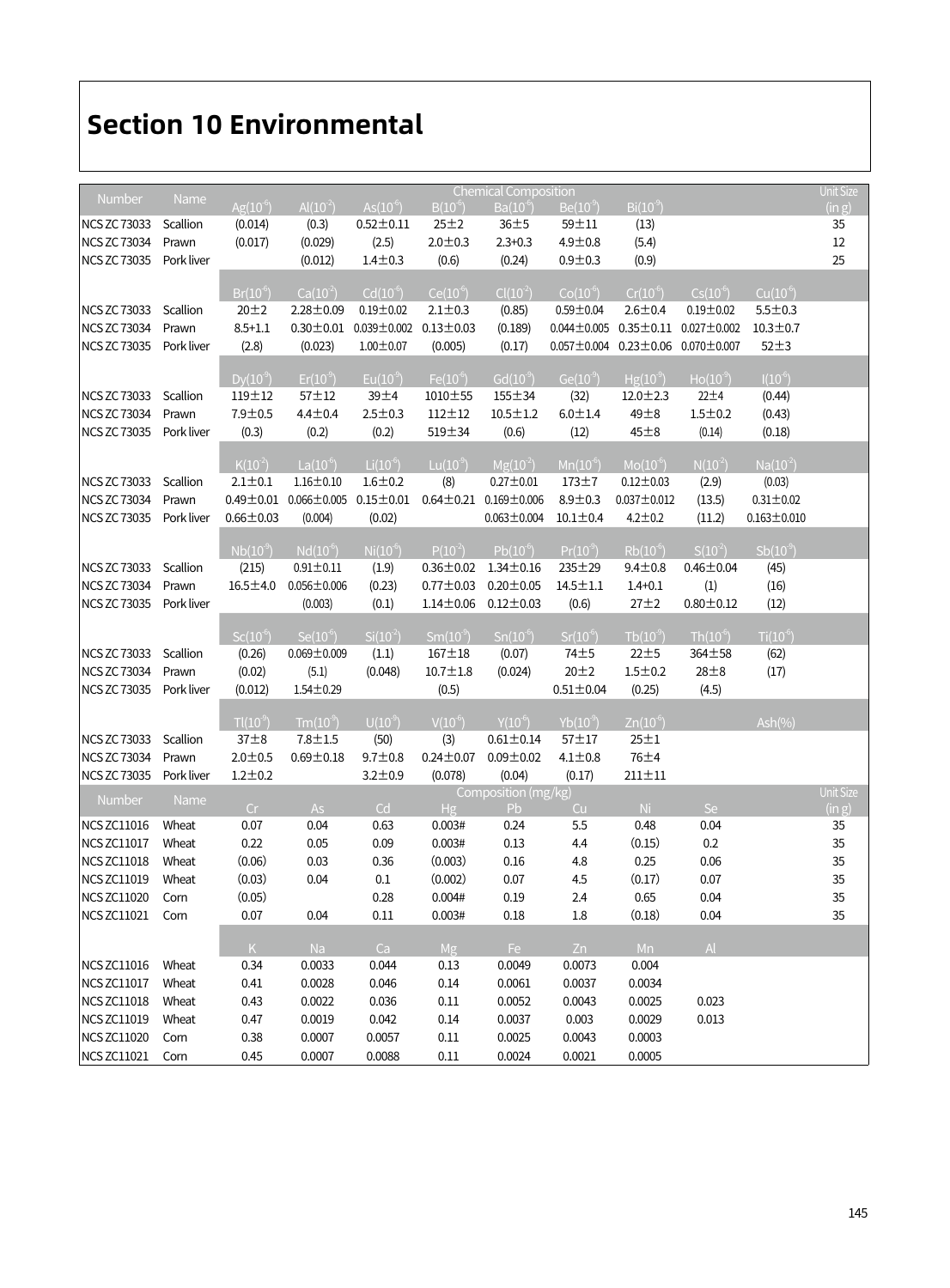|                          |                                                              |                |           |                       |               |          |                         | Chemical Composition(µg/g)            |         |              |        |       |           | <b>Unit Size</b>           |
|--------------------------|--------------------------------------------------------------|----------------|-----------|-----------------------|---------------|----------|-------------------------|---------------------------------------|---------|--------------|--------|-------|-----------|----------------------------|
| <b>Number</b>            | Name                                                         |                | Cr        | <b>TA<sub>S</sub></b> | Cd            | Hg       |                         | <b>Pb</b>                             |         | As inorganic |        |       |           | (in g)                     |
| NCS ZC 11001             | Rice                                                         |                | 0.064     | 0.23                  | 0.24          | 0.005    |                         | 0.12                                  | 0.18    |              |        |       |           | 35                         |
| <b>NCS ZC 11002</b>      | Rice                                                         |                | 0.056     | 0.25                  | 0.41          | 0.0041   |                         | 0.15                                  | 0.19    |              |        |       |           | 35                         |
| <b>NCS ZC 11003</b>      | Rice                                                         |                | 0.046     | 0.16                  | 0.32          | 0.0043   |                         | 0.071                                 | (0.13)  |              |        |       |           | 35                         |
| <b>NCS ZC 11004</b>      | Rice                                                         |                | 0.043     | 0.15                  | 0.42          | 0.0036   |                         | 0.11                                  | 0.12    |              |        |       |           | 35                         |
| <b>NCS ZC 11005</b>      | Rice                                                         |                | 0.040     | 0.19                  | 0.87          | 0.0033   |                         | 0.056                                 | 0.15    |              |        |       |           | 35                         |
| <b>NCS ZC 11006</b>      | Rice                                                         |                | 0.050     | 0.18                  | 0.48          | 0.004    |                         | 0.042                                 | 0.14    |              |        |       |           | 35                         |
| <b>NCS ZC 11007</b>      | Rice                                                         |                | 0.06      | 0.11                  | 1.28          | 0.0037   |                         | 0.10                                  | (0.084) |              |        |       |           | 35                         |
| <b>NCS ZC 11008</b>      | Rice                                                         |                | 0.045     | 0.11                  | 0.99          | 0.0037   |                         | 0.071                                 | 0.08    |              |        |       |           | 35                         |
| <b>NCS ZC 11009</b>      | Rice                                                         |                | 0.05      | 0.106                 | 1.72          | 0.004    |                         | 0.25                                  | 0.078   |              |        |       |           | 35                         |
| NCS ZC 11010             | Rice                                                         |                | 0.063     | 0.105                 | 2.16          | 0.0038   |                         | 0.11                                  | 0.081   |              |        |       |           | 35                         |
| NCS ZC 11011             | Rice                                                         |                | 0.053     | 0.16                  | 0.62          | 0.0038   |                         | 0.064                                 | 0.13    |              |        |       |           | 35                         |
| <b>NCS ZC 11012</b>      | Rice                                                         |                | 0.034     | 0.15                  | 0.030         | 0.0040   |                         | 0.062                                 | 0.13    |              |        |       |           | 35                         |
| <b>NCS ZC 11013</b>      | Rice                                                         |                | 0.052     | 0.12                  | 0.22          | 0.003    |                         | 0.049                                 | (0.082) |              |        |       |           | 35                         |
| <b>NCS ZC 11014</b>      | Rice                                                         |                | 0.050     | 0.12                  | 0.11          | 0.0027   |                         | 0.037                                 | 0.089   |              |        |       |           | 35                         |
| <b>NCS ZC 11015</b>      | Rice                                                         |                | 0.05      | 0.061                 | 0.007         | (0.0017) |                         | 0.11                                  | 0.046   |              |        |       |           | 35                         |
|                          |                                                              |                |           |                       |               |          |                         | Chemical Composition(µg/g)            |         |              |        |       |           | <b>Unit Size</b>           |
| <b>Number</b>            | Name                                                         |                | Pb        | Cd                    | Cr            |          |                         |                                       |         |              |        |       |           | (in g)                     |
| <b>NCS ZC 76024</b>      | Pb, Cd, Cr in wheat powder                                   |                | 1.63      | 0.074                 | 0.095         |          |                         |                                       |         |              |        |       |           | 30                         |
| <b>NCS ZC 76025</b>      | Pb, Cd, Cr in wheat powder                                   |                | 0.810     | 0.015                 | 0.105         |          |                         |                                       |         |              |        |       |           | 30                         |
| <b>Number</b>            | Name                                                         |                |           |                       |               |          |                         | Chemical Composition(ug/g)            |         |              |        |       |           | <b>Unit Size</b>           |
|                          |                                                              |                | <b>Pb</b> | As                    |               |          |                         |                                       |         |              |        |       |           | (in g)                     |
| <b>NCS ZC 83005</b>      | Pb, As in Cosmetic                                           |                | 37.2      | 9.0                   |               |          |                         |                                       |         |              |        |       |           | 10                         |
| <b>Number</b>            | <b>Name</b>                                                  |                |           |                       |               |          |                         | Chemical Composition(mg/mL)           |         |              |        |       |           | <b>Unit Size</b><br>(in mL |
| <b>NCS ZC 76011</b>      | Amaranth                                                     |                |           |                       |               |          |                         | 0.50                                  |         |              |        |       |           | 5                          |
| <b>NCS ZC 76012</b>      | Ponceau 4R                                                   |                |           |                       |               |          |                         | 0.50                                  |         |              |        |       |           | 5                          |
| <b>NCS ZC 76013</b>      | <b>Tartra Zine</b>                                           |                |           |                       |               |          |                         | 0.50                                  |         |              |        |       |           | $\mathbf 5$                |
| <b>NCS ZC 76014</b>      | <b>Brilliant Blue</b>                                        |                |           |                       |               |          |                         | 0.50                                  |         |              |        |       |           | 5                          |
| <b>NCS ZC 76015</b>      | Sunset Yellow                                                |                |           |                       |               |          |                         | 0.50                                  |         |              |        |       |           | 5                          |
|                          |                                                              |                |           |                       |               |          |                         | Chemical Composition(µg/g)            |         |              |        |       |           | <b>Unit Size</b>           |
| Number                   | Name                                                         | Zn             | Se        | Cr                    | Mg            | Mn       | As                      | Ca                                    | Fe i    | Cu           | Sr.    | Hg    | <b>Na</b> | (in g)                     |
| NCS ZC 81002b Human Hair |                                                              | 191            | 0.59      | 8.74                  | 248           | 3.83     | 0.198                   | 1537                                  | 160     | 33.6         | 8.17   | 1.06  | 445       | 7                          |
|                          |                                                              |                |           |                       |               |          |                         |                                       |         |              |        |       |           |                            |
|                          |                                                              | P <sub>b</sub> | Ni.       | Cd                    | $\mathsf{Al}$ | Co       | Mo                      | $Sc^*$                                | Br      | Sb           | K      | Ag    | Ba        |                            |
| NCS ZC 81002b Human Hair |                                                              | 3.83           | 5.77      | 0.072                 | 23.2          | 0.153    | 1.06                    |                                       | (0.59)  | 0.12         | (14.4) | 0.037 | 11.1      |                            |
|                          |                                                              |                |           | V                     | Cl            | La       | $S^{\star \star \star}$ |                                       |         |              |        |       |           |                            |
| NCS ZC 81002b Human Hair |                                                              | P<br>174       | 0.96      | (0.089)               | (48.2)        | (0.029)  |                         | Ti.                                   |         |              |        |       |           |                            |
|                          | * Unit of Certifiea Value of the element is µg/kg            |                |           |                       |               |          | (4.62)                  | (2.10)                                |         |              |        |       |           |                            |
|                          | ** Unit of Certified Value of the elencent is weight percent |                |           |                       |               |          |                         |                                       |         |              |        |       |           |                            |
|                          |                                                              |                |           |                       |               |          |                         | Range Concentration(mg/L)             |         |              |        |       |           | <b>Unit Size</b>           |
| <b>Number</b>            | <b>Name</b>                                                  |                |           |                       |               |          |                         |                                       |         |              |        |       |           | (in mL)                    |
| <b>NCS ZC 85301</b>      | COD                                                          |                |           |                       |               |          |                         | 70~200                                |         |              |        |       |           | 20                         |
| NCS ZC 85302 COD         |                                                              |                |           |                       |               |          |                         | $50 - 150$                            |         |              |        |       |           | 20                         |
| <b>NCS ZC 85303</b>      | Phenol                                                       |                |           |                       |               |          |                         | $0.01 - 1.5$                          |         |              |        |       |           | 20                         |
| Number                   | Name                                                         |                |           |                       |               |          |                         | <b>Chemical Composition (Percent)</b> |         |              |        |       |           | <b>Unit Size</b>           |
|                          |                                                              | Pb.            | Cd        | Ni                    | $Cr^{\star}$  | Co       | Cu                      | <b>Sb</b>                             | As      | Hg           |        |       |           | (in g)                     |
| <b>NCS ZC 93018</b>      | Metals in leather                                            | 94             | 86.6      | 95.5                  | 56.3          | 91.4     | 97.1                    | 89.6                                  | 90.7    | 93.5         |        |       |           | 2                          |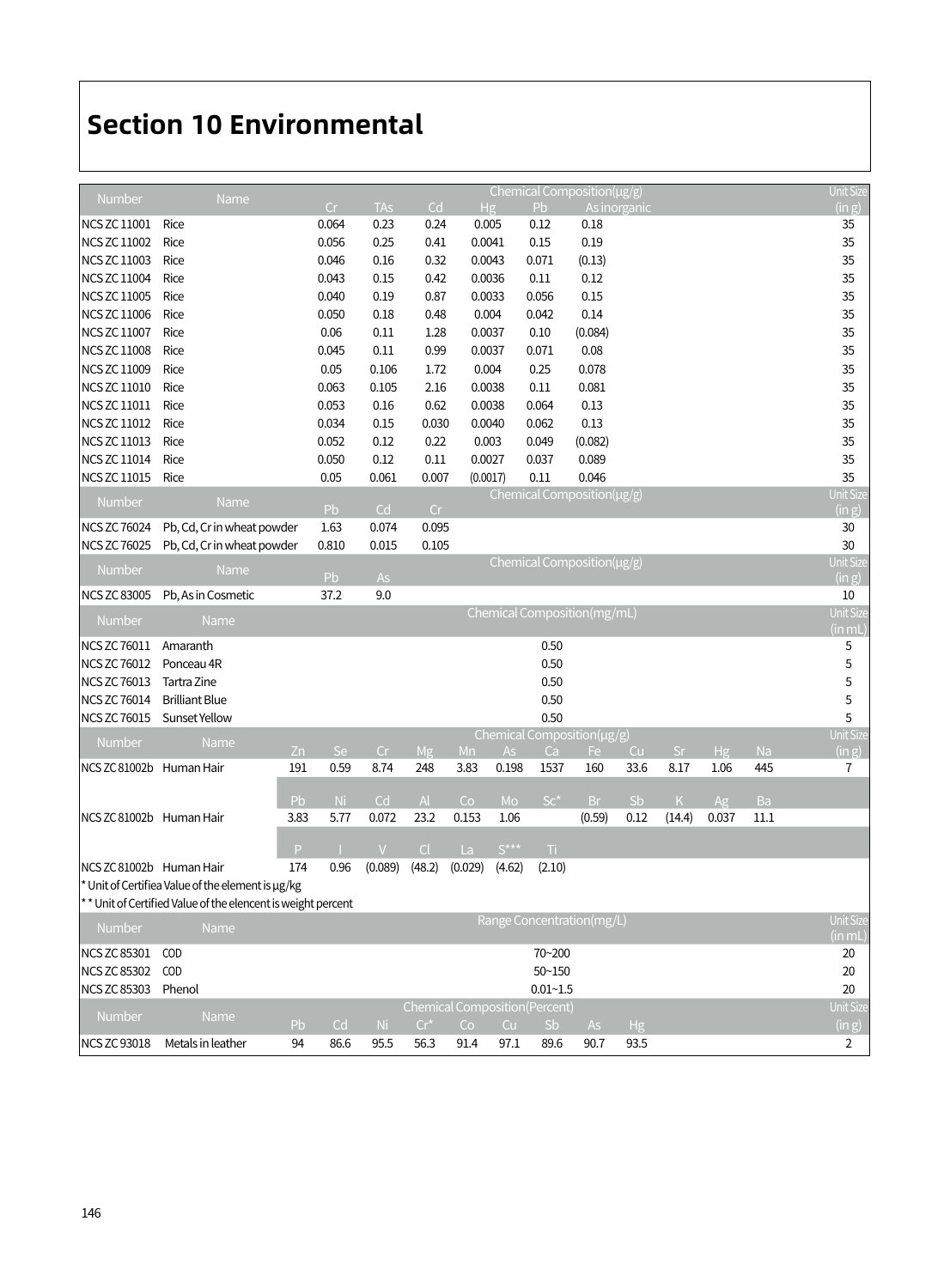| Number                             | Name                  |                |           |           |        |        |           | Chemical Composition(percent)               |           |             |        |           |        |        | <b>Unit Size</b>      |
|------------------------------------|-----------------------|----------------|-----------|-----------|--------|--------|-----------|---------------------------------------------|-----------|-------------|--------|-----------|--------|--------|-----------------------|
|                                    |                       | $\overline{C}$ | Si        | Mn        | P      | S      | Cr        | <b>Ni</b>                                   | Cu        | Alt         | $\vee$ | Ti.       | W      | Als    | (mm)                  |
| <b>NCS AH11302a</b>                | Low Alloy steel       | 0.078          | 0.117     | 1.85      | 0.0071 | 0.0027 | 0.017     | 0.0048                                      | 0.016     | 0.033       |        | 0.1       |        | 0.032  | Φ37×40                |
| NCS AH 11311a 60Si <sub>2</sub> Mn |                       | 0.583          | 1.72      | 0.78      | 0.013  | 0.0062 | 0.158     | 0.03                                        | 0.087     |             |        |           |        |        | $\Phi$ 37 $\times$ 40 |
|                                    |                       |                |           |           |        |        |           |                                             |           |             |        |           |        |        |                       |
|                                    |                       | Co             | <b>Nb</b> | Zr        | B      | Sn     | <b>As</b> | Sb                                          | <b>Pb</b> | <b>Bi</b>   | Mb     | Mo        |        |        |                       |
| NCS AH 11311a 60Si <sub>2</sub> Mn |                       |                |           |           |        | 0.0087 | 0.012     |                                             |           |             |        | 0.014     |        |        |                       |
| Number                             | Name                  |                |           |           |        |        |           | Chemical Composition(percent)               |           |             |        |           |        |        | <b>Unit Size</b>      |
|                                    |                       | $\mathsf{C}$   | -Si       | Mn        | P.     | S.     | Cr        | Ni.                                         | CLI       |             | Ti.    | Co        | Alt    | B      | $\ln$ g)              |
| <b>NCS AH 11316e</b>               | Carbon Steel          | 0.201          | 0.207     | 0.487     | 0.018  | 0.006  | 0.011     | 0.004                                       | 0.0047    |             |        |           |        |        | $\Phi$ 37 $\times$ 40 |
| <b>NCS AH 11319</b>                | Carbon Steel          | 0.101          | 0.249     | 0.400     | 0.043  | 0.030  | 0.068     | 0.066                                       | 0.086     |             |        |           | 0.264  | 0.0014 | Φ37×45                |
| NCS AH 11320c                      | <b>Alloy Steel</b>    | 0.164          | 0.401     | 1.46      | 0.014  | 0.0097 | 0.046     | 0.016                                       | 0.018     |             |        |           |        |        | $\Phi$ 37 $\times$ 40 |
| <b>NCS AH 11322c</b>               | Carbon Steel          | 0.461          | 0.293     | 0.598     | 0.016  | 0.0013 | 0.02      | 0.012                                       | 0.011     | 0.0029      |        |           | 0.024  |        | Φ37×45                |
| NCS AH 11324e                      | Carbon Steel          | 0.245          | 0.185     | 0.547     | 0.016  | 0.019  | 0.026     | 0.038                                       | 0.201     |             |        |           |        |        | $\Phi$ 37 $\times$ 40 |
| <b>NCS AH 11334</b>                | G Cr 15               | 1.02           | 0.250     | 0.340     | 0.015  | 0.023  | 1.48      | 0.036                                       | 0.037     | 0.022       |        |           |        |        | $D36 \times 50$       |
|                                    |                       |                |           |           |        |        |           |                                             |           |             |        |           |        |        |                       |
|                                    |                       | W              | Mo        | <b>Nb</b> | Zr     | Sb     | Sn        | As                                          | <b>Pb</b> | N           | Als    | Ca        |        |        |                       |
| <b>NCS AH 11319</b>                | Carbon Steel          |                |           |           |        |        | 0.0024    | 0.0058                                      |           |             |        |           |        |        |                       |
| NCS AH 11320c                      | <b>Alloy Steel</b>    |                |           |           |        |        |           | 0.0061                                      |           |             |        |           |        |        |                       |
| NCS AH 11322c                      | Carbon Steel          |                |           |           |        |        | 0.012     | 0.007                                       |           | 0.010 0.022 |        | 0.0013    |        |        |                       |
| <b>NCS AH 11324e</b>               | Carbon Steel          |                | 0.0085    |           |        |        | 0.028     | 0.017                                       |           |             |        |           |        |        |                       |
| Number                             | Name                  | $\overline{C}$ | Si.       | Mn        | P      | S.     | Cr        | <b>Chemical Composition (Percent)</b><br>Ni | Cu        | Mo          | W      | <b>As</b> | Sn     | Alt    | <b>Unit Size</b>      |
| <b>NCS AH 11339</b>                | GCr15SiMn             | 1.18           | 0.842     | 1.02      | 0.018  | 0.006  | 1.44      | 0.046                                       | 0.152     | 0.027       |        |           |        |        | $\ln$ g)<br>Φ38×40    |
|                                    |                       |                |           |           | 0.0094 | 0.0078 | 0.979     | 0.046                                       | 0.074     | 0.444       |        | 0.0073    | 0.0043 |        | $\Phi$ 38×40          |
| NCS AH11340c                       | Alloy Structure Steel | 0.134          | 0.239     | 0.5       |        |        |           |                                             |           |             |        |           |        |        |                       |
| NCS AH 11341c 42CrMo               |                       | 0.424          | 0.283     | 0.615     | 0.013  | 0.0035 | 0.984     | 0.185                                       | 0.085     | 0.221       |        | 0.0082    |        | 0.02   | Φ38×40                |
| NCS AH11341d Alloy Steel           |                       | 0.396          | 0.248     | 0.566     | 0.023  | 0.0056 | 0.953     | 0.05                                        | 0.05      | 0.029       |        | 0.16      |        |        | $\Phi$ 37×40          |
| <b>NCS AH 11344</b>                | CrWMn                 | 0.964          | 0.266     | 0.947     | 0.023  | 0.006  | 1.06      | 0.02                                        | 0.128     | 0.034       | 1.42   |           |        |        | Φ38×40                |
|                                    |                       |                |           |           |        |        |           |                                             |           |             |        |           |        |        |                       |
|                                    |                       | $Sn*$          |           |           |        |        |           |                                             |           |             |        |           |        |        |                       |
| NCS AH11341c 42CrMo                |                       | 0.0089         |           |           |        |        |           |                                             |           |             |        |           |        |        |                       |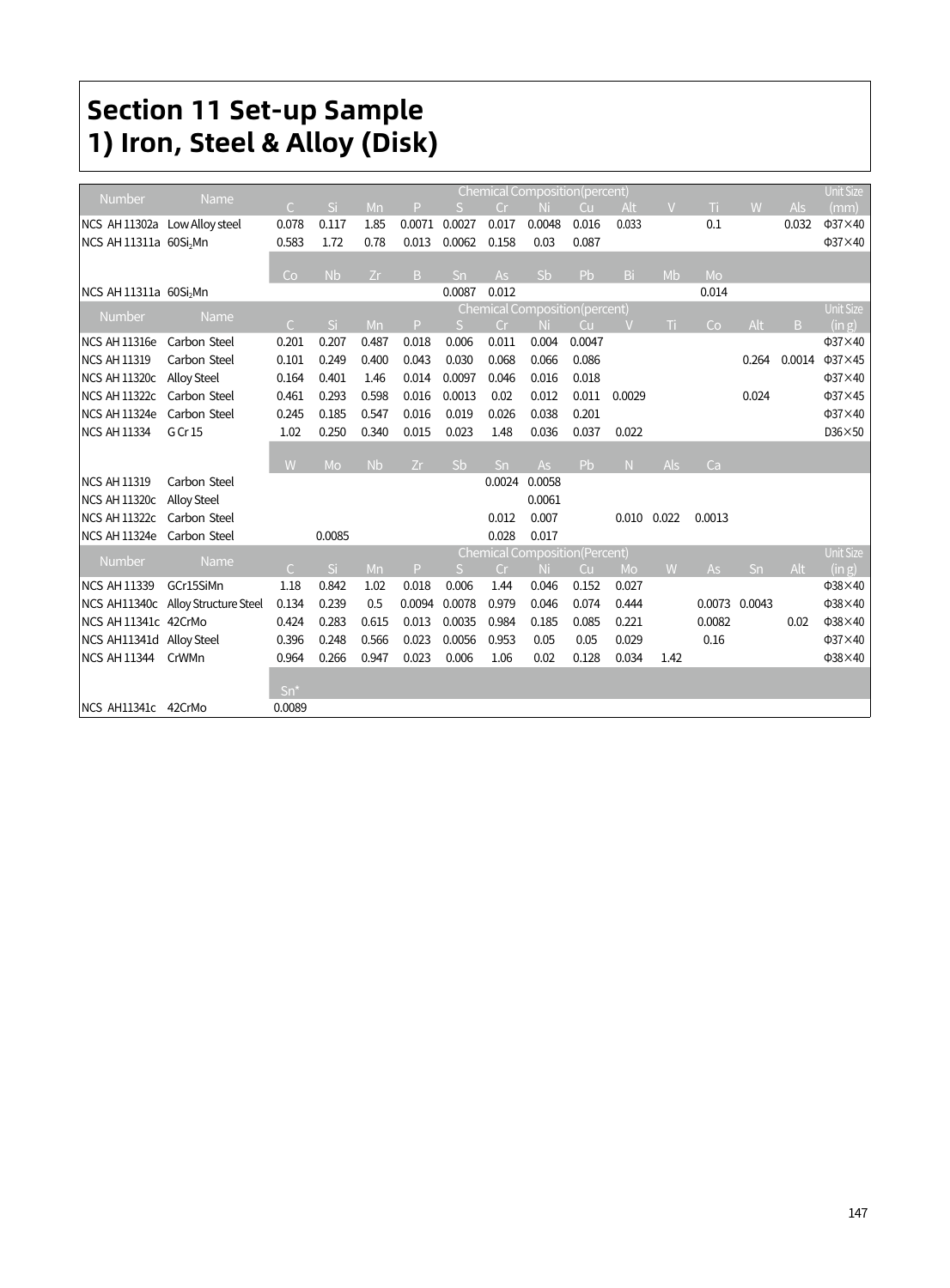| <b>Number</b>                                                                            | Name                              | $\mathsf{C}$         | Si                | Mn         | P.         | S             | <b>Chemical Composition (Percent)</b><br>Cr | Ni.          | Cu            | $\vee$               | W               | Mo     | Co      | Ti     | <b>Unit Size</b>         |
|------------------------------------------------------------------------------------------|-----------------------------------|----------------------|-------------------|------------|------------|---------------|---------------------------------------------|--------------|---------------|----------------------|-----------------|--------|---------|--------|--------------------------|
| NCS AH 11351c Pure iron                                                                  |                                   | 0.0017               | 0.0051            | 0.124      | 0.0079     | 0.0064        | 0.016                                       | 0.003        | 0.0071        |                      |                 | 0.0011 |         | 0.068  | (mm)<br>$\Phi$ 38×40     |
| <b>NCS AH 11353</b>                                                                      | Cast iron                         | 3.15                 | 2.3               | 0.47       | 0.02       | 0.0006        | 0.025                                       | 0.59         | 0.029         | 0.032                | 0.003           | 0.002  | 0.015   | 0.027  | $\Phi$ 30×25             |
|                                                                                          |                                   |                      |                   |            |            |               |                                             |              |               |                      |                 |        |         |        |                          |
|                                                                                          |                                   | <b>Nb</b>            | Sn                | <b>As</b>  | Sb         | $\mathsf{Al}$ | Pb                                          | Bi           | N             | Alt                  | B               | Mg     | La      | Ce     |                          |
| NCS AH 11351c Pure iron                                                                  |                                   |                      |                   |            |            |               |                                             |              | (0.001)       | 0.03                 |                 |        |         |        |                          |
| <b>NCS AH 11353</b>                                                                      | Cast iron                         |                      | 0.0037            |            |            |               |                                             |              | 0.003         | 0.023                | 0.004           | 0.029  |         |        |                          |
| <b>Number</b>                                                                            | Name                              |                      |                   |            |            |               | <b>Chemical Composition (Percent)</b>       |              |               |                      |                 |        |         |        | <b>Unit Size</b>         |
|                                                                                          |                                   | $\mathsf{C}$<br>2.25 | <b>Si</b><br>2.66 | Mn<br>1.17 | P<br>0.375 | S.<br>0.095   | Cr<br>0.493                                 | Ni.<br>0.623 | Cu<br>1.65    | Al.                  | $\vee$<br>0.518 |        |         |        | (mm)                     |
| NCS AH 11354a R <sub>E</sub> -Mg Cast Iron<br>NCS AH 11355a R <sub>F</sub> -Mg Cast Iron |                                   | 4.07                 | 1.45              | 0.22       | 0.054      | 0.041         | 2.12                                        | 1.46         | 0.266         | 0.072<br>0.073       | 0.09            |        |         |        | Φ31×24<br>$\Phi$ 31×24   |
| NCS AH 11356a R <sub>F</sub> -Mg Cast Iron                                               |                                   | 3.78                 | 2.47              | 0.618      | 0.084      | 0.021         | 0.175                                       | 0.522        | 0.68          | 0.079                | 0.265           |        |         |        | Φ31×24                   |
|                                                                                          |                                   |                      |                   |            |            |               |                                             |              |               |                      |                 |        |         |        |                          |
|                                                                                          |                                   | Sn                   | $\overline{B}$    | Mg         | Ti.        | Mo            | <b>W</b>                                    | <b>Nb</b>    | Co            | $La*$                | $Ce*$           |        |         |        |                          |
| NCS AH 11354a R <sub>F</sub> -Mg Cast Iron                                               |                                   | 0.046                | 0.055             | 0.0056     | 0.184      | 0.253         | 0.434                                       | 0.117        | 0.094         |                      | 0.0013 0.0033   |        |         |        |                          |
| NCS AH 11355a $RE$ -Mg Cast Iron                                                         |                                   | 0.146                | 0.013             | 0.0024     | 0.042      | 0.724         | 0.039                                       | 0.022        | 0.027         |                      | 0.0003 0.0006   |        |         |        |                          |
| NCS AH 11356a R <sub>E</sub> -Mg Cast Iron                                               |                                   | 0.076                | 0.041             | 0.054      | 0.085      | 0.344         | 0.105                                       | 0.037        | 0.032         | 0.02                 | 0.045           |        |         |        |                          |
| Number                                                                                   | Name                              |                      |                   |            |            |               | <b>Chemical Composition (Percent)</b>       |              |               |                      |                 |        |         |        | <b>Unit Size</b>         |
|                                                                                          |                                   | $\mathsf{C}$         | Si                | Mn         | P          | S.            | Cr                                          | Ni.          | Cu            | $\vee$               | TI.             | Mo     | Alt     | Co     | (mm)                     |
| NCS AH 11357                                                                             | Alloy Structure Steel             | 0.147                | 0.369             | 1.11       | 0.019      | 0.015         | 0.0091                                      | 0.0053       | 0.016         |                      |                 |        |         |        | $\Phi$ 38×40             |
| <b>NCS AH 11358</b>                                                                      | Alloy Structure Steel             | 0.402                | 0.226             | 0.690      | 0.011      | 0.0083        | 0.95                                        | 0.015        | 0.015         | 0.0045               |                 |        |         |        | Φ36×40                   |
| NCS AH11358c                                                                             | <b>Alloy Steel</b>                | 0.39                 | 0.243             | 0.583      | 0.02       | 0.0061        | 0.848                                       | 0.014        | 0.011         |                      |                 |        |         |        | Φ37×40                   |
| <b>NCS AH 11359</b>                                                                      | Alloy Structure Steel             | 0.225                | 0.220             | 0.616      | 0.013      | 0.0081        | 0.815                                       | 0.012        |               | 0.0081 0.0046 0.0032 |                 |        |         |        | $\Phi$ 37 $\times$ 40    |
| NCS AH11359b                                                                             | <b>Alloy Steel</b>                | 0.212                | 0.22              | 0.59       | 0.0074     | 0.013         | 0.803                                       | 0.011        | 0.0094 0.0034 |                      |                 |        |         |        | Φ37×40                   |
| NCS AH11359c                                                                             | <b>Alloy Steel</b>                | 0.212                | 0.247             | 0.579      | 0.017      | 0.0078        | 0.782                                       | 0.042        | 0.016         |                      |                 |        |         |        | Φ37×40                   |
| <b>NCS AH 11360</b>                                                                      | <b>Stainless Steel</b>            | 0.058                | 0.854             | 1.49       | 0.027      | 0.010         | 17.39                                       | 11.91        | 0.168         | 0.043                | 0.366           | 2.33   | 0.046   | 0.105  | Φ36×30                   |
| <b>NCS AH 11363</b>                                                                      | Alloy tool Steel                  | 0.482                | 0.63              | 0.158      | 0.021      | 0.0086        | 1.15                                        | 0.078        | 0.094         |                      |                 | 0.026  |         |        | Φ35×35                   |
|                                                                                          |                                   | W                    | Als               | As         |            |               |                                             |              |               |                      |                 |        |         |        |                          |
| NCS AH11359b                                                                             | <b>Alloy Steel</b>                |                      |                   | 0.0024     |            |               |                                             |              |               |                      |                 |        |         |        |                          |
| <b>NCS AH 11360</b>                                                                      | <b>Stainless Steel</b>            | 0.060                |                   |            |            |               |                                             |              |               |                      |                 |        |         |        |                          |
| <b>NCS AH 11363</b>                                                                      | Alloy tool Steel                  | 2.16                 |                   |            |            |               |                                             |              |               |                      |                 |        |         |        |                          |
|                                                                                          |                                   |                      |                   |            |            |               | <b>Chemical Composition (Percent)</b>       |              |               |                      |                 |        |         |        | <b>Unit Size</b>         |
| <b>Number</b>                                                                            | Name                              | $\mathsf{C}$         | Si                | Mn         | P.         | S.            | Ni                                          | Cr           | Cu            | $\overline{V}$       | Ca              | Als    | Alt     | Sn     | (mm)                     |
| <b>NCS AH 11364</b>                                                                      | Carbon Steel                      | 0.057                | 0.026             | 0.121      | 0.010      | 0.0032        | 0.010                                       | 0.016        | 0.0087        | 0.0010               | 0.0019          | 0.032  | 0.034   | 0.0097 | $\Phi$ 38×40             |
| <b>NCS AH 11365</b>                                                                      | line pipe steel                   | 0.054                | 0.266             | 1.53       | 0.011      | 0.0052        | 0.05                                        | 0.013        | 0.010         | 0.014                | 0.0015          | 0.019  | 0.021   | 0.017  | $\Phi$ 38×40             |
| <b>NCS AH 11366</b>                                                                      | stainless steel 2Cr13             | 0.176                | 0.388             | 0.501      | 0.024      | 0.0036        | 0.115                                       | 12.29        | 0.074         | 0.024                |                 |        |         |        | Φ37×30                   |
| <b>NCS AH 11367</b>                                                                      | stainless steel 316L              | 0.017                | 0.476             | 0.847      | 0.034      | 0.0008        | 10.23                                       | 16.65        | 1.09          | 0.066                |                 |        | (0.007) | 0.032  | $\Phi$ 38×30             |
| <b>NCS AH 11368</b>                                                                      | stainless steel 304               | 0.066                | 0.76              | 1.16       | 0.030      | 0.0091        | 8.23                                        | 17.49        | 0.355         | 0.061                |                 |        | 0.014   | 0.012  | $\Phi$ 38×30             |
| <b>NCS AH 11369</b>                                                                      | stainless steel 304L              | 0.026                | 0.522             | 0.857      | 0.033      | 0.0020        | 8.11                                        | 18.18        | 0.445         | 0.068                |                 |        | (0.004) |        | $0.013$ $\Phi$ 38×30     |
| <b>NCS AH 11370</b>                                                                      | stainless steel321(0Cr18Ni10Ti)   | 0.046                | 0.609             | 1.18       | 0.027      | 0.016         | 11.65                                       | 17.57        | 0.199         | 0.075                |                 |        | 0.053   |        | $0.011$ $\Phi$ 33×30     |
| <b>NCS AH 11371</b>                                                                      | stainless steel(9Cr18)            | 0.95                 | 0.487             | 0.315      | 0.027      | 0.003         | 0.171                                       | 17.70        | 0.064         | 0.022                |                 |        | 0.014   |        | $0.0063$ $\Phi$ 33×30    |
| <b>NCS AH 11372</b>                                                                      | stainless steel 630(OCr17Ni4CuNb) | 0.037                | 0.552             | 0.604      | 0.041      | 0.0056        | 4.12                                        | 15.73        | 3.46          | 0.067                |                 |        | (0.004) |        | $0.019$ $\Phi$ 38×30     |
| <b>NCS AH 11373</b>                                                                      | stainless steel(CrMnN)            | 0.160                | 0.484             | 5.56       | 0.040      | 0.035         | 5.21                                        | 13.72        | 0.520         | 0.046                |                 |        |         |        | $0.013$ $\Phi$ 38×30     |
| <b>NCS AH 11374</b>                                                                      | stainless steel(CrMnN)            | 0.085                | 0.458             | 11.03      | 0.032      | 0.014         | 0.68                                        | 13.79        | 1.16          | 0.056                |                 |        |         |        | $0.012$ $\Phi$ 38×30     |
| <b>NCS AH 11375</b>                                                                      | high speed tool steel(W6Mo5Cr4V2) | 0.84                 | 0.305             | 0.328      | 0.028      | 0.015         | 0.090                                       | 3.89         | 0.103         | 1.83                 |                 |        |         |        | $0.012$ $\Phi$ 38×30     |
| <b>NCS AH 11376</b>                                                                      | high speed tool steel(W18Cr4V)    | 0.72                 | 0.300             | 0.227      | 0.027      | 0.026         | 0.074                                       | 4.09         | 0.107         | 1.12                 |                 |        | (0.005) |        | $0.028$ $\Phi$ 33×30     |
| <b>NCS AH 11377</b>                                                                      | Cast iron                         | 2.13                 | 4.03              | 0.722      | 0.47       | 0.027         | 0.144                                       | 0.136        | 0.344         | 0.062                |                 |        |         |        | $0.0168$ $032 \times 19$ |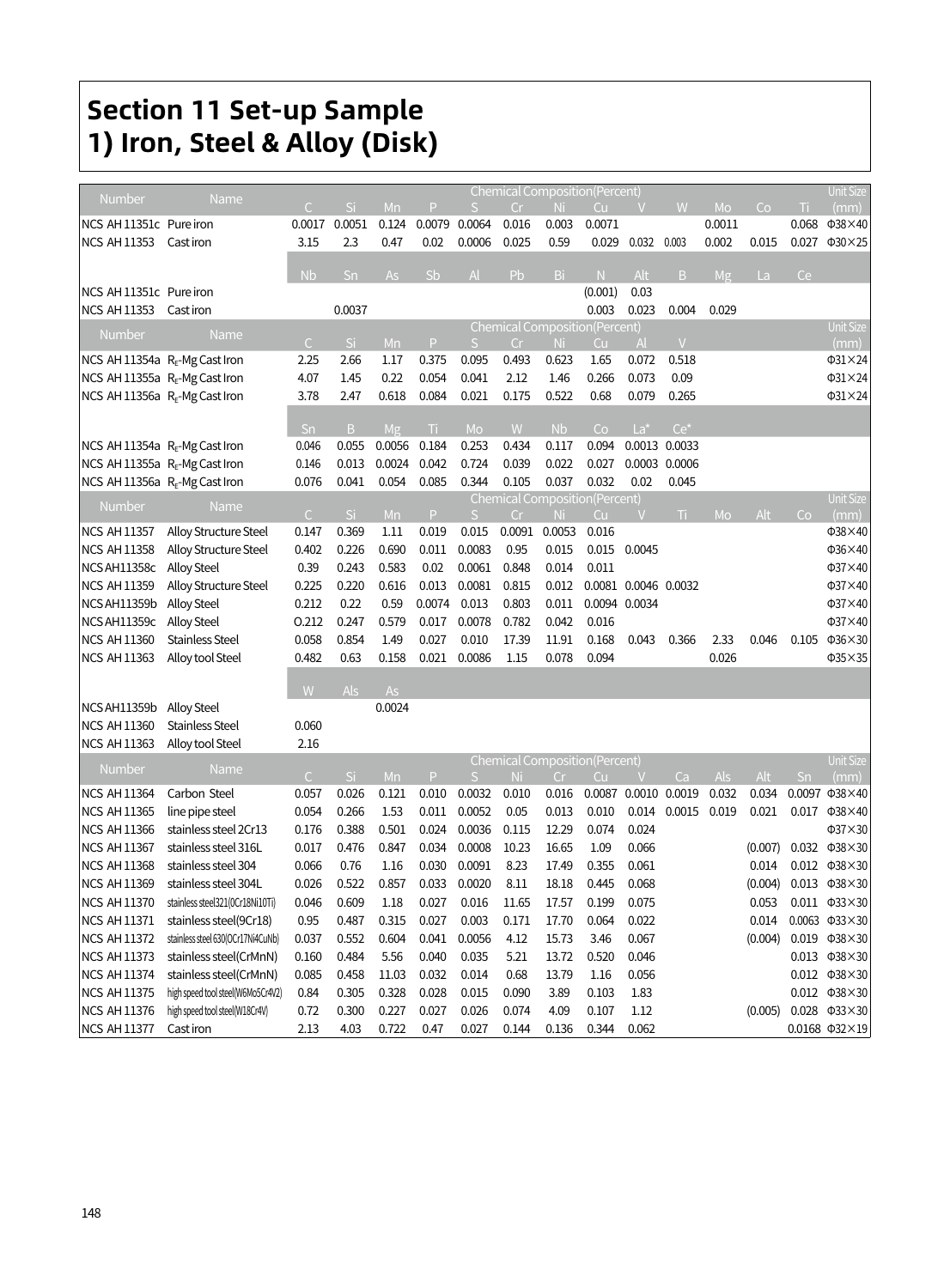|                              |                                                | As           | N            | W             | Co.          | <b>MO</b>   | <b>Nb</b>                             | TI.         | La    | Ce.         | Mg     | <b>Sb</b>         |              |               |                          |
|------------------------------|------------------------------------------------|--------------|--------------|---------------|--------------|-------------|---------------------------------------|-------------|-------|-------------|--------|-------------------|--------------|---------------|--------------------------|
| NCS AH 11364 Carbon Steel    |                                                | 0.0051       | 0.010        |               |              | 0.209       | 0.039                                 | 0.015       |       |             |        |                   |              |               |                          |
| NCS AH 11365 line pipe steel |                                                | 0.012        | 0.0085       |               | 0.032        | 0.013       |                                       |             |       |             |        |                   |              |               |                          |
|                              | NCS AH 11366 stainless steel 2Cr13             |              |              | 0.045         | 0.144        | 2.08        | 0.012                                 |             |       |             |        |                   |              |               |                          |
|                              | NCS AH 11367 stainless steel 316L              |              |              | 0.021         | 0.099        | 0.205       | 0.011                                 | (0.0007)    |       |             |        |                   |              |               |                          |
|                              | NCS AH 11368 stainless steel 304               |              |              | 0.015         | 0.152        | 0.119       | 0.0052                                | 0.006       |       |             |        |                   |              |               |                          |
|                              | NCS AH 11369 stainless steel 304L              |              |              | 0.036         | 0.057        | 0.438       | 0.0039                                | (0.002)     |       |             |        |                   |              |               |                          |
|                              | NCS AH 11370 stainless steel321(0Cr18Ni10Ti)   |              |              | 0.037         | 0.018        | 0.014       |                                       | 0.325       |       |             |        |                   |              |               |                          |
|                              | NCS AH 11371 stainless steel(9Cr18)            |              |              |               | 0.054 0.067  | 0.191 0.287 |                                       |             |       |             |        |                   |              |               |                          |
|                              | NCS AH 11372 stainless steel 630(OCr17Ni4CuNb) |              |              | 0.050         | 0.079        | 0.255       | 0.007                                 |             |       |             |        |                   |              |               |                          |
|                              | NCS AH 11373 stainless steel(CrMnN)            |              | 0.077        | (0.003) 0.063 |              | 0.013       | (0.002)                               |             |       |             |        |                   |              |               |                          |
|                              | NCS AH 11374 stainless steel(CrMnN)            |              | 0.136        | 5.93          | 0.017        | 5.08        |                                       |             |       |             |        |                   |              |               |                          |
|                              | NCS AH 11375 high speed tool steel(W6Mo5Cr4V2) |              |              | 17.45         | 0.019        | 0.076       |                                       | (0.003)     |       |             |        |                   |              |               |                          |
|                              | NCS AH 11376 high speed tool steel(W18Cr4V)    |              |              |               |              | 0.063       |                                       | 0.056 0.011 |       | 0.019       | 0.049  | 0.039             |              |               |                          |
| <b>Number</b>                | <b>Name</b>                                    |              |              |               |              |             | <b>Chemical Composition(Percent)</b>  |             |       |             |        |                   |              |               | <b>Unit Size</b>         |
|                              |                                                | $\mathsf{C}$ | Si.          | Mn            | P            | S.          | Cr                                    | Ni.         | Cu    | V           | Mo     | TL.               | <b>Nb</b>    | $\mathsf{Al}$ | (mm)                     |
|                              | NCS AH 11386 High Chromium Cast Iron           | 2.96         | 0.87         | 1.18          | 0.047        | 0.053       | 13.57                                 | 0.559       | 0.546 | 0.175       | 0.346  | 0.02              | 0.025        |               | Φ30×24                   |
|                              | NCS AH 11387 High Chromium Cast Iron           | 2.33         | 1.13         | 0.614         | 0.102        | 0.1         | 5.43                                  | 0.373       | 0.979 | 0.454       | 0.212  | 0.053             |              | 0.032 0.136   | $\Phi$ 30×24             |
| <b>NCS AH11394</b>           | <b>Stainless Steel</b>                         | 0.116        | 0.417        | 0.392         | 0.024        | 0.029       | 12.11                                 | 0.124       | 0.126 | 0.031       | 0.059  |                   |              |               | Φ37×35                   |
| NCS AH11395                  | <b>Alloy Steel</b>                             | 0.0025       | 0.0047       | 1.16          | 0.075        | 0.0038      | 0.02                                  | 0.005       | 0.015 |             |        | 0.021             | 0.019        |               | $\Phi$ 37×40             |
| <b>NCS AH11396</b>           | Carbon Steel                                   | 0.307        | 0.249        | 0.571         | 0.015        | 0.052       | 0.175                                 | 0.138       | 0.02  | 0.0019      |        | 0.012             |              |               | $\Phi$ 37 $\times$ 40    |
|                              |                                                | As.          | Co           | Als           | Alt          | N           | Ca                                    |             |       |             |        |                   |              |               |                          |
| <b>NCS AH11394</b>           | <b>Stainless Steel</b>                         |              | 0.026        |               |              | 0.013       |                                       |             |       |             |        |                   |              |               |                          |
| NCS AH11395                  | <b>Alloy Steel</b>                             |              |              | 0.038         | 0.039        |             |                                       |             |       |             |        |                   |              |               |                          |
| <b>NCS AH11396</b>           | Carbon Steel                                   | 0.011        | 0.021        | 0.019         | 0.021        |             | 0.0022                                |             |       |             |        |                   |              |               |                          |
|                              |                                                |              |              |               |              |             | <b>Chemical Composition (Percent)</b> |             |       |             |        |                   |              |               | <b>Unit Size</b>         |
| <b>Number</b>                | Name                                           | $\mathsf{C}$ | Si.          | Mn            | P            | S.          | Cr                                    | Ni.         | Cu    | <b>Mo</b>   | V      | Co                | Alt          | As            | (mm)                     |
| <b>NCS AH11399</b>           | Alloy Structure Steel                          | 0.279        | 0.253        | 0.558         | 0.0088       | 0.0019      | 0.938                                 | 0.033       | 0.058 | 0.166       | 0.0053 | 0.0082            | 0.029        | 0.0058        | $D38\times40$            |
| <b>NCS AH11400</b>           | <b>Spring Steel</b>                            | 0.665        | 0.257        | 0.909         | 0.016        | 0.016       | 0.073                                 | 0.038       | 0.099 | 0.018       | 0.0013 | 0.01              |              |               | $0.0063$ D37 $\times$ 40 |
|                              |                                                | Sn           |              |               |              |             |                                       |             |       |             |        |                   |              |               |                          |
| <b>NCS AH11399</b>           | Alloy Structure Steel                          | 0.004        |              |               |              |             |                                       |             |       |             |        |                   |              |               |                          |
| <b>NCS AH11400</b>           | <b>Spring Steel</b>                            | 0.0047       |              |               |              |             |                                       |             |       |             |        |                   |              |               |                          |
|                              |                                                |              |              |               |              |             | <b>Chemical Composition (Percent)</b> |             |       |             |        |                   |              |               | <b>Unit Size</b>         |
| <b>Number</b>                | <b>Name</b>                                    | $\mathsf{C}$ | Si.          | Mn            | P            | S.          | Ni.                                   | Cr          | Cu.   | Mo          |        |                   |              |               | (mm)                     |
| <b>NCS AH 18305</b>          | Carbon Steel                                   | 0.094        | 0.229        | 0.55          | 0.015        | 0.018       |                                       |             |       |             |        |                   |              |               | $\Phi$ 37×30             |
| <b>NCS AH 18306</b>          | Carbon Steel                                   | 0.196        | 0.223        | 0.465         | 0.014        | 0.012       |                                       |             |       |             |        |                   |              |               | Φ37×30                   |
| <b>NCS AH 18307</b>          | Carbon Steel                                   | 0.455        | 0.22         | 0.582         | 0.021        | 0.01        |                                       |             |       |             |        |                   |              |               | Φ37×30                   |
| <b>NCS AH 18310</b>          | <b>Carbon Steel</b>                            | 0.689        | 0.279        | 0.581         | 0.008        | 0.015       |                                       |             |       |             |        |                   |              |               | Φ37×30                   |
| Number                       | Name                                           |              |              |               |              |             | <b>Chemical Composition (Percent)</b> |             |       |             |        |                   |              |               | Unit Size                |
|                              |                                                | C            | $S_{\rm{c}}$ | Mn            | $\mathsf{P}$ | Si.         | Cr                                    | Ni .        | Mo    |             |        | $Cu$ $V$ $Al$ $B$ |              |               | (mm)                     |
| NCS AH 20304 60SiMnA         |                                                | 0.588        | 0.012        | 0.699         | 0.015        | 1.72        | 0.258                                 | 0.042       |       | 0.102       |        | 0.010             |              |               | Φ42×40                   |
| NCS AH 20305 50CrVA          |                                                | 0.497        | 0.018        | 0.629         | 0.011        | 0.253       | 0.944                                 | 0.062       |       | 0.122 0.143 |        | 0.020             |              |               | $\Phi$ 42×40             |
| NCS AH 20306 35CrMo          |                                                | 0.376        | 0.018        | 0.534         | 0.026        | 0.283       | 1.00                                  | 0.110       | 0.197 | 0.096       |        | 0.037             |              |               | $\Phi$ 42×40             |
| NCS AH 20307 12CrMoV         |                                                | 0.109        | 0.014        | 0.527         | 0.011        | 0.247       | 1.04                                  | 0.064       |       | 0.095       | 0.203  | 0.032             |              |               | $\Phi$ 42×40             |
| NCS AH 20308 20MnVB          |                                                | 0.208        | 0.011        | 1.36          | 0.012        | 0.256       | 0.044                                 | 0.041       |       | 0.085       | 0.101  |                   | 0.038 0.0023 |               | $\Phi$ 42×40             |
| NCS AH 20309 40Cr            |                                                | 0.406        | 0.020        | 0.629         | 0.019        | 0.302       | 1.01                                  | 0.068       |       | 0.105       |        | 0.030             |              |               | Φ42×40<br>$\Phi$ 42×40   |
| NCS AH 20310 42CrMo          |                                                | 0.407        | 0.018        | 0.628         | 0.017        | 0.243       | 0.953                                 | 0.057       | 0.163 | 0.096       |        | 0.022             |              |               |                          |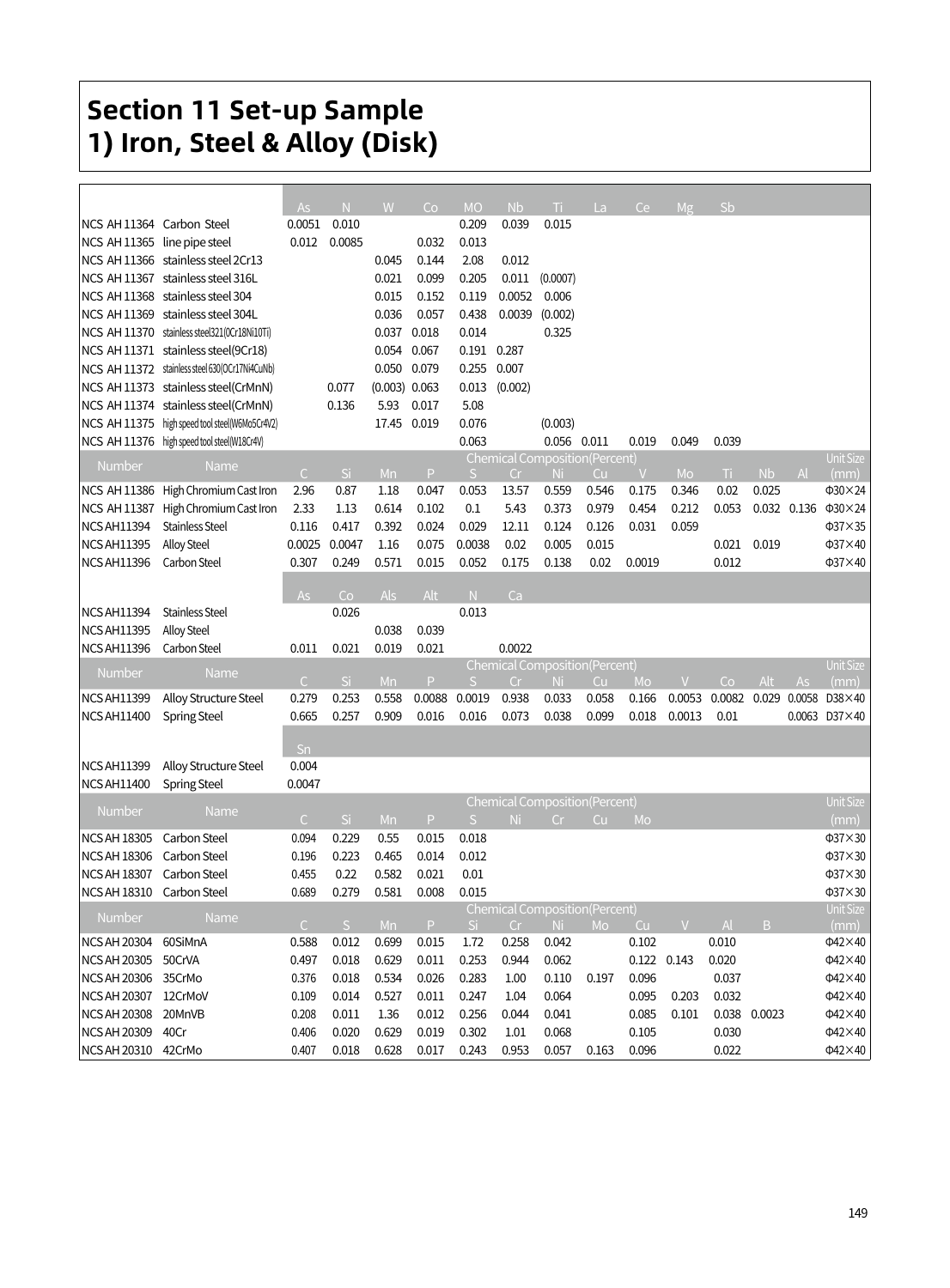| <b>Number</b>       | <b>Name</b>                             | $\mathsf{C}$ | Si.       | Mn             | P         | S               | Cr                   | Chemical Composition(Percent)<br><b>Mo</b>  | Сu        |                      | TL.           | $\mathsf{Al}$ | Ni.           | Nb            | <b>Unit Size</b><br>(mm) |
|---------------------|-----------------------------------------|--------------|-----------|----------------|-----------|-----------------|----------------------|---------------------------------------------|-----------|----------------------|---------------|---------------|---------------|---------------|--------------------------|
| NCS AH 20311 Steel  |                                         | 0.0058       | 0.0049    | 0.031          | 0.0069    | 0.0064          | 0.015                | (0.0004)                                    | 0.006     | 0.00014              | 0.00013       | 0.01          | 0.0047        | $($ <0.0015)  | $\Phi$ 35×40             |
| <b>NCS AH 20312</b> | Steel                                   | 0.011        | 0.179     | 0.19           | 0.049     | 0.0034          | 27.77                | 0.0095                                      | 0.022     | 0.032                |               | 0.046         | 0.34          | 0.11          | Φ35×40                   |
| <b>NCS AH 20313</b> | Steel                                   |              |           | 10.34          |           |                 | 8.52                 |                                             |           | 0.44                 | 0.91          | 0.83          | 6.51          |               | Φ35×40                   |
| NCS AH 20314 Steel  |                                         | 0.262        | 2.65      | 2.27           | 0.007     | 0.041           | 0.973                | 2.9                                         | 0.396     |                      | 0.019         |               | 25.14         |               | Φ35×40                   |
|                     |                                         |              |           |                |           |                 |                      |                                             |           |                      |               |               |               |               |                          |
|                     |                                         | B            | W         | ${\sf N}$      | <b>Pb</b> | Bi.             | Sb                   | <b>As</b>                                   | Sn        | Ca                   | Ce            |               |               |               |                          |
| <b>NCS AH 20311</b> | Steel                                   | < 0.001      | (<0.001)  | 0.0039         | (0.00015) | $($ $< 0.0001)$ | 0.0002               | 0.0006                                      | 0.0005    | $(0.0003)$           |               |               |               |               |                          |
| <b>NCS AH 20312</b> | Steel                                   | 0.0083       | 0.25      |                | 0.0042    |                 | 0.008                | 0.0031                                      | 0.0019    |                      |               |               |               |               |                          |
| <b>NCS AH 20313</b> | Steel                                   |              |           | 0.044          |           |                 |                      | 0.007                                       |           | $0.018$ $($ <0.0015) |               |               |               |               |                          |
| NCS AH 20314 Steel  |                                         | 0.001        | 0.028     |                |           |                 |                      |                                             |           |                      |               |               |               |               |                          |
| <b>Number</b>       | <b>Name</b>                             | $\mathsf{C}$ | Si.       | Mn             | P         | S               | Cr                   | <b>Chemical Composition (Percent)</b><br>Mo | Cu        | $\vee$               | Ti.           | $\mathsf{Al}$ | Ni.           | Nb            | <b>Unit Size</b><br>(mm) |
| <b>NCS AH 20315</b> | Carbon Steel                            | 0.015        | 0.632     | 1.91           | 0.0037    | 0.057           | 0.099                | 0.564                                       | 0.384     | 0.57                 | 0.026         | 0.013         | 0.55          | 0.099         | $\Phi$ 35×40             |
| <b>NCS AH 20316</b> | Carbon Steel                            | 0.92         | 0.091     | 0.075          | 0.047     | 0.0016          | 1.29                 | 0.016                                       | 0.04      | 0.0016               | 0.55          | 0.102         | 0.062         |               | $0.0006$ $\Phi$ 35×40    |
|                     |                                         |              |           |                |           |                 |                      |                                             |           |                      |               |               |               |               |                          |
|                     |                                         | B            | ${\sf W}$ | Bi             | Pb        | Zn              | Sb                   | $\mathsf{As}$                               | Sn        | Ca                   |               |               |               |               |                          |
| <b>NCS AH 20315</b> | Carbon Steel                            | 0.0009       | 0.076     | $($ $0.0005$ ) | (<0.0006) | $(0.004)$       | 0.0005               | 0.011                                       | 0.0018    | $(0.001)$            |               |               |               |               |                          |
| <b>NCS AH 20316</b> | Carbon Steel                            | 0.009        | 0.0019    | 0.0004         | 0.003     |                 | 0.0017 0.0043 0.0035 |                                             | 0.012     | $(0.001)$            |               |               |               |               |                          |
| Number              | Name                                    |              |           |                |           |                 |                      | <b>Chemical Composition (Percent)</b>       |           |                      |               |               |               |               | <b>Unit Size</b>         |
|                     |                                         | $\mathsf{C}$ | Si.       | Mn             | P         | S               | Ni.                  | Cr                                          | <b>Mo</b> | $\vee$               | Cu            | Alt           | $B^*$         | Ti*           | (mm)                     |
| <b>NCS AH 20317</b> | <b>SL9N590</b>                          | 0.072        | 0.30      | 1.13           | 0.006     | 0.021           | 8.84                 | 0.21                                        | 0.056     |                      | 0.048         | 0.026         |               |               | Φ40×45                   |
| <b>NCS AH 20318</b> | 20Mn23AlV                               | 0.220        | 0.31      | 23.92          | 0.016     | 0.0056          | 0.02                 | 0.054                                       |           | 0.124                | 0.016         | 2.57          |               |               | Φ40×45                   |
| <b>NCS AH20319</b>  | High phosphorus Steel                   | 0.002        | 0.44      | 0.501          | 0.108     | 0.0021          | 0.0095               | 0.013                                       | 0.002     | 0.0003               | 0.0033        | 0.0006        |               | 0.0005 0.0002 | $\Phi$ 40×40             |
| <b>NCS AH20320</b>  | High Alloy steel                        | 0.102        | 1.44      | 11.84          | 0.051     | 0.018           | 3.16                 | 14.99                                       | 2.11      | 0.137                | 0.125         | 0.2           |               |               | Φ38×36                   |
|                     |                                         | Co           | <b>Nb</b> | As             | Sn        | ${\sf N}$       |                      |                                             |           |                      |               |               |               |               |                          |
| <b>NCS AH20319</b>  | High phosphorus Steel 0.0016 0.0004     |              |           | 0.0029         | 0.0004    |                 |                      |                                             |           |                      |               |               |               |               |                          |
| <b>NCS AH20320</b>  | High Alloy steel                        |              | 0.361     |                |           | 0.175           |                      |                                             |           |                      |               |               |               |               |                          |
|                     |                                         |              |           |                |           |                 |                      | Chemical Composition(percent)               |           |                      |               |               |               |               | <b>Unit Size</b>         |
| <b>Number</b>       | Name                                    | $\mathsf{C}$ | S         | Mn             | P         | Si              | Cr                   | Ni                                          | Mo        | Cu                   | $\vee$        | Sb            | B             |               | (mm)                     |
| <b>NCS AH 21309</b> | Middle Low Alloy                        | 0.701        | 0.039     | 2.06           | 0.013     | 0.042           | 0.065                | 0.026                                       | 0.003     | 0.022                | 0.094         |               | 0.0034 0.0041 |               | Φ40×40                   |
| <b>NCS AH 21310</b> | <b>Stainless Steel</b>                  | 0.082        | 0.030     | 1.15           | 0.020     | 0.429           | 17.63                | 10.04                                       | 2.00      | 1.01                 | 1.04          |               |               |               | $\Phi$ 40 $\times$ 40    |
| <b>NCS AH 21311</b> | High Speed tool Steel                   | 0.856        | 0.005     | 0.312          | 0.017     | 0.33            | 3.93                 | 0.048                                       | 4.83      | 0.261                | 1.90          |               |               |               | Φ40×40                   |
| <b>NCS AH 21312</b> | High Manganese Steel                    | 0.297        | 0.117     | 16.24          | 0.033     | 0.48            | 0.69                 | 0.43                                        | 0.506     | 0.208                | 0.23          |               |               |               | Φ40×40                   |
| <b>NCS AH 21313</b> | High Speed tool Steel                   | 0.75         | 0.002     | 0.16           | 0.017     | 0.282           | 4.20                 | 0.041                                       | 0.10      | 0.137                | 0.17          |               |               |               | $\Phi$ 40×40             |
| <b>NCS AH 21314</b> | Stainless steel                         | 0.100        | 0.0022    | 19.56          | 0.0207    | 0.359           | 19.87                | 0.279                                       | 0.205     | 0.059                |               |               |               |               | Φ40×40                   |
| <b>NCS AH21315</b>  | High Alloy steel                        | 0.029        | 0.056     | 6.92           | 0.012     | 0.3             | 23.86                | 8.98                                        | 3.26      | 0.6                  | 0.38          |               |               |               | Φ38×36                   |
|                     |                                         |              |           |                |           |                 |                      |                                             |           |                      |               |               |               |               |                          |
|                     |                                         | Ti           | Sn        | Alt            | ${\sf W}$ | Co              | As                   | <b>Nb</b>                                   | Ta        | Ca                   | $\mathsf{Al}$ | N             | $B^*$         |               |                          |
| <b>NCS AH 20309</b> | Middle Low Alloy                        |              | 0.017     | 0.107          | 0.193     | 0.010           | 0.017                | 0.313                                       | 0.098     | 0.0009               |               |               |               |               |                          |
| <b>NCS AH 20310</b> | <b>Stainless Steel</b>                  | 0.472        |           | 0.129          | 0.438     | 0.22            |                      | 0.520                                       |           |                      |               |               |               |               |                          |
|                     | NCS AH 20311 High Speed tool Steel      | 0.17         |           | 0.36           | 6.25      | 4.86            |                      |                                             |           |                      |               |               |               |               |                          |
|                     | NCS AH 20312 High Manganese Steel 0.045 |              |           | 2.98           | 0.35      | 0.032           |                      |                                             |           |                      |               |               |               |               |                          |
|                     | NCS AH 20313 High Speed tool Steel      |              | 0.045     |                | 17.99     | 0.010           | 0.027                |                                             |           |                      |               |               |               |               |                          |
| <b>NCS AH 21314</b> | Stainless steel                         |              |           |                |           | 0.021           |                      |                                             |           |                      | 0.008         | 0.66          | < 0.0005      |               |                          |
| NCS AH21315         | High Alloy steel                        |              |           | 0.01           |           |                 |                      | 0.056                                       |           |                      |               | 0.075         |               |               |                          |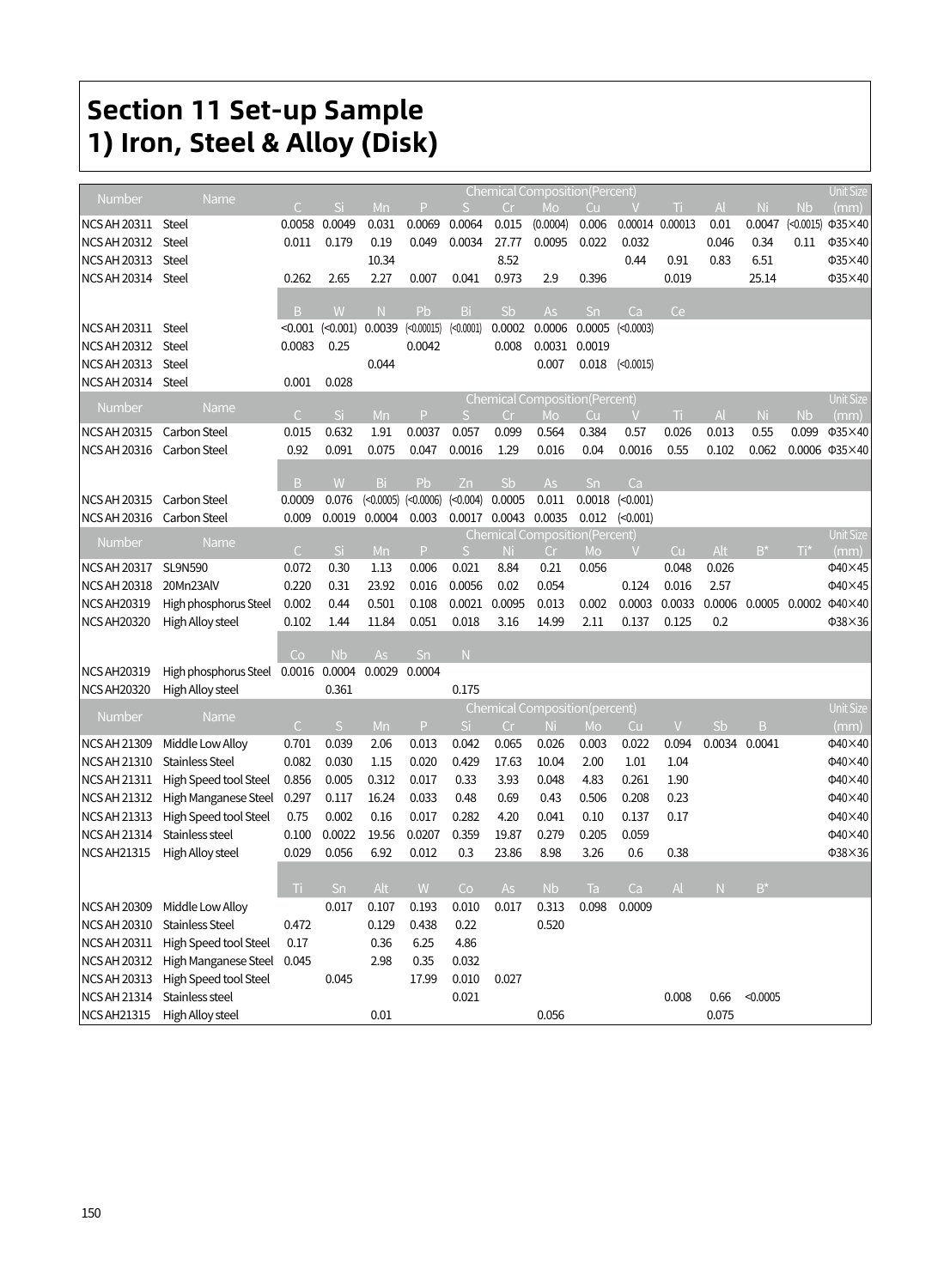| 0.322<br>0.613<br>0.83<br>0.018<br>8.63<br>0.016<br>0.023<br>0.027<br>0.019<br>$\Phi$ 40×35<br><b>NCS AH 28302</b><br>Stainless steel<br>0.017<br>0.148<br>0.014<br>0.47<br>0.397<br>Φ40×35<br><b>NCS AH 28303</b><br>0.329<br>0.433<br>0.018<br>0.027<br>11.95<br>2.66<br>0.026<br>0.016<br>0.0019<br>0.0073<br>0.08<br>0.057<br>Stainless steel<br>Φ40×35<br>Stainless steel<br>0.905<br>0.49<br>0.022<br>0.01<br>19.4<br>6.48<br>0.021<br>0.029<br>0.034<br>0.037<br>0.079<br>0.095<br><b>NCS AH 28304</b><br>0.193<br>0.392 2.41<br>0.508<br>0.019<br>0.022<br>10.09<br>0.247<br>1.09<br>0.015<br>0.0031<br>0.0057<br>0.093<br>0.019<br>Φ40×35<br><b>NCS AH 28305</b><br>Heat resisting alloy<br>0.02<br>Φ40×35<br>0.157<br>0.827<br>0.8<br>0.021<br>0.023<br>13.31<br>13.9<br>0.24<br>0.067<br>0.074<br>0.03<br>0.147<br><b>NCS AH 28307</b><br>Heat resisting alloy<br>0.865<br>0.37<br>0.019<br>0.025<br>17.3<br>1.33<br>0.023<br>0.021<br>0.0025<br>0.0061<br>0.074<br>0.051<br>Φ40×35<br><b>NCS AH 28308</b><br>Heat resisting alloy<br>0.182<br>$\Phi$ 40×35<br>0.178<br>0.542<br>2.37<br>0.023<br>0.0084<br>22.71<br>16.2<br>0.0071<br>0.031<br>0.045<br>0.053<br>0.058<br>0.186<br><b>NCS AH 28309</b><br>Heat resisting alloy<br>0.0071 040×35<br>0.21<br>0.373<br>0.019<br>0.015<br>0.129<br>0.137<br>0.024<br>0.0011<br>0.0018<br>0.0029<br>0.091<br><b>NCS AH 28310</b><br>Carbon steel<br>0.162<br>0.318<br>0.424<br>0.022<br>0.011<br>1.58<br>0.099<br>0.171<br>0.0034<br>0.807<br>0.824<br>0.116<br>0.0092 040×35<br><b>NCS AH 28311</b><br>Alloy steel<br>0.345<br>0.21<br>0.385<br>1.295<br>0.013<br>0.0208<br>0.169<br>0.099<br>0.015<br>0.011<br>0.054<br>0.061<br>0.101<br>$0.0064$ $\Phi$ 40×35<br>NCS AH 28312<br>Alloy steel<br>0.237<br>0.257<br>0.023<br>0.023<br>0.02<br>0.0023<br>0.101<br>0.106<br>0.354<br>0.0093 040×35<br><b>NCS AH 28313</b><br>Alloy steel<br>0.118<br>0.147<br>0.154<br>$\mathbf{1}$<br>0.701<br>0.013<br>0.012<br>1.91<br>1.29<br>0.446<br>0.377<br>0.01<br>0.012<br>0.091<br>$0.021$ $\Phi$ 40×35<br><b>NCS AH 28314</b><br>Alloy steel<br>0.397<br>$\Phi$ 40 $\times$ 35<br>0.464<br>0.444<br>0.016<br>0.021<br>1.64<br>1.73<br>0.426<br>0.218<br>0.0042<br>0.0087<br>0.097<br>0.024<br><b>NCS AH 28315</b><br>Alloy steel<br>0.249<br>$\Phi$ 40 $\times$ 35<br>0.862<br>0.583<br>0.014<br>0.012<br>2.06<br>0.382<br>0.35<br>0.014<br>0.018<br>0.095<br>0.021<br><b>NCS AH 28316</b><br>Alloy steel<br>0.384<br>1.32<br>0.196<br>0.107<br>0.298<br>0.029<br>0.038<br>0.11<br>0.13<br>0.0041<br>0.0015<br>0.017<br>0.019<br>0.119<br>0.0063 040×35<br><b>NCS AH 28317</b><br>Q235<br>0.2<br>0.0083 040×35<br><b>NCS AH 28318</b><br>CrMo<br>0.408<br>0.668<br>0.501<br>0.014<br>0.0013<br>1.51<br>0.115<br>0.112<br>0.0051<br>0.188<br>0.117<br>0.247<br>1.37<br>0.025<br>0.026<br>0.144<br>0.126<br>0.0058<br>0.0017<br>0.074<br>0.11<br>0.0044  Ф40×35<br><b>NCS AH 28319</b><br>16Mn<br>0.178<br>0.069<br>0.0085 040×35<br><b>NCS AH 28320</b><br>38CrMoAl<br>0.436<br>0.207<br>0.495<br>0.016<br>0.026<br>1.51<br>0.127<br>0.182<br>0.0037<br>1.06<br>1.1<br>0.096<br>0.557<br>38CrMoAl<br>0.357<br>0.502<br>0.014<br>0.0013<br>1.52<br>0.118<br>0.112<br>0.0051<br>0.56<br>0.118<br>0.0084 040×35<br>NCS AH 28321<br>0.411<br>0.582<br>1.72<br>1.03<br>0.024<br>0.02<br>0.301<br>0.304<br>0.017<br>0.0037<br>0.011<br>0.012<br>0.091<br>0.0091 040×35<br><b>NCS AH 28322</b><br>60Si <sub>2</sub> W<br>1.99<br><b>NCS AH 28323</b><br>0.615<br>0.868<br>0.025<br>0.036<br>0.095<br>0.119<br>0.019<br>0.0022<br>0.017<br>0.02<br>0.098<br>0.0056 040×35<br>60Si <sub>2</sub> W<br>$\Phi$ 40 $\times$ 35<br>0.37<br>0.862<br>0.889<br>0.018<br>0.016<br>10.83<br>0.17<br>0.015<br>0.017<br>0.014<br>0.02<br>0.275<br>0.022<br>NCS AH 28324<br>4Cr10NiCuTi<br>0.572<br>0.681<br>0.02<br>0.035<br>11.55<br>0.398<br>0.017<br>0.015<br>0.0048<br>0.015<br>0.078<br>0.034<br>Φ40×35<br>NCS AH 28325 1Cr13<br>0.151<br>0.077<br>0.039<br>$\Phi$ 40×35<br>NCS AH 28326 2Cr13<br>0.207<br>0.472<br>0.594<br>0.02<br>0.026<br>14.27<br>0.867<br>0.026<br>0.021<br>0.0017<br>0.0064<br>$\Phi$ 40 $\times$ 35<br><b>NCS AH 28327</b><br>0.693<br>0.933<br>0.019<br>0.014<br>18.52<br>0.176<br>0.013<br>0.028<br>0.011<br>0.015<br>0.095<br>0.034<br>Cr18<br>0.433<br>0.97<br>22.53<br>6.01<br>0.013<br>0.148<br>0.106<br>$\Phi$ 40 $\times$ 35<br><b>NCS AH 28328</b><br>Cr21Ni5Ti<br>0.129<br>0.599<br>0.048<br>0.012<br>0.037<br>0.144<br>0.089<br>0.017<br>22.23<br>18.25<br>0.0023<br>0.021<br>0.206<br>$\Phi$ 40 $\times$ 35<br>Cr23Ni18<br>0.124<br>1.19<br>0.934<br>0.021<br>0.035<br>0.053<br>0.062<br><b>NCS AH 28329</b><br>W<br>As<br>B<br>Sn<br><b>Sb</b><br>Zn<br>m.<br><b>NCS AH 28302</b><br>0.004<br>0.076<br>0.0054 0.0002<br>0.0037<br>0.0018<br>0.0034<br>Stainless steel<br>0.0049<br>Stainless steel<br>0.0031<br>0.029<br>0.0049<br>0.0016 0.0018<br><b>NCS AH 28303</b><br>Stainless steel<br>0.0052<br>0.206<br>0.0046<br>0.0028<br>0.0015 0.0016<br><b>NCS AH 28304</b><br><b>NCS AH 28305</b><br>0.0065<br>0.0032 0.0054<br>0.0047 0.0021 0.0009<br>Heat resisting alloy<br>2.75<br>0.0011 0.0041 0.0004<br>0.004<br>0.0004<br>0.005<br><b>NCS AH 28307</b><br>Heat resisting alloy<br>0.0032<br>0.0011 0.0051<br>0.004<br>0.0016<br>0.002<br><b>NCS AH 28308</b><br>Heat resisting alloy<br>0.0034<br>0.051<br>0.0038<br>0.0023<br>0.0006<br>0.0036<br><b>NCS AH 28309</b><br>Heat resisting alloy<br>0.0068 0.0002 0.0046<br><b>NCS AH 28310</b><br>Carbon steel<br>0.0047<br>0.0005<br>0.0019 0.0004<br>0.02<br><b>NCS AH 28311</b><br>0.0053<br>0.0036 0.0061 0.0003 0.0047<br>0.002<br>Alloy steel | Number | <b>Name</b> | $\mathsf{C}$ | Si. | Mn | P | S. | Cr | Ni. | <b>Chemical Composition (Percent)</b><br>Mo | V | Als | Alt | Cu. | Co | <b>Unit Size</b><br>(mm) |
|------------------------------------------------------------------------------------------------------------------------------------------------------------------------------------------------------------------------------------------------------------------------------------------------------------------------------------------------------------------------------------------------------------------------------------------------------------------------------------------------------------------------------------------------------------------------------------------------------------------------------------------------------------------------------------------------------------------------------------------------------------------------------------------------------------------------------------------------------------------------------------------------------------------------------------------------------------------------------------------------------------------------------------------------------------------------------------------------------------------------------------------------------------------------------------------------------------------------------------------------------------------------------------------------------------------------------------------------------------------------------------------------------------------------------------------------------------------------------------------------------------------------------------------------------------------------------------------------------------------------------------------------------------------------------------------------------------------------------------------------------------------------------------------------------------------------------------------------------------------------------------------------------------------------------------------------------------------------------------------------------------------------------------------------------------------------------------------------------------------------------------------------------------------------------------------------------------------------------------------------------------------------------------------------------------------------------------------------------------------------------------------------------------------------------------------------------------------------------------------------------------------------------------------------------------------------------------------------------------------------------------------------------------------------------------------------------------------------------------------------------------------------------------------------------------------------------------------------------------------------------------------------------------------------------------------------------------------------------------------------------------------------------------------------------------------------------------------------------------------------------------------------------------------------------------------------------------------------------------------------------------------------------------------------------------------------------------------------------------------------------------------------------------------------------------------------------------------------------------------------------------------------------------------------------------------------------------------------------------------------------------------------------------------------------------------------------------------------------------------------------------------------------------------------------------------------------------------------------------------------------------------------------------------------------------------------------------------------------------------------------------------------------------------------------------------------------------------------------------------------------------------------------------------------------------------------------------------------------------------------------------------------------------------------------------------------------------------------------------------------------------------------------------------------------------------------------------------------------------------------------------------------------------------------------------------------------------------------------------------------------------------------------------------------------------------------------------------------------------------------------------------------------------------------------------------------------------------------------------------------------------------------------------------------------------------------------------------------------------------------------------------------------------------------------------------------------------------------------------------------------------------------------------------------------------------------------------------------------------------------------------------------------------------------------------------------------------------------------------------------------------------------------------------------------------------------------------------------------------------------------------------------------------------------------------------------------------------------------------------------------------------------------------------------------------|--------|-------------|--------------|-----|----|---|----|----|-----|---------------------------------------------|---|-----|-----|-----|----|--------------------------|
|                                                                                                                                                                                                                                                                                                                                                                                                                                                                                                                                                                                                                                                                                                                                                                                                                                                                                                                                                                                                                                                                                                                                                                                                                                                                                                                                                                                                                                                                                                                                                                                                                                                                                                                                                                                                                                                                                                                                                                                                                                                                                                                                                                                                                                                                                                                                                                                                                                                                                                                                                                                                                                                                                                                                                                                                                                                                                                                                                                                                                                                                                                                                                                                                                                                                                                                                                                                                                                                                                                                                                                                                                                                                                                                                                                                                                                                                                                                                                                                                                                                                                                                                                                                                                                                                                                                                                                                                                                                                                                                                                                                                                                                                                                                                                                                                                                                                                                                                                                                                                                                                                                                                                                                                                                                                                                                                                                                                                                                                                                                                                                                                                                                                                    |        |             |              |     |    |   |    |    |     |                                             |   |     |     |     |    |                          |
|                                                                                                                                                                                                                                                                                                                                                                                                                                                                                                                                                                                                                                                                                                                                                                                                                                                                                                                                                                                                                                                                                                                                                                                                                                                                                                                                                                                                                                                                                                                                                                                                                                                                                                                                                                                                                                                                                                                                                                                                                                                                                                                                                                                                                                                                                                                                                                                                                                                                                                                                                                                                                                                                                                                                                                                                                                                                                                                                                                                                                                                                                                                                                                                                                                                                                                                                                                                                                                                                                                                                                                                                                                                                                                                                                                                                                                                                                                                                                                                                                                                                                                                                                                                                                                                                                                                                                                                                                                                                                                                                                                                                                                                                                                                                                                                                                                                                                                                                                                                                                                                                                                                                                                                                                                                                                                                                                                                                                                                                                                                                                                                                                                                                                    |        |             |              |     |    |   |    |    |     |                                             |   |     |     |     |    |                          |
|                                                                                                                                                                                                                                                                                                                                                                                                                                                                                                                                                                                                                                                                                                                                                                                                                                                                                                                                                                                                                                                                                                                                                                                                                                                                                                                                                                                                                                                                                                                                                                                                                                                                                                                                                                                                                                                                                                                                                                                                                                                                                                                                                                                                                                                                                                                                                                                                                                                                                                                                                                                                                                                                                                                                                                                                                                                                                                                                                                                                                                                                                                                                                                                                                                                                                                                                                                                                                                                                                                                                                                                                                                                                                                                                                                                                                                                                                                                                                                                                                                                                                                                                                                                                                                                                                                                                                                                                                                                                                                                                                                                                                                                                                                                                                                                                                                                                                                                                                                                                                                                                                                                                                                                                                                                                                                                                                                                                                                                                                                                                                                                                                                                                                    |        |             |              |     |    |   |    |    |     |                                             |   |     |     |     |    |                          |
|                                                                                                                                                                                                                                                                                                                                                                                                                                                                                                                                                                                                                                                                                                                                                                                                                                                                                                                                                                                                                                                                                                                                                                                                                                                                                                                                                                                                                                                                                                                                                                                                                                                                                                                                                                                                                                                                                                                                                                                                                                                                                                                                                                                                                                                                                                                                                                                                                                                                                                                                                                                                                                                                                                                                                                                                                                                                                                                                                                                                                                                                                                                                                                                                                                                                                                                                                                                                                                                                                                                                                                                                                                                                                                                                                                                                                                                                                                                                                                                                                                                                                                                                                                                                                                                                                                                                                                                                                                                                                                                                                                                                                                                                                                                                                                                                                                                                                                                                                                                                                                                                                                                                                                                                                                                                                                                                                                                                                                                                                                                                                                                                                                                                                    |        |             |              |     |    |   |    |    |     |                                             |   |     |     |     |    |                          |
|                                                                                                                                                                                                                                                                                                                                                                                                                                                                                                                                                                                                                                                                                                                                                                                                                                                                                                                                                                                                                                                                                                                                                                                                                                                                                                                                                                                                                                                                                                                                                                                                                                                                                                                                                                                                                                                                                                                                                                                                                                                                                                                                                                                                                                                                                                                                                                                                                                                                                                                                                                                                                                                                                                                                                                                                                                                                                                                                                                                                                                                                                                                                                                                                                                                                                                                                                                                                                                                                                                                                                                                                                                                                                                                                                                                                                                                                                                                                                                                                                                                                                                                                                                                                                                                                                                                                                                                                                                                                                                                                                                                                                                                                                                                                                                                                                                                                                                                                                                                                                                                                                                                                                                                                                                                                                                                                                                                                                                                                                                                                                                                                                                                                                    |        |             |              |     |    |   |    |    |     |                                             |   |     |     |     |    |                          |
|                                                                                                                                                                                                                                                                                                                                                                                                                                                                                                                                                                                                                                                                                                                                                                                                                                                                                                                                                                                                                                                                                                                                                                                                                                                                                                                                                                                                                                                                                                                                                                                                                                                                                                                                                                                                                                                                                                                                                                                                                                                                                                                                                                                                                                                                                                                                                                                                                                                                                                                                                                                                                                                                                                                                                                                                                                                                                                                                                                                                                                                                                                                                                                                                                                                                                                                                                                                                                                                                                                                                                                                                                                                                                                                                                                                                                                                                                                                                                                                                                                                                                                                                                                                                                                                                                                                                                                                                                                                                                                                                                                                                                                                                                                                                                                                                                                                                                                                                                                                                                                                                                                                                                                                                                                                                                                                                                                                                                                                                                                                                                                                                                                                                                    |        |             |              |     |    |   |    |    |     |                                             |   |     |     |     |    |                          |
|                                                                                                                                                                                                                                                                                                                                                                                                                                                                                                                                                                                                                                                                                                                                                                                                                                                                                                                                                                                                                                                                                                                                                                                                                                                                                                                                                                                                                                                                                                                                                                                                                                                                                                                                                                                                                                                                                                                                                                                                                                                                                                                                                                                                                                                                                                                                                                                                                                                                                                                                                                                                                                                                                                                                                                                                                                                                                                                                                                                                                                                                                                                                                                                                                                                                                                                                                                                                                                                                                                                                                                                                                                                                                                                                                                                                                                                                                                                                                                                                                                                                                                                                                                                                                                                                                                                                                                                                                                                                                                                                                                                                                                                                                                                                                                                                                                                                                                                                                                                                                                                                                                                                                                                                                                                                                                                                                                                                                                                                                                                                                                                                                                                                                    |        |             |              |     |    |   |    |    |     |                                             |   |     |     |     |    |                          |
|                                                                                                                                                                                                                                                                                                                                                                                                                                                                                                                                                                                                                                                                                                                                                                                                                                                                                                                                                                                                                                                                                                                                                                                                                                                                                                                                                                                                                                                                                                                                                                                                                                                                                                                                                                                                                                                                                                                                                                                                                                                                                                                                                                                                                                                                                                                                                                                                                                                                                                                                                                                                                                                                                                                                                                                                                                                                                                                                                                                                                                                                                                                                                                                                                                                                                                                                                                                                                                                                                                                                                                                                                                                                                                                                                                                                                                                                                                                                                                                                                                                                                                                                                                                                                                                                                                                                                                                                                                                                                                                                                                                                                                                                                                                                                                                                                                                                                                                                                                                                                                                                                                                                                                                                                                                                                                                                                                                                                                                                                                                                                                                                                                                                                    |        |             |              |     |    |   |    |    |     |                                             |   |     |     |     |    |                          |
|                                                                                                                                                                                                                                                                                                                                                                                                                                                                                                                                                                                                                                                                                                                                                                                                                                                                                                                                                                                                                                                                                                                                                                                                                                                                                                                                                                                                                                                                                                                                                                                                                                                                                                                                                                                                                                                                                                                                                                                                                                                                                                                                                                                                                                                                                                                                                                                                                                                                                                                                                                                                                                                                                                                                                                                                                                                                                                                                                                                                                                                                                                                                                                                                                                                                                                                                                                                                                                                                                                                                                                                                                                                                                                                                                                                                                                                                                                                                                                                                                                                                                                                                                                                                                                                                                                                                                                                                                                                                                                                                                                                                                                                                                                                                                                                                                                                                                                                                                                                                                                                                                                                                                                                                                                                                                                                                                                                                                                                                                                                                                                                                                                                                                    |        |             |              |     |    |   |    |    |     |                                             |   |     |     |     |    |                          |
|                                                                                                                                                                                                                                                                                                                                                                                                                                                                                                                                                                                                                                                                                                                                                                                                                                                                                                                                                                                                                                                                                                                                                                                                                                                                                                                                                                                                                                                                                                                                                                                                                                                                                                                                                                                                                                                                                                                                                                                                                                                                                                                                                                                                                                                                                                                                                                                                                                                                                                                                                                                                                                                                                                                                                                                                                                                                                                                                                                                                                                                                                                                                                                                                                                                                                                                                                                                                                                                                                                                                                                                                                                                                                                                                                                                                                                                                                                                                                                                                                                                                                                                                                                                                                                                                                                                                                                                                                                                                                                                                                                                                                                                                                                                                                                                                                                                                                                                                                                                                                                                                                                                                                                                                                                                                                                                                                                                                                                                                                                                                                                                                                                                                                    |        |             |              |     |    |   |    |    |     |                                             |   |     |     |     |    |                          |
|                                                                                                                                                                                                                                                                                                                                                                                                                                                                                                                                                                                                                                                                                                                                                                                                                                                                                                                                                                                                                                                                                                                                                                                                                                                                                                                                                                                                                                                                                                                                                                                                                                                                                                                                                                                                                                                                                                                                                                                                                                                                                                                                                                                                                                                                                                                                                                                                                                                                                                                                                                                                                                                                                                                                                                                                                                                                                                                                                                                                                                                                                                                                                                                                                                                                                                                                                                                                                                                                                                                                                                                                                                                                                                                                                                                                                                                                                                                                                                                                                                                                                                                                                                                                                                                                                                                                                                                                                                                                                                                                                                                                                                                                                                                                                                                                                                                                                                                                                                                                                                                                                                                                                                                                                                                                                                                                                                                                                                                                                                                                                                                                                                                                                    |        |             |              |     |    |   |    |    |     |                                             |   |     |     |     |    |                          |
|                                                                                                                                                                                                                                                                                                                                                                                                                                                                                                                                                                                                                                                                                                                                                                                                                                                                                                                                                                                                                                                                                                                                                                                                                                                                                                                                                                                                                                                                                                                                                                                                                                                                                                                                                                                                                                                                                                                                                                                                                                                                                                                                                                                                                                                                                                                                                                                                                                                                                                                                                                                                                                                                                                                                                                                                                                                                                                                                                                                                                                                                                                                                                                                                                                                                                                                                                                                                                                                                                                                                                                                                                                                                                                                                                                                                                                                                                                                                                                                                                                                                                                                                                                                                                                                                                                                                                                                                                                                                                                                                                                                                                                                                                                                                                                                                                                                                                                                                                                                                                                                                                                                                                                                                                                                                                                                                                                                                                                                                                                                                                                                                                                                                                    |        |             |              |     |    |   |    |    |     |                                             |   |     |     |     |    |                          |
|                                                                                                                                                                                                                                                                                                                                                                                                                                                                                                                                                                                                                                                                                                                                                                                                                                                                                                                                                                                                                                                                                                                                                                                                                                                                                                                                                                                                                                                                                                                                                                                                                                                                                                                                                                                                                                                                                                                                                                                                                                                                                                                                                                                                                                                                                                                                                                                                                                                                                                                                                                                                                                                                                                                                                                                                                                                                                                                                                                                                                                                                                                                                                                                                                                                                                                                                                                                                                                                                                                                                                                                                                                                                                                                                                                                                                                                                                                                                                                                                                                                                                                                                                                                                                                                                                                                                                                                                                                                                                                                                                                                                                                                                                                                                                                                                                                                                                                                                                                                                                                                                                                                                                                                                                                                                                                                                                                                                                                                                                                                                                                                                                                                                                    |        |             |              |     |    |   |    |    |     |                                             |   |     |     |     |    |                          |
|                                                                                                                                                                                                                                                                                                                                                                                                                                                                                                                                                                                                                                                                                                                                                                                                                                                                                                                                                                                                                                                                                                                                                                                                                                                                                                                                                                                                                                                                                                                                                                                                                                                                                                                                                                                                                                                                                                                                                                                                                                                                                                                                                                                                                                                                                                                                                                                                                                                                                                                                                                                                                                                                                                                                                                                                                                                                                                                                                                                                                                                                                                                                                                                                                                                                                                                                                                                                                                                                                                                                                                                                                                                                                                                                                                                                                                                                                                                                                                                                                                                                                                                                                                                                                                                                                                                                                                                                                                                                                                                                                                                                                                                                                                                                                                                                                                                                                                                                                                                                                                                                                                                                                                                                                                                                                                                                                                                                                                                                                                                                                                                                                                                                                    |        |             |              |     |    |   |    |    |     |                                             |   |     |     |     |    |                          |
|                                                                                                                                                                                                                                                                                                                                                                                                                                                                                                                                                                                                                                                                                                                                                                                                                                                                                                                                                                                                                                                                                                                                                                                                                                                                                                                                                                                                                                                                                                                                                                                                                                                                                                                                                                                                                                                                                                                                                                                                                                                                                                                                                                                                                                                                                                                                                                                                                                                                                                                                                                                                                                                                                                                                                                                                                                                                                                                                                                                                                                                                                                                                                                                                                                                                                                                                                                                                                                                                                                                                                                                                                                                                                                                                                                                                                                                                                                                                                                                                                                                                                                                                                                                                                                                                                                                                                                                                                                                                                                                                                                                                                                                                                                                                                                                                                                                                                                                                                                                                                                                                                                                                                                                                                                                                                                                                                                                                                                                                                                                                                                                                                                                                                    |        |             |              |     |    |   |    |    |     |                                             |   |     |     |     |    |                          |
|                                                                                                                                                                                                                                                                                                                                                                                                                                                                                                                                                                                                                                                                                                                                                                                                                                                                                                                                                                                                                                                                                                                                                                                                                                                                                                                                                                                                                                                                                                                                                                                                                                                                                                                                                                                                                                                                                                                                                                                                                                                                                                                                                                                                                                                                                                                                                                                                                                                                                                                                                                                                                                                                                                                                                                                                                                                                                                                                                                                                                                                                                                                                                                                                                                                                                                                                                                                                                                                                                                                                                                                                                                                                                                                                                                                                                                                                                                                                                                                                                                                                                                                                                                                                                                                                                                                                                                                                                                                                                                                                                                                                                                                                                                                                                                                                                                                                                                                                                                                                                                                                                                                                                                                                                                                                                                                                                                                                                                                                                                                                                                                                                                                                                    |        |             |              |     |    |   |    |    |     |                                             |   |     |     |     |    |                          |
|                                                                                                                                                                                                                                                                                                                                                                                                                                                                                                                                                                                                                                                                                                                                                                                                                                                                                                                                                                                                                                                                                                                                                                                                                                                                                                                                                                                                                                                                                                                                                                                                                                                                                                                                                                                                                                                                                                                                                                                                                                                                                                                                                                                                                                                                                                                                                                                                                                                                                                                                                                                                                                                                                                                                                                                                                                                                                                                                                                                                                                                                                                                                                                                                                                                                                                                                                                                                                                                                                                                                                                                                                                                                                                                                                                                                                                                                                                                                                                                                                                                                                                                                                                                                                                                                                                                                                                                                                                                                                                                                                                                                                                                                                                                                                                                                                                                                                                                                                                                                                                                                                                                                                                                                                                                                                                                                                                                                                                                                                                                                                                                                                                                                                    |        |             |              |     |    |   |    |    |     |                                             |   |     |     |     |    |                          |
|                                                                                                                                                                                                                                                                                                                                                                                                                                                                                                                                                                                                                                                                                                                                                                                                                                                                                                                                                                                                                                                                                                                                                                                                                                                                                                                                                                                                                                                                                                                                                                                                                                                                                                                                                                                                                                                                                                                                                                                                                                                                                                                                                                                                                                                                                                                                                                                                                                                                                                                                                                                                                                                                                                                                                                                                                                                                                                                                                                                                                                                                                                                                                                                                                                                                                                                                                                                                                                                                                                                                                                                                                                                                                                                                                                                                                                                                                                                                                                                                                                                                                                                                                                                                                                                                                                                                                                                                                                                                                                                                                                                                                                                                                                                                                                                                                                                                                                                                                                                                                                                                                                                                                                                                                                                                                                                                                                                                                                                                                                                                                                                                                                                                                    |        |             |              |     |    |   |    |    |     |                                             |   |     |     |     |    |                          |
|                                                                                                                                                                                                                                                                                                                                                                                                                                                                                                                                                                                                                                                                                                                                                                                                                                                                                                                                                                                                                                                                                                                                                                                                                                                                                                                                                                                                                                                                                                                                                                                                                                                                                                                                                                                                                                                                                                                                                                                                                                                                                                                                                                                                                                                                                                                                                                                                                                                                                                                                                                                                                                                                                                                                                                                                                                                                                                                                                                                                                                                                                                                                                                                                                                                                                                                                                                                                                                                                                                                                                                                                                                                                                                                                                                                                                                                                                                                                                                                                                                                                                                                                                                                                                                                                                                                                                                                                                                                                                                                                                                                                                                                                                                                                                                                                                                                                                                                                                                                                                                                                                                                                                                                                                                                                                                                                                                                                                                                                                                                                                                                                                                                                                    |        |             |              |     |    |   |    |    |     |                                             |   |     |     |     |    |                          |
|                                                                                                                                                                                                                                                                                                                                                                                                                                                                                                                                                                                                                                                                                                                                                                                                                                                                                                                                                                                                                                                                                                                                                                                                                                                                                                                                                                                                                                                                                                                                                                                                                                                                                                                                                                                                                                                                                                                                                                                                                                                                                                                                                                                                                                                                                                                                                                                                                                                                                                                                                                                                                                                                                                                                                                                                                                                                                                                                                                                                                                                                                                                                                                                                                                                                                                                                                                                                                                                                                                                                                                                                                                                                                                                                                                                                                                                                                                                                                                                                                                                                                                                                                                                                                                                                                                                                                                                                                                                                                                                                                                                                                                                                                                                                                                                                                                                                                                                                                                                                                                                                                                                                                                                                                                                                                                                                                                                                                                                                                                                                                                                                                                                                                    |        |             |              |     |    |   |    |    |     |                                             |   |     |     |     |    |                          |
|                                                                                                                                                                                                                                                                                                                                                                                                                                                                                                                                                                                                                                                                                                                                                                                                                                                                                                                                                                                                                                                                                                                                                                                                                                                                                                                                                                                                                                                                                                                                                                                                                                                                                                                                                                                                                                                                                                                                                                                                                                                                                                                                                                                                                                                                                                                                                                                                                                                                                                                                                                                                                                                                                                                                                                                                                                                                                                                                                                                                                                                                                                                                                                                                                                                                                                                                                                                                                                                                                                                                                                                                                                                                                                                                                                                                                                                                                                                                                                                                                                                                                                                                                                                                                                                                                                                                                                                                                                                                                                                                                                                                                                                                                                                                                                                                                                                                                                                                                                                                                                                                                                                                                                                                                                                                                                                                                                                                                                                                                                                                                                                                                                                                                    |        |             |              |     |    |   |    |    |     |                                             |   |     |     |     |    |                          |
|                                                                                                                                                                                                                                                                                                                                                                                                                                                                                                                                                                                                                                                                                                                                                                                                                                                                                                                                                                                                                                                                                                                                                                                                                                                                                                                                                                                                                                                                                                                                                                                                                                                                                                                                                                                                                                                                                                                                                                                                                                                                                                                                                                                                                                                                                                                                                                                                                                                                                                                                                                                                                                                                                                                                                                                                                                                                                                                                                                                                                                                                                                                                                                                                                                                                                                                                                                                                                                                                                                                                                                                                                                                                                                                                                                                                                                                                                                                                                                                                                                                                                                                                                                                                                                                                                                                                                                                                                                                                                                                                                                                                                                                                                                                                                                                                                                                                                                                                                                                                                                                                                                                                                                                                                                                                                                                                                                                                                                                                                                                                                                                                                                                                                    |        |             |              |     |    |   |    |    |     |                                             |   |     |     |     |    |                          |
|                                                                                                                                                                                                                                                                                                                                                                                                                                                                                                                                                                                                                                                                                                                                                                                                                                                                                                                                                                                                                                                                                                                                                                                                                                                                                                                                                                                                                                                                                                                                                                                                                                                                                                                                                                                                                                                                                                                                                                                                                                                                                                                                                                                                                                                                                                                                                                                                                                                                                                                                                                                                                                                                                                                                                                                                                                                                                                                                                                                                                                                                                                                                                                                                                                                                                                                                                                                                                                                                                                                                                                                                                                                                                                                                                                                                                                                                                                                                                                                                                                                                                                                                                                                                                                                                                                                                                                                                                                                                                                                                                                                                                                                                                                                                                                                                                                                                                                                                                                                                                                                                                                                                                                                                                                                                                                                                                                                                                                                                                                                                                                                                                                                                                    |        |             |              |     |    |   |    |    |     |                                             |   |     |     |     |    |                          |
|                                                                                                                                                                                                                                                                                                                                                                                                                                                                                                                                                                                                                                                                                                                                                                                                                                                                                                                                                                                                                                                                                                                                                                                                                                                                                                                                                                                                                                                                                                                                                                                                                                                                                                                                                                                                                                                                                                                                                                                                                                                                                                                                                                                                                                                                                                                                                                                                                                                                                                                                                                                                                                                                                                                                                                                                                                                                                                                                                                                                                                                                                                                                                                                                                                                                                                                                                                                                                                                                                                                                                                                                                                                                                                                                                                                                                                                                                                                                                                                                                                                                                                                                                                                                                                                                                                                                                                                                                                                                                                                                                                                                                                                                                                                                                                                                                                                                                                                                                                                                                                                                                                                                                                                                                                                                                                                                                                                                                                                                                                                                                                                                                                                                                    |        |             |              |     |    |   |    |    |     |                                             |   |     |     |     |    |                          |
|                                                                                                                                                                                                                                                                                                                                                                                                                                                                                                                                                                                                                                                                                                                                                                                                                                                                                                                                                                                                                                                                                                                                                                                                                                                                                                                                                                                                                                                                                                                                                                                                                                                                                                                                                                                                                                                                                                                                                                                                                                                                                                                                                                                                                                                                                                                                                                                                                                                                                                                                                                                                                                                                                                                                                                                                                                                                                                                                                                                                                                                                                                                                                                                                                                                                                                                                                                                                                                                                                                                                                                                                                                                                                                                                                                                                                                                                                                                                                                                                                                                                                                                                                                                                                                                                                                                                                                                                                                                                                                                                                                                                                                                                                                                                                                                                                                                                                                                                                                                                                                                                                                                                                                                                                                                                                                                                                                                                                                                                                                                                                                                                                                                                                    |        |             |              |     |    |   |    |    |     |                                             |   |     |     |     |    |                          |
|                                                                                                                                                                                                                                                                                                                                                                                                                                                                                                                                                                                                                                                                                                                                                                                                                                                                                                                                                                                                                                                                                                                                                                                                                                                                                                                                                                                                                                                                                                                                                                                                                                                                                                                                                                                                                                                                                                                                                                                                                                                                                                                                                                                                                                                                                                                                                                                                                                                                                                                                                                                                                                                                                                                                                                                                                                                                                                                                                                                                                                                                                                                                                                                                                                                                                                                                                                                                                                                                                                                                                                                                                                                                                                                                                                                                                                                                                                                                                                                                                                                                                                                                                                                                                                                                                                                                                                                                                                                                                                                                                                                                                                                                                                                                                                                                                                                                                                                                                                                                                                                                                                                                                                                                                                                                                                                                                                                                                                                                                                                                                                                                                                                                                    |        |             |              |     |    |   |    |    |     |                                             |   |     |     |     |    |                          |
|                                                                                                                                                                                                                                                                                                                                                                                                                                                                                                                                                                                                                                                                                                                                                                                                                                                                                                                                                                                                                                                                                                                                                                                                                                                                                                                                                                                                                                                                                                                                                                                                                                                                                                                                                                                                                                                                                                                                                                                                                                                                                                                                                                                                                                                                                                                                                                                                                                                                                                                                                                                                                                                                                                                                                                                                                                                                                                                                                                                                                                                                                                                                                                                                                                                                                                                                                                                                                                                                                                                                                                                                                                                                                                                                                                                                                                                                                                                                                                                                                                                                                                                                                                                                                                                                                                                                                                                                                                                                                                                                                                                                                                                                                                                                                                                                                                                                                                                                                                                                                                                                                                                                                                                                                                                                                                                                                                                                                                                                                                                                                                                                                                                                                    |        |             |              |     |    |   |    |    |     |                                             |   |     |     |     |    |                          |
|                                                                                                                                                                                                                                                                                                                                                                                                                                                                                                                                                                                                                                                                                                                                                                                                                                                                                                                                                                                                                                                                                                                                                                                                                                                                                                                                                                                                                                                                                                                                                                                                                                                                                                                                                                                                                                                                                                                                                                                                                                                                                                                                                                                                                                                                                                                                                                                                                                                                                                                                                                                                                                                                                                                                                                                                                                                                                                                                                                                                                                                                                                                                                                                                                                                                                                                                                                                                                                                                                                                                                                                                                                                                                                                                                                                                                                                                                                                                                                                                                                                                                                                                                                                                                                                                                                                                                                                                                                                                                                                                                                                                                                                                                                                                                                                                                                                                                                                                                                                                                                                                                                                                                                                                                                                                                                                                                                                                                                                                                                                                                                                                                                                                                    |        |             |              |     |    |   |    |    |     |                                             |   |     |     |     |    |                          |
|                                                                                                                                                                                                                                                                                                                                                                                                                                                                                                                                                                                                                                                                                                                                                                                                                                                                                                                                                                                                                                                                                                                                                                                                                                                                                                                                                                                                                                                                                                                                                                                                                                                                                                                                                                                                                                                                                                                                                                                                                                                                                                                                                                                                                                                                                                                                                                                                                                                                                                                                                                                                                                                                                                                                                                                                                                                                                                                                                                                                                                                                                                                                                                                                                                                                                                                                                                                                                                                                                                                                                                                                                                                                                                                                                                                                                                                                                                                                                                                                                                                                                                                                                                                                                                                                                                                                                                                                                                                                                                                                                                                                                                                                                                                                                                                                                                                                                                                                                                                                                                                                                                                                                                                                                                                                                                                                                                                                                                                                                                                                                                                                                                                                                    |        |             |              |     |    |   |    |    |     |                                             |   |     |     |     |    |                          |
|                                                                                                                                                                                                                                                                                                                                                                                                                                                                                                                                                                                                                                                                                                                                                                                                                                                                                                                                                                                                                                                                                                                                                                                                                                                                                                                                                                                                                                                                                                                                                                                                                                                                                                                                                                                                                                                                                                                                                                                                                                                                                                                                                                                                                                                                                                                                                                                                                                                                                                                                                                                                                                                                                                                                                                                                                                                                                                                                                                                                                                                                                                                                                                                                                                                                                                                                                                                                                                                                                                                                                                                                                                                                                                                                                                                                                                                                                                                                                                                                                                                                                                                                                                                                                                                                                                                                                                                                                                                                                                                                                                                                                                                                                                                                                                                                                                                                                                                                                                                                                                                                                                                                                                                                                                                                                                                                                                                                                                                                                                                                                                                                                                                                                    |        |             |              |     |    |   |    |    |     |                                             |   |     |     |     |    |                          |
|                                                                                                                                                                                                                                                                                                                                                                                                                                                                                                                                                                                                                                                                                                                                                                                                                                                                                                                                                                                                                                                                                                                                                                                                                                                                                                                                                                                                                                                                                                                                                                                                                                                                                                                                                                                                                                                                                                                                                                                                                                                                                                                                                                                                                                                                                                                                                                                                                                                                                                                                                                                                                                                                                                                                                                                                                                                                                                                                                                                                                                                                                                                                                                                                                                                                                                                                                                                                                                                                                                                                                                                                                                                                                                                                                                                                                                                                                                                                                                                                                                                                                                                                                                                                                                                                                                                                                                                                                                                                                                                                                                                                                                                                                                                                                                                                                                                                                                                                                                                                                                                                                                                                                                                                                                                                                                                                                                                                                                                                                                                                                                                                                                                                                    |        |             |              |     |    |   |    |    |     |                                             |   |     |     |     |    |                          |
|                                                                                                                                                                                                                                                                                                                                                                                                                                                                                                                                                                                                                                                                                                                                                                                                                                                                                                                                                                                                                                                                                                                                                                                                                                                                                                                                                                                                                                                                                                                                                                                                                                                                                                                                                                                                                                                                                                                                                                                                                                                                                                                                                                                                                                                                                                                                                                                                                                                                                                                                                                                                                                                                                                                                                                                                                                                                                                                                                                                                                                                                                                                                                                                                                                                                                                                                                                                                                                                                                                                                                                                                                                                                                                                                                                                                                                                                                                                                                                                                                                                                                                                                                                                                                                                                                                                                                                                                                                                                                                                                                                                                                                                                                                                                                                                                                                                                                                                                                                                                                                                                                                                                                                                                                                                                                                                                                                                                                                                                                                                                                                                                                                                                                    |        |             |              |     |    |   |    |    |     |                                             |   |     |     |     |    |                          |
|                                                                                                                                                                                                                                                                                                                                                                                                                                                                                                                                                                                                                                                                                                                                                                                                                                                                                                                                                                                                                                                                                                                                                                                                                                                                                                                                                                                                                                                                                                                                                                                                                                                                                                                                                                                                                                                                                                                                                                                                                                                                                                                                                                                                                                                                                                                                                                                                                                                                                                                                                                                                                                                                                                                                                                                                                                                                                                                                                                                                                                                                                                                                                                                                                                                                                                                                                                                                                                                                                                                                                                                                                                                                                                                                                                                                                                                                                                                                                                                                                                                                                                                                                                                                                                                                                                                                                                                                                                                                                                                                                                                                                                                                                                                                                                                                                                                                                                                                                                                                                                                                                                                                                                                                                                                                                                                                                                                                                                                                                                                                                                                                                                                                                    |        |             |              |     |    |   |    |    |     |                                             |   |     |     |     |    |                          |
|                                                                                                                                                                                                                                                                                                                                                                                                                                                                                                                                                                                                                                                                                                                                                                                                                                                                                                                                                                                                                                                                                                                                                                                                                                                                                                                                                                                                                                                                                                                                                                                                                                                                                                                                                                                                                                                                                                                                                                                                                                                                                                                                                                                                                                                                                                                                                                                                                                                                                                                                                                                                                                                                                                                                                                                                                                                                                                                                                                                                                                                                                                                                                                                                                                                                                                                                                                                                                                                                                                                                                                                                                                                                                                                                                                                                                                                                                                                                                                                                                                                                                                                                                                                                                                                                                                                                                                                                                                                                                                                                                                                                                                                                                                                                                                                                                                                                                                                                                                                                                                                                                                                                                                                                                                                                                                                                                                                                                                                                                                                                                                                                                                                                                    |        |             |              |     |    |   |    |    |     |                                             |   |     |     |     |    |                          |
|                                                                                                                                                                                                                                                                                                                                                                                                                                                                                                                                                                                                                                                                                                                                                                                                                                                                                                                                                                                                                                                                                                                                                                                                                                                                                                                                                                                                                                                                                                                                                                                                                                                                                                                                                                                                                                                                                                                                                                                                                                                                                                                                                                                                                                                                                                                                                                                                                                                                                                                                                                                                                                                                                                                                                                                                                                                                                                                                                                                                                                                                                                                                                                                                                                                                                                                                                                                                                                                                                                                                                                                                                                                                                                                                                                                                                                                                                                                                                                                                                                                                                                                                                                                                                                                                                                                                                                                                                                                                                                                                                                                                                                                                                                                                                                                                                                                                                                                                                                                                                                                                                                                                                                                                                                                                                                                                                                                                                                                                                                                                                                                                                                                                                    |        |             |              |     |    |   |    |    |     |                                             |   |     |     |     |    |                          |
|                                                                                                                                                                                                                                                                                                                                                                                                                                                                                                                                                                                                                                                                                                                                                                                                                                                                                                                                                                                                                                                                                                                                                                                                                                                                                                                                                                                                                                                                                                                                                                                                                                                                                                                                                                                                                                                                                                                                                                                                                                                                                                                                                                                                                                                                                                                                                                                                                                                                                                                                                                                                                                                                                                                                                                                                                                                                                                                                                                                                                                                                                                                                                                                                                                                                                                                                                                                                                                                                                                                                                                                                                                                                                                                                                                                                                                                                                                                                                                                                                                                                                                                                                                                                                                                                                                                                                                                                                                                                                                                                                                                                                                                                                                                                                                                                                                                                                                                                                                                                                                                                                                                                                                                                                                                                                                                                                                                                                                                                                                                                                                                                                                                                                    |        |             |              |     |    |   |    |    |     |                                             |   |     |     |     |    |                          |
|                                                                                                                                                                                                                                                                                                                                                                                                                                                                                                                                                                                                                                                                                                                                                                                                                                                                                                                                                                                                                                                                                                                                                                                                                                                                                                                                                                                                                                                                                                                                                                                                                                                                                                                                                                                                                                                                                                                                                                                                                                                                                                                                                                                                                                                                                                                                                                                                                                                                                                                                                                                                                                                                                                                                                                                                                                                                                                                                                                                                                                                                                                                                                                                                                                                                                                                                                                                                                                                                                                                                                                                                                                                                                                                                                                                                                                                                                                                                                                                                                                                                                                                                                                                                                                                                                                                                                                                                                                                                                                                                                                                                                                                                                                                                                                                                                                                                                                                                                                                                                                                                                                                                                                                                                                                                                                                                                                                                                                                                                                                                                                                                                                                                                    |        |             |              |     |    |   |    |    |     |                                             |   |     |     |     |    |                          |
| 0.0009 0.0056 0.0003 0.0054 0.0019 0.0006<br>NCS AH 28312<br>Alloy steel<br>0.161                                                                                                                                                                                                                                                                                                                                                                                                                                                                                                                                                                                                                                                                                                                                                                                                                                                                                                                                                                                                                                                                                                                                                                                                                                                                                                                                                                                                                                                                                                                                                                                                                                                                                                                                                                                                                                                                                                                                                                                                                                                                                                                                                                                                                                                                                                                                                                                                                                                                                                                                                                                                                                                                                                                                                                                                                                                                                                                                                                                                                                                                                                                                                                                                                                                                                                                                                                                                                                                                                                                                                                                                                                                                                                                                                                                                                                                                                                                                                                                                                                                                                                                                                                                                                                                                                                                                                                                                                                                                                                                                                                                                                                                                                                                                                                                                                                                                                                                                                                                                                                                                                                                                                                                                                                                                                                                                                                                                                                                                                                                                                                                                  |        |             |              |     |    |   |    |    |     |                                             |   |     |     |     |    |                          |
| NCS AH 28313 Alloy steel<br>0.013<br>0.109<br>0.0067 0.0003 0.0048 0.0023 0.0023                                                                                                                                                                                                                                                                                                                                                                                                                                                                                                                                                                                                                                                                                                                                                                                                                                                                                                                                                                                                                                                                                                                                                                                                                                                                                                                                                                                                                                                                                                                                                                                                                                                                                                                                                                                                                                                                                                                                                                                                                                                                                                                                                                                                                                                                                                                                                                                                                                                                                                                                                                                                                                                                                                                                                                                                                                                                                                                                                                                                                                                                                                                                                                                                                                                                                                                                                                                                                                                                                                                                                                                                                                                                                                                                                                                                                                                                                                                                                                                                                                                                                                                                                                                                                                                                                                                                                                                                                                                                                                                                                                                                                                                                                                                                                                                                                                                                                                                                                                                                                                                                                                                                                                                                                                                                                                                                                                                                                                                                                                                                                                                                   |        |             |              |     |    |   |    |    |     |                                             |   |     |     |     |    |                          |
| 1.2<br>0.0064 0.0013 0.0057 0.002 0.0014<br>NCS AH 28314 Alloy steel<br>0.081                                                                                                                                                                                                                                                                                                                                                                                                                                                                                                                                                                                                                                                                                                                                                                                                                                                                                                                                                                                                                                                                                                                                                                                                                                                                                                                                                                                                                                                                                                                                                                                                                                                                                                                                                                                                                                                                                                                                                                                                                                                                                                                                                                                                                                                                                                                                                                                                                                                                                                                                                                                                                                                                                                                                                                                                                                                                                                                                                                                                                                                                                                                                                                                                                                                                                                                                                                                                                                                                                                                                                                                                                                                                                                                                                                                                                                                                                                                                                                                                                                                                                                                                                                                                                                                                                                                                                                                                                                                                                                                                                                                                                                                                                                                                                                                                                                                                                                                                                                                                                                                                                                                                                                                                                                                                                                                                                                                                                                                                                                                                                                                                      |        |             |              |     |    |   |    |    |     |                                             |   |     |     |     |    |                          |
| 0.583<br>0.043<br>0.0087 0.0003 0.021 0.0056 0.0014<br>NCS AH 28315 Alloy steel                                                                                                                                                                                                                                                                                                                                                                                                                                                                                                                                                                                                                                                                                                                                                                                                                                                                                                                                                                                                                                                                                                                                                                                                                                                                                                                                                                                                                                                                                                                                                                                                                                                                                                                                                                                                                                                                                                                                                                                                                                                                                                                                                                                                                                                                                                                                                                                                                                                                                                                                                                                                                                                                                                                                                                                                                                                                                                                                                                                                                                                                                                                                                                                                                                                                                                                                                                                                                                                                                                                                                                                                                                                                                                                                                                                                                                                                                                                                                                                                                                                                                                                                                                                                                                                                                                                                                                                                                                                                                                                                                                                                                                                                                                                                                                                                                                                                                                                                                                                                                                                                                                                                                                                                                                                                                                                                                                                                                                                                                                                                                                                                    |        |             |              |     |    |   |    |    |     |                                             |   |     |     |     |    |                          |
| 1.44<br>0.061<br>0.0075 0.0014 0.006 0.0021 0.0016<br>NCS AH 28316 Alloy steel                                                                                                                                                                                                                                                                                                                                                                                                                                                                                                                                                                                                                                                                                                                                                                                                                                                                                                                                                                                                                                                                                                                                                                                                                                                                                                                                                                                                                                                                                                                                                                                                                                                                                                                                                                                                                                                                                                                                                                                                                                                                                                                                                                                                                                                                                                                                                                                                                                                                                                                                                                                                                                                                                                                                                                                                                                                                                                                                                                                                                                                                                                                                                                                                                                                                                                                                                                                                                                                                                                                                                                                                                                                                                                                                                                                                                                                                                                                                                                                                                                                                                                                                                                                                                                                                                                                                                                                                                                                                                                                                                                                                                                                                                                                                                                                                                                                                                                                                                                                                                                                                                                                                                                                                                                                                                                                                                                                                                                                                                                                                                                                                     |        |             |              |     |    |   |    |    |     |                                             |   |     |     |     |    |                          |
| 0.0017<br>0.001<br>NCS AH 28317 Q235                                                                                                                                                                                                                                                                                                                                                                                                                                                                                                                                                                                                                                                                                                                                                                                                                                                                                                                                                                                                                                                                                                                                                                                                                                                                                                                                                                                                                                                                                                                                                                                                                                                                                                                                                                                                                                                                                                                                                                                                                                                                                                                                                                                                                                                                                                                                                                                                                                                                                                                                                                                                                                                                                                                                                                                                                                                                                                                                                                                                                                                                                                                                                                                                                                                                                                                                                                                                                                                                                                                                                                                                                                                                                                                                                                                                                                                                                                                                                                                                                                                                                                                                                                                                                                                                                                                                                                                                                                                                                                                                                                                                                                                                                                                                                                                                                                                                                                                                                                                                                                                                                                                                                                                                                                                                                                                                                                                                                                                                                                                                                                                                                                               |        |             |              |     |    |   |    |    |     |                                             |   |     |     |     |    |                          |
| 0.021<br>NCS AH 28318 CrMo<br>0.0064                                                                                                                                                                                                                                                                                                                                                                                                                                                                                                                                                                                                                                                                                                                                                                                                                                                                                                                                                                                                                                                                                                                                                                                                                                                                                                                                                                                                                                                                                                                                                                                                                                                                                                                                                                                                                                                                                                                                                                                                                                                                                                                                                                                                                                                                                                                                                                                                                                                                                                                                                                                                                                                                                                                                                                                                                                                                                                                                                                                                                                                                                                                                                                                                                                                                                                                                                                                                                                                                                                                                                                                                                                                                                                                                                                                                                                                                                                                                                                                                                                                                                                                                                                                                                                                                                                                                                                                                                                                                                                                                                                                                                                                                                                                                                                                                                                                                                                                                                                                                                                                                                                                                                                                                                                                                                                                                                                                                                                                                                                                                                                                                                                               |        |             |              |     |    |   |    |    |     |                                             |   |     |     |     |    |                          |
| NCS AH 28319 16Mn<br>0.0066 0.002                                                                                                                                                                                                                                                                                                                                                                                                                                                                                                                                                                                                                                                                                                                                                                                                                                                                                                                                                                                                                                                                                                                                                                                                                                                                                                                                                                                                                                                                                                                                                                                                                                                                                                                                                                                                                                                                                                                                                                                                                                                                                                                                                                                                                                                                                                                                                                                                                                                                                                                                                                                                                                                                                                                                                                                                                                                                                                                                                                                                                                                                                                                                                                                                                                                                                                                                                                                                                                                                                                                                                                                                                                                                                                                                                                                                                                                                                                                                                                                                                                                                                                                                                                                                                                                                                                                                                                                                                                                                                                                                                                                                                                                                                                                                                                                                                                                                                                                                                                                                                                                                                                                                                                                                                                                                                                                                                                                                                                                                                                                                                                                                                                                  |        |             |              |     |    |   |    |    |     |                                             |   |     |     |     |    |                          |
| 0.0069 0.0023<br>NCS AH 28320 38CrMoAl                                                                                                                                                                                                                                                                                                                                                                                                                                                                                                                                                                                                                                                                                                                                                                                                                                                                                                                                                                                                                                                                                                                                                                                                                                                                                                                                                                                                                                                                                                                                                                                                                                                                                                                                                                                                                                                                                                                                                                                                                                                                                                                                                                                                                                                                                                                                                                                                                                                                                                                                                                                                                                                                                                                                                                                                                                                                                                                                                                                                                                                                                                                                                                                                                                                                                                                                                                                                                                                                                                                                                                                                                                                                                                                                                                                                                                                                                                                                                                                                                                                                                                                                                                                                                                                                                                                                                                                                                                                                                                                                                                                                                                                                                                                                                                                                                                                                                                                                                                                                                                                                                                                                                                                                                                                                                                                                                                                                                                                                                                                                                                                                                                             |        |             |              |     |    |   |    |    |     |                                             |   |     |     |     |    |                          |
| 0.0066<br>NCS AH 28321 38CrMoAl<br>0.005                                                                                                                                                                                                                                                                                                                                                                                                                                                                                                                                                                                                                                                                                                                                                                                                                                                                                                                                                                                                                                                                                                                                                                                                                                                                                                                                                                                                                                                                                                                                                                                                                                                                                                                                                                                                                                                                                                                                                                                                                                                                                                                                                                                                                                                                                                                                                                                                                                                                                                                                                                                                                                                                                                                                                                                                                                                                                                                                                                                                                                                                                                                                                                                                                                                                                                                                                                                                                                                                                                                                                                                                                                                                                                                                                                                                                                                                                                                                                                                                                                                                                                                                                                                                                                                                                                                                                                                                                                                                                                                                                                                                                                                                                                                                                                                                                                                                                                                                                                                                                                                                                                                                                                                                                                                                                                                                                                                                                                                                                                                                                                                                                                           |        |             |              |     |    |   |    |    |     |                                             |   |     |     |     |    |                          |
| 0.0037<br>NCS AH 28322 60Si <sub>2</sub> W<br>1.37                                                                                                                                                                                                                                                                                                                                                                                                                                                                                                                                                                                                                                                                                                                                                                                                                                                                                                                                                                                                                                                                                                                                                                                                                                                                                                                                                                                                                                                                                                                                                                                                                                                                                                                                                                                                                                                                                                                                                                                                                                                                                                                                                                                                                                                                                                                                                                                                                                                                                                                                                                                                                                                                                                                                                                                                                                                                                                                                                                                                                                                                                                                                                                                                                                                                                                                                                                                                                                                                                                                                                                                                                                                                                                                                                                                                                                                                                                                                                                                                                                                                                                                                                                                                                                                                                                                                                                                                                                                                                                                                                                                                                                                                                                                                                                                                                                                                                                                                                                                                                                                                                                                                                                                                                                                                                                                                                                                                                                                                                                                                                                                                                                 |        |             |              |     |    |   |    |    |     |                                             |   |     |     |     |    |                          |
| NCS AH 28323 60Si <sub>2</sub> W<br>0.682<br>0.0063<br>0.06                                                                                                                                                                                                                                                                                                                                                                                                                                                                                                                                                                                                                                                                                                                                                                                                                                                                                                                                                                                                                                                                                                                                                                                                                                                                                                                                                                                                                                                                                                                                                                                                                                                                                                                                                                                                                                                                                                                                                                                                                                                                                                                                                                                                                                                                                                                                                                                                                                                                                                                                                                                                                                                                                                                                                                                                                                                                                                                                                                                                                                                                                                                                                                                                                                                                                                                                                                                                                                                                                                                                                                                                                                                                                                                                                                                                                                                                                                                                                                                                                                                                                                                                                                                                                                                                                                                                                                                                                                                                                                                                                                                                                                                                                                                                                                                                                                                                                                                                                                                                                                                                                                                                                                                                                                                                                                                                                                                                                                                                                                                                                                                                                        |        |             |              |     |    |   |    |    |     |                                             |   |     |     |     |    |                          |
| NCS AH 28324 4Cr10NiCuTi<br>0.0053                                                                                                                                                                                                                                                                                                                                                                                                                                                                                                                                                                                                                                                                                                                                                                                                                                                                                                                                                                                                                                                                                                                                                                                                                                                                                                                                                                                                                                                                                                                                                                                                                                                                                                                                                                                                                                                                                                                                                                                                                                                                                                                                                                                                                                                                                                                                                                                                                                                                                                                                                                                                                                                                                                                                                                                                                                                                                                                                                                                                                                                                                                                                                                                                                                                                                                                                                                                                                                                                                                                                                                                                                                                                                                                                                                                                                                                                                                                                                                                                                                                                                                                                                                                                                                                                                                                                                                                                                                                                                                                                                                                                                                                                                                                                                                                                                                                                                                                                                                                                                                                                                                                                                                                                                                                                                                                                                                                                                                                                                                                                                                                                                                                 |        |             |              |     |    |   |    |    |     |                                             |   |     |     |     |    |                          |
| NCS AH 28325 1 Cr13<br>0.0049<br>0.036<br>NCS AH 28326 2Cr13<br>0.0044<br>0.01                                                                                                                                                                                                                                                                                                                                                                                                                                                                                                                                                                                                                                                                                                                                                                                                                                                                                                                                                                                                                                                                                                                                                                                                                                                                                                                                                                                                                                                                                                                                                                                                                                                                                                                                                                                                                                                                                                                                                                                                                                                                                                                                                                                                                                                                                                                                                                                                                                                                                                                                                                                                                                                                                                                                                                                                                                                                                                                                                                                                                                                                                                                                                                                                                                                                                                                                                                                                                                                                                                                                                                                                                                                                                                                                                                                                                                                                                                                                                                                                                                                                                                                                                                                                                                                                                                                                                                                                                                                                                                                                                                                                                                                                                                                                                                                                                                                                                                                                                                                                                                                                                                                                                                                                                                                                                                                                                                                                                                                                                                                                                                                                     |        |             |              |     |    |   |    |    |     |                                             |   |     |     |     |    |                          |
| NCS AH 28327 Cr18<br>0.0052<br>0.043                                                                                                                                                                                                                                                                                                                                                                                                                                                                                                                                                                                                                                                                                                                                                                                                                                                                                                                                                                                                                                                                                                                                                                                                                                                                                                                                                                                                                                                                                                                                                                                                                                                                                                                                                                                                                                                                                                                                                                                                                                                                                                                                                                                                                                                                                                                                                                                                                                                                                                                                                                                                                                                                                                                                                                                                                                                                                                                                                                                                                                                                                                                                                                                                                                                                                                                                                                                                                                                                                                                                                                                                                                                                                                                                                                                                                                                                                                                                                                                                                                                                                                                                                                                                                                                                                                                                                                                                                                                                                                                                                                                                                                                                                                                                                                                                                                                                                                                                                                                                                                                                                                                                                                                                                                                                                                                                                                                                                                                                                                                                                                                                                                               |        |             |              |     |    |   |    |    |     |                                             |   |     |     |     |    |                          |
| 0.011<br>0.853<br>NCS AH 28328 Cr21Ni5Ti                                                                                                                                                                                                                                                                                                                                                                                                                                                                                                                                                                                                                                                                                                                                                                                                                                                                                                                                                                                                                                                                                                                                                                                                                                                                                                                                                                                                                                                                                                                                                                                                                                                                                                                                                                                                                                                                                                                                                                                                                                                                                                                                                                                                                                                                                                                                                                                                                                                                                                                                                                                                                                                                                                                                                                                                                                                                                                                                                                                                                                                                                                                                                                                                                                                                                                                                                                                                                                                                                                                                                                                                                                                                                                                                                                                                                                                                                                                                                                                                                                                                                                                                                                                                                                                                                                                                                                                                                                                                                                                                                                                                                                                                                                                                                                                                                                                                                                                                                                                                                                                                                                                                                                                                                                                                                                                                                                                                                                                                                                                                                                                                                                           |        |             |              |     |    |   |    |    |     |                                             |   |     |     |     |    |                          |
| NCS AH 28329 Cr23Ni18<br>0.003<br>0.011                                                                                                                                                                                                                                                                                                                                                                                                                                                                                                                                                                                                                                                                                                                                                                                                                                                                                                                                                                                                                                                                                                                                                                                                                                                                                                                                                                                                                                                                                                                                                                                                                                                                                                                                                                                                                                                                                                                                                                                                                                                                                                                                                                                                                                                                                                                                                                                                                                                                                                                                                                                                                                                                                                                                                                                                                                                                                                                                                                                                                                                                                                                                                                                                                                                                                                                                                                                                                                                                                                                                                                                                                                                                                                                                                                                                                                                                                                                                                                                                                                                                                                                                                                                                                                                                                                                                                                                                                                                                                                                                                                                                                                                                                                                                                                                                                                                                                                                                                                                                                                                                                                                                                                                                                                                                                                                                                                                                                                                                                                                                                                                                                                            |        |             |              |     |    |   |    |    |     |                                             |   |     |     |     |    |                          |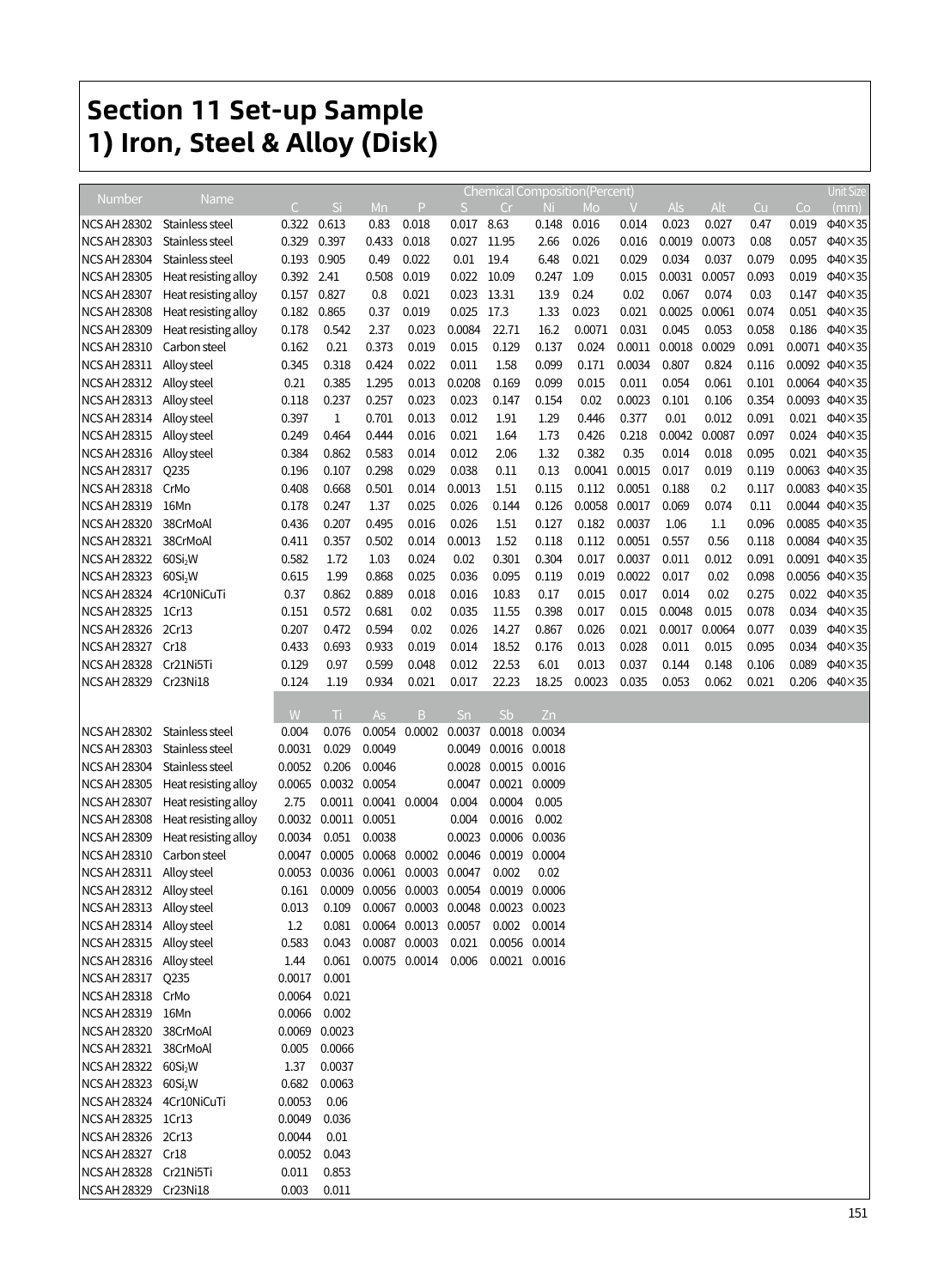|                     |                              |              |               |         |              |             |       | <b>Chemical Composition (Percent)</b> |           |        |        |               |       |           | <b>Unit Size</b>      |
|---------------------|------------------------------|--------------|---------------|---------|--------------|-------------|-------|---------------------------------------|-----------|--------|--------|---------------|-------|-----------|-----------------------|
| <b>Number</b>       | <b>Name</b>                  | $\mathsf{C}$ | Si.           | Mn      | $\mathsf{P}$ | $S_{-}$     | Cr    | Ni.                                   | Cu        | Mo     | V      | m.            | Alt   | As:       | (mm)                  |
| <b>NCS AH 28330</b> | 15CrMo                       | 0.164        | 0.222         | 0.540   | 0.011        | 0.0028      | 0.98  | 0.045                                 | 0.040     | 0.472  |        | 0.0067 0.0023 | 0.020 | 0.0078    | $\Phi$ 40 $\times$ 40 |
| NCS AH 28331        | Steel                        | 0.062        | 0.849         | 1.49    | 0.011        | 0.011       | 0.012 | 0.0040                                | 0.0098    | 0.001  |        | 0.0012 0.0019 | 0.002 | 0.0058    | $\Phi$ 40 $\times$ 40 |
| <b>NCS AH 28332</b> | Steel                        | 0.254        | 0.293         | 0.305   | 0.012        | 0.0020      | 0.93  | 0.183                                 | 0.016     | 0.205  | 0.040  | 0.030         | 0.033 | 0.0043    | $\Phi$ 40 $\times$ 40 |
| <b>NCS AH 28333</b> | Q460                         | 0.164        | 0.323         | 1.44    | 0.019        | 0.0091      | 0.016 | 0.012                                 | 0.015     | 0.0017 | 0.019  | 0.019         | 0.033 | 0.0067    | $\Phi$ 40×40          |
| <b>NCS AH 28334</b> | Q345                         | 0.158        | 0.309         | 1.45    | 0.017        | 0.0033      | 0.035 | 0.019                                 | 0.022     | 0.0085 | 0.030  | 0.018         | 0.035 | 0.0073    | $\Phi$ 40×40          |
| <b>NCS AH 28335</b> | Q550                         | 0.170        | 0.221         | 1.34    | 0.019        | 0.0079      | 0.224 | 0.013                                 | 0.016     | 0.0067 | 0.0025 | 0.020         | 0.025 | 0.0075    | $\Phi$ 40×40          |
| <b>NCS AH 28336</b> | Q690                         | 0.164        | 0.174         | 1.04    | 0.013        | 0.0067      | 0.194 | 0.014                                 | 0.017     | 0.108  | 0.0023 | 0.016         | 0.023 | 0.0076    | $\Phi$ 40×40          |
| <b>NCS AH 28337</b> | 20MnSiV                      | 0.250        | 0.435         | 1.31    | 0.022        | 0.015       | 0.013 | 0.0064                                | 0.014     | 0.001  | 0.047  | 0.0017        | 0.002 | 0.010     | Φ40×40                |
|                     |                              |              |               |         |              |             |       |                                       |           |        |        |               |       |           |                       |
|                     |                              | <b>Nb</b>    | Sn            | B.      | Co           |             |       |                                       |           |        |        |               |       |           |                       |
| <b>NCS AH 28333</b> | Q460                         | 0.018        |               | 0.0003  |              |             |       |                                       |           |        |        |               |       |           |                       |
| <b>NCS AH 28334</b> | Q345                         | 0.036        |               | 0.0008  |              |             |       |                                       |           |        |        |               |       |           |                       |
| <b>NCS AH 28335</b> | Q550                         |              |               | 0.0020  |              |             |       |                                       |           |        |        |               |       |           |                       |
| <b>NCS AH 28336</b> | Q690                         |              |               | 0.0014  |              |             |       |                                       |           |        |        |               |       |           |                       |
| <b>NCS AH 28337</b> | 20MnSiV                      |              | 0.0007        |         | 0.0044       |             |       |                                       |           |        |        |               |       |           |                       |
| <b>Number</b>       | Name                         |              |               |         |              |             |       | <b>Chemical Composition (Percent)</b> |           |        |        |               |       |           | <b>Unit Size</b>      |
|                     |                              | $\mathsf{C}$ | Si.           | Mn      | $\mathsf{P}$ | $S_{\perp}$ | Cr    | Ni.                                   | <b>Cu</b> | Mo     | V      | TI.           | Alt   | <b>As</b> | (mm)                  |
| NCS AH28338         | Q235(15#)                    | 0.129        | 0.254         | 0.468   | 0.030        | 0.035       | 0.063 | 0.050                                 | 0.153     | 0.011  | 0.002  | 0.0016        | 0.003 | 0.0082    | $\Phi$ 40×40          |
| NCS AH28339         | 45#                          | 0.453        | 0.272         | 0.604   | 0.022        | 0.016       | 0.044 | 0.039                                 | 0.141     | 0.0066 | 0.002  | 0.0012        | 0.005 | 0.0060    | $\Phi$ 40 $\times$ 40 |
| NCS AH28340         | 20CrMo                       | 0.204        | 0.226         | 0.503   | 0.020        | 0.019       | 0.909 | 0.050                                 | 0.181     | 0.192  | 0.003  | 0.0011        | 0.014 | 0.0080    | $\Phi$ 40×40          |
| <b>NCS AH28341</b>  | 15Mn                         | 0.166        | 0.216         | 0.815   | 0.012        | 0.0048      | 0.065 | 0.0089                                | 0.013     | 0.0011 | 0.002  | 0.014         | 0.028 | 0.0028    | $\Phi$ 40 $\times$ 40 |
| NCS AH28342         | 20Mn                         | 0.182        | 0.208         | 0.801   | 0.012        | 0.0064      | 0.033 | 0.0085                                | 0.012     | 0.0014 | 0.002  | 0.0019        | 0.017 | 0.0018    | $\Phi$ 40 $\times$ 40 |
| <b>NCS AH28343</b>  | 65Mn                         | 0.620        | 0.288         | 0.942   | 0.024        | 0.027       | 0.074 | 0.036                                 | 0.123     | 0.0064 | 0.003  | 0.0021        | 0.004 | 0.0067    | $\Phi$ 40 $\times$ 40 |
| NCS AH28344         | M20Mn                        | 0.195        | 0.272         | 1.18    | 0.015        | 0.015       | 0.083 | 0.132                                 | 0.222     | 0.017  | 0.001  | 0.024         | 0.042 | 0.0088    | $\Phi$ 40 $\times$ 40 |
| <b>NCS AH28345</b>  | 30CrMnTi                     | 0.266        | 0.317         | 0.929   | 0.013        | 0.014       | 1.13  | 0.082                                 | 0.148     | 0.011  | 0.004  | 0.071         | 0.020 | 0.0073    | Φ40×40                |
| <b>NCS AH28346</b>  | 60Si2Mn                      | 0.574        | 1.76          | 0.792   | 0.020        | 0.014       | 0.024 | 0.019                                 | 0.011     |        |        |               |       |           | $\Phi$ 40 $\times$ 40 |
| <b>NCS AH28347</b>  | ER50-6                       | 0.076        | 0.90          | 1.49    | 0.020        | 0.011       | 0.024 | 0.0059                                | 0.0076    |        |        |               |       |           | $\Phi$ 40 $\times$ 40 |
| <b>NCS AH28348</b>  | SAE1215                      | 0.065        | 0.013         | 1.31    | 0.056        | 0.364       | 0.023 | 0.0082                                | 0.010     |        |        |               |       |           | $\Phi$ 40×40          |
|                     |                              | Co           |               |         |              |             |       |                                       |           |        |        |               |       |           |                       |
| <b>NCS AH28338</b>  | Q235(15#)                    | 0.011        |               |         |              |             |       |                                       |           |        |        |               |       |           |                       |
| <b>NCS AH28339</b>  | 45#                          | 0.011        |               |         |              |             |       |                                       |           |        |        |               |       |           |                       |
| NCS AH28340         | 20CrMo                       | 0.013        |               |         |              |             |       |                                       |           |        |        |               |       |           |                       |
| NCS AH28341         | 15Mn                         | 0.0048       |               |         |              |             |       |                                       |           |        |        |               |       |           |                       |
| <b>NCS AH28342</b>  | 20Mn                         | 0.0040       |               |         |              |             |       |                                       |           |        |        |               |       |           |                       |
| <b>NCS AH28343</b>  | 65Mn                         | 0.011        |               |         |              |             |       |                                       |           |        |        |               |       |           |                       |
| NCS AH28344         | M20Mn                        | 0.011        |               |         |              |             |       |                                       |           |        |        |               |       |           |                       |
| NCS AH28345         | 30CrMnTi                     | 0.012        |               |         |              |             |       |                                       |           |        |        |               |       |           |                       |
|                     |                              |              |               |         |              |             |       | <b>Chemical Composition (Percent)</b> |           |        |        |               |       |           | Unit Size             |
| Number              | Name                         | $\mathsf{C}$ | S             | Mn      | $\mathsf P$  | Si          | Cr    | Ni.                                   | Mo        | Cu     | V      | B             | Nb    |           | (mm)                  |
| <b>NCS AH 93303</b> | Low Alloy Steel              | 0.120        | 0.014         | 0.258   | 0.013        | 0.120       | 0.022 | 0.034                                 |           | 0.122  |        |               |       |           | $\Phi$ 35 $\times$ 50 |
| <b>NCS AH 93304</b> | Low Alloy Steel              | 0.172        | 0.060         | 0.400   | 0.018        | 0.143       | 0.033 | 0.041                                 |           | 0.110  |        |               |       |           | Φ35×50                |
| <b>NCS AH 93305</b> | Low Alloy Steel              | 0.251        | 0.022         | 0.518   | 0.023        | 0.280       | 0.041 | 0.042                                 |           | 0.110  |        |               |       |           | $\Phi$ 35 $\times$ 50 |
| <b>NCS AH 93306</b> | Low Alloy Steel              | 0.310        | 0.031         | 0.870   | 0.051        | 0.480       | 0.280 | 0.120                                 |           | 0.355  |        |               |       |           | $\Phi$ 35 $\times$ 50 |
| <b>NCS AH 93307</b> | Low Alloy Steel              | 0.458        | 0.017         | 0.582   | 0.022        | 0.188       | 0.036 | 0.042                                 |           | 0.132  |        |               |       |           | $\Phi$ 35 $\times$ 50 |
| <b>NCS AH 93308</b> | Low Alloy Steel              | 0.512        | 0.010         | 0.690   | 0.022        | 0.352       | 0.077 | 0.060                                 |           | 0.154  |        |               |       |           | Φ35×50                |
| <b>NCS AH 93309</b> | Low Alloy Steel              | 0.375        | 0.047         | 1.84    | 0.053        | 0.770       | 0.290 | 0.290                                 |           | 0.225  |        |               |       |           | $\Phi$ 35×50          |
| <b>NCS AH 93310</b> | Low Alloy Steel              | 0.182        | 0.036         | 1.23    | 0.028        | 0.460       | 0.045 | 0.040                                 |           | 0.128  |        |               |       |           | $\Phi$ 35 $\times$ 50 |
| <b>NCS AH 93323</b> | Line Pipe Steel              | 0.042        | 0.0028        | 1.582   | 0.0078       | 0.187       | 0.04  | 0.175                                 | 0.272     | 0.172  | 0.04   | 0.00019       | 0.03  |           | Φ35×50                |
|                     |                              |              |               |         |              |             |       |                                       |           |        |        |               |       |           |                       |
|                     |                              | Ti.          | $\mathsf{Al}$ | Ca      |              |             |       |                                       |           |        |        |               |       |           |                       |
|                     | NCS AH 93323 Low Alloy Steel | 0.024        | 0.03          | 0.00034 |              |             |       |                                       |           |        |        |               |       |           |                       |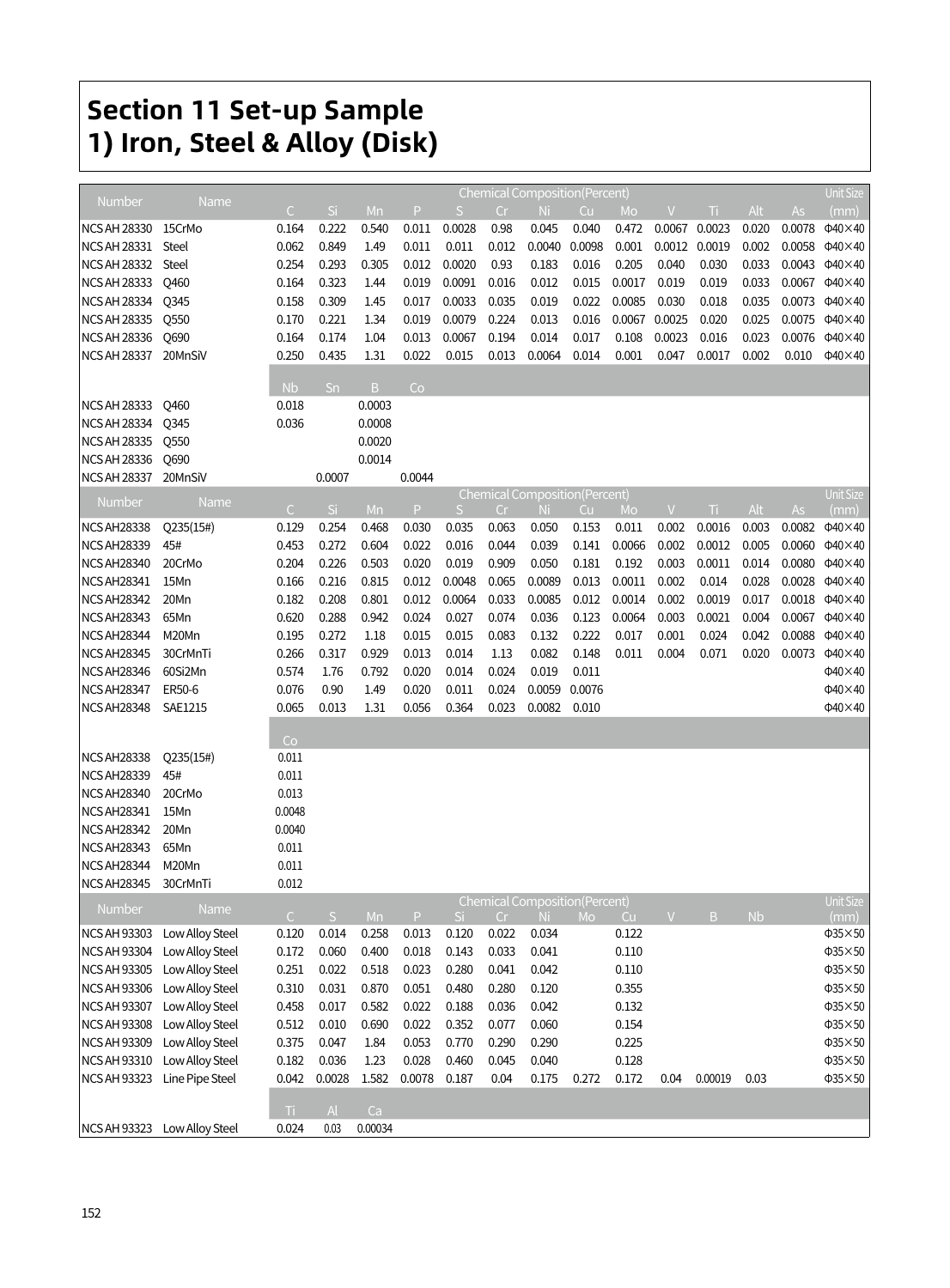|                    |                        |                |              |              |       |                |       | <b>Chemical Composition(Percent)</b>  |                   |       |        |          |       |               | Unit Size               |
|--------------------|------------------------|----------------|--------------|--------------|-------|----------------|-------|---------------------------------------|-------------------|-------|--------|----------|-------|---------------|-------------------------|
| Number             | Name                   | $\mathsf{C}$   | Si.          | Mn           | P     | S              | Cr    | Ni.                                   | <b>Mo</b>         | Cu    | V      | TL.      | W     | $\mathsf{Al}$ | (mm)                    |
| <b>NCS AH37301</b> | High Manganese Steel   | 1.24           | 0.314        | 12.47        | 0.061 | 0.021          | 1.91  | 1.11                                  | 0.500             | 0.023 | 0.162  | 0.014    | 0.301 |               | Φ36×36                  |
| <b>NCS AH37302</b> | High Manganese Steel   | 1.28           | 0.508        | 13.77        | 0.057 | 0.0056         | 2.42  | 2.09                                  | 1.00              | 0.041 | 0.049  | 0.056    | 0.004 |               | Φ36×36                  |
| <b>NCS AH37303</b> | High Manganese Steel   | 1.20           | 0.351        | 24.20        | 0.060 | 0.0031         | 1.86  | 1.65                                  | 1.01              | 0.037 | 0.049  | 0.066    | 0.040 |               | Φ36×36                  |
| <b>NCS AH37304</b> | High Manganese Steel   | 1.05           | 0.70         | 12.07        | 0.037 | 0.016          | 1.72  | 0.026                                 |                   |       | 0.014  |          |       |               | Φ36×36                  |
| <b>NCS AH37305</b> | High Manganese Steel   | 0.532          | 0.091        | 3.76         | 0.018 | 0.008          | 0.459 | 0.091                                 | 0.397             |       | 0.030  | 0.008    | 0.140 | $0.004*$      | Φ34×34                  |
| <b>NCS AH37306</b> | High Manganese Steel   | 0.734          | 0.254        | 6.02         | 0.019 | 0.012          | 0.941 | 0.582                                 | 0.735             |       | 0.088  | 0.027    | 0.313 | $0.010*$      | Φ34×34                  |
| NCS AH37307        | High Manganese Steel   | 0.780          | 0.609        | 9.84         | 0.028 | 0.021          | 1.56  | 1.62                                  | 1.08              |       | 0.232  | 0.092    | 0.494 | $0.019*$      | Φ34×34                  |
| <b>NCS AH37308</b> | High Manganese Steel   | 1.07           | 0.733        | 13.97        | 0.055 | 0.016          | 1.89  | 2.43                                  | 1.39              |       | 0.311  | 0.124    | 0.762 | $0.023*$      | Φ34×34                  |
| <b>NCS AH37309</b> | High Manganese Steel   | 1.25           | 0.949        | 17.76        | 0.075 | 0.027          | 2.17  | 3.17                                  | 1.69              |       | 0.294  | 0.182    | 1.05  | $0.020*$      | Φ34×34                  |
| <b>NCS AH37310</b> | High Manganese Steel   | 1.10           | 0.67         | 22.39        | 0.020 | 0.004          | 1.23  | 1.69                                  | 0.58              |       | 0.082  | 0.088    | 0.49  | $0.023*$      | Φ36×36                  |
| <b>NCS AH37311</b> | High Manganese Steel   | 1.13           | 0.69         | 17.93        | 0.020 | 0.008          | 1.45  | 1.68                                  | 0.58              |       | 0.108  | 0.101    | 0.53  | $0.019*$      | Φ36×36                  |
| <b>NCS AH37312</b> | High Manganese Steel   | 1.12           | 0.70         | 13.20        | 0.026 | 0.007          | 1.76  | 1.59                                  | 0.70              |       | 0.107  | 0.127    | 0.65  | $0.026*$      | Φ36×36                  |
|                    |                        |                |              |              |       |                |       | <b>Chemical Composition (Percent)</b> |                   |       |        |          |       |               | <b>Unit Size</b>        |
| <b>Number</b>      | Name                   | $\overline{C}$ | Si.          | Mn           | P     | S              | Cr    | Ni                                    | Mo                | Сu    | $\vee$ | W        | Co    | N.            | (mm)                    |
| <b>NCS AH37313</b> | <b>Stainless Steel</b> | 0.098          | 0.100        | 8.54         | 0.035 | 0.008          | 17.27 | 3.88                                  |                   | 0.272 |        |          | 0.114 | 0.076         | Φ36×36                  |
| <b>NCS AH37314</b> | <b>Stainless Steel</b> | 0.132          | 0.77         | 8.44         | 0.044 | 0.016          | 16.78 | 5.42                                  |                   | 1.115 |        |          | 0.150 | 0.101         | Φ36×36                  |
| <b>NCS AH37315</b> | <b>Stainless Steel</b> | 0.138          | 0.47         | 0.97         | 0.028 | 0.018          | 16.20 | 6.19                                  |                   | 0.189 |        |          | 0.093 | 0.128         | $\Phi$ 36×36            |
| <b>NCS AH37316</b> | <b>Stainless Steel</b> | 0.081          | 0.72         | 1.45         | 0.029 | 0.013          | 18.29 | 8.03                                  |                   | 0.093 |        |          | 0.139 | 0.069         | Φ36×36                  |
| <b>NCS AH37317</b> | <b>Stainless Steel</b> | 0.106          | 0.41         | 1.72         | 0.027 | 0.024          | 24.37 | 19.13                                 |                   | 0.100 |        |          | 0.114 | 0.078         | Φ36×36                  |
| <b>NCS AH37318</b> | <b>Stainless Steel</b> | 0.538          | 0.202        | 8.49         | 0.018 | 0.0063         | 20.31 | 3.50                                  | 0.056             | 0.033 | 0.067  | 0.034    | 0.034 | 0.463         | Φ36×36                  |
| <b>NCS AH37319</b> | <b>Stainless Steel</b> | 0.036          | 0.363        | 0.807        | 0.043 | 0.0096         | 16.19 | 10.27                                 | 2.02              | 0.479 | 0.062  | 0.054    | 0.159 | 0.054         | Φ36×36                  |
| <b>NCS AH37320</b> | <b>Stainless Steel</b> | 0.017          | 0.290        | 1.04         | 0.048 | 0.031          | 16.06 | 10.07                                 | 2.01              | 0.630 | 0.071  | 0.040    | 0.207 | 0.040         | Φ36×36                  |
| NCS AH37321        | <b>Stainless Steel</b> | 0.020          | 0.338        | 1.10         | 0.068 | 0.049          | 15.93 | 10.11                                 | 2.03              | 0.367 | 0.059  | 0.089    | 0.722 | 0.028         | Φ36×36                  |
|                    |                        |                |              |              |       |                |       |                                       |                   |       |        |          |       |               |                         |
|                    |                        | <b>Nb</b>      |              |              |       |                |       |                                       |                   |       |        |          |       |               |                         |
| <b>NCS AH37318</b> | <b>Stainless Steel</b> | 0.066          |              |              |       |                |       |                                       |                   |       |        |          |       |               |                         |
| <b>NCS AH37319</b> | <b>Stainless Steel</b> | 0.011          |              |              |       |                |       |                                       |                   |       |        |          |       |               |                         |
| <b>NCS AH37320</b> | <b>Stainless Steel</b> |                |              |              |       |                |       |                                       |                   |       |        |          |       |               |                         |
| <b>NCS AH37321</b> | <b>Stainless Steel</b> |                |              |              |       |                |       |                                       |                   |       |        |          |       |               |                         |
| <b>Number</b>      | Name                   | $\mathsf{C}$   | Si.          | Mn           | P.    | S              | Cr    | <b>Chemical Composition</b> (Percent) |                   | Cu.   | $\vee$ |          | W     | $\mathsf{Al}$ | <b>Unit Size</b>        |
| <b>NCS AH37322</b> | 316L                   | 0.032          | 0.78         | 1.45         | 0.026 | 0.019          | 16.14 | Ni.<br>10.30                          | Mo<br>2.28        | 0.026 |        | Ti       |       |               | (mm)<br>Φ36×36          |
| <b>NCS AH37323</b> | 304                    | 0.075          | 0.77         | 1.44         | 0.033 | 0.025          | 18.56 | 8.49                                  | 0.089             | 0.225 |        | $\prime$ |       |               | Φ36×36                  |
| <b>NCS AH37324</b> | OCr18Ni10Ti            | 0.086          | 0.84         |              | 0.032 | 0.014          | 17.45 | 9.26                                  | 0.040             | 0.16  |        | 0.56     |       |               | Φ36×36                  |
| <b>NCS AH37325</b> | 1Cr18Ni9Ti             | 0.134          | 1.06         | 1.45<br>1.51 | 0.033 | 0.021          | 17.01 | 8.56                                  | 0.062             | 0.16  |        | 0.61     |       |               | Φ36×36                  |
|                    |                        |                |              |              |       |                |       |                                       |                   |       |        |          |       |               | Φ36×36                  |
| <b>NCS AH37326</b> | 1Cr13                  | 0.144<br>0.232 | 0.56<br>0.82 | 0.71         | 0.038 | 0.028<br>0.027 | 12.07 | 0.184<br>0.68                         | $\prime$<br>0.073 | 0.207 |        |          |       |               | Φ36×36                  |
| <b>NCS AH37327</b> | 2Cr13                  |                |              | 0.80         | 0.042 |                | 12.42 |                                       |                   | 0.12  |        |          |       |               |                         |
| NCS AH37328        | High Manganese Steel   | 0.78           | 0.60         | 9.84         | 0.028 | 0.016          | 1.56  | 1.62                                  | 1.08              |       | 0.232  | 0.092    | 0.49  |               | $0.019* 0.36 \times 36$ |
| NCS AH37329        | High Manganese Steel   | 1.25           | 0.95         | 17.76        | 0.076 | 0.015          | 2.17  | 3.17                                  | 1.69              |       | 0.294  | 0.182    | 1.05  |               | $0.020* 0.36 \times 36$ |
|                    |                        | Co             |              |              |       |                |       |                                       |                   |       |        |          |       |               |                         |
| NCS AH37322 316L   |                        | 0.039          |              |              |       |                |       |                                       |                   |       |        |          |       |               |                         |
| NCS AH37323        | 304                    | 0.17           |              |              |       |                |       |                                       |                   |       |        |          |       |               |                         |
| NCS AH37324        | OCr18Ni10Ti            | 0.17           |              |              |       |                |       |                                       |                   |       |        |          |       |               |                         |
| <b>NCS AH37325</b> | 1Cr18Ni9Ti             | 0.16           |              |              |       |                |       |                                       |                   |       |        |          |       |               |                         |
| NCS AH37326        | 1Cr13                  | 0.017          |              |              |       |                |       |                                       |                   |       |        |          |       |               |                         |
| NCS AH37327        | 2Cr13                  | 0.030          |              |              |       |                |       |                                       |                   |       |        |          |       |               |                         |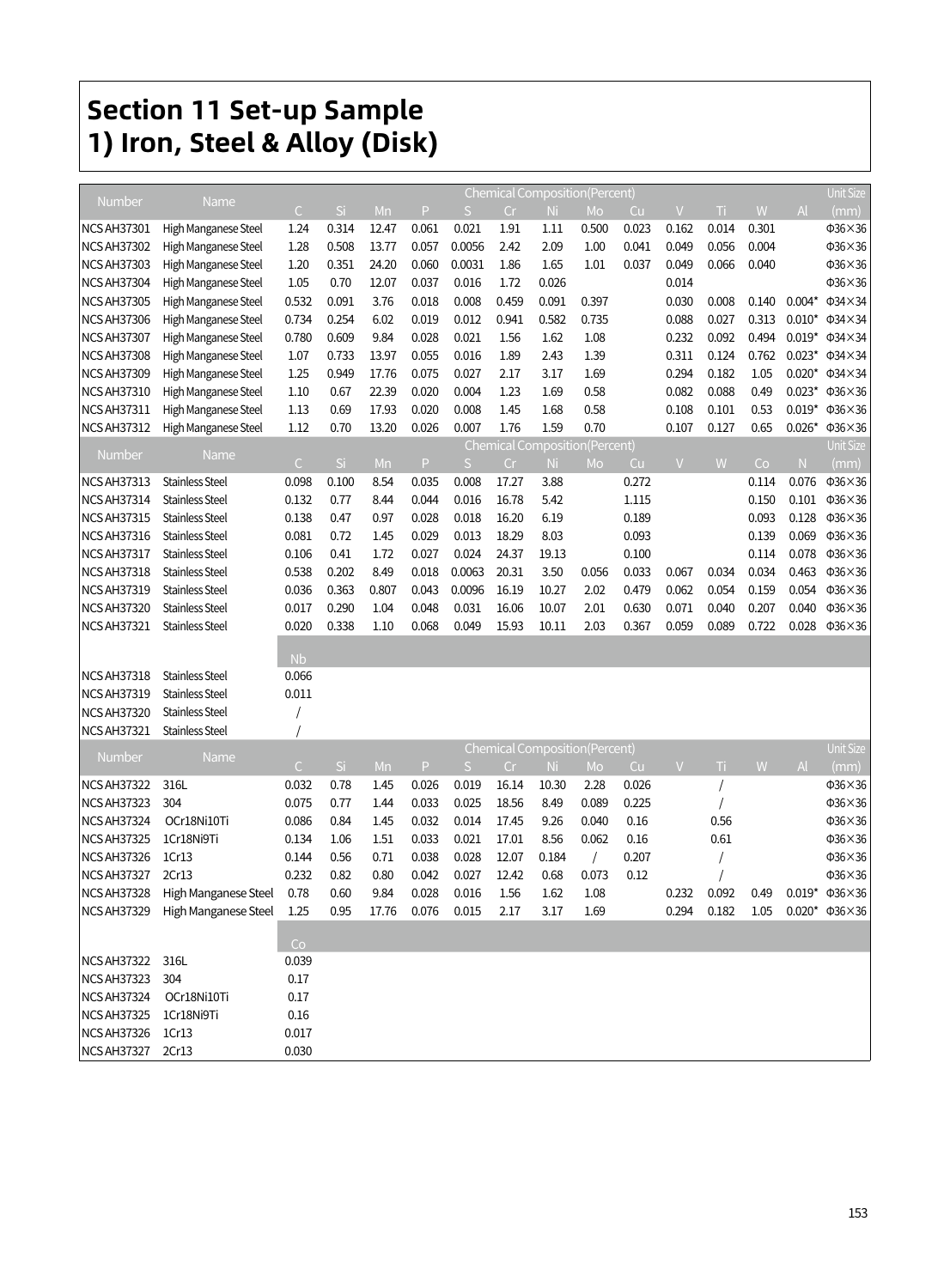#### Section 11 Set-up Sample 2) Nonferrous Metal

| <b>Number</b>                     | Name                                   |                       |                |               |              |                          |                 | Chemical Composition(Percent)                            |               |              |               |                            |                      |                          | <b>Unit Size</b>              |
|-----------------------------------|----------------------------------------|-----------------------|----------------|---------------|--------------|--------------------------|-----------------|----------------------------------------------------------|---------------|--------------|---------------|----------------------------|----------------------|--------------------------|-------------------------------|
| <b>NCS AH11101</b>                | Carbon Steel                           | $\mathsf{C}$<br>0.033 | Si.<br>0.029   | Mn<br>0.299   | P<br>0.019   | $S_{\parallel}$<br>0.011 | Cr<br>0.028     | Ni<br>0.0053 0.021                                       | Cu            | Als<br>0.046 | Alt<br>0.048  | As<br>0.0059               | Sn<br>0.006          | Mo<br>0.0014             | (mm)<br>$\Phi$ 37 $\times$ 40 |
| <b>NCS AH11102</b>                | Carbon Steel                           | 0.213                 | 0.075          | 0.77          |              |                          |                 | 0.013 0.0021 0.015 0.0056 0.017                          |               | 0.044        | 0.045         | 0.016                      | 0.0059 0.0009        |                          | $\Phi$ 37 $\times$ 40         |
| <b>NCS AH11103</b>                | Carbon Steel                           | 0.189                 | 0.055          | 0.76          | 0.018        |                          |                 | 0.0016 0.021 0.0057 0.015                                |               | 0.039        | 0.04          |                            | 0.011 0.0081 0.0009  |                          | $\Phi$ 37 $\times$ 40         |
| <b>NCS AH11104</b>                | Stainless steel                        | 0.237                 | 0.143          | 0.88          | 0.018        | 0.0027 11.55             |                 | 0.725                                                    | 0.048         |              |               |                            | 0.0028               | 0.98                     | $\Phi$ 37 $\times$ 40         |
| <b>NCS AH11105</b>                | Mold steel                             | 1.55                  | 0.41           | 0.384         | 0.018        | 0.001                    | 11.94           | 0.17                                                     | 0.035         |              |               |                            | 0.0016               | 0.846                    | $\Phi$ 37 $\times$ 40         |
| <b>NCS AH11106</b>                | <b>Tool</b> steel                      | 0.811                 | 0.285          | 0.365         | 0.022        | 0.0016                   | 3.98            | 0.114                                                    | 0.083         |              |               |                            |                      | 3.15                     | $\Phi$ 37 $\times$ 40         |
| <b>NCS AH11107</b>                | <b>Tool</b> steel                      | 1.1                   | 0.29           | 0.298         | 0.018        | 0.001                    | 3.79            | 0.215                                                    | 0.087         |              |               |                            |                      | 9.6                      | $\Phi$ 37 $\times$ 40         |
| <b>NCS AH11108</b>                | Low Alloy Steel                        | 0.0023                | 0.0082         | 0.475         |              | 0.042 0.0047             | 0.018           |                                                          | 0.0054 0.0077 | 0.038        | 0.038         |                            |                      |                          | $\Phi$ 37 $\times$ 40         |
| <b>NCS AH11109</b>                | Low Alloy Steel                        | 0.087                 | 1.17           | 1.96          | 0.014        | 0.0017                   | 0.015           |                                                          | 0.0055 0.0071 | 0.044        | 0.045         |                            |                      |                          | $\Phi$ 37 $\times$ 40         |
| <b>NCS AH11110</b>                | Heat resistant Steel                   | 0.114                 | 0.202          | 0.337         | 0.01         | 0.0017                   | 8.81            | 0.161                                                    | 0.112         |              |               | 0.0015 0.0071 0.0064 0.382 |                      |                          | $\Phi$ 37×40                  |
| <b>NCS AH11111</b>                | Gray Cast Iron                         | 3.78                  | 2.73           | 0.606         | 0.053        | 0.02                     | 0.7             | 0.856                                                    | 0.526         |              |               |                            | 0.032                | 0.359                    | $\Phi$ 31×30                  |
| <b>NCS AH11112</b>                | Gray Cast Iron                         | 3.95                  | 2.3            | 0.511         | 0.055        | 0.014                    | 0.251           | 0.141                                                    | 0.487         |              |               |                            | 0.055                | 0.474                    | $\Phi$ 31×30                  |
| <b>NCS AH11113</b>                | Silicon Steel                          | 0.055                 | 3.44           | 0.112         | 0.019        | 0.025                    | 0.053           | 0.04                                                     | 0.02          | 0.011        | 0.012         |                            | 0.049                | 0.0033                   | $\Phi$ 37×40                  |
| <b>NCS AH11114</b>                | Silicon Steel                          | 0.068                 | 2.71           | 0.1           | 0.023        | 0.003                    | 0.324           | 0.341                                                    | 0.013         |              | 0.0064 0.0073 | 0.003                      |                      | 0.056 0.0066             | $\Phi$ 37 $\times$ 40         |
| <b>NCS AH11115</b>                | <b>Alloy Steel</b>                     | 0.545                 | 1.24           | 0.717         | 0.0076       | 0.017                    | 0.703           |                                                          | 0.102 0.0067  |              |               | 0.0026                     |                      |                          | $\Phi$ 37 $\times$ 40         |
| <b>NCS AH11116</b>                | <b>Alloy Steel</b>                     | 0.145                 | 0.144          | 1.46          |              | 0.011 0.0006             |                 | 0.017 0.0068 0.012                                       |               | 1.5          | 1.5           |                            | 0.0017 0.0015 0.0032 |                          | $\Phi$ 37 $\times$ 40         |
|                                   |                                        |                       |                |               |              |                          |                 |                                                          |               |              |               |                            |                      |                          |                               |
|                                   |                                        | B                     | Ca             | $\vee$        | W            | Co                       | -Ti             | <b>Nb</b>                                                | N             | Sb           | Als#          | Zr#                        | $\mathsf{Al}$        | Mg                       | Bs<br>Bt                      |
| <b>NCS AH11101</b>                | Carbon Steel                           | 0.0002 0.0015         |                |               |              |                          |                 |                                                          |               |              |               |                            |                      |                          |                               |
| <b>NCS AH11102</b>                | Carbon Steel                           | 0.0004 0.0021         |                |               |              |                          |                 |                                                          |               |              |               |                            |                      |                          |                               |
| <b>NCS AH11103</b>                | Carbon Steel                           | 0.0003 0.0015         |                |               |              |                          |                 |                                                          |               |              |               |                            |                      |                          |                               |
| <b>NCS AH11104</b>                | Stainless steel                        |                       |                | 0.263         | 1.01         | 0.109                    |                 |                                                          |               |              |               |                            |                      |                          |                               |
| <b>NCS AH11105</b>                | Mold steel                             |                       |                | 0.819         | 0.088        | 0.034                    | 0.0058 0.061    |                                                          |               |              |               |                            |                      |                          |                               |
| <b>NCS AH11106</b>                | <b>Tool</b> steel<br><b>Tool steel</b> |                       |                | 1.55<br>1.14  | 8.73<br>1.27 | 0.136<br>7.94            |                 |                                                          |               |              |               |                            |                      |                          |                               |
| NCS AH11107<br><b>NCS AH11108</b> | Low Alloy Steel                        |                       | 0.0003 0.00013 |               |              |                          |                 | 0.0005 0.0092 0.0018                                     |               |              |               |                            |                      |                          |                               |
| <b>NCS AH11109</b>                | Low Alloy Steel                        | 0.00016 0.0004        |                |               |              |                          |                 | 0.0034 0.00015 0.0026                                    |               |              |               |                            |                      |                          |                               |
| <b>NCS AH11110</b>                | Heat resistant Steel                   | 0.0034                |                | 0.184         | 1.67         |                          |                 | $0.021$ $0.0004$ $0.048$ $0.047$ $0.0025$ <0.001 <0.0005 |               |              |               |                            |                      |                          |                               |
| <b>NCS AH11111</b>                | Gray Cast Iron                         |                       |                | 0.018         |              |                          | 0.117           |                                                          |               | 0.025        |               |                            | 0.042                | (0.034)                  |                               |
| <b>NCS AH11112</b>                | Gray Cast Iron                         |                       |                | 0.312         |              |                          | 0.117           |                                                          |               |              |               |                            | 0.014                | 0.032                    |                               |
| <b>NCS AH11113</b>                | Silicon Steel                          |                       |                | 0.097         |              |                          | 0.0033          | 0.072                                                    |               |              |               |                            |                      |                          | 0.0053 0.0034                 |
| <b>NCS AH11114</b>                | Silicon Steel                          |                       |                | 0.0033        |              |                          | 0.053           | 0.002                                                    |               |              |               |                            |                      |                          |                               |
| NCS AH11115                       | <b>Alloy Steel</b>                     |                       |                | 0.0017        |              |                          | 0.028           |                                                          |               |              |               |                            |                      |                          |                               |
| NCS AH11116                       | <b>Alloy Steel</b>                     |                       |                | 0.0013        |              |                          | 0.0037          |                                                          |               |              |               |                            |                      |                          |                               |
| Number                            | Name                                   | Cu.                   | Mg             | Mn            | Fe           | Si.                      | Z <sub>n</sub>  | Chemical Composition(percent)<br>Tī.                     | Ni.           | Zr           | B             | V                          | Pb.                  | $\overline{\mathsf{Sn}}$ | <b>Unit Size</b><br>(mm)      |
| <b>NCS AH 49301</b>               | Aluminum Alloy                         | 0.096                 | 0.252          | 0.076         | 0.188        | 7.30                     | 0.078           | 0.146                                                    |               |              |               |                            |                      |                          | $\Phi$ 62×30                  |
| <b>NCS AH 49302</b>               | Aluminum Alloy                         | 0.495                 | 0.029          | 0.487         | 0.769        | 11.30                    | 0.253           |                                                          |               |              |               |                            |                      |                          | $\Phi$ 62×30                  |
|                                   | NCS AH 49303 Aluminum Alloy            | 3.42                  | 0.169          |               | 0.314 0.872  | 8.27                     | 0.906           |                                                          |               |              |               |                            |                      |                          | $\Phi$ 62×30                  |
|                                   | NCS AH 49304 Aluminum Alloy            | 0.227                 | 1.45           | 0.066         | 0.678        | 10.24 0.170              |                 |                                                          |               |              |               |                            |                      |                          | $\Phi$ 62×30                  |
| <b>NCS AH 49305</b>               | Aluminum Alloy                         | 3.87                  | 1.77           | 0.680         | 0.419        | 0.314                    |                 | 0.272 0.078                                              | 0.036         |              |               |                            |                      |                          | $\Phi$ 62×30                  |
| <b>NCS AH 49306</b>               | Aluminum Alloy                         | 4.81                  | 0.036          | 0.718         | 0.237        | 0.233                    | 0.161           | 0.230                                                    |               |              |               |                            |                      |                          | $\Phi$ 62×30                  |
| <b>NCS AH 49307</b>               | Aluminum Alloy                         | 3.99                  |                |               | 0.204        | 7.18                     |                 |                                                          |               | 0.149        |               |                            |                      |                          | $\Phi$ 62×30                  |
| <b>NCS AH 49308</b>               | Aluminum Alloy                         | 6.01                  | 0.0171         |               | 0.213        |                          | $0.091$ $0.020$ | 0.107                                                    |               |              | 0.083         | 0.157                      |                      |                          | $\Phi$ 62×30                  |
|                                   |                                        |                       |                |               |              |                          |                 | Chemical Composition(percent)                            |               |              |               |                            |                      |                          | <b>Unit Size</b>              |
| Number                            | Name                                   | Cu                    | Mg             | Mn            | Fe           | Si.                      | Zn              | Ti                                                       | Ni.           | Cr           | Zr            | Pb                         | Sn                   |                          | (mm)                          |
| <b>NCS AH49322</b>                | Aluminum Alloy                         | 0.314                 | 0.111          | 0.337         | 0.737        | 12.31                    | 0.099           | 0.102                                                    | 0.062         |              | 0.052         | 0.05                       | 0.021                |                          | D45 $\times$ 35               |
| <b>NCS AH49323</b>                | Aluminum Alloy                         | 3.34                  | 0.19           | 0.366         | 0.93         | 8.98                     | 0.842           | 0.144                                                    | 0.284         | 0.05         |               | 0.055                      | 0.158                |                          | $D45 \times 35$               |
| <b>Number</b>                     | Name                                   | Cu                    | $\mathsf{Al}$  | Fe            | Mn           | Sn                       | P <sub>b</sub>  | Chemical Composition(percent)<br>Ni.                     | Si            | Sb           | P             | Zn                         | Ag                   | Bi.                      | <b>Unit Size</b><br>(mm)      |
| <b>NCS AH45301</b>                | Aluminum Brass                         | 66.59                 | 6.82           | 2.8           | 2.26         | 0.25                     | 0.47            | 0.5                                                      | 0.11          | 0.028        |               | 0.023 remain               |                      |                          | $\Phi$ 40×35                  |
| <b>NCS AH45302</b>                | Pure Copper                            |                       |                | 0.159         |              | 0.331                    | 0.074           | 0.228                                                    |               |              |               | 0.0992 0.0311 0.388        |                      | 0.013                    | $\Phi$ 38×35                  |
|                                   |                                        |                       |                |               |              |                          |                 |                                                          |               |              |               |                            |                      |                          |                               |
|                                   |                                        | S                     | Te             | Cd            | Cu+Ag        |                          |                 |                                                          |               |              |               |                            |                      |                          |                               |
| <b>NCS AH45302</b>                | Pure Copper                            | 0.525                 | 0.274          | 0.0622 98.203 |              |                          |                 |                                                          |               |              |               |                            |                      |                          |                               |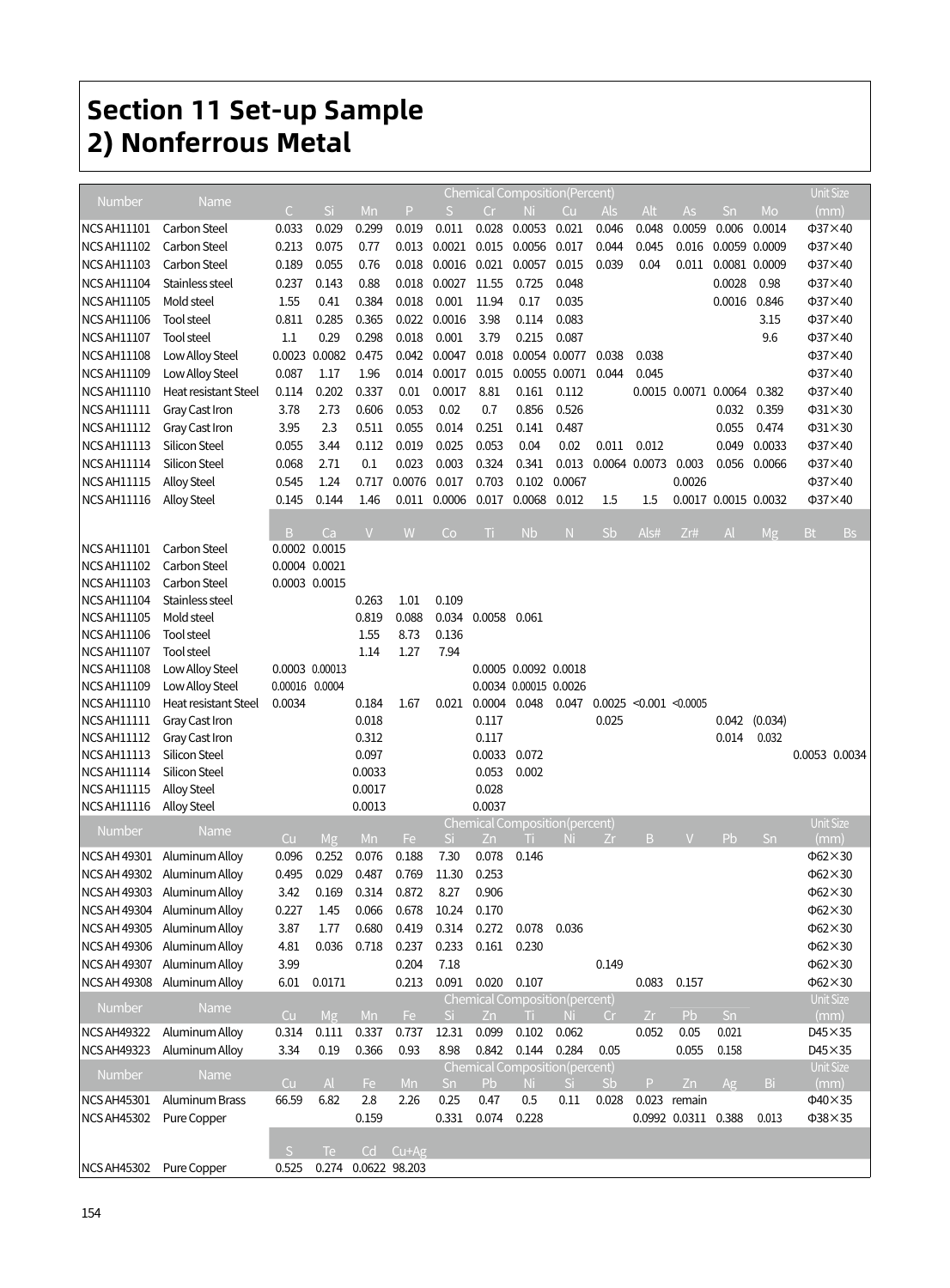### Section 12 Solution Standard

| <b>Number</b>       | Name                         | Nomonal Composition(µg/mL) | Medium                               | <b>Unit Size</b><br>(mL) |
|---------------------|------------------------------|----------------------------|--------------------------------------|--------------------------|
| <b>NCS AH 11401</b> | Lithium                      | 1000                       | HCI(10%)                             | 50                       |
| <b>NCS AH 11402</b> | Beryllium                    | 1000                       | HNO <sub>3</sub> (10%)               | 50                       |
| <b>NCS AH 11403</b> | Boron                        | 1000                       | $H_2O$                               | 50                       |
| <b>NCS AH 11404</b> | Sodium                       | 1000                       | $H_2O$                               | 50                       |
| <b>NCS AH 11405</b> | Magnesium                    | 1000                       | HCI(5%)                              | 50                       |
| <b>NCS AH 11406</b> | Aluminum                     | 1000                       | HCI(10%)                             | 50                       |
| <b>NCS AH 11407</b> | Silicon                      | 1000                       | Na <sub>2</sub> CO <sub>3</sub>      | 50                       |
| <b>NCS AH 11408</b> | Phosphorus(NH <sub>4</sub> ) | 1000                       | $H_2O$                               | $50\,$                   |
| <b>NCS AH 11409</b> | Phosphorus(K)                | 1000                       | $H_2O$                               | 50                       |
| <b>NCS AH 11410</b> | Sulfur                       | 1000                       | $H_2O$                               | 50                       |
| <b>NCS AH 11411</b> | Potassium                    | 1000                       | $H_2O$                               | 50                       |
| <b>NCS AH 11412</b> | Calcium                      | 1000                       | HCI(5%)                              | 50                       |
| <b>NCS AH 11413</b> | Scandium                     | 1000                       | HNO <sub>3</sub> (20%)               | 50                       |
| <b>NCS AH 11414</b> | Titanium                     | 1000                       | H <sub>2</sub> SO <sub>4</sub> (10%) | 50                       |
| <b>NCS AH 11415</b> | Vanadium                     | 1000                       | H <sub>2</sub> SO <sub>4</sub> (10%) | 50                       |
| <b>NCS AH 11416</b> | Vanadium                     | 1000                       | HCI(10%)                             | 50                       |
| <b>NCS AH 11417</b> | Cnromium                     | 1000                       | HCI(10%)                             | 50                       |
| <b>NCS AH 11418</b> | Manganese                    | 1000                       | H <sub>2</sub> SO <sub>4</sub> (5%)  | 50                       |
| <b>NCS AH 11419</b> | Manganese                    | 1000                       | HNO <sub>3</sub> (10%)               | 50                       |
| <b>NCS AH 11420</b> | Iron                         | 1000                       | HCI(10%)                             | 50                       |
| <b>NCS AH 11421</b> | Cobalt                       | 1000                       | HNO <sub>3</sub> (5%)                | 50                       |
| <b>NCS AH 11422</b> | Nickel                       | 1000                       | HNO <sub>3</sub> (5%)                | 50                       |
| <b>NCS AH 11423</b> | Copper                       | 1000                       | $H_2SO_4(5%)$                        | 50                       |
| <b>NCS AH 11424</b> |                              | 1000                       | HCI(10%)                             | 50                       |
| <b>NCS AH 11425</b> | Copper<br>Zinc               | 1000                       | HCI(10%)                             | 50                       |
| <b>NCS AH 11426</b> | Gallium                      | 1000                       | HCI(10%)                             |                          |
| <b>NCS AH 11427</b> | Arsenic                      | 1000                       |                                      | 50<br>50                 |
|                     |                              |                            | H <sub>2</sub> SO <sub>4</sub> (5%)  |                          |
| <b>NCS AH 11428</b> | Arsenic                      | 1000                       | HCI(10%)                             | 50                       |
| <b>NCS AH 11429</b> | Selenium                     | 1000                       | HCI(10%)                             | 50                       |
| <b>NCS AH 11430</b> | Rubidium                     | 1000                       | HNO <sub>3</sub> (5%)                | 50                       |
| <b>NCS AH 11431</b> | Strontium                    | 1000                       | $H_2O$                               | 50                       |
| <b>NCS AH 11432</b> | Yttrium                      | 1000                       | HCI(10%)                             | 50                       |
| <b>NCS AH 11433</b> | Ziconium                     | 1000                       | HCI(10%)                             | 50                       |
| <b>NCS AH 11434</b> | Niobium                      | 1000                       | HF(5%)                               | 50                       |
| <b>NCS AH 11435</b> | Molybdenum                   | 1000                       | $H_2SO_4(5%)$                        | $50\,$                   |
| <b>NCS AH 11437</b> | Rhodium                      | 1000                       | HNO <sub>3</sub> (10%)               | $50\,$                   |
| <b>NCS AH 11438</b> | Palladium                    | 1000                       | HCI(10%)                             | 50                       |
| <b>NCS AH 11439</b> | Silver                       | 1000                       | HNO <sub>3</sub> (5%)                | 50                       |
| <b>NCS AH 11440</b> | Cadmium                      | 1000                       | HCI(10%)                             | 50                       |
| <b>NCS AH 11441</b> | Indium                       | 1000                       | HCI(10%)                             | 50                       |
| <b>NCS AH 11442</b> | Tin                          | 1000                       | HCI(20%)                             | 50                       |
| <b>NCS AH 11443</b> | Antimony                     | 1000                       | $H_2SO_4(25%)$                       | 50                       |
| <b>NCS AH 11445</b> | Cesium                       | 1000                       | HNO <sub>3</sub> (5%)                | 50                       |
| <b>NCS AH 11446</b> | Beryllium                    | 1000                       | HCI(10%)                             | 50                       |
| <b>NCS AH 11447</b> | Lanthanum                    | 1000                       | HCI(10%)                             | 50                       |
| <b>NCS AH 11448</b> | Cerium                       | 1000                       | HNO <sub>3</sub> (10%)               | 50                       |
| <b>NCS AH 11449</b> | Praseodymium                 | 1000                       | HCI(10%)                             | 50                       |
| <b>NCS AH 11450</b> | Neodymium                    | 1000                       | HCI(10%)                             | 50                       |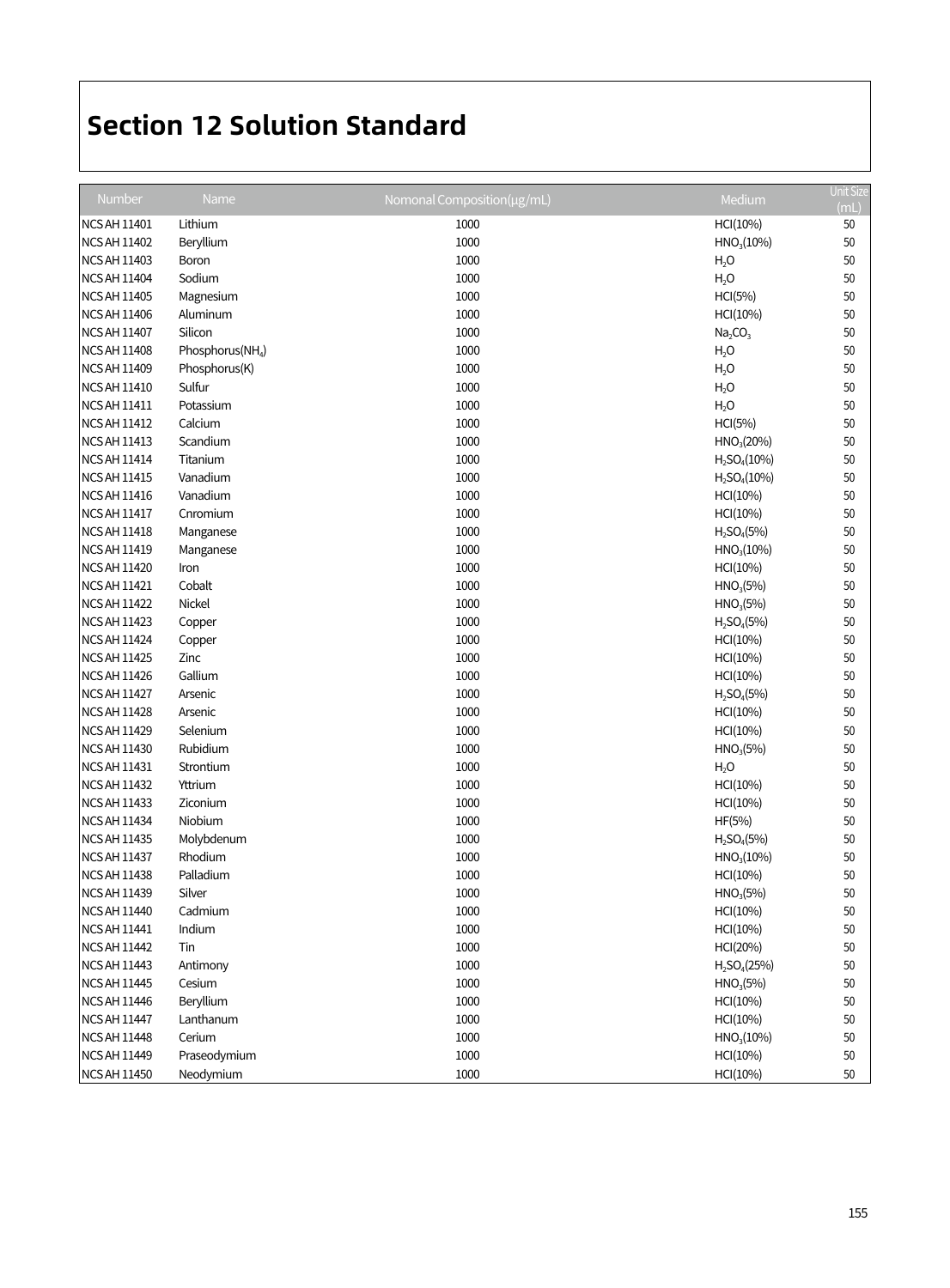### Section 12 Solution Standard

| <b>Number</b>                              | Name                                         |         |                 |                              |       |                     | Nominal Consistence(µg/mL)       | Medium                               | <b>Unit Size</b><br>(mL)    |
|--------------------------------------------|----------------------------------------------|---------|-----------------|------------------------------|-------|---------------------|----------------------------------|--------------------------------------|-----------------------------|
| NCS AH 11451                               | Samarium                                     |         |                 |                              |       | 1000                |                                  | HCI(10%)                             | 50                          |
| <b>NCS AH 11452</b>                        | Europium                                     |         |                 |                              |       | 1000                |                                  | HCI(10%)                             | 50                          |
| <b>NCS AH 11453</b>                        | Gadolinium                                   |         |                 |                              |       | 1000                |                                  | HCI(10%)                             | 50                          |
| <b>NCS AH 11454</b>                        | Terbium                                      |         |                 |                              |       | 1000                |                                  | HCI(10%)                             | 50                          |
| <b>NCS AH 11455</b>                        | Dysprosium                                   |         |                 |                              |       | 1000                |                                  | HCI(10%)                             | 50                          |
| NCS AH 11456                               | Holmium                                      |         |                 |                              |       | 1000                |                                  | HCI(10%)                             | 50                          |
| NCS AH 11457                               | Erbium                                       |         |                 |                              |       | 1000                |                                  | HCI(10%)                             | 50                          |
| <b>NCS AH 11458</b>                        | Thulium                                      |         |                 |                              |       | 1000                |                                  | HCI(10%)                             | 50                          |
| <b>NCS AH 11459</b>                        | Yttbium                                      |         |                 |                              |       | 1000                |                                  | HCI(10%)                             | 50                          |
| <b>NCS AH 11460</b>                        | Latetium                                     |         |                 |                              |       | 1000                |                                  | HCI(10%)                             | 50                          |
| <b>NCS AH 11461</b>                        | Hafnium                                      |         |                 |                              |       | 1000                |                                  | H <sub>2</sub> SO <sub>4</sub> (10%) | 50                          |
| <b>NCS AH 11462</b>                        | Tantalum                                     |         |                 |                              |       | 1000                |                                  | HF(20%)                              | 50                          |
| <b>NCS AH 11463</b>                        | Tungsten                                     |         |                 |                              |       | 1000                |                                  | NaOH(2%)                             | 50                          |
| <b>NCS AH 11464</b>                        | Rhenium                                      |         |                 |                              |       | 1000                |                                  | HCI(10%)                             | 50                          |
| <b>NCS AH 11466</b>                        | Irdium                                       |         |                 |                              |       | 1000                |                                  | HCI(10%)                             | 50                          |
| <b>NCS AH 11467</b>                        | Platinum                                     |         |                 |                              |       | 1000                |                                  | HCI(10%)                             | 50                          |
| <b>NCS AH 11468</b>                        | Gold                                         |         |                 |                              |       | 1000                |                                  | HCI(10%)                             | 50                          |
| <b>NCS AH 11469</b>                        | Mercury                                      |         |                 |                              |       | 1000                |                                  | HNO <sub>3</sub> (5%)                | 50                          |
| <b>NCS AH 11470</b>                        | Thallium                                     |         |                 |                              |       | 1000                |                                  | HNO <sub>3</sub> (20%)               | 50                          |
| NCS AH 11471                               | Lead                                         |         |                 |                              |       | 1000                |                                  | HNO <sub>3</sub> (10%)               | 50                          |
| <b>NCS AH 11472</b>                        | <b>Bismuth</b>                               |         |                 |                              |       | 1000                |                                  | HNO <sub>3</sub> (10%)               | 50                          |
| <b>NCS AH 11473</b>                        | Germanium                                    |         |                 |                              |       | 1000                |                                  | $H_2O$                               | 50                          |
| Number                                     | <b>Name</b>                                  |         |                 |                              |       |                     | Nominal Consistence(µg/g)        |                                      | <b>Unit Size</b>            |
|                                            |                                              |         |                 |                              |       |                     |                                  |                                      | (in mL)                     |
| <b>NCS AH 76401</b>                        | Lead in Water                                |         |                 |                              |       | 1.00                |                                  |                                      | 20or100                     |
| <b>NCS AH 76402</b>                        | Cadmium in Water                             |         |                 |                              |       | 0.100               |                                  |                                      | 20or100                     |
| <b>NCS AH 76403</b>                        | Mercury in Water                             |         |                 |                              |       | 0.010               |                                  |                                      | 20or50                      |
| <b>NCS AH 76404</b>                        | Fluoride in Water                            |         |                 |                              |       | 1.00                |                                  |                                      | 100                         |
| <b>NCS AH 76404</b>                        | Arsenic in Water                             |         |                 |                              |       | 0.50                |                                  |                                      | 20or100                     |
| <b>Number</b>                              | Name                                         | $Cl^+$  | NO <sub>3</sub> | SO <sub>4</sub> <sup>2</sup> |       |                     | Nominal Consistence(µg/g)        |                                      | <b>Unit Size</b><br>(in mL) |
| <b>NCS AH 76406</b>                        | Anions in Water                              | 22.0    | 4.50            | 38.0                         |       | 1000                |                                  |                                      | 20or100                     |
| <b>Number</b>                              | <b>Name</b>                                  | Cd      | Pb              | Cu                           | Cr    | Zn                  | Nominal Consistence(µg/g)<br>Ni. |                                      | <b>Unit Size</b><br>(in mL) |
| <b>NCS AH 76407</b>                        | Matal in Water                               | 0.100   | 1.00            | 1.00                         | 0.500 | 5.00                | 0.500                            |                                      | 20or100                     |
| <b>NCS AH 76408</b>                        | Matal in Water                               | $10.0*$ | $50*$           | $30*$                        | $50*$ | $90*$               | $60*$                            |                                      | 20or100                     |
|                                            | Unit Cerfified Value of the element is ng/g. |         |                 |                              |       |                     |                                  |                                      |                             |
| <b>Number</b>                              | Name                                         |         |                 |                              |       | Concentration(ug/g) |                                  |                                      | <b>Unit Size</b>            |
| <b>NCS AH 76409</b>                        | Silver in Water                              |         |                 |                              |       | 1000                |                                  |                                      | (in mL)                     |
| NCS AH 76410                               |                                              |         |                 |                              |       |                     |                                  |                                      | 20                          |
|                                            | Arsenic in Water                             |         |                 |                              |       | 1000                |                                  |                                      | 20                          |
| <b>NCS AH 76411</b><br><b>NCS AH 76412</b> | Cadmium in Water<br>Cobalt in Water          |         |                 |                              |       | 1000<br>1000        |                                  |                                      | 20                          |
|                                            |                                              |         |                 |                              |       |                     |                                  |                                      | 20                          |
| <b>NCS AH 76413</b>                        | Chromium in Water                            |         |                 |                              |       | 1000                |                                  |                                      | 20                          |
| <b>NCS AH 76414</b>                        | Copper in Water                              |         |                 |                              |       | 1000                |                                  |                                      | 20                          |
| NCS AH 76415                               | Iron in Water                                |         |                 |                              |       | 1000                |                                  |                                      | 20                          |
| NCS AH 76416                               | Mercury in Water                             |         |                 |                              |       | 1000                |                                  |                                      | 20                          |
| NCS AH 76417                               | Nicked in Water                              |         |                 |                              |       | 1000                |                                  |                                      | 20                          |
| <b>NCS AH 76418</b>                        | Lead in Water                                |         |                 |                              |       | 1000                |                                  |                                      | 20                          |
| <b>NCS AH 76419</b>                        | Zinc in Water                                |         |                 |                              |       | 1000                |                                  |                                      | 20                          |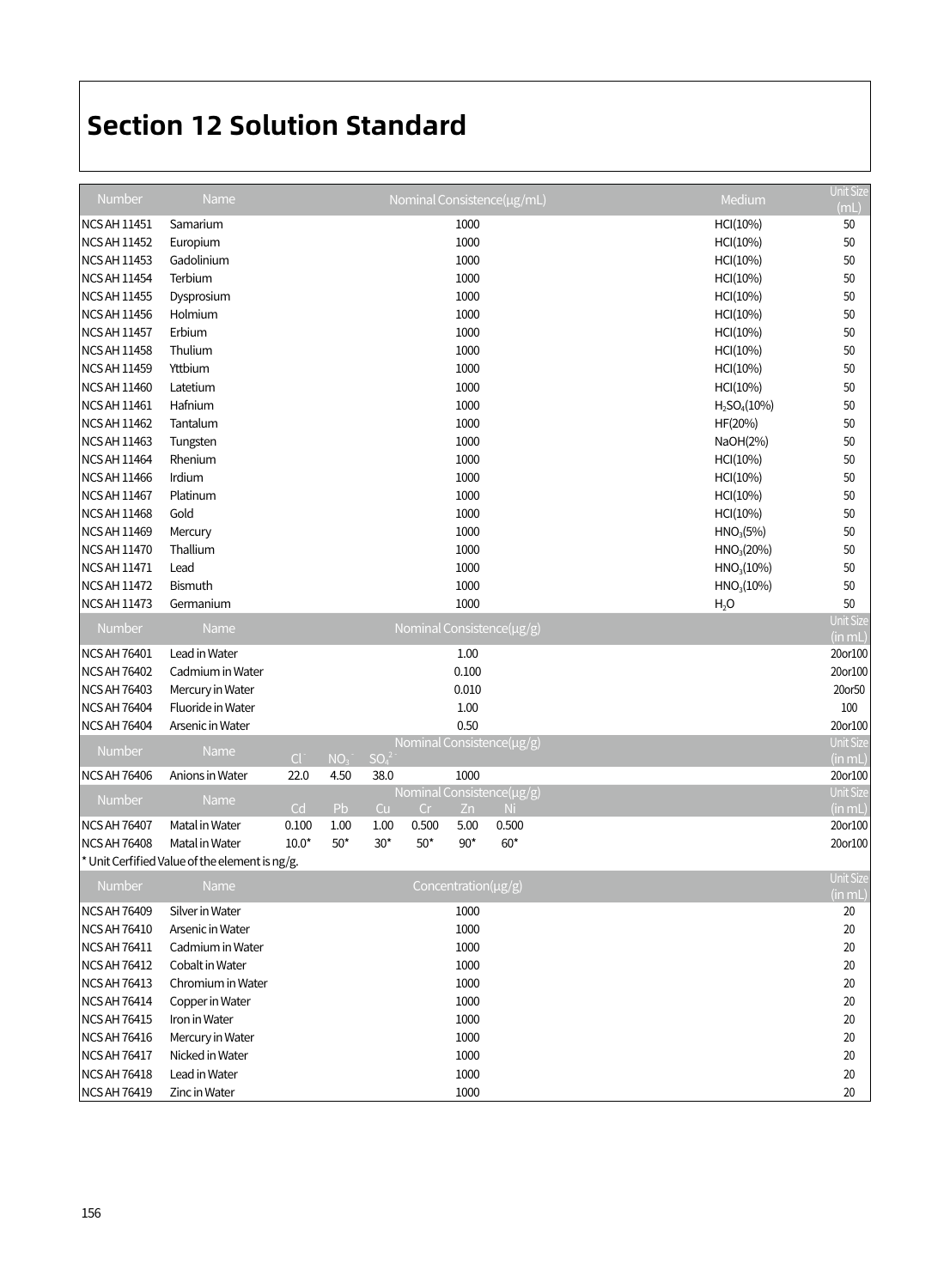### Section 12 Solution Standard

| <b>Number</b>                                    | Name                                | Mass Fraction of Substance $(10^{\circ})$       | <b>Unit Size</b><br>(in mL) |
|--------------------------------------------------|-------------------------------------|-------------------------------------------------|-----------------------------|
| NCS AH 76423 Gold Solution                       |                                     | 100.0                                           | 20                          |
|                                                  | NCS AH 76424 Lanthanum Solution     | 982.3                                           | 20                          |
|                                                  | NCS AH 76425 Cerium Solution        | 951.5                                           | 20                          |
|                                                  | NCS AH 76426 Samarium Solution      | 982.3                                           | 20                          |
|                                                  | NCS AH 76427 Europium Solution      | 982.3                                           | 20                          |
|                                                  | NCS AH 76428 Ytterbium Solution     | 982.3                                           | 20                          |
| <b>NCS AH 76429</b>                              | <b>Lutetium Solution</b>            | 982.3                                           | 20                          |
|                                                  | NCS AH 76430 Yttrium Solution       | 982.3                                           | 20                          |
| <b>Number</b>                                    | Name                                | Range Concentration(mg/L)                       | <b>Unit Size</b><br>(mL)    |
| NCS AH 85401 Arsenic                             |                                     | $0.1 - 0.8$                                     | 20                          |
|                                                  | NCS AH 85402 Ammonia Nitrogen       | $0.5 - 5$                                       | 20                          |
| <b>NCS AH 85403</b>                              | Nitrite Nitrogen                    | $0.05 - 0.2$                                    | 20                          |
| <b>NCS AH 85404</b>                              | Nitrite Nitrogen                    | $0.5 - 5$                                       | 20                          |
|                                                  | NCS AH 85405 Cu, Pb, Zn, Cd, Ni, Cr | Cu0.5~2,Pb0.5~2,Zn0.1~1,Cd0.1~1,Ni0.1~2,Cr0.1~2 | 20                          |
| NCS AH 85406 F, Cl, So <sub>4</sub> <sup>2</sup> |                                     | F0.2~5,Cl0.5~100,SO $_{4}^{2}$ -5~100           | 20                          |
| NCS AH 85407 Copper                              |                                     | $0.01 - 2$                                      | 20                          |
| <b>NCS AH 85408</b>                              | Lead                                | $0.01 - 2$                                      | 20                          |
| NCS AH 85409 Zinc                                |                                     | $0.01 - 2$                                      | 20                          |
| NCS AH 85140 Cadmium                             |                                     | $0.01 - 2$                                      | 20                          |
| NCS AH 85141 Nickel                              |                                     | $0.1 - 2$                                       | 20                          |
| NCS AH 85412 Chromium                            |                                     | $0.1 - 2$                                       | 20                          |
| NCS AH 85413 Fluorine                            |                                     | $0.2 - 5$                                       | 20                          |
| NCS AH 85414 Chlorine                            |                                     | $0.01 - 100$                                    | 20                          |
| NCS AH 85415 Sulfate                             |                                     | $0.1 - 100$                                     | 20                          |
| NCS AH 85416 Mercury                             |                                     | $6 - 20(\mu g/L)$                               | 20                          |
| NCS AH 85417 Total Cyanide                       |                                     | $0.05 - 1$                                      | 20                          |
| NCS AH 85418 Fe, Mn                              |                                     | $0.01 - 2$                                      | 20                          |
| NCS AH 85419 K, Na, Ca, Mg                       |                                     | K0.1~0.5, Na0.1~5, Ca0.1~10, Mg0.1~5            | 20                          |
| NCS AH 85420 Potassium                           |                                     | $0.1 - 5$                                       | 20                          |
| NCS AH 85421 Sodium                              |                                     | $0.1 - 5$                                       | 20                          |
| NCS AH 85422 Calcium                             |                                     | $0.1 - 10$                                      | 20                          |
| <b>NCS AH 85423</b>                              | Magneium                            | $0.2 - 5$                                       | 20                          |
| NCS AH 85424 Iron                                |                                     | $0.1 - 5$                                       | 20                          |
| NCS AH 85425 Manganese                           |                                     | $0.1 - 5$                                       | 20                          |
|                                                  | NCS AH 85426 Total Nitrogen         | $1 - 8$                                         | 20                          |
| NCS AH 85427 Vanadium                            |                                     | $0.1 - 1$                                       | 20                          |
| NCS AH 85428 Cobalt                              |                                     | $0.05 - 1$                                      | 20                          |
| NCS AH 85429 Selenium                            |                                     | $0.01 - 1$                                      | 20                          |
| NCS AH 85430 Molybdenum                          |                                     | $0.05 - 1$                                      | 20                          |
| NCS AH 85431 Cr <sup>6+</sup>                    |                                     | $0.01 - 5$                                      | 20                          |
| NCS AH 85432 Phosphrate                          |                                     | $0.05 - 5$                                      | 20                          |
|                                                  | NCS AH 85433 Total Phosphrous       | $0.05 - 5$                                      | 20                          |
| NCS AH 85434 Barium                              |                                     | $0.2 - 2$                                       | 20                          |
| NCS AH 85435 Silver                              |                                     | $0.2 - 1$                                       | 20                          |
| NCS AH 85436 Antimony                            |                                     | $0.5 - 2$                                       | 20                          |
| NCS AH 85437 Aluminum                            |                                     | $0.05 - 2$                                      |                             |
|                                                  |                                     |                                                 | 20                          |
| NCS AH 85438 Beryllium<br>NCS AH 85439 Lithium   |                                     | $5 - 20(\mu g/L)$<br>$0.2 - 2.0$                | 20                          |
| NCS AH 85440 Strontium                           |                                     | $0.3 - 10$                                      | 20                          |
|                                                  |                                     |                                                 | 20                          |
| NCS AH 85441 Bromine                             |                                     | $0.5 - 3$                                       | 20                          |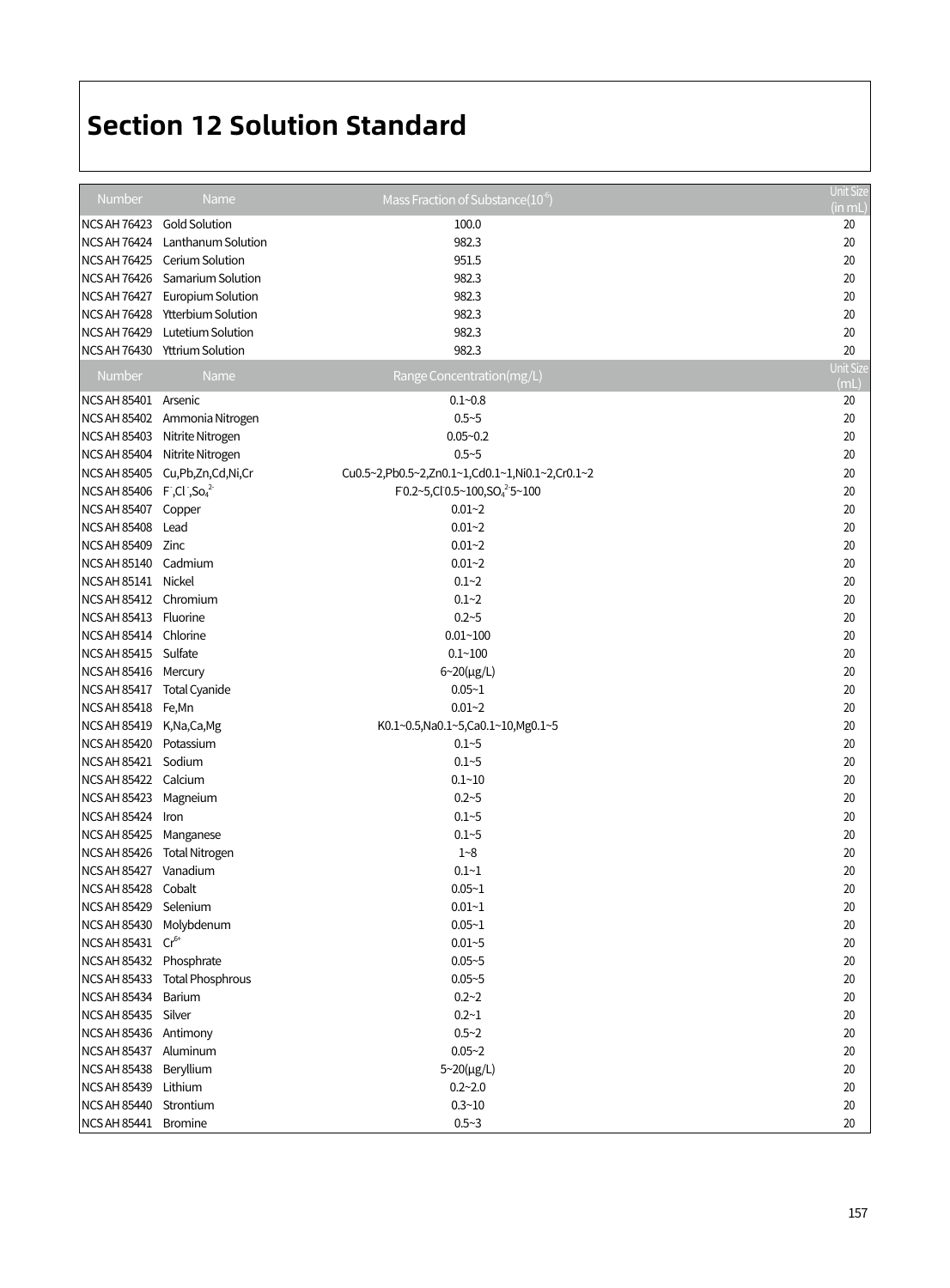### Section 13 Accelerator And Others

| <b>Number</b>             | <b>Name</b>                       | <b>Type</b>          | Grain size(mm)        | <b>Tap Density</b>   | Chemical Composition(Percent)<br>$C\%$ | S%            | Unit size        |
|---------------------------|-----------------------------------|----------------------|-----------------------|----------------------|----------------------------------------|---------------|------------------|
| NCSNC1111                 | Tungsten Accelerator              | T11                  | $0.9 - 1.6$           | $7.6 - 8.6$          | $\leq 0.0008$                          | $\leq 0.0005$ | 1kg/2kg          |
| <b>Number</b>             | Name                              |                      |                       |                      | Melting Point (°C)                     |               | Unit Size        |
|                           |                                   | $F=1, \triangle T=0$ | $0.20^{\circ}$ C /min | $1.0^{\circ}$ C /min |                                        |               | (in g)           |
| NCS AS 93101b             | P-Nitrotoluene                    | 51.64                | 52.09                 | 52.66                |                                        |               | 2                |
| NCS AS 93102b             | Naphthalene                       | 80.08                | 80.50                 | 81.01                |                                        |               | 2                |
| NCS AS 93103b             | Benzoic acid                      | 122.35               | 122.85                | 123.37               |                                        |               | 2                |
|                           | NCS AS 93104b 1.6-Adipic acid     | 151.62               | 152.51                | 153.12               |                                        |               | 2                |
| NCS AS 93105a Anisic acid |                                   | 183.28               | 184.05                | 184.64               |                                        |               | 2                |
| <b>NCS AS 93106</b>       | Anthracene                        | 215.88               | 216.32                | 216.92               |                                        |               | 2                |
|                           | NCS AS 93107b P-Nitrobenzoic acid | 239.58               | 240.57                | 241.33               |                                        |               | 2                |
|                           | NCS AS 93108b Anthraquinone       | 284.55               | 284.98                | 285.36               |                                        |               | $\overline{2}$   |
| <b>Number</b>             | Name                              |                      |                       |                      | Melting Point $(°C)$                   |               | <b>Unit Size</b> |
|                           |                                   | $0.2^{\circ}$ C /min | $0.5^{\circ}$ C /min  | $1.0^{\circ}$ C /min |                                        |               | (in g)           |
| <b>NCS AS 93109</b>       | Azobenzol                         | 68.34                | 68.50                 | 68.60                |                                        |               | 2                |
| <b>NCS AS 93110</b>       | Methylprotocatechuic              | 81.85                | 82.12                 | 82.33                |                                        |               | 2                |
| <b>NCS AS 93111</b>       | Acetanil                          | 114.55               | 114.74                | 115.00               |                                        |               | 2                |
| <b>NCS AS 93112</b>       | P-Acetophenetidine                | 134.96               | 135.08                | 135.23               |                                        |               | $\overline{2}$   |
| <b>NCS AS 93113</b>       | Albexan                           | 164.70               | 165.04                | 165.16               |                                        |               | 2                |
| <b>NCS AS 93114</b>       | Amber acid                        | 184.02               | 184.90                | 185.97               |                                        |               | 2                |
| <b>NCS AS 93115</b>       | Sulfadimidine                     | 198.32               | 198.60                | 198.71               |                                        |               | 2                |
| <b>NCS AS 93116</b>       | Cyanoguanidine                    | 208.62               | 209.38                | 210.16               |                                        |               | 2                |
| <b>NCS AS 93117</b>       | Saccharin                         | 228.41               | 228.65                | 228.84               |                                        |               | 2                |
| <b>NCS AS 93118</b>       | Coffeine                          | 236.26               | 236.51                | 236.60               |                                        |               | 2                |
| <b>NCS AS 93119</b>       | Chocolax                          | 261.43               | 261.67                | 262.61               |                                        |               | 2                |